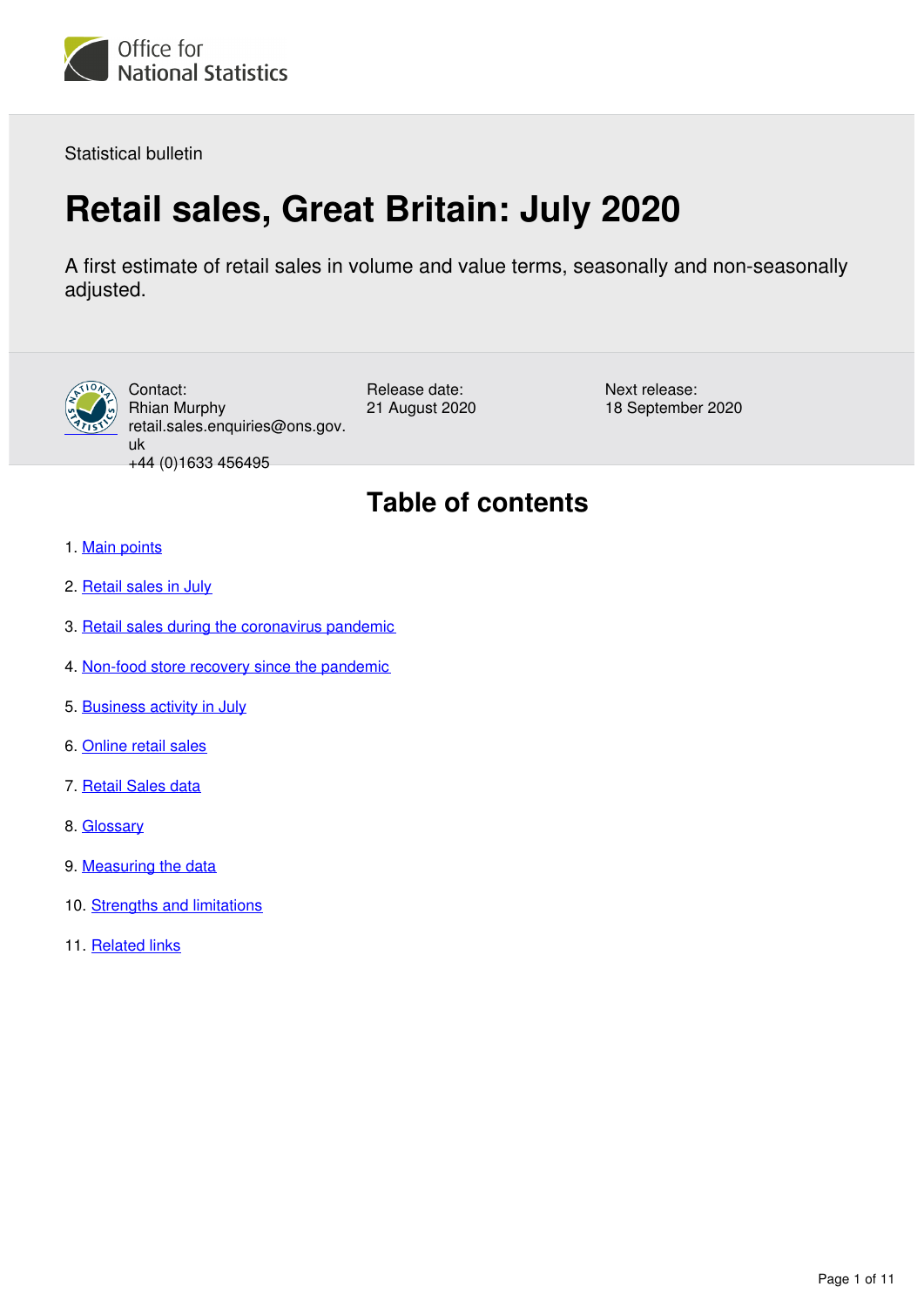## <span id="page-1-0"></span>**1 . Main points**

- In July 2020, retail sales volumes increased by 3.6% when compared with June, and are 3.0% above prepandemic levels in February 2020.
- In July, the volume of food store sales and non-store retailing remained at high sales levels, despite monthly contractions in these sectors at negative 3.1% and 2.1% respectively.
- In July, fuel sales continued to recover from low sales levels but were still 11.7% lower than February; recent analysis shows that car road traffic in July was around 17 percentage points lower compared with the first week in February, according to data from the Department for Transport.
- Clothing store sales were the worst hit during the pandemic and volume sales in July remained 25.7% lower than February, even with a July 2020 monthly increase of 11.9% in this sector.
- Online retail sales fell by 7.0% in July when compared with June, but the strong growth experienced over the pandemic has meant that sales are still 50.4% higher than February's pre-pandemic levels.

## <span id="page-1-1"></span>**2 . Retail sales in July**

#### Table 1: Main figures: July 2020 Seasonally adjusted, percentage change, Great Britain

|                                        | <b>Most recent</b><br>month on<br>a year<br>earlier | <b>Most</b><br>recent<br>3 months<br>on a year<br>earlier | <b>Most</b><br>recent<br>month on<br>previous<br>month | <b>Most recent</b><br>3 months<br>on<br>previous<br>3 months | <b>July 2020</b><br>compared with<br>February 2020 |
|----------------------------------------|-----------------------------------------------------|-----------------------------------------------------------|--------------------------------------------------------|--------------------------------------------------------------|----------------------------------------------------|
| Value (amount spent)                   | 0.7                                                 | $-5.3$                                                    | 4.4                                                    | 5.1                                                          | 1.7                                                |
| Volume (quantity bought)               | 1.4                                                 | $-4.1$                                                    | 3.6                                                    | 6.1                                                          | 3.0                                                |
| Value (excluding automotive fuel)      | -3.7                                                | $-1.2$                                                    | 2.6                                                    | 6.8                                                          | 4.4                                                |
| Volume (excluding automotive fuel) 3.1 |                                                     | $-1.3$                                                    | 2.0                                                    | 6.9                                                          | 4.4                                                |

Source: Office for National Statistics - Monthly Business Survey - Retail Sales Inquiry

Table 1 provides a snapshot of what is happening in the retail sales industry in July 2020 with both value and volume growth rates.

In July, retail sales continued to recover as the value of sales increased by 4.4% and volume sales by 3.6% when compared with the previous month. When compared with February 2020's pre-pandemic level, total retail sales were 1.7% and 3.0% higher in value and volume terms respectively.

When compared with the previous three months, a stronger rate of growth is seen in the three months to July, at 5.1% and 6.1% for value and volume sales respectively. This was following eight consecutive months of decline in the three-month on three-month growth rate.

The only measure to show a decline is the three months to July when compared with the same three months a year earlier, with a fall of 5.3% for value sales and a fall of 4.1% for volume sales.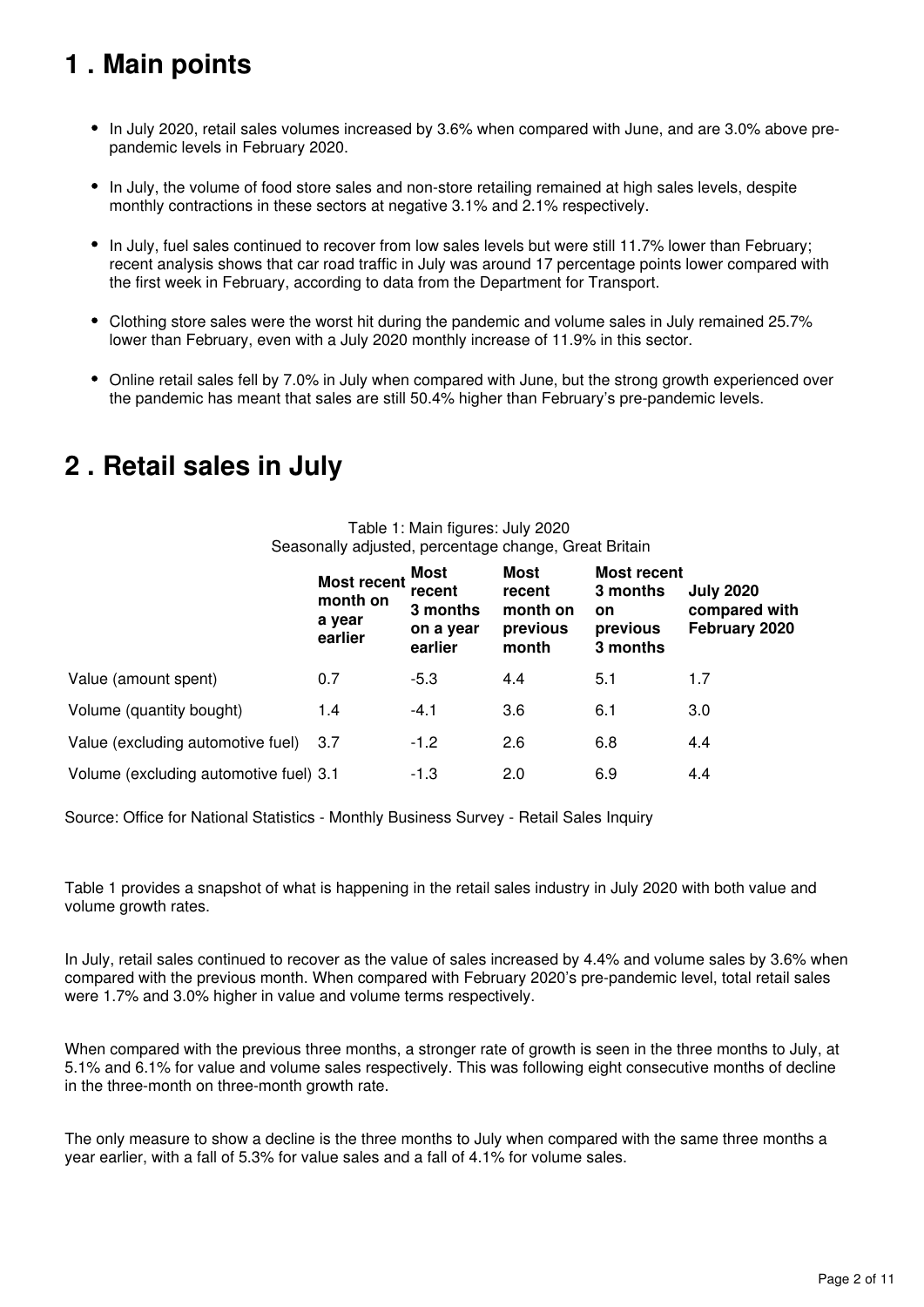## <span id="page-2-0"></span>**3 . Retail sales during the coronavirus pandemic**

#### **Figure 1: Total retail sales recovers from the sharp falls experienced during the coronavirus pandemic**

**Volume sales, seasonally adjusted, Great Britain, July 2012 to July 2020**

Figure 1: Total retail sales recovers from the sharp falls experienced during the coronavirus pandemic

Volume sales, seasonally adjusted, Great Britain, July 2012 to July 2020



#### **Source: Office for National Statistics – Monthly Business Survey – Retail Sales Inquiry**

In July 2020, we see continued growth in retail sales volumes, increasing by 3.6% from June and recovering from the sharp falls during lockdown. Retail sales volumes were 3.0% higher in July when compared with February 2020.

While total retail sales may be recovering in July, the wider economy still entered a technical recession in Quarter 2 (April to June) 2020. Recent analysis on the impact of the coronavirus pandemic looked at the [output measure](https://www.ons.gov.uk/economy/grossdomesticproductgdp/articles/coronavirusandtheimpactonoutputintheukeconomy/june2020)  [of gross domestic product](https://www.ons.gov.uk/economy/grossdomesticproductgdp/articles/coronavirusandtheimpactonoutputintheukeconomy/june2020) (GDP). In Quarter 2 2020, the economy shrank by a further 20.4% from the fall of 2.2% in Quarter 1 (January to March) 2020 and is 17.2% smaller than in February 2020.

Growth in the retail sales industry contributes approximately 5.4% to GDP. As we see unprecedented changes to the economy, the pandemic has also changed the shape of the retail industry. Despite total levels of sales increasing to slightly above pre-pandemic levels, not all retail sectors experienced this bounce back (Figure 2).

#### **Figure 2: Food and non-store retailing were at higher levels than before the pandemic, while non-food and fuel still remained lower than February 2020**

Volume sales, seasonally adjusted, Great Britain, July 2018 to July 2020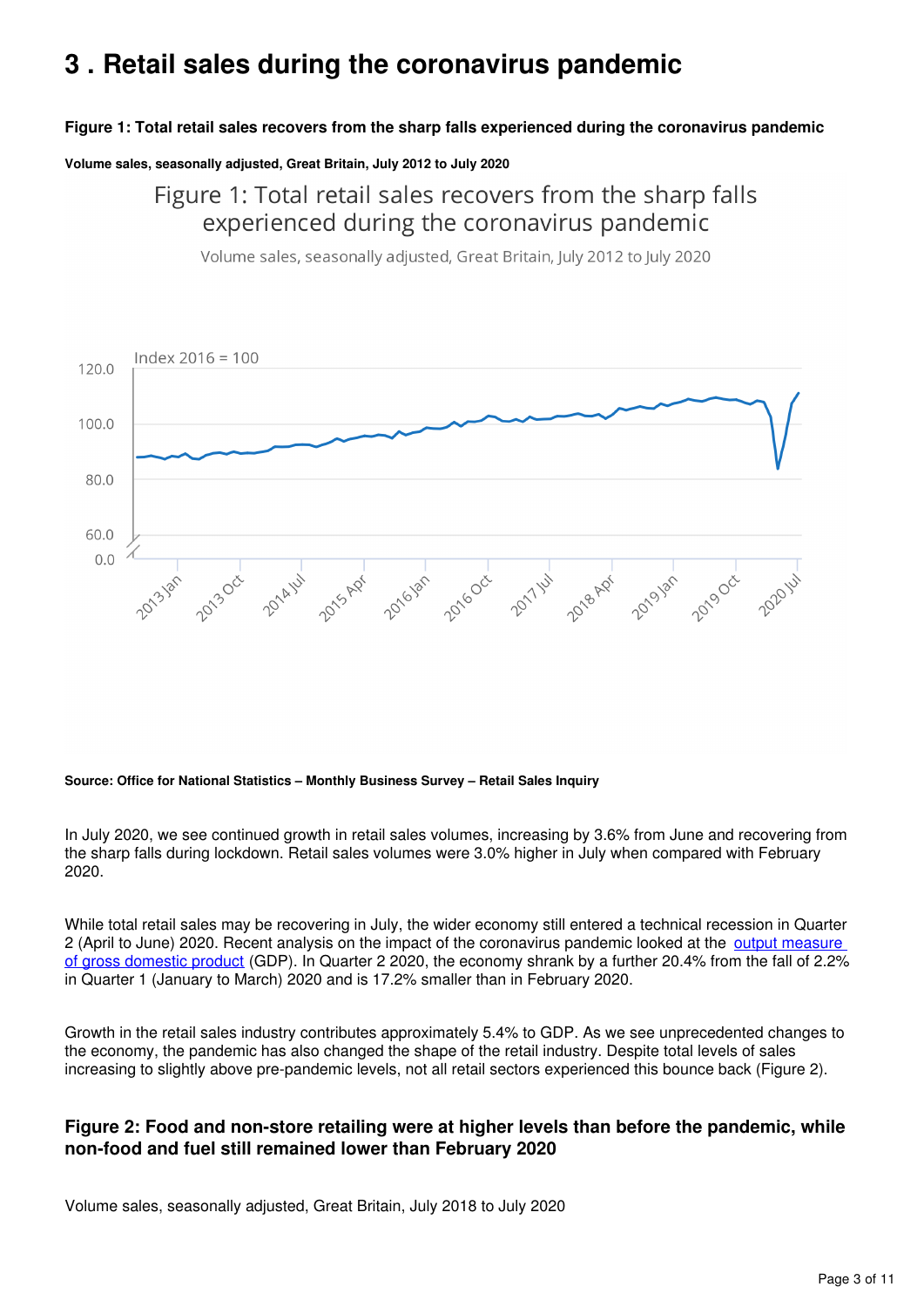#### **Source: Office for National Statistics – Monthly Business Survey – Retail Sales Inquiry**

Looking at the main retail sectors, we see a different picture for each store type. For food and non-store retailing, levels remained higher than before the pandemic, while non-food and fuel sales are still below their pre-pandemic levels.

The monthly growth rates seen in July 2020 for non-food at 10.0% and fuel at 26.2% show some recovery, however, these strong monthly growths are from exceptionally low levels. In July, volume sales within non-food stores were still 6.6% lower than February 2020 and for fuel, 11.7% lower than February. Recent [analysis](https://www.ons.gov.uk/peoplepopulationandcommunity/healthandsocialcare/conditionsanddiseases/bulletins/coronavirustheukeconomyandsocietyfasterindicators/20august2020#road-traffic) shows that in July, car road traffic was around 17 percentage points lower compared with the first week in February, according to data from the Department for Transport.

Despite a fall of 3.1% in July for food stores, volume sales were still 2.4% higher than February 2020. The monthly fall in food store sales could be explained by the re-opening of restaurants and bars from 4 July (Figure 2 [in this release](https://www.ons.gov.uk/economy/grossdomesticproductgdp/articles/coronavirusandtheimpactonoutputintheukeconomy/june2020)), as consumers' retail food bills reduced as they began to eat out.

For non-store retailing, there was some contraction in June and July 2020 from the sharp growth in March, April and May 2020; possibly an impact of an increasing number of retail stores re-opening. The monthly decline in July of 2.1% in non-store still results in volume sales being 49.2% higher than pre-pandemic levels in February.

## <span id="page-3-0"></span>**4 . Non-food store recovery since the pandemic**

#### **Figure 3: Looking at non-food stores, clothing store sales were the worst hit during the pandemic**

Volume sales, seasonally adjusted, Great Britain, February to July 2020

#### [Data download](https://www.ons.gov.uk/visualisations/dvc956/fig3/datadownload.xlsx)

#### **Source: Office for National Statistics – Monthly Business Survey – Retail Sales Inquiry**

#### **Notes:**

- 1. Chart shows the March, April, May, June and July sales as a proportion of February 2020 where February sales equals 100%.
- 2. Household goods stores and other non-food stores saw marginal positive growth in May, June and July 2020 resulting in sales in February 2020 at over 100%.

Using pre-pandemic levels in February 2020, we can see how each store type within non-food retail has recovered over the months from March to July 2020 (Figure 3).

In July, total non-food stores were 6.6% lower than their pre-pandemic levels, mainly because of the larger falls and slower recovery for clothing stores, which were 25.7% lower than February.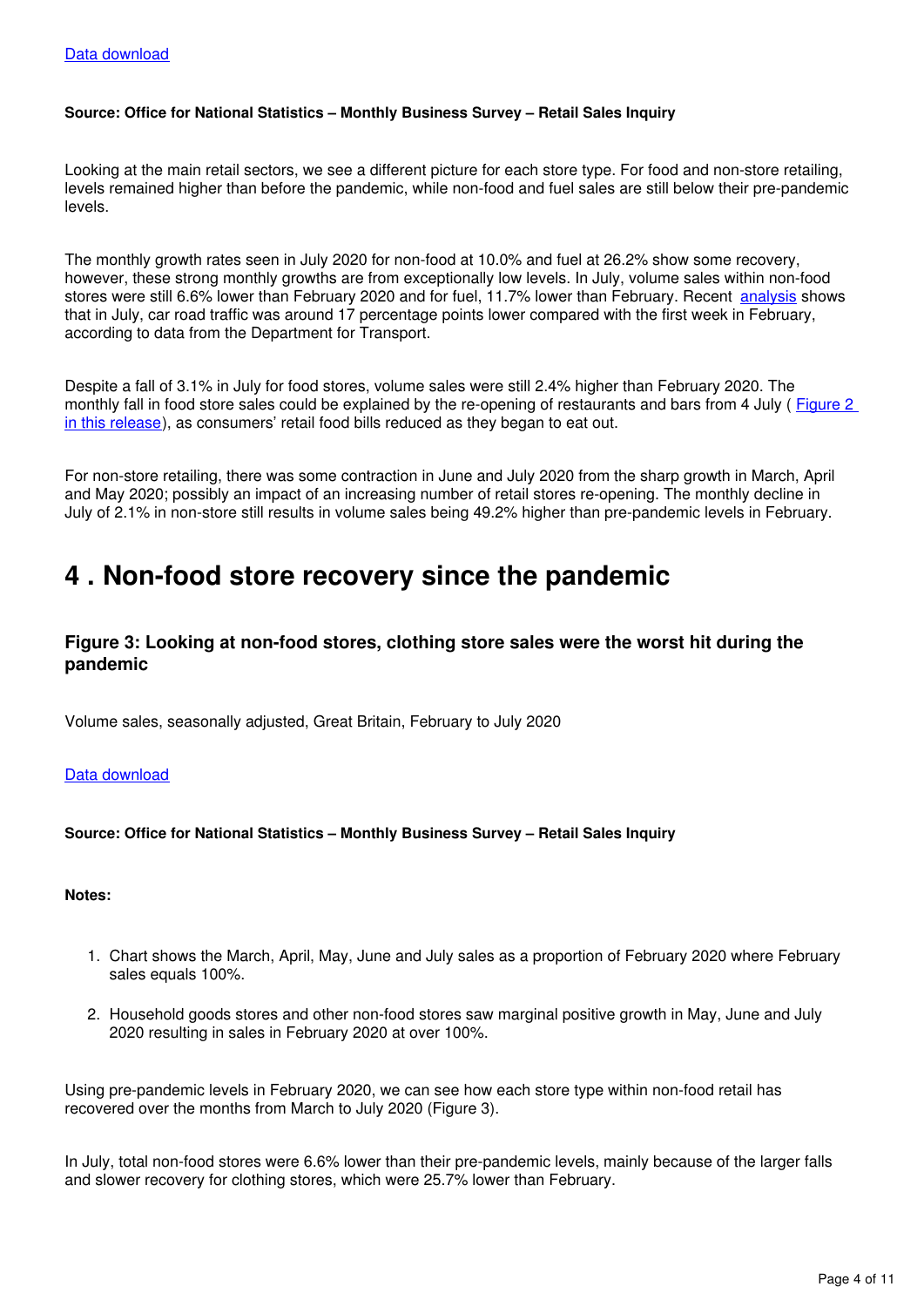Household goods stores and other non-food stores show a sharper rate of recovery from their large falls and are 6.0% and 2.2% respectively above their February 2020 levels. Retailers told us that DIY products sold well as people carried out home improvements during lockdown.

Department stores saw less dramatic falls in March and April, resulting in smaller growths to recovery. Many department stores selling a range of goods including food reported continued trade over the period when many stores temporarily closed. In July, department stores were 5.1% lower than their pre-pandemic levels.

## <span id="page-4-0"></span>**5 . Business activity in July**

In July 2020, many businesses began to re-open across the country with further ease of lockdown measures. Figure 2 in the [gross domestic product \(GDP\) release](https://www.ons.gov.uk/economy/grossdomesticproductgdp/articles/coronavirusandtheimpactonoutputintheukeconomy/june2020) shows that pubs and restaurants opened in England and Northern Ireland at the beginning of July, followed by Scotland in mid-July. This is likely to have contributed to the monthly fall of 3.1% in food stores (Figure 3). Yet, food store sales still remain higher than pre-pandemic levels.

Looking at information gathered from retailers in both the Retail Sales Inquiry and Wave 10 of the Business [Impact of Coronavirus \(COVID-19\) Survey](https://www.ons.gov.uk/businessindustryandtrade/business/businessservices/bulletins/coronavirusandtheeconomicimpactsontheuk/13august2020) (BICS), which covered the dates 13 to 26 July, most businesses are either currently trading, or started trading in the last two weeks (Figure 4).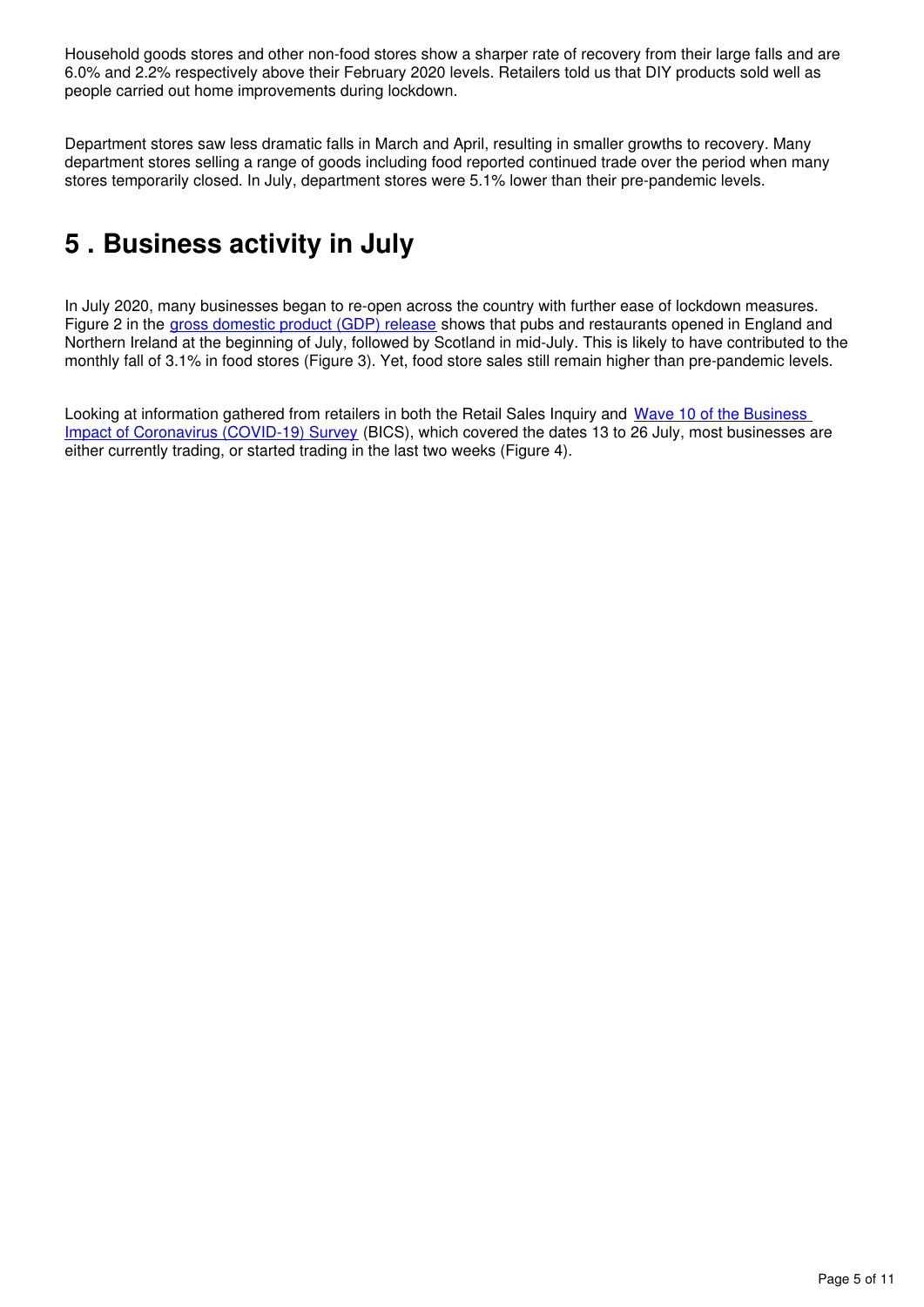#### **Figure 4: Feedback from the Business Impact of Coronavirus Survey suggested that many retail businesses were trading in the period that the survey was live – 27 July to 9 August 2020**

#### **Wave 10 of the Business Impact of Coronavirus (COVID-19) Survey, UK, survey was live for data collection from 27 July to 9 August 2020**

### Figure 4: Feedback from the Business Impact of Coronavirus Survey suggested that many retail businesses were trading in the period that the survey was live – 27 July to 9 August 2020

Wave 10 of the Business Impact of Coronavirus (COVID-19) Survey, UK, survey was live for data collection from 27 July to 9 August 2020



Paused trading and does not intend to restart in the next two weeks

● Paused trading but intends to restart in the next two weeks

Started trading within the last two weeks after a pause in trading

Currently trading and has been for more than the last two weeks

#### **Source: Office for National Statistics – Monthly Business Survey – Retail Sales Inquiry**

#### **Notes:**

- 1. Results presented are for those businesses common between the Retail Sales Inquiry and the Business Impact of Coronavirus (COVID-19) Survey and have responded to this question (252 respondents so results should be treated with caution).
- 2. Businesses were asked "Which of the following statements best describes your business's trading status?"

Figure 4 shows that all fuel and department stores matched with BICS have been trading for more than the last two weeks.

Similarly, 90.2% of food stores have been trading for more than the last two weeks, while the remainder of food stores that reported a pause in trading were small retailers within specialist food stores.

Non-store retailing businesses reported that 11.2% had started trading within the last two weeks after a pause in trading. These businesses were stalls and markets, and other non-store (for example, door-to-door sales, nonstore auctions) within this sector.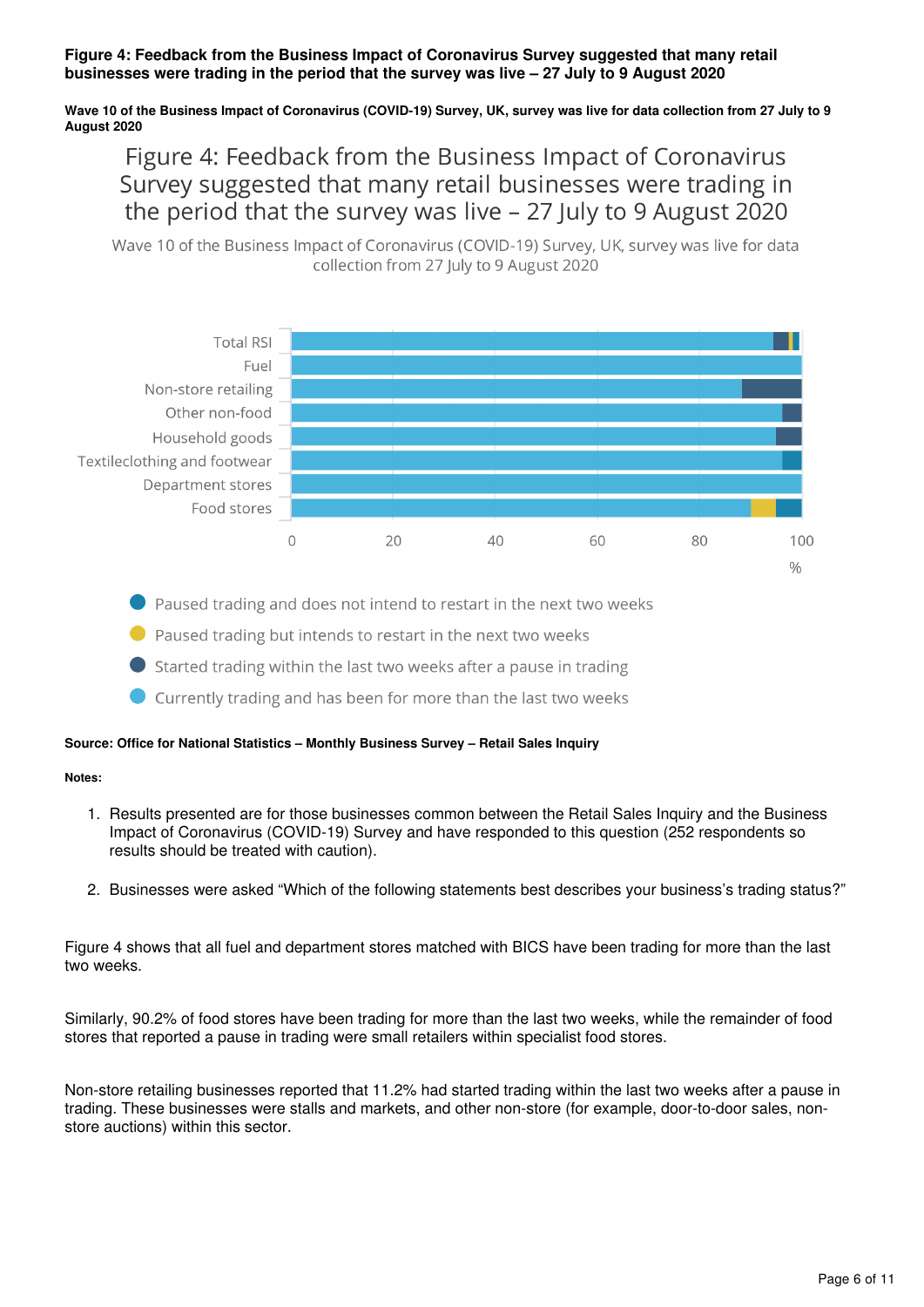## <span id="page-6-0"></span>**6 . Online retail sales**

Table 2: Sector summary for online sales, July 2020 Value seasonally adjusted, percentage rates, Great Britain

| Category                                    | <b>Index</b><br>categories Year-on- Month-on-<br>and their<br>percentage growth<br>weights | vear  | month<br>growth | Online<br>sales as a<br>proportion<br>of retailing |
|---------------------------------------------|--------------------------------------------------------------------------------------------|-------|-----------------|----------------------------------------------------|
| All retailing*                              | 100.0                                                                                      | 52.9  | $-7.0$          | 28.9                                               |
| All food                                    | 12.0                                                                                       | 108.7 | $-6.0$          | 11.0                                               |
| All non-food                                | 35.2                                                                                       | 58.6  | $-11.7$         | 25.7                                               |
| Department<br>stores                        | 7.9                                                                                        | 60.0  | $-18.5$         | 29.7                                               |
| Textile, clothing<br>and footwear<br>stores | 12.2                                                                                       | 22.7  | $-11.2$         | 30.9                                               |
| Household<br>goods stores                   | 6.6                                                                                        | 79.3  | $-17.3$         | 22.7                                               |
| Other stores                                | 8.5                                                                                        | 94.1  | $-1.9$          | 22.1                                               |
| Non-store retailing 52.8                    |                                                                                            | 37.2  | -3.5            | 77.7                                               |

Source: Office for National Statistics - Monthly Business Survey - Retail Sales Inquiry

#### Notes

1. All retailing refers to sales as a proportion of total retail sales.

In July 2020, as more retail stores began to trade once again and services such as restaurants and bars opened in parts of Great Britain, online retail sales volumes decreased by 7.0% when compared with June 2020. While restaurants and other services are not included in the Retail Sales Inquiry (RSI), spending in these sectors could impact spending elsewhere. Figure 2 in this release on [the impact of the coronavirus on the economy](https://www.ons.gov.uk/economy/grossdomesticproductgdp/articles/coronavirusandtheimpactonoutputintheukeconomy/june2020) shows the range of sectors that began to trade over the months from May 2020.

All sectors saw a decrease on the month, with large falls in non-food stores. This resulted in a lower proportion of money spent online at 28.9% in July when compared with June at 31.9%, but was still much higher than February 2020 at 20.0%.

However, as seen with the strong year-on-year growth rates (Table 1), the level of online sales still remained high from the record high sales experienced over lockdown (Figure 5).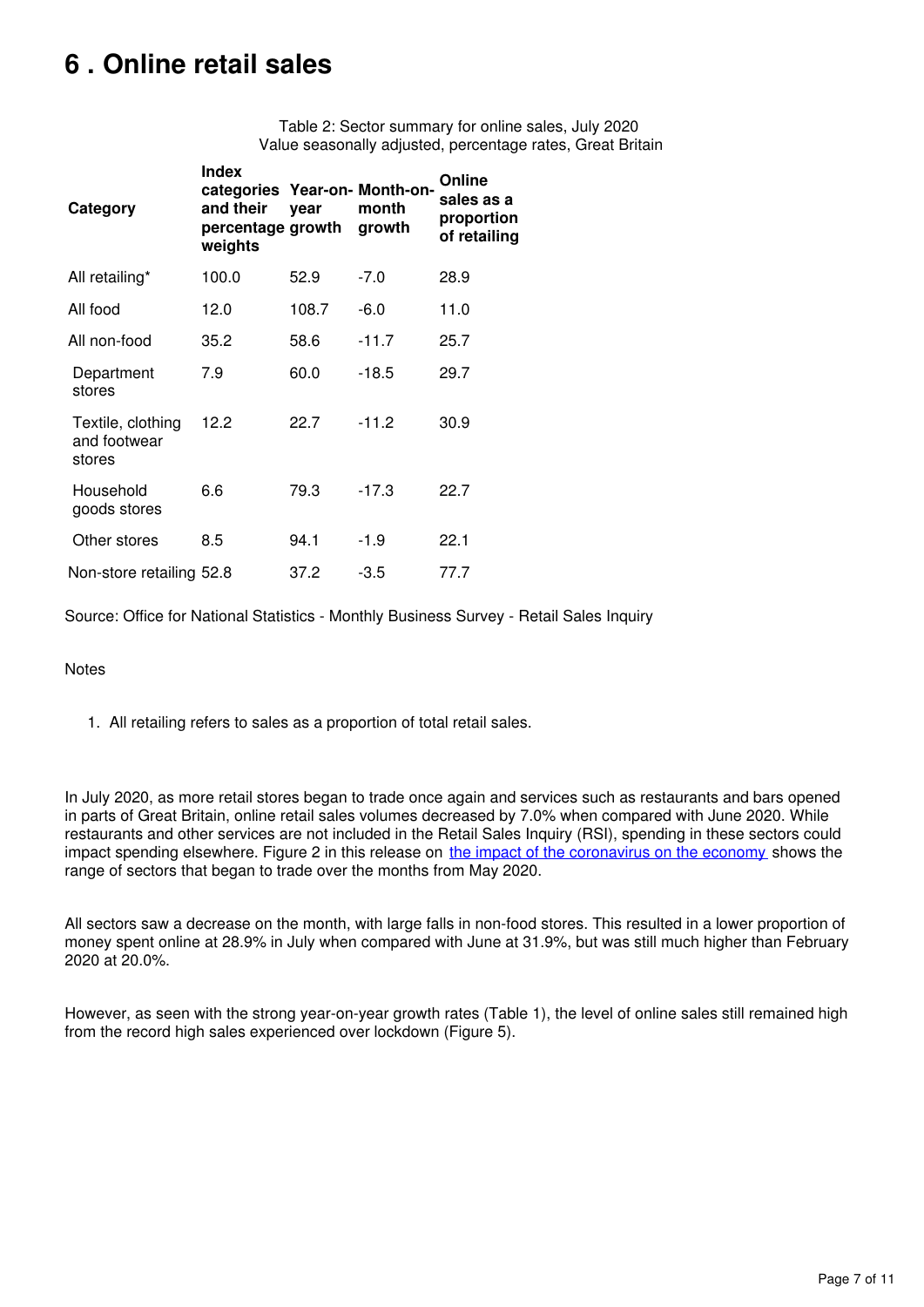#### **Figure 5: Online retail sales levels remained strong despite a decline on the month**

#### **Value sales, seasonally adjusted, Great Britain, July 2018 to July 2020**

### Figure 5: Online retail sales levels remained strong despite a decline on the month

Value sales, seasonally adjusted, Great Britain, July 2018 to July 2020



#### **Source: Office for National Statistics – Monthly Business Survey – Retail Sales Enquiry**

While we see a monthly decline in online retail sales in July 2020, sales are still 50.4% higher than February's prepandemic levels. As total retail sales bounced back in July, a higher proportion of online spending continued.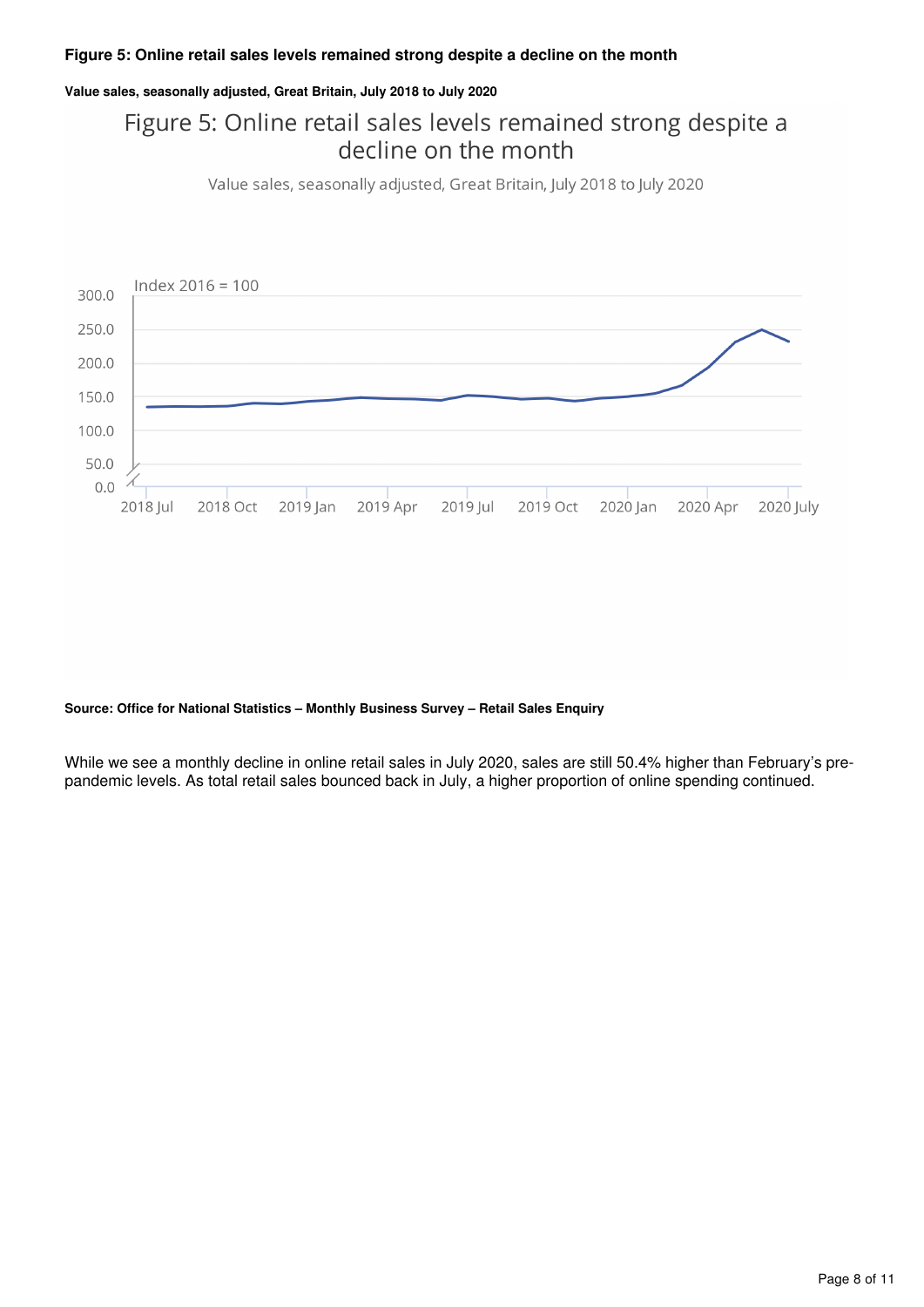## <span id="page-8-0"></span>**7 . Retail Sales data**

#### [Retail Sales Index](https://www.ons.gov.uk/businessindustryandtrade/retailindustry/datasets/retailsalesindexreferencetables)

Dataset | Released 21 August 2020 A series of retail sales data for Great Britain in value and volume terms, seasonally and non-seasonally adjusted.

#### [Retail Sales pounds data](https://www.ons.gov.uk/businessindustryandtrade/retailindustry/datasets/poundsdatatotalretailsales)

Dataset | Released 21 August 2020 Total sales and average weekly spending estimates for each retail sector in Great Britain in £ thousands.

#### [Retail Sales Index internet sales](https://www.ons.gov.uk/businessindustryandtrade/retailindustry/datasets/retailsalesindexinternetsales)

Dataset | Released 21 August 2020 Internet sales in Great Britain by store type, month and year.

[Retail Sales Index categories and their percentage weights](https://www.ons.gov.uk/businessindustryandtrade/retailindustry/datasets/retailsalesindexcategoriesandtheirpercentageweights) Dataset | Released 21 August 2020 Retail sales categories and descriptions and their percentage of all retailing in Great Britain.

## <span id="page-8-1"></span>**8 . Glossary**

### **Value (amount spent)**

The value estimates reflect the total turnover that businesses have collected over a standard period.

### **Volume (quantity bought)**

The volume estimates are calculated by taking the value estimates and adjusting to remove the impact of price changes.

### **Seasonally adjusted**

Seasonally adjusted estimates are derived by estimating and removing calendar effects (for example Easter moving between March and April) and seasonal effects (for example increased spending in December as a result of Christmas) from the non-seasonally adjusted (NSA) estimates.

### **Non-seasonally adjusted**

Non-seasonally adjusted estimates refer to raw data where the effects of regular or seasonal patterns have not been removed.

### **Non-store retailing**

Non-store retailing refers to retailers that do not have a store presence. While the majority is made up of online retailers, it also includes other retailers such as stalls and markets.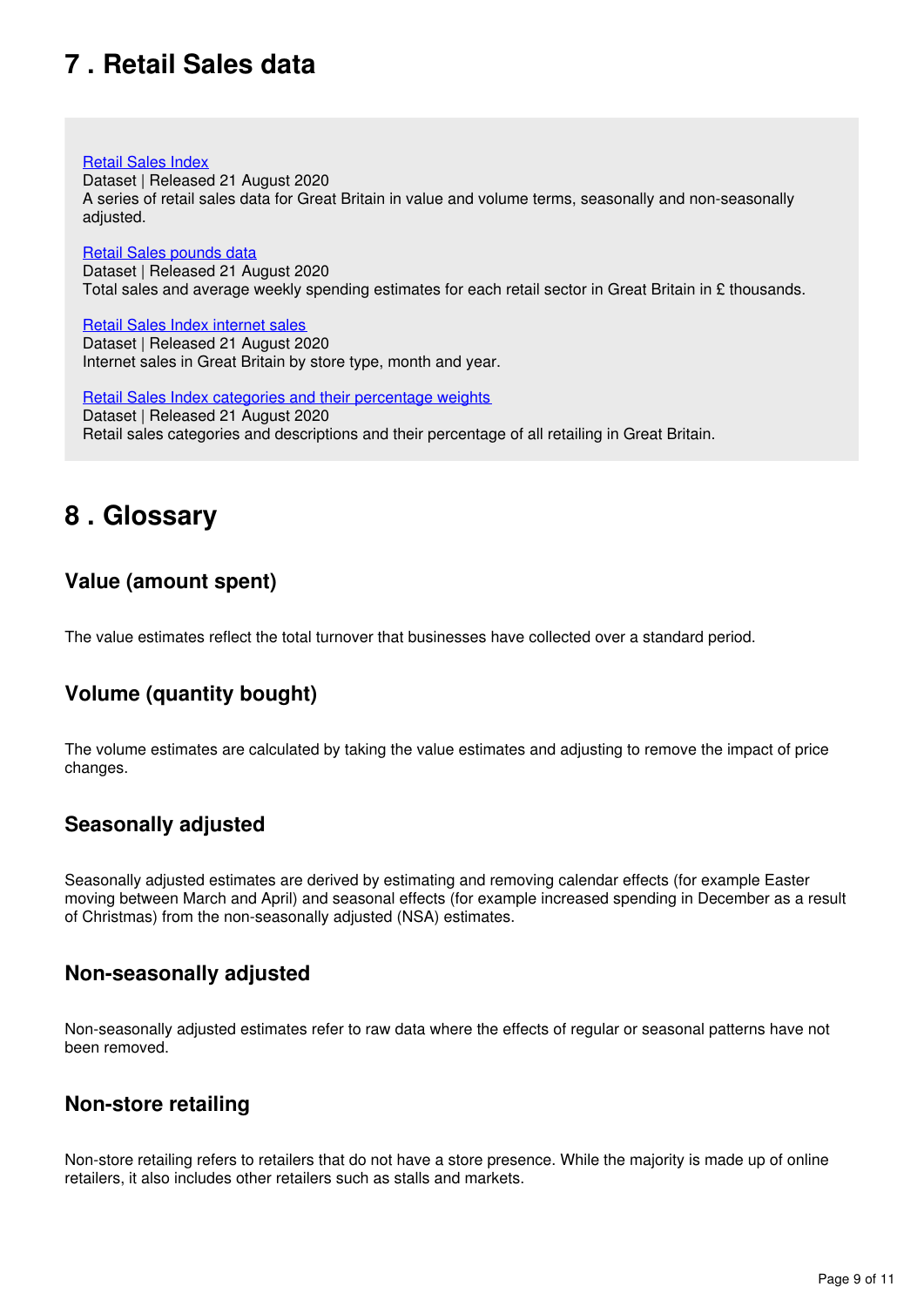## <span id="page-9-0"></span>**9 . Measuring the data**

This bulletin presents estimates of the volume and value in the retail industry for the four-week period 5 July 2020 to 1 August 2020.

Unless otherwise stated, the estimates in this release are seasonally adjusted.

Retail sales collects turnover data from retailers, which is money through the till before any deductions, including refunded items. This provides us with the best indicator for consumer spending during the reference period.

Volume estimates are derived from the amount spent (value) while taking into account the price of the goods sold. For example, the value of sales is the volume multiplied by price, so a volume estimate can be derived once we know the value of sales supplied by businesses and the price information from the Consumer Prices Index (CPI).

The Retail Sales Index (RSI) measures the value and derives the volume of retail sales in Great Britain on a monthly basis. Data are collected from 5,000 businesses in the retail industry, with all businesses employing over 100 people or with an annual turnover of more than £60 million receiving an online questionnaire every month. The survey's results are used to produce seasonally adjusted monthly, quarterly and annual estimates of output in the retail industry at current price and at chained volume measures (removing the effect of price changes).

### **Quality**

More quality and methodology information on strengths, limitations, appropriate uses, and how the data were created is available in the **Retail sales QMI**.

### **Seasonal adjustment**

All seasonal adjustment parameters for our volume and value data, for all businesses and internet time series, up to July 2020 have been reviewed. Many series are impacted by coronavirus (COVID-19)-related actions in July 2020 and previous months. Each series has been reviewed and the best adjustment for coronavirus-related effects applied. These may need to be revised further as additional data become available.

## <span id="page-9-1"></span>**10 . Strengths and limitations**

### **Uses and users**

The Retail Sales Index (RSI) is an important economic indicator and one of the earliest short-term measures of economic activity. It is used in the compilation of the national accounts and widely used by private and public sector institutions, particularly by the Bank of England and HM Treasury to assist in informed decision- and policymaking.

### **Comparability with international data**

The most recent international estimate of retail sales available for July 2020 was published by the US Census Bureau on 14 August 2020. In its [advanced monthly sales for retail and food services, July 2020 \(PDF, 314KB\)](https://www.census.gov/retail/marts/www/marts_current.pdf) they include the amount spent in the US retail industry, including motor vehicles and parts and food services.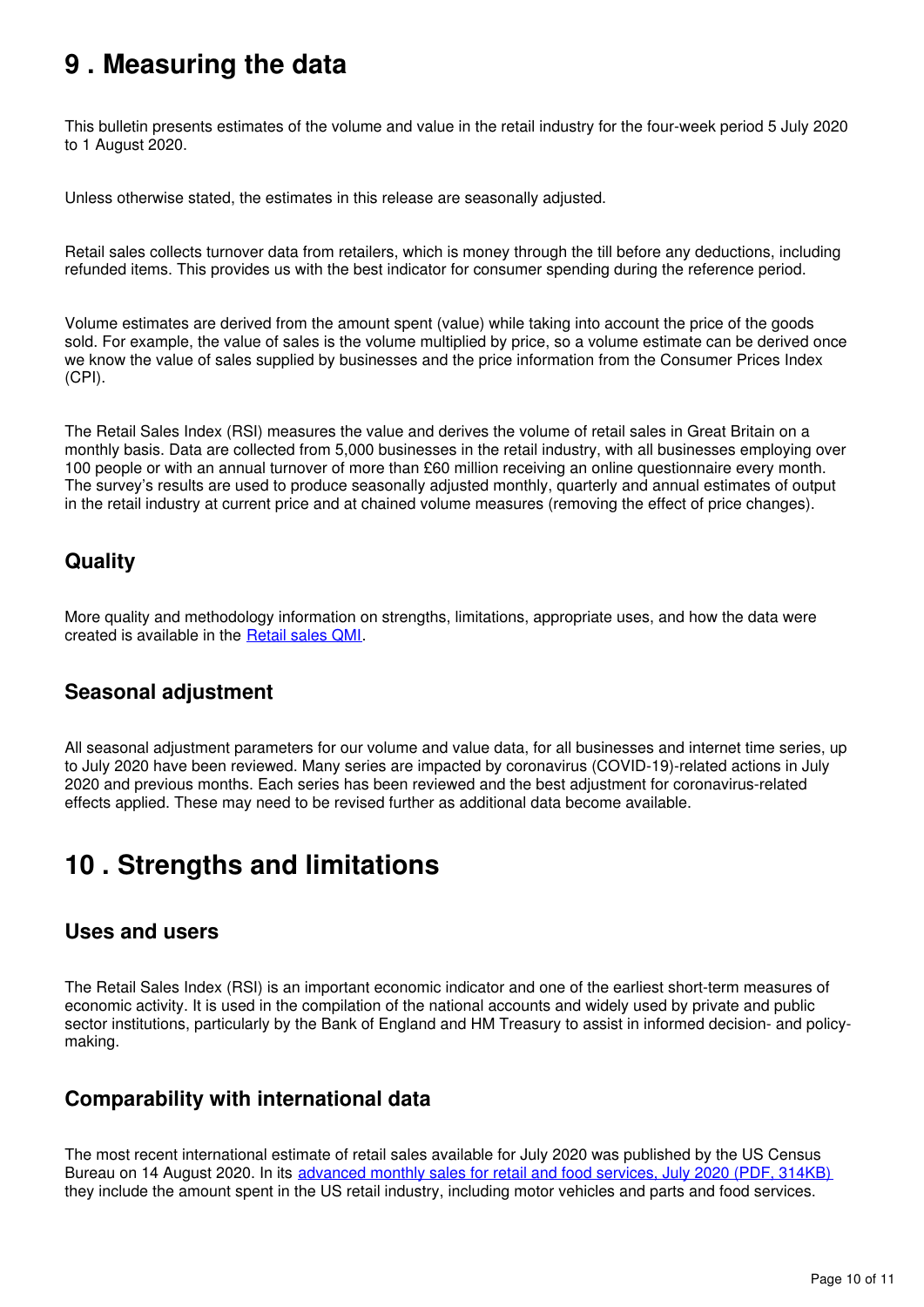Data for Northern Ireland are published by the [Northern Ireland Statistics and Research Agency \(NISRA\)](http://www.nisra.gov.uk/).

It should be noted that accurate comparisons cannot be made against these or other international statistics for a variety of reasons, including differences in methodology.

Eurostat also published their latest estimates of the [Volume of retail trade \(PDF, 576KB\)](https://ec.europa.eu/eurostat/documents/2995521/11179856/4-05082020-AP-EN.pdf/7b50a190-c48f-64b2-9174-e45f6a04ce1a) across the European Union on 5 August 2020 for June 2020. This shows the seasonally adjusted volume of retail trade in both the euro area (EA19) and EU27 when compared with May 2020.

As the UK leaves the EU, it is important that our statistics continue to be of high quality and are internationally comparable. During the transition period, those UK statistics that align with EU practice and rules will continue to do so in the same way as before 31 January 2020.

After the transition period, we will continue to produce our national accounts statistics in line with the UK Statistics Authority's [Code of Practice for Statistics](https://code.statisticsauthority.gov.uk/) and in accordance with internationally agreed statistical guidance and standards.

The Withdrawal Agreement outlines a need for UK gross national income (a fundamental component of the national accounts, which includes gross domestic product (GDP)) statistics to remain in line with those of other EU countries until the EU budgets are finalised for the years in which we were a member. To ensure comparability during this cycle, the national accounts will continue to be produced according to European System [of Accounts \(ESA\) 2010](https://ec.europa.eu/eurostat/web/products-manuals-and-guidelines/-/KS-02-13-269) definitions and standards.

## <span id="page-10-0"></span>**11 . Related links**

[Coronavirus and the economic impacts on the UK: 13 August 2020](https://www.ons.gov.uk/businessindustryandtrade/business/businessservices/bulletins/coronavirusandtheeconomicimpactsontheuk/13august2020)

Bulletin | Released 13 August 2020

The indicators and analysis presented in this bulletin are based on responses from the voluntary fortnightly business survey, which captures businesses' responses on how their turnover, workforce prices, trade and business resilience have been affected. These data relate to the period 13 July 2020 to 26 July 2020.

[Wrapping up 'Black Friday': How the ONS captures the effect of a major shopping trend](https://blog.ons.gov.uk/2019/12/18/wrapping-up-black-friday-how-the-ons-captures-the-effect-of-a-major-shopping-trend/)

Blog | Released 18 January 2020 Blog post explaining how we take into account the impact of Black Friday when compiling our retail statistics.

[How our internet activity has influenced the way we shop: October 2019](https://www.ons.gov.uk/businessindustryandtrade/retailindustry/articles/howourinternetactivityhasinfluencedthewayweshop/october2019#the-majority-of-money-is-spent-within-stores)

Article | Released 14 November 2019

Comparing the trends and emerging patterns between retail sales data and internet access data, looking specifically at the growth in online sales.

[Comparing "bricks and mortar" store sales with online retail sales: August 2018](https://www.ons.gov.uk/businessindustryandtrade/retailindustry/articles/comparingbricksandmortarstoresalestoonlineretailsales/august2018)

Article | Released 20 September 2018

Comparing the trends and emerging patterns in the relationship between the amount spent in retail between "bricks and mortar" store sales and online sales.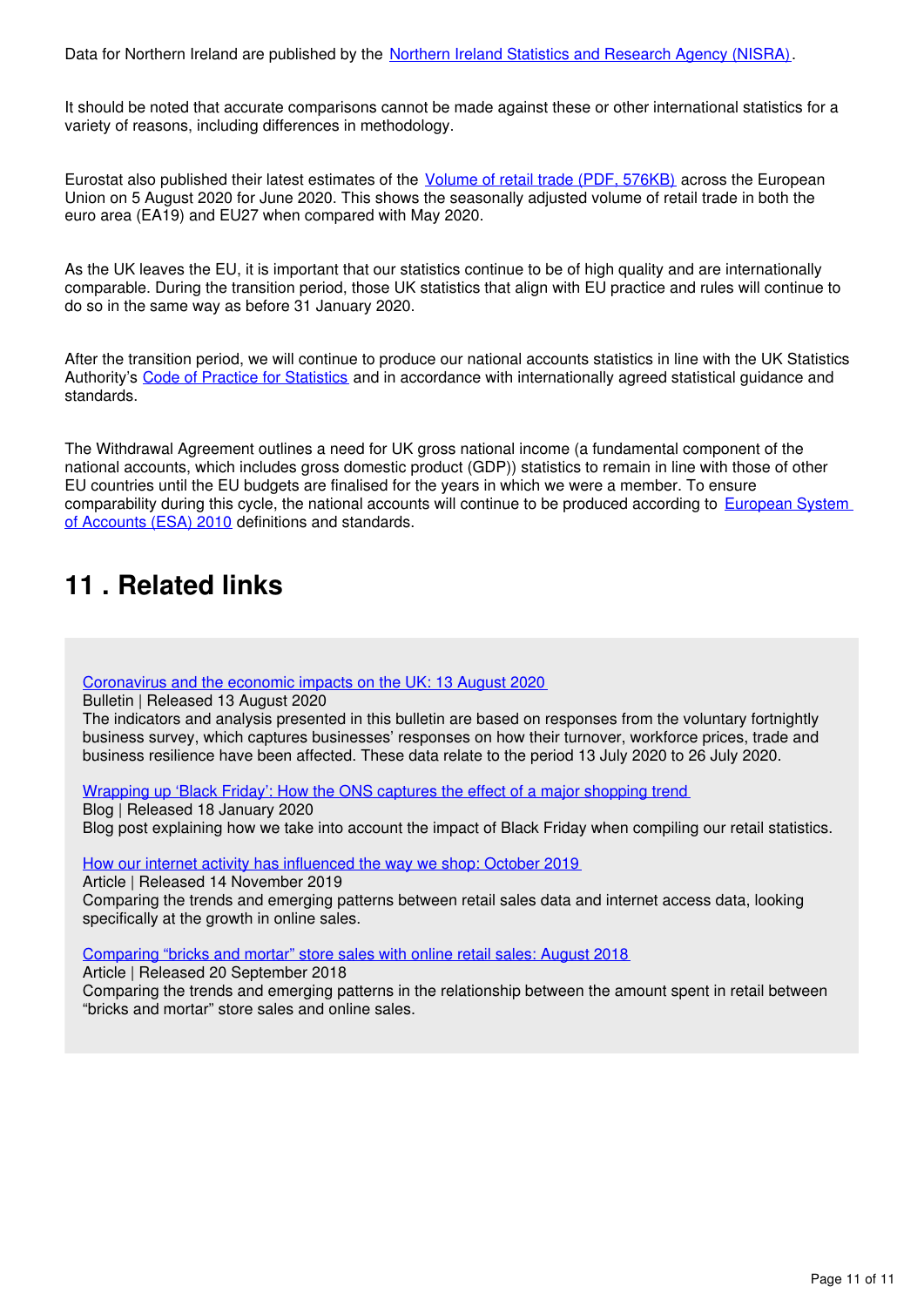|                                      |                                                                       |                                          | Index numbers of sales per week and percentage increase on a year earlier |                                                          |                                                            |                                                            |                                                         |                                          |                                          |                                          |                                          |                                                         |                                                            |                                                           |                                                            | Index 2016=100                                            |                                         |
|--------------------------------------|-----------------------------------------------------------------------|------------------------------------------|---------------------------------------------------------------------------|----------------------------------------------------------|------------------------------------------------------------|------------------------------------------------------------|---------------------------------------------------------|------------------------------------------|------------------------------------------|------------------------------------------|------------------------------------------|---------------------------------------------------------|------------------------------------------------------------|-----------------------------------------------------------|------------------------------------------------------------|-----------------------------------------------------------|-----------------------------------------|
|                                      | Year                                                                  | 1st Qtr                                  | 2nd Qtr                                                                   | 3rd Qtr                                                  | 4th Qtr                                                    | Jan                                                        | Feb                                                     | Mar                                      | Apr                                      | May                                      | June                                     | July                                                    | Aug                                                        | Sept                                                      | Oct                                                        | Nov                                                       | Dec                                     |
|                                      | SIC 2007 (SALES IN 2016)                                              |                                          |                                                                           |                                                          |                                                            |                                                            |                                                         |                                          |                                          |                                          |                                          |                                                         |                                                            |                                                           |                                                            |                                                           |                                         |
|                                      |                                                                       |                                          | All Retailing, Including Automotive Fuel, All Businesses (£387,696m)      |                                                          |                                                            |                                                            |                                                         |                                          |                                          |                                          |                                          |                                                         |                                                            |                                                           |                                                            |                                                           |                                         |
| 2011<br>2012<br>2013<br>2014<br>2015 | 87.3<br>87.8<br>88.7<br>91.9<br>95.5                                  | 87.4<br>88.1<br>88.0<br>90.5<br>94.3     | 87.2<br>87.3<br>88.3<br>91.8<br>95.5                                      | 86.9<br>88.0<br>89.4<br>91.9<br>95.8                     | 87.7<br>87.7<br>89.2<br>93.4<br>96.4                       | 87.7<br>88.0<br>87.9<br>89.7<br>93.5                       | 87.3<br>87.4<br>89.1<br>90.1<br>94.4                    | 87.3<br>88.7<br>87.3<br>91.6<br>94.8     | 88.5<br>86.7<br>87.1<br>91.5<br>95.5     | 86.6<br>87.4<br>88.5<br>91.6<br>95.2     | 86.7<br>87.8<br>89.2<br>92.2<br>95.8     | 87.0<br>87.8<br>89.4<br>92.3<br>95.6                    | 86.7<br>87.9<br>88.9<br>92.2<br>94.6                       | 87.0<br>88.3<br>89.8<br>91.5<br>97.0                      | 87.9<br>87.8<br>89.1<br>92.3<br>95.7                       | 87.3<br>87.1<br>89.3<br>93.1<br>96.6                      | 87.9<br>88.2<br>89.2<br>94.5<br>96.9    |
| 2016<br>2017<br>2018<br>2019<br>2020 | 100.0<br>101.9<br>104.7<br>108.1                                      | 98.2<br>100.8<br>102.4<br>107.9<br>105.8 | 99.3<br>101.7<br>104.4<br>108.3<br>95.8                                   | 100.7<br>102.2<br>105.6<br>108.8<br>$\ddot{\phantom{a}}$ | 101.8<br>103.0<br>106.2<br>107.6<br>$\ddot{\phantom{a}}$   | 98.4<br>100.6<br>102.6<br>107.2<br>108.1                   | 98.1<br>101.4<br>103.2<br>107.7<br>107.6                | 98.0<br>100.5<br>101.7<br>108.7<br>102.1 | 98.6<br>102.3<br>103.1<br>108.2<br>83.6  | 100.4<br>101.3<br>105.4<br>107.8<br>93.9 | 98.9<br>101.5<br>104.7<br>108.7<br>107.0 | 100.6<br>101.6<br>105.4<br>109.3<br>110.8               | 100.5<br>102.6<br>106.0<br>108.7                           | 101.0<br>102.5<br>105.5<br>108.4                          | 102.7<br>102.9<br>105.3<br>108.5                           | 102.2<br>103.5<br>107.0<br>107.6                          | 100.8<br>102.7<br>106.3<br>106.8        |
|                                      | Percentage increase on a year earlier                                 |                                          |                                                                           |                                                          |                                                            |                                                            |                                                         |                                          |                                          |                                          |                                          |                                                         |                                                            |                                                           |                                                            |                                                           |                                         |
| 2011<br>2012<br>2013<br>2014<br>2015 | $-0.1$<br>0.5<br>1.1<br>3.5<br>4.0                                    | 0.9<br>0.7<br>2.8<br>4.2                 | $-0.8$<br>0.1<br>1.1<br>3.9<br>4.1                                        | $-1.3$<br>1.2<br>1.6<br>2.8<br>4.2                       | 0.6<br>1.7<br>4.7<br>3.2                                   | 3.1<br>0.3<br>$-0.1$<br>2.1<br>4.2                         | $-0.3$<br>0.1<br>2.0<br>1.1<br>4.8                      | 0.1<br>1.6<br>$-1.6$<br>4.9<br>3.5       | 0.7<br>$-2.0$<br>0.4<br>5.1<br>4.5       | $-1.4$<br>0.9<br>1.2<br>3.5<br>4.0       | $-1.5$<br>1.3<br>1.6<br>3.4<br>3.9       | $-1.7$<br>0.9<br>1.9<br>3.2<br>3.6                      | $-1.9$<br>1.4<br>1.1<br>3.7<br>2.7                         | $-0.4$<br>1.5<br>1.7<br>1.9<br>6.0                        | $-0.1$<br>$-0.1$<br>1.5<br>3.6<br>3.7                      | $-0.5$<br>$-0.2$<br>2.5<br>4.2<br>3.8                     | $^{2.1}_{0.3}$<br>1.2<br>5.9<br>2.5     |
| 2016<br>2017<br>2018<br>2019<br>2020 | 4.7<br>1.9<br>2.7<br>3.3<br>$\ddotsc$                                 | 4.1<br>2.7<br>1.6<br>5.4<br>$-2.0$       | 3.9<br>2.5<br>2.6<br>3.7<br>$-11.6$                                       | 5.1<br>1.5<br>3.3<br>3.0<br>$\ddot{\phantom{a}}$         | 5.6<br>1.2<br>3.1<br>1.3<br>$\ddot{\phantom{1}}$           | 5.3<br>2.2<br>1.9<br>4.5<br>0.8                            | 3.9<br>3.4<br>1.8<br>4.4<br>$-0.1$                      | 3.4<br>2.5<br>1.2<br>6.9<br>$-6.1$       | 3.2<br>3.8<br>0.7<br>5.0<br>$-22.7$      | 5.5<br>0.9<br>4.0<br>2.3<br>$-12.9$      | 3.3<br>2.6<br>3.1<br>3.8<br>$-1.6$       | 5.2<br>0.9<br>3.8<br>3.6<br>1.4                         | 6.2<br>2.1<br>3.3<br>2.6<br>$\ddot{\phantom{1}}$           | 4.2<br>1.5<br>3.0<br>2.7<br>$\ddot{\phantom{1}}$          | 7.3<br>0.2<br>2.3<br>3.1<br>$\ddotsc$                      | 5.8<br>1.3<br>3.4<br>0.6<br>$\ddotsc$                     | $\frac{4.1}{1.9}$<br>3.5<br>0.5<br>     |
|                                      |                                                                       |                                          | All Retailing, Excluding Automotive Fuel, All Businesses (£350,847m)      |                                                          |                                                            |                                                            |                                                         |                                          |                                          |                                          |                                          |                                                         |                                                            |                                                           |                                                            |                                                           |                                         |
| 2011<br>2012<br>2013<br>2014<br>2015 | 86.7<br>87.5<br>88.9<br>92.3<br>95.7                                  | 87.0<br>87.3<br>88.1<br>90.9<br>94.5     | 86.6<br>87.3<br>88.4<br>92.2<br>95.9                                      | 86.4<br>87.8<br>89.5<br>92.4<br>96.1                     | 86.9<br>87.7<br>89.7<br>94.0<br>96.4                       | 87.3<br>87.1<br>88.0<br>90.3<br>93.3                       | 86.8<br>86.8<br>89.2<br>90.6<br>94.8                    | 87.0<br>87.8<br>87.2<br>91.6<br>95.3     | 87.9<br>86.7<br>87.1<br>91.9<br>95.9     | 86.1<br>87.3<br>88.5<br>92.0<br>95.5     | 86.0<br>87.9<br>89.2<br>92.6<br>96.1     | 86.5<br>87.7<br>89.5<br>92.6<br>96.1                    | 86.2<br>87.7<br>88.9<br>92.5<br>94.9                       | 86.4<br>88.0<br>90.0<br>92.2<br>97.0                      | 87.2<br>87.6<br>89.4<br>93.0<br>95.7                       | 86.3<br>87.3<br>90.0<br>93.7<br>96.4                      | 87.1<br>88.1<br>89.8<br>94.9<br>97.0    |
| 2016<br>2017<br>2018<br>2019<br>2020 | 100.0<br>102.2<br>105.0<br>108.1                                      | 97.9<br>101.2<br>102.7<br>107.9<br>106.7 | 99.3<br>101.8<br>104.7<br>108.2<br>99.6                                   | 100.7<br>102.4<br>106.0<br>108.8                         | 102.0<br>103.2<br>106.4<br>107.6                           | 97.9<br>100.8<br>102.8<br>107.3<br>108.6                   | 98.1<br>101.7<br>103.3<br>107.6<br>108.0                | 97.8<br>101.1<br>102.2<br>108.7<br>103.9 | 98.6<br>102.5<br>103.4<br>108.2<br>88.1  | 100.4<br>101.2<br>105.7<br>107.8<br>97.4 | 98.9<br>101.8<br>104.9<br>108.6<br>110.5 | 100.7<br>101.7<br>105.8<br>109.3<br>112.7               | 100.4<br>102.9<br>106.4<br>108.7                           | 101.0<br>102.7<br>105.9<br>108.6                          | 102.8<br>103.0<br>105.8<br>108.6                           | 102.4<br>103.6<br>107.3<br>107.7                          | 101.1<br>102.9<br>106.3<br>106.6        |
|                                      | Percentage increase on a year earlier                                 |                                          |                                                                           |                                                          |                                                            |                                                            |                                                         |                                          |                                          |                                          |                                          |                                                         |                                                            |                                                           |                                                            |                                                           |                                         |
| 2011<br>2012<br>2013<br>2014<br>2015 | $-0.7$<br>0.9<br>1.6<br>3.8<br>3.7                                    | 0.4<br>0.3<br>0.9<br>3.2<br>4.0          | $-1.3$<br>0.8<br>1.2<br>4.4<br>4.0                                        | $-1.7$<br>1.7<br>2.0<br>3.2<br>4.0                       | $-0.2$<br>1.0<br>2.3<br>4.7<br>2.6                         | 2.5<br>$-0.2$<br>1.0<br>2.7<br>3.2                         | $-0.9$<br>$\overline{\phantom{a}}$<br>2.8<br>1.6<br>4.6 | $-0.1$<br>1.0<br>$-0.7$<br>5.0<br>4.1    | 0.2<br>$-1.3$<br>0.5<br>5.5<br>4.4       | $-1.8$<br>1.4<br>1.5<br>3.9<br>3.8       | $-2.1$<br>2.1<br>1.5<br>3.8<br>3.8       | $-2.0$<br>1.4<br>2.1<br>3.5<br>3.7                      | $-2.3$<br>1.8<br>1.4<br>4.0<br>2.6                         | $-0.9$<br>1.8<br>2.4<br>2.3<br>5.3                        | $-0.4$<br>0.4<br>2.0<br>4.1<br>2.9                         | $-1.2$<br>1.2<br>3.0<br>4.1<br>2.9                        | 0.8<br>$\frac{1.2}{1.9}$<br>5.8<br>2.2  |
| 2016<br>2017<br>2018<br>2019<br>2020 | 4.5<br>2.2<br>2.7<br>$3.0\,$<br>u,                                    | 3.6<br>3.3<br>1.5<br>5.0<br>$-1.1$       | 3.6<br>2.6<br>2.8<br>3.4<br>$-8.0$                                        | 4.8<br>1.7<br>3.5<br>2.7<br>$\bar{\mathbf{a}}$           | 5.8<br>1.1<br>3.2<br>1.1<br>$\ddotsc$                      | 5.0<br>2.9<br>2.0<br>4.4<br>1.2                            | 3.5<br>3.7<br>1.6<br>4.1<br>0.4                         | 2.6<br>3.4<br>1.1<br>6.3<br>$-4.4$       | 2.8<br>4.0<br>0.8<br>4.6<br>$-18.5$      | 5.1<br>0.7<br>4.5<br>2.0<br>$-9.6$       | 2.9<br>2.9<br>3.0<br>3.6<br>1.7          | 4.8<br>1.1<br>4.0<br>3.3<br>3.1                         | 5.8<br>2.4<br>3.4<br>2.2<br>ä,                             | 4.1<br>1.6<br>3.2<br>2.6<br>ä,                            | 7.5<br>0.2<br>2.7<br>2.7<br>ä,                             | 6.3<br>1.1<br>3.6<br>0.4<br>$\ddot{\phantom{1}}$          | 4.2<br>1.8<br>3.3<br>0.3<br>ä.          |
|                                      |                                                                       |                                          | Predominantly Food Stores, All Businesses (£154,446m)                     |                                                          |                                                            |                                                            |                                                         |                                          |                                          |                                          |                                          |                                                         |                                                            |                                                           |                                                            |                                                           |                                         |
| 2011<br>2012<br>2013<br>2014<br>2015 | 94.7<br>94.6<br>94.2<br>95.0<br>96.7                                  | 94.8<br>94.9<br>94.3<br>94.3<br>95.7     | 94.6<br>94.5<br>93.7<br>95.0<br>96.5                                      | 94.5<br>94.9<br>94.8<br>95.0<br>96.9                     | 95.0<br>94.3<br>94.2<br>95.7<br>97.8                       | 94.4<br>94.8<br>94.8<br>94.7<br>95.3                       | 94.1<br>95.2<br>94.3<br>94.1<br>95.5                    | 95.7<br>94.7<br>93.8<br>94.2<br>96.1     | 96.8<br>94.1<br>92.7<br>95.4<br>96.4     | 93.7<br>94.6<br>94.0<br>94.5<br>96.5     | 93.5<br>94.7<br>94.2<br>95.0<br>96.7     | 94.4<br>94.2<br>95.8<br>96.0<br>96.8                    | 94.6<br>95.2<br>94.4<br>94.4<br>95.2                       | 94.6<br>95.1<br>94.2<br>94.6<br>98.3                      | 95.4<br>94.3<br>94.2<br>95.1<br>96.5                       | 94.7<br>94.2<br>94.8<br>96.0<br>97.6                      | 95.0<br>94.3<br>93.8<br>96.0<br>98.9    |
| 2016<br>2017<br>2018<br>2019<br>2020 | 100.0<br>100.0<br>101.4<br>102.8<br>$\ddot{\phantom{a}}$              | 99.2<br>100.3<br>99.9<br>103.0<br>106.7  | 99.5<br>99.7<br>101.8<br>102.6<br>108.7                                   | 100.6<br>99.6<br>101.9<br>103.1<br>x.                    | 100.7<br>100.3<br>102.0<br>102.4<br>$\ddot{\phantom{a}}$   | 98.8<br>99.8<br>99.4<br>103.3<br>103.3                     | 99.3<br>100.5<br>100.6<br>102.5<br>103.0                | 99.4<br>100.5<br>99.7<br>103.2<br>113.1  | 98.9<br>100.5<br>100.7<br>102.8<br>108.4 | 99.9<br>99.8<br>102.2<br>102.4<br>108.8  | 99.6<br>99.0<br>102.4<br>102.6<br>108.8  | 100.1<br>99.4<br>102.7<br>102.7<br>105.5                | 100.6<br>99.7<br>102.1<br>103.1<br>$\ddot{\phantom{a}}$    | 101.0<br>99.7<br>101.2<br>103.3<br>$\ddot{\phantom{a}}$   | 101.4<br>100.1<br>101.5<br>103.4<br>$\ddotsc$              | 101.1<br>100.3<br>102.0<br>102.8<br>$\ddot{\phantom{a}}$  | 99.8<br>100.4<br>102.3<br>101.2         |
|                                      | Percentage increase on a year earlier                                 |                                          |                                                                           |                                                          |                                                            |                                                            |                                                         |                                          |                                          |                                          |                                          |                                                         |                                                            |                                                           |                                                            |                                                           |                                         |
| 2011<br>2012<br>2013<br>2014<br>2015 | $-1.5$<br>$-0.1$<br>$-0.4$<br>0.8<br>1.8                              | $-1.6$<br>0.1<br>$-0.6$<br>0.1<br>1.4    | $-3.1$<br>$-0.1$<br>$-0.9$<br>1.4<br>1.6                                  | $-1.2$<br>0.4<br>$-0.1$<br>0.2<br>2.0                    | $-0.2$<br>$-0.8$<br>$\overline{\phantom{m}}$<br>1.6<br>2.1 | $-2.8$<br>0.4<br>$\overline{\phantom{a}}$<br>$-0.1$<br>0.6 | $-2.5$<br>1.2<br>$-0.9$<br>$-0.3$<br>1.6                | 0.2<br>$-1.0$<br>$-0.9$<br>0.4<br>2.0    | $-0.4$<br>$-2.8$<br>$-1.5$<br>3.0<br>1.0 | $-3.8$<br>0.9<br>$-0.6$<br>0.5<br>2.1    | $-4.6$<br>1.3<br>$-0.5$<br>0.9<br>1.8    | $-1.9$<br>$-0.1$<br>1.7<br>0.2<br>0.8                   | $-1.0$<br>0.6<br>$-0.8$<br>0.8                             | $-0.7$<br>0.5<br>$-0.9$<br>0.4<br>3.9                     | $\overline{\phantom{0}}$<br>$-1.2$<br>$-0.2$<br>1.0<br>1.5 | $-1.4$<br>$-0.6$<br>0.7<br>1.3<br>1.6                     | 0.7<br>$-0.8$<br>$^{-0.5}_{2.4}$<br>3.0 |
| 2016<br>2017<br>2018<br>2019<br>2020 | 3.4<br>$\overline{\phantom{a}}$<br>1.4<br>1.4<br>$\ddot{\phantom{1}}$ | 3.7<br>1.1<br>$-0.4$<br>3.1<br>3.6       | 3.1<br>0.2<br>2.1<br>0.8<br>5.9                                           | 3.9<br>$-1.0$<br>2.3<br>1.1<br>$\ddot{\phantom{1}}$      | 3.0<br>$-0.4$<br>1.7<br>0.4<br>$\sim$                      | 3.7<br>0.9<br>$-0.4$<br>3.9<br>$\qquad \qquad -$           | 3.9<br>1.2<br>0.1<br>1.8<br>0.5                         | 3.4<br>1.1<br>$-0.8$<br>3.5<br>9.6       | 2.7<br>1.6<br>0.2<br>2.1<br>5.4          | 3.6<br>$-0.2$<br>$^{2.5}_{0.2}$<br>6.2   | 3.0<br>$-0.6$<br>3.4<br>0.3<br>6.0       | 3.4<br>$-0.7$<br>3.3<br>$\overline{\phantom{a}}$<br>2.7 | 5.7<br>$-0.9$<br>2.4<br>1.0<br>$\mathcal{L}_{\mathcal{A}}$ | 2.8<br>$-1.3$<br>1.5<br>2.1<br>$\mathcal{L}_{\mathbf{r}}$ | 5.1<br>$-1.2$<br>1.4<br>1.8<br>$\mathcal{L}_{\mathcal{A}}$ | 3.6<br>$-0.9$<br>1.7<br>0.8<br>$\mathcal{L}_{\mathbf{r}}$ | 1.0<br>0.6<br>1.9<br>$-1.1$             |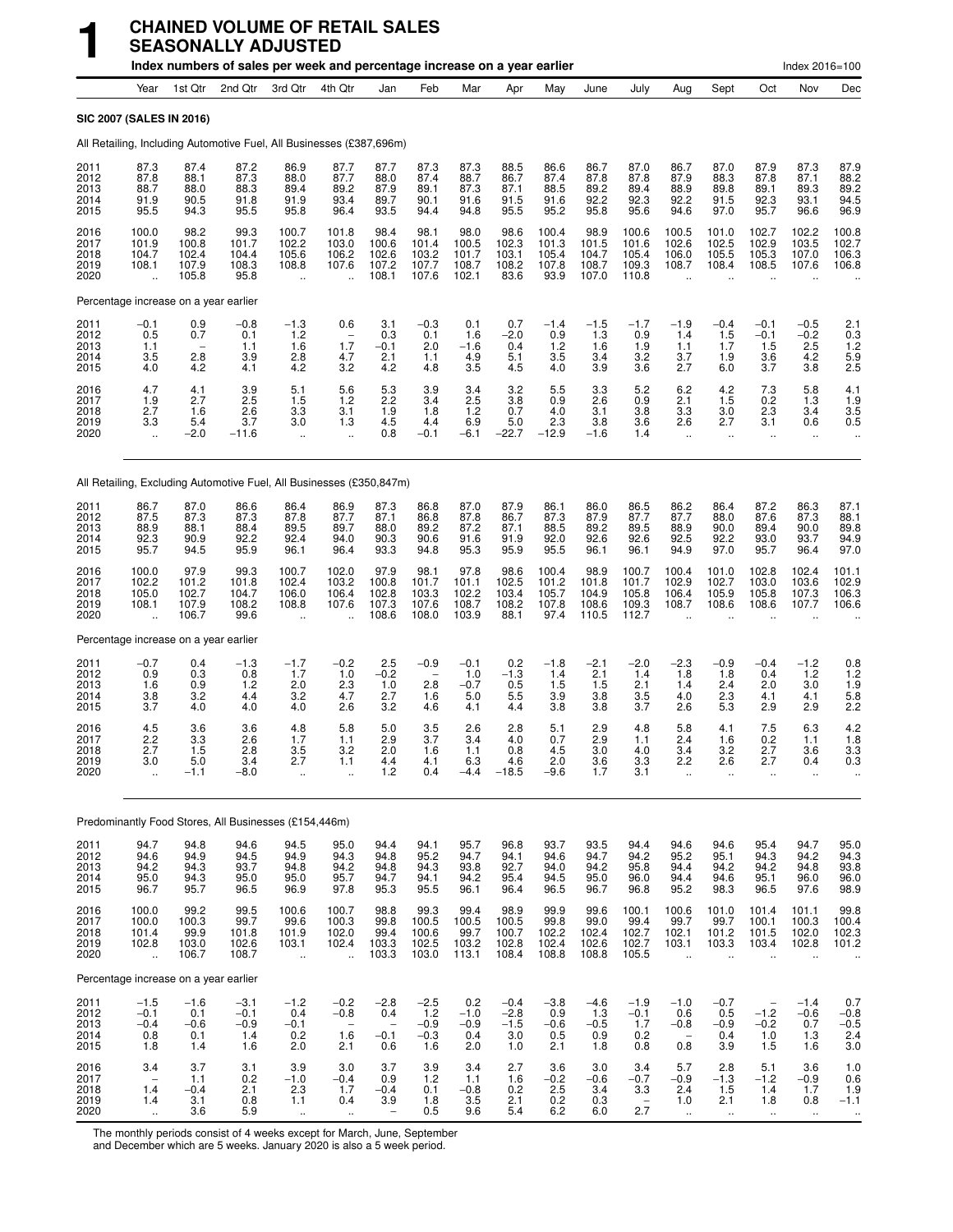|                                      |                                                          |                                                | continued Index numbers of sales per week and percentage increase on a year earlier |                                                          |                                                |                                             |                                                |                                               |                                               |                                                |                                                |                                               |                                                       |                                                           |                                                      | Index 2016=100                                      |                                                           |
|--------------------------------------|----------------------------------------------------------|------------------------------------------------|-------------------------------------------------------------------------------------|----------------------------------------------------------|------------------------------------------------|---------------------------------------------|------------------------------------------------|-----------------------------------------------|-----------------------------------------------|------------------------------------------------|------------------------------------------------|-----------------------------------------------|-------------------------------------------------------|-----------------------------------------------------------|------------------------------------------------------|-----------------------------------------------------|-----------------------------------------------------------|
|                                      | Year                                                     | 1st Qtr                                        | 2nd Qtr                                                                             | 3rd Otr                                                  | 4th Qtr                                        | Jan                                         | Feb                                            | Mar                                           | Apr                                           | May                                            | June                                           | July                                          | Aug                                                   | Sept                                                      | Oct                                                  | Nov                                                 | Dec                                                       |
|                                      |                                                          | SIC 2007 (SALES IN 2016)                       |                                                                                     |                                                          |                                                |                                             |                                                |                                               |                                               |                                                |                                                |                                               |                                                       |                                                           |                                                      |                                                     |                                                           |
|                                      |                                                          |                                                | Non-specialised Food Stores, All Businesses (£142,507m)                             |                                                          |                                                |                                             |                                                |                                               |                                               |                                                |                                                |                                               |                                                       |                                                           |                                                      |                                                     |                                                           |
| 2011<br>2012<br>2013<br>2014<br>2015 | 94.8<br>95.1<br>94.7<br>95.6<br>97.0                     | 94.8<br>95.1<br>94.6<br>94.8<br>96.2           | 94.7<br>94.9<br>94.2<br>95.6<br>96.8                                                | 94.6<br>95.3<br>95.5<br>95.7<br>97.3                     | 95.0<br>94.9<br>94.7<br>96.4<br>97.8           | 94.3<br>94.9<br>95.2<br>95.1<br>95.7        | 94.0<br>95.5<br>94.5<br>94.6<br>96.0           | 95.8<br>95.1<br>94.1<br>94.7<br>96.7          | 97.1<br>94.6<br>93.2<br>95.7<br>96.7          | 93.9<br>95.0<br>94.5<br>95.1<br>96.8           | 93.4<br>95.2<br>94.9<br>95.8<br>97.0           | 94.4<br>94.6<br>96.7<br>96.9<br>97.2          | 94.7<br>95.6<br>95.0<br>95.0<br>95.6                  | 94.6<br>95.6<br>94.8<br>95.3<br>98.7                      | 95.4<br>94.9<br>94.6<br>95.8<br>97.0                 | 94.8<br>94.7<br>95.1<br>96.7<br>97.6                | 95.0<br>94.9<br>94.5<br>96.5<br>98.7                      |
| 2016<br>2017<br>2018<br>2019<br>2020 | 100.0<br>100.9<br>102.1<br>103.0<br>$\ddot{\phantom{a}}$ | 99.2<br>100.9<br>100.7<br>103.6<br>107.3       | 99.5<br>100.6<br>102.5<br>103.1<br>111.2                                            | 100.6<br>100.7<br>102.5<br>103.2<br>$\ddot{\phantom{a}}$ | 100.7<br>101.3<br>102.8<br>102.1               | 99.2<br>100.3<br>100.3<br>104.0<br>104.2    | 99.2<br>101.0<br>101.6<br>103.3<br>103.2       | 99.2<br>101.4<br>100.3<br>103.5<br>113.8      | 98.9<br>101.3<br>101.2<br>103.6<br>111.1      | 100.1<br>100.5<br>102.7<br>102.8<br>111.3      | 99.5<br>100.2<br>103.4<br>102.8<br>111.2       | 100.1<br>100.5<br>103.1<br>102.8<br>106.2     | 100.6<br>100.7<br>102.5<br>103.3                      | 101.0<br>100.8<br>101.9<br>103.5                          | 101.5<br>101.3<br>102.2<br>103.4                     | 100.5<br>101.2<br>102.7<br>102.7                    | 100.1<br>101.5<br>103.2<br>100.5                          |
|                                      |                                                          | Percentage increase on a year earlier          |                                                                                     |                                                          |                                                |                                             |                                                |                                               |                                               |                                                |                                                |                                               |                                                       |                                                           |                                                      |                                                     |                                                           |
| 2011<br>2012<br>2013<br>2014<br>2015 | $-1.4$<br>0.3<br>$-0.3$<br>0.9<br>1.5                    | $-1.2$<br>0.4<br>$-0.6$<br>0.2<br>1.5          | $-2.8$<br>0.2<br>$-0.7$<br>1.4<br>1.3                                               | $-1.2$<br>0.8<br>0.2<br>0.3<br>1.6                       | $-0.4$<br>$-0.2$<br>$-0.1$<br>1.7<br>1.5       | $^{-2.6}_{0.6}$<br>0.3<br>$-0.1$<br>0.6     | $-2.3$<br>1.6<br>$-1.0$<br>0.1<br>1.5          | 0.8<br>$-0.7$<br>$-1.0$<br>0.6<br>2.2         | 0.2<br>$-2.6$<br>$-1.5$<br>2.7<br>1.0         | $-3.5$<br>1.1<br>$-0.5$<br>0.7<br>1.8          | $-4.6$<br>1.9<br>$-0.3$<br>1.0<br>1.2          | $-1.8$<br>0.1<br>2.3<br>0.2<br>0.3            | $-1.0$<br>1.0<br>$-0.6$<br>0.7                        | $-1.0$<br>1.1<br>$-0.8$<br>0.5<br>3.5                     | 0.1<br>$-0.5$<br>$-0.3$<br>1.2<br>1.2                | $-1.2$<br>0.4<br>1.7<br>0.9                         | ÷<br>$-0.5$<br>2.1<br>2.3                                 |
| 2016<br>2017<br>2018<br>2019<br>2020 | 3.1<br>0.9<br>1.2<br>0.9<br>÷.                           | 3.1<br>1.7<br>$-0.2$<br>2.9<br>3.6             | 2.8<br>1.1<br>1.9<br>0.5<br>7.9                                                     | 3.5<br>0.1<br>1.8<br>0.7<br>÷.                           | 2.9<br>0.7<br>1.4<br>$-0.7$<br>$\ddotsc$       | 3.7<br>1.1<br>3.7<br>0.2                    | 3.3<br>1.8<br>0.7<br>1.6<br>$-0.1$             | 2.6<br>2.2<br>$-1.1$<br>3.2<br>10.0           | 2.3<br>2.4<br>2.4<br>7.2                      | 3.4<br>0.4<br>2.2<br>0.1<br>8.2                | 2.6<br>0.7<br>3.2<br>$-0.5$<br>8.1             | 3.0<br>0.4<br>2.6<br>$-0.2$<br>3.2            | 5.3<br>0.1<br>1.8<br>0.8<br>à.                        | 2.4<br>$-0.3$<br>1.1<br>1.5<br>$\ddotsc$                  | 4.7<br>$-0.3$<br>0.9<br>1.2<br>$\ddot{\phantom{1}}$  | 3.0<br>0.7<br>1.4<br>$\qquad \qquad -$<br>$\ddotsc$ | 1.4<br>1.4<br>1.7<br>$-2.6$                               |
|                                      |                                                          |                                                | Specialist Food Stores, All Businesses (£8,346m)                                    |                                                          |                                                |                                             |                                                |                                               |                                               |                                                |                                                |                                               |                                                       |                                                           |                                                      |                                                     |                                                           |
| 2011<br>2012<br>2013<br>2014<br>2015 | 91.7<br>91.5<br>92.5<br>93.0<br>95.4                     | 93.3<br>91.9<br>95.8<br>94.8<br>92.8           | 90.9<br>90.4<br>91.7<br>93.2<br>95.7                                                | 91.5<br>91.1<br>91.4<br>91.5<br>93.5                     | 91.2<br>92.5<br>91.3<br>92.4<br>99.4           | 95.6<br>92.5<br>95.0<br>96.1<br>92.2        | 93.1<br>92.1<br>97.8<br>94.2<br>93.5           | 91.6<br>91.2<br>94.7<br>93.9<br>92.8          | 90.4<br>89.7<br>90.4<br>94.3<br>94.9          | 91.3<br>90.5<br>92.8<br>93.7<br>96.0           | 91.0<br>90.9<br>91.9<br>91.9<br>96.1           | 91.6<br>91.2<br>89.4<br>91.8<br>94.6          | 91.5<br>90.5<br>93.3<br>92.3<br>91.8                  | 91.3<br>91.7<br>91.5<br>90.6<br>93.8                      | 89.8<br>93.9<br>92.0<br>92.1<br>93.0                 | 90.4<br>91.8<br>92.6<br>92.1<br>102.1               | 92.9<br>91.9<br>89.7<br>92.8<br>102.5                     |
| 2016<br>2017<br>2018<br>2019<br>2020 | 100.0<br>91.1<br>99.8<br>105.9<br>u,                     | 99.6<br>94.4<br>94.2<br>104.5<br>102.8         | 97.6<br>88.5<br>98.5<br>105.5<br>74.2                                               | 100.3<br>90.6<br>104.5<br>105.8                          | 102.6<br>90.8<br>102.0<br>107.7                | 96.8<br>95.6<br>93.2<br>103.6<br>95.4       | 100.3<br>96.9<br>92.1<br>101.7<br>108.2        | 101.1<br>91.4<br>96.7<br>107.6<br>105.9       | 97.7<br>93.3<br>99.4<br>104.6<br>68.1         | 95.9<br>93.2<br>101.9<br>105.1<br>75.4         | 98.9<br>80.9<br>95.1<br>106.4<br>78.2          | 98.8<br>89.8<br>108.0<br>105.6<br>102.7       | 99.5<br>92.4<br>105.0<br>105.1                        | 102.2<br>89.7<br>101.2<br>106.5                           | 100.6<br>88.5<br>102.2<br>106.9                      | 112.1<br>91.3<br>103.5<br>107.6                     | 96.5<br>92.2<br>100.7<br>108.3                            |
|                                      |                                                          | Percentage increase on a year earlier          |                                                                                     |                                                          |                                                |                                             |                                                |                                               |                                               |                                                |                                                |                                               |                                                       |                                                           |                                                      |                                                     |                                                           |
| 2011<br>2012<br>2013<br>2014<br>2015 | $-3.1$<br>$-0.2$<br>1.1<br>0.5<br>2.5                    | 0.8<br>$-1.5$<br>4.2<br>$-1.0$<br>$-2.0$       | $-5.1$<br>$-0.5$<br>1.4<br>1.6<br>2.7                                               | $-3.5$<br>$-0.3$<br>0.3<br>0.1<br>2.1                    | $-4.4$<br>1.4<br>$-1.3$<br>1.2<br>7.6          | 6.6<br>$-3.2$<br>2.7<br>1.1<br>$-4.0$       | 0.5<br>$-1.1$<br>6.2<br>$-3.7$<br>$-0.8$       | $-3.3$<br>$-0.4$<br>3.9<br>$-0.9$<br>$-1.2$   | $-5.2$<br>$-0.7$<br>0.7<br>4.4<br>0.6         | $-4.0$<br>$-0.8$<br>2.6<br>0.9<br>2.5          | $-5.8$<br>1.0<br>4.6                           | $-4.0$<br>$-0.5$<br>$-2.0$<br>2.7<br>3.0      | $-2.7$<br>$-1.2$<br>3.1<br>$-1.1$<br>$-0.5$           | $-3.7$<br>0.4<br>$-0.2$<br>$-0.9$<br>3.6                  | $-11.5$<br>4.6<br>$-2.1$<br>0.1<br>1.0               | $-8.3$<br>1.6<br>0.8<br>$-0.5$<br>10.8              | 5.5<br>$-1.1$<br>$-2.4$<br>3.4<br>10.4                    |
| 2016<br>2017<br>2018<br>2019<br>2020 | 4.9<br>$-8.9$<br>9.6<br>6.1<br>$\ddot{\phantom{a}}$      | 7.2<br>$-5.2$<br>$-0.2$<br>11.0<br>$-1.7$      | 2.0<br>$-9.3$<br>11.3<br>7.0<br>$-29.6$                                             | 7.3<br>$-9.7$<br>15.4<br>$1.3$<br>$\ddotsc$              | 3.2<br>$-11.5$<br>12.4<br>5.5                  | 5.0<br>$-1.3$<br>$-2.5$<br>11.2<br>$-7.9$   | 7.3<br>$-3.4$<br>$-4.9$<br>10.4<br>6.4         | 8.9<br>$-9.6$<br>5.8<br>11.3<br>$-1.6$        | 2.9<br>$-4.5$<br>6.5<br>5.3<br>$-34.9$        | $-0.1$<br>$-2.8$<br>9.3<br>3.2<br>$-28.3$      | 2.9<br>$-18.1$<br>17.6<br>11.8<br>$-26.5$      | 4.4<br>$-9.1$<br>20.3<br>$-2.2$<br>$-2.7$     | 8.3<br>$-7.1$<br>13.6<br>0.1<br>ä.                    | 9.0<br>$-12.3$<br>12.8<br>5.2<br>Ω.                       | 8.2<br>$-12.0$<br>15.5<br>4.5<br>$\ldots$            | 9.8<br>$-18.6$<br>13.3<br>4.0<br>$\ldots$           | $-5.8$<br>$-4.5$<br>9.2<br>7.6<br>$\ddotsc$               |
|                                      |                                                          |                                                | Alcoholic Drinks, Other Beverages and Tobacco, All Businesses (£3,593m)             |                                                          |                                                |                                             |                                                |                                               |                                               |                                                |                                                |                                               |                                                       |                                                           |                                                      |                                                     |                                                           |
| 2011<br>2012<br>2013<br>2014<br>2015 | 101.0<br>84.7<br>77.9<br>76.3<br>87.3                    | 99.2<br>91.7<br>79.4<br>75.4<br>83.1           | 98.1<br>86.6<br>76.1<br>76.2<br>86.4                                                | 101.0<br>87.2<br>75.5<br>74.2<br>89.0                    | 105.7<br>73.4<br>80.6<br>79.6<br>90.6          | 95.0<br>95.9<br>79.4<br>76.5<br>87.8        | 100.7<br>92.3<br>79.5<br>73.6<br>81.9          | 101.5<br>87.9<br>79.3<br>75.8<br>80.2         | 100.3<br>85.8<br>78.7<br>88.2<br>86.6         | 92.3<br>89.4<br>76.4<br>70.7<br>85.5           | 101.0<br>85.1<br>73.8<br>70.9<br>87.0          | 98.7<br>89.4<br>75.8<br>72.0<br>87.2          | 98.7<br>90.3<br>73.0<br>75.6<br>85.7                  | 104.7<br>83.0<br>77.3<br>74.9<br>93.1                     | 111.9<br>70.7<br>80.8<br>75.9<br>86.4                | 103.7<br>76.3<br>88.4<br>77.2<br>88.9               | 102.5<br>73.2<br>74.1<br>84.4<br>95.3                     |
| 2016<br>2017<br>2018<br>2019<br>2020 | 100.0<br>84.0<br>77.0<br>86.9<br>$\ddot{\phantom{1}}$    | 97.8<br>89.1<br>81.0<br>77.0<br>91.0           | 103.4<br>88.2<br>81.2<br>78.1<br>89.2                                               | 101.1<br>78.4<br>75.5<br>90.7<br>à.                      | 97.7<br>80.4<br>70.1<br>101.7                  | 89.4<br>90.4<br>79.6<br>75.5<br>87.4        | 101.1<br>91.5<br>79.4<br>72.8<br>83.2          | 101.8<br>86.2<br>83.5<br>81.6<br>100.8        | 101.1<br>86.3<br>81.6<br>67.2<br>97.1         | 102.4<br>84.6<br>84.5<br>79.5<br>85.7          | 106.1<br>92.6<br>78.2<br>85.7<br>85.7          | 104.3<br>78.3<br>76.1<br>91.9<br>85.5         | 102.6<br>73.8<br>77.4<br>90.0<br>$\ddot{\phantom{a}}$ | 97.3<br>82.1<br>73.6<br>90.3<br>ä,                        | 97.9<br>82.6<br>72.8<br>95.5<br>$\ddot{\phantom{1}}$ | 98.7<br>82.2<br>69.4<br>95.2<br>÷.                  | 96.8<br>77.2<br>68.5<br>111.8                             |
|                                      |                                                          | Percentage increase on a year earlier          |                                                                                     |                                                          |                                                |                                             |                                                |                                               |                                               |                                                |                                                |                                               |                                                       |                                                           |                                                      |                                                     |                                                           |
| 2011<br>2012<br>2013<br>2014<br>2015 | $-2.0$<br>$-16.1$<br>$-8.1$<br>$-2.0$<br>14.3            | $-17.4$<br>$-7.6$<br>$-13.4$<br>$-5.0$<br>10.1 | $-9.5$<br>$-11.7$<br>$-12.1$<br>13.5                                                | 6.0<br>$-13.7$<br>$-13.4$<br>$-1.7$<br>20.0              | 19.4<br>$-30.6$<br>9.7<br>$-1.2$<br>13.8       | $-25.6$<br>1.0<br>$-17.2$<br>$-3.6$<br>14.7 | $-14.0$<br>$-8.3$<br>$-13.9$<br>$-7.4$<br>11.3 | $-13.0$<br>$-13.4$<br>$-9.8$<br>$-4.4$<br>5.8 | $-9.8$<br>$-14.5$<br>$-8.2$<br>12.0<br>$-1.8$ | $-15.7$<br>$-3.1$<br>$-14.5$<br>$-7.5$<br>21.0 | $-4.2$<br>$-15.7$<br>$-13.3$<br>$-4.0$<br>22.7 | $-3.1$<br>$-9.4$<br>$-15.2$<br>$-5.1$<br>21.2 | 1.4<br>$-8.5$<br>$-19.2$<br>3.6<br>13.4               | 18.3<br>$-20.8$<br>$-6.8$<br>$-3.2$<br>24.3               | 28.7<br>$-36.8$<br>14.2<br>$-6.0$<br>13.8            | 10.1<br>$-26.4$<br>15.8<br>$-12.7$<br>15.2          | 20.1<br>$-28.6$<br>1.2<br>13.9<br>12.8                    |
| 2016<br>2017<br>2018<br>2019<br>2020 | 14.6<br>$-16.0$<br>$-8.4$<br>12.9<br>$\sim$              | 17.7<br>$-8.8$<br>$-9.1$<br>$-5.0$<br>18.1     | 19.7<br>$-14.7$<br>$-8.0$<br>$-3.8$<br>14.2                                         | 13.6<br>$-22.5$<br>$-3.6$<br>20.1<br>$\ddotsc$           | 7.9<br>$-17.7$<br>$-12.8$<br>45.0<br>$\ddotsc$ | 1.8<br>1.1<br>$-11.9$<br>$-5.1$<br>15.7     | 23.4<br>$-9.5$<br>$-13.3$<br>$-8.3$<br>14.3    | 27.0<br>$-15.3$<br>$-3.1$<br>$-2.3$<br>23.6   | 16.7<br>$-14.6$<br>$-5.4$<br>$-17.7$<br>44.5  | 19.7<br>$-17.4$<br>$-0.2$<br>$-5.9$<br>7.8     | 22.0<br>$-12.7$<br>$-15.6$<br>9.7              | 19.6<br>$-24.9$<br>$-2.8$<br>20.7<br>$-6.9$   | 19.8<br>$-28.1$<br>4.8<br>16.3<br>$\ddotsc$           | 4.6<br>$-15.7$<br>$-10.4$<br>22.7<br>$\ddot{\phantom{a}}$ | 13.3<br>$-15.6$<br>$-11.9$<br>31.2<br>$\sim$         | 11.0<br>$-16.8$<br>$-15.5$<br>37.1<br>$\ddotsc$     | 1.6<br>$-20.2$<br>$-11.3$<br>63.2<br>$\ddot{\phantom{0}}$ |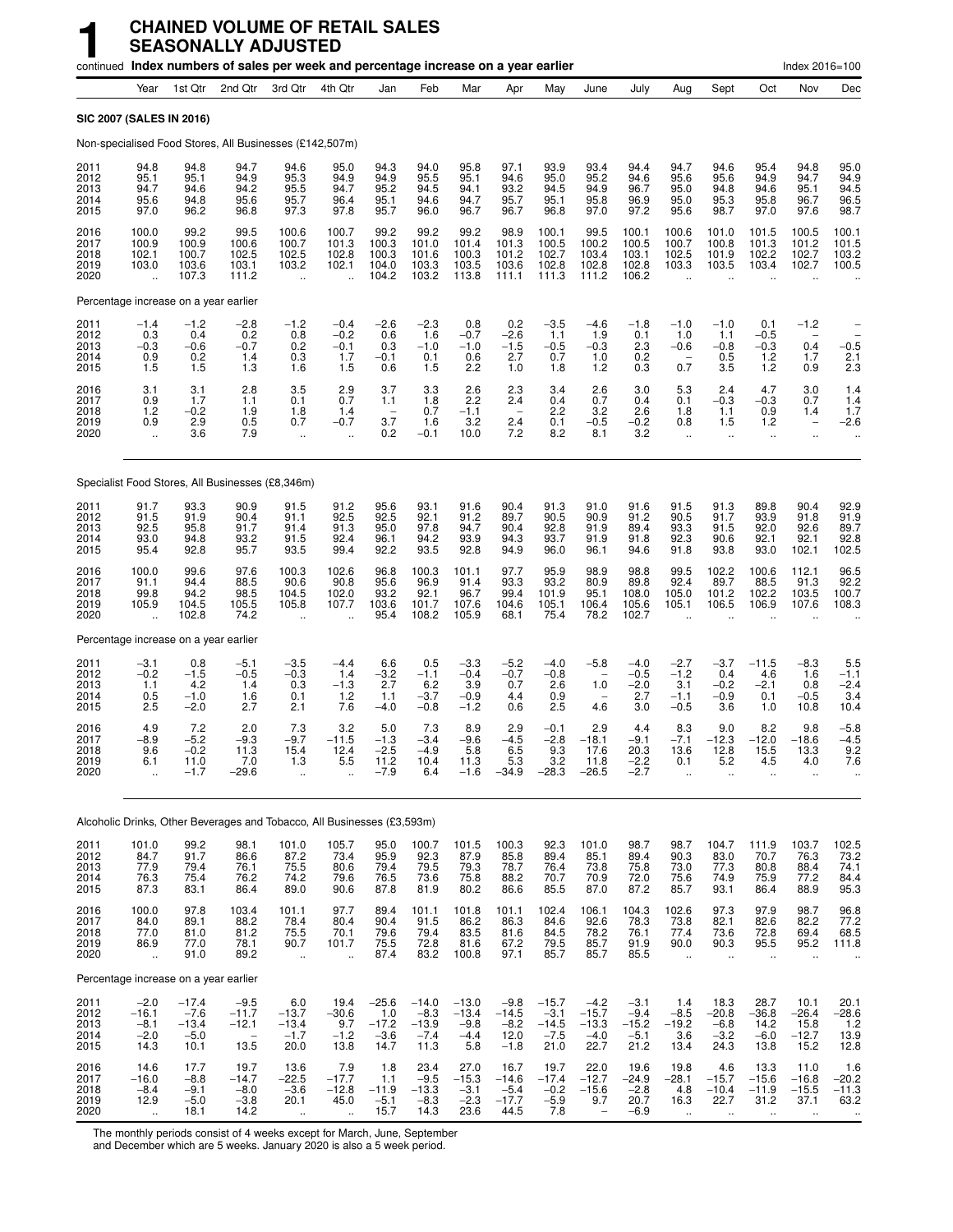|                                       |                                                         |                                              | continued Index numbers of sales per week and percentage increase on a year earlier |                                                          |                                                     |                                               |                                          |                                           |                                           |                                          |                                           |                                          |                                                          |                                                          |                                                            | Index 2016=100                                      |                                                  |
|---------------------------------------|---------------------------------------------------------|----------------------------------------------|-------------------------------------------------------------------------------------|----------------------------------------------------------|-----------------------------------------------------|-----------------------------------------------|------------------------------------------|-------------------------------------------|-------------------------------------------|------------------------------------------|-------------------------------------------|------------------------------------------|----------------------------------------------------------|----------------------------------------------------------|------------------------------------------------------------|-----------------------------------------------------|--------------------------------------------------|
|                                       | Year                                                    | 1st Qtr                                      | 2nd Qtr                                                                             | 3rd Qtr                                                  | 4th Qtr                                             | Jan                                           | Feb                                      | Mar                                       | Apr                                       | May                                      | June                                      | July                                     | Aug                                                      | Sept                                                     | Oct                                                        | Nov                                                 | Dec                                              |
| <b>SIC 2007 (SALES IN 2016)</b>       |                                                         |                                              |                                                                                     |                                                          |                                                     |                                               |                                          |                                           |                                           |                                          |                                           |                                          |                                                          |                                                          |                                                            |                                                     |                                                  |
|                                       |                                                         |                                              | Predominantly Non-food Stores, All Businesses (£163,199m)                           |                                                          |                                                     |                                               |                                          |                                           |                                           |                                          |                                           |                                          |                                                          |                                                          |                                                            |                                                     |                                                  |
| 2011<br>2012<br>2013<br>2014<br>2015  | 86.0<br>86.8<br>88.1<br>93.1<br>96.8                    | 87.0<br>86.5<br>86.7<br>91.3<br>95.9         | 86.1<br>86.7<br>87.6<br>92.5<br>97.4                                                | 85.3<br>87.2<br>88.6<br>93.2<br>97.1                     | 85.7<br>86.9<br>89.5<br>95.4<br>96.9                | 87.8<br>86.3<br>86.1<br>90.7<br>93.9          | 87.2<br>85.3<br>89.0<br>90.3<br>96.8     | 86.2<br>87.7<br>85.3<br>92.6<br>96.8      | 87.2<br>85.9<br>86.2<br>91.5<br>97.7      | 85.8<br>86.3<br>87.7<br>92.1<br>97.0     | 85.6<br>87.7<br>88.6<br>93.5<br>97.5      | 85.8<br>87.3<br>87.9<br>92.6<br>96.7     | 84.7<br>87.1<br>87.0<br>93.9<br>96.7                     | 85.2<br>87.2<br>90.4<br>93.1<br>97.7                     | 86.2<br>86.9<br>89.0<br>94.4<br>96.8                       | 84.5<br>86.4<br>89.2<br>94.9<br>97.1                | 86.1<br>87.3<br>90.1<br>96.7<br>96.7             |
| 2016<br>2017<br>2018<br>2019<br>2020  | 100.0<br>101.5<br>103.8<br>105.3                        | 98.2<br>100.4<br>102.0<br>105.7<br>97.5      | 99.7<br>101.6<br>103.2<br>106.1<br>68.3                                             | 100.5<br>101.8<br>104.7<br>105.3<br>$\ddot{\phantom{a}}$ | 101.6<br>102.3<br>105.3<br>104.3                    | 98.6<br>99.9<br>102.7<br>104.9<br>104.7       | 98.8<br>101.3<br>102.1<br>105.5<br>104.7 | 97.3<br>100.1<br>101.2<br>106.5<br>84.6   | 99.7<br>102.3<br>102.2<br>105.6<br>49.5   | 101.1<br>100.5<br>104.5<br>105.5<br>61.4 | 98.6<br>101.8<br>102.9<br>106.9<br>89.0   | 101.7<br>101.7<br>103.6<br>105.3<br>97.8 | 100.0<br>102.9<br>105.2<br>105.3                         | 100.1<br>101.1<br>105.2<br>105.4<br>$\ddot{\phantom{a}}$ | 102.9<br>102.1<br>104.6<br>105.3                           | 101.8<br>102.9<br>106.7<br>104.6                    | 100.4<br>102.0<br>104.8<br>103.2                 |
| Percentage increase on a year earlier |                                                         |                                              |                                                                                     |                                                          |                                                     |                                               |                                          |                                           |                                           |                                          |                                           |                                          |                                                          |                                                          |                                                            |                                                     |                                                  |
| 2011<br>2012<br>2013<br>2014<br>2015  | $-1.3$<br>1.0<br>1.4<br>5.6<br>4.0                      | 1.1<br>$-0.5$<br>0.2<br>5.3<br>5.1           | $-1.2$<br>0.7<br>1.0<br>5.5<br>5.3                                                  | $-3.4$<br>2.3<br>1.6<br>5.2<br>4.2                       | $-1.4$<br>1.4<br>3.0<br>6.7<br>1.5                  | $6.5 - 1.7$<br>$-0.1$<br>5.3<br>3.4           | $-0.8$<br>$-2.1$<br>4.3<br>1.5<br>7.1    | $-1.4$<br>1.7<br>$-2.8$<br>8.6<br>4.6     | $-0.1$<br>$-1.5$<br>0.3<br>6.1<br>6.7     | $-1.6$<br>0.6<br>1.7<br>5.0<br>5.3       | $-1.8$<br>2.5<br>1.1<br>5.5<br>4.2        | $-3.4$<br>1.7<br>0.6<br>5.4<br>4.4       | $-4.8$<br>2.8<br>$-0.1$<br>7.9<br>3.0                    | $-2.4$<br>2.3<br>3.7<br>2.9<br>5.0                       | $-2.0$<br>0.8<br>2.3<br>6.1<br>2.6                         | $-2.9$<br>2.2<br>3.2<br>6.4<br>2.3                  | 0.2<br>$\frac{1.4}{3.2}$<br>$7.3$<br>$0.1$       |
| 2016<br>2017<br>2018<br>2019<br>2020  | $\frac{3.3}{1.5}$<br>2.2<br>1.5<br>$\ddot{\phantom{a}}$ | 2.4<br>2.3<br>1.5<br>3.7<br>$-7.8$           | 2.4<br>1.9<br>1.6<br>2.8<br>-35.6                                                   | $\frac{3.5}{1.3}$<br>2.8<br>0.6<br>$\ddot{\phantom{a}}$  | 4.9<br>0.7<br>2.9<br>$-1.0$                         | 5.0<br>1.4<br>2.8<br>2.1<br>$-0.2$            | 2.1<br>2.5<br>0.8<br>3.4<br>$-0.8$       | 0.5<br>2.9<br>1.1<br>5.2<br>$-20.6$       | 2.1<br>2.6<br>$-0.1$<br>3.3<br>$-53.2$    | 4.3<br>$-0.6$<br>3.9<br>0.9<br>$-41.8$   | 1.2<br>3.2<br>1.0<br>3.9<br>$-16.8$       | 5.2<br>1.9<br>1.6<br>$-7.1$              | 3.3<br>3.0<br>2.2<br>0.1<br>$\ddot{\phantom{a}}$         | 2.4<br>1.0<br>4.1<br>0.2<br>$\ddot{\phantom{a}}$         | 6.3<br>$-0.8$<br>2.4<br>0.7<br>$\ddot{\phantom{a}}$        | 4.8<br>1.0<br>3.7<br>$-2.0$<br>$\ddot{\phantom{a}}$ | $3.8$<br>$1.5$<br>2.7<br>$-1.5$                  |
|                                       |                                                         |                                              | Non Specialised Predominantly Non-food stores, All Businesses (£34,180m)            |                                                          |                                                     |                                               |                                          |                                           |                                           |                                          |                                           |                                          |                                                          |                                                          |                                                            |                                                     |                                                  |
| 2011<br>2012<br>2013<br>2014<br>2015  | 76.3<br>80.3<br>83.5<br>88.7<br>94.0                    | 77.5<br>78.7<br>82.0<br>86.8<br>92.4         | 75.6<br>81.3<br>83.1<br>88.4<br>92.8                                                | 76.3<br>80.9<br>83.4<br>89.2<br>94.3                     | 75.7<br>80.5<br>85.5<br>90.4<br>96.5                | 79.3<br>77.1<br>81.6<br>86.6<br>91.3          | 76.6<br>77.1<br>83.9<br>86.2<br>93.9     | 76.8<br>81.2<br>80.8<br>87.5<br>92.1      | 75.7<br>80.4<br>81.4<br>88.3<br>92.9      | 75.3<br>81.6<br>82.1<br>88.3<br>92.5     | 75.8<br>81.7<br>85.3<br>88.5<br>92.9      | 76.4<br>81.2<br>82.7<br>88.2<br>94.7     | 76.0<br>80.1<br>83.4<br>90.1<br>93.4                     | 76.4<br>81.2<br>83.9<br>89.4<br>94.7                     | 75.8<br>80.4<br>85.6<br>91.0<br>95.2                       | 74.3<br>80.3<br>84.4<br>91.4<br>97.0                | 76.8<br>80.9<br>86.4<br>89.2<br>97.2             |
| 2016<br>2017<br>2018<br>2019<br>2020  | 100.0<br>100.1<br>101.8<br>100.1                        | 99.0<br>99.4<br>101.5<br>101.2<br>99.6       | 99.2<br>99.5<br>102.0<br>100.0<br>85.9                                              | 101.2<br>101.0<br>102.0<br>99.5<br>$\ddot{\phantom{a}}$  | 100.5<br>100.7<br>101.8<br>99.6                     | 100.0<br>98.6<br>102.1<br>101.5<br>99.1       | 99.9<br>99.2<br>101.4<br>101.8<br>98.5   | 97.5<br>100.1<br>101.1<br>100.4<br>101.1  | 99.7<br>99.5<br>100.0<br>100.3<br>75.9    | 102.3<br>98.6<br>103.0<br>100.1<br>86.4  | 96.4<br>100.2<br>102.7<br>99.6<br>93.4    | 100.2<br>100.5<br>101.8<br>100.4<br>93.5 | 101.0<br>101.5<br>102.3<br>99.4<br>$\ddot{\phantom{a}}$  | 102.2<br>100.9<br>102.0<br>98.8                          | 100.7<br>100.0<br>101.6<br>101.6                           | 101.5<br>100.6<br>101.3<br>99.4                     | 99.6<br>101.5<br>102.4<br>98.3                   |
| Percentage increase on a year earlier |                                                         |                                              |                                                                                     |                                                          |                                                     |                                               |                                          |                                           |                                           |                                          |                                           |                                          |                                                          |                                                          |                                                            |                                                     |                                                  |
| 2011<br>2012<br>2013<br>2014<br>2015  | 0.6<br>5.3<br>3.9<br>6.2<br>6.0                         | 3.3<br>$\overline{1.5}$<br>4.2<br>5.9<br>6.4 | $-1.1$<br>7.5<br>2.3<br>6.3<br>5.0                                                  | 0.1<br>6.0<br>3.1<br>7.1<br>5.7                          | 0.2<br>6.4<br>6.2<br>5.7<br>6.7                     | 7.7<br>$-2.8$<br>5.8<br>6.2<br>5.4            | 1.3<br>0.6<br>8.8<br>2.8<br>8.9          | 1.4<br>5.7<br>$-0.5$<br>8.4<br>5.2        | 0.2<br>6.2<br>1.3<br>8.4<br>5.3           | $-1.5$<br>8.4<br>0.6<br>7.6<br>4.7       | $-1.7$<br>7.9<br>4.4<br>3.7<br>5.0        | 0.8<br>6.3<br>1.7<br>6.7<br>7.4          | $-0.9$<br>5.4<br>4.1<br>7.9<br>3.7                       | 0.4<br>6.2<br>3.3<br>6.6<br>5.9                          | $-0.1$<br>6.0<br>6.5<br>6.3<br>4.7                         | $-0.4$<br>8.1<br>5.1<br>8.3<br>6.1                  | 1.0<br>5.4<br>6.8<br>3.3<br>8.9                  |
| 2016<br>2017<br>2018<br>2019<br>2020  | 6.4<br>0.1<br>1.7                                       | 7.2<br>0.4<br>2.1<br>-0.3<br>$-1.5$          | 7.0<br>0.3<br>2.5<br>-2.0<br>$-14.1$                                                | 7.3<br>$-0.2$<br>1.0<br>-2.5                             | 4.2<br>0.2<br>1.1<br>-2.1                           | 9.6<br>$-1.4$<br>3.5<br>–ს.ხ<br>$-2.4$        | 6.3<br>$-0.6$<br>2.2<br>U.4<br>$-3.2$    | 5.9<br>2.7<br>1.0<br>0.7                  | 7.3<br>$-0.2$<br>0.5<br>U.3<br>$-24.3$    | 10.6<br>-3.6<br>4.4<br>–2.ರ<br>$-13.6$   | 3.8<br>3.9<br>2.5<br>-3.0<br>$-6.3$       | 5.8<br>0.3<br>1.3<br>-1.4<br>$-6.9$      | 8.2<br>0.5<br>0.8<br>-2.8                                | 7.8<br>$-1.2$<br>1.1<br>-3.1                             | 5.7<br>$-0.7$<br>1.6<br>-v. 1                              | 4.7<br>-0.9<br>0.7<br>-1.8                          | 2.5<br>1.9<br>0.9<br>-4.1                        |
|                                       |                                                         |                                              | Textile, Clothing, Footwear and Leather, All Businesses (£45,728m)                  |                                                          |                                                     |                                               |                                          |                                           |                                           |                                          |                                           |                                          |                                                          |                                                          |                                                            |                                                     |                                                  |
| 2011<br>2012<br>2013<br>2014<br>2015  | 93.9<br>94.3<br>95.3<br>98.9<br>102.3                   | 93.5<br>$94.5$<br>$95.2$<br>97.0<br>101.3    | 95.2<br>93.4<br>94.2<br>98.6<br>104.4                                               | 92.5<br>95.1<br>95.8<br>98.7<br>102.3                    | 94.4<br>94.2<br>96.0<br>101.3<br>101.0              | 94.3<br>94.4<br>95.8<br>95.8<br>98.5          | 93.7<br>93.4<br>97.2<br>95.4<br>102.4    | 92.8<br>95.3<br>93.2<br>99.4<br>102.7     | 98.3<br>92.3<br>92.4<br>98.6<br>105.5     | 94.2<br>93.1<br>94.9<br>98.8<br>102.4    | 93.4<br>94.6<br>95.0<br>98.5<br>105.1     | 94.3<br>94.4<br>93.9<br>98.6<br>100.2    | 91.5<br>94.3<br>94.3<br>100.2<br>103.4                   | 91.8<br>96.3<br>98.4<br>97.6<br>103.1                    | 92.9<br>95.5<br>95.4<br>99.3<br>101.2                      | 92.8<br>91.8<br>95.9<br>100.1<br>101.9              | 96.8<br>95.0<br>96.5<br>103.8<br>100.1           |
| 2016<br>2017<br>2018<br>2019<br>2020  | 100.0<br>103.9<br>103.8<br>106.8<br>                    | 97.7<br>103.5<br>101.4<br>107.2<br>93.8      | 99.0<br>104.0<br>103.7<br>107.9<br>51.0                                             | 100.6<br>104.6<br>104.3<br>107.0<br>$\ddotsc$            | 102.6<br>103.5<br>105.6<br>105.1<br>$\ddotsc$       | 98.9<br>101.9<br>102.1<br>106.8<br>107.6      | 98.7<br>103.7<br>101.9<br>106.5<br>107.4 | 95.9<br>104.7<br>100.5<br>108.1<br>69.1   | 98.8<br>103.5<br>101.5<br>110.3<br>34.9   | 100.6<br>104.3<br>105.6<br>106.2<br>41.7 | 98.0<br>104.2<br>104.0<br>107.4<br>71.3   | 102.8<br>103.7<br>105.6<br>106.7<br>79.8 | 101.0<br>104.7<br>103.3<br>106.8<br>$\ddot{\phantom{a}}$ | 98.7<br>105.2<br>104.2<br>107.3                          | 105.5<br>103.6<br>104.5<br>106.5                           | 101.8<br>104.3<br>106.1<br>105.6                    | 101.0<br>102.8<br>106.1<br>103.6                 |
| Percentage increase on a year earlier |                                                         |                                              |                                                                                     |                                                          |                                                     |                                               |                                          |                                           |                                           |                                          |                                           |                                          |                                                          |                                                          |                                                            |                                                     |                                                  |
| 2011<br>2012<br>2013<br>2014<br>2015  | 0.6<br>0.4<br>1.0<br>3.8<br>3.4                         | 0.3<br>1.0<br>0.8<br>$\frac{1.9}{4.5}$       | 1.9<br>$-1.8$<br>0.8<br>4.8<br>5.8                                                  | $-1.5$<br>2.8<br>0.7<br>3.1<br>3.6                       | $1.9 - 0.2$<br>$\frac{1.9}{5.5}$<br>$-0.3$          | 2.8<br>0.1<br>1.5<br>$\qquad \qquad -$<br>2.8 | $-0.4$<br>$-0.3$<br>4.0<br>$-1.8$<br>7.4 | $-1.2$<br>2.7<br>$-2.3$<br>6.7<br>3.4     | 4.0<br>$-6.1$<br>0.1<br>6.7<br>7.0        | 1.3<br>$-1.1$<br>1.9<br>4.2<br>3.6       | 0.8<br>1.3<br>0.4<br>3.7<br>6.6           | $-0.4$<br>0.1<br>$-0.5$<br>5.0<br>1.6    | $-2.9$<br>3.1<br>6.3<br>3.1                              | $-1.4$<br>4.9<br>2.2<br>$-0.8$<br>5.7                    | $-2.0$<br>2.8<br>$-0.1$<br>4.1<br>1.9                      | $-0.9$<br>$-1.1$<br>$\frac{4.5}{4.3}$<br>1.8        | $7.4 - 1.8 - 1.8$<br>$\frac{1.5}{7.6}$<br>$-3.5$ |
| 2016<br>2017<br>2018<br>2019<br>2020  | $-2.2$<br>3.9<br>$-0.1$<br>2.9<br>$\ddotsc$             | $-3.6$<br>6.0<br>$-2.0$<br>5.7<br>$-12.5$    | $-5.1$<br>5.1<br>$-0.3$<br>4.1<br>$-52.8$                                           | $-1.6$<br>3.9<br>$-0.2$<br>2.5<br>$\ddotsc$              | 1.6<br>0.9<br>2.0<br>$-0.5$<br>$\ddot{\phantom{a}}$ | 0.4<br>3.1<br>0.2<br>4.6<br>0.7               | $-3.6$<br>5.1<br>$-1.7$<br>4.5<br>0.8    | $-6.6$<br>9.1<br>$-4.0$<br>7.6<br>$-36.1$ | $-6.3$<br>4.8<br>$-2.0$<br>8.6<br>$-68.3$ | $-1.8$<br>3.7<br>1.3<br>0.6<br>$-60.8$   | $-6.7$<br>6.4<br>$-0.3$<br>3.3<br>$-33.6$ | 2.6<br>0.9<br>1.8<br>1.1<br>$-25.3$      | $-2.3$<br>3.7<br>$-1.4$<br>3.5<br>ä,                     | $-4.3$<br>6.6<br>$-0.9$<br>3.0<br>$\ddotsc$              | 4.3<br>$-1.8$<br>0.8<br>1.9<br>$\mathcal{L}_{\mathcal{A}}$ | $-0.2$<br>2.5<br>1.7<br>$-0.5$<br>$\mathbf{u}$      | 0.9<br>1.7<br>$\frac{3.2}{-2.3}$<br>$\ldots$     |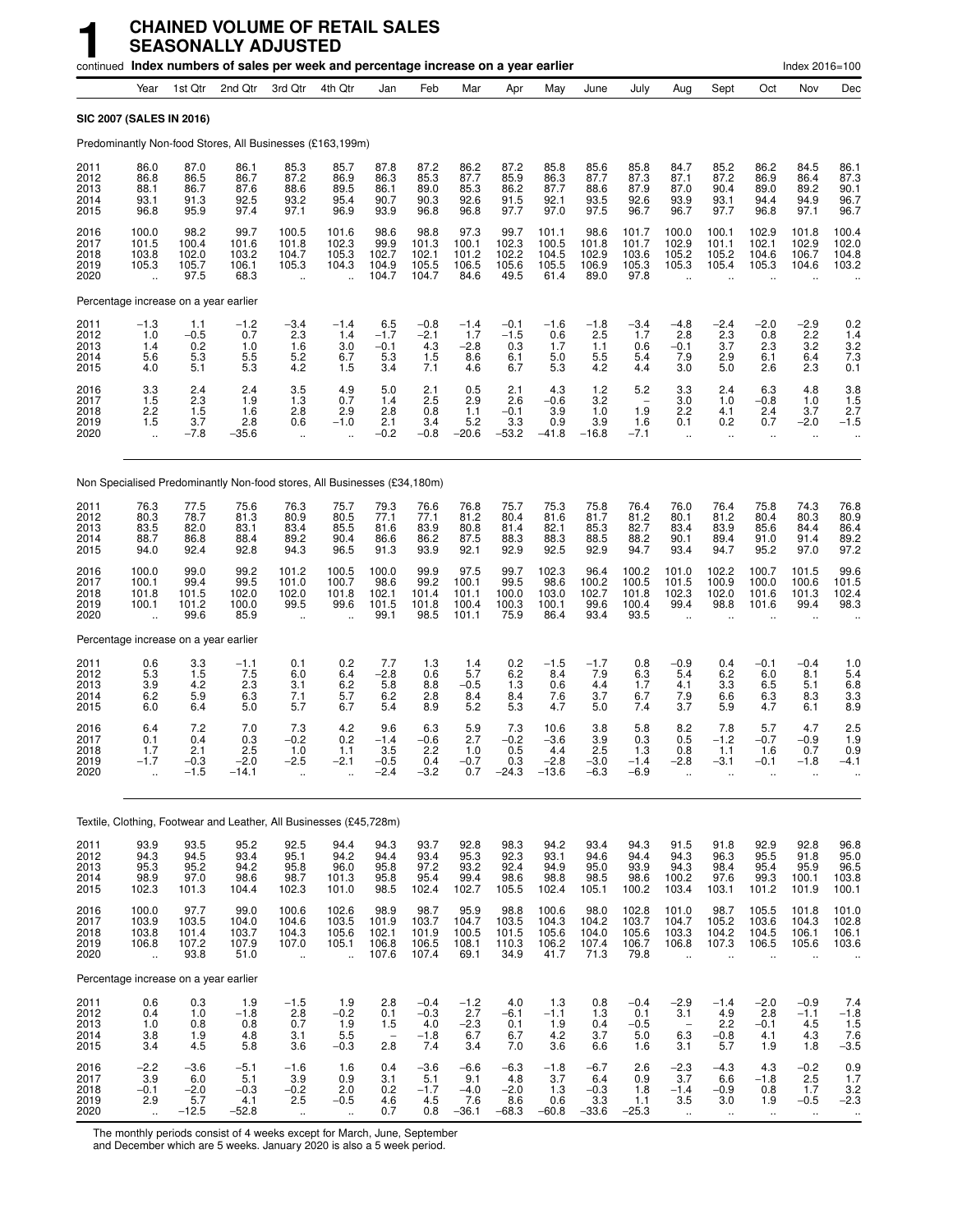|                                      |                                                         |                                                |                                           | continued Index numbers of sales per week and percentage increase on a year earlier |                                                      |                                             |                                             |                                             |                                               |                                            |                                            |                                            |                                                         |                                                        |                                                         | Index 2016=100                               |                                                     |
|--------------------------------------|---------------------------------------------------------|------------------------------------------------|-------------------------------------------|-------------------------------------------------------------------------------------|------------------------------------------------------|---------------------------------------------|---------------------------------------------|---------------------------------------------|-----------------------------------------------|--------------------------------------------|--------------------------------------------|--------------------------------------------|---------------------------------------------------------|--------------------------------------------------------|---------------------------------------------------------|----------------------------------------------|-----------------------------------------------------|
|                                      | Year                                                    | 1st Qtr                                        | 2nd Qtr                                   | 3rd Qtr                                                                             | 4th Qtr                                              | Jan                                         | Feb                                         | Mar                                         | Apr                                           | May                                        | June                                       | July                                       | Aug                                                     | Sept                                                   | Oct                                                     | Nov                                          | Dec                                                 |
|                                      | SIC 2007 (SALES IN 2016)                                |                                                |                                           |                                                                                     |                                                      |                                             |                                             |                                             |                                               |                                            |                                            |                                            |                                                         |                                                        |                                                         |                                              |                                                     |
|                                      |                                                         | Textiles, All Businesses (£800m)               |                                           |                                                                                     |                                                      |                                             |                                             |                                             |                                               |                                            |                                            |                                            |                                                         |                                                        |                                                         |                                              |                                                     |
| 2011<br>2012<br>2013<br>2014<br>2015 | 83.3<br>83.9<br>86.0<br>95.2<br>94.4                    | 85.3<br>82.9<br>85.6<br>91.6<br>84.8           | 82.2<br>82.5<br>90.7<br>94.6<br>95.5      | 83.5<br>87.9<br>87.5<br>97.4<br>94.1                                                | 82.2<br>82.3<br>80.3<br>97.6<br>103.4                | 87.5<br>82.8<br>87.1<br>85.5<br>77.1        | 85.2<br>83.2<br>85.7<br>95.2<br>82.4        | 83.7<br>82.7<br>84.3<br>94.9<br>92.9        | 81.9<br>80.2<br>88.9<br>102.0<br>94.8         | 82.2<br>80.8<br>91.0<br>93.4<br>98.2       | 82.5<br>85.5<br>91.9<br>89.6<br>94.0       | 81.8<br>83.7<br>90.5<br>96.2<br>95.5       | 76.7<br>88.9<br>90.5<br>97.5<br>89.8                    | 90.4<br>90.3<br>82.8<br>98.4<br>96.3                   | 77.6<br>90.4<br>82.7<br>97.3<br>96.4                    | 82.0<br>80.3<br>78.7<br>96.6<br>110.7        | 86.1<br>77.4<br>79.5<br>98.7<br>103.2               |
| 2016<br>2017<br>2018<br>2019<br>2020 | 100.0<br>99.1<br>98.2<br>96.1<br>$\ddot{\phantom{1}}$   | 96.0<br>104.4<br>95.4<br>95.3<br>72.5          | 96.5<br>98.8<br>96.5<br>95.3<br>58.8      | 101.5<br>92.3<br>99.0<br>96.4<br>ä,                                                 | 106.0<br>100.8<br>102.0<br>97.2<br>u,                | 97.5<br>101.4<br>97.4<br>99.8<br>78.1       | 92.7<br>103.0<br>93.5<br>97.5<br>84.7       | 97.3<br>107.9<br>95.5<br>89.9<br>57.1       | 91.2<br>108.0<br>98.0<br>92.2<br>52.9         | 92.6<br>102.3<br>97.7<br>99.0<br>33.3      | 103.9<br>88.6<br>94.2<br>94.8<br>84.0      | 101.4<br>93.0<br>97.4<br>99.9<br>95.0      | 104.3<br>83.2<br>99.4<br>94.3                           | 99.5<br>98.9<br>100.1<br>95.3                          | 103.3<br>100.1<br>99.8<br>92.9                          | 114.8<br>99.0<br>115.1<br>90.6               | 101.1<br>102.9<br>93.3<br>106.0                     |
|                                      |                                                         | Percentage increase on a year earlier          |                                           |                                                                                     |                                                      |                                             |                                             |                                             |                                               |                                            |                                            |                                            |                                                         |                                                        |                                                         |                                              |                                                     |
| 2011<br>2012<br>2013<br>2014<br>2015 | $-18.9$<br>0.6<br>2.6<br>10.7<br>$-0.8$                 | $-13.5$<br>$-2.9$<br>3.3<br>7.0<br>$-7.5$      | $-19.2$<br>0.3<br>10.0<br>4.3<br>1.0      | $-20.7$<br>5.2<br>$-0.4$<br>11.3<br>$-3.5$                                          | $-21.9$<br>0.1<br>$-2.5$<br>21.6<br>5.9              | $-9.7$<br>$-5.4$<br>5.2<br>$-1.9$<br>$-9.9$ | $-15.1$<br>$-2.4$<br>3.0<br>11.1<br>$-13.5$ | $-15.1$<br>$-1.2$<br>1.9<br>12.5<br>$-2.2$  | $-19.9$<br>$-2.0$<br>10.8<br>14.8<br>$-7.1$   | $-19.3$<br>$-1.7$<br>12.7<br>2.6<br>5.2    | $-18.5$<br>3.7<br>7.4<br>$-2.5$<br>4.9     | $-22.3$<br>2.3<br>8.2<br>6.3<br>$-0.8$     | $-29.0$<br>16.0<br>1.8<br>7.7<br>$-7.9$                 | $-12.4$<br>$-0.1$<br>$-8.3$<br>18.9<br>$-2.1$          | -25.0<br>16.5<br>$-8.5$<br>17.6<br>$-0.9$               | $-25.0$<br>$-2.0$<br>$-2.0$<br>22.7<br>14.7  | $-16.8$<br>$-10.1$<br>2.8<br>24.2<br>4.5            |
| 2016<br>2017<br>2018<br>2019<br>2020 | 5.9<br>$-0.9$<br>$-0.8$<br>$-2.2$                       | $^{13.2}_{8.8}$<br>$-8.6$<br>$-0.1$<br>$-23.9$ | 1.0<br>2.4<br>$-2.3$<br>$-1.2$<br>$-38.3$ | 8.0<br>$-9.1$<br>7.3<br>-2.6<br>Ω,                                                  | 2.5<br>$-4.9$<br>1.2<br>$-4.7$                       | 26.6<br>4.0<br>$-4.0$<br>2.5<br>-21.8       | 12.6<br>11.1<br>$-9.3$<br>4.3<br>$-13.1$    | 4.8<br>10.9<br>$-11.5$<br>$-5.8$<br>$-36.5$ | $-3.8$<br>18.5<br>$-9.3$<br>$-5.9$<br>$-42.6$ | $-5.7$<br>10.5<br>$-4.5$<br>1.3<br>$-66.3$ | 10.5<br>$-14.7$<br>6.4<br>0.6<br>$-11.5$   | $-8.3$<br>4.7<br>2.6<br>$-4.9$             | 16.1<br>$-20.2$<br>19.5<br>$-5.1$                       | 3.3<br>$-0.5$<br>$1.2$<br>-4.8                         | 7.1<br>-3.1<br>$-0.2$<br>$-6.9$                         | 3.7<br>$-13.8$<br>16.3<br>$-21.3$            | $-2.0$<br>1.8<br>$-9.3$<br>13.6                     |
|                                      |                                                         | Clothing, All Businesses (£40,106m)            |                                           |                                                                                     |                                                      |                                             |                                             |                                             |                                               |                                            |                                            |                                            |                                                         |                                                        |                                                         |                                              |                                                     |
| 2011<br>2012<br>2013<br>2014<br>2015 | 94.6<br>94.7<br>96.1<br>99.9<br>103.2                   | 94.5<br>94.8<br>95.7<br>97.6<br>102.7          | 96.0<br>93.9<br>95.1<br>99.9<br>105.6     | 93.0<br>95.4<br>96.6<br>100.0<br>103.1                                              | 94.8<br>94.8<br>96.9<br>102.2<br>101.5               | 95.2<br>95.0<br>96.2<br>97.1<br>99.4        | 94.7<br>94.0<br>97.3<br>95.7<br>103.8       | 93.9<br>95.3<br>94.0<br>99.7<br>104.6       | 99.5<br>92.9<br>93.1<br>99.6<br>107.0         | 95.3<br>93.5<br>95.8<br>100.3<br>103.3     | 93.9<br>95.1<br>96.2<br>99.8<br>106.2      | 94.6<br>94.8<br>94.9<br>100.0<br>101.0     | 92.6<br>94.7<br>95.0<br>101.7<br>104.1                  | 92.2<br>96.5<br>99.2<br>98.6<br>103.9                  | 93.6<br>95.7<br>96.4<br>100.0<br>101.8                  | 92.8<br>92.4<br>97.0<br>101.0<br>102.3       | 97.4<br>96.1<br>97.2<br>104.9<br>100.6              |
| 2016<br>2017<br>2018<br>2019<br>2020 | 100.0<br>104.0<br>104.6<br>107.0                        | 97.8<br>103.8<br>101.8<br>107.9<br>94.2        | 99.1<br>104.0<br>104.7<br>108.4<br>50.3   | 100.4<br>104.7<br>105.2<br>106.8                                                    | 102.7<br>103.7<br>106.7<br>104.9                     | 99.1<br>102.4<br>102.5<br>107.3<br>107.5    | 99.5<br>104.2<br>102.3<br>106.7<br>107.5    | 95.4<br>104.6<br>100.8<br>109.5<br>70.3     | 98.8<br>103.3<br>102.6<br>111.2<br>34.9       | 100.6<br>104.4<br>106.6<br>106.5<br>41.9   | 98.1<br>104.1<br>105.0<br>107.7<br>69.3    | 102.2<br>103.7<br>105.9<br>106.5<br>79.1   | 100.8<br>105.6<br>104.1<br>106.6                        | 98.7<br>104.7<br>105.4<br>107.2                        | 106.0<br>103.9<br>105.7<br>106.6                        | 101.4<br>104.6<br>107.0<br>105.3             | 101.0<br>102.8<br>107.2<br>103.3                    |
|                                      |                                                         | Percentage increase on a year earlier          |                                           |                                                                                     |                                                      |                                             |                                             |                                             |                                               |                                            |                                            |                                            |                                                         |                                                        |                                                         |                                              |                                                     |
| 2011<br>2012<br>2013<br>2014<br>2015 | 0.8<br>0.1<br>1.4<br>4.0<br>3.3                         | 0.3<br>0.3<br>1.0<br>2.0<br>5.2                | 2.0<br>$-2.2$<br>1.3<br>5.0<br>5.6        | $-1.3$<br>2.6<br>1.2<br>3.5<br>3.1                                                  | 2.3<br>2.2<br>5.5<br>$-0.7$                          | 2.6<br>$-0.2$<br>1.3<br>0.9<br>2.3          | $-0.4$<br>$-0.8$<br>3.6<br>$-1.7$<br>8.4    | $-0.9$<br>1.5<br>$-1.4$<br>6.1<br>4.9       | 3.9<br>$-6.7$<br>0.3<br>7.0<br>7.4            | 1.6<br>$-1.9$<br>2.5<br>4.7<br>3.0         | 0.7<br>1.3<br>1.2<br>3.8<br>6.4            | $-0.5$<br>0.3<br>0.1<br>5.4<br>1.0         | $-2.2$<br>2.3<br>0.3<br>7.0<br>2.4                      | $-1.3$<br>4.7<br>2.8<br>$-0.6$<br>5.4                  | $-1.6$<br>2.2<br>0.8<br>3.8<br>1.8                      | $-0.8$<br>$-0.5$<br>5.0<br>4.1<br>1.2        | 8.0<br>$-1.3$<br>1.2<br>7.9<br>$-4.1$               |
| 2016<br>2017<br>2018<br>2019<br>2020 | -3.1<br>4.0<br>0.5<br>2.3                               | $-4.8$<br>6.1<br>$-1.9$<br>6.1<br>$-12.7$      | $-6.1$<br>4.9<br>0.7<br>3.5<br>$-53.6$    | $-2.6$<br>4.2<br>0.5<br>1.6<br>                                                     | $1.2$<br>1.0<br>2.9<br>-1.6                          | $-0.3$<br>3.3<br>0.1<br>4.7<br>0.2          | $-4.1$<br>4.7<br>$-1.8$<br>4.3<br>0.8       | $-8.7$<br>9.6<br>$-3.6$<br>8.5<br>$-35.8$   | $-7.7$<br>4.6<br>$-0.7$<br>8.3<br>$-68.6$     | $-2.6$<br>3.7<br>2.1<br>$-0.1$<br>$-60.7$  | $-7.7$<br>6.2<br>0.8<br>2.7<br>$-35.7$     | 1.1<br>1.5<br>2.1<br>0.6<br>$-25.7$        | $-3.2$<br>4.7<br>$-1.4$<br>2.4                          | -5.1<br>6.1<br>0.7<br>1.7                              | 4.1<br>$-2.0$<br>1.7<br>0.9                             | $-0.8$<br>3.2<br>2.2<br>-1.6                 | 0.5<br>1.7<br>4.3<br>-3.6                           |
|                                      |                                                         |                                                |                                           | Footwear and Leather Goods, All Businesses (£4,823m)                                |                                                      |                                             |                                             |                                             |                                               |                                            |                                            |                                            |                                                         |                                                        |                                                         |                                              |                                                     |
| 2011<br>2012<br>2013<br>2014<br>2015 | 89.7<br>92.3<br>90.1<br>90.9<br>95.5                    | 86.8<br>93.5<br>92.7<br>92.2<br>92.5           | 90.1<br>91.4<br>86.5<br>88.5<br>96.0      | 89.2<br>93.5<br>90.3<br>88.7<br>97.1                                                | 92.4<br>90.8<br>90.7<br>94.1<br>96.5                 | 88.1<br>91.4<br>93.3<br>86.4<br>94.5        | 86.8<br>90.5<br>97.7<br>92.7<br>94.7        | 85.9<br>97.5<br>88.1<br>97.5<br>89.3        | 91.7<br>89.7<br>86.9<br>89.2<br>94.8          | 87.3<br>91.9<br>87.7<br>87.3<br>95.8       | 91.1<br>92.3<br>85.3<br>89.0<br>97.2       | 93.8<br>92.8<br>86.4<br>87.8<br>94.0       | 84.8<br>91.5<br>89.3<br>89.0<br>99.5                    | 89.1<br>95.5<br>94.3<br>89.2<br>97.7                   | 89.8<br>95.1<br>89.3<br>93.6<br>96.2                    | 93.7<br>88.6<br>89.5<br>92.8<br>97.4         | 93.5<br>89.2<br>92.9<br>95.6<br>96.1                |
| 2016<br>2017<br>2018<br>2019<br>2020 | 100.0<br>103.9<br>97.9<br>106.9<br>$\ddot{\phantom{a}}$ | 96.9<br>101.4<br>99.6<br>103.3<br>93.8         | 99.0<br>105.5<br>96.3<br>105.8<br>55.2    | 102.4<br>106.0<br>98.5<br>110.4<br>à.                                               | 101.7<br>102.6<br>97.2<br>108.0<br>ă,                | 97.2<br>98.4<br>99.9<br>103.6<br>112.8      | 93.0<br>100.0<br>100.4<br>107.0<br>110.1    | 99.8<br>105.0<br>98.6<br>100.2<br>61.9      | 100.1<br>104.5<br>92.5<br>105.7<br>31.9       | 101.3<br>103.9<br>99.0<br>105.3<br>41.2    | 96.2<br>107.6<br>97.3<br>106.4<br>85.1     | 108.0<br>105.4<br>104.0<br>109.7<br>82.7   | 101.6<br>101.3<br>97.0<br>111.2<br>$\ddotsc$            | 98.6<br>110.2<br>95.2<br>110.4<br>$\ddotsc$            | 101.8<br>102.2<br>95.2<br>108.0<br>$\ddot{\phantom{a}}$ | 102.4<br>102.5<br>97.4<br>111.2              | 101.1<br>103.0<br>98.6<br>105.3                     |
|                                      |                                                         | Percentage increase on a year earlier          |                                           |                                                                                     |                                                      |                                             |                                             |                                             |                                               |                                            |                                            |                                            |                                                         |                                                        |                                                         |                                              |                                                     |
| 2011<br>2012<br>2013<br>2014<br>2015 | 2.7<br>2.9<br>$-2.4$<br>0.9<br>5.1                      | 2.3<br>7.6<br>$-0.9$<br>$-0.6$<br>0.4          | 5.5<br>1.4<br>$-5.3$<br>2.3<br>8.4        | 0.1<br>4.7<br>$-3.3$<br>$-1.8$<br>9.5                                               | 3.1<br>$-1.7$<br>$-0.1$<br>3.7<br>2.5                | 7.2<br>3.8<br>$^{2.0}_{-7.4}$<br>9.4        | 2.1<br>4.3<br>8.0<br>$-5.2$<br>2.2          | $-1.1$<br>13.5<br>$-9.6$<br>10.7<br>$-8.5$  | 9.3<br>$-2.2$<br>$-3.1$<br>2.6<br>6.3         | 2.4<br>5.2<br>$-4.5$<br>$-0.5$<br>9.7      | 5.1<br>1.3<br>$-7.6$<br>4.4<br>9.2         | 4.7<br>$-1.0$<br>$-6.9$<br>1.6<br>7.1      | $-3.3$<br>7.9<br>$-2.4$<br>$-0.3$<br>11.7               | $-0.9$<br>7.3<br>$-1.3$<br>$-5.4$<br>9.5               | $-0.8$<br>5.9<br>$-6.1$<br>4.9<br>2.8                   | 2.6<br>$-5.5$<br>1.1<br>3.6<br>5.0           | 6.7<br>$-4.5$<br>4.1<br>2.9<br>0.5                  |
| 2016<br>2017<br>2018<br>2019<br>2020 | 4.7<br>3.9<br>$-5.8$<br>9.2<br>$\ddot{\phantom{1}}$     | 4.7<br>4.7<br>$-1.8$<br>3.8<br>$-9.2$          | 3.1<br>6.6<br>$-8.7$<br>9.9<br>$-47.8$    | 5.4<br>3.5<br>$-7.1$<br>12.2<br>$\ddotsc$                                           | 5.4<br>0.8<br>$-5.2$<br>11.1<br>$\ddot{\phantom{1}}$ | 2.9<br>1.2<br>$\frac{1.6}{3.7}$<br>8.9      | $-1.8$<br>7.5<br>0.5<br>6.6<br>2.8          | 11.8<br>5.2<br>$-6.1$<br>1.6<br>$-38.2$     | 5.6<br>4.4<br>$-11.5$<br>14.3<br>$-69.8$      | 5.8<br>2.5<br>$-4.7$<br>6.4<br>$-60.9$     | $-1.1$<br>11.9<br>$-9.6$<br>9.4<br>$-20.0$ | 14.8<br>$-2.4$<br>$-1.3$<br>5.4<br>$-24.5$ | 2.2<br>$-0.3$<br>$-4.2$<br>14.6<br>$\ddot{\phantom{1}}$ | 0.9<br>11.8<br>$-13.6$<br>16.0<br>$\ddot{\phantom{1}}$ | 5.8<br>0.3<br>$-6.8$<br>13.4<br>$\cdot$                 | 5.2<br>0.1<br>$-4.9$<br>14.2<br>$\cdot\cdot$ | 5.2<br>1.9<br>$-4.2$<br>6.8<br>$\ddot{\phantom{1}}$ |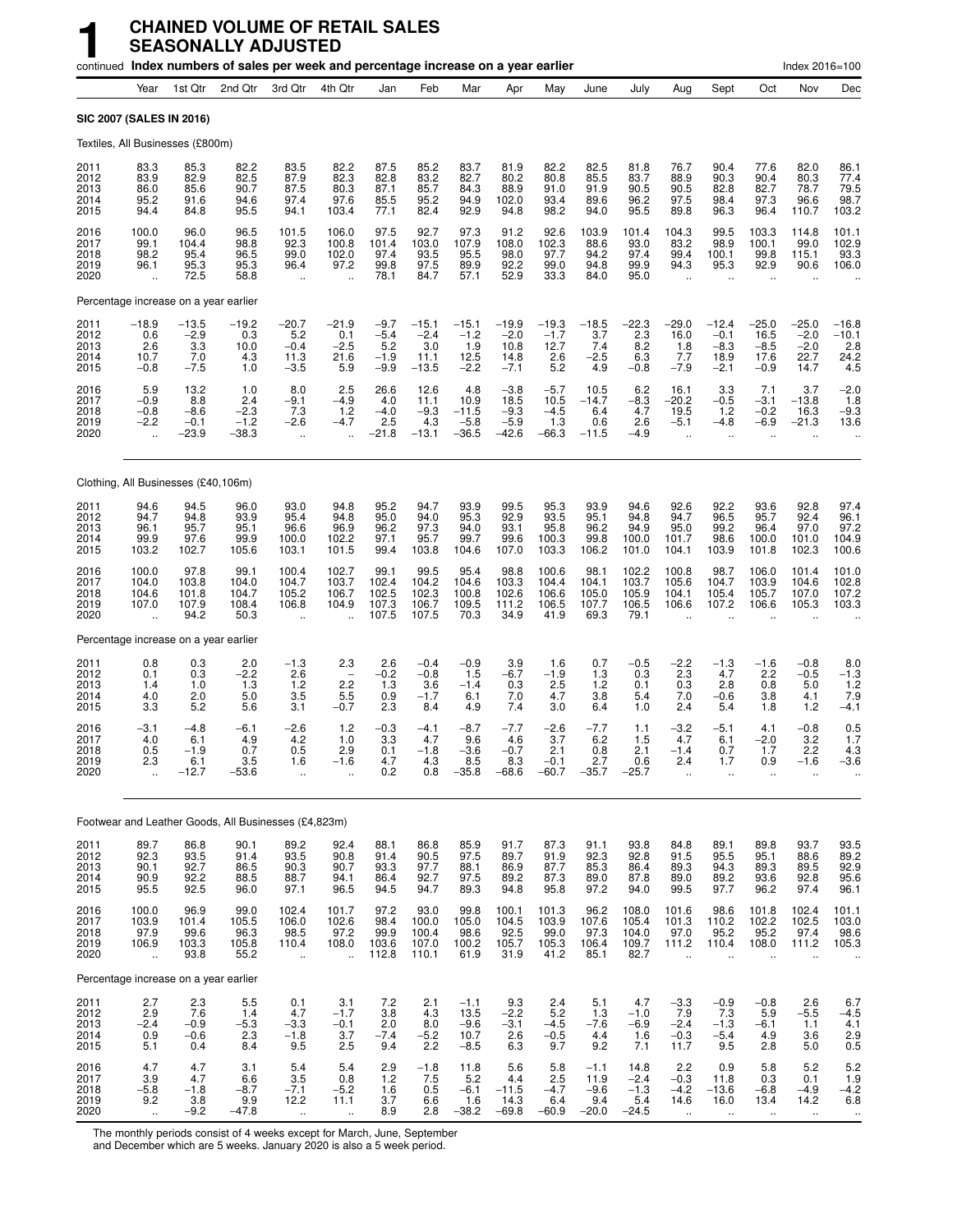|                                      |                                                                          |                                          | continued Index numbers of sales per week and percentage increase on a year earlier |                                                           |                                                          |                                          |                                           |                                           |                                            |                                           |                                           |                                           |                                                         |                                               |                                                          | Index 2016=100                              |                                                                 |
|--------------------------------------|--------------------------------------------------------------------------|------------------------------------------|-------------------------------------------------------------------------------------|-----------------------------------------------------------|----------------------------------------------------------|------------------------------------------|-------------------------------------------|-------------------------------------------|--------------------------------------------|-------------------------------------------|-------------------------------------------|-------------------------------------------|---------------------------------------------------------|-----------------------------------------------|----------------------------------------------------------|---------------------------------------------|-----------------------------------------------------------------|
|                                      | Year                                                                     | 1st Qtr                                  | 2nd Qtr                                                                             | 3rd Qtr                                                   | 4th Qtr                                                  | Jan                                      | Feb                                       | Mar                                       | Apr                                        | May                                       | June                                      | July                                      | Aug                                                     | Sept                                          | Oct                                                      | Nov                                         | Dec                                                             |
| SIC 2007 (SALES IN 2016)             |                                                                          |                                          |                                                                                     |                                                           |                                                          |                                          |                                           |                                           |                                            |                                           |                                           |                                           |                                                         |                                               |                                                          |                                             |                                                                 |
|                                      |                                                                          |                                          | Household Goods Stores, All Businesses (£32,674m)                                   |                                                           |                                                          |                                          |                                           |                                           |                                            |                                           |                                           |                                           |                                                         |                                               |                                                          |                                             |                                                                 |
| 2011<br>2012<br>2013<br>2014<br>2015 | 89.1<br>87.9<br>85.6<br>90.7<br>97.8                                     | 90.3<br>87.9<br>84.6<br>89.1<br>96.1     | 89.2<br>89.9<br>86.7<br>89.6<br>98.0                                                | 89.0<br>86.9<br>85.1<br>90.9<br>98.9                      | 87.8<br>87.0<br>86.1<br>93.2<br>98.1                     | 90.5<br>87.2<br>85.1<br>90.4<br>94.4     | 90.3<br>87.2<br>87.3<br>88.3<br>95.7      | 90.1<br>89.0<br>82.1<br>88.5<br>97.8      | 89.3<br>90.1<br>84.8<br>88.8<br>98.1       | 88.8<br>89.8<br>88.7<br>88.2<br>98.1      | 89.5<br>89.9<br>86.7<br>91.4<br>97.8      | 89.3<br>88.5<br>86.8<br>89.3<br>101.0     | 88.5<br>86.4<br>82.9<br>91.8<br>96.5                    | 89.2<br>86.1<br>85.6<br>91.4<br>99.1          | 89.8<br>86.0<br>85.3<br>92.8<br>97.4                     | 86.8<br>87.5<br>85.3<br>91.4<br>97.5        | 86.9<br>87.2<br>87.3<br>94.8<br>99.0                            |
| 2016<br>2017<br>2018<br>2019<br>2020 | 100.0<br>99.7<br>104.6<br>101.7                                          | 100.3<br>99.9<br>102.4<br>102.3<br>97.7  | 99.7<br>100.3<br>104.5<br>102.2<br>77.2                                             | 98.8<br>98.5<br>105.5<br>100.9<br>ä,                      | 101.2<br>100.1<br>106.0<br>101.5                         | 101.5<br>99.3<br>101.7<br>101.9<br>99.9  | 102.3<br>100.3<br>102.6<br>101.1<br>101.5 | 97.9<br>100.1<br>102.7<br>103.5<br>92.6   | 97.8<br>104.5<br>105.0<br>100.1<br>50.1    | 102.5<br>97.5<br>105.3<br>102.3<br>71.5   | 98.9<br>99.2<br>103.4<br>103.7<br>103.5   | 101.7<br>100.9<br>102.2<br>98.4<br>107.6  | 97.1<br>96.2<br>106.4<br>101.0                          | 97.7<br>98.4<br>107.4<br>102.9                | 101.0<br>101.1<br>105.7<br>101.4                         | 103.1<br>100.5<br>107.7<br>102.0            | 99.9<br>98.8<br>104.9<br>101.1                                  |
|                                      |                                                                          | Percentage increase on a year earlier    |                                                                                     |                                                           |                                                          |                                          |                                           |                                           |                                            |                                           |                                           |                                           |                                                         |                                               |                                                          |                                             |                                                                 |
| 2011<br>2012<br>2013<br>2014<br>2015 | $-5.1$<br>$-1.3$<br>$-2.6$<br>5.9<br>7.8                                 | $-4.0$<br>$-2.6$<br>$-3.7$<br>5.3<br>7.8 | $-7.0$<br>0.8<br>$-3.5$<br>3.3<br>9.4                                               | $-5.9$<br>$-2.3$<br>$-2.1$<br>6.7<br>8.8                  | $-3.2$<br>$-0.9$<br>$-1.0$<br>8.2<br>5.3                 | 4.8<br>$-3.7$<br>$-2.4$<br>6.3<br>4.4    | $-7.3$<br>$-3.4$<br>0.1<br>1.2<br>8.4     | $-7.5$<br>$-1.2$<br>$-7.8$<br>7.8<br>10.4 | $-7.0$<br>1.0<br>$-5.9$<br>4.7<br>10.5     | $-8.0$<br>1.1<br>$-1.1$<br>$-0.6$<br>11.3 | $-6.1$<br>0.4<br>$-3.6$<br>5.5<br>6.9     | $-6.7$<br>$-0.9$<br>$-1.9$<br>2.8<br>13.1 | $-7.2$<br>$-2.3$<br>$-4.1$<br>10.8<br>5.1               | $-4.2$<br>$-3.5$<br>$-0.5$<br>6.8<br>8.4      | $-2.2$<br>$-4.2$<br>$-0.9$<br>8.9<br>5.0                 | $-3.3$<br>0.8<br>$-2.5$<br>7.2<br>6.7       | -4.0<br>0.4<br>0.1<br>$\begin{array}{c} 8.6 \\ 4.4 \end{array}$ |
| 2016<br>2017<br>2018<br>2019<br>2020 | 2.3<br>$-0.3$<br>4.9<br>$-2.7$<br>$\ddot{\phantom{a}}$                   | 4.4<br>$-0.4$<br>2.5<br>$-0.1$<br>$-4.4$ | 1.7<br>0.6<br>4.2<br>$-2.2$<br>$-24.4$                                              | $-0.1$<br>$-0.3$<br>7.1<br>$-4.3$<br>$\ddot{\phantom{1}}$ | 3.2<br>$-1.2$<br>6.0<br>$-4.3$<br>$\ddot{\phantom{a}}$   | 7.6<br>$-2.2$<br>2.4<br>0.2<br>$-2.0$    | 6.9<br>$-2.0$<br>2.3<br>$-1.5$<br>0.5     | 0.1<br>2.3<br>2.6<br>0.8<br>$-10.6$       | $-0.3$<br>6.8<br>0.5<br>$-4.6$<br>$-50.0$  | 4.5<br>$-4.9$<br>8.0<br>$-2.9$<br>$-30.1$ | 1.1<br>0.3<br>4.3<br>0.3<br>$-0.2$        | 0.7<br>$-0.8$<br>1.3<br>$-3.7$<br>9.4     | 0.6<br>$-0.9$<br>10.6<br>$-5.0$<br>ä,                   | $-1.4$<br>0.7<br>9.1<br>$-4.2$<br>$\ddotsc$   | 3.7<br>0.1<br>4.5<br>$-4.1$<br>ä.                        | 5.8<br>$-2.5$<br>7.1<br>$-5.2$              | $0.9 - 1.1$<br>6.2<br>$-3.7$                                    |
|                                      |                                                                          |                                          | Furniture, Lighting etc. All Businesses (£13,671m)                                  |                                                           |                                                          |                                          |                                           |                                           |                                            |                                           |                                           |                                           |                                                         |                                               |                                                          |                                             |                                                                 |
| 2011<br>2012<br>2013<br>2014<br>2015 | 78.5<br>80.4<br>80.9<br>86.9<br>96.9                                     | 80.3<br>77.4<br>80.4<br>84.0<br>93.9     | 76.2<br>84.3<br>81.4<br>84.4<br>98.9                                                | 79.5<br>80.0<br>79.1<br>88.2<br>97.4                      | 78.0<br>79.9<br>82.7<br>91.3<br>97.3                     | 80.1<br>75.7<br>80.7<br>84.5<br>91.4     | 83.2<br>76.7<br>80.9<br>83.5<br>92.7      | 78.2<br>79.3<br>79.7<br>83.8<br>96.8      | 73.0<br>83.4<br>78.3<br>83.3<br>98.0       | 76.3<br>82.2<br>84.4<br>83.0<br>99.3      | 78.6<br>86.8<br>81.6<br>86.5<br>99.2      | 78.9<br>81.8<br>83.4<br>86.3<br>103.2     | 78.4<br>79.1<br>73.1<br>88.2<br>91.8                    | 80.9<br>79.4<br>80.4<br>89.6<br>97.3          | 78.7<br>81.1<br>81.2<br>91.4<br>95.2                     | 77.9<br>79.3<br>82.3<br>90.9<br>95.9        | 77.5<br>79.3<br>84.3<br>91.5<br>100.1                           |
| 2016<br>2017<br>2018<br>2019<br>2020 | 100.0<br>100.0<br>104.2<br>103.6                                         | 102.5<br>98.0<br>103.5<br>102.7<br>90.8  | 99.8<br>100.8<br>102.8<br>106.6<br>53.3                                             | 98.6<br>98.7<br>105.0<br>101.3<br>÷.                      | 99.0<br>102.5<br>105.3<br>103.8                          | 102.6<br>96.6<br>106.7<br>99.3<br>99.3   | 102.9<br>97.3<br>104.9<br>104.3<br>97.8   | 102.1<br>99.6<br>99.9<br>104.2<br>76.6    | 101.3<br>104.3<br>101.6<br>104.2<br>21.8   | 101.7<br>97.8<br>103.8<br>104.9<br>37.3   | 97.2<br>100.3<br>103.0<br>109.9<br>91.3   | 98.0<br>103.3<br>102.0<br>93.9<br>102.1   | 98.9<br>93.5<br>105.3<br>104.4                          | 99.0<br>99.2<br>107.1<br>104.7                | 99.4<br>102.8<br>103.0<br>109.9                          | 99.5<br>103.4<br>106.0<br>102.6             | 98.4<br>101.5<br>106.5<br>99.9                                  |
|                                      |                                                                          | Percentage increase on a year earlier    |                                                                                     |                                                           |                                                          |                                          |                                           |                                           |                                            |                                           |                                           |                                           |                                                         |                                               |                                                          |                                             |                                                                 |
| 2011<br>2012<br>2013<br>2014<br>2015 | $-0.3$<br>2.4<br>0.6<br>7.4<br>11.5                                      | 1.4<br>-3.6<br>3.9<br>4.5<br>11.8        | $-3.9$<br>10.7<br>$-3.4$<br>3.7<br>17.1                                             | 2.0<br>0.6<br>$-1.2$<br>11.5<br>10.5                      | $-0.9$<br>2.4<br>3.6<br>10.3<br>6.6                      | 10.1<br>$-5.5$<br>6.6<br>4.8<br>8.1      | 0.2<br>$-7.9$<br>5.5<br>3.2<br>11.0       | $-3.7$<br>1.5<br>0.5<br>5.1<br>15.6       | $-9.2$<br>14.3<br>$-6.1$<br>6.4<br>17.7    | $-5.4$<br>7.6<br>2.7<br>$-1.7$<br>19.7    | 1.9<br>10.4<br>$-6.0$<br>6.0<br>14.7      | 1.5<br>3.7<br>2.0<br>3.5<br>19.6          | $-0.8$<br>0.8<br>$-7.6$<br>20.7<br>4.1                  | 4.7<br>$-1.9$<br>1.3<br>11.5<br>8.5           | 3.1<br>0.1<br>12.6<br>4.2                                | $-0.3$<br>1.8<br>3.8<br>10.4<br>5.6         | $-2.1$<br>$^{2.4}_{6.3}$<br>8.5<br>9.4                          |
| 2016<br>2017<br>2018<br>2019<br>2020 | 3.2<br>$\overline{\phantom{m}}$<br>4.2<br>$-0.5$<br>$\ddot{\phantom{1}}$ | 9.2<br>-4.4<br>5.7<br>$-0.8$<br>-11.6    | 1.0<br>1.0<br>2.0<br>3.7<br>$-50.0$                                                 | 1.2<br>0.1<br>6.3<br>$-3.5$<br>ä,                         | 1.8<br>3.5<br>2.7<br>$-1.4$                              | 12.3<br>$-5.9$<br>10.5<br>-6.9           | 11.1<br>$-5.5$<br>7.8<br>$-0.6$<br>-6.2   | 5.4<br>$-2.4$<br>0.3<br>4.3<br>$-26.5$    | 3.4<br>3.0<br>$-2.6$<br>2.6<br>$-79.1$     | 2.4<br>$-3.8$<br>6.1<br>1.1<br>-64.4      | $-2.0$<br>3.2<br>2.7<br>6.7<br>$-16.9$    | $-5.1$<br>5.5<br>$-1.3$<br>$-8.0$<br>8.7  | 7.7<br>$-5.4$<br>12.6<br>$-0.9$                         | 1.8<br>0.2<br>8.0<br>$-2.2$<br>$\ddotsc$      | 4.4<br>3.4<br>0.2<br>6.7<br>$\ddotsc$                    | 3.7<br>4.0<br>2.5<br>$-3.2$<br>$\mathbf{r}$ | $-1.7$<br>$3.2$<br>$4.9$<br>$-6.2$                              |
|                                      |                                                                          |                                          | Electrical Household Appliances, All Businesses (£6,287m)                           |                                                           |                                                          |                                          |                                           |                                           |                                            |                                           |                                           |                                           |                                                         |                                               |                                                          |                                             |                                                                 |
| 2011<br>2012<br>2013<br>2014<br>2015 | 93.9<br>98.2<br>84.2<br>90.0<br>99.7                                     | 95.0<br>101.4<br>83.4<br>87.9<br>98.2    | 91.8<br>101.9<br>84.4<br>90.8<br>98.3                                               | 95.3<br>96.3<br>84.9<br>89.9<br>100.9                     | 93.6<br>93.0<br>84.1<br>91.5<br>101.4                    | 97.8<br>102.7<br>79.9<br>88.2<br>93.6    | 92.2<br>100.5<br>87.2<br>87.5<br>100.3    | 95.0<br>101.0<br>83.3<br>88.0<br>100.3    | 89.9<br>103.5<br>85.5<br>91.2<br>96.8      | 93.3<br>103.0<br>84.2<br>88.8<br>100.3    | 92.2<br>99.8<br>83.7<br>91.9<br>97.8      | 90.5<br>102.3<br>82.0<br>87.7<br>102.5    | 95.4<br>95.4<br>85.9<br>90.3<br>100.6                   | 99.0<br>92.3<br>86.3<br>91.5<br>99.8          | 100.5<br>93.0<br>82.2<br>93.8<br>100.3                   | 90.3<br>95.5<br>85.3<br>82.9<br>100.1       | 90.7<br>$91.0$<br>$84.6$<br>96.6<br>103.4                       |
| 2016<br>2017<br>2018<br>2019<br>2020 | 100.0<br>104.5<br>107.3<br>112.8<br>$\ddot{\phantom{a}}$                 | 98.1<br>104.2<br>106.7<br>111.2<br>117.4 | 100.3<br>103.4<br>106.8<br>107.9<br>104.5                                           | 101.0<br>105.0<br>108.4<br>114.0<br>÷.                    | 100.6<br>105.6<br>107.4<br>118.1<br>$\ddot{\phantom{a}}$ | 98.9<br>104.2<br>107.4<br>105.5<br>115.0 | 98.9<br>103.5<br>105.8<br>106.3<br>117.3  | 96.8<br>104.7<br>106.8<br>119.7<br>120.0  | 90.7<br>104.1<br>108.7<br>108.1<br>85.5    | 107.4<br>101.0<br>106.2<br>110.5<br>94.8  | 102.3<br>104.6<br>105.9<br>105.6<br>127.4 | 101.9<br>104.8<br>107.0<br>110.0<br>126.1 | 98.3<br>106.2<br>110.7<br>109.2<br>$\ddot{\phantom{a}}$ | 102.5<br>104.1<br>107.7<br>121.0<br>$\ddotsc$ | 101.3<br>106.0<br>107.3<br>114.4<br>$\ddot{\phantom{a}}$ | 100.0<br>108.5<br>113.1<br>119.1            | 100.6<br>102.9<br>103.0<br>120.2<br>$\ddotsc$                   |
|                                      |                                                                          | Percentage increase on a year earlier    |                                                                                     |                                                           |                                                          |                                          |                                           |                                           |                                            |                                           |                                           |                                           |                                                         |                                               |                                                          |                                             |                                                                 |
| 2011<br>2012<br>2013<br>2014<br>2015 | $-5.3$<br>4.5<br>$-14.3$<br>6.9<br>10.8                                  | 0.2<br>6.7<br>$-17.7$<br>5.4<br>11.7     | $-9.9$<br>11.0<br>$-17.2$<br>7.6<br>8.3                                             | $-6.6$<br>1.1<br>$-11.9$<br>6.0<br>12.2                   | $-4.3$<br>$-0.6$<br>$-9.6$<br>8.9<br>10.8                | 17.7<br>5.0<br>$-22.2$<br>10.5<br>6.1    | $-7.6$<br>9.1<br>$-13.3$<br>0.3<br>14.7   | $-5.1$<br>6.4<br>$-17.6$<br>5.6<br>14.0   | $-5.8$<br>15.1<br>$-17.3$<br>6.7<br>6.1    | $-9.1$<br>10.5<br>$-18.3$<br>5.6<br>12.9  | $-13.4$<br>8.3<br>$-16.2$<br>9.9<br>6.4   | $-13.1$<br>13.0<br>$-19.8$<br>6.9<br>16.9 | $-6.1$<br>$-10.0$<br>5.1<br>11.4                        | $-1.6$<br>$-6.7$<br>$-6.5$<br>6.0<br>9.1      | 0.8<br>$-7.4$<br>$-11.6$<br>14.1<br>6.9                  | $-7.1$<br>5.8<br>$-10.7$<br>$-2.7$<br>20.7  | $-6.3$<br>0.4<br>$-7.1$<br>14.2<br>7.0                          |
| 2016<br>2017<br>2018<br>2019<br>2020 | 0.3<br>4.5<br>2.7<br>5.1<br>$\sim$                                       | $-0.2$<br>6.2<br>2.4<br>4.2<br>5.6       | 2.0<br>3.1<br>3.4<br>1.0<br>-3.2                                                    | 0.1<br>3.9<br>$\frac{3.3}{5.2}$<br>$\ddotsc$              | $-0.8$<br>4.9<br>1.8<br>9.9<br>$\ddotsc$                 | 5.6<br>5.3<br>3.1<br>$-1.8$<br>9.0       | $-1.4$<br>4.7<br>2.2<br>0.4<br>10.3       | $-3.5$<br>8.2<br>2.0<br>12.1<br>0.3       | $-6.3$<br>14.8<br>4.4<br>$-0.6$<br>$-20.9$ | 7.1<br>$-6.0$<br>5.1<br>4.1<br>$-14.3$    | 4.5<br>2.3<br>1.2<br>$-0.2$<br>20.6       | $-0.6$<br>2.8<br>2.1<br>2.8<br>14.6       | $-2.3$<br>8.0<br>4.2<br>$-1.3$<br>$\ddotsc$             | 2.7<br>1.6<br>3.4<br>12.4<br>$\ddotsc$        | 1.0<br>4.7<br>1.2<br>6.6<br>$\ldots$                     | $-0.1$<br>8.5<br>4.2<br>5.3<br>$\ldots$     | $-2.7$<br>2.3<br>0.1<br>16.7                                    |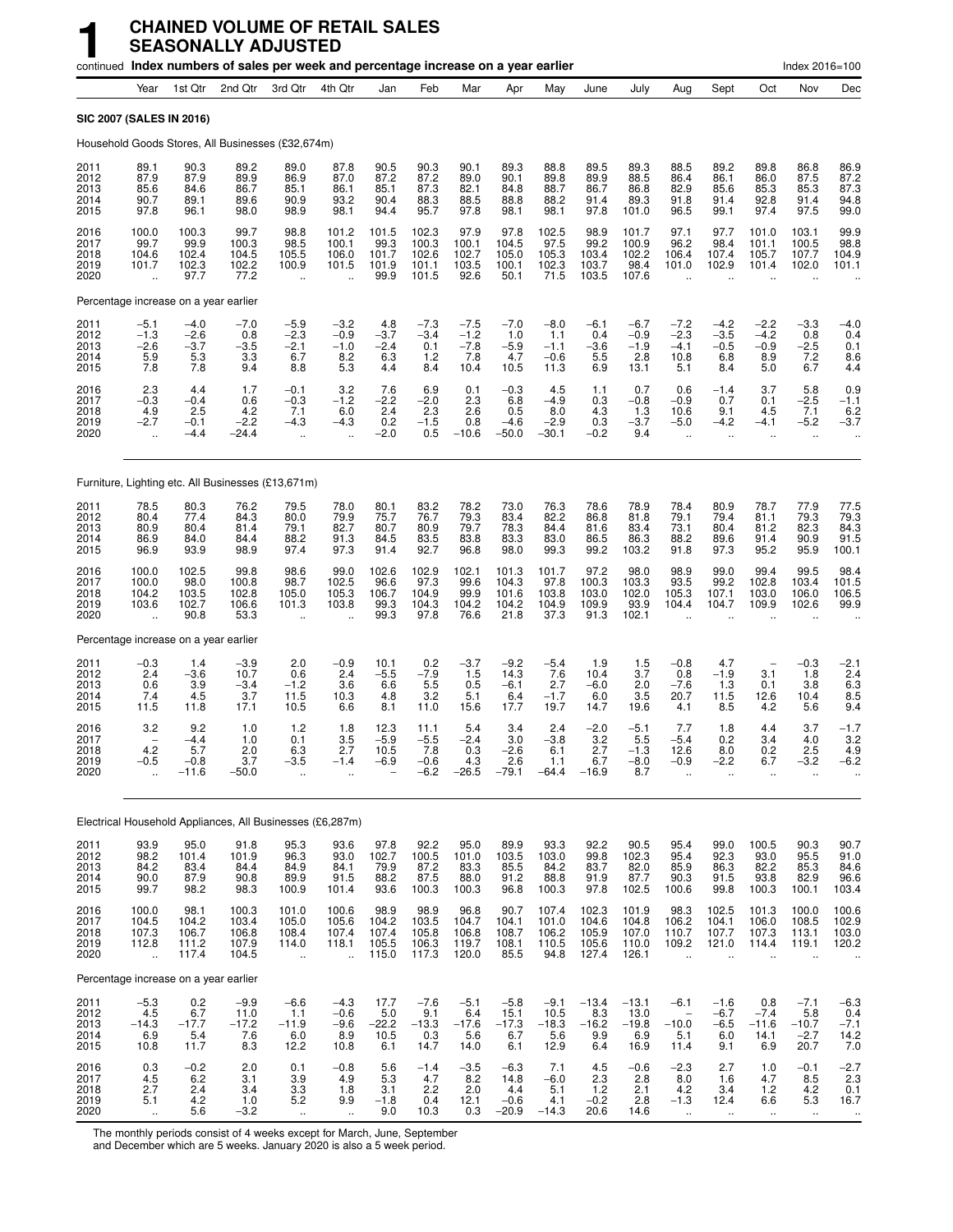|                                       |                                                        |                                                   | continued Index numbers of sales per week and percentage increase on a year earlier |                                                             |                                                        |                                                  |                                                   |                                                |                                               |                                                |                                                              |                                             |                                               |                                                           |                                               | Index 2016=100                                         |                                               |
|---------------------------------------|--------------------------------------------------------|---------------------------------------------------|-------------------------------------------------------------------------------------|-------------------------------------------------------------|--------------------------------------------------------|--------------------------------------------------|---------------------------------------------------|------------------------------------------------|-----------------------------------------------|------------------------------------------------|--------------------------------------------------------------|---------------------------------------------|-----------------------------------------------|-----------------------------------------------------------|-----------------------------------------------|--------------------------------------------------------|-----------------------------------------------|
|                                       | Year                                                   | 1st Qtr                                           | 2nd Qtr                                                                             | 3rd Qtr                                                     | 4th Qtr                                                | Jan                                              | Feb                                               | Mar                                            | Apr                                           | May                                            | June                                                         | July                                        | Aug                                           | Sept                                                      | Oct                                           | Nov                                                    | Dec                                           |
| <b>SIC 2007 (SALES IN 2016)</b>       |                                                        |                                                   |                                                                                     |                                                             |                                                        |                                                  |                                                   |                                                |                                               |                                                |                                                              |                                             |                                               |                                                           |                                               |                                                        |                                               |
|                                       |                                                        |                                                   | Hardware, Paints and Glass, All Businesses (£11,713m)                               |                                                             |                                                        |                                                  |                                                   |                                                |                                               |                                                |                                                              |                                             |                                               |                                                           |                                               |                                                        |                                               |
| 2011<br>2012<br>2013<br>2014<br>2015  | 92.9<br>85.5<br>90.3<br>94.6<br>97.2                   | 92.9<br>86.6<br>87.4<br>94.7<br>96.9              | 97.9<br>84.0<br>93.1<br>94.2<br>96.1                                                | 90.7<br>84.3<br>91.0<br>93.7<br>98.8                        | 90.2<br>87.0<br>89.9<br>95.8<br>96.8                   | 91.5<br>86.4<br>89.6<br>96.9<br>97.9             | 91.6<br>85.7<br>91.8<br>93.0<br>96.4              | 95.1<br>87.5<br>82.0<br>93.8<br>96.6           | 103.4<br>83.9<br>90.7<br>93.0<br>97.7         | 95.6<br>84.9<br>95.4<br>93.2<br>94.9           | 95.2<br>83.3<br>93.1<br>95.9<br>96.0                         | 95.8<br>82.5<br>93.0<br>92.6<br>97.3        | 90.4<br>84.5<br>90.6<br>96.1<br>98.8          | 86.7<br>85.5<br>89.8<br>92.7<br>100.0                     | 90.9<br>83.0<br>90.6<br>93.1<br>98.0          | 89.7<br>87.8<br>87.7<br>96.5<br>97.8                   | 90.1<br>89.5<br>91.0<br>97.4<br>95.0          |
| 2016<br>2017<br>2018<br>2019<br>2020  | 100.0<br>97.3<br>104.4<br>94.1<br>$\ddot{\phantom{a}}$ | 98.5<br>100.0<br>99.1<br>98.1<br>96.5             | 98.9<br>98.8<br>106.2<br>93.4<br>92.1                                               | 98.1<br>95.6<br>105.3<br>93.5<br>$\ddot{\phantom{a}}$       | 104.6<br>94.6<br>107.2<br>91.3<br>$\ddot{\phantom{a}}$ | 101.1<br>100.2<br>93.0<br>101.7<br>94.0          | 102.8<br>101.9<br>98.9<br>96.8<br>98.2            | 93.0<br>98.4<br>104.0<br>96.3<br>97.6          | 96.7<br>105.9<br>107.5<br>91.5<br>63.6        | 100.6<br>95.7<br>108.3<br>93.7<br>100.6        | 99.2<br>95.7<br>103.5<br>94.8<br>108.1                       | 106.8<br>96.6<br>100.4<br>96.0<br>107.2     | 94.5<br>94.5<br>106.1<br>93.9<br>$\sim$       | 94.0<br>95.6<br>108.6<br>91.2<br>$\ddot{\phantom{a}}$     | 103.2<br>96.9<br>109.0<br>85.7<br>$\sim$      | 109.4<br>93.4<br>107.8<br>93.4<br>$\ddot{\phantom{a}}$ | 101.7<br>93.6<br>105.4<br>94.2                |
| Percentage increase on a year earlier |                                                        |                                                   |                                                                                     |                                                             |                                                        |                                                  |                                                   |                                                |                                               |                                                |                                                              |                                             |                                               |                                                           |                                               |                                                        |                                               |
| 2011<br>2012<br>2013<br>2014<br>2015  | $-8.1$<br>$-8.0$<br>5.7<br>4.7<br>2.7                  | $-11.5$<br>$-6.8$<br>0.9<br>8.4<br>2.4            | $-6.3$<br>$-14.2$<br>10.9<br>1.2<br>2.1                                             | $-11.7$<br>$-7.1$<br>8.0<br>3.0<br>5.4                      | $-2.3$<br>$-3.6$<br>3.3<br>6.5<br>1.0                  | $-7.7$<br>$-5.6$<br>3.8<br>8.2<br>1.0            | $-13.5$<br>$-6.4$<br>7.1<br>1.3<br>3.6            | $-12.6$<br>$-8.0$<br>$-6.3$<br>14.3<br>3.0     | $-4.3$<br>$-18.9$<br>8.2<br>2.5<br>5.1        | $-8.0$<br>$-11.2$<br>12.4<br>$-2.3$<br>1.8     | $-6.7$<br>$-12.5$<br>11.8<br>3.0<br>$\overline{\phantom{a}}$ | $-7.5$<br>$-13.9$<br>12.7<br>$-0.4$<br>5.1  | $-12.8$<br>$-6.6$<br>7.2<br>6.2<br>2.8        | $-14.2$<br>$-1.4$<br>5.0<br>3.2<br>7.9                    | $-3.8$<br>$-8.6$<br>9.2<br>2.7<br>5.3         | $-0.7$<br>$-2.1$<br>$-0.1$<br>10.0<br>1.4              | $-2.4$<br>$-0.7$<br>1.7<br>6.9<br>$-2.5$      |
| 2016<br>2017<br>2018<br>2019<br>2020  | 2.9<br>$-2.7$<br>7.4<br>$-9.9$                         | 1.6<br>1.5<br>$-1.0$<br>$-0.9$<br>$-1.7$          | 2.8<br>7.5<br>$-12.0$<br>$-1.4$                                                     | $-0.8$<br>$-2.5$<br>10.1<br>$-11.2$<br>$\ddot{\phantom{a}}$ | 8.1<br>$-9.6$<br>13.4<br>$-14.8$                       | 3.2<br>$-0.9$<br>$-7.1$<br>9.4<br>$-7.6$         | 6.7<br>$-0.9$<br>$-3.0$<br>$-2.1$<br>1.4          | $-3.7$<br>5.7<br>5.7<br>$-7.4$<br>1.3          | $-1.0$<br>9.5<br>1.5<br>$-14.9$<br>$-30.5$    | 6.1<br>$-4.9$<br>13.1<br>$-13.5$<br>7.4        | $3.3 - 3.5$<br>8.2<br>$-8.4$<br>14.0                         | 9.7<br>$-9.5$<br>4.0<br>$-4.4$<br>11.7      | $-4.3$<br>12.2<br>$-11.5$                     | $-6.1$<br>1.8<br>13.5<br>$-16.0$                          | 5.4<br>$-6.1$<br>12.4<br>$-21.4$              | 11.9<br>$-14.6$<br>15.3<br>$-13.3$                     | 7.1<br>$-8.0$<br>12.7<br>$-10.6$              |
|                                       |                                                        |                                                   | Music and video recordings and equipment, All Businesses (£1,002m)                  |                                                             |                                                        |                                                  |                                                   |                                                |                                               |                                                |                                                              |                                             |                                               |                                                           |                                               |                                                        |                                               |
| 2011<br>2012<br>2013<br>2014<br>2015  | 151.6<br>140.8<br>104.6<br>100.5<br>104.0              | 157.8<br>141.9<br>117.7<br>102.3<br>102.2         | 150.9<br>143.8<br>100.4<br>98.2<br>106.2                                            | 149.2<br>139.9<br>99.2<br>100.8<br>105.6                    | 148.5<br>137.5<br>100.9<br>100.4<br>101.9              | 159.3<br>132.4<br>128.1<br>107.6<br>98.8         | 157.7<br>145.3<br>120.2<br>103.3<br>97.2          | 156.5<br>146.8<br>107.5<br>96.4<br>108.8       | 150.1<br>152.8<br>98.6<br>97.3<br>114.8       | 147.3<br>147.7<br>102.3<br>95.8<br>106.1       | 154.4<br>133.5<br>100.3<br>100.9<br>99.5                     | 149.7<br>143.6<br>96.4<br>102.5<br>103.3    | 147.7<br>140.3<br>101.1<br>100.0<br>104.6     | 150.0<br>136.6<br>100.0<br>100.2<br>108.2                 | 147.3<br>136.9<br>99.1<br>103.6<br>102.6      | 149.3<br>137.2<br>98.6<br>99.0<br>99.2                 | 148.9<br>138.2<br>104.2<br>98.8<br>103.6      |
| 2016<br>2017<br>2018<br>2019<br>2020  | 100.0<br>93.2<br>94.4<br>95.4                          | 106.7<br>97.8<br>97.5<br>88.8<br>84.0             | 103.1<br>90.7<br>92.1<br>107.3<br>58.7                                              | 93.6<br>88.2<br>95.2<br>101.4                               | 96.6<br>95.9<br>92.7<br>84.3                           | 107.3<br>94.9<br>98.4<br>117.6<br>81.1           | 109.9<br>102.1<br>93.3<br>74.5<br>93.0            | 103.6<br>96.8<br>100.1<br>77.1<br>79.7         | 109.6<br>91.2<br>98.8<br>95.0<br>56.4         | 105.3<br>91.5<br>85.3<br>115.4<br>52.5         | 96.2<br>89.6<br>92.3<br>110.7<br>65.4                        | 92.5<br>92.0<br>94.1<br>115.8<br>73.3       | 94.2<br>89.3<br>96.9<br>87.9                  | 94.0<br>84.3<br>94.7<br>100.7                             | 95.3<br>95.1<br>93.1<br>87.6                  | 99.5<br>93.8<br>95.5<br>88.2                           | 95.4<br>98.4<br>90.3<br>78.6                  |
| Percentage increase on a year earlier |                                                        |                                                   |                                                                                     |                                                             |                                                        |                                                  |                                                   |                                                |                                               |                                                |                                                              |                                             |                                               |                                                           |                                               |                                                        |                                               |
| 2011<br>2012<br>2013<br>2014<br>2015  | $-12.0$<br>$-7.1$<br>$-25.7$<br>$-3.9$<br>3.5          | $-7.4$<br>$-10.0$<br>$-17.1$<br>$-13.1$<br>$-0.2$ | $-14.8$<br>$-4.7$<br>$-30.2$<br>$-2.2$<br>8.1                                       | $-11.8$<br>$-6.2$<br>$-29.1$<br>1.6<br>4.7                  | $-14.0$<br>$-7.5$<br>$-26.6$<br>$-0.5$<br>1.5          | $-0.1$<br>$-16.9$<br>$-3.2$<br>$-16.1$<br>$-8.2$ | $-11.8$<br>$-7.9$<br>$-17.3$<br>$-14.1$<br>$-5.8$ | $-9.2$<br>$-6.2$<br>$-26.8$<br>$-10.3$<br>12.9 | $-17.7$<br>1.8<br>$-35.4$<br>$-1.3$<br>17.9   | $-17.5$<br>0.3<br>$-30.7$<br>$-6.4$<br>10.7    | $-10.1$<br>$-13.5$<br>$-24.9$<br>0.7<br>$-1.4$               | $-15.7$<br>$-4.1$<br>$-32.9$<br>6.3<br>0.8  | $-14.3$<br>$-5.0$<br>$-27.9$<br>$-1.2$<br>4.7 | $-6.0$<br>$-8.9$<br>$-26.8$<br>0.2<br>8.0                 | $-14.5$<br>$-7.1$<br>$-27.6$<br>4.6<br>$-1.0$ | $-15.0$<br>$-8.1$<br>$-28.1$<br>0.4<br>0.1             | $-12.8$<br>$-7.2$<br>$-24.6$<br>$-5.1$<br>4.8 |
| 2016<br>2017<br>2018<br>2019<br>2020  | $-3.8$<br>$-6.8$<br>1.3<br>1.1<br>$\ddot{\phantom{a}}$ | 4.4<br>$-8.3$<br>$-0.3$<br>$-9.0$<br>$-5.4$       | $-2.9$<br>$-12.1$<br>1.6<br>16.4<br>$-45.3$                                         | $-11.4$<br>$-5.7$<br>7.9<br>6.5<br>$\ddot{\phantom{a}}$     | $-5.2$<br>$-0.7$<br>$-3.3$<br>$-9.1$                   | 8.6<br>$-11.5$<br>3.7<br>19.5<br>$-31.0$         | 13.0<br>$-7.1$<br>$-8.6$<br>$-20.2$<br>24.8       | $-4.8$<br>$-6.6$<br>3.5<br>$-23.0$<br>3.4      | $-4.4$<br>$-16.8$<br>8.4<br>$-3.9$<br>$-40.7$ | $-0.7$<br>$-13.1$<br>$-6.8$<br>35.3<br>$-54.5$ | $-3.4$<br>$-6.8$<br>3.0<br>19.9<br>$-40.9$                   | $-10.5$<br>$-0.5$<br>2.3<br>23.0<br>$-36.7$ | $-10.0$<br>$-5.2$<br>8.5<br>$-9.3$            | $-13.1$<br>$-10.3$<br>12.4<br>6.3<br>$\ddot{\phantom{a}}$ | $-7.1$<br>$-0.2$<br>$-2.1$<br>$-5.9$<br>÷.    | 0.3<br>$-5.7$<br>1.8<br>$-7.7$                         | $-7.9$<br>$\frac{3.1}{-8.2}$<br>$-13.0$       |

The monthly periods consist of 4 weeks except for March, June, September

and December which are 5 weeks. January 2020 is also a 5 week period.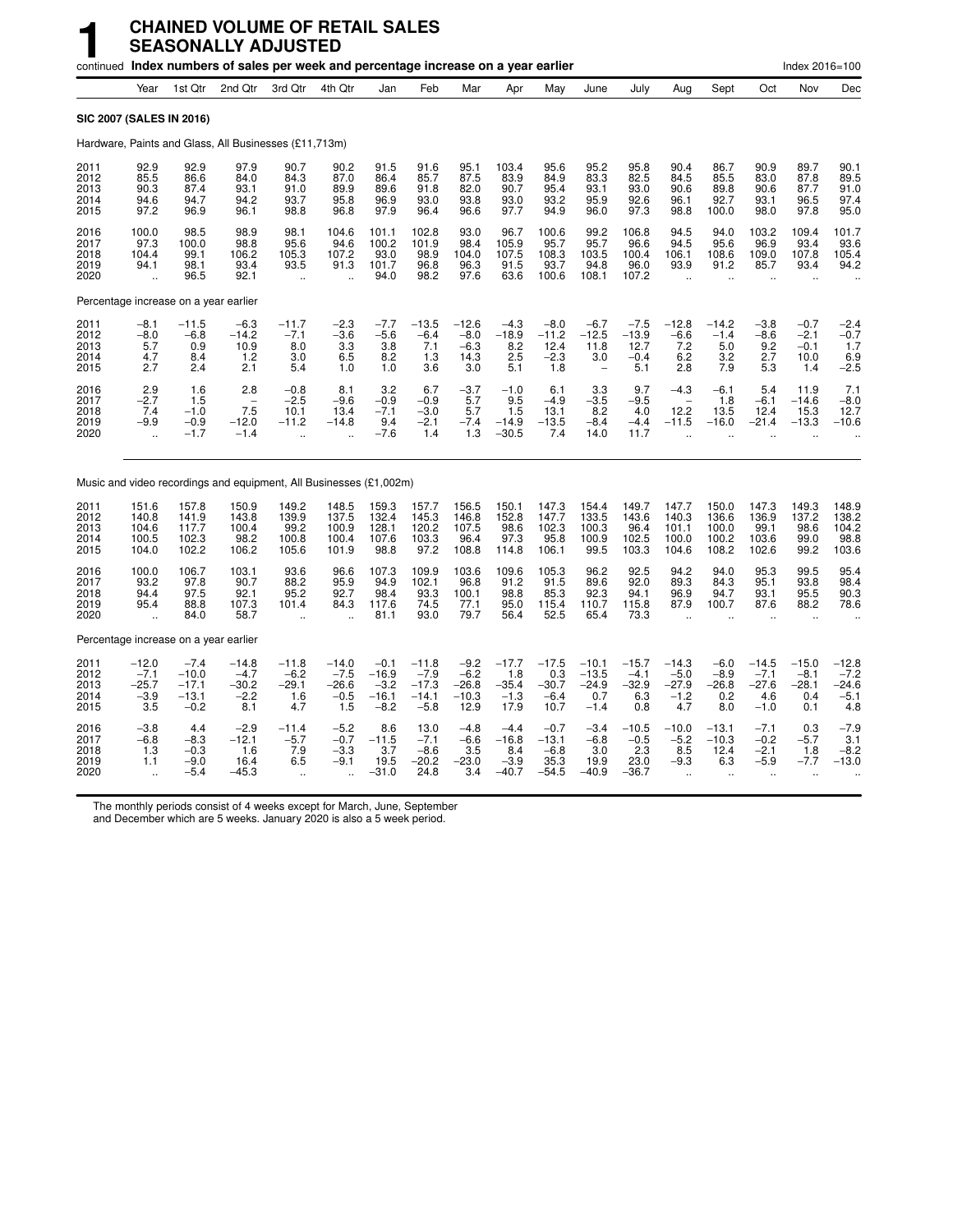|                                      |                                                          |                                          | continued Index numbers of sales per week and percentage increase on a year earlier |                                                       |                                                          |                                          |                                          |                                                      |                                             |                                            |                                           |                                               |                                                         |                                                         |                                                      | Index 2016=100                                             |                                                    |
|--------------------------------------|----------------------------------------------------------|------------------------------------------|-------------------------------------------------------------------------------------|-------------------------------------------------------|----------------------------------------------------------|------------------------------------------|------------------------------------------|------------------------------------------------------|---------------------------------------------|--------------------------------------------|-------------------------------------------|-----------------------------------------------|---------------------------------------------------------|---------------------------------------------------------|------------------------------------------------------|------------------------------------------------------------|----------------------------------------------------|
|                                      | Year                                                     | 1st Qtr                                  | 2nd Qtr                                                                             | 3rd Qtr                                               | 4th Qtr                                                  | Jan                                      | Feb                                      | Mar                                                  | Apr                                         | May                                        | June                                      | July                                          | Aug                                                     | Sept                                                    | Oct                                                  | Nov                                                        | Dec                                                |
| SIC 2007 (SALES IN 2016)             |                                                          |                                          |                                                                                     |                                                       |                                                          |                                          |                                          |                                                      |                                             |                                            |                                           |                                               |                                                         |                                                         |                                                      |                                                            |                                                    |
|                                      |                                                          |                                          | Other Specialised Non-Food Stores, All Businesses (£50,617m)                        |                                                       |                                                          |                                          |                                          |                                                      |                                             |                                            |                                           |                                               |                                                         |                                                         |                                                      |                                                            |                                                    |
| 2011<br>2012<br>2013<br>2014<br>2015 | 83.7<br>84.0<br>86.6<br>92.5<br>93.3                     | 85.6<br>84.0<br>83.9<br>90.8<br>93.4     | 83.4<br>82.4<br>85.5<br>91.7<br>93.9                                                | 82.6<br>84.7<br>88.1<br>92.5<br>93.3                  | 83.4<br>84.8<br>88.7<br>95.2<br>92.7                     | 86.1<br>84.7<br>81.6<br>89.3<br>91.2     | 86.6<br>82.6<br>86.6<br>90.1<br>94.5     | 84.3<br>84.5<br>83.5<br>92.8<br>94.2                 | 83.9<br>81.3<br>85.0<br>89.4<br>93.7        | 83.6<br>81.2<br>84.7<br>91.3<br>94.4       | 82.7<br>84.3<br>86.7<br>93.9<br>93.7      | 82.6<br>84.5<br>86.8<br>92.4<br>92.2          | 82.2<br>85.9<br>85.9<br>92.5<br>93.3                    | 82.8<br>84.1<br>91.0<br>92.6<br>94.1                    | 85.1<br>84.4<br>88.0<br>93.5<br>93.6                 | 82.8<br>85.1<br>89.1<br>95.1<br>92.8                       | 82.6<br>84.9<br>88.9<br>96.6<br>91.9               |
| 2016<br>2017<br>2018<br>2019<br>2020 | 100.0<br>101.5<br>104.6<br>110.0<br>$\ddot{\phantom{a}}$ | 96.6<br>98.7<br>102.5<br>109.6<br>99.2   | 100.6<br>101.6<br>102.6<br>111.0<br>66.4                                            | 101.1<br>102.1<br>106.4<br>110.7                      | 101.7<br>103.7<br>106.9<br>108.5<br>$\ddot{\phantom{a}}$ | 95.4<br>99.4<br>104.5<br>107.4<br>108.9  | 96.0<br>101.1<br>102.5<br>110.1<br>108.4 | 98.0<br>96.1<br>101.0<br>111.1<br>82.2               | 101.6<br>101.7<br>102.6<br>108.6<br>44.3    | 99.8<br>100.4<br>103.9<br>110.5<br>55.7    | 100.5<br>102.5<br>101.6<br>113.4<br>92.7  | 101.7<br>101.2<br>104.0<br>111.8<br>110.8     | 100.2<br>106.7<br>108.3<br>110.8                        | 101.3<br>99.2<br>106.7<br>109.7                         | 103.3<br>102.8<br>106.0<br>109.3                     | 101.2<br>104.6<br>110.2<br>108.7                           | 100.8<br>103.6<br>105.1<br>107.7                   |
|                                      |                                                          | Percentage increase on a year earlier    |                                                                                     |                                                       |                                                          |                                          |                                          |                                                      |                                             |                                            |                                           |                                               |                                                         |                                                         |                                                      |                                                            |                                                    |
| 2011<br>2012<br>2013<br>2014<br>2015 | $-1.5$<br>$0.\overline{3}$<br>3.1<br>6.9<br>0.9          | 4.3<br>$-1.8$<br>$-0.1$<br>8.2<br>2.9    | $-1.1$<br>3.8<br>7.2<br>2.4                                                         | $-5.7$<br>2.6<br>4.0<br>5.0<br>0.8                    | $-4.2$<br>1.7<br>4.6<br>7.3<br>$-2.6$                    | 10.7<br>$-1.6$<br>$-3.7$<br>9.5<br>2.1   | 2.3<br>$-4.6$<br>4.9<br>4.0<br>4.9       | 1.3<br>$0.\overline{2}$<br>$-1.2$<br>11.1<br>1.5     | 1.0<br>$-3.1$<br>4.5<br>5.1<br>4.8          | 0.4<br>$-2.8$<br>4.2<br>7.8<br>3.4         | $-1.1$<br>1.9<br>2.9<br>8.3<br>$-0.3$     | $-6.4$<br>2.2<br>2.8<br>6.5<br>$-0.3$         | $-7.3$<br>4.4<br>$\overline{\phantom{0}}$<br>7.7<br>0.9 | -3.7<br>1.6<br>8.2<br>$\frac{1.8}{1.7}$                 | $-3.0$<br>$-0.7$<br>4.2<br>6.2<br>0.2                | $-6.0$<br>2.8<br>4.7<br>6.7<br>$-2.4$                      | -3.7<br>2.8<br>4.8<br>$8.6 - 4.8$                  |
| 2016<br>2017<br>2018<br>2019<br>2020 | 7.2<br>1.5<br>3.1<br>5.1<br>÷.                           | 3.4<br>2.2<br>3.9<br>6.9<br>$-9.5$       | 7.2<br>0.9<br>1.0<br>8.2<br>$-40.2$                                                 | 8.4<br>1.0<br>4.2<br>4.0<br>$\ddotsc$                 | 9.7<br>2.0<br>3.1<br>1.5<br>$\ddot{\phantom{a}}$         | 4.6<br>4.2<br>5.0<br>2.8<br>1.4          | 1.7<br>5.3<br>1.4<br>7.4<br>$-1.5$       | 4.0<br>$-1.9$<br>5.2<br>9.9<br>$-26.0$               | 8.5<br>0.1<br>0.9<br>5.8<br>$-59.2$         | 5.7<br>0.5<br>3.6<br>6.3<br>$-49.6$        | 7.3<br>1.9<br>$-0.8$<br>11.6<br>$-18.3$   | 10.3<br>$-0.4$<br>2.7<br>7.5<br>$-0.8$        | 7.4<br>6.4<br>1.5<br>2.3<br>$\ddot{\phantom{a}}$        | 7.7<br>$-2.1$<br>7.6<br>2.8<br>$\ddot{\phantom{a}}$     | 10.4<br>$-0.5$<br>3.0<br>3.2<br>$\ddot{\phantom{a}}$ | 9.0<br>3.4<br>5.3<br>$-1.3$<br>$\ddotsc$                   | 9.7<br>2.8<br>1.5<br>2.4                           |
|                                      |                                                          |                                          | Dispensing Chemists, All Businesses (£1,153m)                                       |                                                       |                                                          |                                          |                                          |                                                      |                                             |                                            |                                           |                                               |                                                         |                                                         |                                                      |                                                            |                                                    |
| 2011<br>2012<br>2013<br>2014<br>2015 | 99.4<br>94.0<br>98.9<br>100.8<br>92.5                    | 106.9<br>99.1<br>94.9<br>98.9<br>95.3    | 102.4<br>97.0<br>96.1<br>106.7<br>92.0                                              | 93.2<br>87.2<br>101.1<br>100.7<br>91.0                | 95.3<br>92.5<br>103.6<br>97.1<br>91.5                    | 107.5<br>97.6<br>95.6<br>98.0<br>94.5    | 105.4<br>100.0<br>95.0<br>96.3<br>96.1   | 107.7<br>99.6<br>94.1<br>101.8<br>95.4               | 103.0<br>91.3<br>95.8<br>102.4<br>93.7      | 103.2<br>103.1<br>94.2<br>108.1<br>90.3    | 101.2<br>96.7<br>97.9<br>109.0<br>91.9    | 93.8<br>90.2<br>104.3<br>103.6<br>91.0        | 91.7<br>96.8<br>99.9<br>98.3<br>89.0                    | 94.0<br>77.0<br>99.3<br>100.4<br>92.7                   | 99.2<br>93.8<br>100.3<br>93.6<br>94.2                | 95.3<br>90.9<br>103.0<br>97.2<br>91.3                      | 92.2<br>92.8<br>106.8<br>99.9<br>89.5              |
| 2016<br>2017<br>2018<br>2019<br>2020 | 100.0<br>113.5<br>114.5<br>118.5<br>$\ddotsc$            | 97.5<br>102.3<br>114.4<br>122.2<br>133.0 | 96.8<br>115.6<br>114.0<br>119.8<br>180.5                                            | 102.5<br>115.8<br>117.4<br>116.2<br>$\ddotsc$         | 103.3<br>120.2<br>112.3<br>115.7<br>$\ddotsc$            | 95.8<br>103.3<br>117.2<br>122.4<br>113.3 | 98.7<br>101.0<br>113.6<br>122.4<br>118.1 | 97.8<br>102.4<br>112.8<br>121.8<br>164.5             | 98.3<br>125.3<br>115.9<br>124.3<br>143.7    | 97.8<br>98.8<br>113.6<br>123.9<br>153.9    | 94.8<br>121.2<br>112.7<br>113.0<br>231.1  | 96.0<br>107.8<br>119.6<br>120.9<br>219.0      | 101.4<br>117.3<br>118.7<br>116.0                        | 108.5<br>121.0<br>114.5<br>112.6                        | 103.4<br>120.1<br>105.4<br>120.6                     | 103.2<br>123.5<br>117.2<br>110.0                           | 103.3<br>117.6<br>113.9<br>116.4                   |
|                                      |                                                          | Percentage increase on a year earlier    |                                                                                     |                                                       |                                                          |                                          |                                          |                                                      |                                             |                                            |                                           |                                               |                                                         |                                                         |                                                      |                                                            |                                                    |
| 2011<br>2012<br>2013<br>2014<br>2015 | 1.6<br>$-5.5$<br>5.3<br>1.9<br>-8.3                      | 9.7<br>$-7.3$<br>$-4.3$<br>4.2<br>$-3.6$ | 6.8<br>$-5.2$<br>$-0.9$<br>11.0<br>$-13.8$                                          | $-3.8$<br>$-6.5$<br>15.9<br>$-0.3$<br>$-9.7$          | $-5.9$<br>$-2.9$<br>12.0<br>$-6.3$<br>$-5.8$             | 9.7<br>$-9.2$<br>$-2.0$<br>2.5<br>$-3.5$ | 7.0<br>$-5.1$<br>$-4.9$<br>1.3<br>$-0.3$ | 12.0<br>$-7.5$<br>$-5.\overline{5}$<br>8.2<br>$-6.3$ | 5.0<br>$-11.4$<br>4.9<br>6.9<br>$-8.5$      | 6.6<br>$-0.1$<br>$-8.6$<br>14.7<br>$-16.4$ | 8.3<br>$-4.4$<br>1.3<br>11.3<br>$-15.6$   | $-6.3$<br>$-3.8$<br>15.6<br>$-0.7$<br>$-12.2$ | $-6.6$<br>5.6<br>3.3<br>$-1.7$<br>$-9.5$                | 0.6<br>$-18.0$<br>28.9<br>1.1<br>$-7.7$                 | 1.7<br>$-5.5$<br>7.0<br>$-6.7$<br>0.7                | $-5.6$<br>$-4.6$<br>13.4<br>$-5.6$<br>$-6.1$               | $-11.8$<br>0.7<br>15.0<br>$-6.4$<br>$-10.4$        |
| 2016<br>2017<br>2018<br>2019<br>2020 | 8.1<br>13.5<br>0.9<br>3.5<br>$\ddot{\phantom{a}}$        | 2.2<br>4.9<br>11.9<br>6.8<br>8.8         | 5.2<br>19.4<br>$-1.4$<br>5.1<br>50.6                                                | 12.6<br>13.0<br>1.3<br>$-1.0$<br>$\ddotsc$            | 12.9<br>16.3<br>$-6.6$<br>3.1                            | 1.3<br>7.8<br>13.5<br>4.5<br>$-7.4$      | 2.8<br>2.3<br>12.5<br>7.8<br>$-3.5$      | 2.4<br>4.8<br>10.1<br>8.0<br>35.1                    | 4.9<br>27.5<br>$-7.5$<br>7.2<br>15.6        | 8.2<br>1.1<br>15.0<br>9.1<br>24.1          | 3.1<br>27.8<br>$-7.0$<br>0.3<br>104.5     | 5.5<br>12.3<br>10.9<br>1.0<br>81.2            | 13.9<br>15.7<br>1.2<br>$-2.2$                           | 17.1<br>11.6<br>$-5.4$<br>$-1.7$                        | 9.7<br>16.1<br>$-12.3$<br>14.4                       | 13.0<br>19.7<br>-5.1<br>-6.1<br>$\ddot{\phantom{a}}$       | 15.4<br>13.8<br>$-3.1$<br>2.3                      |
|                                      |                                                          |                                          | Medical Goods, All Businesses (£608m)                                               |                                                       |                                                          |                                          |                                          |                                                      |                                             |                                            |                                           |                                               |                                                         |                                                         |                                                      |                                                            |                                                    |
| 2011<br>2012<br>2013<br>2014<br>2015 | 72.3<br>78.5<br>79.9<br>90.3<br>100.3                    | 71.1<br>79.0<br>78.9<br>87.8<br>93.6     | 70.3<br>77.1<br>72.5<br>93.0<br>97.4                                                | 72.8<br>76.9<br>83.1<br>90.0<br>101.5                 | 74.9<br>81.1<br>85.0<br>90.7<br>108.8                    | 67.4<br>81.6<br>79.6<br>84.5<br>91.6     | 71.3<br>76.1<br>78.2<br>92.3<br>93.0     | 74.0<br>79.3<br>79.0<br>87.5<br>95.6                 | 64.4<br>81.4<br>66.9<br>95.0<br>92.0        | 73.0<br>74.4<br>76.3<br>91.1<br>98.5       | 72.9<br>75.7<br>74.1<br>92.9<br>101.0     | 70.4<br>77.6<br>81.3<br>95.8<br>98.7          | 73.6<br>78.4<br>80.6<br>88.0<br>90.7                    | 73.9<br>75.2<br>86.6<br>87.1<br>112.3                   | 71.6<br>81.3<br>86.0<br>91.6<br>100.3                | 72.2<br>80.6<br>81.2<br>91.5<br>125.9                      | 79.7<br>81.4<br>87.2<br>89.4<br>102.0              |
| 2016<br>2017<br>2018<br>2019<br>2020 | 100.0<br>105.7<br>128.2<br>147.6<br>$\ddotsc$            | 98.3<br>113.6<br>114.9<br>140.7<br>153.2 | 100.9<br>$97.2$<br>124.5<br>156.2<br>62.3                                           | 100.2<br>103.9<br>123.2<br>154.2<br>÷.                | 100.5<br>108.3<br>150.4<br>139.4<br>÷.                   | 97.9<br>111.4<br>112.1<br>141.1<br>158.1 | 98.9<br>106.8<br>116.0<br>140.6<br>177.2 | 98.2<br>120.7<br>116.3<br>140.4<br>129.1             | 100.1<br>85.9<br>117.3<br>155.8<br>32.1     | 99.1<br>114.9<br>115.2<br>159.9<br>57.3    | 103.1<br>92.0<br>137.6<br>153.6<br>90.5   | 99.6<br>101.5<br>124.2<br>162.1<br>134.3      | 103.7<br>104.8<br>125.9<br>156.2                        | 97.9<br>105.2<br>120.2<br>146.2<br>$\ddot{\phantom{a}}$ | 96.3<br>108.3<br>147.2<br>139.9                      | 100.1<br>112.3<br>158.2<br>136.5                           | 104.2<br>105.0<br>146.8<br>141.3<br>$\ddotsc$      |
|                                      |                                                          | Percentage increase on a year earlier    |                                                                                     |                                                       |                                                          |                                          |                                          |                                                      |                                             |                                            |                                           |                                               |                                                         |                                                         |                                                      |                                                            |                                                    |
| 2011<br>2012<br>2013<br>2014<br>2015 | 11.5<br>8.7<br>1.7<br>13.1<br>11.1                       | 17.1<br>11.1<br>$-0.2$<br>11.2<br>6.6    | 1.0<br>9.6<br>$-5.9$<br>28.2<br>4.8                                                 | 10.1<br>5.7<br>8.0<br>8.3<br>12.7                     | 19.2<br>8.3<br>4.8<br>$6.\overline{8}$<br>20.0           | 22.1<br>21.1<br>$-2.5$<br>6.3<br>8.4     | 12.1<br>6.7<br>2.7<br>18.0<br>0.8        | 17.7<br>7.3<br>$-0.5$<br>10.7<br>9.3                 | $-4.6$<br>26.4<br>$-17.9$<br>42.0<br>$-3.2$ | 4.1<br>1.9<br>2.5<br>19.4<br>8.1           | 2.7<br>3.9<br>$-2.2$<br>25.5<br>8.7       | $-2.6$<br>10.2<br>4.7<br>17.9<br>3.0          | 14.9<br>6.5<br>2.8<br>9.2<br>3.1                        | 17.9<br>1.7<br>15.2<br>0.5<br>29.0                      | 19.2<br>13.5<br>5.7<br>6.6<br>9.5                    | 6.4<br>11.6<br>0.7<br>12.8<br>37.5                         | 30.7<br>2.2<br>$7.2$<br>2.5<br>14.2                |
| 2016<br>2017<br>2018<br>2019<br>2020 | $-0.3$<br>5.7<br>21.3<br>15.1<br>$\bar{\mathbf{a}}$      | 5.1<br>15.5<br>1.2<br>22.4<br>8.9        | 3.6<br>$-3.8$<br>28.1<br>25.5<br>$-60.1$                                            | $-1.2$<br>3.7<br>18.5<br>25.1<br>$\ddot{\phantom{a}}$ | $-7.6$<br>7.7<br>38.9<br>$-7.3$<br>$\ddot{\phantom{a}}$  | 6.9<br>13.7<br>0.7<br>25.8<br>12.0       | 6.4<br>8.0<br>8.6<br>21.2<br>26.0        | 2.8<br>22.9<br>$-3.7$<br>20.8<br>$-8.1$              | 8.8<br>$-14.2$<br>36.6<br>32.8<br>$-79.4$   | 0.6<br>15.9<br>0.3<br>38.8<br>$-64.2$      | 2.1<br>$-10.8$<br>49.6<br>11.6<br>$-41.0$ | 0.9<br>1.8<br>22.4<br>30.5<br>$-17.2$         | 14.3<br>1.1<br>20.2<br>24.0<br>$\ddot{\phantom{a}}$     | $-12.8$<br>7.4<br>14.3<br>21.6<br>$\ddot{\phantom{1}}$  | $-4.0$<br>12.5<br>35.9<br>$-5.0$<br>$\ddotsc$        | $-20.5$<br>12.3<br>40.8<br>$-13.8$<br>$\ddot{\phantom{1}}$ | 2.2<br>0.8<br>$39.7 - 3.7$<br>$\ddot{\phantom{1}}$ |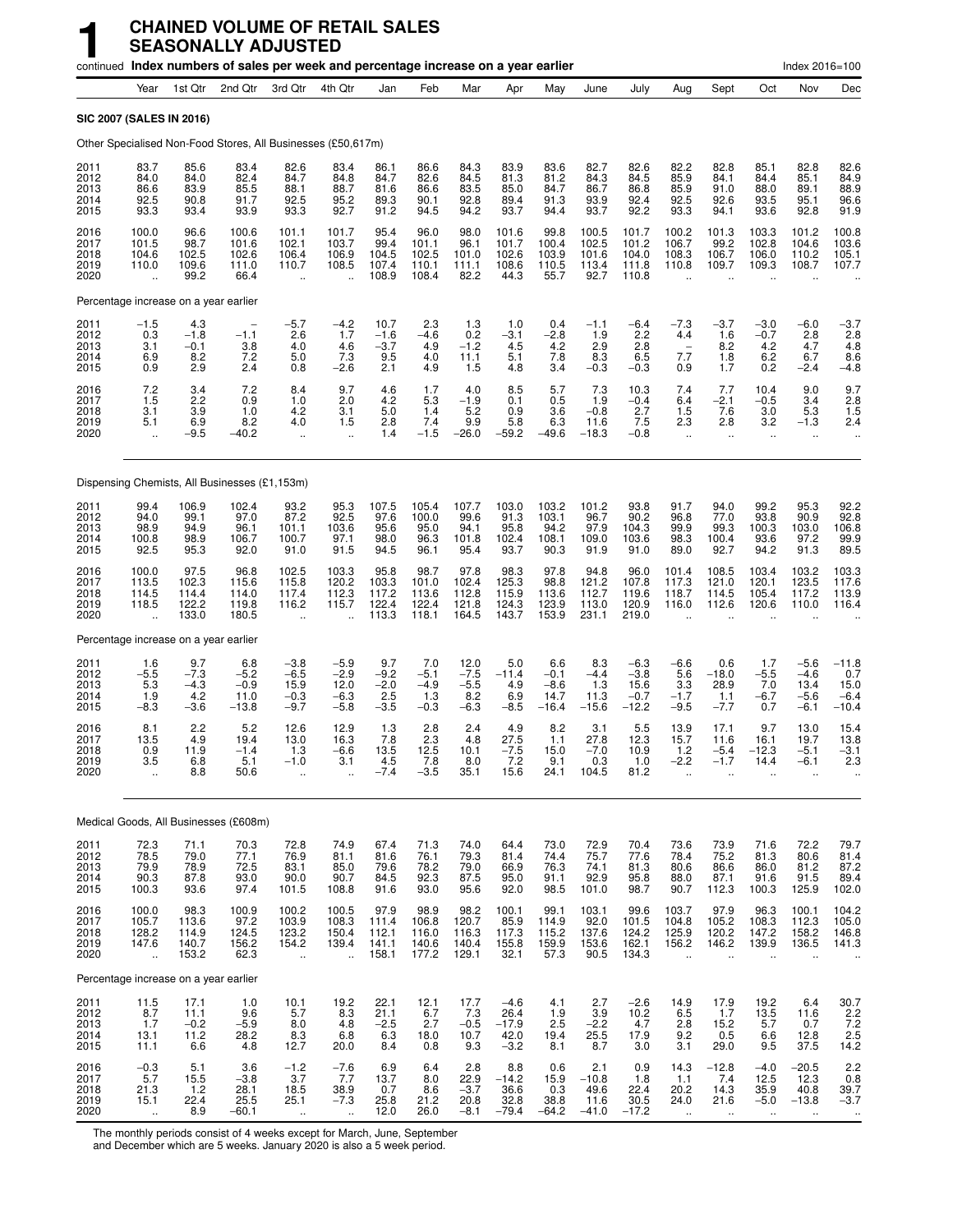|                                      |                                                          |                                             | continued Index numbers of sales per week and percentage increase on a year earlier |                                                        |                                              |                                                |                                               |                                                  |                                              |                                              |                                               |                                               |                                                              |                                                |                                                       | Index 2016=100                               |                                               |
|--------------------------------------|----------------------------------------------------------|---------------------------------------------|-------------------------------------------------------------------------------------|--------------------------------------------------------|----------------------------------------------|------------------------------------------------|-----------------------------------------------|--------------------------------------------------|----------------------------------------------|----------------------------------------------|-----------------------------------------------|-----------------------------------------------|--------------------------------------------------------------|------------------------------------------------|-------------------------------------------------------|----------------------------------------------|-----------------------------------------------|
|                                      | Year                                                     | 1st Qtr                                     | 2nd Qtr                                                                             | 3rd Qtr                                                | 4th Qtr                                      | Jan                                            | Feb                                           | Mar                                              | Apr                                          | May                                          | June                                          | July                                          | Aug                                                          | Sept                                           | Oct                                                   | Nov                                          | Dec                                           |
| SIC 2007 (SALES IN 2016)             |                                                          |                                             |                                                                                     |                                                        |                                              |                                                |                                               |                                                  |                                              |                                              |                                               |                                               |                                                              |                                                |                                                       |                                              |                                               |
|                                      |                                                          |                                             | Cosmetic and Toilet Articles, All Businesses (£3,842m)                              |                                                        |                                              |                                                |                                               |                                                  |                                              |                                              |                                               |                                               |                                                              |                                                |                                                       |                                              |                                               |
| 2011<br>2012<br>2013<br>2014<br>2015 | 73.0<br>75.1<br>85.2<br>87.0<br>89.4                     | 74.8<br>71.7<br>80.8<br>85.3<br>88.0        | 73.0<br>75.0<br>88.4<br>83.7<br>88.7                                                | 72.9<br>75.9<br>84.9<br>87.7<br>89.4                   | 71.4<br>77.7<br>86.8<br>91.4<br>91.6         | 77.0<br>70.7<br>78.1<br>85.7<br>89.5           | 73.1<br>71.6<br>81.2<br>85.7<br>87.1          | 74.4<br>72.6<br>82.6<br>84.7<br>87.5             | 75.3<br>72.1<br>85.9<br>83.6<br>88.1         | 72.4<br>75.0<br>87.8<br>82.3<br>90.7         | 71.6<br>77.5<br>90.8<br>84.9<br>87.5          | 73.5<br>75.7<br>83.1<br>84.1<br>88.8          | 71.3<br>76.2<br>84.9<br>88.1<br>89.9                         | 73.8<br>75.7<br>86.4<br>90.1<br>89.5           | 69.3<br>76.0<br>87.5<br>90.9<br>89.3                  | 74.3<br>74.7<br>87.6<br>92.1<br>90.1         | 70.8<br>81.5<br>$85.6$<br>$91.2$<br>94.7      |
| 2016<br>2017<br>2018<br>2019<br>2020 | 100.0<br>108.5<br>126.1<br>138.6<br>$\ddot{\phantom{a}}$ | 96.1<br>108.0<br>117.6<br>141.6<br>120.4    | 98.0<br>106.3<br>123.3<br>141.4<br>88.6                                             | 103.7<br>107.3<br>129.9<br>140.0<br>ä,                 | 102.2<br>112.5<br>133.8<br>131.6<br>÷.       | 96.8<br>104.6<br>114.4<br>141.9<br>112.8       | 96.3<br>107.6<br>118.0<br>146.3<br>123.0      | 95.4<br>110.9<br>119.8<br>137.6<br>126.0         | 98.2<br>110.5<br>119.6<br>136.4<br>75.6      | 98.7<br>104.4<br>124.9<br>142.1<br>77.0      | 97.2<br>104.5<br>124.9<br>144.8<br>108.4      | 104.6<br>105.2<br>128.0<br>141.9<br>125.9     | 106.9<br>105.2<br>130.8<br>141.8                             | 100.5<br>110.6<br>130.6<br>137.1               | 103.2<br>109.6<br>137.4<br>131.0                      | 101.9<br>113.4<br>136.0<br>138.5             | 101.7<br>114.1<br>129.3<br>126.4              |
|                                      |                                                          | Percentage increase on a year earlier       |                                                                                     |                                                        |                                              |                                                |                                               |                                                  |                                              |                                              |                                               |                                               |                                                              |                                                |                                                       |                                              |                                               |
| 2011<br>2012<br>2013<br>2014<br>2015 | 1.5<br>$2.\overline{8}$<br>13.5<br>2.1<br>2.8            | 5.1<br>$-4.1$<br>$12.6$<br>5.6<br>3.1       | 4.1<br>2.9<br>17.8<br>$-5.3$<br>5.9                                                 | 1.1<br>4.0<br>12.0<br>3.2<br>2.0                       | $-4.1$<br>8.9<br>11.6<br>5.3<br>0.3          | 13.5<br>$-8.1$<br>10.5<br>9.6<br>4.5           | $-2.1$<br>$-2.0$<br>13.3<br>$\frac{5.5}{1.7}$ | 4.6<br>$-2.3$<br>13.8<br>2.5<br>$3.\overline{3}$ | 7.6<br>$-4.2$<br>19.1<br>$-2.7$<br>5.3       | 3.1<br>3.5<br>17.1<br>$-6.3$<br>10.2         | 2.2<br>8.2<br>17.3<br>$-6.6$<br>3.1           | 2.9<br>3.0<br>9.8<br>1.2<br>5.5               | $-2.6$<br>6.9<br>11.4<br>3.8<br>2.0                          | 2.7<br>2.7<br>14.1<br>4.2<br>$-0.6$            | $-6.8$<br>9.7<br>15.1<br>3.9<br>$-1.8$                | 0.5<br>0.6<br>17.2<br>5.2<br>$-2.2$          | $-5.5$<br>15.2<br>5.0<br>6.5<br>3.9           |
| 2016<br>2017<br>2018<br>2019<br>2020 | 11.8<br>8.5<br>16.2<br>9.9<br>$\ddot{\phantom{a}}$       | 9.2<br>12.4<br>8.9<br>20.4<br>$-15.0$       | 10.5<br>8.5<br>16.0<br>14.7<br>$-37.3$                                              | 16.0<br>3.4<br>21.0<br>7.8<br>$\ddotsc$                | 11.6<br>10.0<br>19.0<br>$-1.7$               | 8.1<br>8.1<br>9.4<br>24.0<br>$-20.5$           | 10.6<br>11.8<br>9.6<br>24.0<br>$-15.9$        | 9.0<br>16.3<br>8.0<br>14.9<br>$-8.4$             | 11.5<br>12.5<br>8.3<br>14.0<br>$-44.6$       | 8.9<br>5.7<br>19.7<br>13.7<br>$-45.8$        | 11.0<br>7.6<br>19.5<br>15.9<br>$-25.1$        | 17.9<br>0.6<br>21.6<br>10.8<br>$-11.3$        | 18.8<br>$-1.5$<br>24.3<br>8.4<br>$\ddot{\phantom{a}}$        | 12.3<br>10.1<br>18.0<br>4.9<br>$\ddotsc$       | 15.7<br>6.2<br>25.3<br>$-4.7$<br>$\ddot{\phantom{a}}$ | 13.2<br>11.2<br>19.9<br>1.9<br>$\ddotsc$     | $7.3$<br>12.2<br>13.3<br>$-2.2$               |
|                                      |                                                          |                                             | Computers and Telecommunications Equipment, All Businesses (£5,675m)                |                                                        |                                              |                                                |                                               |                                                  |                                              |                                              |                                               |                                               |                                                              |                                                |                                                       |                                              |                                               |
| 2011<br>2012<br>2013<br>2014<br>2015 | 52.5<br>52.1<br>58.6<br>69.4<br>83.9                     | 56.2<br>50.5<br>56.6<br>64.4<br>73.7        | 52.2<br>51.1<br>58.3<br>67.5<br>79.8                                                | 49.5<br>54.1<br>58.7<br>70.7<br>91.6                   | 52.0<br>52.7<br>60.8<br>75.5<br>90.7         | 53.9<br>52.3<br>55.6<br>62.9<br>76.1           | 59.9<br>49.9<br>58.0<br>64.4<br>75.6          | 55.0<br>49.4<br>56.3<br>65.9<br>70.3             | 46.5<br>52.2<br>58.7<br>64.8<br>77.6         | 54.2<br>49.8<br>59.1<br>67.8<br>80.2         | 55.0<br>51.3<br>57.4<br>69.5<br>81.2          | 49.2<br>56.0<br>58.9<br>67.9<br>89.6          | 50.8<br>52.4<br>58.2<br>69.8<br>90.4                         | 48.9<br>54.1<br>58.9<br>73.7<br>94.2           | 51.8<br>52.7<br>59.2<br>75.3<br>90.3                  | 53.5<br>52.1<br>62.1<br>73.0<br>91.9         | 51.0<br>53.2<br>61.0<br>77.6<br>90.0          |
| 2016<br>2017<br>2018<br>2019<br>2020 | 100.0<br>90.8<br>89.0<br>93.3<br>$\ddot{\phantom{1}}$    | 96.9<br>87.7<br>92.6<br>89.6<br>82.0        | 103.6<br>90.5<br>86.1<br>98.3<br>39.2                                               | 99.6<br>92.0<br>86.6<br>97.8<br>$\ddotsc$              | 99.9<br>93.1<br>90.7<br>87.4                 | 91.8<br>86.0<br>96.3<br>92.6<br>86.8           | 97.1<br>86.9<br>92.1<br>92.7<br>89.1          | 100.8<br>89.7<br>90.0<br>84.8<br>71.6            | 103.0<br>91.7<br>84.4<br>106.6<br>33.6       | 103.9<br>88.1<br>86.3<br>98.3<br>34.9        | 103.8<br>91.4<br>87.2<br>91.6<br>47.1         | 99.5<br>98.3<br>82.8<br>101.5<br>74.4         | 98.1<br>93.8<br>93.8<br>93.9<br>$\mathbf{r}$                 | 100.9<br>85.4<br>83.9<br>97.8                  | 111.3<br>87.7<br>91.9<br>93.3                         | 95.1<br>97.6<br>88.6<br>83.4                 | 94.6<br>93.8<br>91.6<br>85.8                  |
|                                      |                                                          | Percentage increase on a year earlier       |                                                                                     |                                                        |                                              |                                                |                                               |                                                  |                                              |                                              |                                               |                                               |                                                              |                                                |                                                       |                                              |                                               |
| 2011<br>2012<br>2013<br>2014<br>2015 | 6.2<br>$-0.7$<br>12.5<br>18.5<br>20.9                    | 25.7<br>$-10.2$<br>12.2<br>13.7<br>14.4     | 7.0<br>$-1.9$<br>14.0<br>15.8<br>18.2                                               | $-6.7$<br>9.3<br>8.4<br>20.5<br>29.5                   | 1.9<br>1.3<br>15.4<br>24.1<br>20.1           | 41.3<br>$-3.0$<br>6.4<br>13.0<br>20.9          | 27.8<br>$-16.8$<br>16.2<br>11.0<br>17.4       | 14.2<br>$-10.1$<br>13.9<br>17.0<br>6.6           | 1.5<br>12.2<br>12.4<br>10.3<br>19.8          | 10.7<br>$-8.1$<br>18.7<br>14.7<br>18.3       | 8.1<br>$-6.7$<br>11.8<br>21.2<br>16.8         | $-5.9$<br>13.8<br>5.2<br>15.3<br>32.0         | $-11.3$<br>3.1<br>11.3<br>19.9<br>29.5                       | $-3.1$<br>10.7<br>8.9<br>25.2<br>27.8          | 7.0<br>1.6<br>12.4<br>27.2<br>19.9                    | 5.0<br>$-2.6$<br>19.3<br>17.5<br>25.8        | $-4.2$<br>4.2<br>14.8<br>27.1<br>16.0         |
| 2016<br>2017<br>2018<br>2019<br>2020 | 19.1<br>$-9.2$<br>$-2.0$<br>4.8                          | 31.5<br>$-9.5$<br>5.5<br>$-3.2$<br>$-8.5$   | 29.8<br>$-12.6$<br>$-4.9$<br>14.2<br>$-60.1$                                        | 8.8<br>$-7.7$<br>$-5.8$<br>12.9<br>÷.                  | 10.2<br>$-6.8$<br>$-2.5$<br>$-3.7$           | 20.8<br>$-6.4$<br>12.0<br>$-3.8$<br>$-6.3$     | 28.5<br>$-10.5$<br>6.0<br>0.6<br>$-3.9$       | 43.4<br>$-11.0$<br>0.2<br>$-5.7$<br>$-15.6$      | 32.7<br>$-10.9$<br>$-8.0$<br>26.4<br>$-68.5$ | 29.6<br>$-15.2$<br>$-2.1$<br>13.9<br>$-64.5$ | 27.8<br>$-11.9$<br>$-4.5$<br>5.0<br>$-48.6$   | 11.1<br>$-1.2$<br>$-15.8$<br>22.6<br>$-26.7$  | 8.5<br>$-4.4$<br>0.1<br>ä.                                   | 7.2<br>$-15.4$<br>$-1.8$<br>16.6               | 23.3<br>$-21.2$<br>4.7<br>1.6<br>$\ddotsc$            | 3.6<br>2.5<br>$-9.2$<br>$-5.8$               | 5.1<br>$-0.8$<br>$-2.4$<br>$-6.3$             |
|                                      |                                                          |                                             | Floor Coverings, All Businesses (£1,520m)                                           |                                                        |                                              |                                                |                                               |                                                  |                                              |                                              |                                               |                                               |                                                              |                                                |                                                       |                                              |                                               |
| 2011<br>2012<br>2013<br>2014<br>2015 | 113.2<br>138.8<br>156.6<br>149.1<br>109.9                | 124.9<br>140.8<br>154.5<br>153.2<br>115.6   | 109.5<br>141.7<br>159.8<br>147.7<br>114.5                                           | 108.6<br>135.2<br>154.1<br>146.3<br>106.5              | 109.7<br>137.7<br>157.9<br>148.9<br>102.9    | 141.9<br>143.8<br>143.2<br>150.4<br>124.5      | 120.2<br>136.5<br>155.8<br>162.4<br>111.1     | 115.0<br>141.7<br>162.6<br>148.6<br>112.0        | 112.0<br>143.6<br>161.1<br>146.6<br>113.5    | 105.4<br>147.5<br>156.5<br>142.8<br>117.2    | 110.8<br>135.4<br>161.2<br>152.4<br>113.1     | 110.1<br>136.4<br>161.9<br>142.4<br>103.5     | 103.4<br>135.6<br>156.1<br>147.0<br>108.2                    | 111.6<br>133.9<br>146.1<br>148.9<br>107.6      | 110.0<br>136.4<br>158.7<br>145.4<br>102.9             | 100.2<br>136.7<br>157.4<br>152.8<br>99.6     | 117.1<br>139.4<br>157.6<br>148.6<br>105.7     |
| 2016<br>2017<br>2018<br>2019<br>2020 | 100.0<br>113.8<br>114.0<br>94.2<br>$\ddot{\phantom{a}}$  | 106.9<br>112.5<br>116.0<br>92.0<br>87.5     | 95.1<br>112.1<br>121.9<br>96.7<br>46.3                                              | 97.4<br>113.1<br>120.0<br>88.4<br>$\ddot{\phantom{a}}$ | 100.7<br>117.5<br>98.3<br>99.7               | 110.2<br>103.3<br>120.3<br>96.9<br>89.5        | 110.0<br>115.2<br>111.5<br>85.3<br>103.8      | 101.7<br>117.6<br>116.1<br>93.5<br>72.6          | 106.7<br>107.2<br>114.6<br>100.8<br>31.8     | 92.9<br>119.1<br>122.4<br>94.6<br>20.8       | 87.6<br>110.4<br>127.4<br>95.1<br>78.3        | 101.0<br>118.8<br>117.2<br>94.6<br>128.5      | 95.6<br>121.7<br>119.4<br>83.9<br>$\ddot{\phantom{a}}$       | 95.9<br>101.5<br>122.6<br>87.1<br>$\ddotsc$    | 97.4<br>126.9<br>99.1<br>100.0                        | 105.1<br>111.2<br>100.7<br>95.7              | 99.7<br>115.0<br>95.8<br>102.8                |
|                                      |                                                          | Percentage increase on a year earlier       |                                                                                     |                                                        |                                              |                                                |                                               |                                                  |                                              |                                              |                                               |                                               |                                                              |                                                |                                                       |                                              |                                               |
| 2011<br>2012<br>2013<br>2014<br>2015 | $-25.7$<br>22.7<br>12.8<br>$-4.8$<br>$-26.3$             | $-25.6$<br>12.7<br>9.8<br>$-0.9$<br>$-24.5$ | $-30.4$<br>29.4<br>12.8<br>$-7.6$<br>$-22.5$                                        | $-24.8$<br>24.5<br>14.0<br>$-5.0$<br>$-27.2$           | $-21.3$<br>25.5<br>14.7<br>$-5.7$<br>$-30.9$ | $-14.9$<br>1.4<br>$-0.4$<br>5.0<br>$-17.2$     | $-30.7$<br>13.6<br>14.1<br>4.2<br>$-31.6$     | $-30.0$<br>23.3<br>14.7<br>$-8.6$<br>$-24.6$     | $-29.5$<br>28.2<br>12.2<br>$-9.0$<br>$-22.5$ | $-34.0$<br>39.9<br>6.1<br>$-8.8$<br>$-18.0$  | $-28.1$<br>22.3<br>19.0<br>$-5.4$<br>$-25.8$  | $-23.9$<br>23.8<br>18.7<br>$-12.0$<br>$-27.4$ | $-29.5$<br>31.1<br>15.2<br>$-5.9$<br>$-26.4$                 | $-21.8$<br>20.1<br>9.1<br>1.9<br>$-27.8$       | $-19.6$<br>24.0<br>16.4<br>$-8.4$<br>$-29.2$          | $-32.9$<br>36.5<br>15.1<br>$-3.0$<br>$-34.8$ | –12.3<br>19.0<br>13.0<br>$-5.7$<br>$-28.9$    |
| 2016<br>2017<br>2018<br>2019<br>2020 | $-9.0$<br>13.8<br>0.2<br>$-17.4$<br>à.                   | $-7.5$<br>5.2<br>3.1<br>$-20.6$<br>$-4.9$   | $-16.9$<br>17.9<br>8.8<br>$-20.7$<br>$-52.1$                                        | $-8.6$<br>16.1<br>6.1<br>$-26.3$<br>$\ddotsc$          | $-2.2$<br>16.7<br>$-16.3$<br>1.5<br>÷.       | $-11.5$<br>$-6.3$<br>16.5<br>$-19.5$<br>$-7.7$ | $-1.0$<br>4.8<br>$-3.2$<br>$-23.5$<br>21.6    | $-9.2$<br>15.6<br>$-1.3$<br>$-19.5$<br>$-22.4$   | $-6.0$<br>0.5<br>6.9<br>$-12.1$<br>$-68.5$   | $-20.7$<br>28.3<br>2.8<br>$-22.8$<br>$-78.0$ | $-22.5$<br>26.0<br>15.4<br>$-25.4$<br>$-17.6$ | $-2.4$<br>17.7<br>$-1.4$<br>$-19.3$<br>35.9   | $-11.7$<br>27.4<br>$-1.9$<br>$-29.8$<br>$\ddot{\phantom{a}}$ | $-10.9$<br>5.9<br>20.7<br>$-28.9$<br>$\ddotsc$ | $-5.4$<br>30.3<br>$-21.9$<br>1.0<br>$\sim$            | 5.6<br>5.8<br>$-9.4$<br>$-5.0$<br>$\sim$     | $-5.6$<br>15.4<br>$-16.7$<br>7.3<br>$\ddotsc$ |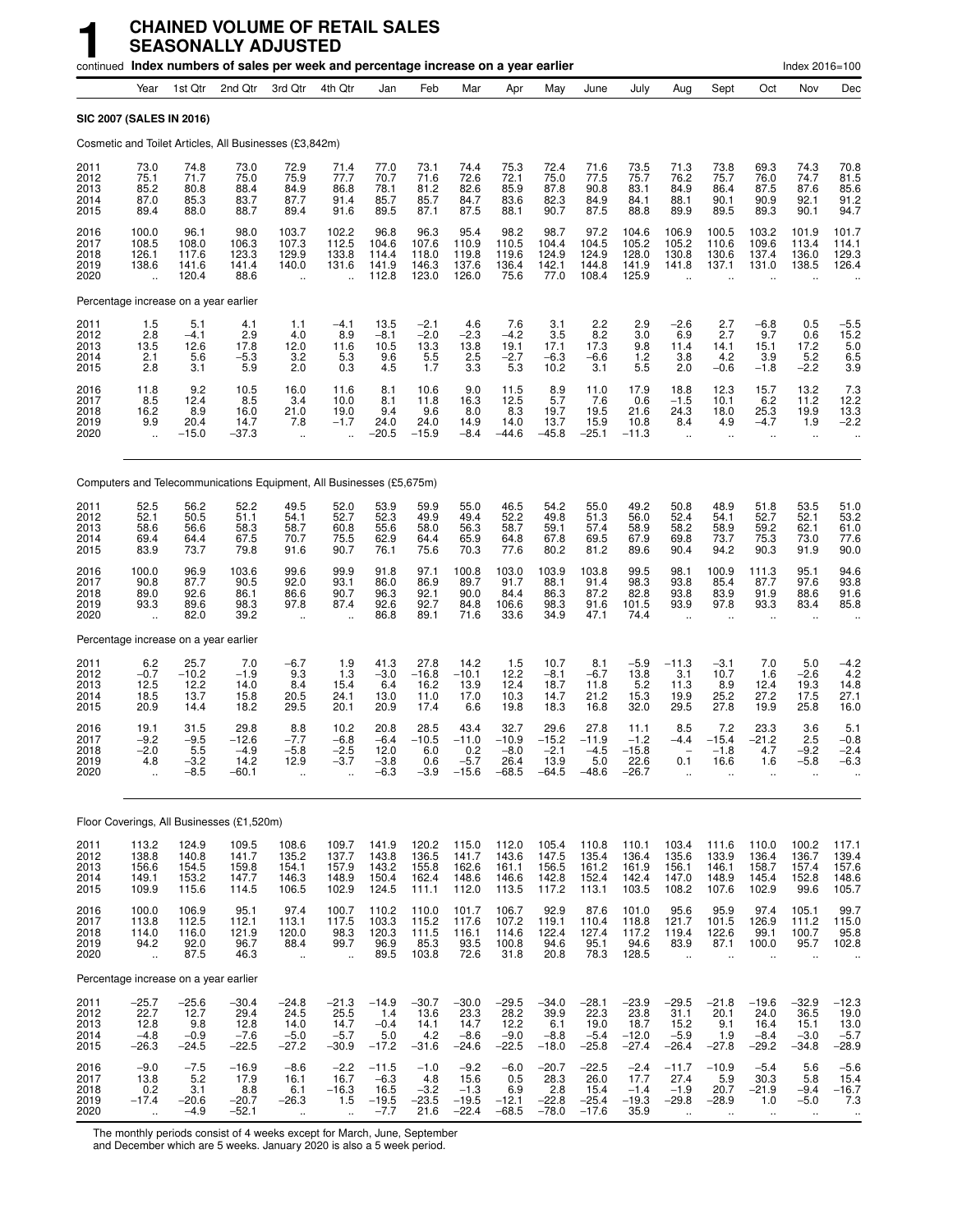|                                      |                                                         |                                              | continued Index numbers of sales per week and percentage increase on a year earlier |                                                              |                                                         |                                              |                                                |                                                |                                                             |                                                |                                                |                                                     |                                                 |                                              |                                                            | Index 2016=100                                 |                                                       |
|--------------------------------------|---------------------------------------------------------|----------------------------------------------|-------------------------------------------------------------------------------------|--------------------------------------------------------------|---------------------------------------------------------|----------------------------------------------|------------------------------------------------|------------------------------------------------|-------------------------------------------------------------|------------------------------------------------|------------------------------------------------|-----------------------------------------------------|-------------------------------------------------|----------------------------------------------|------------------------------------------------------------|------------------------------------------------|-------------------------------------------------------|
|                                      | Year                                                    | 1st Qtr                                      | 2nd Qtr                                                                             | 3rd Qtr                                                      | 4th Qtr                                                 | Jan                                          | Feb                                            | Mar                                            | Apr                                                         | May                                            | June                                           | July                                                | Aug                                             | Sept                                         | Oct                                                        | Nov                                            | Dec                                                   |
| <b>SIC 2007 (SALES IN 2016)</b>      |                                                         |                                              |                                                                                     |                                                              |                                                         |                                              |                                                |                                                |                                                             |                                                |                                                |                                                     |                                                 |                                              |                                                            |                                                |                                                       |
|                                      |                                                         |                                              | Books, Newspapers and Periodicals, All Businesses (£3,723m)                         |                                                              |                                                         |                                              |                                                |                                                |                                                             |                                                |                                                |                                                     |                                                 |                                              |                                                            |                                                |                                                       |
| 2011<br>2012<br>2013<br>2014<br>2015 | 128.5<br>124.7<br>112.9<br>103.8<br>108.2               | 135.2<br>128.7<br>120.0<br>99.8<br>109.6     | 127.7<br>129.9<br>113.9<br>103.3<br>107.9                                           | 126.4<br>123.0<br>112.2<br>104.9<br>111.2                    | 124.8<br>117.1<br>105.5<br>107.5<br>103.9               | 136.5<br>129.4<br>119.4<br>99.7<br>108.3     | 135.3<br>126.6<br>126.3<br>97.7<br>109.6       | 134.0<br>129.8<br>115.6<br>101.5<br>110.7      | 122.8<br>129.3<br>112.6<br>103.3<br>103.6                   | 129.2<br>130.6<br>113.0<br>104.2<br>109.3      | 130.5<br>129.9<br>115.5<br>102.6<br>110.2      | 132.1<br>134.2<br>109.2<br>101.7<br>112.1           | 123.6<br>115.4<br>113.9<br>105.0<br>112.0       | 124.0<br>120.1<br>113.2<br>107.3<br>109.8    | 119.1<br>120.0<br>107.8<br>104.1<br>109.2                  | 126.3<br>116.3<br>105.8<br>108.2<br>105.5      | 128.1<br>115.3<br>103.4<br>109.7<br>98.5              |
| 2016<br>2017<br>2018<br>2019<br>2020 | 100.0<br>94.5<br>94.2<br>85.9<br>$\ddot{\phantom{a}}$   | 103.4<br>90.6<br>93.6<br>86.0<br>85.3        | 101.4<br>95.1<br>96.5<br>80.2<br>44.5                                               | 97.9<br>96.7<br>95.7<br>81.2<br>$\ddot{\phantom{a}}$         | 97.3<br>95.6<br>91.1<br>96.2<br>$\ddot{\phantom{1}}$    | 103.4<br>96.1<br>93.1<br>86.1<br>112.5       | 105.5<br>93.7<br>92.9<br>76.7<br>88.1          | 101.8<br>83.8<br>94.6<br>93.4<br>55.8          | 102.2<br>94.0<br>102.0<br>81.4<br>33.8                      | 105.2<br>91.3<br>96.9<br>78.2<br>37.7          | 97.6<br>98.9<br>91.8<br>80.8<br>58.6           | 99.4<br>98.5<br>95.6<br>80.2<br>94.8                | 95.3<br>97.7<br>96.1<br>81.1                    | 98.8<br>94.4<br>95.6<br>82.1                 | 99.2<br>102.1<br>91.4<br>85.0                              | 97.8<br>94.7<br>90.2<br>97.7                   | 95.3<br>91.2<br>91.5<br>104.0                         |
|                                      |                                                         | Percentage increase on a year earlier        |                                                                                     |                                                              |                                                         |                                              |                                                |                                                |                                                             |                                                |                                                |                                                     |                                                 |                                              |                                                            |                                                |                                                       |
| 2011<br>2012<br>2013<br>2014<br>2015 | $-2.1$<br>$-3.0$<br>$-9.4$<br>$-8.1$<br>4.2             | $-0.9$<br>$-4.8$<br>$-6.7$<br>$-16.9$<br>9.9 | $-2.2$<br>1.7<br>$-12.4$<br>$-9.2$<br>4.4                                           | $-2.7$<br>$-2.7$<br>$-8.8$<br>$-6.5$<br>6.0                  | $-2.8$<br>$-6.2$<br>$-9.9$<br>1.9<br>$-3.3$             | 0.9<br>$-5.2$<br>$-7.8$<br>$-16.5$<br>8.6    | $-3.1$<br>$-6.5$<br>$-0.3$<br>$-22.6$<br>12.2  | $-0.4$<br>$-3.2$<br>$-10.9$<br>$-12.2$<br>9.1  | $-8.3$<br>5.3<br>$-12.9$<br>$-8.3$<br>0.3                   | $-1.4$<br>1.1<br>$-13.5$<br>$-7.7$<br>4.9      | 2.1<br>$-0.5$<br>$-11.1$<br>$-11.2$<br>7.4     | 1.3<br>1.6<br>$-18.6$<br>$-6.8$<br>10.2             | $-6.1$<br>$-6.7$<br>$-1.3$<br>$-7.8$<br>6.7     | $-3.1$<br>$-3.1$<br>$-5.8$<br>$-5.2$<br>2.3  | $-6.2$<br>0.8<br>$-10.2$<br>$-3.4$<br>4.9                  | $-2.1$<br>$-7.9$<br>$-9.1$<br>2.3<br>$-2.5$    | $-0.6$<br>$-10.0$<br>$-10.4$<br>6.1<br>$-10.2$        |
| 2016<br>2017<br>2018<br>2019<br>2020 | $-7.5$<br>$-5.5$<br>$-0.3$<br>$-8.8$<br>ă,              | $-5.6$<br>$-12.4$<br>3.3<br>$-8.1$<br>$-0.8$ | $-6.1$<br>$-6.2$<br>1.5<br>$-16.9$<br>$-44.5$                                       | -11.9<br>$-1.3$<br>$-1.0$<br>$-15.2$<br>$\ddot{\phantom{a}}$ | $-6.4$<br>$-1.7$<br>$-4.8$<br>5.6                       | $-4.5$<br>$-7.0$<br>$-3.1$<br>$-7.5$<br>30.7 | $-3.8$<br>$-11.1$<br>$-0.8$<br>$-17.5$<br>14.9 | $-8.0$<br>$-17.8$<br>12.9<br>$-1.2$<br>$-40.2$ | $-1.3$<br>$-8.0$<br>8.5<br>$-20.2$<br>$-58.5$               | $-3.8$<br>$-13.2$<br>6.1<br>$-19.3$<br>$-51.8$ | $-11.4$<br>1.4<br>$-7.3$<br>$-11.9$<br>$-27.5$ | $-11.3$<br>$-0.9$<br>$-3.0$<br>$-16.1$<br>18.2      | $-14.9$<br>2.5<br>$-1.7$<br>$-15.6$             | $-10.0$<br>$-4.4$<br>1.2<br>$-14.0$          | $-9.1$<br>2.8<br>$-10.4$<br>$-7.0$<br>$\ddot{\phantom{a}}$ | $-7.2$<br>$-3.2$<br>$-4.8$<br>8.3<br>$\ddotsc$ | $-3.3$<br>$-4.2$<br>0.3<br>13.6                       |
|                                      |                                                         |                                              | Sports Equipment, Games and Toys, All Businesses (£9,877m)                          |                                                              |                                                         |                                              |                                                |                                                |                                                             |                                                |                                                |                                                     |                                                 |                                              |                                                            |                                                |                                                       |
| 2011<br>2012<br>2013<br>2014<br>2015 | 71.3<br>78.3<br>80.7<br>92.6<br>97.3                    | 70.1<br>74.1<br>81.9<br>90.3<br>97.2         | 71.4<br>76.9<br>75.8<br>93.4<br>97.7                                                | 71.0<br>82.0<br>82.1<br>93.6<br>96.8                         | 72.7<br>80.1<br>83.2<br>93.3<br>97.5                    | 71.8<br>74.6<br>81.7<br>88.6<br>93.2         | 69.8<br>74.2<br>84.6<br>89.7<br>99.0           | 69.0<br>73.7<br>80.0<br>92.6<br>98.8           | 71.6<br>75.1<br>75.5<br>90.8<br>101.5                       | 72.3<br>73.0<br>73.7<br>93.9<br>96.8           | 70.7<br>81.4<br>77.9<br>95.1<br>95.3           | 72.0<br>80.4<br>81.1<br>95.5<br>96.8                | 71.3<br>83.3<br>81.8<br>94.7<br>95.8            | 70.0<br>82.2<br>83.0<br>91.3<br>97.7         | 71.5<br>82.9<br>82.9<br>93.9<br>94.8                       | 72.8<br>78.8<br>86.1<br>93.5<br>95.2           | 73.6<br>78.9<br>81.0<br>92.6<br>101.6                 |
| 2016<br>2017<br>2018<br>2019<br>2020 | 100.0<br>97.4<br>102.0<br>115.4<br>$\ddotsc$            | 97.2<br>91.1<br>99.6<br>110.3<br>106.3       | 101.8<br>99.3<br>101.3<br>111.6<br>73.1                                             | 101.2<br>97.3<br>99.7<br>121.9<br>$\ddotsc$                  | 99.8<br>102.1<br>107.4<br>118.0<br>$\ddot{\phantom{a}}$ | 98.8<br>96.2<br>99.7<br>111.4<br>119.2       | 96.2<br>96.7<br>104.9<br>107.7<br>117.6        | 96.6<br>82.4<br>95.4<br>111.5<br>84.5          | 101.5<br>102.3<br>99.2<br>100.6<br>51.3                     | 99.4<br>101.1<br>101.9<br>114.7<br>64.8        | 104.0<br>95.5<br>102.4<br>117.9<br>97.1        | 103.5<br>96.1<br>92.3<br>122.2<br>112.8             | 97.2<br>99.8<br>98.9<br>124.7                   | 102.7<br>96.3<br>106.3<br>119.3              | 100.8<br>102.7<br>103.9<br>117.0                           | 99.2<br>101.4<br>122.8<br>118.9                | 99.5<br>102.2<br>97.9<br>118.0                        |
|                                      |                                                         | Percentage increase on a year earlier        |                                                                                     |                                                              |                                                         |                                              |                                                |                                                |                                                             |                                                |                                                |                                                     |                                                 |                                              |                                                            |                                                |                                                       |
| 2011<br>2012<br>2013<br>2014<br>2015 | 6.8<br>9.8<br>3.2<br>14.7<br>5.0                        | 14.5<br>5.7<br>10.5<br>10.3<br>7.5           | 11.2<br>7.6<br>$-1.4$<br>23.2<br>4.5                                                | 3.3<br>15.5<br>0.1<br>14.1<br>3.4                            | $-0.1$<br>10.1<br>3.8<br>12.2<br>4.6                    | 21.2<br>3.9<br>9.4<br>8.5<br>5.2             | 15.3<br>6.3<br>14.0<br>6.1<br>10.4             | 8.9<br>6.8<br>8.6<br>15.7<br>6.7               | 8.3<br>4.9<br>0.6<br>20.4<br>11.7                           | 15.5<br>1.0<br>0.9<br>27.6<br>3.0              | 10.2<br>15.3<br>$-4.4$<br>22.2<br>0.2          | 7.9<br>11.8<br>0.9<br>17.8<br>1.3                   | 5.2<br>16.8<br>$-1.8$<br>15.7<br>1.2            | $-1.5$<br>17.5<br>1.0<br>10.0<br>7.0         | $-2.3$<br>15.9<br>13.3<br>1.0                              | $-2.4$<br>8.2<br>9.2<br>8.6<br>1.9             | 3.6<br>$7.2$<br>2.7<br>14.3<br>9.6                    |
| 2016<br>2017<br>2018<br>2019<br>2020 | 2.8<br>$-2.6$<br>4.7<br>13.1<br>ä,                      | $-6.3$<br>9.4<br>10.7<br>$-3.6$              | 4.2<br>$-2.4$<br>2.0<br>10.2<br>$-34.5$                                             | 4.5<br>$-3.9$<br>2.5<br>22.2                                 | 2.3<br>2.3<br>5.2<br>9.8                                | 6.0<br>$-2.6$<br>3.6<br>11.7<br>7.0          | $-2.9$<br>0.6<br>8.4<br>2.7<br>9.3             | $-2.2$<br>$-14.7$<br>15.7<br>16.9<br>$-24.2$   | $\overline{\phantom{a}}$<br>0.7<br>$-3.0$<br>1.4<br>$-49.0$ | 2.6<br>1.8<br>0.8<br>12.5<br>$-43.5$           | 9.1<br>$-8.1$<br>7.2<br>$15.1 - 17.7$          | 6.9<br>$-7.1$<br>$-3.9$<br>$32.4 - 7.7$             | 1.5<br>2.7<br>$-0.9$<br>26.1                    | 5.0<br>$-6.2$<br>10.3<br>12.2                | 6.3<br>1.9<br>1.2<br>12.6                                  | 4.2<br>2.2<br>21.1<br>$-3.1$                   | $-2.1$<br>2.7<br>$-4.2$<br>20.5                       |
|                                      |                                                         |                                              | Flowers, plants, seeds, fertilisers and pet foods, All Businesses (£4,774m)         |                                                              |                                                         |                                              |                                                |                                                |                                                             |                                                |                                                |                                                     |                                                 |                                              |                                                            |                                                |                                                       |
| 2011<br>2012<br>2013<br>2014<br>2015 | 80.4<br>84.1<br>86.6<br>87.0<br>99.2                    | 78.6<br>86.4<br>78.7<br>93.8<br>101.4        | 83.5<br>80.9<br>84.2<br>83.2<br>101.2                                               | 77.0<br>82.3<br>92.9<br>82.9<br>97.2                         | 82.4<br>86.7<br>90.7<br>87.5<br>96.7                    | 76.6<br>85.8<br>84.8<br>90.4<br>108.2        | 78.4<br>83.8<br>82.0<br>91.5<br>97.3           | 80.3<br>88.9<br>71.2<br>98.9<br>99.3           | 95.7<br>82.2<br>74.3<br>87.3<br>103.0                       | 79.3<br>$75.5$<br>87.2<br>83.1<br>100.4        | 77.2<br>84.0<br>89.7<br>79.9<br>100.5          | 77.0<br>80.4<br>93.4<br>83.9<br>95.2                | 76.6<br>82.2<br>93.3<br>81.1<br>97.8            | 77.3<br>84.0<br>92.3<br>83.6<br>98.4         | 79.6<br>80.3<br>92.4<br>86.4<br>96.2                       | 81.2<br>85.6<br>90.8<br>87.7<br>95.5           | 85.5<br>92.7<br>89.3<br>88.2<br>98.1                  |
| 2016<br>2017<br>2018<br>2019<br>2020 | 100.0<br>98.5<br>102.8<br>102.4<br>$\ddot{\phantom{a}}$ | 94.0<br>97.4<br>98.9<br>103.6<br>101.0       | 101.8<br>98.8<br>100.0<br>98.6<br>93.7                                              | 102.6<br>99.5<br>103.4<br>101.5<br>$\ddotsc$                 | 101.6<br>98.4<br>108.9<br>105.9<br>$\ddot{\phantom{1}}$ | 95.2<br>97.2<br>106.0<br>106.2<br>112.4      | 93.3<br>91.3<br>99.0<br>105.7<br>91.1          | 93.5<br>102.5<br>93.2<br>99.8<br>97.5          | 99.1<br>108.9<br>95.6<br>98.6<br>60.2                       | 104.5<br>97.6<br>100.0<br>98.8<br>99.9         | 101.8<br>91.7<br>103.6<br>98.6<br>115.6        | 101.7<br>102.3<br>99.2<br>103.2<br>115.0            | 104.5<br>100.0<br>101.2<br>101.9<br>$\ddotsc$   | 101.7<br>96.8<br>108.5<br>99.9               | 102.5<br>98.3<br>119.4<br>100.3                            | 103.9<br>97.6<br>103.3<br>106.8                | 99.2<br>99.1<br>105.0<br>109.7                        |
|                                      |                                                         | Percentage increase on a year earlier        |                                                                                     |                                                              |                                                         |                                              |                                                |                                                |                                                             |                                                |                                                |                                                     |                                                 |                                              |                                                            |                                                |                                                       |
| 2011<br>2012<br>2013<br>2014<br>2015 | $3.3$<br>$4.6$<br>3.1<br>0.4<br>14.0                    | $\frac{4.3}{9.9}$<br>$-8.9$<br>19.1<br>8.2   | 14.0<br>$-3.2$<br>4.1<br>$-1.2$<br>21.7                                             | $-7.8$<br>6.9<br>12.9<br>$-10.8$<br>17.3                     | $\frac{4.2}{5.3}$<br>4.6<br>$-3.6$<br>10.5              | $\frac{5.3}{12.0}$<br>$-1.2$<br>6.6<br>19.8  | $-1.3$<br>6.9<br>$-2.1$<br>11.6<br>6.3         | 8.4<br>10.6<br>$-19.8$<br>38.9<br>0.4          | 30.2<br>$-14.1$<br>$-9.7$<br>17.5<br>18.0                   | 15.1<br>$-4.8$<br>15.5<br>$-4.7$<br>20.8       | 0.7<br>8.9<br>6.7<br>$-10.9$<br>25.8           | $-7.5$<br>4.4<br>16.2<br>$-10.\overline{2}$<br>13.5 | $-9.4$<br>7.3<br>13.5<br>$-13.0$<br>20.6        | $-6.6$<br>8.7<br>9.8<br>$-9.4$<br>17.7       | $-1.4$<br>1.0<br>15.1<br>$-6.6$<br>11.4                    | 3.4<br>5.4<br>6.1<br>$-3.4$<br>8.9             | 9.4<br>8.4<br>$-3.7$<br>$-1.2$<br>11.2                |
| 2016<br>2017<br>2018<br>2019<br>2020 | $0.9 - 1.5$<br>4.4<br>$-0.4$<br>$\ddot{\phantom{a}}$    | $-7.3$<br>3.6<br>$\frac{1.6}{4.7}$<br>$-2.5$ | 0.6<br>$-3.0$<br>1.3<br>$-1.4$<br>$-5.0$                                            | 5.5<br>$-3.0$<br>3.9<br>$-1.8$<br>$\ddotsc$                  | 5.1<br>$-3.2$<br>10.7<br>$-2.8$<br>$\ddot{\phantom{a}}$ | $-12.0$<br>2.1<br>9.1<br>0.2<br>5.8          | $-4.0$<br>$-2.2$<br>$8.5$<br>6.7<br>$-13.8$    | $-5.9$<br>9.5<br>$-9.1$<br>7.2<br>$-2.3$       | $-3.8$<br>9.8<br>$-12.2$<br>3.1<br>$-38.9$                  | 4.1<br>$-6.7$<br>2.5<br>$-1.2$<br>1.1          | 1.3<br>$-10.0$<br>13.0<br>$-4.8$<br>17.2       | 6.8<br>0.6<br>$-3.1$<br>4.0<br>11.5                 | 6.8<br>$-4.3$<br>$1.2$<br>0.7<br>$\mathbf{r}$ . | 3.4<br>$-4.9$<br>12.1<br>$-8.0$<br>$\ddotsc$ | 6.5<br>$-4.1$<br>21.5<br>$-16.0$                           | 8.7<br>$-6.0$<br>5.9<br>3.3<br>$\ldots$        | 1.1<br>$-0.1$<br>$6.0$<br>4.5<br>$\ddot{\phantom{1}}$ |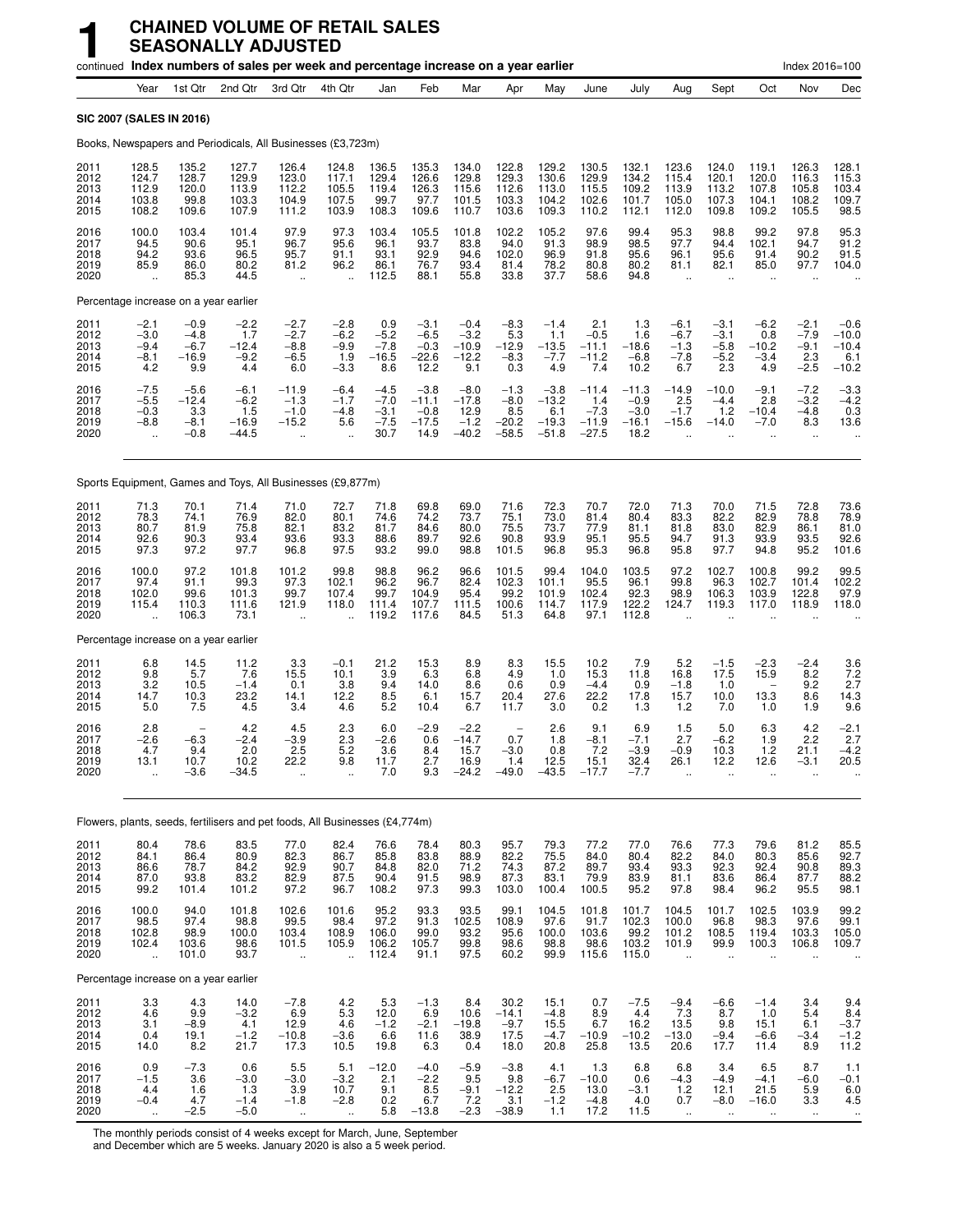|                                      |                                                          |                                                  | continued Index numbers of sales per week and percentage increase on a year earlier |                                                          |                                                          |                                             |                                             |                                               |                                            |                                               |                                               |                                             |                                                          |                                                      |                                                    | Index 2016=100                              |                                                       |
|--------------------------------------|----------------------------------------------------------|--------------------------------------------------|-------------------------------------------------------------------------------------|----------------------------------------------------------|----------------------------------------------------------|---------------------------------------------|---------------------------------------------|-----------------------------------------------|--------------------------------------------|-----------------------------------------------|-----------------------------------------------|---------------------------------------------|----------------------------------------------------------|------------------------------------------------------|----------------------------------------------------|---------------------------------------------|-------------------------------------------------------|
|                                      | Year                                                     | 1st Qtr                                          | 2nd Qtr                                                                             | 3rd Qtr                                                  | 4th Qtr                                                  | Jan                                         | Feb                                         | Mar                                           | Apr                                        | May                                           | June                                          | July                                        | Aug                                                      | Sept                                                 | Oct                                                | Nov                                         | Dec                                                   |
|                                      | SIC 2007 (SALES IN 2016)                                 |                                                  |                                                                                     |                                                          |                                                          |                                             |                                             |                                               |                                            |                                               |                                               |                                             |                                                          |                                                      |                                                    |                                             |                                                       |
|                                      |                                                          |                                                  | Watches and Jewellery, All Businesses (£6,095m)                                     |                                                          |                                                          |                                             |                                             |                                               |                                            |                                               |                                               |                                             |                                                          |                                                      |                                                    |                                             |                                                       |
| 2011<br>2012<br>2013<br>2014<br>2015 | 91.9<br>84.6<br>90.9<br>94.5<br>92.4                     | 89.3<br>87.6<br>88.8<br>88.5<br>94.8             | 92.2<br>83.4<br>90.1<br>95.4<br>94.2                                                | 91.5<br>83.9<br>93.1<br>94.1<br>90.3                     | 94.8<br>83.7<br>91.7<br>100.5<br>90.5                    | 91.9<br>89.8<br>86.8<br>85.0<br>90.3        | 90.9<br>86.9<br>90.8<br>87.5<br>92.5        | 85.9<br>86.3<br>88.9<br>92.9<br>100.2         | 91.8<br>81.7<br>97.0<br>89.3<br>97.7       | 90.7<br>84.7<br>88.3<br>91.7<br>94.3          | 93.6<br>83.8<br>85.9<br>103.3<br>91.3         | 91.9<br>84.5<br>88.8<br>89.3<br>91.7        | 91.8<br>80.4<br>88.6<br>95.9<br>90.9                     | 91.0<br>86.2<br>100.2<br>96.6<br>88.5                | 107.6<br>83.6<br>87.8<br>97.8<br>90.2              | 89.2<br>81.6<br>95.4<br>104.7<br>88.7       | 88.9<br>85.5<br>91.8<br>99.2<br>92.1                  |
| 2016<br>2017<br>2018<br>2019<br>2020 | 100.0<br>111.9<br>117.7<br>125.2<br>$\ddot{\phantom{a}}$ | 93.6<br>112.8<br>108.4<br>121.6<br>105.5         | 100.4<br>109.5<br>110.9<br>130.4<br>56.8                                            | 100.2<br>111.7<br>126.1<br>130.0<br>$\ddot{\phantom{a}}$ | 105.8<br>113.6<br>125.6<br>118.7<br>$\ddot{\phantom{a}}$ | 91.2<br>112.5<br>112.6<br>117.0<br>120.6    | 95.5<br>114.5<br>107.9<br>117.2<br>124.4    | 93.9<br>111.7<br>105.5<br>128.8<br>75.2       | 98.5<br>112.0<br>111.5<br>126.1<br>30.0    | 97.8<br>107.9<br>116.4<br>133.1<br>31.3       | 104.0<br>108.8<br>105.9<br>131.6<br>98.8      | 100.0<br>110.5<br>128.7<br>135.0<br>107.4   | 99.7<br>112.0<br>126.4<br>127.5<br>$\ddot{\phantom{a}}$  | 100.7<br>112.3<br>123.7<br>128.1                     | 107.3<br>110.1<br>124.9<br>121.3                   | 102.5<br>122.5<br>127.2<br>118.6            | 107.3<br>109.2<br>124.9<br>116.6                      |
|                                      |                                                          | Percentage increase on a year earlier            |                                                                                     |                                                          |                                                          |                                             |                                             |                                               |                                            |                                               |                                               |                                             |                                                          |                                                      |                                                    |                                             |                                                       |
| 2011<br>2012<br>2013<br>2014<br>2015 | $-7.9$<br>7.4<br>4.0<br>$-2.2$                           | $-0.3$<br>$-1.9$<br>1.5<br>$-0.3$<br>7.1         | 4.4<br>$-9.5$<br>8.0<br>5.9<br>$-1.3$                                               | $-2.8$<br>$-8.3$<br>11.0<br>1.1<br>$-4.1$                | $-1.0$<br>$-11.7$<br>9.5<br>9.6<br>$-9.9$                | 16.6<br>$-2.3$<br>$-3.4$<br>$-2.0$<br>6.2   | $-7.0$<br>$-4.3$<br>4.5<br>$-3.7$<br>5.7    | $-6.2$<br>0.4<br>3.0<br>4.5<br>7.8            | 7.4<br>$-11.0$<br>18.8<br>$-7.9$<br>9.3    | 3.6<br>$-6.7$<br>4.3<br>3.8<br>2.9            | 2.8<br>$-10.5$<br>2.6<br>20.2<br>$-11.6$      | $-2.2$<br>$-8.1$<br>5.1<br>0.6<br>2.7       | $-2.9$<br>$-12.4$<br>10.1<br>8.3<br>$-5.2$               | $-3.1$<br>$-5.3$<br>16.3<br>$-3.6$<br>$-8.4$         | 6.1<br>$-22.3$<br>5.0<br>11.4<br>$-7.7$            | $-6.8$<br>$-8.6$<br>17.0<br>9.7<br>$-15.3$  | $-2.6$<br>$-3.8$<br>7.4<br>$\frac{8.1}{-7.2}$         |
| 2016<br>2017<br>2018<br>2019<br>2020 | 8.2<br>11.9<br>5.2<br>6.3<br>$\ddot{\phantom{a}}$        | $\frac{-1.3}{20.5}$<br>$-3.9$<br>12.1<br>$-13.2$ | 6.6<br>9.0<br>1.3<br>17.6<br>$-56.4$                                                | 11.0<br>11.4<br>12.9<br>3.1<br>$\ddot{\phantom{a}}$      | $^{17.0}_{7.3}$<br>10.6<br>$-5.5$                        | 1.0<br>23.4<br>0.1<br>4.0<br>3.0            | $3.3$<br>19.9<br>$-5.8$<br>8.6<br>6.2       | $-6.3$<br>18.9<br>$-5.5$<br>22.1<br>$-41.6$   | 0.9<br>13.7<br>$-0.4$<br>13.1<br>$-76.2$   | 3.7<br>10.3<br>7.9<br>14.3<br>$-76.5$         | 13.9<br>4.6<br>$-2.6$<br>24.3<br>$-24.9$      | 9.0<br>10.5<br>16.5<br>4.9<br>$-20.4$       | 9.6<br>12.3<br>12.9<br>0.9<br>$\ddot{\phantom{a}}$       | 13.8<br>11.5<br>10.1<br>3.6<br>$\ddot{\phantom{a}}$  | 18.9<br>2.6<br>13.4<br>$-2.9$                      | 15.6<br>19.5<br>3.8<br>$-6.8$               | 16.5<br>1.8<br>14.4<br>$-6.6$                         |
|                                      |                                                          |                                                  | Other Retail Sale of New Goods in Specialised Stores, All Businesses (£10,994m)     |                                                          |                                                          |                                             |                                             |                                               |                                            |                                               |                                               |                                             |                                                          |                                                      |                                                    |                                             |                                                       |
| 2011<br>2012<br>2013<br>2014<br>2015 | 93.5<br>88.7<br>85.0<br>95.0<br>86.2                     | 98.4<br>88.8<br>78.8<br>95.0<br>89.9             | 90.7<br>83.4<br>85.0<br>93.3<br>87.6                                                | 93.6<br>90.5<br>86.8<br>94.3<br>84.6                     | 91.4<br>91.9<br>89.6<br>97.3<br>82.8                     | 98.2<br>88.6<br>70.2<br>94.1<br>81.0        | 100.2<br>86.5<br>83.9<br>89.3<br>94.4       | 97.1<br>90.9<br>81.7<br>100.5<br>93.4         | 94.5<br>80.4<br>84.3<br>89.9<br>87.0       | 92.2<br>82.1<br>83.3<br>92.1<br>89.9          | 86.4<br>86.9<br>86.8<br>97.0<br>86.1          | 91.1<br>84.6<br>86.4<br>97.6<br>83.2        | 93.4<br>99.3<br>79.3<br>93.0<br>85.7                     | 95.6<br>88.1<br>93.0<br>92.6<br>84.9                 | 99.0<br>89.6<br>88.2<br>94.3<br>88.5               | 88.5<br>98.5<br>87.7<br>94.0<br>84.9        | 87.6<br>88.5<br>92.2<br>102.2<br>76.5                 |
| 2016<br>2017<br>2018<br>2019<br>2020 | 100.0<br>102.4<br>100.1<br>101.9<br>$\ddot{\phantom{a}}$ | 93.7<br>102.2<br>101.3<br>104.0<br>85.0          | 100.1<br>103.7<br>98.7<br>106.6<br>59.0                                             | 102.4<br>102.0<br>103.3<br>100.3                         | 103.9<br>101.7<br>97.0<br>96.6                           | 89.7<br>100.3<br>103.4<br>98.2<br>97.6      | 89.5<br>110.1<br>99.9<br>110.2<br>95.8      | 100.2<br>97.3<br>100.8<br>103.7<br>63.9       | 104.3<br>93.3<br>102.5<br>110.0<br>31.3    | 99.6<br>98.5<br>101.1<br>102.9<br>46.2        | 97.1<br>116.2<br>93.7<br>106.9<br>91.4        | 105.3<br>94.3<br>99.8<br>98.8<br>108.6      | 100.5<br>119.6<br>110.3<br>101.2                         | 101.5<br>94.1<br>100.6<br>100.9                      | 103.1<br>98.3<br>97.0<br>98.5                      | 104.4<br>101.3<br>97.1<br>97.0              | 104.1<br>104.6<br>97.0<br>94.6                        |
|                                      |                                                          | Percentage increase on a year earlier            |                                                                                     |                                                          |                                                          |                                             |                                             |                                               |                                            |                                               |                                               |                                             |                                                          |                                                      |                                                    |                                             |                                                       |
| 2011<br>2012<br>2013<br>2014<br>2015 | $-10.3$<br>$-5.2$<br>$-4.1$<br>11.7<br>$-9.2$            | $-1.0$<br>$-9.7$<br>$-11.2$<br>20.5<br>$-5.4$    | $-12.4$<br>$-8.0$<br>1.8<br>9.8<br>$-6.2$                                           | -14.3<br>$-3.3$<br>$-4.1$<br>8.6<br>$-10.2$              | $-12.7$<br>0.6<br>$-2.5$<br>8.6<br>$-14.9$               | 1.3<br>$-9.8$<br>$-20.8$<br>34.2<br>$-14.0$ | $-0.4$<br>$-13.7$<br>$-2.9$<br>6.4<br>5.8   | $-3.3$<br>$-6.4$<br>$-10.1$<br>23.0<br>$-7.0$ | $-8.1$<br>$-15.0$<br>4.9<br>6.6<br>$-3.3$  | $-13.1$<br>$-10.9$<br>1.4<br>10.6<br>$-2.3$   | $-15.4$<br>0.6<br>$-0.2$<br>11.8<br>$-11.2$   | $-20.4$<br>$-7.2$<br>2.2<br>12.9<br>$-14.8$ | $-15.4$<br>6.2<br>$-20.1$<br>17.2<br>$-7.8$              | $-8.0$<br>$-7.9$<br>5.5<br>$-0.4$<br>$-8.4$          | $-4.8$<br>$-9.5$<br>$-1.5$<br>6.8<br>$-6.1$        | $-18.0$<br>11.3<br>$-11.0$<br>7.2<br>$-9.6$ | $-14.6$<br>1.1<br>4.1<br>10.9<br>$-25.2$              |
| 2016<br>2017<br>2018<br>2019<br>2020 | 16.0<br>2.4<br>$-2.2$<br>1.8                             | 4.2<br>9.1<br>$-0.8$<br>2.7<br>$-18.3$           | 14.3<br>3.6<br>$-4.8$<br>8.0<br>$-44.7$                                             | 21.0<br>$-0.4$<br>1.3<br>-2.9                            | 25.5<br>$-2.1$<br>$-4.5$<br>$-0.5$                       | 10.8<br>11.9<br>3.0<br>$-5.0$<br>$-0.7$     | $-5.2$<br>23.1<br>$-9.3$<br>10.3<br>$-13.1$ | 7.3<br>$-2.9$<br>3.6<br>2.9<br>$-38.4$        | 19.9<br>$-10.6$<br>9.9<br>7.3<br>$-71.5$   | 10.8<br>$-1.1$<br>2.6<br>1.7<br>$-55.1$       | 12.7<br>19.7<br>$-19.4$<br>14.1<br>$-14.5$    | 26.6<br>$-10.4$<br>5.8<br>$-1.0$<br>10.0    | 17.3<br>19.0<br>$-7.8$<br>-8.2                           | 19.7<br>$-7.3$<br>6.9<br>0.2                         | 16.5<br>$-4.7$<br>$-1.4$<br>1.6                    | 22.9<br>$-2.9$<br>$-4.2$<br>-0.1            | 36.1<br>0.5<br>$-7.2$<br>-2.5                         |
|                                      |                                                          |                                                  | Second Hand Goods, All Businesses (£2,357m)                                         |                                                          |                                                          |                                             |                                             |                                               |                                            |                                               |                                               |                                             |                                                          |                                                      |                                                    |                                             |                                                       |
| 2011<br>2012<br>2013<br>2014<br>2015 | 93.5<br>92.1<br>98.3<br>100.7<br>95.8                    | 87.3<br>100.1<br>92.3<br>96.7<br>94.6            | 95.4<br>90.6<br>99.4<br>102.6<br>103.0                                              | 97.7<br>88.9<br>101.5<br>104.1<br>90.6                   | 93.7<br>88.8<br>99.9<br>99.8<br>95.0                     | 84.9<br>103.1<br>91.2<br>99.2<br>91.8       | 89.8<br>95.1<br>91.2<br>114.7<br>102.4      | 87.1<br>101.7<br>93.9<br>79.8<br>90.5         | 93.0<br>91.2<br>100.0<br>95.9<br>86.9      | 92.2<br>93.1<br>96.5<br>109.8<br>100.4        | 99.8<br>88.2<br>101.2<br>102.1<br>117.9       | 97.7<br>94.2<br>88.1<br>108.6<br>81.9       | 94.6<br>87.3<br>97.4<br>107.4<br>91.9                    | 100.2<br>86.1<br>115.4<br>97.8<br>96.6               | 86.0<br>92.4<br>100.2<br>93.7<br>98.5              | 102.3<br>86.5<br>91.7<br>103.0<br>98.0      | 93.0<br>87.7<br>106.1<br>102.0<br>89.8                |
| 2016<br>2017<br>2018<br>2019<br>2020 | 100.0<br>104.3<br>108.4<br>128.3<br>$\ddotsc$            | 102.6<br>89.5<br>108.6<br>145.2<br>122.0         | 97.6<br>103.4<br>103.3<br>127.2<br>64.9                                             | 100.2<br>113.5<br>111.2<br>110.4<br>$\ddot{\phantom{a}}$ | 99.6<br>110.9<br>110.6<br>130.2<br>÷.                    | 104.0<br>101.1<br>108.1<br>114.9<br>121.3   | 103.7<br>87.9<br>98.4<br>148.0<br>157.9     | 100.7<br>81.4<br>117.2<br>167.2<br>93.9       | 102.3<br>108.3<br>107.9<br>97.8<br>35.1    | 86.5<br>114.2<br>101.1<br>113.2<br>54.1       | 102.8<br>90.7<br>101.3<br>162.1<br>97.5       | 89.2<br>119.3<br>122.3<br>104.9<br>131.0    | 108.3<br>107.6<br>106.6<br>111.3<br>$\ddot{\phantom{a}}$ | 102.5<br>113.6<br>105.9<br>114.2<br>$\ddotsc$        | 99.5<br>116.5<br>79.9<br>149.2                     | 100.9<br>104.2<br>119.3<br>129.0            | $98.5$<br>111.9<br>128.3<br>115.9                     |
|                                      |                                                          | Percentage increase on a year earlier            |                                                                                     |                                                          |                                                          |                                             |                                             |                                               |                                            |                                               |                                               |                                             |                                                          |                                                      |                                                    |                                             |                                                       |
| 2011<br>2012<br>2013<br>2014<br>2015 | 8.2<br>$-1.5$<br>6.7<br>2.5<br>-4.9                      | 4.2<br>14.7<br>$-7.8$<br>4.8<br>$-2.2$           | 12.9<br>$-5.0$<br>9.7<br>3.2<br>0.4                                                 | 15.1<br>$-9.0$<br>14.1<br>2.6<br>–12.9                   | 1.0<br>$-5.3$<br>12.5<br>$-0.1$<br>$-4.8$                | 11.5<br>21.4<br>$-11.5$<br>8.7<br>$-7.4$    | $-0.2$<br>5.9<br>$-4.1$<br>25.7<br>$-10.7$  | 2.7<br>16.7<br>$-7.6$<br>$-15.1$<br>13.4      | 7.0<br>$-2.0$<br>9.7<br>$-4.1$<br>$-9.4$   | 10.1<br>0.9<br>3.7<br>13.7<br>$-8.5$          | 20.0<br>$-11.6$<br>14.7<br>0.9<br>15.4        | 10.4<br>$-3.6$<br>$-6.5$<br>23.3<br>$-24.6$ | 15.0<br>$-7.7$<br>11.6<br>10.3<br>$-14.5$                | 19.3<br>$-14.1$<br>34.1<br>$-15.3$<br>$-1.2$         | $-21.3$<br>7.4<br>8.5<br>$-6.5$<br>5.1             | 19.7<br>$-15.4$<br>6.0<br>12.4<br>$-4.9$    | 9.0<br>$-5.7$<br>21.0<br>$-3.9$<br>-11.9              |
| 2016<br>2017<br>2018<br>2019<br>2020 | 4.4<br>4.3<br>3.9<br>18.3<br>$\ddot{\phantom{a}}$        | 8.5<br>$-12.8$<br>21.4<br>33.7<br>$-16.0$        | $-5.2$<br>5.9<br>$-0.1$<br>23.2<br>$-49.0$                                          | 10.5<br>13.3<br>$-2.0$<br>$-0.7$<br>$\ddotsc$            | 4.8<br>11.4<br>$-0.3$<br>17.7<br>$\ddotsc$               | 13.2<br>$-2.7$<br>6.8<br>6.3<br>5.6         | 1.2<br>$-15.2$<br>11.9<br>50.4<br>6.7       | 11.3<br>$-19.2$<br>43.9<br>42.7<br>$-43.8$    | 17.7<br>5.9<br>$-0.4$<br>$-9.3$<br>$-64.1$ | $-13.8$<br>32.1<br>$-11.5$<br>11.9<br>$-52.2$ | $-12.8$<br>$-11.8$<br>11.7<br>60.0<br>$-39.9$ | 8.9<br>33.7<br>2.6<br>$-14.3$<br>24.9       | 17.9<br>$-0.6$<br>$-0.9$<br>4.4<br>$\ddot{\phantom{1}}$  | 6.1<br>10.8<br>$-6.8$<br>7.8<br>$\ddot{\phantom{1}}$ | 1.1<br>17.0<br>$-31.4$<br>86.6<br>$\bullet\bullet$ | 3.0<br>3.2<br>14.5<br>8.1<br>$\ddotsc$      | 9.6<br>13.6<br>14.6<br>$-9.6$<br>$\ddot{\phantom{1}}$ |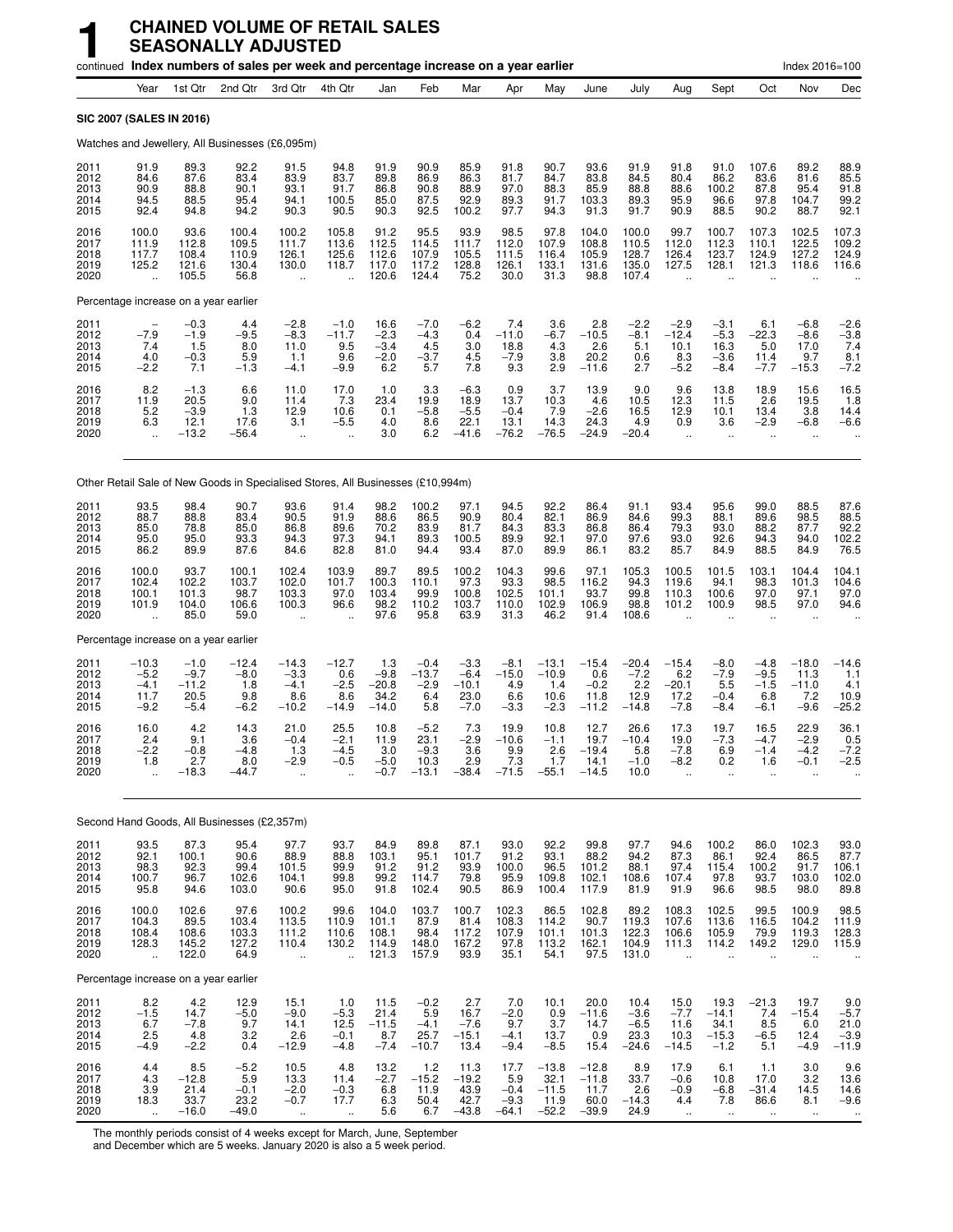|                                      | continued Index numbers of sales per week and percentage increase on a year earlier |                                            |                                                  |                                                                           |                                                        |                                             |                                             |                                           |                                               |                                               |                                            |                                                |                                                      |                                                       |                                                       | Index 2016=100                                         |                                                        |
|--------------------------------------|-------------------------------------------------------------------------------------|--------------------------------------------|--------------------------------------------------|---------------------------------------------------------------------------|--------------------------------------------------------|---------------------------------------------|---------------------------------------------|-------------------------------------------|-----------------------------------------------|-----------------------------------------------|--------------------------------------------|------------------------------------------------|------------------------------------------------------|-------------------------------------------------------|-------------------------------------------------------|--------------------------------------------------------|--------------------------------------------------------|
|                                      | Year                                                                                | 1st Qtr                                    | 2nd Qtr                                          | 3rd Qtr                                                                   | 4th Qtr                                                | Jan                                         | Feb                                         | Mar                                       | Apr                                           | May                                           | June                                       | July                                           | Aug                                                  | Sept                                                  | Oct                                                   | Nov                                                    | Dec                                                    |
|                                      | SIC 2007 (SALES IN 2016)                                                            |                                            |                                                  |                                                                           |                                                        |                                             |                                             |                                           |                                               |                                               |                                            |                                                |                                                      |                                                       |                                                       |                                                        |                                                        |
|                                      | Non-store Retail, All Businesses (£33,202m)                                         |                                            |                                                  |                                                                           |                                                        |                                             |                                             |                                           |                                               |                                               |                                            |                                                |                                                      |                                                       |                                                       |                                                        |                                                        |
| 2011<br>2012<br>2013<br>2014<br>2015 | 53.8<br>58.6<br>68.4<br>76.4<br>85.8                                                | 51.7<br>56.4<br>66.0<br>72.6<br>82.2       | 52.9<br>57.6<br>67.4<br>77.9<br>85.6             | 54.8<br>58.6<br>70.1<br>76.7<br>87.5                                      | 55.8<br>61.7<br>70.0<br>78.6<br>88.0                   | 52.1<br>56.5<br>65.3<br>68.2<br>80.7        | 52.0<br>55.6<br>66.5<br>76.1<br>81.4        | 51.1<br>57.0<br>66.2<br>74.2<br>83.9      | 51.2<br>56.8<br>65.6<br>76.9<br>85.6          | 52.8<br>58.6<br>67.3<br>80.3<br>84.2          | 54.5<br>57.4<br>68.9<br>76.9<br>86.8       | 53.5<br>59.5<br>68.6<br>77.0<br>89.9           | 55.5<br>56.9<br>73.1<br>76.8<br>84.9                 | 55.1<br>59.2<br>68.8<br>76.5<br>87.8                  | 54.8<br>60.3<br>69.2<br>76.6<br>86.4                  | 56.8<br>60.7<br>71.4<br>76.9<br>87.1                   | 55.9<br>63.7<br>69.4<br>81.5<br>89.9                   |
| 2016<br>2017<br>2018<br>2019<br>2020 | 100.0<br>115.5<br>127.4<br>147.0<br>$\ddot{\phantom{a}}$                            | 90.9<br>109.4<br>119.8<br>141.6<br>152.2   | 96.4<br>113.2<br>125.5<br>145.3<br>211.3         | 102.2<br>118.6<br>131.5<br>153.0<br>$\ddotsc$                             | 110.5<br>120.8<br>132.8<br>148.0                       | 90.4<br>109.8<br>118.7<br>137.5<br>152.2    | 89.2<br>109.4<br>121.9<br>141.5<br>147.3    | 92.7<br>109.0<br>118.9<br>144.9<br>156.0  | 91.9<br>113.4<br>121.5<br>145.6<br>184.0      | 99.7<br>111.1<br>128.0<br>144.9<br>222.2      | 97.3<br>114.8<br>126.6<br>145.4<br>224.4   | 98.4<br>112.9<br>131.2<br>159.7<br>219.7       | 101.8<br>117.4<br>131.9<br>151.3                     | 105.6<br>124.2<br>131.4<br>149.1                      | 109.2<br>120.9<br>131.4<br>148.9                      | 111.9<br>122.8<br>135.0<br>146.0                       | 110.5<br>119.2<br>132.3<br>148.9                       |
|                                      | Percentage increase on a year earlier                                               |                                            |                                                  |                                                                           |                                                        |                                             |                                             |                                           |                                               |                                               |                                            |                                                |                                                      |                                                       |                                                       |                                                        |                                                        |
| 2011<br>2012<br>2013<br>2014<br>2015 | $^{11.2}_{8.9}$<br>16.7<br>11.7<br>12.4                                             | $^{12.3}_{9.1}$<br>17.1<br>10.0<br>13.1    | $^{13.2}_{8.8}$<br>17.1<br>15.6<br>9.9           | $\frac{9.6}{7.0}$<br>19.6<br>9.5<br>14.1                                  | 10.0<br>10.5<br>13.3<br>12.3<br>12.0                   | 16.0<br>8.3<br>15.6<br>4.5<br>18.3          | $^{12.8}_{7.0}$<br>19.6<br>14.5<br>6.9      | 8.9<br>11.4<br>16.3<br>12.0<br>13.1       | 7.7<br>11.1<br>15.5<br>17.1<br>11.4           | $13.1$<br>11.0<br>15.0<br>19.3<br>4.8         | 17.9<br>5.3<br>20.1<br>11.6<br>12.9        | $\frac{9.1}{11.2}$<br>15.2<br>12.2<br>16.8     | $\frac{9.0}{2.5}$<br>28.4<br>5.0<br>10.6             | 10.5<br>7.4<br>16.2<br>$11.2$<br>14.7                 | 9.0<br>10.0<br>14.7<br>10.8<br>12.8                   | 15.8<br>6.8<br>17.7<br>7.7<br>13.3                     | $6.5$<br>14.1<br>8.9<br>17.4<br>10.3                   |
| 2016<br>2017<br>2018<br>2019<br>2020 | 16.5<br>15.5<br>10.3<br>15.4<br>$\ddot{\phantom{a}}$                                | $10.6$<br>20.4<br>9.5<br>$^{18.2}_{7.5}$   | 12.6<br>17.5<br>10.8<br>15.8<br>45.4             | 16.8<br>16.1<br>10.8<br>16.4<br>$\ddotsc$                                 | $^{25.6}_{9.3}$<br>9.9<br>11.4                         | $11.9$<br>21.5<br>8.1<br>15.9<br>10.6       | $\frac{9.5}{22.8}$<br>11.4<br>16.1<br>4.1   | $10.5$<br>17.7<br>9.1<br>$^{21.8}_{7.7}$  | $\frac{7.3}{23.4}$<br>7.2<br>19.8<br>26.4     | 18.4<br>11.4<br>15.2<br>13.2<br>53.3          | 12.1<br>17.9<br>10.3<br>14.9<br>54.4       | $\frac{9.5}{14.7}$<br>16.3<br>21.7<br>37.6     | 19.8<br>15.3<br>12.4<br>14.7<br>$\ddot{\phantom{a}}$ | 20.4<br>17.6<br>5.8<br>13.5<br>ä.                     | 26.3<br>10.8<br>8.6<br>13.4<br>ä.                     | $^{28.5}_{9.7}$<br>9.9<br>8.2<br>ä.                    | 22.9<br>7.9<br>11.0<br>12.5                            |
|                                      | Mail Order, All Businesses (£30,738m)                                               |                                            |                                                  |                                                                           |                                                        |                                             |                                             |                                           |                                               |                                               |                                            |                                                |                                                      |                                                       |                                                       |                                                        |                                                        |
| 2011<br>2012<br>2013<br>2014<br>2015 | 48.7<br>54.5<br>64.0<br>74.4<br>85.4                                                | 45.8<br>51.9<br>62.0<br>69.7<br>81.4       | 47.3<br>53.6<br>62.9<br>75.6<br>85.0             | 50.3<br>55.0<br>65.4<br>74.8<br>87.2                                      | 51.5<br>57.7<br>65.9<br>77.6<br>87.9                   | 46.3<br>51.9<br>61.2<br>64.8<br>80.2        | 46.0<br>51.3<br>62.6<br>73.1<br>80.3        | 45.2<br>52.4<br>62.2<br>72.0<br>83.2      | 45.5<br>53.1<br>61.6<br>74.6<br>84.7          | 47.2<br>53.7<br>62.8<br>78.1<br>83.7          | 48.9<br>53.9<br>64.0<br>74.5<br>86.1       | 49.1<br>56.2<br>63.6<br>74.6<br>89.4           | 51.2<br>53.0<br>68.3<br>75.0<br>84.7                 | 50.6<br>55.5<br>64.5<br>74.8<br>87.4                  | 49.7<br>55.9<br>66.2<br>75.4<br>86.2                  | 52.9<br>56.2<br>66.8<br>76.1<br>87.1                   | 51.8<br>60.2<br>64.9<br>80.7<br>89.8                   |
| 2016<br>2017<br>2018<br>2019<br>2020 | 100.0<br>117.6<br>130.2<br>150.8                                                    | 90.5<br>110.8<br>121.7<br>145.6<br>156.4   | 95.7<br>115.4<br>128.4<br>148.6<br>222.2         | 102.5<br>120.9<br>134.8<br>157.1                                          | 111.3<br>123.4<br>135.9<br>151.8                       | 90.1<br>110.7<br>120.5<br>142.4<br>156.5    | 88.5<br>112.2<br>124.6<br>145.2<br>149.7    | 92.3<br>109.8<br>120.3<br>148.5<br>161.8  | 91.0<br>115.4<br>124.3<br>148.2<br>194.5      | 99.4<br>113.0<br>131.3<br>148.3<br>233.0      | 96.6<br>117.3<br>129.5<br>149.1<br>235.9   | 98.4<br>115.2<br>134.7<br>164.3<br>229.6       | 102.2<br>118.7<br>134.9<br>155.5                     | 106.1<br>127.2<br>134.8<br>152.6                      | 110.2<br>123.5<br>134.2<br>152.6                      | 112.2<br>125.5<br>138.4<br>149.2                       | 111.5<br>121.6<br>135.3<br>153.3                       |
|                                      | Percentage increase on a year earlier                                               |                                            |                                                  |                                                                           |                                                        |                                             |                                             |                                           |                                               |                                               |                                            |                                                |                                                      |                                                       |                                                       |                                                        |                                                        |
| 2011<br>2012<br>2013<br>2014<br>2015 | 14.2<br>11.9<br>17.4<br>16.1<br>14.8                                                | 13.7<br>13.4<br>19.4<br>12.5<br>16.7       | 16.1<br>13.3<br>17.3<br>20.3<br>12.3             | 14.1<br>$\frac{9.2}{18.9}$<br>14.5<br>16.5                                | 13.0<br>12.0<br>14.3<br>17.8<br>13.2                   | 18.9<br>12.2<br>17.9<br>5.9<br>23.9         | 12.6<br>11.6<br>22.0<br>16.8<br>9.7         | 10.5<br>15.9<br>18.6<br>15.8<br>15.5      | 10.5<br>16.7<br>15.9<br>21.1<br>13.6          | 16.5<br>13.9<br>16.9<br>24.3<br>7.2           | 20.5<br>10.3<br>18.6<br>16.5<br>15.6       | 15.3<br>14.6<br>13.0<br>17.4<br>19.8           | 13.5<br>3.6<br>28.9<br>9.9<br>12.9                   | 13.7<br>9.6<br>16.2<br>16.0<br>16.8                   | 9.7<br>12.4<br>18.4<br>13.9<br>14.3                   | 20.8<br>6.3<br>18.8<br>13.9<br>14.5                    | 9.8<br>16.3<br>7.8<br>24.3<br>11.4                     |
| 2016<br>2017<br>2018<br>2019<br>2020 | 17.2<br>17.6<br>10.7<br>15.8<br>                                                    | 11.2<br>22.5<br>9.8<br>19.7<br>7.4         | 12.6<br>20.6<br>11.3<br>15.7<br>49.6             | 17.6<br>17.9<br>11.5<br>16.5<br>÷.                                        | 26.7<br>10.9<br>10.2<br>11.7                           | 12.4<br>22.9<br>8.8<br>18.2<br>9.9          | 10.3<br>26.8<br>11.0<br>16.5<br>3.1         | 10.9<br>19.0<br>9.5<br>23.5<br>8.9        | 7.3<br>26.9<br>7.7<br>19.3<br>31.2            | 18.7<br>13.7<br>16.2<br>13.0<br>57.1          | 12.1<br>21.5<br>10.4<br>15.2<br>58.2       | 10.1<br>17.0<br>16.9<br>22.0<br>39.7           | 20.6<br>16.2<br>13.6<br>15.3<br>$\ddot{\phantom{a}}$ | 21.5<br>19.9<br>6.0<br>13.2<br>$\ddotsc$              | 27.9<br>12.1<br>8.6<br>13.7                           | 28.8<br>11.9<br>10.2<br>7.8<br>$\ddot{\phantom{a}}$    | 24.1<br>9.1<br>11.3<br>13.3<br>$\ddotsc$               |
|                                      | Other Non-store Retail, All Businesses (£2,464m)                                    |                                            |                                                  |                                                                           |                                                        |                                             |                                             |                                           |                                               |                                               |                                            |                                                |                                                      |                                                       |                                                       |                                                        |                                                        |
| 2011<br>2012<br>2013<br>2014<br>2015 | 115.1<br>107.1<br>120.3<br>100.8<br>91.7                                            | 123.5<br>110.2<br>114.3<br>107.2<br>91.8   | 120.8<br>104.9<br>121.7<br>105.7<br>93.8         | 107.9<br>102.5<br>126.6<br>99.8<br>92.0                                   | 108.1<br>110.7<br>118.8<br>90.3<br>89.4                | 123.4<br>111.6<br>114.9<br>109.9<br>87.4    | 124.9<br>107.4<br>113.4<br>112.5<br>95.6    | 122.6<br>111.2<br>114.5<br>100.1<br>92.2  | 119.7<br>101.4<br>114.2<br>104.4<br>96.3      | 120.2<br>116.7<br>121.4<br>106.8<br>90.1      | 122.2<br>98.4<br>128.0<br>105.8<br>94.8    | 106.9<br>99.1<br>129.3<br>105.1<br>95.5        | 107.5<br>104.1<br>130.6<br>97.6<br>87.4              | 109.1<br>104.0<br>121.1<br>97.3<br>92.7               | 116.5<br>113.5<br>105.1<br>91.9<br>90.2               | 103.7<br>114.3<br>126.8<br>87.1<br>87.3                | 104.9<br>105.6<br>123.4<br>91.5<br>90.6                |
| 2016<br>2017<br>2018<br>2019<br>2020 | 100.0<br>89.2<br>92.3<br>99.6<br>$\bar{\mathbf{a}}$                                 | 96.1<br>91.3<br>96.1<br>91.4<br>99.0       | 104.8<br>86.3<br>88.6<br>104.1<br>74.6           | 98.4<br>90.3<br>90.2<br>102.7<br>x.                                       | 100.8<br>88.9<br>94.5<br>100.3<br>$\ddot{\phantom{a}}$ | 93.2<br>97.9<br>96.7<br>76.7<br>98.7        | 97.5<br>74.5<br>87.7<br>95.8<br>117.5       | 97.2<br>99.3<br>102.3<br>99.6<br>84.5     | 103.7<br>89.0<br>87.6<br>113.0<br>53.8        | 103.6<br>87.5<br>87.5<br>102.2<br>86.9        | 106.6<br>83.2<br>90.2<br>98.5<br>81.4      | 98.1<br>83.6<br>87.7<br>102.4<br>96.5          | 97.0<br>100.4<br>94.3<br>98.6<br>$\ddotsc$           | 99.6<br>87.5<br>89.0<br>106.3<br>$\ddot{\phantom{a}}$ | 97.0<br>88.6<br>96.4<br>102.9<br>$\ddot{\phantom{a}}$ | 108.2<br>88.2<br>92.4<br>106.9<br>$\ddot{\phantom{a}}$ | 97.9<br>89.7<br>94.6<br>93.0<br>$\ddot{\phantom{0}}$   |
|                                      | Percentage increase on a year earlier                                               |                                            |                                                  |                                                                           |                                                        |                                             |                                             |                                           |                                               |                                               |                                            |                                                |                                                      |                                                       |                                                       |                                                        |                                                        |
| 2011<br>2012<br>2013<br>2014<br>2015 | $-2.4$<br>$-7.0$<br>12.4<br>$-16.2$<br>$-9.0$                                       | 5.9<br>$-10.8$<br>3.8<br>$-6.2$<br>$-14.3$ | 0.5<br>$-13.1$<br>16.0<br>$-13.2$<br>$-11.2$     | $-11.1$<br>$-5.0$<br>23.4<br>$-21.1$<br>$-7.9$                            | $-4.8$<br>2.4<br>$7.3 - 24.0$<br>$-0.9$                | 3.6<br>$-9.5$<br>$^{2.9}_{-4.3}$<br>$-20.5$ | 13.6<br>$-14.0$<br>5.6<br>$-0.8$<br>$-15.0$ | 2.0<br>$-9.3$<br>3.0<br>$-12.6$<br>$-7.9$ | $-4.0$<br>$-15.3$<br>12.6<br>$-8.5$<br>$-7.8$ | $-1.6$<br>$-3.0$<br>4.1<br>$-12.0$<br>$-15.6$ | 6.3<br>$-19.5$<br>$30.0 - 17.3$<br>$-10.4$ | $-16.8$<br>$-7.3$<br>30.5<br>$-18.7$<br>$-9.1$ | $-12.0$<br>$-3.2$<br>$25.4 - 25.3$<br>$-10.4$        | $-5.3$<br>$-4.6$<br>16.4<br>$-19.7$<br>$-4.7$         | 5.2<br>$-2.5$<br>$-7.4$<br>$-12.6$<br>$-1.8$          | $-8.4$<br>10.2<br>10.9<br>$-31.3$<br>0.2               | $-9.7$<br>0.7<br>16.8<br>25.9<br>$-1.0$                |
| 2016<br>2017<br>2018<br>2019<br>2020 | 9.0<br>$-10.8$<br>$\frac{3.5}{7.9}$<br>$\ddotsc$                                    | 4.6<br>$-5.0$<br>$\frac{5.3}{-4.9}$<br>8.3 | 11.7<br>$-17.6$<br>$\frac{2.6}{17.5}$<br>$-28.3$ | 7.0<br>$-8.2$<br>$\overline{\phantom{a}}$<br>13.8<br>$\ddot{\phantom{1}}$ | 12.7<br>$-11.8$<br>6.36.2<br>$\ddotsc$                 | 6.6<br>5.0<br>$-1.2$<br>-20.7<br>28.6       | 1.9<br>$-23.5$<br>17.7<br>9.2<br>22.6       | 5.4<br>2.2<br>3.0<br>$-2.6$<br>$-15.2$    | 7.7<br>$-14.2$<br>$-1.5$<br>28.9<br>$-52.3$   | 15.0<br>$-15.5$<br>16.8<br>$-15.0$            | 12.4<br>$-21.9$<br>8.3<br>9.2<br>$-17.4$   | 2.7<br>$-14.8$<br>$\frac{5.0}{16.7}$<br>$-5.7$ | 11.0<br>3.5<br>$-6.1$<br>4.6<br>$\ddot{\phantom{1}}$ | 7.4<br>$-12.2$<br>1.7<br>19.4<br>$\ddotsc$            | 7.6<br>$-8.7$<br>8.96.7<br>$\ddotsc$                  | 24.0<br>$-18.5$<br>4.7<br>15.7<br>$\ddot{\phantom{1}}$ | 8.1<br>$-8.4$<br>5.4<br>$-1.7$<br>$\ddot{\phantom{0}}$ |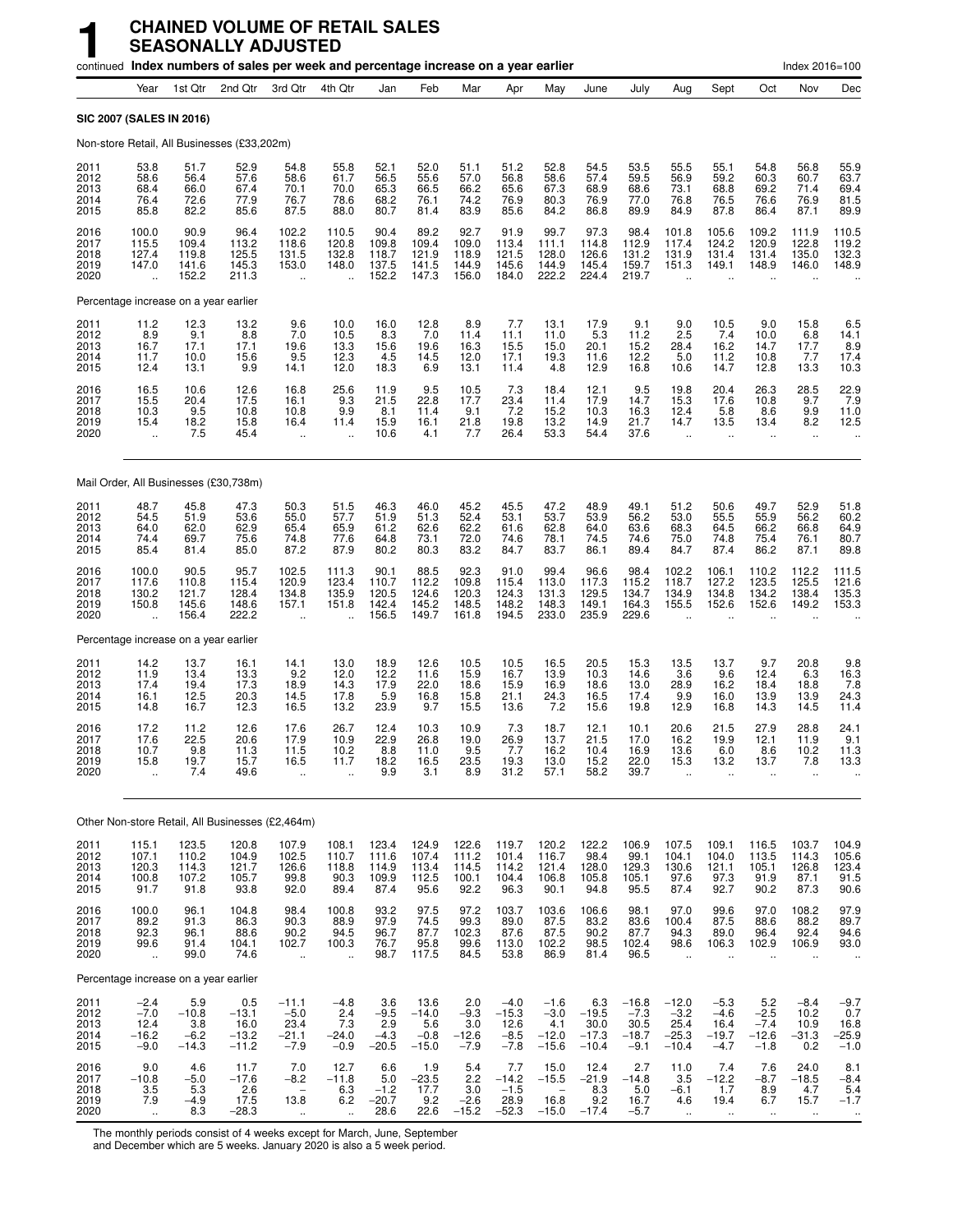|                                       |                                       |                                        | <b>CHAINED VOLUME OF RETAIL SALES</b><br><b>SEASONALLY ADJUSTED</b>                 |                                          |                                       |                                          |                                         |                                          |                                         |                                                            |                                        |                                          |                                       |                                           |                                           |                                        |                                        |
|---------------------------------------|---------------------------------------|----------------------------------------|-------------------------------------------------------------------------------------|------------------------------------------|---------------------------------------|------------------------------------------|-----------------------------------------|------------------------------------------|-----------------------------------------|------------------------------------------------------------|----------------------------------------|------------------------------------------|---------------------------------------|-------------------------------------------|-------------------------------------------|----------------------------------------|----------------------------------------|
|                                       |                                       |                                        | continued Index numbers of sales per week and percentage increase on a year earlier |                                          |                                       |                                          |                                         |                                          |                                         |                                                            |                                        |                                          |                                       |                                           |                                           | Index 2016=100                         |                                        |
|                                       | Year                                  | 1st Qtr                                | 2nd Otr                                                                             | 3rd Qtr                                  | 4th Qtr                               | Jan                                      | Feb                                     | Mar                                      | Apr                                     | May                                                        | June                                   | July                                     | Aug                                   | Sept                                      | Oct                                       | Nov                                    | Dec                                    |
| <b>SIC 2007 (SALES IN 2016)</b>       |                                       |                                        |                                                                                     |                                          |                                       |                                          |                                         |                                          |                                         |                                                            |                                        |                                          |                                       |                                           |                                           |                                        |                                        |
|                                       |                                       |                                        | Automotive Fuel, All Businesses (£36,849m)                                          |                                          |                                       |                                          |                                         |                                          |                                         |                                                            |                                        |                                          |                                       |                                           |                                           |                                        |                                        |
| 2011<br>2012<br>2013<br>2014<br>2015  | 91.4<br>89.3<br>87.0<br>87.9<br>93.7  | 90.0<br>93.8<br>87.5<br>87.3<br>92.3   | 91.3<br>87.1<br>87.5<br>88.1<br>92.4                                                | 90.8<br>89.1<br>88.0<br>87.8<br>93.7     | 93.5<br>87.3<br>85.0<br>88.5<br>96.4  | 90.5<br>94.1<br>86.8<br>84.5<br>95.4     | 90.4<br>91.5<br>88.1<br>85.6<br>91.2    | 89.2<br>95.4<br>87.7<br>91.4<br>90.7     | 92.3<br>86.3<br>86.3<br>87.9<br>92.0    | 90.5<br>88.4<br>87.6<br>87.6<br>92.2                       | 91.3<br>86.6<br>88.4<br>88.6<br>92.9   | 90.9<br>88.0<br>88.2<br>89.2<br>91.8     | 90.3<br>88.9<br>88.2<br>89.0<br>92.3  | 91.1<br>90.2<br>87.6<br>85.8<br>96.3      | 92.4<br>88.4<br>86.3<br>85.8<br>95.7      | 94.4<br>85.1<br>83.9<br>88.0<br>98.5   | 93.7<br>88.2<br>84.7<br>91.0<br>95.2   |
| 2016<br>2017<br>2018<br>2019<br>2020  | 100.0<br>99.9<br>101.8<br>108.0<br>٠. | 100.5<br>97.2<br>99.5<br>108.1<br>97.1 | 99.1<br>100.5<br>101.9<br>108.4<br>59.1                                             | 100.8<br>100.4<br>102.0<br>107.9         | 99.7<br>101.5<br>104.0<br>107.8       | 103.3<br>99.1<br>100.6<br>106.4<br>103.4 | 97.8<br>98.3<br>102.1<br>108.9<br>104.3 | 100.3<br>94.8<br>96.5<br>108.7<br>84.9   | 98.6<br>100.2<br>100.3<br>108.7<br>40.8 | 99.9<br>102.8<br>102.2<br>107.7<br>60.0                    | 98.8<br>99.0<br>102.9<br>108.6<br>73.0 | 100.3<br>100.0<br>101.8<br>108.8<br>92.1 | 101.1<br>100.2<br>102.1<br>108.6      | 100.9<br>100.8<br>102.0<br>106.6          | 101.6<br>101.5<br>100.6<br>108.0          | 99.5<br>102.2<br>104.3<br>106.7        | 98.3<br>100.9<br>106.6<br>108.5        |
| Percentage increase on a year earlier |                                       |                                        |                                                                                     |                                          |                                       |                                          |                                         |                                          |                                         |                                                            |                                        |                                          |                                       |                                           |                                           |                                        |                                        |
| 2011<br>2012<br>2013<br>2014<br>2015  | 4.5<br>$-2.3$<br>$-2.6$<br>1.0<br>6.6 | 4.8<br>4.2<br>$-6.7$<br>$-0.3$<br>5.8  | 3.6<br>$-4.7$<br>0.5<br>0.6<br>4.9                                                  | 2.3<br>$-1.8$<br>$-1.3$<br>$-0.2$<br>6.7 | 7.5<br>$-6.6$<br>$-2.7$<br>4.1<br>8.9 | 8.2<br>3.9<br>$-7.8$<br>$-2.6$<br>12.9   | 4.9<br>1.2<br>$-3.8$<br>$-2.9$<br>6.6   | 2.0<br>6.9<br>$-8.1$<br>4.2<br>$-0.7$    | 5.4<br>$-6.5$<br>0.1<br>1.8<br>4.8      | 2.3<br>$-2.3$<br>$-0.9$<br>$\overline{\phantom{a}}$<br>5.2 | 3.2<br>$-5.1$<br>2.1<br>0.2<br>4.8     | 1.6<br>$-3.2$<br>0.3<br>1.1<br>3.0       | 1.7<br>$-1.5$<br>$-0.8$<br>0.9<br>3.7 | 3.3<br>$-0.9$<br>$-2.9$<br>$-2.0$<br>12.2 | 2.9<br>$-4.3$<br>$-2.3$<br>$-0.6$<br>11.6 | 5.1<br>$-9.8$<br>$-1.4$<br>4.9<br>11.9 | 13.6<br>$-5.9$<br>$-4.0$<br>7.4<br>4.7 |
| 2016<br>2017<br>2018<br>2019<br>2020  | 6.7<br>$-0.1$<br>2.0<br>6.1           | 8.8<br>$-3.3$<br>2.4<br>8.6<br>$-10.2$ | 7.2<br>1.5<br>1.3<br>6.4<br>$-45.5$                                                 | 7.6<br>$-0.4$<br>1.6<br>5.8              | 3.4<br>1.8<br>2.5<br>3.6<br>$\ddotsc$ | 8.3<br>$-4.1$<br>1.6<br>5.8<br>$-2.9$    | 7.2<br>0.5<br>3.9<br>6.7<br>$-4.2$      | 10.6<br>$-5.5$<br>1.8<br>12.7<br>$-21.9$ | 7.1<br>1.6<br>0.2<br>8.4<br>$-62.5$     | 8.4<br>3.0<br>$-0.6$<br>5.4<br>$-44.3$                     | 6.3<br>0.2<br>3.9<br>5.6<br>$-32.8$    | 9.3<br>$-0.3$<br>1.8<br>6.9<br>$-15.4$   | 9.6<br>$-0.9$<br>2.0<br>6.3           | 4.8<br>$-0.1$<br>1.2<br>4.4               | 6.1<br>$-0.1$<br>$-0.9$<br>7.4            | 1.0<br>2.7<br>2.1<br>2.3               | 3.2<br>2.7<br>5.6<br>1.8               |

The monthly periods consist of 4 weeks except for March, June, September

and December which are 5 weeks. January 2020 is also a 5 week period.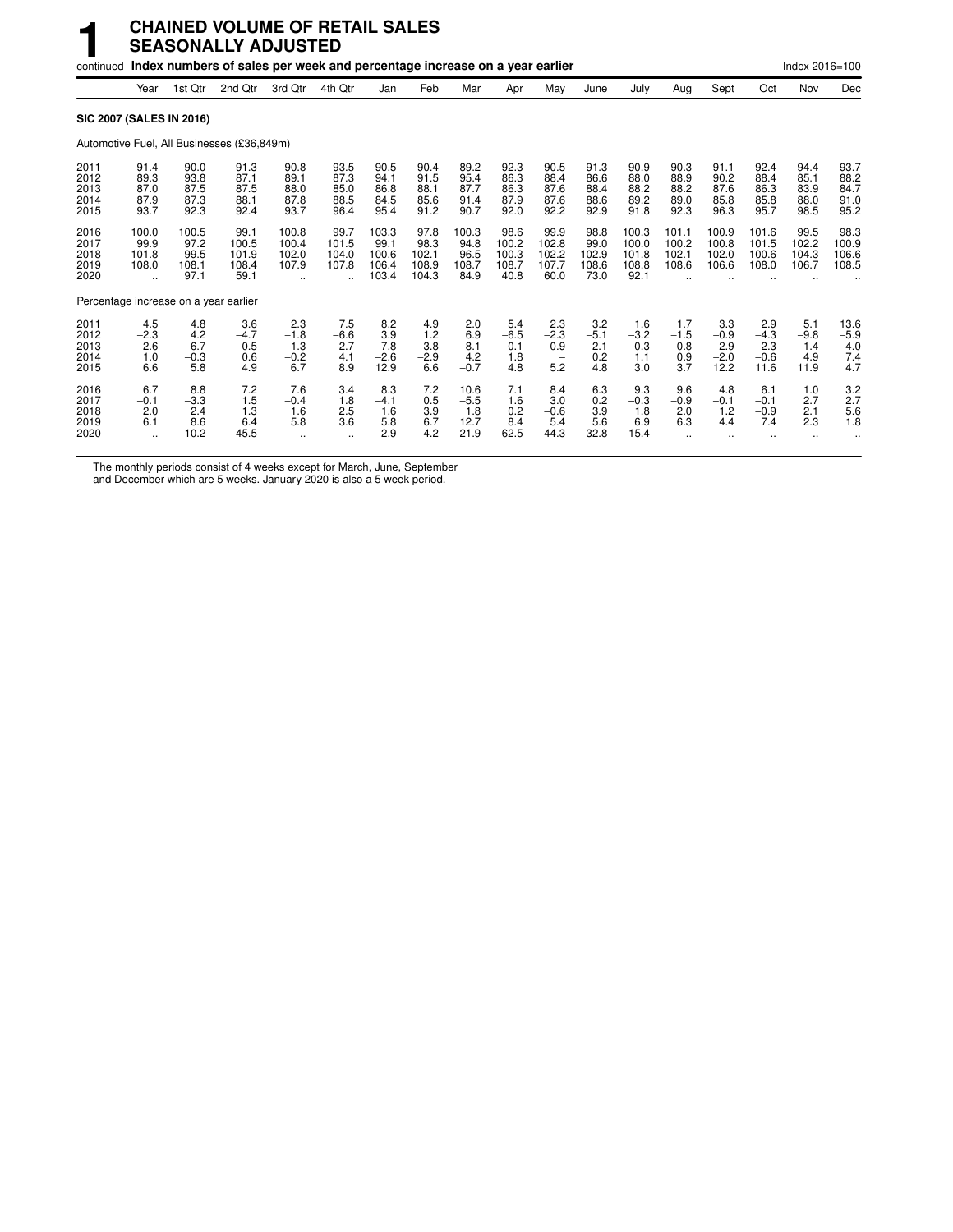|                                      |                                                          |                                          | index numbers of sales per week and percentage increase on a year earlier |                                                          |                                               |                                          |                                          |                                          |                                          |                                          |                                               |                                           |                                                          |                                                    |                                                  | $Index 2016 = 100$                                                |                                                                   |
|--------------------------------------|----------------------------------------------------------|------------------------------------------|---------------------------------------------------------------------------|----------------------------------------------------------|-----------------------------------------------|------------------------------------------|------------------------------------------|------------------------------------------|------------------------------------------|------------------------------------------|-----------------------------------------------|-------------------------------------------|----------------------------------------------------------|----------------------------------------------------|--------------------------------------------------|-------------------------------------------------------------------|-------------------------------------------------------------------|
|                                      | Year                                                     | 1st Qtr                                  | 2nd Qtr                                                                   | 3rd Qtr                                                  | 4th Qtr                                       | Jan                                      | Feb                                      | Mar                                      | Apr                                      | Mav                                      | June                                          | July                                      | Aug                                                      | Sept                                               | Oct                                              | Nov                                                               | Dec                                                               |
|                                      | <b>SIC 2007 (SALES IN 2016)</b>                          |                                          |                                                                           |                                                          |                                               |                                          |                                          |                                          |                                          |                                          |                                               |                                           |                                                          |                                                    |                                                  |                                                                   |                                                                   |
|                                      |                                                          |                                          | All Retailing, Including Automotive Fuel, All Businesses (£387,696m)      |                                                          |                                               |                                          |                                          |                                          |                                          |                                          |                                               |                                           |                                                          |                                                    |                                                  |                                                                   |                                                                   |
| 2011<br>2012<br>2013<br>2014<br>2015 | 88.5<br>90.8<br>93.0<br>96.0<br>96.9                     | 87.5<br>90.9<br>92.1<br>95.1<br>96.2     | 88.1<br>90.0<br>92.3<br>96.0<br>97.3                                      | 88.6<br>90.9<br>94.0<br>96.0<br>97.2                     | 90.0<br>91.3<br>93.8<br>96.8<br>96.8          | 87.6<br>90.5<br>91.6<br>94.4<br>95.7     | 87.4<br>90.1<br>93.1<br>94.8<br>96.2     | 87.5<br>91.9<br>91.6<br>96.0<br>96.5     | 89.0<br>89.7<br>91.0<br>95.7<br>97.1     | 87.6<br>90.2<br>92.5<br>95.7<br>97.0     | 87.8<br>90.0<br>93.2<br>96.6<br>97.6          | 88.4<br>90.2<br>93.8<br>96.4<br>97.4      | 88.4<br>90.7<br>93.5<br>96.2<br>96.1                     | 88.9<br>91.6<br>94.6<br>95.5<br>97.9               | 89.8<br>91.3<br>93.6<br>96.0<br>96.5             | 89.7<br>90.9<br>93.8<br>96.5<br>97.1                              | 90.4<br>91.7<br>93.9<br>97.7<br>96.9                              |
| 2016<br>2017<br>2018<br>2019<br>2020 | 100.0<br>104.8<br>109.7<br>113.9<br>                     | 97.9<br>102.9<br>107.1<br>113.4<br>111.7 | 98.8<br>104.1<br>109.3<br>113.9<br>99.4                                   | 100.7<br>105.2<br>110.9<br>114.7                         | 102.7<br>106.9<br>111.7<br>113.6<br>$\ddotsc$ | 98.5<br>102.3<br>107.3<br>112.4<br>114.7 | 97.8<br>103.5<br>108.0<br>113.2<br>113.9 | 97.5<br>103.1<br>106.3<br>114.3<br>107.1 | 98.0<br>104.8<br>107.8<br>113.6<br>87.1  | 99.6<br>103.7<br>110.2<br>113.4<br>97.5  | 98.7<br>103.9<br>109.7<br>114.5<br>110.9      | 100.6<br>104.2<br>110.4<br>115.0<br>115.8 | 100.2<br>105.4<br>111.2<br>114.8                         | 101.1<br>105.9<br>111.0<br>114.3                   | 103.1<br>106.4<br>110.8<br>114.4                 | 102.8<br>107.2<br>112.5<br>113.4                                  | 102.3<br>107.1<br>111.7<br>113.0                                  |
|                                      | Percentage increase on a year earlier                    |                                          |                                                                           |                                                          |                                               |                                          |                                          |                                          |                                          |                                          |                                               |                                           |                                                          |                                                    |                                                  |                                                                   |                                                                   |
| 2011<br>2012<br>2013<br>2014<br>2015 | 5.0<br>2.5<br>2.5<br>3.1<br>1.0                          | 5.8<br>4.0<br>1.2<br>3.3<br>1.2          | 4.2<br>2.1<br>2.6<br>4.0<br>1.3                                           | 4.5<br>2.6<br>3.4<br>2.1<br>1.3                          | 5.6<br>1.5<br>2.7<br>3.2                      | 8.1<br>3.4<br>1.2<br>3.0<br>1.4          | 4.9<br>3.1<br>3.3<br>1.8<br>1.5          | 4.8<br>5.1<br>$-0.4$<br>4.8<br>0.6       | 5.4<br>0.8<br>1.5<br>5.1<br>1.5          | 3.7<br>3.1<br>2.5<br>3.5<br>1.3          | 3.7<br>2.5<br>3.6<br>3.6<br>1.1               | 4.0<br>2.0<br>4.1<br>2.7<br>1.0           | 4.0<br>2.6<br>3.0<br>2.9<br>$-0.1$                       | 5.3<br>3.0<br>3.2<br>1.0<br>2.6                    | 5.4<br>1.6<br>2.6<br>2.5<br>0.6                  | $\frac{4.3}{1.3}$<br>3.2<br>2.9<br>0.6                            | $^{6.8}_{1.5}$<br>2.4<br>4.0<br>$-0.9$                            |
| 2016<br>2017<br>2018<br>2019<br>2020 | 3.2<br>4.8<br>4.7<br>3.8<br>$\ddot{\phantom{a}}$         | 1.8<br>5.2<br>4.1<br>5.8<br>$-1.4$       | 1.5<br>5.4<br>5.0<br>4.2<br>$-12.7$                                       | 3.6<br>4.5<br>5.4<br>3.4                                 | 6.0<br>4.1<br>4.4<br>1.7                      | 2.9<br>3.8<br>4.9<br>4.8<br>2.1          | 1.6<br>5.9<br>4.4<br>4.8<br>0.6          | 1.0<br>5.7<br>3.2<br>7.5<br>$-6.3$       | 1.0<br>6.9<br>2.9<br>5.4<br>$-23.3$      | 2.6<br>4.1<br>6.4<br>2.8<br>$-14.0$      | 1.1<br>5.3<br>5.6<br>4.4<br>$-3.2$            | 3.3<br>3.6<br>5.9<br>$^{4.2}_{0.7}$       | 4.3<br>5.2<br>5.5<br>3.2<br>$\ddot{\phantom{a}}$         | $3.2$<br>4.7<br>4.8<br>3.0<br>$\ddot{\phantom{a}}$ | 6.8<br>3.2<br>4.2<br>3.3<br>$\ddot{\phantom{a}}$ | 5.9<br>4.3<br>4.9<br>0.8                                          | $\frac{5.6}{4.7}$<br>4.3<br>1.1                                   |
|                                      |                                                          |                                          | All Retailing, Excluding Automotive Fuel, All Businesses (£350,847m)      |                                                          |                                               |                                          |                                          |                                          |                                          |                                          |                                               |                                           |                                                          |                                                    |                                                  |                                                                   |                                                                   |
| 2011<br>2012<br>2013<br>2014<br>2015 | 86.3<br>88.8<br>91.7<br>95.3<br>97.0                     | 85.4<br>88.2<br>90.4<br>94.1<br>96.3     | 85.9<br>88.3<br>90.9<br>95.3<br>97.3                                      | 86.5<br>89.1<br>92.6<br>95.4<br>97.4                     | 87.5<br>89.6<br>92.8<br>96.6<br>97.0          | 85.5<br>87.8<br>90.3<br>93.6<br>95.4     | 85.3<br>87.7<br>91.4<br>93.9<br>96.6     | 85.4<br>89.0<br>89.6<br>94.6<br>96.7     | 86.7<br>87.7<br>89.4<br>94.9<br>97.2     | 85.3<br>88.4<br>91.2<br>95.0<br>97.0     | 85.6<br>88.7<br>91.8<br>95.9<br>97.6          | 86.3<br>88.7<br>92.4<br>95.6<br>97.5      | 86.4<br>89.0<br>92.0<br>95.4<br>96.3                     | 86.9<br>89.6<br>93.2<br>95.1<br>98.1               | 87.7<br>89.4<br>92.6<br>95.8<br>96.7             | 86.9<br>89.3<br>93.0<br>96.2<br>97.1                              | 87.7<br>90.0<br>92.9<br>97.6<br>97.2                              |
| 2016<br>2017<br>2018<br>2019<br>2020 | 100.0<br>104.5<br>108.9<br>112.7                         | 98.1<br>102.5<br>106.6<br>112.3<br>111.6 | 98.9<br>103.9<br>108.6<br>112.6<br>103.7                                  | 100.6<br>105.2<br>109.9<br>113.5                         | 102.4<br>106.5<br>110.5<br>112.3              | 98.5<br>101.7<br>106.6<br>111.5<br>113.8 | 98.4<br>102.9<br>107.2<br>112.1<br>113.0 | 97.6<br>102.8<br>106.1<br>113.1<br>108.3 | 98.3<br>104.4<br>107.4<br>112.2<br>91.8  | 99.8<br>103.2<br>109.7<br>112.0<br>101.4 | 98.7<br>104.1<br>108.8<br>113.3<br>115.0      | 100.5<br>104.3<br>109.5<br>113.8<br>118.0 | 100.1<br>105.4<br>110.3<br>113.5                         | 101.0<br>105.6<br>110.0<br>113.4                   | 102.8<br>106.1<br>109.8<br>113.3                 | 102.6<br>106.8<br>111.3<br>112.5                                  | 101.9<br>106.4<br>110.6<br>111.4                                  |
|                                      | Percentage increase on a year earlier                    |                                          |                                                                           |                                                          |                                               |                                          |                                          |                                          |                                          |                                          |                                               |                                           |                                                          |                                                    |                                                  |                                                                   |                                                                   |
| 2011<br>2012<br>2013<br>2014<br>2015 | 3.4<br>2.9<br>3.2<br>4.0<br>1.8                          | 4.2<br>3.3<br>2.4<br>4.1<br>2.3          | 2.7<br>2.8<br>3.0<br>4.8<br>2.1                                           | 2.8<br>3.0<br>3.9<br>3.0<br>2.1                          | 3.7<br>2.5<br>3.6<br>4.1<br>0.4               | 6.3<br>2.6<br>2.8<br>3.7<br>1.9          | 3.2<br>2.8<br>4.3<br>2.7<br>2.9          | 3.4<br>$^{4.2}_{0.7}$<br>5.6<br>2.2      | 4.0<br>1.2<br>1.9<br>6.1<br>2.4          | 2.2<br>3.6<br>3.2<br>4.1<br>2.1          | 2.0<br>3.6<br>3.6<br>4.4<br>1.8               | 2.5<br>2.8<br>4.2<br>3.4<br>2.0           | 2.3<br>3.1<br>3.3<br>3.7<br>0.9                          | 3.5<br>3.1<br>4.1<br>2.0<br>3.2                    | 3.8<br>2.0<br>3.6<br>3.4<br>1.0                  | 2.6<br>$^{2.7}_{4.2}$<br>3.4<br>0.9                               | $\begin{array}{c} 4.6 \\ 2.7 \\ 3.2 \end{array}$<br>5.1<br>$-0.4$ |
| 2016<br>2017<br>2018<br>2019<br>2020 | 3.1<br>4.5<br>4.2<br>34                                  | 1.9<br>4.4<br>4.0<br>5.3<br>$-0.6$       | 1.7<br>5.1<br>4.5<br>3.6<br>$-7.9$                                        | 3.3<br>4.6<br>4.5<br>33                                  | 5.5<br>4.0<br>3.8<br>16                       | 3.2<br>3.3<br>4.9<br>4.5<br>2.1          | 1.8<br>4.6<br>4.2<br>4.5<br>0.8          | 0.9<br>5.3<br>3.3<br>6.5<br>$-4.2$       | $1.2$<br>6.2<br>2.8<br>4.5<br>$-18.2$    | 2.9<br>3.4<br>6.3<br>2.1<br>$-9.5$       | 1.1<br>5.5<br>4.5<br>4.1<br>1.5               | 3.1<br>3.8<br>5.0<br>3.9<br>3.7           | 4.0<br>5.3<br>4.6<br>29                                  | 2.9<br>4.6<br>4.1<br>31                            | 6.3<br>3.2<br>3.4<br>32                          | 5.7<br>4.1<br>4.2<br>1 O                                          | 4.8<br>4.4<br>3.9<br>0.8                                          |
|                                      |                                                          |                                          | Predominantly Food Stores, All Businesses (£154,446m)                     |                                                          |                                               |                                          |                                          |                                          |                                          |                                          |                                               |                                           |                                                          |                                                    |                                                  |                                                                   |                                                                   |
| 2011                                 | 91.7                                                     | 90.0                                     | 91.2                                                                      | 92.4                                                     | 93.3                                          | 89.6                                     | 89.3                                     | 90.8                                     | 92.5                                     | 90.3                                     | 90.9                                          | 91.8                                      | 92.4                                                     | 92.9                                               | 93.3                                             | 92.9                                                              |                                                                   |
| 2012<br>2013<br>2014<br>2015         | 94.5<br>97.3<br>98.6<br>98.4                             | 93.8<br>96.5<br>98.4<br>98.1             | 94.0<br>96.5<br>98.7<br>98.5                                              | 94.9<br>98.3<br>98.4<br>98.4                             | 95.4<br>98.0<br>98.9<br>98.6                  | 93.2<br>96.9<br>98.8<br>97.9             | 94.1<br>96.4<br>98.2<br>97.8             | 93.9<br>96.1<br>98.2<br>98.4             | 93.4<br>95.3<br>99.3<br>98.2             | 94.1<br>97.0<br>98.1<br>98.6             | 94.3<br>97.2<br>98.8<br>98.7                  | 93.7<br>99.0<br>99.2<br>98.1              | 95.3<br>98.0<br>97.8<br>96.8                             | 95.5<br>97.9<br>98.2<br>99.9                       | 95.0<br>98.0<br>98.7<br>97.7                     | 95.3<br>98.5<br>99.2<br>98.6                                      | 93.5<br>95.8<br>97.5<br>$\frac{98.9}{99.4}$                       |
| 2016<br>2017<br>2018<br>2019<br>2020 | 100.0<br>102.4<br>106.0<br>108.8<br>$\ddot{\phantom{1}}$ | 99.4<br>101.6<br>104.2<br>108.7<br>114.0 | 99.2<br>101.8<br>106.2<br>108.3<br>116.0                                  | 100.5<br>102.3<br>106.7<br>109.5<br>$\ddot{\phantom{1}}$ | 100.9<br>104.0<br>106.9<br>108.9<br>÷.        | 99.3<br>100.6<br>103.6<br>108.5<br>110.3 | 99.6<br>101.8<br>104.9<br>108.1<br>110.1 | 99.3<br>102.3<br>104.3<br>109.2<br>120.8 | 98.8<br>102.5<br>105.1<br>108.4<br>115.5 | 99.5<br>101.9<br>106.8<br>107.9<br>116.3 | 99.3<br>101.2<br>106.7<br>108.6<br>116.1      | 99.7<br>102.0<br>107.4<br>109.0<br>112.7  | 100.5<br>102.2<br>106.8<br>109.6<br>$\ddot{\phantom{a}}$ | 101.1<br>102.7<br>106.0<br>109.8<br>$\ddotsc$      | 101.3<br>103.6<br>106.3<br>109.7<br>÷.           | 101.2<br>103.9<br>106.7<br>109.4<br>$\ddotsc$                     | 100.5<br>104.3<br>107.5<br>107.8                                  |
|                                      | Percentage increase on a year earlier                    |                                          |                                                                           |                                                          |                                               |                                          |                                          |                                          |                                          |                                          |                                               |                                           |                                                          |                                                    |                                                  |                                                                   |                                                                   |
| 2011<br>2012<br>2013<br>2014<br>2015 | 4.2<br>3.0<br>3.0<br>1.3<br>$-0.2$                       | 3.6<br>4.2<br>2.9<br>2.0<br>$-0.4$       | 2.9<br>3.0<br>2.7<br>2.3<br>$-0.2$                                        | 5.3<br>2.6<br>3.6<br>0.1<br>$\overline{\phantom{a}}$     | 5.1<br>2.3<br>2.7<br>1.0<br>$-0.3$            | 2.6<br>4.1<br>3.9<br>1.9<br>$-0.9$       | 3.1<br>5.3<br>2.5<br>1.8<br>$-0.4$       | 4.7<br>3.5<br>$2.3$<br>$2.2$<br>0.1      | 4.9<br>1.0<br>2.0<br>4.3<br>$-1.2$       | 2.2<br>4.2<br>3.1<br>1.1<br>0.5          | 1.8<br>3.7<br>3.0<br>1.7<br>$\qquad \qquad -$ | 4.5<br>2.1<br>5.6<br>0.2<br>$-1.0$        | 5.5<br>3.1<br>2.9<br>$-0.1$<br>$-1.0$                    | 5.8<br>2.7<br>2.6<br>0.3<br>1.8                    | 5.5<br>1.8<br>$\frac{3.2}{0.7}$<br>$-1.0$        | 3.6<br>2.6<br>$\begin{array}{c} 3.4 \\ 0.7 \end{array}$<br>$-0.5$ | $6.0$<br>2.4<br>$\frac{1.8}{1.5}$<br>0.5                          |
| 2016<br>2017<br>2018<br>2019<br>2020 | 1.6<br>2.4<br>$\frac{3.5}{2.7}$<br>$\ddotsc$             | 1.4<br>2.3<br>2.6<br>4.2<br>4.9          | 0.7<br>2.6<br>4.3<br>2.0<br>7.1                                           | 2.1<br>1.8<br>$^{4.3}_{2.7}$                             | 2.3<br>3.0<br>2.8<br>1.9<br>$\ddotsc$         | 1.4<br>1.3<br>3.0<br>4.8<br>1.6          | 1.8<br>2.3<br>3.0<br>3.1<br>1.8          | 1.0<br>3.0<br>1.9<br>4.7<br>10.7         | 0.6<br>3.8<br>2.5<br>3.1<br>6.6          | 0.9<br>2.4<br>4.8<br>1.1<br>7.8          | 0.6<br>1.8<br>5.5<br>1.8<br>6.9               | 1.6<br>2.3<br>$5.3\,$<br>1.5<br>3.3       | 3.8<br>1.7<br>4.5<br>2.7<br>$\ddot{\phantom{1}}$         | $1.2$<br>1.6<br>3.2<br>3.5<br>$\sim$               | 3.7<br>2.3<br>2.6<br>3.3<br>$\bullet\bullet$     | 2.6<br>2.7<br>2.7<br>2.5<br>$\ddotsc$                             | $\frac{1.0}{3.8}$<br>$\frac{3.0}{0.3}$<br>$\cdot\cdot$            |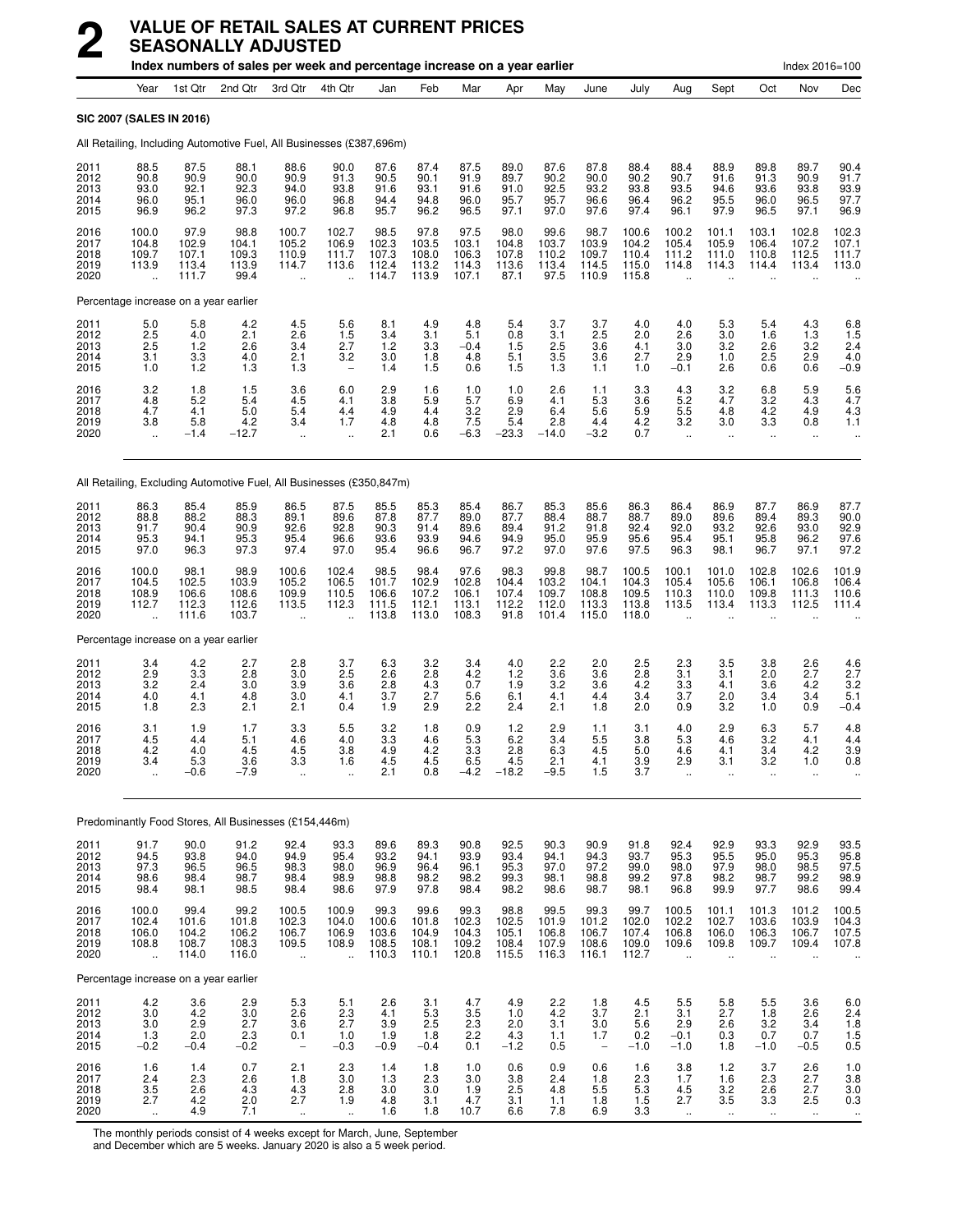|                                      |                                                          |                                                                     | continued Index numbers of sales per week and percentage increase on a year earlier |                                                           |                                           |                                             |                                                                      |                                             |                                               |                                               |                                            |                                             |                                                          |                                                      |                                                       | Index 2016=100                                        |                                           |
|--------------------------------------|----------------------------------------------------------|---------------------------------------------------------------------|-------------------------------------------------------------------------------------|-----------------------------------------------------------|-------------------------------------------|---------------------------------------------|----------------------------------------------------------------------|---------------------------------------------|-----------------------------------------------|-----------------------------------------------|--------------------------------------------|---------------------------------------------|----------------------------------------------------------|------------------------------------------------------|-------------------------------------------------------|-------------------------------------------------------|-------------------------------------------|
|                                      | Year                                                     | 1st Qtr                                                             | 2nd Qtr                                                                             | 3rd Qtr                                                   | 4th Qtr                                   | Jan                                         | Feb                                                                  | Mar                                         | Apr                                           | May                                           | June                                       | July                                        | Aug                                                      | Sept                                                 | Oct                                                   | Nov                                                   | Dec                                       |
|                                      |                                                          | SIC 2007 (SALES IN 2016)                                            |                                                                                     |                                                           |                                           |                                             |                                                                      |                                             |                                               |                                               |                                            |                                             |                                                          |                                                      |                                                       |                                                       |                                           |
|                                      |                                                          |                                                                     | Non-Specialised Food Stores, All Businesses (£142,507m)                             |                                                           |                                           |                                             |                                                                      |                                             |                                               |                                               |                                            |                                             |                                                          |                                                      |                                                       |                                                       |                                           |
| 2011<br>2012<br>2013<br>2014<br>2015 | 91.8<br>94.9<br>97.8<br>99.2<br>98.7                     | 90.0<br>94.0<br>96.7<br>98.8<br>98.5                                | 91.4<br>94.4<br>97.1<br>99.3<br>98.8                                                | 92.5<br>95.3<br>99.0<br>99.1<br>98.8                      | 93.3<br>96.1<br>98.5<br>99.6<br>98.8      | 89.5<br>93.3<br>97.2<br>99.1<br>98.3        | 89.2<br>94.3<br>96.5<br>98.7<br>98.3                                 | 90.9<br>94.3<br>96.4<br>98.7<br>98.9        | 92.7<br>93.9<br>95.7<br>99.5<br>98.5          | 90.5<br>94.5<br>97.5<br>98.7<br>98.9          | 91.0<br>94.8<br>97.8<br>99.6<br>99.0       | 91.9<br>94.0<br>99.8<br>100.0<br>98.5       | 92.6<br>95.7<br>98.6<br>98.5<br>97.3                     | 93.0<br>96.0<br>98.6<br>98.9<br>100.3                | 93.4<br>95.7<br>98.5<br>99.3<br>98.2                  | 93.0<br>95.9<br>98.9<br>99.9<br>98.6                  | 93.6<br>96.5<br>98.2<br>99.5<br>99.4      |
| 2016<br>2017<br>2018<br>2019<br>2020 | 100.0<br>103.4<br>106.7<br>109.1<br>$\ddot{\phantom{a}}$ | 99.4<br>102.3<br>105.1<br>109.3<br>114.7                            | 99.2<br>102.8<br>107.0<br>108.8<br>118.6                                            | 100.5<br>103.4<br>107.2<br>109.7<br>$\ddotsc$             | 100.9<br>105.0<br>107.7<br>108.5<br>ä,    | 99.6<br>101.0<br>104.4<br>109.3<br>111.2    | 99.5<br>102.3<br>106.0<br>109.0<br>110.4                             | 99.2<br>103.3<br>104.9<br>109.5<br>121.5    | 98.8<br>103.3<br>105.7<br>109.2<br>118.3      | 99.7<br>102.7<br>107.3<br>108.4<br>119.0      | 99.2<br>102.4<br>107.8<br>108.8<br>118.6   | 99.6<br>103.1<br>107.7<br>109.1<br>113.3    | 100.5<br>103.3<br>107.3<br>109.9                         | 101.1<br>103.8<br>106.7<br>109.9                     | 101.4<br>104.8<br>107.0<br>109.7                      | 100.6<br>105.0<br>107.5<br>109.3                      | 100.7<br>105.3<br>108.5<br>107.0          |
|                                      |                                                          | Percentage increase on a year earlier                               |                                                                                     |                                                           |                                           |                                             |                                                                      |                                             |                                               |                                               |                                            |                                             |                                                          |                                                      |                                                       |                                                       |                                           |
| 2011<br>2012<br>2013<br>2014<br>2015 | $\frac{4.3}{3.4}$<br>3.0<br>1.4<br>$-0.5$                | $\frac{3.9}{4.5}$<br>2.9<br>2.2<br>$-0.3$                           | 3.1<br>3.3<br>2.8<br>2.3<br>$-0.5$                                                  | 5.2<br>3.0<br>3.8<br>0.2<br>$-0.3$                        | 4.8<br>3.0<br>2.5<br>1.1<br>$-0.8$        | 2.8<br>4.3<br>4.2<br>2.0<br>$-0.8$          | 3.3<br>5.7<br>2.4<br>2.2<br>$-0.4$                                   | $\frac{5.3}{3.7}$<br>2.2<br>2.4<br>0.2      | 5.4<br>1.2<br>2.0<br>4.0<br>$-1.1$            | 2.5<br>4.4<br>3.2<br>1.3<br>0.2               | 1.8<br>4.2<br>3.2<br>1.8<br>$-0.6$         | 4.6<br>2.3<br>6.2<br>0.2<br>$-1.6$          | 5.5<br>3.4<br>3.0<br>$-0.1$<br>$-1.2$                    | 5.5<br>3.3<br>2.6<br>0.4<br>1.4                      | 5.6<br>2.5<br>3.0<br>0.8<br>$-1.2$                    | 3.8<br>3.2<br>3.1<br>1.0<br>$-1.3$                    | $\frac{4.9}{3.2}$<br>1.8<br>1.3<br>$-0.1$ |
| 2016<br>2017<br>2018<br>2019<br>2020 | 1.3<br>3.4<br>3.3<br>2.2<br>$\ddot{\phantom{a}}$         | 0.9<br>2.9<br>2.7<br>4.0<br>4.9                                     | 0.4<br>3.6<br>4.1<br>1.7<br>9.0                                                     | 1.7<br>2.9<br>3.7<br>2.3<br>$\ddot{\phantom{a}}$          | 2.2<br>4.1<br>2.6<br>0.7<br>u,            | 1.3<br>1.4<br>3.4<br>4.6<br>1.8             | 1.2<br>2.9<br>3.6<br>2.9<br>1.2                                      | 0.2<br>4.1<br>1.6<br>4.4<br>11.0            | 0.3<br>4.6<br>2.3<br>3.4<br>8.3               | 0.8<br>3.0<br>4.5<br>1.0<br>9.8               | 0.2<br>3.2<br>5.2<br>1.0<br>9.0            | 1.2<br>3.4<br>4.6<br>1.3<br>3.9             | 3.3<br>2.7<br>3.9<br>2.4<br>$\ddot{\phantom{a}}$         | 0.8<br>2.7<br>2.8<br>3.0<br>$\ddot{\phantom{1}}$     | 3.3<br>3.3<br>2.1<br>2.6<br>$\ddot{\phantom{1}}$      | 2.1<br>4.3<br>2.4<br>1.6<br>$\mathbf{r}$              | $1.4$<br>$4.5$<br>3.0<br>$-1.4$           |
|                                      |                                                          |                                                                     | Specialist Food Stores, All Businesses (£8,346m)                                    |                                                           |                                           |                                             |                                                                      |                                             |                                               |                                               |                                            |                                             |                                                          |                                                      |                                                       |                                                       |                                           |
| 2011<br>2012<br>2013<br>2014<br>2015 | 90.0<br>92.6<br>97.0<br>97.3<br>97.5                     | 89.5<br>91.5<br>98.7<br>99.5<br>95.3                                | 88.8<br>91.1<br>95.8<br>97.9<br>98.3                                                | 90.9<br>92.4<br>96.4<br>95.8<br>95.7                      | 90.6<br>95.2<br>97.1<br>96.0<br>100.8     | 91.0<br>91.5<br>97.2<br>100.4<br>94.9       | 89.8<br>91.8<br>100.9<br>99.1<br>95.7                                | 88.1<br>91.4<br>98.1<br>98.9<br>95.4        | 87.6<br>90.5<br>94.5<br>99.8<br>97.6          | 88.9<br>91.0<br>96.9<br>98.0<br>98.8          | 89.7<br>91.7<br>95.9<br>96.2<br>98.5       | 91.0<br>92.4<br>94.5<br>96.5<br>97.5        | 90.7<br>91.4<br>98.0<br>96.2<br>93.1                     | 91.1<br>93.1<br>96.7<br>95.1<br>96.3                 | 88.8<br>95.5<br>97.4<br>96.8<br>94.9                  | 89.7<br>94.1<br>97.2<br>95.5<br>103.0                 | 92.7<br>96.0<br>96.6<br>95.7<br>103.9     |
| 2016<br>2017<br>2018<br>2019<br>2020 | 100.0<br>93.3<br>104.0<br>111.6<br>ä.                    | 99.6<br>95.1<br>98.0<br>109.3<br>109.5                              | 97.6<br>90.5<br>102.6<br>110.8<br>79.4                                              | 100.4<br>93.0<br>109.1<br>112.0                           | 102.5<br>94.6<br>106.4<br>114.5           | 97.3<br>95.9<br>97.0<br>108.0<br>101.4      | 99.9<br>97.0<br>95.0<br>105.5<br>114.5                               | 101.1<br>92.8<br>101.3<br>113.3<br>113.6    | 97.7<br>95.1<br>103.5<br>109.6<br>72.6        | 95.7<br>95.2<br>106.2<br>110.3<br>80.7        | 99.0<br>82.9<br>99.1<br>112.1<br>83.7      | 98.9<br>92.3<br>113.2<br>111.9<br>109.8     | 98.8<br>94.0<br>109.0<br>111.1                           | 102.8<br>92.8<br>105.9<br>112.9                      | 100.9<br>92.1<br>107.1<br>113.0                       | 111.6<br>94.4<br>107.4<br>114.0                       | 96.4<br>96.7<br>105.0<br>116.1            |
|                                      |                                                          | Percentage increase on a year earlier                               |                                                                                     |                                                           |                                           |                                             |                                                                      |                                             |                                               |                                               |                                            |                                             |                                                          |                                                      |                                                       |                                                       |                                           |
| 2011<br>2012<br>2013<br>2014<br>2015 | 2.9<br>2.9<br>4.8<br>0.4<br>0.2                          | 6.3<br>2.3<br>7.8<br>0.8<br>$-4.2$                                  | 0.5<br>2.6<br>5.1<br>2.2<br>0.4                                                     | 3.0<br>1.6<br>4.4<br>$-0.6$<br>$-0.2$                     | 2.0<br>5.1<br>1.9<br>$-1.1$<br>5.1        | 13.1<br>0.6<br>6.3<br>3.2<br>$-5.5$         | 6.6<br>2.2<br>9.9<br>$-1.8$<br>$-3.4$                                | 1.0<br>$\frac{3.8}{7.3}$<br>0.8<br>$-3.6$   | $-0.8$<br>3.3<br>4.4<br>5.6<br>$-2.2$         | 1.5<br>2.4<br>6.5<br>1.1<br>0.8               | 0.8<br>2.2<br>4.6<br>0.4<br>2.3            | 2.7<br>1.5<br>2.3<br>2.0<br>1.1             | 3.6<br>0.8<br>7.2<br>$-1.9$<br>$-3.2$                    | 2.7<br>2.2<br>3.9<br>$-1.7$<br>1.2                   | $-6.7$<br>7.5<br>2.0<br>$-0.6$<br>$-2.0$              | $-4.0$<br>4.9<br>3.4<br>$-1.8$<br>7.9                 | 15.9<br>3.5<br>0.7<br>$-1.0$<br>8.6       |
| 2016<br>2017<br>2018<br>2019<br>2020 | 2.5<br>-6.7<br>11.5<br>7.3<br>$\ddotsc$                  | 4.4<br>$-4.5$<br>3.1<br>11.5<br>0.2                                 | $-0.7$<br>$-7.3$<br>13.5<br>7.9<br>$-28.4$                                          | 4.9<br>$-7.3$<br>17.2<br>2.7<br>$\ddotsc$                 | 1.6<br>$-7.7$<br>12.4<br>7.7<br>$\ddotsc$ | 2.5<br>$-1.4$<br>1.1<br>11.4<br>$-6.1$      | 4.4<br>$-3.0$<br>$-2.1$<br>11.1<br>8.5                               | 6.0<br>$-8.2$<br>9.1<br>11.9<br>0.3         | 0.1<br>$-2.6$<br>8.8<br>5.8<br>$-33.7$        | $-3.1$<br>$-0.5$<br>11.6<br>3.9<br>$-26.8$    | 0.5<br>$-16.2$<br>19.5<br>13.2<br>$-25.4$  | 1.4<br>$-6.6$<br>22.6<br>$-1.1$<br>$-1.9$   | 6.1<br>$-4.8$<br>15.9<br>1.9<br>$\ddot{\phantom{a}}$     | 6.8<br>$-9.7$<br>14.0<br>6.7<br>$\ddot{\phantom{a}}$ | 6.3<br>$-8.7$<br>16.2<br>5.6<br>$\ddot{\phantom{1}}$  | 8.4<br>$-15.4$<br>13.7<br>6.2<br>$\mathbf{r}$         | $-7.2$<br>0.3<br>8.6<br>10.6              |
|                                      |                                                          |                                                                     | Alcoholic Drinks, Other Beverages and Tobacco, All Businesses (£3,593m)             |                                                           |                                           |                                             |                                                                      |                                             |                                               |                                               |                                            |                                             |                                                          |                                                      |                                                       |                                                       |                                           |
| 2011<br>2012<br>2013<br>2014<br>2015 | 93.1<br>81.0<br>77.5<br>78.0<br>87.9                     | 91.5<br>$\begin{array}{c} 90.0 \\ 81.5 \end{array}$<br>78.7<br>85.7 | 91.1<br>82.8<br>76.0<br>77.8<br>87.6                                                | 92.9<br>83.1<br>75.0<br>75.1<br>89.5                      | 96.8<br>68.2<br>77.7<br>80.6<br>89.0      | 90.2<br>94.8<br>83.5<br>80.9<br>90.7        | 92.2<br>90.6<br>81.3<br>76.9<br>85.0                                 | 91.9<br>85.5<br>79.9<br>77.8<br>82.1        | 92.8<br>81.8<br>78.4<br>89.8<br>87.4          | 86.3<br>86.2<br>76.9<br>72.5<br>86.8          | 93.5<br>80.8<br>73.5<br>72.3<br>88.3       | 91.4<br>85.1<br>75.7<br>72.8<br>87.5        | 91.0<br>86.6<br>73.0<br>75.9<br>86.5                     | 95.7<br>78.6<br>76.1<br>76.3<br>93.4                 | 100.8<br>65.4<br>78.4<br>77.4<br>86.3                 | 96.3<br>72.1<br>86.3<br>78.7<br>89.2                  | 94.0<br>67.3<br>70.2<br>84.8<br>91.1      |
| 2016<br>2017<br>2018<br>2019<br>2020 | 100.0<br>86.6<br>81.1<br>93.4<br>$\ddot{\phantom{a}}$    | 98.7<br>91.3<br>85.4<br>82.6<br>98.4                                | 102.5<br>90.5<br>85.2<br>83.8<br>96.8                                               | 100.6<br>80.6<br>79.4<br>97.3<br>$\ddot{\phantom{a}}$     | 98.3<br>83.8<br>74.6<br>109.7<br>ä,       | 91.0<br>92.8<br>83.7<br>80.5<br>92.8        | $\begin{array}{c} 102.4 \\ 93.7 \\ 83.8 \end{array}$<br>78.3<br>90.0 | 102.0<br>88.2<br>88.1<br>87.8<br>110.6      | 100.3<br>88.6<br>85.2<br>71.6<br>104.2        | 101.6<br>$86.8$<br>$88.9$<br>85.2<br>93.7     | 104.9<br>95.0<br>82.2<br>92.5<br>93.5      | 103.7<br>80.7<br>79.6<br>98.5<br>93.6       | 101.9<br>75.8<br>81.5<br>96.7<br>à.                      | 97.0<br>84.4<br>77.7<br>96.9<br>$\ddot{\phantom{a}}$ | 97.7<br>85.2<br>76.8<br>103.0<br>$\ddot{\phantom{a}}$ | 98.2<br>85.0<br>73.8<br>102.3<br>$\ddot{\phantom{a}}$ | 98.8<br>81.7<br>73.4<br>121.0             |
|                                      |                                                          | Percentage increase on a year earlier                               |                                                                                     |                                                           |                                           |                                             |                                                                      |                                             |                                               |                                               |                                            |                                             |                                                          |                                                      |                                                       |                                                       |                                           |
| 2011<br>2012<br>2013<br>2014<br>2015 | 5.6<br>$-13.0$<br>$-4.3$<br>0.7<br>12.7                  | $-12.7$<br>$-1.7$<br>$-9.5$<br>$-3.4$<br>8.9                        | $-2.0$<br>$-9.1$<br>$-8.1$<br>2.3<br>12.6                                           | 14.8<br>$-10.6$<br>$-9.7$<br>0.2<br>19.1                  | 31.1<br>$-29.6$<br>13.9<br>3.8<br>10.5    | $-20.3$<br>5.2<br>$-11.9$<br>$-3.1$<br>12.1 | $-9.4$<br>$-1.8$<br>$-10.2$<br>$-5.4$<br>10.5                        | $-8.5$<br>$-6.9$<br>$-6.6$<br>$-2.6$<br>5.6 | $-2.4$<br>$-11.8$<br>$-4.2$<br>14.6<br>$-2.7$ | $-8.5$<br>$-0.1$<br>$-10.8$<br>$-5.7$<br>19.6 | 3.8<br>$-13.5$<br>$-9.0$<br>$-1.6$<br>22.1 | 5.4<br>$-6.9$<br>$-11.1$<br>$-3.8$<br>20.1  | 9.8<br>$-4.8$<br>$-15.8$<br>4.0<br>14.1                  | 28.0<br>$-17.9$<br>$-3.2$<br>0.4<br>22.4             | 38.1<br>$-35.1$<br>19.9<br>$-1.3$<br>11.6             | 17.7<br>$-25.1$<br>19.7<br>$-8.8$<br>13.3             | $38.1 - 28.4$<br>4.3<br>20.8<br>7.5       |
| 2016<br>2017<br>2018<br>2019<br>2020 | 13.7<br>$-13.4$<br>$-6.2$<br>15.0<br>$\ddotsc$           | 15.3<br>$-7.5$<br>$-6.5$<br>$-3.3$<br>19.1                          | 17.0<br>$-11.6$<br>$-5.9$<br>$-1.6$<br>15.5                                         | 12.4<br>$-19.8$<br>$-1.5$<br>22.5<br>$\ddot{\phantom{a}}$ | 10.3<br>$-14.7$<br>$-11.0$<br>47.2<br>Ţ,  | 0.4<br>1.9<br>$-9.8$<br>$-3.8$<br>15.4      | 20.5<br>$-8.5$<br>$-10.6$<br>$-6.5$<br>15.0                          | 24.2<br>$-13.5$<br>$-0.2$<br>$-0.4$<br>26.0 | 14.8<br>$-11.7$<br>$-3.8$<br>$-16.0$<br>45.6  | 17.1<br>$-14.5$<br>$^{2.4}_{-4.2}$<br>10.0    | 18.7<br>$-9.4$<br>$-13.5$<br>12.5<br>1.1   | 18.6<br>$-22.2$<br>$-1.4$<br>23.7<br>$-4.9$ | 17.7<br>$-25.6$<br>$7.5$<br>18.6<br>$\ddot{\phantom{1}}$ | 3.8<br>$-12.9$<br>$-8.0$<br>24.7<br>$\ddotsc$        | 13.1<br>$-12.8$<br>$-9.8$<br>34.1<br>$\ddotsc$        | 10.1<br>$-13.4$<br>$-13.3$<br>38.7<br>$\ldots$        | $8.4 - 17.3$<br>$-10.1$<br>64.9           |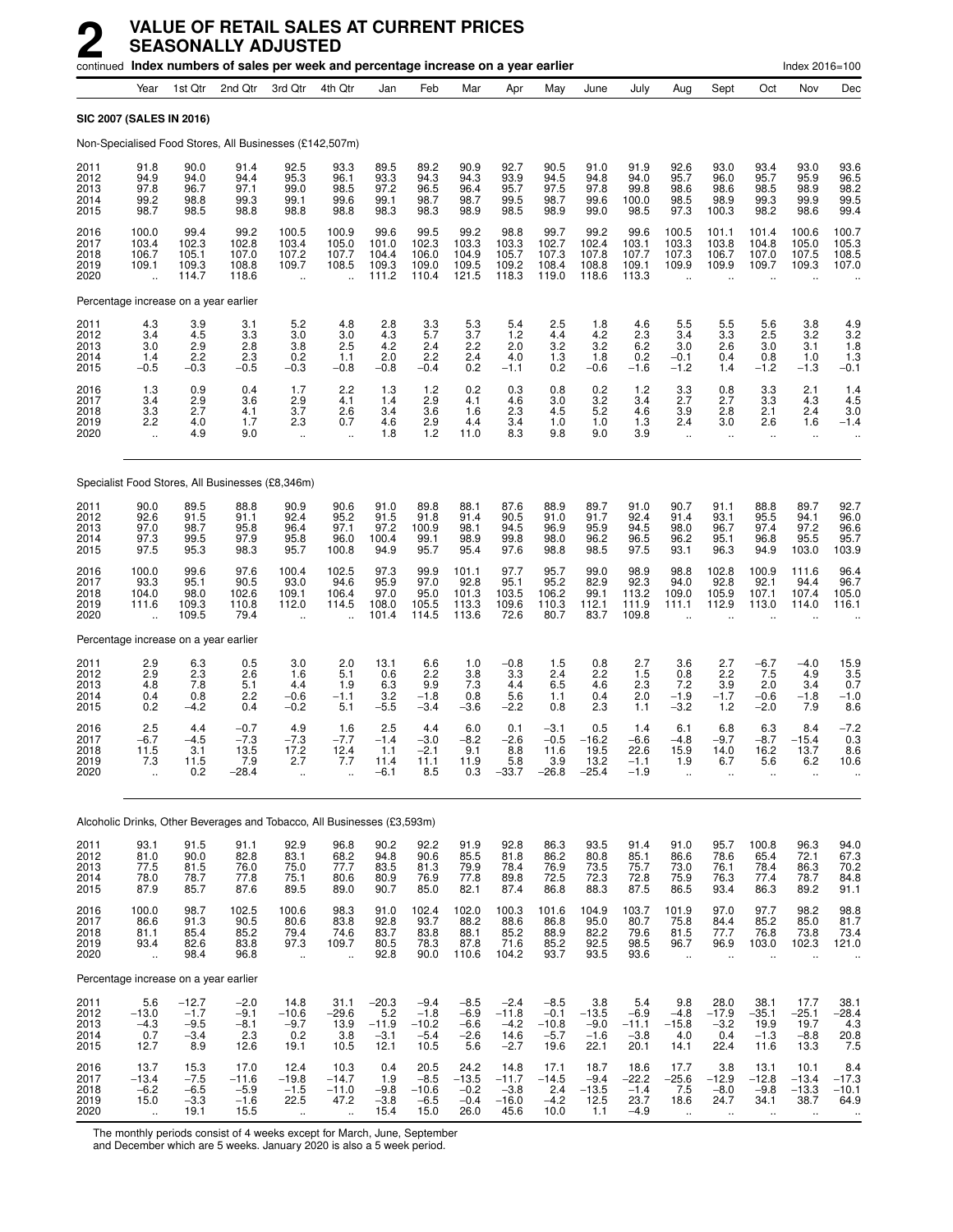|                                       |                                                          |                                          |                                         | continued Index numbers of sales per week and percentage increase on a year earlier |                                                          |                                          |                                          |                                            |                                           |                                           |                                         |                                           |                                                         |                                                  |                                                          | Index 2016=100                                      |                                                                         |
|---------------------------------------|----------------------------------------------------------|------------------------------------------|-----------------------------------------|-------------------------------------------------------------------------------------|----------------------------------------------------------|------------------------------------------|------------------------------------------|--------------------------------------------|-------------------------------------------|-------------------------------------------|-----------------------------------------|-------------------------------------------|---------------------------------------------------------|--------------------------------------------------|----------------------------------------------------------|-----------------------------------------------------|-------------------------------------------------------------------------|
|                                       | Year                                                     | 1st Qtr                                  | 2nd Qtr                                 | 3rd Qtr                                                                             | 4th Qtr                                                  | Jan                                      | Feb                                      | Mar                                        | Apr                                       | May                                       | June                                    | July                                      | Aug                                                     | Sept                                             | Oct                                                      | Nov                                                 | Dec                                                                     |
| <b>SIC 2007 (SALES IN 2016)</b>       |                                                          |                                          |                                         |                                                                                     |                                                          |                                          |                                          |                                            |                                           |                                           |                                         |                                           |                                                         |                                                  |                                                          |                                                     |                                                                         |
|                                       |                                                          |                                          |                                         | Predominantly Non-food Stores, All Businesses (£163,199m)                           |                                                          |                                          |                                          |                                            |                                           |                                           |                                         |                                           |                                                         |                                                  |                                                          |                                                     |                                                                         |
| 2011<br>2012<br>2013<br>2014<br>2015  | 87.5<br>89.2<br>90.6<br>95.5<br>97.7                     | 87.8<br>89.0<br>89.1<br>93.8<br>97.2     | 87.2<br>88.8<br>89.9<br>95.0<br>98.3    | 87.1<br>89.5<br>91.2<br>95.6<br>98.1                                                | 88.0<br>89.4<br>92.0<br>97.6<br>97.3                     | 88.4<br>88.7<br>88.6<br>93.5<br>95.7     | 88.0<br>87.6<br>91.3<br>92.9<br>98.2     | 87.1<br>90.4<br>87.7<br>95.0<br>97.7       | 88.2<br>88.2<br>88.2<br>93.8<br>98.5      | 87.0<br>88.6<br>90.2<br>94.5<br>97.9      | 86.6<br>89.4<br>91.0<br>96.3<br>98.5    | 87.4<br>89.4<br>90.4<br>95.3<br>98.0      | 86.7<br>89.4<br>89.7<br>96.4<br>97.8                    | 87.2<br>89.7<br>93.1<br>95.3<br>98.4             | 88.6<br>89.5<br>91.6<br>96.3<br>97.6                     | 86.9<br>88.9<br>91.6<br>96.7<br>97.5                | 88.3<br>89.6<br>92.8<br>99.2<br>96.8                                    |
| 2016<br>2017<br>2018<br>2019<br>2020  | 100.0<br>103.7<br>107.0<br>108.3<br>ă,                   | 98.3<br>101.5<br>105.2<br>108.7<br>100.3 | 99.3<br>103.6<br>106.4<br>108.9<br>69.7 | 100.3<br>104.4<br>107.7<br>108.4<br>$\ddotsc$                                       | 102.1<br>105.2<br>108.5<br>107.2<br>ä,                   | 99.3<br>100.8<br>106.0<br>108.0<br>108.4 | 98.9<br>102.3<br>105.5<br>108.7<br>107.8 | 97.0<br>101.4<br>104.2<br>109.3<br>86.3    | 99.3<br>104.0<br>105.5<br>108.1<br>50.1   | 100.4<br>102.5<br>107.8<br>108.2<br>62.4  | 98.4<br>104.1<br>106.1<br>110.2<br>91.1 | 101.5<br>104.1<br>106.3<br>108.1<br>101.4 | 99.5<br>105.5<br>108.4<br>108.6                         | 100.0<br>103.9<br>108.4<br>108.5                 | 103.0<br>104.8<br>107.6<br>108.3                         | 102.2<br>105.7<br>109.9<br>107.5                    | 101.4<br>105.1<br>108.0<br>106.0                                        |
|                                       |                                                          | Percentage increase on a year earlier    |                                         |                                                                                     |                                                          |                                          |                                          |                                            |                                           |                                           |                                         |                                           |                                                         |                                                  |                                                          |                                                     |                                                                         |
| 2011<br>2012<br>2013<br>2014<br>2015  | $\frac{1.3}{1.9}$<br>1.6<br>5.4<br>2.4                   | 3.6<br>1.4<br>5.4<br>3.6                 | 1.0<br>1.8<br>1.3<br>5.7<br>3.5         | $-0.6$<br>2.8<br>1.9<br>4.8<br>2.6                                                  | 1.2<br>1.6<br>3.0<br>6.0<br>$-0.3$                       | 8.6<br>0.3<br>$-0.1$<br>5.5<br>2.4       | 1.9<br>$-0.4$<br>4.1<br>1.8<br>5.7       | 1.1<br>3.8<br>$-3.0$<br>8.3<br>2.8         | 2.3<br>0.1<br>6.4<br>4.9                  | 0.7<br>1.9<br>1.7<br>4.8<br>3.6           | 0.2<br>3.2<br>1.8<br>5.8<br>2.3         | $-0.5$<br>2.3<br>1.2<br>5.4<br>2.9        | $-1.7$<br>3.1<br>0.4<br>7.5<br>1.4                      | 0.1<br>2.8<br>3.8<br>2.4<br>3.2                  | 1.2<br>1.1<br>2.3<br>5.1<br>1.3                          | $-0.4$<br>2.3<br>3.0<br>5.6<br>0.8                  | $2.5$<br>1.5<br>3.5<br>$^{7.0}_{-2.4}$                                  |
| 2016<br>2017<br>2018<br>2019<br>2020  | $\frac{2.3}{3.7}$<br>3.2<br>1.3<br>$\ddot{\phantom{a}}$  | 1.1<br>3.2<br>3.6<br>3.4<br>$-7.7$       | 1.0<br>4.3<br>2.8<br>2.4<br>-36.1       | 2.3<br>4.1<br>3.2<br>0.6<br>$\ddot{\phantom{1}}$                                    | 5.0<br>3.0<br>3.1<br>$-1.2$<br>$\ddot{\phantom{a}}$      | 3.7<br>1.5<br>5.2<br>1.8<br>0.4          | 0.8<br>3.4<br>3.2<br>3.0<br>$-0.8$       | $-0.6$<br>4.5<br>2.8<br>4.9<br>$-21.1$     | 0.9<br>4.7<br>1.5<br>2.5<br>$-53.7$       | 2.5<br>2.1<br>5.2<br>0.4<br>$-42.4$       | $-0.2$<br>5.8<br>1.9<br>3.9<br>$-17.3$  | 3.6<br>2.5<br>2.1<br>1.7<br>$-6.2$        | 1.7<br>6.0<br>2.8<br>0.2<br>$\ddot{\phantom{a}}$        | 1.7<br>3.9<br>4.4<br>0.1<br>$\ddot{\phantom{1}}$ | 5.5<br>1.8<br>2.6<br>0.7<br>$\ddot{\phantom{a}}$         | 4.8<br>3.5<br>4.0<br>$-2.2$<br>$\ddot{\phantom{a}}$ | 4.8<br>3.7<br>2.7<br>$-1.8$                                             |
|                                       |                                                          |                                          |                                         | Non-Specialised Predominantly Non-food Stores, All Businesses (£34,180m)            |                                                          |                                          |                                          |                                            |                                           |                                           |                                         |                                           |                                                         |                                                  |                                                          |                                                     |                                                                         |
| 2011<br>2012<br>2013<br>2014<br>2015  | 78.2<br>83.2<br>86.5<br>91.6<br>95.3                     | 78.9<br>81.5<br>84.8<br>90.0<br>94.1     | 77.2<br>83.9<br>86.0<br>91.6<br>94.3    | 78.5<br>83.6<br>86.5<br>92.0<br>95.5                                                | 78.2<br>83.5<br>88.7<br>92.9<br>97.3                     | 80.8<br>79.9<br>84.5<br>89.8<br>93.4     | 77.9<br>79.7<br>86.4<br>89.2<br>95.2     | 78.1<br>84.3<br>83.7<br>90.8<br>93.6       | 77.2<br>83.4<br>84.2<br>91.5<br>94.5      | 77.0<br>84.4<br>84.9<br>91.5<br>94.0      | 77.4<br>84.0<br>88.4<br>91.7<br>94.3    | 78.4<br>83.9<br>85.7<br>91.0<br>96.1      | 78.1<br>82.7<br>86.6<br>92.9<br>94.7                    | 78.7<br>84.1<br>87.0<br>92.1<br>95.7             | 78.3<br>83.2<br>88.8<br>93.3<br>96.3                     | 76.8<br>83.2<br>87.5<br>93.5<br>97.7                | 79.2<br>84.0<br>89.6<br>92.2<br>97.7                                    |
| 2016<br>2017<br>2018<br>2019<br>2020  | 100.0<br>101.8<br>104.3<br>102.5<br>$\ddotsc$            | 99.1<br>100.3<br>103.8<br>103.6<br>102.1 | 99.1<br>101.2<br>104.5<br>102.4<br>87.8 | 100.9<br>103.0<br>104.5<br>102.1                                                    | 100.9<br>102.9<br>104.4<br>102.0                         | 100.8<br>99.5<br>104.5<br>103.9<br>101.8 | 99.6<br>99.9<br>103.7<br>104.3<br>101.1  | 97.4<br>101.2<br>103.3<br>102.7<br>103.2   | 99.8<br>101.1<br>102.7<br>102.7<br>77.5   | 101.8<br>100.2<br>105.5<br>102.5<br>88.2  | 96.3<br>102.1<br>105.1<br>102.1<br>95.7 | 100.0<br>102.4<br>104.0<br>103.2<br>96.4  | 100.5<br>103.6<br>104.9<br>101.9                        | 102.0<br>102.9<br>104.6<br>101.4                 | 100.8<br>102.0<br>104.1<br>104.0                         | 101.7<br>102.8<br>103.9<br>101.9                    | 100.4<br>103.7<br>105.1<br>100.4                                        |
| Percentage increase on a year earlier |                                                          |                                          |                                         |                                                                                     |                                                          |                                          |                                          |                                            |                                           |                                           |                                         |                                           |                                                         |                                                  |                                                          |                                                     |                                                                         |
| 2011<br>2012<br>2013<br>2014<br>2015  | 3.5<br>6.3<br>4.0<br>5.9<br>4.0                          | 6.4<br>3.3<br>4.0<br>6.1<br>4.5          | 1.6<br>8.7<br>2.5<br>6.4<br>3.0         | 3.1<br>6.6<br>3.4<br>6.4<br>3.8                                                     | 2.8<br>6.8<br>6.2<br>4.8<br>4.7                          | 10.6<br>$-1.1$<br>5.8<br>6.3<br>4.0      | 4.6<br>2.3<br>8.4<br>3.2<br>6.8          | 4.4<br>7.9<br>$-0.7$<br>8.5<br>3.2         | 3.0<br>8.0<br>1.1<br>8.6<br>3.2           | 1.4<br>9.7<br>0.6<br>7.7<br>2.7           | 0.8<br>8.5<br>5.2<br>3.7<br>2.9         | 4.0<br>7.0<br>2.1<br>6.2<br>5.6           | 2.3<br>5.9<br>4.7<br>7.2<br>2.0                         | 3.2<br>6.8<br>3.4<br>5.9<br>3.9                  | 3.0<br>6.3<br>6.6<br>5.1<br>3.3                          | 2.1<br>8.3<br>5.1<br>6.8<br>4.5                     | 3.2<br>6.0<br>6.6<br>2.9<br>6.0                                         |
| 2016<br>2017<br>2018<br>2019<br>2020  | 5.0<br>1.8<br>2.4<br>$-1.7$<br>ä,                        | 5.4<br>1.2<br>3.5<br>$-0.2$<br>$-1.4$    | 5.1<br>2.2<br>3.2<br>$-2.0$<br>$-14.3$  | 5.6<br>2.1<br>1.5<br>$-2.3$<br>$\ddotsc$                                            | 3.7<br>1.9<br>1.5<br>$-2.3$                              | 7.9<br>$-1.3$<br>5.1<br>$-0.6$<br>$-2.0$ | 4.5<br>0.3<br>3.9<br>0.5<br>$-3.1$       | 4.0<br>3.9<br>2.0<br>$-0.6$<br>0.4         | 5.7<br>1.3<br>1.5<br>$-24.5$              | 8.3<br>$-1.5$<br>5.3<br>$-2.9$<br>$-13.9$ | 2.1<br>6.0<br>3.0<br>$-2.8$<br>$-6.3$   | 4.0<br>2.5<br>1.5<br>$-0.8$<br>$-6.6$     | 6.1<br>3.0<br>1.2<br>$-2.8$<br>$\ddot{\phantom{a}}$     | 6.5<br>1.0<br>1.6<br>$-3.0$<br>ä.                | 4.7<br>1.2<br>2.1<br>$-0.1$<br>ä.                        | 4.2<br>1.0<br>1.1<br>$-2.0$<br>$\ddot{\phantom{a}}$ | 2.7<br>3.3<br>1.3<br>-4.4                                               |
|                                       |                                                          |                                          |                                         | Textile, Clothing, Footwear and Leather, All Businesses (£45,728m)                  |                                                          |                                          |                                          |                                            |                                           |                                           |                                         |                                           |                                                         |                                                  |                                                          |                                                     |                                                                         |
| 2011<br>2012<br>2013<br>2014<br>2015  | 91.9<br>93.4<br>95.5<br>99.5<br>102.6                    | 90.7<br>94.0<br>94.9<br>97.4<br>101.7    | 92.6<br>92.0<br>94.1<br>99.5<br>104.5   | 91.1<br>93.9<br>96.4<br>99.4<br>102.9                                               | 93.3<br>93.6<br>96.6<br>101.9<br>101.2                   | 91.0<br>93.7<br>95.5<br>96.6<br>99.7     | 91.2<br>92.8<br>96.3<br>95.2<br>102.9    | 90.0<br>95.3<br>93.3<br>99.8<br>102.5      | 95.2<br>91.3<br>91.5<br>98.7<br>105.0     | 91.7<br>92.3<br>95.1<br>99.4<br>102.9     | 91.2<br>92.2<br>95.2<br>100.2<br>105.4  | 92.2<br>92.9<br>94.9<br>99.6<br>102.0     | 90.4<br>93.1<br>94.7<br>100.9<br>103.9                  | 90.7<br>95.2<br>98.8<br>98.2<br>102.9            | 92.1<br>95.2<br>96.1<br>99.4<br>101.6                    | 92.2<br>91.2<br>96.2<br>100.5<br>101.8              | 95.1<br>94.2<br>97.3<br>105.0<br>100.3                                  |
| 2016<br>2017<br>2018<br>2019<br>2020  | 100.0<br>106.4<br>107.2<br>109.7<br>$\ddot{\phantom{a}}$ | 98.0<br>104.3<br>105.3<br>110.1<br>96.3  | 98.5<br>106.2<br>107.2<br>110.8<br>51.2 | 100.5<br>108.0<br>107.7<br>110.2<br>u.                                              | 103.0<br>106.9<br>108.5<br>108.0<br>$\ddot{\phantom{a}}$ | 99.7<br>102.5<br>105.9<br>109.7<br>110.9 | 98.9<br>104.0<br>105.9<br>109.2<br>110.5 | 96.0<br>106.1<br>104.2<br>111.0<br>70.4    | 98.5<br>105.4<br>105.2<br>112.8<br>34.9   | 99.7<br>106.5<br>109.5<br>109.0<br>41.8   | 97.5<br>106.5<br>106.9<br>110.5<br>71.8 | 103.3<br>107.2<br>108.7<br>110.4<br>82.5  | 99.9<br>107.8<br>106.8<br>110.0<br>$\ddot{\phantom{a}}$ | 98.9<br>108.8<br>107.7<br>110.2<br>$\ddotsc$     | 105.3<br>106.9<br>107.2<br>109.8<br>$\ddot{\phantom{a}}$ | 102.1<br>107.7<br>109.2<br>108.4<br>ă,              | 101.8<br>106.4<br>109.0<br>106.1                                        |
| Percentage increase on a year earlier |                                                          |                                          |                                         |                                                                                     |                                                          |                                          |                                          |                                            |                                           |                                           |                                         |                                           |                                                         |                                                  |                                                          |                                                     |                                                                         |
| 2011<br>2012<br>2013<br>2014<br>2015  | 3.3<br>1.6<br>$^{2.3}_{4.2}$<br>3.1                      | 2.8<br>3.7<br>0.9<br>2.6<br>4.5          | 4.0<br>$-0.7$<br>2.3<br>5.8<br>5.0      | 1.9<br>3.1<br>2.7<br>3.2<br>3.5                                                     | 4.5<br>$0.3\,$<br>$\frac{3.2}{5.5}$<br>$-0.7$            | 5.0<br>3.0<br>$^{2.0}_{1.2}$<br>3.2      | 2.7<br>1.7<br>$3.8 - 1.2$<br>8.1         | 1.3<br>5.8<br>$-2.1$<br>7.0<br>2.7         | 5.6<br>$-4.1$<br>$^{0.2}_{7.9}$<br>6.3    | 3.3<br>0.7<br>3.1<br>4.5<br>3.5           | 3.2<br>1.1<br>$\frac{3.3}{5.2}$<br>5.3  | 3.4<br>0.8<br>2.1<br>5.0<br>2.4           | 1.4<br>3.0<br>1.7<br>6.5<br>3.0                         | 1.1<br>5.0<br>3.8<br>$-0.7$<br>4.8               | 1.5<br>3.3<br>1.0<br>3.5<br>2.2                          | 1.7<br>$-1.0$<br>5.5<br>4.4<br>1.3                  | $\begin{array}{c} 9.3 \\ -0.9 \end{array}$<br>$\frac{3.2}{7.9}$<br>-4.4 |
| 2016<br>2017<br>2018<br>2019<br>2020  | $-2.5$<br>6.4<br>$^{0.7}_{2.4}$<br>$\ddotsc$             | $-3.7$<br>6.5<br>0.9<br>4.5<br>$-12.5$   | $-5.8$<br>7.8<br>0.9<br>3.4<br>$-53.7$  | $-2.3$<br>7.4<br>$-0.3$<br>2.3<br>$\ddotsc$                                         | 1.8<br>3.9<br>1.5<br>$-0.5$<br>$\ldots$                  | 2.8<br>3.3<br>3.6<br>1.1                 | $-3.9$<br>5.2<br>1.9<br>3.1<br>1.1       | $-6.3$<br>10.5<br>$-1.8$<br>6.5<br>$-36.6$ | $-6.2$<br>7.1<br>$-0.2$<br>7.2<br>$-69.0$ | -3.1<br>6.8<br>2.8<br>$-0.4$<br>$-61.6$   | $-7.5$<br>9.3<br>0.4<br>3.4<br>$-35.1$  | 1.2<br>3.8<br>1.3<br>1.5<br>$-25.3$       | $-3.8$<br>8.0<br>$-1.0$<br>3.0<br>$\sim$                | $-3.9$<br>10.0<br>$-1.0$<br>2.3<br>$\sim$        | 3.7<br>1.5<br>0.3<br>2.4<br>$\bullet\bullet$             | 0.3<br>5.5<br>1.4<br>$-0.7$<br>$\ddotsc$            | 1.4<br>4.5<br>$^{2.5}_{-2.7}$                                           |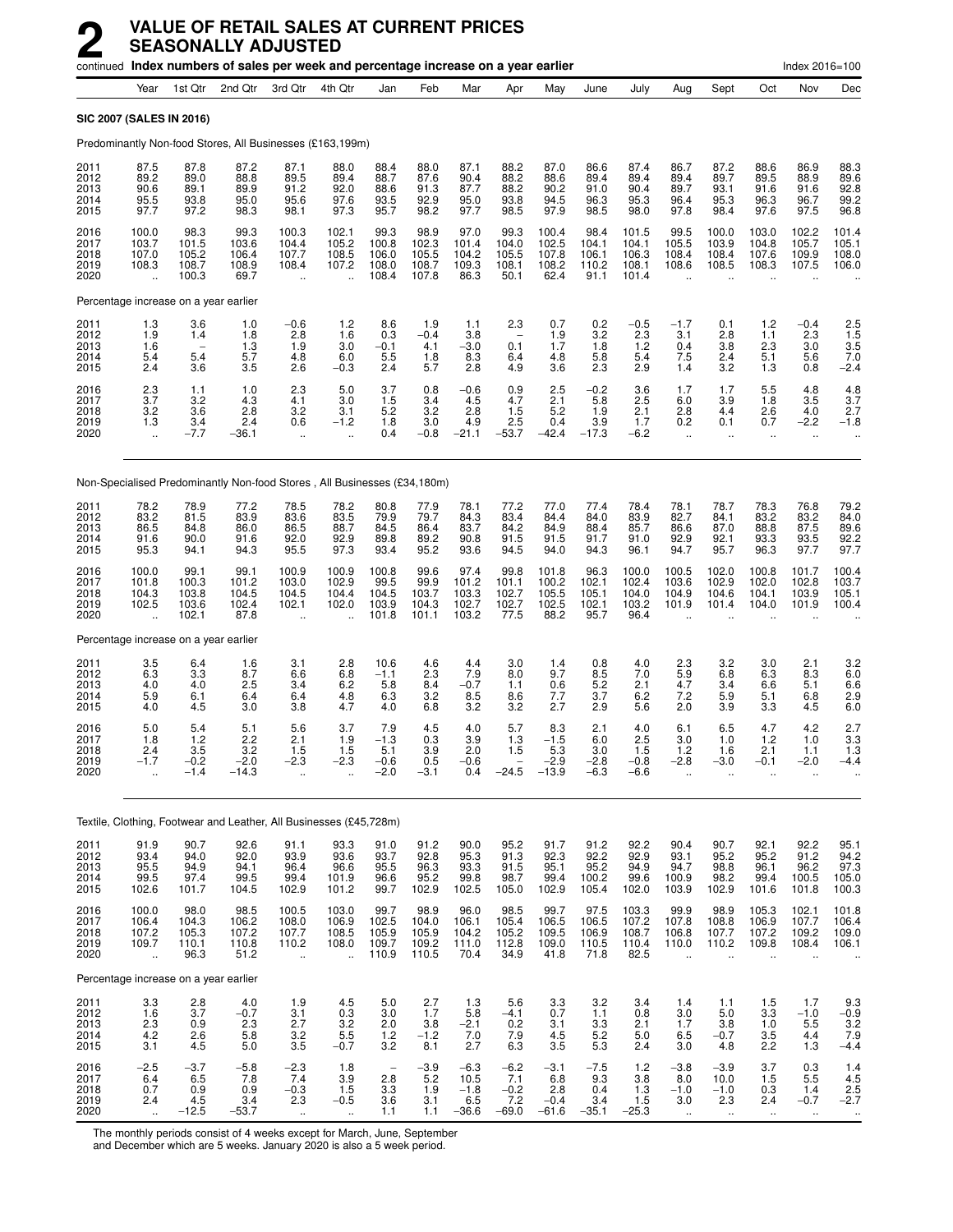|                                      | continued Index numbers of sales per week and percentage increase on a year earlier |                                              |                                            |                                             |                                                      |                                              |                                              |                                             |                                               |                                            |                                            |                                            |                                                         |                                                   |                                                      | Index 2016=100                                       |                                                             |
|--------------------------------------|-------------------------------------------------------------------------------------|----------------------------------------------|--------------------------------------------|---------------------------------------------|------------------------------------------------------|----------------------------------------------|----------------------------------------------|---------------------------------------------|-----------------------------------------------|--------------------------------------------|--------------------------------------------|--------------------------------------------|---------------------------------------------------------|---------------------------------------------------|------------------------------------------------------|------------------------------------------------------|-------------------------------------------------------------|
|                                      | Year                                                                                | 1st Qtr                                      | 2nd Qtr                                    | 3rd Qtr                                     | 4th Qtr                                              | Jan                                          | Feb                                          | Mar                                         | Apr                                           | May                                        | June                                       | July                                       | Aug                                                     | Sept                                              | Oct                                                  | Nov                                                  | Dec                                                         |
|                                      | SIC 2007 (SALES IN 2016)                                                            |                                              |                                            |                                             |                                                      |                                              |                                              |                                             |                                               |                                            |                                            |                                            |                                                         |                                                   |                                                      |                                                      |                                                             |
|                                      | Textiles, All Businesses (£800m)                                                    |                                              |                                            |                                             |                                                      |                                              |                                              |                                             |                                               |                                            |                                            |                                            |                                                         |                                                   |                                                      |                                                      |                                                             |
| 2011<br>2012<br>2013<br>2014<br>2015 | 83.1<br>85.0<br>87.7<br>96.8<br>95.2                                                | 85.9<br>85.8<br>88.2<br>94.3<br>86.4         | 81.6<br>83.2<br>92.6<br>96.0<br>96.2       | 83.7<br>88.6<br>88.9<br>97.7<br>94.9        | 81.3<br>82.3<br>81.0<br>99.2<br>103.1                | 89.2<br>86.3<br>89.7<br>88.1<br>79.2         | 85.4<br>86.4<br>88.8<br>99.4<br>85.2         | 83.6<br>85.0<br>86.6<br>96.4<br>93.1        | 81.1<br>81.4<br>89.7<br>103.0<br>94.6         | 81.5<br>82.0<br>93.0<br>94.3<br>99.0       | 82.2<br>85.5<br>94.5<br>91.6<br>95.3       | 81.7<br>84.5<br>92.1<br>96.4<br>96.4       | 76.9<br>89.8<br>91.9<br>97.6<br>90.8                    | 90.9<br>90.9<br>83.8<br>98.9<br>97.0              | 78.3<br>91.0<br>83.2<br>97.5<br>97.5                 | 82.8<br>79.8<br>78.3<br>94.7<br>108.6                | 82.6<br>77.2<br>$81.5$<br>104.2<br>103.2                    |
| 2016<br>2017<br>2018<br>2019<br>2020 | 100.0<br>100.4<br>100.9<br>98.5<br>u,                                               | 97.1<br>105.5<br>98.3<br>98.0<br>74.1        | 96.1<br>100.3<br>98.7<br>97.7<br>59.8      | 100.6<br>93.9<br>101.3<br>98.6<br>÷.        | 106.2<br>102.0<br>105.1<br>99.6<br>$\ddotsc$         | 99.4<br>102.6<br>100.2<br>102.5<br>80.4      | 94.8<br>104.5<br>97.0<br>100.3<br>86.6       | 97.2<br>108.6<br>97.9<br>92.6<br>57.8       | 91.2<br>108.7<br>100.4<br>93.7<br>53.3        | 92.1<br>104.1<br>99.8<br>101.7<br>34.0     | 103.3<br>90.5<br>96.5<br>97.7<br>85.6      | 100.4<br>94.1<br>99.4<br>102.6<br>99.0     | 103.3<br>84.5<br>101.6<br>96.0<br>$\sim$                | 98.5<br>101.3<br>102.6<br>97.4<br>$\ddotsc$       | 103.0<br>102.2<br>102.5<br>94.5                      | 111.6<br>98.2<br>115.8<br>91.0                       | 104.3<br>104.9<br>98.5<br>110.4                             |
|                                      | Percentage increase on a year earlier                                               |                                              |                                            |                                             |                                                      |                                              |                                              |                                             |                                               |                                            |                                            |                                            |                                                         |                                                   |                                                      |                                                      |                                                             |
| 2011<br>2012<br>2013<br>2014<br>2015 | $-15.8$<br>2.2<br>3.2<br>10.4<br>$-1.7$                                             | $-10.3$<br>$-0.1$<br>2.8<br>6.9<br>$-8.4$    | $-15.9$<br>1.9<br>11.3<br>3.6<br>0.3       | $-17.2$<br>5.8<br>0.3<br>10.0<br>$-2.9$     | $-19.7$<br>1.1<br>$-1.5$<br>$^{22.5}_{3.9}$          | $-8.0$<br>$-3.3$<br>4.0<br>$-1.7$<br>$-10.1$ | $^{-10.9}_{1.2}$<br>2.8<br>12.0<br>$-14.3$   | $-11.7$<br>1.7<br>1.9<br>11.3<br>$-3.4$     | $^{-16.9}_{0.3}$<br>10.2<br>14.9<br>$-8.2$    | $^{-16.2}_{0.7}$<br>13.4<br>1.3<br>5.0     | $-14.7$<br>4.1<br>10.5<br>$-3.1$<br>4.0    | $^{-18.5}_{-3.4}$<br>8.9<br>4.7            | $-25.4$<br>16.8<br>2.4<br>6.2<br>$-7.0$                 | $-9.4$<br>0.1<br>$-7.8$<br>18.0<br>$-1.9$         | $-21.9$<br>16.3<br>$-8.6$<br>17.2<br>$-0.1$          | $-23.3$<br>$-3.6$<br>$-1.9$<br>21.0<br>14.7          | $-14.7$<br>$-6.5$<br>5.5<br>$27.9 - 1.0$                    |
| 2016<br>2017<br>2018<br>2019<br>2020 | 5.1<br>0.4<br>0.4<br>$-2.4$                                                         | $^{12.4}_{8.6}$<br>$-6.8$<br>$-0.3$<br>-24.4 | $-0.1$<br>4.3<br>$-1.6$<br>$-1.0$<br>–38.8 | 6.0<br>$-6.6$<br>7.8<br>$-2.7$<br>$\ddotsc$ | $\frac{3.0}{-3.9}$<br>3.0<br>$-5.2$                  | $^{25.4}_{3.3}$<br>$-2.4$<br>2.2<br>$-21.5$  | $11.3$<br>$10.2$<br>$-7.1$<br>3.3<br>$-13.6$ | 4.4<br>11.7<br>$-9.9$<br>$-5.4$<br>$-37.5$  | $-3.6$<br>19.2<br>$-7.6$<br>$-6.7$<br>$-43.1$ | $-7.0$<br>13.0<br>$-4.2$<br>1.9<br>$-66.6$ | 8.4<br>$-12.4$<br>6.6<br>1.3<br>$-12.4$    | 4.1<br>$-6.2$<br>5.6<br>3.2<br>$-3.5$      | $13.8 - 18.2$<br>20.2<br>$-5.5$                         | 1.6<br>2.8<br>1.3<br>$-5.0$                       | 5.7<br>$-0.8$<br>0.3<br>$-7.8$                       | 2.8<br>$-12.0$<br>17.9<br>$-21.4$                    | $\begin{array}{c} 1.1 \\ 0.6 \end{array}$<br>$-6.1$<br>12.1 |
|                                      | Clothing, All Businesses (£40,106m)                                                 |                                              |                                            |                                             |                                                      |                                              |                                              |                                             |                                               |                                            |                                            |                                            |                                                         |                                                   |                                                      |                                                      |                                                             |
| 2011<br>2012<br>2013<br>2014<br>2015 | 92.3<br>93.5<br>96.2<br>100.5<br>103.5                                              | 91.1<br>94.1<br>95.3<br>98.0<br>103.1        | 93.1<br>92.1<br>94.9<br>100.8<br>105.6     | 91.4<br>94.0<br>97.2<br>100.6<br>103.7      | 93.5<br>94.0<br>97.4<br>102.8<br>101.7               | 91.2<br>93.9<br>95.8<br>97.9<br>100.6        | 91.7<br>93.1<br>96.3<br>95.3<br>104.0        | 90.5<br>95.1<br>94.0<br>100.2<br>104.2      | 95.9<br>91.6<br>92.1<br>99.7<br>106.3         | 92.3<br>92.4<br>96.0<br>100.9<br>103.8     | 91.4<br>92.3<br>96.4<br>101.5<br>106.5     | 92.3<br>93.1<br>96.0<br>100.8<br>103.0     | 91.2<br>93.3<br>95.4<br>102.2<br>104.6                  | 90.8<br>95.2<br>99.6<br>99.2<br>103.7             | 92.6<br>95.0<br>97.0<br>100.2<br>102.4               | 92.1<br>91.7<br>97.3<br>101.4<br>102.2               | 95.4<br>95.1<br>97.9<br>106.1<br>100.9                      |
| 2016<br>2017<br>2018<br>2019<br>2020 | 100.0<br>106.8<br>108.3<br>110.5                                                    | 98.1<br>104.7<br>106.0<br>111.3<br>97.2      | 98.5<br>106.4<br>108.4<br>111.9<br>50.8    | 100.4<br>108.5<br>108.9<br>110.7            | 103.0<br>107.4<br>110.0<br>108.3                     | 99.8<br>103.0<br>106.7<br>110.6<br>111.4     | 99.5<br>104.6<br>106.6<br>109.9<br>111.1     | 95.5<br>106.2<br>105.0<br>112.8<br>71.8     | 98.4<br>105.4<br>106.5<br>114.3<br>35.1       | 99.7<br>106.9<br>110.7<br>109.9<br>42.3    | 97.7<br>106.7<br>108.2<br>111.6<br>70.3    | 102.9<br>107.7<br>109.5<br>110.9<br>82.1   | 99.7<br>109.0<br>108.0<br>110.4                         | 98.9<br>108.6<br>109.2<br>110.7                   | 105.8<br>107.4<br>108.8<br>110.5                     | 101.8<br>108.4<br>110.5<br>108.7                     | 101.8<br>106.6<br>110.6<br>106.2                            |
|                                      | Percentage increase on a year earlier                                               |                                              |                                            |                                             |                                                      |                                              |                                              |                                             |                                               |                                            |                                            |                                            |                                                         |                                                   |                                                      |                                                      |                                                             |
| 2011<br>2012<br>2013<br>2014<br>2015 | 4.0<br>1.4<br>2.9<br>4.5<br>3.0                                                     | 3.3<br>3.3<br>1.2<br>2.9<br>5.2              | 4.6<br>$-1.0$<br>3.0<br>6.1<br>4.8         | 2.8<br>$\frac{2.8}{3.5}$<br>3.5<br>3.1      | 5.4<br>$\frac{0.5}{3.7}$<br>5.5<br>$-1.1$            | 5.2<br>$^{2.9}_{2.0}$<br>2.2<br>2.7          | 3.1<br>1.4<br>3.4<br>$-1.0$<br>9.1           | 2.0<br>5.0<br>$-1.1$<br>6.5<br>4.1          | 6.0<br>$-4.4$<br>0.5<br>8.3<br>6.6            | 4.0<br>0.2<br>3.9<br>5.1<br>2.9            | 3.8<br>1.0<br>4.4<br>5.2<br>5.0            | 4.0<br>$\frac{0.9}{3.2}$<br>4.9<br>2.2     | 2.8<br>$^{2.2}_{2.3}$<br>7.1<br>2.4                     | 1.9<br>4.9<br>4.6<br>$-0.4$<br>4.5                | 2.4<br>2.5<br>2.1<br>3.3<br>2.2                      | 2.5<br>$-0.5$<br>6.2<br>4.2<br>0.8                   | 10.4<br>$^{-0.3}_{3.0}$<br>8.3<br>$-4.9$                    |
| 2016<br>2017<br>2018<br>2019<br>2020 | $-3.4$<br>6.7<br>1.5<br>2.0                                                         | $-4.8$<br>6.8<br>1.2<br>4.9<br>$-12.7$       | $-6.7$<br>8.0<br>1.9<br>3.2<br>$-54.6$     | $-3.2$<br>8.0<br>0.4<br>1.6<br>             | 1.3<br>4.3<br>2.4<br>$-1.6$                          | $-0.7$<br>3.2<br>3.6<br>3.7<br>0.7           | $-4.4$<br>5.1<br>1.9<br>3.1<br>1.1           | $-8.4$<br>11.2<br>$-1.2$<br>7.5<br>$-36.4$  | $-7.5$<br>7.2<br>1.0<br>7.4<br>$-69.3$        | $-4.0$<br>7.2<br>3.6<br>$-0.7$<br>$-61.5$  | $-8.3$<br>9.3<br>1.4<br>3.2<br>$-37.0$     | $-0.1$<br>4.7<br>1.7<br>1.3<br>$-25.9$     | $-4.6$<br>9.3<br>$-0.9$<br>2.2<br>$\ddot{\phantom{a}}$  | -4.6<br>9.8<br>0.5<br>1.4<br>$\ddot{\phantom{a}}$ | 3.4<br>1.5<br>1.3<br>1.6<br>ä.                       | $-0.4$<br>6.5<br>1.9<br>-1.6                         | 0.9<br>$\frac{4.8}{3.7}$<br>-4.0                            |
|                                      | Footwear and Leather Goods, All Businesses (£4,823m)                                |                                              |                                            |                                             |                                                      |                                              |                                              |                                             |                                               |                                            |                                            |                                            |                                                         |                                                   |                                                      |                                                      |                                                             |
| 2011<br>2012<br>2013<br>2014<br>2015 | 90.3<br>93.2<br>90.6<br>91.7<br>96.0                                                | 87.9<br>94.6<br>93.0<br>92.6<br>93.4         | 90.3<br>91.9<br>87.0<br>89.7<br>96.9       | 89.7<br>94.0<br>90.5<br>90.2<br>97.6        | 93.3<br>92.1<br>91.9<br>94.3<br>96.1                 | 88.9<br>92.8<br>94.1<br>87.1<br>95.7         | 88.0<br>91.4<br>98.1<br>93.4<br>96.3         | 87.0<br>98.6<br>88.1<br>97.4<br>89.3        | 91.7<br>90.5<br>87.3<br>89.9<br>96.0          | 88.1<br>92.9<br>88.2<br>87.9<br>96.2       | 90.9<br>92.2<br>85.7<br>90.9<br>98.2       | 93.5<br>93.1<br>85.7<br>90.7<br>95.2       | 85.9<br>92.4<br>89.8<br>90.8<br>100.0                   | 89.7<br>96.1<br>94.8<br>89.3<br>97.7              | 90.1<br>97.1<br>90.8<br>93.4<br>95.6                 | 94.5<br>89.3<br>90.0<br>93.3<br>97.0                 | 94.8<br>90.2<br>94.4<br>95.8<br>95.7                        |
| 2016<br>2017<br>2018<br>2019<br>2020 | 100.0<br>104.3<br>98.5<br>105.0<br>÷.                                               | 97.7<br>100.9<br>100.2<br>102.0<br>92.8      | 98.8<br>105.8<br>98.1<br>103.3<br>53.2     | 101.8<br>106.7<br>98.8<br>107.9<br>÷.       | 101.7<br>103.7<br>96.7<br>106.7<br>÷.                | 98.3<br>97.6<br>99.8<br>102.7<br>111.6       | 94.3<br>99.0<br>101.8<br>105.3<br>109.1      | 99.9<br>105.1<br>99.4<br>99.0<br>60.8       | 100.8<br>105.2<br>95.4<br>103.4<br>30.9       | 101.4<br>104.0<br>100.7<br>102.6<br>39.4   | 95.0<br>107.7<br>98.1<br>103.8<br>82.0     | 107.2<br>105.2<br>103.2<br>107.0<br>82.4   | 100.3<br>102.2<br>97.8<br>108.9<br>$\ddot{\phantom{a}}$ | 98.7<br>111.6<br>96.0<br>107.7<br>$\ddotsc$       | 101.8<br>103.2<br>94.9<br>106.7                      | 102.6<br>103.5<br>97.3<br>109.0<br>$\ddotsc$         | 101.0<br>104.3<br>97.8<br>104.8                             |
|                                      | Percentage increase on a year earlier                                               |                                              |                                            |                                             |                                                      |                                              |                                              |                                             |                                               |                                            |                                            |                                            |                                                         |                                                   |                                                      |                                                      |                                                             |
| 2011<br>2012<br>2013<br>2014<br>2015 | 0.8<br>3.2<br>$-2.7$<br>1.2<br>4.7                                                  | 1.1<br>7.6<br>$-1.7$<br>$-0.5$<br>0.9        | 2.5<br>1.8<br>$-5.4$<br>3.1<br>8.0         | $-1.8$<br>4.8<br>$-3.8$<br>$-0.3$<br>8.3    | $1.2$<br>$-1.3$<br>$-0.1$<br>2.6<br>1.9              | 5.7<br>4.4<br>1.4<br>$-7.5$<br>9.9           | 0.9<br>3.8<br>$\frac{7.3}{-4.8}$<br>3.1      | $-2.2$<br>13.3<br>$-10.7$<br>10.6<br>$-8.3$ | 6.0<br>$-1.3$<br>$-3.6$<br>3.0<br>6.8         | 0.4<br>5.4<br>$-5.1$<br>$-0.3$<br>9.3      | 1.5<br>1.4<br>$-7.0$<br>6.0<br>8.0         | 2.8<br>$-0.5$<br>$-7.9$<br>5.8<br>5.0      | $-4.6$<br>7.5<br>$-2.8$<br>1.1<br>10.1                  | $-3.1$<br>7.1<br>$-1.3$<br>$-5.9$<br>9.4          | $-2.4$<br>7.7<br>$-6.5$<br>2.9<br>2.4                | 0.5<br>$-5.5$<br>0.8<br>3.6<br>4.1                   | 4.7<br>$-4.8$<br>$^{4.6}_{1.5}$<br>$-0.2$                   |
| 2016<br>2017<br>2018<br>2019<br>2020 | 4.2<br>4.3<br>$-5.6$<br>6.6<br>$\ddot{\phantom{a}}$                                 | 4.6<br>3.3<br>$-0.7$<br>1.8<br>$-9.1$        | 1.9<br>7.1<br>$-7.3$<br>5.3<br>$-48.5$     | 4.3<br>4.8<br>$-7.5$<br>9.2<br>$\ddotsc$    | 5.9<br>2.0<br>$-6.8$<br>10.3<br>$\ddot{\phantom{1}}$ | 2.7<br>$-0.7$<br>2.2<br>2.9<br>8.7           | $-2.1$<br>4.9<br>2.8<br>3.4<br>3.7           | 11.9<br>5.2<br>$-5.4$<br>$-0.4$<br>$-38.5$  | 4.9<br>4.4<br>$-9.3$<br>8.4<br>$-70.1$        | 5.5<br>2.5<br>$-3.2$<br>1.9<br>$-61.6$     | $-3.2$<br>13.3<br>$-8.9$<br>5.8<br>$-21.0$ | 12.5<br>$-1.8$<br>$-1.9$<br>3.7<br>$-23.0$ | 0.3<br>1.9<br>$-4.3$<br>11.3<br>$\ddot{\phantom{1}}$    | 1.1<br>13.0<br>$-14.0$<br>12.2<br>$\ddotsc$       | 6.4<br>1.4<br>$-8.1$<br>12.4<br>$\ddot{\phantom{1}}$ | 5.7<br>0.8<br>$-6.0$<br>12.0<br>$\ddot{\phantom{1}}$ | 5.6<br>3.3<br>$-6.3$<br>7.2<br>$\ddot{\phantom{1}}$         |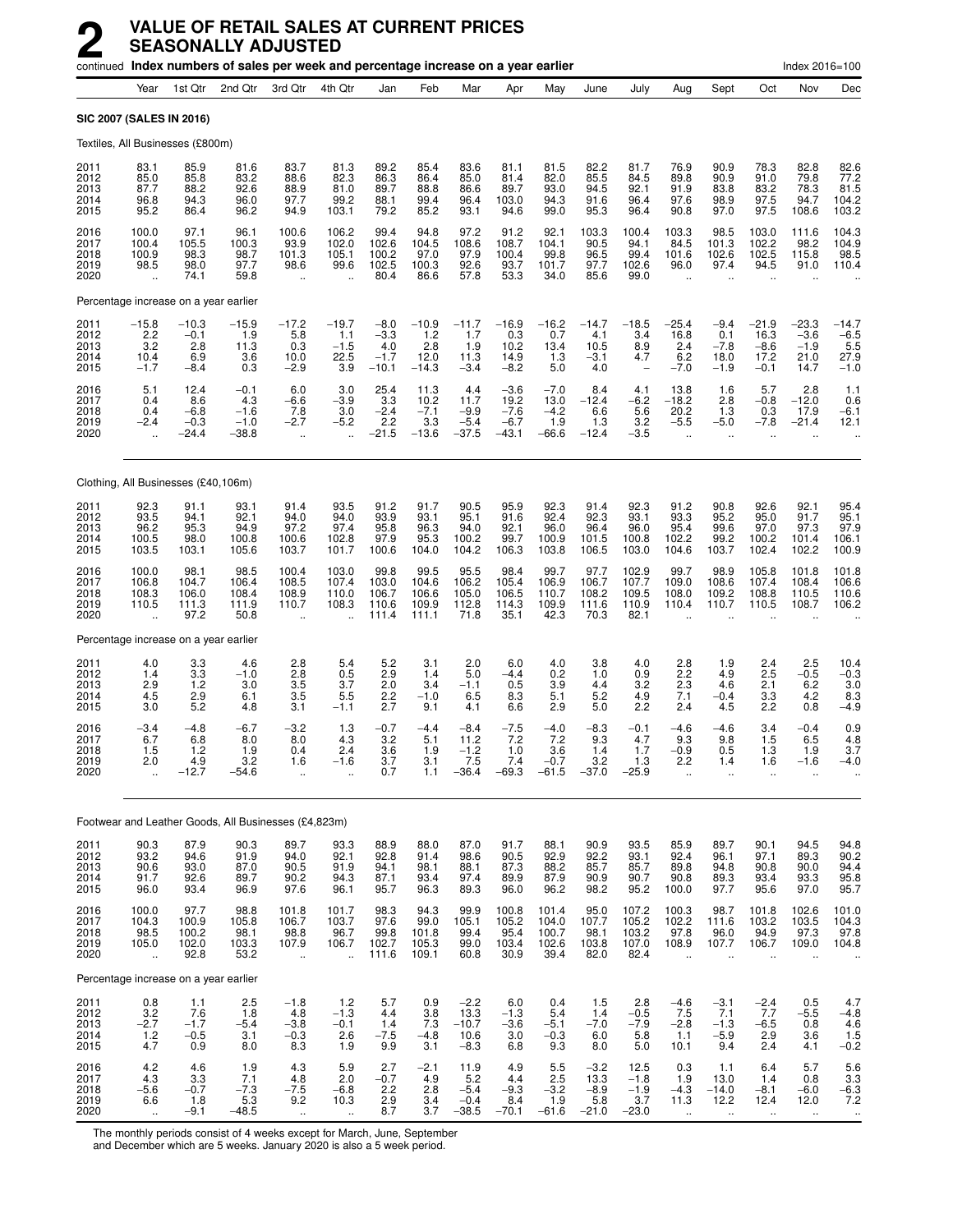|                                      |                                                           |                                                | continued Index numbers of sales per week and percentage increase on a year earlier |                                             |                                                          |                                           |                                            |                                          |                                             |                                           |                                            |                                            |                                                         |                                                        |                                               | Index 2016=100                                      |                                                        |
|--------------------------------------|-----------------------------------------------------------|------------------------------------------------|-------------------------------------------------------------------------------------|---------------------------------------------|----------------------------------------------------------|-------------------------------------------|--------------------------------------------|------------------------------------------|---------------------------------------------|-------------------------------------------|--------------------------------------------|--------------------------------------------|---------------------------------------------------------|--------------------------------------------------------|-----------------------------------------------|-----------------------------------------------------|--------------------------------------------------------|
|                                      | Year                                                      | 1st Qtr                                        | 2nd Qtr                                                                             | 3rd Qtr                                     | 4th Qtr                                                  | Jan                                       | Feb                                        | Mar                                      | Apr                                         | May                                       | June                                       | July                                       | Aug                                                     | Sept                                                   | Oct                                           | Nov                                                 | Dec                                                    |
| <b>SIC 2007 (SALES IN 2016)</b>      |                                                           |                                                |                                                                                     |                                             |                                                          |                                           |                                            |                                          |                                             |                                           |                                            |                                            |                                                         |                                                        |                                               |                                                     |                                                        |
|                                      |                                                           |                                                | Household Goods Stores, All Businesses (£32,674m)                                   |                                             |                                                          |                                           |                                            |                                          |                                             |                                           |                                            |                                            |                                                         |                                                        |                                               |                                                     |                                                        |
| 2011<br>2012<br>2013<br>2014<br>2015 | 92.7<br>92.4<br>89.2<br>93.9<br>99.0                      | 93.3<br>92.3<br>88.3<br>92.7<br>97.7           | 92.5<br>94.5<br>90.0<br>93.1<br>99.3                                                | 92.7<br>91.5<br>88.8<br>94.2<br>100.2       | 92.4<br>91.3<br>89.6<br>95.5<br>98.7                     | 93.4<br>91.4<br>88.7<br>93.7<br>96.1      | 93.0<br>91.2<br>90.9<br>92.2<br>97.1       | 93.3<br>93.8<br>85.9<br>92.1<br>99.4     | 92.7<br>94.6<br>88.0<br>92.1<br>99.3        | 92.2<br>94.4<br>92.3<br>92.0<br>99.5      | 92.7<br>94.5<br>89.8<br>94.9<br>99.1       | 93.1<br>93.5<br>90.5<br>92.9<br>102.0      | 92.1<br>90.8<br>86.7<br>95.6<br>98.4                    | 92.8<br>90.5<br>89.0<br>94.3<br>100.2                  | 94.6<br>90.8<br>89.1<br>95.5<br>98.1          | 91.2<br>91.8<br>88.4<br>93.5<br>98.1                | 91.7<br>91.3<br>90.9<br>97.1<br>99.5                   |
| 2016<br>2017<br>2018<br>2019<br>2020 | 100.0<br>101.8<br>108.1<br>105.3                          | 100.6<br>101.0<br>105.7<br>105.9<br>100.7      | 99.2<br>102.3<br>108.2<br>105.7<br>78.9                                             | 98.5<br>101.4<br>108.9<br>104.6<br>u.       | 101.6<br>102.4<br>109.8<br>104.8<br>$\ddot{\phantom{a}}$ | 102.0<br>100.0<br>104.7<br>105.6<br>103.5 | 102.2<br>101.3<br>105.9<br>105.0<br>104.7  | 98.2<br>101.6<br>106.2<br>106.9<br>94.7  | 97.8<br>106.0<br>108.7<br>102.8<br>50.7     | 101.9<br>99.6<br>108.9<br>105.9<br>73.2   | 98.2<br>101.4<br>107.2<br>107.7<br>106.2   | 101.4<br>103.3<br>105.0<br>101.7<br>111.5  | 97.3<br>99.7<br>110.5<br>104.9<br>$\ddot{\phantom{a}}$  | 97.2<br>101.3<br>110.6<br>106.7                        | 101.1<br>104.0<br>109.4<br>104.9              | 103.0<br>103.1<br>111.6<br>105.3                    | 100.9<br>100.5<br>108.7<br>104.4                       |
|                                      |                                                           | Percentage increase on a year earlier          |                                                                                     |                                             |                                                          |                                           |                                            |                                          |                                             |                                           |                                            |                                            |                                                         |                                                        |                                               |                                                     |                                                        |
| 2011<br>2012<br>2013<br>2014<br>2015 | $-2.7$<br>$-0.3$<br>$-3.5$<br>5.3<br>5.4                  | $-1.7$<br>$-1.1$<br>$-4.3$<br>5.0<br>5.3       | $-4.6$<br>2.1<br>$-4.7$<br>3.5<br>6.6                                               | $-3.5$<br>$-1.2$<br>$-3.0$<br>6.1<br>6.3    | $-0.7$<br>$-1.2$<br>$-1.9$<br>6.6<br>3.3                 | 7.0<br>$-2.1$<br>$-2.9$<br>5.6<br>2.6     | $-5.0$<br>$-2.0$<br>$-0.3$<br>1.4<br>5.3   | $-5.2$<br>0.6<br>$-8.4$<br>7.3<br>7.9    | $-4.0$<br>2.1<br>$-7.1$<br>4.7<br>7.9       | $-5.7$<br>2.4<br>$-2.2$<br>$-0.4$<br>8.1  | $-4.2$<br>2.0<br>$-4.9$<br>5.7<br>4.4      | $-3.9$<br>0.5<br>$-3.2$<br>2.6<br>9.8      | $-4.9$<br>$-1.4$<br>$-4.5$<br>10.2<br>2.9               | $-2.0$<br>$-2.5$<br>$-1.6$<br>5.9<br>6.3               | 1.2<br>$-4.0$<br>$-1.9$<br>7.1<br>2.8         | $-1.1$<br>0.7<br>$-3.7$<br>5.8<br>4.9               | $-2.0$<br>$-0.4$<br>$-0.4$<br>6.9<br>2.4               |
| 2016<br>2017<br>2018<br>2019<br>2020 | 1.1<br>1.8<br>6.3<br>$-2.6$<br>$\ddot{\phantom{a}}$       | 3.0<br>0.4<br>4.6<br>0.3<br>$-5.0$             | $-0.1$<br>3.1<br>5.8<br>$-2.3$<br>$-25.3$                                           | $-1.6$<br>2.9<br>7.3<br>$-3.9$<br>$\ddotsc$ | 3.0<br>0.7<br>7.3<br>$-4.5$                              | 6.1<br>$-1.9$<br>4.7<br>0.9<br>$-2.1$     | 5.3<br>$-1.0$<br>4.6<br>$-0.9$<br>$-0.3$   | $-1.2$<br>3.4<br>4.5<br>0.7<br>$-11.4$   | $-1.5$<br>8.4<br>2.5<br>$-5.4$<br>$-50.7$   | 2.4<br>$-2.3$<br>9.4<br>$-2.7$<br>$-30.9$ | $-0.9$<br>3.2<br>5.7<br>0.5<br>$-1.4$      | $-0.5$<br>1.9<br>1.6<br>$-3.1$<br>9.6      | $-1.1$<br>2.4<br>10.8<br>$-5.1$<br>ä.                   | $-3.0$<br>4.2<br>9.2<br>$-3.5$<br>$\ddot{\phantom{a}}$ | 3.0<br>2.8<br>5.3<br>$-4.2$<br>ä,             | 4.9<br>0.1<br>8.2<br>$-5.6$<br>$\ddot{\phantom{a}}$ | 1.4<br>$-0.4$<br>8.1<br>$-3.9$                         |
|                                      |                                                           |                                                | Furniture, Lighting etc. All Businesses (£13,671m)                                  |                                             |                                                          |                                           |                                            |                                          |                                             |                                           |                                            |                                            |                                                         |                                                        |                                               |                                                     |                                                        |
| 2011<br>2012<br>2013<br>2014<br>2015 | 76.9<br>80.5<br>81.3<br>87.6<br>97.3                      | 77.8<br>76.8<br>80.7<br>84.8<br>93.9           | 74.2<br>84.3<br>81.5<br>85.4<br>99.1                                                | 78.2<br>80.6<br>79.9<br>89.1<br>98.8        | 77.4<br>80.3<br>83.2<br>91.2<br>97.5                     | 77.3<br>75.0<br>81.1<br>84.9<br>91.6      | 80.5<br>75.5<br>81.1<br>85.0<br>92.5       | 75.9<br>79.2<br>80.1<br>84.5<br>97.0     | 71.4<br>83.3<br>78.3<br>84.2<br>97.9        | 74.2<br>82.1<br>84.7<br>83.9<br>99.6      | 76.4<br>86.9<br>81.5<br>87.4<br>99.6       | 77.2<br>82.7<br>84.4<br>87.4<br>103.7      | 77.3<br>79.8<br>74.8<br>89.9<br>94.3                    | 79.8<br>79.6<br>80.5<br>89.9<br>98.6                   | 78.1<br>82.0<br>81.6<br>91.1<br>95.6          | 77.6<br>79.7<br>82.6<br>90.3<br>96.1                | 76.8<br>79.6<br>85.0<br>92.1<br>100.1                  |
| 2016<br>2017<br>2018<br>2019<br>2020 | 100.0<br>102.9<br>108.3<br>109.3                          | 102.6<br>99.1<br>107.7<br>107.8<br>95.5        | 99.4<br>103.4<br>106.7<br>112.0<br>56.0                                             | 98.2<br>103.1<br>109.3<br>107.3             | 99.8<br>106.0<br>109.6<br>110.1                          | 103.1<br>97.4<br>111.0<br>104.3<br>105.3  | 102.7<br>98.0<br>109.6<br>110.1<br>102.8   | 102.2<br>101.2<br>103.5<br>108.7<br>79.9 | 101.4<br>106.1<br>105.8<br>108.5<br>22.9    | 101.4<br>100.6<br>107.4<br>110.4<br>39.2  | 96.2<br>103.6<br>107.0<br>116.0<br>95.9    | 97.2<br>107.2<br>105.7<br>99.3<br>109.5    | 99.6<br>98.8<br>110.9<br>110.4                          | 97.9<br>103.2<br>110.9<br>111.2                        | 99.6<br>106.7<br>107.2<br>116.1               | 100.4<br>107.2<br>110.4<br>108.9                    | 99.4<br>104.6<br>110.9<br>106.2                        |
|                                      |                                                           | Percentage increase on a year earlier          |                                                                                     |                                             |                                                          |                                           |                                            |                                          |                                             |                                           |                                            |                                            |                                                         |                                                        |                                               |                                                     |                                                        |
| 2011<br>2012<br>2013<br>2014<br>2015 | 3.2<br>4.7<br>1.0<br>7.7<br>11.1                          | 4.7<br>$-1.3$<br>5.2<br>5.0<br>10.8            | $-0.5$<br>13.6<br>$-3.4$<br>4.8<br>16.1                                             | 5.7<br>3.1<br>$-0.8$<br>11.5<br>10.9        | 2.9<br>3.8<br>3.6<br>9.6<br>6.8                          | 13.3<br>$-3.0$<br>8.2<br>4.6<br>7.8       | 3.2<br>$-6.1$<br>7.4<br>4.8<br>8.8         | $-0.2$<br>4.3<br>1.1<br>5.5<br>14.8      | $-5.2$<br>16.6<br>$-6.1$<br>7.6<br>16.3     | $-2.4$<br>10.6<br>3.1<br>$-0.9$<br>18.6   | 5.0<br>13.8<br>$-6.2$<br>7.3<br>13.9       | 5.3<br>7.1<br>2.0<br>3.6<br>18.7           | 3.1<br>3.3<br>$-6.3$<br>20.2<br>4.9                     | 8.0<br>$-0.3$<br>1.2<br>11.7<br>9.7                    | 4.3<br>5.0<br>$-0.5$<br>11.7<br>4.9           | 3.1<br>2.7<br>3.7<br>9.2<br>6.4                     | 1.6<br>$3.\overline{6}$<br>6.9<br>8.3<br>8.7           |
| 2016<br>2017<br>2018<br>2019<br>2020 | 2.7<br>2.9<br>5.3<br>0.9                                  | 9.3<br>$-3.5$<br>8.7<br>0.1<br>$-11.4$         | 0.3<br>4.1<br>3.2<br>4.9<br>$-50.0$                                                 | $-0.6$<br>5.0<br>6.0<br>$-1.8$<br>ä,        | 2.3<br>6.3<br>3.4<br>0.4                                 | 12.6<br>$-5.5$<br>14.0<br>-6.0<br>1.0     | 11.0<br>$-4.7$<br>11.9<br>0.4<br>$-6.6$    | 5.4<br>$-0.9$<br>2.2<br>5.1<br>$-26.5$   | 3.6<br>4.6<br>$-0.3$<br>2.6<br>$-78.9$      | 1.8<br>$-0.8$<br>6.8<br>2.9<br>$-64.5$    | $-3.4$<br>7.7<br>3.2<br>8.4<br>$-17.3$     | $-6.2$<br>10.2<br>$-1.4$<br>$-6.0$<br>10.3 | 5.6<br>$-0.8$<br>12.3<br>$-0.5$                         | $-0.7$<br>5.4<br>7.4<br>0.3                            | 4.2<br>$7.2\,$<br>0.5<br>8.2<br>ä.            | 4.5<br>6.9<br>3.0<br>$-1.4$                         | $-0.7$<br>5.2<br>6.0<br>-4.2                           |
|                                      |                                                           |                                                | Electrical Household Appliances, All Businesses (£6,287m)                           |                                             |                                                          |                                           |                                            |                                          |                                             |                                           |                                            |                                            |                                                         |                                                        |                                               |                                                     |                                                        |
| 2011<br>2012<br>2013<br>2014<br>2015 | 117.5<br>117.1<br>96.4<br>100.4<br>103.6                  | 120.9<br>$\frac{122.6}{95.9}$<br>99.5<br>103.8 | 115.2<br>121.5<br>96.5<br>102.1<br>102.6                                            | 117.8<br>114.8<br>97.5<br>100.1<br>103.9    | 116.1<br>109.6<br>95.5<br>99.8<br>104.0                  | 126.5<br>125.7<br>92.7<br>100.6<br>100.9  | 116.8<br>120.8<br>99.3<br>98.7<br>105.3    | 119.6<br>121.5<br>95.8<br>99.1<br>104.8  | 112.2<br>123.5<br>97.6<br>102.7<br>101.4    | 117.7<br>123.0<br>96.4<br>100.4<br>104.2  | 115.6<br>118.8<br>95.6<br>103.1<br>102.3   | 113.7<br>123.0<br>94.0<br>98.4<br>106.1    | 117.6<br>112.9<br>98.6<br>100.4<br>103.6                | 121.2<br>109.7<br>99.5<br>101.1<br>102.4               | 125.5<br>110.4<br>95.4<br>103.4<br>103.3      | 110.4<br>111.8<br>96.1<br>91.2<br>103.4             | 113.1<br>107.3<br>95.1<br>103.7<br>105.0               |
| 2016<br>2017<br>2018<br>2019<br>2020 | 100.0<br>106.9<br>109.2<br>110.7<br>$\ddotsc$             | 98.3<br>105.9<br>109.1<br>112.0<br>112.5       | 99.3<br>105.9<br>109.2<br>107.2<br>101.0                                            | 100.4<br>108.4<br>109.4<br>111.5<br>ä,      | 102.0<br>107.6<br>109.1<br>112.0<br>$\ddot{\phantom{a}}$ | 100.2<br>105.1<br>109.9<br>106.4<br>110.7 | 98.5<br>105.8<br>108.0<br>107.0<br>112.6   | 96.6<br>106.6<br>109.4<br>120.5<br>114.3 | 90.0<br>106.4<br>110.9<br>107.3<br>82.7     | 105.5<br>103.5<br>109.1<br>109.6<br>91.4  | 101.8<br>107.4<br>107.9<br>105.3<br>123.4  | 101.7<br>107.7<br>107.8<br>108.5<br>121.9  | 97.0<br>110.2<br>111.6<br>107.1                         | 102.0<br>107.4<br>109.0<br>117.5                       | 101.2<br>108.9<br>108.8<br>110.9              | 101.1<br>111.7<br>115.8<br>112.4                    | 103.3<br>103.2<br>104.0<br>112.6                       |
|                                      |                                                           | Percentage increase on a year earlier          |                                                                                     |                                             |                                                          |                                           |                                            |                                          |                                             |                                           |                                            |                                            |                                                         |                                                        |                                               |                                                     |                                                        |
| 2011<br>2012<br>2013<br>2014<br>2015 | $-9.4$<br>$-0.3$<br>$-17.7$<br>4.1<br>3.2                 | $-3.3$<br>1.4<br>$-21.7$<br>3.7<br>4.3         | $-13.4$<br>5.5<br>$-20.6$<br>5.9<br>0.4                                             | -11.3<br>$-2.6$<br>$-15.0$<br>2.6<br>3.9    | $-9.2$<br>$-5.5$<br>$-12.9$<br>4.5<br>4.2                | 14.2<br>$-0.6$<br>$-26.3$<br>8.5<br>0.4   | $-10.9$<br>3.5<br>$-17.8$<br>$-0.7$<br>6.8 | $-9.1$<br>1.6<br>$-21.2$<br>3.4<br>5.8   | $-9.1$<br>10.0<br>$-20.9$<br>5.2<br>$-1.3$  | $-12.1$<br>4.5<br>$-21.6$<br>4.1<br>3.8   | $-17.4$<br>2.8<br>$-19.5$<br>7.8<br>$-0.8$ | $-16.5$<br>8.1<br>$-23.5$<br>4.6<br>7.9    | $-11.0$<br>$-4.0$<br>$-12.7$<br>1.9<br>3.2              | $-7.1$<br>$-9.5$<br>$-9.4$<br>1.6<br>1.3               | $-3.5$<br>$-12.0$<br>$-13.6$<br>8.4<br>$-0.1$ | $-12.2$<br>1.2<br>$-14.1$<br>$-5.0$<br>13.4         | $-11.5$<br>$-5.1$<br>$-11.4$<br>9.1<br>1.2             |
| 2016<br>2017<br>2018<br>2019<br>2020 | $-3.5$<br>6.9<br>2.1<br>1.4<br>$\mathcal{L}_{\mathbf{r}}$ | $-5.3$<br>7.7<br>3.1<br>2.7<br>0.5             | $-3.2$<br>6.6<br>3.1<br>$-1.8$<br>$-5.8$                                            | $-3.4$<br>8.0<br>1.0<br>1.9<br>$\sim$       | $-1.9$<br>5.5<br>1.4<br>2.6<br>$\ddot{\phantom{1}}$      | $-0.7$<br>4.9<br>4.5<br>$-3.2$<br>4.1     | $-6.5$<br>7.3<br>2.1<br>$-0.9$<br>5.2      | $-7.9$<br>10.4<br>2.7<br>10.1<br>$-5.2$  | $-11.2$<br>18.2<br>4.2<br>$-3.2$<br>$-22.9$ | $1.2$<br>$-1.9$<br>5.5<br>0.5<br>$-16.6$  | $-0.4$<br>5.5<br>0.4<br>$-2.4$<br>17.3     | $-4.1$<br>5.9<br>0.1<br>0.6<br>12.4        | $-6.4$<br>13.6<br>1.3<br>$-4.0$<br>$\ddot{\phantom{1}}$ | $-0.4$<br>5.3<br>1.5<br>7.8<br>$\ddot{\phantom{1}}$    | $-2.0$<br>7.6<br>$-0.1$<br>1.9<br>$\sim$      | $-2.3$<br>10.5<br>3.7<br>$-2.9$<br>$\ddotsc$        | $-1.6$<br>$-0.1$<br>0.8<br>8.2<br>$\ddot{\phantom{a}}$ |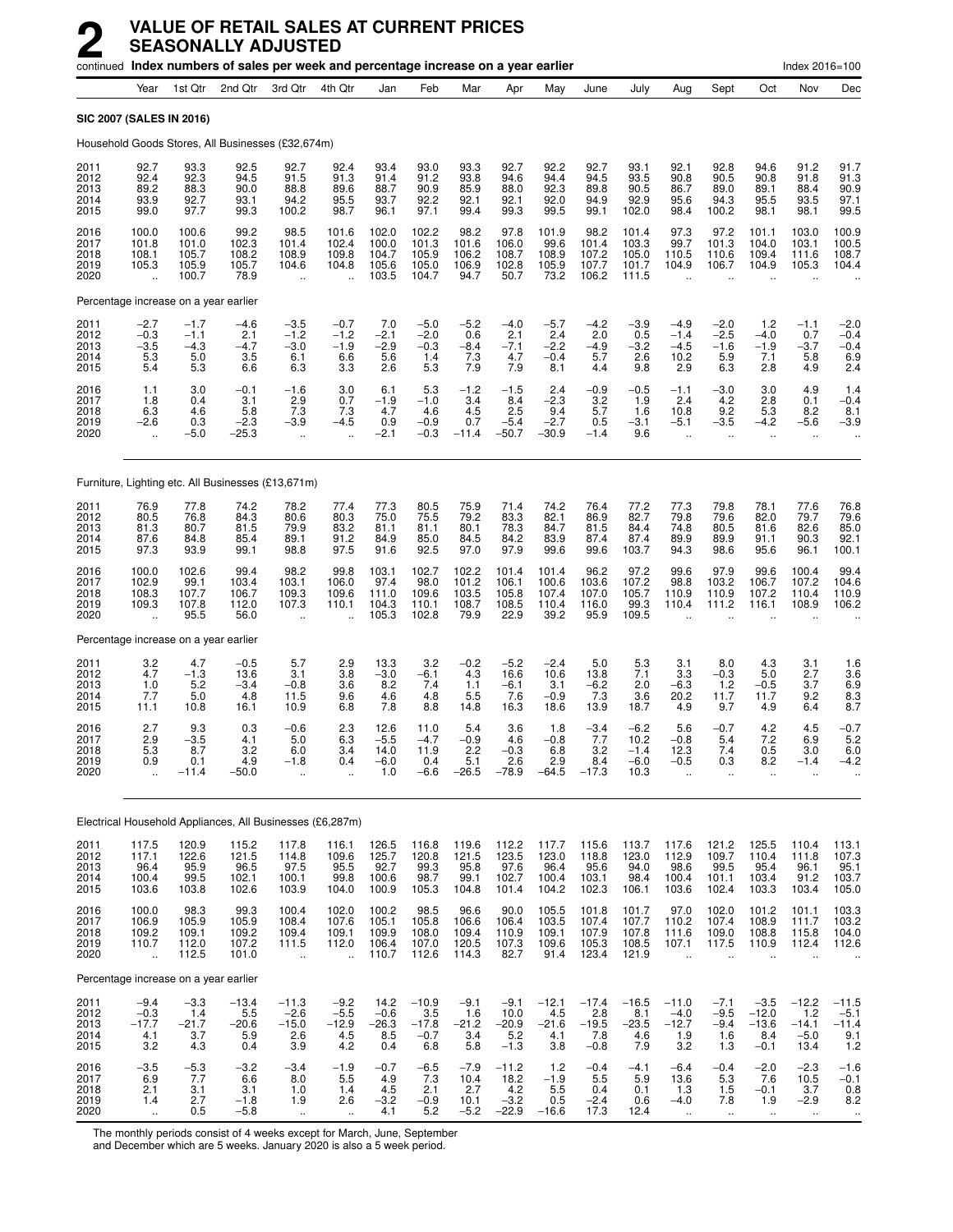|                                      |                                                           |                                                                      | continued Index numbers of sales per week and percentage increase on a year earlier |                                                             |                                                  |                                                   |                                                    |                                                |                                               |                                               |                                               |                                               |                                                             |                                                       |                                                      | Index 2016=100                                         |                                               |
|--------------------------------------|-----------------------------------------------------------|----------------------------------------------------------------------|-------------------------------------------------------------------------------------|-------------------------------------------------------------|--------------------------------------------------|---------------------------------------------------|----------------------------------------------------|------------------------------------------------|-----------------------------------------------|-----------------------------------------------|-----------------------------------------------|-----------------------------------------------|-------------------------------------------------------------|-------------------------------------------------------|------------------------------------------------------|--------------------------------------------------------|-----------------------------------------------|
|                                      | Year                                                      | 1st Qtr                                                              | 2nd Qtr                                                                             | 3rd Qtr                                                     | 4th Qtr                                          | Jan                                               | Feb                                                | Mar                                            | Apr                                           | May                                           | June                                          | July                                          | Aug                                                         | Sept                                                  | Oct                                                  | Nov                                                    | Dec                                           |
| SIC 2007 (SALES IN 2016)             |                                                           |                                                                      |                                                                                     |                                                             |                                                  |                                                   |                                                    |                                                |                                               |                                               |                                               |                                               |                                                             |                                                       |                                                      |                                                        |                                               |
|                                      |                                                           |                                                                      | Hardware, Paints and Glass, All Businesses (£11,713m)                               |                                                             |                                                  |                                                   |                                                    |                                                |                                               |                                               |                                               |                                               |                                                             |                                                       |                                                      |                                                        |                                               |
| 2011<br>2012<br>2013<br>2014<br>2015 | 91.9<br>87.9<br>92.4<br>96.7<br>97.9                      | 89.9<br>88.8<br>89.5<br>96.9<br>98.2                                 | 95.9<br>86.6<br>95.0<br>96.4<br>97.2                                                | 90.4<br>86.7<br>93.1<br>96.0<br>99.2                        | 91.2<br>89.5<br>92.3<br>97.4<br>96.8             | 87.8<br>87.9<br>91.3<br>98.8<br>98.4              | 88.3<br>87.9<br>94.1<br>95.4<br>97.7               | 92.9<br>90.3<br>84.3<br>96.3<br>98.4           | 101.1<br>86.3<br>92.4<br>94.7<br>98.5         | 94.0<br>87.8<br>97.4<br>96.0<br>96.3          | 93.4<br>85.8<br>95.0<br>98.2<br>96.9          | 94.9<br>85.1<br>94.8<br>94.9<br>97.5          | 90.2<br>86.8<br>92.7<br>98.7<br>99.7                        | 87.0<br>88.1<br>92.0<br>94.8<br>100.2                 | 91.6<br>85.8<br>93.1<br>95.1<br>97.9                 | 90.5<br>90.7<br>89.6<br>97.8<br>97.5                   | 91.5<br>91.6<br>93.7<br>99.0<br>95.5          |
| 2016<br>2017<br>2018<br>2019<br>2020 | 100.0<br>98.1<br>108.2<br>98.5<br>$\ddotsc$               | 98.9<br>100.8<br>101.8<br>101.8<br>101.7                             | 98.7<br>99.6<br>110.4<br>97.3<br>95.8                                               | 98.4<br>96.6<br>109.0<br>98.1<br>$\ddot{\phantom{a}}$       | 104.1<br>95.6<br>111.7<br>96.6                   | 101.1<br>100.6<br>94.8<br>105.5<br>99.3           | 102.9<br>102.4<br>101.4<br>100.6<br>103.6          | 93.8<br>99.5<br>107.8<br>99.8<br>102.7         | 96.7<br>106.7<br>111.3<br>94.4<br>65.6        | 100.3<br>96.7<br>112.3<br>97.8<br>105.0       | 98.9<br>96.3<br>108.2<br>99.1<br>112.6        | 106.9<br>97.2<br>103.6<br>99.9<br>111.6       | 95.2<br>95.7<br>110.3<br>98.8<br>$\ddot{\phantom{a}}$       | 94.1<br>96.9<br>112.4<br>96.2                         | 103.5<br>98.7<br>113.5<br>90.0                       | 107.6<br>94.1<br>112.0<br>98.8                         | 101.7<br>94.2<br>110.0<br>100.1               |
|                                      |                                                           | Percentage increase on a year earlier                                |                                                                                     |                                                             |                                                  |                                                   |                                                    |                                                |                                               |                                               |                                               |                                               |                                                             |                                                       |                                                      |                                                        |                                               |
| 2011<br>2012<br>2013<br>2014<br>2015 | $-1.1$<br>$-4.3$<br>5.1<br>$^{4.6}_{1.2}$                 | $-4.8$<br>$-1.2$<br>0.7<br>$\begin{array}{c} 8.3 \\ 1.3 \end{array}$ | 0.6<br>$-9.8$<br>9.7<br>1.5<br>0.8                                                  | $-4.5$<br>$-4.1$<br>7.3<br>$\frac{3.2}{3.3}$                | 4.7<br>$-1.9$<br>3.1<br>5.6<br>$-0.6$            | $-1.7$<br>0.1<br>3.9<br>8.2<br>$-0.3$             | $-6.9$<br>$-0.5$<br>7.0<br>1.4<br>2.4              | $-5.3$<br>$-2.8$<br>$-6.6$<br>14.2<br>2.1      | 3.2<br>$-14.6$<br>7.0<br>2.4<br>4.1           | $-1.2$<br>$-6.6$<br>11.0<br>$-1.5$<br>0.3     | $-0.1$<br>$-8.2$<br>10.7<br>3.4<br>$-1.3$     | $-0.4$<br>$-10.3$<br>11.5<br>$0.2$<br>2.7     | $-5.7$<br>$-3.8$<br>6.8<br>$6.5$<br>$0.9$                   | $-6.9$<br>1.2<br>4.4<br>$\frac{3.0}{5.7}$             | 4.2<br>$-6.3$<br>8.5<br>2.1<br>3.0                   | 5.8<br>0.2<br>$-1.1$<br>9.1<br>$-0.3$                  | 4.3<br>0.1<br>2.3<br>5.7<br>$-3.6$            |
| 2016<br>2017<br>2018<br>2019<br>2020 | 2.2<br>$-1.9$<br>10.3<br>$-9.0$<br>$\ddot{\phantom{a}}$   | 0.7<br>1.9<br>1.1<br>$\overline{\phantom{0}}$<br>$-0.1$              | 1.5<br>0.9<br>10.8<br>$-11.9$<br>$-1.5$                                             | $-0.8$<br>$-1.8$<br>12.8<br>$-10.0$<br>$\ddot{\phantom{a}}$ | 7.4<br>$-8.2$<br>16.8<br>$-13.5$                 | 2.7<br>$-0.5$<br>$-5.8$<br>11.3<br>$-5.9$         | 5.3<br>$-0.5$<br>$-1.0$<br>$-0.8$<br>2.9           | $-4.6$<br>6.1<br>8.3<br>$-7.4$<br>2.8          | $-1.8$<br>10.3<br>4.4<br>$-15.2$<br>$-30.5$   | 4.2<br>$-3.7$<br>16.2<br>$-13.0$<br>7.4       | 2.1<br>$-2.7$<br>12.3<br>$-8.4$<br>13.6       | 9.6<br>$-9.1$<br>6.5<br>$-3.5$<br>11.7        | $-4.4$<br>0.5<br>15.3<br>$-10.5$                            | $-6.1$<br>3.0<br>16.0<br>$-14.4$                      | 5.7<br>$-4.7$<br>15.0<br>$-20.7$                     | 10.3<br>$-12.5$<br>18.9<br>$-11.8$                     | $-7.3$<br>16.7<br>$-9.0$                      |
|                                      |                                                           |                                                                      | Music and video recordings and equipment, All Businesses (£1,002m)                  |                                                             |                                                  |                                                   |                                                    |                                                |                                               |                                               |                                               |                                               |                                                             |                                                       |                                                      |                                                        |                                               |
| 2011<br>2012<br>2013<br>2014<br>2015 | 162.8<br>152.2<br>113.1<br>106.3<br>104.9                 | 170.6<br>153.9<br>130.5<br>109.0<br>104.0                            | 159.7<br>156.6<br>108.9<br>104.8<br>106.5                                           | 158.9<br>151.4<br>104.9<br>106.7<br>106.1                   | 161.9<br>146.7<br>108.1<br>104.7<br>103.1        | 172.6<br>142.6<br>138.3<br>111.9<br>100.6         | 171.5<br>157.3<br>133.7<br>111.3<br>99.7           | 168.3<br>160.3<br>121.7<br>104.3<br>110.2      | 161.1<br>165.9<br>108.1<br>103.0<br>115.3     | 155.9<br>160.2<br>111.1<br>102.8<br>106.3     | 161.7<br>146.4<br>107.6<br>107.9<br>99.6      | 159.7<br>156.3<br>102.4<br>108.7<br>104.3     | 156.1<br>150.3<br>106.3<br>106.4<br>105.9                   | 160.5<br>148.3<br>105.8<br>105.4<br>107.8             | 160.5<br>147.4<br>106.2<br>109.4<br>103.5            | 162.9<br>146.1<br>105.9<br>102.9<br>101.1              | 162.4<br>146.5<br>111.4<br>102.3<br>104.4     |
| 2016<br>2017<br>2018<br>2019<br>2020 | 100.0<br>96.2<br>97.6<br>96.2<br>ä,                       | 107.9<br>100.0<br>101.5<br>90.5<br>84.4                              | 102.6<br>94.2<br>95.7<br>108.5<br>56.1                                              | 93.1<br>91.6<br>97.6<br>100.7<br>$\ddot{\phantom{a}}$       | 96.3<br>99.0<br>95.4<br>85.1                     | 107.8<br>96.2<br>102.5<br>120.2<br>80.7           | 110.9<br>104.7<br>96.8<br>76.0<br>95.3             | 105.7<br>99.2<br>104.4<br>78.3<br>79.3         | 109.4<br>94.2<br>103.5<br>95.4<br>53.8        | 104.6<br>95.8<br>89.2<br>117.0<br>49.9        | 95.6<br>92.9<br>94.7<br>112.3<br>62.9         | 92.5<br>95.6<br>96.1<br>113.5<br>71.3         | 93.6<br>93.5<br>99.6<br>87.3                                | 93.3<br>87.0<br>97.2<br>101.2<br>$\ddot{\phantom{a}}$ | 94.0<br>97.8<br>96.7<br>88.2<br>$\ddot{\phantom{a}}$ | 98.1<br>97.8<br>97.8<br>88.8<br>$\ddot{\phantom{a}}$   | 96.7<br>100.8<br>92.6<br>79.8                 |
|                                      |                                                           | Percentage increase on a year earlier                                |                                                                                     |                                                             |                                                  |                                                   |                                                    |                                                |                                               |                                               |                                               |                                               |                                                             |                                                       |                                                      |                                                        |                                               |
| 2011<br>2012<br>2013<br>2014<br>2015 | $-13.9$<br>$-6.5$<br>$-25.7$<br>$-6.0$<br>$-1.3$          | $-10.6$<br>$-9.8$<br>$-15.2$<br>$-16.4$<br>$-4.6$                    | $-18.4$<br>$-1.9$<br>$-30.5$<br>$-3.7$<br>1.6                                       | $-12.8$<br>$-4.7$<br>$-30.7$<br>1.7<br>$-0.5$               | $-13.9$<br>$-9.4$<br>$-26.3$<br>$-3.2$<br>$-1.5$ | $-2.9$<br>$-17.4$<br>$-3.0$<br>$-19.1$<br>$-10.1$ | $-13.8$<br>$-8.3$<br>$-15.0$<br>$-16.7$<br>$-10.5$ | $-13.5$<br>$-4.7$<br>$-24.1$<br>$-14.3$<br>5.7 | $-19.5$<br>3.0<br>$-34.8$<br>$-4.7$<br>12.0   | $-20.6$<br>2.7<br>$-30.6$<br>$-7.5$<br>3.4    | $-15.6$<br>$-9.5$<br>$-26.4$<br>0.2<br>$-7.7$ | $-16.7$<br>$-2.1$<br>$-34.5$<br>6.1<br>$-4.1$ | $-17.0$<br>$-3.8$<br>$-29.2$<br>$-0.4$                      | $-5.6$<br>$-7.6$<br>$-28.7$<br>$-0.4$<br>2.3          | $-12.6$<br>$-8.2$<br>$-28.0$<br>3.0<br>$-5.4$        | $-13.6$<br>$-10.3$<br>$-27.5$<br>$-2.9$<br>$-1.7$      | $-15.0$<br>$-9.8$<br>$-24.0$<br>$-8.2$<br>2.0 |
| 2016<br>2017<br>2018<br>2019<br>2020 | $-4.7$<br>$-3.8$<br>1.4<br>$-1.4$<br>$\ddot{\phantom{a}}$ | 3.8<br>$-7.4$<br>1.5<br>$-10.8$<br>$-6.8$                            | $-3.7$<br>$-8.2$<br>1.6<br>13.4<br>$-48.3$                                          | $-12.2$<br>$-1.6$<br>6.6<br>3.1<br>ä.                       | $-6.6$<br>2.7<br>$-3.6$<br>$-10.8$               | 7.1<br>$-10.7$<br>6.5<br>17.4<br>$-32.9$          | 11.2<br>$-5.6$<br>$-7.5$<br>$-21.5$<br>25.4        | $-4.1$<br>$-6.2$<br>5.2<br>$-25.0$<br>1.3      | $-5.2$<br>$-13.8$<br>9.9<br>$-7.9$<br>$-43.6$ | $-1.6$<br>$-8.4$<br>$-6.9$<br>31.2<br>$-57.4$ | $-4.0$<br>$-2.8$<br>2.0<br>18.6<br>$-44.0$    | $-11.3$<br>3.4<br>0.6<br>18.1<br>$-37.2$      | $-11.6$<br>$-0.2$<br>6.6<br>$-12.4$<br>$\ddot{\phantom{a}}$ | $-13.4$<br>$-6.8$<br>11.7<br>4.1<br>$\ddotsc$         | $-9.2$<br>4.1<br>$-1.2$<br>$-8.8$<br>$\ddotsc$       | $-2.9$<br>$-0.4$<br>$\overline{\phantom{0}}$<br>$-9.2$ | $-7.3$<br>$4.3 - 8.2$<br>$-13.8$              |

The monthly periods consist of 4 weeks except for March, June, September

and December which are 5 weeks. January 2020 is also a 5 week period.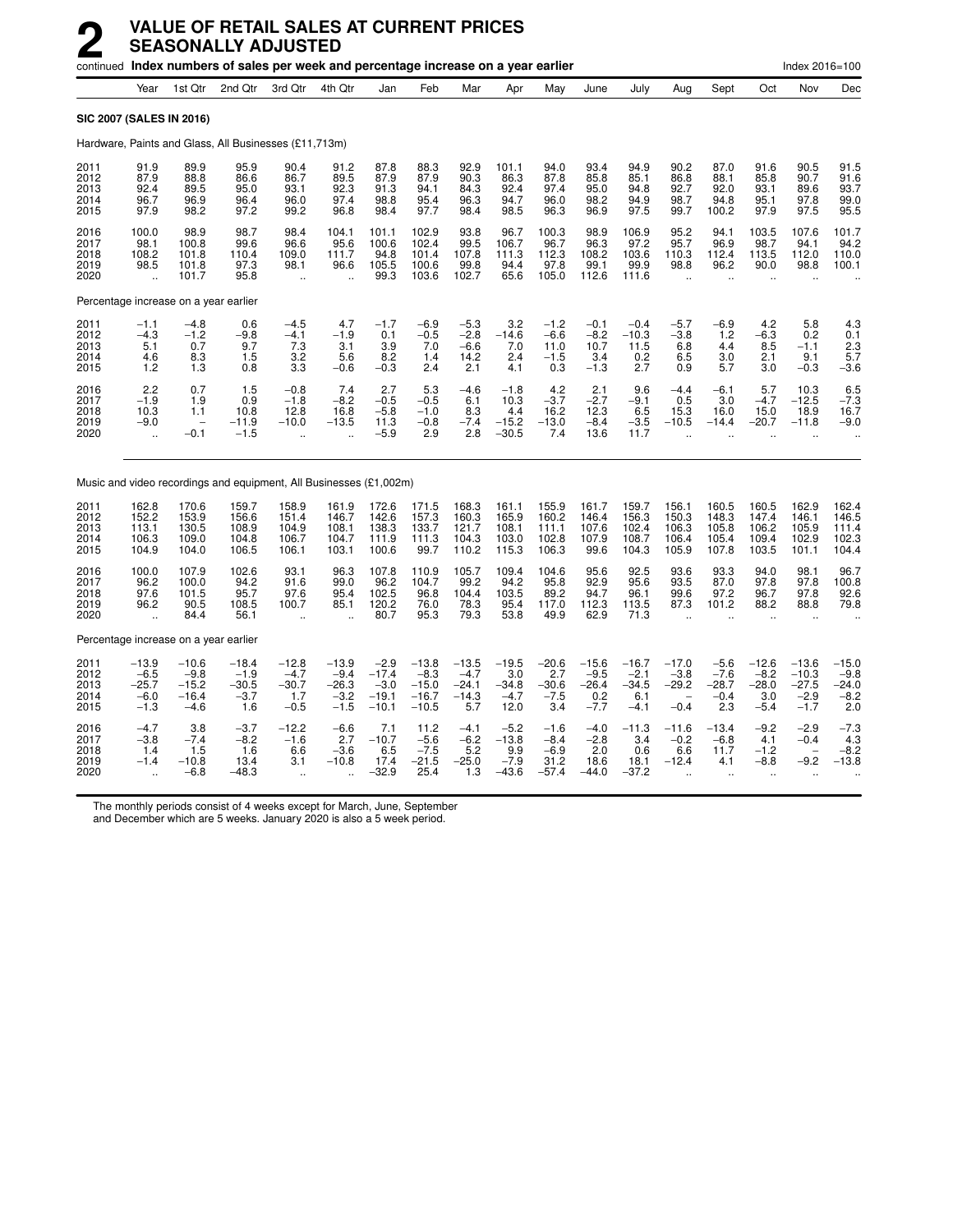|                                      |                                                          | continued Index numbers of sales per week and percentage increase on a year earlier |                                            |                                                          |                                                          |                                           |                                          |                                           |                                             |                                          |                                            |                                               |                                                          |                                                          |                                                         | Index 2016=100                                           |                                                                      |
|--------------------------------------|----------------------------------------------------------|-------------------------------------------------------------------------------------|--------------------------------------------|----------------------------------------------------------|----------------------------------------------------------|-------------------------------------------|------------------------------------------|-------------------------------------------|---------------------------------------------|------------------------------------------|--------------------------------------------|-----------------------------------------------|----------------------------------------------------------|----------------------------------------------------------|---------------------------------------------------------|----------------------------------------------------------|----------------------------------------------------------------------|
|                                      | Year                                                     | 1st Qtr                                                                             | 2nd Qtr                                    | 3rd Qtr                                                  | 4th Qtr                                                  | Jan                                       | Feb                                      | Mar                                       | Apr                                         | May                                      | June                                       | July                                          | Aug                                                      | Sept                                                     | Oct                                                     | Nov                                                      | Dec                                                                  |
| <b>SIC 2007 (SALES IN 2016)</b>      |                                                          |                                                                                     |                                            |                                                          |                                                          |                                           |                                          |                                           |                                             |                                          |                                            |                                               |                                                          |                                                          |                                                         |                                                          |                                                                      |
|                                      |                                                          | Other Specialised Non-food Stores, All Businesses (£50,617m)                        |                                            |                                                          |                                                          |                                           |                                          |                                           |                                             |                                          |                                            |                                               |                                                          |                                                          |                                                         |                                                          |                                                                      |
| 2011<br>2012<br>2013<br>2014<br>2015 | 86.4<br>87.3<br>89.7<br>95.5<br>94.2                     | 87.6<br>87.5<br>87.2<br>94.0<br>95.0                                                | 85.6<br>85.4<br>88.6<br>94.4<br>94.8       | 85.7<br>88.1<br>91.4<br>95.5<br>94.1                     | 86.8<br>88.2<br>91.8<br>98.2<br>92.9                     | 88.0<br>88.4<br>85.0<br>93.0<br>93.4      | 88.6<br>86.0<br>90.2<br>93.6<br>96.5     | 86.4<br>88.0<br>86.4<br>95.2<br>94.9      | 86.3<br>84.3<br>88.1<br>92.1<br>94.7        | 86.0<br>84.4<br>87.8<br>93.7<br>95.1     | 84.7<br>87.1<br>89.7<br>96.9<br>94.7       | 85.3<br>87.2<br>89.5<br>95.8<br>93.2          | 85.6<br>89.5<br>89.1<br>95.3<br>94.1                     | 86.1<br>87.8<br>94.7<br>95.5<br>94.8                     | 88.5<br>87.9<br>91.1<br>96.1<br>94.5                    | 86.3<br>88.8<br>92.2<br>97.7<br>93.2                     | 85.9<br>88.1<br>92.1<br>100.2<br>91.3                                |
| 2016<br>2017<br>2018<br>2019<br>2020 | 100.0<br>103.7<br>107.8<br>112.9<br>$\ddot{\phantom{a}}$ | 96.5<br>100.0<br>105.7<br>112.8<br>102.6                                            | 100.2<br>103.6<br>106.0<br>113.8<br>68.0   | 100.8<br>104.1<br>109.2<br>113.5<br>$\ddot{\phantom{1}}$ | 102.5<br>107.1<br>110.3<br>111.5                         | 96.1<br>100.6<br>107.9<br>110.6<br>113.7  | 96.4<br>102.9<br>106.1<br>113.6<br>111.9 | 96.9<br>97.1<br>103.5<br>113.9<br>83.9    | 100.8<br>103.3<br>105.8<br>111.0<br>44.9    | 98.9<br>102.1<br>107.1<br>112.9<br>56.5  | 100.6<br>105.0<br>105.2<br>116.8<br>95.7   | 101.0<br>102.8<br>106.5<br>113.3<br>115.3     | 99.7<br>108.3<br>110.8<br>114.3                          | 101.5<br>101.7<br>110.3<br>112.9                         | 103.5<br>105.4<br>109.1<br>112.1                        | 102.0<br>107.6<br>113.5<br>111.8                         | 102.1<br>107.9<br>108.6<br>110.8                                     |
|                                      |                                                          | Percentage increase on a year earlier                                               |                                            |                                                          |                                                          |                                           |                                          |                                           |                                             |                                          |                                            |                                               |                                                          |                                                          |                                                         |                                                          |                                                                      |
| 2011<br>2012<br>2013<br>2014<br>2015 | 0.8<br>1.0<br>2.8<br>6.4<br>$-1.4$                       | 6.4<br>$-0.1$<br>$-0.4$<br>7.8<br>1.0                                               | 1.9<br>$-0.2$<br>3.7<br>6.6<br>0.4         | $-3.2$<br>2.9<br>3.7<br>4.6<br>$-1.5$                    | $-1.4$<br>1.6<br>4.0<br>7.0<br>$-5.4$                    | 12.2<br>0.4<br>$-3.8$<br>9.4<br>0.5       | 4.7<br>$-2.9$<br>4.8<br>3.8<br>3.1       | 3.5<br>1.8<br>$-1.7$<br>10.2<br>$-0.3$    | 3.3<br>$-2.2$<br>4.5<br>4.5<br>2.9          | 2.7<br>$-1.9$<br>4.0<br>6.8<br>1.4       | 0.2<br>2.9<br>2.9<br>8.0<br>$-2.2$         | $-4.3$<br>2.2<br>2.7<br>7.0<br>$-2.7$         | $-4.6$<br>4.6<br>$-0.5$<br>7.0<br>$-1.3$                 | $-1.0$<br>2.0<br>7.8<br>0.9<br>$-0.7$                    | $-0.1$<br>$-0.7$<br>3.6<br>5.6<br>$-1.7$                | $-3.3$<br>2.9<br>3.8<br>6.0<br>$-4.6$                    | $-0.9$<br>2.5<br>4.5<br>$^{8.8}_{-8.9}$                              |
| 2016<br>2017<br>2018<br>2019<br>2020 | 6.2<br>3.7<br>4.0<br>4.7<br>$\ddot{\phantom{a}}$         | 1.6<br>3.6<br>5.7<br>6.7<br>$-9.1$                                                  | 5.6<br>3.4<br>2.3<br>7.4<br>-40.2          | 7.1<br>3.3<br>4.9<br>3.8<br>$\ddot{\phantom{1}}$         | 10.4<br>4.4<br>3.0<br>1.1<br>$\ddot{\phantom{a}}$        | 2.8<br>4.7<br>7.3<br>2.5<br>2.8           | $-0.1$<br>6.8<br>3.1<br>7.0<br>$-1.5$    | 2.1<br>0.1<br>6.6<br>10.0<br>$-26.3$      | 6.4<br>2.5<br>2.4<br>4.9<br>$-59.5$         | 4.1<br>3.2<br>4.8<br>5.4<br>$-49.9$      | 6.2<br>4.4<br>0.2<br>11.0<br>$-18.0$       | 8.4<br>1.8<br>3.5<br>6.5<br>1.7               | 6.0<br>8.6<br>2.3<br>3.1<br>$\ddot{\phantom{a}}$         | 7.0<br>0.2<br>8.4<br>2.4<br>$\ddot{\phantom{a}}$         | 9.5<br>1.8<br>3.5<br>2.7<br>$\ddot{\phantom{1}}$        | 9.4<br>5.5<br>5.5<br>$-1.5$<br>$\ldots$                  | $11.9$<br>5.7<br>0.6<br>2.0<br>$\ldots$                              |
|                                      |                                                          | Dispensing Chemists, All Businesses (£1,153m)                                       |                                            |                                                          |                                                          |                                           |                                          |                                           |                                             |                                          |                                            |                                               |                                                          |                                                          |                                                         |                                                          |                                                                      |
| 2011<br>2012<br>2013<br>2014<br>2015 | 99.9<br>95.6<br>98.3<br>100.7<br>92.5                    | 106.7<br>101.2<br>94.8<br>99.0<br>95.3                                              | 101.8<br>98.8<br>95.3<br>106.7<br>92.4     | 95.0<br>89.0<br>100.6<br>100.3<br>91.5                   | 96.0<br>93.3<br>102.7<br>96.9<br>90.7                    | 107.6<br>99.9<br>95.3<br>97.3<br>94.0     | 104.1<br>102.6<br>95.2<br>97.1<br>95.7   | 108.1<br>101.1<br>94.0<br>102.3<br>96.0   | 102.7<br>92.5<br>94.5<br>102.8<br>94.7      | 102.6<br>104.2<br>93.7<br>107.9<br>90.7  | 100.5<br>99.5<br>97.3<br>108.9<br>91.9     | 95.2<br>92.6<br>104.6<br>103.0<br>92.6        | 93.6<br>98.2<br>99.2<br>97.9<br>88.9                     | 96.0<br>78.8<br>98.5<br>99.9<br>92.7                     | 100.0<br>94.5<br>100.0<br>93.8<br>93.7                  | 97.4<br>92.7<br>103.2<br>96.9<br>90.4                    | 91.7<br>92.8<br>104.4<br>99.3<br>88.5                                |
| 2016<br>2017<br>2018<br>2019<br>2020 | 100.0<br>114.5<br>116.9<br>123.4<br>$\ddot{\phantom{a}}$ | 97.0<br>102.8<br>116.2<br>125.9<br>141.6                                            | 97.1<br>117.1<br>116.8<br>125.5<br>194.7   | 102.6<br>116.9<br>119.9<br>121.6<br>$\ddot{\phantom{a}}$ | 103.2<br>121.3<br>114.7<br>120.6<br>$\ddot{\phantom{a}}$ | 95.8<br>103.9<br>119.0<br>125.3<br>119.5  | 98.5<br>101.5<br>115.3<br>125.9<br>125.1 | 96.9<br>102.9<br>114.6<br>126.2<br>176.8  | 98.5<br>127.1<br>119.4<br>130.1<br>155.1    | 98.0<br>99.8<br>116.3<br>129.4<br>163.2  | 95.4<br>122.8<br>115.2<br>118.7<br>251.5   | 96.4<br>109.7<br>121.9<br>126.8<br>236.7      | 101.4<br>118.3<br>121.4<br>120.9<br>$\ddot{\phantom{a}}$ | 108.7<br>121.6<br>117.2<br>118.1<br>$\ddot{\phantom{a}}$ | 103.0<br>120.6<br>106.9<br>124.2                        | 103.3<br>124.9<br>120.1<br>115.4                         | 103.1<br>119.0<br>116.6<br>121.8                                     |
|                                      |                                                          | Percentage increase on a year earlier                                               |                                            |                                                          |                                                          |                                           |                                          |                                           |                                             |                                          |                                            |                                               |                                                          |                                                          |                                                         |                                                          |                                                                      |
| 2011<br>2012<br>2013<br>2014<br>2015 | 4.7<br>$-4.3$<br>2.9<br>2.4<br>$-8.2$                    | 13.2<br>$-5.2$<br>$-6.3$<br>4.5<br>$-3.8$                                           | 9.0<br>$-3.0$<br>$-3.5$<br>11.9<br>$-13.4$ | 0.5<br>$-6.3$<br>12.9<br>$-0.3$<br>$-8.7$                | $-3.2$<br>$-2.8$<br>10.0<br>$-5.6$<br>$-6.4$             | 13.1<br>$-7.2$<br>$-4.6$<br>2.1<br>$-3.4$ | 9.0<br>$-1.5$<br>$-7.2$<br>2.0<br>$-1.5$ | 16.6<br>$-6.5$<br>$-7.0$<br>8.8<br>$-6.1$ | 7.8<br>$-9.9$<br>2.2<br>8.8<br>$-7.9$       | 9.1<br>1.6<br>$-10.1$<br>15.2<br>$-16.0$ | 9.9<br>$-1.0$<br>$-2.2$<br>11.9<br>$-15.6$ | $-2.1$<br>$-2.8$<br>12.9<br>$-1.5$<br>$-10.1$ | $-2.6$<br>4.9<br>0.9<br>$-1.2$<br>$-9.3$                 | 5.4<br>$-17.8$<br>24.9<br>1.5<br>$-7.2$                  | 4.5<br>-5.6<br>5.8<br>$-6.2$<br>$-0.1$                  | $-2.5$<br>$-4.8$<br>11.3<br>$-6.1$<br>$-6.8$             | $-9.6$<br>1.3<br>12.4<br>$-4.9$<br>–10.9                             |
| 2016<br>2017<br>2018<br>2019<br>2020 | 8.2<br>14.5<br>2.1<br>5.6                                | 1.9<br>5.9<br>13.0<br>8.3<br>12.5                                                   | 5.2<br>20.5<br>$-0.2$<br>7.5<br>55.1       | 12.2<br>13.9<br>2.6<br>1.4<br>$\ddot{\phantom{a}}$       | 13.8<br>17.6<br>$-5.4$<br>5.1                            | 1.9<br>8.5<br>14.5<br>5.3<br>-4.7         | 2.9<br>3.1<br>13.7<br>9.2<br>$-0.7$      | 1.0<br>6.2<br>11.3<br>10.2<br>40.1        | 4.0<br>29.1<br>-6.1<br>9.0<br>19.2          | 8.1<br>1.8<br>16.5<br>11.3<br>26.1       | 3.8<br>28.7<br>-6.2<br>3.1<br>111.8        | 4.1<br>13.8<br>11.1<br>4.0<br>86.7            | 14.1<br>16.7<br>2.6<br>$-0.4$                            | 17.2<br>11.9<br>-3.6<br>0.8                              | 10.0<br>17.0<br>$-11.4$<br>16.2<br>$\ddotsc$            | 14.3<br>20.8<br>$-3.8$<br>-4.0                           | 16.6<br>15.4<br>$-2.0$<br>4.5                                        |
|                                      |                                                          | Medical Goods, All Businesses (£608m)                                               |                                            |                                                          |                                                          |                                           |                                          |                                           |                                             |                                          |                                            |                                               |                                                          |                                                          |                                                         |                                                          |                                                                      |
| 2011<br>2012<br>2013<br>2014<br>2015 | 71.8<br>$\frac{78.6}{79.5}$<br>90.9<br>100.5             | 70.3<br>79.6<br>77.8<br>88.2<br>93.0                                                | 69.6<br>76.7<br>71.3<br>93.0<br>97.0       | 72.4<br>77.4<br>83.1<br>91.4<br>102.8                    | 75.0<br>80.7<br>85.6<br>91.2<br>109.0                    | 66.3<br>81.8<br>78.7<br>84.9<br>91.1      | 70.7<br>76.6<br>77.2<br>92.7<br>92.5     | 73.2<br>80.2<br>77.5<br>87.8<br>95.0      | 63.3<br>79.9<br>65.1<br>94.9<br>91.4        | 72.3<br>74.6<br>75.1<br>91.4<br>98.5     | 72.4<br>75.9<br>73.2<br>92.8<br>100.3      | 69.7<br>77.7<br>80.3<br>95.8<br>98.9          | 73.3<br>79.1<br>80.9<br>89.3<br>92.4                     | 73.7<br>75.8<br>87.1<br>89.6<br>114.3                    | 71.5<br>80.5<br>86.0<br>91.5<br>100.2                   | 72.5<br>80.7<br>82.9<br>93.5<br>127.8                    | 79.7<br>$\begin{array}{c} 80.9 \\ 87.5 \end{array}$<br>89.1<br>101.2 |
| 2016<br>2017<br>2018<br>2019<br>2020 | 100.0<br>107.5<br>132.1<br>153.4<br>$\ddot{\phantom{a}}$ | 97.4<br>114.5<br>117.4<br>145.6<br>159.1                                            | 100.4<br>98.3<br>127.8<br>162.1<br>62.5    | 100.8<br>106.3<br>127.7<br>160.5<br>ä.                   | 101.3<br>110.8<br>155.7<br>145.4<br>÷.                   | 96.9<br>112.1<br>114.5<br>145.8<br>164.5  | 97.6<br>107.9<br>118.5<br>145.6<br>184.0 | 97.6<br>121.9<br>118.7<br>145.4<br>133.8  | 99.3<br>87.1<br>120.3<br>161.4<br>31.9      | 98.9<br>116.4<br>118.5<br>166.3<br>56.2  | 102.6<br>92.9<br>141.2<br>159.3<br>92.0    | 98.7<br>102.8<br>128.1<br>169.0<br>136.4      | 104.5<br>107.5<br>130.7<br>162.3<br>$\ddot{\phantom{a}}$ | 99.6<br>108.1<br>124.9<br>152.2<br>$\ddot{\phantom{a}}$  | 95.9<br>109.6<br>152.1<br>145.7<br>$\ddot{\phantom{a}}$ | 102.4<br>116.9<br>165.1<br>143.2<br>$\ddot{\phantom{a}}$ | 104.8<br>106.9<br>151.0<br>147.1                                     |
|                                      |                                                          | Percentage increase on a year earlier                                               |                                            |                                                          |                                                          |                                           |                                          |                                           |                                             |                                          |                                            |                                               |                                                          |                                                          |                                                         |                                                          |                                                                      |
| 2011<br>2012<br>2013<br>2014<br>2015 | $^{13.4}_{9.5}$<br>1.1<br>14.4<br>10.5                   | 18.3<br>13.2<br>$-2.2$<br>13.3<br>5.5                                               | 2.8<br>10.3<br>$-7.1$<br>30.5<br>4.3       | $^{12.2}_{7.0}$<br>7.4<br>10.0<br>12.5                   | 21.7<br>7.6<br>6.1<br>6.5<br>19.6                        | 22.8<br>23.5<br>$-3.8$<br>7.8<br>7.3      | 13.9<br>8.3<br>0.8<br>20.1<br>$-0.3$     | 18.8<br>9.5<br>$\frac{-3.3}{13.2}$<br>8.2 | $-2.3$<br>26.3<br>$-18.5$<br>45.7<br>$-3.7$ | 5.4<br>3.2<br>0.6<br>21.7<br>7.7         | 4.5<br>4.8<br>$-3.5$<br>26.7<br>8.2        | $-0.6$<br>11.5<br>$3.3$<br>19.3<br>3.3        | 17.0<br>8.0<br>2.3<br>10.4<br>3.5                        | 20.1<br>2.8<br>14.9<br>2.9<br>27.5                       | 21.8<br>12.6<br>6.9<br>6.4<br>9.5                       | $8.9$<br>11.2<br>2.7<br>12.8<br>36.7                     | $32.9$<br>1.5<br>8.2<br>1.8<br>13.6                                  |
| 2016<br>2017<br>2018<br>2019<br>2020 | $-0.5$<br>7.5<br>22.9<br>16.1<br>$\bar{\mathbf{a}}$      | 4.7<br>17.6<br>2.4<br>24.0<br>9.3                                                   | 3.5<br>$-2.1$<br>30.0<br>26.9<br>$-61.4$   | $-2.0$<br>5.4<br>20.1<br>25.7<br>$\ddotsc$               | $-7.1$<br>9.4<br>40.5<br>$-6.6$<br>$\ddotsc$             | $6.3$<br>15.7<br>2.2<br>27.4<br>12.9      | 5.6<br>10.5<br>9.9<br>22.8<br>26.4       | 2.8<br>24.8<br>$-2.6$<br>$22.4 - 7.9$     | 8.7<br>$-12.3$<br>38.2<br>34.2<br>$-80.2$   | 0.4<br>17.7<br>1.9<br>40.3<br>$-66.2$    | 2.2<br>$-9.4$<br>51.9<br>12.9<br>$-42.2$   | $-0.2$<br>4.1<br>24.6<br>32.0<br>$-19.3$      | 13.0<br>2.9<br>21.6<br>24.1<br>$\ddot{\phantom{1}}$      | $-12.9$<br>8.6<br>15.5<br>21.9<br>$\ddotsc$              | $-4.2$<br>14.3<br>38.7<br>$-4.2$<br>$\ldots$            | $-19.9$<br>14.2<br>41.2<br>$-13.3$<br>$\ldots$           | $3.6$<br>$2.0$<br>41.3<br>$-2.6$<br>$\ddot{\phantom{a}}$             |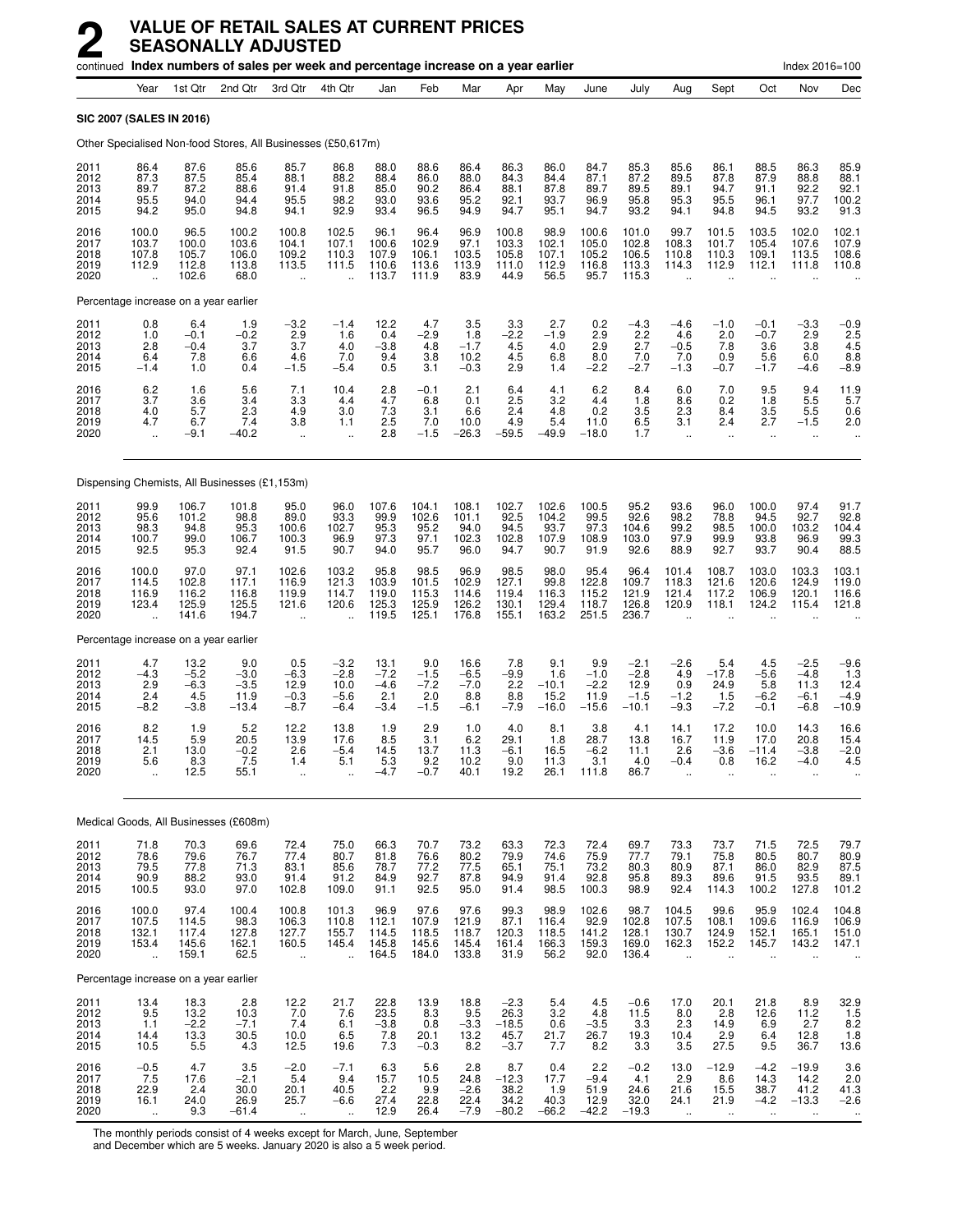|                                      |                                                          |                                           | continued Index numbers of sales per week and percentage increase on a year earlier |                                                         |                                                          |                                                |                                            |                                                 |                                               |                                              |                                                          |                                               |                                                      |                                                       |                                                          | Index 2016=100                               |                                             |
|--------------------------------------|----------------------------------------------------------|-------------------------------------------|-------------------------------------------------------------------------------------|---------------------------------------------------------|----------------------------------------------------------|------------------------------------------------|--------------------------------------------|-------------------------------------------------|-----------------------------------------------|----------------------------------------------|----------------------------------------------------------|-----------------------------------------------|------------------------------------------------------|-------------------------------------------------------|----------------------------------------------------------|----------------------------------------------|---------------------------------------------|
|                                      | Year                                                     | 1st Qtr                                   | 2nd Qtr                                                                             | 3rd Qtr                                                 | 4th Qtr                                                  | Jan                                            | Feb                                        | Mar                                             | Apr                                           | May                                          | June                                                     | July                                          | Aug                                                  | Sept                                                  | Oct                                                      | Nov                                          | Dec                                         |
| SIC 2007 (SALES IN 2016)             |                                                          |                                           |                                                                                     |                                                         |                                                          |                                                |                                            |                                                 |                                               |                                              |                                                          |                                               |                                                      |                                                       |                                                          |                                              |                                             |
|                                      |                                                          |                                           | Cosmetic and Toilet Articles, All Businesses (£3,842m)                              |                                                         |                                                          |                                                |                                            |                                                 |                                               |                                              |                                                          |                                               |                                                      |                                                       |                                                          |                                              |                                             |
| 2011<br>2012<br>2013<br>2014<br>2015 | 74.4<br>77.3<br>87.7<br>89.2<br>90.6                     | 75.8<br>73.9<br>83.2<br>88.3<br>89.8      | 74.0<br>76.9<br>90.6<br>86.1<br>90.4                                                | 74.7<br>78.1<br>87.9<br>89.7<br>90.4                    | 73.3<br>80.3<br>89.1<br>92.8<br>91.9                     | 78.5<br>73.2<br>81.2<br>88.6<br>90.9           | 73.9<br>73.9<br>83.5<br>88.5<br>88.8       | 75.1<br>74.5<br>84.7<br>87.9<br>89.8            | 75.7<br>74.4<br>88.0<br>86.5<br>89.5          | 73.7<br>76.9<br>89.7<br>84.3<br>91.8         | 73.0<br>78.8<br>93.4<br>87.3<br>89.9                     | 75.1<br>77.8<br>86.9<br>86.8<br>90.3          | 73.3<br>78.3<br>87.8<br>89.7<br>90.8                 | 75.4<br>78.1<br>88.8<br>92.0<br>90.1                  | 70.9<br>78.1<br>89.7<br>92.2<br>90.2                     | 75.9<br>77.3<br>89.9<br>93.4<br>90.4         | 73.0<br>84.4<br>87.9<br>92.8<br>94.4        |
| 2016<br>2017<br>2018<br>2019<br>2020 | 100.0<br>108.4<br>125.2<br>138.9<br>$\ddot{\phantom{a}}$ | 96.3<br>108.2<br>116.8<br>141.9<br>124.2  | 98.4<br>107.1<br>122.5<br>141.2<br>90.5                                             | 103.0<br>106.5<br>128.4<br>139.7                        | 102.4<br>111.8<br>132.9<br>132.9<br>$\ddot{\phantom{a}}$ | 96.9<br>105.0<br>114.2<br>142.9<br>116.7       | 96.0<br>106.8<br>116.8<br>145.7<br>126.7   | 95.9<br>112.0<br>119.0<br>138.1<br>129.5        | 98.3<br>111.2<br>119.2<br>137.5<br>77.6       | 98.5<br>104.7<br>123.7<br>141.6<br>78.9      | 98.4<br>105.8<br>124.3<br>143.7<br>110.1                 | 103.9<br>104.9<br>126.4<br>141.3<br>127.3     | 105.5<br>104.5<br>129.0<br>141.1                     | 100.2<br>109.3<br>129.7<br>137.2                      | 103.3<br>108.8<br>135.8<br>132.0                         | 102.2<br>112.4<br>135.2<br>139.3             | 101.9<br>113.6<br>128.7<br>128.6            |
|                                      |                                                          | Percentage increase on a year earlier     |                                                                                     |                                                         |                                                          |                                                |                                            |                                                 |                                               |                                              |                                                          |                                               |                                                      |                                                       |                                                          |                                              |                                             |
| 2011<br>2012<br>2013<br>2014<br>2015 | 4.6<br>3.8<br>13.5<br>1.7<br>1.6                         | 9.3<br>$-2.4$<br>12.6<br>6.1<br>1.7       | 6.5<br>3.8<br>17.9<br>$-4.9$<br>4.9                                                 | 4.2<br>4.5<br>12.6<br>2.0<br>0.8                        | $-1.4$<br>9.6<br>11.0<br>4.2<br>$-1.0$                   | 17.6<br>$-6.7$<br>10.8<br>9.1<br>2.7           | 2.9<br>13.0<br>6.0<br>0.3                  | 8.2<br>$-0.8$<br>13.6<br>3.8<br>2.1             | 9.6<br>$-1.8$<br>18.4<br>$-1.7$<br>3.5        | 5.5<br>4.4<br>16.6<br>$-6.0$<br>8.9          | 5.0<br>8.0<br>18.5<br>$-6.6$<br>3.0                      | 6.3<br>3.6<br>11.7<br>$-0.1$<br>4.0           | 1.3<br>6.7<br>12.2<br>2.2<br>1.2                     | 4.9<br>3.6<br>13.6<br>3.6<br>$-2.0$                   | -3.7<br>10.1<br>14.9<br>2.8<br>$-2.1$                    | 3.1<br>1.8<br>16.3<br>3.9<br>$-3.2$          | -3.1<br>15.7<br>4.1<br>$\frac{5.6}{1.7}$    |
| 2016<br>2017<br>2018<br>2019<br>2020 | 10.4<br>8.4<br>15.5<br>11.0<br>$\ddotsc$                 | 7.2<br>12.5<br>8.0<br>21.5<br>$-12.5$     | 8.9<br>8.8<br>14.4<br>15.2<br>$-35.9$                                               | 14.0<br>3.4<br>20.6<br>8.7<br>$\ddotsc$                 | 11.4<br>9.2<br>18.9                                      | 6.6<br>8.3<br>8.7<br>25.1<br>$-18.3$           | 8.1<br>11.2<br>9.4<br>24.7<br>$-13.0$      | 6.9<br>16.8<br>6.3<br>16.0<br>$-6.2$            | 9.8<br>13.1<br>7.2<br>15.4<br>$-43.6$         | 7.3<br>6.3<br>18.2<br>14.4<br>$-44.3$        | 9.5<br>7.5<br>17.5<br>15.7<br>$-23.4$                    | 15.1<br>1.0<br>20.4<br>11.8<br>$-9.9$         | 16.2<br>$-0.9$<br>23.4<br>9.4<br>$\mathbf{r}$ .      | 11.3<br>9.0<br>18.7<br>5.8<br>$\ddotsc$               | 14.4<br>5.4<br>24.8<br>$-2.8$<br>$\ddotsc$               | 13.0<br>10.0<br>20.2<br>3.1<br>$\ddotsc$     | 7.9<br>11.5<br>13.3<br>$-0.1$               |
|                                      |                                                          |                                           | Computers & Telecommunications Equipment, All Businesses (£5,675m)                  |                                                         |                                                          |                                                |                                            |                                                 |                                               |                                              |                                                          |                                               |                                                      |                                                       |                                                          |                                              |                                             |
| 2011<br>2012<br>2013<br>2014<br>2015 | 83.4<br>76.0<br>77.6<br>81.6<br>90.7                     | 91.3<br>77.1<br>77.6<br>79.4<br>82.9      | 82.6<br>76.0<br>78.7<br>79.4<br>87.0                                                | 78.3<br>77.9<br>76.7<br>81.8<br>98.2                    | 81.5<br>73.2<br>77.5<br>86.0<br>94.8                     | 88.7<br>80.6<br>76.7<br>78.7<br>86.5           | 97.7<br>75.8<br>79.7<br>78.7<br>84.3       | 88.3<br>75.3<br>76.6<br>80.8<br>78.8            | 74.8<br>78.0<br>80.3<br>77.9<br>85.4          | 86.6<br>74.9<br>79.8<br>80.3<br>86.6         | 85.6<br>75.2<br>76.4<br>80.0<br>88.5                     | 77.9<br>80.4<br>77.2<br>78.8<br>95.3          | 80.3<br>75.5<br>76.1<br>80.5<br>96.7                 | 77.1<br>77.8<br>76.8<br>85.4<br>101.8                 | 80.2<br>73.6<br>76.8<br>86.1<br>95.5                     | 84.2<br>72.5<br>79.0<br>84.4<br>94.9         | 80.4<br>73.4<br>77.0<br>87.2<br>94.1        |
| 2016<br>2017<br>2018<br>2019<br>2020 | 100.0<br>90.1<br>84.7<br>82.7<br>$\ddot{\phantom{a}}$    | 98.7<br>87.9<br>90.3<br>82.1<br>70.2      | 103.6<br>90.9<br>83.1<br>87.8<br>33.2                                               | 98.9<br>90.8<br>80.6<br>86.5<br>$\ddotsc$               | 98.7<br>90.9<br>84.8<br>74.3                             | 93.6<br>85.4<br>94.7<br>84.9<br>74.3           | 100.2<br>87.4<br>89.3<br>84.6<br>76.3      | 101.7<br>90.4<br>87.6<br>77.8<br>61.3           | 103.1<br>92.4<br>81.7<br>96.5<br>28.4         | 103.8<br>88.7<br>84.1<br>87.4<br>29.7        | 103.9<br>91.5<br>83.5<br>81.3<br>40.0                    | 98.8<br>97.2<br>78.3<br>90.5<br>62.3          | 96.4<br>91.1<br>85.4<br>81.2<br>$\ddot{\phantom{a}}$ | 101.1<br>85.5<br>78.5<br>87.6<br>$\ddot{\phantom{a}}$ | 109.0<br>85.7<br>86.1<br>80.9                            | 94.4<br>94.3<br>82.6<br>70.0                 | 94.0<br>92.3<br>85.4<br>72.5                |
|                                      |                                                          | Percentage increase on a year earlier     |                                                                                     |                                                         |                                                          |                                                |                                            |                                                 |                                               |                                              |                                                          |                                               |                                                      |                                                       |                                                          |                                              |                                             |
| 2011<br>2012<br>2013<br>2014<br>2015 | $-0.6$<br>-8.9<br>2.1<br>5.2<br>11.1                     | 15.9<br>$-15.6$<br>0.6<br>2.4<br>4.3      | $-0.9$<br>$-8.0$<br>3.5<br>1.0<br>9.5                                               | $-12.1$<br>$-0.5$<br>$-1.6$<br>6.7<br>20.0              | $-3.6$<br>$-10.2$<br>6.0<br>10.9<br>10.2                 | 28.6<br>$-9.1$<br>$-4.9$<br>2.6<br>10.0        | 19.1<br>$-22.4$<br>5.1<br>$-1.2$<br>7.2    | 5.1<br>$-14.7$<br>1.7<br>5.4<br>$-2.5$          | $-5.1$<br>4.3<br>3.0<br>$-3.0$<br>9.6         | 3.3<br>$-13.5$<br>6.5<br>0.6<br>8.0          | $-1.1$<br>$-12.1$<br>1.6<br>4.7<br>10.6                  | $-11.7$<br>3.3<br>$-4.1$<br>2.1<br>20.9       | $-16.7$<br>$-6.0$<br>0.7<br>5.9<br>20.2              | $-8.1$<br>1.0<br>$-1.3$<br>11.1<br>19.3               | 1.6<br>-8.3<br>4.4<br>12.2<br>10.8                       | $-0.6$<br>$-13.9$<br>9.0<br>6.8<br>12.4      | $-9.4$<br>$-8.7$<br>4.9<br>13.3<br>7.9      |
| 2016<br>2017<br>2018<br>2019<br>2020 | 10.3<br>-9.9<br>$-6.0$<br>$-2.4$                         | 19.2<br>$-11.0$<br>2.7<br>$-9.1$<br>-14.4 | 19.2<br>$-12.3$<br>$-8.6$<br>5.6<br>$-62.2$                                         | 0.7<br>$-8.2$<br>$-11.3$<br>7.4<br>$\ddot{\phantom{a}}$ | 4.2<br>$-8.0$<br>$-6.\bar{7}$<br>$-12.3$                 | 8.2<br>$-8.8$<br>10.9<br>$-10.3$<br>$-12.5$    | 18.8<br>$-12.8$<br>2.2<br>$-5.2$<br>$-9.9$ | 29.2<br>$-11.1$<br>$-3.1$<br>$-11.2$<br>$-21.2$ | 20.7<br>$-10.4$<br>$-11.6$<br>18.1<br>$-70.6$ | 19.8<br>$-14.5$<br>$-5.3$<br>3.9<br>$-66.0$  | 17.4<br>$-12.0$<br>$-8.6$<br>$-2.7$<br>$-50.8$           | 3.7<br>$-1.6$<br>$-19.4$<br>15.5<br>$-31.1$   | $-0.3$<br>$-5.5$<br>$-6.3$<br>$-4.9$                 | $-0.7$<br>$-15.4$<br>$-8.2$<br>11.6                   | 14.2<br>$-21.4$<br>0.5<br>-6.0                           | $-0.5$<br>$-12.4$<br>$-15.2$                 | $-0.1$<br>$-1.9$<br>$-7.4$<br>$-15.1$       |
|                                      |                                                          |                                           | Floor Coverings, All Businesses (£1,520m)                                           |                                                         |                                                          |                                                |                                            |                                                 |                                               |                                              |                                                          |                                               |                                                      |                                                       |                                                          |                                              |                                             |
| 2011<br>2012<br>2013<br>2014<br>2015 | 105.8<br>136.2<br>155.4<br>148.7<br>107.4                | 114.0<br>133.6<br>149.4<br>150.1<br>112.7 | 100.6<br>138.7<br>158.4<br>146.1<br>109.3                                           | 103.1<br>134.4<br>156.4<br>148.4<br>105.8               | 105.7<br>138.1<br>157.2<br>150.0<br>101.8                | 132.0<br>137.5<br>141.6<br>147.3<br>121.5      | 107.2<br>129.7<br>150.4<br>157.6<br>108.2  | 105.0<br>133.5<br>154.8<br>146.7<br>109.3       | 101.9<br>139.4<br>159.1<br>144.1<br>107.4     | 96.4<br>142.3<br>156.8<br>141.6<br>112.5     | 102.8<br>135.3<br>159.1<br>151.2<br>108.3                | 103.0<br>134.8<br>161.1<br>143.2<br>102.2     | 100.0<br>133.1<br>156.1<br>148.8<br>106.8            | 105.6<br>135.0<br>152.9<br>152.3<br>107.9             | 106.7<br>139.8<br>156.7<br>148.7<br>104.6                | 95.1<br>134.2<br>158.2<br>153.1<br>97.5      | 113.4<br>139.8<br>156.9<br>148.6<br>102.9   |
| 2016<br>2017<br>2018<br>2019<br>2020 | 100.0<br>117.2<br>118.2<br>99.2<br>÷.                    | 104.4<br>114.3<br>119.9<br>95.8<br>91.0   | 93.9<br>114.7<br>126.0<br>101.2<br>48.9                                             | 98.5<br>117.2<br>124.1<br>93.3<br>$\mathbf{u}$          | 103.1<br>122.5<br>102.7<br>106.4<br>u,                   | 105.9<br>103.7<br>123.6<br>101.1<br>93.2       | 107.7<br>118.0<br>116.7<br>90.4<br>108.0   | 100.7<br>119.9<br>119.4<br>96.0<br>75.2         | 106.0<br>108.2<br>117.6<br>105.2<br>32.8      | 91.5<br>122.8<br>127.2<br>99.6<br>22.5       | 86.2<br>113.4<br>131.8<br>99.3<br>83.0                   | 101.4<br>123.3<br>120.9<br>99.6<br>139.8      | 96.3<br>125.5<br>123.5<br>88.0<br>$\mathbf{r}$ .     | 98.1<br>105.7<br>127.2<br>92.6<br>$\ddotsc$           | 101.7<br>134.1<br>104.5<br>106.8                         | 106.7<br>114.6<br>105.0<br>103.7             | 101.3<br>119.6<br>99.5<br>108.3             |
|                                      |                                                          | Percentage increase on a year earlier     |                                                                                     |                                                         |                                                          |                                                |                                            |                                                 |                                               |                                              |                                                          |                                               |                                                      |                                                       |                                                          |                                              |                                             |
| 2011<br>2012<br>2013<br>2014<br>2015 | $-22.0$<br>28.7<br>14.1<br>$-4.3$<br>$-27.8$             | $-22.7$<br>17.2<br>11.8<br>0.5<br>$-24.9$ | $-28.0$<br>37.9<br>14.2<br>$-7.8$<br>$-25.2$                                        | $-20.9$<br>30.3<br>16.4<br>$-5.1$<br>-28.7              | $-15.8$<br>30.6<br>13.9<br>$-4.6$<br>$-32.2$             | $-11.2$<br>4.2<br>3.0<br>4.0<br>$-17.5$        | $-28.6$<br>21.1<br>15.9<br>4.8<br>$-31.3$  | $-27.3$<br>27.1<br>15.9<br>$-5.2$<br>$-25.5$    | $-26.3$<br>36.8<br>14.1<br>$-9.4$<br>$-25.5$  | $-31.8$<br>47.7<br>10.2<br>$-9.7$<br>$-20.5$ | $-26.3$<br>31.6<br>17.6<br>$-5.0$<br>$-28.4$             | $-21.0$<br>30.9<br>19.5<br>$-11.1$<br>$-28.6$ | $-24.3$<br>33.1<br>17.2<br>$-4.6$<br>$-28.2$         | $-18.0$<br>27.8<br>13.2<br>$-0.4$<br>$-29.2$          | $-14.5$<br>31.1<br>12.1<br>$-5.1$<br>$-29.6$             | $-27.9$<br>41.1<br>17.9<br>$-3.3$<br>$-36.3$ | $-6.4$<br>23.3<br>12.2<br>$-5.3$<br>$-30.8$ |
| 2016<br>2017<br>2018<br>2019<br>2020 | $-6.9$<br>17.2<br>0.8<br>$-16.1$<br>$\ddot{\phantom{a}}$ | $-7.3$<br>9.4<br>4.9<br>$-20.0$<br>$-5.0$ | $-14.1$<br>22.1<br>9.9<br>$-19.7$<br>$-51.7$                                        | $-6.9$<br>19.0<br>5.9<br>$-24.8$<br>$\ddotsc$           | 1.3<br>18.8<br>$-16.2$<br>3.6<br>$\ddot{\phantom{a}}$    | $-12.9$<br>$-2.1$<br>19.2<br>$-18.2$<br>$-7.8$ | $-0.5$<br>9.6<br>$-1.1$<br>$-22.6$<br>19.5 | $-7.8$<br>19.0<br>$-0.4$<br>$-19.6$<br>$-21.7$  | $-1.3$<br>2.1<br>8.6<br>$-10.5$<br>$-68.8$    | $-18.7$<br>34.3<br>3.6<br>$-21.7$<br>$-77.4$ | $-20.4$<br>31.5<br>16.2<br>$-24.\overline{7}$<br>$-16.5$ | $-0.8$<br>21.6<br>$-2.0$<br>$-17.6$<br>40.4   | $-9.9$<br>30.4<br>$-1.6$<br>$-28.7$<br>$\ddotsc$     | $-9.1$<br>7.8<br>20.3<br>$-27.3$<br>$\ldots$          | $-2.8$<br>31.9<br>$-22.1$<br>2.2<br>$\ddot{\phantom{1}}$ | 9.5<br>7.4<br>$-8.4$<br>$-1.2$<br>$\ddotsc$  | $-1.5$<br>18.0<br>$-16.9$<br>8.9            |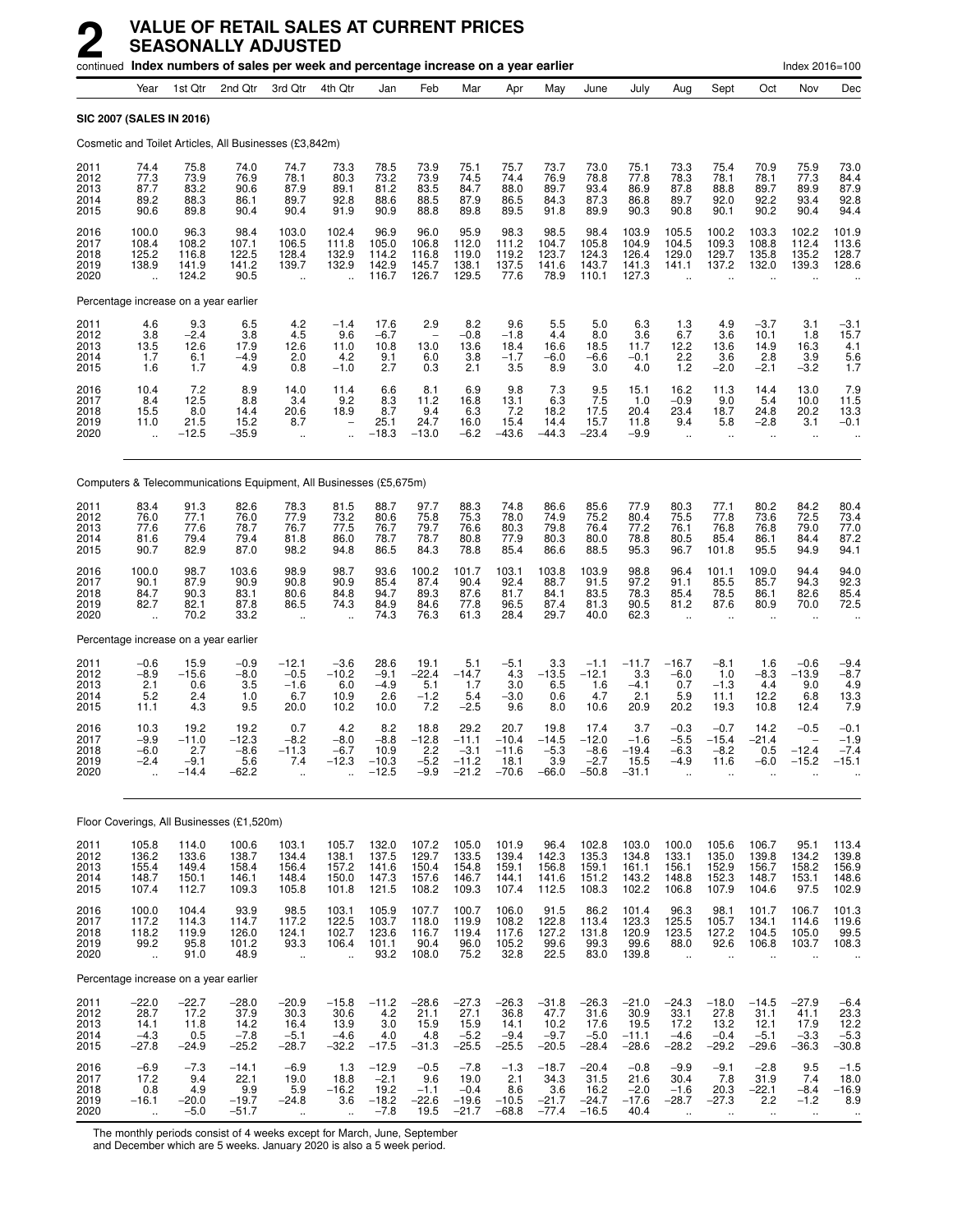|                                      |                                                        |                                            |                                               | continued Index numbers of sales per week and percentage increase on a year earlier |                                                         |                                            |                                             |                                              |                                                |                                                |                                            |                                           |                                                          |                                              |                                             | Index 2016=100                                       |                                                         |
|--------------------------------------|--------------------------------------------------------|--------------------------------------------|-----------------------------------------------|-------------------------------------------------------------------------------------|---------------------------------------------------------|--------------------------------------------|---------------------------------------------|----------------------------------------------|------------------------------------------------|------------------------------------------------|--------------------------------------------|-------------------------------------------|----------------------------------------------------------|----------------------------------------------|---------------------------------------------|------------------------------------------------------|---------------------------------------------------------|
|                                      | Year                                                   | 1st Qtr                                    | 2nd Qtr                                       | 3rd Qtr                                                                             | 4th Qtr                                                 | Jan                                        | Feb                                         | Mar                                          | Apr                                            | May                                            | June                                       | July                                      | Aug                                                      | Sept                                         | Oct                                         | Nov                                                  | Dec                                                     |
| <b>SIC 2007 (SALES IN 2016)</b>      |                                                        |                                            |                                               |                                                                                     |                                                         |                                            |                                             |                                              |                                                |                                                |                                            |                                           |                                                          |                                              |                                             |                                                      |                                                         |
|                                      |                                                        |                                            |                                               | Books, Newspapers & Periodicals, All Businesses (£3,723m)                           |                                                         |                                            |                                             |                                              |                                                |                                                |                                            |                                           |                                                          |                                              |                                             |                                                      |                                                         |
| 2011<br>2012<br>2013<br>2014<br>2015 | 118.3<br>115.0<br>107.1<br>102.2<br>106.7              | 122.8<br>117.4<br>113.6<br>97.1<br>107.4   | 117.8<br>118.8<br>107.9<br>101.6<br>106.4     | 117.1<br>113.6<br>105.8<br>104.1<br>109.3                                           | 115.6<br>110.3<br>101.2<br>106.4<br>104.0               | 123.3<br>117.7<br>112.7<br>96.3<br>106.4   | 123.3<br>116.3<br>118.9<br>96.1<br>106.8    | 122.1<br>118.1<br>110.0<br>98.8<br>108.6     | 113.7<br>119.3<br>107.2<br>102.1<br>103.2      | 119.5<br>119.1<br>107.3<br>101.3<br>107.5      | 119.7<br>118.1<br>108.9<br>101.4<br>108.0  | 121.1<br>122.3<br>104.1<br>101.4<br>110.1 | 114.9<br>106.8<br>106.6<br>104.6<br>110.1                | 115.7<br>112.2<br>106.4<br>105.9<br>107.9    | 110.8<br>112.7<br>103.0<br>103.5<br>108.3   | 117.0<br>109.1<br>101.7<br>106.8<br>105.1            | 118.3<br>109.3<br>99.3<br>108.3<br>99.7                 |
| 2016<br>2017<br>2018<br>2019<br>2020 | 100.0<br>99.0<br>102.6<br>96.0<br>$\ddot{\phantom{a}}$ | 102.7<br>93.5<br>101.2<br>94.4<br>94.9     | 100.3<br>98.4<br>105.3<br>89.9<br>49.2        | 97.7<br>102.1<br>104.9<br>92.6<br>ä,                                                | 99.3<br>102.1<br>99.2<br>106.8<br>$\ddot{\phantom{a}}$  | 103.9<br>98.2<br>100.8<br>93.6<br>125.0    | 104.4<br>96.7<br>100.6<br>84.5<br>97.9      | 100.3<br>87.2<br>102.0<br>103.1<br>62.4      | 101.0<br>96.9<br>110.5<br>90.0<br>36.6         | 102.9<br>94.8<br>105.9<br>88.1<br>41.6         | 97.7<br>102.5<br>100.7<br>91.2<br>65.4     | 98.8<br>102.9<br>104.6<br>91.0<br>107.9   | 95.9<br>102.4<br>105.4<br>92.6<br>ä.                     | 98.4<br>101.2<br>104.8<br>93.9<br>ä.         | 99.6<br>108.1<br>100.4<br>95.3              | 99.7<br>101.4<br>98.2<br>108.9                       | 98.7<br>97.8<br>99.0<br>114.4                           |
|                                      |                                                        | Percentage increase on a year earlier      |                                               |                                                                                     |                                                         |                                            |                                             |                                              |                                                |                                                |                                            |                                           |                                                          |                                              |                                             |                                                      |                                                         |
| 2011<br>2012<br>2013<br>2014<br>2015 | 1.1<br>$-2.8$<br>$-6.9$<br>$-4.6$<br>4.4               | 3.0<br>$-4.4$<br>$-3.3$<br>$-14.5$<br>10.5 | 1.3<br>0.8<br>$-9.1$<br>$-5.9$<br>4.7         | 0.6<br>$-3.0$<br>$-6.9$<br>$-1.6$<br>4.9                                            | $-0.6$<br>$-4.6$<br>$-8.3$<br>5.1<br>$-2.2$             | 3.4<br>$-4.5$<br>$-4.3$<br>$-14.5$<br>10.4 | 2.0<br>$-5.7$<br>2.3<br>$-19.2$<br>11.1     | 3.6<br>$-3.3$<br>$-6.8$<br>$-10.3$<br>10.0   | $-3.2$<br>4.9<br>$-10.1$<br>$-4.8$<br>1.1      | 2.7<br>$-0.3$<br>$-9.9$<br>-5.6<br>6.1         | 4.0<br>$-1.4$<br>$-7.7$<br>-6.9<br>6.5     | 4.4<br>1.0<br>–14.9<br>$-2.6$<br>8.6      | $-2.9$<br>$-7.0$<br>$-0.2$<br>$-1.9$<br>$5.\overline{2}$ | 0.3<br>$-3.1$<br>$-5.1$<br>$-0.5$<br>1.9     | $-3.4$<br>1.8<br>-8.6<br>0.5<br>4.6         | 0.5<br>$-6.8$<br>$-6.8$<br>5.0<br>$-1.6$             | 0.6<br>$-7.6$<br>$-9.2$<br>9.1<br>$-8.0$                |
| 2016<br>2017<br>2018<br>2019<br>2020 | $-6.3$<br>$-1.0$<br>3.7<br>$-6.5$                      | $-4.4$<br>$-8.9$<br>8.2<br>$-6.7$<br>0.5   | $-5.7$<br>$-1.9$<br>7.0<br>$-14.6$<br>$-45.3$ | $-10.5$<br>4.4<br>2.8<br>$-11.7$                                                    | $-4.5$<br>2.8<br>$-2.8$<br>7.7                          | $-2.3$<br>$-5.5$<br>2.7<br>$-7.2$<br>33.5  | $-2.2$<br>$-7.4$<br>4.1<br>$-16.1$<br>15.9  | $-7.7$<br>$-13.0$<br>16.9<br>1.1<br>$-39.5$  | $-2.2$<br>$-4.1$<br>14.1<br>$-18.5$<br>$-59.3$ | $-4.3$<br>$-7.9$<br>11.7<br>$-16.7$<br>$-52.8$ | $-9.5$<br>4.8<br>$-1.7$<br>$-9.4$<br>-28.3 | $-10.3$<br>4.1<br>1.7<br>$-13.0$<br>18.6  | $-12.9$<br>6.8<br>2.9<br>$-12.1$                         | $-8.8$<br>2.8<br>3.5<br>$-10.3$<br>ä.        | $-8.0$<br>8.6<br>$-7.1$<br>$-5.1$<br>ä.     | $-5.1$<br>1.7<br>$-3.2$<br>10.9<br>$\ddotsc$         | $-1.0$<br>$-0.9$<br>1.2<br>15.6<br>$\ddot{\phantom{0}}$ |
|                                      |                                                        |                                            |                                               | Sports Equipment, Games & Toys, All Businesses (£9,877m)                            |                                                         |                                            |                                             |                                              |                                                |                                                |                                            |                                           |                                                          |                                              |                                             |                                                      |                                                         |
| 2011<br>2012<br>2013<br>2014<br>2015 | 71.4<br>78.2<br>81.1<br>93.7<br>97.4                   | 70.2<br>74.6<br>81.9<br>91.3<br>98.0       | 71.5<br>76.8<br>76.0<br>94.9<br>97.8          | 70.8<br>81.5<br>82.7<br>94.8<br>96.8                                                | 73.0<br>80.0<br>84.0<br>94.0<br>96.9                    | 71.5<br>75.1<br>81.2<br>89.6<br>94.4       | 70.1<br>74.5<br>84.6<br>90.8<br>99.9        | 69.1<br>74.3<br>80.3<br>93.4<br>99.5         | 71.8<br>75.6<br>75.5<br>91.6<br>101.4          | 72.6<br>73.1<br>73.8<br>95.3<br>97.2           | 70.5<br>80.7<br>78.1<br>97.1<br>95.3       | 71.6<br>80.1<br>81.5<br>96.7<br>97.3      | 71.3<br>82.7<br>82.4<br>95.6<br>95.5                     | 69.9<br>81.7<br>83.9<br>92.6<br>97.4         | 71.7<br>82.8<br>83.7<br>94.7<br>95.2        | 73.4<br>78.7<br>87.1<br>94.2<br>95.2                 | 73.7<br>78.7<br>81.6<br>93.4<br>99.5                    |
| 2016<br>2017<br>2018<br>2019<br>2020 | 100.0<br>98.3<br>104.1<br>117.3<br>$\ddotsc$           | 97.7<br>91.2<br>101.8<br>112.7<br>108.6    | 101.8<br>100.2<br>103.4<br>112.7<br>73.6      | 101.0<br>98.0<br>101.7<br>123.8<br>÷.                                               | 99.5<br>103.8<br>109.4<br>119.7                         | 99.4<br>95.9<br>101.1<br>113.6<br>121.9    | 96.6<br>96.4<br>107.5<br>110.2<br>120.2     | 97.3<br>83.1<br>98.0<br>114.0<br>85.9        | 101.8<br>103.2<br>101.8<br>101.5<br>51.5       | 98.9<br>101.8<br>104.3<br>116.1<br>65.1        | 104.2<br>96.7<br>104.1<br>119.0<br>98.2    | 103.6<br>96.4<br>93.3<br>124.6<br>115.4   | 96.2<br>100.0<br>101.1<br>126.8                          | 102.7<br>97.7<br>108.8<br>120.8              | 100.5<br>104.3<br>105.9<br>118.9            | 99.1<br>103.2<br>125.0<br>120.7                      | 98.9<br>103.9<br>99.9<br>119.5                          |
|                                      |                                                        | Percentage increase on a year earlier      |                                               |                                                                                     |                                                         |                                            |                                             |                                              |                                                |                                                |                                            |                                           |                                                          |                                              |                                             |                                                      |                                                         |
| 2011<br>2012<br>2013<br>2014<br>2015 | 7.0<br>9.6<br>3.7<br>15.5<br>3.9                       | 14.6<br>6.3<br>9.8<br>11.4<br>7.4          | 10.8<br>7.3<br>$-1.1$<br>24.9<br>3.1          | 3.5<br>15.0<br>1.5<br>14.6<br>2.1                                                   | 0.5<br>9.6<br>5.0<br>12.0<br>3.0                        | 20.2<br>5.1<br>8.1<br>10.3<br>5.3          | 16.0<br>6.3<br>13.5<br>7.3<br>10.0          | 9.4<br>7.4<br>8.1<br>16.3<br>6.5             | 7.5<br>$\frac{5.3}{-0.2}$<br>21.5<br>10.6      | 16.1<br>0.6<br>1.0<br>29.2<br>2.0              | 9.5<br>14.5<br>$-3.2$<br>24.3<br>$-1.8$    | 8.4<br>11.9<br>1.7<br>18.7<br>0.6         | 5.9<br>16.0<br>$-0.4$<br>16.1<br>$-0.1$                  | $-1.8$<br>16.9<br>2.7<br>10.4<br>5.2         | $-1.9$<br>15.6<br>1.1<br>13.1<br>0.5        | $-1.4$<br>$7.2$<br>10.7<br>8.2<br>1.1                | 4.1<br>6.8<br>3.8<br>14.3<br>6.6                        |
| 2016<br>2017<br>2018<br>2019<br>2020 | 2.7<br>$-1.7$<br>5.9<br>12.6<br>$\ddotsc$              | $-0.3$<br>$-6.7$<br>11.7<br>10.7<br>$-3.7$ | 4.2<br>-1.6<br>3.2<br>9.0<br>-34.7            | 4.3<br>$-2.9$<br>3.7<br>21.8<br>$\ddot{\phantom{a}}$                                | 2.7<br>4.4<br>5.4<br>9.4<br>$\ddot{\phantom{a}}$        | 5.3<br>-3.5<br>5.4<br>12.5<br>7.3          | $-3.3$<br>$-0.1$<br>11.4<br>2.6<br>9.0      | $-2.2$<br>$-14.5$<br>17.9<br>16.4<br>$-24.7$ | 0.4<br>1.4<br>$-1.3$<br>$-0.3$<br>$-49.3$      | 1.7<br>2.9<br>2.4<br>11.4<br>$-44.0$           | 9.4<br>-7.3<br>7.6<br>14.3<br>$-17.5$      | 6.4<br>$-7.0$<br>$-3.2$<br>33.5<br>$-7.4$ | 0.7<br>4.0<br>$1.2$<br>25.4                              | 5.5<br>$-4.9$<br>11.3<br>11.1                | 5.6<br>3.8<br>1.5<br>12.3                   | 4.1<br>4.1<br>21.1<br>$-3.4$<br>$\ddot{\phantom{a}}$ | $-0.6$<br>5.0<br>$-3.9$<br>19.7                         |
|                                      |                                                        |                                            |                                               | Flowers, Plants, Seeds, Fertilisers and Pet Foods, All Businesses (£4,774m)         |                                                         |                                            |                                             |                                              |                                                |                                                |                                            |                                           |                                                          |                                              |                                             |                                                      |                                                         |
| 2011<br>2012<br>2013<br>2014<br>2015 | 80.1<br>85.6<br>88.5<br>89.6<br>100.3                  | 77.4<br>87.8<br>81.1<br>97.4<br>102.7      | 82.7<br>82.1<br>85.9<br>86.7<br>104.4         | 77.6<br>84.1<br>95.1<br>85.3<br>97.8                                                | 82.7<br>88.3<br>92.0<br>88.4<br>96.3                    | 74.3<br>87.1<br>87.4<br>93.5<br>108.8      | 76.6<br>83.6<br>83.7<br>95.4<br>99.5        | 80.6<br>91.8<br>74.1<br>102.8<br>100.4       | 94.2<br>83.1<br>76.0<br>92.0<br>108.0          | 78.4<br>76.6<br>88.3<br>85.9<br>102.8          | 77.0<br>85.6<br>92.0<br>83.2<br>102.7      | 77.1<br>81.8<br>95.6<br>86.5<br>95.9      | 77.3<br>83.8<br>95.1<br>83.1<br>98.6                     | 78.2<br>86.1<br>94.7<br>86.0<br>98.6         | 80.8<br>82.5<br>95.1<br>88.7<br>96.8        | 81.2<br>88.8<br>93.0<br>89.9<br>95.3                 | 85.4<br>92.5<br>88.8<br>87.1<br>96.7                    |
| 2016<br>2017<br>2018<br>2019<br>2020 | 100.0<br>100.9<br>107.9<br>108.6                       | 92.8<br>98.6<br>103.6<br>110.0<br>108.3    | 102.8<br>101.4<br>105.3<br>103.9<br>98.2      | 102.0<br>101.8<br>108.6<br>107.7<br>u.                                              | 102.3<br>101.7<br>114.1<br>112.8<br>$\ddotsc$           | 93.6<br>97.1<br>110.6<br>113.0<br>121.5    | 93.1<br>94.3<br>105.9<br>113.9<br>97.5      | 92.0<br>103.2<br>96.1<br>104.7<br>103.6      | 101.0<br>111.6<br>99.7<br>103.3<br>63.3        | 104.9<br>99.7<br>104.6<br>103.8<br>104.8       | 102.6<br>94.5<br>110.4<br>104.5<br>120.8   | 100.6<br>104.6<br>104.2<br>109.9<br>120.3 | 104.2<br>102.6<br>105.9<br>107.8                         | 101.4<br>98.9<br>114.2<br>105.9              | 103.1<br>100.5<br>124.9<br>105.3            | 104.8<br>101.1<br>108.0<br>113.6                     | 99.7<br>103.1<br>110.2<br>118.2                         |
|                                      |                                                        | Percentage increase on a year earlier      |                                               |                                                                                     |                                                         |                                            |                                             |                                              |                                                |                                                |                                            |                                           |                                                          |                                              |                                             |                                                      |                                                         |
| 2011<br>2012<br>2013<br>2014<br>2015 | 8.9<br>6.8<br>$\frac{3.5}{1.2}$<br>11.9                | 10.1<br>13.5<br>$-7.6$<br>20.1<br>5.4      | 20.6<br>$-0.8$<br>4.7<br>0.9<br>20.3          | $-2.4$<br>8.3<br>13.1<br>$-10.3$<br>14.7                                            | 9.1<br>6.8<br>$4.2 - 3.9$<br>8.9                        | 10.3<br>17.2<br>$\frac{0.3}{7.0}$<br>16.3  | 3.8<br>9.2<br>0.1<br>14.0<br>4.2            | 15.3<br>13.9<br>$-19.3$<br>38.8<br>$-2.4$    | 37.3<br>$-11.8$<br>$\frac{-8.5}{20.9}$<br>17.5 | 21.6<br>$-2.4$<br>$15.2 - 2.7$<br>19.6         | 7.1<br>11.2<br>$7.5 - 9.6$<br>23.4         | $-2.7$<br>6.1<br>16.8<br>$-9.5$<br>10.9   | $-4.3$<br>8.5<br>13.5<br>$-12.6$<br>18.6                 | $-0.7$<br>10.0<br>10.0<br>$-9.1$<br>14.6     | 4.7<br>2.1<br>$15.2 - 6.7$<br>9.2           | 8.7<br>9.3<br>4.8<br>$-3.4$<br>6.0                   | 13.0<br>8.4<br>$-4.1$<br>$-1.8$<br>10.9                 |
| 2016<br>2017<br>2018<br>2019<br>2020 | $-0.3$<br>0.9<br>${}^{7.0}_{0.7}$<br>$\bar{a}$         | $-9.6$<br>6.2<br>5.1<br>6.2<br>$-1.6$      | $-1.4$<br>$-1.4$<br>$3.9 - 1.3$<br>$-5.5$     | 4.3<br>$-0.2$<br>6.6<br>$-0.8$<br>$\ddotsc$                                         | 6.3<br>$-0.6$<br>12.2<br>$-1.1$<br>$\ddot{\phantom{1}}$ | $-13.9$<br>3.7<br>13.9<br>2.1<br>7.6       | $-6.5$<br>1.3<br>$^{12.3}_{7.6}$<br>$-14.4$ | $-8.3$<br>12.2<br>$-6.9$<br>8.9<br>$-1.0$    | $-6.5$<br>10.5<br>$^{-10.7}_{-3.6}$<br>$-38.7$ | 2.1<br>$-5.0$<br>4.9<br>$-0.\bar{8}$<br>1.0    | $-0.1$<br>$-7.9$<br>$16.8 - 5.3$<br>15.6   | 4.9<br>4.0<br>$-0.4$<br>5.4<br>9.5        | 5.8<br>$-1.6$<br>3.2<br>1.8<br>$\ddot{\phantom{1}}$      | 2.8<br>$-2.4$<br>15.4<br>$-7.2$<br>$\ddotsc$ | 6.6<br>$-2.6$<br>$24.3 - 15.7$<br>$\ddotsc$ | 10.0<br>$-3.5$<br>6.9<br>5.1<br>$\ddot{\phantom{1}}$ | 3.1<br>3.4<br>6.9<br>7.3<br>$\ddot{\phantom{0}}$        |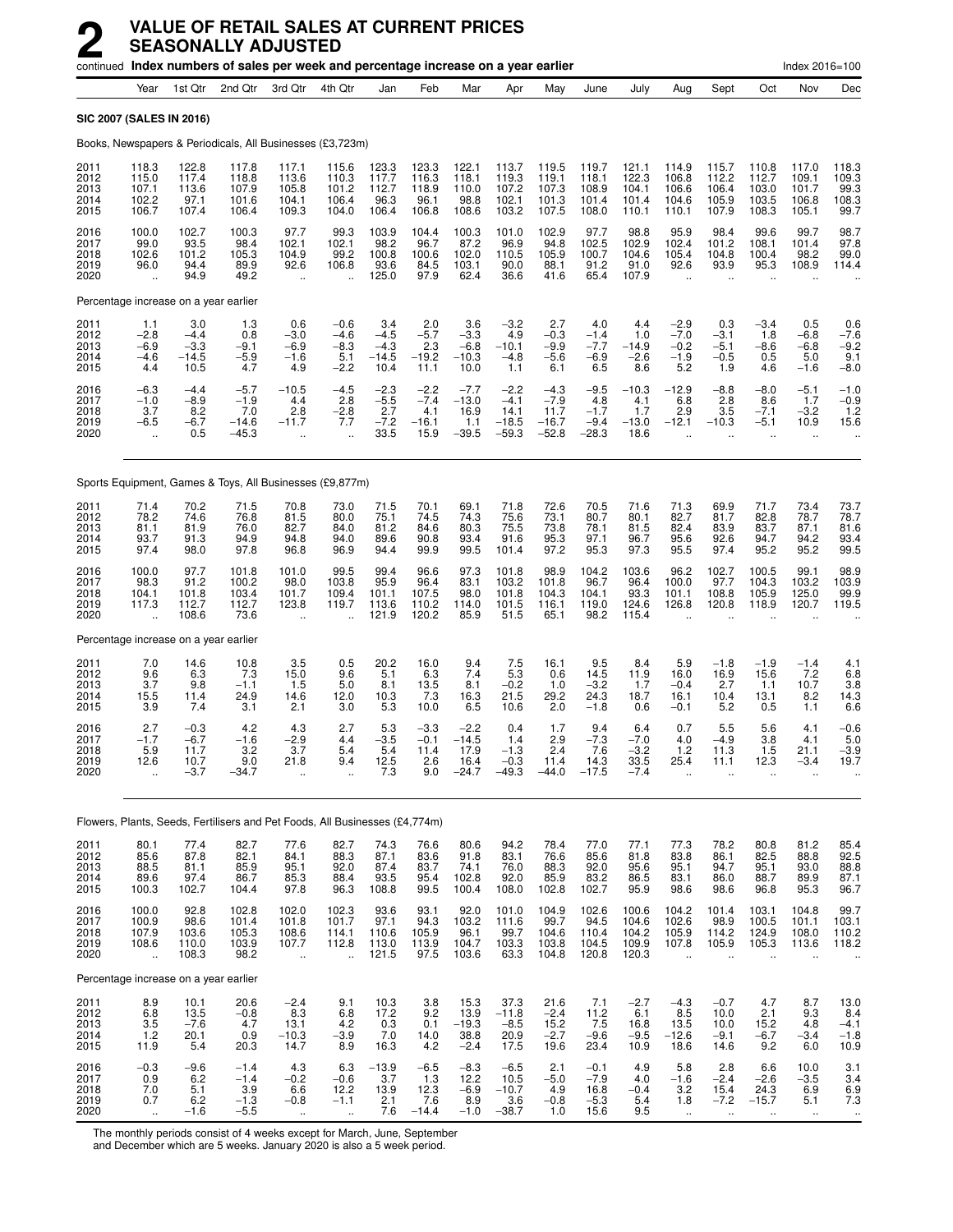|                                      |                                             |                                             |                                             | continued Index numbers of sales per week and percentage increase on a year earlier |                                                          |                                             |                                             |                                             |                                           |                                              |                                              |                                             |                                                          |                                                      |                                             | Index 2016=100                                    |                                                                       |
|--------------------------------------|---------------------------------------------|---------------------------------------------|---------------------------------------------|-------------------------------------------------------------------------------------|----------------------------------------------------------|---------------------------------------------|---------------------------------------------|---------------------------------------------|-------------------------------------------|----------------------------------------------|----------------------------------------------|---------------------------------------------|----------------------------------------------------------|------------------------------------------------------|---------------------------------------------|---------------------------------------------------|-----------------------------------------------------------------------|
|                                      | Year                                        | 1st Qtr                                     | 2nd Qtr                                     | 3rd Otr                                                                             | 4th Qtr                                                  | Jan                                         | Feb                                         | Mar                                         | Apr                                       | May                                          | June                                         | July                                        | Aug                                                      | Sept                                                 | Oct                                         | Nov                                               | Dec                                                                   |
| <b>SIC 2007 (SALES IN 2016)</b>      |                                             |                                             |                                             |                                                                                     |                                                          |                                             |                                             |                                             |                                           |                                              |                                              |                                             |                                                          |                                                      |                                             |                                                   |                                                                       |
|                                      |                                             |                                             |                                             | Watches and Jewellery, All Businesses (£6,095m)                                     |                                                          |                                             |                                             |                                             |                                           |                                              |                                              |                                             |                                                          |                                                      |                                             |                                                   |                                                                       |
| 2011<br>2012<br>2013<br>2014<br>2015 | 83.6<br>82.4<br>90.7<br>94.1<br>91.4        | 78.5<br>83.2<br>88.6<br>88.0<br>93.8        | 82.7<br>80.3<br>90.2<br>95.1<br>92.9        | 84.3<br>82.6<br>92.6<br>93.7<br>89.3                                                | 88.9<br>83.4<br>91.1<br>99.9<br>89.8                     | 80.2<br>84.5<br>86.6<br>84.8<br>89.6        | 80.2<br>82.9<br>90.2<br>86.8<br>91.5        | 75.8<br>82.6<br>88.9<br>92.1<br>98.9        | 81.7<br>78.3<br>97.2<br>88.9<br>96.1      | 81.9<br>81.1<br>88.3<br>91.2<br>93.0         | 84.2<br>81.3<br>86.2<br>103.3<br>90.2        | 84.0<br>82.5<br>88.4<br>89.0<br>90.8        | 84.7<br>79.2<br>88.2<br>95.5<br>89.9                     | 84.2<br>85.3<br>99.6<br>96.0<br>87.7                 | 100.5<br>83.0<br>87.5<br>97.2<br>89.4       | 83.8<br>81.6<br>94.6<br>104.1<br>88.2             | 83.6<br>85.2<br>91.2<br>98.7<br>91.3                                  |
| 2016<br>2017<br>2018<br>2019<br>2020 | 100.0<br>116.9<br>124.9<br>132.2<br>ü.      | 93.1<br>115.7<br>115.1<br>128.0<br>111.5    | 99.9<br>114.5<br>117.8<br>137.3<br>60.0     | 100.0<br>117.3<br>133.7<br>137.3<br>$\ddot{\phantom{1}}$                            | 107.0<br>120.1<br>132.9<br>126.1<br>$\ddot{\phantom{a}}$ | 91.2<br>113.9<br>119.0<br>123.5<br>127.8    | 95.0<br>117.1<br>114.6<br>123.3<br>131.3    | 93.1<br>116.1<br>112.3<br>135.4<br>79.3     | 97.7<br>116.5<br>118.5<br>132.9<br>31.1   | 97.1<br>113.0<br>123.6<br>140.1<br>32.4      | 103.9<br>114.2<br>112.5<br>138.7<br>105.1    | 99.0<br>116.1<br>136.1<br>141.7<br>116.2    | 99.9<br>117.7<br>134.2<br>134.6<br>$\ddot{\phantom{a}}$  | 101.0<br>118.0<br>131.4<br>135.9                     | 107.7<br>116.3<br>132.2<br>128.8            | 104.1<br>129.4<br>134.6<br>126.2                  | 108.7<br>115.8<br>132.2<br>124.0                                      |
|                                      |                                             | Percentage increase on a year earlier       |                                             |                                                                                     |                                                          |                                             |                                             |                                             |                                           |                                              |                                              |                                             |                                                          |                                                      |                                             |                                                   |                                                                       |
| 2011<br>2012<br>2013<br>2014<br>2015 | 7.2<br>$-1.4$<br>10.0<br>3.8<br>$-2.8$      | 6.0<br>6.1<br>6.5<br>$-0.7$<br>6.6          | 11.2<br>$-2.9$<br>12.3<br>5.4<br>$-2.4$     | 4.4<br>$-2.0$<br>12.2<br>1.1<br>$-4.7$                                              | 7.5<br>$-6.1$<br>9.2<br>9.7<br>$-10.2$                   | $^{23.7}_{5.3}$<br>2.5<br>$-2.1$<br>5.7     | $-1.5$<br>3.3<br>8.9<br>$-3.8$<br>5.4       | 0.2<br>9.0<br>7.7<br>3.6<br>7.4             | 14.6<br>$-4.2$<br>24.2<br>$-8.6$<br>8.1   | 11.1<br>$-0.9$<br>8.8<br>3.3<br>1.9          | 8.6<br>$-3.5$<br>5.9<br>19.9<br>$-12.7$      | 4.5<br>$-1.8$<br>7.2<br>0.7<br>2.0          | 4.7<br>$-6.4$<br>11.2<br>8.3<br>$-5.9$                   | $^{4.2}_{1.3}$<br>16.7<br>$-3.6$<br>$-8.7$           | 15.8<br>$-17.4$<br>5.4<br>11.2<br>$-8.1$    | $1.2 - 2.7$<br>16.0<br>10.0<br>$-15.3$            | $\frac{5.5}{2.0}$<br>7.0<br>$\frac{8.2}{-7.5}$                        |
| 2016<br>2017<br>2018<br>2019<br>2020 | 9.4<br>16.9<br>6.8<br>5.9                   | $-0.7$<br>24.3<br>$-0.5$<br>11.2<br>$-12.9$ | 7.6<br>14.6<br>2.9<br>16.6<br>$-56.3$       | 12.0<br>17.2<br>14.0<br>2.7<br>÷.                                                   | 19.2<br>12.3<br>10.7<br>$-5.1$<br>$\ddot{\phantom{a}}$   | 1.8<br>25.0<br>4.5<br>3.8<br>3.4            | 3.8<br>23.2<br>$-2.1$<br>7.6<br>6.5         | $-5.9$<br>24.6<br>$-3.2$<br>20.5<br>$-41.4$ | 1.7<br>19.2<br>1.8<br>12.1<br>$-76.6$     | 4.4<br>16.4<br>9.4<br>13.3<br>$-76.9$        | 15.2<br>9.9<br>$-1.4$<br>23.2<br>$-24.2$     | 9.0<br>17.3<br>17.2<br>4.2<br>$-18.0$       | $11.2$<br>17.7<br>14.0<br>0.3<br>$\ddot{\phantom{a}}$    | 15.2<br>16.8<br>11.4<br>3.4<br>$\ddot{\phantom{1}}$  | 20.5<br>8.0<br>13.6<br>$-2.6$<br>ä.         | 18.0<br>24.3<br>4.0<br>$-6.2$<br>ä.               | 19.0<br>6.5<br>14.2<br>$-6.2$                                         |
|                                      |                                             |                                             |                                             | Other Retail Sale of New Goods in Specialised Stores, All Businesses (£10,994m)     |                                                          |                                             |                                             |                                             |                                           |                                              |                                              |                                             |                                                          |                                                      |                                             |                                                   |                                                                       |
| 2011<br>2012<br>2013<br>2014<br>2015 | 94.7<br>90.5<br>86.7<br>98.4<br>86.6        | 99.0<br>91.0<br>80.4<br>97.7<br>90.9        | 91.2<br>84.5<br>85.8<br>94.7<br>87.3        | 95.4<br>92.6<br>88.5<br>97.9<br>85.6                                                | 93.3<br>93.8<br>92.2<br>103.2<br>82.7                    | 98.7<br>91.5<br>72.3<br>98.9<br>84.5        | 100.9<br>89.1<br>87.2<br>93.6<br>97.8       | 97.6<br>92.2<br>81.5<br>99.7<br>90.5        | 95.1<br>81.1<br>84.8<br>90.5<br>86.1      | 93.2<br>84.0<br>84.8<br>92.9<br>89.0         | 86.6<br>87.6<br>87.5<br>99.4<br>86.9         | 92.2<br>84.8<br>85.7<br>102.1<br>84.6       | 95.8<br>102.9<br>82.2<br>96.3<br>86.8                    | 97.6<br>90.7<br>95.8<br>95.9<br>85.5                 | 101.0<br>91.0<br>89.6<br>97.5<br>89.7       | 90.7<br>101.2<br>89.3<br>97.0<br>86.0             | 89.4<br>90.2<br>96.7<br>112.7<br>74.5                                 |
| 2016<br>2017<br>2018<br>2019<br>2020 | 100.0<br>105.2<br>104.1<br>106.2            | 93.3<br>104.0<br>104.7<br>108.2<br>90.5     | 98.3<br>105.3<br>102.4<br>111.6<br>60.9     | 102.1<br>103.7<br>106.5<br>104.0                                                    | 106.3<br>107.7<br>102.6<br>101.1                         | 92.2<br>104.3<br>108.9<br>103.4<br>107.2    | 90.6<br>114.2<br>104.5<br>115.9<br>101.7    | 96.5<br>95.7<br>101.5<br>105.9<br>64.9      | 100.7<br>93.5<br>105.4<br>113.8<br>31.6   | 97.8<br>99.1<br>103.7<br>106.3<br>46.1       | 96.7<br>119.7<br>99.0<br>114.2<br>96.1       | 104.0<br>94.7<br>101.5<br>96.8<br>116.2     | 100.2<br>121.1<br>112.9<br>109.3                         | 102.1<br>96.9<br>105.4<br>105.5                      | 104.2<br>101.5<br>101.7<br>102.6            | 106.0<br>105.9<br>102.4<br>101.7                  | 108.3<br>114.1<br>103.5<br>99.5                                       |
|                                      |                                             | Percentage increase on a year earlier       |                                             |                                                                                     |                                                          |                                             |                                             |                                             |                                           |                                              |                                              |                                             |                                                          |                                                      |                                             |                                                   |                                                                       |
| 2011<br>2012<br>2013<br>2014<br>2015 | $-7.1$<br>$-4.5$<br>$-4.2$<br>13.4<br>-11.9 | 2.2<br>$-8.0$<br>$-11.7$<br>21.4<br>$-6.9$  | $-9.8$<br>$-7.4$<br>1.6<br>10.3<br>$-7.8$   | $-11.3$<br>$-2.9$<br>$-4.5$<br>10.7<br>$-12.6$                                      | $-8.9$<br>0.5<br>$-1.7$<br>11.9<br>$-19.8$               | 4.2<br>$-7.3$<br>$-20.9$<br>36.7<br>$-14.6$ | 3.2<br>$-11.7$<br>$-2.2$<br>7.4<br>4.4      | $-5.5$<br>$-11.6$<br>22.3<br>$-9.2$         | $-5.5$<br>$-14.7$<br>4.6<br>6.8<br>$-4.9$ | $-10.2$<br>$-9.9$<br>1.0<br>9.6<br>$-4.2$    | $-12.9$<br>1.1<br>$-0.1$<br>13.6<br>$-12.7$  | $-18.1$<br>$-8.0$<br>1.0<br>19.2<br>$-17.2$ | $-12.2$<br>7.4<br>$-20.1$<br>17.1<br>$-9.9$              | $-4.6$<br>$-7.1$<br>5.6<br>0.1<br>$-10.8$            | $-1.7$<br>$-9.8$<br>$-1.6$<br>8.9<br>$-8.0$ | $-15.2$<br>11.6<br>$-11.8$<br>8.7<br>$-11.4$      | $-9.5$<br>0.9<br>7.2<br>16.6<br>$-33.9$                               |
| 2016<br>2017<br>2018<br>2019<br>2020 | 15.4<br>5.2<br>$-1.1$<br>2.1                | 2.7<br>11.4<br>0.7<br>3.3<br>$-16.3$        | 12.6<br>7.2<br>$-2.8$<br>9.0<br>-45.5       | 19.2<br>1.6<br>2.7<br>$-2.4$                                                        | 28.5<br>1.3<br>$-4.7$<br>$-1.5$                          | 9.1<br>13.2<br>4.4<br>$-5.1$<br>3.7         | $-7.3$<br>26.0<br>$-8.4$<br>10.9<br>$-12.2$ | 6.6<br>$-0.8$<br>6.1<br>4.3<br>$-38.8$      | 16.9<br>$-7.1$<br>12.6<br>8.0<br>$-72.2$  | 9.9<br>1.4<br>4.6<br>2.5<br>$-56.6$          | 11.3<br>23.7<br>$-17.3$<br>15.3<br>$-15.9$   | 22.9<br>$-8.9$<br>7.2<br>$-4.6$<br>19.9     | 15.4<br>20.9<br>$-6.8$<br>$-3.2$                         | 19.4<br>$-5.0$<br>8.7<br>0.1                         | 16.1<br>$-2.6$<br>0.2<br>0.9                | 23.3<br>$-0.1$<br>$-3.2$<br>-0.7                  | 45.3<br>5.3<br>$-9.3$<br>-3.9                                         |
|                                      |                                             |                                             | Second Hand Goods, All Businesses (£2,357m) |                                                                                     |                                                          |                                             |                                             |                                             |                                           |                                              |                                              |                                             |                                                          |                                                      |                                             |                                                   |                                                                       |
| 2011<br>2012<br>2013<br>2014<br>2015 | 91.9<br>93.6<br>100.9<br>102.9<br>96.0      | 84.2<br>100.8<br>95.2<br>99.0<br>95.3       | 93.0<br>91.6<br>102.4<br>105.0<br>103.0     | 96.5<br>90.9<br>104.1<br>106.4<br>90.9                                              | 93.7<br>90.9<br>102.1<br>101.4<br>95.0                   | 81.6<br>103.3<br>93.9<br>101.5<br>92.9      | 86.8<br>95.8<br>93.8<br>117.7<br>103.2      | 84.2<br>102.8<br>97.4<br>81.5<br>90.8       | 90.8<br>92.3<br>103.3<br>98.1<br>87.0     | 90.1<br>93.9<br>99.3<br>112.4<br>100.5       | 97.1<br>89.3<br>104.2<br>104.7<br>117.9      | 96.1<br>96.0<br>90.9<br>111.3<br>82.4       | 93.6<br>89.3<br>99.8<br>109.9<br>92.1                    | 99.2<br>88.2<br>118.2<br>99.8<br>96.6                | 85.8<br>94.7<br>102.7<br>95.4<br>98.7       | 102.4<br>88.5<br>93.5<br>104.5<br>97.9            | $\begin{array}{c} 93.2 \\ 89.8 \\ 108.4 \end{array}$<br>103.8<br>89.6 |
| 2016<br>2017<br>2018<br>2019<br>2020 | 100.0<br>108.2<br>114.3<br>134.5<br>ü.      | 102.3<br>91.5<br>114.6<br>152.2<br>127.6    | 97.1<br>107.0<br>109.1<br>133.3<br>66.8     | 100.1<br>118.2<br>117.1<br>116.0<br>÷.                                              | 100.4<br>116.2<br>116.4<br>136.7<br>$\ddotsc$            | 104.2<br>102.6<br>113.8<br>120.3<br>127.5   | 103.3<br>89.8<br>103.8<br>155.4<br>165.6    | 100.1<br>83.9<br>124.0<br>175.3<br>97.2     | 101.6<br>111.7<br>114.2<br>102.4<br>35.8  | 85.7<br>118.3<br>107.1<br>118.7<br>55.1      | 102.7<br>94.1<br>106.6<br>169.7<br>101.1     | 88.9<br>124.1<br>128.5<br>109.6<br>137.1    | 108.3<br>112.0<br>112.5<br>116.9<br>$\ddot{\phantom{a}}$ | 102.5<br>118.6<br>111.7<br>120.4                     | 99.8<br>121.5<br>84.3<br>156.6              | 101.8<br>109.1<br>125.6<br>135.5                  | 99.8<br>117.7<br>134.7<br>121.6                                       |
|                                      |                                             | Percentage increase on a year earlier       |                                             |                                                                                     |                                                          |                                             |                                             |                                             |                                           |                                              |                                              |                                             |                                                          |                                                      |                                             |                                                   |                                                                       |
| 2011<br>2012<br>2013<br>2014<br>2015 | 13.1<br>1.9<br>7.9<br>1.9<br>$-6.7$         | 8.8<br>19.7<br>$-5.5$<br>3.9<br>$-3.7$      | 17.5<br>$-1.4$<br>11.8<br>2.6<br>$-1.9$     | 20.4<br>$-5.8$<br>14.5<br>2.2<br>$-14.7$                                            | 6.2<br>$-3.0$<br>12.2<br>$-0.6$<br>$-6.4$                | 15.6<br>26.6<br>$-9.1$<br>8.1<br>$-8.4$     | 4.6<br>10.4<br>$-2.1$<br>25.5<br>$-12.4$    | 7.5<br>22.0<br>$-5.2$<br>$-16.4$<br>11.5    | 12.2<br>1.7<br>11.9<br>$-5.0$<br>$-11.3$  | 15.2<br>4.2<br>5.8<br>13.1<br>$-10.6$        | 23.8<br>$-8.0$<br>16.6<br>0.5<br>12.5        | 15.5<br>$-0.1$<br>$-5.3$<br>22.4<br>$-25.9$ | 20.2<br>$-4.7$<br>11.8<br>10.1<br>$-16.2$                | 24.7<br>$-11.0$<br>34.0<br>$-15.6$<br>$-3.2$         | $-16.8$<br>10.4<br>8.4<br>$-7.0$<br>3.4     | 26.2<br>$-13.6$<br>5.6<br>11.8<br>$-6.3$          | 13.6<br>$-3.6$<br>20.7<br>$-4.3$<br>$-13.6$                           |
| 2016<br>2017<br>2018<br>2019<br>2020 | 4.1<br>8.2<br>$\frac{5.6}{17.7}$<br>$\sim$  | 7.4<br>$-10.6$<br>25.3<br>32.8<br>$-16.2$   | $-5.7$<br>10.1<br>2.0<br>22.1<br>$-49.9$    | 10.2<br>18.1<br>$-0.9$<br>$-1.0$<br>$\ddotsc$                                       | 5.7<br>15.7<br>0.2<br>17.4<br>$\ddot{\phantom{1}}$       | 12.2<br>$-1.5$<br>10.9<br>5.7<br>6.0        | 0.1<br>$-13.1$<br>15.6<br>49.7<br>6.5       | 10.2<br>$-16.1$<br>47.7<br>41.4<br>$-44.6$  | 16.8<br>9.9<br>2.2<br>$-10.4$<br>$-65.1$  | $-14.7$<br>38.1<br>$-9.5$<br>10.9<br>$-53.6$ | $-12.9$<br>$-8.4$<br>13.4<br>59.1<br>$-40.4$ | 7.9<br>39.5<br>3.6<br>$-14.7$<br>25.1       | 17.6<br>3.4<br>0.5<br>3.9<br>$\sim$                      | 6.1<br>15.8<br>$-5.8$<br>7.8<br>$\ddot{\phantom{a}}$ | 1.1<br>21.8<br>$-30.6$<br>85.7<br>$\ddotsc$ | 4.0<br>7.1<br>15.1<br>7.9<br>$\ddot{\phantom{1}}$ | 11.4<br>17.9<br>14.5<br>$-9.7$                                        |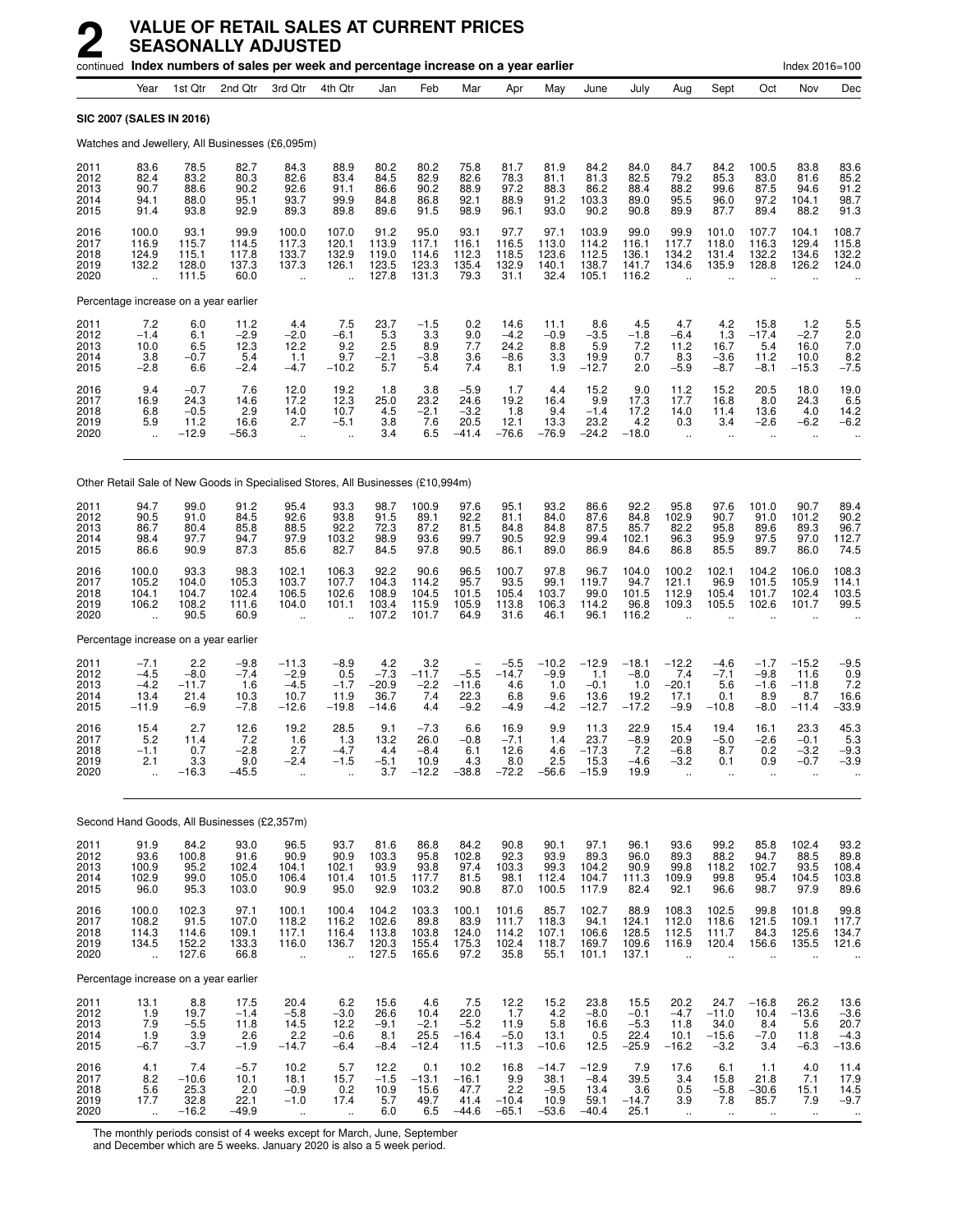|                                       | continued Index numbers of sales per week and percentage increase on a year earlier |                                            |                                              |                                                          |                                                          |                                           |                                             |                                            |                                             |                                            |                                               |                                                 |                                                          | Index 2016=100                                |                                               |                                                        |                                             |
|---------------------------------------|-------------------------------------------------------------------------------------|--------------------------------------------|----------------------------------------------|----------------------------------------------------------|----------------------------------------------------------|-------------------------------------------|---------------------------------------------|--------------------------------------------|---------------------------------------------|--------------------------------------------|-----------------------------------------------|-------------------------------------------------|----------------------------------------------------------|-----------------------------------------------|-----------------------------------------------|--------------------------------------------------------|---------------------------------------------|
|                                       | Year                                                                                | 1st Qtr                                    | 2nd Qtr                                      | 3rd Qtr                                                  | 4th Qtr                                                  | Jan                                       | Feb                                         | Mar                                        | Apr                                         | May                                        | June                                          | July                                            | Aug                                                      | Sept                                          | Oct                                           | Nov                                                    | Dec                                         |
| <b>SIC 2007 (SALES IN 2016)</b>       |                                                                                     |                                            |                                              |                                                          |                                                          |                                           |                                             |                                            |                                             |                                            |                                               |                                                 |                                                          |                                               |                                               |                                                        |                                             |
|                                       |                                                                                     |                                            | Non-store Retail, All Businesses (£33,202m)  |                                                          |                                                          |                                           |                                             |                                            |                                             |                                            |                                               |                                                 |                                                          |                                               |                                               |                                                        |                                             |
| 2011<br>2012<br>2013<br>2014<br>2015  | 55.4<br>60.7<br>71.0<br>79.1<br>86.8                                                | 52.6<br>58.4<br>68.4<br>75.0<br>83.4       | 54.5<br>59.7<br>69.7<br>80.6<br>86.6         | 56.4<br>60.7<br>73.0<br>79.8<br>89.0                     | 58.0<br>64.0<br>73.0<br>81.1<br>88.2                     | 52.7<br>58.0<br>67.5<br>70.5<br>81.9      | 53.1<br>57.8<br>68.8<br>79.1<br>83.2        | 52.3<br>59.2<br>68.8<br>76.4<br>84.7       | 52.7<br>59.2<br>68.0<br>79.1<br>86.2        | 54.3<br>60.7<br>69.7<br>82.9<br>85.1       | 56.1<br>59.2<br>71.2<br>80.0<br>88.0          | 55.3<br>61.9<br>71.6<br>80.3<br>92.2            | 56.8<br>58.5<br>75.5<br>79.5<br>86.2                     | 56.9<br>61.6<br>72.0<br>79.6<br>88.5          | 57.0<br>62.9<br>72.5<br>79.5<br>87.5          | 59.3<br>63.4<br>74.5<br>79.9<br>87.8                   | 57.8<br>65.3<br>72.2<br>83.4<br>89.1        |
| 2016<br>2017<br>2018<br>2019<br>2020  | 100.0<br>118.3<br>132.3<br>151.9<br>$\ddot{\phantom{a}}$                            | 91.2<br>111.3<br>124.9<br>146.4<br>156.0   | 95.8<br>115.7<br>130.6<br>150.0<br>213.5     | 102.5<br>122.1<br>135.9<br>157.6<br>$\ddot{\phantom{a}}$ | 110.5<br>124.0<br>137.8<br>153.5<br>$\ddot{\phantom{a}}$ | 90.7<br>111.1<br>124.0<br>142.2<br>157.1  | 90.0<br>111.3<br>126.7<br>146.6<br>151.9    | 92.7<br>111.5<br>124.1<br>149.4<br>158.3   | 91.2<br>115.6<br>127.2<br>150.4<br>186.3    | 98.3<br>113.2<br>132.8<br>149.5<br>223.9   | 97.5<br>117.8<br>131.6<br>150.0<br>227.0      | 99.5<br>116.6<br>135.6<br>164.2<br>224.2        | 101.9<br>120.6<br>136.1<br>155.3<br>$\ddot{\phantom{a}}$ | 105.3<br>127.7<br>136.0<br>154.3              | 108.7<br>123.9<br>136.5<br>154.3              | 111.2<br>125.5<br>139.7<br>151.5                       | 111.3<br>122.9<br>137.5<br>154.5            |
|                                       |                                                                                     | Percentage increase on a year earlier      |                                              |                                                          |                                                          |                                           |                                             |                                            |                                             |                                            |                                               |                                                 |                                                          |                                               |                                               |                                                        |                                             |
| 2011<br>2012<br>2013<br>2014<br>2015  | $^{14.5}_{9.6}$<br>17.0<br>11.3<br>9.8                                              | 15.5<br>11.0<br>17.1<br>9.7<br>11.1        | 16.0<br>9.5<br>16.9<br>15.6<br>7.4           | $^{12.8}_{7.7}$<br>20.2<br>9.3<br>11.5                   | 14.0<br>10.3<br>14.1<br>11.1<br>8.7                      | 18.8<br>10.1<br>16.3<br>4.4<br>16.2       | 16.3<br>9.0<br>19.0<br>14.8<br>5.3          | 12.2<br>13.2<br>16.2<br>11.0<br>10.9       | 11.1<br>12.2<br>14.8<br>16.4<br>9.0         | 16.0<br>11.8<br>14.9<br>19.0<br>2.6        | 20.0<br>5.6<br>20.2<br>12.3<br>10.0           | 12.7<br>11.9<br>15.7<br>12.1<br>14.9            | 11.7<br>3.0<br>29.1<br>5.2<br>8.5                        | 13.8<br>8.2<br>16.9<br>10.6<br>11.2           | 12.9<br>10.4<br>15.2<br>9.7<br>10.1           | 19.3<br>6.9<br>17.7<br>7.2<br>9.9                      | 10.7<br>13.0<br>10.5<br>15.6<br>6.9         |
| 2016<br>2017<br>2018<br>2019<br>2020  | $15.2$<br>$18.3$<br>11.9<br>14.8                                                    | $\frac{9.4}{22.0}$<br>12.2<br>17.2<br>6.6  | $10.7$<br>20.7<br>12.9<br>14.8<br>42.4       | 15.2<br>19.2<br>11.3<br>16.0<br>$\ddotsc$                | 25.2<br>12.3<br>11.2<br>11.4                             | 10.7<br>22.6<br>11.6<br>14.7<br>10.5      | 8.1<br>23.6<br>13.8<br>15.8<br>3.6          | 9.4<br>20.3<br>11.3<br>20.4<br>5.9         | 5.9<br>26.8<br>10.0<br>18.3<br>23.9         | 15.5<br>15.1<br>17.4<br>12.5<br>49.8       | 10.8<br>20.8<br>11.8<br>14.0<br>51.3          | 7.9<br>17.2<br>16.3<br>21.1<br>36.6             | 18.2<br>18.3<br>12.8<br>14.1<br>$\ddotsc$                | 19.0<br>21.3<br>6.5<br>13.4<br>ä.             | 24.3<br>13.9<br>10.2<br>13.0<br>$\ddotsc$     | 26.7<br>12.8<br>11.3<br>8.5<br>ä.                      | 24.8<br>10.5<br>11.8<br>12.4                |
|                                       |                                                                                     |                                            | Mail Order, All Businesses (£30,738m)        |                                                          |                                                          |                                           |                                             |                                            |                                             |                                            |                                               |                                                 |                                                          |                                               |                                               |                                                        |                                             |
| 2011<br>2012<br>2013<br>2014<br>2015  | 50.1<br>56.4<br>66.3<br>76.7<br>86.3                                                | 46.7<br>53.8<br>64.0<br>71.9<br>82.7       | 48.8<br>55.5<br>64.9<br>78.0<br>85.7         | 51.8<br>56.8<br>67.8<br>77.6<br>88.6                     | 53.2<br>59.5<br>68.4<br>79.8<br>88.2                     | 46.8<br>53.4<br>63.0<br>66.7<br>81.6      | 47.0<br>53.3<br>64.6<br>75.8<br>82.0        | 46.4<br>54.5<br>64.4<br>74.0<br>84.0       | 47.0<br>55.3<br>63.5<br>76.5<br>85.1        | 48.7<br>55.6<br>64.9<br>80.3<br>84.5       | 50.3<br>55.6<br>66.0<br>77.3<br>87.2          | 50.7<br>58.3<br>66.3<br>77.7<br>91.7            | 52.2<br>54.2<br>70.0<br>77.5<br>86.1                     | 52.2<br>57.6<br>67.2<br>77.7<br>88.1          | 51.7<br>58.2<br>69.2<br>78.0<br>87.1          | 55.1<br>58.7<br>69.9<br>78.7<br>87.7                   | 53.0<br>61.3<br>66.6<br>82.1<br>89.4        |
| 2016<br>2017<br>2018<br>2019<br>2020  | 100.0<br>120.3<br>135.0<br>155.6<br>$\ddot{\phantom{a}}$                            | 91.0<br>112.7<br>126.7<br>150.6<br>160.3   | 95.1<br>117.8<br>133.5<br>153.0<br>224.5     | 102.8<br>124.3<br>139.1<br>161.4                         | 111.1<br>126.5<br>140.8<br>157.2                         | 90.7<br>111.9<br>125.6<br>147.6<br>161.1  | 89.5<br>113.9<br>129.4<br>150.4<br>154.5    | 92.5<br>112.4<br>125.5<br>153.1<br>164.2   | 90.3<br>117.5<br>129.8<br>152.8<br>196.7    | 97.9<br>115.0<br>136.0<br>152.6<br>234.7   | 96.8<br>120.2<br>134.4<br>153.6<br>238.4      | 99.6<br>118.9<br>138.8<br>168.5<br>234.1        | 102.3<br>121.8<br>139.0<br>159.2                         | 105.7<br>130.7<br>139.3<br>157.5              | 109.6<br>126.3<br>139.2<br>157.9              | 111.6<br>128.2<br>143.1<br>154.8                       | 111.8<br>125.3<br>140.4<br>158.5            |
|                                       |                                                                                     | Percentage increase on a year earlier      |                                              |                                                          |                                                          |                                           |                                             |                                            |                                             |                                            |                                               |                                                 |                                                          |                                               |                                               |                                                        |                                             |
| 2011<br>2012<br>2013<br>2014<br>2015  | 16.9<br>12.6<br>17.5<br>15.8<br>12.5                                                | 16.3<br>15.3<br>19.0<br>12.2<br>15.0       | 18.3<br>13.8<br>16.9<br>20.2<br>9.9          | 17.0<br>9.7<br>19.4<br>14.6<br>14.1                      | 16.0<br>11.9<br>14.9<br>16.6<br>10.5                     | 21.0<br>14.3<br>17.9<br>5.8<br>22.4       | 15.6<br>13.4<br>21.1<br>17.3<br>8.2         | 13.4<br>17.5<br>18.2<br>14.8<br>13.6       | 13.5<br>17.7<br>14.8<br>20.4<br>11.4        | 19.0<br>14.4<br>16.6<br>23.8<br>5.2        | 21.7<br>10.4<br>18.8<br>17.2<br>12.7          | 18.5<br>15.0<br>13.7<br>17.2<br>18.1            | 15.9<br>3.7<br>29.2<br>10.8<br>11.1                      | 16.7<br>10.3<br>16.6<br>15.7<br>13.4          | 13.5<br>12.6<br>18.8<br>12.8<br>11.7          | 23.7<br>6.5<br>19.0<br>12.7<br>11.4                    | 12.1<br>15.7<br>8.7<br>23.2<br>8.9          |
| 2016<br>2017<br>2018<br>2019<br>2020  | 15.9<br>20.3<br>12.2<br>15.2                                                        | 10.1<br>23.8<br>12.4<br>18.8<br>6.5        | 11.0<br>23.8<br>13.3<br>14.6<br>46.7         | 16.0<br>21.0<br>11.8<br>16.1<br>                         | 26.0<br>13.9<br>11.3<br>11.6                             | 11.1<br>23.4<br>12.2<br>17.5<br>9.1       | 9.2<br>27.3<br>13.6<br>16.2<br>2.7          | 10.1<br>21.5<br>11.7<br>22.0<br>7.2        | 6.0<br>30.1<br>10.5<br>17.7<br>28.8         | 15.9<br>17.4<br>18.2<br>12.3<br>53.8       | 11.0<br>24.2<br>11.8<br>14.2<br>55.3          | 8.5<br>19.4<br>16.7<br>21.4<br>38.9             | 18.8<br>19.1<br>14.1<br>14.6                             | 20.0<br>23.6<br>6.6<br>13.1                   | 25.8<br>15.3<br>10.2<br>13.5                  | 27.3<br>14.8<br>11.6<br>8.2                            | 25.0<br>12.1<br>12.0<br>13.0                |
|                                       |                                                                                     |                                            |                                              | Other Non-store Retail, All Businesses (£2,464m)         |                                                          |                                           |                                             |                                            |                                             |                                            |                                               |                                                 |                                                          |                                               |                                               |                                                        |                                             |
| 2011                                  | 121.0                                                                               | 127.0                                      | 125.4                                        | 114.2                                                    | 117.5                                                    | 126.8                                     | 129.0                                       | 125.5                                      | 123.8                                       | 124.3                                      | 127.6                                         | 112.9                                           | 113.6                                                    | 115.7                                         | 122.5                                         | 111.5                                                  | 118.2                                       |
| 2012<br>2013<br>2014<br>2015          | 114.2<br>130.4<br>108.2<br>92.9                                                     | 115.9<br>122.9<br>114.4<br>92.4            | 111.3<br>130.4<br>113.5<br>97.0              | 110.4<br>138.2<br>106.6<br>93.3                          | 119.3<br>130.3<br>97.7<br>88.8                           | 115.4<br>123.5<br>117.9<br>85.5           | 114.5<br>122.0<br>120.2<br>98.8             | 117.4<br>123.0<br>106.3<br>92.8            | 106.9<br>123.3<br>111.7<br>98.8             | 123.5<br>130.1<br>115.6<br>93.4            | 105.0<br>136.3<br>113.3<br>98.4               | 106.8<br>138.3<br>112.7<br>98.2                 | 112.4<br>145.1<br>104.1<br>87.9                          | 111.6<br>132.5<br>103.8<br>93.7               | 121.5<br>113.6<br>97.8<br>92.0                | 121.8<br>133.1<br>94.8<br>89.2                         | 115.6<br>141.3<br>100.1<br>85.9             |
| 2016<br>2017<br>2018<br>2019<br>2020  | 100.0<br>92.8<br>98.4<br>106.0<br>$\ddotsc$                                         | 93.6<br>93.5<br>101.3<br>93.7<br>102.8     | 104.4<br>89.9<br>95.1<br>111.8<br>77.2       | 98.8<br>94.6<br>96.6<br>110.5<br>$\ddot{\phantom{1}}$    | 103.1<br>93.2<br>100.6<br>107.8<br>$\ddotsc$             | 90.7<br>100.9<br>103.8<br>75.2<br>107.6   | 95.9<br>77.8<br>92.5<br>100.2<br>119.2      | 94.2<br>100.0<br>106.3<br>103.4<br>84.9    | 102.8<br>92.6<br>94.2<br>120.7<br>56.6      | 103.3<br>90.7<br>94.0<br>110.2<br>89.2     | 106.6<br>87.1<br>96.8<br>105.9<br>84.1        | 98.6<br>87.9<br>94.9<br>110.6<br>101.4          | 97.2<br>105.6<br>100.5<br>105.8<br>$\ddot{\phantom{a}}$  | 100.3<br>91.2<br>95.0<br>114.3<br>$\ddotsc$   | 97.8<br>93.4<br>103.1<br>108.5<br>÷.          | 106.2<br>92.2<br>97.3<br>111.3                         | 104.9<br>93.8<br>101.3<br>104.4             |
| Percentage increase on a year earlier |                                                                                     |                                            |                                              |                                                          |                                                          |                                           |                                             |                                            |                                             |                                            |                                               |                                                 |                                                          |                                               |                                               |                                                        |                                             |
| 2011<br>2012<br>2013<br>2014<br>2015  | 3.7<br>$-5.6$<br>14.2<br>$-17.1$<br>$-14.1$                                         | 11.7<br>$-8.7$<br>6.0<br>$-6.9$<br>$-19.2$ | 6.0<br>$-11.2$<br>17.2<br>$-12.9$<br>$-14.6$ | $-6.0$<br>$-3.4$<br>25.2<br>$-22.9$<br>$-12.4$           | 3.7<br>1.5<br>9.2<br>$-25.0$<br>$-9.1$                   | 9.6<br>$-9.0$<br>7.0<br>$-4.5$<br>$-27.5$ | 19.9<br>$-11.3$<br>6.6<br>$-1.5$<br>$-17.8$ | 7.4<br>$-6.4$<br>4.7<br>$-13.6$<br>$-12.6$ | 0.9<br>$-13.6$<br>15.3<br>$-9.4$<br>$-11.5$ | 3.6<br>$-0.6$<br>5.3<br>$-11.2$<br>$-19.2$ | 12.4<br>$-17.7$<br>29.8<br>$-16.9$<br>$-13.1$ | $-11.4$<br>$-5.4$<br>29.6<br>$-18.6$<br>$-12.8$ | $-7.1$<br>$-1.1$<br>29.1<br>$-28.3$<br>$-15.5$           | $-0.3$<br>$-3.5$<br>18.7<br>$-21.7$<br>$-9.6$ | 10.0<br>$-0.9$<br>$-6.4$<br>$-14.0$<br>$-5.9$ | $-2.3$<br>9.2<br>9.3<br>$-28.8$<br>$-5.8$              | 3.4<br>$-2.2$<br>22.3<br>$-29.2$<br>$-14.2$ |
| 2016<br>2017<br>2018<br>2019<br>2020  | 7.7<br>$-7.2$<br>6.1<br>7.6<br>$\ddot{\phantom{a}}$                                 | 1.3<br>$-0.2$<br>8.4<br>$-7.5$<br>9.7      | 7.6<br>$-13.9$<br>5.9<br>17.5<br>$-30.9$     | 5.9<br>$-4.3$<br>2.1<br>14.4<br>$\ddot{\phantom{1}}$     | 16.1<br>$-9.6$<br>8.0<br>7.1<br>$\ldots$                 | 6.0<br>11.4<br>2.9<br>$-27.6$<br>43.2     | $-2.9$<br>$-18.8$<br>18.9<br>8.3<br>18.9    | 1.5<br>6.1<br>6.3<br>$-2.7$<br>$-17.9$     | 4.0<br>$-9.9$<br>1.8<br>28.1<br>$-53.1$     | 10.5<br>$-12.2$<br>3.6<br>17.3<br>$-19.1$  | 8.3<br>$-18.3$<br>11.2<br>9.4<br>$-20.6$      | 0.4<br>$-10.8$<br>8.0<br>16.5<br>$-8.3$         | 10.6<br>8.6<br>$-4.8$<br>5.3<br>$\ddot{\phantom{1}}$     | 7.0<br>$-9.0$<br>4.1<br>20.4<br>$\ddotsc$     | 6.3<br>$-4.5$<br>10.4<br>$5.2$<br>$\ldots$    | 19.0<br>$-13.1$<br>5.5<br>14.4<br>$\ddot{\phantom{1}}$ | 22.2<br>$-10.6$<br>8.0<br>3.1<br>$\ddotsc$  |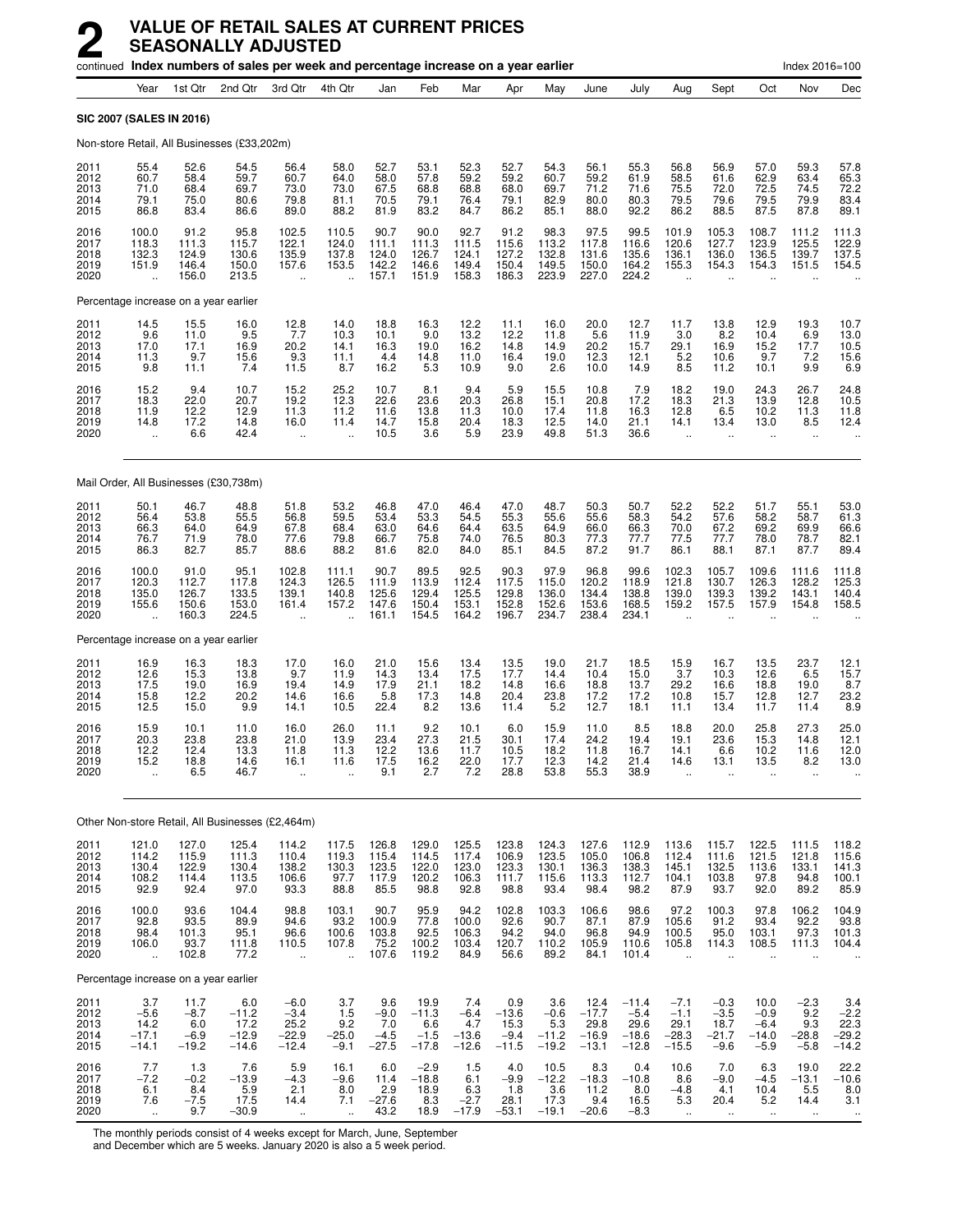|                                      | continued Index numbers of sales per week and percentage increase on a year earlier |                                           |                                              |                                              |                                              |                                            |                                            |                                             |                                              |                                              |                                           |                                           | Index 2016=100                            |                                           |                                              |                                              |                                              |
|--------------------------------------|-------------------------------------------------------------------------------------|-------------------------------------------|----------------------------------------------|----------------------------------------------|----------------------------------------------|--------------------------------------------|--------------------------------------------|---------------------------------------------|----------------------------------------------|----------------------------------------------|-------------------------------------------|-------------------------------------------|-------------------------------------------|-------------------------------------------|----------------------------------------------|----------------------------------------------|----------------------------------------------|
|                                      | Year                                                                                | 1st Qtr                                   | 2nd Otr                                      | 3rd Qtr                                      | 4th Qtr                                      | Jan                                        | Feb                                        | Mar                                         | Apr                                          | May                                          | June                                      | July                                      | Aug                                       | Sept                                      | Oct                                          | Nov                                          | Dec                                          |
|                                      |                                                                                     | <b>SIC 2007 (SALES IN 2016)</b>           |                                              |                                              |                                              |                                            |                                            |                                             |                                              |                                              |                                           |                                           |                                           |                                           |                                              |                                              |                                              |
|                                      |                                                                                     |                                           | Automotive Fuel, All Businesses (£36,849m)   |                                              |                                              |                                            |                                            |                                             |                                              |                                              |                                           |                                           |                                           |                                           |                                              |                                              |                                              |
| 2011<br>2012<br>2013<br>2014<br>2015 | 109.7<br>109.5<br>106.1<br>102.1<br>95.7                                            | 107.1<br>116.9<br>108.3<br>104.5<br>95.1  | 109.1<br>105.8<br>105.7<br>103.2<br>97.1     | 108.4<br>107.8<br>107.5<br>102.1<br>95.6     | 114.1<br>107.6<br>102.8<br>98.6<br>95.0      | 106.8<br>116.5<br>104.9<br>101.5<br>98.8   | 107.7<br>113.9<br>109.6<br>103.1<br>92.4   | 107.0<br>119.7<br>110.1<br>108.6<br>94.4    | 110.6<br>108.2<br>106.3<br>103.4<br>96.5     | 108.7<br>107.9<br>104.8<br>102.9<br>97.1     | 108.4<br>102.1<br>105.8<br>103.1<br>97.5  | 108.5<br>104.3<br>107.5<br>104.1<br>96.1  | 107.7<br>106.7<br>107.7<br>103.7<br>94.4  | 108.8<br>111.4<br>107.2<br>99.3<br>96.1   | 110.4<br>109.1<br>103.2<br>98.1<br>95.1      | 115.7<br>105.9<br>101.2<br>98.9<br>96.8      | 115.7<br>107.6<br>103.8<br>98.7<br>93.4      |
| 2016<br>2017<br>2018<br>2019<br>2020 | 100.0<br>107.5<br>117.4<br>125.3                                                    | 95.8<br>107.5<br>111.9<br>123.9<br>112.9  | 97.3<br>105.7<br>115.6<br>126.5<br>59.3      | 101.6<br>105.7<br>119.7<br>125.4             | 105.3<br>111.3<br>122.3<br>125.4             | 98.9<br>107.9<br>113.3<br>121.1<br>122.8   | 92.1<br>109.1<br>115.3<br>124.4<br>122.1   | 96.3<br>105.8<br>108.2<br>125.7<br>95.5     | 95.5<br>108.2<br>111.8<br>126.4<br>42.6      | 97.6<br>107.6<br>115.2<br>126.3<br>59.8      | 98.6<br>102.2<br>118.9<br>126.8<br>72.3   | 101.3<br>103.2<br>118.3<br>126.8<br>95.6  | 101.1<br>105.3<br>119.8<br>126.9          | 102.1<br>108.1<br>120.6<br>123.1          | 105.7<br>108.8<br>120.4<br>125.3             | 104.7<br>111.1<br>123.4<br>122.5             | 105.4<br>113.4<br>122.9<br>127.8             |
|                                      |                                                                                     | Percentage increase on a year earlier     |                                              |                                              |                                              |                                            |                                            |                                             |                                              |                                              |                                           |                                           |                                           |                                           |                                              |                                              |                                              |
| 2011<br>2012<br>2013<br>2014<br>2015 | 19.5<br>$-0.2$<br>$-3.2$<br>$-3.7$<br>$-6.3$                                        | 20.0<br>9.1<br>$-7.4$<br>$-3.5$<br>$-9.0$ | 17.7<br>$-3.1$<br>$-0.1$<br>$-2.4$<br>$-5.9$ | 19.1<br>$-0.5$<br>$-0.3$<br>$-5.0$<br>$-6.4$ | 21.1<br>$-5.7$<br>$-4.4$<br>$-4.1$<br>$-3.6$ | 24.2<br>9.1<br>$-10.0$<br>$-3.2$<br>$-2.7$ | 19.9<br>5.8<br>$-3.8$<br>$-5.9$<br>$-10.4$ | 16.9<br>11.9<br>$-8.0$<br>$-1.3$<br>$-13.1$ | 17.8<br>$-2.1$<br>$-1.7$<br>$-2.7$<br>$-6.7$ | 16.2<br>$-0.7$<br>$-2.9$<br>$-1.8$<br>$-5.6$ | 18.8<br>$-5.8$<br>3.6<br>$-2.5$<br>$-5.5$ | 17.1<br>$-3.8$<br>3.1<br>$-3.2$<br>$-7.7$ | 18.6<br>$-0.9$<br>0.9<br>$-3.7$<br>$-8.9$ | 21.1<br>2.4<br>$-3.8$<br>$-7.4$<br>$-3.2$ | 18.4<br>$-1.2$<br>$-5.4$<br>$-4.9$<br>$-3.0$ | 18.3<br>$-8.5$<br>$-4.4$<br>$-2.3$<br>$-2.1$ | 25.5<br>$-7.0$<br>$-3.6$<br>$-4.9$<br>$-5.4$ |
| 2016<br>2017<br>2018<br>2019<br>2020 | 4.5<br>7.5<br>9.1<br>6.8                                                            | 0.7<br>12.1<br>4.2<br>10.7<br>$-8.9$      | 0.3<br>8.6<br>9.3<br>9.5<br>$-53.1$          | 6.3<br>4.1<br>13.2<br>4.8                    | 10.8<br>5.7<br>9.9<br>2.5                    | 0.1<br>9.1<br>5.0<br>6.9<br>1.4            | $-0.3$<br>18.4<br>5.7<br>7.9<br>$-1.9$     | 2.0<br>9.8<br>2.3<br>16.1<br>$-24.0$        | $-1.1$<br>13.4<br>3.3<br>13.1<br>$-66.3$     | 0.5<br>10.2<br>7.1<br>9.6<br>$-52.7$         | 1.2<br>3.6<br>16.3<br>6.7<br>$-42.9$      | 5.5<br>1.8<br>14.7<br>7.2<br>$-24.6$      | 7.1<br>4.1<br>13.8<br>5.9                 | 6.2<br>5.9<br>11.6<br>2.0                 | 11.1<br>2.9<br>10.7<br>4.0                   | 8.1<br>6.1<br>11.1<br>$-0.7$                 | 12.9<br>7.6<br>8.4<br>4.0                    |

The monthly periods consist of 4 weeks except for March, June, September

and December which are 5 weeks. January 2020 is also a 5 week period.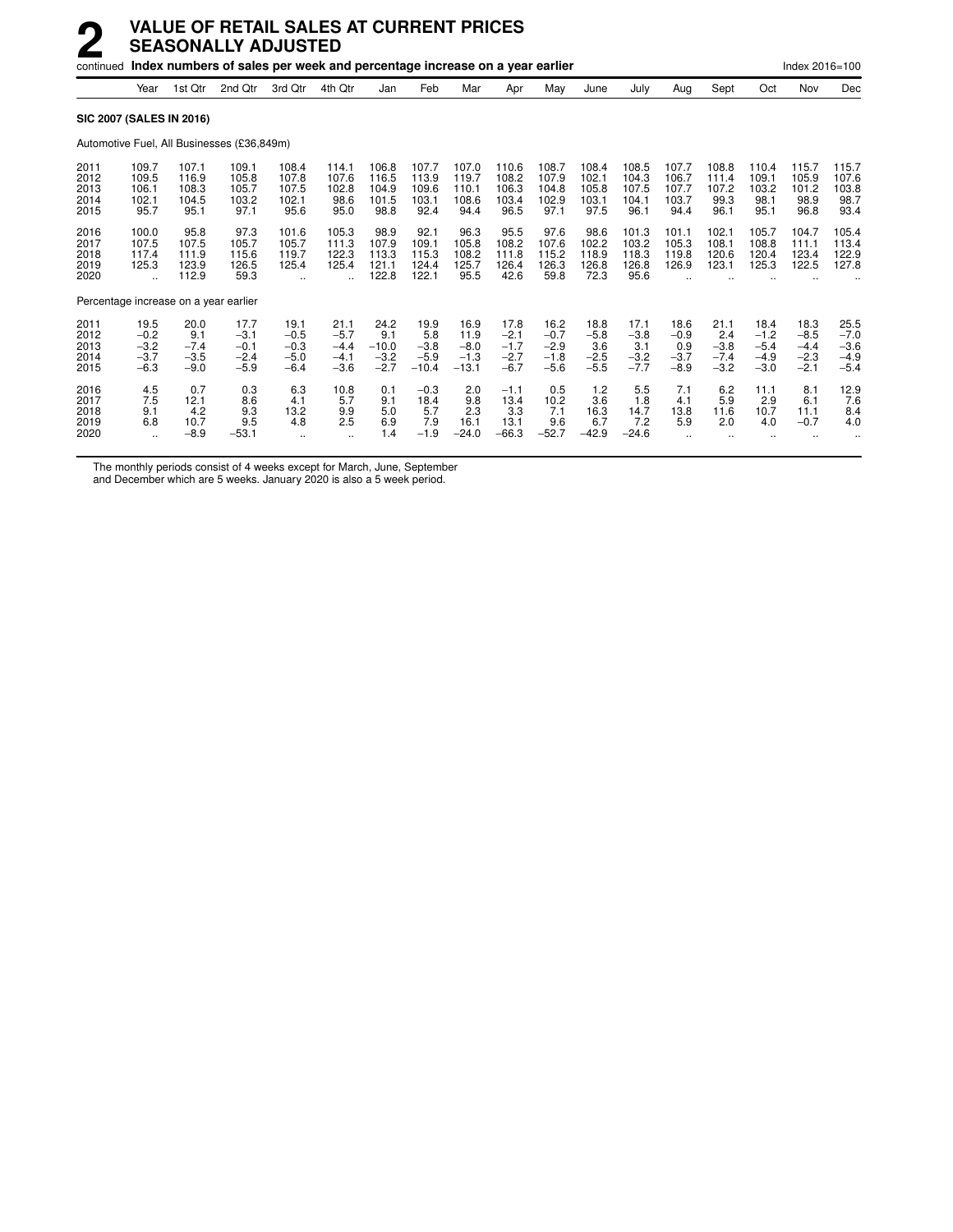|                                      | Index numbers of sales per week and percentage increase on a year earlier<br>Index 2016=100 |                                       |                                                                        |                                                        |                                                          |                                                         |                                                       |                                                   |                                          |                                                  |                                              |                                                                     |                                                      |                                                         |                                               |                                              |                                                                                  |
|--------------------------------------|---------------------------------------------------------------------------------------------|---------------------------------------|------------------------------------------------------------------------|--------------------------------------------------------|----------------------------------------------------------|---------------------------------------------------------|-------------------------------------------------------|---------------------------------------------------|------------------------------------------|--------------------------------------------------|----------------------------------------------|---------------------------------------------------------------------|------------------------------------------------------|---------------------------------------------------------|-----------------------------------------------|----------------------------------------------|----------------------------------------------------------------------------------|
|                                      | Year                                                                                        | 1st Qtr                               | 2nd Qtr                                                                | 3rd Qtr                                                | 4th Qtr                                                  | Jan                                                     | Feb                                                   | Mar                                               | Apr                                      | May                                              | June                                         | July                                                                | Aug                                                  | Sept                                                    | Oct                                           | Nov                                          | Dec                                                                              |
|                                      | SIC 2007 (SALES IN 2016)                                                                    |                                       | All Retailing, Including Automotive Fuel, All Businesses (£387,696m)   |                                                        |                                                          |                                                         |                                                       |                                                   |                                          |                                                  |                                              |                                                                     |                                                      |                                                         |                                               |                                              |                                                                                  |
| 2011<br>2012<br>2013<br>2014<br>2015 | 86.9<br>87.4<br>88.5<br>91.7<br>95.4                                                        | 80.6<br>81.5<br>81.3<br>83.7<br>88.1  | 84.9<br>84.9<br>85.7<br>89.7<br>92.7                                   | 84.1<br>85.5<br>87.0<br>89.3<br>93.1                   | 98.1<br>97.7<br>100.1<br>104.8<br>107.9                  | 79.9<br>79.9<br>78.7<br>81.6<br>86.2                    | 79.7<br>79.8<br>80.9<br>83.2<br>86.7                  | 81.8<br>84.2<br>83.6<br>86.1<br>90.6              | 86.0<br>83.3<br>82.8<br>89.1<br>91.1     | 84.1<br>85.0<br>86.3<br>89.2<br>92.9             | 84.6<br>86.0<br>87.6<br>90.5<br>93.9         | 86.3<br>87.5<br>89.5<br>91.8<br>95.1                                | 83.2<br>84.6<br>85.6<br>88.7<br>91.2                 | 83.1<br>84.6<br>86.1<br>87.9<br>93.0                    | 87.4<br>87.1<br>88.2<br>92.4<br>95.7          | 94.2<br>93.9<br>95.9<br>102.5<br>106.7       | 109.9<br>109.3<br>112.8<br>116.5<br>118.6                                        |
| 2016<br>2017<br>2018<br>2019<br>2020 | 100.0<br>101.7<br>104.2<br>107.6<br>$\ddot{\phantom{a}}$                                    | 91.0<br>92.4<br>94.3<br>98.3<br>97.5  | 96.4<br>99.2<br>101.1<br>105.3<br>93.1                                 | 97.8<br>99.3<br>102.7<br>105.8<br>$\ddot{\phantom{a}}$ | 114.7<br>116.0<br>118.8<br>121.0                         | 90.0<br>90.6<br>91.8<br>95.2<br>97.5                    | 89.8<br>92.2<br>93.7<br>97.6<br>98.9                  | 92.8<br>94.0<br>96.7<br>101.5<br>96.5             | 94.8<br>99.6<br>98.1<br>105.1<br>80.7    | 97.9<br>98.8<br>102.7<br>104.9<br>91.8           | 96.6<br>99.2<br>102.1<br>105.9<br>104.2      | 100.4<br>101.4<br>105.5<br>109.4<br>110.0                           | 96.8<br>98.9<br>102.2<br>105.0                       | 96.6<br>97.9<br>100.8<br>103.7                          | 102.5<br>102.6<br>104.8<br>108.0              | 112.9<br>114.5<br>118.3<br>117.5             | 125.9<br>127.8<br>130.4<br>134.3                                                 |
|                                      | Percentage increase on a year earlier                                                       |                                       |                                                                        |                                                        |                                                          |                                                         |                                                       |                                                   |                                          |                                                  |                                              |                                                                     |                                                      |                                                         |                                               |                                              |                                                                                  |
| 2011<br>2012<br>2013<br>2014<br>2015 | 0.3<br>0.6<br>1.3<br>3.6<br>4.1                                                             | 0.2<br>1.2<br>$-0.3$<br>2.9<br>5.3    | 0.2<br>$\overline{\phantom{0}}$<br>1.0<br>4.6<br>3.4                   | $-0.9$<br>1.7<br>1.8<br>2.7<br>4.2                     | 1.6<br>-0.4<br>2.4<br>4.7<br>3.0                         | 3.0<br>$\overline{\phantom{0}}$<br>$-1.5$<br>3.6<br>5.7 | $-0.3$<br>0.1<br>1.4<br>2.8<br>4.2                    | $-1.4$<br>2.9<br>$-0.6$<br>3.0<br>5.2             | 3.3<br>$-3.2$<br>$-0.6$<br>7.6<br>2.2    | $-1.2$<br>1.1<br>1.5<br>3.4<br>4.1               | $-1.1$<br>1.7<br>1.8<br>3.4<br>3.7           | $-1.2$<br>1.4<br>2.3<br>$2.\overline{6}$<br>3.6                     | $-1.6$<br>1.7<br>1.1<br>3.6<br>2.9                   | $-0.2$<br>1.8<br>1.8<br>2.1<br>5.8                      | $-0.3$<br>1.4<br>4.7<br>3.5                   | $-0.4$<br>$-0.3$<br>$^{2.2}_{6.9}$<br>4.1    | 4.2<br>$-0.5$<br>$\frac{3.2}{3.3}$<br>1.8                                        |
| 2016<br>2017<br>2018<br>2019<br>2020 | 4.8<br>1.7<br>$\frac{2.5}{3.3}$<br>$\ddot{\phantom{a}}$                                     | 3.4<br>1.5<br>2.1<br>4.3<br>$-0.8$    | 4.0<br>2.9<br>1.9<br>4.2<br>$-11.6$                                    | 5.1<br>1.5<br>3.4<br>3.1<br>$\ddotsc$                  | 6.3<br>1.1<br>2.4<br>1.9<br>$\ddot{\phantom{a}}$         | 4.4<br>0.6<br>1.4<br>3.7<br>2.4                         | 3.6<br>2.7<br>1.6<br>4.1<br>1.3                       | 2.4<br>1.3<br>2.9<br>4.9<br>$-4.9$                | 4.0<br>5.1<br>$-1.5$<br>7.1<br>$-23.3$   | 5.4<br>1.0<br>4.0<br>2.1<br>$-12.5$              | 2.9<br>2.6<br>$\frac{2.9}{3.7}$<br>-1.6      | 5.5<br>1.0<br>4.0<br>3.7<br>0.5                                     | 6.1<br>2.2<br>3.3<br>2.8<br>$\ddotsc$                | 3.9<br>1.4<br>3.0<br>2.8<br>$\ddotsc$                   | 7.1<br>0.1<br>2.1<br>3.1<br>ä.                | 5.8<br>1.4<br>$\frac{3.3}{-0.7}$             | $6.2$<br>1.5<br>$\frac{2.0}{3.0}$                                                |
|                                      |                                                                                             |                                       | All Retailing, Including Automotive Fuel, Large Businesses (£306,069m) |                                                        |                                                          |                                                         |                                                       |                                                   |                                          |                                                  |                                              |                                                                     |                                                      |                                                         |                                               |                                              |                                                                                  |
| 2011<br>2012<br>2013<br>2014<br>2015 | 86.7<br>87.6<br>88.9<br>91.7<br>96.1                                                        | 80.5<br>81.4<br>81.8<br>83.5<br>88.4  | 84.3<br>84.3<br>85.4<br>88.9<br>92.7                                   | 83.1<br>85.0<br>86.9<br>89.0<br>93.1                   | 99.0<br>99.7<br>101.4<br>105.9<br>110.0                  | 80.6<br>80.3<br>79.8<br>82.6<br>87.0                    | 79.4<br>79.7<br>80.8<br>82.4<br>86.9                  | 81.2<br>83.5<br>84.2<br>$85.\overline{3}$<br>90.9 | 85.9<br>83.0<br>82.4<br>88.5<br>90.9     | 83.0<br>83.9<br>85.8<br>88.2<br>93.0             | 84.1<br>85.5<br>87.5<br>89.8<br>93.9         | 85.2<br>86.7<br>89.3<br>90.8<br>94.7                                | 81.7<br>83.3<br>85.4<br>88.1<br>90.9                 | 82.4<br>84.9<br>86.2<br>88.4<br>93.6                    | 86.1<br>86.8<br>87.8<br>92.1<br>95.8          | 94.2<br>94.7<br>96.5<br>103.2<br>108.2       | 113.1<br>114.0<br>116.2<br>119.2<br>122.9                                        |
| 2016<br>2017<br>2018<br>2019<br>2020 | 100.0<br>101.4<br>103.3<br>106.6                                                            | 91.3<br>92.4<br>93.9<br>97.8<br>97.6  | 96.1<br>98.6<br>100.3<br>103.8<br>91.5                                 | 97.6<br>98.3<br>100.9<br>103.7<br>$\ddot{\phantom{a}}$ | 115.0<br>116.3<br>118.2<br>120.9<br>$\ddot{\phantom{a}}$ | 90.8<br>91.1<br>91.5<br>95.8<br>97.9                    | 89.9<br>91.3<br>92.9<br>96.6<br>97.4                  | 92.7<br>94.3<br>96.5<br>100.3<br>97.6             | 94.2<br>99.0<br>96.6<br>104.0<br>80.3    | 97.5<br>98.2<br>101.8<br>103.0<br>90.5           | 96.4<br>98.5<br>102.0<br>104.4<br>101.3      | 100.1<br>101.1<br>104.1<br>107.0<br>104.2                           | 96.4<br>97.1<br>99.2<br>102.3                        | 96.4<br>96.9<br>99.7<br>102.1<br>÷.                     | 101.3<br>100.8<br>102.8<br>106.2              | 111.8<br>113.9<br>115.9<br>116.8             | 128.6<br>130.6<br>132.2<br>136.0                                                 |
|                                      | Percentage increase on a year earlier                                                       |                                       |                                                                        |                                                        |                                                          |                                                         |                                                       |                                                   |                                          |                                                  |                                              |                                                                     |                                                      |                                                         |                                               |                                              |                                                                                  |
| 2011<br>2012<br>2013<br>2014<br>2015 | 0.4<br>1.0<br>1.5<br>3.1<br>4.8                                                             | $-0.2$<br>1.1<br>0.5<br>2.1<br>6.0    | 0.7<br>$-0.1$<br>1.4<br>4.1<br>4.3                                     | $-0.5$<br>2.3<br>2.3<br>2.4<br>4.6                     | $^{1.3}_{0.7}$<br>1.7<br>4.5<br>3.9                      | 2.2<br>$-0.4$<br>$-0.6$<br>3.5<br>5.3                   | $-0.1$<br>0.4<br>1.4<br>1.9<br>$5.\overline{5}$       | $^{-2.0}_{2.8}$<br>0.8<br>1.3<br>6.6              | 4.7<br>$-3.4$<br>$-0.7$<br>$7.3$<br>2.7  | $-1.1$<br>1.1<br>2.2<br>2.8<br>5.4               | $-0.9$<br>1.8<br>2.3<br>2.6<br>4.6           | $-0.1$<br>1.8<br>3.0<br>1.6<br>4.3                                  | $-1.3$<br>1.9<br>2.6<br>3.1<br>3.2                   | $^{-0.2}_{3.0}$<br>1.6<br>2.5<br>5.9                    | $-0.6$<br>0.7<br>1.2<br>4.9<br>4.0            | $-0.4$<br>0.6<br>1.8<br>7.0<br>4.8           | $\!\!\!\begin{array}{c} 3.8 \\ 0.8 \end{array}$<br>1.9<br>$\frac{2.6}{3.1}$      |
| 2016<br>2017<br>2018<br>2019<br>2020 | 4.1<br>1.4<br>1.9<br>3.2                                                                    | $3.2$<br>$1.2$<br>1.6<br>4.2          | 3.7<br>2.6<br>1.7<br>3.5                                               | 4.8<br>0.7<br>2.6<br>2.8                               | 4.6<br>1.1<br>1.6<br>2.3                                 | 4.5<br>0.3<br>0.4<br>4.7                                | $\frac{3.5}{1.5}$<br>1.8<br>4.0<br>0.8                | $^{2.0}_{1.7}$<br>2.3<br>3.9                      | 3.7<br>5.0<br>$-2.4$<br>7.6              | $^{4.9}_{0.7}$<br>3.6<br>1.1                     | 2.7<br>2.1<br>3.5<br>2.4                     | 5.8<br>1.0<br>2.9<br>2.8                                            | 6.1<br>0.7<br>2.2<br>3.2                             | 3.0<br>0.5<br>2.8<br>2.4                                | 5.8<br>$-0.5$<br>2.0<br>3.3                   | 3.4<br>1.9<br>1.7<br>0.7                     | $^{4.6}_{1.5}$<br>1.3<br>2.9                                                     |
|                                      |                                                                                             |                                       | All Retailing, Including Automotive Fuel, Small Businesses (£81,627m)  |                                                        |                                                          |                                                         |                                                       |                                                   |                                          |                                                  |                                              |                                                                     |                                                      |                                                         |                                               |                                              |                                                                                  |
| 2011<br>2012<br>2013<br>2014<br>2015 | 87.9<br>86.9<br>87.2<br>91.9<br>93.1                                                        | 81.1<br>82.2<br>79.5<br>84.4<br>86.6  | 87.1<br>87.2<br>86.9<br>92.8<br>92.8                                   | 88.1<br>87.6<br>87.3<br>90.5<br>93.2                   | 95.1<br>90.5<br>95.1<br>100.4<br>99.8                    | 77.6<br>78.7<br>74.8<br>78.0<br>83.4                    | 81.1<br>80.4<br>81.4<br>86.2<br>85.9                  | 84.0<br>86.6<br>81.6<br>89.3<br>89.7              | 86.6<br>84.5<br>84.2<br>91.7<br>91.9     | 88.1<br>89.1<br>88.3<br>93.1<br>92.4             | 86.7<br>87.9<br>87.9<br>93.4<br>93.8         | $\begin{array}{c} 90.3 \\ 90.5 \end{array}$<br>90.2<br>95.6<br>96.9 | 88.9<br>89.9<br>86.3<br>91.0<br>92.6                 | 85.7<br>83.5<br>85.6<br>86.0<br>90.7                    | 92.1<br>88.2<br>90.0<br>93.7<br>95.3          | 94.3<br>90.9<br>93.9<br>100.0<br>101.2       | 98.1<br>91.9<br>$100.1$<br>$106.2$<br>$102.3$                                    |
| 2016<br>2017<br>2018<br>2019<br>2020 | 100.0<br>103.0<br>107.6<br>111.7<br>$\ddotsc$                                               | 90.1<br>92.4<br>96.0<br>100.5<br>97.1 | 97.7<br>101.6<br>104.0<br>111.0<br>99.2                                | 98.7<br>103.1<br>109.4<br>113.9<br>ä,                  | 113.4<br>114.8<br>121.2<br>121.4<br>$\ddot{\phantom{a}}$ | 86.8<br>88.4<br>93.1<br>92.8<br>96.0                    | 89.3<br>95.8<br>96.9<br>101.2<br>104.5                | 93.4<br>92.9<br>97.7<br>106.0<br>92.5             | 96.8<br>102.1<br>103.7<br>109.4<br>82.0  | 99.0<br>101.0<br>106.2<br>112.0<br>96.4          | $97.4$<br>101.7<br>102.6<br>111.4<br>115.3   | 101.5<br>102.6<br>110.9<br>118.3<br>131.6                           | 98.1<br>105.5<br>113.2<br>114.8<br>ă,                | 97.1<br>101.7<br>105.1<br>109.7                         | 106.8<br>109.4<br>112.1<br>114.6<br>$\ddotsc$ | 117.0<br>116.8<br>127.3<br>120.4<br>÷.       | 115.9<br>117.4<br>123.5<br>127.6                                                 |
|                                      | Percentage increase on a year earlier                                                       |                                       |                                                                        |                                                        |                                                          |                                                         |                                                       |                                                   |                                          |                                                  |                                              |                                                                     |                                                      |                                                         |                                               |                                              |                                                                                  |
| 2011<br>2012<br>2013<br>2014<br>2015 | $-0.1$<br>$-1.1$<br>0.3<br>5.4<br>1.3                                                       | 1.6<br>1.4<br>$-3.4$<br>6.2<br>2.6    | $-1.9$<br>0.1<br>$-0.4$<br>6.8<br>$\qquad \qquad -$                    | $-2.5$<br>$-0.6$<br>$-0.4$<br>3.7<br>3.0               | 2.6<br>$-4.9$<br>5.1<br>5.7<br>$-0.6$                    | 6.2<br>1.4<br>$-4.8$<br>4.2<br>7.0                      | $-1.2$<br>$-0.8$<br>$\overline{1.3}$<br>5.9<br>$-0.4$ | 0.7<br>3.1<br>$-5.8$<br>9.4<br>0.5                | $-1.9$<br>$-2.4$<br>$-0.3$<br>8.8<br>0.3 | $-1.7$<br>1.1<br>$-0.9$<br>5.5<br>$-0.8$         | $-2.1$<br>1.4<br>$-0.1$<br>6.3<br>0.4        | $-4.9$<br>$0.2 - 0.3$<br>6.0<br>1.3                                 | $-2.8$<br>1.1<br>$-4.0$<br>5.5<br>1.7                | $-0.1$<br>$^{-2.6}_{2.6}$<br>0.4<br>5.5                 | 1.9<br>$-4.2$<br>2.0<br>4.1<br>1.8            | $-0.9$<br>$-3.7$<br>3.3<br>6.5<br>1.2        | $\begin{array}{c} 5.9 \\ -6.3 \\ 8.9 \end{array}$<br>$6.1 - 3.7$                 |
| 2016<br>2017<br>2018<br>2019<br>2020 | 7.4<br>$\begin{array}{c} 3.0 \\ 4.5 \end{array}$<br>3.7<br>$\ddotsc$                        | 4.1<br>2.6<br>3.9<br>4.6<br>$-3.3$    | 5.3<br>4.0<br>2.4<br>6.6<br>$-10.6$                                    | 5.9<br>4.5<br>6.0<br>4.2<br>$\ddotsc$                  | 13.6<br>1.2<br>5.6<br>0.2<br>$\ddotsc$                   | 4.0<br>1.8<br>$5.\overline{3}$<br>$-0.3$<br>3.4         | 4.0<br>7.2<br>1.1<br>4.5<br>3.2                       | 4.1<br>$-0.5$<br>5.1<br>8.5<br>$-12.8$            | 5.3<br>5.5<br>1.6<br>5.5<br>$-25.1$      | 7.2<br>2.0<br>$\overline{5.1}$<br>5.4<br>$-13.9$ | 3.8<br>4.5<br>$0.\overline{8}$<br>8.6<br>3.5 | 4.8<br>1.0<br>8.1<br>6.7<br>11.2                                    | 5.9<br>$7.6$<br>$7.3$<br>1.4<br>$\ddot{\phantom{1}}$ | 7.0<br>$\frac{4.8}{3.3}$<br>4.4<br>$\ddot{\phantom{1}}$ | 12.1<br>2.4<br>2.4<br>2.3<br>$\ddotsc$        | 15.6<br>$-0.1$<br>9.0<br>$-5.5$<br>$\ddotsc$ | 13.3<br>$\begin{array}{c} 1.3 \\ 5.2 \\ 3.3 \end{array}$<br>$\ddot{\phantom{1}}$ |

The monthly periods consist of 4 weeks except for March, June, September

and December which are 5 weeks. January 2020 is also a 5 week period.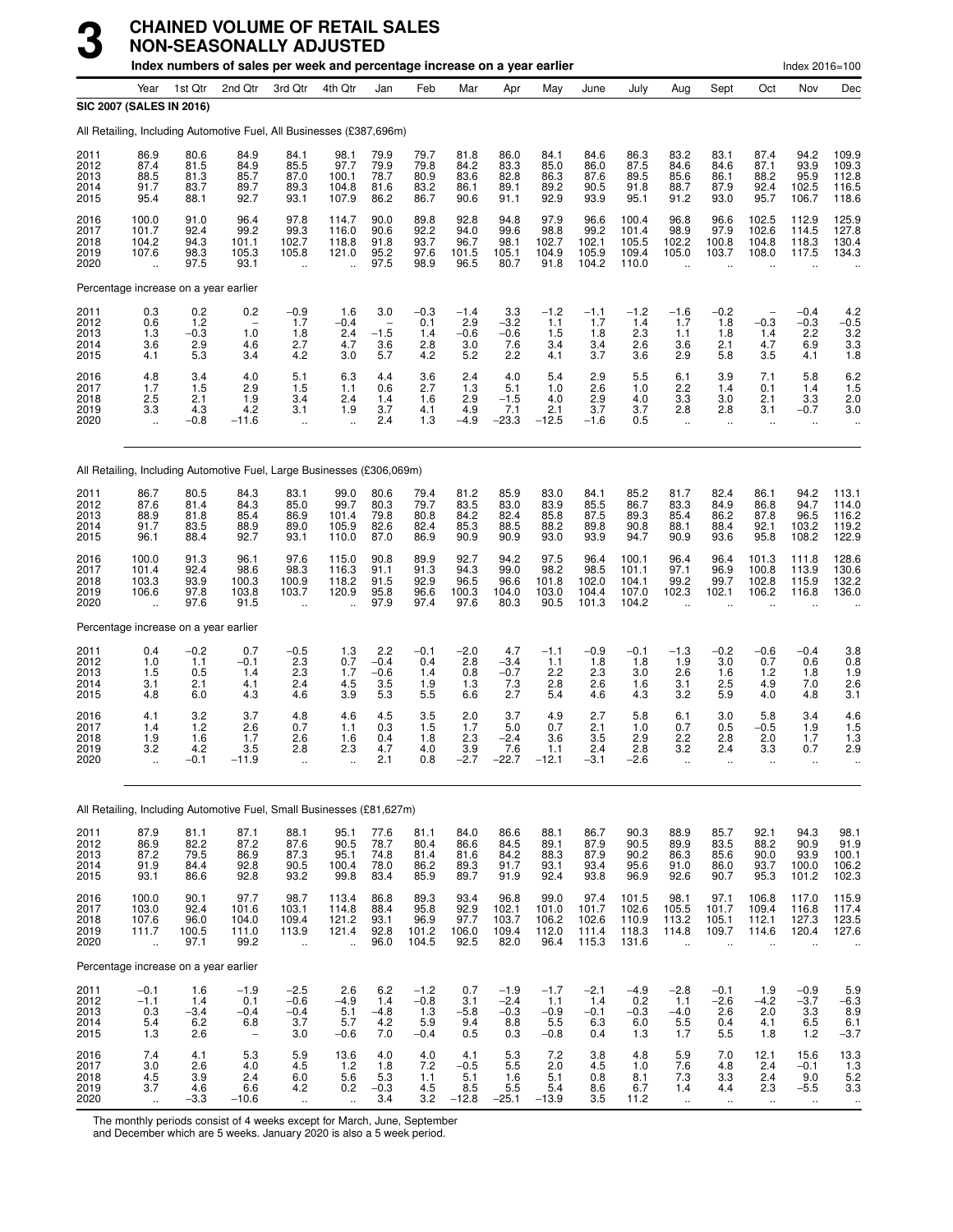|                                      |                                                          |                                       | continued Index numbers of sales per week and percentage increase on a year earlier |                                                         |                                                          |                                       |                                                         |                                        |                                          |                                          |                                          |                                           |                                                         |                                              |                                                          | Index 2016=100                                   |                                              |
|--------------------------------------|----------------------------------------------------------|---------------------------------------|-------------------------------------------------------------------------------------|---------------------------------------------------------|----------------------------------------------------------|---------------------------------------|---------------------------------------------------------|----------------------------------------|------------------------------------------|------------------------------------------|------------------------------------------|-------------------------------------------|---------------------------------------------------------|----------------------------------------------|----------------------------------------------------------|--------------------------------------------------|----------------------------------------------|
|                                      | Year                                                     | 1st Qtr                               | 2nd Qtr                                                                             | 3rd Qtr                                                 | 4th Qtr                                                  | Jan                                   | Feb                                                     | Mar                                    | Apr                                      | May                                      | June                                     | July                                      | Aug                                                     | Sept                                         | Oct                                                      | Nov                                              | Dec                                          |
|                                      | SIC 2007 (SALES IN 2016)                                 |                                       |                                                                                     |                                                         |                                                          |                                       |                                                         |                                        |                                          |                                          |                                          |                                           |                                                         |                                              |                                                          |                                                  |                                              |
|                                      |                                                          |                                       | All Retailing, Excluding Automotive Fuel, All Businesses (£350,847m)                |                                                         |                                                          |                                       |                                                         |                                        |                                          |                                          |                                          |                                           |                                                         |                                              |                                                          |                                                  |                                              |
| 2011<br>2012<br>2013<br>2014<br>2015 | 86.3<br>87.0<br>88.5<br>92.0<br>95.5                     | 79.5<br>80.0<br>80.7<br>83.3<br>87.6  | 83.9<br>84.3<br>85.2<br>89.7<br>92.5                                                | 83.1<br>84.7<br>86.5<br>89.3<br>92.9                    | 98.6<br>98.9<br>101.7<br>106.6<br>109.0                  | 79.2<br>78.8<br>78.5<br>81.9<br>85.7  | 78.5<br>78.3<br>80.1<br>82.7<br>86.2                    | 80.6<br>82.2<br>82.8<br>85.0<br>90.4   | 85.2<br>82.9<br>82.1<br>89.2<br>90.8     | 82.9<br>84.1<br>85.6<br>89.2<br>92.8     | 83.6<br>85.7<br>87.3<br>90.4<br>93.7     | 85.2<br>86.8<br>88.9<br>91.8<br>95.2      | 82.3<br>83.9<br>85.0<br>88.6<br>91.0                    | 82.0<br>83.6<br>85.7<br>87.8<br>92.5         | 86.5<br>86.7<br>88.4<br>92.9<br>95.5                     | 93.7<br>94.5<br>96.9<br>104.0<br>107.4           | 112.1<br>112.2<br>116.2<br>119.7<br>121.0    |
| 2016<br>2017<br>2018<br>2019<br>2020 | 100.0<br>101.9<br>104.5<br>107.7                         | 90.3<br>92.1<br>94.0<br>97.6<br>97.9  | 96.0<br>98.9<br>100.9<br>105.0<br>96.6                                              | 97.4<br>99.2<br>102.8<br>105.6<br>$\ddotsc$             | 116.3<br>117.4<br>120.5<br>122.4                         | 89.3<br>90.5<br>91.6<br>94.9<br>97.7  | 89.1<br>91.8<br>93.0<br>96.5<br>98.4                    | 92.1<br>93.7<br>96.7<br>100.7<br>97.7  | 94.0<br>99.7<br>97.8<br>104.8<br>84.7    | 97.3<br>98.1<br>102.5<br>104.4<br>95.0   | 96.4<br>99.0<br>102.0<br>105.6<br>107.3  | 100.2<br>101.4<br>105.7<br>109.3<br>111.6 | 96.3<br>98.8<br>102.3<br>104.6                          | 96.2<br>97.7<br>100.8<br>103.5               | 102.5<br>102.6<br>105.2<br>107.9                         | 114.1<br>115.6<br>119.6<br>118.4                 | 129.0<br>130.8<br>133.4<br>137.3             |
|                                      |                                                          | Percentage increase on a year earlier |                                                                                     |                                                         |                                                          |                                       |                                                         |                                        |                                          |                                          |                                          |                                           |                                                         |                                              |                                                          |                                                  |                                              |
| 2011<br>2012<br>2013<br>2014<br>2015 | $-0.3$<br>0.8<br>1.8<br>4.0<br>3.8                       | $-0.6$<br>0.6<br>0.9<br>3.2<br>5.3    | $-0.3$<br>0.5<br>1.0<br>5.3<br>3.2                                                  | $-1.5$<br>1.9<br>2.1<br>3.2<br>4.0                      | 1.0<br>0.4<br>2.8<br>4.8<br>2.2                          | 2.2<br>$-0.6$<br>$-0.3$<br>4.2<br>4.6 | $-1.2$<br>$-0.2$<br>2.2<br>3.4<br>4.1                   | $-2.2$<br>2.0<br>0.7<br>2.7<br>6.3     | 3.0<br>$-2.7$<br>$-1.0$<br>8.7<br>1.8    | $-1.8$<br>1.4<br>1.9<br>4.2<br>4.0       | $-1.8$<br>2.5<br>1.8<br>3.6<br>3.7       | $-1.8$<br>1.8<br>2.5<br>3.2<br>3.7        | $^{-2.2}_{2.0}$<br>1.4<br>4.2<br>2.7                    | $-0.8$<br>2.0<br>2.4<br>2.5<br>5.3           | $-0.4$<br>0.3<br>1.9<br>5.1<br>2.8                       | $-1.1$<br>0.8<br>2.6<br>7.3<br>3.3               | 3.5<br>0.1<br>3.6<br>3.0<br>1.0              |
| 2016<br>2017<br>2018<br>2019<br>2020 | 4.7<br>1.9<br>2.6<br>3.0<br>$\ddot{\phantom{1}}$         | 3.0<br>2.0<br>2.0<br>3.9<br>0.3       | 3.7<br>3.1<br>1.9<br>4.1<br>$-8.0$                                                  | 4.9<br>1.8<br>3.6<br>2.8<br>$\ddotsc$                   | 6.7<br>1.0<br>2.6<br>1.6<br>$\ddotsc$                    | 4.2<br>1.4<br>1.3<br>3.5<br>2.9       | 3.4<br>3.0<br>1.3<br>3.8<br>1.9                         | 1.9<br>1.7<br>3.2<br>4.1<br>$-3.0$     | 3.6<br>6.0<br>$-1.9$<br>7.2<br>$-19.1$   | 4.9<br>0.8<br>4.5<br>1.9<br>$-9.0$       | 2.9<br>2.7<br>3.0<br>3.5<br>1.6          | 5.2<br>1.3<br>4.2<br>3.3<br>2.2           | 5.9<br>2.5<br>3.5<br>2.3<br>$\ddot{\phantom{a}}$        | 4.0<br>1.6<br>3.2<br>2.6<br>$\cdot$ .        | 7.3<br>2.5<br>2.6<br>$\ddotsc$                           | 6.2<br>1.3<br>3.5<br>$-1.0$<br>$\ddotsc$         | 6.7<br>1.4<br>2.0<br>2.9<br>                 |
|                                      |                                                          |                                       | All Retailing, Excluding Automotive Fuel, Large Businesses (£275,477m)              |                                                         |                                                          |                                       |                                                         |                                        |                                          |                                          |                                          |                                           |                                                         |                                              |                                                          |                                                  |                                              |
| 2011<br>2012<br>2013<br>2014<br>2015 | 86.2<br>87.3<br>89.1<br>92.4<br>96.4                     | 79.6<br>79.7<br>81.3<br>83.3<br>88.1  | 83.4<br>83.9<br>84.9<br>89.1<br>92.7                                                | 82.1<br>84.3<br>86.6<br>89.4<br>93.0                    | 99.9<br>101.3<br>103.6<br>108.4<br>111.6                 | 80.3<br>79.2<br>79.9<br>83.1<br>86.4  | 78.3<br>78.1<br>80.1<br>82.3<br>86.5                    | 80.1<br>81.4<br>83.4<br>84.3<br>90.7   | 85.2<br>82.7<br>81.7<br>88.8<br>90.7     | 81.9<br>83.1<br>85.2<br>88.4<br>93.2     | 83.2<br>85.6<br>87.4<br>90.0<br>94.0     | 84.2<br>86.2<br>89.1<br>91.2<br>94.9      | 80.9<br>82.7<br>84.9<br>88.4<br>90.8                    | 81.3<br>84.1<br>85.9<br>88.6<br>93.2         | 85.3<br>86.6<br>88.2<br>92.8<br>95.8                     | 94.0<br>95.5<br>97.8<br>105.2<br>109.3           | 116.3<br>117.7<br>120.5<br>123.4<br>126.0    |
| 2016<br>2017<br>2018<br>2019<br>2020 | 100.0<br>101.6<br>103.5<br>106.3                         | 90.5<br>92.1<br>93.5<br>96.8<br>97.7  | 95.6<br>98.2<br>100.0<br>103.2<br>95.1                                              | 97.2<br>98.2<br>100.8<br>103.1                          | 116.7<br>118.0<br>119.7<br>122.3                         | 90.1<br>91.0<br>91.3<br>95.4<br>97.7  | 89.2<br>90.7<br>91.9<br>95.2<br>96.5                    | 91.9<br>94.0<br>96.4<br>99.1<br>98.8   | 93.4<br>99.0<br>96.1<br>103.4<br>84.8    | 97.0<br>97.3<br>101.5<br>102.3<br>94.0   | 96.2<br>98.3<br>101.9<br>103.8<br>104.3  | 99.9<br>101.2<br>104.2<br>106.5<br>105.4  | 96.0<br>97.0<br>99.0<br>101.6                           | 96.0<br>96.7<br>99.4<br>101.4                | 101.2<br>100.8<br>103.0<br>105.8                         | 112.9<br>115.1<br>116.8<br>117.4                 | 132.0<br>134.1<br>135.4<br>139.3             |
|                                      |                                                          | Percentage increase on a year earlier |                                                                                     |                                                         |                                                          |                                       |                                                         |                                        |                                          |                                          |                                          |                                           |                                                         |                                              |                                                          |                                                  |                                              |
| 2011<br>2012<br>2013<br>2014<br>2015 | $-0.2$<br>1.3<br>2.1<br>3.6<br>4.3                       | $-0.9$<br>0.2<br>2.0<br>2.4<br>5.8    | 0.2<br>0.6<br>$1.2$<br>4.9<br>4.0                                                   | $-1.3$<br>2.8<br>2.7<br>3.2<br>4.1                      | 0.9<br>1.4<br>2.3<br>4.6<br>3.0                          | 1.4<br>$-1.4$<br>1.0<br>4.0<br>4.0    | $-0.8$<br>$-0.3$<br>2.5<br>2.7<br>5.1                   | $-2.8$<br>1.7<br>2.4<br>1.0<br>7.7     | 4.6<br>$-3.0$<br>$-1.2$<br>8.6<br>2.1    | $-1.8$<br>1.6<br>2.5<br>3.8<br>5.4       | $-1.6$<br>2.9<br>2.1<br>3.0<br>4.5       | $-0.9$<br>2.4<br>3.3<br>2.4<br>4.0        | $-2.1$<br>2.3<br>2.7<br>4.1<br>2.7                      | $-1.0$<br>3.4<br>2.1<br>3.2<br>5.2           | $-1.1$<br>1.5<br>1.8<br>5.3<br>3.2                       | $-1.0$<br>1.6<br>2.4<br>7.5<br>3.9               | 3.3<br>1.2<br>2.4<br>2.4<br>2.2              |
| 2016<br>2017<br>2018<br>2019<br>2020 | 3.8<br>1.6<br>1.8<br>2.8<br>$\ddot{\phantom{1}}$         | 2.8<br>1.7<br>1.5<br>3.6<br>1.0       | 3.1<br>2.7<br>1.8<br>3.2<br>$-7.8$                                                  | 4.5<br>1.0<br>2.6<br>2.3<br>$\ddotsc$                   | 4.5<br>1.2<br>1.4<br>2.1<br>$\ddot{\phantom{a}}$         | 4.3<br>0.9<br>0.3<br>4.5<br>2.4       | 3.1<br>1.7<br>1.4<br>3.6<br>1.3                         | 1.3<br>2.3<br>2.5<br>2.8<br>$-0.3$     | 3.0<br>5.9<br>$-2.9$<br>7.6<br>$-18.0$   | 4.1<br>0.3<br>4.3<br>0.8<br>$-8.1$       | 2.4<br>2.2<br>3.7<br>1.9<br>0.5          | 5.3<br>1.3<br>3.0<br>2.2<br>$-1.0$        | 5.7<br>1.0<br>2.1<br>2.6<br>$\ddot{\phantom{a}}$        | 3.0<br>0.8<br>2.8<br>2.0<br>$\ddotsc$        | 5.6<br>$-0.5$<br>2.2<br>2.8<br>$\ddotsc$                 | 3.3<br>2.0<br>1.5<br>0.5<br>$\ddot{\phantom{a}}$ | 4.7<br>1.6<br>0.9<br>2.9<br>$\ddotsc$        |
|                                      |                                                          |                                       | All Retailing, Excluding Automotive Fuel, Small Businesses (£75,370m)               |                                                         |                                                          |                                       |                                                         |                                        |                                          |                                          |                                          |                                           |                                                         |                                              |                                                          |                                                  |                                              |
| 2011<br>2012<br>2013<br>2014<br>2015 | 86.6<br>85.9<br>86.4<br>90.9<br>92.4                     | 79.5<br>81.0<br>78.3<br>83.3<br>86.0  | 85.9<br>86.0<br>86.1<br>91.7<br>91.8                                                | 87.0<br>86.1<br>86.2<br>89.1<br>92.5                    | 93.9<br>90.3<br>95.0<br>100.3<br>99.4                    | 75.7<br>77.6<br>73.6<br>77.4<br>82.9  | 79.3<br>79.2<br>80.2<br>84.7<br>85.0                    | 82.8<br>85.3<br>80.7<br>88.0<br>89.3   | 85.2<br>83.7<br>83.4<br>90.8<br>91.2     | 86.9<br>87.6<br>87.4<br>92.4<br>91.5     | 85.5<br>86.5<br>87.1<br>91.9<br>92.7     | 89.3<br>89.0<br>88.6<br>94.0<br>96.5      | 87.6<br>88.3<br>85.5<br>89.5<br>91.7                    | 84.6<br>81.9<br>84.9<br>84.8<br>89.8         | 90.9<br>87.4<br>89.4<br>93.2<br>94.4                     | 92.9<br>90.8<br>93.5<br>99.6<br>100.5            | 97.2<br>92.3<br>100.6<br>106.5<br>102.5      |
| 2016<br>2017<br>2018<br>2019<br>2020 | 100.0<br>103.0<br>108.3<br>112.5<br>$\ddot{\phantom{a}}$ | 89.5<br>92.4<br>96.0<br>100.7<br>98.4 | 97.3<br>101.6<br>104.0<br>111.4<br>101.9                                            | 98.4<br>102.7<br>110.1<br>114.9<br>$\ddot{\phantom{1}}$ | 114.8<br>115.3<br>123.3<br>123.1<br>$\ddot{\phantom{a}}$ | 86.0<br>88.7<br>93.0<br>93.1<br>97.6  | 88.7<br>95.7<br>96.7<br>101.3<br>105.5                  | 93.0<br>92.6<br>97.9<br>106.4<br>93.5  | 96.3<br>102.2<br>103.7<br>109.7<br>84.6  | 98.5<br>101.0<br>106.1<br>112.3<br>98.6  | 97.2<br>101.7<br>102.4<br>112.0<br>118.2 | 101.2<br>102.1<br>111.1<br>119.2<br>134.3 | 97.6<br>105.2<br>114.1<br>115.7<br>$\ddot{\phantom{a}}$ | 96.8<br>101.2<br>105.9<br>110.9<br>$\ddotsc$ | 107.2<br>109.1<br>113.2<br>115.6<br>$\ddot{\phantom{a}}$ | 118.5<br>117.3<br>129.7<br>122.0<br>$\ddotsc$    | 118.0<br>118.7<br>126.3<br>129.9             |
|                                      |                                                          | Percentage increase on a year earlier |                                                                                     |                                                         |                                                          |                                       |                                                         |                                        |                                          |                                          |                                          |                                           |                                                         |                                              |                                                          |                                                  |                                              |
| 2011<br>2012<br>2013<br>2014<br>2015 | $-0.7$<br>$-0.8$<br>0.6<br>5.2<br>1.6                    | 0.6<br>1.9<br>$-3.3$<br>6.3<br>3.3    | $-2.3$<br>0.1<br>0.1<br>6.5<br>0.2                                                  | $-2.5$<br>$-1.0$<br>0.2<br>3.3<br>3.8                   | 1.6<br>$-3.8$<br>5.2<br>5.6<br>$-0.9$                    | 5.3<br>2.5<br>$-5.2$<br>5.2<br>7.0    | $-2.6$<br>$\overline{\phantom{a}}$<br>1.2<br>5.7<br>0.4 | $-0.1$<br>3.0<br>$-5.3$<br>9.0<br>1.5  | $-2.3$<br>$-1.7$<br>$-0.4$<br>8.8<br>0.5 | $-2.0$<br>0.8<br>$-0.3$<br>5.7<br>$-1.0$ | $-2.4$<br>1.1<br>0.8<br>5.4<br>0.9       | $-4.9$<br>$-0.4$<br>$-0.5$<br>6.2<br>2.7  | $-2.9$<br>0.8<br>$-3.1$<br>4.6<br>2.5                   | $-0.1$<br>$-3.1$<br>3.6<br>$-0.1$<br>5.9     | 1.7<br>$-3.9$<br>$^{2.3}_{4.2}$<br>1.3                   | $-1.9$<br>$-2.2$<br>3.0<br>6.5<br>0.9            | 4.3<br>$-5.1$<br>$\frac{9.1}{5.8}$<br>$-3.7$ |
| 2016<br>2017<br>2018<br>2019<br>2020 | 8.2<br>3.0<br>5.2<br>3.9<br>$\sim$                       | 4.1<br>3.2<br>4.0<br>4.9<br>$-2.3$    | 5.9<br>4.4<br>2.3<br>7.1<br>$-8.6$                                                  | 6.4<br>4.5<br>7.1<br>4.4                                | 15.6<br>0.4<br>7.0<br>$-0.2$                             | 3.8<br>3.2<br>4.7<br>0.2<br>4.8       | 4.3<br>7.9<br>1.1<br>4.7<br>4.1                         | 4.1<br>$-0.4$<br>5.7<br>8.7<br>$-12.2$ | 5.6<br>6.2<br>1.5<br>5.8<br>$-22.9$      | 7.6<br>2.5<br>5.1<br>5.8<br>$-12.2$      | 4.9<br>4.6<br>0.8<br>9.3<br>5.6          | 4.8<br>1.0<br>8.8<br>7.3<br>12.6          | 6.4<br>7.9<br>8.4<br>1.3<br>$\ddotsc$                   | 7.8<br>4.6<br>4.7<br>4.7<br>$\ddotsc$        | 13.5<br>1.8<br>3.8<br>2.1                                | 18.0<br>$-1.0$<br>10.6<br>$-6.0$                 | 15.2<br>0.5<br>6.4<br>2.9                    |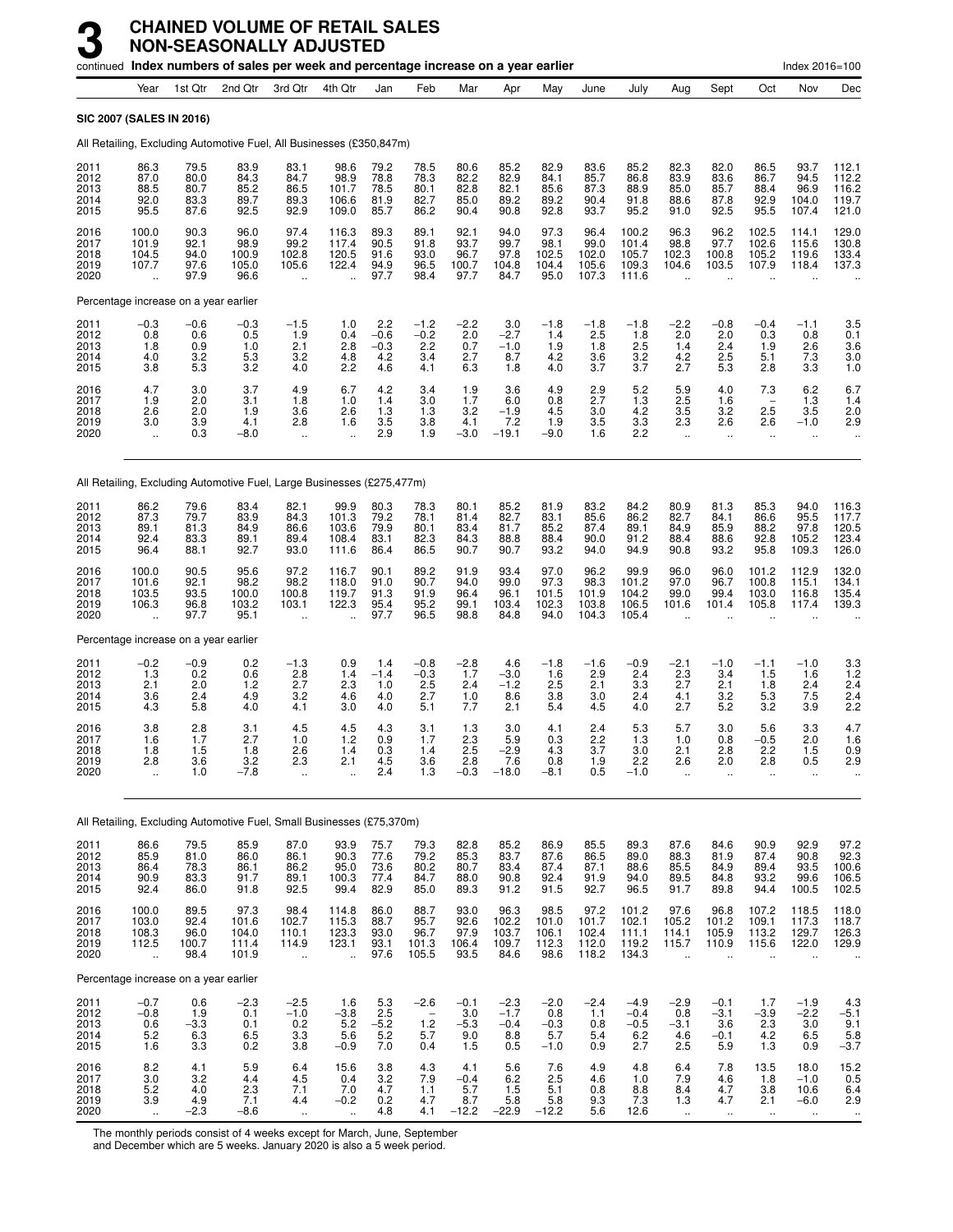|                                      |                                                         |                                                               |                                                        |                                                        | continued Index numbers of sales per week and percentage increase on a year earlier |                                          |                                        |                                           |                                                    |                                                      |                                             |                                             |                                                       |                                                     |                                                            | Index 2016=100                              |                                           |
|--------------------------------------|---------------------------------------------------------|---------------------------------------------------------------|--------------------------------------------------------|--------------------------------------------------------|-------------------------------------------------------------------------------------|------------------------------------------|----------------------------------------|-------------------------------------------|----------------------------------------------------|------------------------------------------------------|---------------------------------------------|---------------------------------------------|-------------------------------------------------------|-----------------------------------------------------|------------------------------------------------------------|---------------------------------------------|-------------------------------------------|
|                                      | Year                                                    | 1st Qtr                                                       | 2nd Qtr                                                | 3rd Qtr                                                | 4th Qtr                                                                             | Jan                                      | Feb                                    | Mar                                       | Apr                                                | May                                                  | June                                        | July                                        | Aug                                                   | Sept                                                | Oct                                                        | Nov                                         | Dec                                       |
|                                      |                                                         | <b>SIC 2007 (SALES IN 2016)</b>                               |                                                        |                                                        |                                                                                     |                                          |                                        |                                           |                                                    |                                                      |                                             |                                             |                                                       |                                                     |                                                            |                                             |                                           |
|                                      |                                                         |                                                               | Predominantly Food Stores, All Businesses (£154,446m)  |                                                        |                                                                                     |                                          |                                        |                                           |                                                    |                                                      |                                             |                                             |                                                       |                                                     |                                                            |                                             |                                           |
| 2011<br>2012<br>2013<br>2014<br>2015 | 94.7<br>94.4<br>94.0<br>94.6<br>96.6                    | 90.0<br>90.0<br>89.8<br>89.3<br>92.5                          | 94.7<br>94.2<br>92.5<br>95.1<br>95.4                   | 92.7<br>93.2<br>93.3<br>92.9<br>94.9                   | 101.5<br>100.1<br>100.5<br>101.4<br>103.6                                           | 87.4<br>87.1<br>85.9<br>87.2<br>89.1     | 89.8<br>90.3<br>88.9<br>90.1<br>91.3   | 92.2<br>92.1<br>93.6<br>90.7<br>96.0      | 97.3<br>93.3<br>89.0<br>95.9<br>92.4               | 93.3<br>94.2<br>93.8<br>94.5<br>96.7                 | 93.7<br>94.9<br>94.4<br>95.1<br>96.6        | 93.8<br>94.4<br>96.4<br>94.9<br>96.1        | 92.7<br>93.2<br>92.4<br>92.3<br>93.1                  | 91.9<br>92.3<br>91.5<br>91.9<br>95.2                | 93.8<br>92.5<br>92.4<br>93.9<br>95.2                       | 97.9<br>96.8<br>97.0<br>99.7<br>100.9       | 110.6<br>108.7<br>109.7<br>108.8<br>112.4 |
| 2016<br>2017<br>2018<br>2019<br>2020 | 100.0<br>99.8<br>101.1<br>102.5<br>$\ddot{\phantom{a}}$ | 95.0<br>94.8<br>95.6<br>96.9<br>101.7                         | 98.8<br>99.8<br>100.6<br>102.8<br>108.4                | 98.7<br>97.9<br>100.3<br>101.5<br>$\ddot{\phantom{a}}$ | 107.4<br>106.7<br>107.9<br>108.7                                                    | 91.7<br>91.3<br>90.4<br>93.4<br>95.0     | 94.7<br>95.5<br>95.4<br>96.9<br>99.0   | 98.0<br>97.1<br>99.9<br>99.8<br>110.5     | 96.6<br>100.7<br>96.4<br>103.0<br>107.2            | 100.3<br>100.3<br>102.9<br>103.1<br>109.5            | 99.5<br>98.7<br>102.0<br>102.3<br>108.5     | 100.2<br>99.9<br>103.6<br>104.0<br>105.1    | 98.4<br>97.5<br>100.0<br>101.0                        | 97.8<br>96.5<br>98.0<br>100.0                       | 99.9<br>98.7<br>100.0<br>101.8                             | 103.8<br>102.5<br>103.9<br>104.3            | 116.1<br>116.6<br>117.4<br>117.7          |
|                                      |                                                         | Percentage increase on a year earlier                         |                                                        |                                                        |                                                                                     |                                          |                                        |                                           |                                                    |                                                      |                                             |                                             |                                                       |                                                     |                                                            |                                             |                                           |
| 2011<br>2012<br>2013<br>2014<br>2015 | $-1.3$<br>$-0.4$<br>$-0.4$<br>0.6<br>2.1                | $-3.4$<br>$\overline{\phantom{0}}$<br>$-0.3$<br>$-0.6$<br>3.6 | $-1.7$<br>$-0.5$<br>$-1.8$<br>2.8<br>0.2               | $-1.1$<br>0.6<br>0.1<br>$-0.4$<br>2.1                  | 0.8<br>$-1.4$<br>0.4<br>0.9<br>2.1                                                  | $-3.5$<br>$-0.3$<br>$-1.3$<br>1.4<br>2.2 | $-3.0$<br>0.6<br>$-1.6$<br>1.3<br>1.4  | $-3.5$<br>$-0.2$<br>1.6<br>$-3.1$<br>5.9  | 4.1<br>$-4.1$<br>$-4.7$<br>7.7<br>$-3.6$           | $-3.7$<br>0.9<br>$-0.5$<br>0.7<br>2.4                | $-4.5$<br>1.3<br>$-0.6$<br>0.7<br>1.6       | $-1.6$<br>0.7<br>2.2<br>$-1.6$<br>1.3       | $-1.0$<br>0.6<br>$-0.9$<br>$-0.2$<br>0.9              | $-0.7$<br>0.5<br>$-0.9$<br>0.4<br>3.7               | $\overline{\phantom{a}}$<br>$-1.4$<br>$-0.2$<br>1.7<br>1.4 | $-1.5$<br>$-1.1$<br>0.2<br>2.7<br>1.2       | $3.0 - 1.8$<br>1.0<br>$-0.8$<br>3.3       |
| 2016<br>2017<br>2018<br>2019<br>2020 | 3.6<br>$-0.2$<br>1.3<br>1.4<br>$\ddot{\phantom{a}}$     | 2.8<br>$-0.2$<br>0.8<br>1.4<br>4.9                            | 3.6<br>1.0<br>0.7<br>2.2<br>5.5                        | 4.1<br>$-0.9$<br>2.5<br>1.2<br>ä,                      | 3.7<br>$-0.6$<br>1.1<br>0.7<br>$\ddot{\phantom{a}}$                                 | 2.9<br>$-0.4$<br>$-1.0$<br>3.3<br>1.8    | 3.7<br>0.8<br>$-0.1$<br>1.6<br>2.1     | 2.0<br>$-0.9$<br>3.0<br>$-0.2$<br>10.7    | 4.5<br>4.2<br>$-4.3$<br>6.9<br>4.1                 | 3.7<br>$\overline{\phantom{0}}$<br>2.6<br>0.2<br>6.2 | 2.9<br>$-0.7$<br>3.3<br>0.3<br>6.0          | 4.3<br>$-0.3$<br>3.7<br>0.4<br>1.0          | 5.7<br>$-0.9$<br>2.5<br>1.0<br>$\ddotsc$              | 2.7<br>$-1.3$<br>1.5<br>2.1<br>$\ddot{\phantom{a}}$ | 5.0<br>$-1.3$<br>1.4<br>1.8<br>$\ddot{\phantom{1}}$        | 2.9<br>$-1.3$<br>1.4<br>0.4<br>$\mathbf{r}$ | $3.3$<br>$0.4$<br>0.7<br>0.3              |
|                                      |                                                         |                                                               |                                                        |                                                        | Predominantly Food Stores, Large Businesses (£132,149m)                             |                                          |                                        |                                           |                                                    |                                                      |                                             |                                             |                                                       |                                                     |                                                            |                                             |                                           |
| 2011<br>2012<br>2013<br>2014<br>2015 | 94.7<br>94.9<br>95.1<br>95.8<br>97.8                    | 90.7<br>90.5<br>91.7<br>90.4<br>93.8                          | 94.6<br>94.5<br>93.1<br>95.8<br>96.1                   | 91.7<br>93.2<br>93.7<br>94.2<br>95.8                   | 102.0<br>101.6<br>101.7<br>103.3<br>105.4                                           | 88.4<br>87.2<br>87.7<br>88.5<br>90.2     | 90.6<br>90.7<br>90.5<br>91.2<br>92.5   | 92.6<br>92.9<br>95.9<br>91.6<br>97.8      | 97.4<br>93.6<br>89.5<br>96.3<br>92.7               | 93.2<br>94.4<br>94.3<br>94.8<br>97.5                 | 93.5<br>95.3<br>95.0<br>96.2<br>97.7        | 92.7<br>94.1<br>96.8<br>95.9<br>96.9        | 91.3<br>92.8<br>92.4<br>93.1<br>93.8                  | 91.3<br>92.8<br>92.2<br>93.7<br>96.5                | 92.9<br>93.1<br>92.9<br>95.2<br>97.0                       | 98.6<br>98.0<br>98.4<br>101.5<br>102.3      | 111.9<br>111.2<br>111.5<br>111.1<br>114.5 |
| 2016<br>2017<br>2018<br>2019<br>2020 | 100.0<br>101.1<br>102.5<br>103.6                        | 95.6<br>95.9<br>97.6<br>98.3<br>104.4                         | 98.8<br>101.1<br>101.7<br>104.0<br>110.6               | 98.4<br>99.2<br>101.0<br>102.2<br>ä.                   | 107.1<br>108.4<br>109.7<br>109.9                                                    | 92.5<br>92.1<br>92.2<br>95.1<br>97.5     | 95.0<br>96.4<br>97.6<br>98.1<br>100.5  | 98.5<br>98.4<br>102.0<br>101.1<br>114.5   | 96.7<br>102.1<br>97.4<br>104.7<br>108.7            | 100.2<br>101.3<br>103.8<br>104.0<br>111.7            | 99.4<br>100.2<br>103.5<br>103.5<br>111.1    | 99.8<br>101.1<br>103.9<br>104.5<br>106.4    | 97.9<br>98.5<br>100.1<br>101.3                        | 97.8<br>98.3<br>99.6<br>101.0                       | 99.4<br>99.6<br>101.0<br>102.3                             | 102.7<br>104.0<br>105.3<br>105.2            | 116.9<br>119.0<br>120.3<br>119.9          |
|                                      |                                                         | Percentage increase on a year earlier                         |                                                        |                                                        |                                                                                     |                                          |                                        |                                           |                                                    |                                                      |                                             |                                             |                                                       |                                                     |                                                            |                                             |                                           |
| 2011<br>2012<br>2013<br>2014<br>2015 | $-1.7$<br>0.2<br>0.1<br>0.8<br>2.0                      | $-3.3$<br>$-0.2$<br>1.4<br>$-1.4$<br>3.8                      | $-1.5$<br>$-0.1$<br>$-1.5$<br>2.9<br>0.3               | $-2.0$<br>1.6<br>0.5<br>0.5<br>1.7                     | $-0.2$<br>$-0.4$<br>0.2<br>1.5<br>2.1                                               | $-3.2$<br>$-1.3$<br>0.6<br>0.9<br>1.9    | $-2.4$<br>0.1<br>$-0.2$<br>0.8<br>1.5  | $-4.1$<br>0.3<br>3.2<br>$-4.4$<br>6.7     | 4.3<br>$-3.9$<br>$-4.4$<br>7.7<br>$-3.8$           | $-3.4$<br>1.3<br>$-0.1$<br>0.5<br>2.8                | $-4.3$<br>1.9<br>$-0.2$<br>1.3<br>1.5       | $-2.2$<br>1.5<br>2.9<br>$-1.0$<br>1.1       | $-2.0$<br>1.7<br>$-0.4$<br>0.7<br>0.7                 | $-1.9$<br>1.6<br>$-0.7$<br>1.7<br>3.0               | $-1.3$<br>0.2<br>$-0.2$<br>2.5<br>1.9                      | $-1.3$<br>$-0.7$<br>0.4<br>3.2<br>0.8       | 1.4<br>$-0.6$<br>0.3<br>$-0.4$<br>3.1     |
| 2016<br>2017<br>2018<br>2019<br>2020 | 2.3<br>1.1<br>1.4<br>1.1<br>$\ddot{\phantom{a}}$        | 1.9<br>0.3<br>1.8<br>0.7<br>6.2                               | 2.8<br>2.3<br>0.6<br>$^{2.3}_{6.3}$                    | 2.8<br>0.8<br>1.8<br>1.1<br>                           | 1.7<br>1.2<br>1.2<br>0.2                                                            | 2.5<br>$-0.4$<br>0.1<br>3.1<br>2.5       | 2.7<br>1.5<br>1.2<br>0.5<br>2.4        | 0.8<br>$-0.1$<br>3.6<br>$-0.8$<br>13.3    | 4.4<br>5.5<br>$-4.6$<br>7.4<br>3.9                 | 2.8<br>1.1<br>2.5<br>0.2<br>7.4                      | 1.8<br>0.8<br>3.4<br>7.3                    | 2.9<br>1.4<br>2.7<br>0.6<br>1.8             | 4.4<br>0.6<br>1.6<br>$1.2$<br>ä,                      | 1.4<br>0.4<br>1.3<br>1.5<br>$\ddot{\phantom{a}}$    | 2.5<br>0.2<br>1.4<br>1.2<br>ä.                             | 0.4<br>1.2<br>1.3<br>$-0.1$                 | 2.0<br>1.8<br>1.1<br>-0.3                 |
|                                      |                                                         |                                                               | Predominantly Food Stores, Small Businesses (£22,296m) |                                                        |                                                                                     |                                          |                                        |                                           |                                                    |                                                      |                                             |                                             |                                                       |                                                     |                                                            |                                             |                                           |
| 2011<br>2012<br>2013<br>2014<br>2015 | 94.6<br>91.2<br>87.9<br>87.3<br>89.4                    | 85.8<br>87.4<br>78.5<br>82.6<br>84.4                          | 95.2<br>92.7<br>89.2<br>91.0<br>91.0                   | 98.5<br>93.4<br>91.0<br>85.5<br>89.5                   | 98.9<br>91.2<br>92.9<br>90.5<br>92.9                                                | 81.5<br>86.6<br>75.5<br>79.4<br>82.7     | 84.8<br>88.3<br>79.6<br>83.7<br>84.3   | 90.2<br>87.4<br>80.1<br>84.9<br>85.8      | 96.6<br>91.9<br>86.1<br>93.2<br>90.9               | 94.5<br>93.2<br>90.5<br>92.3<br>91.8                 | 94.7<br>93.0<br>90.6<br>88.2<br>90.5        | 99.8<br>95.9<br>94.0<br>89.2<br>91.3        | 100.8<br>$\frac{95.8}{92.6}$<br>87.4<br>89.3          | 95.6<br>89.6<br>87.3<br>81.1<br>88.2                | 99.3<br>89.4<br>89.2<br>86.0<br>84.8                       | 93.4<br>89.9<br>89.1<br>88.7<br>92.3        | 103.0<br>93.6<br>98.9<br>95.6<br>99.8     |
| 2016<br>2017<br>2018<br>2019<br>2020 | 100.0<br>92.0<br>92.6<br>95.8<br>$\ddotsc$              | 91.8<br>88.6<br>83.8<br>88.7<br>85.6                          | 98.9<br>92.2<br>93.5<br>95.3<br>95.5                   | 100.6<br>90.0<br>96.1<br>97.8<br>÷.                    | 108.7<br>97.0<br>97.0<br>101.3<br>$\ddotsc$                                         | 87.1<br>86.5<br>79.5<br>83.0<br>80.7     | 93.1<br>90.3<br>82.8<br>90.4<br>90.5   | 94.5<br>89.1<br>88.0<br>91.8<br>86.5      | 96.1<br>92.6<br>90.4<br>93.3<br>98.2               | 100.7<br>94.3<br>97.3<br>97.4<br>96.2                | 99.9<br>90.3<br>93.0<br>95.3<br>92.8        | 102.9<br>$92.5$<br>102.1<br>101.0<br>97.5   | 101.8<br>92.0<br>99.7<br>99.5<br>$\ddot{\phantom{a}}$ | 97.7<br>86.4<br>88.5<br>93.8<br>$\ddotsc$           | 103.3<br>$\frac{93.3}{94.3}$<br>99.1                       | 110.2<br>93.6<br>95.5<br>98.8               | 111.9<br>102.7<br>100.3<br>105.0          |
|                                      |                                                         | Percentage increase on a year earlier                         |                                                        |                                                        |                                                                                     |                                          |                                        |                                           |                                                    |                                                      |                                             |                                             |                                                       |                                                     |                                                            |                                             |                                           |
| 2011<br>2012<br>2013<br>2014<br>2015 | 1.1<br>$-3.6$<br>$-3.6$<br>$-0.7$<br>2.5                | $-3.6$<br>1.9<br>$-10.2$<br>$\frac{5.2}{2.2}$                 | $-3.2$<br>$-2.6$<br>$-3.8$<br>2.0<br>0.1               | 4.4<br>$-5.1$<br>$-2.6$<br>$-6.0$<br>4.6               | 6.8<br>$-7.8$<br>1.9<br>$-2.6$<br>2.6                                               | $-5.4$<br>6.3<br>$-12.8$<br>5.1<br>4.1   | $-6.3$<br>4.1<br>$-9.8$<br>5.2<br>0.7  | $-0.1$<br>$-3.1$<br>$-8.4$<br>6.0<br>1.1  | 2.6<br>$-4.9$<br>$-6.3$<br>8.2<br>$-2.4$           | $-5.4$<br>$-1.4$<br>$^{-2.9}_{2.0}$<br>$-0.5$        | $-5.9$<br>$-1.8$<br>$-2.6$<br>$-2.7$<br>2.7 | 1.9<br>$-4.0$<br>$-2.0$<br>$-5.1$<br>2.4    | 4.9<br>$-5.0$<br>$-3.4$<br>$-5.7$<br>2.2              | 6.1<br>$-6.3$<br>$-2.5$<br>$-7.2$<br>8.7            | 7.6<br>$-9.9$<br>$-0.3$<br>$-3.6$<br>$-1.4$                | $-2.9$<br>$-3.7$<br>$-0.9$<br>$-0.5$<br>4.1 | $14.4 -9.2$<br>5.7<br>-3.4<br>4.5         |
| 2016<br>2017<br>2018<br>2019<br>2020 | 11.8<br>$-8.0$<br>0.7<br>3.4                            | 8.7<br>$-3.4$<br>$-\bar{5}.\bar{5}$<br>5.9<br>$-3.5$          | 8.7<br>-6.8<br>1.4<br>1.9<br>0.2                       | 12.4<br>$-10.5$<br>6.8<br>1.7                          | 17.1<br>$-10.8$<br>$4.\overline{4}$                                                 | 5.3<br>$-0.7$<br>$-8.1$<br>4.4<br>$-2.7$ | 10.4<br>$-3.0$<br>$-8.3$<br>9.2<br>0.2 | 10.1<br>$-5.7$<br>$-1.2$<br>4.4<br>$-5.8$ | 5.7<br>$-3.6$<br>$-2.3$<br>$3.\overline{2}$<br>5.2 | 9.7<br>$-6.3$<br>3.1<br>0.1<br>$-1.2$                | 10.3<br>$-9.6$<br>3.1<br>2.4<br>$-2.7$      | 12.7<br>$-10.1$<br>10.3<br>$-1.1$<br>$-3.4$ | 14.0<br>$-9.6$<br>8.4<br>$-0.2$                       | 10.9<br>$-11.6$<br>2.4<br>6.1                       | 21.9<br>$-9.7$<br>$\frac{1.2}{5.1}$                        | 19.4<br>$-15.1$<br>2.0<br>3.4               | $12.1 - 8.3 - 2.3 - 4.6$                  |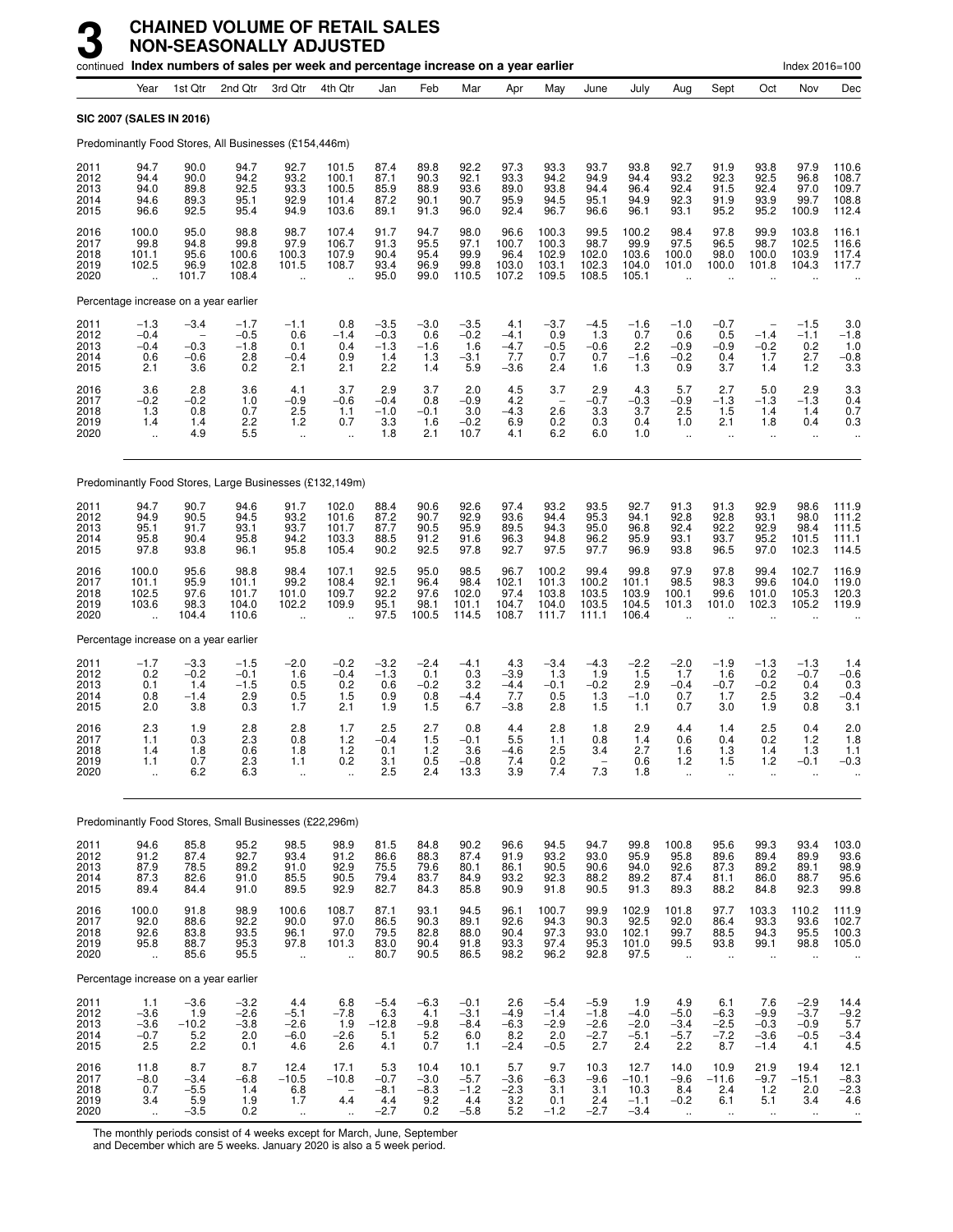|                                      |                                                         | continued Index numbers of sales per week and percentage increase on a year earlier |                                             |                                            |                                                         |                                          |                                          |                                                          |                                           |                                             |                                              |                                           |                                                         |                                                         |                                                     | Index 2016=100                            |                                           |
|--------------------------------------|---------------------------------------------------------|-------------------------------------------------------------------------------------|---------------------------------------------|--------------------------------------------|---------------------------------------------------------|------------------------------------------|------------------------------------------|----------------------------------------------------------|-------------------------------------------|---------------------------------------------|----------------------------------------------|-------------------------------------------|---------------------------------------------------------|---------------------------------------------------------|-----------------------------------------------------|-------------------------------------------|-------------------------------------------|
|                                      | Year                                                    | 1st Qtr                                                                             | 2nd Qtr                                     | 3rd Qtr                                    | 4th Qtr                                                 | Jan                                      | Feb                                      | Mar                                                      | Apr                                       | May                                         | June                                         | July                                      | Aug                                                     | Sept                                                    | Oct                                                 | Nov                                       | Dec                                       |
| <b>SIC 2007 (SALES IN 2016)</b>      |                                                         |                                                                                     |                                             |                                            |                                                         |                                          |                                          |                                                          |                                           |                                             |                                              |                                           |                                                         |                                                         |                                                     |                                           |                                           |
|                                      |                                                         | Non Specialised Food Stores, All Businesses (£142,507m)                             |                                             |                                            |                                                         |                                          |                                          |                                                          |                                           |                                             |                                              |                                           |                                                         |                                                         |                                                     |                                           |                                           |
| 2011<br>2012<br>2013<br>2014<br>2015 | 94.8<br>94.8<br>94.5<br>95.2<br>96.9                    | 90.3<br>90.6<br>90.4<br>90.0<br>93.3                                                | 94.8<br>94.6<br>93.0<br>95.7<br>95.6        | 92.6<br>93.5<br>93.9<br>93.5<br>95.1       | 101.4<br>100.6<br>100.8<br>101.9<br>103.5               | 87.8<br>87.6<br>86.7<br>88.0<br>90.1     | 89.9<br>90.8<br>89.3<br>90.7<br>91.9     | 92.6<br>92.7<br>94.3<br>91.4<br>97.0                     | 97.6<br>93.8<br>89.3<br>96.1<br>92.6      | 93.5<br>94.5<br>94.2<br>95.0<br>96.9        | 93.6<br>95.4<br>95.0<br>95.9<br>96.9         | 93.5<br>94.5<br>97.1<br>95.5<br>96.3      | 92.4<br>93.4<br>92.7<br>92.7<br>93.2                    | 92.0<br>92.9<br>92.1<br>92.5<br>95.7                    | 93.7<br>93.0<br>92.7<br>94.4<br>95.6                | 97.9<br>97.4<br>97.4<br>100.3<br>100.8    | 110.4<br>109.1<br>110.0<br>109.0<br>112.0 |
| 2016<br>2017<br>2018<br>2019<br>2020 | 100.0<br>100.7<br>101.8<br>102.7                        | 95.5<br>95.8<br>96.8<br>97.9<br>102.8                                               | 98.8<br>100.7<br>101.1<br>103.2<br>110.8    | 98.6<br>98.8<br>100.7<br>101.5             | 107.2<br>107.6<br>108.5<br>108.1                        | 92.7<br>92.4<br>91.8<br>94.6<br>96.5     | 94.9<br>96.3<br>96.8<br>98.2<br>99.6     | 98.2<br>98.2<br>100.9<br>100.3<br>111.4                  | 96.5<br>101.5<br>96.8<br>103.9<br>109.9   | 100.4<br>101.0<br>103.3<br>103.4<br>112.0   | 99.3<br>99.8<br>102.9<br>102.4<br>110.7      | 100.0<br>100.9<br>103.8<br>104.0<br>105.4 | 98.1<br>98.2<br>100.0<br>100.8                          | 97.9<br>97.6<br>98.7<br>100.2                           | 100.0<br>99.7<br>100.6<br>101.6                     | 103.0<br>103.2<br>104.3<br>104.0          | 116.3<br>117.4<br>118.2<br>116.5          |
|                                      |                                                         | Percentage increase on a year earlier                                               |                                             |                                            |                                                         |                                          |                                          |                                                          |                                           |                                             |                                              |                                           |                                                         |                                                         |                                                     |                                           |                                           |
| 2011<br>2012<br>2013<br>2014<br>2015 | $-1.2$<br>$-0.3$<br>0.7<br>1.8                          | $-3.1$<br>0.3<br>$-0.2$<br>$-0.5$<br>3.7                                            | $-1.3$<br>$-0.2$<br>$-1.7$<br>2.9<br>$-0.1$ | $-1.1$<br>1.0<br>0.3<br>$-0.4$<br>1.7      | 0.5<br>$-0.8$<br>0.2<br>1.1<br>1.6                      | $-3.4$<br>$-0.2$<br>$-1.1$<br>1.6<br>2.3 | $-2.9$<br>1.0<br>$-1.6$<br>1.6<br>1.3    | $-3.1$<br>0.1<br>1.6<br>$-3.1$<br>6.2                    | 4.9<br>$-3.9$<br>$-4.8$<br>7.6<br>$-3.7$  | $-3.4$<br>1.1<br>$-0.3$<br>0.9<br>2.0       | $-4.5$<br>1.9<br>$-0.4$<br>0.9<br>1.1        | $-1.4$<br>1.0<br>2.8<br>$-1.7$<br>0.8     | $-1.0$<br>1.0<br>$-0.7$<br>$-0.1$<br>0.6                | $-1.0$<br>1.0<br>$-0.9$<br>0.5<br>3.4                   | $-0.7$<br>$-0.4$<br>1.9<br>1.2                      | $-1.4$<br>$-0.6$<br>3.0<br>0.4            | 2.1<br>$-1.2$<br>0.8<br>$-0.9$<br>2.7     |
| 2016<br>2017<br>2018<br>2019<br>2020 | $3.2$<br>$0.7$<br>1.1<br>0.9<br>$\ddotsc$               | 2.3<br>0.3<br>1.1<br>1.1<br>4.9                                                     | 3.3<br>2.0<br>0.4<br>2.0<br>7.4             | 3.7<br>0.2<br>1.9<br>0.8<br>ä,             | 3.6<br>0.4<br>0.8<br>$-0.4$                             | 2.9<br>$-0.3$<br>$-0.6$<br>3.1<br>2.0    | 3.2<br>1.5<br>0.6<br>1.4<br>1.5          | 1.2<br>$\overline{\phantom{0}}$<br>2.8<br>$-0.6$<br>11.1 | 4.2<br>5.2<br>$-4.6$<br>7.3<br>5.8        | 3.6<br>0.6<br>2.2<br>0.2<br>8.3             | 2.4<br>0.6<br>3.1<br>$-0.5$<br>8.1           | 3.9<br>0.8<br>2.9<br>0.2<br>1.4           | 5.2<br>0.2<br>1.8<br>0.8<br>$\ddotsc$                   | 2.3<br>$-0.3$<br>1.1<br>1.5<br>$\ddot{\phantom{a}}$     | 4.6<br>$-0.3$<br>0.9<br>1.0<br>$\ddot{\phantom{a}}$ | 2.3<br>0.2<br>1.1<br>$-0.3$               | $3.9$<br>$1.0$<br>0.7<br>$-1.5$           |
|                                      |                                                         | Non Specialised Food Stores, Large Businesses (£129,399m)                           |                                             |                                            |                                                         |                                          |                                          |                                                          |                                           |                                             |                                              |                                           |                                                         |                                                         |                                                     |                                           |                                           |
| 2011<br>2012<br>2013<br>2014<br>2015 | 94.9<br>95.2<br>95.2<br>95.9<br>97.8                    | 90.9<br>90.7<br>91.9<br>90.5<br>93.9                                                | 94.8<br>94.7<br>93.3<br>96.0<br>96.2        | 91.9<br>93.5<br>93.9<br>94.3<br>95.9       | 102.2<br>101.7<br>101.9<br>103.3<br>105.3               | 88.6<br>87.4<br>88.0<br>88.7<br>90.3     | 90.8<br>91.0<br>90.6<br>91.3<br>92.6     | 92.8<br>93.1<br>96.1<br>91.7<br>97.9                     | 97.7<br>93.8<br>89.6<br>96.4<br>92.7      | 93.4<br>94.6<br>94.5<br>94.9<br>97.5        | 93.6<br>95.5<br>95.2<br>96.4<br>97.8         | 92.8<br>94.4<br>97.1<br>96.1<br>97.0      | 91.5<br>93.1<br>92.6<br>93.2<br>93.9                    | 91.6<br>93.1<br>92.3<br>93.8<br>96.5                    | 93.2<br>93.3<br>93.0<br>95.3<br>97.0                | 98.8<br>98.2<br>98.5<br>101.6<br>102.3    | 112.0<br>111.3<br>111.6<br>111.0<br>114.4 |
| 2016<br>2017<br>2018<br>2019<br>2020 | 100.0<br>101.1<br>102.3<br>103.1                        | 95.7<br>96.0<br>97.5<br>98.0<br>104.2                                               | 98.8<br>101.1<br>101.6<br>103.6<br>111.4    | 98.4<br>99.0<br>100.9<br>101.8             | 107.2<br>108.2<br>109.3<br>109.0                        | 92.8<br>92.4<br>92.1<br>94.8<br>97.1     | 95.1<br>96.5<br>97.5<br>97.7<br>100.0    | 98.6<br>98.5<br>101.9<br>100.7<br>114.6                  | 96.6<br>102.1<br>97.2<br>104.3<br>109.7   | 100.2<br>101.2<br>103.7<br>103.7<br>112.6   | 99.3<br>100.3<br>103.4<br>103.1<br>111.7     | 99.8<br>101.0<br>103.8<br>104.2<br>106.2  | 97.8<br>98.3<br>99.8<br>100.8                           | 97.8<br>98.0<br>99.3<br>100.6                           | 99.4<br>99.5<br>100.7<br>101.8                      | 102.7<br>103.7<br>104.9<br>104.5          | 117.0<br>118.8<br>119.7<br>118.3          |
|                                      |                                                         | Percentage increase on a year earlier                                               |                                             |                                            |                                                         |                                          |                                          |                                                          |                                           |                                             |                                              |                                           |                                                         |                                                         |                                                     |                                           |                                           |
| 2011<br>2012<br>2013<br>2014<br>2015 | $-1.8$<br>0.2<br>0.1<br>0.7<br>2.0                      | $-3.5$<br>$-0.2$<br>1.4<br>$-1.5$<br>3.8                                            | $-1.5$<br>$-0.1$<br>$-1.5$<br>2.9<br>0.2    | $-2.0$<br>1.7<br>0.4<br>0.5<br>1.6         | $-0.2$<br>$-0.4$<br>0.1<br>1.4<br>2.0                   | $-3.3$<br>$-1.3$<br>0.6<br>0.8<br>1.8    | $-2.6$<br>0.2<br>$-0.4$<br>0.8<br>1.4    | $-4.3$<br>0.3<br>3.2<br>$-4.6$<br>6.7                    | 4.3<br>$-4.0$<br>$-4.5$<br>7.6<br>$-3.8$  | $-3.5$<br>1.3<br>$-0.1$<br>0.5<br>2.7       | $-4.3$<br>2.0<br>$-0.3$<br>$1.2$<br>1.5      | $-2.2$<br>1.7<br>2.9<br>$-1.1$<br>1.0     | $-2.2$<br>1.7<br>$-0.5$<br>0.7<br>0.8                   | $-1.8$<br>1.7<br>$-0.8$<br>1.6<br>2.8                   | $-1.3$<br>0.2<br>$-0.3$<br>2.5<br>1.7               | $-1.3$<br>$-0.7$<br>0.4<br>3.1<br>0.7     | 1.4<br>$-0.6$<br>0.2<br>$-0.6$<br>3.1     |
| 2016<br>2017<br>2018<br>2019<br>2020 | 2.2<br>1.1<br>1.2<br>0.7<br>ă,                          | 1.9<br>0.3<br>1.6<br>0.5<br>6.3                                                     | 2.7<br>2.4<br>0.5<br>2.0<br>7.5             | 2.6<br>0.7<br>1.8<br>0.9<br>               | 1.7<br>1.0<br>1.0<br>$-0.3$                             | 2.8<br>$-0.5$<br>$-0.3$<br>2.9<br>2.4    | 2.6<br>1.5<br>1.0<br>$0.2$<br>$2.4$      | 0.7<br>3.4<br>$^{-1.2}_{13.8}$                           | 4.2<br>5.6<br>$-4.8$<br>$7.3$<br>5.2      | 2.7<br>1.1<br>2.4<br>8.6                    | 1.6<br>1.0<br>3.2<br>$-0.3$<br>8.4           | 2.8<br>1.3<br>2.8<br>0.4<br>1.9           | 4.1<br>0.6<br>1.5<br>1.0<br>$\ddot{\phantom{1}}$        | 1.3<br>0.3<br>1.3<br>1.2<br>ä.                          | 2.5<br>0.2<br>1.2<br>1.0<br>$\ddot{\phantom{a}}$    | 0.4<br>1.0<br>1.1<br>$-0.4$               | 2.2<br>1.6<br>0.8<br>$-1.2$               |
|                                      |                                                         | Non Specialised Food Stores, Small Businesses (£13,108m)                            |                                             |                                            |                                                         |                                          |                                          |                                                          |                                           |                                             |                                              |                                           |                                                         |                                                         |                                                     |                                           |                                           |
| 2011<br>2012<br>2013<br>2014<br>2015 | 93.2<br>91.5<br>87.5<br>87.6<br>87.4                    | 84.6<br>89.3<br>75.3<br>84.5<br>87.0                                                | 95.0<br>94.0<br>90.7<br>93.1<br>89.9        | 99.0<br>94.0<br>93.7<br>85.2<br>87.5       | 94.1<br>88.8<br>90.3<br>88.0<br>85.3                    | 79.8<br>89.4<br>73.7<br>81.2<br>87.5     | 80.9<br>89.2<br>76.2<br>84.4<br>85.0     | 91.4<br>89.4<br>76.0<br>87.8<br>88.2                     | 97.2<br>94.0<br>86.6<br>93.3<br>91.4      | 94.3<br>93.7<br>91.5<br>95.8<br>90.8        | 93.7<br>94.1<br>93.5<br>90.6<br>88.0         | 99.8<br>95.2<br>97.4<br>89.6<br>88.6      | 102.0<br>96.3<br>94.5<br>87.3<br>86.3                   | 96.0<br>91.2<br>90.0<br>80.0<br>87.6                    | 98.6<br>90.2<br>89.2<br>85.6<br>81.6                | 89.2<br>89.6<br>86.3<br>88.0<br>85.9      | 94.4<br>87.1<br>94.4<br>90.0<br>87.9      |
| 2016<br>2017<br>2018<br>2019<br>2020 | 100.0<br>97.1<br>96.6<br>98.6<br>$\ddotsc$              | 92.9<br>93.9<br>90.2<br>97.4<br>88.8                                                | 98.7<br>96.5<br>96.5<br>98.3<br>105.3       | 100.8<br>96.4<br>99.0<br>99.5<br>$\ddotsc$ | 107.5<br>101.5<br>100.7<br>99.2<br>$\ddot{\phantom{a}}$ | 91.1<br>92.4<br>88.8<br>93.4<br>91.6     | 93.0<br>94.4<br>90.4<br>103.2<br>95.8    | 94.3<br>94.7<br>91.0<br>95.9<br>80.3                     | 95.0<br>95.7<br>93.0<br>99.9<br>111.6     | 102.5<br>98.5<br>98.8<br>100.8<br>105.7     | 98.8<br>$\frac{95.5}{97.5}$<br>95.0<br>100.0 | 102.7<br>99.5<br>104.0<br>102.0<br>97.8   | 101.3<br>97.5<br>102.2<br>100.7<br>$\ddot{\phantom{a}}$ | 98.8<br>93.2<br>92.4<br>96.5<br>$\ddotsc$               | 105.7<br>101.0<br>99.1<br>100.1                     | 106.7<br>98.9<br>99.1<br>99.9             | 109.7<br>104.0<br>103.3<br>98.0           |
|                                      |                                                         | Percentage increase on a year earlier                                               |                                             |                                            |                                                         |                                          |                                          |                                                          |                                           |                                             |                                              |                                           |                                                         |                                                         |                                                     |                                           |                                           |
| 2011<br>2012<br>2013<br>2014<br>2015 | 4.3<br>$-1.8$<br>$-4.4$<br>0.1<br>$-0.2$                | 0.9<br>5.6<br>$-15.7$<br>12.1<br>3.0                                                | 0.2<br>$-1.1$<br>$-3.4$<br>2.5<br>$-3.4$    | 8.5<br>$-5.1$<br>$-0.4$<br>$-9.0$<br>2.7   | 7.6<br>$-5.6$<br>1.7<br>$-2.6$<br>$-3.0$                | $-3.7$<br>12.0<br>$-17.6$<br>10.3<br>7.7 | $-5.9$<br>10.1<br>$-14.6$<br>10.9<br>0.7 | 10.2<br>$-2.1$<br>$-15.0$<br>15.4<br>0.5                 | 11.1<br>$-3.3$<br>$-7.8$<br>7.7<br>$-2.1$ | $-2.0$<br>$-0.6$<br>$-2.4$<br>4.8<br>$-5.2$ | $-5.7$<br>0.5<br>$-0.7$<br>$-3.0$<br>$-2.9$  | 6.6<br>$-4.6$<br>2.2<br>$-7.9$<br>$-1.2$  | 11.2<br>$-5.6$<br>$-1.9$<br>$-7.6$<br>$-1.2$            | 7.9<br>$-5.0$<br>$-1.3$<br>$-11.2$<br>9.6               | 14.2<br>$-8.5$<br>$-1.2$<br>$-4.0$<br>$-4.6$        | $-2.4$<br>0.5<br>$-3.7$<br>1.9<br>$-2.4$  | $10.6 - 7.7$<br>8.4<br>-4.7<br>$-2.3$     |
| 2016<br>2017<br>2018<br>2019<br>2020 | 14.4<br>$-2.9$<br>$-0.5$<br>2.1<br>$\ddot{\phantom{a}}$ | 6.8<br>1.0<br>$-4.0$<br>8.0<br>$-8.8$                                               | 9.8<br>$-2.3$<br>0.1<br>1.8<br>7.2          | 15.2<br>$-4.3$<br>2.6<br>0.5               | 26.0<br>$-5.6$<br>$-0.8$<br>$-1.5$                      | 4.2<br>1.4<br>$-3.9$<br>5.3<br>$-2.0$    | 9.4<br>1.4<br>$-4.2$<br>14.1<br>$-7.2$   | 6.9<br>0.4<br>$-3.8$<br>5.3<br>$-16.2$                   | 3.9<br>0.8<br>$-2.9$<br>7.4<br>11.8       | 12.8<br>$-4.0$<br>0.4<br>2.0<br>4.9         | 12.2<br>$-3.3$<br>2.1<br>$-2.6$<br>5.2       | 15.9<br>$-3.2$<br>4.6<br>$-1.9$<br>$-4.1$ | 17.4<br>$-3.8$<br>4.9<br>$-1.4$<br>$\ddotsc$            | 12.8<br>$-5.7$<br>$-0.9$<br>4.4<br>$\ddot{\phantom{a}}$ | 29.5<br>$-4.5$<br>$-1.9$<br>1.1                     | 24.2<br>$-7.2$<br>$0.\overline{2}$<br>0.8 | 24.8<br>$-5.3$<br>$-0.6$<br>$-5.2$        |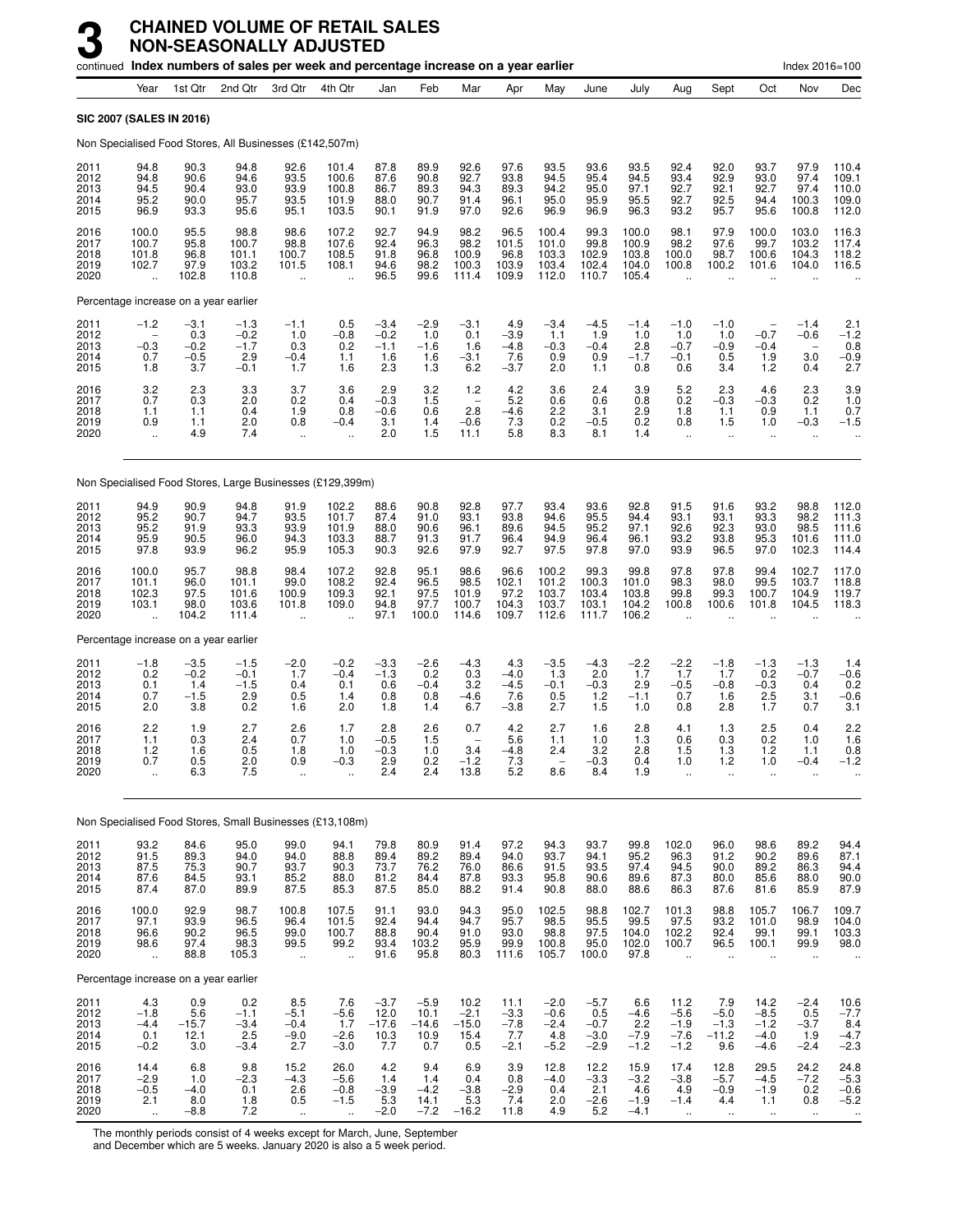|                                      |                                                         |                                                | continued Index numbers of sales per week and percentage increase on a year earlier |                                                         |                                                         |                                              |                                                |                                               |                                               |                                                |                                                |                                                |                                            |                                          |                                           | Index 2016=100                         |                                             |
|--------------------------------------|---------------------------------------------------------|------------------------------------------------|-------------------------------------------------------------------------------------|---------------------------------------------------------|---------------------------------------------------------|----------------------------------------------|------------------------------------------------|-----------------------------------------------|-----------------------------------------------|------------------------------------------------|------------------------------------------------|------------------------------------------------|--------------------------------------------|------------------------------------------|-------------------------------------------|----------------------------------------|---------------------------------------------|
|                                      | Year                                                    | 1st Qtr                                        | 2nd Qtr                                                                             | 3rd Otr                                                 | 4th Qtr                                                 | Jan                                          | Feb                                            | Mar                                           | Apr                                           | May                                            | June                                           | July                                           | Aug                                        | Sept                                     | Oct                                       | Nov                                    | Dec                                         |
| <b>SIC 2007 (SALES IN 2016)</b>      |                                                         |                                                |                                                                                     |                                                         |                                                         |                                              |                                                |                                               |                                               |                                                |                                                |                                                |                                            |                                          |                                           |                                        |                                             |
|                                      |                                                         | Specialist Food Stores (£8,346m)               |                                                                                     |                                                         |                                                         |                                              |                                                |                                               |                                               |                                                |                                                |                                                |                                            |                                          |                                           |                                        |                                             |
| 2011<br>2012<br>2013<br>2014<br>2015 | 91.6<br>91.7<br>92.8<br>92.1<br>95.3                    | 85.8<br>84.5<br>87.7<br>87.5<br>87.0           | 90.9<br>90.1<br>91.0<br>93.2<br>95.2                                                | 92.0<br>91.6<br>91.9<br>92.0<br>94.2                    | 97.5<br>100.7<br>100.6<br>96.0<br>104.7                 | 84.9<br>81.5<br>81.8<br>84.8<br>83.2         | 86.7<br>85.3<br>89.7<br>90.0<br>88.5           | 85.9<br>86.2<br>90.7<br>88.1<br>88.7          | 91.1<br>89.3<br>88.6<br>94.9<br>93.5          | 91.6<br>90.9<br>93.3<br>93.6<br>96.0           | 90.3<br>90.1<br>91.0<br>91.5<br>95.8           | 95.2<br>94.7<br>92.6<br>94.3<br>97.2           | 94.1<br>93.1<br>96.1<br>94.8<br>95.0       | 87.8<br>88.0<br>88.0<br>87.9<br>91.1     | 91.3<br>96.5<br>95.2<br>92.3<br>93.4      | 92.3<br>94.6<br>95.8<br>92.8<br>103.7  | 106.5<br>109.0<br>108.9<br>101.5<br>114.5   |
| 2016<br>2017<br>2018<br>2019<br>2020 | 100.0<br>91.1<br>100.2<br>106.4<br>$\ddot{\phantom{a}}$ | 92.1<br>85.8<br>85.8<br>93.9<br>94.3           | 97.6<br>89.0<br>98.4<br>106.1<br>74.4                                               | 101.4<br>91.9<br>106.3<br>107.7<br>$\ddot{\phantom{a}}$ | 108.9<br>97.8<br>110.3<br>117.9<br>$\ddot{\phantom{1}}$ | 86.0<br>82.7<br>79.6<br>87.5<br>82.9         | 93.8<br>88.8<br>83.5<br>91.2<br>100.5          | 95.6<br>85.8<br>92.6<br>101.3<br>100.6        | 97.6<br>94.4<br>98.1<br>105.7<br>68.1         | 96.7<br>93.9<br>102.5<br>105.6<br>75.2         | 98.3<br>80.8<br>95.2<br>106.7<br>79.0          | 101.9<br>93.1<br>112.6<br>110.6<br>107.3       | 103.3<br>96.3<br>109.6<br>110.1            | 99.5<br>87.4<br>98.5<br>103.4            | 101.6<br>89.7<br>103.8<br>109.0           | 115.5<br>94.7<br>108.0<br>112.9        | 109.4<br>106.8<br>117.2<br>129.1            |
|                                      |                                                         |                                                | Percentage increase on a year earlier                                               |                                                         |                                                         |                                              |                                                |                                               |                                               |                                                |                                                |                                                |                                            |                                          |                                           |                                        |                                             |
| 2011<br>2012<br>2013<br>2014<br>2015 | $^{-2.5}_{0.2}$<br>1.1<br>$-0.8$<br>3.5                 | $-0.4$<br>$-1.6$<br>3.8<br>$-0.2$<br>$-0.6$    | $-4.5$<br>$-0.9$<br>1.0<br>2.4<br>2.1                                               | $-3.7$<br>$-0.4$<br>0.3<br>0.1<br>2.4                   | $-1.2$<br>3.4<br>$-0.1$<br>$-4.6$<br>9.1                | $-3.9$<br>0.4<br>3.7<br>$-1.8$               | 0.1<br>$-1.6$<br>5.2<br>0.3<br>$-1.6$          | $^{-5.5}_{0.3}$<br>5.2<br>$-2.8$<br>0.7       | $-3.4$<br>$-2.0$<br>$-0.7$<br>7.1<br>$-1.4$   | $-4.0$<br>$-0.8$<br>2.7<br>0.3<br>2.6          | $-5.9$<br>$-0.2$<br>1.0<br>0.5<br>4.7          | $-4.2$<br>$-0.5$<br>$-2.2$<br>1.9<br>3.1       | $-2.6 - 1.1$<br>3.2<br>$-1.3$<br>0.2       | $-4.2$<br>0.3<br>$-0.1$<br>3.6           | $-10.8$<br>5.7<br>$-1.3$<br>$-3.1$<br>1.2 | $-7.8$<br>2.5<br>1.2<br>$-3.1$<br>11.8 | $^{12.8}_{2.4}$<br>$-0.1$<br>$-6.8$<br>12.8 |
| 2016<br>2017<br>2018<br>2019<br>2020 | 5.0<br>$-8.9$<br>10.0<br>6.2                            | 5.9<br>$-6.9$<br>0.1<br>9.5<br>0.3             | 2.6<br>$-8.8$<br>10.5<br>7.8<br>$-29.8$                                             | 7.7<br>$-9.4$<br>15.7<br>1.3                            | 4.0<br>$-10.2$<br>12.8<br>6.9                           | 3.3<br>$-3.8$<br>$-3.7$<br>9.9<br>$-5.3$     | 6.0<br>$-5.4$<br>$-6.0$<br>9.2<br>10.3         | 7.8<br>$-10.3$<br>8.0<br>9.4<br>$-0.7$        | 4.4<br>$-3.3$<br>4.0<br>7.8<br>$-35.6$        | 0.7<br>$-2.9$<br>9.2<br>3.0<br>$-28.8$         | 2.6<br>$-17.8$<br>17.9<br>12.1<br>$-26.0$      | 4.8<br>$-8.7$<br>20.9<br>$-1.7$<br>$-3.0$      | 8.7<br>$-6.8$<br>13.9<br>0.4               | 9.2<br>$-12.2$<br>12.7<br>5.0            | 8.7<br>$-11.7$<br>15.8<br>5.0             | 11.3<br>$-18.0$<br>14.1<br>4.6         | $-4.4$<br>$-2.5$<br>9.8<br>10.1             |
|                                      |                                                         |                                                | Alcoholic Drinks, Other Beverages and Tobacco (£3,593m)                             |                                                         |                                                         |                                              |                                                |                                               |                                               |                                                |                                                |                                                |                                            |                                          |                                           |                                        |                                             |
| 2011<br>2012<br>2013<br>2014<br>2015 | 100.8<br>83.2<br>76.9<br>77.4<br>87.7                   | 87.5<br>81.6<br>70.7<br>64.2<br>71.2           | 99.4<br>87.3<br>76.3<br>77.3<br>87.4                                                | 99.7<br>85.6<br>73.7<br>73.0<br>87.3                    | 116.7<br>78.3<br>87.0<br>96.2<br>104.7                  | 77.4<br>80.1<br>66.4<br>58.6<br>64.4         | 92.1<br>84.3<br>71.4<br>66.1<br>73.8           | 91.9<br>80.6<br>73.5<br>68.4<br>74.7          | 98.6<br>83.4<br>75.1<br>87.0<br>83.2          | 93.8<br>90.4<br>77.6<br>73.6<br>89.1           | 104.5<br>88.0<br>76.4<br>72.5<br>89.4          | 102.2<br>91.4<br>76.8<br>74.8<br>88.5          | 98.2<br>89.2<br>71.6<br>70.2<br>84.3       | 98.9<br>78.1<br>72.9<br>73.9<br>88.7     | 107.2<br>63.9<br>73.0<br>76.5<br>86.3     | 108.9<br>78.3<br>84.6<br>88.8<br>99.4  | 130.5<br>89.9<br>100.2<br>123.6             |
| 2016<br>2017<br>2018<br>2019<br>2020 | 100.0<br>84.2<br>75.7<br>86.0                           | 85.0<br>76.9<br>69.5<br>64.9<br>77.0           | 105.6<br>90.5<br>82.9<br>80.3<br>91.1                                               | 98.7<br>75.7<br>72.6<br>87.6<br>$\ddot{\phantom{a}}$    | 110.6<br>93.9<br>77.8<br>111.3                          | 66.2<br>69.0<br>59.0<br>55.9<br>63.8         | 92.2<br>81.6<br>68.5<br>60.8<br>70.7           | 94.3<br>79.5<br>78.7<br>75.4<br>95.2          | 100.1<br>83.8<br>76.1<br>63.0<br>91.6         | 104.8<br>87.7<br>87.9<br>83.1<br>90.8          | 110.7<br>98.1<br>84.2<br>92.0<br>90.8          | 103.8<br>77.1<br>74.6<br>90.1<br>86.5          | 101.3<br>73.0<br>76.6<br>89.4              | 92.6<br>76.7<br>67.7<br>84.1             | 96.2<br>80.7<br>70.7<br>92.8              | 107.1<br>89.7<br>76.2<br>93.0          | 125.0<br>107.7<br>84.8<br>140.6             |
|                                      |                                                         |                                                | Percentage increase on a year earlier                                               |                                                         |                                                         |                                              |                                                |                                               |                                               |                                                |                                                |                                                |                                            |                                          |                                           |                                        |                                             |
| 2011<br>2012<br>2013<br>2014<br>2015 | $-1.6$<br>$-17.5$<br>0.6<br>13.2                        | $-19.0$<br>$-6.8$<br>$-13.4$<br>$-9.2$<br>11.0 | $-9.3$<br>$-12.1$<br>$-12.6$<br>1.3<br>13.0                                         | 6.1<br>$-14.1$<br>$-13.9$<br>$-1.0$<br>19.6             | 18.9<br>$-32.9$<br>11.1<br>10.6<br>8.8                  | $-28.0$<br>3.5<br>$-17.1$<br>$-11.9$<br>10.0 | $-14.4$<br>$-8.5$<br>$-15.2$<br>$-7.5$<br>11.7 | $-15.6$<br>$-12.3$<br>$-8.9$<br>$-7.0$<br>9.2 | $-8.4$<br>$-15.4$<br>$-9.9$<br>15.9<br>$-4.4$ | $-15.8$<br>$-3.6$<br>$-14.2$<br>$-5.0$<br>21.0 | $-4.7$<br>$-15.8$<br>$-13.2$<br>$-5.0$<br>23.3 | $-3.4$<br>$-10.6$<br>$-16.0$<br>$-2.7$<br>18.4 | 1.2<br>$-9.2$<br>$-19.7$<br>$-2.0$<br>20.1 | 20.4<br>$-21.0$<br>$-6.6$<br>1.3<br>20.1 | 28.5<br>$-40.4$<br>14.1<br>4.9<br>12.7    | 7.8<br>$-28.1$<br>8.1<br>5.0<br>11.9   | $21.3$<br>$-31.2$<br>$11.5$<br>17.7<br>4.9  |
| 2016<br>2017<br>2018<br>2019<br>2020 | 14.1<br>$-15.8$<br>$-10.2$<br>13.7                      | 19.3<br>$-9.5$<br>$-9.6$<br>$-6.5$<br>18.6     | 20.9<br>$-14.3$<br>$-8.5$<br>$-3.0$<br>13.3                                         | 13.1<br>$-23.4$<br>$-4.1$<br>20.7                       | 5.7<br>$-15.2$<br>$-17.1$<br>42.9                       | 2.8<br>4.2<br>$-14.5$<br>$-5.2$<br>14.2      | 24.9<br>$-11.5$<br>$-16.1$<br>$-11.1$<br>16.2  | 26.3<br>$-15.7$<br>$-1.0$<br>$-4.1$<br>26.2   | 20.3<br>$-16.2$<br>$-9.2$<br>$-17.3$<br>45.4  | 17.7<br>$-16.3$<br>0.2<br>$-5.4$<br>9.2        | 23.9<br>$-11.4$<br>$-14.2$<br>9.2<br>$-1.2$    | 17.3<br>$-25.7$<br>$-3.3$<br>20.8<br>$-4.0$    | 20.1<br>$-28.0$<br>5.0<br>16.7             | 4.4<br>$-17.2$<br>$-11.7$<br>24.2        | 11.5<br>$-16.1$<br>$-12.4$<br>31.2        | 7.8<br>$-16.2$<br>$-15.1$<br>22.0      | 1.1<br>$-13.8$<br>$-21.2$<br>65.8           |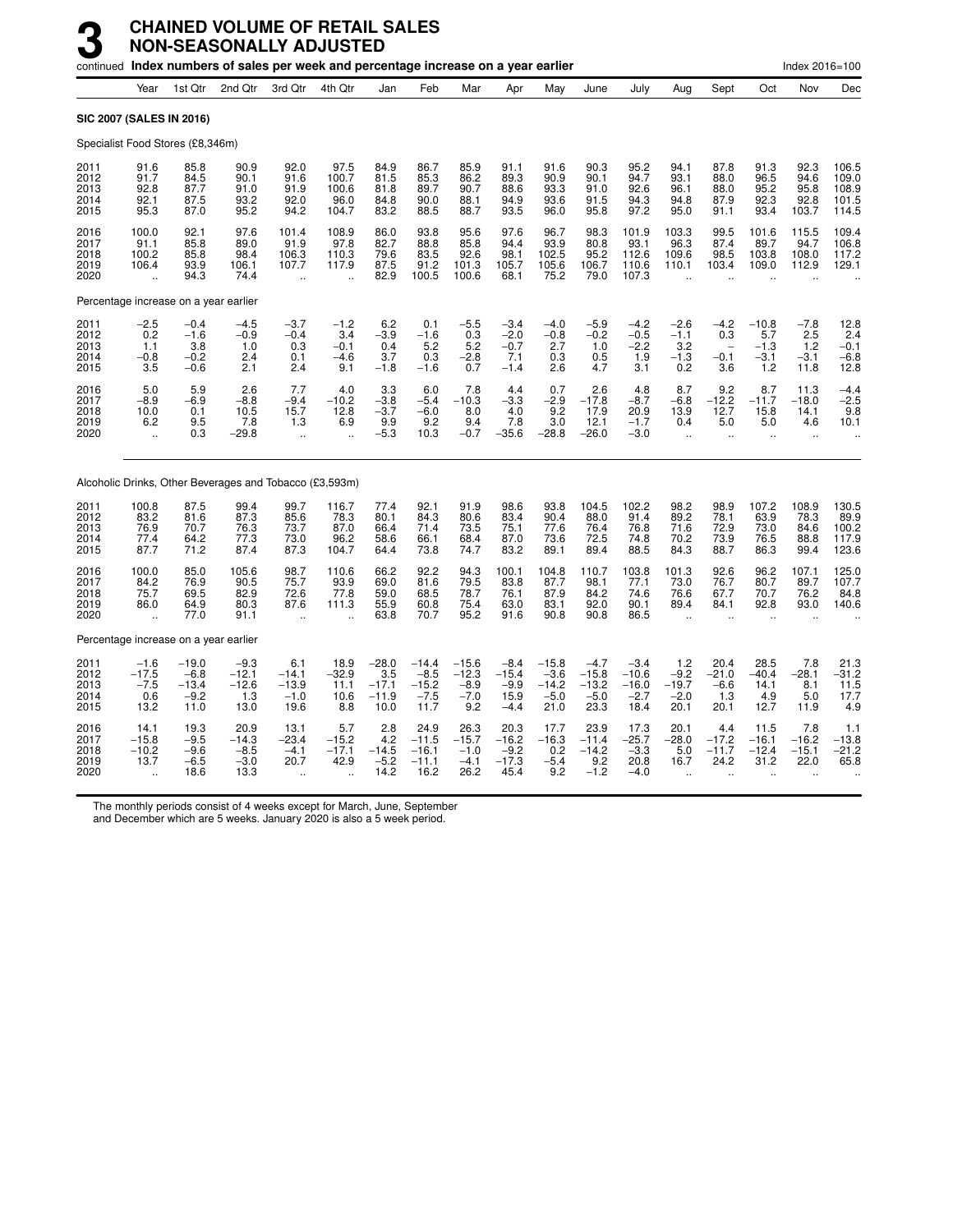|                                       |                                                          |                                       | continued Index numbers of sales per week and percentage increase on a year earlier |                                                         |                                                          |                                       |                                       |                                           |                                           |                                           |                                          |                                           |                                                         |                                             |                                                     | Index 2016=100                                                      |                                                |
|---------------------------------------|----------------------------------------------------------|---------------------------------------|-------------------------------------------------------------------------------------|---------------------------------------------------------|----------------------------------------------------------|---------------------------------------|---------------------------------------|-------------------------------------------|-------------------------------------------|-------------------------------------------|------------------------------------------|-------------------------------------------|---------------------------------------------------------|---------------------------------------------|-----------------------------------------------------|---------------------------------------------------------------------|------------------------------------------------|
|                                       | Year                                                     | 1st Qtr                               | 2nd Qtr                                                                             | 3rd Otr                                                 | 4th Otr                                                  | Jan                                   | Feb                                   | Mar                                       | Apr                                       | May                                       | June                                     | July                                      | Aug                                                     | Sept                                        | Oct                                                 | Nov                                                                 | Dec                                            |
| <b>SIC 2007 (SALES IN 2016)</b>       |                                                          |                                       |                                                                                     |                                                         |                                                          |                                       |                                       |                                           |                                           |                                           |                                          |                                           |                                                         |                                             |                                                     |                                                                     |                                                |
|                                       |                                                          |                                       | Predominantly Non-food Stores, All Businesses (£163,199m)                           |                                                         |                                                          |                                       |                                       |                                           |                                           |                                           |                                          |                                           |                                                         |                                             |                                                     |                                                                     |                                                |
| 2011<br>2012<br>2013<br>2014<br>2015  | 86.0<br>86.5<br>87.9<br>93.1<br>96.7                     | 77.2<br>76.9<br>76.6<br>80.9<br>85.3  | 82.2<br>82.2<br>83.3<br>88.3<br>92.6                                                | 81.9<br>83.7<br>85.1<br>90.1<br>93.8                    | 103.0<br>103.4<br>106.7<br>114.1<br>115.3                | 79.0<br>77.2<br>76.2<br>80.9<br>84.3  | 75.0<br>73.2<br>76.0<br>78.1<br>83.4  | 77.5<br>79.6<br>77.3<br>83.1<br>87.5      | 82.9<br>80.1<br>80.4<br>86.8<br>91.7      | 81.3<br>81.5<br>83.2<br>87.8<br>92.5      | 82.3<br>84.5<br>85.8<br>89.8<br>93.4     | 85.5<br>86.6<br>87.2<br>93.3<br>97.1      | 80.3<br>82.6<br>82.7<br>90.0<br>92.5                    | 80.2<br>82.2<br>85.3<br>87.6<br>92.3        | 86.6<br>87.0<br>88.8<br>95.2<br>97.5                | 95.0<br>96.6<br>99.0<br>108.7<br>111.9                              | 122.5<br>121.9<br>127.3<br>133.6<br>132.3      |
| 2016<br>2017<br>2018<br>2019<br>2020  | 100.0<br>101.3<br>103.4<br>104.8<br>$\ddot{\phantom{a}}$ | 87.3<br>88.0<br>89.5<br>92.2<br>85.8  | 94.4<br>96.9<br>98.1<br>101.0<br>65.2                                               | 97.1<br>98.5<br>101.4<br>102.2<br>$\ddot{\phantom{a}}$  | 121.3<br>121.7<br>124.4<br>124.0<br>$\ddot{\phantom{a}}$ | 88.0<br>87.9<br>90.0<br>91.1<br>92.0  | 85.1<br>86.8<br>87.4<br>90.3<br>90.4  | 88.4<br>89.0<br>90.9<br>94.7<br>75.8      | 92.6<br>97.6<br>96.1<br>100.4<br>46.1     | 95.7<br>95.2<br>98.9<br>99.6<br>59.1      | 94.7<br>97.9<br>99.0<br>102.8<br>85.4    | 102.0<br>102.3<br>104.4<br>106.0<br>99.5  | 95.7<br>98.9<br>101.2<br>101.7<br>$\ddot{\phantom{a}}$  | 94.2<br>95.2<br>99.2<br>99.5                | 103.3<br>102.1<br>104.3<br>105.0                    | 116.7<br>118.1<br>122.1<br>118.0                                    | 139.3<br>140.4<br>142.4<br>143.9               |
|                                       |                                                          | Percentage increase on a year earlier |                                                                                     |                                                         |                                                          |                                       |                                       |                                           |                                           |                                           |                                          |                                           |                                                         |                                             |                                                     |                                                                     |                                                |
| 2011<br>2012<br>2013<br>2014<br>2015  | $-1.0$<br>0.6<br>1.6<br>5.9<br>3.9                       | 0.6<br>$-0.4$<br>$-0.4$<br>5.7<br>5.4 | $-0.8$<br>0.1<br>1.4<br>5.9<br>4.9                                                  | $-3.5$<br>2.2<br>1.7<br>5.9<br>4.1                      | $-0.3$<br>0.4<br>3.3<br>6.9<br>1.0                       | 6.5<br>$-2.2$<br>$-1.4$<br>6.3<br>4.2 | $-1.2$<br>$-2.5$<br>3.9<br>2.8<br>6.7 | $-2.4$<br>2.7<br>$-2.8$<br>7.4<br>5.3     | 1.1<br>-3.3<br>0.4<br>7.9<br>5.6          | $-1.8$<br>0.2<br>2.2<br>5.5<br>5.3        | $-1.4$<br>2.8<br>1.5<br>4.7<br>4.0       | $-3.4$<br>1.2<br>0.8<br>7.0<br>4.0        | -4.9<br>2.9<br>0.1<br>8.7<br>2.8                        | $-2.4$<br>2.5<br>3.7<br>2.8<br>5.3          | $-2.1$<br>0.5<br>2.0<br>7.2<br>2.4                  | $-3.2$<br>1.6<br>2.5<br>9.8<br>2.9                                  | 2.6<br>$-0.4$<br>4.4<br>5.0<br>$-1.0$          |
| 2016<br>2017<br>2018<br>2019<br>2020  | 3.4<br>1.3<br>2.0<br>1.4<br>$\ddot{\phantom{a}}$         | 2.3<br>0.8<br>1.7<br>3.0<br>$-7.0$    | 1.9<br>2.7<br>1.1<br>3.0<br>-35.4                                                   | $\frac{3.5}{1.5}$<br>2.9<br>0.7<br>$\ddotsc$            | 5.2<br>0.4<br>2.2<br>$-0.4$                              | 4.3<br>$-0.1$<br>2.3<br>1.3<br>0.9    | 2.1<br>2.0<br>0.7<br>3.3<br>0.2       | 1.0<br>0.7<br>2.1<br>4.2<br>$-19.9$       | 1.0<br>5.4<br>$-1.6$<br>4.5<br>$-54.0$    | 3.4<br>$-0.5$<br>3.9<br>0.7<br>$-40.6$    | 1.4<br>3.3<br>1.1<br>3.8<br>$-16.9$      | 5.1<br>0.3<br>2.1<br>1.6<br>$-6.2$        | 3.5<br>3.3<br>2.4<br>0.4<br>$\ddot{\phantom{a}}$        | 2.1<br>1.0<br>4.2<br>0.3<br>$\ddotsc$       | 6.0<br>$-1.1$<br>2.1<br>0.7<br>$\ddotsc$            | $^{4.3}_{1.2}$<br>3.4<br>$-3.3$<br>$\ddot{\phantom{a}}$             | $5.4$<br>$0.7$<br>1.4<br>1.1                   |
|                                       |                                                          |                                       | Predominantly Non-food Stores, Large Businesses (£121,676m)                         |                                                         |                                                          |                                       |                                       |                                           |                                           |                                           |                                          |                                           |                                                         |                                             |                                                     |                                                                     |                                                |
| 2011<br>2012<br>2013<br>2014<br>2015  | 84.9<br>85.5<br>87.5<br>92.6<br>96.9                     | 75.3<br>74.7<br>75.1<br>79.1<br>84.2  | 79.9<br>79.8<br>81.6<br>86.6<br>91.6                                                | 79.7<br>81.7<br>83.8<br>88.8<br>92.7                    | 104.8<br>105.9<br>109.5<br>117.0<br>119.2                | 79.0<br>76.9<br>76.5<br>81.0<br>84.2  | 72.4<br>70.7<br>73.4<br>75.5<br>81.7  | 74.5<br>76.1<br>75.4<br>80.0<br>86.1      | 81.2<br>78.1<br>78.5<br>85.4<br>90.7      | 78.0<br>78.2<br>80.9<br>86.1<br>91.4      | 80.3<br>82.5<br>84.6<br>88.0<br>92.4     | 83.4<br>84.5<br>85.9<br>91.1<br>95.3      | 77.7<br>79.1<br>81.6<br>88.3<br>90.7                    | 78.3<br>81.4<br>83.9<br>87.3<br>92.1        | 84.2<br>84.9<br>87.1<br>93.9<br>96.1                | 94.5<br>96.4<br>99.7<br>110.4<br>115.2                              | 129.5<br>130.4<br>135.3<br>140.7<br>140.8      |
| 2016<br>2017<br>2018<br>2019<br>2020  | 100.0<br>100.5<br>102.0<br>103.3                         | 85.8<br>87.1<br>87.7<br>90.8<br>83.7  | 92.7<br>94.6<br>96.5<br>97.8<br>62.4                                                | 96.5<br>96.3<br>98.6<br>98.8<br>$\ddot{\phantom{a}}$    | 125.0<br>123.9<br>125.2<br>125.8                         | 87.8<br>88.8<br>89.1<br>91.6<br>91.1  | 83.6<br>83.7<br>84.5<br>88.2<br>86.2  | 85.9<br>88.5<br>89.1<br>92.3<br>74.2      | 90.2<br>95.6<br>93.1<br>97.5<br>44.6      | 94.1<br>92.8<br>97.2<br>95.6<br>57.7      | 93.5<br>95.3<br>98.6<br>99.7<br>80.3     | 101.0<br>101.0<br>102.9<br>102.0<br>90.7  | 94.7<br>95.1<br>96.2<br>97.9                            | 94.5<br>93.7<br>97.0<br>97.1                | 102.6<br>99.5<br>101.6<br>103.5                     | 119.2<br>118.9<br>119.9<br>118.6                                    | 147.5<br>147.5<br>148.4<br>149.4               |
| Percentage increase on a year earlier |                                                          |                                       |                                                                                     |                                                         |                                                          |                                       |                                       |                                           |                                           |                                           |                                          |                                           |                                                         |                                             |                                                     |                                                                     |                                                |
| 2011<br>2012<br>2013<br>2014<br>2015  | 0.7<br>2.3<br>5.8<br>4.6                                 | 0.4<br>$-0.8$<br>0.6<br>5.2<br>6.5    | 0.5<br>$-0.1$<br>2.2<br>6.1<br>5.8                                                  | $-1.7$<br>2.4<br>2.7<br>5.9<br>4.4                      | 0.7<br>1.1<br>3.4<br>6.8<br>1.9                          | 5.7<br>$-2.8$<br>$-0.4$<br>5.8<br>4.0 | $-0.7$<br>$-2.2$<br>3.8<br>2.8<br>8.2 | $-2.9$<br>2.1<br>$-0.9$<br>6.1<br>7.6     | 3.7<br>$-3.8$<br>0.6<br>8.8<br>6.2        | $-1.5$<br>0.3<br>3.5<br>6.4<br>6.2        | $-0.4$<br>2.7<br>2.6<br>4.0<br>5.1       | $-0.6$<br>1.3<br>1.6<br>6.1<br>4.6        | $-3.4$<br>1.9<br>3.1<br>8.2<br>2.7                      | $-1.3$<br>3.9<br>3.1<br>4.0<br>5.5          | $-1.7$<br>0.8<br>2.5<br>7.8<br>2.3                  | $-2.2$<br>2.0<br>3.4<br>10.8<br>4.4                                 | 3.7<br>0.7<br>3.8<br>4.0<br>0.1                |
| 2016<br>2017<br>2018<br>2019<br>2020  | 3.2<br>0.5<br>1.5<br>1.3<br>ă,                           | 1.9<br>1.5<br>0.7<br>3.6<br>$-7.9$    | $1.2$<br>2.1<br>2.0<br>1.3<br>-36.2                                                 | 4.2<br>$-0.2$<br>2.3<br>0.3                             | 4.9<br>$-0.8$<br>1.0<br>0.5                              | 4.2<br>1.1<br>0.3<br>2.8<br>$-0.5$    | 2.3<br>0.1<br>1.0<br>4.4<br>$-2.2$    | $-0.2$<br>3.0<br>0.7<br>3.6<br>$-19.7$    | $-0.5$<br>5.9<br>$-2.6$<br>4.8<br>$-54.2$ | 2.9<br>$-1.4$<br>4.8<br>$-1.7$<br>$-39.6$ | 1.2<br>1.9<br>3.4<br>1.2<br>$-19.5$      | 5.9<br>1.9<br>$-0.9$<br>$-11.1$           | 4.4<br>0.4<br>1.2<br>1.7                                | 2.6<br>$-0.9$<br>3.6<br>0.1<br>$\ddotsc$    | 6.8<br>$-3.0$<br>2.1<br>1.9<br>$\ddot{\phantom{a}}$ | 3.4<br>$-0.3$<br>0.9<br>$-1.1$                                      | 4.8<br>0.6<br>0.7                              |
|                                       |                                                          |                                       | Predominantly Non-food Stores, Small Businesses (£41,524m)                          |                                                         |                                                          |                                       |                                       |                                           |                                           |                                           |                                          |                                           |                                                         |                                             |                                                     |                                                                     |                                                |
| 2011<br>2012<br>2013<br>2014<br>2015  | 89.4<br>$89.6$<br>$89.2$<br>94.6<br>96.3                 | 82.9<br>83.4<br>80.7<br>86.3<br>88.4  | 88.9<br>89.4<br>88.6<br>93.2<br>95.6                                                | 88.3<br>89.7<br>88.8<br>94.0<br>97.3                    | 97.5<br>95.8<br>98.6<br>105.7<br>103.9                   | 78.7<br>78.3<br>75.1<br>80.8<br>84.6  | 82.8<br>80.2<br>83.5<br>85.8<br>88.2  | 86.3<br>89.9<br>83.1<br>92.2<br>91.7      | 88.0<br>86.2<br>86.1<br>90.9<br>94.5      | 91.1<br>91.1<br>90.1<br>92.9<br>95.6      | 87.9<br>90.6<br>89.2<br>95.2<br>96.4     | 91.7<br>92.6<br>91.1<br>99.8<br>102.1     | 88.1<br>93.0<br>86.0<br>94.8<br>97.8                    | 85.8<br>84.7<br>89.2<br>88.7<br>92.9        | 93.5<br>93.1<br>93.7<br>98.8<br>101.6               | 96.3<br>97.0<br>97.0<br>103.6<br>102.0                              | 101.7<br>97.1<br>103.9<br>112.9<br>107.3       |
| 2016<br>2017<br>2018<br>2019<br>2020  | 100.0<br>103.7<br>107.4<br>109.4<br>$\ddot{\phantom{a}}$ | 91.6<br>90.6<br>94.9<br>96.3<br>91.9  | 99.3<br>103.8<br>102.7<br>110.6<br>73.6                                             | 98.7<br>104.9<br>109.7<br>111.9<br>$\ddot{\phantom{a}}$ | 110.4<br>115.3<br>122.1<br>118.6                         | 88.5<br>85.4<br>92.7<br>89.8<br>94.5  | 89.5<br>95.9<br>95.8<br>96.3<br>102.7 | 95.8<br>90.6<br>96.0<br>101.6<br>80.7     | 99.6<br>103.6<br>104.8<br>108.7<br>50.5   | 100.2<br>102.1<br>103.8<br>111.2<br>63.4  | 98.3<br>105.3<br>100.1<br>111.6<br>100.3 | 105.2<br>106.2<br>108.9<br>117.9<br>125.3 | 98.9<br>110.1<br>115.8<br>112.7<br>$\ddot{\phantom{a}}$ | 93.4<br>99.7<br>105.5<br>106.5<br>$\ddotsc$ | 105.3<br>109.8<br>112.4<br>109.5<br>$\ddotsc$       | 109.3<br>115.8<br>128.5<br>116.4                                    | 115.3<br>119.4<br>124.8<br>127.5               |
|                                       |                                                          | Percentage increase on a year earlier |                                                                                     |                                                         |                                                          |                                       |                                       |                                           |                                           |                                           |                                          |                                           |                                                         |                                             |                                                     |                                                                     |                                                |
| 2011<br>2012<br>2013<br>2014<br>2015  | $-3.7$<br>0.2<br>$-0.4$<br>6.1<br>1.8                    | 1.1<br>0.6<br>$-3.2$<br>6.9<br>2.5    | $-4.0$<br>0.6<br>$-1.0$<br>5.3<br>2.6                                               | $-8.0$<br>1.5<br>$-1.0$<br>5.9<br>3.5                   | $-3.3$<br>$-1.7$<br>2.9<br>7.2<br>$-1.7$                 | 9.1<br>$-0.5$<br>$-4.1$<br>7.6<br>4.7 | $-2.5$<br>$-3.1$<br>4.1<br>2.7<br>2.8 | $-1.3$<br>4.2<br>$-7.6$<br>11.0<br>$-0.6$ | $-5.5$<br>$-2.0$<br>$-0.1$<br>5.6<br>3.9  | $-2.4$<br>0.1<br>$-1.1$<br>3.1<br>2.9     | $-4.1$<br>3.1<br>$-1.5$<br>6.7<br>1.3    | $-10.3$<br>1.0<br>$-1.6$<br>9.6<br>2.3    | $-8.8$<br>5.5<br>$-7.5$<br>10.2<br>3.2                  | $-5.2$<br>$-1.3$<br>5.3<br>$-0.6$<br>4.8    | $-3.3$<br>$-0.4$<br>0.7<br>5.4<br>2.9               | $-6.0$<br>0.7<br>$\hspace{1.0cm} - \hspace{1.0cm}$<br>6.9<br>$-1.5$ | $-1.2$<br>$-4.5$<br>7.0<br>8.7<br>-4.9         |
| 2016<br>2017<br>2018<br>2019<br>2020  | $\frac{3.8}{3.7}$<br>$3.6\,$<br>1.9<br>$\ddotsc$         | 3.6<br>$-1.1$<br>4.7<br>1.5<br>$-4.6$ | 3.8<br>4.5<br>$-1.1$<br>7.7<br>-33.4                                                | 1.5<br>6.3<br>4.6<br>2.0<br>$\sim$                      | 6.2<br>4.5<br>5.9<br>$-2.9$                              | 4.7<br>$-3.5$<br>8.5<br>$-3.0$<br>5.2 | 1.4<br>7.2<br>$-0.1$<br>0.5<br>6.6    | 4.5<br>$-5.4$<br>6.0<br>5.8<br>$-20.6$    | 5.4<br>4.0<br>$1.2$<br>3.7<br>$-53.5$     | 4.8<br>1.8<br>1.7<br>7.2<br>$-43.0$       | 1.9<br>7.1<br>$-4.9$<br>11.5<br>$-10.2$  | 3.0<br>1.0<br>2.5<br>8.3<br>6.3           | 1.1<br>11.3<br>5.2<br>$-2.7$<br>$\ldots$                | 0.5<br>6.7<br>5.9<br>1.0<br>$\ldots$        | 3.6<br>4.3<br>2.3<br>$-2.6$<br>$\ldots$             | 7.2<br>5.9<br>10.9<br>$-9.4$<br>$\ddotsc$                           | $7.5$<br>$3.5$<br>$4.5$<br>2.2<br>$\cdot\cdot$ |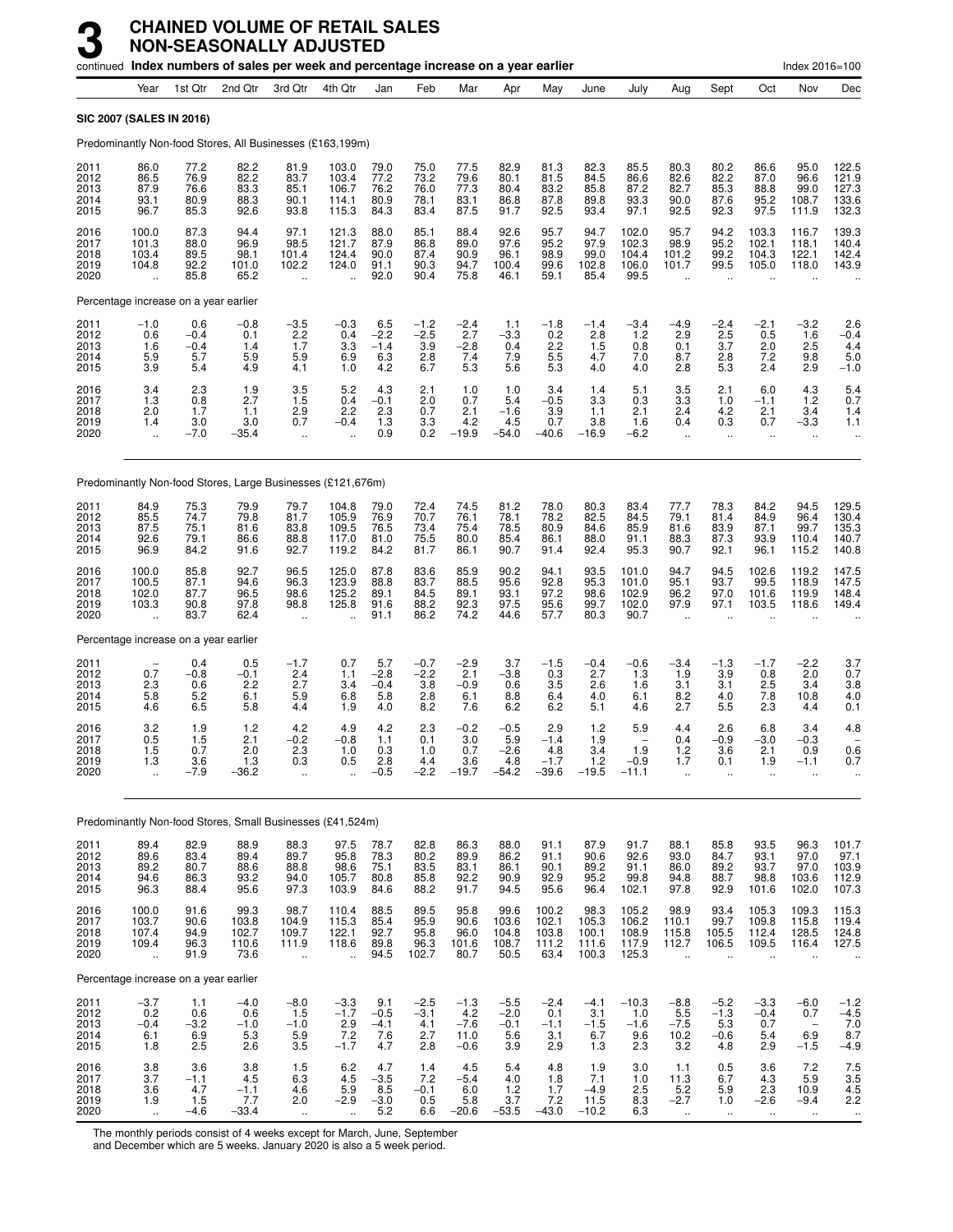|                                      |                                                          |                                                   | continued Index numbers of sales per week and percentage increase on a year earlier |                                                               |                                                          |                                                |                                          |                                          |                                           |                                               |                                               |                                           |                                                      |                                                        |                                               | Index 2016=100                                 |                                                |
|--------------------------------------|----------------------------------------------------------|---------------------------------------------------|-------------------------------------------------------------------------------------|---------------------------------------------------------------|----------------------------------------------------------|------------------------------------------------|------------------------------------------|------------------------------------------|-------------------------------------------|-----------------------------------------------|-----------------------------------------------|-------------------------------------------|------------------------------------------------------|--------------------------------------------------------|-----------------------------------------------|------------------------------------------------|------------------------------------------------|
|                                      | Year                                                     | 1st Qtr                                           | 2nd Qtr                                                                             | 3rd Qtr                                                       | 4th Qtr                                                  | Jan                                            | Feb                                      | Mar                                      | Apr                                       | May                                           | June                                          | July                                      | Aug                                                  | Sept                                                   | Oct                                           | Nov                                            | Dec                                            |
|                                      |                                                          | SIC 2007 (SALES IN 2016)                          |                                                                                     |                                                               |                                                          |                                                |                                          |                                          |                                           |                                               |                                               |                                           |                                                      |                                                        |                                               |                                                |                                                |
|                                      |                                                          |                                                   | Non Specialised Predominantly Non-food Stores, All Businesses (£34,180m)            |                                                               |                                                          |                                                |                                          |                                          |                                           |                                               |                                               |                                           |                                                      |                                                        |                                               |                                                |                                                |
| 2011<br>2012<br>2013<br>2014<br>2015 | 76.2<br>80.0<br>83.5<br>88.5<br>93.8                     | 65.9<br>67.2<br>$70.\overline{3}$<br>74.5<br>79.9 | 69.5<br>74.6<br>76.0<br>81.4<br>84.6                                                | 70.1<br>74.3<br>76.7<br>82.2<br>87.1                          | 99.2<br>104.0<br>110.9<br>117.0<br>123.7                 | 68.6<br>67.1<br>71.3<br>76.3<br>80.8           | 63.5<br>63.6<br>68.8<br>71.8<br>77.9     | 65.8<br>70.2<br>70.8<br>75.0<br>80.6     | 68.0<br>71.9<br>71.7<br>80.0<br>82.0      | 68.5<br>74.3<br>74.7<br>80.7<br>84.3          | 71.4<br>77.2<br>80.5<br>82.9<br>87.0          | 72.1<br>76.8<br>78.1<br>83.3<br>89.5      | 69.4<br>73.1<br>76.1<br>82.4<br>85.7                 | 69.0<br>73.4<br>76.0<br>81.1<br>86.2                   | 74.6<br>78.8<br>83.5<br>88.7<br>92.4          | 91.7<br>97.5<br>101.9<br>115.6<br>122.3        | 125.0<br>129.3<br>140.0<br>140.8<br>149.9      |
| 2016<br>2017<br>2018<br>2019<br>2020 | 100.0<br>100.1<br>101.4<br>99.6<br>$\ddot{\phantom{a}}$  | 85.5<br>84.9<br>87.4<br>86.2<br>85.8              | 90.4<br>91.3<br>92.7<br>91.6<br>78.6                                                | 93.7<br>93.7<br>94.8<br>92.5<br>$\mathbf{u}$                  | 130.5<br>130.5<br>130.7<br>128.1<br>$\ddot{\phantom{a}}$ | 88.7<br>87.3<br>90.3<br>89.8<br>87.9           | 82.7<br>81.7<br>83.1<br>83.0<br>81.5     | 85.1<br>85.6<br>88.4<br>86.0<br>87.3     | 88.0<br>89.7<br>87.5<br>90.1<br>67.5      | 92.5<br>89.2<br>93.2<br>90.7<br>78.9          | 90.6<br>94.2<br>96.5<br>93.6<br>87.3          | 95.0<br>95.5<br>97.0<br>95.8<br>89.2      | 93.1<br>93.9<br>94.8<br>92.3<br>$\ddot{\phantom{a}}$ | 93.1<br>92.0<br>93.0<br>90.0<br>$\ddot{\phantom{a}}$   | 97.2<br>96.2<br>97.6<br>97.6                  | 126.5<br>124.6<br>124.5<br>121.3               | 160.2<br>162.7<br>162.0<br>158.0               |
|                                      |                                                          | Percentage increase on a year earlier             |                                                                                     |                                                               |                                                          |                                                |                                          |                                          |                                           |                                               |                                               |                                           |                                                      |                                                        |                                               |                                                |                                                |
| 2011<br>2012<br>2013<br>2014<br>2015 | $\frac{1.2}{5.1}$<br>4.3<br>6.0<br>6.0                   | $^{2.4}_{1.9}$<br>4.6<br>6.0<br>7.1               | 0.2<br>7.5<br>1.8<br>7.0<br>4.0                                                     | 0.2<br>6.1<br>3.1<br>7.2<br>5.9                               | 1.9<br>4.8<br>6.7<br>$\frac{5.5}{5.7}$                   | 8.0<br>$-2.2$<br>6.2<br>7.0<br>6.0             | 0.9<br>0.2<br>8.1<br>4.4<br>8.6          | $-0.6$<br>6.8<br>0.9<br>5.9<br>7.4       | $3.4$<br>5.7<br>$-0.2$<br>11.6<br>2.4     | $-1.1$<br>8.4<br>0.5<br>8.0<br>4.5            | $-1.1$<br>8.1<br>4.4<br>3.0<br>4.9            | 0.7<br>6.4<br>1.8<br>6.6<br>7.4           | $-0.9$<br>5.3<br>4.1<br>8.3<br>4.1                   | 0.6<br>6.4<br>3.5<br>6.8<br>6.2                        | $-0.5$<br>5.6<br>6.1<br>6.1<br>4.2            | $-1.7$<br>6.3<br>4.6<br>13.4<br>5.8            | 5.3<br>3.5<br>8.3<br>0.5<br>6.5                |
| 2016<br>2017<br>2018<br>2019<br>2020 | 6.6<br>0.1<br>1.3<br>$-1.7$                              | 7.0<br>$-0.6$<br>2.9<br>$-1.3$<br>$-0.5$          | 6.8<br>1.0<br>1.6<br>$-1.2$<br>$-14.2$                                              | 7.6<br>$\overline{\phantom{0}}$<br>1.2<br>$-2.4$<br>$\ddotsc$ | 5.5<br>0.1<br>$-2.0$<br>$\ddot{\phantom{a}}$             | 9.7<br>$-1.5$<br>3.4<br>$-0.6$<br>$-2.1$       | 6.1<br>$-1.2$<br>1.8<br>$-0.1$<br>$-1.9$ | 5.6<br>0.6<br>3.3<br>$-2.8$<br>1.5       | 7.3<br>2.0<br>$-2.5$<br>2.9<br>$-25.1$    | 9.7<br>$-3.6$<br>4.5<br>$-2.7$<br>$-13.0$     | 4.2<br>3.9<br>2.5<br>$-3.0$<br>$-6.7$         | 6.1<br>0.6<br>1.6<br>$-1.2$<br>$-6.9$     | 8.6<br>0.8<br>1.0<br>$-2.7$<br>ä,                    | 8.0<br>$-1.1$<br>1.1<br>$-3.2$<br>$\ddot{\phantom{1}}$ | 5.2<br>$-1.0$<br>1.5<br>ä,                    | 3.4<br>$-1.5$<br>$-0.1$<br>$-2.6$<br>$\ddotsc$ | 6.9<br>1.5<br>$-0.4$<br>$-2.5$                 |
|                                      |                                                          |                                                   | Non Specialised Predominantly Non-food Stores, Large Businesses (£31,817m)          |                                                               |                                                          |                                                |                                          |                                          |                                           |                                               |                                               |                                           |                                                      |                                                        |                                               |                                                |                                                |
| 2011<br>2012<br>2013<br>2014<br>2015 | 75.2<br>77.8<br>82.7<br>87.8<br>93.3                     | 64.7<br>65.0<br>68.8<br>74.0<br>78.6              | 68.5<br>71.6<br>75.1<br>80.0<br>83.9                                                | 68.7<br>71.5<br>76.2<br>81.2<br>86.1                          | 98.9<br>103.0<br>110.9<br>117.0<br>124.5                 | 67.8<br>65.7<br>69.3<br>76.5<br>79.9           | 61.8<br>61.7<br>67.4<br>70.7<br>76.0     | 64.6<br>67.2<br>69.5<br>74.1<br>79.7     | 66.6<br>68.5<br>70.4<br>78.5<br>81.2      | 66.8<br>70.3<br>73.4<br>79.1<br>82.9          | 71.3<br>75.0<br>80.3<br>81.8<br>86.9          | 70.7<br>74.1<br>77.7<br>82.4<br>87.8      | 67.9<br>69.2<br>75.2<br>81.4<br>84.8                 | 67.6<br>71.2<br>75.7<br>80.1<br>85.8                   | 73.3<br>76.4<br>83.3<br>87.7<br>92.1          | 90.8<br>96.1<br>100.7<br>115.8<br>123.2        | 125.9<br>129.7<br>141.1<br>141.5<br>151.4      |
| 2016<br>2017<br>2018<br>2019<br>2020 | 100.0<br>100.0<br>100.8<br>98.9                          | 85.4<br>85.2<br>87.1<br>86.0<br>84.5              | 89.7<br>90.7<br>93.4<br>91.0<br>77.5                                                | 92.8<br>92.2<br>92.8<br>91.1                                  | 132.0<br>131.8<br>130.0<br>127.7                         | 88.9<br>88.4<br>90.3<br>89.8<br>86.6           | 82.9<br>81.4<br>82.5<br>82.8<br>79.6     | 84.6<br>85.8<br>88.2<br>85.4<br>86.3     | 87.8<br>89.6<br>88.0<br>90.4<br>66.3      | 92.2<br>89.1<br>94.0<br>89.7<br>79.4          | 89.3<br>93.0<br>97.2<br>92.4<br>85.0          | 94.2<br>94.0<br>96.2<br>94.2<br>86.4      | 91.9<br>92.4<br>92.1<br>91.1<br>$\ddot{\phantom{a}}$ | 92.4<br>90.7<br>90.7<br>88.5<br>$\ddot{\phantom{a}}$   | 97.5<br>96.9<br>96.5<br>95.6                  | 126.3<br>124.9<br>123.3<br>121.0               | 164.2<br>165.2<br>162.2<br>158.7               |
|                                      |                                                          | Percentage increase on a year earlier             |                                                                                     |                                                               |                                                          |                                                |                                          |                                          |                                           |                                               |                                               |                                           |                                                      |                                                        |                                               |                                                |                                                |
| 2011<br>2012<br>2013<br>2014<br>2015 | 0.7<br>3.4<br>6.4<br>6.1<br>6.3                          | 0.7<br>0.5<br>5.8<br>7.5<br>6.3                   | 0.6<br>4.5<br>5.0<br>6.5<br>4.9                                                     | $-0.4$<br>4.1<br>6.6<br>6.6<br>6.1                            | 1.3<br>4.1<br>7.7<br>5.6<br>6.4                          | 7.0<br>$-3.\overline{2}$<br>5.6<br>10.3<br>4.4 | $-1.4$<br>$-0.2$<br>9.2<br>5.0<br>7.5    | $-2.4$<br>4.1<br>3.4<br>6.6<br>7.5       | 3.4<br>2.9<br>2.8<br>11.5<br>3.4          | $-1.8$<br>5.3<br>4.4<br>7.8<br>4.8            | 0.5<br>5.3<br>7.0<br>1.9<br>6.3               | $-0.3$<br>4.8<br>4.9<br>6.0<br>6.6        | $-0.5$<br>2.0<br>8.7<br>8.2<br>4.2                   | $-0.3$<br>5.2<br>6.4<br>5.7<br>7.2                     | $-1.5$<br>4.2<br>9.0<br>5.3<br>5.0            | $-2.3$<br>5.9<br>4.7<br>15.1<br>6.3            | 5.0<br>3.0<br>8.8<br>0.3<br>7.0                |
| 2016<br>2017<br>2018<br>2019<br>2020 | 7.2<br>0.8<br>$-1.9$                                     | 8.7<br>$-0.2$<br>2.1<br>$-1.3$<br>$-1.7$          | 6.9<br>1.1<br>2.9<br>$-2.6$<br>$-14.8$                                              | 7.7<br>$-0.6$<br>0.6<br>-1.9                                  | 6.1<br>$-0.2$<br>$-1.3$<br>$-1.8$                        | 11.4<br>$-0.6$<br>2.1<br>$-0.5$<br>$-3.6$      | 9.0<br>$-1.9$<br>1.4<br>0.4<br>$-3.8$    | 6.2<br>1.4<br>2.7<br>$-3.1$<br>1.0       | 8.2<br>2.0<br>$-1.8$<br>$2.7 - 26.6$      | 11.2<br>$-3.4$<br>5.5<br>$-4.6$<br>$-11.5$    | 2.7<br>4.1<br>4.6<br>$-4.9$<br>$-8.0$         | 7.2<br>$-0.2$<br>2.3<br>$-2.0$<br>$-8.3$  | 8.3<br>0.5<br>$-0.3$<br>$-1.1$                       | 7.7<br>$-1.9$<br>$-0.1$<br>-2.4                        | 5.9<br>$-0.6$<br>$-0.4$<br>-0.9<br>Ω.         | 2.6<br>$-1.1$<br>$-1.3$<br>$-1.9$              | 8.4<br>0.6<br>$-1.8$<br>-2.1                   |
|                                      |                                                          |                                                   | Non Specialised Predominantly Non-food Stores, Small Businesses (£2,363m)           |                                                               |                                                          |                                                |                                          |                                          |                                           |                                               |                                               |                                           |                                                      |                                                        |                                               |                                                |                                                |
| 2011<br>2012<br>2013<br>2014<br>2015 | 89.4<br>$\frac{110.8}{93.7}$<br>98.2<br>100.8            | 82.5<br>96.6<br>91.4<br>82.1<br>96.7              | 82.8<br>116.0<br>88.0<br>99.8<br>93.9                                               | 89.1<br>113.0<br>83.3<br>95.4<br>99.4                         | $103.2$<br>$117.4$<br>$112.0$<br>116.5<br>113.3          | 79.9<br>86.9<br>98.0<br>73.6<br>94.0           | 85.8<br>89.2<br>87.7<br>86.1<br>103.8    | 82.0<br>110.4<br>89.1<br>87.6<br>93.1    | 86.0<br>116.7<br>89.0<br>100.2<br>92.6    | 91.6<br>127.8<br>92.3<br>101.8<br>103.3       | 73.1<br>106.0<br>83.9<br>98.0<br>87.5         | 91.1<br>112.9<br>83.9<br>95.3<br>111.2    | 89.5<br>124.9<br>87.5<br>95.7<br>98.2                | 87.2<br>103.7<br>79.3<br>95.4<br>90.9                  | 91.7<br>110.7<br>87.4<br>102.3<br>96.4        | 103.3<br>115.4<br>119.0<br>112.6<br>110.7      | 112.3<br>124.3<br>126.0<br>131.1<br>129.0      |
| 2016<br>2017<br>2018<br>2019<br>2020 | 100.0<br>101.4<br>109.2<br>109.0<br>$\ddot{\phantom{a}}$ | 86.0<br>80.8<br>91.5<br>89.9<br>103.7             | 99.3<br>98.7<br>84.1<br>100.8<br>93.3                                               | 105.4<br>112.7<br>121.6<br>111.7<br>$\ddot{\phantom{a}}$      | 109.3<br>113.4<br>139.5<br>133.5<br>$\ddot{\phantom{a}}$ | 85.0<br>73.2<br>90.9<br>89.0<br>105.0          | 80.2<br>86.2<br>91.8<br>86.3<br>106.4    | 91.3<br>82.6<br>91.7<br>93.6<br>100.2    | 90.4<br>92.0<br>81.6<br>85.7<br>83.4      | 96.6<br>90.6<br>82.3<br>104.2<br>71.7         | 108.7<br>110.5<br>87.6<br>110.1<br>118.7      | 105.5<br>115.3<br>108.4<br>117.9<br>127.5 | 110.2<br>114.4<br>131.8<br>108.4<br>ä,               | 101.5<br>109.3<br>123.9<br>109.4<br>$\ddotsc$          | 93.1<br>86.5<br>113.6<br>125.2<br>$\ddotsc$   | 128.9<br>120.5<br>140.6<br>124.5               | 106.6<br>129.2<br>159.5<br>147.4               |
|                                      |                                                          | Percentage increase on a year earlier             |                                                                                     |                                                               |                                                          |                                                |                                          |                                          |                                           |                                               |                                               |                                           |                                                      |                                                        |                                               |                                                |                                                |
| 2011<br>2012<br>2013<br>2014<br>2015 | $\frac{8.0}{23.9}$<br>$-15.5$<br>4.8<br>2.7              | 24.7<br>17.1<br>$-5.5$<br>$-10.1$<br>17.7         | $-4.1$<br>40.2<br>$-24.1$<br>13.4<br>$-5.9$                                         | 6.0<br>26.9<br>$-26.3$<br>14.6<br>4.1                         | 9.2<br>13.7<br>$-4.6$<br>4.1<br>$-2.7$                   | 19.7<br>8.8<br>12.7<br>-24.9<br>27.8           | 30.6<br>4.0<br>$-1.7$<br>$-1.8$<br>20.6  | 24.0<br>34.6<br>$-19.4$<br>$-1.7$<br>6.3 | 3.2<br>35.7<br>$-23.8$<br>12.6<br>$-7.6$  | 6.4<br>39.6<br>$-27.8$<br>10.2<br>1.5         | $-17.7$<br>44.9<br>$-20.9$<br>16.9<br>$-10.7$ | 12.2<br>23.8<br>$-25.7$<br>13.7<br>16.7   | $-5.2$<br>39.6<br>$-29.9$<br>9.3<br>2.6              | 11.6<br>18.9<br>$-23.5$<br>20.2<br>$-4.7$              | 11.4<br>20.8<br>$-21.0$<br>17.0<br>$-5.8$     | 6.3<br>11.7<br>3.1<br>$-5.3$<br>$-1.7$         | 10.0<br>10.7<br>1.4<br>4.0<br>$-1.5$           |
| 2016<br>2017<br>2018<br>2019<br>2020 | $-0.8$<br>1.4<br>$7.7 - 0.2$<br>$\ddotsc$                | $-11.1$<br>$-6.0$<br>$13.2 - 1.7$<br>15.3         | 5.8<br>$-0.7$<br>$-14.7$<br>19.8<br>$-7.4$                                          | 6.0<br>6.9<br>7.8<br>$-8.1$<br>$\ldots$                       | $-3.6$<br>3.7<br>23.1<br>$-4.3$<br>$\ddot{\phantom{a}}$  | $-9.6$<br>$-13.9$<br>24.2<br>$-2.1$<br>17.9    | $-22.7$<br>7.4<br>6.5<br>$-6.0$<br>23.3  | $-1.9$<br>$-9.5$<br>11.0<br>2.0<br>7.0   | $-2.4$<br>1.8<br>$-11.3$<br>5.0<br>$-2.7$ | $-6.5$<br>$-6.1$<br>$-9.2$<br>26.5<br>$-31.2$ | 24.3<br>1.6<br>$-20.7$<br>25.7<br>7.7         | $-5.2$<br>9.4<br>$-6.0$<br>8.8<br>8.1     | 12.2<br>3.9<br>15.2<br>$-17.7$<br>$\ddotsc$          | 11.7<br>7.6<br>13.4<br>$-11.7$<br>$\ddotsc$            | $-3.4$<br>$-7.1$<br>31.2<br>10.2<br>$\ddotsc$ | 16.5<br>$-6.5$<br>16.7<br>$-11.4$<br>$\ldots$  | $-17.4$<br>21.2<br>23.4<br>$-7.6$<br>$\ddotsc$ |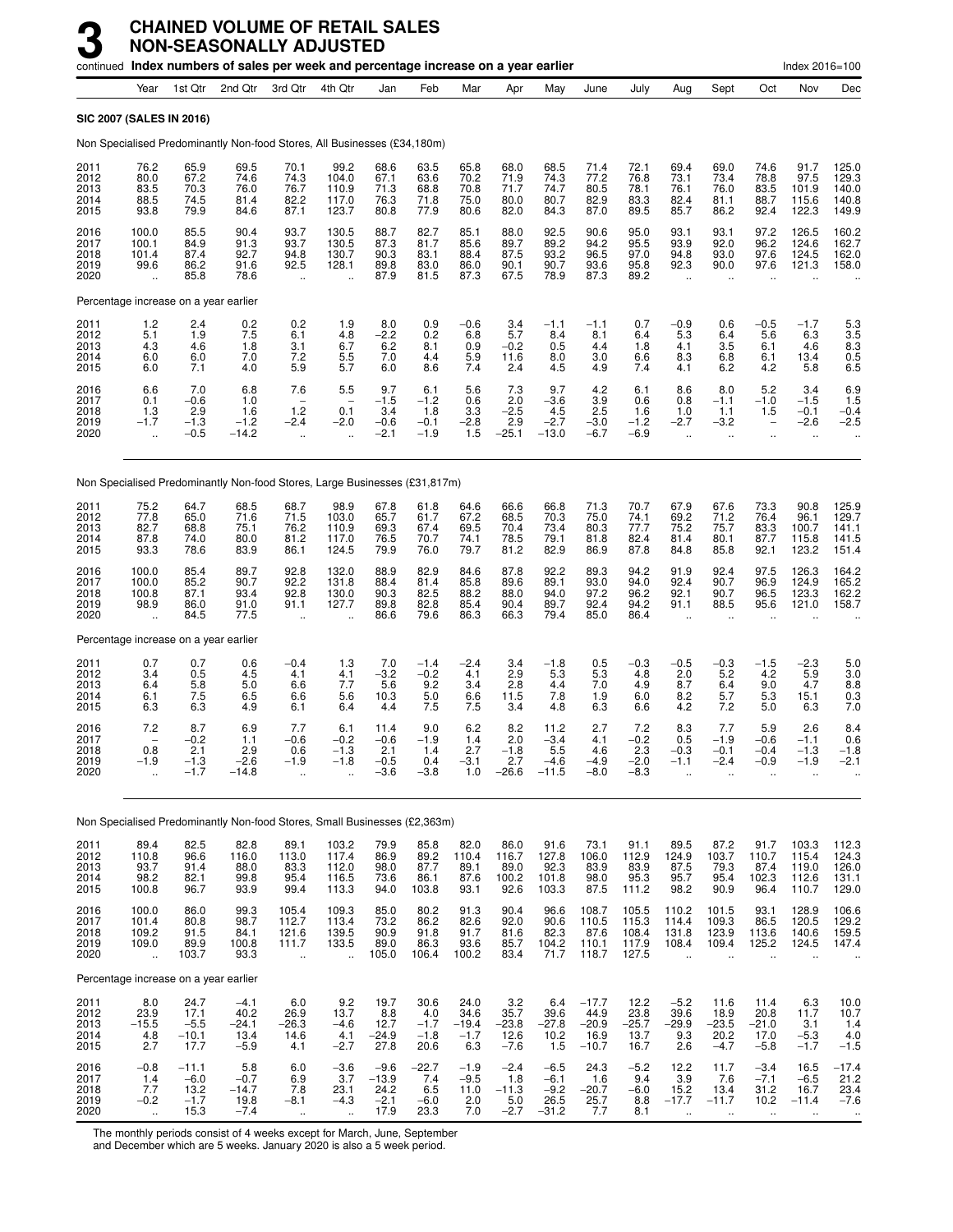|                                      |                                                          |                                             | continued Index numbers of sales per week and percentage increase on a year earlier |                                                                          |                                                         |                                           |                                          |                                             |                                              |                                              |                                              |                                              |                                                          |                                                         |                                                          | Index 2016=100                              |                                           |
|--------------------------------------|----------------------------------------------------------|---------------------------------------------|-------------------------------------------------------------------------------------|--------------------------------------------------------------------------|---------------------------------------------------------|-------------------------------------------|------------------------------------------|---------------------------------------------|----------------------------------------------|----------------------------------------------|----------------------------------------------|----------------------------------------------|----------------------------------------------------------|---------------------------------------------------------|----------------------------------------------------------|---------------------------------------------|-------------------------------------------|
|                                      | Year                                                     | 1st Qtr                                     | 2nd Qtr                                                                             | 3rd Qtr                                                                  | 4th Qtr                                                 | Jan                                       | Feb                                      | Mar                                         | Apr                                          | May                                          | June                                         | July                                         | Aug                                                      | Sept                                                    | Oct                                                      | Nov                                         | Dec                                       |
| <b>SIC 2007 (SALES IN 2016)</b>      |                                                          |                                             |                                                                                     |                                                                          |                                                         |                                           |                                          |                                             |                                              |                                              |                                              |                                              |                                                          |                                                         |                                                          |                                             |                                           |
|                                      |                                                          |                                             | Textile, Clothing, Footwear and Leather, All Businesses (£45,728m)                  |                                                                          |                                                         |                                           |                                          |                                             |                                              |                                              |                                              |                                              |                                                          |                                                         |                                                          |                                             |                                           |
| 2011<br>2012<br>2013<br>2014<br>2015 | 93.9<br>94.4<br>95.4<br>98.6<br>101.9                    | 80.5<br>81.2<br>81.3<br>82.5<br>86.3        | 90.5<br>88.7<br>89.5<br>94.3<br>99.5                                                | 91.0<br>93.8<br>94.7<br>98.2<br>102.1                                    | 113.8<br>113.8<br>116.1<br>120.8<br>119.8               | 83.0<br>82.8<br>82.9<br>83.1<br>85.6      | 77.1<br>76.4<br>78.9<br>77.0<br>82.2     | 81.1<br>83.7<br>81.9<br>86.3<br>90.2        | 92.1<br>85.1<br>84.6<br>91.3<br>96.5         | 87.8<br>86.8<br>88.7<br>93.7<br>97.4         | 91.4<br>93.2<br>94.0<br>97.1<br>103.7        | 98.2<br>98.3<br>97.8<br>103.1<br>105.1       | 87.8<br>91.1<br>92.0<br>100.6<br>102.7                   | 87.8<br>92.3<br>94.5<br>92.5<br>99.1                    | 94.0<br>96.3<br>95.5<br>98.3<br>99.8                     | 100.4<br>99.7<br>104.6<br>110.6<br>113.3    | 140.4<br>139.1<br>141.7<br>146.9<br>141.1 |
| 2016<br>2017<br>2018<br>2019<br>2020 | 100.0<br>103.7<br>103.8<br>106.6<br>$\ddot{\phantom{a}}$ | 83.2<br>87.0<br>85.5<br>89.9<br>78.9        | 94.1<br>100.0<br>99.4<br>104.0<br>49.4                                              | 100.8<br>105.0<br>104.9<br>107.7<br>$\ddot{\phantom{a}}$                 | 121.8<br>122.9<br>125.6<br>124.8                        | 85.1<br>86.8<br>86.7<br>90.5<br>92.2      | 78.9<br>82.6<br>81.1<br>84.8<br>85.5     | 85.2<br>90.6<br>87.9<br>93.6<br>60.4        | 88.9<br>96.3<br>93.2<br>102.8<br>32.2        | 94.7<br>98.5<br>99.8<br>100.5<br>39.8        | 97.7<br>104.2<br>104.1<br>107.7<br>70.9      | 108.3<br>109.9<br>112.2<br>113.7<br>85.1     | 100.8<br>104.7<br>103.1<br>106.8<br>$\ddot{\phantom{a}}$ | 94.9<br>101.2<br>100.5<br>103.6<br>$\ddot{\phantom{a}}$ | 103.9<br>102.0<br>102.8<br>104.8<br>$\ddot{\phantom{a}}$ | 113.6<br>116.5<br>118.5<br>117.2            | 142.9<br>144.7<br>149.4<br>146.8          |
|                                      |                                                          | Percentage increase on a year earlier       |                                                                                     |                                                                          |                                                         |                                           |                                          |                                             |                                              |                                              |                                              |                                              |                                                          |                                                         |                                                          |                                             |                                           |
| 2011<br>2012<br>2013<br>2014<br>2015 | 1.0<br>0.4<br>1.1<br>3.4<br>3.4                          | $-0.1$<br>0.9<br>0.2<br>1.5<br>4.6          | 2.4<br>$-2.0$<br>0.8<br>5.3<br>5.6                                                  | $-1.3$<br>3.1<br>1.0<br>3.7<br>3.9                                       | 2.7<br>$\overline{\phantom{0}}$<br>2.0<br>4.1<br>$-0.8$ | $^{2.7}_{-0.3}$<br>0.2<br>0.1<br>3.0      | $-0.7$<br>$-0.9$<br>3.2<br>$-2.3$<br>6.7 | $-1.9$<br>3.1<br>$-2.1$<br>5.3<br>4.5       | 4.5<br>$-7.6$<br>$-0.5$<br>7.9<br>5.6        | $1.2 - 1.2$<br>2.2<br>5.6<br>4.0             | 1.6<br>2.0<br>0.8<br>3.3<br>6.8              | $-0.2$<br>0.1<br>$-0.5$<br>5.4<br>2.0        | $-2.3$<br>3.8<br>1.0<br>9.3<br>2.1                       | $-1.4$<br>5.1<br>2.4<br>$-2.1$<br>7.2                   | $-2.2$<br>2.4<br>$-0.8$<br>3.0<br>1.5                    | $-0.8$<br>$-0.7$<br>4.9<br>5.8<br>2.4       | $7.9 - 1.0$<br>1.9<br>3.7<br>$-4.0$       |
| 2016<br>2017<br>2018<br>2019<br>2020 | $-1.9$<br>3.7<br>0.1<br>2.6<br>$\ddot{\phantom{a}}$      | $-3.6$<br>4.5<br>$-1.8$<br>5.2<br>$-12.2$   | $-5.5$<br>6.3<br>$-0.6$<br>4.5<br>$-52.4$                                           | $-1.2$<br>4.1<br>$\overline{\phantom{0}}$<br>2.6<br>$\ddot{\phantom{a}}$ | 1.7<br>0.9<br>2.2<br>$-0.6$                             | $-0.5$<br>2.0<br>$-0.2$<br>4.4<br>1.9     | $-4.1$<br>4.7<br>$-1.8$<br>4.5<br>0.9    | $-5.5$<br>6.4<br>$-3.0$<br>6.4<br>$-35.4$   | $-7.9$<br>8.4<br>$-3.2$<br>10.3<br>$-68.6$   | $-2.7$<br>3.9<br>1.4<br>0.7<br>$-60.4$       | $-5.7$<br>6.6<br>$-0.1$<br>3.4<br>$-34.1$    | 3.0<br>1.5<br>2.1<br>1.3<br>$-25.2$          | $-1.8$<br>3.8<br>$-1.5$<br>3.6                           | $-4.3$<br>6.6<br>$-0.7$<br>3.1<br>ä.                    | 4.1<br>$-1.8$<br>0.8<br>2.0<br>ä.                        | 0.2<br>2.6<br>1.7<br>$-1.1$<br>÷.           | $\frac{1.3}{1.3}$<br>3.2<br>$-1.7$        |
|                                      |                                                          |                                             | Textile, Clothing, Footwear and Leather, Large Businesses (£40,557m)                |                                                                          |                                                         |                                           |                                          |                                             |                                              |                                              |                                              |                                              |                                                          |                                                         |                                                          |                                             |                                           |
| 2011<br>2012<br>2013<br>2014<br>2015 | 92.8<br>93.6<br>95.1<br>98.5<br>99.7                     | 78.8<br>80.2<br>79.9<br>82.2<br>85.1        | 88.9<br>88.0<br>89.0<br>94.4<br>97.4                                                | 89.5<br>91.9<br>93.7<br>96.3<br>97.2                                     | 113.8<br>114.3<br>117.8<br>122.4<br>119.0               | 81.6<br>81.4<br>80.9<br>83.0<br>84.4      | 75.2<br>75.4<br>76.7<br>76.7<br>80.7     | 79.6<br>83.1<br>81.6<br>85.9<br>89.1        | 90.6<br>84.3<br>83.6<br>91.2<br>94.4         | 86.1<br>85.8<br>88.8<br>94.3<br>96.0         | 89.8<br>92.7<br>93.5<br>97.0<br>101.1        | 97.1<br>97.1<br>97.8<br>101.4<br>100.8       | 86.3<br>88.2<br>90.5<br>96.5<br>95.4                     | 86.0<br>90.5<br>93.0<br>92.0<br>95.8                    | 93.1<br>94.1<br>94.8<br>98.9<br>97.9                     | 99.7<br>100.3<br>106.2<br>111.4<br>112.5    | 141.7<br>141.7<br>145.6<br>149.9<br>141.1 |
| 2016<br>2017<br>2018<br>2019<br>2020 | 100.0<br>100.8<br>101.8<br>103.5                         | 82.7<br>85.0<br>84.1<br>87.7<br>77.4        | 94.0<br>97.7<br>97.9<br>100.8<br>48.8                                               | 99.2<br>99.6<br>101.1<br>102.1                                           | 124.0<br>121.1<br>124.2<br>123.4                        | 84.2<br>84.6<br>85.4<br>89.9<br>91.0      | 79.0<br>80.5<br>80.0<br>82.7<br>83.3     | 84.5<br>88.9<br>86.4<br>90.0<br>59.1        | 89.8<br>93.8<br>91.4<br>100.3<br>31.9        | 94.6<br>96.2<br>98.2<br>97.4<br>39.7         | 97.0<br>101.9<br>102.9<br>104.0<br>69.7      | 106.9<br>106.1<br>109.5<br>108.6<br>82.7     | 97.9<br>98.1<br>97.4<br>100.5                            | 94.1<br>95.5<br>97.5<br>98.1                            | 104.7<br>98.6<br>101.2<br>102.6                          | 115.9<br>114.1<br>116.2<br>115.4            | 146.0<br>144.7<br>149.0<br>146.4          |
|                                      |                                                          | Percentage increase on a year earlier       |                                                                                     |                                                                          |                                                         |                                           |                                          |                                             |                                              |                                              |                                              |                                              |                                                          |                                                         |                                                          |                                             |                                           |
| 2011<br>2012<br>2013<br>2014<br>2015 | 1.4<br>0.9<br>1.6<br>3.6<br>1.2                          | $-0.4$<br>1.8<br>$-0.4$<br>3.0<br>3.4       | 2.2<br>$-1.0$<br>$1.2$<br>6.0<br>3.3                                                | $-0.5$<br>2.6<br>2.0<br>2.7<br>1.0                                       | 3.5<br>0.4<br>3.1<br>3.8<br>$-2.8$                      | 2.5<br>$-0.3$<br>$-0.5$<br>2.6<br>1.6     | $-1.0$<br>0.3<br>1.7<br>$-0.1$<br>5.2    | $-2.1$<br>4.5<br>$-1.9$<br>5.3<br>3.7       | 5.0<br>$-6.9$<br>$-0.8$<br>9.1<br>3.5        | 0.8<br>$-0.4$<br>3.6<br>6.1<br>1.8           | 1.2<br>3.2<br>0.9<br>3.7<br>4.3              | 1.4<br>0.1<br>0.7<br>3.7<br>$-0.6$           | $-1.7$<br>2.2<br>2.6<br>6.6<br>$-1.1$                    | $-1.1$<br>5.3<br>2.7<br>$-1.0$<br>4.1                   | $-0.6$<br>1.1<br>0.7<br>4.4<br>$-1.1$                    | $-0.6$<br>0.6<br>5.9<br>4.9<br>0.9          | 8.3<br>2.8<br>2.9<br>$-5.8$               |
| 2016<br>2017<br>2018<br>2019<br>2020 | 0.3<br>0.8<br>1.0<br>1.6                                 | $-2.7$<br>2.7<br>$-1.0$<br>4.3<br>$-11.8$   | $-3.5$<br>3.8<br>0.3<br>3.0<br>$-51.6$                                              | 2.1<br>0.4<br>1.6<br>0.9                                                 | 4.2<br>$-2.3$<br>2.6<br>$-0.6$                          | $-0.2$<br>0.5<br>1.0<br>5.2<br>1.2        | $-2.1$<br>2.0<br>$-0.7$<br>3.4<br>0.8    | $-5.1$<br>5.1<br>$-2.8$<br>4.3<br>$-34.4$   | $-4.9$<br>4.5<br>$-2.5$<br>9.7<br>$-68.2$    | $-1.4$<br>1.7<br>2.0<br>$-0.8$<br>$-59.3$    | $-4.1$<br>5.1<br>1.0<br>1.1<br>$-33.0$       | 6.1<br>$-0.8$<br>3.2<br>$-0.8$<br>$-23.8$    | 2.7<br>0.2<br>$-0.8$<br>3.2                              | $-1.8$<br>1.5<br>2.1<br>0.6                             | 6.9<br>$-5.8$<br>2.6<br>1.4                              | 3.1<br>$-1.5$<br>1.8<br>-0.7                | 3.4<br>$-0.9$<br>3.0<br>-1.7              |
|                                      |                                                          |                                             | Textile, Clothing, Footwear and Leather, Small Businesses (£5,172m)                 |                                                                          |                                                         |                                           |                                          |                                             |                                              |                                              |                                              |                                              |                                                          |                                                         |                                                          |                                             |                                           |
| 2011<br>2012<br>2013<br>2014<br>2015 | 103.3<br>100.4<br>97.5<br>99.7<br>119.6                  | 93.2<br>88.5<br>92.3<br>84.5<br>96.1        | 103.1<br>94.8<br>92.9<br>93.4<br>115.9                                              | 102.7<br>108.8<br>102.9<br>113.4<br>140.2                                | 113.9<br>109.7<br>102.1<br>108.5<br>126.2               | 94.4<br>93.8<br>98.7<br>83.2<br>94.6      | 91.8<br>83.9<br>95.6<br>80.1<br>94.4     | 93.2<br>87.9<br>84.4<br>89.2<br>98.5        | 103.7<br>90.9<br>92.5<br>92.4<br>113.3       | 101.6<br>95.0<br>87.4<br>89.0<br>108.4       | 104.0<br>97.6<br>97.5<br>97.8<br>124.0       | 106.8<br>107.0<br>97.8<br>116.0<br>139.3     | 99.1<br>113.8<br>103.8<br>132.7<br>160.1                 | 102.4<br>106.1<br>106.3<br>95.9<br>125.0                | 101.2<br>113.4<br>101.4<br>93.6<br>114.6                 | 105.8<br>95.2<br>92.1<br>104.5<br>120.0     | 130.6<br>118.2<br>110.7<br>123.6<br>140.5 |
| 2016<br>2017<br>2018<br>2019<br>2020 | 100.0<br>126.2<br>119.5<br>130.6<br>÷.                   | 87.2<br>102.7<br>96.0<br>106.9<br>90.8      | 94.4<br>118.3<br>111.4<br>128.5<br>54.3                                             | 113.5<br>147.1<br>134.4<br>151.7<br>$\ddot{\phantom{a}}$                 | 104.8<br>136.8<br>136.2<br>135.5<br>÷.                  | 91.9<br>104.0<br>96.5<br>95.0<br>101.3    | 78.3<br>98.9<br>89.9<br>101.0<br>102.9   | 90.7<br>104.6<br>100.4<br>121.2<br>70.6     | 81.7<br>115.9<br>107.4<br>122.2<br>35.0      | 95.5<br>116.0<br>112.9<br>125.0<br>41.0      | 103.7<br>122.1<br>113.4<br>136.3<br>80.4     | 119.1<br>140.2<br>133.8<br>153.9<br>103.4    | 123.8<br>156.2<br>148.3<br>155.9<br>$\ddotsc$            | 100.9<br>145.4<br>123.7<br>146.6<br>$\ddotsc$           | 97.6<br>128.2<br>115.1<br>122.2<br>$\ddot{\phantom{a}}$  | 95.2<br>134.9<br>136.7<br>131.0<br>÷.       | $118.2$<br>$145.1$<br>152.7<br>149.7      |
|                                      |                                                          | Percentage increase on a year earlier       |                                                                                     |                                                                          |                                                         |                                           |                                          |                                             |                                              |                                              |                                              |                                              |                                                          |                                                         |                                                          |                                             |                                           |
| 2011<br>2012<br>2013<br>2014<br>2015 | $-1.4$<br>$-2.7$<br>$-2.9$<br>2.2<br>20.0                | 1.5<br>$-5.0$<br>4.3<br>$-8.5$<br>13.7      | 3.6<br>$-8.1$<br>$-2.0$<br>0.6<br>24.0                                              | $-6.6$<br>5.9<br>$-5.4$<br>10.2<br>23.7                                  | $-2.9$<br>$-3.8$<br>$-6.9$<br>6.3<br>16.3               | 4.4<br>$-0.7$<br>5.3<br>$-15.8$<br>13.8   | 1.5<br>$-8.6$<br>13.9<br>$-16.2$<br>17.9 | $-0.7$<br>$-5.7$<br>$-4.0$<br>5.7<br>10.4   | 1.3<br>$-12.3$<br>1.7<br>$-0.1$<br>22.6      | 4.4<br>$-6.5$<br>$-8.0$<br>1.8<br>21.9       | 4.8<br>$-6.1$<br>$-0.1$<br>0.3<br>26.7       | $-10.6$<br>0.2<br>$-8.6$<br>18.6<br>20.1     | $-6.5$<br>14.8<br>$-8.8$<br>27.8<br>20.7                 | $-3.0$<br>3.6<br>0.1<br>$-9.8$<br>30.4                  | $-12.7$<br>12.1<br>$-10.6$<br>$-7.7$<br>22.5             | $-2.3$<br>$-10.1$<br>$-3.3$<br>13.4<br>14.9 | 4.0<br>$-9.5$<br>$-6.4$<br>11.7<br>13.6   |
| 2016<br>2017<br>2018<br>2019<br>2020 | $-16.4$<br>26.2<br>$-5.3$<br>9.3                         | $-9.2$<br>17.7<br>$-6.5$<br>11.4<br>$-15.1$ | $-18.5$<br>25.3<br>$-5.8$<br>15.3<br>$-57.7$                                        | $-19.0$<br>29.6<br>$-8.7$<br>12.9                                        | $-17.0$<br>30.5<br>$-0.4$<br>$-0.5$                     | $-2.9$<br>13.2<br>$-7.2$<br>$-1.5$<br>6.6 | $-17.0$<br>26.2<br>$-9.0$<br>12.2<br>1.9 | $-8.0$<br>15.4<br>$-4.0$<br>20.7<br>$-41.8$ | $-27.9$<br>41.8<br>$-7.4$<br>13.8<br>$-71.3$ | $-11.9$<br>21.5<br>$-2.7$<br>10.7<br>$-67.2$ | $-16.3$<br>17.7<br>$-7.1$<br>20.2<br>$-41.0$ | $-14.5$<br>17.7<br>$-4.5$<br>15.0<br>$-32.8$ | $-22.7$<br>26.2<br>$-5.1$<br>5.1                         | $-19.3$<br>44.1<br>$-14.9$<br>18.5                      | $-14.8$<br>31.3<br>$-10.2$<br>6.2                        | $-20.7$<br>41.7<br>1.3<br>$-4.2$            | $-15.8$<br>22.8<br>$\frac{5.2}{-2.0}$     |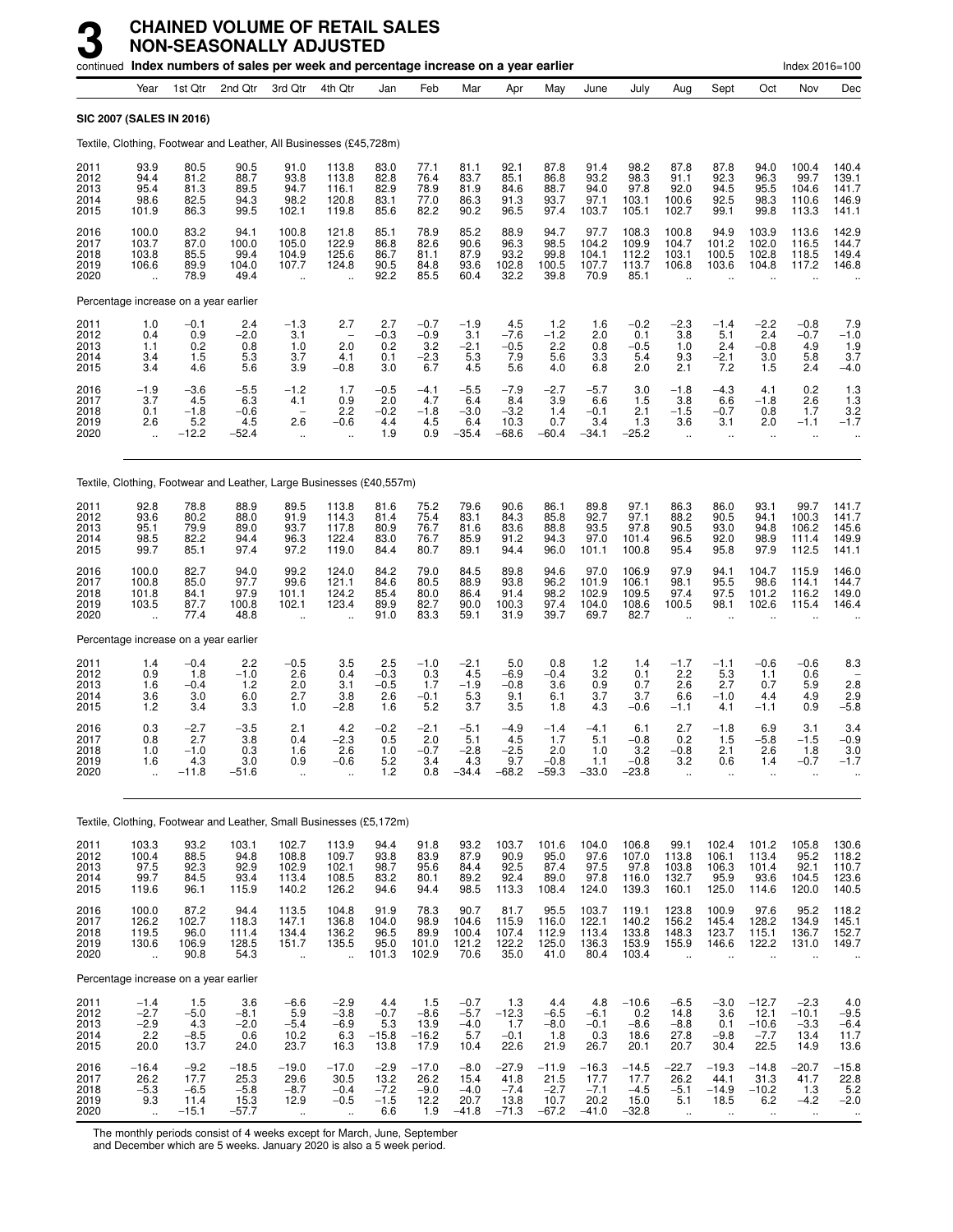| continued                             |                                                       |                                            | Index numbers of sales per week and percentage increase on a year earlier |                                                      |                                               |                                              |                                            |                                             |                                               |                                            |                                            |                                         |                                         |                                               |                                             | Index 2016=100                         |                                           |
|---------------------------------------|-------------------------------------------------------|--------------------------------------------|---------------------------------------------------------------------------|------------------------------------------------------|-----------------------------------------------|----------------------------------------------|--------------------------------------------|---------------------------------------------|-----------------------------------------------|--------------------------------------------|--------------------------------------------|-----------------------------------------|-----------------------------------------|-----------------------------------------------|---------------------------------------------|----------------------------------------|-------------------------------------------|
|                                       | Year                                                  | 1st Qtr                                    | 2nd Qtr                                                                   | 3rd Otr                                              | 4th Qtr                                       | Jan                                          | Feb                                        | Mar                                         | Apr                                           | May                                        | June                                       | July                                    | Aug                                     | Sept                                          | Oct                                         | Nov                                    | Dec                                       |
| <b>SIC 2007 (SALES IN 2016)</b>       |                                                       |                                            |                                                                           |                                                      |                                               |                                              |                                            |                                             |                                               |                                            |                                            |                                         |                                         |                                               |                                             |                                        |                                           |
| Textiles (£800m)                      |                                                       |                                            |                                                                           |                                                      |                                               |                                              |                                            |                                             |                                               |                                            |                                            |                                         |                                         |                                               |                                             |                                        |                                           |
| 2011<br>2012<br>2013<br>2014<br>2015  | 82.7<br>83.9<br>86.6<br>93.4<br>92.1                  | 81.6<br>78.6<br>82.1<br>85.1<br>76.6       | 74.3<br>75.6<br>82.6<br>85.0<br>86.3                                      | 80.5<br>84.1<br>83.4<br>94.0<br>90.0                 | 94.2<br>97.4<br>98.2<br>110.1<br>115.6        | 85.8<br>81.6<br>87.1<br>81.1<br>69.4         | 80.5<br>79.4<br>82.6<br>83.9<br>71.8       | 79.2<br>75.4<br>77.8<br>90.0<br>86.2        | 72.3<br>74.2<br>81.3<br>90.3<br>86.7          | 73.8<br>72.7<br>81.2<br>83.5<br>87.3       | 76.4<br>79.1<br>84.8<br>81.9<br>85.1       | 82.0<br>82.7<br>88.7<br>100.5<br>98.4   | 74.3<br>86.5<br>88.0<br>91.0<br>86.5    | 84.3<br>83.3<br>75.6<br>91.3<br>86.0          | 83.4<br>97.0<br>88.5<br>102.2<br>101.4      | 93.3<br>95.0<br>96.0<br>107.5<br>128.8 | 103.5<br>99.6<br>107.6<br>118.6<br>116.3  |
| 2016<br>2017<br>2018<br>2019<br>2020  | 100.0<br>98.3<br>99.1<br>97.5<br>$\ddot{\phantom{a}}$ | 85.4<br>95.4<br>86.5<br>87.7<br>63.6       | 87.5<br>87.0<br>85.4<br>82.9<br>51.6                                      | 96.2<br>87.1<br>93.7<br>91.5<br>$\ddot{\phantom{a}}$ | 130.9<br>123.7<br>130.9<br>127.7<br>$\ddotsc$ | 87.9<br>92.9<br>89.8<br>92.8<br>70.0         | 80.1<br>89.8<br>82.2<br>87.1<br>71.2       | 87.7<br>102.0<br>87.4<br>84.1<br>51.1       | 85.8<br>94.3<br>87.8<br>79.5<br>47.7          | 81.8<br>90.0<br>85.8<br>86.6<br>29.4       | 93.5<br>78.8<br>83.1<br>82.8<br>72.4       | 102.7<br>94.0<br>98.5<br>101.1<br>102.5 | 99.6<br>79.5<br>95.3<br>90.9            | 88.2<br>87.5<br>88.5<br>84.4                  | 108.6<br>105.2<br>104.8<br>97.6             | 141.8<br>126.2<br>150.1<br>120.4       | 139.9<br>136.5<br>136.4<br>157.6          |
| Percentage increase on a year earlier |                                                       |                                            |                                                                           |                                                      |                                               |                                              |                                            |                                             |                                               |                                            |                                            |                                         |                                         |                                               |                                             |                                        |                                           |
| 2011<br>2012<br>2013<br>2014<br>2015  | $-18.1$<br>1.5<br>3.2<br>7.9<br>$-1.4$                | $-12.5$<br>$-3.8$<br>4.6<br>3.6<br>$-10.0$ | $-19.8$<br>1.7<br>9.3<br>2.9<br>1.5                                       | $-20.7$<br>4.5<br>$-0.8$<br>12.7<br>$-4.3$           | $-18.9$<br>3.4<br>0.8<br>12.2<br>4.9          | $-9.3$<br>$-4.9$<br>6.7<br>$-6.9$<br>$-14.5$ | $-14.2$<br>$-1.3$<br>4.0<br>1.6<br>$-14.4$ | $-13.6$<br>$-4.8$<br>3.2<br>15.8<br>$-4.3$  | $-22.5$<br>2.6<br>9.5<br>11.1<br>$-4.0$       | $-19.3$<br>$-1.5$<br>11.7<br>2.9<br>4.5    | $-18.1$<br>3.6<br>7.3<br>$-3.4$<br>3.9     | $-22.8$<br>0.9<br>7.3<br>13.3<br>$-2.0$ | $-27.8$<br>16.3<br>1.8<br>3.4<br>$-5.0$ | $-12.7$<br>$-1.1$<br>$-9.3$<br>20.7<br>$-5.8$ | $-25.4$<br>16.2<br>$-8.8$<br>15.6<br>$-0.8$ | $-24.2$<br>1.8<br>1.1<br>11.9<br>19.9  | $-9.1$<br>$-3.7$<br>8.0<br>10.2<br>$-2.0$ |
| 2016<br>2017<br>2018<br>2019<br>2020  | 8.6<br>$-1.7$<br>0.8<br>$-1.7$                        | 11.5<br>11.8<br>$-9.4$<br>1.4<br>$-27.5$   | 1.4<br>$-0.5$<br>$-1.9$<br>$-2.8$<br>$-37.8$                              | 6.9<br>$-9.5$<br>7.6<br>$-2.3$                       | 13.2<br>$-5.5$<br>5.8<br>$-2.5$               | 26.7<br>5.7<br>$-3.4$<br>3.4<br>$-24.6$      | 11.5<br>12.1<br>$-8.5$<br>6.0<br>$-18.3$   | 1.8<br>16.3<br>$-14.4$<br>$-3.8$<br>$-39.2$ | $-1.1$<br>10.0<br>$-7.0$<br>$-9.4$<br>$-40.1$ | $-6.3$<br>10.0<br>$-4.6$<br>0.9<br>$-66.0$ | 9.8<br>$-15.7$<br>5.4<br>$-0.4$<br>$-12.5$ | 4.4<br>$-8.5$<br>4.7<br>2.7<br>1.3      | 15.2<br>$-20.2$<br>19.8<br>$-4.6$       | 2.6<br>$-0.8$<br>1.1<br>$-4.7$<br>$\ddotsc$   | 7.1<br>$-3.2$<br>$-0.3$<br>$-6.9$<br>       | 10.0<br>$-11.0$<br>18.9<br>$-19.8$<br> | 20.4<br>$-2.5$<br>15.5                    |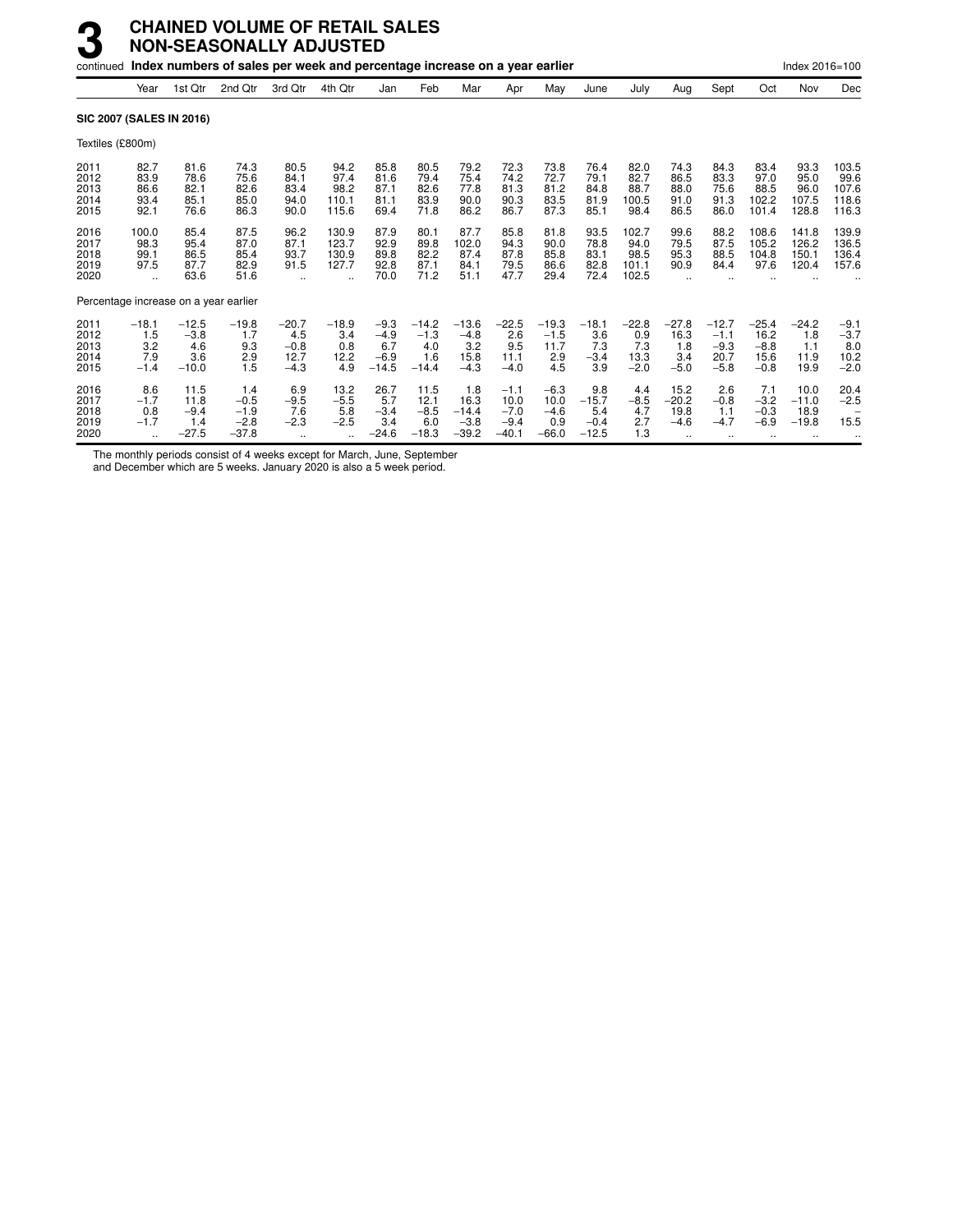|                                      |                                                          |                                               | continued Index numbers of sales per week and percentage increase on a year earlier |                                                           |                                                          |                                         |                                           |                                              |                                              |                                           |                                              |                                              |                                                          |                                                 |                                               | Index 2016=100                                       |                                           |
|--------------------------------------|----------------------------------------------------------|-----------------------------------------------|-------------------------------------------------------------------------------------|-----------------------------------------------------------|----------------------------------------------------------|-----------------------------------------|-------------------------------------------|----------------------------------------------|----------------------------------------------|-------------------------------------------|----------------------------------------------|----------------------------------------------|----------------------------------------------------------|-------------------------------------------------|-----------------------------------------------|------------------------------------------------------|-------------------------------------------|
|                                      | Year                                                     | 1st Qtr                                       | 2nd Qtr                                                                             | 3rd Otr                                                   | 4th Qtr                                                  | Jan                                     | Feb                                       | Mar                                          | Apr                                          | May                                       | June                                         | July                                         | Aug                                                      | Sept                                            | Oct                                           | Nov                                                  | Dec                                       |
| <b>SIC 2007 (SALES IN 2016)</b>      |                                                          |                                               |                                                                                     |                                                           |                                                          |                                         |                                           |                                              |                                              |                                           |                                              |                                              |                                                          |                                                 |                                               |                                                      |                                           |
|                                      |                                                          | Clothing, All Businesses (£40,106m)           |                                                                                     |                                                           |                                                          |                                         |                                           |                                              |                                              |                                           |                                              |                                              |                                                          |                                                 |                                               |                                                      |                                           |
| 2011<br>2012<br>2013<br>2014<br>2015 | 94.7<br>94.8<br>96.1<br>99.7<br>102.9                    | 81.5<br>81.6<br>81.7<br>83.2<br>87.9          | 91.3<br>89.1<br>90.4<br>95.6<br>100.7                                               | 91.0<br>93.6<br>95.1<br>98.9<br>102.4                     | 114.9<br>114.8<br>117.2<br>122.4<br>120.8                | 83.2<br>82.5<br>82.1<br>83.6<br>86.1    | 78.2<br>77.0<br>79.1<br>77.7<br>83.7      | 82.6<br>84.5<br>83.4<br>87.2<br>92.6         | 92.9<br>85.1<br>84.9<br>92.3<br>97.5         | 88.8<br>87.3<br>89.8<br>95.6<br>98.8      | 91.9<br>93.8<br>95.4<br>98.3<br>104.8        | 98.6<br>98.9<br>99.1<br>104.6<br>106.2       | 87.6<br>90.2<br>91.3<br>100.2<br>101.9                   | 87.6<br>92.0<br>94.8<br>93.4<br>99.7            | 94.2<br>95.6<br>95.7<br>98.8<br>100.2         | 101.1<br>100.8<br>106.1<br>112.4<br>114.3            | 142.6<br>141.4<br>143.3<br>149.3<br>142.5 |
| 2016<br>2017<br>2018<br>2019<br>2020 | 100.0<br>103.8<br>104.6<br>106.6                         | 83.6<br>87.3<br>85.9<br>90.4<br>79.3          | 94.3<br>100.1<br>100.5<br>104.7<br>48.9                                             | 100.1<br>104.5<br>105.2<br>106.8                          | 122.0<br>123.2<br>126.8<br>124.5                         | 84.8<br>86.3<br>85.8<br>89.4<br>91.1    | 79.9<br>83.3<br>81.6<br>85.0<br>86.1      | 85.5<br>91.3<br>89.3<br>95.5<br>62.1         | 88.9<br>96.2<br>94.0<br>103.8<br>32.2        | 95.2<br>98.9<br>101.1<br>101.2<br>40.3    | 98.0<br>104.2<br>105.3<br>108.3<br>69.0      | 107.8<br>110.0<br>112.5<br>113.3<br>84.0     | 99.1<br>103.9<br>102.3<br>104.6                          | 94.8<br>100.7<br>101.6<br>103.4                 | 104.1<br>102.0<br>103.9<br>104.8              | 113.5<br>117.1<br>119.5<br>116.8                     | 143.1<br>145.0<br>151.1<br>146.5          |
|                                      |                                                          | Percentage increase on a year earlier         |                                                                                     |                                                           |                                                          |                                         |                                           |                                              |                                              |                                           |                                              |                                              |                                                          |                                                 |                                               |                                                      |                                           |
| 2011<br>2012<br>2013<br>2014<br>2015 | 1.2<br>0.1<br>1.4<br>3.8<br>3.2                          | $-0.3$<br>0.2<br>0.1<br>1.8<br>5.7            | 2.7<br>$-2.4$<br>1.5<br>5.8<br>5.3                                                  | $-1.0$<br>2.9<br>1.6<br>4.1<br>3.5                        | 2.9<br>$-0.1$<br>2.1<br>4.5<br>$-1.3$                    | 2.3<br>$-0.9$<br>$-0.4$<br>1.7<br>3.1   | $-0.7$<br>$-1.5$<br>2.6<br>$-1.7$<br>7.7  | $-1.9$<br>2.3<br>$-1.3$<br>4.5<br>6.2        | 4.8<br>$-8.4$<br>$-0.3$<br>8.8<br>5.6        | 1.7<br>$-1.8$<br>2.9<br>6.5<br>3.4        | 1.7<br>2.1<br>1.7<br>3.1<br>6.6              | $-0.3$<br>0.3<br>0.2<br>$\frac{5.5}{1.5}$    | $-1.6$<br>3.0<br>1.3<br>9.7<br>1.7                       | $-1.2$<br>5.0<br>3.1<br>$-1.6$<br>6.7           | $-2.0$<br>1.6<br>3.2<br>1.4                   | $-0.8$<br>$-0.3$<br>5.3<br>$\frac{5.9}{1.7}$         | $^{8.0}_{-0.9}$<br>1.3<br>$4.2 - 4.5$     |
| 2016<br>2017<br>2018<br>2019<br>2020 | $-2.9$<br>3.8<br>0.8<br>1.9<br>$\ddot{\phantom{a}}$      | $-4.9$<br>4.5<br>$-1.6$<br>5.3<br>$-12.3$     | $-6.3$<br>6.1<br>0.4<br>4.1<br>$-53.3$                                              | $-2.2$<br>4.4<br>0.6<br>1.6<br>$\ddot{\phantom{a}}$       | 1.0<br>1.0<br>3.0<br>$-1.8$<br>$\ddot{\phantom{a}}$      | $-1.5$<br>1.7<br>$-0.6$<br>4.2<br>1.8   | $-4.6$<br>4.2<br>$-2.0$<br>4.1<br>1.3     | $-7.7$<br>6.8<br>$-2.2$<br>7.0<br>$-35.0$    | $-8.8$<br>8.1<br>$-2.3$<br>10.4<br>$-69.0$   | $-3.7$<br>4.0<br>2.2<br>$-60.2$           | $-6.5$<br>6.3<br>1.0<br>2.8<br>$-36.2$       | 1.5<br>2.0<br>2.3<br>0.7<br>$-25.8$          | $-2.7$<br>4.8<br>$-1.5$<br>2.2<br>$\ddot{\phantom{a}}$   | -4.9<br>6.2<br>1.0<br>1.8<br>$\ddotsc$          | 3.9<br>$-2.0$<br>1.8<br>0.9<br>$\ddotsc$      | -0.7<br>3.1<br>2.1<br>$-2.3$<br>$\ddot{\phantom{a}}$ | 0.4<br>1.4<br>4.2<br>$-3.0$               |
|                                      |                                                          |                                               | Clothing, Large Businesses (£36,396m)                                               |                                                           |                                                          |                                         |                                           |                                              |                                              |                                           |                                              |                                              |                                                          |                                                 |                                               |                                                      |                                           |
| 2011<br>2012<br>2013<br>2014<br>2015 | 93.8<br>94.4<br>96.3<br>99.6<br>100.5                    | 80.4<br>81.2<br>81.3<br>83.3<br>86.7          | 89.7<br>88.6<br>90.6<br>95.4<br>98.5                                                | 89.8<br>92.2<br>94.3<br>96.9<br>97.4                      | 115.4<br>115.7<br>119.2<br>124.0<br>119.5                | 82.6<br>81.7<br>81.4<br>83.7<br>85.5    | 76.7<br>76.6<br>78.2<br>77.8<br>82.2      | 81.6<br>84.5<br>83.5<br>87.4<br>91.3         | 91.5<br>84.7<br>84.5<br>92.3<br>95.3         | 87.3<br>86.7<br>90.3<br>95.7<br>97.2      | 90.3<br>93.3<br>95.6<br>97.7<br>102.0        | 97.7<br>98.1<br>99.1<br>102.8<br>101.4       | 86.3<br>88.0<br>90.2<br>95.9<br>94.7                     | 86.4<br>90.8<br>93.7<br>93.0<br>96.3            | 93.8<br>95.0<br>95.5<br>99.8<br>98.3          | 101.3<br>101.5<br>107.8<br>113.6<br>113.1            | 144.0<br>143.7<br>147.2<br>151.7<br>141.7 |
| 2016<br>2017<br>2018<br>2019<br>2020 | 100.0<br>100.4<br>101.9<br>102.9<br>$\ddotsc$            | 83.4<br>84.9<br>84.6<br>87.6<br>77.7          | 94.3<br>97.5<br>98.1<br>100.7<br>48.5                                               | 98.4<br>98.5<br>100.6<br>100.6<br>÷.                      | 123.9<br>120.6<br>124.3<br>122.5                         | 84.3<br>84.0<br>84.9<br>88.5<br>89.9    | 80.0<br>80.7<br>80.6<br>82.6<br>83.7      | 85.4<br>89.1<br>87.5<br>91.0<br>60.6         | 90.1<br>93.7<br>91.4<br>100.3<br>32.2        | 95.0<br>96.6<br>98.6<br>97.5<br>40.1      | 97.0<br>101.3<br>103.1<br>103.4<br>68.4      | 106.1<br>105.6<br>109.0<br>107.2<br>82.5     | 96.7<br>96.5<br>95.9<br>97.9<br>$\ddot{\phantom{a}}$     | 93.6<br>94.4<br>97.8<br>97.4                    | 105.0<br>98.2<br>101.6<br>102.3               | 115.8<br>113.9<br>116.4<br>114.6                     | 145.6<br>143.9<br>148.7<br>145.1          |
|                                      |                                                          | Percentage increase on a year earlier         |                                                                                     |                                                           |                                                          |                                         |                                           |                                              |                                              |                                           |                                              |                                              |                                                          |                                                 |                                               |                                                      |                                           |
| 2011<br>2012<br>2013<br>2014<br>2015 | 0.9<br>0.6<br>2.0<br>3.4<br>0.9                          | $-0.6$<br>1.0<br>2.5<br>4.1                   | 1.4<br>$-1.2$<br>2.2<br>5.3<br>3.2                                                  | $-1.1$<br>2.6<br>2.2<br>2.8<br>0.5                        | 3.0<br>0.2<br>3.0<br>4.0<br>$-3.6$                       | 2.3<br>$-1.0$<br>$-0.3$<br>2.7<br>2.2   | $-1.3$<br>$-0.2$<br>2.1<br>$-0.6$<br>5.7  | $-2.4$<br>3.6<br>$-1.2$<br>4.6<br>4.4        | 4.2<br>$-7.4$<br>$-0.3$<br>9.2<br>3.3        | 0.3<br>$-0.7$<br>4.3<br>6.0<br>1.6        | 0.2<br>3.4<br>2.5<br>2.2<br>4.4              | 0.4<br>0.5<br>1.0<br>3.8<br>$-1.4$           | $-2.1$<br>1.9<br>2.5<br>6.3<br>$-1.2$                    | $-1.5$<br>5.2<br>3.1<br>$-0.7$<br>3.5           | $-1.0$<br>$1.2$<br>0.6<br>4.4<br>$-1.4$       | $-0.9$<br>0.2<br>6.3<br>5.4<br>$-0.5$                | 7.7<br>$-0.2$<br>2.5<br>3.0<br>-6.6       |
| 2016<br>2017<br>2018<br>2019<br>2020 | $-0.5$<br>0.4<br>1.5<br>0.9<br>$\ddotsc$                 | $-3.8$<br>1.8<br>$-0.4$<br>3.6<br>$-11.4$     | $-4.3$<br>3.5<br>0.6<br>2.6<br>$-51.8$                                              | 1.0<br>0.1<br>2.2<br>$-0.1$<br>ä,                         | 3.7<br>$-2.7$<br>3.1<br>$-1.4$                           | $-1.4$<br>$-0.4$<br>1.2<br>4.2<br>1.5   | $-2.7$<br>0.9<br>$-0.1$<br>2.5<br>1.3     | $-6.4$<br>4.3<br>$-1.8$<br>3.9<br>$-33.3$    | $-5.5$<br>3.9<br>$-2.4$<br>9.8<br>$-68.0$    | $-2.3$<br>1.7<br>2.1<br>$-1.1$<br>$-58.9$ | $-4.9$<br>4.5<br>1.7<br>0.4<br>$-33.9$       | 4.7<br>$-0.5$<br>3.2<br>$-1.6$<br>$-23.0$    | 2.1<br>$-0.1$<br>$-0.6$<br>2.0                           | $-2.8$<br>1.0<br>3.5<br>$-0.4$                  | 6.8<br>$-6.5$<br>3.5<br>0.7                   | 2.4<br>$-1.6$<br>2.3<br>$-1.6$                       | 2.8<br>$-1.2$<br>3.3<br>$-2.4$            |
|                                      |                                                          | Clothing, Small Businesses (£3,710m)          |                                                                                     |                                                           |                                                          |                                         |                                           |                                              |                                              |                                           |                                              |                                              |                                                          |                                                 |                                               |                                                      |                                           |
| 2011<br>2012<br>2013<br>2014<br>2015 | 102.6<br>98.1<br>93.8<br>101.0<br>126.7                  | 91.7<br>85.2<br>85.9<br>81.9<br>99.7          | 106.2<br>93.9<br>88.9<br>97.8<br>122.7                                              | 102.3<br>107.0<br>103.0<br>118.9<br>151.3                 | 110.2<br>106.1<br>97.5<br>106.7<br>133.4                 | 89.8<br>90.2<br>89.0<br>82.5<br>92.4    | 92.3<br>81.2<br>87.1<br>77.3<br>98.7      | 92.7<br>84.5<br>82.4<br>85.1<br>106.2        | 106.5<br>88.8<br>88.4<br>92.7<br>119.1       | 103.9<br>93.2<br>84.3<br>94.3<br>114.2    | 107.8<br>98.5<br>93.0<br>104.7<br>132.4      | 107.7<br>106.6<br>99.6<br>122.2<br>153.3     | 100.0<br>112.0<br>102.4<br>142.8<br>172.2                | 99.9<br>103.4<br>106.3<br>97.1<br>132.9         | 97.9<br>102.2<br>96.8<br>88.9<br>118.2        | 98.7<br>93.9<br>89.2<br>100.4<br>126.5               | 129.2<br>119.0<br>104.7<br>126.0<br>151.0 |
| 2016<br>2017<br>2018<br>2019<br>2020 | 100.0<br>137.0<br>131.1<br>143.5<br>$\ddot{\phantom{a}}$ | 85.3<br>110.4<br>98.2<br>117.3<br>95.0        | 95.0<br>125.5<br>124.4<br>144.3<br>52.0                                             | 117.1<br>163.5<br>149.8<br>168.3<br>x.                    | 102.6<br>148.6<br>152.0<br>144.1<br>$\ddotsc$            | 90.2<br>109.2<br>94.4<br>98.5<br>102.9  | 79.6<br>108.6<br>91.4<br>107.7<br>108.8   | 85.8<br>112.8<br>106.6<br>140.2<br>76.0      | 77.4<br>121.0<br>119.9<br>137.6<br>32.7      | 96.4<br>121.4<br>125.4<br>136.9<br>42.1   | 107.9<br>132.4<br>127.1<br>155.5<br>75.4     | 124.2<br>153.3<br>146.9<br>172.7<br>99.0     | 123.0<br>176.0<br>165.3<br>171.2<br>$\ddot{\phantom{1}}$ | 106.7<br>161.7<br>139.6<br>162.6                | 94.6<br>139.7<br>126.0<br>129.7               | 91.4<br>148.6<br>150.0<br>138.4                      | 118.1<br>155.7<br>174.4<br>160.2          |
|                                      |                                                          | Percentage increase on a year earlier         |                                                                                     |                                                           |                                                          |                                         |                                           |                                              |                                              |                                           |                                              |                                              |                                                          |                                                 |                                               |                                                      |                                           |
| 2011<br>2012<br>2013<br>2014<br>2015 | 4.2<br>$-4.4$<br>$-4.3$<br>7.6<br>25.5                   | 3.0<br>$-7.0$<br>0.8<br>$-4.6$<br>21.6        | 13.9<br>$-11.6$<br>$-5.3$<br>10.0<br>25.5                                           | $-0.6$<br>4.6<br>$-3.7$<br>15.4<br>27.2                   | $1.3 - 3.7$<br>$-8.1$<br>9.5<br>25.0                     | 2.1<br>0.4<br>$-1.3$<br>$-7.3$<br>12.0  | 4.6<br>$-12.0$<br>7.3<br>$-11.3$<br>27.7  | 2.6<br>$-8.9$<br>$-2.4$<br>3.2<br>24.8       | 10.0<br>$-16.6$<br>$-0.5$<br>4.8<br>28.5     | 15.7<br>$-10.3$<br>$-9.6$<br>11.8<br>21.2 | 15.6<br>$-8.6$<br>$-5.5$<br>12.5<br>26.5     | $-5.9$<br>$-1.0$<br>$-6.6$<br>22.7<br>25.4   | 3.1<br>12.1<br>$-8.6$<br>39.4<br>20.6                    | 1.3<br>3.5<br>2.8<br>$-8.6$<br>36.9             | $-10.8$<br>4.4<br>$-5.3$<br>$-8.2$<br>32.9    | 0.2<br>$-4.9$<br>$-5.0$<br>12.6<br>26.0              | 11.0<br>$-7.9$<br>$-12.0$<br>20.4<br>19.8 |
| 2016<br>2017<br>2018<br>2019<br>2020 | -21.1<br>37.0<br>$-4.3$<br>9.5<br>$\ddotsc$              | $-14.4$<br>29.5<br>$-11.0$<br>19.5<br>$-19.0$ | $-22.6$<br>32.1<br>$-0.9$<br>16.0<br>$-63.9$                                        | $-22.6$<br>39.6<br>$-8.4$<br>12.4<br>$\ddot{\phantom{a}}$ | $-23.0$<br>44.8<br>2.3<br>$-5.2$<br>$\ddot{\phantom{a}}$ | $-2.4$<br>21.0<br>$-13.5$<br>4.3<br>4.5 | $-19.3$<br>36.5<br>$-15.8$<br>17.8<br>1.1 | $-19.2$<br>31.4<br>$-5.4$<br>31.4<br>$-45.8$ | $-35.0$<br>56.2<br>$-0.9$<br>14.8<br>$-76.3$ | $-15.6$<br>25.9<br>3.3<br>9.1<br>$-69.2$  | $-18.6$<br>22.8<br>$-4.0$<br>22.3<br>$-51.5$ | $-18.9$<br>23.4<br>$-4.1$<br>17.5<br>$-42.7$ | $-28.5$<br>43.1<br>$-6.1$<br>3.5<br>$\ddotsc$            | $-19.7$<br>51.6<br>$-13.7$<br>16.4<br>$\ddotsc$ | $-19.9$<br>47.6<br>$-9.8$<br>2.9<br>$\ddotsc$ | $-27.7$<br>62.6<br>$-7.7$<br>$\mathbf{u}$            | $-21.8$<br>31.9<br>11.9<br>$-8.1$         |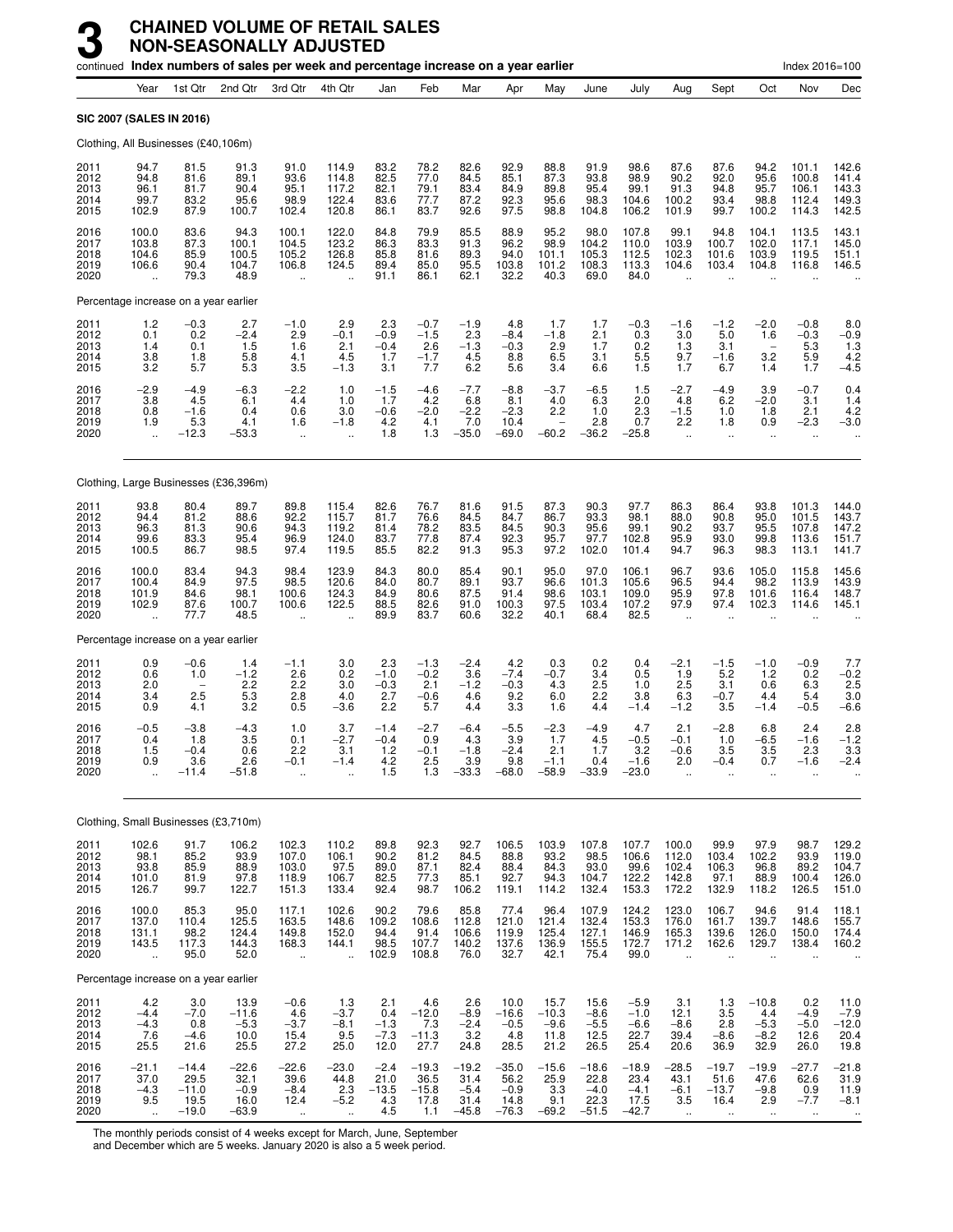| continued                            |                                                         |                                          | Index numbers of sales per week and percentage increase on a year earlier |                                       |                                               |                                       |                                      |                                          |                                              |                                        |                                            |                                                              |                                        |                                            |                                       | Index 2016=100                        |                                           |
|--------------------------------------|---------------------------------------------------------|------------------------------------------|---------------------------------------------------------------------------|---------------------------------------|-----------------------------------------------|---------------------------------------|--------------------------------------|------------------------------------------|----------------------------------------------|----------------------------------------|--------------------------------------------|--------------------------------------------------------------|----------------------------------------|--------------------------------------------|---------------------------------------|---------------------------------------|-------------------------------------------|
|                                      | Year                                                    | 1st Qtr                                  | 2nd Qtr                                                                   | 3rd Qtr                               | 4th Qtr                                       | Jan                                   | Feb                                  | Mar                                      | Apr                                          | May                                    | June                                       | July                                                         | Aug                                    | Sept                                       | Oct                                   | Nov                                   | Dec                                       |
| <b>SIC 2007 (SALES IN 2016)</b>      |                                                         |                                          |                                                                           |                                       |                                               |                                       |                                      |                                          |                                              |                                        |                                            |                                                              |                                        |                                            |                                       |                                       |                                           |
|                                      |                                                         |                                          | Footwear and Leather Goods (£4,823m)                                      |                                       |                                               |                                       |                                      |                                          |                                              |                                        |                                            |                                                              |                                        |                                            |                                       |                                       |                                           |
| 2011<br>2012<br>2013<br>2014<br>2015 | 90.0<br>92.7<br>91.0<br>90.4<br>95.2                    | 72.5<br>77.9<br>77.7<br>76.2<br>74.8     | 87.0<br>87.8<br>82.8<br>84.4<br>92.0                                      | 92.5<br>96.9<br>93.8<br>92.9<br>101.7 | 108.0<br>108.1<br>109.8<br>109.4<br>112.4     | 80.7<br>85.0<br>88.8<br>79.3<br>83.5  | 68.0<br>70.9<br>76.5<br>70.2<br>71.4 | 69.6<br>77.8<br>69.8<br>77.9<br>70.4     | 88.3<br>86.4<br>83.2<br>83.5<br>89.8         | 82.1<br>85.3<br>80.9<br>79.4<br>87.2   | 89.9<br>91.0<br>84.1<br>89.0<br>97.7       | 97.3<br>95.4<br>88.3<br>90.6<br>97.6                         | 91.1<br>99.3<br>98.2<br>105.0<br>112.0 | 89.7<br>96.1<br>94.6<br>85.1<br>96.6       | 94.1<br>101.2<br>95.4<br>94.3<br>96.3 | 95.9<br>91.7<br>93.6<br>96.7<br>102.6 | 128.8<br>126.7<br>134.2<br>131.6<br>133.0 |
| 2016<br>2017<br>2018<br>2019<br>2020 | 100.0<br>104.0<br>98.3<br>107.8<br>$\ddot{\phantom{a}}$ | 80.1<br>83.1<br>82.0<br>86.2<br>78.6     | 93.1<br>101.1<br>92.7<br>101.4<br>54.0                                    | 107.6<br>111.5<br>104.4<br>117.3      | 119.2<br>120.2<br>114.0<br>126.2<br>$\ddotsc$ | 86.7<br>90.2<br>93.4<br>98.9<br>105.1 | 70.1<br>75.8<br>76.7<br>82.6<br>83.5 | 82.8<br>83.3<br>77.0<br>78.9<br>48.1     | 88.7<br>97.6<br>87.6<br>98.4<br>30.0         | 93.4<br>96.0<br>91.6<br>97.5<br>37.7   | 96.3<br>108.1<br>97.8<br>106.9<br>86.3     | 113.2<br>112.2<br>112.1<br>119.3<br>90.7                     | 115.4<br>115.7<br>111.0<br>127.3       | 96.8<br>107.6<br>92.9<br>107.7             | 101.6<br>101.0<br>93.5<br>106.1       | 109.2<br>110.0<br>104.9<br>119.9      | 141.4<br>143.7<br>137.6<br>147.4          |
|                                      |                                                         | Percentage increase on a year earlier    |                                                                           |                                       |                                               |                                       |                                      |                                          |                                              |                                        |                                            |                                                              |                                        |                                            |                                       |                                       |                                           |
| 2011<br>2012<br>2013<br>2014<br>2015 | 3.3<br>3.0<br>$-1.8$<br>$-0.6$<br>5.3                   | 3.8<br>7.4<br>$-0.2$<br>$-1.9$<br>$-1.9$ | 4.1<br>0.9<br>$-5.7$<br>1.9<br>9.1                                        | 4.7<br>$-3.2$<br>$-0.9$<br>9.4        | 5.2<br>0.1<br>1.5<br>$-0.4$<br>2.7            | 9.0<br>5.4<br>4.4<br>$-10.6$<br>5.3   | 2.4<br>4.2<br>8.0<br>$-8.3$<br>1.8   | 0.5<br>11.8<br>$-10.3$<br>11.6<br>$-9.6$ | 6.4<br>$-2.1$<br>$-3.8$<br>0.5<br>7.5        | 0.8<br>3.9<br>$-5.2$<br>$-1.8$<br>9.8  | 4.7<br>1.2<br>$-7.6$<br>5.8<br>9.8         | 4.1<br>$-2.0$<br>$-7.4$<br>2.6<br>7.8                        | $-3.1$<br>9.0<br>$-1.1$<br>7.0<br>6.7  | $-0.9$<br>7.1<br>$-1.5$<br>$-10.1$<br>13.6 | 0.6<br>7.5<br>$-5.7$<br>$-1.2$<br>2.2 | 3.7<br>$-4.3$<br>2.0<br>3.3<br>6.1    | 9.0<br>$-1.6$<br>5.9<br>$-1.9$<br>1.1     |
| 2016<br>2017<br>2018<br>2019<br>2020 | 5.0<br>4.0<br>$-5.5$<br>9.7                             | 7.1<br>3.8<br>$-1.4$<br>5.1<br>$-8.8$    | 1.1<br>8.6<br>$-8.3$<br>9.4<br>$-46.7$                                    | 5.8<br>3.6<br>$-6.4$<br>12.4          | 6.1<br>0.8<br>$-5.2$<br>10.7                  | 3.8<br>4.0<br>3.6<br>5.9<br>6.3       | $-1.8$<br>8.2<br>1.2<br>7.6<br>1.1   | 17.6<br>0.6<br>$-7.5$<br>2.5<br>$-39.0$  | $-1.3$<br>10.0<br>$-10.3$<br>12.4<br>$-69.5$ | 7.2<br>2.7<br>$-4.6$<br>6.5<br>$-61.3$ | $-1.4$<br>12.2<br>$-9.5$<br>9.3<br>$-19.3$ | 16.0<br>$-0.9$<br>$\overline{\phantom{0}}$<br>6.4<br>$-23.9$ | 3.0<br>0.2<br>$-4.0$<br>14.7           | 0.1<br>11.2<br>$-13.6$<br>16.0             | 5.4<br>$-0.5$<br>$-7.4$<br>13.4       | 6.5<br>0.7<br>$-4.6$<br>14.3          | 6.3<br>1.6<br>$-4.2$<br>7.1               |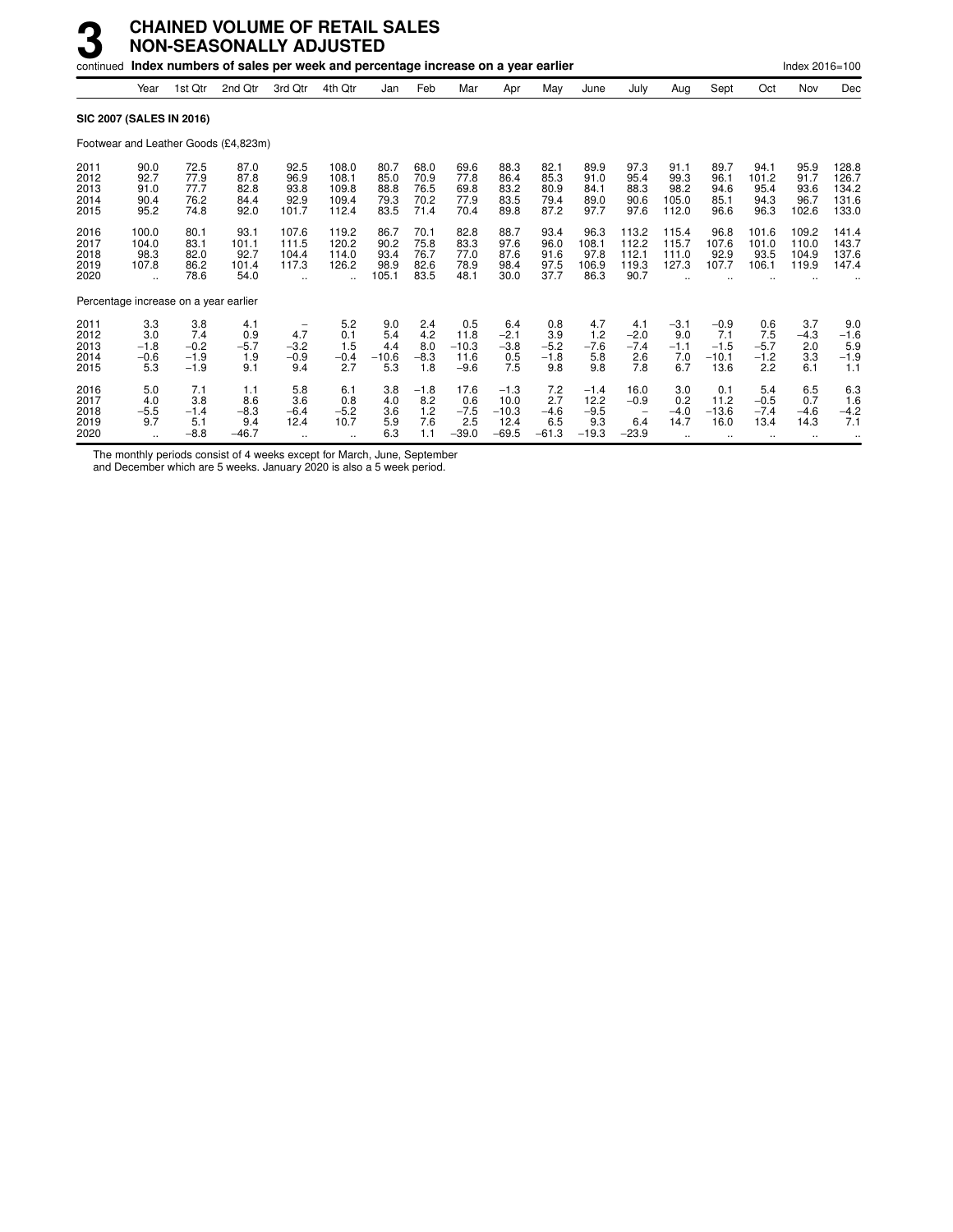|                                      |                                             |                                          |                                            | continued Index numbers of sales per week and percentage increase on a year earlier |                                                          |                                           |                                           |                                           |                                               |                                           |                                          |                                           |                                                           |                                              |                                           | Index 2016=100                              |                                                               |
|--------------------------------------|---------------------------------------------|------------------------------------------|--------------------------------------------|-------------------------------------------------------------------------------------|----------------------------------------------------------|-------------------------------------------|-------------------------------------------|-------------------------------------------|-----------------------------------------------|-------------------------------------------|------------------------------------------|-------------------------------------------|-----------------------------------------------------------|----------------------------------------------|-------------------------------------------|---------------------------------------------|---------------------------------------------------------------|
|                                      | Year                                        | 1st Qtr                                  | 2nd Qtr                                    | 3rd Otr                                                                             | 4th Qtr                                                  | Jan                                       | Feb                                       | Mar                                       | Apr                                           | May                                       | June                                     | July                                      | Aug                                                       | Sept                                         | Oct                                       | Nov                                         | Dec                                                           |
| <b>SIC 2007 (SALES IN 2016)</b>      |                                             |                                          |                                            |                                                                                     |                                                          |                                           |                                           |                                           |                                               |                                           |                                          |                                           |                                                           |                                              |                                           |                                             |                                                               |
|                                      |                                             |                                          |                                            | Household Goods Stores, All Businesses (£32,674m)                                   |                                                          |                                           |                                           |                                           |                                               |                                           |                                          |                                           |                                                           |                                              |                                           |                                             |                                                               |
| 2011<br>2012<br>2013<br>2014<br>2015 | 89.2<br>87.5<br>85.4<br>90.8<br>97.9        | 86.4<br>84.5<br>81.5<br>85.8<br>93.0     | 86.9<br>86.4<br>84.6<br>87.8<br>94.8       | 86.2<br>84.0<br>82.6<br>88.4<br>96.3                                                | 97.4<br>94.9<br>92.8<br>101.8<br>107.4                   | 92.8<br>89.1<br>85.6<br>91.4<br>96.0      | 83.0<br>80.4<br>81.3<br>82.3<br>89.9      | 83.9<br>84.2<br>78.5<br>82.9<br>93.0      | 90.8<br>88.6<br>84.1<br>90.2<br>97.1          | 86.9<br>87.1<br>87.7<br>87.3<br>96.2      | 83.7<br>84.2<br>82.4<br>86.2<br>91.7     | 87.9<br>86.6<br>85.6<br>88.9<br>100.2     | 84.8<br>82.6<br>79.5<br>88.9<br>92.3                      | 86.0<br>83.1<br>82.8<br>87.7<br>96.4         | 93.0<br>88.3<br>87.2<br>98.3<br>103.5     | 93.8<br>94.2<br>89.4<br>101.9<br>110.2      | 103.8<br>100.6<br>99.9<br>104.4<br>108.2                      |
| 2016<br>2017<br>2018<br>2019<br>2020 | 100.0<br>99.4<br>104.2<br>101.4             | 97.5<br>95.2<br>98.0<br>96.5<br>92.6     | 95.8<br>97.6<br>100.8<br>98.6<br>74.3      | 96.4<br>96.3<br>103.3<br>98.9<br>ä,                                                 | 110.2<br>108.7<br>114.9<br>111.4                         | 102.5<br>98.7<br>100.4<br>99.1<br>97.6    | 96.8<br>94.8<br>97.0<br>95.4<br>94.5      | 94.1<br>92.7<br>96.8<br>95.3<br>86.2      | 95.5<br>106.3<br>103.6<br>100.5<br>48.9       | 99.5<br>94.5<br>102.2<br>98.1<br>70.6     | 93.1<br>93.1<br>97.5<br>97.5<br>97.6     | 101.1<br>100.0<br>101.5<br>97.6<br>107.9  | 92.7<br>92.0<br>101.8<br>96.5                             | 95.6<br>96.9<br>106.0<br>101.9               | 106.9<br>106.9<br>111.7<br>106.5          | 116.6<br>115.7<br>124.2<br>113.5            | 107.8<br>104.4<br>109.9<br>113.7                              |
|                                      |                                             | Percentage increase on a year earlier    |                                            |                                                                                     |                                                          |                                           |                                           |                                           |                                               |                                           |                                          |                                           |                                                           |                                              |                                           |                                             |                                                               |
| 2011<br>2012<br>2013<br>2014<br>2015 | $-4.7$<br>$-2.0$<br>$-2.4$<br>6.4<br>7.7    | $-4.5$<br>$-2.1$<br>$-3.6$<br>5.2<br>8.4 | $-5.6$<br>$-0.5$<br>$-2.2$<br>3.8<br>8.0   | $-5.8$<br>$-2.6$<br>$-1.6$<br>7.0<br>8.9                                            | $-3.0$<br>$-2.6$<br>$-2.2$<br>9.7<br>5.5                 | 5.2<br>$-4.0$<br>$-3.9$<br>6.7<br>5.1     | $-7.1$<br>$-3.2$<br>1.1<br>1.3<br>9.2     | $-9.8$<br>0.4<br>$-6.8$<br>5.5<br>12.3    | $-4.1$<br>$-2.5$<br>$-5.0$<br>7.3<br>7.6      | $-7.6$<br>0.3<br>0.6<br>$-0.4$<br>10.2    | $-5.2$<br>0.6<br>$-2.1$<br>4.6<br>6.4    | $-6.2$<br>$-1.6$<br>$-1.1$<br>3.8<br>12.7 | $-7.5$<br>$-2.6$<br>$-3.8$<br>11.9<br>3.8                 | $-4.1$<br>$-3.4$<br>$-0.3$<br>5.9<br>9.9     | $-2.2$<br>$-5.0$<br>$-1.2$<br>12.7<br>5.3 | $-3.8$<br>0.4<br>$-5.1$<br>13.9<br>8.2      | $-3.0$<br>$-3.1$<br>$-0.7$<br>4.6<br>3.6                      |
| 2016<br>2017<br>2018<br>2019<br>2020 | 2.2<br>$-0.6$<br>4.8<br>$-2.8$              | 4.9<br>$-2.4$<br>2.9<br>$-1.5$<br>$-4.0$ | 1.1<br>1.8<br>3.3<br>$-2.2$<br>$-24.6$     | 0.1<br>$-0.1$<br>7.3<br>$-4.3$<br>$\ddot{\phantom{a}}$                              | 2.6<br>$-1.4$<br>5.7<br>$-3.0$<br>$\ddot{\phantom{a}}$   | 6.7<br>$-3.7$<br>1.7<br>$-1.3$<br>$-1.4$  | 7.7<br>$-2.1$<br>2.3<br>$-1.6$<br>$-1.0$  | 1.2<br>$-1.5$<br>4.4<br>$-1.6$<br>$-9.6$  | $-1.7$<br>11.2<br>$-2.5$<br>$-3.0$<br>$-51.3$ | 3.5<br>$-5.0$<br>8.1<br>$-4.0$<br>$-28.0$ | 1.5<br>4.7<br>0.1                        | 0.9<br>$-1.1$<br>1.6<br>$-3.9$<br>10.6    | 0.5<br>$-0.8$<br>10.7<br>$-5.2$<br>$\ddot{\phantom{a}}$   | $-0.8$<br>1.3<br>9.4<br>$-3.9$<br>$\ddotsc$  | 3.3<br>4.5<br>$-4.7$                      | 5.7<br>$-0.7$<br>7.4<br>$-8.6$              | $-0.4$<br>$-3.1$<br>5.2<br>3.4                                |
|                                      |                                             |                                          |                                            | Household Goods Stores, Large Businesses (£22,272m)                                 |                                                          |                                           |                                           |                                           |                                               |                                           |                                          |                                           |                                                           |                                              |                                           |                                             |                                                               |
| 2011<br>2012<br>2013<br>2014<br>2015 | 92.7<br>89.9<br>86.8<br>90.9<br>97.2        | 91.7<br>86.5<br>82.5<br>85.5<br>93.0     | 90.1<br>86.5<br>85.3<br>88.0<br>94.4       | 87.5<br>85.7<br>84.0<br>88.6<br>93.9                                                | 101.6<br>100.9<br>95.5<br>101.8<br>107.7                 | 101.6<br>95.3<br>88.6<br>93.2<br>96.9     | 86.9<br>80.7<br>80.9<br>80.5<br>90.2      | 87.6<br>84.1<br>78.9<br>81.9<br>92.2      | 97.8<br>88.8<br>85.8<br>91.5<br>97.2          | 88.2<br>86.9<br>87.4<br>88.4<br>96.9      | 85.4<br>84.5<br>83.1<br>85.0<br>90.1     | 88.5<br>86.2<br>85.8<br>88.5<br>97.3      | 85.4<br>84.1<br>81.5<br>89.7<br>90.9                      | 88.5<br>86.6<br>84.5<br>87.8<br>93.5         | 93.0<br>90.1<br>86.5<br>93.1<br>99.0      | 94.3<br>97.5<br>91.1<br>99.2<br>109.4       | 114.3<br>112.2<br>106.2<br>110.7<br>113.4                     |
| 2016<br>2017<br>2018<br>2019<br>2020 | 100.0<br>97.5<br>101.5<br>100.9<br>ă,       | 95.4<br>94.6<br>95.2<br>98.9<br>90.9     | 95.3<br>95.6<br>99.1<br>97.1<br>74.3       | 98.5<br>92.8<br>99.4<br>95.7<br>$\ddot{\phantom{a}}$                                | 110.7<br>107.0<br>112.4<br>111.9                         | 100.3<br>100.4<br>95.6<br>100.7<br>97.4   | 94.3<br>92.8<br>94.2<br>97.5<br>90.1      | 92.4<br>91.4<br>95.6<br>98.6<br>85.1      | 93.7<br>106.3<br>102.6<br>99.7<br>48.0        | 99.2<br>91.8<br>100.0<br>96.8<br>71.7     | 93.5<br>90.1<br>95.5<br>95.3<br>97.4     | 104.4<br>97.8<br>98.1<br>92.1<br>103.4    | 93.1<br>87.3<br>96.2<br>93.8                              | 98.2<br>$93.\overline{3}$<br>103.0<br>100.0  | 104.5<br>101.2<br>102.3<br>104.9          | 116.5<br>112.0<br>119.4<br>112.9            | 111.1<br>107.5<br>115.0<br>116.9                              |
|                                      |                                             | Percentage increase on a year earlier    |                                            |                                                                                     |                                                          |                                           |                                           |                                           |                                               |                                           |                                          |                                           |                                                           |                                              |                                           |                                             |                                                               |
| 2011<br>2012<br>2013<br>2014<br>2015 | $-5.0$<br>$-3.0$<br>$-3.5$<br>4.7<br>7.0    | $-3.5$<br>$-5.7$<br>$-4.6$<br>3.7<br>8.8 | $-4.2$<br>$-3.9$<br>$-1.5$<br>3.2<br>7.2   | $-6.0$<br>$-2.1$<br>$-2.0$<br>5.5<br>6.0                                            | $-6.2$<br>$-0.7$<br>$-5.3$<br>6.6<br>5.8                 | 4.3<br>$-6.2$<br>$-7.1$<br>5.2<br>4.0     | $-4.3$<br>$-7.1$<br>0.2<br>$-0.5$<br>12.0 | $-9.2$<br>$-4.1$<br>$-6.2$<br>3.9<br>12.6 | 1.4<br>$-9.3$<br>$-3.3$<br>6.6<br>6.2         | $-9.0$<br>$-1.4$<br>0.6<br>$1.2$<br>9.7   | $-5.0$<br>$-1.0$<br>$-1.6$<br>2.2<br>6.0 | $-5.7$<br>$-2.6$<br>$-0.5$<br>3.2<br>9.8  | $-8.7$<br>$-1.5$<br>$-3.1$<br>10.0<br>1.4                 | $-4.1$<br>$-2.1$<br>$-2.4$<br>3.9<br>6.5     | $-6.0$<br>$-3.1$<br>$-4.0$<br>7.6<br>6.3  | $-8.0$<br>3.3<br>$-6.6$<br>9.0<br>10.2      | $-5.1$<br>$-1.8$<br>$-5.\overline{3}$<br>$\frac{4.3}{2.4}$    |
| 2016<br>2017<br>2018<br>2019<br>2020 | 2.8<br>$-2.5$<br>4.1<br>$-0.6$<br>$\ddotsc$ | 2.6<br>$-0.9$<br>0.6<br>4.0<br>$-8.1$    | 1.0<br>0.3<br>3.6<br>$-1.9$<br>$-23.5$     | 5.0<br>$-5.8$<br>7.1<br>$-3.7$<br>÷.                                                | 2.8<br>$-3.4$<br>5.1<br>$-0.4$                           | 3.5<br>0.1<br>$-4.8$<br>5.3<br>$-3.3$     | 4.6<br>$-1.7$<br>1.5<br>3.6<br>$-7.6$     | 0.2<br>$-1.0$<br>4.5<br>3.2<br>$-13.7$    | $-3.6$<br>13.5<br>$-3.5$<br>$-2.7$<br>$-51.8$ | 2.3<br>$-7.4$<br>8.9<br>$-3.2$<br>$-26.0$ | 3.8<br>$-3.7$<br>6.0<br>$-0.2$<br>2.3    | 7.4<br>$-6.4$<br>0.3<br>$-6.1$<br>12.3    | 2.4<br>$-6.2$<br>10.2<br>$-2.5$<br>$\ddotsc$              | 5.0<br>$-5.0$<br>10.4<br>-2.9                | 5.5<br>$-3.1$<br>1.0<br>2.5<br>$\ddotsc$  | 6.5<br>$-3.8$<br>6.6<br>$-5.5$<br>$\ddotsc$ | $-2.0$<br>$-3.2$<br>6.9<br>1.7                                |
|                                      |                                             |                                          |                                            | Household Goods Stores, Small Businesses (£10,401m)                                 |                                                          |                                           |                                           |                                           |                                               |                                           |                                          |                                           |                                                           |                                              |                                           |                                             |                                                               |
| 2011<br>2012<br>2013<br>2014<br>2015 | 81.6<br>82.1<br>82.3<br>90.8<br>99.2        | 74.8<br>80.3<br>79.5<br>86.2<br>92.9     | $80.0$<br>$86.2$<br>83.0<br>87.3<br>95.6   | 83.4<br>80.2<br>79.8<br>88.1<br>101.6                                               | 88.3<br>81.8<br>86.9<br>101.7<br>106.7                   | 73.8<br>75.7<br>79.2<br>87.5<br>94.1      | 74.6<br>79.6<br>82.1<br>86.3<br>89.4      | 75.8<br>84.7<br>77.7<br>84.9<br>94.8      | 75.6<br>88.1<br>80.5<br>87.7<br>97.1          | 84.1<br>87.6<br>88.3<br>84.8<br>94.6      | 80.1<br>83.5<br>80.9<br>88.9<br>95.3     | 86.7<br>87.4<br>85.4<br>89.7<br>106.6     | 83.6<br>79.1<br>75.0<br>87.3<br>95.2                      | 80.6<br>75.4<br>79.1<br>87.5<br>102.6        | 92.9<br>84.4<br>88.8<br>109.5<br>113.2    | 92.8<br>87.1<br>85.9<br>107.6<br>112.0      | 81.0<br>75.6<br>86.2<br>90.9<br>97.2                          |
| 2016<br>2017<br>2018<br>2019<br>2020 | 100.0<br>103.6<br>110.1<br>102.3<br>ă,      | 102.1<br>96.5<br>104.0<br>91.3<br>96.4   | 97.0<br>101.8<br>104.6<br>101.8<br>74.4    | 91.8<br>103.8<br>111.8<br>105.9<br>$\ddotsc$                                        | 109.1<br>112.3<br>120.1<br>110.3<br>$\ddot{\phantom{a}}$ | 107.1<br>95.0<br>110.6<br>95.6<br>98.2    | 102.2<br>99.2<br>103.1<br>91.0<br>104.1   | 97.9<br>95.5<br>99.4<br>88.1<br>88.5      | 99.5<br>106.2<br>105.9<br>102.1<br>50.8       | 100.4<br>100.3<br>106.8<br>100.8<br>68.4  | 92.3<br>99.5<br>101.8<br>102.4<br>98.0   | 93.8<br>104.7<br>109.0<br>109.3<br>117.7  | $92.0$<br>101.9<br>113.6<br>102.3<br>$\ddot{\phantom{a}}$ | 90.2<br>104.5<br>112.6<br>106.0<br>$\ddotsc$ | 112.1<br>119.0<br>131.8<br>109.9          | 116.7<br>123.7<br>134.7<br>115.0            | $\begin{array}{c} 100.7 \\ 97.8 \\ 99.1 \end{array}$<br>106.9 |
|                                      |                                             | Percentage increase on a year earlier    |                                            |                                                                                     |                                                          |                                           |                                           |                                           |                                               |                                           |                                          |                                           |                                                           |                                              |                                           |                                             |                                                               |
| 2011<br>2012<br>2013<br>2014<br>2015 | $-3.9$<br>0.7<br>0.2<br>10.3<br>9.3         | $-7.1$<br>7.4<br>$-1.0$<br>8.5<br>7.8    | $-8.9$<br>7.8<br>$-3.7$<br>5.1<br>9.6      | $-5.3$<br>$-3.8$<br>$-0.6$<br>10.5<br>15.2                                          | 6.0<br>$-7.3$<br>6.2<br>17.1<br>4.8                      | 8.0<br>2.6<br>4.6<br>10.5<br>7.6          | $-13.6$<br>6.7<br>3.2<br>5.1<br>3.6       | $-11.5$<br>11.7<br>$-8.2$<br>9.3<br>11.6  | $-17.0$<br>16.6<br>$-8.6$<br>8.9<br>10.8      | $-4.2$<br>4.1<br>0.8<br>$-3.9$<br>11.6    | $-5.8$<br>4.2<br>$-3.2$<br>10.0<br>7.2   | $-7.3$<br>0.9<br>$-2.4$<br>5.1<br>18.8    | $-4.8$<br>$-5.3$<br>$-5.2$<br>16.4<br>9.0                 | $-3.9$<br>$-6.5$<br>5.0<br>10.7<br>17.3      | 7.2<br>$-9.1$<br>5.2<br>23.2<br>3.4       | 6.9<br>$-6.2$<br>$-1.4$<br>25.3<br>4.1      | $4.2 - 6.7$<br>14.0<br>5.5<br>6.9                             |
| 2016<br>2017<br>2018<br>2019<br>2020 | 0.8<br>3.6<br>6.3<br>$-7.1$                 | 9.8<br>$-5.4$<br>7.8<br>$-12.2$<br>5.6   | 1.4<br>5.0<br>$2.8\,$<br>$-2.7$<br>$-27.0$ | $-9.6$<br>13.0<br>7.8<br>$-5.3$                                                     | 2.3<br>$2.\overline{9}$<br>7.0<br>$-8.2$                 | 13.8<br>$-11.3$<br>16.5<br>$-13.6$<br>2.7 | 14.3<br>$-2.9$<br>3.9<br>$-11.7$<br>14.3  | 3.3<br>$-2.5$<br>4.1<br>$-11.4$<br>0.4    | 2.4<br>6.7<br>$-0.2$<br>$-3.6$<br>$-50.3$     | 6.1<br>$-0.1$<br>6.5<br>$-5.6$<br>$-32.2$ | $-3.2$<br>7.9<br>2.3<br>0.6<br>$-4.3$    | $-11.9$<br>11.6<br>4.1<br>0.3<br>7.7      | $-3.4$<br>10.8<br>11.5<br>$-10.0$                         | $-12.2$<br>15.9<br>7.7<br>$-5.8$             | $-0.9$<br>6.2<br>10.8<br>$-16.6$          | 4.2<br>5.9<br>8.9<br>$-14.6$                | 3.6<br>$-2.8$<br>1.3<br>7.9<br>$\ddotsc$                      |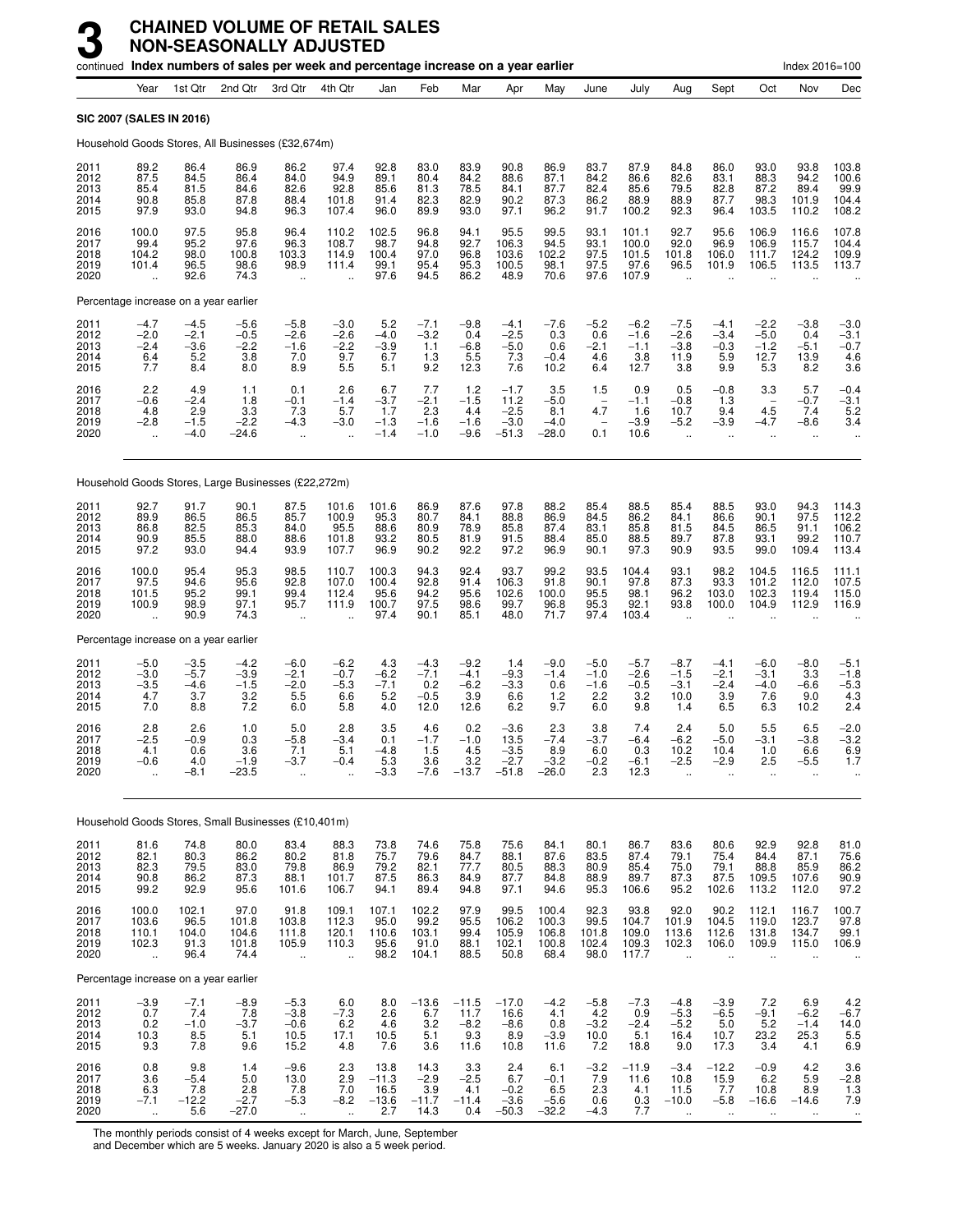|                                      |                                                         | continued Index numbers of sales per week and percentage increase on a year earlier |                                                           |                                                                    |                                                       |                                              |                                                          |                                           |                                                |                                            |                                            |                                           |                                                             |                                                          |                                               | Index 2016=100                                      |                                               |
|--------------------------------------|---------------------------------------------------------|-------------------------------------------------------------------------------------|-----------------------------------------------------------|--------------------------------------------------------------------|-------------------------------------------------------|----------------------------------------------|----------------------------------------------------------|-------------------------------------------|------------------------------------------------|--------------------------------------------|--------------------------------------------|-------------------------------------------|-------------------------------------------------------------|----------------------------------------------------------|-----------------------------------------------|-----------------------------------------------------|-----------------------------------------------|
|                                      | Year                                                    | 1st Qtr                                                                             | 2nd Qtr                                                   | 3rd Qtr                                                            | 4th Qtr                                               | Jan                                          | Feb                                                      | Mar                                       | Apr                                            | May                                        | June                                       | July                                      | Aug                                                         | Sept                                                     | Oct                                           | Nov                                                 | Dec                                           |
| SIC 2007 (SALES IN 2016)             |                                                         |                                                                                     |                                                           |                                                                    |                                                       |                                              |                                                          |                                           |                                                |                                            |                                            |                                           |                                                             |                                                          |                                               |                                                     |                                               |
|                                      |                                                         | Furniture, Lighting, etc (£13,671m)                                                 |                                                           |                                                                    |                                                       |                                              |                                                          |                                           |                                                |                                            |                                            |                                           |                                                             |                                                          |                                               |                                                     |                                               |
| 2011<br>2012<br>2013<br>2014<br>2015 | 78.4<br>79.8<br>80.4<br>87.1<br>96.9                    | 79.6<br>76.6<br>80.3<br>84.0<br>94.6                                                | 72.1<br>80.4<br>77.4<br>80.7<br>93.7                      | 77.9<br>77.8<br>76.4<br>85.8<br>94.6                               | 83.9<br>84.4<br>87.4<br>98.3<br>104.6                 | 82.8<br>78.3<br>83.3<br>88.4<br>96.9         | 82.4<br>76.0<br>80.6<br>82.5<br>92.3                     | 74.8<br>75.8<br>77.7<br>80.8<br>94.7      | 71.8<br>82.6<br>76.2<br>82.7<br>95.8           | 72.6<br>78.3<br>80.7<br>78.8<br>94.4       | 72.0<br>80.3<br>75.7<br>80.6<br>91.5       | 80.8<br>82.7<br>83.4<br>89.2<br>105.2     | 74.9<br>74.6<br>68.3<br>82.9<br>85.2                        | 78.0<br>76.4<br>77.3<br>85.3<br>93.6                     | 87.0<br>87.6<br>86.6<br>103.0<br>106.0        | 84.1<br>84.8<br>86.5<br>99.5<br>105.8               | 81.4<br>81.5<br>88.8<br>93.5<br>102.5         |
| 2016<br>2017<br>2018<br>2019<br>2020 | 100.0<br>99.6<br>103.6<br>102.9<br>$\ddot{\phantom{a}}$ | 102.6<br>98.3<br>104.3<br>102.5<br>91.0                                             | 95.3<br>95.4<br>96.3<br>100.0<br>48.9                     | 95.2<br>95.3<br>101.1<br>97.5<br>$\ddot{\phantom{a}}$              | 106.9<br>109.4<br>112.7<br>111.6<br>$\ddotsc$         | 108.9<br>102.1<br>112.1<br>104.0<br>104.5    | 103.2<br>98.3<br>106.3<br>105.9<br>97.9                  | 97.1<br>95.2<br>96.3<br>98.6<br>72.1      | 102.2<br>103.8<br>99.1<br>103.0<br>21.6        | 97.3<br>93.4<br>98.9<br>99.7<br>35.1       | 88.2<br>90.1<br>92.0<br>97.8<br>81.7       | 97.8<br>101.8<br>99.4<br>90.5<br>101.4    | 91.7<br>86.8<br>97.8<br>97.1<br>$\ddot{\phantom{a}}$        | 95.9<br>96.8<br>105.1<br>103.4                           | 108.2<br>111.0<br>110.6<br>117.3              | 110.5<br>116.0<br>119.7<br>113.3                    | 103.0<br>102.8<br>108.8<br>105.7              |
|                                      |                                                         | Percentage increase on a year earlier                                               |                                                           |                                                                    |                                                       |                                              |                                                          |                                           |                                                |                                            |                                            |                                           |                                                             |                                                          |                                               |                                                     |                                               |
| 2011<br>2012<br>2013<br>2014<br>2015 | 0.3<br>1.8<br>0.7<br>8.4<br>11.2                        | 1.0<br>$-3.7$<br>4.9<br>4.6<br>12.6                                                 | $-3.1$<br>11.4<br>$-3.7$<br>4.2<br>16.2                   | 1.6<br>$-0.1$<br>$-1.8$<br>12.2<br>10.3                            | 1.3<br>0.5<br>3.6<br>12.4<br>6.4                      | 10.4<br>$-5.4$<br>6.5<br>6.1<br>9.6          | $\overline{\phantom{0}}$<br>$-7.8$<br>6.2<br>2.3<br>11.9 | $-5.3$<br>1.3<br>2.6<br>4.0<br>17.2       | $-7.4$<br>14.9<br>$-7.7$<br>8.6<br>15.8        | -5.4<br>7.8<br>3.0<br>$-2.3$<br>19.8       | 2.8<br>11.5<br>$-5.7$<br>6.4<br>13.6       | 1.4<br>2.4<br>0.8<br>7.0<br>17.9          | $-2.0$<br>$-0.4$<br>$-8.5$<br>21.4<br>2.8                   | 4.6<br>$-2.0$<br>1.2<br>10.3<br>9.7                      | $-0.7$<br>0.8<br>$-1.2$<br>19.0<br>2.9        | $-1.3$<br>0.8<br>2.1<br>15.0<br>6.3                 | 5.5<br>0.1<br>9.0<br>5.3<br>9.6               |
| 2016<br>2017<br>2018<br>2019<br>2020 | 3.2<br>$-0.4$<br>4.0<br>$-0.7$                          | 8.4<br>$-4.2$<br>6.1<br>$-1.7$<br>$-11.2$                                           | 1.7<br>$\overline{a}$<br>1.0<br>3.8<br>$-51.1$            | 0.7<br>0.1<br>6.2<br>$-3.6$<br>$\ddotsc$                           | 2.2<br>2.3<br>3.0<br>$-0.9$<br>$\ddot{\phantom{a}}$   | 12.3<br>$-6.3$<br>9.9<br>$-7.2$<br>0.4       | 11.9<br>$-4.7$<br>8.1<br>$-0.4$<br>$-7.6$                | 2.5<br>$-1.9$<br>1.2<br>2.3<br>$-26.8$    | 6.7<br>1.5<br>$-4.6$<br>4.0<br>$-79.0$         | 3.0<br>$-3.9$<br>5.8<br>0.8<br>$-64.8$     | -3.6<br>2.2<br>2.0<br>6.3<br>$-16.5$       | $-7.0$<br>4.0<br>$-2.3$<br>$-8.9$<br>12.0 | 7.7<br>$-5.4$<br>12.7<br>$-0.8$<br>$\ddotsc$                | 2.4<br>1.0<br>8.6<br>$-1.7$<br>$\ddotsc$                 | 2.1<br>2.7<br>$-0.4$<br>6.1<br>$\cdot$ .      | 4.4<br>5.0<br>3.2<br>$-5.3$<br>$\ldots$             | 0.5<br>$-0.2$<br>5.8<br>$-2.8$                |
|                                      |                                                         | Electrical Household Appliances (£6,287m)                                           |                                                           |                                                                    |                                                       |                                              |                                                          |                                           |                                                |                                            |                                            |                                           |                                                             |                                                          |                                               |                                                     |                                               |
| 2011<br>2012<br>2013<br>2014<br>2015 | 94.0<br>97.4<br>84.4<br>90.6<br>100.1                   | 88.3<br>93.9<br>76.9<br>81.7<br>89.8                                                | 77.1<br>85.4<br>70.6<br>76.0<br>81.9                      | 88.8<br>89.7<br>79.3<br>83.7<br>94.0                               | 121.9<br>120.7<br>110.8<br>121.8<br>134.6             | 110.1<br>114.7<br>88.2<br>96.4<br>101.2      | 78.8<br>86.1<br>75.1<br>74.2<br>85.3                     | 78.3<br>83.6<br>69.2<br>72.9<br>84.3      | 75.8<br>87.0<br>72.2<br>78.2<br>82.7           | 77.2<br>84.9<br>68.8<br>74.7<br>83.2       | 78.0<br>84.6<br>70.9<br>75.3<br>80.2       | 80.6<br>90.9<br>72.7<br>76.5<br>89.8      | 87.1<br>87.1<br>78.2<br>85.1<br>91.7                        | 96.7<br>91.0<br>85.4<br>88.4<br>99.3                     | 101.2<br>93.1<br>81.7<br>92.5<br>98.7         | 108.2<br>115.4<br>97.3<br>112.8<br>137.9            | 149.4<br>147.0<br>144.9<br>152.4<br>160.6     |
| 2016<br>2017<br>2018<br>2019<br>2020 | 100.0<br>104.4<br>107.0<br>113.8<br>ă,                  | 91.4<br>95.3<br>97.6<br>100.9<br>107.2                                              | 81.9<br>85.9<br>88.4<br>89.5<br>86.3                      | 94.5<br>98.3<br>101.7<br>107.3<br>ä.                               | 132.2<br>138.3<br>140.5<br>157.6                      | 105.7<br>110.1<br>112.4<br>109.5<br>118.6    | 84.0<br>87.7<br>89.0<br>88.8<br>95.9                     | 85.9<br>89.5<br>92.7<br>103.7<br>104.9    | 73.6<br>89.7<br>92.7<br>92.9<br>72.9           | 84.7<br>79.2<br>83.2<br>86.7<br>77.7       | 86.3<br>88.2<br>89.2<br>89.0<br>103.8      | 89.7<br>92.6<br>94.8<br>97.4<br>110.1     | 89.6<br>96.7<br>100.7<br>99.3                               | 102.3<br>104.2<br>108.0<br>121.7                         | 99.6<br>104.3<br>105.4<br>112.3               | 139.4<br>153.1<br>161.2<br>148.5                    | 152.4<br>153.7<br>151.9<br>201.2              |
|                                      |                                                         | Percentage increase on a year earlier                                               |                                                           |                                                                    |                                                       |                                              |                                                          |                                           |                                                |                                            |                                            |                                           |                                                             |                                                          |                                               |                                                     |                                               |
| 2011<br>2012<br>2013<br>2014<br>2015 | $-5.0$<br>3.7<br>-13.4<br>7.4<br>10.4                   | 0.6<br>6.4<br>$-18.2$<br>6.3<br>10.0                                                | $-9.4$<br>10.8<br>$-17.3$<br>7.6<br>7.7                   | $-6.2$<br>1.1<br>$-11.6$<br>5.6<br>12.3                            | $-5.2$<br>$-1.0$<br>$-8.2$<br>9.9<br>10.5             | 18.1<br>4.2<br>$-23.1$<br>9.2<br>5.0         | $-7.9$<br>9.3<br>$-12.8$<br>$-1.1$<br>14.9               | $-7.8$<br>6.7<br>$-17.2$<br>5.3<br>15.6   | $-4.2$<br>14.8<br>$-17.1$<br>8.4<br>5.7        | $-9.2$<br>10.0<br>$-19.0$<br>8.6<br>11.4   | $-13.2$<br>8.4<br>$-16.1$<br>6.1<br>6.5    | $-13.4$<br>12.8<br>$-19.9$<br>5.2<br>17.4 | $-6.1$<br>$-10.2$<br>8.8<br>7.7                             | $-0.8$<br>$-6.0$<br>$-6.1$<br>3.5<br>12.3                | 0.2<br>$-8.0$<br>$-12.2$<br>13.3<br>6.7       | $-6.2$<br>6.6<br>$-15.7$<br>15.9<br>22.3            | $-7.3$<br>$-1.6$<br>$-1.4$<br>5.1<br>5.4      |
| 2016<br>2017<br>2018<br>2019<br>2020 | $-0.1$<br>4.4<br>2.5<br>6.4<br>$\ddot{\phantom{a}}$     | 1.8<br>4.2<br>2.5<br>3.4<br>6.3                                                     | $\overline{\phantom{0}}$<br>4.9<br>2.9<br>$1.2$<br>$-3.6$ | 0.5<br>4.0<br>3.4<br>5.6<br>$\ddot{\phantom{1}}$                   | $-1.8$<br>4.7<br>1.6<br>12.2<br>$\ddot{\phantom{a}}$  | 4.4<br>4.1<br>2.1<br>$-2.6$<br>8.4           | $-1.6$<br>4.4<br>1.5<br>$-0.2$<br>7.9                    | 1.9<br>4.1<br>3.6<br>11.9<br>1.1          | $-11.0$<br>21.9<br>3.3<br>0.2<br>$-21.5$       | 1.8<br>$-6.4$<br>5.0<br>4.3<br>$-10.4$     | 7.7<br>2.2<br>1.1<br>$-0.2$<br>16.6        | 3.2<br>2.3<br>2.8<br>13.0                 | $-2.2$<br>7.9<br>4.2<br>$-1.3$<br>$\ddot{\phantom{a}}$      | 3.0<br>1.9<br>3.7<br>12.7<br>$\ddotsc$                   | 0.9<br>4.7<br>1.1<br>6.5<br>$\cdot$ .         | 1.0<br>9.9<br>5.3<br>$-7.9$<br>$\ddot{\phantom{a}}$ | $-5.1$<br>0.8<br>$-1.2$<br>32.4               |
|                                      |                                                         | Hardware, Paints and Glass (£11,713m)                                               |                                                           |                                                                    |                                                       |                                              |                                                          |                                           |                                                |                                            |                                            |                                           |                                                             |                                                          |                                               |                                                     |                                               |
| 2011<br>2012<br>2013<br>2014<br>2015 | 93.2<br>85.2<br>89.9<br>94.4<br>97.2                    | 88.3<br>83.6<br>83.4<br>89.8<br>93.0                                                | 109.5<br>$92.1$<br>101.9<br>103.9<br>104.3                | 91.3<br>84.8<br>91.7<br>94.5<br>100.0                              | 83.7<br>$80.3$<br>$82.6$<br>89.9<br>91.6              | 86.0<br>$80.5$<br>$82.8$<br>90.7<br>92.1     | 82.2<br>77.4<br>83.5<br>86.7<br>90.4                     | 95.0<br>90.9<br>83.8<br>91.4<br>95.8      | 122.9<br>94.1<br>101.4<br>107.2<br>107.6       | 109.5<br>96.9<br>108.3<br>105.8<br>106.9   | 98.8<br>86.8<br>97.3<br>99.7<br>99.6       | 99.5<br>85.9<br>97.0<br>96.2<br>101.6     | 92.3<br>86.1<br>92.4<br>98.3<br>100.8                       | 84.0<br>82.7<br>86.9<br>90.0<br>98.0                     | 89.0<br>81.8<br>90.5<br>95.7<br>102.9         | 86.2<br>84.8<br>85.4<br>95.7<br>97.9                | 77.6<br>75.4<br>73.9<br>80.5<br>77.6          |
| 2016<br>2017<br>2018<br>2019<br>2020 | 100.0<br>97.1<br>104.3<br>93.4<br>$\ddotsc$             | 95.0<br>92.3<br>91.6<br>88.4<br>88.3                                                | 105.1<br>108.3<br>114.8<br>102.4<br>99.6                  | 100.0<br>97.9<br>108.2<br>96.6<br>$\mathcal{L}_{\mathbf{r}}$       | 99.9<br>89.8<br>102.8<br>86.3<br>$\ddot{\phantom{a}}$ | 93.0<br>89.3<br>80.7<br>86.2<br>80.0         | 96.4<br>95.0<br>91.7<br>89.3<br>91.4                     | 95.4<br>92.5<br>100.2<br>89.5<br>94.1     | 100.3<br>120.5<br>116.8<br>103.2<br>68.0       | 111.6<br>105.7<br>118.9<br>102.4<br>110.4  | 103.7<br>100.6<br>109.9<br>101.7<br>116.2  | 112.9<br>103.4<br>109.2<br>105.4<br>117.8 | 96.4<br>96.3<br>108.0<br>95.7<br>$\mathbf{r}$ .             | 92.6<br>94.6<br>107.6<br>90.3<br>$\ddotsc$               | 110.4<br>104.8<br>118.3<br>92.8<br>$\ddotsc$  | 110.2<br>94.7<br>109.7<br>95.3<br>$\ddotsc$         | 83.4<br>73.9<br>84.8<br>73.9<br>$\cdot$ .     |
|                                      |                                                         | Percentage increase on a year earlier                                               |                                                           |                                                                    |                                                       |                                              |                                                          |                                           |                                                |                                            |                                            |                                           |                                                             |                                                          |                                               |                                                     |                                               |
| 2011<br>2012<br>2013<br>2014<br>2015 | $-7.7$<br>$-8.6$<br>5.6<br>5.0<br>3.0                   | $-12.8$<br>$-5.4$<br>$-0.2$<br>7.7<br>3.6                                           | $-5.3$<br>$-15.9$<br>10.7<br>1.9<br>0.4                   | $-11.6$<br>$-7.2$<br>8.2<br>3.0<br>5.8                             | $-0.1$<br>$-4.2$<br>2.9<br>$8.\overline{8}$<br>1.9    | $-8.7$<br>$-6.3$<br>$\frac{2.8}{9.5}$<br>1.6 | $-13.6$<br>$-5.9$<br>7.9<br>$3.\overline{8}$<br>4.2      | $-15.1$<br>$-4.4$<br>$-7.8$<br>9.0<br>4.9 | $-1.8$<br>$-23.4$<br>7.8<br>5.7<br>0.4         | $-8.0$<br>$-11.6$<br>11.8<br>$-2.3$<br>1.1 | $-6.3$<br>$-12.2$<br>12.1<br>2.5<br>$-0.1$ | $-7.2$<br>$-13.6$<br>$12.9 - 0.9$<br>5.6  | $-12.9$<br>$-6.6$<br>7.3<br>6.3<br>2.6                      | $-14.3$<br>$-1.6$<br>5.1<br>3.5<br>8.8                   | $-3.7$<br>$-8.0$<br>10.6<br>5.7<br>7.5        | $-0.5$<br>$-1.6$<br>0.8<br>12.0<br>2.3              | $\frac{3.8}{-2.9}$<br>$-2.0$<br>8.9<br>$-3.7$ |
| 2016<br>2017<br>2018<br>2019<br>2020 | 2.8<br>$-2.9$<br>7.5<br>$-10.5$<br>$\ddotsc$            | 2.1<br>$-2.9$<br>$-0.7$<br>$-3.4$<br>$-0.2$                                         | 0.7<br>3.0<br>6.0<br>$-10.8$<br>$-2.7$                    | $\overline{\phantom{a}}$<br>$-2.1$<br>10.6<br>$-10.7$<br>$\ddotsc$ | 9.1<br>$-10.1$<br>14.4<br>$-16.0$<br>$\mathbf{r}$     | 1.0<br>$-4.0$<br>$-9.6$<br>6.8<br>$-7.2$     | 6.6<br>$-1.4$<br>$-3.5$<br>$-2.6$<br>2.3                 | $-0.5$<br>$-3.1$<br>8.4<br>$-10.7$<br>5.1 | $-6.8$<br>20.1<br>$-3.0$<br>$-11.7$<br>$-34.0$ | 4.4<br>$-5.3$<br>$12.5 - 13.9$<br>7.8      | 4.0<br>$-3.0$<br>9.3<br>$-7.4$<br>14.2     | 11.1<br>$-8.3$<br>5.5<br>$-3.5$<br>11.7   | $-4.4$<br>$-0.1$<br>12.2<br>$-11.4$<br>$\ddot{\phantom{a}}$ | $-5.4$<br>2.2<br>13.6<br>$-16.1$<br>$\ddot{\phantom{a}}$ | 7.3<br>$-5.1$<br>12.9<br>$-21.6$<br>$\cdot$ . | 12.6<br>$-14.0$<br>15.8<br>$-13.1$<br>$\ddotsc$     | $7.5 - 11.3$<br>14.7<br>$-12.8$               |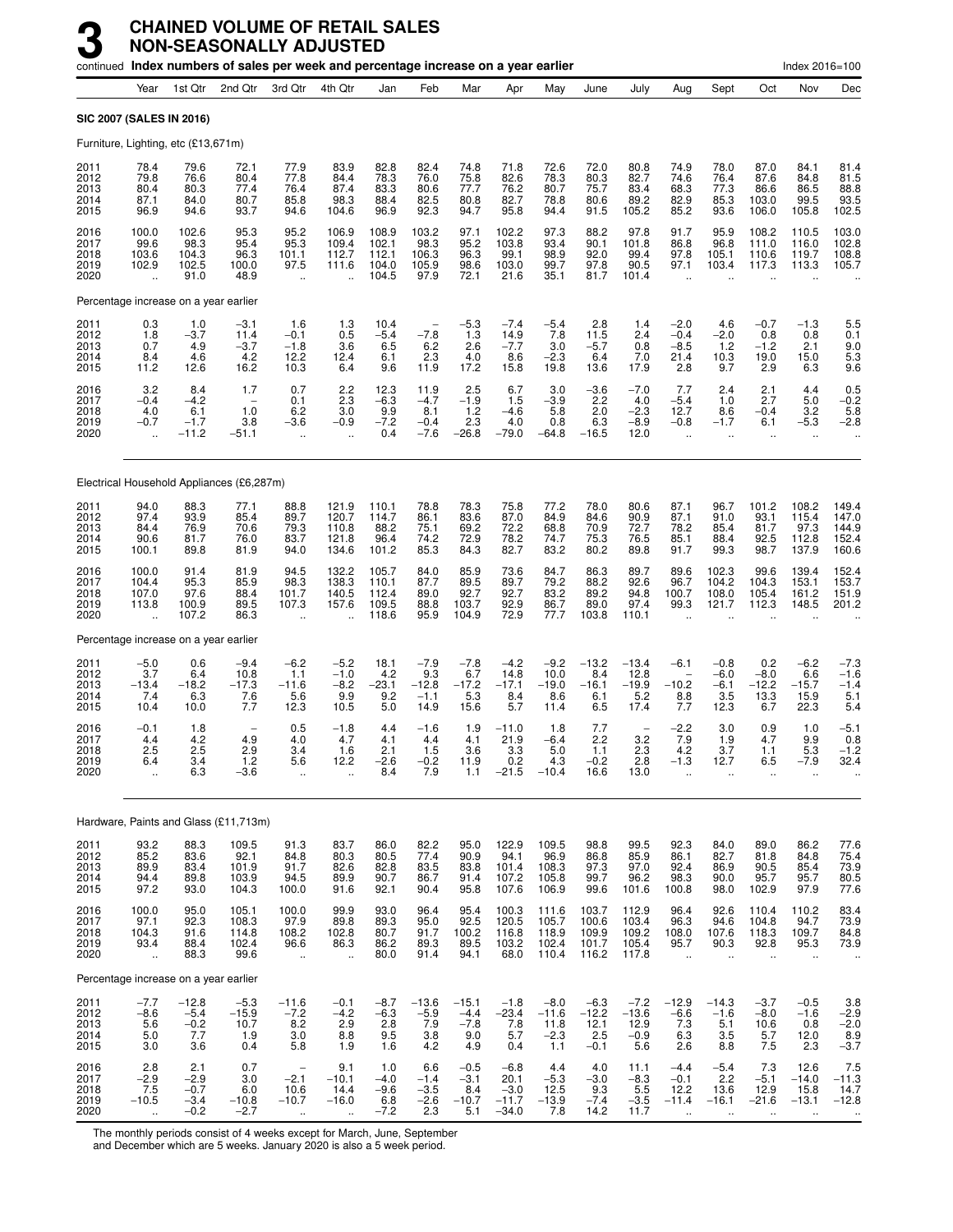|                                      |                                               |                                               | continued Index numbers of sales per week and percentage increase on a year earlier |                                                      |                                               |                                                   |                                                   |                                                 |                                             |                                                           |                                                |                                             |                                            |                                               |                                               | Index 2016=100                             |                                                |
|--------------------------------------|-----------------------------------------------|-----------------------------------------------|-------------------------------------------------------------------------------------|------------------------------------------------------|-----------------------------------------------|---------------------------------------------------|---------------------------------------------------|-------------------------------------------------|---------------------------------------------|-----------------------------------------------------------|------------------------------------------------|---------------------------------------------|--------------------------------------------|-----------------------------------------------|-----------------------------------------------|--------------------------------------------|------------------------------------------------|
|                                      | Year                                          | 1st Qtr                                       | 2nd Otr                                                                             | 3rd Qtr                                              | 4th Qtr                                       | Jan                                               | Feb                                               | Mar                                             | Apr                                         | May                                                       | June                                           | July                                        | Aug                                        | Sept                                          | Oct                                           | Nov                                        | Dec                                            |
|                                      |                                               | <b>SIC 2007 (SALES IN 2016)</b>               |                                                                                     |                                                      |                                               |                                                   |                                                   |                                                 |                                             |                                                           |                                                |                                             |                                            |                                               |                                               |                                            |                                                |
|                                      |                                               |                                               | Music and video recording and equipment (£1,002m)                                   |                                                      |                                               |                                                   |                                                   |                                                 |                                             |                                                           |                                                |                                             |                                            |                                               |                                               |                                            |                                                |
| 2011<br>2012<br>2013<br>2014<br>2015 | 153.7<br>142.1<br>106.4<br>101.3<br>104.5     | 139.8<br>126.9<br>108.1<br>90.7<br>91.2       | 121.7<br>114.4<br>79.7<br>79.8<br>85.5                                              | 127.6<br>119.9<br>85.8<br>89.2<br>94.2               | 226.0<br>207.2<br>152.0<br>146.2<br>146.9     | 154.1<br>127.7<br>126.0<br>102.6<br>91.9          | 136.0<br>126.3<br>106.7<br>86.7<br>83.2           | 131.3<br>126.6<br>94.9<br>82.1<br>97.1          | 122.3<br>119.8<br>76.2<br>80.1<br>90.9      | 114.7<br>114.7<br>79.9<br>76.2<br>85.3                    | 126.8<br>109.9<br>82.3<br>82.4<br>81.4         | 125.7<br>118.6<br>79.2<br>89.0<br>90.2      | 123.3<br>118.9<br>87.1<br>89.7<br>93.2     | 132.5<br>121.8<br>89.9<br>89.0<br>98.2        | 141.9<br>132.5<br>96.4<br>100.2<br>99.5       | 185.9<br>167.7<br>117.2<br>127.7<br>128.6  | 325.3<br>298.5<br>224.2<br>197.7<br>199.5      |
| 2016<br>2017<br>2018<br>2019<br>2020 | 100.0<br>94.3<br>94.9<br>95.0<br>$\ddotsc$    | 95.5<br>87.6<br>89.1<br>81.0<br>74.1          | 84.5<br>76.4<br>77.5<br>93.0<br>50.9                                                | 84.2<br>80.0<br>87.1<br>93.0<br>$\ddot{\phantom{a}}$ | 135.9<br>133.2<br>125.8<br>113.1              | 100.9<br>91.5<br>96.0<br>116.6<br>78.4            | 95.2<br>90.0<br>82.6<br>66.0<br>76.7              | 91.4<br>82.6<br>88.6<br>64.6<br>67.9            | 89.4<br>78.2<br>80.6<br>82.4<br>47.4        | 85.0<br>74.9<br>70.9<br>97.1<br>44.9                      | 80.1<br>76.1<br>80.3<br>98.2<br>58.6           | 80.9<br>81.2<br>83.6<br>103.1<br>68.4       | 85.2<br>81.7<br>89.4<br>81.4               | 85.9<br>77.8<br>88.1<br>94.3                  | 92.2<br>91.3<br>88.6<br>83.0                  | 129.0<br>122.9<br>125.4<br>111.0           | 176.2<br>174.9<br>156.0<br>138.8               |
|                                      |                                               | Percentage increase on a year earlier         |                                                                                     |                                                      |                                               |                                                   |                                                   |                                                 |                                             |                                                           |                                                |                                             |                                            |                                               |                                               |                                            |                                                |
| 2011<br>2012<br>2013<br>2014<br>2015 | $-12.1$<br>$-7.6$<br>$-25.1$<br>$-4.8$<br>3.1 | $-8.7$<br>$-9.2$<br>$-14.8$<br>$-16.1$<br>0.5 | $-13.6$<br>$-5.9$<br>$-30.4$<br>0.1<br>7.1                                          | $-11.6$<br>$-6.0$<br>$-28.5$<br>4.0<br>5.6           | $-13.7$<br>$-8.3$<br>$-26.7$<br>$-3.8$<br>0.5 | $-0.6$<br>$-17.1$<br>$-1.4$<br>$-18.6$<br>$-10.4$ | $-11.3$<br>$-7.2$<br>$-15.5$<br>$-18.7$<br>$-4.1$ | $-13.3$<br>$-3.6$<br>$-25.1$<br>$-13.5$<br>18.3 | $-12.9$<br>$-2.0$<br>$-36.4$<br>5.2<br>13.4 | $-18.2$<br>$\qquad \qquad -$<br>$-30.3$<br>$-4.6$<br>11.9 | $-10.4$<br>$-13.3$<br>$-25.1$<br>0.1<br>$-1.3$ | $-16.5$<br>$-5.7$<br>$-33.2$<br>12.4<br>1.3 | $-13.6$<br>$-3.6$<br>$-26.7$<br>2.9<br>3.9 | $-5.7$<br>$-8.1$<br>$-26.2$<br>$-1.0$<br>10.4 | $-14.4$<br>$-6.6$<br>$-27.2$<br>4.0<br>$-0.7$ | $-15.4$<br>$-9.8$<br>$-30.1$<br>8.9<br>0.7 | $-12.6$<br>$-8.2$<br>$-24.9$<br>$-11.8$<br>0.9 |
| 2016<br>2017<br>2018<br>2019<br>2020 | $-4.3$<br>$-5.7$<br>0.6<br>0.2                | 4.7<br>$-8.2$<br>1.7<br>$-9.0$<br>$-8.5$      | $-1.2$<br>$-9.6$<br>1.5<br>20.0<br>$-45.2$                                          | $-10.6$<br>$-4.9$<br>8.8<br>6.8                      | $-7.5$<br>$-2.0$<br>$-5.5$<br>$-10.1$         | 9.9<br>$-9.3$<br>4.9<br>21.4<br>$-32.8$           | 14.4<br>$-5.4$<br>$-8.2$<br>$-20.1$<br>16.1       | $-5.8$<br>$-9.7$<br>7.4<br>$-27.1$<br>5.0       | $-1.6$<br>$-12.5$<br>3.1<br>2.2<br>$-42.4$  | $-0.3$<br>$-11.9$<br>$-5.3$<br>37.0<br>$-53.7$            | $-1.5$<br>$-5.0$<br>5.5<br>22.3<br>$-40.4$     | $-10.3$<br>0.3<br>3.0<br>23.3<br>$-33.6$    | $-8.6$<br>$-4.1$<br>9.3<br>$-8.9$          | $-12.5$<br>$-9.5$<br>13.3<br>7.1              | $-7.4$<br>$-1.0$<br>$-2.9$<br>$-6.4$          | 0.4<br>$-4.7$<br>2.0<br>$-11.5$            | $-11.7$<br>$-0.8$<br>$-10.8$<br>$-11.0$        |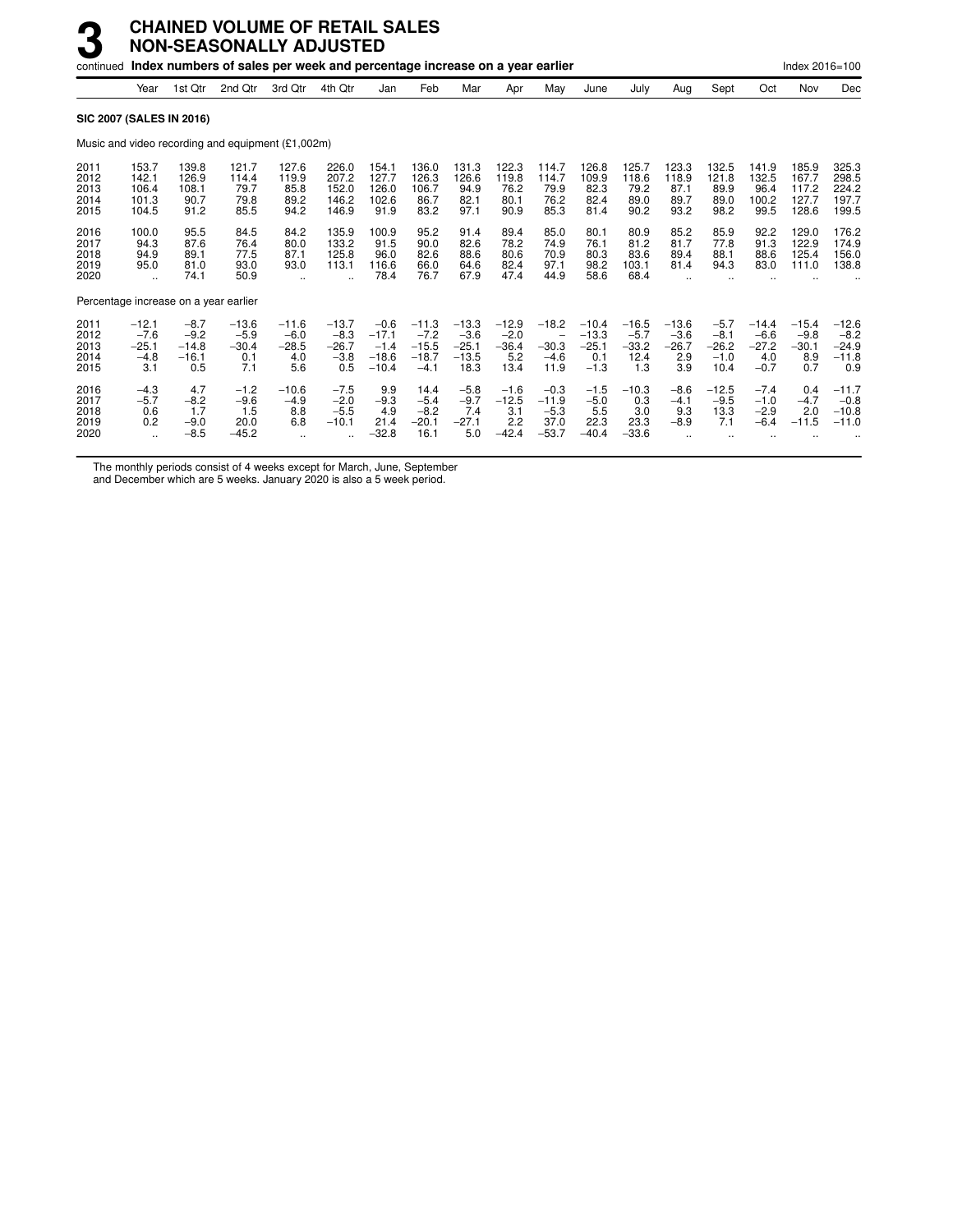|                                      |                                                         |                                           |                                          | continued Index numbers of sales per week and percentage increase on a year earlier |                                                          |                                            |                                          |                                          |                                           |                                          |                                         |                                            |                                                         |                                              |                                              | Index 2016=100                           |                                           |
|--------------------------------------|---------------------------------------------------------|-------------------------------------------|------------------------------------------|-------------------------------------------------------------------------------------|----------------------------------------------------------|--------------------------------------------|------------------------------------------|------------------------------------------|-------------------------------------------|------------------------------------------|-----------------------------------------|--------------------------------------------|---------------------------------------------------------|----------------------------------------------|----------------------------------------------|------------------------------------------|-------------------------------------------|
|                                      | Year                                                    | 1st Qtr                                   | 2nd Qtr                                  | 3rd Qtr                                                                             | 4th Qtr                                                  | Jan                                        | Feb                                      | Mar                                      | Apr                                       | May                                      | June                                    | July                                       | Aug                                                     | Sept                                         | Oct                                          | Nov                                      | Dec                                       |
|                                      |                                                         | SIC 2007 (SALES IN 2016)                  |                                          |                                                                                     |                                                          |                                            |                                          |                                          |                                           |                                          |                                         |                                            |                                                         |                                              |                                              |                                          |                                           |
|                                      |                                                         |                                           |                                          | Other Specialised Non-food Stores, All Businesses (£50,617m)                        |                                                          |                                            |                                          |                                          |                                           |                                          |                                         |                                            |                                                         |                                              |                                              |                                          |                                           |
| 2011<br>2012<br>2013<br>2014<br>2015 | 83.6<br>83.4<br>86.0<br>92.8<br>93.4                    | 75.7<br>74.5<br>73.3<br>80.6<br>82.9      | 80.2<br>78.8<br>82.0<br>87.9<br>90.4     | 79.0<br>80.9<br>83.8<br>89.3<br>89.5                                                | 99.6<br>99.3<br>104.8<br>114.2<br>110.6                  | 73.2<br>71.4<br>67.3<br>75.4<br>78.0       | 75.5<br>71.9<br>74.8<br>80.5<br>83.7     | 77.9<br>79.2<br>76.9<br>85.8<br>86.2     | 79.7<br>75.7<br>80.1<br>85.0<br>90.3      | 80.4<br>77.8<br>81.2<br>87.8<br>91.3     | 80.5<br>82.0<br>84.2<br>90.3<br>89.8    | 81.9<br>83.0<br>85.1<br>94.4<br>93.0       | 78.1<br>81.6<br>81.1<br>86.3<br>88.1                    | 77.3<br>78.7<br>85.0<br>87.6<br>87.7         | 84.0<br>83.6<br>87.4<br>94.7<br>95.0         | 93.1<br>94.6<br>98.3<br>106.6<br>104.6   | 117.1<br>115.8<br>123.9<br>135.9<br>128.0 |
| 2016<br>2017<br>2018<br>2019<br>2020 | 100.0<br>101.1<br>103.7<br>109.1<br>ü.                  | 85.4<br>86.3<br>89.2<br>95.6<br>87.5      | 96.3<br>97.6<br>98.6<br>106.3<br>64.6    | 96.5<br>97.4<br>101.5<br>105.8<br>ä,                                                | 121.7<br>123.2<br>125.3<br>128.5                         | 80.7<br>82.4<br>86.1<br>87.5<br>91.0       | 84.6<br>88.8<br>89.7<br>96.8<br>98.2     | 89.8<br>87.5<br>91.4<br>101.2<br>75.3    | 97.2<br>98.5<br>99.6<br>105.1<br>42.5     | 96.1<br>96.6<br>99.8<br>105.6<br>55.9    | 95.9<br>97.7<br>97.0<br>107.9<br>89.2   | 101.9<br>101.5<br>104.2<br>111.5<br>114.0  | 94.8<br>101.5<br>103.4<br>106.6<br>$\ddot{\phantom{a}}$ | 93.5<br>90.8<br>97.7<br>100.6                | 104.6<br>103.3<br>105.5<br>109.2             | 113.0<br>116.6<br>122.3<br>119.5         | 142.4<br>144.5<br>143.7<br>151.2          |
|                                      |                                                         | Percentage increase on a year earlier     |                                          |                                                                                     |                                                          |                                            |                                          |                                          |                                           |                                          |                                         |                                            |                                                         |                                              |                                              |                                          |                                           |
| 2011<br>2012<br>2013<br>2014<br>2015 | $-1.6$<br>$-0.3$<br>3.1<br>7.9<br>0.6                   | 4.2<br>$-1.6$<br>$-1.7$<br>10.0<br>2.9    | $-0.7$<br>$-1.8$<br>4.1<br>7.2<br>2.8    | $-5.9$<br>2.5<br>3.6<br>6.5<br>0.2                                                  | $-2.8$<br>$-0.2$<br>5.5<br>9.0<br>$-3.1$                 | 10.7<br>$-2.5$<br>$-5.8$<br>12.1<br>3.4    | 1.6<br>$-4.8$<br>4.0<br>7.6<br>3.9       | 1.8<br>1.6<br>$-2.9$<br>11.6<br>0.5      | 0.6<br>$-4.9$<br>5.7<br>6.2<br>6.2        | $-0.6$<br>$-3.2$<br>4.4<br>8.1<br>4.0    | $-1.8$<br>1.9<br>2.6<br>7.3<br>$-0.6$   | $-6.6$<br>1.3<br>2.6<br>10.9<br>$-1.5$     | $-7.8$<br>4.5<br>$-0.6$<br>6.4<br>2.1                   | $-3.8$<br>1.8<br>8.0<br>3.1<br>0.1           | $-2.8$<br>$-0.5$<br>4.6<br>8.4<br>0.3        | $-5.8$<br>1.5<br>3.9<br>8.5<br>$-1.9$    | $-0.8$<br>$-1.1$<br>7.0<br>9.7<br>$-5.8$  |
| 2016<br>2017<br>2018<br>2019<br>2020 | 7.1<br>1.1<br>2.5<br>5.2<br>$\ddot{\phantom{a}}$        | 3.1<br>1.0<br>3.4<br>7.2<br>$-8.5$        | 6.6<br>1.3<br>1.0<br>7.8<br>-39.3        | 7.8<br>0.9<br>4.2<br>4.3<br>$\ddotsc$                                               | 10.0<br>1.2<br>1.7<br>2.6<br>$\ddot{\phantom{a}}$        | 3.6<br>2.1<br>4.4<br>1.7<br>4.0            | 1.1<br>4.9<br>1.0<br>7.9<br>1.5          | 4.2<br>$-2.6$<br>4.5<br>10.7<br>$-25.5$  | 7.6<br>1.4<br>1.0<br>5.5<br>$-59.5$       | 5.3<br>0.5<br>3.3<br>5.8<br>$-47.1$      | 6.8<br>1.9<br>$-0.8$<br>11.3<br>$-17.4$ | 9.6<br>$-0.4$<br>2.7<br>7.0<br>2.3         | 7.6<br>7.0<br>2.0<br>3.1<br>$\ddotsc$                   | 6.6<br>-2.8<br>7.6<br>3.0<br>$\ddotsc$       | 10.2<br>$-1.3$<br>2.2<br>3.5<br>$\cdot$ .    | 8.0<br>3.2<br>4.8<br>$-2.3$<br>$\ddotsc$ | $\frac{11.3}{1.5}$<br>$-0.6$<br>5.2       |
|                                      |                                                         |                                           |                                          | Other Specialised Non-food Stores, Large Businesses (£27,030m)                      |                                                          |                                            |                                          |                                          |                                           |                                          |                                         |                                            |                                                         |                                              |                                              |                                          |                                           |
| 2011<br>2012<br>2013<br>2014<br>2015 | 78.4<br>79.2<br>82.6<br>91.0<br>96.7                    | 68.6<br>68.1<br>69.5<br>75.0<br>82.0      | 71.8<br>72.0<br>75.2<br>81.8<br>89.6     | 72.0<br>75.5<br>78.4<br>86.8<br>92.6                                                | 101.1<br>101.3<br>107.4<br>121.5<br>122.6                | 69.7<br>68.1<br>68.5<br>73.2<br>78.6       | 68.3<br>66.1<br>69.5<br>75.3<br>82.8     | 68.0<br>69.6<br>70.4<br>76.7<br>84.2     | 70.9<br>71.2<br>74.4<br>79.9<br>91.0      | 70.9<br>69.2<br>72.7<br>80.4<br>90.2     | 73.1<br>74.8<br>77.9<br>84.5<br>88.0    | 74.6<br>77.3<br>78.6<br>88.6<br>94.6       | 70.2<br>73.4<br>76.2<br>83.4<br>90.4                    | 71.4<br>75.7<br>80.0<br>88.2<br>92.8         | 77.0<br>77.4<br>81.0<br>94.6<br>95.6         | 91.3<br>90.0<br>96.1<br>111.7<br>114.9   | 128.2<br>129.6<br>137.4<br>151.0<br>150.3 |
| 2016<br>2017<br>2018<br>2019<br>2020 | 100.0<br>103.0<br>104.0<br>110.2<br>ă,                  | 82.8<br>86.2<br>87.7<br>94.5<br>86.1      | 92.0<br>93.8<br>95.9<br>101.8<br>54.9    | 95.3<br>99.2<br>100.8<br>105.7<br>$\ddot{\phantom{a}}$                              | 129.9<br>132.9<br>131.6<br>138.6                         | 81.5<br>85.9<br>87.8<br>88.6<br>91.6       | 82.4<br>83.6<br>85.7<br>95.1<br>95.3     | 84.1<br>88.6<br>89.2<br>98.7<br>73.4     | 90.8<br>96.4<br>93.8<br>99.9<br>35.5      | 91.3<br>92.8<br>97.4<br>98.7<br>47.6     | 93.5<br>92.6<br>96.4<br>105.7<br>76.4   | 97.3<br>104.1<br>105.0<br>109.5<br>97.2    | 94.4<br>100.0<br>99.4<br>105.2                          | 94.5<br>94.6<br>98.7<br>103.2                | 104.1<br>102.5<br>107.6<br>113.0             | 118.0<br>124.5<br>122.0<br>125.2         | 160.2<br>164.0<br>158.6<br>169.9          |
|                                      |                                                         | Percentage increase on a year earlier     |                                          |                                                                                     |                                                          |                                            |                                          |                                          |                                           |                                          |                                         |                                            |                                                         |                                              |                                              |                                          |                                           |
| 2011<br>2012<br>2013<br>2014<br>2015 | 2.2<br>1.1<br>4.3<br>10.1<br>6.3                        | 5.7<br>$-0.8$<br>2.2<br>7.9<br>9.3        | 2.5<br>0.3<br>4.5<br>8.8<br>9.5          | $-0.8$<br>4.8<br>3.9<br>10.8<br>6.6                                                 | 1.7<br>0.3<br>5.9<br>13.2<br>0.8                         | 11.3<br>$-2.3$<br>0.6<br>6.9<br>7.4        | 4.3<br>$-3.2$<br>5.1<br>8.3<br>10.0      | 2.5<br>2.3<br>1.2<br>8.9<br>9.8          | 4.4<br>0.6<br>4.4<br>7.5<br>13.9          | 3.3<br>$-2.4$<br>5.1<br>10.6<br>12.2     | 0.6<br>2.3<br>4.1<br>8.5<br>4.2         | 1.0<br>3.6<br>1.7<br>12.7<br>6.7           | $-3.9$<br>4.5<br>3.9<br>9.4<br>8.4                      | 0.3<br>6.0<br>5.6<br>10.3<br>5.2             | 0.7<br>0.6<br>4.6<br>16.8<br>1.1             | 1.0<br>$-1.5$<br>6.8<br>16.1<br>2.9      | 2.6<br>1.1<br>6.1<br>9.9<br>$-0.5$        |
| 2016<br>2017<br>2018<br>2019<br>2020 | 3.4<br>3.0<br>1.0<br>5.9<br>$\ddotsc$                   | 0.9<br>4.2<br>1.7<br>7.8<br>$-8.9$        | 2.6<br>2.0<br>2.2<br>6.1<br>$-46.0$      | 2.9<br>4.0<br>1.7<br>4.9<br>$\ddot{\phantom{a}}$                                    | 6.0<br>2.3<br>$-1.0$<br>5.3<br>÷.                        | 3.6<br>5.5<br>2.2<br>0.9<br>3.3            | $-0.4$<br>1.4<br>2.5<br>11.1<br>0.1      | $-0.1$<br>5.4<br>0.6<br>10.7<br>$-25.6$  | $-0.2$<br>6.2<br>$-2.7$<br>6.5<br>$-64.5$ | 1.2<br>1.6<br>5.0<br>1.4<br>$-51.8$      | 6.2<br>$-0.9$<br>4.1<br>9.6<br>$-27.7$  | 2.9<br>6.9<br>0.9<br>4.3<br>$-11.2$        | 4.4<br>6.0<br>$-0.6$<br>5.8<br>ä,                       | 1.8<br>0.1<br>4.4<br>4.5<br>$\ddotsc$        | 8.9<br>$-1.5$<br>5.0<br>5.0<br>$\ddotsc$     | 2.7<br>5.5<br>$-2.0$<br>2.7<br>$\ddotsc$ | 6.6<br>2.4<br>$-3.2$<br>7.1               |
|                                      |                                                         |                                           |                                          | Other Specialised Non-food Stores, Small Businesses (£23,588m)                      |                                                          |                                            |                                          |                                          |                                           |                                          |                                         |                                            |                                                         |                                              |                                              |                                          |                                           |
| 2011<br>2012<br>2013<br>2014<br>2015 | 89.8<br>88.3<br>89.9<br>94.8<br>89.5                    | 84.2<br>82.2<br>77.7<br>87.1<br>83.9      | 90.4<br>86.9<br>90.0<br>95.0<br>91.3     | 87.3<br>87.4<br>90.3<br>92.2<br>85.8                                                | 97.4<br>96.8<br>101.7<br>105.7<br>96.9                   | 77.2<br>75.2<br>65.7<br>77.9<br>77.1       | 84.1<br>78.8<br>81.0<br>86.7<br>84.7     | 89.9<br>90.6<br>84.5<br>96.5<br>88.6     | 90.3<br>81.0<br>86.8<br>91.1<br>89.4      | 91.8<br>88.1<br>91.2<br>96.4<br>92.5     | 89.4<br>90.6<br>91.7<br>97.1<br>91.9    | 90.7<br>89.7<br>92.9<br>101.3<br>91.2      | 87.6<br>91.4<br>86.9<br>89.8<br>85.5                    | 84.3<br>82.2<br>90.9<br>86.9<br>81.8         | 92.2<br>90.7<br>94.8<br>94.8<br>94.2         | 95.1<br>99.8<br>100.7<br>100.7<br>92.8   | 103.5<br>99.3<br>107.9<br>118.3<br>102.3  |
| 2016<br>2017<br>2018<br>2019<br>2020 | 100.0<br>99.0<br>103.3<br>107.8<br>$\ddot{\phantom{a}}$ | 88.5<br>86.4<br>91.0<br>96.9<br>89.0      | 101.3<br>102.0<br>101.8<br>111.5<br>75.6 | 97.8<br>95.3<br>102.2<br>105.9<br>$\ddot{\phantom{a}}$                              | 112.3<br>112.2<br>118.1<br>117.0<br>$\ddot{\phantom{a}}$ | 79.9<br>78.4<br>84.1<br>86.3<br>90.3       | 87.2<br>94.7<br>94.3<br>98.6<br>101.6    | 96.4<br>86.2<br>94.0<br>104.0<br>77.5    | 104.5<br>100.9<br>106.1<br>110.9<br>50.6  | 101.6<br>101.0<br>102.6<br>113.6<br>65.3 | 98.7<br>103.6<br>97.7<br>110.4<br>103.8 | 107.1<br>98.6<br>103.4<br>113.8<br>133.3   | 95.4<br>103.1<br>108.1<br>108.3<br>$\ddot{\phantom{a}}$ | 92.3<br>86.5<br>96.5<br>97.7<br>$\ddotsc$    | 105.2<br>104.1<br>103.1<br>104.9<br>ä.       | 107.2<br>107.7<br>122.7<br>113.0<br>÷.   | 122.1<br>122.2<br>126.5<br>129.8          |
|                                      |                                                         | Percentage increase on a year earlier     |                                          |                                                                                     |                                                          |                                            |                                          |                                          |                                           |                                          |                                         |                                            |                                                         |                                              |                                              |                                          |                                           |
| 2011<br>2012<br>2013<br>2014<br>2015 | $-5.3$<br>$-1.7$<br>1.8<br>5.5<br>$-5.7$                | 2.7<br>$-2.4$<br>$-5.5$<br>12.1<br>$-3.7$ | $-3.7$<br>$-3.9$<br>3.6<br>5.6<br>$-3.9$ | $-10.7$<br>0.1<br>3.4<br>2.1<br>$-6.9$                                              | $-7.9$<br>$-0.6$<br>5.0<br>3.9<br>$-8.3$                 | 9.9<br>$-2.7$<br>$-12.6$<br>18.6<br>$-1.0$ | $-1.1$<br>$-6.4$<br>2.9<br>6.9<br>$-2.3$ | 1.0<br>0.8<br>$-6.7$<br>14.2<br>$-8.2$   | $-2.9$<br>$-10.2$<br>7.1<br>4.9<br>$-1.8$ | $-4.1$<br>$-4.1$<br>3.6<br>5.7<br>$-4.1$ | $-4.1$<br>1.4<br>1.1<br>6.0<br>$-5.4$   | $-13.3$<br>$-1.0$<br>3.6<br>9.0<br>$-10.0$ | $-11.3$<br>4.3<br>$-5.0$<br>3.4<br>$-4.8$               | $-7.7$<br>$-2.5$<br>10.6<br>$-4.5$<br>$-5.8$ | $-6.3$<br>$-1.6$<br>4.5<br>$-0.6$            | $-12.6$<br>5.0<br>0.8<br>$-7.9$          | $-5.3$<br>$-4.1$<br>8.7<br>9.6<br>$-13.6$ |
| 2016<br>2017<br>2018<br>2019<br>2020 | 11.8<br>$-1.0$<br>4.4<br>4.4<br>$\ddot{\phantom{1}}$    | 5.5<br>$-2.4$<br>5.3<br>6.4<br>$-8.2$     | 11.0<br>0.6<br>$-0.2$<br>9.6<br>$-32.3$  | 14.0<br>$-2.5$<br>7.2<br>3.6<br>$\ddotsc$                                           | 15.9<br>$-0.1$<br>5.3<br>$-1.0$<br>à.                    | 3.6<br>$-1.9$<br>7.3<br>2.6<br>4.7         | 2.9<br>8.7<br>$-0.5$<br>4.6<br>3.0       | 8.8<br>$-10.6$<br>9.0<br>10.7<br>$-25.5$ | 16.8<br>$-3.4$<br>5.1<br>4.5<br>$-54.4$   | 9.8<br>$-0.6$<br>1.6<br>10.7<br>$-42.5$  | 7.4<br>5.0<br>$-5.7$<br>13.1<br>$-6.0$  | 17.5<br>$-8.0$<br>4.9<br>10.1<br>17.1      | 11.6<br>8.1<br>4.8<br>0.2<br>$\ddot{\phantom{1}}$       | 12.8<br>$-6.3$<br>11.6<br>$1.2$<br>$\sim$    | 11.7<br>$-1.1$<br>$-1.0$<br>1.8<br>$\ddotsc$ | 15.6<br>0.4<br>14.0<br>$-7.9$<br>$\sim$  | 19.3<br>0.1<br>3.5<br>2.6<br>$\ddotsc$    |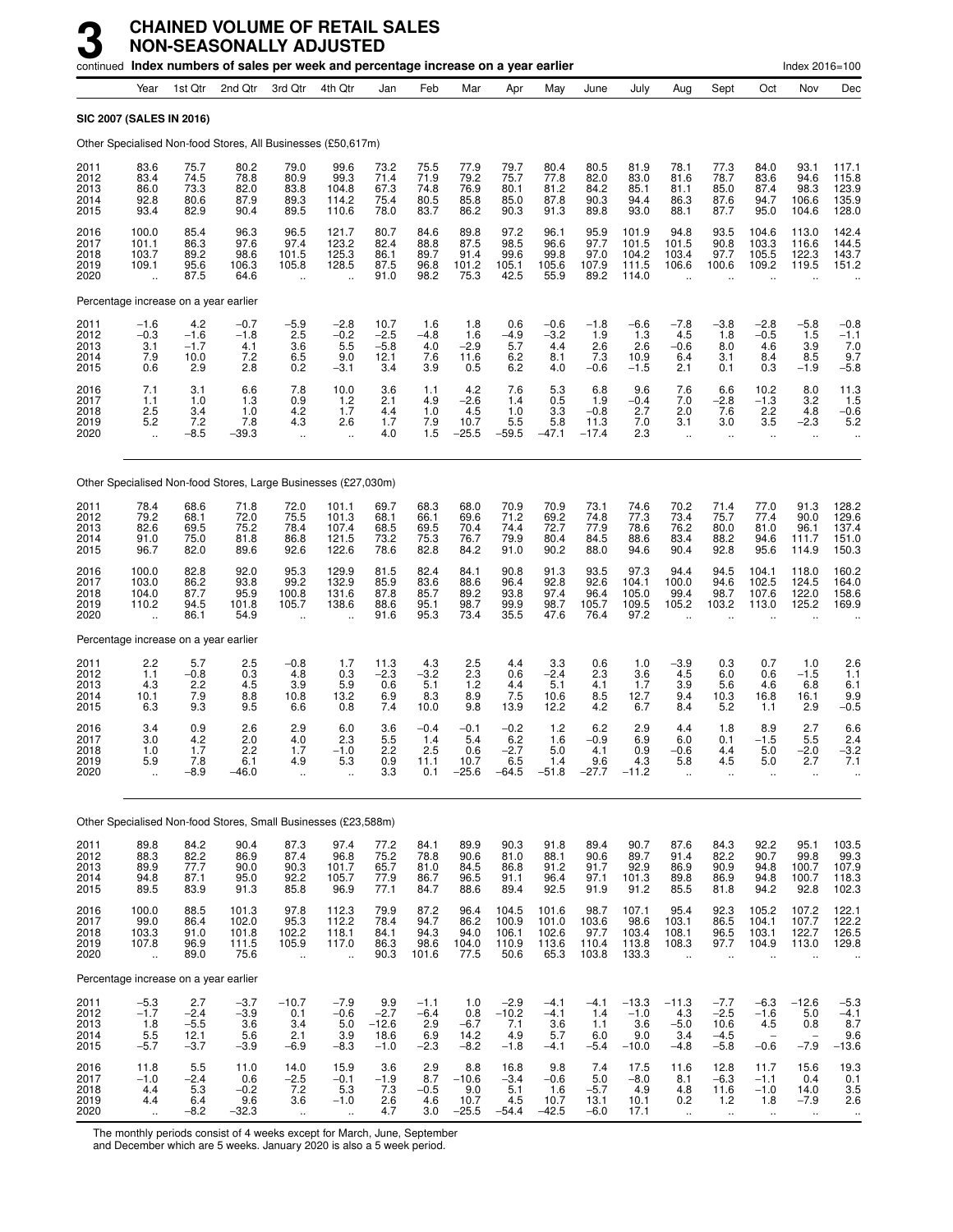|                                      |                                                          |                                               | continued Index numbers of sales per week and percentage increase on a year earlier |                                                         |                                                          |                                                 |                                                |                                                 |                                                |                                                |                                                |                                                |                                                      |                                                          |                                                          | Index 2016=100                               |                                               |
|--------------------------------------|----------------------------------------------------------|-----------------------------------------------|-------------------------------------------------------------------------------------|---------------------------------------------------------|----------------------------------------------------------|-------------------------------------------------|------------------------------------------------|-------------------------------------------------|------------------------------------------------|------------------------------------------------|------------------------------------------------|------------------------------------------------|------------------------------------------------------|----------------------------------------------------------|----------------------------------------------------------|----------------------------------------------|-----------------------------------------------|
|                                      | Year                                                     | 1st Qtr                                       | 2nd Qtr                                                                             | 3rd Otr                                                 | 4th Qtr                                                  | Jan                                             | Feb                                            | Mar                                             | Apr                                            | May                                            | June                                           | July                                           | Aug                                                  | Sept                                                     | Oct                                                      | Nov                                          | Dec                                           |
| <b>SIC 2007 (SALES IN 2016)</b>      |                                                          |                                               |                                                                                     |                                                         |                                                          |                                                 |                                                |                                                 |                                                |                                                |                                                |                                                |                                                      |                                                          |                                                          |                                              |                                               |
|                                      |                                                          |                                               | Pharmaceutical, Medical, Cosmetic and Toilet Goods (£5,603m)                        |                                                         |                                                          |                                                 |                                                |                                                 |                                                |                                                |                                                |                                                |                                                      |                                                          |                                                          |                                              |                                               |
| 2011<br>2012<br>2013<br>2014<br>2015 | 78.1<br>79.0<br>86.7<br>90.4<br>91.3                     | 71.4<br>69.4<br>73.4<br>77.7<br>79.5          | 73.8<br>74.5<br>82.4<br>83.4<br>83.9                                                | 73.3<br>74.5<br>83.8<br>86.7<br>87.5                    | 93.8<br>97.4<br>107.0<br>114.9<br>114.1                  | 69.4<br>65.7<br>69.1<br>74.6<br>77.4            | 70.6<br>69.3<br>74.2<br>78.7<br>80.0           | 73.6<br>72.5<br>76.3<br>79.9<br>80.9            | 72.9<br>69.5<br>78.4<br>81.2<br>82.3           | 73.3<br>75.0<br>81.3<br>81.1<br>83.6           | 75.0<br>78.0<br>86.4<br>87.0<br>85.3           | 76.1<br>77.6<br>85.7<br>88.6<br>89.6           | 72.5<br>76.9<br>83.5<br>85.3<br>86.8                 | 71.6<br>70.2<br>82.5<br>86.4<br>86.4                     | 73.8<br>77.9<br>87.2<br>89.9<br>89.9                     | 86.5<br>85.8<br>97.5<br>105.2<br>105.3       | 115.6<br>122.2<br>130.6<br>142.7<br>140.6     |
| 2016<br>2017<br>2018<br>2019<br>2020 | 100.0<br>108.8<br>123.1<br>133.3<br>$\ddot{\phantom{a}}$ | 85.1<br>94.8<br>102.8<br>120.7<br>112.5       | 90.9<br>99.1<br>112.4<br>128.4<br>97.2                                              | 99.3<br>105.0<br>122.3<br>132.2<br>$\ddot{\phantom{a}}$ | 124.8<br>136.4<br>154.7<br>152.0<br>$\ddot{\phantom{a}}$ | 82.4<br>89.5<br>97.5<br>115.9<br>100.4          | 86.6<br>94.7<br>104.3<br>125.0<br>114.9        | 86.0<br>99.0<br>105.8<br>121.1<br>122.7         | 90.6<br>101.4<br>108.4<br>123.9<br>76.5        | 91.1<br>96.7<br>112.6<br>130.5<br>84.1         | 90.8<br>99.1<br>115.4<br>130.3<br>124.4        | 101.5<br>104.9<br>125.4<br>139.1<br>148.2      | 102.5<br>105.7<br>125.7<br>136.1                     | 94.9<br>104.4<br>117.2<br>123.6                          | 100.3<br>109.1<br>128.3<br>126.2                         | 113.0<br>126.7<br>146.9<br>144.1             | 153.7<br>165.9<br>182.1<br>179.1              |
|                                      |                                                          | Percentage increase on a year earlier         |                                                                                     |                                                         |                                                          |                                                 |                                                |                                                 |                                                |                                                |                                                |                                                |                                                      |                                                          |                                                          |                                              |                                               |
| 2011<br>2012<br>2013<br>2014<br>2015 | 2.0<br>1.1<br>9.8<br>4.3<br>0.9                          | $\frac{7.9}{-2.7}$<br>5.7<br>5.8<br>2.4       | 4.3<br>0.9<br>10.6<br>1.2<br>0.6                                                    | 0.6<br>1.7<br>12.5<br>3.5<br>0.9                        | $^{-2.8}_{3.8}$<br>9.9<br>7.4<br>$-0.7$                  | 13.5<br>$-5.3$<br>5.1<br>8.0<br>3.7             | 2.2<br>$-1.8$<br>7.1<br>6.1<br>1.6             | 8.4<br>$-1.4$<br>5.2<br>4.8<br>1.2              | 5.3<br>$-4.6$<br>12.8<br>3.5<br>1.4            | 4.2<br>2.4<br>8.5<br>$-0.3$<br>3.1             | 3.7<br>4.0<br>10.7<br>0.7<br>$-1.9$            | 1.9<br>10.5<br>3.4<br>1.1                      | $-2.4$<br>6.1<br>8.7<br>2.1<br>1.7                   | 3.8<br>$-1.9$<br>17.5<br>4.7<br>$\overline{\phantom{a}}$ | $-2.2$<br>5.5<br>11.9<br>3.1<br>$\overline{\phantom{0}}$ | $-1.0$<br>$-0.9$<br>13.6<br>7.9<br>0.2       | $-4.2$<br>5.7<br>6.9<br>$\frac{9.3}{-1.5}$    |
| 2016<br>2017<br>2018<br>2019<br>2020 | 9.6<br>8.8<br>13.1<br>8.3<br>$\ddot{\phantom{a}}$        | 7.0<br>11.3<br>8.5<br>17.5<br>$-6.8$          | 8.3<br>9.0<br>13.5<br>14.2<br>$-24.3$                                               | 13.4<br>5.7<br>16.6<br>8.1<br>$\ddot{\phantom{1}}$      | $\frac{9.3}{9.3}$<br>13.5<br>$-1.7$                      | 6.5<br>8.6<br>8.9<br>18.9<br>$-13.3$            | 8.3<br>9.2<br>10.1<br>19.9<br>$-8.1$           | 6.3<br>15.1<br>6.8<br>14.5<br>1.3               | 10.1<br>11.9<br>6.9<br>14.3<br>$-38.3$         | 9.0<br>6.1<br>16.5<br>15.8<br>$-35.6$          | 6.5<br>9.1<br>16.4<br>12.9<br>$-4.5$           | 13.3<br>3.4<br>19.5<br>11.0<br>6.5             | 18.1<br>3.1<br>19.0<br>8.3<br>$\mathbf{r}$ .         | 9.8<br>10.0<br>12.3<br>5.5<br>$\ddot{\phantom{a}}$       | 11.6<br>8.8<br>17.6<br>$-1.7$<br>$\ddot{\phantom{a}}$    | 7.3<br>12.1<br>16.0<br>$-1.9$<br>$\ddotsc$   | $\frac{9.4}{7.9}$<br>9.8<br>$-1.7$            |
|                                      |                                                          |                                               | Books, Newspapers and Periodicals (£3,723m)                                         |                                                         |                                                          |                                                 |                                                |                                                 |                                                |                                                |                                                |                                                |                                                      |                                                          |                                                          |                                              |                                               |
| 2011<br>2012<br>2013<br>2014<br>2015 | 128.4<br>124.2<br>113.0<br>102.4<br>106.9                | 121.6<br>114.7<br>106.0<br>91.1<br>100.8      | 108.8<br>111.4<br>97.1<br>88.1<br>91.6                                              | 116.1<br>112.8<br>103.0<br>96.9<br>101.9                | 167.2<br>157.9<br>145.9<br>134.2<br>133.5                | 121.3<br>114.2<br>102.9<br>88.2<br>98.1         | 122.7<br>112.3<br>108.2<br>92.1<br>101.7       | 121.0<br>117.1<br>106.6<br>93.2<br>102.2        | 102.4<br>109.4<br>93.1<br>86.0<br>86.0         | 107.6<br>109.1<br>94.9<br>87.0<br>91.1         | 114.8<br>114.8<br>102.0<br>90.7<br>96.4        | 115.9<br>116.0<br>93.3<br>89.0<br>97.2         | 111.5<br>104.3<br>102.8<br>94.7<br>99.7              | 119.9<br>117.0<br>111.1<br>105.0<br>107.4                | 118.9<br>121.4<br>109.9<br>100.3<br>106.3                | 145.4<br>134.9<br>123.2<br>123.4<br>121.7    | 223.3<br>205.5<br>193.0<br>170.0<br>164.6     |
| 2016<br>2017<br>2018<br>2019<br>2020 | 100.0<br>94.2<br>94.3<br>89.3<br>ü.                      | 93.5<br>81.4<br>84.1<br>77.0<br>78.9          | 86.3<br>79.8<br>80.2<br>66.5<br>37.0                                                | 88.7<br>86.3<br>84.5<br>71.1                            | 131.5<br>129.3<br>128.2<br>142.6                         | 92.8<br>84.9<br>82.1<br>75.7<br>102.3           | 96.7<br>83.6<br>82.0<br>66.8<br>84.6           | 91.5<br>77.0<br>87.6<br>86.2<br>51.0            | 88.0<br>78.8<br>84.8<br>68.0<br>28.6           | 87.3<br>75.1<br>78.7<br>63.2<br>30.1           | 84.2<br>84.3<br>77.7<br>67.9<br>49.3           | 85.1<br>83.3<br>79.7<br>65.9<br>79.2           | 83.9<br>84.8<br>82.6<br>69.3<br>$\ddot{\phantom{a}}$ | 95.4<br>89.9<br>89.8<br>76.7                             | 98.6<br>102.5<br>92.7<br>86.9                            | 114.9<br>112.5<br>108.3<br>117.9             | 171.2<br>164.2<br>172.6<br>206.9              |
|                                      |                                                          | Percentage increase on a year earlier         |                                                                                     |                                                         |                                                          |                                                 |                                                |                                                 |                                                |                                                |                                                |                                                |                                                      |                                                          |                                                          |                                              |                                               |
| 2011<br>2012<br>2013<br>2014<br>2015 | $-1.2$<br>$-3.3$<br>$-9.0$<br>$-9.4$<br>4.5              | $-2.3$<br>$-5.7$<br>$-7.7$<br>$-14.0$<br>10.6 | $-0.8$<br>2.4<br>$-12.8$<br>$-9.2$<br>3.9                                           | $-2.7$<br>$-2.9$<br>$-8.6$<br>$-6.0$<br>5.1             | 0.5<br>$-5.6$<br>$-7.6$<br>$-8.0$<br>$-0.6$              | 0.5<br>$-5.8$<br>$-9.9$<br>$-14.3$<br>11.2      | $-4.4$<br>$-8.5$<br>$-3.6$<br>$-14.9$<br>10.5  | $-2.7$<br>$-3.2$<br>$-9.0$<br>$-12.6$<br>9.6    | $-5.8$<br>6.9<br>$-14.9$<br>$-7.6$<br>$-0.1$   | $-0.9$<br>1.4<br>$-13.0$<br>$-8.4$<br>4.7      | 3.2<br>$-11.1$<br>$-11.1$<br>6.3               | 0.5<br>$-19.6$<br>-4.6<br>9.2                  | $-5.7$<br>$-6.5$<br>$-1.5$<br>$-7.8$<br>5.3          | $-2.7$<br>$-2.4$<br>$-5.1$<br>$-5.5$<br>2.3              | $-6.2$<br>2.1<br>$-9.5$<br>$-8.7$<br>6.0                 | $-2.2$<br>$-7.2$<br>$-8.7$<br>0.2<br>$-1.4$  | 5.3<br>$-8.0$<br>$-6.1$<br>$-11.9$<br>$-3.2$  |
| 2016<br>2017<br>2018<br>2019<br>2020 | $-6.5$<br>$-5.8$<br>0.1<br>$-5.3$                        | $-7.2$<br>$-12.9$<br>3.3<br>$-8.5$<br>2.5     | $-5.7$<br>$-7.6$<br>0.5<br>$-17.1$<br>-44.3                                         | $-13.0$<br>$-2.7$<br>$-2.1$<br>$-15.8$                  | $-1.5$<br>$-1.7$<br>$-0.9$<br>11.2                       | $-5.4$<br>$-8.6$<br>$-3.3$<br>$-7.8$<br>35.1    | $-5.0$<br>$-13.5$<br>$-1.9$<br>$-18.5$<br>26.7 | $-10.5$<br>$-15.8$<br>13.8<br>$-1.5$<br>$-40.9$ | 2.3<br>$-10.5$<br>7.6<br>$-19.8$<br>$-57.9$    | $-4.1$<br>$-14.0$<br>4.8<br>$-19.7$<br>$-52.4$ | $-12.7$<br>0.2<br>$-7.9$<br>$-12.6$<br>$-27.5$ | $-12.5$<br>$-2.0$<br>$-4.3$<br>$-17.4$<br>20.3 | $-15.9$<br>1.1<br>$-2.6$<br>$-16.1$                  | $-11.2$<br>$-5.8$<br>$-0.1$<br>$-14.6$                   | $-7.2$<br>3.9<br>$-9.6$<br>$-6.3$                        | $-5.6$<br>$-2.0$<br>$-3.8$<br>8.9            | 4.0<br>$-4.0$<br>5.1<br>19.9                  |
| Floor Coverings (£1,520m)            |                                                          |                                               |                                                                                     |                                                         |                                                          |                                                 |                                                |                                                 |                                                |                                                |                                                |                                                |                                                      |                                                          |                                                          |                                              |                                               |
| 2011<br>2012<br>2013<br>2014<br>2015 | 113.7<br>139.9<br>158.4<br>149.3<br>109.8                | 121.3<br>140.0<br>155.2<br>146.5<br>107.3     | 104.7<br>136.6<br>156.5<br>143.1<br>110.3                                           | 112.6<br>137.7<br>156.3<br>153.5<br>113.6               | 116.1<br>145.2<br>165.7<br>154.4<br>107.9                | 129.8<br>134.0<br>137.1<br>138.4<br>106.6       | 113.8<br>135.5<br>162.9<br>151.9<br>104.8      | 120.6<br>148.3<br>163.6<br>150.4<br>109.8       | 111.3<br>139.7<br>162.2<br>143.9<br>112.1      | 100.0<br>141.9<br>151.1<br>136.3<br>111.6      | 103.2<br>129.9<br>156.2<br>148.0<br>108.0      | 113.0<br>133.7<br>156.5<br>151.2<br>110.5      | 107.8<br>139.2<br>160.4<br>147.5<br>115.5            | 116.2<br>139.7<br>152.8<br>160.0<br>114.4                | 124.2<br>148.9<br>170.6<br>168.1<br>124.0                | 137.3<br>171.5<br>191.6<br>185.3<br>129.9    | $92.5$<br>121.2<br>140.9<br>118.7<br>77.3     |
| 2016<br>2017<br>2018<br>2019<br>2020 | 100.0<br>114.6<br>115.2<br>95.5<br>$\ddotsc$             | 98.1<br>108.6<br>112.3<br>90.0<br>77.6        | 92.5<br>107.7<br>118.9<br>93.2<br>42.3                                              | 103.6<br>119.1<br>125.2<br>92.6<br>$\ddot{\phantom{a}}$ | 105.9<br>123.1<br>104.4<br>106.4<br>$\ddotsc$            | 94.2<br>91.6<br>110.4<br>88.5<br>75.3           | 106.8<br>117.5<br>116.1<br>92.0<br>90.3        | 94.3<br>115.1<br>110.7<br>89.6<br>69.7          | 108.7<br>101.2<br>111.4<br>94.7<br>23.4        | 90.1<br>117.8<br>122.0<br>94.0<br>18.4         | 81.4<br>104.7<br>122.4<br>91.2<br>76.6         | 104.9<br>122.3<br>119.8<br>95.3<br>141.1       | 104.0<br>130.9<br>128.4<br>92.2<br>$\ddotsc$         | 102.2<br>107.0<br>127.0<br>90.6                          | 115.8<br>144.2<br>115.3<br>114.8                         | 132.8<br>137.6<br>125.9<br>122.2             | 76.4<br>94.5<br>78.5<br>87.0                  |
|                                      |                                                          | Percentage increase on a year earlier         |                                                                                     |                                                         |                                                          |                                                 |                                                |                                                 |                                                |                                                |                                                |                                                |                                                      |                                                          |                                                          |                                              |                                               |
| 2011<br>2012<br>2013<br>2014<br>2015 | $-25.7$<br>23.0<br>13.3<br>$-5.7$<br>$-26.5$             | $-25.7$<br>15.4<br>10.9<br>$-5.6$<br>-26.8    | $-31.7$<br>30.5<br>14.5<br>$-8.5$<br>$-22.9$                                        | $-25.1$<br>22.2<br>13.5<br>$-1.8$<br>$-26.0$            | $-20.1$<br>25.1<br>14.1<br>$-6.8$<br>$-30.1$             | $-15.7$<br>3.3<br>2.3<br>0.9<br>$-23.0$         | $-31.0$<br>19.0<br>20.2<br>$-6.7$<br>$-31.0$   | $-28.8$<br>23.0<br>10.3<br>$-8.1$<br>$-27.0$    | $-31.1$<br>25.6<br>16.1<br>$-11.3$<br>$-22.1$  | $-35.1$<br>41.9<br>6.5<br>$-9.8$<br>$-18.2$    | $-29.3$<br>25.8<br>20.3<br>$-5.3$<br>$-27.0$   | $-25.4$<br>18.2<br>17.1<br>$-3.4$<br>$-26.9$   | $-29.6$<br>29.1<br>15.3<br>$-8.0$<br>$-21.7$         | $-21.0$<br>20.3<br>9.3<br>4.7<br>$-28.5$                 | $-18.1$<br>19.8<br>14.6<br>$-1.5$<br>$-26.2$             | $-27.1$<br>24.9<br>11.8<br>$-3.3$<br>$-29.9$ | $-12.3$<br>31.0<br>16.2<br>$-15.7$<br>$-34.9$ |
| 2016<br>2017<br>2018<br>2019<br>2020 | $-8.9$<br>14.6<br>0.5<br>$-17.1$                         | $-8.6$<br>10.7<br>3.4<br>$-19.9$<br>$-13.8$   | $-16.2$<br>16.4<br>10.4<br>$-21.7$<br>$-54.6$                                       | $-8.8$<br>15.0<br>5.1<br>-26.1                          | $-1.9$<br>16.2<br>$-15.1$<br>1.9                         | $-11.7$<br>$-2.7$<br>20.5<br>$-19.9$<br>$-14.9$ | 1.9<br>10.1<br>$-1.2$<br>$-20.8$<br>$-1.8$     | $-14.1$<br>22.0<br>$-3.8$<br>$-19.1$<br>$-22.3$ | $-3.0$<br>$-6.9$<br>10.0<br>$-15.0$<br>$-75.3$ | $-19.2$<br>30.7<br>3.6<br>$-22.9$<br>$-80.5$   | $-24.6$<br>28.7<br>17.0<br>$-25.5$<br>$-16.0$  | $-5.1$<br>16.6<br>$-2.1$<br>$-20.4$<br>48.0    | $-10.0$<br>25.9<br>$-1.9$<br>$-28.2$                 | $-10.7$<br>4.7<br>18.7<br>$-28.6$                        | $-6.7$<br>24.5<br>$-20.0$<br>$-0.4$                      | 2.2<br>3.6<br>$-8.5$<br>$-3.0$               | $-1.1$<br>23.7<br>$-17.0$<br>10.8             |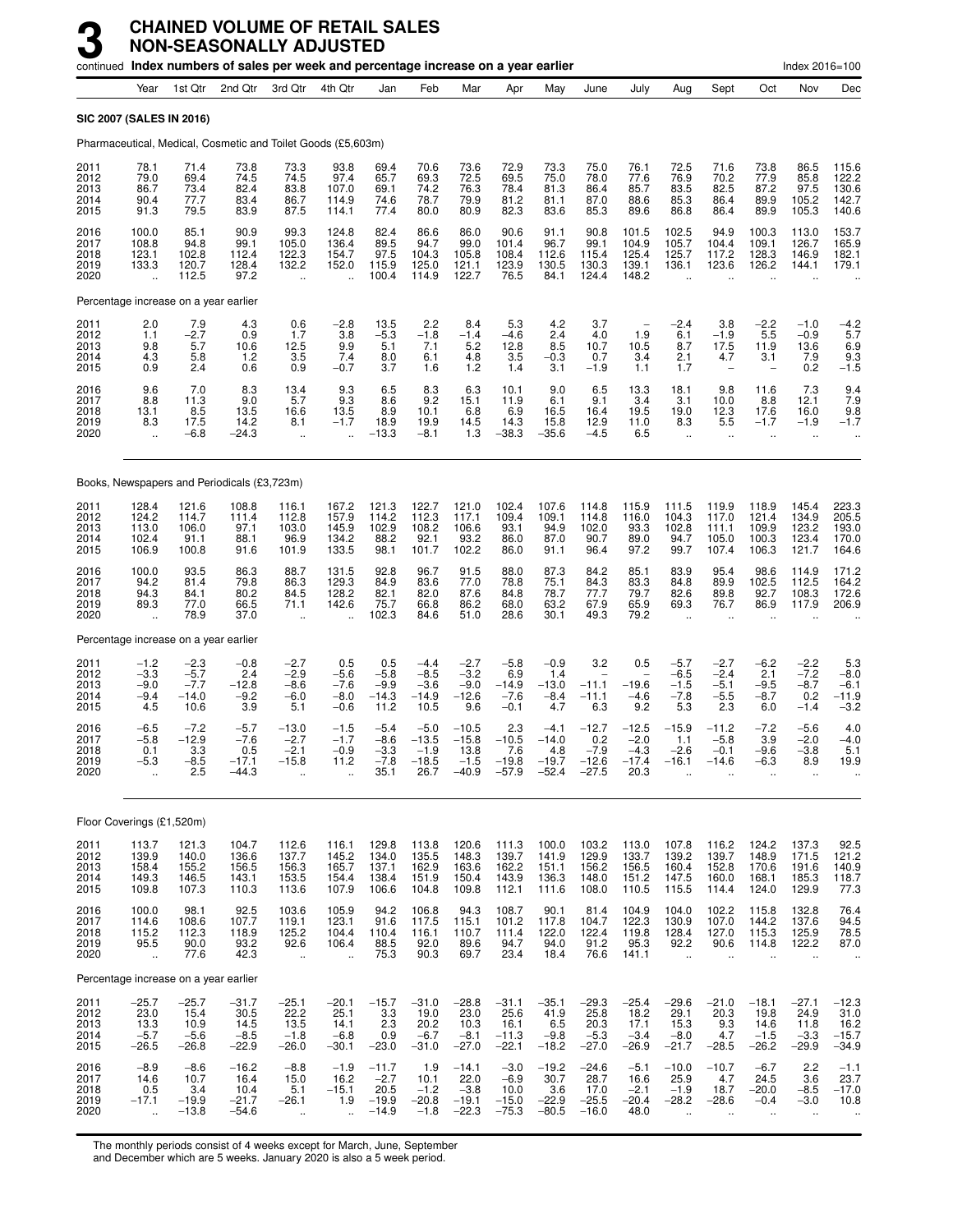|                                      |                                                         |                                            | continued Index numbers of sales per week and percentage increase on a year earlier |                                                         |                                                            |                                            |                                         |                                              |                                               |                                              |                                             |                                              |                                                            |                                               |                                                       | Index 2016=100                                           |                                            |
|--------------------------------------|---------------------------------------------------------|--------------------------------------------|-------------------------------------------------------------------------------------|---------------------------------------------------------|------------------------------------------------------------|--------------------------------------------|-----------------------------------------|----------------------------------------------|-----------------------------------------------|----------------------------------------------|---------------------------------------------|----------------------------------------------|------------------------------------------------------------|-----------------------------------------------|-------------------------------------------------------|----------------------------------------------------------|--------------------------------------------|
|                                      | Year                                                    | 1st Qtr                                    | 2nd Qtr                                                                             | 3rd Qtr                                                 | 4th Qtr                                                    | Jan                                        | Feb                                     | Mar                                          | Apr                                           | May                                          | June                                        | July                                         | Aug                                                        | Sept                                          | Oct                                                   | Nov                                                      | Dec                                        |
|                                      | SIC 2007 (SALES IN 2016)                                |                                            |                                                                                     |                                                         |                                                            |                                            |                                         |                                              |                                               |                                              |                                             |                                              |                                                            |                                               |                                                       |                                                          |                                            |
|                                      |                                                         |                                            | Computers and Telecommunications Equipment (£5,675m)                                |                                                         |                                                            |                                            |                                         |                                              |                                               |                                              |                                             |                                              |                                                            |                                               |                                                       |                                                          |                                            |
| 2011<br>2012<br>2013<br>2014<br>2015 | 52.4<br>51.9<br>59.3<br>68.9<br>84.6                    | 48.6<br>44.1<br>48.8<br>56.3<br>64.5       | 43.3<br>41.8<br>46.9<br>54.7<br>63.5                                                | 44.7<br>49.2<br>53.9<br>66.2<br>85.7                    | 73.1<br>72.6<br>87.7<br>99.3<br>124.8                      | 52.3<br>50.7<br>52.5<br>60.1<br>72.8       | 49.6<br>41.6<br>47.9<br>56.7<br>64.4    | 45.0<br>40.8<br>46.5<br>52.2<br>57.9         | 42.0<br>46.0<br>51.5<br>59.5<br>67.9          | 44.0<br>39.9<br>47.0<br>53.7<br>62.9         | 43.8<br>39.8<br>43.3<br>51.7<br>60.3        | 43.4<br>49.4<br>51.8<br>59.5<br>78.8         | 42.6<br>43.1<br>47.7<br>55.1<br>75.6                       | 47.3<br>54.0<br>60.6<br>80.4<br>99.2          | 54.6<br>56.6<br>65.8<br>88.4<br>108.4                 | 72.2<br>71.0<br>84.1<br>98.6<br>126.0                    | 88.5<br>86.7<br>108.1<br>108.7<br>137.0    |
| 2016<br>2017<br>2018<br>2019<br>2020 | 100.0<br>90.4<br>88.1<br>92.5<br>$\ddot{\phantom{a}}$   | 80.9<br>72.0<br>77.1<br>73.3<br>71.2       | 84.9<br>73.9<br>69.0<br>80.8<br>31.3                                                | 92.4<br>84.3<br>79.2<br>90.0<br>$\ddot{\phantom{a}}$    | 141.9<br>131.4<br>126.9<br>125.8<br>$\ddot{\phantom{a}}$   | 84.9<br>77.2<br>86.5<br>82.9<br>80.5       | 80.1<br>69.4<br>74.0<br>75.0<br>79.4    | 78.3<br>70.0<br>72.2<br>64.3<br>55.4         | 97.4<br>85.4<br>74.8<br>100.6<br>30.8         | 80.3<br>67.6<br>66.5<br>76.1<br>27.4         | 78.6<br>69.6<br>66.4<br>68.7<br>34.9        | 87.2<br>86.7<br>72.7<br>89.6<br>64.9         | 83.4<br>81.0<br>81.3<br>81.2<br>$\ddot{\phantom{a}}$       | 103.7<br>85.0<br>82.6<br>97.3                 | 136.8<br>110.1<br>118.4<br>121.5                      | 132.1<br>135.6<br>121.0<br>108.8                         | 153.7<br>145.2<br>138.5<br>143.0           |
|                                      | Percentage increase on a year earlier                   |                                            |                                                                                     |                                                         |                                                            |                                            |                                         |                                              |                                               |                                              |                                             |                                              |                                                            |                                               |                                                       |                                                          |                                            |
| 2011<br>2012<br>2013<br>2014<br>2015 | 6.8<br>$-1.0$<br>14.3<br>16.1<br>22.8                   | 25.9<br>$-9.4$<br>10.6<br>15.4<br>14.5     | 7.0<br>$-3.6$<br>12.4<br>16.5<br>16.0                                               | $-7.0$<br>10.2<br>9.5<br>22.7<br>29.5                   | 5.5<br>$-0.6$<br>20.7<br>13.3<br>25.7                      | 43.7<br>$-3.0$<br>3.6<br>14.3<br>21.2      | 27.3<br>$-16.1$<br>15.0<br>18.5<br>13.5 | 12.0<br>$-9.3$<br>14.0<br>12.2<br>11.0       | 6.6<br>9.5<br>11.9<br>15.5<br>14.1            | 9.1<br>$-9.3$<br>17.6<br>14.3<br>17.1        | 5.8<br>$-9.1$<br>8.7<br>19.4<br>16.7        | $-6.3$<br>13.7<br>4.9<br>14.8<br>32.5        | $-13.3$<br>1.2<br>10.5<br>15.6<br>37.2                     | $-2.4$<br>14.1<br>12.3<br>32.6<br>23.4        | 8.2<br>3.8<br>16.2<br>34.3<br>22.7                    | 7.6<br>$-1.7$<br>18.4<br>17.2<br>27.8                    | $\frac{3.0}{-2.1}$<br>24.7<br>0.5<br>26.1  |
| 2016<br>2017<br>2018<br>2019<br>2020 | 18.2<br>$-9.6$<br>$-2.6$<br>5.0<br>$\ddot{\phantom{a}}$ | 25.4<br>$-10.9$<br>7.1<br>$-5.0$<br>$-2.8$ | 33.8<br>$-13.0$<br>$-6.6$<br>17.1<br>$-61.2$                                        | 7.8<br>$-8.7$<br>$-6.1$<br>13.7<br>$\ddot{\phantom{a}}$ | 13.6<br>$-7.3$<br>$-3.4$<br>$-0.9$<br>$\ddot{\phantom{a}}$ | 16.6<br>$-9.1$<br>12.1<br>$-4.2$<br>$-2.8$ | 24.4<br>$-13.4$<br>6.6<br>1.5<br>5.8    | 35.2<br>$-10.5$<br>3.1<br>$-11.0$<br>$-13.8$ | 43.3<br>$-12.2$<br>$-12.5$<br>34.6<br>$-69.3$ | 27.6<br>$-15.8$<br>$-1.7$<br>14.5<br>$-64.0$ | 30.4<br>$-11.5$<br>$-4.6$<br>3.4<br>$-49.2$ | 10.6<br>$-0.5$<br>$-16.2$<br>23.2<br>$-27.5$ | 10.4<br>$-2.9$<br>0.3<br>$-0.1$<br>$\ddot{\phantom{a}}$    | 4.5<br>$-18.0$<br>$-2.8$<br>17.8<br>$\ddotsc$ | 26.2<br>$-19.6$<br>7.6<br>2.6<br>$\ddot{\phantom{a}}$ | 4.8<br>2.6<br>$-10.7$<br>$-10.1$<br>$\ddot{\phantom{a}}$ | 12.2<br>$-5.5$<br>$-4.6$<br>3.2            |
|                                      |                                                         |                                            | Other Retail Sale in Specialised Stores NEC (£34,098m)                              |                                                         |                                                            |                                            |                                         |                                              |                                               |                                              |                                             |                                              |                                                            |                                               |                                                       |                                                          |                                            |
| 2011<br>2012<br>2013<br>2014<br>2015 | 84.8<br>83.8<br>85.0<br>94.1<br>93.1                    | 75.0<br>74.6<br>71.1<br>81.6<br>83.8       | 85.3<br>81.6<br>84.3<br>92.7<br>95.5                                                | 82.0<br>82.7<br>84.6<br>90.5<br>88.0                    | 97.1<br>96.4<br>100.1<br>112.7<br>105.0                    | 69.9<br>68.8<br>62.7<br>74.0<br>75.4       | 74.7<br>71.7<br>72.9<br>80.9<br>84.9    | 79.3<br>81.6<br>76.2<br>89.8<br>89.6         | 85.3<br>76.6<br>81.0<br>87.8<br>95.2          | 85.8<br>80.5<br>83.7<br>93.5<br>96.9         | 84.9<br>86.5<br>87.4<br>96.0<br>94.6        | 86.4<br>85.2<br>87.8<br>100.3<br>94.9        | 82.0<br>85.8<br>81.8<br>89.1<br>88.2                       | 78.3<br>78.2<br>84.3<br>83.7<br>82.3          | 85.8<br>82.8<br>85.2<br>92.6<br>90.7                  | 90.0<br>92.5<br>93.8<br>102.8<br>97.5                    | 111.9<br>110.4<br>117.1<br>136.7<br>122.3  |
| 2016<br>2017<br>2018<br>2019<br>2020 | 100.0<br>101.8<br>103.6<br>110.6                        | 84.8<br>86.8<br>88.5<br>97.5<br>87.4       | 100.5<br>102.8<br>102.4<br>111.9<br>68.7                                            | 97.3<br>98.5<br>102.6<br>108.5                          | 117.4<br>119.1<br>120.9<br>124.6                           | 77.7<br>81.4<br>83.4<br>84.9<br>90.6       | 82.8<br>90.3<br>89.6<br>99.2<br>100.4   | 92.1<br>88.4<br>91.8<br>106.2<br>73.8        | 98.6<br>102.3<br>103.3<br>107.2<br>41.2       | 100.9<br>102.8<br>104.6<br>111.6<br>60.4     | 101.7<br>103.3<br>100.0<br>115.8<br>97.3    | 106.2<br>104.4<br>108.0<br>116.3<br>119.2    | 96.4<br>104.7<br>104.6<br>110.7                            | 90.9<br>88.9<br>96.5<br>100.4                 | 100.0<br>99.4<br>100.5<br>106.6                       | 108.6<br>111.4<br>119.8<br>117.4                         | 138.4<br>141.0<br>137.9<br>144.8           |
|                                      | Percentage increase on a year earlier                   |                                            |                                                                                     |                                                         |                                                            |                                            |                                         |                                              |                                               |                                              |                                             |                                              |                                                            |                                               |                                                       |                                                          |                                            |
| 2011<br>2012<br>2013<br>2014<br>2015 | $-1.8$<br>$-1.2$<br>1.4<br>10.7<br>$-1.1$               | 3.9<br>$-0.5$<br>$-4.8$<br>14.9<br>2.7     | $-0.3$<br>$-4.4$<br>3.3<br>10.0<br>3.0                                              | $-5.7$<br>0.9<br>2.4<br>6.9<br>$-2.7$                   | $-3.8$<br>$-0.8$<br>3.9<br>12.6<br>$-6.8$                  | 8.9<br>$-1.5$<br>$-8.9$<br>18.1<br>1.9     | 1.3<br>$-4.1$<br>1.7<br>11.0<br>5.0     | 2.5<br>2.9<br>$-6.6$<br>17.7<br>$-0.1$       | 2.3<br>$-10.3$<br>5.8<br>8.4<br>8.4           | $-0.1$<br>$-6.2$<br>4.0<br>11.8<br>3.7       | $-2.4$<br>1.9<br>1.1<br>9.8<br>$-1.5$       | $-7.2$<br>$-1.5$<br>3.1<br>14.2<br>$-5.3$    | $-6.3$<br>4.6<br>$-4.6$<br>8.8<br>$-1.0$                   | $-3.9$<br>$-0.1$<br>7.8<br>$-0.7$<br>$-1.6$   | $-3.2$<br>$-3.6$<br>3.0<br>8.6<br>$-2.0$              | $-7.7$<br>2.8<br>1.4<br>9.6<br>$-5.1$                    | $-1.4$<br>$-1.4$<br>6.1<br>16.7<br>$-10.5$ |
| 2016<br>2017<br>2018<br>2019<br>2020 | 7.4<br>1.8<br>1.7<br>6.8                                | 1.2<br>2.4<br>2.0<br>10.1<br>$-10.3$       | 5.2<br>2.3<br>$-0.4$<br>9.2<br>$-38.6$                                              | 10.5<br>1.3<br>4.1<br>5.8<br>$\ddotsc$                  | 11.8<br>1.4<br>1.5<br>3.1<br>$\ddotsc$                     | 3.0<br>4.7<br>2.5<br>1.7<br>6.8            | $-2.6$<br>9.1<br>$-0.8$<br>10.8<br>1.2  | 2.7<br>$-4.0$<br>3.8<br>15.7<br>$-30.5$      | 3.6<br>3.7<br>1.0<br>3.8<br>$-61.5$           | 4.1<br>1.9<br>1.7<br>6.7<br>$-45.9$          | 7.5<br>1.6<br>$-3.2$<br>15.8<br>$-16.0$     | 11.9<br>$-1.7$<br>3.4<br>7.7<br>2.5          | 9.3<br>8.6<br>$\overline{\phantom{a}}$<br>5.8<br>$\ddotsc$ | 10.3<br>$-2.1$<br>8.6<br>4.0<br>$\mathbf{a}$  | 10.2<br>$-0.6$<br>1.1<br>6.0<br>$\ddot{\phantom{a}}$  | 11.3<br>2.6<br>7.6<br>$-2.1$<br>$\ddot{\phantom{a}}$     | 13.1<br>1.9<br>$-2.2$<br>4.9               |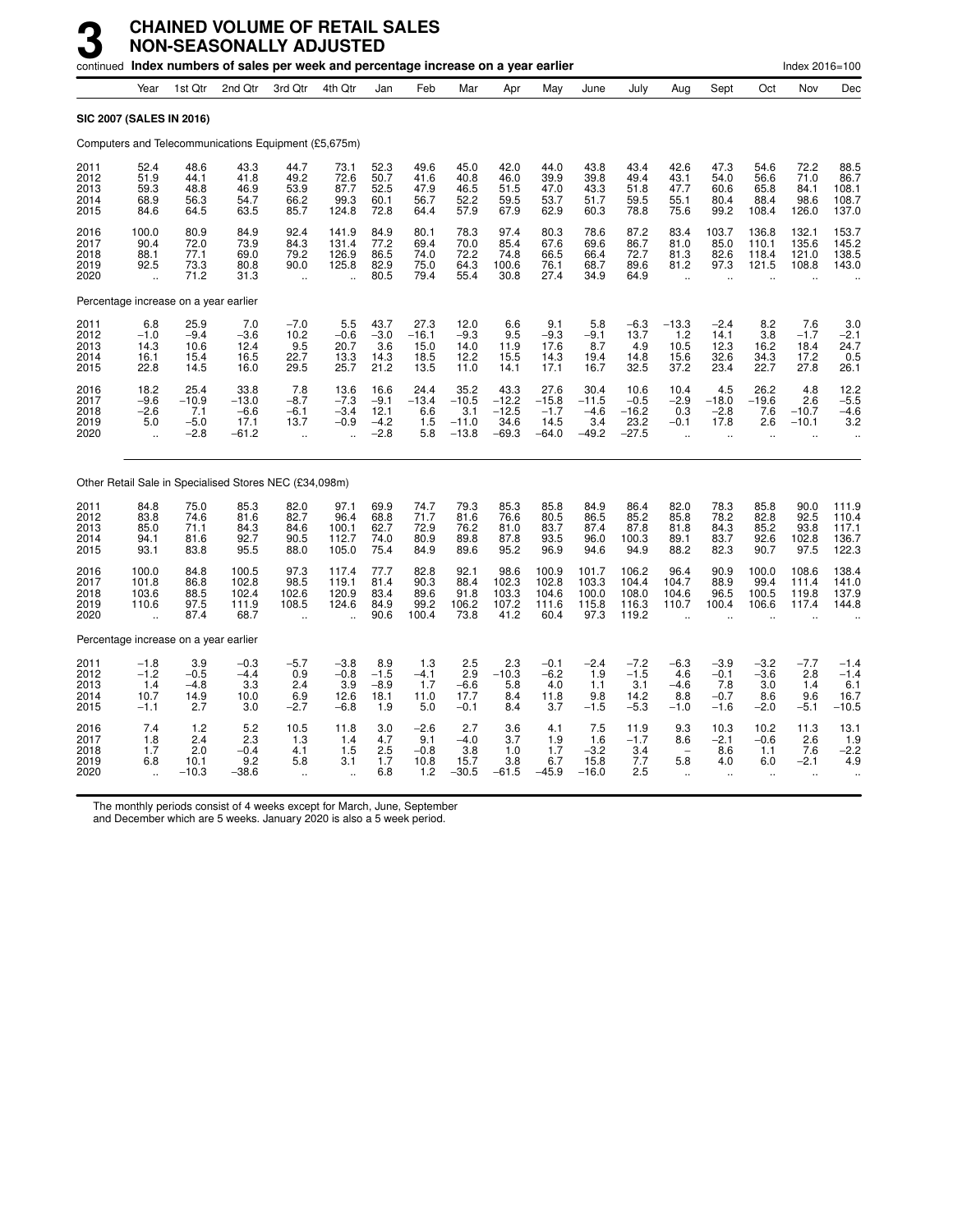|                                      |                                                          |                                          |                                               | continued Index numbers of sales per week and percentage increase on a year earlier |                                                          |                                           |                                          |                                          |                                          |                                          |                                          |                                          |                                                         |                                                          |                                                          | Index 2016=100                             |                                                                               |
|--------------------------------------|----------------------------------------------------------|------------------------------------------|-----------------------------------------------|-------------------------------------------------------------------------------------|----------------------------------------------------------|-------------------------------------------|------------------------------------------|------------------------------------------|------------------------------------------|------------------------------------------|------------------------------------------|------------------------------------------|---------------------------------------------------------|----------------------------------------------------------|----------------------------------------------------------|--------------------------------------------|-------------------------------------------------------------------------------|
|                                      | Year                                                     | 1st Qtr                                  | 2nd Qtr                                       | 3rd Qtr                                                                             | 4th Qtr                                                  | Jan                                       | Feb                                      | Mar                                      | Apr                                      | May                                      | June                                     | July                                     | Aug                                                     | Sept                                                     | Oct                                                      | Nov                                        | Dec                                                                           |
|                                      |                                                          | SIC 2007 (SALES IN 2016)                 |                                               |                                                                                     |                                                          |                                           |                                          |                                          |                                          |                                          |                                          |                                          |                                                         |                                                          |                                                          |                                            |                                                                               |
|                                      |                                                          |                                          | Non-store Retail, All Businesses (£33,202m)   |                                                                                     |                                                          |                                           |                                          |                                          |                                          |                                          |                                          |                                          |                                                         |                                                          |                                                          |                                            |                                                                               |
| 2011<br>2012<br>2013<br>2014<br>2015 | 53.6<br>58.3<br>67.9<br>76.0<br>84.8                     | 48.7<br>52.6<br>60.9<br>68.0<br>77.2     | 48.6<br>53.0<br>62.2<br>72.1<br>79.2          | 50.1<br>53.6<br>64.0<br>69.3<br>79.2                                                | 66.8<br>73.9<br>84.3<br>95.3<br>103.6                    | 48.3<br>51.7<br>58.3<br>62.9<br>76.6      | 49.5<br>52.3<br>61.5<br>72.3<br>76.1     | 48.4<br>53.6<br>62.5<br>69.6<br>78.6     | 47.1<br>52.2<br>60.2<br>71.0<br>79.1     | 48.6<br>53.9<br>62.0<br>72.8<br>76.3     | 49.9<br>52.8<br>64.0<br>72.4<br>81.6     | 50.0<br>56.0<br>64.9<br>70.7<br>82.5     | 49.7<br>50.6<br>64.5<br>66.1<br>74.0                    | 50.6<br>54.1<br>63.0<br>70.8<br>80.7                     | 56.1<br>61.1<br>69.6<br>77.8<br>87.8                     | 71.5<br>75.7<br>87.1<br>101.9<br>116.1     | 71.6<br>82.7<br>93.9<br>104.0<br>106.3                                        |
| 2016<br>2017<br>2018<br>2019<br>2020 | 100.0<br>114.8<br>126.3<br>145.7<br>$\ddot{\phantom{a}}$ | 83.3<br>100.0<br>108.7<br>127.6<br>139.8 | 90.4<br>104.7<br>116.1<br>134.7<br>195.8      | 93.0<br>108.6<br>121.0<br>141.5<br>u.                                               | 133.2<br>146.0<br>159.7<br>179.0<br>$\ddot{\phantom{a}}$ | 84.2<br>99.4<br>105.7<br>120.5<br>137.8   | 82.3<br>98.9<br>109.1<br>125.6<br>134.8  | 83.3<br>101.4<br>110.6<br>134.8<br>145.7 | 89.2<br>105.0<br>112.5<br>135.0<br>170.1 | 91.7<br>102.4<br>118.3<br>134.6<br>204.0 | 90.4<br>106.2<br>117.2<br>134.6<br>209.7 | 90.8<br>104.4<br>122.0<br>149.4<br>201.9 | 89.3<br>103.9<br>117.8<br>136.2                         | 97.8<br>115.6<br>122.6<br>139.4                          | 110.7<br>122.6<br>133.1<br>150.5                         | 149.2<br>164.5<br>180.5<br>185.9           | 138.5<br>149.9<br>164.3<br>196.4                                              |
|                                      |                                                          | Percentage increase on a year earlier    |                                               |                                                                                     |                                                          |                                           |                                          |                                          |                                          |                                          |                                          |                                          |                                                         |                                                          |                                                          |                                            |                                                                               |
| 2011<br>2012<br>2013<br>2014<br>2015 | 11.8<br>8.8<br>16.5<br>12.0<br>11.6                      | 11.4<br>8.0<br>15.7<br>11.6<br>13.6      | 13.5<br>9.0<br>17.5<br>15.8<br>9.9            | 9.1<br>7.0<br>19.5<br>8.3<br>14.2                                                   | 13.0<br>10.6<br>14.2<br>13.0<br>8.7                      | $\frac{15.1}{7.0}$<br>12.9<br>7.8<br>21.8 | 11.8<br>5.8<br>17.4<br>17.6<br>5.3       | 8.4<br>10.8<br>16.7<br>11.4<br>12.9      | 8.0<br>10.9<br>15.4<br>17.9<br>11.5      | 12.8<br>10.9<br>15.1<br>17.3<br>4.9      | 18.6<br>6.0<br>21.2<br>13.0<br>12.7      | 9.1<br>12.1<br>15.9<br>9.0<br>16.6       | 8.3<br>1.8<br>27.4<br>2.5<br>11.8                       | 9.8<br>7.0<br>16.4<br>12.4<br>14.1                       | 7.8<br>8.8<br>14.0<br>11.7<br>12.8                       | 15.5<br>5.8<br>15.1<br>17.0<br>13.9        | 14.5<br>15.5<br>13.6<br>10.8<br>2.1                                           |
| 2016<br>2017<br>2018<br>2019<br>2020 | 17.9<br>14.8<br>10.1<br>15.3<br>$\ddot{\phantom{a}}$     | 7.8<br>20.1<br>8.7<br>17.4<br>9.5        | 14.2<br>15.8<br>10.9<br>16.0<br>45.3          | 17.5<br>16.7<br>11.4<br>17.0<br>$\ddot{\phantom{1}}$                                | 28.6<br>9.5<br>9.4<br>12.1                               | 10.0<br>18.0<br>6.4<br>14.0<br>14.3       | 8.1<br>20.1<br>10.3<br>15.1<br>7.3       | 6.0<br>21.7<br>9.2<br>21.8<br>8.1        | 12.7<br>17.8<br>7.1<br>20.0<br>26.0      | 20.2<br>11.7<br>15.5<br>13.8<br>51.6     | 10.8<br>17.5<br>10.3<br>14.9<br>55.8     | 10.2<br>15.0<br>16.8<br>22.5<br>35.1     | 20.7<br>16.4<br>13.4<br>15.6<br>$\ddot{\phantom{a}}$    | 21.1<br>18.1<br>6.1<br>13.7<br>$\ddotsc$                 | 26.1<br>10.8<br>8.6<br>13.0<br>ä.                        | 28.5<br>10.2<br>9.7<br>3.0<br>$\mathbf{r}$ | 30.4<br>8.2<br>9.7<br>19.5                                                    |
|                                      |                                                          |                                          | Non-store Retail, Large Businesses (£21,258m) |                                                                                     |                                                          |                                           |                                          |                                          |                                          |                                          |                                          |                                          |                                                         |                                                          |                                                          |                                            |                                                                               |
| 2011<br>2012<br>2013<br>2014<br>2015 | 49.3<br>55.9<br>64.8<br>71.4<br>85.1                     | 44.9<br>48.3<br>56.4<br>64.9<br>75.6     | 43.7<br>48.6<br>57.4<br>63.8<br>78.8          | 44.3<br>50.4<br>61.8<br>64.4<br>78.2                                                | 64.2<br>76.4<br>83.5<br>92.9<br>107.8                    | 45.1<br>48.2<br>55.1<br>63.6<br>76.3      | 45.8<br>48.9<br>57.3<br>66.7<br>76.7     | 44.1<br>47.8<br>56.8<br>64.8<br>74.0     | 43.0<br>48.0<br>55.7<br>63.2<br>78.8     | 43.5<br>48.2<br>56.9<br>63.3<br>76.5     | 44.3<br>49.3<br>59.2<br>64.6<br>80.7     | 43.8<br>52.1<br>62.4<br>64.3<br>80.2     | 43.4<br>46.8<br>61.2<br>61.6<br>73.7                    | 45.4<br>51.9<br>61.8<br>66.7<br>80.2                     | 50.7<br>59.8<br>67.1<br>72.9<br>88.0                     | 67.4<br>78.3<br>85.8<br>99.6<br>119.0      | 72.3<br>88.1<br>94.7<br>103.7<br>114.7                                        |
| 2016<br>2017<br>2018<br>2019<br>2020 | 100.0<br>111.0<br>117.8<br>140.1<br>$\ddot{\phantom{a}}$ | 86.3<br>96.9<br>100.6<br>121.0<br>136.2  | 92.2<br>100.8<br>109.4<br>129.1<br>185.2      | 93.2<br>102.7<br>111.8<br>132.3                                                     | 128.3<br>143.5<br>149.6<br>177.8                         | 89.2<br>96.4<br>98.1<br>118.5<br>135.9    | 84.8<br>95.3<br>99.5<br>117.9<br>129.6   | 85.2<br>98.5<br>103.5<br>125.6<br>141.9  | 91.4<br>99.2<br>105.6<br>129.5<br>164.3  | 93.9<br>98.6<br>111.3<br>129.2<br>190.3  | 91.6<br>103.9<br>110.9<br>128.7<br>197.8 | 94.8<br>103.7<br>114.2<br>144.2<br>182.8 | 91.9<br>98.8<br>108.3<br>124.9                          | 92.9<br>104.9<br>112.6<br>128.8                          | 105.0<br>114.9<br>122.7<br>140.5                         | 139.5<br>162.4<br>169.9<br>185.4           | 138.0<br>151.4<br>155.0<br>201.5                                              |
|                                      |                                                          | Percentage increase on a year earlier    |                                               |                                                                                     |                                                          |                                           |                                          |                                          |                                          |                                          |                                          |                                          |                                                         |                                                          |                                                          |                                            |                                                                               |
| 2011<br>2012<br>2013<br>2014<br>2015 | 11.4<br>13.5<br>15.9<br>10.2<br>19.2                     | 11.6<br>7.4<br>16.9<br>15.1<br>16.4      | 14.5<br>11.2<br>18.3<br>11.0<br>23.6          | 8.5<br>13.8<br>22.6<br>4.1<br>21.5                                                  | 11.3<br>19.1<br>9.3<br>11.3<br>16.0                      | 12.0<br>6.9<br>14.2<br>15.5<br>20.1       | 14.2<br>6.7<br>17.3<br>16.4<br>14.9      | 9.4<br>8.5<br>18.7<br>14.1<br>14.2       | 12.4<br>11.8<br>15.9<br>13.5<br>24.6     | 13.2<br>10.8<br>18.0<br>11.2<br>20.8     | 17.4<br>11.1<br>20.2<br>9.0<br>25.0      | 9.4<br>19.0<br>19.9<br>2.9<br>24.8       | 7.3<br>7.8<br>30.7<br>0.7<br>19.7                       | 8.8<br>14.3<br>19.0<br>7.8<br>20.2                       | 3.7<br>17.9<br>12.2<br>8.5<br>20.7                       | 10.5<br>16.2<br>9.5<br>16.0<br>19.5        | 16.7<br>$^{21.8}_{7.5}$<br>$9.4$<br>10.7                                      |
| 2016<br>2017<br>2018<br>2019<br>2020 | 17.5<br>11.0<br>6.2<br>18.8<br>$\ddot{\phantom{a}}$      | 14.2<br>12.3<br>3.8<br>20.3<br>12.6      | 17.0<br>9.3<br>8.5<br>18.0<br>43.4            | 19.1<br>10.2<br>8.9<br>18.4<br>$\ddot{\phantom{a}}$                                 | 19.0<br>11.9<br>4.2<br>18.8                              | 16.8<br>8.1<br>1.7<br>20.8<br>14.7        | 10.7<br>12.3<br>4.4<br>18.5<br>10.0      | 15.1<br>15.7<br>5.0<br>21.4<br>13.0      | 16.1<br>8.5<br>6.4<br>22.6<br>26.9       | 22.7<br>5.0<br>12.9<br>16.1<br>47.2      | 13.5<br>13.4<br>6.7<br>16.1<br>53.7      | 18.2<br>9.3<br>10.2<br>26.2<br>26.8      | 24.6<br>7.6<br>9.6<br>15.3                              | 15.9<br>12.9<br>7.4<br>14.3                              | 19.3<br>9.4<br>6.9<br>14.4                               | 17.2<br>16.4<br>4.6<br>9.2                 | 20.3<br>9.7<br>2.3<br>30.0                                                    |
|                                      |                                                          |                                          | Non-store Retail, Small Businesses (£11,550)  |                                                                                     |                                                          |                                           |                                          |                                          |                                          |                                          |                                          |                                          |                                                         |                                                          |                                                          |                                            |                                                                               |
| 2011<br>2012<br>2013<br>2014<br>2015 | 61.6<br>62.6<br>73.6<br>84.7<br>84.3                     | 55.7<br>60.7<br>69.3<br>73.7<br>80.3     | 57.9<br>61.2<br>71.2<br>87.6<br>80.0          | 61.0<br>59.6<br>68.2<br>78.5<br>81.0                                                | 71.7<br>69.1<br>85.9<br>99.7<br>95.7                     | 54.3<br>58.2<br>64.4<br>61.6<br>77.1      | 56.3<br>58.8<br>69.1<br>82.6<br>75.1     | 56.4<br>64.4<br>73.2<br>78.7<br>87.2     | 54.6<br>59.9<br>68.6<br>85.5<br>79.8     | 58.1<br>64.5<br>71.7<br>90.5<br>76.1     | 60.2<br>59.5<br>73.0<br>86.9<br>83.2     | 61.6<br>63.3<br>69.5<br>82.8<br>86.7     | 61.6<br>57.7<br>70.7<br>74.6<br>74.4                    | 60.1<br>58.1<br>65.1<br>78.3<br>81.8                     | 66.1<br>63.3<br>74.2<br>86.9<br>87.4                     | 79.1<br>70.6<br>89.5<br>106.3<br>110.7     | 70.2<br>72.5<br>92.3<br>104.7<br>90.4                                         |
| 2016<br>2017<br>2018<br>2019<br>2020 | 100.0<br>122.0<br>142.3<br>156.3<br>÷.                   | 77.6<br>105.8<br>123.8<br>139.9<br>146.4 | 87.1<br>112.0<br>128.7<br>145.2<br>215.6      | 92.8<br>119.6<br>138.2<br>158.7<br>x.                                               | 142.5<br>150.5<br>178.6<br>181.4<br>ä,                   | 74.9<br>105.0<br>120.0<br>124.4<br>141.3  | 77.5<br>105.5<br>127.1<br>140.1<br>144.5 | 79.8<br>106.7<br>124.1<br>152.1<br>152.9 | 84.9<br>115.9<br>125.5<br>145.2<br>181.0 | 87.8<br>109.7<br>131.5<br>144.7<br>229.8 | 88.2<br>110.6<br>128.9<br>145.6<br>232.0 | 83.4<br>105.9<br>136.7<br>159.3<br>237.6 | 84.5<br>113.5<br>135.8<br>157.4<br>$\ddot{\phantom{a}}$ | 107.0<br>135.5<br>141.3<br>159.3<br>$\ddot{\phantom{a}}$ | 121.3<br>137.1<br>152.7<br>169.3<br>$\ddot{\phantom{a}}$ | 167.5<br>168.3<br>200.4<br>186.7           | 139.6<br>147.0<br>181.9<br>186.9                                              |
|                                      |                                                          | Percentage increase on a year earlier    |                                               |                                                                                     |                                                          |                                           |                                          |                                          |                                          |                                          |                                          |                                          |                                                         |                                                          |                                                          |                                            |                                                                               |
| 2011<br>2012<br>2013<br>2014<br>2015 | $^{12.4}_{1.7}$<br>17.5<br>15.0<br>$-0.5$                | 11.1<br>9.0<br>14.0<br>6.4<br>9.0        | 11.9<br>5.8<br>16.4<br>23.0<br>$-8.7$         | 9.9<br>$-2.4$<br>14.4<br>15.2<br>3.1                                                | 16.2<br>$-3.6$<br>24.3<br>16.1<br>$-4.0$                 | 20.4<br>$7.2$<br>10.7<br>$-4.4$<br>25.2   | 8.4<br>4.4<br>17.6<br>19.4<br>$-9.1$     | 6.9<br>14.0<br>13.8<br>7.5<br>10.8       | 1.9<br>9.7<br>14.5<br>24.6<br>$-6.6$     | 12.3<br>11.0<br>11.0<br>26.3<br>$-15.9$  | 20.2<br>$-1.2$<br>22.7<br>19.1<br>$-4.3$ | 8.7<br>2.7<br>9.7<br>19.2<br>4.7         | 9.7<br>$-6.3$<br>22.5<br>5.5<br>$-0.3$                  | 11.2<br>$-3.4$<br>12.1<br>20.4<br>4.4                    | 14.3<br>$-4.2$<br>17.2<br>17.1<br>0.6                    | 24.7<br>$-10.8$<br>26.8<br>18.7<br>4.2     | 10.7<br>$\frac{3.3}{27.4}$<br>13.4<br>$-13.6$                                 |
| 2016<br>2017<br>2018<br>2019<br>2020 | 18.7<br>22.0<br>16.7<br>9.8<br>$\sim$                    | $-3.4$<br>36.4<br>17.0<br>13.0<br>4.6    | 8.9<br>28.6<br>14.9<br>12.8<br>48.5           | 14.6<br>28.9<br>15.5<br>14.9<br>$\ddotsc$                                           | 48.9<br>5.6<br>18.7<br>1.6<br>$\mathbf{u}$               | $-2.8$<br>40.1<br>14.4<br>3.6<br>13.6     | 3.2<br>36.1<br>20.5<br>10.2<br>3.1       | $-8.5$<br>33.7<br>16.3<br>22.6<br>0.5    | 6.4<br>36.5<br>8.2<br>15.8<br>24.6       | 15.3<br>25.0<br>19.9<br>10.0<br>58.9     | 6.0<br>25.4<br>16.5<br>12.9<br>59.4      | $-3.8$<br>27.0<br>29.0<br>16.6<br>49.2   | 13.6<br>34.3<br>19.7<br>16.0<br>$\ddotsc$               | 30.8<br>26.6<br>4.3<br>12.7<br>$\ddotsc$                 | 38.8<br>13.0<br>11.4<br>10.9<br>$\ldots$                 | 51.3<br>0.5<br>19.0<br>$-6.8$<br>$\sim$    | 54.3<br>$\begin{array}{c} 5.3 \\ 23.8 \\ 2.7 \end{array}$<br>$\bullet\bullet$ |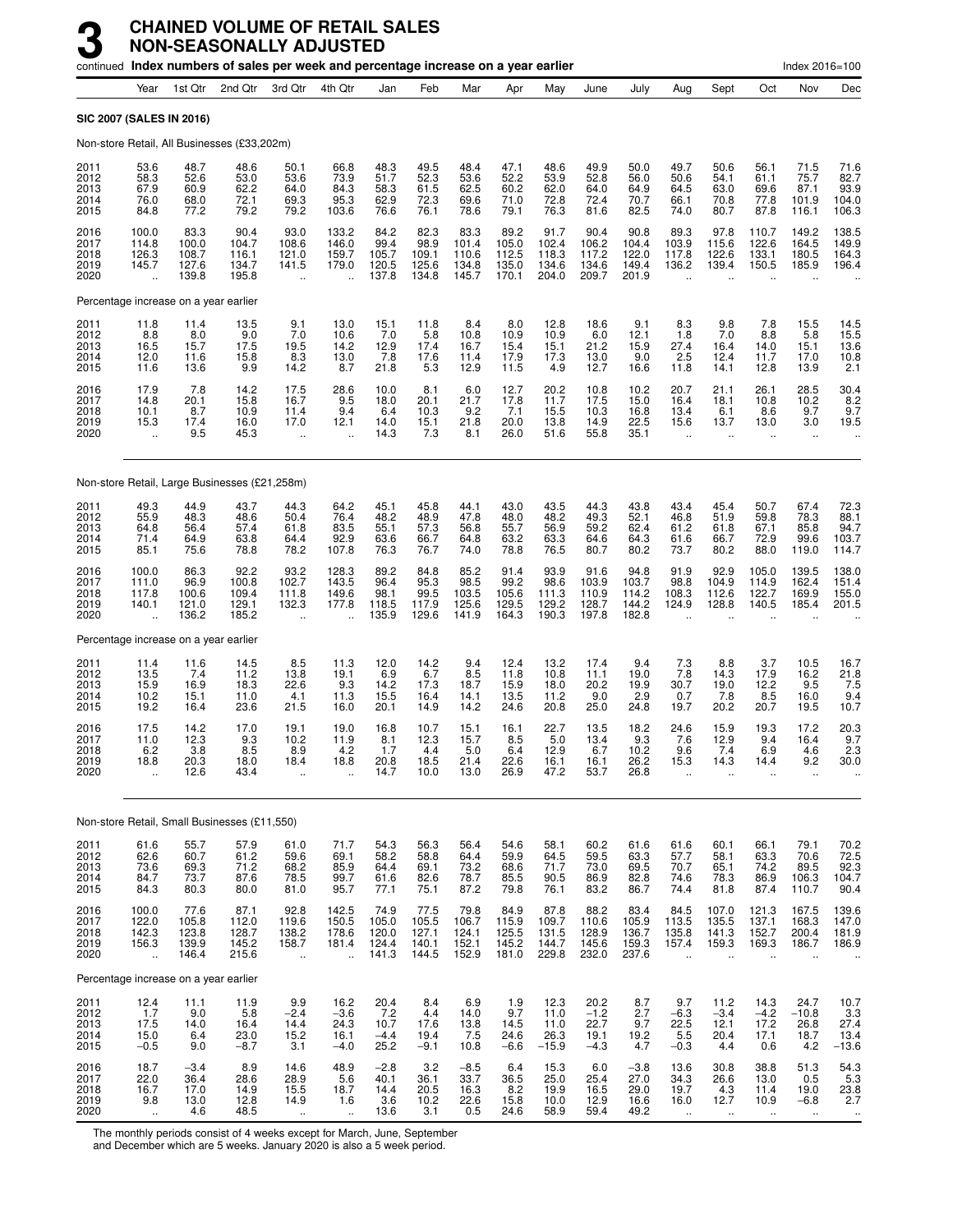|                                      |                                                       |                                            | continued Index numbers of sales per week and percentage increase on a year earlier |                                                      |                                              |                                          |                                           |                                               |                                               |                                               |                                              |                                                |                                                    |                                               |                                             | Index 2016=100                                      |                                                |
|--------------------------------------|-------------------------------------------------------|--------------------------------------------|-------------------------------------------------------------------------------------|------------------------------------------------------|----------------------------------------------|------------------------------------------|-------------------------------------------|-----------------------------------------------|-----------------------------------------------|-----------------------------------------------|----------------------------------------------|------------------------------------------------|----------------------------------------------------|-----------------------------------------------|---------------------------------------------|-----------------------------------------------------|------------------------------------------------|
|                                      | Year                                                  | 1st Qtr                                    | 2nd Qtr                                                                             | 3rd Qtr                                              | 4th Qtr                                      | Jan                                      | Feb                                       | Mar                                           | Apr                                           | May                                           | June                                         | July                                           | Aug                                                | Sept                                          | Oct                                         | Nov                                                 | Dec                                            |
|                                      |                                                       | <b>SIC 2007 (SALES IN 2016)</b>            |                                                                                     |                                                      |                                              |                                          |                                           |                                               |                                               |                                               |                                              |                                                |                                                    |                                               |                                             |                                                     |                                                |
| Mail Order (£30,738m)                |                                                       |                                            |                                                                                     |                                                      |                                              |                                          |                                           |                                               |                                               |                                               |                                              |                                                |                                                    |                                               |                                             |                                                     |                                                |
| 2011<br>2012<br>2013<br>2014<br>2015 | 48.5<br>54.4<br>63.7<br>73.9<br>84.2                  | 43.5<br>48.9<br>57.5<br>65.5<br>76.5       | 42.7<br>48.5<br>57.2<br>69.1<br>77.9                                                | 45.4<br>49.7<br>59.0<br>67.1<br>78.5                 | 62.4<br>70.4<br>81.1<br>94.6<br>104.1        | 44.3<br>49.1<br>56.4<br>61.2<br>77.4     | 43.3<br>47.8<br>57.1<br>68.0<br>73.6      | 43.1<br>49.7<br>58.7<br>67.9<br>77.9          | 41.5<br>48.4<br>56.6<br>68.6<br>78.3          | 42.8<br>48.7<br>57.1<br>70.2<br>75.5          | 43.6<br>48.4<br>57.9<br>68.5<br>79.5         | 44.7<br>51.7<br>58.7<br>67.3<br>80.8           | 45.2<br>46.6<br>59.7<br>64.8<br>73.9               | 46.2<br>50.6<br>58.8<br>68.9<br>80.4          | 50.3<br>55.9<br>65.9<br>75.7<br>86.8        | 67.3<br>71.6<br>83.4<br>101.3<br>117.0              | 68.2<br>80.9<br>91.4<br>104.2<br>107.6         |
| 2016<br>2017<br>2018<br>2019<br>2020 | 100.0<br>117.0<br>129.2<br>149.6<br>ä,                | 82.8<br>101.2<br>110.1<br>131.1<br>143.4   | 89.1<br>106.1<br>118.5<br>137.4<br>205.7                                            | 93.0<br>110.5<br>123.9<br>145.0<br>÷.                | 135.1<br>150.0<br>164.5<br>184.8             | 85.2<br>101.3<br>108.3<br>126.0<br>142.4 | 80.2<br>100.2<br>110.3<br>127.6<br>135.1  | 82.9<br>102.0<br>111.4<br>138.0<br>151.1      | 88.0<br>106.4<br>114.8<br>136.7<br>179.2      | 90.9<br>103.8<br>121.1<br>137.5<br>214.0      | 88.5<br>107.8<br>119.4<br>137.8<br>220.3     | 89.8<br>105.8<br>124.5<br>152.9<br>210.2       | 89.8<br>105.4<br>120.9<br>140.2                    | 98.2<br>118.3<br>125.8<br>142.5               | 111.0<br>124.5<br>135.2<br>153.4            | 151.5<br>169.7<br>186.8<br>191.6                    | 141.2<br>154.8<br>170.0<br>204.5               |
|                                      |                                                       | Percentage increase on a year earlier      |                                                                                     |                                                      |                                              |                                          |                                           |                                               |                                               |                                               |                                              |                                                |                                                    |                                               |                                             |                                                     |                                                |
| 2011<br>2012<br>2013<br>2014<br>2015 | 14.9<br>12.1<br>17.2<br>16.0<br>14.0                  | 13.0<br>12.4<br>17.5<br>14.0<br>16.6       | 16.3<br>13.6<br>18.0<br>20.7<br>12.8                                                | 14.1<br>9.4<br>18.9<br>13.7<br>17.0                  | 16.0<br>12.8<br>15.3<br>16.6<br>10.0         | 17.8<br>10.8<br>14.8<br>8.6<br>26.5      | 11.5<br>10.2<br>19.6<br>19.1<br>8.2       | 10.6<br>15.5<br>18.0<br>15.7<br>14.8          | 10.1<br>16.7<br>16.8<br>21.3<br>14.1          | 16.3<br>13.7<br>17.2<br>23.0<br>7.5           | 21.3<br>11.2<br>19.5<br>18.4<br>16.0         | 15.6<br>15.6<br>13.6<br>14.6<br>20.2           | 13.2<br>3.1<br>28.1<br>8.6<br>14.0                 | 13.5<br>9.5<br>16.4<br>17.2<br>16.7           | 8.4<br>11.2<br>17.8<br>14.9<br>14.6         | 20.6<br>6.5<br>16.5<br>21.5<br>15.5                 | 17.3<br>18.7<br>13.0<br>14.0<br>3.2            |
| 2016<br>2017<br>2018<br>2019<br>2020 | 18.7<br>17.0<br>10.5<br>15.7<br>$\ddot{\phantom{a}}$  | 8.3<br>22.3<br>8.8<br>19.0<br>9.4          | 14.4<br>19.1<br>11.6<br>15.9<br>49.7                                                | 18.5<br>18.7<br>12.1<br>17.1<br>$\ddot{\phantom{a}}$ | 29.8<br>11.1<br>9.6<br>12.4                  | 10.0<br>18.9<br>6.9<br>16.3<br>13.0      | 9.0<br>24.9<br>10.1<br>15.7<br>5.9        | 6.3<br>23.1<br>9.3<br>23.8<br>9.5             | 12.4<br>20.9<br>7.9<br>19.1<br>31.1           | 20.4<br>14.2<br>16.6<br>13.6<br>55.6          | 11.3<br>21.8<br>10.7<br>15.4<br>59.9         | 11.1<br>17.8<br>17.7<br>22.8<br>37.4           | 21.5<br>17.3<br>14.7<br>16.0<br>$\bar{\mathbf{r}}$ | 22.2<br>20.5<br>6.3<br>13.3                   | 27.9<br>12.2<br>8.6<br>13.5                 | 29.5<br>12.0<br>10.1<br>2.6<br>$\ddot{\phantom{a}}$ | 31.3<br>9.6<br>9.8<br>20.3                     |
|                                      |                                                       | Other Non-store Retail (£2,464m)           |                                                                                     |                                                      |                                              |                                          |                                           |                                               |                                               |                                               |                                              |                                                |                                                    |                                               |                                             |                                                     |                                                |
| 2011<br>2012<br>2013<br>2014<br>2015 | 114.7<br>105.1<br>117.9<br>101.3<br>91.8              | 111.3<br>96.8<br>101.8<br>97.2<br>86.6     | 120.9<br>106.8<br>122.6<br>108.4<br>95.2                                            | 106.9<br>100.9<br>124.0<br>95.6<br>87.1              | 119.6<br>115.9<br>123.3<br>104.5<br>98.2     | 96.1<br>82.4<br>81.6<br>82.6<br>66.6     | 124.4<br>107.6<br>113.6<br>123.3<br>106.3 | 112.9<br>99.8<br>108.5<br>91.0<br>86.9        | 115.0<br>97.7<br>104.1<br>99.5<br>89.3        | 119.3<br>117.2<br>122.1<br>104.3<br>87.0      | 126.8<br>105.9<br>137.9<br>118.7<br>106.6    | 114.0<br>108.1<br>139.4<br>112.5<br>102.3      | 104.7<br>99.2<br>122.7<br>82.1<br>74.8             | 103.1<br>96.5<br>112.8<br>92.8<br>84.7        | 126.2<br>122.8<br>114.0<br>102.7<br>100.5   | 121.9<br>124.2<br>131.8<br>109.6<br>105.9           | 112.4<br>103.7<br>123.8<br>101.7<br>90.3       |
| 2016<br>2017<br>2018<br>2019<br>2020 | 100.0<br>87.7<br>90.3<br>97.4<br>$\ddot{\phantom{a}}$ | 89.5<br>84.3<br>90.2<br>83.7<br>93.7       | 107.1<br>86.7<br>86.1<br>101.4<br>71.7                                              | 93.0<br>84.7<br>84.7<br>97.5<br>$\ddot{\phantom{a}}$ | 110.4<br>95.0<br>100.4<br>106.9              | 72.4<br>75.4<br>73.9<br>52.7<br>79.8     | 107.6<br>81.9<br>93.7<br>100.4<br>130.6   | 88.6<br>93.3<br>100.5<br>95.1<br>78.1         | 103.8<br>88.8<br>83.9<br>113.2<br>56.4        | 102.2<br>85.1<br>84.2<br>98.1<br>79.6         | 113.7<br>86.4<br>89.3<br>94.5<br>77.5        | 104.0<br>88.0<br>91.5<br>106.1<br>98.4         | 83.0<br>86.0<br>80.3<br>85.4                       | 92.4<br>80.9<br>82.8<br>100.3                 | 106.9<br>98.9<br>107.1<br>113.7             | 120.7<br>98.9<br>101.8<br>114.4                     | 104.8<br>88.7<br>93.9<br>95.4                  |
|                                      |                                                       | Percentage increase on a year earlier      |                                                                                     |                                                      |                                              |                                          |                                           |                                               |                                               |                                               |                                              |                                                |                                                    |                                               |                                             |                                                     |                                                |
| 2011<br>2012<br>2013<br>2014<br>2015 | $-2.2$<br>$-8.3$<br>12.2<br>-14.1<br>$-9.4$           | 4.1<br>$-13.0$<br>5.1<br>$-4.5$<br>$-10.9$ | 2.3<br>$-11.6$<br>14.8<br>$-11.6$<br>$-12.2$                                        | $-11.5$<br>$-5.6$<br>22.9<br>$-22.9$<br>$-8.9$       | $-3.0$<br>$-3.1$<br>6.4<br>$-15.2$<br>$-6.0$ | $1.5 - 14.3$<br>$-0.9$<br>1.2<br>$-19.4$ | 13.5<br>$-13.5$<br>5.6<br>8.6<br>$-13.8$  | $-1.3$<br>$-11.6$<br>8.7<br>$-16.1$<br>$-4.5$ | $-1.1$<br>$-15.0$<br>6.5<br>$-4.4$<br>$-10.3$ | $-1.0$<br>$-1.8$<br>4.2<br>$-14.5$<br>$-16.6$ | 7.7<br>$-16.5$<br>30.2<br>$-13.9$<br>$-10.2$ | $-14.9$<br>$-5.2$<br>28.9<br>$-19.3$<br>$-9.1$ | $-12.4$<br>$-5.2$<br>23.7<br>$-33.1$<br>$-8.9$     | $-7.3$<br>$-6.4$<br>16.8<br>$-17.7$<br>$-8.7$ | 4.5<br>$-2.7$<br>$-7.1$<br>$-9.9$<br>$-2.2$ | $-10.2$<br>1.9<br>6.1<br>$-16.8$<br>$-3.4$          | $-2.5$<br>$-7.7$<br>19.4<br>$-17.8$<br>$-11.2$ |
| 2016<br>2017<br>2018<br>2019<br>2020 | 9.0<br>$-12.3$<br>3.0<br>7.8                          | 3.3<br>$-5.8$<br>7.0<br>$-7.2$<br>11.9     | 12.5<br>$-19.0$<br>$-0.8$<br>17.8<br>$-29.3$                                        | 6.9<br>$-9.0$<br>0.1<br>15.1                         | 12.4<br>$-13.9$<br>5.7<br>6.5                | 8.8<br>4.1<br>$-2.1$<br>$-28.7$<br>51.5  | 1.2<br>$-23.8$<br>14.4<br>7.2<br>30.0     | 2.0<br>5.3<br>7.8<br>$-5.3$<br>$-17.9$        | 16.3<br>$-14.5$<br>$-5.5$<br>34.9<br>$-50.1$  | 17.4<br>$-16.7$<br>$-1.1$<br>16.5<br>$-18.8$  | 6.7<br>$-24.0$<br>3.3<br>5.8<br>$-18.0$      | 1.7<br>$-15.4$<br>4.0<br>16.0<br>$-7.3$        | 10.9<br>3.7<br>$-6.7$<br>6.4                       | 9.1<br>$-12.4$<br>2.4<br>21.1                 | 6.5<br>$-7.5$<br>8.2<br>6.2                 | 14.0<br>$-18.1$<br>2.9<br>12.4                      | 16.1<br>$-15.4$<br>5.8<br>1.7                  |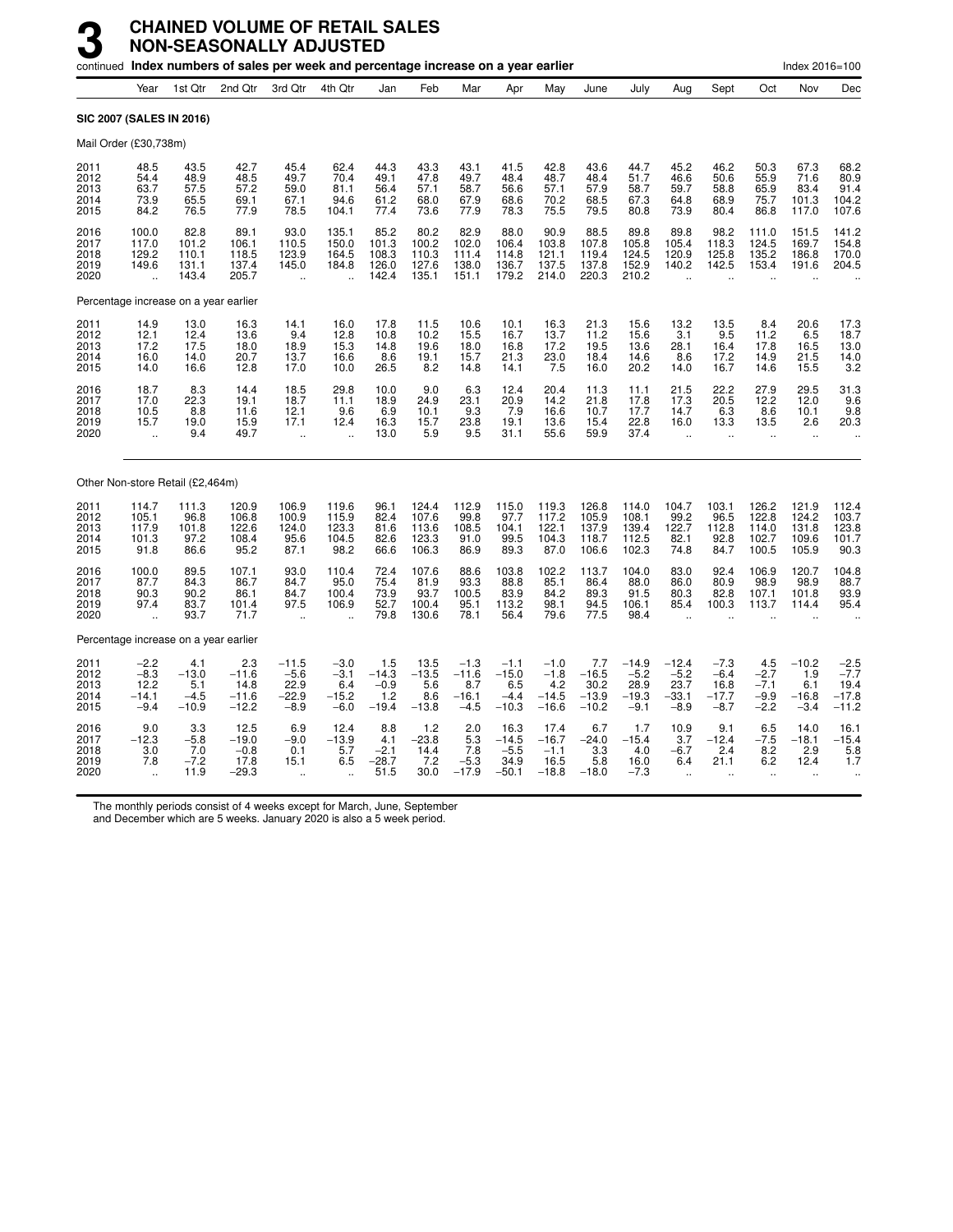|                                      |                                       |                                        | continued Index numbers of sales per week and percentage increase on a year earlier |                                          |                                        |                                        |                                                         |                                         |                                         |                                          |                                         |                                          |                                          |                                           |                                        | Index 2016=100                         |                                        |
|--------------------------------------|---------------------------------------|----------------------------------------|-------------------------------------------------------------------------------------|------------------------------------------|----------------------------------------|----------------------------------------|---------------------------------------------------------|-----------------------------------------|-----------------------------------------|------------------------------------------|-----------------------------------------|------------------------------------------|------------------------------------------|-------------------------------------------|----------------------------------------|----------------------------------------|----------------------------------------|
|                                      | Year                                  | 1st Qtr                                | 2nd Qtr                                                                             | 3rd Qtr                                  | 4th Qtr                                | Jan                                    | Feb                                                     | Mar                                     | Apr                                     | May                                      | June                                    | July                                     | Aug                                      | Sept                                      | Oct                                    | Nov                                    | Dec                                    |
|                                      | <b>SIC 2007 (SALES IN 2016)</b>       |                                        |                                                                                     |                                          |                                        |                                        |                                                         |                                         |                                         |                                          |                                         |                                          |                                          |                                           |                                        |                                        |                                        |
|                                      |                                       |                                        | Automotive Fuel, All Businesses (£36,849m)                                          |                                          |                                        |                                        |                                                         |                                         |                                         |                                          |                                         |                                          |                                          |                                           |                                        |                                        |                                        |
| 2011<br>2012<br>2013<br>2014<br>2015 | 91.3<br>89.2<br>86.9<br>87.6<br>94.0  | 88.5<br>92.3<br>84.8<br>85.5<br>90.7   | 92.1<br>87.5<br>88.5<br>88.6<br>93.4                                                | 91.7<br>90.3<br>89.4<br>88.4<br>94.3     | 93.0<br>86.5<br>84.9<br>88.2<br>97.6   | 84.6<br>87.4<br>78.8<br>77.9<br>89.9   | 89.6<br>90.5<br>86.3<br>85.1<br>90.3                    | 90.9<br>97.8<br>88.3<br>93.3<br>91.5    | 92.2<br>85.0<br>87.2<br>87.2<br>92.7    | 92.7<br>90.7<br>90.0<br>87.9<br>92.7     | 91.5<br>86.8<br>88.4<br>90.4<br>94.6    | 93.7<br>91.6<br>92.2<br>90.4<br>93.4     | 90.1<br>88.9<br>88.4<br>87.9<br>92.4     | 91.3<br>90.5<br>87.9<br>87.2<br>96.4      | 92.8<br>87.9<br>85.4<br>87.3<br>97.1   | 96.4<br>87.5<br>86.5<br>89.4<br>100.3  | 90.5<br>84.7<br>83.2<br>88.0<br>95.9   |
| 2016<br>2017<br>2018<br>2019<br>2020 | 100.0<br>99.9<br>101.3<br>107.5       | 97.7<br>95.0<br>97.2<br>105.2<br>94.3  | 100.9<br>102.0<br>103.3<br>108.9<br>60.5                                            | 101.4<br>100.6<br>101.7<br>108.1         | 100.0<br>102.1<br>103.0<br>107.7       | 96.9<br>91.2<br>93.8<br>98.3<br>95.7   | 96.7<br>96.7<br>101.2<br>107.5<br>103.5                 | 99.3<br>96.7<br>96.8<br>108.9<br>85.6   | 101.5<br>99.4<br>101.6<br>108.4<br>42.0 | 102.8<br>105.8<br>105.3<br>109.2<br>61.0 | 98.8<br>100.9<br>103.1<br>109.0<br>74.9 | 102.7<br>101.6<br>103.4<br>110.6<br>93.9 | 101.1<br>100.2<br>101.2<br>108.2         | 100.6<br>100.2<br>100.8<br>105.9          | 102.3<br>103.1<br>101.3<br>109.0       | 102.2<br>104.6<br>106.4<br>109.4       | 96.4<br>99.3<br>101.7<br>105.4         |
|                                      |                                       |                                        | Percentage increase on a year earlier                                               |                                          |                                        |                                        |                                                         |                                         |                                         |                                          |                                         |                                          |                                          |                                           |                                        |                                        |                                        |
| 2011<br>2012<br>2013<br>2014<br>2015 | 4.4<br>$-2.4$<br>$-2.5$<br>0.9<br>7.3 | 5.2<br>4.3<br>$-8.2$<br>0.8<br>6.1     | 2.8<br>$-5.1$<br>1.2<br>0.1<br>5.4                                                  | 2.4<br>$-1.4$<br>$-1.1$<br>$-1.1$<br>6.6 | 7.5<br>$-7.0$<br>$-1.9$<br>3.9<br>10.7 | 8.1<br>3.4<br>$-9.9$<br>$-1.2$<br>15.5 | 4.8<br>1.0<br>$-4.7$<br>$-1.3$<br>6.1                   | 3.4<br>7.6<br>$-9.7$<br>5.6<br>$-1.9$   | 3.3<br>$-7.8$<br>2.6<br>$-0.1$<br>6.4   | 2.3<br>$-2.2$<br>$-0.8$<br>$-2.3$<br>5.4 | 2.8<br>$-5.2$<br>1.9<br>2.2<br>4.7      | 2.1<br>$-2.2$<br>0.7<br>$-2.0$<br>3.3    | 2.0<br>$-1.3$<br>$-0.6$<br>$-0.6$<br>5.2 | 3.1<br>$-0.9$<br>$-2.8$<br>$-0.8$<br>10.5 | 2.4<br>$-5.3$<br>$-2.8$<br>2.3<br>11.1 | 5.2<br>$-9.3$<br>$-1.1$<br>3.4<br>12.2 | 14.3<br>$-6.4$<br>$-1.7$<br>5.7<br>9.1 |
| 2016<br>2017<br>2018<br>2019<br>2020 | 6.4<br>$-0.1$<br>1.4<br>6.1           | 7.8<br>$-2.8$<br>2.3<br>8.2<br>$-10.3$ | 7.9<br>1.1<br>1.3<br>5.4<br>$-44.4$                                                 | 7.6<br>$-0.8$<br>1.1<br>6.2              | 2.4<br>2.2<br>0.9<br>4.6               | 7.7<br>$-5.9$<br>2.9<br>4.7<br>$-2.6$  | 7.1<br>$\overline{\phantom{a}}$<br>4.7<br>6.2<br>$-3.7$ | 8.5<br>$-2.6$<br>0.1<br>12.5<br>$-21.4$ | 9.5<br>$-2.1$<br>2.3<br>6.7<br>$-61.2$  | 10.9<br>3.0<br>$-0.5$<br>3.7<br>$-44.1$  | 4.4<br>2.2<br>2.1<br>5.8<br>$-31.3$     | 9.9<br>$-1.0$<br>1.8<br>6.9<br>$-15.0$   | 9.4<br>$-1.0$<br>1.1<br>6.9              | 4.4<br>$-0.4$<br>0.6<br>5.1               | 5.4<br>0.8<br>$-1.8$<br>7.7            | 1.8<br>2.4<br>1.6<br>2.8               | 0.4<br>3.1<br>2.4<br>3.6               |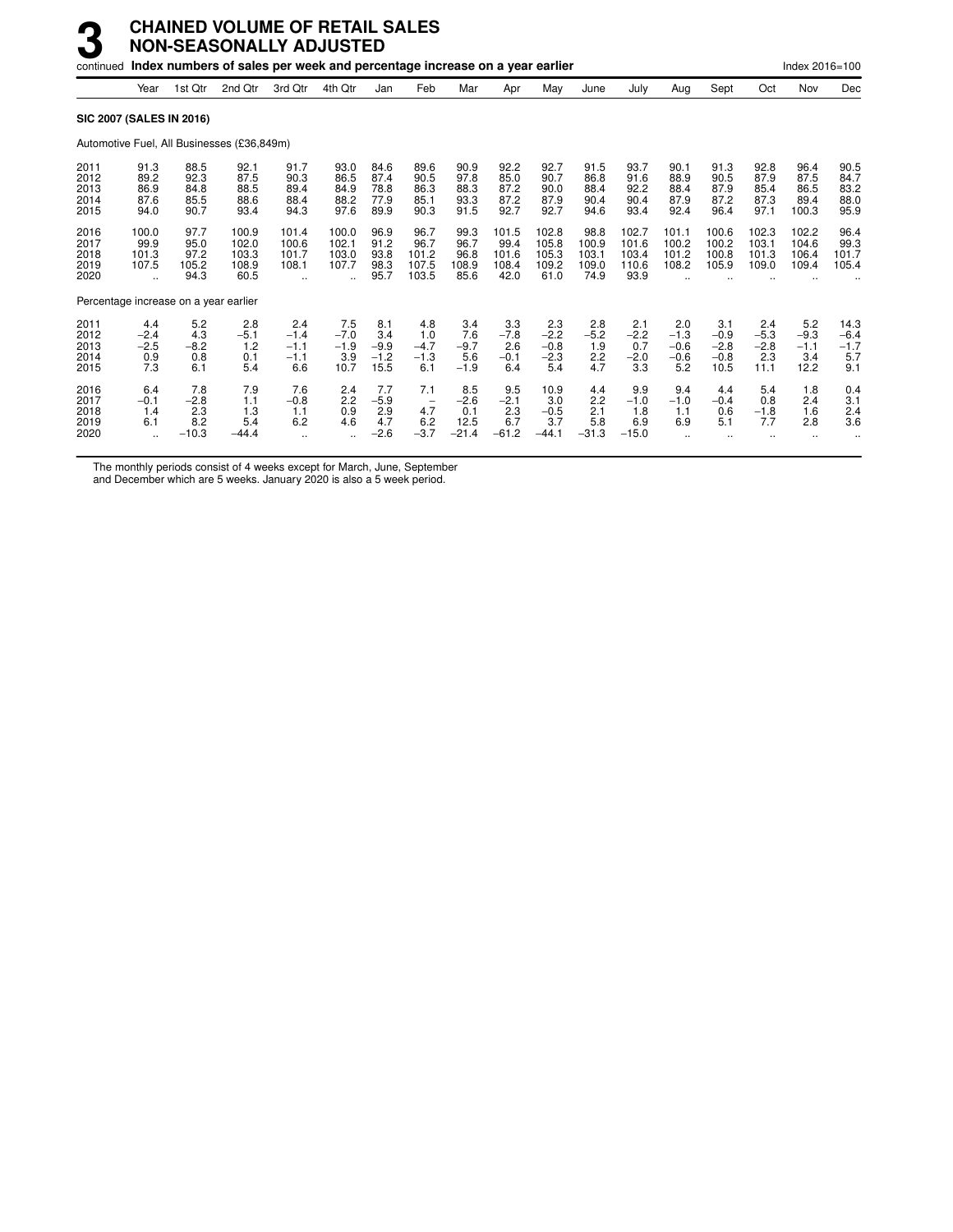

# **VALUE OF RETAIL SALES AT CURRENT PRICES NON-SEASONALLY ADJUSTED**

|                                      |                                                          |                                           | Index numbers of sales per week and percentage increase on a year earlier |                                                         |                                                   |                                               |                                         |                                         |                                                                   |                                            |                                          |                                                                   |                                                         |                                                  |                                                  | Index 2016=100                              |                                                |
|--------------------------------------|----------------------------------------------------------|-------------------------------------------|---------------------------------------------------------------------------|---------------------------------------------------------|---------------------------------------------------|-----------------------------------------------|-----------------------------------------|-----------------------------------------|-------------------------------------------------------------------|--------------------------------------------|------------------------------------------|-------------------------------------------------------------------|---------------------------------------------------------|--------------------------------------------------|--------------------------------------------------|---------------------------------------------|------------------------------------------------|
|                                      | Year                                                     | 1st Qtr                                   | 2nd Qtr                                                                   | 3rd Qtr                                                 | 4th Qtr                                           | Jan                                           | Feb                                     | Mar                                     | Apr                                                               | May                                        | June                                     | July                                                              | Aug                                                     | Sept                                             | Oct                                              | Nov                                         | Dec                                            |
|                                      | <b>SIC 2007 (SALES IN 2016)</b>                          |                                           |                                                                           |                                                         |                                                   |                                               |                                         |                                         |                                                                   |                                            |                                          |                                                                   |                                                         |                                                  |                                                  |                                             |                                                |
|                                      |                                                          |                                           | All Retailing, Including Automotive Fuel, All Businesses (£387,696m)      |                                                         |                                                   |                                               |                                         |                                         |                                                                   |                                            |                                          |                                                                   |                                                         |                                                  |                                                  |                                             |                                                |
| 2011<br>2012<br>2013<br>2014<br>2015 | 88.5<br>90.5<br>92.9<br>95.7<br>96.7                     | 80.7<br>84.1<br>85.0<br>87.6<br>89.4      | 86.4<br>87.8<br>89.8<br>94.0<br>94.5                                      | 86.0<br>88.2<br>91.2<br>92.9<br>94.0                    | 100.9<br>102.1<br>105.5<br>108.8<br>108.8         | 79.1<br>81.4<br>81.5<br>85.0<br>87.2          | 80.1<br>82.5<br>84.8<br>87.2<br>88.0    | 82.5<br>87.5<br>88.0<br>90.5<br>92.4    | 87.4<br>86.8<br>87.0<br>93.4<br>92.7                              | 85.8<br>88.3<br>90.6<br>93.5<br>94.8       | 86.2<br>88.3<br>91.6<br>94.9<br>95.8     | 87.4<br>89.2<br>93.0<br>95.0<br>95.9                              | 85.0<br>87.1<br>89.7<br>92.2<br>92.1                    | 85.7<br>88.3<br>90.9<br>91.8<br>94.0             | 89.7<br>90.9<br>93.0<br>96.4<br>96.9             | 97.0<br>98.1<br>101.1<br>106.5<br>107.8     | 113.0<br>114.2<br>118.9<br>120.6<br>119.1      |
| 2016<br>2017<br>2018<br>2019<br>2020 | 100.0<br>104.7<br>109.3<br>113.4                         | 90.4<br>94.2<br>98.5<br>103.2<br>102.8    | 96.1<br>101.7<br>106.1<br>111.0<br>96.9                                   | 97.4<br>101.9<br>107.5<br>111.4                         | 116.0<br>120.8<br>125.1<br>127.8                  | 89.2<br>91.4<br>95.3<br>99.1<br>102.6         | 89.2<br>94.1<br>98.1<br>102.6<br>104.5  | 92.4<br>96.5<br>101.3<br>107.0<br>101.7 | 94.4<br>102.1<br>102.7<br>110.4<br>84.0                           | 97.5<br>101.6<br>108.2<br>110.9<br>95.6    | 96.4<br>101.6<br>107.1<br>111.7<br>108.3 | 99.4<br>103.1<br>109.4<br>114.4<br>114.1                          | 96.1<br>101.2<br>106.9<br>110.5                         | 96.9<br>101.4<br>106.3<br>109.7                  | 103.3<br>106.5<br>110.5<br>114.1                 | 114.3<br>119.5<br>125.0<br>124.5            | 127.5<br>133.4<br>137.0<br>141.5               |
|                                      | Percentage increase on a year earlier                    |                                           |                                                                           |                                                         |                                                   |                                               |                                         |                                         |                                                                   |                                            |                                          |                                                                   |                                                         |                                                  |                                                  |                                             |                                                |
| 2011<br>2012<br>2013<br>2014<br>2015 | 5.2<br>2.3<br>2.6<br>3.0<br>1.1                          | 5.0<br>4.2<br>1.1<br>3.0<br>2.1           | 5.0<br>1.6<br>2.3<br>4.6<br>0.5                                           | 4.6<br>2.6<br>3.4<br>1.9<br>1.2                         | 6.0<br>1.1<br>3.3<br>3.2                          | 7.7<br>2.9<br>0.1<br>4.2<br>2.7               | 4.8<br>3.0<br>2.8<br>2.9<br>0.9         | 3.1<br>6.1<br>0.6<br>2.9<br>2.0         | 7.8<br>$-0.7$<br>0.2<br>7.5<br>$-0.8$                             | 3.6<br>2.8<br>2.7<br>3.2<br>1.4            | 3.8<br>2.4<br>3.7<br>3.7<br>0.9          | 4.2<br>2.1<br>4.3<br>2.1<br>0.9                                   | 4.0<br>2.5<br>2.9<br>2.8<br>$-0.1$                      | 5.4<br>3.0<br>3.1<br>0.9<br>2.4                  | 5.2<br>1.3<br>2.4<br>3.6<br>0.5                  | 4.1<br>1.1<br>3.0<br>5.4<br>1.2             | 8.0<br>1.1<br>4.1<br>1.4<br>$-1.3$             |
| 2016<br>2017<br>2018<br>2019<br>2020 | 3.4<br>4.7<br>4.4<br>3.7                                 | 1.1<br>4.2<br>4.5<br>4.9<br>$-0.4$        | 1.7<br>5.8<br>4.3<br>4.7<br>$-12.7$                                       | 3.6<br>4.6<br>5.5<br>3.6<br>$\ddotsc$                   | 6.6<br>4.2<br>3.6<br>2.2<br>$\ddot{\phantom{a}}$  | 2.2<br>2.5<br>4.3<br>4.0<br>3.5               | 1.5<br>5.5<br>4.2<br>4.6<br>1.8         | 0.1<br>4.4<br>4.9<br>5.6<br>$-5.0$      | 1.8<br>8.2<br>0.7<br>7.4<br>$-23.8$                               | 2.9<br>4.2<br>6.5<br>2.5<br>$-13.8$        | 0.7<br>5.3<br>5.4<br>4.3<br>-3.1         | 3.7<br>3.7<br>6.2<br>4.5<br>$-0.2$                                | 4.4<br>5.3<br>5.6<br>3.3<br>ä.                          | 3.0<br>4.7<br>4.8<br>3.2<br>$\ddot{\phantom{1}}$ | 6.6<br>3.1<br>3.8<br>3.2<br>$\ddot{\phantom{a}}$ | 6.1<br>4.5<br>4.6<br>$-0.4$<br>$\mathbf{r}$ | 7.1<br>4.6<br>2.7<br>3.3<br>$\ddotsc$          |
|                                      |                                                          |                                           | All Retailing, Including Automotive Fuel, Large Businesses (£306,069m)    |                                                         |                                                   |                                               |                                         |                                         |                                                                   |                                            |                                          |                                                                   |                                                         |                                                  |                                                  |                                             |                                                |
| 2011<br>2012<br>2013<br>2014<br>2015 | 88.3<br>90.7<br>93.4<br>95.7<br>97.3                     | 80.6<br>83.9<br>85.6<br>87.5<br>89.9      | 85.9<br>87.2<br>89.6<br>93.2<br>94.5                                      | 85.0<br>87.6<br>91.2<br>92.6<br>94.0                    | 101.8<br>104.1<br>107.0<br>110.1<br>111.0         | 79.8<br>81.8<br>82.7<br>86.1<br>88.0          | 79.8<br>82.4<br>84.7<br>86.4<br>88.2    | 81.9<br>86.8<br>88.6<br>89.7<br>92.6    | 87.3<br>86.5<br>86.7<br>92.8<br>92.5                              | 84.9<br>87.2<br>90.2<br>92.5<br>95.0       | 85.7<br>87.7<br>91.6<br>94.2<br>95.8     | 86.4<br>88.4<br>92.9<br>94.0<br>95.4                              | 83.5<br>85.7<br>89.6<br>91.6<br>91.7                    | 85.1<br>88.6<br>91.2<br>92.4<br>94.6             | 88.5<br>90.6<br>92.7<br>96.1<br>97.1             | 97.1<br>99.0<br>101.8<br>107.3<br>109.3     | 116.3<br>119.1<br>122.7<br>123.5<br>123.4      |
| 2016<br>2017<br>2018<br>2019<br>2020 | 100.0<br>104.3<br>108.4<br>112.3<br>$\ddot{\phantom{a}}$ | 90.7<br>94.2<br>98.0<br>102.7<br>103.1    | 95.8<br>101.1<br>105.3<br>109.6<br>95.4                                   | 97.2<br>100.8<br>105.7<br>109.3<br>$\ddot{\phantom{a}}$ | 116.3<br>121.2<br>124.5<br>127.8                  | 90.0<br>92.0<br>95.0<br>99.9<br>103.2         | 89.4<br>93.1<br>97.2<br>101.7<br>103.0  | 92.3<br>96.8<br>101.0<br>105.8<br>103.0 | 93.8<br>101.4<br>101.2<br>109.3<br>83.9                           | 97.3<br>101.0<br>107.2<br>109.0<br>94.6    | 96.2<br>100.9<br>106.9<br>110.3<br>105.4 | 99.1<br>102.7<br>108.0<br>112.0<br>108.3                          | 95.7<br>99.4<br>103.9<br>107.9<br>$\ddot{\phantom{a}}$  | 96.8<br>100.4<br>105.2<br>108.1                  | 102.1<br>104.6<br>108.5<br>112.4                 | 113.3<br>118.8<br>122.6<br>123.8            | 130.2<br>136.2<br>138.9<br>143.3               |
|                                      | Percentage increase on a year earlier                    |                                           |                                                                           |                                                         |                                                   |                                               |                                         |                                         |                                                                   |                                            |                                          |                                                                   |                                                         |                                                  |                                                  |                                             |                                                |
| 2011<br>2012<br>2013<br>2014<br>2015 | 5.3<br>2.7<br>2.9<br>2.5<br>1.7                          | 4.6<br>4.1<br>2.0<br>2.2<br>2.7           | 5.6<br>1.5<br>2.8<br>4.0<br>1.4                                           | 5.1<br>3.1<br>4.1<br>1.5<br>1.5                         | 5.7<br>2.3<br>2.7<br>2.9<br>0.8                   | 7.0<br>2.5<br>1.1<br>4.1<br>2.3               | 5.1<br>3.2<br>2.9<br>2.0<br>2.0         | 2.4<br>6.0<br>2.0<br>1.2<br>3.3         | 9.3<br>$-0.9$<br>0.2<br>7.1<br>$-0.4$                             | 3.8<br>2.8<br>3.4<br>2.5<br>2.7            | 4.2<br>2.4<br>4.3<br>2.9<br>1.8          | 5.4<br>2.3<br>5.1<br>1.1<br>1.5                                   | 4.4<br>2.6<br>4.5<br>2.3<br>0.2                         | 5.4<br>4.1<br>2.9<br>1.3<br>2.5                  | 4.6<br>2.4<br>2.3<br>3.7<br>1.0                  | 4.1<br>2.0<br>2.8<br>5.4<br>1.9             | 7.5<br>2.4<br>3.0<br>0.7                       |
| 2016<br>2017<br>2018<br>2019<br>2020 | 2.7<br>4.3<br>3.9<br>3.7<br>u,                           | 0.9<br>3.9<br>4.0<br>4.8<br>0.4           | 1.3<br>5.5<br>4.1<br>4.1<br>$-12.9$                                       | 3.4<br>3.7<br>4.8<br>3.4<br>$\ldots$                    | 4.8<br>4.1<br>2.8<br>2.6<br>$\ddot{\phantom{1}}$  | 2.3<br>2.2<br>3.3<br>5.1<br>$3.3\,$           | 1.3<br>4.2<br>4.4<br>4.5<br>1.4         | $-0.4$<br>4.9<br>4.3<br>4.7<br>$-2.7$   | 1.5<br>8.1<br>$-0.2$<br>8.0<br>$-23.2$                            | 2.4<br>3.9<br>6.1<br>1.7<br>$-13.2$        | 0.4<br>4.8<br>6.0<br>3.1<br>$-4.4$       | 3.9<br>3.7<br>5.1<br>3.7<br>$-3.3$                                | 4.4<br>3.8<br>4.5<br>3.8<br>ä,                          | 2.3<br>3.7<br>4.8<br>2.8<br>$\ddotsc$            | 5.2<br>2.5<br>3.8<br>3.5<br>$\ddotsc$            | 3.6<br>4.9<br>3.1<br>1.0<br>$\ddotsc$       | 5.5<br>4.6<br>2.0<br>3.2<br>ä.                 |
|                                      |                                                          |                                           | All Retailing, Including Automotive Fuel, Small Businesses (£81,627m)     |                                                         |                                                   |                                               |                                         |                                         |                                                                   |                                            |                                          |                                                                   |                                                         |                                                  |                                                  |                                             |                                                |
| 2011<br>2012<br>2013<br>2014<br>2015 | 89.2<br>$89.9$<br>$91.1$<br>95.6<br>94.2                 | 81.0<br>84.8<br>82.9<br>88.1<br>87.9      | 88.4<br>90.2<br>90.7<br>97.0<br>94.4                                      | 89.7<br>90.3<br>91.2<br>94.0<br>94.1                    | 97.7<br>94.4<br>99.7<br>104.0<br>100.5            | 76.6<br>80.1<br>77.2<br>80.8<br>84.2          | 81.0<br>82.9<br>85.0<br>90.1<br>87.1    | 84.5<br>90.0<br>85.6<br>93.6<br>91.4    | 87.6<br>87.8<br>88.1<br>95.7<br>93.4                              | 89.6<br>92.3<br>92.3<br>97.3<br>94.1       | 88.0<br>90.4<br>91.6<br>97.7<br>95.5     | 91.1<br>92.3<br>93.5<br>98.8<br>97.6                              | 90.4<br>92.5<br>90.1<br>94.5<br>93.4                    | 87.9<br>87.0<br>90.1<br>89.7<br>91.7             | 94.4<br>92.1<br>94.4<br>97.4<br>96.4             | 97.0<br>94.7<br>98.3<br>103.5<br>102.0      | 100.8<br>96.0<br>$105.1$<br>$109.7$<br>$102.7$ |
| 2016<br>2017<br>2018<br>2019<br>2020 | 100.0<br>106.0<br>112.8<br>117.3                         | 89.6<br>94.2<br>100.2<br>105.3<br>101.9   | 97.4<br>104.2<br>109.2<br>116.6<br>102.5                                  | 98.4<br>105.9<br>114.3<br>119.4<br>u.                   | 114.7<br>119.6<br>127.4<br>128.1<br>$\ddotsc$     | 85.9<br>89.0<br>96.4<br>96.4<br>100.4         | 88.8<br>97.8<br>101.3<br>106.3<br>109.9 | 93.1<br>95.5<br>102.3<br>111.5<br>96.8  | 96.3<br>104.4<br>108.6<br>114.5<br>84.7                           | 98.7<br>103.8<br>111.8<br>118.1<br>99.4    | 97.2<br>104.3<br>107.6<br>117.0<br>119.2 | 100.5<br>104.3<br>115.0<br>123.2<br>136.1                         | 97.5<br>108.1<br>118.3<br>120.3<br>$\ddot{\phantom{a}}$ | 97.3<br>105.5<br>110.6<br>115.7<br>$\ddotsc$     | 107.6<br>113.5<br>117.9<br>120.7                 | 118.3<br>121.8<br>134.2<br>127.4            | 117.5<br>122.7<br>129.7<br>134.5               |
|                                      | Percentage increase on a year earlier                    |                                           |                                                                           |                                                         |                                                   |                                               |                                         |                                         |                                                                   |                                            |                                          |                                                                   |                                                         |                                                  |                                                  |                                             |                                                |
| 2011<br>2012<br>2013<br>2014<br>2015 | $^{4.8}_{0.8}$<br>1.3<br>4.9<br>$-1.5$                   | 6.3<br>4.6<br>$-2.2$<br>6.3<br>$-0.2$     | 2.8<br>2.0<br>0.6<br>6.9<br>$-2.6$                                        | $^{2.9}_{0.7}$<br>0.9<br>3.1<br>0.1                     | 7.4<br>$-3.4$<br>5.7<br>4.3<br>$-3.3$             | 10.6<br>4.6<br>$-3.6$<br>4.7<br>4.2           | 3.7<br>2.3<br>2.5<br>6.0<br>$-3.4$      | 5.3<br>6.4<br>$-4.8$<br>9.3<br>$-2.4$   | 2.7<br>0.2<br>$\begin{array}{c} 0.3 \\ 8.7 \end{array}$<br>$-2.4$ | 3.1<br>3.0<br>5.4<br>$-3.3$                | $^{2.6}_{2.7}$<br>1.3<br>6.7<br>$-2.2$   | $\begin{array}{c} 0.3 \\ 1.3 \end{array}$<br>1.3<br>5.7<br>$-1.3$ | 2.7<br>2.3<br>$-2.6$<br>4.9<br>$-1.2$                   | 5.5<br>$-1.1$<br>3.5<br>$-0.4$<br>2.3            | 7.5<br>$-2.5$<br>2.5<br>3.1<br>$-1.0$            | 4.0<br>$-2.4$<br>3.9<br>5.2<br>$-1.4$       | 10.0<br>$-4.8$<br>$\frac{9.5}{4.4}$<br>$-6.4$  |
| 2016<br>2017<br>2018<br>2019<br>2020 | 6.1<br>6.0<br>6.4<br>4.0                                 | $\frac{1.9}{5.2}$<br>6.3<br>5.1<br>$-3.2$ | $\frac{3.1}{7.0}$<br>4.8<br>6.8<br>$-12.1$                                | 4.6<br>7.7<br>7.9<br>4.5                                | 14.1<br>4.3<br>6.6<br>0.5<br>$\ddot{\phantom{a}}$ | 2.0<br>3.6<br>8.2<br>$\qquad \qquad -$<br>4.2 | 2.0<br>10.1<br>3.6<br>4.9<br>3.4        | 1.8<br>2.6<br>7.1<br>9.0<br>$-13.2$     | 3.1<br>8.4<br>4.0<br>$5.\overline{5}$<br>$-26.0$                  | $\frac{4.8}{5.2}$<br>7.6<br>5.6<br>$-15.8$ | 1.8<br>7.3<br>3.1<br>8.8<br>1.9          | 3.0<br>3.8<br>$^{10.2}_{7.2}$<br>10.4                             | 4.3<br>10.9<br>9.4<br>1.7                               | $6.1$<br>$8.3$<br>4.8<br>4.6                     | 11.7<br>5.5<br>3.9<br>2.4                        | 16.0<br>3.0<br>10.1<br>$-5.1$               | 14.4<br>4.4<br>5.7<br>3.7                      |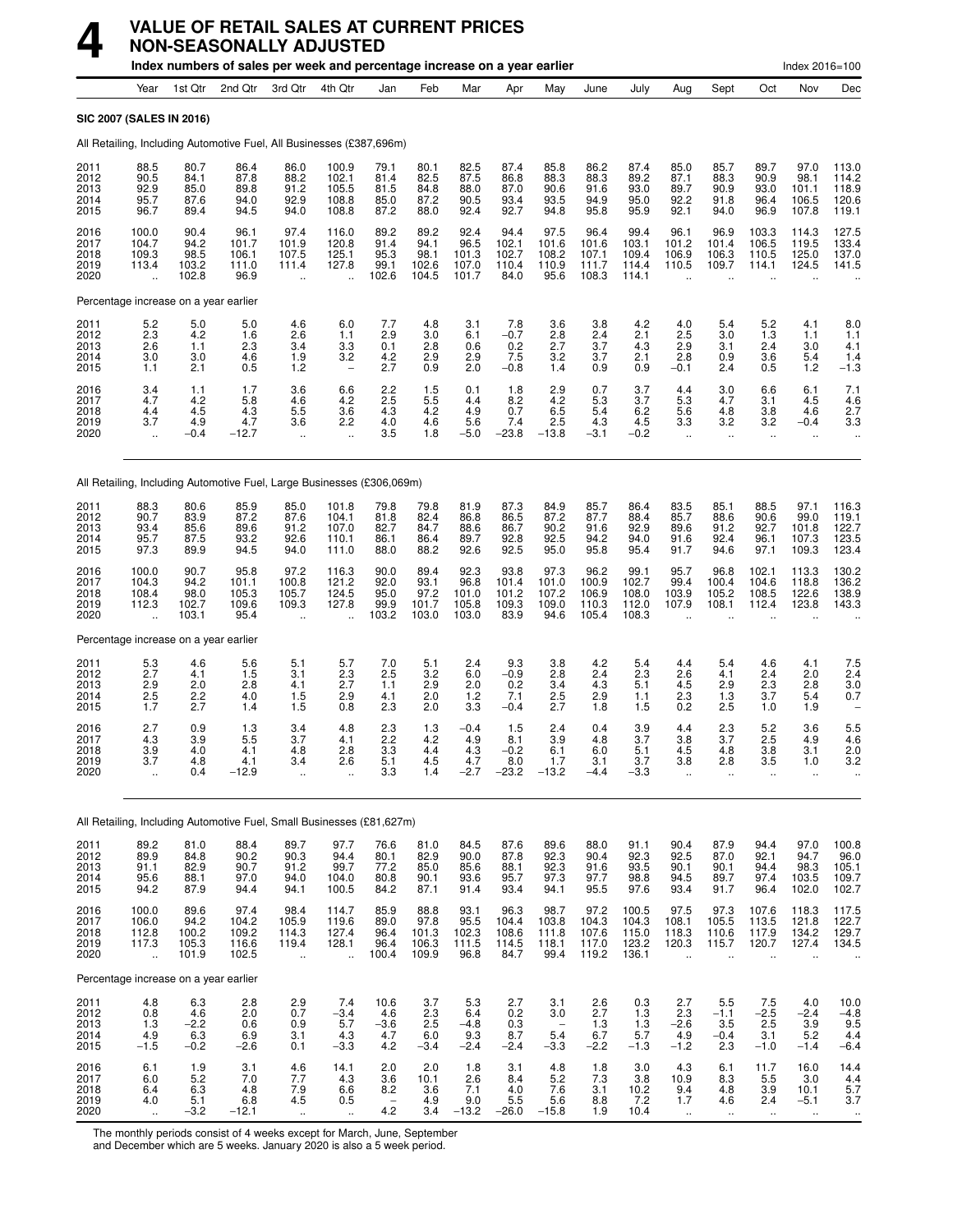|                                      |                                                          |                                        | continued Index numbers of sales per week and percentage increase on a year earlier |                                                                          |                                                                |                                        |                                         |                                         |                                         |                                           |                                                                |                                          |                                        |                                                         |                                                          | Index 2016=100                                        |                                                       |
|--------------------------------------|----------------------------------------------------------|----------------------------------------|-------------------------------------------------------------------------------------|--------------------------------------------------------------------------|----------------------------------------------------------------|----------------------------------------|-----------------------------------------|-----------------------------------------|-----------------------------------------|-------------------------------------------|----------------------------------------------------------------|------------------------------------------|----------------------------------------|---------------------------------------------------------|----------------------------------------------------------|-------------------------------------------------------|-------------------------------------------------------|
|                                      | Year                                                     | 1st Qtr                                | 2nd Qtr                                                                             | 3rd Qtr                                                                  | 4th Otr                                                        | Jan                                    | Feb                                     | Mar                                     | Apr                                     | May                                       | June                                                           | July                                     | Aug                                    | Sept                                                    | Oct                                                      | Nov                                                   | Dec                                                   |
| <b>SIC 2007 (SALES IN 2016)</b>      |                                                          |                                        |                                                                                     |                                                                          |                                                                |                                        |                                         |                                         |                                         |                                           |                                                                |                                          |                                        |                                                         |                                                          |                                                       |                                                       |
|                                      |                                                          |                                        | All Retailing, Excluding Automotive Fuel, All Businesses (£350,847m)                |                                                                          |                                                                |                                        |                                         |                                         |                                         |                                           |                                                                |                                          |                                        |                                                         |                                                          |                                                       |                                                       |
| 2011<br>2012<br>2013<br>2014<br>2015 | 86.3<br>88.6<br>91.5<br>95.0<br>96.8                     | 78.3<br>81.0<br>83.0<br>86.2<br>89.2   | 83.8<br>85.7<br>88.0<br>92.9<br>94.0                                                | 83.3<br>85.9<br>89.2<br>91.7<br>93.7                                     | 99.8<br>101.7<br>105.9<br>109.9<br>110.1                       | 77.3<br>78.9<br>80.1<br>84.2<br>86.9   | 77.6<br>79.5<br>82.5<br>85.8<br>87.7    | 79.8<br>83.9<br>85.6<br>88.5<br>92.2    | 84.8<br>84.5<br>84.8<br>92.5<br>92.2    | 83.0<br>85.8<br>88.7<br>92.4<br>94.4      | 83.6<br>86.6<br>89.9<br>93.6<br>95.2                           | 84.7<br>87.1<br>91.0<br>93.6<br>95.5     | 82.4<br>84.9<br>87.6<br>91.0<br>91.7   | 83.1<br>85.7<br>89.1<br>90.7<br>93.7                    | 87.3<br>88.9<br>92.0<br>96.0<br>96.9                     | 95.0<br>97.2<br>100.9<br>107.1<br>108.7               | 113.5<br>115.5<br>121.0<br>123.3<br>121.9             |
| 2016<br>2017<br>2018<br>2019<br>2020 | 100.0<br>104.3<br>108.5<br>112.2<br>$\ddot{\phantom{a}}$ | 90.3<br>93.2<br>97.5<br>101.7<br>102.3 | 95.7<br>101.0<br>104.8<br>109.3<br>100.7                                            | 96.8<br>101.3<br>106.2<br>109.8<br>$\ddot{\phantom{a}}$                  | 117.1<br>121.8<br>125.6<br>128.2<br>$\ddotsc$                  | 89.0<br>90.6<br>94.4<br>98.0<br>101.6  | 89.2<br>92.8<br>96.6<br>100.8<br>103.0  | 92.4<br>95.6<br>100.8<br>105.3<br>102.4 | 93.9<br>101.5<br>101.7<br>108.8<br>88.4 | 97.1<br>100.4<br>106.8<br>108.9<br>99.2   | 96.0<br>101.1<br>105.6<br>109.9<br>111.8                       | 98.8<br>102.7<br>108.3<br>112.8<br>115.8 | 95.5<br>100.7<br>105.7<br>108.7        | 96.3<br>100.7<br>104.9<br>108.2<br>$\ddot{\phantom{a}}$ | 102.9<br>106.0<br>109.4<br>112.7                         | 115.0<br>120.0<br>124.9<br>124.3                      | 130.3<br>135.9<br>139.2<br>143.6                      |
|                                      |                                                          | Percentage increase on a year earlier  |                                                                                     |                                                                          |                                                                |                                        |                                         |                                         |                                         |                                           |                                                                |                                          |                                        |                                                         |                                                          |                                                       |                                                       |
| 2011<br>2012<br>2013<br>2014<br>2015 | $\frac{3.6}{2.6}$<br>3.3<br>3.8<br>1.8                   | 3.1<br>3.4<br>2.4<br>$\frac{3.9}{3.5}$ | 3.5<br>2.3<br>2.6<br>5.6<br>1.2                                                     | $\frac{2.9}{3.0}$<br>3.9<br>$^{2.8}_{2.1}$                               | 4.6<br>1.9<br>4.1<br>$\begin{array}{c} 3.8 \\ 0.2 \end{array}$ | $\frac{5.9}{2.1}$<br>1.5<br>5.1<br>3.2 | $^{2.9}_{2.6}$<br>3.7<br>4.0<br>2.2     | 1.1<br>5.2<br>2.0<br>3.4<br>4.2         | $^{6.8}_{-0.3}$<br>0.3<br>9.1<br>$-0.2$ | 2.1<br>3.4<br>3.4<br>4.1<br>2.2           | $\frac{2.2}{3.7}$<br>3.8<br>$^{4.2}_{1.7}$                     | 2.7<br>2.9<br>4.4<br>2.9<br>2.0          | $\frac{2.2}{3.0}$<br>3.2<br>3.9<br>0.8 | 3.6<br>3.1<br>4.0<br>1.8<br>3.3                         | 3.7<br>1.8<br>3.5<br>4.3<br>1.0                          | $^{2.5}_{2.3}$<br>3.8<br>6.2<br>1.5                   | 6.5<br>1.8<br>4.8<br>1.9<br>$-1.1$                    |
| 2016<br>2017<br>2018<br>2019<br>2020 | $3.4 \\ 4.3$<br>4.0<br>3.4<br>$\ddot{\phantom{a}}$       | $\frac{1.3}{3.2}$<br>4.6<br>4.3<br>0.6 | 1.8<br>5.6<br>3.7<br>4.3<br>-7.8                                                    | $3.4$<br>$4.7$<br>4.7<br>3.4<br>$\ddot{\phantom{1}}$                     | 6.4<br>4.0<br>3.1<br>2.0<br>$\ddot{\phantom{a}}$               | 2.4<br>1.8<br>4.2<br>$\frac{3.8}{3.7}$ | 1.7<br>4.1<br>4.0<br>$^{4.3}_{2.2}$     | $\frac{0.2}{3.5}$<br>5.4<br>$4.5 - 2.7$ | 1.8<br>8.1<br>0.1<br>7.0<br>$-18.8$     | $\frac{2.8}{3.5}$<br>6.4<br>2.0<br>$-8.9$ | $\begin{array}{c} 0.9 \\ 5.2 \end{array}$<br>4.5<br>4.1<br>1.7 | 3.5<br>4.0<br>5.4<br>$^{4.2}_{2.7}$      | 4.1<br>5.5<br>4.9<br>2.9<br>ä,         | 2.7<br>4.6<br>4.1<br>3.2<br>ä.                          | $6.2$<br>$3.0$<br>3.2<br>3.1<br>ä.                       | $\frac{5.8}{4.3}$<br>4.1<br>$-0.4$<br>$\ddotsc$       | $6.9$<br>$4.3$<br>2.4<br>3.2                          |
|                                      |                                                          |                                        | All Retailing, Excluding Automotive Fuel, Large Businesses (£275,477m)              |                                                                          |                                                                |                                        |                                         |                                         |                                         |                                           |                                                                |                                          |                                        |                                                         |                                                          |                                                       |                                                       |
| 2011<br>2012<br>2013<br>2014<br>2015 | 86.3<br>88.9<br>92.2<br>95.4<br>97.7                     | 78.4<br>80.7<br>83.7<br>86.3<br>89.7   | 83.3<br>85.3<br>87.8<br>92.4<br>94.3                                                | 82.3<br>85.5<br>89.4<br>91.8<br>93.8                                     | 101.1<br>104.1<br>108.0<br>111.8<br>112.8                      | 78.3<br>79.3<br>81.6<br>85.6<br>87.7   | 77.4<br>79.3<br>82.5<br>85.3<br>88.1    | 79.2<br>83.1<br>86.3<br>87.7<br>92.5    | 84.9<br>84.3<br>84.5<br>92.1<br>92.2    | 81.9<br>84.8<br>88.3<br>91.6<br>94.8      | 83.1<br>86.4<br>90.0<br>93.3<br>95.5                           | 83.6<br>86.5<br>91.2<br>93.0<br>95.2     | 81.0<br>83.7<br>87.6<br>90.8<br>91.6   | 82.4<br>86.1<br>89.4<br>91.6<br>94.5                    | 86.2<br>88.8<br>91.9<br>96.0<br>97.3                     | 95.3<br>98.3<br>102.0<br>108.4<br>110.6               | 117.6<br>121.2<br>125.6<br>127.1<br>127.0             |
| 2016<br>2017<br>2018<br>2019<br>2020 | 100.0<br>104.0<br>107.4<br>110.8<br>$\ddot{\phantom{a}}$ | 90.6<br>93.1<br>96.9<br>100.8<br>102.2 | 95.3<br>100.2<br>103.8<br>107.4<br>99.4                                             | 96.5<br>100.3<br>104.0<br>107.1<br>$\ddot{\phantom{a}}$                  | 117.5<br>122.4<br>124.7<br>127.9                               | 89.9<br>91.1<br>94.0<br>98.5<br>101.7  | 89.3<br>91.7<br>95.5<br>99.4<br>101.0   | 92.1<br>95.9<br>100.4<br>103.7<br>103.8 | 93.3<br>100.8<br>99.9<br>107.4<br>88.6  | 96.8<br>99.6<br>105.8<br>106.7<br>98.5    | 95.8<br>100.3<br>105.4<br>108.1<br>108.9                       | 98.5<br>102.5<br>106.7<br>110.0<br>109.5 | 95.1<br>98.9<br>102.2<br>105.6         | 96.1<br>99.7<br>103.4<br>106.1                          | 101.6<br>104.1<br>107.0<br>110.5                         | 113.8<br>119.5<br>121.9<br>123.3                      | 133.2<br>139.3<br>141.2<br>145.6                      |
|                                      |                                                          | Percentage increase on a year earlier  |                                                                                     |                                                                          |                                                                |                                        |                                         |                                         |                                         |                                           |                                                                |                                          |                                        |                                                         |                                                          |                                                       |                                                       |
| 2011<br>2012<br>2013<br>2014<br>2015 | 3.7<br>3.1<br>3.7<br>3.4<br>2.4                          | 2.8<br>3.0<br>3.6<br>3.1<br>4.0        | 4.1<br>2.4<br>3.0<br>5.2<br>2.1                                                     | 3.2<br>3.8<br>4.6<br>2.7<br>2.2                                          | 4.3<br>3.0<br>3.7<br>3.5<br>0.9                                | 5.2<br>1.3<br>2.9<br>4.9<br>2.6        | 3.4<br>2.5<br>4.1<br>3.4<br>3.2         | 0.5<br>4.9<br>3.9<br>1.7<br>5.5         | 8.4<br>$-0.6$<br>0.2<br>9.0<br>0.1      | 2.2<br>3.5<br>4.1<br>3.6<br>3.6           | 2.4<br>3.9<br>4.2<br>3.6<br>2.4                                | 3.7<br>3.5<br>5.4<br>2.1<br>2.3          | 2.5<br>3.3<br>4.7<br>3.7<br>0.8        | 3.4<br>4.5<br>$3.\overline{8}$<br>2.4<br>3.1            | 3.0<br>3.0<br>3.5<br>4.5<br>1.4                          | 2.6<br>3.1<br>3.8<br>6.3<br>2.0                       | 6.3<br>3.0<br>3.7<br>1.2<br>$-0.1$                    |
| 2016<br>2017<br>2018<br>2019<br>2020 | $2.4\,$<br>4.0<br>3.2<br>3.2                             | 1.0<br>2.8<br>4.1<br>4.0<br>1.5        | 1.1<br>5.1<br>3.6<br>3.5<br>$-7.5$                                                  | 2.9<br>$\frac{3.9}{3.7}$<br>3.0<br>ä,                                    | 4.2<br>4.1<br>1.9<br>2.6                                       | 2.5<br>1.3<br>3.2<br>4.8<br>3.2        | 1.4<br>2.7<br>4.1<br>4.1<br>1.6         | $-0.4$<br>4.0<br>4.7<br>3.3<br>0.1      | $1.2$<br>8.0<br>$-0.9$<br>$-17.5$       | 2.0<br>2.9<br>6.2<br>0.9<br>$-7.7$        | 0.3<br>4.7<br>5.1<br>$^{2.5}_{0.7}$                            | 3.5<br>4.1<br>4.1<br>3.1<br>$-0.4$       | 3.9<br>3.9<br>3.4<br>3.3<br>ä,         | 1.7<br>3.7<br>3.7<br>2.6<br>ä.                          | 4.5<br>2.5<br>2.8<br>3.3<br>ä,                           | 2.8<br>5.0<br>2.0<br>1.1<br>$\mathbf{r}$              | 4.9<br>4.5<br>$1.\overline{3}$<br>3.2<br>$\ddotsc$    |
|                                      |                                                          |                                        | All Retailing, Excluding Automotive Fuel, Small Businesses (£75,370m)               |                                                                          |                                                                |                                        |                                         |                                         |                                         |                                           |                                                                |                                          |                                        |                                                         |                                                          |                                                       |                                                       |
| 2011<br>2012<br>2013<br>2014<br>2015 | 86.4<br>87.3<br>88.9<br>93.6<br>93.4                     | 78.2<br>82.0<br>80.3<br>85.9<br>87.3   | 85.6<br>87.3<br>88.5<br>94.7<br>93.1                                                | 87.0<br>87.3<br>88.6<br>91.4<br>93.1                                     | 94.9<br>92.7<br>98.4<br>103.1<br>100.3                         | 73.6<br>77.7<br>74.8<br>79.2<br>83.7   | 78.1<br>80.4<br>82.3<br>87.5<br>86.4    | 81.9<br>86.9<br>83.2<br>91.2<br>90.8    | 84.7<br>85.2<br>85.8<br>93.7<br>92.4    | 86.8<br>89.2<br>90.1<br>95.4<br>92.9      | 85.2<br>87.5<br>89.4<br>94.9<br>93.9                           | 88.6<br>89.5<br>90.4<br>95.8<br>96.7     | 87.5<br>89.4<br>87.8<br>91.8<br>92.3   | 85.3<br>83.9<br>87.8<br>87.5<br>90.9                    | 91.7<br>89.6<br>92.5<br>95.9<br>95.6                     | 94.0<br>93.1<br>96.7<br>102.2<br>101.4                | 98.3<br>94.9<br>104.3<br>109.4<br>103.2               |
| 2016<br>2017<br>2018<br>2019<br>2020 | 100.0<br>105.6<br>112.6<br>117.3                         | 89.4<br>93.6<br>99.7<br>104.9<br>102.5 | 97.0<br>103.8<br>108.2<br>115.9<br>105.4                                            | 97.8<br>105.2<br>113.9<br>119.4<br>ä,                                    | 115.8<br>119.7<br>128.8<br>129.0<br>÷.                         | 85.6<br>88.9<br>95.7<br>96.1<br>101.4  | 88.7<br>97.0<br>100.7<br>105.8<br>110.3 | 93.1<br>94.7<br>102.2<br>111.3<br>97.5  | 96.0<br>104.1<br>108.1<br>113.9<br>87.5 | 98.1<br>103.4<br>110.7<br>117.1<br>101.9  | 96.9<br>103.9<br>106.3<br>116.6<br>122.5                       | 99.9<br>103.6<br>114.0<br>123.0<br>138.8 | 96.8<br>107.5<br>118.1<br>120.1<br>ä,  | 96.9<br>104.6<br>110.3<br>116.0<br>ä,                   | 107.6<br>112.8<br>117.9<br>120.8<br>$\ddot{\phantom{a}}$ | 119.4<br>121.8<br>135.6<br>128.2<br>÷.                | 119.4<br>123.6<br>132.0<br>136.2                      |
|                                      |                                                          | Percentage increase on a year earlier  |                                                                                     |                                                                          |                                                                |                                        |                                         |                                         |                                         |                                           |                                                                |                                          |                                        |                                                         |                                                          |                                                       |                                                       |
| 2011<br>2012<br>2013<br>2014<br>2015 | 3.2<br>1.1<br>1.8<br>$5.\overline{2}$<br>$-0.2$          | 4.2<br>4.9<br>$-2.1$<br>6.9<br>1.6     | 1.5<br>2.1<br>1.3<br>7.0<br>$-1.7$                                                  | 1.8<br>0.3<br>$\frac{1.5}{3.1}$<br>1.9                                   | 5.4<br>$-2.3$<br>6.1<br>4.8<br>$-2.7$                          | 8.8<br>5.5<br>$-3.7$<br>5.9<br>5.7     | 1.2<br>2.9<br>2.4<br>6.4<br>$-1.3$      | 3.5<br>6.1<br>$-4.3$<br>9.7<br>$-0.4$   | 1.4<br>0.6<br>0.6<br>9.2<br>$-1.4$      | 1.9<br>2.8<br>1.0<br>5.9<br>$-2.7$        | 1.3<br>2.7<br>$^{2.2}_{6.2}$<br>$-1.1$                         | $-0.7$<br>1.0<br>1.0<br>6.1<br>0.9       | 1.5<br>2.1<br>$-1.8$<br>4.5<br>0.6     | 4.3<br>$-1.7$<br>$^{4.8}_{-0.4}$<br>3.9                 | 6.2<br>$-2.3$<br>3.3<br>3.6<br>$-0.4$                    | 1.9<br>$-0.9$<br>$\frac{3.9}{5.7}$<br>$-0.8$          | 7.6<br>$-3.5$<br>9.9<br>4.9<br>$-5.7$                 |
| 2016<br>2017<br>2018<br>2019<br>2020 | 7.0<br>5.6<br>6.7<br>4.1<br>$\ddot{\phantom{a}}$         | 2.5<br>4.7<br>$6.5$<br>$5.2$<br>$-2.3$ | 4.2<br>7.1<br>4.2<br>7.1<br>$-9.1$                                                  | $5.0\,$<br>7.6<br>$\begin{array}{c} 8.3 \\ 4.8 \end{array}$<br>$\ddotsc$ | 15.4<br>3.4<br>7.6<br>$0.\overline{2}$<br>$\ddot{\phantom{1}}$ | 2.2<br>3.9<br>7.7<br>0.4<br>5.5        | 2.7<br>9.4<br>3.8<br>5.1<br>4.2         | 2.5<br>1.7<br>7.9<br>9.0<br>$-12.4$     | 3.9<br>8.5<br>3.7<br>5.4<br>$-23.2$     | 5.7<br>5.4<br>7.1<br>5.8<br>$-13.0$       | 3.1<br>7.3<br>2.3<br>9.6<br>5.1                                | 3.3<br>3.8<br>10.0<br>7.9<br>12.8        | 4.9<br>11.0<br>9.9<br>1.6<br>$\ddotsc$ | 6.6<br>7.9<br>5.5<br>5.1<br>$\ddotsc$                   | 12.6<br>4.8<br>4.5<br>2.4<br>$\ddotsc$                   | 17.7<br>2.0<br>11.3<br>$-5.4$<br>$\ddot{\phantom{1}}$ | 15.7<br>3.5<br>$6.8$<br>$3.2$<br>$\ddot{\phantom{0}}$ |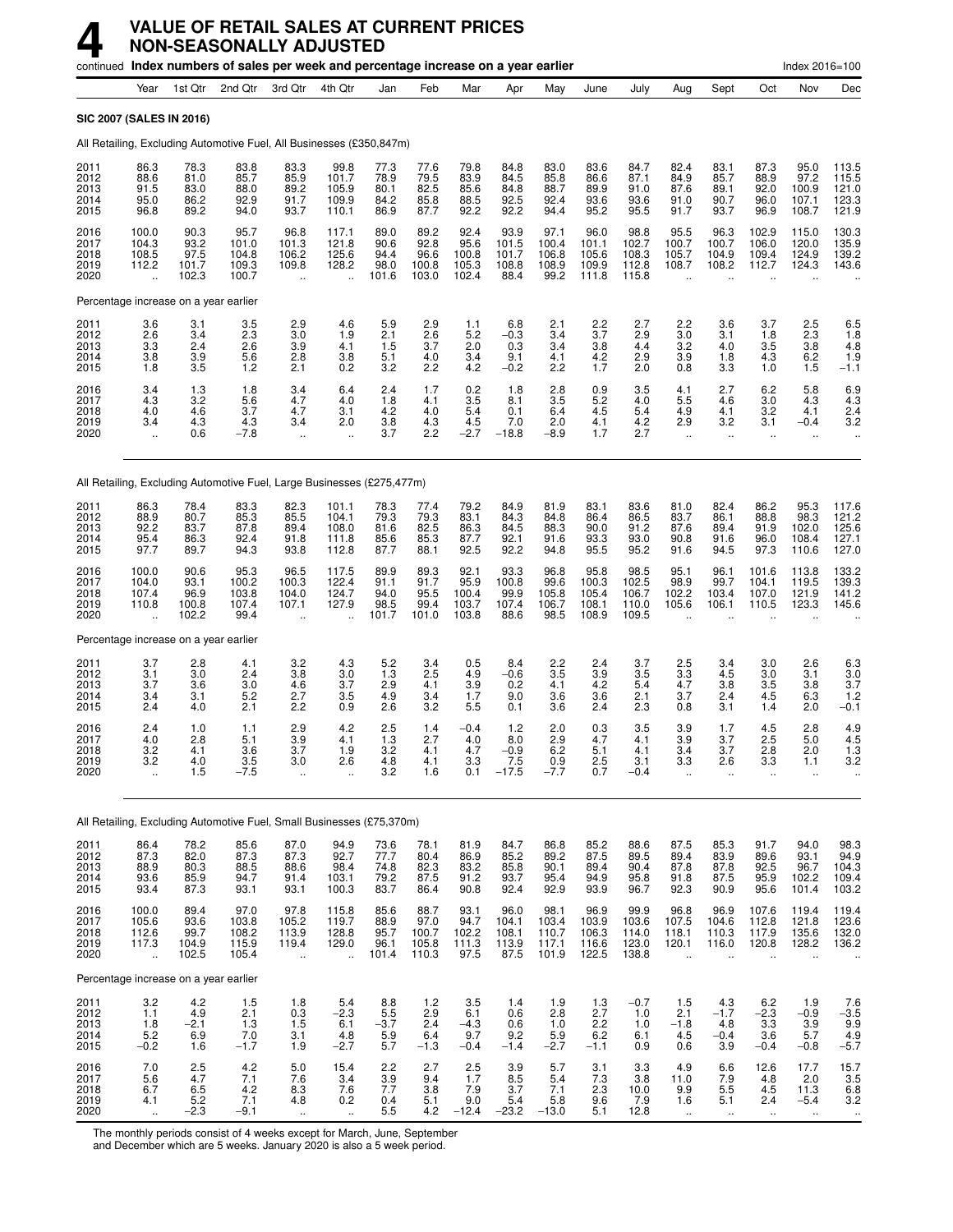|                                      |                                                      |                                          | continued Index numbers of sales per week and percentage increase on a year earlier |                                                         |                                                                   |                                          |                                                                |                                                    |                                          |                                              |                                          |                                          |                                                         |                                                      |                                                       | Index 2016=100                                        |                                                                   |
|--------------------------------------|------------------------------------------------------|------------------------------------------|-------------------------------------------------------------------------------------|---------------------------------------------------------|-------------------------------------------------------------------|------------------------------------------|----------------------------------------------------------------|----------------------------------------------------|------------------------------------------|----------------------------------------------|------------------------------------------|------------------------------------------|---------------------------------------------------------|------------------------------------------------------|-------------------------------------------------------|-------------------------------------------------------|-------------------------------------------------------------------|
|                                      | Year                                                 | 1st Qtr                                  | 2nd Qtr                                                                             | 3rd Qtr                                                 | 4th Qtr                                                           | Jan                                      | Feb                                                            | Mar                                                | Apr                                      | May                                          | June                                     | July                                     | Aug                                                     | Sept                                                 | Oct                                                   | Nov                                                   | Dec                                                               |
| SIC 2007 (SALES IN 2016)             |                                                      |                                          |                                                                                     |                                                         |                                                                   |                                          |                                                                |                                                    |                                          |                                              |                                          |                                          |                                                         |                                                      |                                                       |                                                       |                                                                   |
|                                      |                                                      |                                          | Predominantly Food Stores, All Businesses (£154,446m)                               |                                                         |                                                                   |                                          |                                                                |                                                    |                                          |                                              |                                          |                                          |                                                         |                                                      |                                                       |                                                       |                                                                   |
| 2011<br>2012<br>2013<br>2014<br>2015 | 91.7<br>94.3<br>97.1<br>98.2<br>98.3                 | 85.5<br>89.2<br>92.1<br>93.3<br>94.9     | 91.4<br>93.7<br>95.4<br>98.9<br>97.4                                                | 90.5<br>93.1<br>96.5<br>96.2<br>96.3                    | 99.5<br>101.2<br>104.4<br>104.8<br>104.4                          | 82.8<br>85.7<br>87.9<br>90.9<br>91.5     | 85.6<br>89.8<br>91.5<br>94.3<br>93.8                           | 87.5<br>91.5<br>96.0<br>94.8<br>98.4               | 93.3<br>93.0<br>91.8<br>99.9<br>94.5     | 90.2<br>93.9<br>96.9<br>98.1<br>98.9         | 91.0<br>94.2<br>97.1<br>98.8<br>98.7     | 91.3<br>93.8<br>99.4<br>98.1<br>97.4     | 90.3<br>93.0<br>95.6<br>95.5<br>94.5                    | 90.1<br>92.6<br>95.0<br>95.2<br>96.8                 | 91.5<br>93.0<br>96.0<br>97.4<br>96.4                  | 95.9<br>98.0<br>100.9<br>102.8<br>101.8               | 108.8<br>110.4<br>114.0<br>112.2<br>113.0                         |
| 2016<br>2017<br>2018<br>2019<br>2020 | 100.0<br>102.4<br>105.7<br>108.6                     | 95.4<br>96.3<br>100.0<br>102.5<br>108.8  | 98.7<br>102.1<br>105.2<br>108.7<br>115.9                                            | 98.4<br>100.3<br>104.7<br>107.6<br>$\ddot{\phantom{a}}$ | 107.5<br>110.8<br>113.1<br>115.5<br>$\ddotsc$                     | 92.1<br>92.1<br>94.2<br>98.2<br>101.5    | 95.2<br>97.0<br>99.8<br>102.7<br>106.0                         | 98.1<br>99.1<br>104.7<br>105.8<br>118.3            | 96.7<br>102.9<br>100.9<br>108.8<br>114.4 | 100.2<br>102.8<br>107.8<br>109.0<br>117.4    | 99.1<br>101.0<br>106.4<br>108.3<br>116.0 | 99.5<br>102.1<br>107.9<br>110.0<br>112.1 | 98.1<br>99.8<br>104.5<br>107.3                          | 97.8<br>99.3<br>102.4<br>106.0                       | 99.9<br>102.0<br>104.6<br>107.9                       | 103.9<br>106.3<br>108.8<br>111.0                      | 116.6<br>121.3<br>123.3<br>125.3                                  |
|                                      |                                                      | Percentage increase on a year earlier    |                                                                                     |                                                         |                                                                   |                                          |                                                                |                                                    |                                          |                                              |                                          |                                          |                                                         |                                                      |                                                       |                                                       |                                                                   |
| 2011<br>2012<br>2013<br>2014<br>2015 | 4.4<br>2.8<br>3.0<br>1.1<br>0.1                      | $\frac{1.8}{4.3}$<br>3.3<br>1.3<br>1.7   | 4.2<br>2.5<br>1.8<br>3.7<br>$-1.5$                                                  | 5.4<br>2.8<br>3.7<br>$-0.4$<br>0.1                      | $\begin{array}{c} 5.8 \\ 1.8 \end{array}$<br>3.2<br>0.3<br>$-0.3$ | $\frac{2.0}{3.5}$<br>2.6<br>3.4<br>0.6   | 2.7<br>4.9<br>1.9<br>3.1<br>$-0.6$                             | 1.0<br>4.5<br>4.9<br>$-1.2$<br>3.8                 | 9.5<br>$-0.3$<br>$-1.2$<br>8.8<br>$-5.5$ | 2.1<br>4.1<br>3.2<br>1.2<br>0.8              | 1.8<br>3.6<br>3.0<br>1.7<br>$-0.1$       | 4.9<br>2.8<br>6.0<br>$-1.3$<br>$-0.7$    | 5.4<br>3.0<br>2.8<br>$-0.1$<br>$-1.1$                   | $\frac{5.9}{2.7}$<br>2.6<br>0.2<br>1.7               | $\frac{5.5}{1.7}$<br>3.2<br>1.4<br>$-1.0$             | $\frac{3.5}{2.2}$<br>3.0<br>1.9<br>$-0.9$             | $7.7$<br>1.5<br>$3.3\,$<br>$-1.6$<br>$0.\overline{6}$             |
| 2016<br>2017<br>2018<br>2019<br>2020 | 1.8<br>2.4<br>3.3<br>2.7<br>$\ddotsc$                | 0.5<br>1.0<br>3.8<br>2.5<br>6.1          | 1.3<br>3.5<br>3.0<br>3.4<br>6.7                                                     | $^{2.2}_{1.9}$<br>4.4<br>2.7<br>$\ddot{\phantom{a}}$    | $\frac{2.9}{3.0}$<br>2.1<br>2.2<br>$\ddot{\phantom{a}}$           | 0.6<br>2.3<br>4.2<br>3.4                 | 1.6<br>1.9<br>2.8<br>2.9<br>3.2                                | $-0.3$<br>1.0<br>5.6<br>1.0<br>11.9                | 2.4<br>6.4<br>$-1.9$<br>7.8<br>5.2       | 1.3<br>$2.\overline{6}$<br>4.9<br>1.1<br>7.7 | 0.5<br>1.8<br>5.4<br>1.8<br>7.0          | $^{2.2}_{2.6}$<br>5.7<br>1.9<br>2.0      | $3.8$<br>$1.7$<br>4.7<br>2.7<br>$\ddotsc$               | 1.0<br>1.5<br>3.1<br>3.5<br>$\ddot{\phantom{a}}$     | 3.6<br>2.2<br>2.5<br>3.1<br>$\ddot{\phantom{a}}$      | 2.0<br>2.3<br>2.4<br>2.0<br>$\ddotsc$                 | $3.2$<br>$4.1$<br>1.6<br>1.6                                      |
|                                      |                                                      |                                          | Predominantly Food Stores, Large Businesses (£132,149m)                             |                                                         |                                                                   |                                          |                                                                |                                                    |                                          |                                              |                                          |                                          |                                                         |                                                      |                                                       |                                                       |                                                                   |
| 2011<br>2012<br>2013<br>2014<br>2015 | 91.8<br>94.9<br>98.2<br>99.5<br>99.5                 | 86.2<br>89.6<br>94.1<br>94.5<br>96.2     | 91.4<br>94.0<br>96.0<br>99.6<br>98.2                                                | 89.6<br>93.1<br>96.9<br>97.4<br>97.2                    | 100.0<br>102.8<br>105.8<br>106.6<br>106.3                         | 83.8<br>85.8<br>89.7<br>92.3<br>92.6     | 86.5<br>90.2<br>93.1<br>95.4<br>95.0                           | 87.9<br>92.3<br>98.3<br>95.8<br>100.2              | 93.4<br>93.2<br>92.3<br>100.4<br>94.7    | 90.0<br>94.1<br>97.5<br>98.5<br>99.7         | 90.8<br>94.6<br>97.7<br>100.0<br>99.7    | 90.3<br>93.5<br>99.8<br>99.1<br>98.2     | 89.0<br>92.6<br>95.6<br>96.3<br>95.1                    | 89.5<br>93.1<br>95.7<br>97.0<br>98.0                 | 90.6<br>93.6<br>96.6<br>98.7<br>98.2                  | 96.6<br>99.2<br>102.3<br>104.7<br>103.3               | 110.1<br>113.0<br>$115.9$<br>$114.5$<br>$115.1$                   |
| 2016<br>2017<br>2018<br>2019<br>2020 | 100.0<br>103.7<br>107.2<br>109.8<br>ă,               | 95.9<br>97.4<br>102.0<br>104.0<br>111.7  | 98.7<br>103.4<br>106.4<br>110.0<br>118.2                                            | 98.1<br>101.7<br>105.5<br>108.3<br>$\ddot{\phantom{a}}$ | 107.3<br>112.5<br>115.0<br>116.8                                  | 92.8<br>92.9<br>96.1<br>100.1<br>104.1   | 95.5<br>97.9<br>102.0<br>103.9<br>107.5                        | 98.7<br>100.5<br>106.8<br>107.2<br>122.6           | 96.8<br>104.3<br>102.0<br>110.5<br>116.0 | 100.1<br>103.8<br>108.8<br>110.0<br>119.7    | 99.1<br>102.4<br>108.0<br>109.6<br>118.7 | 99.1<br>103.4<br>108.2<br>110.5<br>113.5 | 97.5<br>100.8<br>104.5<br>107.5                         | 97.8<br>101.0<br>104.1<br>107.1                      | 99.3<br>103.0<br>105.6<br>108.3                       | 102.8<br>107.8<br>110.3<br>112.0                      | 117.3<br>123.8<br>126.3<br>127.6                                  |
|                                      |                                                      | Percentage increase on a year earlier    |                                                                                     |                                                         |                                                                   |                                          |                                                                |                                                    |                                          |                                              |                                          |                                          |                                                         |                                                      |                                                       |                                                       |                                                                   |
| 2011<br>2012<br>2013<br>2014<br>2015 | 3.9<br>3.4<br>3.5<br>1.3<br>$\overline{\phantom{a}}$ | 1.9<br>4.0<br>5.0<br>0.4<br>1.9          | 4.5<br>2.9<br>2.1<br>3.8<br>$-1.5$                                                  | 4.4<br>3.9<br>4.2<br>0.5<br>$-0.3$                      | 4.8<br>2.8<br>2.9<br>0.8<br>$-0.4$                                | 2.3<br>2.4<br>4.6<br>2.9<br>0.3          | 3.3<br>4.3<br>3.3<br>2.5<br>$-0.5$                             | 0.4<br>5.0<br>6.6<br>$-2.6$<br>4.6                 | 9.8<br>$-0.2$<br>$-1.0$<br>8.8<br>$-5.7$ | 2.4<br>4.5<br>3.6<br>1.0<br>1.3              | 2.0<br>4.1<br>3.3<br>2.3<br>$-0.2$       | 4.2<br>3.6<br>6.7<br>$-0.7$<br>$-0.9$    | 4.3<br>4.1<br>3.2<br>0.8<br>$-1.2$                      | 4.7<br>3.9<br>2.8<br>1.4<br>0.9                      | 4.1<br>3.2<br>3.2<br>2.2<br>$-0.5$                    | 3.7<br>2.6<br>3.1<br>2.3<br>$-1.3$                    | 6.1<br>2.7<br>$\overline{2.6}$<br>$^{-1.2}_{0.5}$                 |
| 2016<br>2017<br>2018<br>2019<br>2020 | 0.5<br>3.7<br>3.4<br>2.4                             | $-0.3$<br>1.5<br>4.8<br>1.9<br>7.4       | 0.5<br>4.8<br>2.9<br>$\frac{3.4}{7.4}$                                              | 1.0<br>3.6<br>3.7<br>2.7<br>ä,                          | 1.0<br>4.8<br>2.2<br>1.6                                          | 0.3<br>3.5<br>4.1<br>4.0                 | 0.6<br>2.5<br>4.2<br>$\begin{array}{c} 1.8 \\ 3.5 \end{array}$ | $-1.5$<br>1.8<br>6.3<br>0.4<br>14.4                | 2.2<br>7.8<br>$-2.2$<br>8.4<br>5.0       | 0.4<br>3.7<br>4.8<br>1.2<br>8.8              | $-0.6$<br>3.4<br>5.5<br>1.5<br>8.4       | 0.9<br>$^{4.3}_{4.7}$<br>$^{2.1}_{2.7}$  | 2.5<br>3.3<br>3.7<br>2.9                                | $-0.2$<br>3.3<br>3.0<br>2.9                          | 1.1<br>3.7<br>2.5<br>2.6<br>ä.                        | $-0.5$<br>4.9<br>2.3<br>1.5<br>$\mathbf{r}$           | 1.9<br>5.5<br>2.0<br>1.0                                          |
|                                      |                                                      |                                          | Predominantly Food Stores, Small Businesses (£22,296m)                              |                                                         |                                                                   |                                          |                                                                |                                                    |                                          |                                              |                                          |                                          |                                                         |                                                      |                                                       |                                                       |                                                                   |
| 2011<br>2012<br>2013<br>2014<br>2015 | 91.5<br>91.0<br>90.8<br>90.7<br>91.1                 | 81.3<br>86.5<br>80.5<br>86.3<br>86.7     | 91.8<br>92.2<br>91.9<br>94.6<br>93.1                                                | 96.1<br>93.2<br>94.2<br>88.5<br>90.9                    | 96.7<br>92.1<br>96.6<br>93.5<br>93.6                              | 77.1<br>85.2<br>77.3<br>82.8<br>85.0     | 80.6<br>87.6<br>81.9<br>87.7<br>86.6                           | 85.3<br>86.7<br>82.1<br>88.8<br>88.1               | 92.5<br>91.4<br>88.8<br>97.2<br>92.9     | 91.2<br>92.8<br>93.5<br>95.9<br>94.0         | 91.9<br>92.3<br>93.2<br>91.6<br>92.5     | 97.1<br>95.2<br>97.0<br>92.2<br>92.6     | 98.1<br>95.5<br>95.9<br>90.5<br>90.7                    | 93.6<br>89.7<br>90.7<br>84.0<br>89.7                 | 96.7<br>89.7<br>92.8<br>89.3<br>85.8                  | 91.4<br>90.9<br>92.6<br>91.4<br>93.1                  | 101.1<br>95.0<br>102.8<br>98.6<br>100.2                           |
| 2016<br>2017<br>2018<br>2019<br>2020 | 100.0<br>94.3<br>96.9<br>101.5<br>ă,                 | 92.1<br>90.0<br>87.6<br>93.8<br>91.7     | 98.8<br>94.4<br>97.9<br>100.9<br>102.4                                              | 100.3<br>92.3<br>100.4<br>103.7<br>$\ddotsc$            | 108.8<br>100.6<br>101.6<br>107.7<br>÷.                            | 87.5<br>87.3<br>83.0<br>87.3<br>86.3     | 93.5<br>91.7<br>86.6<br>95.8<br>97.0                           | 94.6<br>91.0<br>92.2<br>97.3<br>92.8               | 96.1<br>94.6<br>94.7<br>98.5<br>105.1    | 100.6<br>96.7<br>102.0<br>103.0<br>103.4     | 99.5<br>92.4<br>97.1<br>101.0<br>99.4    | 102.2<br>94.7<br>106.4<br>106.9<br>104.3 | 101.5<br>94.2<br>104.2<br>105.8<br>$\ddot{\phantom{a}}$ | 97.7<br>88.9<br>92.5<br>99.6<br>$\ddot{\phantom{1}}$ | 103.2<br>96.4<br>98.6<br>105.1                        | 110.2<br>97.0<br>99.9<br>105.3                        | 112.2<br>106.8<br>105.3<br>111.8                                  |
|                                      |                                                      | Percentage increase on a year earlier    |                                                                                     |                                                         |                                                                   |                                          |                                                                |                                                    |                                          |                                              |                                          |                                          |                                                         |                                                      |                                                       |                                                       |                                                                   |
| 2011<br>2012<br>2013<br>2014<br>2015 | 7.1<br>$-0.5$<br>$^{-0.2}_{-0.2}$<br>0.4             | 1.6<br>6.4<br>$-6.9$<br>7.2<br>0.4       | 2.8<br>0.4<br>$-0.2$<br>2.9<br>$-1.6$                                               | 11.5<br>$-3.0$<br>1.1<br>$-6.0$<br>2.6                  | 12.3<br>$-4.8$<br>4.8<br>$-3.\overline{1}$<br>0.1                 | 10.5<br>$-9.2$<br>7.1<br>2.6             | $-0.8$<br>8.7<br>$-6.6$<br>7.1<br>$-1.2$                       | 4.7<br>1.7<br>$-5.3$<br>8.2<br>$-0.9$              | 8.1<br>$-1.1$<br>$-2.8$<br>9.4<br>$-4.4$ | 0.5<br>1.8<br>0.7<br>2.5<br>$-1.9$           | 0.6<br>0.4<br>1.0<br>$-1.7$<br>1.0       | 8.9<br>$-2.0$<br>$1.9 - 5.0$<br>0.5      | 11.8<br>$-2.6$<br>0.3<br>$-5.\overline{6}$<br>0.2       | 13.4<br>$-4.1$<br>1.1<br>$-7.4$<br>6.7               | 13.7<br>$-7.2$<br>$\frac{3.4}{-3.7}$<br>$-3.9$        | 2.2<br>$-0.6$<br>2.0<br>$-1.\overline{3}$<br>1.8      | $19.7 - 5.9$<br>$\begin{array}{c} 8.1 \\ -4.1 \\ 1.7 \end{array}$ |
| 2016<br>2017<br>2018<br>2019<br>2020 | 9.8<br>$-5.7$<br>2.7<br>4.8<br>$\ddotsc$             | 6.3<br>$-2.2$<br>$-2.7$<br>7.0<br>$-2.2$ | 6.1<br>$-4.5$<br>3.7<br>3.0<br>1.5                                                  | 10.3<br>$-7.9$<br>8.7<br>3.3<br>$\ddotsc$               | 16.3<br>$-7.5$<br>1.0<br>6.0<br>$\ddotsc$                         | 3.0<br>$-0.3$<br>$-4.9$<br>5.2<br>$-1.1$ | 8.0<br>$-2.0$<br>$-5.5$<br>10.6<br>1.3                         | 7.5<br>$-3.9$<br>1.3<br>$5.\overline{6}$<br>$-4.6$ | 3.4<br>$-1.5$<br>0.1<br>4.0<br>6.7       | 7.0<br>$-3.9$<br>5.4<br>1.0<br>0.3           | 7.6<br>$-7.2$<br>5.1<br>4.0<br>$-1.6$    | 10.3<br>$-7.4$<br>12.4<br>0.4<br>$-2.4$  | 12.0<br>$-7.2$<br>10.7<br>1.5<br>$\ddotsc$              | 9.0<br>$-9.0$<br>4.0<br>7.7<br>$\ddotsc$             | 20.3<br>$-6.5$<br>2.3<br>$6.\overline{6}$<br>$\ldots$ | 18.4<br>$-11.9$<br>3.0<br>5.3<br>$\ddot{\phantom{1}}$ | $12.0 - 4.8$<br>$^{-1.4}_{-6.1}$                                  |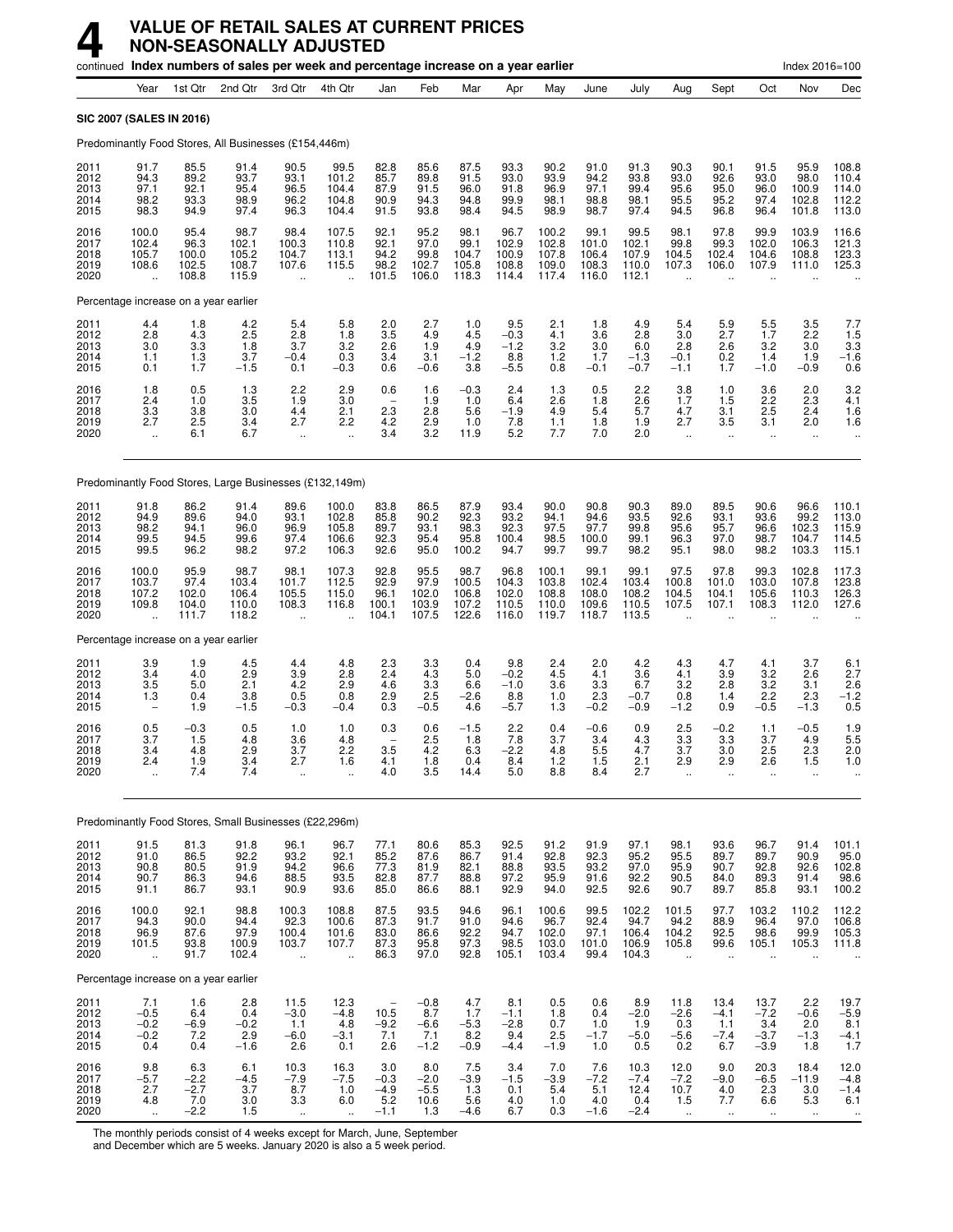|                                      |                                                  |                                           |                                          | continued Index numbers of sales per week and percentage increase on a year earlier |                                                         |                                           |                                             |                                          |                                           |                                           |                                          |                                           |                                                      |                                                  |                                                         | Index 2016=100                                 |                                           |
|--------------------------------------|--------------------------------------------------|-------------------------------------------|------------------------------------------|-------------------------------------------------------------------------------------|---------------------------------------------------------|-------------------------------------------|---------------------------------------------|------------------------------------------|-------------------------------------------|-------------------------------------------|------------------------------------------|-------------------------------------------|------------------------------------------------------|--------------------------------------------------|---------------------------------------------------------|------------------------------------------------|-------------------------------------------|
|                                      | Year                                             | 1st Qtr                                   | 2nd Qtr                                  | 3rd Qtr                                                                             | 4th Qtr                                                 | Jan                                       | Feb                                         | Mar                                      | Apr                                       | May                                       | June                                     | July                                      | Aug                                                  | Sept                                             | Oct                                                     | Nov                                            | Dec                                       |
| SIC 2007 (SALES IN 2016)             |                                                  |                                           |                                          |                                                                                     |                                                         |                                           |                                             |                                          |                                           |                                           |                                          |                                           |                                                      |                                                  |                                                         |                                                |                                           |
|                                      |                                                  |                                           |                                          | Non Specialised Food Stores, All Businesses (£142,507m)                             |                                                         |                                           |                                             |                                          |                                           |                                           |                                          |                                           |                                                      |                                                  |                                                         |                                                |                                           |
| 2011<br>2012<br>2013<br>2014<br>2015 | 91.8<br>94.8<br>97.6<br>98.8<br>98.5             | 85.8<br>89.7<br>92.7<br>94.0<br>95.7      | 91.6<br>94.2<br>95.9<br>99.5<br>97.6     | 90.4<br>93.4<br>97.1<br>96.7<br>96.5                                                | 99.4<br>101.8<br>104.8<br>105.2<br>104.4                | 83.2<br>86.2<br>88.7<br>91.8<br>92.5      | 85.8<br>90.3<br>91.9<br>94.9<br>94.3        | 87.9<br>92.1<br>96.7<br>95.5<br>99.4     | 93.6<br>93.5<br>92.2<br>100.2<br>94.6     | 90.3<br>94.2<br>97.3<br>98.7<br>99.1      | 90.9<br>94.7<br>97.7<br>99.5<br>98.9     | 91.0<br>93.8<br>100.1<br>98.6<br>97.5     | 90.1<br>93.1<br>95.9<br>95.9<br>94.6                 | 90.2<br>93.2<br>95.7<br>95.9<br>97.2             | 91.4<br>93.5<br>96.3<br>97.9<br>96.8                    | 96.0<br>98.6<br>101.3<br>103.5<br>101.7        | 108.6<br>110.9<br>114.3<br>112.4<br>112.6 |
| 2016<br>2017<br>2018<br>2019<br>2020 | 100.0<br>103.3<br>106.4<br>108.8                 | 95.8<br>97.3<br>101.2<br>103.5<br>109.9   | 98.6<br>103.0<br>105.7<br>109.1<br>118.4 | 98.3<br>101.2<br>105.1<br>107.6<br>$\ddot{\phantom{1}}$                             | 107.4<br>111.6<br>113.7<br>114.9                        | 93.0<br>93.1<br>95.7<br>99.6<br>103.1     | 95.3<br>97.8<br>101.2<br>104.0<br>106.6     | 98.3<br>100.3<br>105.7<br>106.3<br>119.3 | 96.6<br>103.7<br>101.3<br>109.7<br>117.2  | 100.2<br>103.5<br>108.2<br>109.4<br>120.0 | 98.9<br>102.0<br>107.3<br>108.3<br>118.2 | 99.3<br>103.1<br>108.1<br>109.9<br>112.4  | 97.8<br>100.5<br>104.5<br>107.0                      | 97.8<br>100.3<br>103.1<br>106.2                  | 99.9<br>103.1<br>105.1<br>107.6                         | 103.1<br>107.1<br>109.3<br>110.7               | 116.8<br>122.2<br>124.2<br>124.0          |
|                                      |                                                  | Percentage increase on a year earlier     |                                          |                                                                                     |                                                         |                                           |                                             |                                          |                                           |                                           |                                          |                                           |                                                      |                                                  |                                                         |                                                |                                           |
| 2011<br>2012<br>2013<br>2014<br>2015 | 4.4<br>3.2<br>3.0<br>$1.2$<br>$-0.2$             | 2.1<br>4.6<br>3.4<br>1.4<br>1.8           | 4.6<br>2.9<br>1.8<br>3.7<br>$-1.9$       | 5.4<br>3.3<br>4.0<br>$-0.4$<br>$-0.3$                                               | 5.5<br>2.4<br>3.0<br>0.4<br>$-0.8$                      | 2.2<br>3.6<br>2.9<br>3.5<br>0.7           | $^{2.9}_{5.2}$<br>1.8<br>3.3<br>$-0.6$      | 1.4<br>4.8<br>5.0<br>$-1.2$<br>4.1       | 10.4<br>$-0.2$<br>$-1.4$<br>8.7<br>$-5.6$ | 2.4<br>4.3<br>3.3<br>1.3<br>0.4           | 1.9<br>4.2<br>3.2<br>1.8<br>$-0.6$       | 5.0<br>3.1<br>6.7<br>$-1.5$<br>$-1.1$     | 5.4<br>3.4<br>3.0<br>$-1.4$                          | 5.6<br>3.3<br>2.6<br>0.2<br>1.4                  | 5.6<br>2.3<br>3.0<br>1.6<br>$-1.2$                      | 3.6<br>2.7<br>2.8<br>2.1<br>$-1.7$             | 6.7<br>2.1<br>3.1<br>$-1.6$<br>0.1        |
| 2016<br>2017<br>2018<br>2019<br>2020 | 1.5<br>3.3<br>3.1<br>2.2<br>$\ddot{\phantom{a}}$ | 0.1<br>1.6<br>4.0<br>2.3<br>6.1           | 1.0<br>4.5<br>2.7<br>3.2<br>8.6          | 1.9<br>3.0<br>3.8<br>2.4<br>$\ddot{\phantom{1}}$                                    | 2.9<br>4.0<br>1.9<br>1.0<br>$\ddot{\phantom{a}}$        | 0.6<br>0.1<br>2.7<br>4.0<br>3.5           | 1.0<br>2.6<br>3.5<br>2.8<br>2.5             | $-1.1$<br>2.0<br>5.4<br>0.6<br>12.2      | $^{2.1}_{7.4}$<br>$-2.3$<br>8.2<br>6.9    | $1.2$<br>3.2<br>4.6<br>1.1<br>9.7         | 3.1<br>5.2<br>1.0<br>9.1                 | 1.9<br>3.8<br>4.9<br>1.6<br>2.3           | 3.3<br>2.8<br>3.9<br>2.4<br>$\mathbf{a}$             | 0.7<br>2.6<br>2.8<br>3.0<br>$\ddot{\phantom{a}}$ | $\frac{3.2}{3.2}$<br>2.0<br>2.4<br>$\ddot{\phantom{a}}$ | 1.4<br>3.8<br>2.1<br>1.3<br>$\ddotsc$          | $\frac{3.7}{4.6}$<br>1.6<br>$-0.2$        |
|                                      |                                                  |                                           |                                          | Non Specialised Food Stores, Large Businesses (£129,399m)                           |                                                         |                                           |                                             |                                          |                                           |                                           |                                          |                                           |                                                      |                                                  |                                                         |                                                |                                           |
| 2011<br>2012<br>2013<br>2014<br>2015 | 92.0<br>95.1<br>98.4<br>99.6<br>99.5             | 86.4<br>89.8<br>94.3<br>94.6<br>96.4      | 91.6<br>94.2<br>96.2<br>99.8<br>98.2     | 89.8<br>93.3<br>97.1<br>97.6<br>97.2                                                | 100.1<br>103.0<br>105.9<br>106.7<br>106.2               | 84.0<br>86.0<br>90.0<br>92.5<br>92.7      | 86.7<br>90.5<br>93.3<br>95.6<br>95.1        | 88.0<br>92.4<br>98.6<br>95.9<br>100.3    | 93.7<br>93.5<br>92.5<br>100.5<br>94.7     | 90.2<br>94.3<br>97.6<br>98.6<br>99.7      | 90.9<br>94.8<br>97.9<br>100.1<br>99.8    | 90.4<br>93.8<br>100.1<br>99.2<br>98.3     | 89.2<br>92.8<br>95.7<br>96.4<br>95.3                 | 89.8<br>93.4<br>95.9<br>97.2<br>98.0             | 90.9<br>93.8<br>96.7<br>98.8<br>98.2                    | 96.8<br>99.4<br>102.5<br>104.8<br>103.2        | 110.2<br>113.2<br>116.0<br>114.4<br>115.0 |
| 2016<br>2017<br>2018<br>2019<br>2020 | 100.0<br>103.7<br>107.0<br>109.2                 | 96.0<br>97.5<br>101.9<br>103.6<br>111.4   | 98.6<br>103.4<br>106.2<br>109.6<br>119.0 | 98.0<br>101.5<br>105.3<br>107.8<br>$\ddot{\phantom{a}}$                             | 107.3<br>112.3<br>114.5<br>115.8                        | 93.2<br>93.1<br>96.0<br>99.7<br>103.6     | 95.5<br>98.0<br>101.9<br>103.5<br>107.0     | 98.7<br>100.6<br>106.7<br>106.8<br>122.7 | 96.7<br>104.3<br>101.8<br>110.1<br>117.0  | 100.0<br>103.7<br>108.7<br>109.7<br>120.6 | 99.0<br>102.5<br>107.9<br>109.1<br>119.4 | 99.0<br>103.2<br>108.1<br>110.1<br>113.3  | 97.4<br>100.6<br>104.2<br>107.0                      | 97.7<br>100.8<br>103.8<br>106.6                  | 99.3<br>102.9<br>105.3<br>107.8                         | 102.7<br>107.5<br>109.8<br>111.2               | 117.4<br>123.6<br>125.7<br>126.0          |
|                                      |                                                  | Percentage increase on a year earlier     |                                          |                                                                                     |                                                         |                                           |                                             |                                          |                                           |                                           |                                          |                                           |                                                      |                                                  |                                                         |                                                |                                           |
| 2011<br>2012<br>2013<br>2014<br>2015 | 3.9<br>3.4<br>3.4<br>1.2                         | 1.7<br>4.0<br>5.0<br>0.3<br>1.9           | 4.4<br>2.9<br>2.0<br>3.7<br>$-1.5$       | 4.4<br>4.0<br>4.1<br>0.5<br>$-0.3$                                                  | 4.8<br>2.8<br>2.8<br>0.7<br>$-0.4$                      | 2.2<br>2.4<br>4.7<br>2.8<br>0.2           | 3.2<br>4.4<br>3.1<br>2.5<br>$-0.6$          | 0.2<br>5.0<br>6.6<br>$-2.7$<br>4.6       | 9.7<br>$-0.2$<br>$-1.1$<br>8.7<br>$-5.8$  | 2.3<br>4.5<br>3.5<br>1.0<br>1.2           | 2.0<br>4.3<br>3.2<br>2.2<br>$-0.3$       | 4.2<br>3.8<br>6.7<br>$-0.9$<br>$-1.0$     | 4.1<br>4.1<br>3.1<br>0.8<br>$-1.2$                   | 4.7<br>4.0<br>2.7<br>1.4<br>0.8                  | 4.2<br>3.2<br>3.1<br>2.2<br>$-0.7$                      | 3.7<br>2.6<br>3.1<br>2.2<br>$-1.5$             | 6.0<br>2.7<br>2.5<br>$-1.3$<br>0.5        |
| 2016<br>2017<br>2018<br>2019<br>2020 | 0.5<br>3.7<br>3.2<br>2.1                         | $-0.3$<br>1.5<br>4.6<br>1.6<br>7.5        | 0.4<br>4.9<br>2.7<br>3.2<br>8.6          | 0.8<br>3.5<br>3.7<br>2.4<br>$\ldots$                                                | 1.0<br>4.6<br>2.0<br>1.1                                | 0.5<br>$-0.1$<br>3.1<br>$\frac{3.8}{3.9}$ | 0.5<br>2.6<br>4.0<br>1.6<br>3.4             | $-1.6$<br>1.9<br>6.1<br>0.1<br>14.9      | 2.1<br>7.9<br>$-2.5$<br>8.2<br>6.3        | 0.3<br>3.7<br>4.8<br>n a<br>10.0          | $-0.8$<br>3.5<br>5.3<br>1.2<br>9.4       | 0.8<br>4.2<br>4.7<br>1.8<br>2.8           | 2.2<br>3.2<br>3.6<br>2.1                             | $-0.3$<br>3.2<br>3.0<br>2.1                      | 1.1<br>3.7<br>2.3<br>2.4<br>ä.                          | $-0.5$<br>4.6<br>2.2<br>1.2<br>$\ddotsc$       | 2.1<br>$5.2$<br>1.8<br>0.2<br>ä.          |
|                                      |                                                  |                                           |                                          | Non Specialised Food Stores, Small Businesses (£13,108m)                            |                                                         |                                           |                                             |                                          |                                           |                                           |                                          |                                           |                                                      |                                                  |                                                         |                                                |                                           |
| 2011                                 | 90.3                                             | 80.4                                      | 91.7                                     | 96.7                                                                                | 92.2                                                    | 75.7                                      | 77.3                                        | 86.7                                     | 93.2                                      | 91.1                                      | 91.0                                     | 97.2                                      | 99.5                                                 | 94.2                                             | 96.3                                                    | 87.4                                           |                                           |
| 2012<br>2013<br>2014<br>2015         | 91.4<br>90.4<br>91.0<br>89.0                     | 88.5<br>77.3<br>88.3<br>89.2              | 93.5<br>93.6<br>96.8<br>91.9             | 93.9<br>96.9<br>88.1<br>88.8                                                        | 89.9<br>93.9<br>90.9<br>86.1                            | 87.9<br>75.4<br>84.7<br>89.8              | 88.6<br>78.4<br>88.4<br>87.3                | 88.8<br>78.0<br>91.8<br>90.4             | 93.6<br>89.4<br>97.3<br>93.3              | 93.4<br>94.5<br>99.5<br>92.9              | 93.5<br>96.1<br>94.1<br>89.9             | 94.6<br>100.3<br>92.6<br>89.7             | 96.1<br>97.8<br>90.4<br>87.6                         | 91.4<br>93.5<br>82.8<br>89.0                     | 90.7<br>92.7<br>88.7<br>82.6                            | 90.7<br>89.8<br>90.7<br>86.7                   | 92.8<br>88.6<br>98.2<br>92.8<br>88.3      |
| 2016<br>2017<br>2018<br>2019<br>2020 | 100.0<br>99.5<br>101.0<br>104.4<br>ä,            | 93.2<br>95.3<br>94.2<br>103.0<br>94.9     | 98.6<br>98.7<br>100.9<br>103.9<br>112.5  | 100.4<br>98.8<br>103.3<br>105.4<br>$\ddotsc$                                        | 107.7<br>105.3<br>105.5<br>105.5                        | 91.5<br>93.1<br>92.5<br>98.3<br>97.8      | 93.5<br>95.9<br>94.5<br>109.3<br>102.5      | 94.5<br>96.7<br>95.4<br>101.7<br>86.0    | 95.0<br>97.8<br>97.3<br>105.5<br>119.1    | 102.4<br>100.9<br>103.6<br>106.6<br>113.2 | 98.4<br>97.6<br>101.7<br>100.6<br>106.8  | 102.0<br>101.7<br>108.3<br>107.8<br>104.3 | 101.0<br>99.7<br>106.7<br>106.9                      | 98.8<br>95.8<br>96.6<br>102.3                    | 105.6<br>104.4<br>103.5<br>106.1                        | 106.7<br>102.6<br>103.8<br>106.3               | 110.2<br>108.1<br>108.5<br>104.3          |
|                                      |                                                  | Percentage increase on a year earlier     |                                          |                                                                                     |                                                         |                                           |                                             |                                          |                                           |                                           |                                          |                                           |                                                      |                                                  |                                                         |                                                |                                           |
| 2011<br>2012<br>2013<br>2014<br>2015 | $\frac{10.3}{1.3}$<br>$-1.1$<br>0.6<br>$-2.2$    | 6.3<br>10.1<br>$-12.7$<br>14.2<br>1.1     | 6.3<br>1.9<br>0.1<br>3.4<br>$-5.1$       | 15.6<br>$-3.0$<br>$3.2\,$<br>$-9.0$<br>0.7                                          | $12.9 - 2.5$<br>4.5<br>$-3.2$<br>$-5.3$                 | $1.9$<br>16.2<br>$-14.3$<br>12.4<br>6.0   | $-0.3$<br>14.7<br>$-11.6$<br>12.8<br>$-1.3$ | 15.4<br>2.4<br>$-12.2$<br>17.6<br>$-1.5$ | 16.9<br>0.5<br>$-4.5$<br>8.8<br>$-4.0$    | 3.9<br>2.5<br>1.2<br>$5.3\,$<br>$-6.7$    | 0.6<br>2.7<br>2.9<br>$-2.1$<br>$-4.5$    | 13.6<br>$-2.6$<br>6.0<br>$-7.7$<br>$-3.1$ | 18.4<br>$-3.4$<br>1.7<br>$-7.5$<br>$-3.1$            | 15.1<br>$-2.9$<br>2.2<br>$-11.4$<br>7.5          | 20.5<br>$-5.8$<br>2.2<br>$-4.3$<br>$-6.9$               | 2.6<br>3.8<br>$-1.0$<br>1.0<br>$-4.4$          | $15.7 - 4.6$<br>$10.8 - 5.5 - 4.8$        |
| 2016<br>2017<br>2018<br>2019<br>2020 | $12.4 - 0.5$<br>1.5<br>3.4<br>ä,                 | $^{4.5}_{2.2}$<br>$-1.1$<br>9.3<br>$-7.8$ | 7.3<br>0.1<br>2.3<br>3.0<br>8.3          | 13.1<br>$-1.6$<br>4.6<br>2.0<br>ä,                                                  | 25.1<br>$-2.3$<br>0.2<br>$-0.1$<br>$\ddot{\phantom{a}}$ | 1.8<br>1.8<br>$-0.6$<br>6.2<br>$-0.6$     | 7.1<br>2.5<br>$-1.4$<br>15.6<br>$-6.2$      | 4.5<br>2.3<br>$-1.4$<br>6.6<br>$-15.4$   | 1.8<br>2.9<br>$-0.5$<br>8.4<br>12.9       | 10.2<br>$-1.5$<br>2.7<br>$^{2.9}_{6.2}$   | 9.5<br>$-0.9$<br>4.2<br>$-1.1$<br>6.2    | 13.7<br>$-0.3$<br>6.6<br>$-0.5$<br>$-3.3$ | 15.3<br>$-1.3$<br>7.1<br>0.2<br>$\ddot{\phantom{1}}$ | 11.0<br>$-3.0$<br>0.8<br>5.9<br>$\ddotsc$        | 27.8<br>$-1.2$<br>$-0.8$<br>2.4<br>$\ddot{\phantom{1}}$ | 23.2<br>$-3.9$<br>$1.2$<br>2.4<br>$\mathbf{u}$ | $24.7 - 1.8$<br>$0.4 - 3.9$               |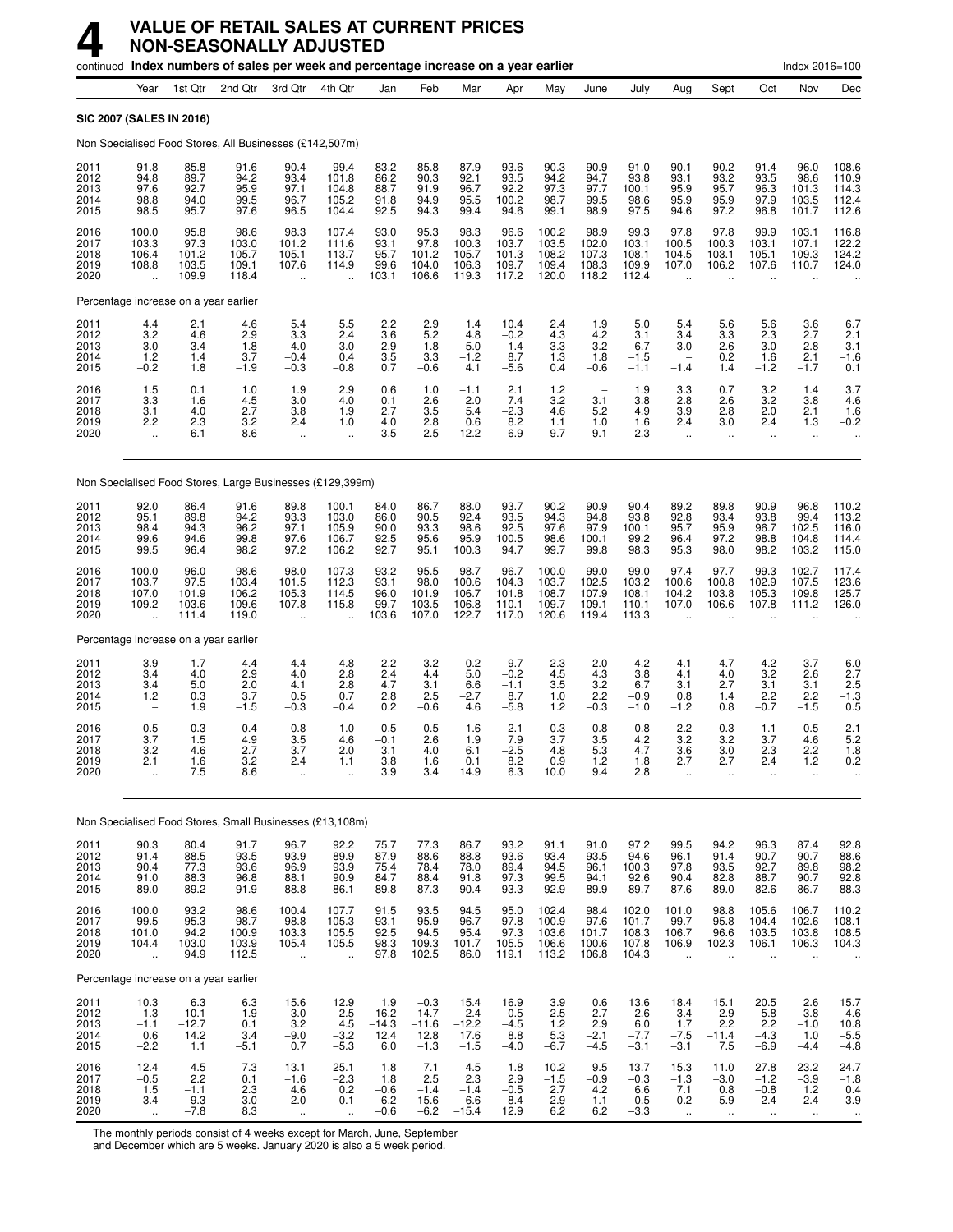#### **4 VALUE OF RETAIL SALES AT CURRENT PRICES NON-SEASONALLY ADJUSTED**

|                                       |                                                           |                                               | continued lndex numbers of sales per week and percentage increase on a year earlier |                                                           |                                               |                                            |                                               |                                              |                                               |                                               |                                             |                                             |                                                         |                                                      |                                          | Index 2016=100                                        |                                           |
|---------------------------------------|-----------------------------------------------------------|-----------------------------------------------|-------------------------------------------------------------------------------------|-----------------------------------------------------------|-----------------------------------------------|--------------------------------------------|-----------------------------------------------|----------------------------------------------|-----------------------------------------------|-----------------------------------------------|---------------------------------------------|---------------------------------------------|---------------------------------------------------------|------------------------------------------------------|------------------------------------------|-------------------------------------------------------|-------------------------------------------|
|                                       | Year                                                      | 1st Qtr                                       | 2nd Otr                                                                             | 3rd Qtr                                                   | 4th Qtr                                       | Jan                                        | Feb                                           | Mar                                          | Apr                                           | May                                           | June                                        | July                                        | Aug                                                     | Sept                                                 | Oct                                      | Nov                                                   | Dec                                       |
| SIC 2007 (SALES IN 2016)              |                                                           |                                               |                                                                                     |                                                           |                                               |                                            |                                               |                                              |                                               |                                               |                                             |                                             |                                                         |                                                      |                                          |                                                       |                                           |
| Specialist Food Stores (£8,346m)      |                                                           |                                               |                                                                                     |                                                           |                                               |                                            |                                               |                                              |                                               |                                               |                                             |                                             |                                                         |                                                      |                                          |                                                       |                                           |
| 2011<br>2012<br>2013<br>2014<br>2015  | 89.9<br>92.8<br>97.1<br>96.4<br>97.4                      | 82.9<br>84.8<br>91.1<br>92.5<br>89.9          | 88.7<br>90.6<br>94.8<br>97.7<br>97.6                                                | 91.1<br>92.3<br>96.4<br>95.9<br>95.9                      | 96.9<br>103.5<br>106.2<br>100.0<br>106.0      | 81.6<br>81.4<br>84.6<br>89.3<br>86.0       | 84.4<br>85.8<br>93.6<br>95.4<br>91.6          | 82.7<br>86.6<br>94.3<br>93.3<br>91.6         | 87.9<br>89.6<br>92.4<br>100.1<br>96.2         | 89.2<br>91.4<br>97.4<br>97.8<br>98.6          | 88.9<br>90.7<br>94.7<br>95.6<br>97.9        | 94.0<br>95.0<br>96.7<br>98.3<br>99.3        | 93.0<br>93.9<br>100.8<br>99.0<br>96.6                   | 87.2<br>89.0<br>92.6<br>91.6<br>92.8                 | 89.9<br>97.7<br>100.3<br>96.3<br>94.6    | 91.7<br>97.0<br>100.9<br>96.4<br>105.0                | 106.7<br>113.2<br>115.1<br>105.8<br>116.0 |
| 2016<br>2017<br>2018<br>2019<br>2020  | 100.0<br>93.3<br>104.3<br>112.0<br>$\ddot{\phantom{1}}$   | 92.7<br>86.9<br>89.6<br>98.5<br>100.5         | 97.4<br>90.8<br>102.4<br>111.3<br>79.5                                              | 100.9<br>93.9<br>110.4<br>113.4<br>$\ddot{\phantom{a}}$   | 109.0<br>101.7<br>114.9<br>124.9<br>$\ddotsc$ | 86.6<br>83.1<br>83.0<br>91.4<br>88.2       | 94.6<br>90.1<br>87.1<br>95.8<br>107.2         | 96.0<br>87.3<br>96.9<br>106.4<br>107.6       | 97.7<br>96.4<br>102.4<br>110.8<br>72.6        | 96.5<br>95.8<br>106.8<br>110.8<br>80.4        | 98.0<br>82.4<br>98.9<br>112.1<br>84.4       | 101.0<br>94.8<br>116.9<br>116.2<br>114.4    | 102.9<br>98.2<br>114.0<br>116.3<br>$\ddot{\phantom{a}}$ | 99.2<br>89.7<br>102.3<br>108.9                       | 101.0<br>92.6<br>107.9<br>114.5          | 115.4<br>98.2<br>112.2<br>119.6                       | 110.2<br>111.7<br>122.8<br>137.4          |
| Percentage increase on a year earlier |                                                           |                                               |                                                                                     |                                                           |                                               |                                            |                                               |                                              |                                               |                                               |                                             |                                             |                                                         |                                                      |                                          |                                                       |                                           |
| 2011<br>2012<br>2013<br>2014<br>2015  | 3.1<br>3.2<br>4.7<br>$-0.7$<br>0.9                        | $\frac{5.1}{2.3}$<br>7.4<br>1.5<br>$-2.8$     | 1.1<br>2.1<br>4.7<br>3.0<br>$-0.1$                                                  | 2.7<br>1.4<br>4.4<br>$-0.5$<br>$\overline{\phantom{a}}$   | $\frac{3.5}{6.7}$<br>2.6<br>$-5.8$<br>6.0     | 12.4<br>$-0.3$<br>3.9<br>5.5<br>$-3.6$     | $6.3$<br>$1.7$<br>9.0<br>2.0<br>-4.0          | $-1.0$<br>4.8<br>8.8<br>$-1.0$<br>$-1.8$     | 1.2<br>1.9<br>3.1<br>8.4<br>$-3.9$            | 1.6<br>2.5<br>6.5<br>0.4<br>0.9               | 0.6<br>2.0<br>4.5<br>0.9<br>2.3             | 2.3<br>1.1<br>1.8<br>1.6<br>1.0             | 3.7<br>0.9<br>7.3<br>$-1.7$<br>$-2.5$                   | 2.3<br>2.0<br>4.1<br>$-1.1$<br>1.3                   | $-6.0$<br>8.7<br>2.6<br>$-4.0$<br>$-1.8$ | $-3.6$<br>5.9<br>4.0<br>$-4.5$<br>8.9                 | 17.4<br>6.1<br>1.7<br>$-8.1$<br>9.6       |
| 2016<br>2017<br>2018<br>2019<br>2020  | 2.7<br>-6.7<br>11.8<br>7.4                                | 3.1<br>$-6.3$<br>3.1<br>10.0<br>2.1           | $-0.2$<br>$-6.8$<br>12.8<br>8.7<br>$-28.5$                                          | 5.2<br>$-7.0$<br>17.6<br>2.8                              | 2.8<br>-6.7<br>13.1<br>8.6                    | 0.7<br>$-4.0$<br>$-0.2$<br>10.2<br>$-3.5$  | 3.3<br>$-4.7$<br>$-3.3$<br>9.9<br>11.9        | 4.8<br>$-9.1$<br>11.0<br>9.9<br>1.1          | 1.6<br>$-1.4$<br>6.3<br>8.2<br>$-34.5$        | $-2.2$<br>$-0.7$<br>11.5<br>3.7<br>$-27.4$    | 0.1<br>$-15.9$<br>19.9<br>13.5<br>$-24.8$   | 1.7<br>-6.1<br>23.3<br>$-0.6$<br>-1.5       | 6.6<br>$-4.6$<br>16.1<br>2.0<br>$\ddot{\phantom{a}}$    | 7.0<br>$-9.6$<br>14.0<br>6.5<br>$\ddot{\phantom{a}}$ | 6.8<br>$-8.4$<br>16.5<br>6.1             | 9.9<br>$-14.9$<br>14.3<br>6.6<br>$\ddot{\phantom{0}}$ | $-5.0$<br>1.4<br>9.9<br>11.9              |
|                                       |                                                           |                                               | Alcoholic Drinks, Other Beverages and Tobacco (£3,593m)                             |                                                           |                                               |                                            |                                               |                                              |                                               |                                               |                                             |                                             |                                                         |                                                      |                                          |                                                       |                                           |
| 2011<br>2012<br>2013<br>2014<br>2015  | 93.1<br>80.0<br>77.2<br>79.2<br>88.7                      | 78.3<br>77.6<br>70.4<br>65.6<br>72.7          | 92.5<br>83.9<br>76.7<br>79.3<br>89.2                                                | 93.2<br>82.9<br>74.5<br>75.0<br>88.7                      | 108.4<br>75.5<br>87.0<br>97.8<br>104.1        | 69.7<br>75.5<br>66.6<br>60.2<br>66.1       | 82.0<br>80.4<br>71.2<br>67.3<br>75.2          | 82.3<br>77.0<br>72.7<br>69.7<br>75.9         | 91.5<br>80.5<br>75.4<br>88.5<br>84.4          | 87.8<br>87.2<br>78.2<br>75.9<br>91.1          | 97.1<br>84.0<br>76.5<br>74.7<br>91.5        | 95.7<br>88.1<br>77.7<br>76.1<br>89.2        | 91.3<br>86.3<br>72.4<br>72.2<br>86.0                    | 92.6<br>76.1<br>73.8<br>76.2<br>90.5                 | 100.0<br>62.3<br>73.8<br>79.1<br>87.0    | 101.9<br>75.9<br>85.1<br>90.1<br>99.5                 | 120.2<br>85.7<br>99.1<br>118.9<br>121.4   |
| 2016<br>2017<br>2018<br>2019<br>2020  | 100.0<br>87.0<br>80.2<br>93.0                             | 85.1<br>78.7<br>73.4<br>70.3<br>84.4          | 105.6<br>93.6<br>87.9<br>86.9<br>99.8                                               | 99.0<br>78.7<br>77.2<br>95.0                              | 110.3<br>97.1<br>82.5<br>119.9                | 66.8<br>70.5<br>62.4<br>60.5<br>70.1       | 92.3<br>83.0<br>72.4<br>66.2<br>77.6          | 94.0<br>81.8<br>82.9<br>81.5<br>104.0        | 100.0<br>86.2<br>80.6<br>67.9<br>100.2        | 105.1<br>91.1<br>93.5<br>89.9<br>99.7         | 110.4<br>101.5<br>89.3<br>99.8<br>99.6      | 103.7<br>80.1<br>78.7<br>97.5<br>95.1       | 101.6<br>75.9<br>81.7<br>97.1                           | 93.3<br>79.8<br>72.4<br>91.2                         | 96.8<br>83.9<br>75.4<br>101.0            | 106.9<br>93.0<br>81.1<br>101.1                        | 123.8<br>110.9<br>89.2<br>150.1           |
| Percentage increase on a year earlier |                                                           |                                               |                                                                                     |                                                           |                                               |                                            |                                               |                                              |                                               |                                               |                                             |                                             |                                                         |                                                      |                                          |                                                       |                                           |
| 2011<br>2012<br>2013<br>2014<br>2015  | 5.5<br>$-14.1$<br>$-3.5$<br>2.6<br>12.0                   | $-14.6$<br>$-0.9$<br>$-9.3$<br>$-6.8$<br>10.8 | $-2.2$<br>$-9.3$<br>$-8.6$<br>3.4<br>12.5                                           | 14.7<br>$-11.0$<br>$-10.1$<br>0.6<br>18.3                 | 27.1<br>$-30.4$<br>15.3<br>12.4<br>6.5        | $-23.6$<br>8.3<br>$-11.8$<br>$-9.6$<br>9.8 | $-9.8$<br>$-1.9$<br>$-11.4$<br>$-5.6$<br>11.8 | $-11.4$<br>$-6.5$<br>$-5.5$<br>$-4.1$<br>8.9 | $-1.8$<br>$-12.0$<br>$-6.4$<br>17.4<br>$-4.6$ | $-8.8$<br>$-0.7$<br>$-10.4$<br>$-2.9$<br>20.0 | 2.9<br>$-13.5$<br>$-8.9$<br>$-2.4$<br>22.5  | 4.9<br>$-8.0$<br>-11.8<br>$-2.0$<br>17.2    | 9.3<br>$-5.5$<br>$-16.2$<br>$-0.2$<br>19.1              | 30.0<br>$-17.8$<br>$-3.1$<br>3.3<br>18.6             | 36.8<br>$-37.7$<br>18.4<br>7.1<br>10.0   | 15.7<br>$-25.6$<br>12.2<br>5.9<br>10.5                | 29.5<br>$-28.8$<br>15.7<br>19.9<br>2.1    |
| 2016<br>2017<br>2018<br>2019<br>2020  | 12.8<br>$-13.0$<br>$-7.8$<br>15.9<br>$\ddot{\phantom{a}}$ | 17.1<br>$-7.5$<br>$-6.7$<br>$-4.2$<br>20.0    | 18.3<br>$-11.4$<br>$-6.0$<br>$-1.1$<br>14.9                                         | 11.6<br>$-20.6$<br>$-1.9$<br>23.0<br>$\ddot{\phantom{a}}$ | 5.9<br>$-11.9$<br>$-15.1$<br>45.4             | 1.2<br>5.5<br>$-11.4$<br>$-3.1$<br>16.0    | 22.7<br>$-10.0$<br>$-12.8$<br>$-8.6$<br>17.3  | 23.8<br>$-13.0$<br>1.4<br>$-1.7$<br>27.6     | 18.4<br>$-13.8$<br>$-6.4$<br>$-15.8$<br>47.7  | 15.3<br>$-13.3$<br>2.7<br>$-3.9$<br>11.0      | 20.7<br>$-8.1$<br>$-12.0$<br>11.7<br>$-0.1$ | 16.3<br>$-22.8$<br>$-1.7$<br>23.9<br>$-2.5$ | 18.0<br>$-25.2$<br>7.6<br>18.8                          | 3.1<br>$-14.5$<br>$-9.2$<br>26.0                     | 11.2<br>$-13.3$<br>$-10.2$<br>33.9       | 7.4<br>$-13.0$<br>$-12.8$<br>24.6                     | 2.0<br>$-10.4$<br>$-19.6$<br>68.3         |

The monthly periods consist of 4 weeks except for March, June, September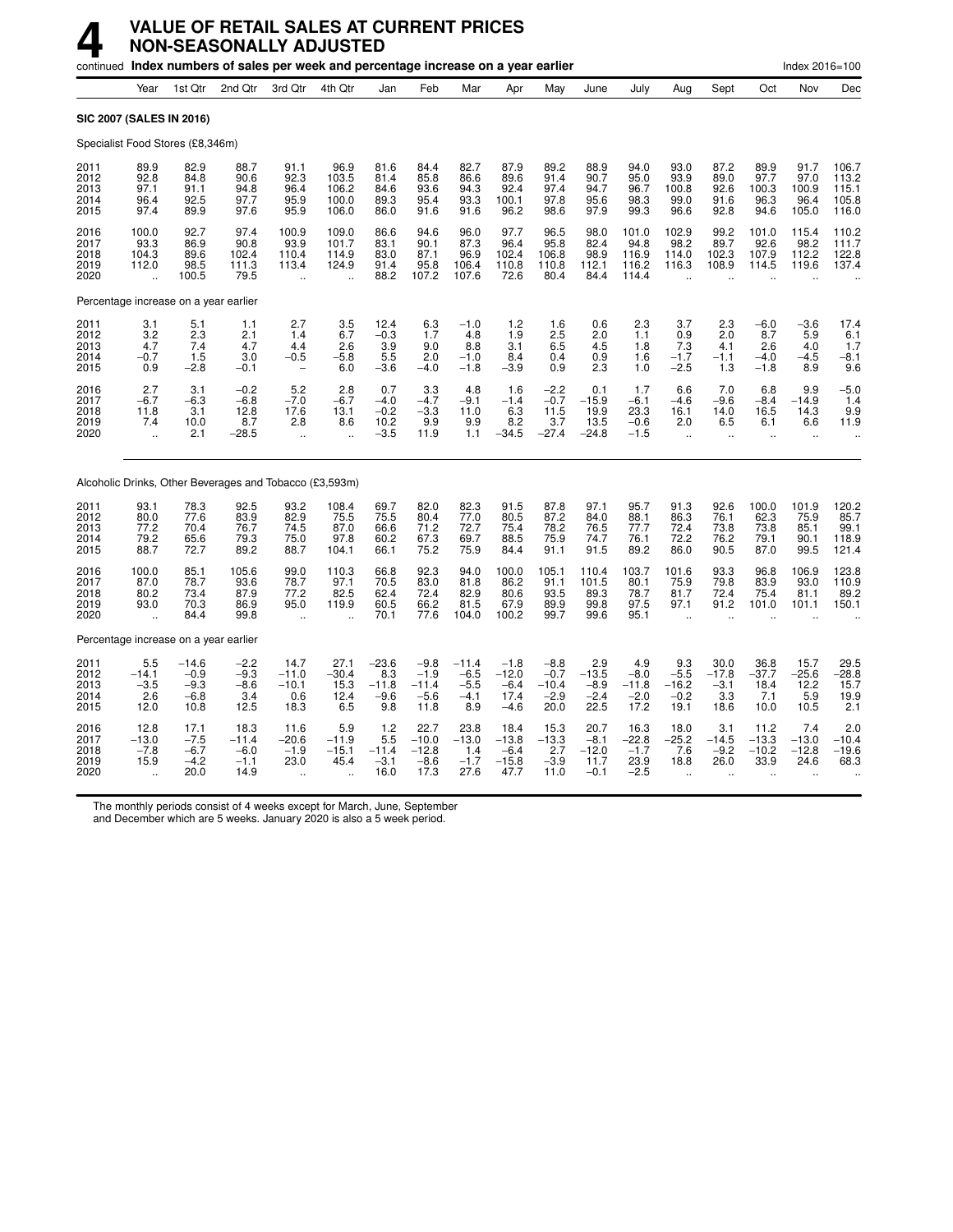|                                      |                                                          |                                       | continued Index numbers of sales per week and percentage increase on a year earlier |                                                         |                                                          |                                        |                                                   |                                        |                                                         |                                            |                                          |                                           |                                                         |                                                        |                                                          | Index 2016=100                              |                                                  |
|--------------------------------------|----------------------------------------------------------|---------------------------------------|-------------------------------------------------------------------------------------|---------------------------------------------------------|----------------------------------------------------------|----------------------------------------|---------------------------------------------------|----------------------------------------|---------------------------------------------------------|--------------------------------------------|------------------------------------------|-------------------------------------------|---------------------------------------------------------|--------------------------------------------------------|----------------------------------------------------------|---------------------------------------------|--------------------------------------------------|
|                                      | Year                                                     | 1st Qtr                               | 2nd Qtr                                                                             | 3rd Qtr                                                 | 4th Qtr                                                  | Jan                                    | Feb                                               | Mar                                    | Apr                                                     | May                                        | June                                     | July                                      | Aug                                                     | Sept                                                   | Oct                                                      | Nov                                         | Dec                                              |
|                                      |                                                          | SIC 2007 (SALES IN 2016)              |                                                                                     |                                                         |                                                          |                                        |                                                   |                                        |                                                         |                                            |                                          |                                           |                                                         |                                                        |                                                          |                                             |                                                  |
|                                      |                                                          |                                       | Predominantly Non-food Stores, All Businesses (£163,199m)                           |                                                         |                                                          |                                        |                                                   |                                        |                                                         |                                            |                                          |                                           |                                                         |                                                        |                                                          |                                             |                                                  |
| 2011<br>2012<br>2013<br>2014<br>2015 | 87.5<br>88.9<br>90.5<br>95.3<br>97.6                     | 77.4<br>78.7<br>78.3<br>82.7<br>86.0  | 83.4<br>84.4<br>85.7<br>90.9<br>93.6                                                | 83.1<br>85.3<br>87.0<br>91.7<br>94.1                    | 106.1<br>107.1<br>110.9<br>117.1<br>116.6                | 77.9<br>77.8<br>76.9<br>81.9<br>84.5   | 75.4<br>74.9<br>77.8<br>80.0<br>84.2              | 78.6<br>82.4<br>79.9<br>85.8<br>88.8   | 84.2<br>82.7<br>82.6<br>89.2<br>92.6                    | 82.8<br>84.1<br>85.9<br>90.4<br>93.6       | 83.2<br>86.0<br>87.9<br>92.5<br>94.5     | 85.3<br>87.0<br>88.1<br>93.9<br>96.4      | 81.3<br>83.9<br>84.4<br>91.5<br>92.7                    | 82.6<br>85.1<br>88.3<br>90.1<br>93.3                   | 89.3<br>90.2<br>92.1<br>97.7<br>98.9                     | 98.3<br>100.1<br>102.8<br>111.6<br>113.3    | 125.9<br>126.3<br>132.3<br>137.0<br>133.3        |
| 2016<br>2017<br>2018<br>2019<br>2020 | 100.0<br>103.5<br>106.5<br>107.9<br>$\ddot{\phantom{a}}$ | 87.1<br>88.7<br>92.1<br>94.7<br>87.8  | 94.0<br>98.8<br>101.2<br>103.8<br>66.5                                              | 96.2<br>100.4<br>103.8<br>104.6<br>$\ddot{\phantom{a}}$ | 122.7<br>126.2<br>129.1<br>128.4                         | 87.1<br>87.4<br>91.6<br>92.6<br>93.8   | 84.9<br>87.4<br>90.2<br>93.0<br>92.9              | 88.7<br>90.7<br>94.1<br>97.9<br>77.9   | 92.4<br>99.2<br>99.3<br>102.7<br>46.7                   | 95.3<br>97.3<br>102.5<br>102.7<br>60.3     | 94.3<br>99.7<br>101.7<br>105.5<br>87.3   | 100.0<br>102.8<br>105.3<br>107.4<br>101.3 | 94.5<br>100.6<br>103.6<br>103.8<br>$\ddot{\phantom{a}}$ | 94.6<br>98.3<br>102.6<br>102.9<br>$\ddot{\phantom{a}}$ | 104.1<br>105.5<br>107.9<br>108.6<br>$\ddot{\phantom{a}}$ | 118.2<br>122.6<br>127.0<br>122.8            | 141.1<br>145.6<br>147.7<br>148.8                 |
|                                      |                                                          | Percentage increase on a year earlier |                                                                                     |                                                         |                                                          |                                        |                                                   |                                        |                                                         |                                            |                                          |                                           |                                                         |                                                        |                                                          |                                             |                                                  |
| 2011<br>2012<br>2013<br>2014<br>2015 | $\frac{1.5}{1.6}$<br>1.8<br>5.4<br>2.3                   | 3.1<br>1.7<br>$-0.5$<br>5.6<br>4.0    | 1.5<br>1.2<br>1.5<br>6.1<br>3.1                                                     | $-0.7$<br>2.7<br>2.0<br>5.3<br>2.6                      | $^{2.2}_{0.9}$<br>3.5<br>5.6<br>$-0.4$                   | 8.7<br>$-0.1$<br>$-1.2$<br>6.5<br>3.2  | 1.6<br>$-0.6$<br>3.8<br>2.9<br>5.3                | 0.1<br>4.8<br>$-3.1$<br>7.3<br>3.5     | 3.6<br>$-1.9$<br>$\overline{\phantom{0}}$<br>7.9<br>3.8 | 0.6<br>1.5<br>2.1<br>5.3<br>3.6            | 0.5<br>3.4<br>2.2<br>5.3<br>2.1          | $-0.5$<br>1.9<br>1.3<br>6.6<br>2.7        | $-1.9$<br>3.2<br>0.6<br>8.4<br>1.3                      | 0.2<br>3.0<br>3.8<br>2.0<br>3.6                        | 1.1<br>1.0<br>2.2<br>6.1<br>1.2                          | $-0.6$<br>1.8<br>2.7<br>8.5<br>1.5          | $^{4.5}_{0.3}$<br>4.7<br>$\frac{3.6}{-2.7}$      |
| 2016<br>2017<br>2018<br>2019<br>2020 | $\frac{2.5}{3.5}$<br>2.9<br>1.2<br>$\ddotsc$             | 1.2<br>1.9<br>3.9<br>2.8<br>$-7.3$    | 0.4<br>5.1<br>2.4<br>2.6<br>$-35.9$                                                 | $^{2.3}_{4.3}$<br>3.4<br>0.8<br>$\ddot{\phantom{a}}$    | $\frac{5.2}{2.9}$<br>2.3<br>$-0.5$                       | 3.2<br>0.4<br>4.8<br>1.1<br>1.3        | 0.9<br>3.0<br>3.1<br>3.1<br>$-0.1$                | 2.2<br>3.7<br>4.0<br>$-20.4$           | $-0.2$<br>7.4<br>0.1<br>3.4<br>$-54.5$                  | 1.8<br>2.1<br>5.3<br>0.2<br>$-41.3$        | $-0.2$<br>5.7<br>2.0<br>3.8<br>$-17.3$   | 3.8<br>2.8<br>2.4<br>2.0<br>-5.7          | 2.0<br>6.4<br>3.0<br>0.2<br>÷.                          | 1.3<br>3.9<br>4.4<br>0.2<br>$\ddotsc$                  | 5.2<br>1.4<br>2.3<br>0.6<br>$\ddotsc$                    | 4.4<br>3.7<br>3.7<br>$-3.4$                 | $\frac{5.9}{3.2}$<br>1.4<br>0.7                  |
|                                      |                                                          |                                       | Predominantly Non-food Stores, Large Businesses (£121,676m)                         |                                                         |                                                          |                                        |                                                   |                                        |                                                         |                                            |                                          |                                           |                                                         |                                                        |                                                          |                                             |                                                  |
| 2011<br>2012<br>2013<br>2014<br>2015 | 86.6<br>88.0<br>90.2<br>94.9<br>97.8                     | 75.7<br>76.6<br>76.9<br>80.8<br>85.0  | 81.4<br>82.0<br>84.0<br>89.2<br>92.7                                                | 81.0<br>83.2<br>85.8<br>90.3<br>92.9                    | 108.4<br>110.0<br>114.0<br>120.1<br>120.6                | 78.2<br>77.5<br>77.3<br>81.9<br>84.4   | 73.0<br>72.6<br>75.2<br>77.3<br>82.5              | 75.8<br>79.0<br>78.0<br>82.6<br>87.3   | 82.8<br>80.8<br>80.8<br>87.9<br>91.7                    | 79.7<br>80.9<br>83.6<br>88.7<br>92.6       | 81.5<br>83.9<br>86.8<br>90.7<br>93.5     | 83.3<br>84.8<br>86.7<br>91.5<br>94.6      | 78.8<br>80.3<br>83.3<br>89.7<br>90.8                    | 81.0<br>84.3<br>87.1<br>89.8<br>93.1                   | 87.2<br>88.2<br>90.6<br>96.6<br>97.7                     | 98.3<br>100.2<br>103.9<br>113.5<br>116.8    | 133.4<br>135.2<br>140.8<br>144.3<br>141.9        |
| 2016<br>2017<br>2018<br>2019<br>2020 | 100.0<br>102.6<br>104.9<br>106.0                         | 85.6<br>87.6<br>90.0<br>93.0<br>85.4  | 92.4<br>96.4<br>99.3<br>100.1<br>63.4                                               | 95.6<br>98.0<br>100.6<br>100.8<br>$\ddot{\phantom{a}}$  | 126.4<br>128.4<br>129.7<br>129.9                         | 87.0<br>88.2<br>90.5<br>92.8<br>92.5   | 83.4<br>84.1<br>87.0<br>90.5<br>88.2              | 86.2<br>90.0<br>92.1<br>95.1<br>75.9   | 90.0<br>97.1<br>96.0<br>99.5<br>45.1                    | 93.8<br>94.8<br>100.6<br>98.3<br>58.7      | 93.1<br>97.0<br>101.0<br>102.1<br>81.8   | 98.8<br>101.2<br>103.3<br>102.8<br>91.8   | 93.3<br>96.5<br>98.2<br>99.6                            | 94.9<br>96.6<br>100.2<br>100.1                         | 103.4<br>102.7<br>104.9<br>106.7                         | 120.8<br>123.4<br>124.7<br>123.1            | 149.3<br>152.9<br>153.7<br>154.0                 |
|                                      |                                                          | Percentage increase on a year earlier |                                                                                     |                                                         |                                                          |                                        |                                                   |                                        |                                                         |                                            |                                          |                                           |                                                         |                                                        |                                                          |                                             |                                                  |
| 2011<br>2012<br>2013<br>2014<br>2015 | 2.4<br>1.6<br>2.5<br>5.2<br>3.1                          | 2.8<br>1.2<br>0.4<br>5.1<br>5.1       | 2.6<br>0.8<br>2.4<br>6.3<br>3.9                                                     | 1.0<br>2.7<br>3.1<br>5.2<br>2.9                         | 2.9<br>$\frac{1.5}{3.7}$<br>5.4<br>0.3                   | 7.8<br>$-0.8$<br>$-0.4$<br>6.1<br>3.0  | 2.1<br>$-0.6$<br>3.6<br>2.8<br>6.8                | $-0.5$<br>4.1<br>$-1.3$<br>5.9<br>5.7  | 6.0<br>$-2.4$<br>8.8<br>4.3                             | 0.7<br>1.5<br>3.3<br>6.1<br>4.5            | 1.4<br>2.9<br>3.4<br>4.5<br>3.1          | 2.4<br>1.8<br>2.2<br>5.5<br>3.4           | $-0.4$<br>1.9<br>3.7<br>7.7<br>1.2                      | 1.1<br>4.1<br>3.3<br>3.0<br>3.7                        | 1.4<br>1.1<br>2.8<br>6.6<br>1.1                          | 0.2<br>2.0<br>3.6<br>9.3<br>2.9             | 5.4<br>1.4<br>4.1<br>$2.5 - 1.7$                 |
| 2016<br>2017<br>2018<br>2019<br>2020 | 2.3<br>2.6<br>2.3<br>1.0                                 | 0.8<br>2.4<br>2.7<br>3.3<br>$-8.2$    | $-0.3$<br>4.3<br>3.1<br>0.8<br>-36.7                                                | 2.9<br>2.5<br>2.6<br>0.3<br>$\ddot{\phantom{1}}$        | 4.9<br>1.5<br>1.1<br>0.2                                 | 3.0<br>1.4<br>2.7<br>2.5<br>$-0.3$     | 1.1<br>0.8<br>3.4<br>4.0<br>$-2.6$                | $-1.2$<br>4.4<br>2.3<br>3.3<br>$-20.2$ | $-1.8$<br>7.8<br>$-1.1$<br>3.6<br>$-54.7$               | 1.3<br>1.1<br>6.1<br>-2.3<br>$-40.3$       | $-0.4$<br>4.2<br>4.1<br>1.1<br>$-19.9$   | 4.5<br>2.4<br>2.1<br>$-0.5$<br>$-10.7$    | 2.7<br>3.5<br>1.7<br>1.5<br>ă,                          | 1.9<br>1.9<br>3.7<br>-0.1                              | 5.9<br>$-0.6$<br>2.1<br>1.8<br>$\ddot{\phantom{1}}$      | 3.5<br>2.1<br>1.1<br>-1.3                   | 5.3<br>2.4<br>0.5<br>0.2                         |
|                                      |                                                          |                                       | Predominantly Non-food Stores, Small Businesses (£41,524m)                          |                                                         |                                                          |                                        |                                                   |                                        |                                                         |                                            |                                          |                                           |                                                         |                                                        |                                                          |                                             |                                                  |
| 2011<br>2012<br>2013<br>2014<br>2015 | 90.1<br>91.6<br>91.3<br>96.8<br>97.0                     | 82.5<br>84.9<br>82.4<br>88.2<br>89.2  | 89.5<br>91.4<br>90.6<br>95.7<br>96.5                                                | 89.0<br>91.3<br>90.6<br>95.8<br>97.5                    | 99.6<br>98.7<br>101.6<br>108.1<br>104.8                  | 77.1<br>78.7<br>75.8<br>81.7<br>84.6   | 82.5<br>81.8<br>$85.\overline{3}$<br>87.9<br>89.1 | 86.8<br>92.5<br>85.5<br>95.0<br>92.9   | 88.5<br>88.2<br>88.1<br>93.1<br>95.3                    | 91.9<br>93.3<br>92.5<br>95.4<br>96.6       | 88.3<br>92.3<br>91.2<br>97.9<br>97.4     | 91.2<br>93.3<br>92.1<br>100.9<br>101.7    | 88.7<br>94.4<br>87.6<br>96.6<br>98.1                    | 87.3<br>87.2<br>91.8<br>91.0<br>93.8                   | 95.3<br>96.0<br>96.5<br>101.0<br>102.6                   | 98.5<br>99.8<br>99.7<br>105.9<br>102.9      | 103.9<br>100.1<br>107.1<br>115.5<br>108.1        |
| 2016<br>2017<br>2018<br>2019<br>2020 | 100.0<br>106.2<br>111.3<br>113.4<br>$\ddotsc$            | 91.4<br>91.8<br>98.2<br>99.8<br>95.1  | 98.9<br>106.0<br>106.6<br>114.5<br>75.6                                             | 98.1<br>107.3<br>113.2<br>115.5<br>$\ddot{\phantom{a}}$ | 111.6<br>119.7<br>127.2<br>123.8<br>$\ddot{\phantom{a}}$ | 87.6<br>85.3<br>94.8<br>92.1<br>97.4   | 89.3<br>97.2<br>99.5<br>100.1<br>106.6            | 96.0<br>92.7<br>99.9<br>105.8<br>83.5  | 99.2<br>105.4<br>108.9<br>112.2<br>51.6                 | 99.9<br>104.6<br>108.0<br>115.6<br>64.9    | 97.9<br>107.7<br>103.7<br>115.5<br>103.4 | 103.6<br>107.5<br>111.1<br>120.7<br>128.9 | 98.1<br>112.5<br>119.6<br>116.1<br>÷.                   | 93.6<br>103.1<br>109.7<br>111.0<br>$\ddotsc$           | 106.0<br>113.5<br>116.7<br>113.9                         | 110.5<br>120.2<br>134.0<br>122.0            | $117.1$<br>$124.3$<br>$130.2$<br>133.3           |
|                                      |                                                          | Percentage increase on a year earlier |                                                                                     |                                                         |                                                          |                                        |                                                   |                                        |                                                         |                                            |                                          |                                           |                                                         |                                                        |                                                          |                                             |                                                  |
| 2011<br>2012<br>2013<br>2014<br>2015 | $-0.9$<br>1.6<br>$-0.3$<br>6.0<br>0.2                    | 3.8<br>3.0<br>$-2.9$<br>7.0<br>1.1    | $-1.4$<br>2.1<br>$-0.8$<br>5.6<br>0.8                                               | $-4.9$<br>2.6<br>$-0.8$<br>5.7<br>1.9                   | $-0.3$<br>$-0.9$<br>2.9<br>6.4<br>$-3.0$                 | 11.4<br>2.0<br>$-3.7$<br>7.8<br>3.6    | 0.3<br>$-0.8$<br>4.3<br>$3.\overline{0}$<br>1.3   | 1.6<br>6.5<br>$-7.6$<br>11.1<br>$-2.2$ | $-2.6$<br>$-0.3$<br>$-0.1$<br>5.7<br>2.3                | 0.4<br>1.6<br>$-0.9$<br>3.2<br>1.2         | $-1.9$<br>4.6<br>$-1.2$<br>7.4<br>$-0.6$ | $-7.4$<br>2.3<br>$-1.3$<br>9.6<br>0.8     | $-5.7$<br>6.4<br>$-7.2$<br>10.3<br>1.5                  | $-2.1$<br>$-0.2$<br>5.3<br>$-0.9$<br>3.1               | 0.4<br>0.7<br>$0.5$<br>4.7<br>1.6                        | $-3.0$<br>1.3<br>$6.\overline{2}$<br>$-2.8$ | $1.3 - 3.6 - 3.6$<br>$7.0$<br>$7.8$<br>$-6.5$    |
| 2016<br>2017<br>2018<br>2019<br>2020 | 3.1<br>6.2<br>4.8<br>1.9<br>$\ddot{\phantom{a}}$         | 2.5<br>0.5<br>7.0<br>1.7<br>$-4.8$    | 2.5<br>7.2<br>0.6<br>7.4<br>$-34.0$                                                 | 0.5<br>9.4<br>5.4<br>2.1<br>$\ddot{\phantom{1}}$        | 6.5<br>7.3<br>$-6.3 - 2.7$<br>$\ddotsc$                  | 3.6<br>$-2.7$<br>11.1<br>$-2.8$<br>5.8 | 0.2<br>8.8<br>2.4<br>0.7<br>6.5                   | 3.4<br>$-3.4$<br>7.8<br>5.9<br>$-21.1$ | 4.2<br>6.2<br>3.3<br>3.0<br>$-54.0$                     | 3.4<br>4.7<br>$\frac{3.2}{7.1}$<br>$-43.9$ | 0.6<br>10.0<br>$-3.7$<br>11.4<br>$-10.5$ | 1.9<br>3.8<br>3.3<br>8.6<br>6.9           | 14.7<br>6.3<br>$-2.9$<br>$\ddotsc$                      | $-0.2$<br>10.1<br>6.5<br>1.1<br>$\ddot{\phantom{1}}$   | 3.3<br>7.1<br>2.8<br>$-2.4$<br>$\ddot{\phantom{1}}$      | 7.4<br>8.8<br>11.5<br>$-9.0$<br>$\ddotsc$   | 8.3<br>6.2<br>4.8<br>2.4<br>$\ddot{\phantom{1}}$ |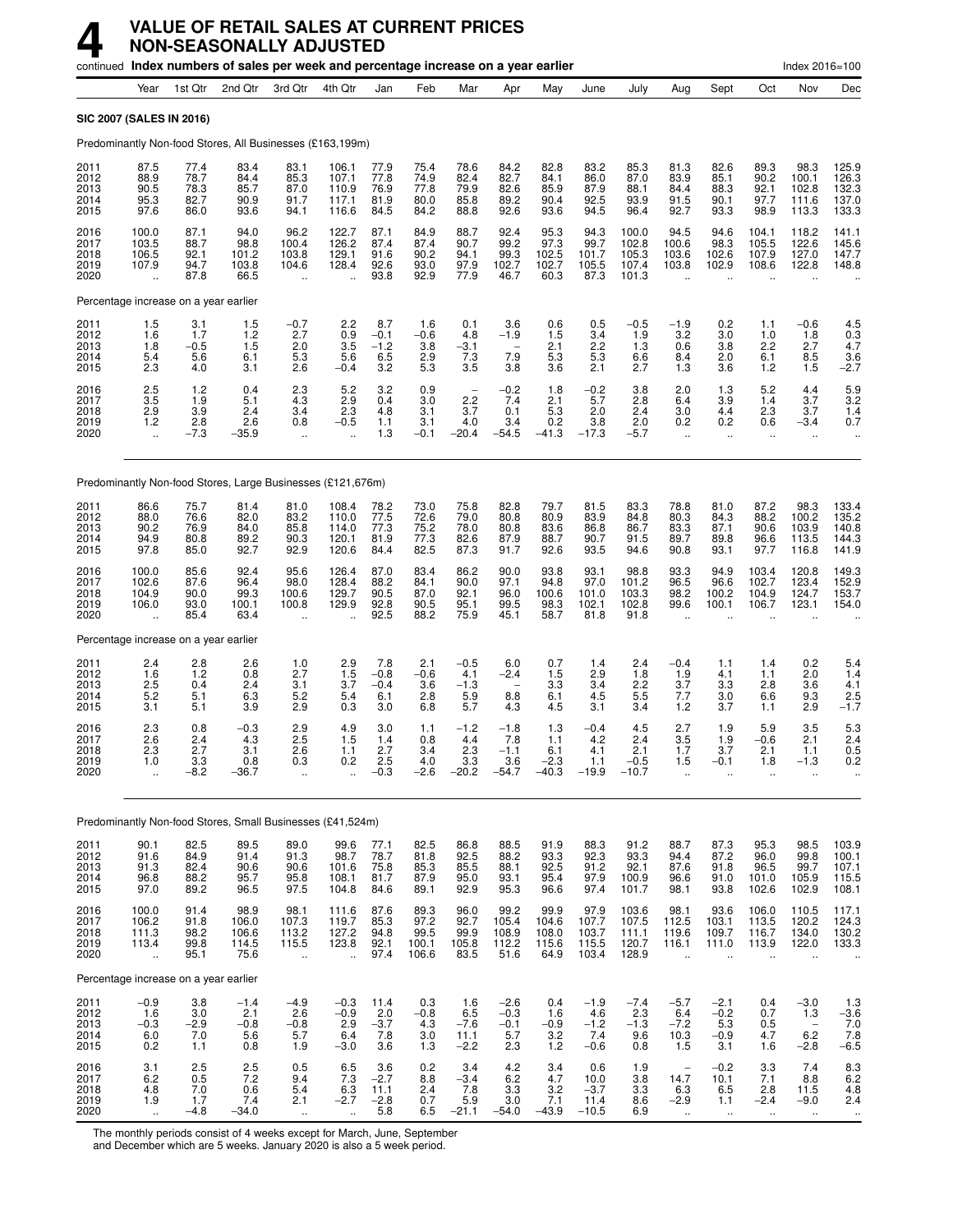#### **4 VALUE OF RETAIL SALES AT CURRENT PRICES NON-SEASONALLY ADJUSTED**

|                                      |                                                          |                                             |                                             | continued Index numbers of sales per week and percentage increase on a year earlier |                                               |                                              |                                         |                                          |                                           |                                               |                                               |                                           |                                                      |                                               |                                                            | Index 2016=100                            |                                           |
|--------------------------------------|----------------------------------------------------------|---------------------------------------------|---------------------------------------------|-------------------------------------------------------------------------------------|-----------------------------------------------|----------------------------------------------|-----------------------------------------|------------------------------------------|-------------------------------------------|-----------------------------------------------|-----------------------------------------------|-------------------------------------------|------------------------------------------------------|-----------------------------------------------|------------------------------------------------------------|-------------------------------------------|-------------------------------------------|
|                                      | Year                                                     | 1st Qtr                                     | 2nd Qtr                                     | 3rd Otr                                                                             | 4th Qtr                                       | Jan                                          | Feb                                     | Mar                                      | Apr                                       | May                                           | June                                          | July                                      | Aug                                                  | Sept                                          | Oct                                                        | Nov                                       | Dec                                       |
|                                      | SIC 2007 (SALES IN 2016)                                 |                                             |                                             |                                                                                     |                                               |                                              |                                         |                                          |                                           |                                               |                                               |                                           |                                                      |                                               |                                                            |                                           |                                           |
|                                      |                                                          |                                             |                                             | Non Specialised Predominantly Non-food Stores, All Businesses (£34,180m)            |                                               |                                              |                                         |                                          |                                           |                                               |                                               |                                           |                                                      |                                               |                                                            |                                           |                                           |
| 2011<br>2012<br>2013<br>2014<br>2015 | 78.1<br>82.9<br>86.6<br>91.2<br>95.0                     | 67.0<br>69.6<br>72.8<br>77.1<br>81.2        | 71.0<br>77.1<br>78.7<br>84.2<br>85.9        | 71.7<br>76.5<br>79.1<br>84.3<br>87.7                                                | 102.8<br>108.4<br>115.8<br>120.3<br>125.0     | 69.0<br>68.7<br>73.1<br>78.2<br>81.7         | 64.6<br>65.9<br>71.2<br>74.4<br>79.3    | 67.3<br>73.2<br>73.7<br>78.2<br>82.3     | 69.4<br>74.6<br>74.3<br>82.9<br>83.3      | 70.2<br>77.0<br>77.5<br>83.6<br>85.7          | 72.8<br>79.1<br>83.1<br>85.8<br>88.2          | 72.9<br>78.1<br>79.8<br>84.8<br>89.5      | 70.8<br>74.9<br>78.5<br>84.5<br>86.5                 | 71.4<br>76.4<br>79.2<br>83.8<br>87.3          | 77.3<br>81.9<br>87.0<br>91.3<br>93.9                       | 95.3<br>101.7<br>106.5<br>118.8<br>123.8  | 129.4<br>135.0<br>146.2<br>144.6<br>150.9 |
| 2016<br>2017<br>2018<br>2019<br>2020 | 100.0<br>101.9<br>103.9<br>102.1<br>$\ddot{\phantom{a}}$ | 85.5<br>85.7<br>89.4<br>88.4<br>87.9        | 90.1<br>92.7<br>94.9<br>93.7<br>80.3        | 92.9<br>95.0<br>96.6<br>94.5<br>x.                                                  | 131.5<br>134.0<br>134.7<br>131.9              | 88.3<br>87.3<br>91.8<br>91.4<br>89.8         | 82.7<br>82.4<br>85.2<br>85.3<br>83.5    | 85.5<br>87.1<br>90.8<br>88.6<br>89.6     | 87.9<br>90.9<br>89.6<br>91.8<br>68.6      | 92.3<br>90.9<br>95.7<br>93.1<br>80.5          | 90.2<br>95.6<br>98.4<br>95.7<br>89.3          | 93.5<br>96.0<br>97.8<br>97.2<br>90.9      | 92.2<br>95.3<br>96.7<br>94.2<br>$\ddot{\phantom{a}}$ | 93.1<br>94.0<br>95.5<br>92.5                  | 97.8<br>98.6<br>100.5<br>100.5                             | 127.6<br>128.1<br>128.7<br>125.2          | 161.5<br>167.1<br>166.9<br>162.5          |
|                                      |                                                          | Percentage increase on a year earlier       |                                             |                                                                                     |                                               |                                              |                                         |                                          |                                           |                                               |                                               |                                           |                                                      |                                               |                                                            |                                           |                                           |
| 2011<br>2012<br>2013<br>2014<br>2015 | 4.0<br>6.1<br>4.5<br>5.4<br>4.1                          | 5.6<br>3.9<br>4.5<br>6.0<br>5.3             | 2.9<br>8.6<br>2.1<br>7.1<br>2.0             | $\frac{3.2}{6.7}$<br>3.5<br>6.6<br>4.0                                              | $\frac{4.3}{5.4}$<br>6.8<br>3.9<br>3.9        | 11.1<br>$-0.4$<br>6.3<br>7.0<br>4.5          | 4.4<br>2.1<br>8.0<br>4.5<br>6.5         | 2.4<br>8.8<br>0.7<br>6.1<br>5.2          | $6.3$<br>7.5<br>$-0.4$<br>11.6<br>0.5     | 1.8<br>9.8<br>0.6<br>7.9<br>2.5               | 1.3<br>8.6<br>5.1<br>3.2<br>2.8               | 3.8<br>7.1<br>2.2<br>6.3<br>5.7           | 2.2<br>5.8<br>4.7<br>7.7<br>2.3                      | 3.5<br>7.0<br>3.6<br>5.9<br>4.2               | 2.7<br>6.0<br>6.3<br>5.0<br>2.8                            | 0.9<br>6.8<br>4.7<br>11.5<br>4.2          | $7.1$<br>4.4<br>8.3<br>$-1.1$<br>4.4      |
| 2016<br>2017<br>2018<br>2019<br>2020 | 5.3<br>1.9<br>2.0<br>$-1.7$                              | 5.3<br>0.3<br>4.3<br>$-1.1$<br>$-0.6$       | 4.9<br>2.9<br>2.3<br>$-1.3$<br>$-14.3$      | $\frac{5.9}{2.3}$<br>1.6<br>$-2.2$<br>$\ddot{\phantom{a}}$                          | 5.2<br>2.0<br>0.5<br>$-2.0$                   | 8.1<br>$-1.2$<br>5.1<br>$-0.5$<br>$-1.8$     | 4.3<br>$-0.3$<br>3.4<br>$-2.0$          | 3.8<br>1.9<br>4.3<br>$-2.5$<br>1.1       | 5.5<br>3.4<br>$-1.4$<br>2.4<br>$-25.2$    | 7.7<br>$-1.5$<br>5.3<br>$-2.8$<br>$-13.5$     | 2.3<br>6.0<br>3.0<br>$-2.8$<br>$-6.6$         | 4.4<br>2.7<br>1.8<br>$-0.6$<br>$-6.5$     | 6.6<br>3.4<br>1.5<br>$-2.6$<br>ä.                    | 6.6<br>1.0<br>1.5<br>$-3.1$<br>$\ddotsc$      | 4.1<br>0.9<br>2.0<br>$\overline{\phantom{0}}$<br>$\ddotsc$ | 3.1<br>0.4<br>0.4<br>$-2.7$<br>$\ddotsc$  | 7.0<br>3.4<br>$-0.1$<br>$-2.6$            |
|                                      |                                                          |                                             |                                             | Non Specialised Predominantly Non-food Stores, Large Businesses (£31,817m)          |                                               |                                              |                                         |                                          |                                           |                                               |                                               |                                           |                                                      |                                               |                                                            |                                           |                                           |
| 2011<br>2012<br>2013<br>2014<br>2015 | 77.1<br>80.5<br>85.8<br>90.5<br>94.4                     | 65.7<br>67.3<br>71.1<br>76.5<br>79.9        | 69.9<br>73.9<br>77.7<br>82.8<br>85.2        | 70.2<br>73.5<br>78.6<br>83.3<br>86.8                                                | 102.5<br>107.4<br>115.7<br>120.3<br>125.8     | 68.2<br>67.2<br>71.1<br>78.4<br>80.8         | 62.9<br>64.0<br>69.8<br>73.3<br>77.3    | 66.1<br>70.1<br>72.3<br>77.3<br>81.4     | 68.0<br>71.1<br>73.0<br>81.4<br>82.5      | 68.4<br>72.9<br>76.1<br>82.0<br>84.3          | 72.7<br>76.9<br>82.8<br>84.6<br>88.2          | 71.5<br>75.4<br>79.3<br>83.8<br>87.9      | 69.3<br>71.0<br>77.6<br>83.5<br>85.5                 | 70.0<br>74.0<br>78.9<br>82.7<br>86.9          | 75.9<br>79.4<br>86.7<br>90.3<br>93.6                       | 94.4<br>100.3<br>105.2<br>119.0<br>124.6  | 130.3<br>135.4<br>147.3<br>145.3<br>152.4 |
| 2016<br>2017<br>2018<br>2019<br>2020 | 100.0<br>101.8<br>103.3<br>101.4                         | 85.5<br>86.0<br>89.1<br>88.1<br>86.6        | 89.5<br>92.2<br>95.5<br>93.0<br>79.1        | 92.1<br>93.6<br>94.5<br>93.0<br>$\ddot{\phantom{a}}$                                | 133.0<br>135.3<br>134.0<br>131.5              | 88.6<br>88.3<br>91.7<br>91.4<br>88.5         | 82.9<br>82.1<br>84.6<br>85.0<br>81.6    | 85.0<br>87.3<br>90.6<br>88.0<br>88.6     | 87.7<br>90.7<br>90.1<br>92.1<br>67.4      | 92.0<br>90.8<br>96.6<br>92.1<br>81.1          | 88.9<br>94.4<br>99.1<br>94.4<br>87.0          | 92.7<br>94.6<br>97.0<br>95.5<br>88.0      | 90.9<br>93.7<br>93.9<br>93.0<br>$\ddot{\phantom{a}}$ | 92.5<br>92.7<br>93.1<br>91.0                  | 98.1<br>99.3<br>99.3<br>98.4                               | 127.4<br>128.5<br>127.4<br>124.9          | 165.5<br>169.6<br>167.1<br>163.3          |
|                                      |                                                          | Percentage increase on a year earlier       |                                             |                                                                                     |                                               |                                              |                                         |                                          |                                           |                                               |                                               |                                           |                                                      |                                               |                                                            |                                           |                                           |
| 2011<br>2012<br>2013<br>2014<br>2015 | 3.4<br>4.4<br>6.5<br>5.4<br>4.4                          | 3.9<br>$^{2.4}_{5.7}$<br>7.6<br>4.4         | 3.3<br>5.6<br>5.2<br>6.5<br>2.9             | 2.6<br>4.7<br>7.0<br>5.9<br>4.2                                                     | 3.7<br>4.7<br>7.7<br>4.0<br>4.6               | 10.2<br>$-1.4$<br>5.7<br>10.3<br>3.0         | 2.0<br>1.7<br>9.0<br>5.1<br>5.4         | 0.5<br>6.1<br>3.2<br>6.9<br>5.3          | 6.3<br>4.6<br>2.5<br>11.5<br>1.4          | 1.0<br>6.5<br>4.4<br>7.7<br>2.8               | 2.9<br>$5.7\,$<br>7.7<br>2.2<br>4.2           | 2.8<br>5.4<br>5.3<br>5.7<br>4.9           | 2.7<br>2.5<br>9.3<br>7.6<br>2.4                      | 2.5<br>5.8<br>6.6<br>4.8<br>5.1               | 1.7<br>4.6<br>9.2<br>4.1<br>3.6                            | 0.3<br>6.3<br>4.8<br>13.1<br>4.8          | 6.8<br>3.9<br>8.8<br>$-1.3$<br>4.9        |
| 2016<br>2017<br>2018<br>2019<br>2020 | 5.9<br>1.8<br>1.5<br>$-1.8$                              | 6.9<br>0.7<br>3.6<br>$-1.1$<br>$-1.8$       | 5.0<br>3.0<br>3.7<br>$-2.7$<br>$-14.9$      | 6.0<br>1.7<br>1.0<br>$-1.6$<br>$\ddotsc$                                            | 5.8<br>1.7<br>$-1.0$<br>$-1.9$                | 9.7<br>$-0.3$<br>3.8<br>$-0.3$<br>$-3.2$     | 7.2<br>$-1.0$<br>3.1<br>0.5<br>-4.0     | 4.5<br>2.7<br>3.7<br>-2.9<br>0.7         | 6.3<br>3.5<br>$-0.7$<br>2.2<br>$-26.8$    | 9.1<br>$-1.3$<br>6.4<br>$-4.7$<br>$-11.9$     | 0.8<br>6.2<br>5.0<br>$-4.7$<br>$-7.9$         | 5.4<br>2.0<br>2.5<br>$-1.5$<br>$-7.9$     | 6.3<br>3.1<br>0.2<br>$-1.0$                          | 6.3<br>0.3<br>0.4<br>-2.3                     | 4.8<br>1.3<br>$-0.9$                                       | 2.2<br>0.8<br>$-0.8$<br>-2.0              | 8.6<br>2.5<br>$-1.5$<br>-2.2              |
|                                      |                                                          |                                             |                                             | Non Specialised Predominantly Non-food Stores, Small Businesses (£2,363m)           |                                               |                                              |                                         |                                          |                                           |                                               |                                               |                                           |                                                      |                                               |                                                            |                                           |                                           |
| 2011<br>2012<br>2013<br>2014<br>2015 | $91.7$<br>$114.7$<br>$97.2$<br>101.3<br>102.2            | 83.9<br>100.2<br>94.5<br>85.1<br>98.4       | 84.6<br>120.0<br>91.2<br>103.4<br>95.4      | 91.2<br>116.3<br>86.0<br>98.0<br>100.2                                              | 107.1<br>116.9<br>119.9<br>114.6              | 80.4<br>89.0<br>100.4<br>75.5<br>95.2        | 87.3<br>92.5<br>90.9<br>89.3<br>105.6   | 84.0<br>115.2<br>92.7<br>91.4<br>95.2    | 87.9<br>121.3<br>92.2<br>103.8<br>94.1    | 93.9<br>132.7<br>95.8<br>105.5<br>105.1       | 74.7<br>108.7<br>86.6<br>101.5<br>88.8        | 92.2<br>114.9<br>85.7<br>97.1<br>111.4    | 91.4<br>128.2<br>90.3<br>98.2<br>99.0                | 90.3<br>108.0<br>82.7<br>98.6<br>92.1         | 95.1<br>115.2<br>91.1<br>105.4<br>98.0                     | 107.5<br>120.5<br>124.4<br>115.8<br>112.1 | 116.3<br>129.8<br>131.6<br>134.7<br>130.0 |
| 2016<br>2017<br>2018<br>2019<br>2020 | 100.0<br>103.2<br>112.0<br>111.8<br>$\ddot{\phantom{a}}$ | 86.1<br>81.7<br>93.7<br>92.3<br>106.3       | 99.1<br>100.3<br>86.2<br>103.1<br>95.3      | 104.6<br>114.5<br>124.0<br>114.2<br>$\ddotsc$                                       | 110.2<br>116.5<br>143.9<br>137.6<br>$\ddotsc$ | 84.7<br>73.2<br>92.5<br>90.7<br>107.3        | 80.3<br>87.0<br>94.2<br>88.6<br>109.2   | 91.8<br>84.2<br>94.3<br>96.5<br>102.9    | 90.4<br>93.3<br>83.6<br>87.3<br>84.8      | 96.4<br>92.4<br>84.6<br>107.0<br>73.2         | 108.3<br>112.2<br>89.4<br>112.6<br>121.5      | 103.9<br>116.1<br>109.4<br>119.7<br>130.0 | 109.1<br>116.2<br>134.5<br>110.7<br>$\ddotsc$        | 101.6<br>111.7<br>127.4<br>112.6<br>$\ddotsc$ | 93.7<br>88.8<br>117.0<br>128.9                             | 130.1<br>124.0<br>145.4<br>128.6          | 107.5<br>132.8<br>164.4<br>151.8          |
|                                      |                                                          | Percentage increase on a year earlier       |                                             |                                                                                     |                                               |                                              |                                         |                                          |                                           |                                               |                                               |                                           |                                                      |                                               |                                                            |                                           |                                           |
| 2011<br>2012<br>2013<br>2014<br>2015 | 11.0<br>25.1<br>$-15.3$<br>4.3<br>0.9                    | 28.6<br>19.4<br>$-5.6$<br>$-10.0$<br>15.6   | $-1.6$<br>41.7<br>$-24.0$<br>13.4<br>$-7.7$ | 9.2<br>27.5<br>$-26.1$<br>14.0<br>2.2                                               | 11.9<br>14.4<br>$-4.5$<br>2.5<br>$-4.4$       | 23.2<br>10.8<br>12.8<br>$-24.8$<br>26.1      | 35.1<br>5.9<br>$-1.8$<br>$-1.7$<br>18.3 | 27.7<br>37.1<br>$-19.5$<br>$-1.4$<br>4.1 | 6.0<br>38.1<br>$-24.0$<br>12.6<br>$-9.3$  | 9.5<br>41.3<br>$-27.7$<br>10.1<br>$-0.4$      | $-15.8$<br>45.6<br>$-20.3$<br>17.1<br>$-12.5$ | 15.7<br>24.6<br>$-25.4$<br>13.3<br>14.8   | $-2.2$<br>40.3<br>$-29.5$<br>8.7<br>0.9              | 14.7<br>19.6<br>$-23.4$<br>19.2<br>$-6.5$     | 15.0<br>21.2<br>$-20.9$<br>15.7<br>$-7.0$                  | 9.2<br>12.1<br>3.2<br>$-6.9$<br>$-3.2$    | 11.9<br>11.6<br>1.4<br>2.4<br>$-3.5$      |
| 2016<br>2017<br>2018<br>2019<br>2020 | $-2.1$<br>3.2<br>8.4<br>$-0.1$                           | $-12.5$<br>$-5.1$<br>14.7<br>$-1.5$<br>15.2 | 3.8<br>1.2<br>$-14.1$<br>19.6<br>$-7.5$     | 4.4<br>9.4<br>8.4<br>$-7.9$                                                         | $-3.9$<br>5.7<br>23.5<br>$-4.4$               | $-11.0$<br>$-13.6$<br>26.3<br>$-1.9$<br>18.4 | $-24.0$<br>8.3<br>8.3<br>$-5.9$<br>23.2 | $-3.5$<br>$-8.3$<br>12.0<br>2.3<br>6.6   | $-4.0$<br>3.2<br>$-10.4$<br>4.5<br>$-2.9$ | $-8.3$<br>$-4.1$<br>$-8.4$<br>26.4<br>$-31.5$ | 22.0<br>3.6<br>$-20.3$<br>25.9<br>7.9         | $-6.8$<br>11.7<br>$-5.8$<br>9.5<br>8.6    | 10.1<br>6.5<br>15.7<br>$-17.7$                       | 10.3<br>10.0<br>14.0<br>$-11.6$               | $-4.4$<br>$-5.3$<br>31.8<br>10.2                           | 16.1<br>$-4.7$<br>17.2<br>$-11.5$         | $-17.3$<br>23.5<br>$23.8$<br>-7.7         |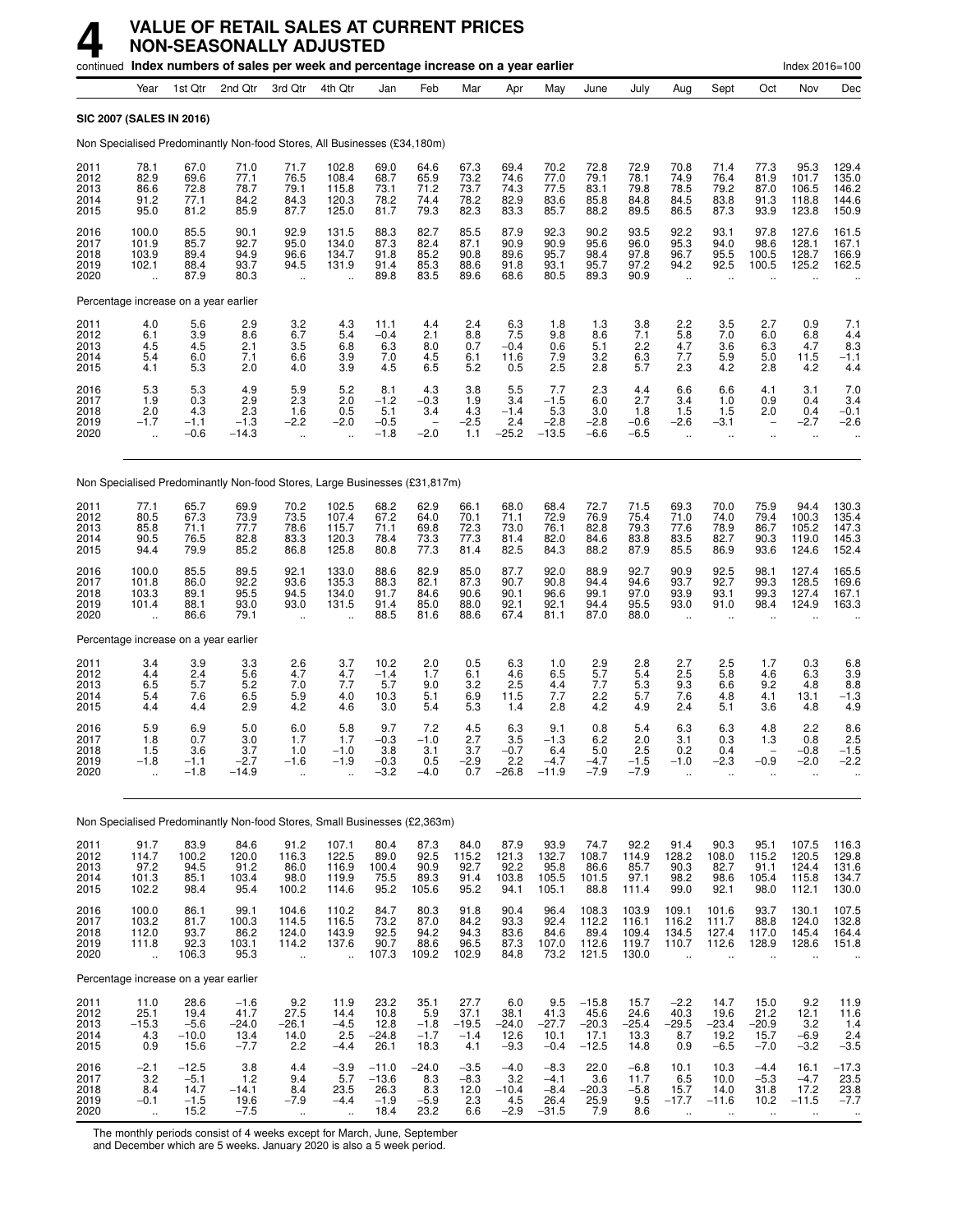|                                      |                                                     |                                             | continued Index numbers of sales per week and percentage increase on a year earlier |                                                          |                                                          |                                           |                                          |                                             |                                              |                                             |                                              |                                              |                                                         |                                                 |                                               | Index 2016=100                                |                                             |
|--------------------------------------|-----------------------------------------------------|---------------------------------------------|-------------------------------------------------------------------------------------|----------------------------------------------------------|----------------------------------------------------------|-------------------------------------------|------------------------------------------|---------------------------------------------|----------------------------------------------|---------------------------------------------|----------------------------------------------|----------------------------------------------|---------------------------------------------------------|-------------------------------------------------|-----------------------------------------------|-----------------------------------------------|---------------------------------------------|
|                                      | Year                                                | 1st Qtr                                     | 2nd Qtr                                                                             | 3rd Otr                                                  | 4th Qtr                                                  | Jan                                       | Feb                                      | Mar                                         | Apr                                          | May                                         | June                                         | July                                         | Aug                                                     | Sept                                            | Oct                                           | Nov                                           | Dec                                         |
| <b>SIC 2007 (SALES IN 2016)</b>      |                                                     |                                             |                                                                                     |                                                          |                                                          |                                           |                                          |                                             |                                              |                                             |                                              |                                              |                                                         |                                                 |                                               |                                               |                                             |
|                                      |                                                     |                                             | Textile, Clothing, Footwear and Leather, All Businesses (£45,728m)                  |                                                          |                                                          |                                           |                                          |                                             |                                              |                                             |                                              |                                              |                                                         |                                                 |                                               |                                               |                                             |
| 2011<br>2012<br>2013<br>2014<br>2015 | 92.0<br>93.4<br>95.7<br>99.1<br>102.2               | 76.8<br>79.6<br>80.0<br>81.8<br>85.8        | 88.3<br>87.5<br>89.6<br>95.3<br>99.9                                                | 88.4<br>91.3<br>94.0<br>97.3<br>101.1                    | 114.5<br>115.3<br>119.2<br>123.4<br>121.9                | 77.3<br>79.3<br>80.0<br>81.3<br>84.3      | 74.0<br>75.0<br>77.5<br>76.3<br>82.0     | 78.6<br>83.6<br>82.0<br>86.6<br>89.9        | 90.0<br>85.0<br>84.6<br>92.3<br>96.7         | 86.3<br>86.8<br>89.6<br>94.5<br>98.0        | 88.5<br>90.0<br>93.5<br>98.4<br>104.0        | 92.3<br>92.9<br>94.7<br>99.5<br>102.4        | 85.0<br>88.2<br>90.6<br>99.2<br>101.3                   | 88.1<br>92.6<br>96.1<br>94.1<br>100.0           | 94.8<br>97.6<br>97.9<br>100.4<br>102.0        | 102.3<br>101.7<br>107.9<br>113.6<br>115.9     | 140.1<br>140.4<br>145.2<br>149.7<br>142.7   |
| 2016<br>2017<br>2018<br>2019<br>2020 | 100.0<br>106.3<br>107.2<br>109.5                    | 82.8<br>86.9<br>87.9<br>91.5<br>80.2        | 93.7<br>102.2<br>102.7<br>106.7<br>49.6                                             | 99.2<br>106.9<br>106.8<br>109.5<br>ä,                    | 124.4<br>129.3<br>131.4<br>130.5                         | 83.7<br>85.4<br>88.1<br>91.1<br>93.2      | 78.5<br>82.3<br>83.7<br>86.2<br>87.3     | 85.5<br>91.9<br>91.2<br>96.1<br>61.5        | 88.8<br>98.4<br>96.9<br>105.4<br>32.3        | 94.5<br>101.1<br>104.0<br>103.6<br>40.0     | 96.9<br>106.1<br>106.5<br>110.1<br>71.1      | 104.3<br>109.1<br>111.2<br>113.4<br>84.8     | 98.0<br>106.0<br>104.9<br>108.1<br>$\ddot{\phantom{a}}$ | 96.0<br>105.7<br>104.9<br>107.4                 | 105.4<br>106.7<br>106.9<br>109.5              | 116.7<br>123.2<br>124.9<br>123.6              | 145.7<br>152.1<br>156.3<br>152.8            |
|                                      |                                                     | Percentage increase on a year earlier       |                                                                                     |                                                          |                                                          |                                           |                                          |                                             |                                              |                                             |                                              |                                              |                                                         |                                                 |                                               |                                               |                                             |
| 2011<br>2012<br>2013<br>2014<br>2015 | 3.7<br>1.6<br>2.4<br>3.6<br>3.1                     | $\frac{2.5}{3.7}$<br>0.5<br>2.2<br>4.9      | 4.4<br>$-0.9$<br>2.4<br>6.4<br>4.8                                                  | 2.0<br>3.3<br>2.9<br>$3.5\,$<br>3.9                      | 5.4<br>0.7<br>3.3<br>3.6<br>$-1.2$                       | 4.8<br>2.6<br>0.9<br>1.6<br>3.7           | 2.6<br>1.4<br>3.3<br>$-1.6$<br>7.5       | 0.7<br>6.4<br>$-1.9$<br>5.7<br>3.8          | 6.3<br>$-5.5$<br>$-0.4$<br>9.0<br>4.8        | 3.2<br>0.6<br>3.2<br>5.5<br>3.7             | $3.8$<br>$1.7$<br>3.9<br>$\frac{5.2}{5.7}$   | 3.3<br>0.6<br>2.0<br>5.0<br>2.9              | 1.8<br>3.8<br>2.7<br>9.5<br>2.1                         | 1.1<br>5.1<br>3.8<br>$-2.1$<br>6.2              | 1.3<br>2.9<br>0.4<br>2.5<br>1.6               | 1.9<br>$-0.6$<br>6.1<br>5.3<br>2.0            | 9.9<br>0.2<br>3.4<br>3.1<br>$-4.7$          |
| 2016<br>2017<br>2018<br>2019<br>2020 | $-2.1$<br>6.3<br>0.9<br>2.1<br>$\ddot{\phantom{a}}$ | $-3.5$<br>5.0<br>1.1<br>4.1<br>$-12.4$      | $-6.3$<br>9.1<br>0.6<br>3.8<br>$-53.5$                                              | $-1.9$<br>7.7<br>2.5<br>$\ddot{\phantom{1}}$             | 2.0<br>3.9<br>1.7<br>$-0.7$<br>$\ddot{\phantom{a}}$      | $-0.7$<br>2.0<br>3.1<br>3.4<br>2.3        | $-4.3$<br>4.8<br>1.7<br>3.0<br>1.2       | $-5.0$<br>7.5<br>$-0.7$<br>5.3<br>$-36.0$   | $-8.2$<br>10.8<br>$-1.5$<br>8.8<br>$-69.4$   | $-3.6$<br>7.0<br>2.9<br>$-0.4$<br>$-61.4$   | $-6.8$<br>9.4<br>0.4<br>3.4<br>$-35.4$       | 1.9<br>4.6<br>1.9<br>2.0<br>$-25.2$          | $-3.2$<br>8.2<br>$-1.0$<br>3.0<br>$\ddot{\phantom{a}}$  | $-3.9$<br>10.1<br>$-0.8$<br>2.5<br>ä.           | 3.3<br>1.3<br>0.2<br>2.4<br>$\ddotsc$         | 0.7<br>5.6<br>1.3<br>$-1.1$<br>ä.             | 2.1<br>4.4<br>2.7<br>$-2.2$                 |
|                                      |                                                     |                                             | Textile, Clothing, Footwear and Leather, Large Businesses (£40,557m)                |                                                          |                                                          |                                           |                                          |                                             |                                              |                                             |                                              |                                              |                                                         |                                                 |                                               |                                               |                                             |
| 2011<br>2012<br>2013<br>2014<br>2015 | 90.8<br>92.6<br>95.4<br>99.0<br>99.9                | 75.1<br>78.7<br>78.6<br>81.5<br>84.5        | 86.6<br>86.6<br>89.1<br>95.4<br>97.8                                                | 86.9<br>89.4<br>92.9<br>95.4<br>96.3                     | 114.5<br>115.8<br>121.0<br>125.0<br>121.1                | 75.8<br>77.8<br>78.0<br>81.2<br>83.1      | 72.1<br>74.0<br>75.3<br>75.9<br>80.5     | 77.0<br>83.0<br>81.6<br>86.3<br>88.8        | 88.5<br>84.2<br>83.6<br>92.1<br>94.5         | 84.5<br>85.7<br>89.7<br>95.1<br>96.6        | 86.8<br>89.4<br>93.0<br>98.3<br>101.3        | 91.2<br>91.7<br>94.6<br>97.8<br>98.1         | 83.5<br>85.3<br>89.1<br>95.1<br>94.0                    | 86.2<br>90.8<br>94.6<br>93.6<br>96.6            | 93.8<br>95.3<br>97.2<br>101.0<br>100.1        | 101.6<br>102.2<br>109.5<br>114.4<br>115.0     | 141.3<br>143.1<br>149.3<br>152.7<br>142.8   |
| 2016<br>2017<br>2018<br>2019<br>2020 | 100.0<br>103.4<br>105.2<br>106.4                    | 82.3<br>84.9<br>86.6<br>89.3<br>78.7        | 93.6<br>99.8<br>101.2<br>103.4<br>49.0                                              | 97.6<br>101.4<br>103.0<br>103.8<br>$\ddot{\phantom{a}}$  | 126.6<br>127.4<br>130.0<br>129.1                         | 82.8<br>83.2<br>86.8<br>90.5<br>92.1      | 78.6<br>80.2<br>82.5<br>84.1<br>85.0     | 84.8<br>90.1<br>89.6<br>92.4<br>60.2        | 89.6<br>95.8<br>95.0<br>102.9<br>31.9        | 94.3<br>98.8<br>102.2<br>100.4<br>39.9      | 96.2<br>103.7<br>105.2<br>106.3<br>69.9      | 102.9<br>105.2<br>108.4<br>108.3<br>82.5     | 95.1<br>99.3<br>99.0<br>101.8                           | 95.3<br>99.8<br>101.8<br>101.8                  | 106.2<br>103.2<br>105.3<br>107.2              | 119.1<br>120.8<br>122.5<br>121.8              | 148.9<br>152.1<br>155.8<br>152.4            |
|                                      |                                                     | Percentage increase on a year earlier       |                                                                                     |                                                          |                                                          |                                           |                                          |                                             |                                              |                                             |                                              |                                              |                                                         |                                                 |                                               |                                               |                                             |
| 2011<br>2012<br>2013<br>2014<br>2015 | 4.2<br>2.0<br>3.0<br>3.8<br>0.9                     | 2.3<br>4.7<br>$-0.1$<br>3.7<br>3.7          | 4.3<br>2.8<br>7.1<br>2.5                                                            | 2.9<br>2.9<br>4.0<br>2.7<br>0.9                          | 6.2<br>1.2<br>4.5<br>3.3<br>$-3.1$                       | 4.6<br>2.7<br>0.2<br>4.1<br>2.3           | 2.3<br>2.7<br>1.8<br>0.7<br>6.0          | 0.6<br>7.8<br>$-1.7$<br>5.7<br>3.0          | 6.9<br>$-4.8$<br>$-0.7$<br>10.2<br>2.6       | 2.8<br>1.4<br>4.7<br>6.0<br>1.6             | 3.5<br>2.9<br>4.1<br>5.7<br>3.1              | 5.1<br>0.6<br>3.2<br>3.4<br>0.3              | 2.5<br>2.1<br>4.4<br>6.8<br>$-1.2$                      | 1.4<br>5.3<br>4.2<br>$-1.0$<br>3.2              | 3.2<br>1.6<br>1.9<br>4.0<br>$-0.9$            | 2.2<br>0.7<br>7.1<br>4.4<br>0.5               | 10.5<br>$\frac{1.2}{4.3}$<br>2.3<br>$-6.5$  |
| 2016<br>2017<br>2018<br>2019<br>2020 | 0.1<br>3.4<br>1.8<br>1.2<br>Ξ.                      | $-2.7$<br>3.3<br>1.9<br>3.1<br>-11.9        | $-4.3$<br>6.6<br>1.4<br>2.3<br>$-52.6$                                              | 1.4<br>3.9<br>1.6<br>0.8<br>ä,                           | 4.5<br>0.7<br>2.0<br>$-0.7$                              | $-0.4$<br>0.5<br>4.3<br>4.2<br>1.7        | $-2.4$<br>2.1<br>2.9<br>1.9<br>1.1       | $-4.6$<br>6.3<br>$-0.6$<br>3.2<br>$-34.9$   | $-5.1$<br>6.9<br>$-0.9$<br>8.3<br>$-68.9$    | $-2.3$<br>4.7<br>3.5<br>$-1.8$<br>$-60.3$   | $-5.1$<br>7.9<br>1.4<br>1.1<br>$-34.2$       | 5.0<br>2.2<br>3.0<br>$-0.1$<br>$-23.8$       | 1.2<br>4.4<br>$-0.3$<br>2.7                             | $-1.4$<br>4.8<br>1.9                            | 6.1<br>$-2.8$<br>2.0<br>1.8<br>$\ddotsc$      | 3.5<br>1.4<br>1.4<br>$-0.6$                   | 4.3<br>2.1<br>2.5<br>-2.2                   |
|                                      |                                                     |                                             | Textile, Clothing, Footwear an Leather, Small Businesses (£5,172m)                  |                                                          |                                                          |                                           |                                          |                                             |                                              |                                             |                                              |                                              |                                                         |                                                 |                                               |                                               |                                             |
| 2011<br>2012<br>2013<br>2014<br>2015 | 101.8<br>99.9<br>98.0<br>100.3<br>120.1             | 89.7<br>87.3<br>91.2<br>83.9<br>95.7        | 101.5<br>94.1<br>93.3<br>94.8<br>116.7                                              | 100.7<br>106.8<br>102.7<br>112.7<br>139.3                | 115.2<br>111.6<br>105.0<br>111.0<br>128.7                | 88.8<br>90.5<br>95.8<br>81.6<br>93.4      | 89.0<br>82.9<br>94.4<br>79.5<br>94.4     | 91.1<br>88.2<br>84.8<br>89.7<br>98.6        | 102.2<br>91.3<br>92.8<br>93.6<br>113.8       | 100.6<br>95.5<br>88.6<br>90.0<br>109.5      | 101.5<br>95.1<br>97.6<br>99.5<br>124.7       | 101.3<br>102.2<br>95.3<br>112.6<br>136.1     | 96.8<br>111.1<br>102.8<br>131.4<br>158.5                | 103.3<br>107.1<br>108.5<br>97.8<br>126.4        | 102.3<br>115.5<br>104.0<br>95.6<br>117.3      | 108.1<br>97.4<br>95.2<br>107.3<br>122.9       | 131.0<br>119.9<br>113.5<br>126.2<br>142.4   |
| 2016<br>2017<br>2018<br>2019<br>2020 | 100.0<br>129.4<br>123.4<br>134.1<br>ă,              | 87.0<br>102.7<br>98.6<br>109.0<br>92.0      | 94.2<br>120.9<br>115.2<br>131.8<br>54.4                                             | 111.9<br>150.0<br>137.0<br>154.3<br>$\ddot{\phantom{a}}$ | 107.0<br>143.8<br>142.6<br>141.5<br>$\ddot{\phantom{a}}$ | 90.6<br>102.4<br>97.7<br>95.6<br>102.0    | 78.1<br>98.6<br>92.7<br>102.8<br>104.7   | 91.1<br>106.2<br>104.2<br>124.6<br>71.7     | 81.9<br>118.4<br>111.6<br>125.3<br>35.0      | 95.6<br>119.2<br>117.6<br>128.8<br>41.1     | 103.0<br>124.4<br>116.1<br>139.5<br>80.5     | 115.1<br>139.2<br>132.8<br>153.7<br>103.1    | 120.7<br>158.4<br>151.1<br>157.9<br>$\ddotsc$           | 102.2<br>152.0<br>129.2<br>151.9                | 99.1<br>134.2<br>119.7<br>127.3               | 97.8<br>142.7<br>144.1<br>137.9               | 120.6<br>152.4<br>159.8<br>155.7            |
|                                      |                                                     | Percentage increase on a year earlier       |                                                                                     |                                                          |                                                          |                                           |                                          |                                             |                                              |                                             |                                              |                                              |                                                         |                                                 |                                               |                                               |                                             |
| 2011<br>2012<br>2013<br>2014<br>2015 | 0.8<br>$-1.8$<br>$-1.9$<br>2.3<br>19.8              | 3.7<br>$-2.7$<br>4.5<br>$-7.9$<br>14.0      | 5.2<br>$-7.3$<br>$-0.8$<br>1.5<br>23.1                                              | $-3.9$<br>6.1<br>$-3.9$<br>9.8<br>23.6                   | $-0.9$<br>$-3.1$<br>$-6.0$<br>5.7<br>15.9                | 6.1<br>1.9<br>5.9<br>$-14.8$<br>14.4      | 4.4<br>$-6.9$<br>13.9<br>$-15.8$<br>18.7 | 1.4<br>$-3.1$<br>$-3.8$<br>5.8<br>9.9       | 2.7<br>$-10.6$<br>1.6<br>0.9<br>21.6         | 6.1<br>$-5.1$<br>$-7.2$<br>1.6<br>21.6      | 6.6<br>$-6.4$<br>2.7<br>1.9<br>25.4          | $-8.0$<br>0.9<br>$-6.8$<br>18.1<br>20.9      | $-3.1$<br>14.8<br>$-7.5$<br>27.8<br>20.7                | $-1.0$<br>3.6<br>1.3<br>$-9.8$<br>29.2          | $-10.2$<br>12.8<br>$-9.9$<br>$-8.1$<br>22.7   | $-0.2$<br>$-9.9$<br>$-2.3$<br>12.8<br>14.5    | 5.5<br>$-8.5$<br>$-5.3$<br>11.1<br>12.8     |
| 2016<br>2017<br>2018<br>2019<br>2020 | -16.7<br>29.3<br>$-4.6$<br>8.7<br>$\ddotsc$         | $-9.2$<br>18.1<br>$-3.9$<br>10.5<br>$-15.6$ | $-19.2$<br>28.4<br>$-4.7$<br>14.4<br>$-58.8$                                        | $-19.7$<br>34.1<br>$-8.7$<br>12.6<br>$\ldots$            | $-16.9$<br>34.4<br>$-0.8$<br>$-0.8$<br>$\ddotsc$         | $-3.1$<br>13.1<br>$-4.6$<br>$-2.1$<br>6.7 | $-17.3$<br>26.2<br>$-6.0$<br>10.9<br>1.9 | $-7.5$<br>16.5<br>$-1.9$<br>19.6<br>$-42.4$ | $-28.1$<br>44.6<br>$-5.7$<br>12.2<br>$-72.0$ | $-12.7$<br>24.7<br>$-1.3$<br>9.5<br>$-68.1$ | $-17.4$<br>20.7<br>$-6.6$<br>20.1<br>$-42.3$ | $-15.5$<br>21.0<br>$-4.6$<br>15.7<br>$-32.9$ | $-23.9$<br>31.2<br>$-4.6$<br>4.5<br>$\ddotsc$           | $-19.1$<br>48.7<br>$-15.0$<br>17.6<br>$\cdot$ . | $-15.5$<br>35.3<br>$-10.8$<br>6.3<br>$\ldots$ | $-20.4$<br>45.9<br>1.0<br>$-4.3$<br>$\ddotsc$ | $-15.3$<br>26.3<br>4.9<br>$-2.6$<br>$\cdot$ |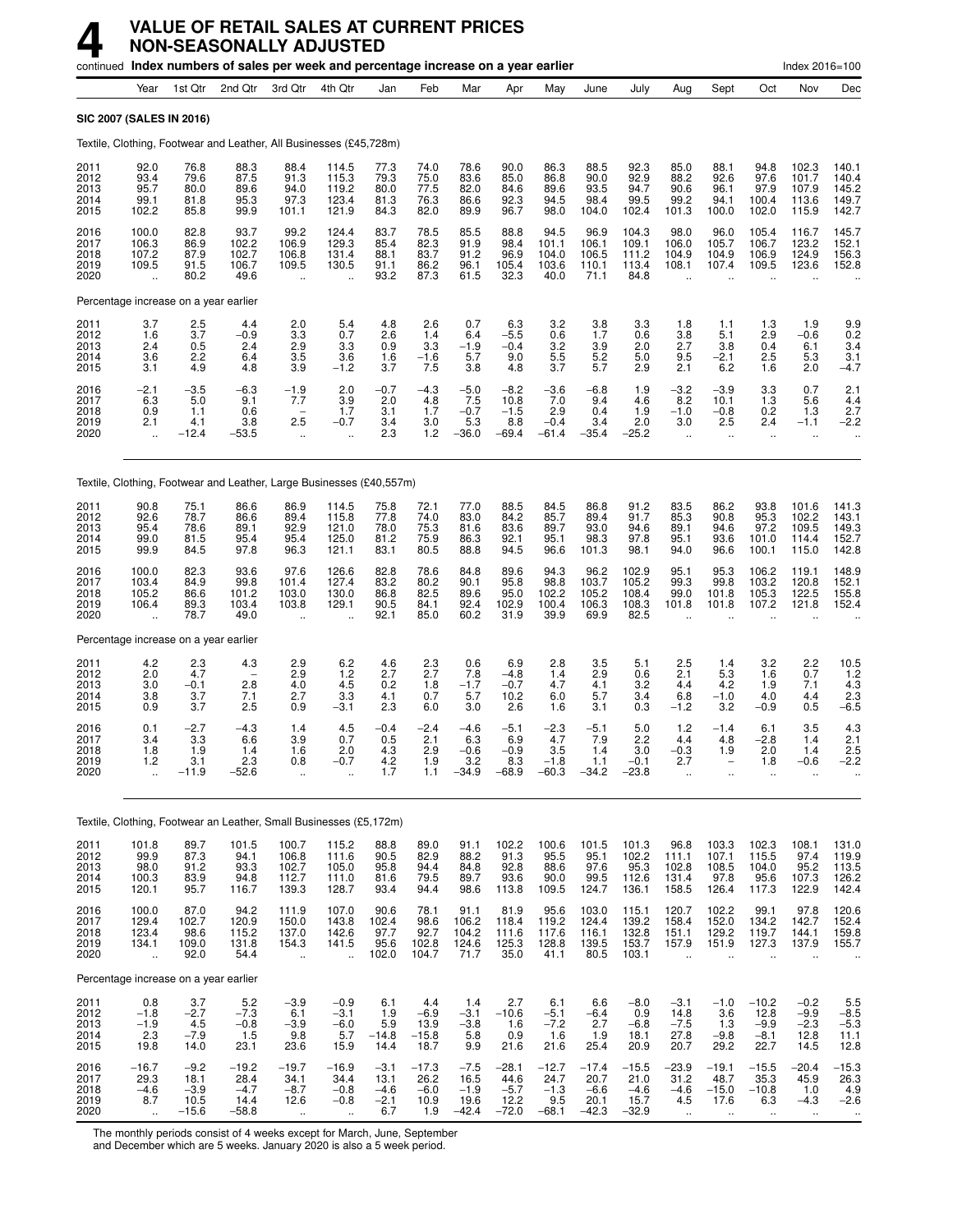|                                      |                                                        |                                           | continued Index numbers of sales per week and percentage increase on a year earlier |                                                      |                                         |                                              |                                          |                                             |                                                |                                            |                                         |                                         |                                                      |                                              |                                             | Index 2016=100                         |                                           |
|--------------------------------------|--------------------------------------------------------|-------------------------------------------|-------------------------------------------------------------------------------------|------------------------------------------------------|-----------------------------------------|----------------------------------------------|------------------------------------------|---------------------------------------------|------------------------------------------------|--------------------------------------------|-----------------------------------------|-----------------------------------------|------------------------------------------------------|----------------------------------------------|---------------------------------------------|----------------------------------------|-------------------------------------------|
|                                      | Year                                                   | 1st Qtr                                   | 2nd Qtr                                                                             | 3rd Qtr                                              | 4th Qtr                                 | Jan                                          | Feb                                      | Mar                                         | Apr                                            | May                                        | June                                    | July                                    | Aug                                                  | Sept                                         | Oct                                         | Nov                                    | Dec                                       |
| SIC 2007 (SALES IN 2016)             |                                                        |                                           |                                                                                     |                                                      |                                         |                                              |                                          |                                             |                                                |                                            |                                         |                                         |                                                      |                                              |                                             |                                        |                                           |
| Textiles (£800m)                     |                                                        |                                           |                                                                                     |                                                      |                                         |                                              |                                          |                                             |                                                |                                            |                                         |                                         |                                                      |                                              |                                             |                                        |                                           |
| 2011<br>2012<br>2013<br>2014<br>2015 | 82.4<br>84.9<br>88.2<br>94.4<br>93.1                   | 79.6<br>79.0<br>82.6<br>85.7<br>76.7      | 73.8<br>76.1<br>84.3<br>86.4<br>87.1                                                | 80.2<br>84.5<br>84.4<br>93.9<br>90.3                 | 96.2<br>99.9<br>101.5<br>112.3<br>118.1 | 82.2<br>80.6<br>85.9<br>80.2<br>68.6         | 78.8<br>80.1<br>82.9<br>84.8<br>72.2     | 78.1<br>76.9<br>79.6<br>91.8<br>86.8        | 71.5<br>75.0<br>82.3<br>91.6<br>87.3           | 73.8<br>74.3<br>83.5<br>84.9<br>88.6       | 75.6<br>78.5<br>86.6<br>83.3<br>85.8    | 79.7<br>81.5<br>88.1<br>98.3<br>97.1    | 73.8<br>86.7<br>89.0<br>90.7<br>86.9                 | 85.8<br>85.2<br>77.8<br>93.0<br>87.5         | 85.2<br>99.4<br>90.8<br>103.8<br>103.6      | 96.2<br>97.5<br>99.5<br>110.0<br>132.3 | 105.0<br>102.2<br>111.7<br>121.0<br>118.4 |
| 2016<br>2017<br>2018<br>2019<br>2020 | 100.0<br>99.9<br>101.8<br>100.0<br>$\ddotsc$           | 85.1<br>95.4<br>88.3<br>89.6<br>64.5      | 87.3<br>88.5<br>87.4<br>84.9<br>52.3                                                | 94.6<br>88.0<br>95.2<br>93.0<br>$\ddot{\phantom{a}}$ | 133.0<br>127.9<br>136.6<br>132.5        | 86.3<br>91.3<br>90.2<br>93.5<br>70.6         | 79.8<br>89.5<br>84.4<br>89.2<br>72.5     | 88.4<br>103.3<br>89.8<br>86.9<br>52.0       | 86.1<br>95.2<br>90.0<br>80.7<br>47.9           | 82.0<br>92.1<br>88.0<br>89.1<br>29.9       | 92.5<br>80.2<br>84.8<br>85.0<br>73.7    | 99.5<br>93.2<br>98.4<br>101.6<br>104.1  | 98.0<br>80.2<br>96.7<br>92.1<br>$\ddot{\phantom{a}}$ | 88.0<br>90.1<br>91.3<br>86.9                 | 109.2<br>108.1<br>108.2<br>99.9             | 144.4<br>131.0<br>157.2<br>125.4       | 142.8<br>141.2<br>142.8<br>164.1          |
|                                      |                                                        | Percentage increase on a year earlier     |                                                                                     |                                                      |                                         |                                              |                                          |                                             |                                                |                                            |                                         |                                         |                                                      |                                              |                                             |                                        |                                           |
| 2011<br>2012<br>2013<br>2014<br>2015 | $-14.9$<br>3.0<br>3.9<br>7.0<br>$-1.4$                 | $-9.4$<br>$-0.7$<br>4.5<br>3.8<br>$-10.5$ | $-17.1$<br>3.2<br>10.7<br>2.4<br>0.9                                                | $-16.6$<br>5.3<br>$-0.2$<br>11.3<br>$-3.9$           | $-16.1$<br>3.8<br>1.6<br>10.7<br>5.2    | $-6.3$<br>$-1.9$<br>6.5<br>$-6.6$<br>$-14.5$ | $-11.1$<br>1.6<br>3.5<br>2.3<br>$-15.0$  | $-10.5$<br>$-1.5$<br>3.6<br>15.3<br>$-5.5$  | $-20.1$<br>4.9<br>9.7<br>11.3<br>$-4.7$        | $-16.7$<br>0.7<br>12.4<br>1.7<br>4.4       | $-15.0$<br>3.9<br>10.3<br>$-3.7$<br>3.0 | $-18.5$<br>2.2<br>8.1<br>11.5<br>$-1.2$ | $-23.7$<br>17.6<br>2.6<br>1.9<br>$-4.2$              | $-9.2$<br>$-0.7$<br>$-8.7$<br>19.6<br>$-5.9$ | $-21.7$<br>16.7<br>$-8.7$<br>14.3<br>$-0.2$ | $-21.6$<br>1.3<br>2.1<br>10.6<br>20.3  | $-7.1$<br>$-2.7$<br>9.3<br>8.4<br>$-2.1$  |
| 2016<br>2017<br>2018<br>2019<br>2020 | 7.5<br>$-0.1$<br>1.9<br>$-1.8$<br>$\ddot{\phantom{a}}$ | 11.0<br>12.1<br>$-7.5$<br>1.5<br>$-28.0$  | 0.2<br>1.3<br>$-1.2$<br>$-2.8$<br>$-38.4$                                           | 4.8<br>$-7.0$<br>8.1<br>$-2.3$                       | 12.6<br>$-3.8$<br>6.8<br>$-3.0$<br>٠.   | 25.9<br>5.8<br>$-1.2$<br>3.6<br>$-24.5$      | 10.5<br>12.2<br>$-5.7$<br>5.6<br>$-18.7$ | 1.8<br>16.9<br>$-13.1$<br>$-3.2$<br>$-40.1$ | $-1.3$<br>10.6<br>$-5.4$<br>$-10.4$<br>$-40.6$ | $-7.4$<br>12.3<br>$-4.5$<br>1.3<br>$-66.4$ | 7.8<br>$-13.3$<br>5.7<br>0.2<br>$-13.3$ | 2.5<br>$-6.3$<br>5.6<br>3.2<br>2.5      | 12.7<br>$-18.1$<br>20.6<br>$-4.8$<br>$\ddotsc$       | 0.6<br>2.4<br>1.3<br>$-4.8$<br>              | 5.5<br>$-1.1$<br>0.1<br>$-7.7$              | 9.1<br>$-9.3$<br>20.0<br>$-20.2$<br>   | 20.6<br>$-1.1$<br>1.1<br>15.0             |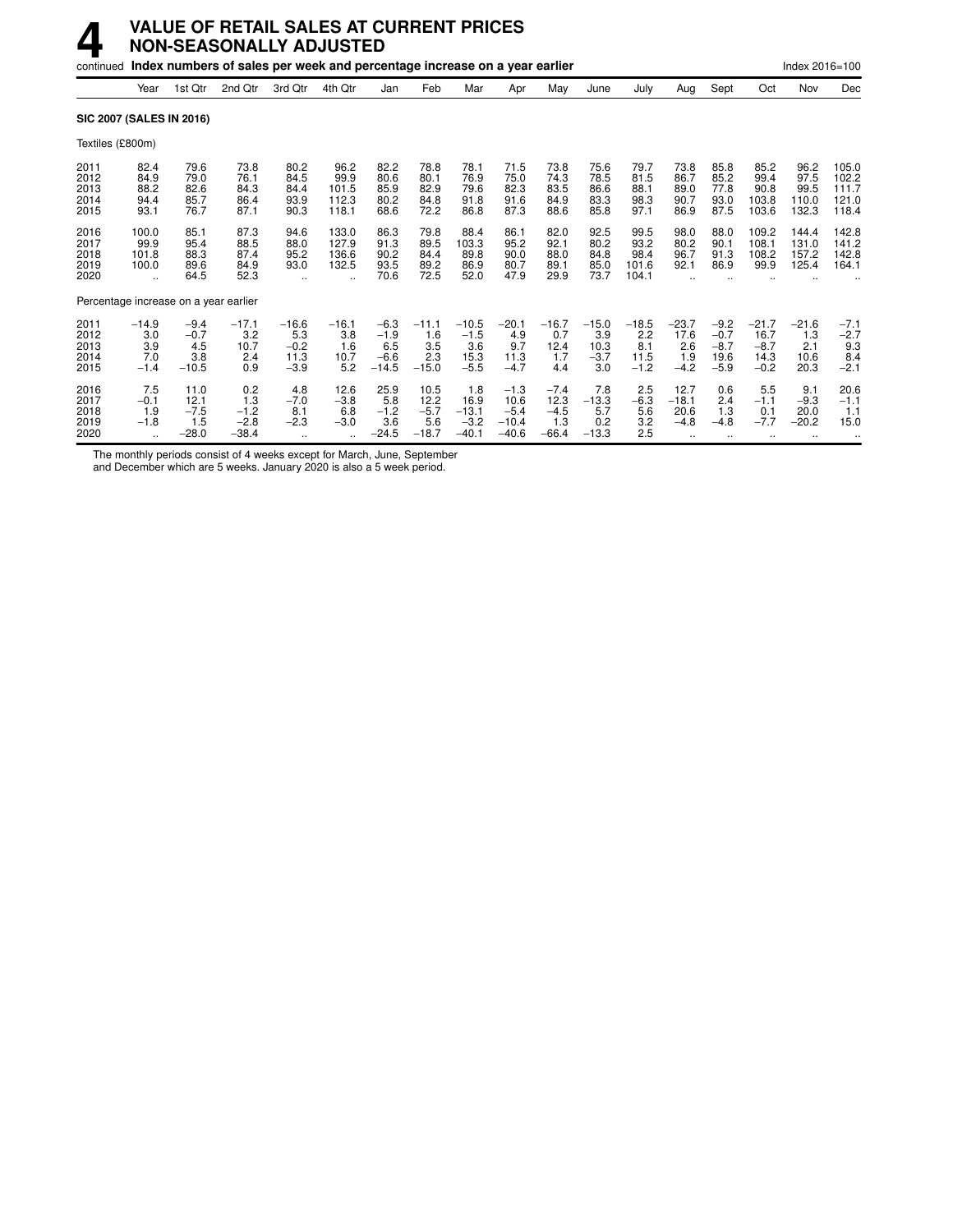## **4 VALUE OF RETAIL SALES AT CURRENT PRICES NON-SEASONALLY ADJUSTED**

|                                      |                                                          |                                              | continued Index numbers of sales per week and percentage increase on a year earlier |                                          |                                                     |                                         |                                           |                                              |                                                         |                                           |                                              |                                              |                                                        |                                                     |                                                  | Index 2016=100                                 |                                           |
|--------------------------------------|----------------------------------------------------------|----------------------------------------------|-------------------------------------------------------------------------------------|------------------------------------------|-----------------------------------------------------|-----------------------------------------|-------------------------------------------|----------------------------------------------|---------------------------------------------------------|-------------------------------------------|----------------------------------------------|----------------------------------------------|--------------------------------------------------------|-----------------------------------------------------|--------------------------------------------------|------------------------------------------------|-------------------------------------------|
|                                      | Year                                                     | 1st Qtr                                      | 2nd Qtr                                                                             | 3rd Qtr                                  | 4th Qtr                                             | Jan                                     | Feb                                       | Mar                                          | Apr                                                     | May                                       | June                                         | July                                         | Aug                                                    | Sept                                                | Oct                                              | Nov                                            | Dec                                       |
|                                      |                                                          | SIC 2007 (SALES IN 2016)                     |                                                                                     |                                          |                                                     |                                         |                                           |                                              |                                                         |                                           |                                              |                                              |                                                        |                                                     |                                                  |                                                |                                           |
|                                      |                                                          | Clothing, All Businesses (£40,106m)          |                                                                                     |                                          |                                                     |                                         |                                           |                                              |                                                         |                                           |                                              |                                              |                                                        |                                                     |                                                  |                                                |                                           |
| 2011<br>2012<br>2013<br>2014<br>2015 | 92.4<br>93.6<br>96.3<br>100.2<br>103.2                   | 77.3<br>79.9<br>80.3<br>82.5<br>87.3         | 88.6<br>87.5<br>90.4<br>96.6<br>101.0                                               | 88.1<br>90.7<br>94.2<br>97.9<br>101.3    | 115.4<br>116.2<br>120.4<br>125.1<br>123.0           | 77.0<br>78.7<br>79.0<br>81.7<br>84.8    | 74.6<br>75.5<br>77.5<br>77.0<br>83.5      | 79.6<br>84.3<br>83.5<br>87.6<br>92.3         | 90.4<br>84.9<br>84.8<br>93.2<br>97.6                    | 86.8<br>87.0<br>90.6<br>96.3<br>99.4      | 88.6<br>90.1<br>94.7<br>99.6<br>104.9        | 92.2<br>92.9<br>95.7<br>100.6<br>103.2       | 84.5<br>86.9<br>89.8<br>98.7<br>100.4                  | 87.7<br>92.1<br>96.5<br>95.0<br>100.6               | 94.9<br>96.8<br>98.2<br>100.9<br>102.6           | 102.8<br>102.7<br>109.5<br>115.4<br>117.0      | 141.9<br>142.6<br>147.0<br>152.2<br>144.3 |
| 2016<br>2017<br>2018<br>2019<br>2020 | 100.0<br>106.6<br>108.3<br>110.1                         | 83.1<br>87.4<br>88.7<br>92.4<br>80.9         | 93.8<br>102.4<br>104.0<br>107.9<br>49.2                                             | 98.4<br>106.6<br>107.4<br>109.2<br>ä,    | 124.6<br>130.0<br>133.3<br>131.0                    | 83.4<br>85.0<br>87.6<br>90.5<br>92.6    | 79.5<br>83.1<br>84.5<br>86.8<br>88.3      | 85.7<br>92.7<br>92.8<br>98.4<br>63.4         | 88.7<br>98.4<br>97.9<br>106.9<br>32.4                   | 94.7<br>101.7<br>105.5<br>104.8<br>40.6   | 97.1<br>106.2<br>107.8<br>111.2<br>69.7      | 103.7<br>109.3<br>111.6<br>113.4<br>84.1     | 96.2<br>105.4<br>104.4<br>106.5                        | 96.0<br>105.6<br>106.4<br>108.0                     | 105.6<br>107.1<br>108.4<br>110.1                 | 116.7<br>124.3<br>126.5<br>123.9               | 146.1<br>153.0<br>158.8<br>153.4          |
|                                      |                                                          | Percentage increase on a year earlier        |                                                                                     |                                          |                                                     |                                         |                                           |                                              |                                                         |                                           |                                              |                                              |                                                        |                                                     |                                                  |                                                |                                           |
| 2011<br>2012<br>2013<br>2014<br>2015 | $^{4.4}_{1.3}$<br>2.9<br>4.0<br>3.0                      | 2.8<br>3.4<br>0.5<br>2.7<br>5.9              | 5.2<br>$-1.2$<br>3.3<br>6.9<br>4.5                                                  | 2.9<br>3.0<br>3.8<br>3.9<br>3.5          | 6.1<br>0.7<br>3.6<br>3.9<br>$-1.7$                  | 4.7<br>2.2<br>0.4<br>3.4<br>3.8         | 3.1<br>1.1<br>2.8<br>$-0.7$<br>8.5        | 1.1<br>5.9<br>$-1.0$<br>5.0<br>5.3           | 7.2<br>$-6.2$<br>$\overline{\phantom{0}}$<br>9.8<br>4.7 | 4.2<br>0.2<br>4.2<br>6.3<br>3.1           | 4.6<br>1.7<br>5.1<br>5.2<br>5.4              | $\frac{3.9}{0.7}$<br>3.1<br>5.1<br>2.6       | 3.2<br>2.9<br>3.3<br>9.9<br>1.7                        | 1.9<br>5.0<br>4.7<br>$-1.5$<br>5.8                  | 2.2<br>2.0<br>1.4<br>2.8<br>1.7                  | 2.6<br>$-0.2$<br>6.6<br>5.5<br>1.3             | $^{10.5}_{0.5}$<br>3.1<br>3.6<br>$-5.2$   |
| 2016<br>2017<br>2018<br>2019<br>2020 | $-3.1$<br>6.6<br>1.6<br>1.7<br>$\ddot{\phantom{a}}$      | $-4.8$<br>5.2<br>1.4<br>4.2<br>$-12.4$       | $-7.1$<br>9.2<br>1.5<br>3.8<br>$-54.4$                                              | $-2.8$<br>8.3<br>0.7<br>1.7<br>$\ddotsc$ | 1.3<br>4.3<br>2.5<br>$-1.8$<br>$\ddot{\phantom{a}}$ | $-1.7$<br>1.9<br>3.1<br>3.2<br>2.4      | $-4.8$<br>4.5<br>1.6<br>2.8<br>1.7        | $-7.1$<br>8.2<br>0.1<br>6.1<br>$-35.6$       | $-9.1$<br>10.9<br>$-0.5$<br>9.3<br>$-69.7$              | $-4.7$<br>7.4<br>3.7<br>$-0.6$<br>-61.2   | $-7.4$<br>9.4<br>1.4<br>3.2<br>$-37.4$       | 0.5<br>5.4<br>2.1<br>1.6<br>$-25.8$          | $-4.1$<br>9.5<br>$-1.0$<br>2.1<br>$\ddot{\phantom{a}}$ | $-4.5$<br>9.9<br>0.8<br>1.5<br>$\ddot{\phantom{a}}$ | 3.0<br>1.4<br>1.2<br>1.6<br>$\ddot{\phantom{a}}$ | $-0.2$<br>6.5<br>1.7<br>$-2.0$<br>$\mathbf{r}$ | $\frac{1.3}{4.7}$<br>3.8<br>$-3.4$        |
|                                      |                                                          |                                              | Clothing, Large Businesses (£36,396m)                                               |                                          |                                                     |                                         |                                           |                                              |                                                         |                                           |                                              |                                              |                                                        |                                                     |                                                  |                                                |                                           |
| 2011<br>2012<br>2013<br>2014<br>2015 | 91.5<br>93.2<br>96.5<br>100.0<br>100.7                   | 76.3<br>79.5<br>79.8<br>82.6<br>86.1         | 87.1<br>87.0<br>90.6<br>96.4<br>98.7                                                | 87.0<br>89.4<br>93.4<br>95.9<br>96.4     | 115.9<br>117.1<br>122.4<br>126.7<br>121.7           | 76.3<br>77.9<br>78.3<br>81.8<br>84.2    | 73.2<br>75.0<br>76.7<br>77.0<br>82.0      | 78.6<br>84.3<br>83.5<br>87.8<br>90.9         | 89.1<br>84.5<br>84.5<br>93.1<br>95.4                    | 85.3<br>86.4<br>91.2<br>96.4<br>97.8      | 87.0<br>89.6<br>94.9<br>98.9<br>102.1        | 91.3<br>92.1<br>95.7<br>98.9<br>98.5         | 83.2<br>84.7<br>88.7<br>94.4<br>93.3                   | 86.4<br>90.9<br>95.3<br>94.6<br>97.1                | 94.5<br>96.1<br>98.0<br>101.9<br>100.6           | 103.1<br>103.3<br>111.2<br>116.7<br>115.7      | 143.2<br>144.9<br>151.0<br>154.6<br>143.3 |
| 2016<br>2017<br>2018<br>2019<br>2020 | 100.0<br>103.1<br>105.5<br>106.2                         | 82.9<br>85.0<br>87.3<br>89.6<br>79.3         | 93.7<br>99.8<br>101.5<br>103.7<br>48.9                                              | 96.7<br>100.5<br>102.7<br>102.8          | 126.6<br>127.3<br>130.6<br>128.8                    | 82.9<br>82.7<br>86.7<br>89.5<br>91.4    | 79.5<br>80.5<br>83.4<br>84.5<br>85.9      | 85.6<br>90.5<br>91.0<br>93.7<br>61.9         | 89.9<br>95.8<br>95.1<br>103.4<br>32.3                   | 94.6<br>99.4<br>102.8<br>101.0<br>40.4    | 96.1<br>103.3<br>105.4<br>106.2<br>69.0      | 102.1<br>104.9<br>108.1<br>107.3<br>82.6     | 93.8<br>97.9<br>97.8<br>99.6                           | 94.7<br>99.0<br>102.3<br>101.7                      | 106.6<br>103.1<br>106.1<br>107.4                 | 119.0<br>120.9<br>123.1<br>121.5               | 148.7<br>151.8<br>156.2<br>151.9          |
|                                      |                                                          | Percentage increase on a year earlier        |                                                                                     |                                          |                                                     |                                         |                                           |                                              |                                                         |                                           |                                              |                                              |                                                        |                                                     |                                                  |                                                |                                           |
| 2011<br>2012<br>2013<br>2014<br>2015 | 4.1<br>1.9<br>3.5<br>3.6<br>0.7                          | 2.4<br>4.2<br>0.4<br>3.4<br>4.3              | 4.0<br>$-0.1$<br>4.0<br>6.4<br>2.4                                                  | 2.9<br>2.8<br>4.4<br>2.7<br>0.5          | 6.2<br>1.0<br>4.6<br>3.5<br>$-4.0$                  | 4.7<br>2.1<br>0.5<br>4.4<br>2.9         | 2.4<br>2.4<br>2.3<br>0.4<br>6.5           | 0.6<br>7.3<br>$-0.9$<br>5.1<br>3.5           | 6.6<br>$-5.2$<br>10.3<br>2.4                            | 2.7<br>1.3<br>5.6<br>5.8<br>1.4           | 3.0<br>3.0<br>5.9<br>4.2<br>3.2              | 4.6<br>0.8<br>3.9<br>3.3<br>$-0.3$           | 2.7<br>1.8<br>4.6<br>6.5<br>$-1.2$                     | 1.6<br>5.2<br>4.8<br>$-0.7$<br>2.6                  | 3.3<br>1.7<br>2.0<br>3.9<br>$-1.2$               | 2.5<br>0.3<br>7.6<br>4.9<br>$-0.9$             | 10.3<br>1.1<br>4.2<br>2.4<br>$-7.3$       |
| 2016<br>2017<br>2018<br>2019<br>2020 | $-0.7$<br>3.1<br>2.3<br>0.7                              | $-3.7$<br>$2.5\,$<br>2.7<br>2.6<br>$-11.5$   | $-5.0$<br>6.4<br>1.7<br>2.2<br>$-52.9$                                              | 0.4<br>3.9<br>2.2<br>0.1                 | 4.0<br>0.5<br>2.6<br>$-1.4$                         | $-1.6$<br>$-0.2$<br>4.8<br>3.2<br>2.1   | $-3.0$<br>1.2<br>3.6<br>1.2<br>1.7        | $-5.8$<br>5.6<br>0.5<br>3.0<br>$-34.0$       | $-5.7$<br>6.6<br>$-0.7$<br>8.7<br>$-68.7$               | $-3.2$<br>5.0<br>3.5<br>$-1.8$<br>$-60.0$ | $-5.8$<br>7.4<br>2.1<br>0.8<br>$-35.1$       | 3.6<br>2.7<br>3.1<br>$-0.7$<br>$-23.1$       | 0.6<br>4.3<br>$-0.1$<br>1.9                            | $-2.4$<br>4.5<br>3.3<br>$-0.6$                      | 5.9<br>$-3.3$<br>2.9<br>1.3                      | 2.9<br>1.5<br>1.9<br>$-1.3$                    | 3.7<br>2.0<br>3.0<br>-2.8                 |
|                                      |                                                          | Clothing, Small Businesses (£3,710m)         |                                                                                     |                                          |                                                     |                                         |                                           |                                              |                                                         |                                           |                                              |                                              |                                                        |                                                     |                                                  |                                                |                                           |
| 2011<br>2012<br>2013<br>2014<br>2015 | 100.2<br>96.9<br>94.1<br>101.5<br>127.1                  | 87.2<br>83.5<br>84.5<br>81.4<br>99.2         | 103.3<br>92.4<br>89.1<br>99.0<br>123.3                                              | 99.3<br>104.0<br>102.4<br>117.7<br>149.9 | 110.9<br>107.6<br>100.4<br>109.3<br>136.1           | 83.2<br>86.2<br>85.8<br>80.9<br>91.2    | 88.3<br>79.7<br>85.6<br>76.7<br>98.7      | 89.5<br>84.5<br>82.6<br>85.6<br>106.0        | 103.9<br>88.7<br>88.6<br>93.8<br>119.4                  | 101.7<br>93.1<br>85.3<br>95.2<br>115.1    | 104.1<br>94.8<br>92.5<br>106.3<br>132.9      | 100.9<br>100.3<br>96.4<br>117.8<br>149.3     | 96.6<br>108.1<br>100.9<br>140.9<br>169.9               | 100.2<br>103.8<br>108.4<br>99.0<br>134.4            | 98.8<br>103.6<br>99.5<br>91.0<br>121.2           | 100.6<br>95.8<br>92.2<br>103.3<br>129.7        | 128.8<br>120.2<br>107.6<br>128.8<br>153.2 |
| 2016<br>2017<br>2018<br>2019<br>2020 | 100.0<br>141.0<br>136.0<br>148.4<br>$\ddot{\phantom{a}}$ | 84.9<br>110.7<br>101.6<br>120.3<br>97.2      | 94.6<br>128.7<br>129.0<br>149.0<br>52.5                                             | 115.3<br>167.4<br>153.3<br>172.5<br>Ġ.   | 105.1<br>157.2<br>160.1<br>151.9<br>$\ddotsc$       | 88.9<br>107.8<br>96.6<br>99.8<br>104.9  | 79.4<br>108.7<br>94.8<br>110.3<br>111.9   | 86.2<br>114.7<br>111.1<br>144.7<br>77.8      | 77.4<br>124.0<br>125.1<br>142.1<br>32.9                 | 96.2<br>125.1<br>131.1<br>142.1<br>42.6   | 107.1<br>135.3<br>130.4<br>160.1<br>76.2     | 119.8<br>152.6<br>146.1<br>173.3<br>99.3     | 119.7<br>178.9<br>168.9<br>174.6<br>÷.                 | 108.3<br>169.9<br>146.4<br>170.1                    | 96.3<br>146.9<br>131.8<br>136.5                  | 94.2<br>158.1<br>159.0<br>147.2                | 120.8<br>164.6<br>183.6<br>168.1          |
|                                      |                                                          | Percentage increase on a year earlier        |                                                                                     |                                          |                                                     |                                         |                                           |                                              |                                                         |                                           |                                              |                                              |                                                        |                                                     |                                                  |                                                |                                           |
| 2011<br>2012<br>2013<br>2014<br>2015 | 7.5<br>$-3.3$<br>$-2.9$<br>7.8<br>25.3                   | 6.3<br>$-4.2$<br>1.2<br>$-3.7$<br>21.9       | 16.7<br>$-10.5$<br>$-3.6$<br>11.1<br>24.5                                           | 3.4<br>4.8<br>$-1.6$<br>14.9<br>27.4     | 4.5<br>$-3.0$<br>$-6.7$<br>8.9<br>24.5              | 4.5<br>3.6<br>$-0.4$<br>$-5.8$<br>12.8  | 8.5<br>$-9.7$<br>7.4<br>$-10.4$<br>28.7   | 5.8<br>$-5.7$<br>$-2.2$<br>3.7<br>23.7       | 12.4<br>$-14.6$<br>$-0.2$<br>5.9<br>27.4                | 18.5<br>$-8.5$<br>$-8.4$<br>11.6<br>20.9  | 18.9<br>$-8.9$<br>$-2.4$<br>14.8<br>25.1     | $-1.9$<br>$-0.6$<br>$-3.9$<br>22.2<br>26.8   | 8.2<br>11.9<br>$-6.7$<br>39.7<br>20.6                  | 4.5<br>3.5<br>4.5<br>$-8.6$<br>35.7                 | $-6.9$<br>4.9<br>$-3.9$<br>$-8.6$<br>33.2        | 3.7<br>$-4.8$<br>$-3.8$<br>12.1<br>25.5        | 13.6<br>$-6.7$<br>$-10.5$<br>19.7<br>19.0 |
| 2016<br>2017<br>2018<br>2019<br>2020 | $-21.3$<br>41.0<br>$-3.5$<br>9.2                         | $-14.4$<br>30.3<br>$-8.2$<br>18.4<br>$-19.2$ | $-23.2$<br>36.0<br>0.2<br>15.5<br>$-64.7$                                           | $-23.1$<br>45.1<br>$-8.4$<br>12.5        | $-22.8$<br>49.6<br>1.9<br>$-5.1$                    | $-2.6$<br>21.2<br>$-10.4$<br>3.3<br>5.1 | $-19.5$<br>36.9<br>$-12.7$<br>16.3<br>1.4 | $-18.7$<br>33.1<br>$-3.2$<br>30.3<br>$-46.3$ | $-35.1$<br>60.2<br>0.8<br>13.6<br>$-76.8$               | $-16.4$<br>30.0<br>4.8<br>8.4<br>$-70.0$  | $-19.4$<br>26.3<br>$-3.6$<br>22.8<br>$-52.4$ | $-19.8$<br>27.4<br>$-4.3$<br>18.6<br>$-42.7$ | $-29.5$<br>49.4<br>$-5.6$<br>3.4                       | $-19.4$<br>56.9<br>$-13.8$<br>16.2                  | $-20.6$<br>52.6<br>$-10.3$<br>3.6                | $-27.4$<br>67.9<br>0.5<br>$-7.4$               | $-21.1$<br>36.2<br>11.6<br>$-8.5$         |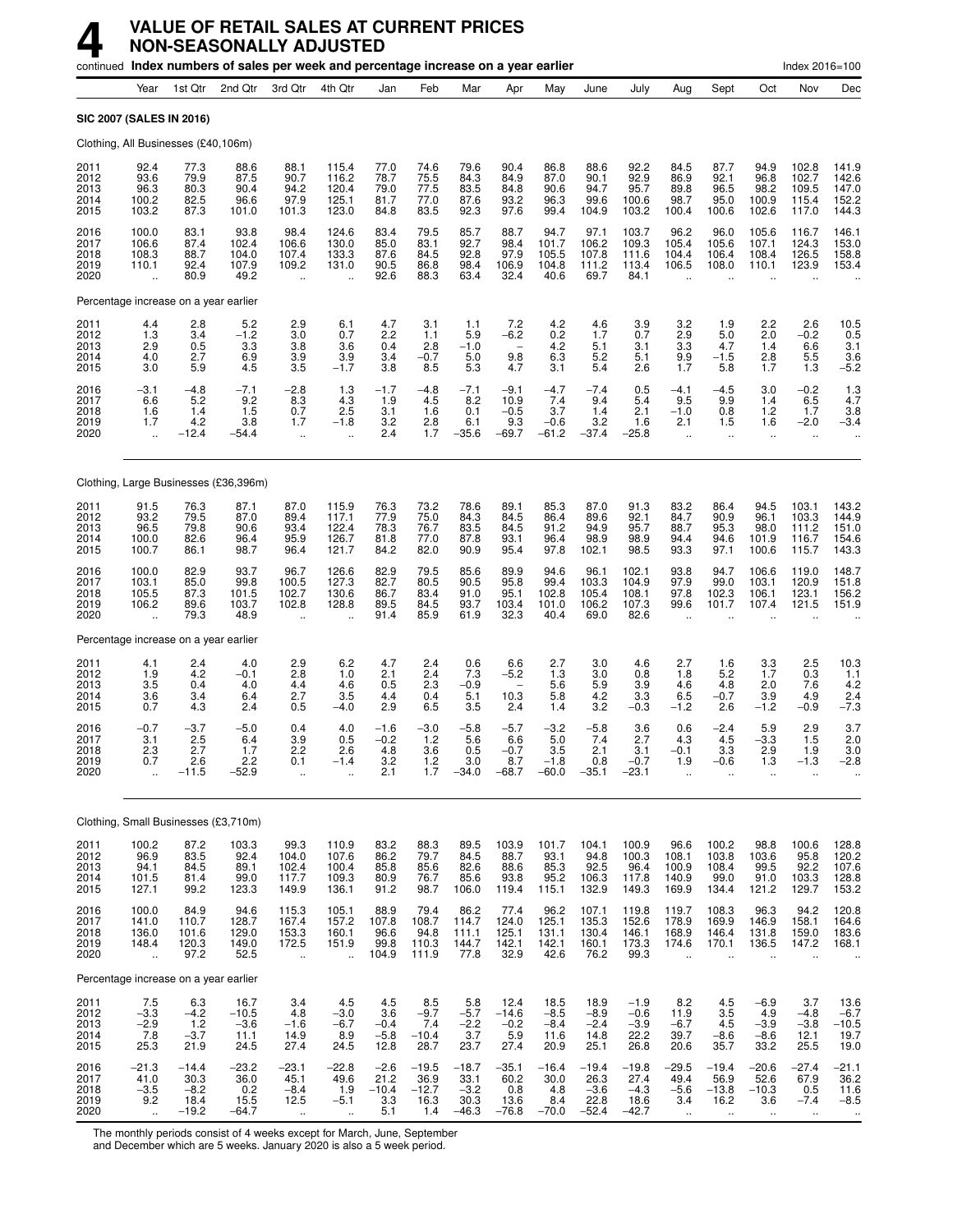## **4 VALUE OF RETAIL SALES AT CURRENT PRICES NON-SEASONALLY ADJUSTED**

|                                      |                                                     |                                          | continued Index numbers of sales per week and percentage increase on a year earlier |                                          |                                               |                                       |                                      |                                             |                                            |                                          |                                            |                                                              |                                        |                                           |                                          | Index 2016=100                        |                                           |
|--------------------------------------|-----------------------------------------------------|------------------------------------------|-------------------------------------------------------------------------------------|------------------------------------------|-----------------------------------------------|---------------------------------------|--------------------------------------|---------------------------------------------|--------------------------------------------|------------------------------------------|--------------------------------------------|--------------------------------------------------------------|----------------------------------------|-------------------------------------------|------------------------------------------|---------------------------------------|-------------------------------------------|
|                                      | Year                                                | 1st Qtr                                  | 2nd Qtr                                                                             | 3rd Qtr                                  | 4th Qtr                                       | Jan                                   | Feb                                  | Mar                                         | Apr                                        | May                                      | June                                       | July                                                         | Aug                                    | Sept                                      | Oct                                      | Nov                                   | Dec                                       |
|                                      |                                                     | <b>SIC 2007 (SALES IN 2016)</b>          |                                                                                     |                                          |                                               |                                       |                                      |                                             |                                            |                                          |                                            |                                                              |                                        |                                           |                                          |                                       |                                           |
|                                      |                                                     |                                          | Footwear and Leather Goods (£4,823m)                                                |                                          |                                               |                                       |                                      |                                             |                                            |                                          |                                            |                                                              |                                        |                                           |                                          |                                       |                                           |
| 2011<br>2012<br>2013<br>2014<br>2015 | 90.8<br>93.6<br>91.7<br>91.2<br>95.6                | 72.3<br>77.8<br>77.3<br>75.4<br>74.6     | 87.9<br>88.8<br>83.5<br>86.0<br>93.2                                                | 92.6<br>97.3<br>93.9<br>93.4<br>101.3    | 110.4<br>110.6<br>112.0<br>111.3<br>113.5     | 79.2<br>83.8<br>87.4<br>78.0<br>82.3  | 68.1<br>70.7<br>76.2<br>69.1<br>71.1 | 70.1<br>78.6<br>70.2<br>77.8<br>71.1        | 89.5<br>87.8<br>83.3<br>85.0<br>90.7       | 83.9<br>86.9<br>81.9<br>80.8<br>88.5     | 89.8<br>91.1<br>84.9<br>91.0<br>99.0       | 95.1<br>94.7<br>87.2<br>90.3<br>95.8                         | 91.4<br>99.2<br>97.7<br>104.9<br>111.6 | 91.7<br>98.0<br>96.2<br>86.7<br>97.4      | 95.8<br>104.1<br>97.2<br>96.1<br>97.5    | 98.8<br>94.3<br>96.3<br>98.8<br>104.0 | 131.2<br>128.9<br>136.3<br>133.4<br>133.8 |
| 2016<br>2017<br>2018<br>2019<br>2020 | 100.0<br>104.6<br>98.9<br>106.0<br>$\ddotsc$        | 79.8<br>81.8<br>81.9<br>84.3<br>76.4     | 93.3<br>102.1<br>94.7<br>99.6<br>52.2                                               | 106.2<br>111.7<br>104.2<br>114.3         | 120.7<br>123.0<br>114.6<br>125.9<br>$\ddotsc$ | 85.5<br>87.5<br>91.3<br>96.0<br>101.5 | 69.8<br>74.1<br>77.0<br>80.7<br>81.2 | 83.3<br>83.4<br>78.2<br>77.8<br>47.3        | 89.3<br>98.6<br>89.7<br>96.7<br>29.1       | 94.2<br>97.1<br>94.2<br>96.2<br>36.6     | 95.8<br>108.8<br>99.1<br>104.7<br>83.0     | 110.0<br>110.0<br>109.5<br>115.0<br>87.3                     | 113.0<br>115.6<br>111.0<br>123.8       | 97.7<br>109.9<br>94.5<br>106.1            | 102.8<br>103.2<br>94.2<br>105.7          | 111.4<br>113.1<br>106.6<br>120.7      | 142.5<br>146.7<br>137.4<br>146.2          |
|                                      |                                                     | Percentage increase on a year earlier    |                                                                                     |                                          |                                               |                                       |                                      |                                             |                                            |                                          |                                            |                                                              |                                        |                                           |                                          |                                       |                                           |
| 2011<br>2012<br>2013<br>2014<br>2015 | 1.3<br>3.1<br>$-2.1$<br>$-0.5$<br>4.8               | 2.5<br>7.6<br>$-0.6$<br>$-2.6$<br>$-1.1$ | 1.5<br>1.1<br>$-6.0$<br>3.0<br>8.3                                                  | $-1.9$<br>5.1<br>$-3.5$<br>$-0.6$<br>8.4 | 3.3<br>0.2<br>1.2<br>$-0.6$<br>2.0            | 7.5<br>5.9<br>4.2<br>$-10.8$<br>5.6   | 1.6<br>3.9<br>7.7<br>$-9.2$<br>2.9   | $-1.0$<br>12.0<br>$-10.6$<br>10.7<br>$-8.6$ | 4.0<br>$-1.8$<br>$-5.1$<br>1.9<br>6.7      | $-1.0$<br>3.7<br>$-5.8$<br>$-1.3$<br>9.5 | 1.4<br>1.4<br>$-6.8$<br>7.2<br>8.8         | 2.3<br>$-0.3$<br>$-7.9$<br>3.5<br>6.2                        | $-4.3$<br>8.5<br>$-1.4$<br>7.3<br>6.4  | $-3.2$<br>6.8<br>$-1.8$<br>$-9.9$<br>12.3 | $-1.3$<br>8.6<br>$-6.6$<br>$-1.1$<br>1.4 | 1.5<br>$-4.5$<br>2.1<br>2.6<br>5.3    | 7.3<br>$-1.8$<br>5.8<br>$-2.2$<br>0.3     |
| 2016<br>2017<br>2018<br>2019<br>2020 | 4.6<br>4.6<br>$-5.5$<br>7.2<br>$\ddot{\phantom{a}}$ | 7.1<br>2.5<br>0.1<br>2.9<br>$-9.4$       | 0.1<br>9.4<br>$-7.2$<br>5.1<br>$-47.6$                                              | 4.8<br>5.2<br>$-6.7$<br>9.7              | 6.4<br>1.9<br>$-6.8$<br>9.8<br>               | 3.8<br>2.3<br>4.4<br>5.1<br>5.8       | $-1.9$<br>6.2<br>3.9<br>4.9<br>0.6   | 17.2<br>0.1<br>$-6.2$<br>$-0.6$<br>$-39.2$  | $-1.5$<br>10.4<br>$-9.0$<br>7.7<br>$-69.9$ | 6.5<br>3.0<br>$-3.0$<br>2.1<br>$-61.9$   | $-3.2$<br>13.6<br>$-8.9$<br>5.6<br>$-20.7$ | 14.8<br>$\overline{\phantom{a}}$<br>$-0.4$<br>5.0<br>$-24.1$ | 1.2<br>2.4<br>$-4.0$<br>11.5           | 0.3<br>12.5<br>$-13.9$<br>12.3            | 5.4<br>0.4<br>$-8.8$<br>12.2             | 7.1<br>1.5<br>$-5.7$<br>13.2          | 6.5<br>3.0<br>$-6.3$<br>6.4               |

The monthly periods consist of 4 weeks except for March, June, September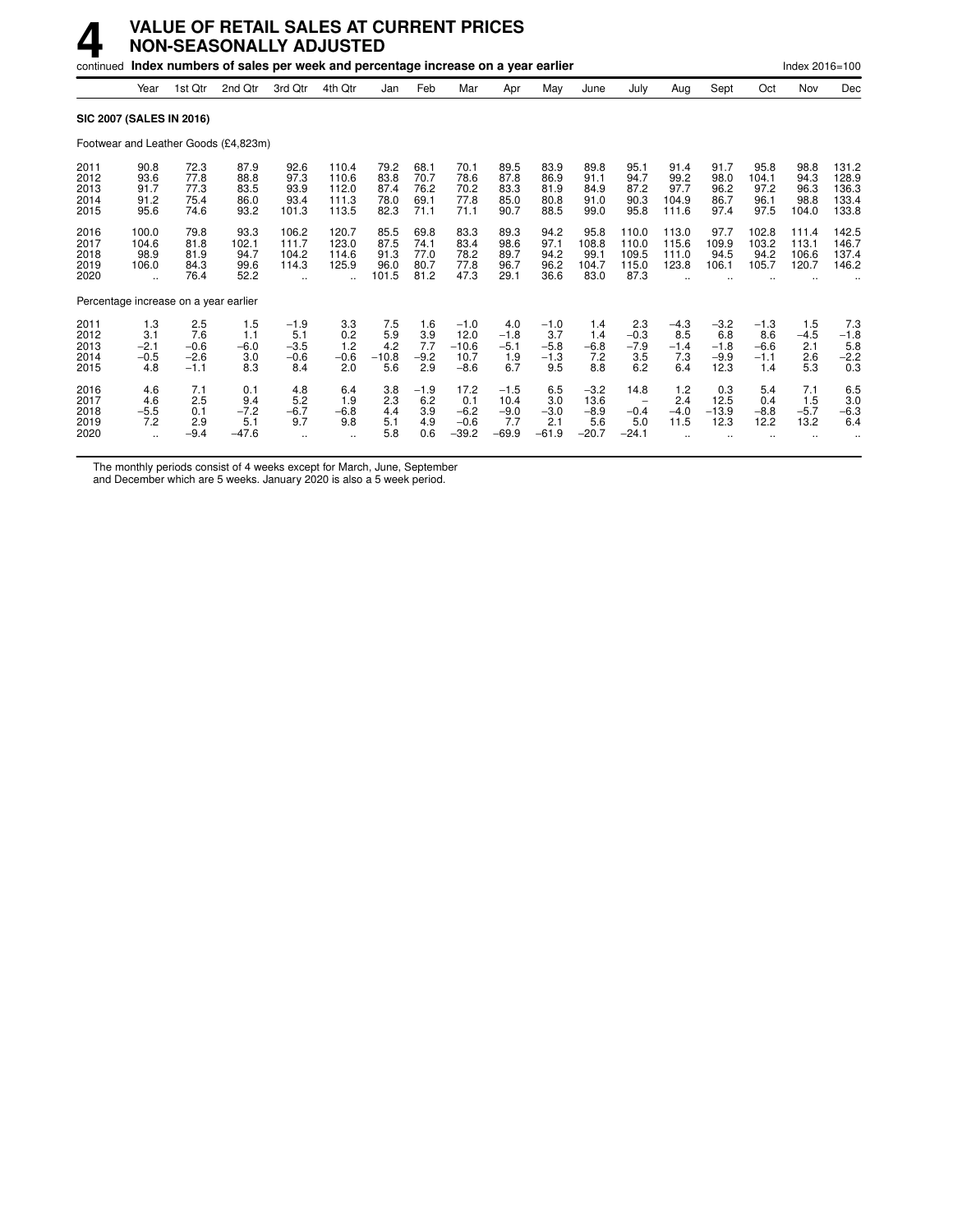|                                      |                                                          |                                          |                                           | continued Index numbers of sales per week and percentage increase on a year earlier |                                                          |                                           |                                             |                                           |                                               |                                                            |                                          |                                             |                                                          |                                                        |                                          | Index 2016=100                           |                                           |
|--------------------------------------|----------------------------------------------------------|------------------------------------------|-------------------------------------------|-------------------------------------------------------------------------------------|----------------------------------------------------------|-------------------------------------------|---------------------------------------------|-------------------------------------------|-----------------------------------------------|------------------------------------------------------------|------------------------------------------|---------------------------------------------|----------------------------------------------------------|--------------------------------------------------------|------------------------------------------|------------------------------------------|-------------------------------------------|
|                                      | Year                                                     | 1st Qtr                                  | 2nd Qtr                                   | 3rd Qtr                                                                             | 4th Qtr                                                  | Jan                                       | Feb                                         | Mar                                       | Apr                                           | May                                                        | June                                     | July                                        | Aug                                                      | Sept                                                   | Oct                                      | Nov                                      | Dec                                       |
|                                      |                                                          | <b>SIC 2007 (SALES IN 2016)</b>          |                                           |                                                                                     |                                                          |                                           |                                             |                                           |                                               |                                                            |                                          |                                             |                                                          |                                                        |                                          |                                          |                                           |
|                                      |                                                          |                                          |                                           | Household Goods Stores, All Businesses (£32,674)                                    |                                                          |                                           |                                             |                                           |                                               |                                                            |                                          |                                             |                                                          |                                                        |                                          |                                          |                                           |
| 2011<br>2012<br>2013<br>2014<br>2015 | 92.8<br>92.0<br>89.1<br>94.0<br>99.0                     | 89.0<br>88.7<br>85.2<br>89.2<br>94.4     | 90.7<br>91.3<br>88.1<br>91.5<br>96.4      | 89.6<br>88.3<br>85.9<br>91.4<br>97.3                                                | 101.8<br>99.6<br>97.1<br>104.4<br>108.0                  | 94.3<br>92.1<br>88.2<br>93.5<br>96.3      | 85.4<br>84.1<br>85.0<br>86.3<br>91.5        | 87.7<br>89.7<br>82.9<br>87.1<br>95.3      | 94.8<br>93.2<br>87.4<br>93.5<br>98.5          | 90.7<br>92.1<br>91.4<br>91.1<br>97.7                       | 87.3<br>89.1<br>85.9<br>90.2<br>93.7     | 90.8<br>90.5<br>88.2<br>91.4<br>100.1       | 88.1<br>86.5<br>82.8<br>92.0<br>93.5                     | 90.0<br>87.9<br>86.6<br>91.0<br>98.0                   | 96.7<br>92.6<br>90.9<br>100.6<br>103.8   | 98.0<br>98.6<br>93.0<br>104.0<br>110.7   | 108.8<br>105.9<br>105.3<br>107.8<br>109.3 |
| 2016<br>2017<br>2018<br>2019<br>2020 | 100.0<br>101.6<br>107.8<br>105.0<br>$\ddot{\phantom{a}}$ | 97.6<br>96.1<br>100.9<br>99.9<br>95.2    | 95.6<br>99.6<br>104.6<br>102.2<br>76.3    | 95.9<br>98.8<br>106.4<br>102.4<br>$\ddot{\phantom{a}}$                              | 110.8<br>112.1<br>119.4<br>115.4<br>$\ddot{\phantom{a}}$ | 101.3<br>97.9<br>101.8<br>101.1<br>99.3   | 97.0<br>95.9<br>100.5<br>99.6<br>97.9       | 95.2<br>94.7<br>100.6<br>99.1<br>88.8     | 95.3<br>107.6<br>107.2<br>103.0<br>49.5       | 99.3<br>96.7<br>105.9<br>102.0<br>72.5                     | 92.9<br>95.4<br>101.5<br>101.8<br>100.9  | 99.7<br>101.2<br>103.4<br>100.0<br>111.0    | 92.4<br>94.7<br>105.2<br>100.0                           | 95.6<br>100.2<br>109.8<br>106.3                        | 106.8<br>109.8<br>115.6<br>110.2         | 116.6<br>119.0<br>128.9<br>117.8         | 109.5<br>108.5<br>114.8<br>117.6          |
|                                      |                                                          | Percentage increase on a year earlier    |                                           |                                                                                     |                                                          |                                           |                                             |                                           |                                               |                                                            |                                          |                                             |                                                          |                                                        |                                          |                                          |                                           |
| 2011<br>2012<br>2013<br>2014<br>2015 | $-2.3$<br>$-0.9$<br>$-3.1$<br>5.6<br>5.3                 | $-2.0$<br>$-0.4$<br>$-4.0$<br>4.7<br>5.9 | $-3.1$<br>0.7<br>$-3.5$<br>3.9<br>5.4     | $-3.3$<br>$-1.5$<br>$-2.7$<br>6.4<br>6.4                                            | $-0.8$<br>$-2.2$<br>$-2.\overline{5}$<br>7.5<br>3.5      | 7.4<br>$-2.4$<br>$-4.2$<br>6.0<br>3.0     | $-4.5 - 1.5$<br>1.1<br>1.5<br>6.1           | $-7.2$<br>2.2<br>$-7.6$<br>5.1<br>9.4     | $-0.9$<br>$-1.6$<br>$-6.3$<br>7.0<br>5.3      | $-5.0$<br>1.6<br>$-0.7$<br>$-0.4$<br>7.3                   | $-3.3$<br>2.0<br>$-3.6$<br>5.0<br>4.0    | $-3.5$<br>$-0.3$<br>$-2.6$<br>3.7<br>9.5    | $-5.1$<br>$-1.8$<br>$-4.3$<br>11.1<br>1.6                | $-1.8$<br>$-2.3$<br>$-1.4$<br>5.0<br>7.7               | 1.1<br>$-4.2$<br>$-1.8$<br>10.7<br>3.2   | $-1.8$<br>0.6<br>$-5.6$<br>11.7<br>6.5   | $-1.5$<br>$-2.7$<br>$-0.6$<br>2.4<br>1.4  |
| 2016<br>2017<br>2018<br>2019<br>2020 | 1.0<br>1.6<br>6.1<br>$-2.7$<br>$\ddot{\phantom{a}}$      | 3.4<br>$-1.6$<br>5.0<br>$-1.1$<br>$-4.7$ | $-0.8$<br>4.1<br>5.1<br>$-2.3$<br>$-25.3$ | $-1.4$<br>3.1<br>7.7<br>$-3.8$<br>$\ddot{\phantom{a}}$                              | 2.6<br>$\frac{1.2}{6.5}$<br>$-3.4$                       | 5.2<br>$-3.3$<br>3.9<br>$-0.7$<br>$-1.7$  | 5.9<br>$-1.1$<br>4.8<br>$-0.9$<br>$-1.8$    | $-0.5$<br>6.1<br>$-1.5$<br>$-10.3$        | $-3.2$<br>12.8<br>$-0.3$<br>$-3.9$<br>$-52.0$ | 1.6<br>$-2.6$<br>9.5<br>$-3.7$<br>$-28.9$                  | $-0.8$<br>2.7<br>6.3<br>0.3<br>$-0.9$    | $-0.4$<br>1.5<br>2.1<br>$-3.2$<br>11.0      | $-1.2$<br>2.5<br>11.1<br>$-5.0$<br>$\ddotsc$             | $-2.4$<br>4.8<br>9.6<br>$-3.2$<br>$\ddot{\phantom{a}}$ | 2.9<br>2.8<br>5.3<br>$-4.6$              | 5.3<br>2.0<br>8.3<br>$-8.6$              | $0.1 - 0.9$<br>5.9<br>$2.4\,$             |
|                                      |                                                          |                                          |                                           | Household Goods Stores, Large Businesses (£22,272m)                                 |                                                          |                                           |                                             |                                           |                                               |                                                            |                                          |                                             |                                                          |                                                        |                                          |                                          |                                           |
| 2011<br>2012<br>2013<br>2014<br>2015 | 97.0<br>95.0<br>90.9<br>94.4<br>98.5                     | 95.2<br>91.3<br>86.5<br>89.3<br>94.7     | 94.6<br>92.0<br>89.2<br>92.0<br>96.2      | 91.6<br>90.6<br>87.7<br>91.9<br>94.9                                                | 106.5<br>106.2<br>100.4<br>104.6<br>108.3                | 104.1<br>99.1<br>91.8<br>95.9<br>97.5     | 90.2<br>85.0<br>85.0<br>84.7<br>92.0        | 92.2<br>90.0<br>83.6<br>86.4<br>94.6      | 102.9<br>94.1<br>89.6<br>95.1<br>98.7         | 92.6<br>92.5<br>91.5<br>92.6<br>98.6                       | 89.5<br>89.8<br>87.0<br>89.1<br>92.2     | 92.0<br>90.7<br>88.7<br>91.4<br>97.4        | 89.3<br>88.6<br>85.3<br>93.1<br>92.2                     | 93.0<br>92.0<br>88.8<br>91.3<br>95.0                   | 97.1<br>94.9<br>90.6<br>95.6<br>99.3     | 98.7<br>102.3<br>95.2<br>101.5<br>109.9  | 120.1<br>118.4<br>112.3<br>114.3<br>114.4 |
| 2016<br>2017<br>2018<br>2019<br>2020 | 100.0<br>99.6<br>105.0<br>104.3                          | 95.5<br>95.5<br>98.0<br>102.3<br>93.2    | 95.1<br>97.5<br>102.7<br>100.5<br>76.1    | 98.1<br>95.2<br>102.3<br>99.0<br>$\ddot{\phantom{a}}$                               | 111.3<br>110.3<br>116.8<br>115.5                         | 99.2<br>99.7<br>96.9<br>102.7<br>98.9     | 94.4<br>93.8<br>97.4<br>101.7<br>93.1       | 93.4<br>93.4<br>99.2<br>102.4<br>87.6     | 93.6<br>107.6<br>106.1<br>102.2<br>48.4       | 98.9<br>93.9<br>103.7<br>100.5<br>73.4                     | 93.4<br>92.2<br>99.3<br>99.2<br>100.4    | 103.2<br>99.0<br>99.8<br>94.3<br>106.1      | 92.8<br>89.8<br>99.4<br>97.1                             | 98.2<br>96.4<br>106.6<br>104.3                         | 104.4<br>104.0<br>105.9<br>108.4         | 116.5<br>115.1<br>123.8<br>116.8         | 112.7<br>111.5<br>119.9<br>120.2          |
|                                      |                                                          | Percentage increase on a year earlier    |                                           |                                                                                     |                                                          |                                           |                                             |                                           |                                               |                                                            |                                          |                                             |                                                          |                                                        |                                          |                                          |                                           |
| 2011<br>2012<br>2013<br>2014<br>2015 | $-2.8$<br>$-2.0$<br>$-4.3$<br>3.8<br>4.4                 | $-0.9$<br>$-4.2$<br>$-5.2$<br>3.2<br>6.1 | $-1.7$<br>$-2.8$<br>$-3.1$<br>3.2<br>4.5  | $-3.7$<br>$-1.1$<br>$-3.2$<br>4.8<br>3.2                                            | $-4.5$<br>$-0.2$<br>$-5.5$<br>4.3<br>3.5                 | 6.7<br>$-4.8$<br>$-7.4$<br>4.5<br>1.7     | $-1.4$<br>$-5.7$<br>$-0.1$<br>$-0.4$<br>8.6 | $-6.5$<br>$-2.4$<br>$-7.1$<br>3.4<br>9.5  | 4.9<br>$-8.5$<br>$-4.8$<br>6.2<br>3.7         | $-6.5$<br>$-0.1$<br>$-1.1$<br>1.2<br>6.5                   | $-3.2$<br>0.3<br>$-3.2$<br>2.5<br>3.4    | $-3.0$<br>$-1.5$<br>$-2.1$<br>3.0<br>6.5    | $-6.4$<br>$-0.8$<br>$-3.8$<br>9.1<br>$-1.0$              | $-2.1$<br>$-1.1$<br>$-3.5$<br>2.8<br>4.0               | $-3.2$<br>$-2.3$<br>$-4.5$<br>5.6<br>3.9 | $-6.4$<br>3.6<br>$-7.0$<br>6.7<br>8.2    | $-4.0$<br>$-1.5$<br>$-5.1$<br>1.8         |
| 2016<br>2017<br>2018<br>2019<br>2020 | 1.5<br>$-0.4$<br>5.4<br>-0.6                             | 0.9<br>$-0.1$<br>2.6<br>4.4<br>$-8.9$    | $-1.1$<br>2.4<br>5.4<br>-2.2<br>$-24.3$   | 3.4<br>$-2.9$<br>7.5<br>-3.2                                                        | 2.7<br>$-0.9$<br>5.9                                     | 1.8<br>0.5<br>$-2.8$<br>$-3.7$            | 2.7<br>$-0.6$<br>3.8<br>4.3<br>$-8.5$       | $-1.2$<br>$-0.1$<br>6.3<br>3.2<br>$-14.5$ | $-5.2$<br>15.0<br>$-1.4$<br>-3.7<br>$-52.6$   | 0.3<br>$-5.1$<br>10.5<br>-3.1<br>$-26.9$                   | 1.3<br>$-1.2$<br>7.7<br>-v. 1<br>1.2     | 6.0<br>$-4.1$<br>0.9<br>-5.5<br>12.5        | 0.7<br>$-3.2$<br>10.6<br>-2.4                            | 3.3<br>$-1.8$<br>10.5<br>2.2                           | 5.1<br>$-0.4$<br>1.8<br>2.4              | 6.0<br>$-1.2$<br>7.5<br>-5.7             | $-1.5$<br>$-1.0$<br>7.5<br>0.2            |
|                                      |                                                          |                                          |                                           | Household Goods Stores, Small Businesses (£10,401m)                                 |                                                          |                                           |                                             |                                           |                                               |                                                            |                                          |                                             |                                                          |                                                        |                                          |                                          |                                           |
| 2011<br>2012<br>2013<br>2014<br>2015 | 83.8<br>85.4<br>85.1<br>93.3<br>100.2                    | 75.8<br>83.3<br>82.3<br>88.9<br>93.9     | 82.2<br>89.8<br>85.7<br>90.3<br>96.9      | 85.5<br>83.3<br>82.1<br>90.4<br>102.4                                               | 91.7<br>85.3<br>90.1<br>103.9<br>107.4                   | 73.5<br>77.1<br>80.7<br>88.6<br>93.7      | 75.3<br>82.1<br>85.1<br>89.8<br>90.6        | 78.2<br>89.1<br>81.4<br>88.6<br>96.8      | 77.4<br>91.3<br>82.7<br>90.1<br>98.0          | 86.6<br>91.3<br>91.3<br>87.8<br>95.7                       | 82.5<br>87.4<br>83.5<br>92.4<br>97.1     | 88.1<br>90.0<br>86.9<br>91.3<br>106.0       | 85.5<br>82.0<br>77.5<br>89.7<br>96.3                     | 83.4<br>79.1<br>82.0<br>90.3<br>104.5                  | 95.7<br>87.7<br>91.5<br>111.2<br>113.4   | 96.3<br>90.5<br>88.5<br>109.2<br>112.6   | 84.7<br>79.2<br>90.3<br>93.7<br>98.4      |
| 2016<br>2017<br>2018<br>2019<br>2020 | 100.0<br>106.0<br>114.0<br>106.3<br>÷.                   | 102.2<br>97.4<br>107.3<br>94.7<br>99.4   | 96.7<br>104.0<br>108.6<br>105.8<br>76.8   | 91.3<br>106.6<br>115.3<br>109.8<br>÷.                                               | 109.9<br>116.0<br>125.0<br>115.1<br>$\ddotsc$            | 105.6<br>94.1<br>112.1<br>97.5<br>100.2   | 102.4<br>100.4<br>107.2<br>95.3<br>108.2    | 99.1<br>97.7<br>103.4<br>91.9<br>91.6     | 99.2<br>107.5<br>109.7<br>104.8<br>51.7       | 100.2<br>102.7<br>110.7<br>105.0<br>70.4                   | 92.0<br>102.3<br>106.1<br>107.3<br>101.9 | 92.3<br>106.1<br>110.9<br>112.2<br>121.6    | 91.5<br>105.1<br>117.7<br>106.3<br>$\ddot{\phantom{a}}$  | 90.2<br>108.2<br>116.8<br>110.6                        | 112.0<br>122.3<br>136.5<br>114.1         | 116.9<br>127.3<br>139.9<br>119.9         | $102.6$<br>$101.9$<br>$103.9$<br>112.0    |
|                                      |                                                          | Percentage increase on a year earlier    |                                           |                                                                                     |                                                          |                                           |                                             |                                           |                                               |                                                            |                                          |                                             |                                                          |                                                        |                                          |                                          |                                           |
| 2011<br>2012<br>2013<br>2014<br>2015 | $-1.1$<br>1.9<br>$-0.4$<br>9.7<br>7.4                    | $-5.1$<br>9.8<br>$-1.1$<br>8.0<br>5.6    | $-6.3$<br>9.2<br>$-4.6$<br>5.4<br>7.4     | $-2.5$<br>$-2.5$<br>$-1.5$<br>10.2<br>13.3                                          | 9.6<br>$-6.9$<br>$\frac{5.6}{15.3}$<br>3.4               | 9.7<br>4.8<br>4.7<br>9.7<br>5.8           | $-11.6$<br>9.1<br>3.7<br>5.5<br>0.9         | $-9.1$<br>14.0<br>$-8.7$<br>8.8<br>9.3    | $-14.3$<br>17.9<br>$-9.4$<br>8.9<br>8.7       | $-1.4$<br>5.4<br>$\overline{\phantom{0}}$<br>$-3.8$<br>9.0 | $-3.6$<br>5.9<br>$-4.5$<br>10.7<br>5.1   | $-4.4$<br>2.2<br>$-3.4$<br>5.1<br>16.0      | $-1.9$<br>$-4.0$<br>$-5.6$<br>15.8<br>7.4                | $-1.2$<br>$-5.2$<br>3.7<br>10.2<br>15.7                | 11.8<br>$-8.4$<br>4.3<br>21.5<br>1.9     | 10.2<br>$-6.0$<br>$-2.3$<br>23.5<br>3.1  | $7.0 - 6.5$<br>$\frac{14.0}{3.8}$<br>5.1  |
| 2016<br>2017<br>2018<br>2019<br>2020 | $-0.2$<br>6.0<br>$7.6 - 6.7$<br>$\ddotsc$                | 8.8<br>$-4.6$<br>10.1<br>$-11.7$<br>5.0  | $-0.2$<br>7.6<br>4.4<br>$-2.6$<br>$-27.5$ | $-10.9$<br>16.8<br>8.1<br>$-4.8$<br>$\ddot{\phantom{a}}$                            | 2.3<br>5.6<br>7.7<br>$-7.9$<br>$\ddot{\phantom{1}}$      | 12.8<br>$-10.9$<br>19.2<br>$-13.0$<br>2.7 | 13.1<br>$-2.0$<br>6.8<br>$-11.1$<br>13.5    | 2.4<br>$-1.4$<br>5.9<br>$-11.1$<br>$-0.4$ | 1.2<br>8.4<br>2.0<br>$-4.5$<br>$-50.6$        | 4.7<br>2.6<br>7.7<br>$-5.1$<br>$-32.9$                     | $-5.2$<br>11.1<br>3.7<br>1.1<br>$-5.1$   | $-12.9$<br>14.9<br>$\frac{4.5}{1.2}$<br>8.4 | $-4.9$<br>14.8<br>12.0<br>$-9.7$<br>$\ddot{\phantom{1}}$ | $-13.7$<br>20.0<br>$7.9 - 5.3$<br>$\ddot{\phantom{a}}$ | $-1.2$<br>9.2<br>11.6<br>$-16.4$         | 3.8<br>8.9<br>9.9<br>$-14.3$<br>$\ldots$ | $-0.6$<br>$-1.9$<br>7.8<br>$\cdot$        |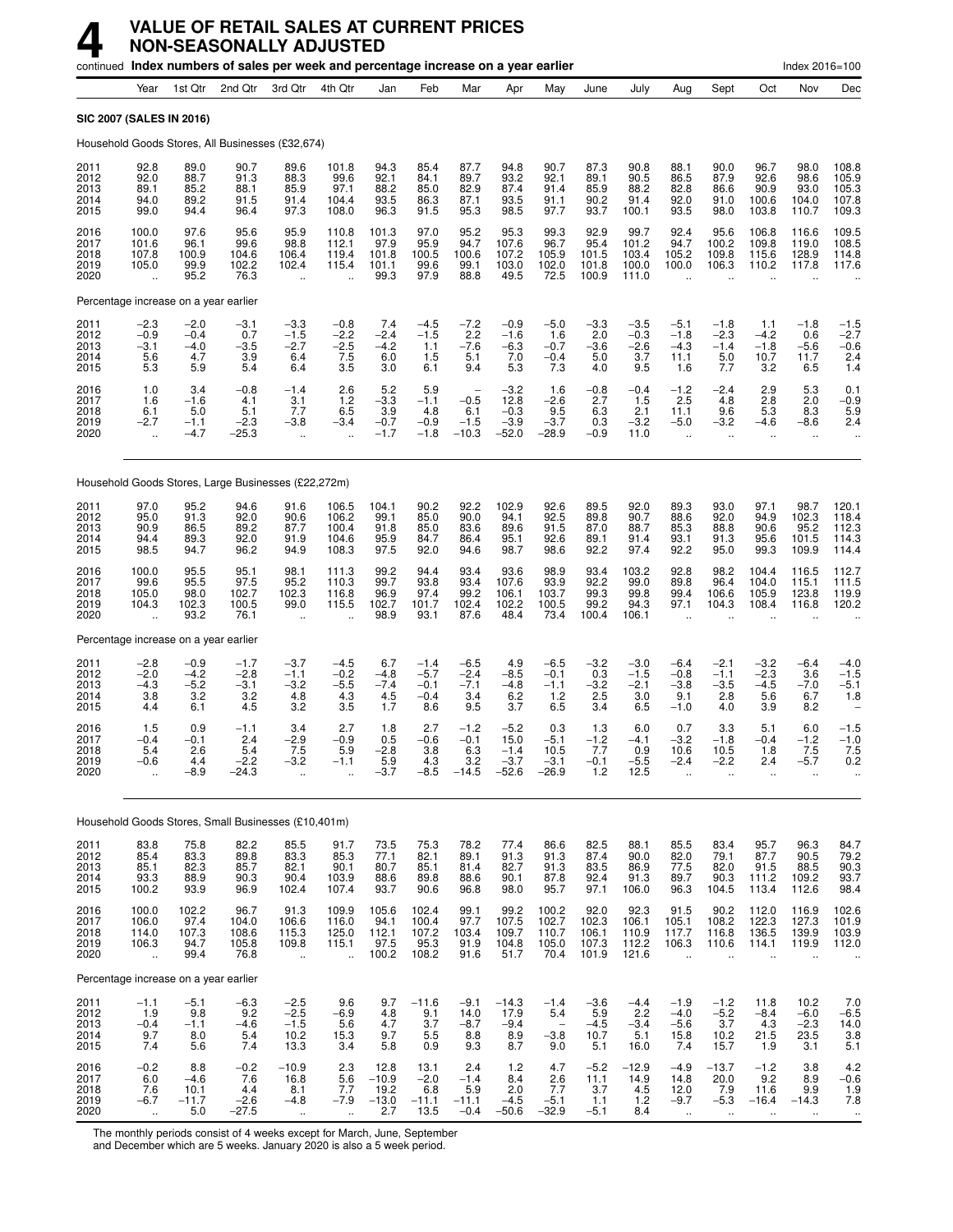|                                      |                                                       |                                         | continued Index numbers of sales per week and percentage increase on a year earlier |                                                            |                                              |                                            |                                            |                                            |                                             |                                              |                                            |                                           |                                                          |                                                     |                                                          | Index 2016=100                                      |                                                            |
|--------------------------------------|-------------------------------------------------------|-----------------------------------------|-------------------------------------------------------------------------------------|------------------------------------------------------------|----------------------------------------------|--------------------------------------------|--------------------------------------------|--------------------------------------------|---------------------------------------------|----------------------------------------------|--------------------------------------------|-------------------------------------------|----------------------------------------------------------|-----------------------------------------------------|----------------------------------------------------------|-----------------------------------------------------|------------------------------------------------------------|
|                                      | Year                                                  | 1st Qtr                                 | 2nd Qtr                                                                             | 3rd Otr                                                    | 4th Qtr                                      | Jan                                        | Feb                                        | Mar                                        | Apr                                         | May                                          | June                                       | July                                      | Aug                                                      | Sept                                                | Oct                                                      | Nov                                                 | Dec                                                        |
|                                      | SIC 2007 (SALES IN 2016)                              |                                         |                                                                                     |                                                            |                                              |                                            |                                            |                                            |                                             |                                              |                                            |                                           |                                                          |                                                     |                                                          |                                                     |                                                            |
|                                      | Furniture, Lighting, etc (£13,671m)                   |                                         |                                                                                     |                                                            |                                              |                                            |                                            |                                            |                                             |                                              |                                            |                                           |                                                          |                                                     |                                                          |                                                     |                                                            |
| 2011<br>2012<br>2013<br>2014<br>2015 | 76.8<br>79.9<br>80.9<br>87.7<br>97.3                  | 76.7<br>75.9<br>80.5<br>84.5<br>94.5    | 70.5<br>80.5<br>77.6<br>81.8<br>94.3                                                | 76.1<br>77.8<br>76.7<br>86.1<br>95.3                       | 83.9<br>85.4<br>88.6<br>98.7<br>105.2        | 77.8<br>75.6<br>81.6<br>86.4<br>94.5       | 79.2<br>74.8<br>81.1<br>84.3<br>92.5       | 73.9<br>77.0<br>79.3<br>82.8<br>96.1       | 69.7<br>81.6<br>75.7<br>83.2<br>95.6        | 70.9<br>78.6<br>81.3<br>79.7<br>94.6         | 70.9<br>81.2<br>76.2<br>82.3<br>92.9       | 77.2<br>81.6<br>82.3<br>88.4<br>103.4     | 73.0<br>74.5<br>69.1<br>83.3<br>86.3                     | 77.7<br>77.4<br>78.2<br>86.6<br>95.9                | 85.7<br>88.1<br>86.6<br>102.1<br>105.7                   | 84.2<br>85.4<br>86.8<br>98.9<br>105.9               | 82.1<br>83.3<br>91.5<br>$95.8$<br>104.2                    |
| 2016<br>2017<br>2018<br>2019<br>2020 | 100.0<br>102.5<br>107.7<br>108.6                      | 102.6<br>99.1<br>108.1<br>107.4<br>95.3 | 95.1<br>98.1<br>100.2<br>105.2<br>51.7                                              | 94.1<br>98.8<br>104.7<br>102.8<br>ä,                       | 108.2<br>114.1<br>117.9<br>119.0             | 106.5<br>100.1<br>113.5<br>106.3<br>107.7  | 103.5<br>99.5<br>111.7<br>112.5<br>103.6   | 98.7<br>98.0<br>100.9<br>104.2<br>76.3     | 101.9<br>105.3<br>102.9<br>106.7<br>22.4    | 97.3<br>96.2<br>102.4<br>105.0<br>36.8       | 88.0<br>93.8<br>96.3<br>104.1<br>86.9      | 95.0<br>103.2<br>100.8<br>93.7<br>106.7   | 91.1<br>90.8<br>102.2<br>102.2                           | 95.8<br>101.7<br>109.8<br>110.7                     | 107.8<br>114.6<br>114.5<br>123.1                         | 111.5<br>120.3<br>124.8<br>120.2                    | 105.9<br>108.8<br>115.3<br>114.7                           |
|                                      | Percentage increase on a year earlier                 |                                         |                                                                                     |                                                            |                                              |                                            |                                            |                                            |                                             |                                              |                                            |                                           |                                                          |                                                     |                                                          |                                                     |                                                            |
| 2011<br>2012<br>2013<br>2014<br>2015 | 3.7<br>4.0<br>1.2<br>8.5<br>10.9                      | 4.3<br>$-1.1$<br>6.1<br>4.9<br>11.8     | 0.2<br>14.2<br>$-3.6$<br>5.3<br>15.3                                                | 5.2<br>2.3<br>$-1.4$<br>12.3<br>10.6                       | 5.0<br>1.9<br>3.7<br>11.4<br>6.6             | 13.5<br>$-2.9$<br>8.0<br>5.9<br>9.3        | 3.6<br>$-5.6$<br>8.5<br>$3.9$<br>$9.7$     | $-1.9$<br>4.2<br>2.9<br>4.5<br>16.1        | $-3.4$<br>17.2<br>$-7.2$<br>9.8<br>14.9     | $-2.3$<br>10.9<br>3.4<br>$-1.9$<br>18.7      | 5.4<br>14.5<br>$-6.1$<br>7.9<br>12.9       | 5.0<br>5.7<br>0.9<br>7.4<br>17.0          | 2.1<br>2.0<br>$-7.2$<br>20.4<br>3.7                      | 7.9<br>$-0.3$<br>1.1<br>10.7<br>10.8                | 3.7<br>2.8<br>$-1.7$<br>17.9<br>3.5                      | 1.9<br>1.4<br>1.7<br>13.9<br>7.1                    | $8.8$<br>$1.5$<br>$9.8$<br>4.7<br>8.7                      |
| 2016<br>2017<br>2018<br>2019<br>2020 | $^{2.8}_{2.5}$<br>5.1<br>0.8                          | $8.5 - 3.3$<br>9.0<br>$-0.7$<br>$-11.2$ | 0.9<br>3.1<br>2.2<br>4.9<br>$-50.9$                                                 | $-1.2$<br>5.0<br>5.9<br>$-1.8$<br>$\ddot{\phantom{1}}$     | $\frac{2.8}{5.5}$<br>3.3<br>0.9<br>$\ddotsc$ | 12.7<br>$-5.9$<br>13.3<br>$-6.4$<br>1.3    | 11.9<br>$-3.8$<br>12.2<br>0.7<br>$-7.9$    | 2.7<br>$-0.7$<br>2.9<br>3.2<br>$-26.7$     | 6.6<br>3.3<br>$-2.3$<br>3.7<br>$-79.0$      | 2.8<br>$-1.0$<br>6.4<br>2.5<br>$-65.0$       | $-5.3$<br>6.6<br>2.7<br>8.1<br>$-16.5$     | $-8.1$<br>8.7<br>$-2.4$<br>$-7.0$<br>13.9 | 5.5<br>$-0.4$<br>12.6<br>$\ddot{\phantom{a}}$            | $-0.1$<br>6.1<br>7.9<br>0.8<br>$\ddot{\phantom{a}}$ | 1.9<br>6.4<br>$-0.1$<br>7.5<br>$\ddot{\phantom{a}}$      | 5.3<br>8.0<br>3.7<br>$-3.7$<br>$\ddot{\phantom{a}}$ | $\begin{array}{c} 1.6 \\ 2.8 \\ 5.9 \end{array}$<br>$-0.5$ |
|                                      |                                                       |                                         | Electrical Household Appliances (£6,529m)                                           |                                                            |                                              |                                            |                                            |                                            |                                             |                                              |                                            |                                           |                                                          |                                                     |                                                          |                                                     |                                                            |
| 2011<br>2012<br>2013<br>2014<br>2015 | 117.0<br>116.4<br>97.4<br>100.9<br>103.8              | 112.6<br>114.5<br>89.5<br>93.2<br>95.5  | 97.1<br>102.4<br>81.3<br>85.9<br>85.8                                               | 109.5<br>106.5<br>90.8<br>92.9<br>96.6                     | 149.0<br>142.1<br>128.2<br>132.2<br>137.6    | 141.0<br>139.7<br>102.5<br>109.4<br>108.1  | 100.5<br>104.9<br>87.1<br>84.9<br>90.5     | 99.5<br>102.1<br>81.0<br>83.7<br>89.4      | 96.2<br>105.5<br>83.6<br>88.8<br>87.1       | 97.7<br>101.9<br>79.4<br>84.9<br>86.9        | 97.4<br>100.3<br>80.9<br>84.6<br>83.8      | 100.2<br>107.9<br>82.4<br>85.2<br>92.3    | 107.2<br>102.9<br>89.6<br>94.7<br>94.2                   | 118.7<br>108.3<br>98.6<br>97.6<br>101.9             | 124.9<br>109.8<br>94.9<br>102.1<br>102.2                 | 131.9<br>135.4<br>112.3<br>122.1<br>141.1           | 182.0<br>$\frac{152.8}{173.3}$<br>164.5<br>163.1           |
| 2016<br>2017<br>2018<br>2019<br>2020 | 100.0<br>107.2<br>109.2<br>112.2                      | 91.9<br>96.9<br>100.0<br>102.0<br>102.8 | 81.2<br>87.9<br>90.1<br>88.7<br>83.2                                                | 93.7<br>101.5<br>102.9<br>105.4<br>$\ddot{\phantom{a}}$    | 133.2<br>142.5<br>143.7<br>152.7             | 106.2<br>110.5<br>114.3<br>110.0<br>113.4  | 84.3<br>89.9<br>91.2<br>89.9<br>92.0       | 86.6<br>91.8<br>95.6<br>105.3<br>100.8     | 73.1<br>91.4<br>94.1<br>91.5<br>70.0        | 83.8<br>81.8<br>86.1<br>86.5<br>75.1         | 85.6<br>90.1<br>90.3<br>88.2<br>100.3      | 89.0<br>94.8<br>95.3<br>96.0<br>107.0     | 88.4<br>100.5<br>101.9<br>97.9                           | 101.7<br>107.6<br>109.7<br>118.8                    | 100.4<br>108.3<br>108.3<br>110.6                         | 140.3<br>157.6<br>165.4<br>145.2                    | 153.6<br>157.7<br>154.6<br>192.5                           |
|                                      | Percentage increase on a year earlier                 |                                         |                                                                                     |                                                            |                                              |                                            |                                            |                                            |                                             |                                              |                                            |                                           |                                                          |                                                     |                                                          |                                                     |                                                            |
| 2011<br>2012<br>2013<br>2014<br>2015 | $-9.2$<br>$-0.6$<br>$-16.3$<br>3.6<br>2.9             | $-2.4$<br>1.7<br>$-21.9$<br>4.2<br>2.5  | $-12.7$<br>5.4<br>$-20.6$<br>5.7<br>$-0.2$                                          | $-10.9$<br>$-2.7$<br>$-14.7$<br>2.3<br>4.0                 | $-10.3$<br>$-4.6$<br>$-9.8$<br>3.2<br>4.0    | 15.1<br>$-1.0$<br>$-26.6$<br>6.8<br>$-1.2$ | $-10.6$<br>4.3<br>$-16.9$<br>$-2.6$<br>6.7 | $-11.1$<br>2.6<br>$-20.7$<br>3.3<br>6.9    | $-7.3$<br>9.7<br>$-20.7$<br>6.2<br>$-1.9$   | $-12.0$<br>4.3<br>$-22.1$<br>6.8<br>2.4      | $-17.1$<br>3.0<br>$-19.3$<br>4.5<br>$-0.8$ | $-17.0$<br>7.7<br>$-23.7$<br>3.5<br>8.3   | $-11.0$<br>$-4.1$<br>$-12.9$<br>5.7<br>$-0.5$            | $-6.2$<br>$-8.7$<br>$-9.0$<br>$-1.1$<br>4.4         | $-3.7$<br>$-12.1$<br>$-13.6$<br>7.6<br>0.1               | $-11.1$<br>2.7<br>$-17.1$<br>8.8<br>15.6            | $-13.1$<br>$-4.8$<br>$-3.4$<br>$-1.8$<br>$-0.9$            |
| 2016<br>2017<br>2018<br>2019<br>2020 | $-3.7$<br>7.2<br>1.8<br>2.8                           | $-3.8$<br>5.5<br>3.2<br>2.0<br>0.8      | $-5.3$<br>8.3<br>2.5<br>$-1.6$<br>$-6.2$                                            | $-2.9$<br>8.3<br>1.4<br>2.4<br>ä,                          | $-3.2$<br>7.0<br>0.8<br>ხ.პ                  | $-1.7$<br>4.0<br>3.5<br>–პ.შ<br>3.1        | $-6.9$<br>6.7<br>1.5<br>-1.4<br>2.3        | $-3.2$<br>6.0<br>4.2<br>10.1<br>$-4.3$     | $-16.0$<br>25.0<br>3.0<br>$-2.1$<br>$-23.6$ | $-3.5$<br>$-2.5$<br>5.2<br>U.5<br>$-13.2$    | 2.1<br>5.2<br>0.2<br>-2.3<br>13.8          | $-3.5$<br>6.5<br>0.5<br>0.7<br>11.4       | $-6.1$<br>13.6<br>1.4<br>$-3.9$                          | $-0.2$<br>5.8<br>2.0<br>ၓ.૩                         | $-1.7$<br>7.9<br>2.1<br>$\ddotsc$                        | $-0.6$<br>12.3<br>4.9<br>$-12.2$                    | $-5.8$<br>2.7<br>$-2.0$<br>24.5                            |
|                                      |                                                       |                                         | Hardware, Paints and Glass (£11,474m)                                               |                                                            |                                              |                                            |                                            |                                            |                                             |                                              |                                            |                                           |                                                          |                                                     |                                                          |                                                     |                                                            |
| 2011<br>2012<br>2013<br>2014<br>2015 | 92.2<br>87.6<br>91.9<br>96.6<br>98.0                  | 85.6<br>85.7<br>85.4<br>91.9<br>94.1    | 107.4<br>95.0<br>104.0<br>106.3<br>105.5                                            | 90.9<br>87.2<br>93.7<br>96.7<br>100.3                      | 84.7<br>82.6<br>84.6<br>92.0<br>92.0         | 82.3<br>81.8<br>84.2<br>92.2<br>92.5       | 79.4<br>79.5<br>85.7<br>88.9<br>91.6       | 93.1<br>93.9<br>86.1<br>93.8<br>97.3       | 120.2<br>96.9<br>103.4<br>108.9<br>108.6    | 107.4<br>99.8<br>110.1<br>108.4<br>108.1     | 97.2<br>89.6<br>99.6<br>102.5<br>101.0     | 97.9<br>88.1<br>98.4<br>98.0<br>101.3     | 91.9<br>88.4<br>94.5<br>100.6<br>101.4                   | 84.5<br>85.4<br>89.3<br>92.4<br>98.4                | 89.3<br>84.2<br>92.5<br>97.5<br>102.6                    | 86.9<br>87.3<br>87.2<br>97.8<br>98.4                | 79.4<br>77.7<br>76.1<br>82.9<br>78.5                       |
| 2016<br>2017<br>2018<br>2019<br>2020 | 100.0<br>98.0<br>108.1<br>97.6<br>$\ddotsc$           | 95.2<br>92.7<br>93.9<br>91.5<br>92.8    | 104.9<br>109.2<br>119.5<br>106.7<br>103.8                                           | 100.2<br>98.8<br>111.8<br>101.2<br>$\ddotsc$               | 99.7<br>91.2<br>107.1<br>91.1                | 92.8<br>89.2<br>81.7<br>88.8<br>84.0       | 96.4<br>95.3<br>93.9<br>92.7<br>96.1       | 96.1<br>93.4<br>103.6<br>92.8<br>98.9      | 100.1<br>121.3<br>121.3<br>106.6<br>70.4    | 111.2<br>106.8<br>123.4<br>107.0<br>115.3    | 103.7<br>101.5<br>115.0<br>106.5<br>121.2  | 112.6<br>103.8<br>112.2<br>109.4<br>122.0 | 96.7<br>97.0<br>111.8<br>100.2<br>$\ddotsc$              | 93.0<br>96.1<br>111.6<br>95.4<br>$\ddotsc$          | 110.4<br>106.4<br>122.8<br>97.3                          | 108.9<br>95.9<br>114.2<br>100.8                     | 83.9<br>75.3<br>88.9<br>78.5                               |
|                                      | Percentage increase on a year earlier                 |                                         |                                                                                     |                                                            |                                              |                                            |                                            |                                            |                                             |                                              |                                            |                                           |                                                          |                                                     |                                                          |                                                     |                                                            |
| 2011<br>2012<br>2013<br>2014<br>2015 | $-0.7$<br>$-4.9$<br>4.9<br>5.1<br>1.4                 | $-6.2$<br>0.2<br>$-0.4$<br>7.6<br>2.4   | 1.6<br>$-11.6$<br>9.5<br>2.2<br>$-0.7$                                              | $-4.4$<br>$-4.1$<br>7.5<br>3.2<br>3.7                      | 7.1<br>$-2.5$<br>$\frac{2.3}{8.7}$<br>0.1    | $-2.5$<br>$-0.6$<br>2.9<br>9.6<br>0.3      | $-7.1$<br>0.2<br>7.9<br>3.8<br>2.9         | $-8.1$<br>0.8<br>$-8.3$<br>9.0<br>3.7      | 5.7<br>$-19.4$<br>6.6<br>5.4<br>$-0.3$      | $-1.3$<br>$-7.1$<br>10.4<br>$-1.6$<br>$-0.3$ | 0.3<br>$-7.8$<br>11.1<br>2.9<br>$-1.4$     | $-10.0$<br>11.7<br>$-0.4$<br>3.3          | $-5.7$<br>$-3.7$<br>6.8<br>6.5<br>0.8                    | $-7.0$<br>1.1<br>4.6<br>3.5<br>6.5                  | 4.3<br>$-5.7$<br>9.9<br>5.3<br>5.3                       | 5.9<br>0.4<br>$-0.1$<br>12.1<br>0.6                 | 10.8<br>$-2.1$<br>$-2.0$<br>$\overline{8.9}$<br>$-5.4$     |
| 2016<br>2017<br>2018<br>2019<br>2020 | 2.1<br>$-2.0$<br>10.3<br>$-9.7$<br>$\bar{\mathbf{a}}$ | 1.2<br>$-2.6$<br>1.2<br>$-2.5$<br>1.4   | $-0.6$<br>4.1<br>9.5<br>$-10.8$<br>$-2.7$                                           | $-0.1$<br>$-1.4$<br>13.3<br>$-9.5$<br>$\ddot{\phantom{1}}$ | 8.4<br>$-8.5$<br>17.4<br>$-14.9$             | 0.3<br>$-3.8$<br>$-8.4$<br>8.7<br>$-5.4$   | 5.2<br>$-1.1$<br>$-1.5$<br>$-1.3$<br>3.7   | $-1.2$<br>$-2.8$<br>10.9<br>$-10.4$<br>6.6 | $-7.8$<br>21.1<br>0.1<br>$-12.1$<br>$-34.0$ | 2.9<br>$-4.0$<br>15.6<br>$-13.3$<br>7.8      | 2.7<br>$-2.2$<br>13.3<br>$-7.4$<br>13.9    | 11.1<br>$-7.8$<br>8.1<br>$-2.5$<br>11.5   | $-4.6$<br>0.3<br>15.3<br>$-10.4$<br>$\ddot{\phantom{a}}$ | $-5.5$<br>3.4<br>16.1<br>$-14.5$<br>$\ddotsc$       | 7.6<br>$-3.7$<br>15.5<br>$-20.8$<br>$\ddot{\phantom{a}}$ | 10.7<br>$-12.0$<br>19.1<br>$-11.7$                  | 6.9<br>$-10.1$<br>18.0<br>$-11.7$                          |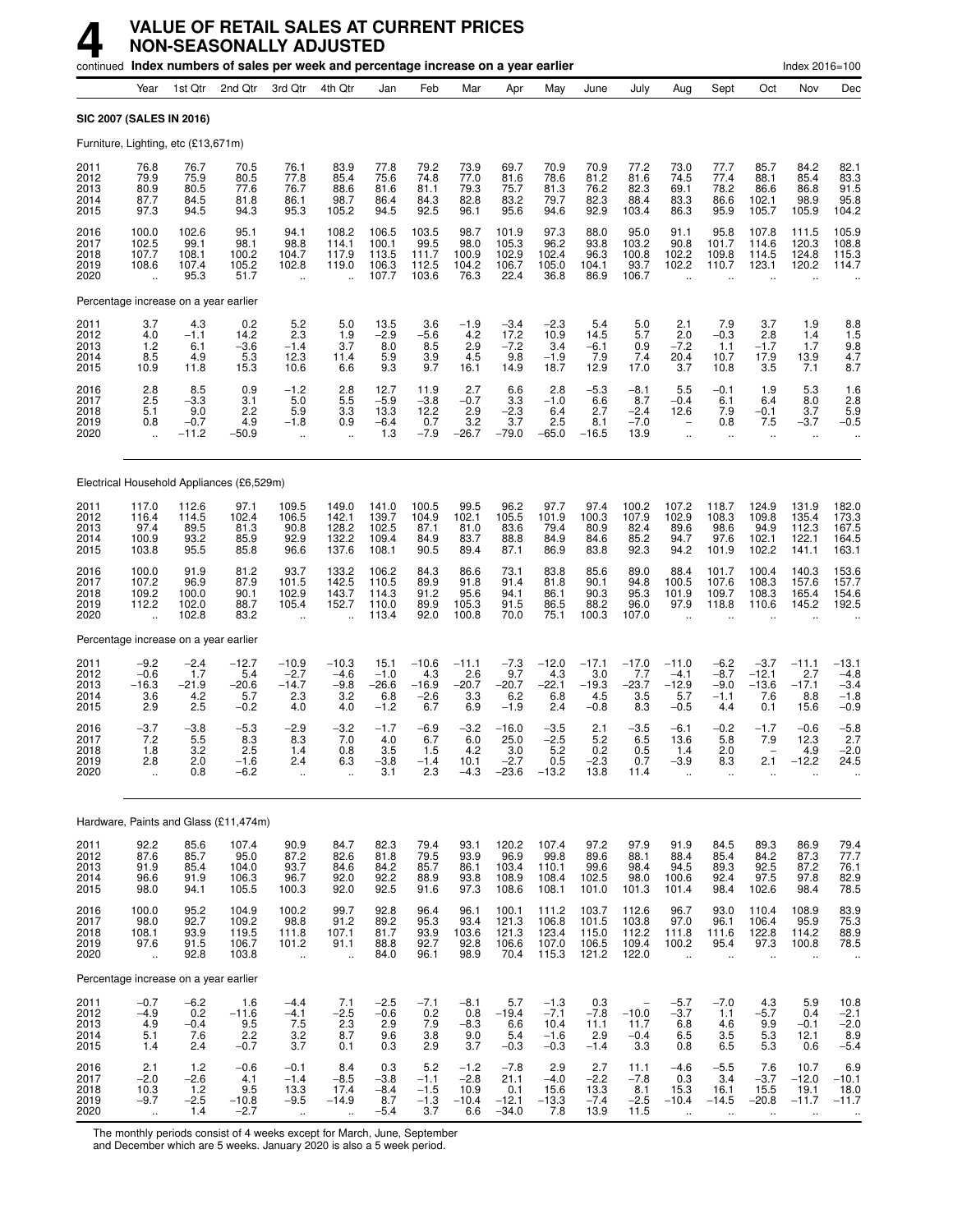|                                      |                                                  |                                                   | continued Index numbers of sales per week and percentage increase on a year earlier |                                            |                                                          |                                                   |                                                   |                                                 |                                              |                                               |                                            |                                                |                                               |                                              |                                               | Index 2016=100                                 |                                                    |
|--------------------------------------|--------------------------------------------------|---------------------------------------------------|-------------------------------------------------------------------------------------|--------------------------------------------|----------------------------------------------------------|---------------------------------------------------|---------------------------------------------------|-------------------------------------------------|----------------------------------------------|-----------------------------------------------|--------------------------------------------|------------------------------------------------|-----------------------------------------------|----------------------------------------------|-----------------------------------------------|------------------------------------------------|----------------------------------------------------|
|                                      | Year                                             | 1st Qtr                                           | 2nd Qtr                                                                             | 3rd Qtr                                    | 4th Qtr                                                  | Jan                                               | Feb                                               | Mar                                             | Apr                                          | May                                           | June                                       | July                                           | Aug                                           | Sept                                         | Oct                                           | Nov                                            | Dec                                                |
|                                      | <b>SIC 2007 (SALES IN 2016)</b>                  |                                                   |                                                                                     |                                            |                                                          |                                                   |                                                   |                                                 |                                              |                                               |                                            |                                                |                                               |                                              |                                               |                                                |                                                    |
|                                      |                                                  |                                                   | Music and video recordings and equipment (£1,002m)                                  |                                            |                                                          |                                                   |                                                   |                                                 |                                              |                                               |                                            |                                                |                                               |                                              |                                               |                                                |                                                    |
| 2011<br>2012<br>2013<br>2014<br>2015 | 165.5<br>153.3<br>115.2<br>106.6<br>105.2        | 150.0<br>136.3<br>119.2<br>95.5<br>91.6           | 129.0<br>125.2<br>86.6<br>85.6<br>86.1                                              | 134.9<br>128.9<br>90.2<br>93.6<br>94.2     | 248.1<br>222.9<br>164.8<br>152.6<br>149.0                | 167.1<br>138.2<br>137.2<br>106.0<br>91.4          | 145.9<br>134.8<br>117.2<br>92.0<br>84.1           | 139.6<br>136.0<br>106.4<br>87.7<br>97.7         | 132.5<br>132.0<br>83.7<br>85.3<br>91.3       | 121.5<br>124.7<br>87.1<br>82.1<br>85.7        | 132.2<br>120.2<br>88.6<br>88.6<br>82.2     | 133.1<br>129.1<br>84.6<br>93.6<br>90.5         | 129.4<br>125.8<br>90.4<br>94.1<br>93.6        | 140.8<br>131.2<br>94.4<br>93.2<br>97.6       | 155.2<br>144.3<br>104.7<br>106.3<br>100.6     | 202.8<br>179.4<br>126.2<br>132.8<br>131.1      | 358.6<br>320.7<br>243.7<br>205.5<br>202.2          |
| 2016<br>2017<br>2018<br>2019<br>2020 | 100.0<br>97.4<br>98.1<br>96.2                    | 95.2<br>88.5<br>91.8<br>81.7<br>73.1              | 84.5<br>79.8<br>81.0<br>94.9<br>49.3                                                | 83.7<br>83.2<br>89.6<br>92.8               | 136.5<br>138.0<br>130.1<br>115.2<br>$\ddot{\phantom{a}}$ | 98.9<br>90.9<br>98.1<br>117.1<br>75.8             | 95.0<br>91.6<br>85.2<br>67.2<br>78.1              | 92.4<br>84.2<br>92.0<br>65.1<br>66.5            | 89.6<br>81.0<br>84.4<br>83.0<br>45.6         | 84.6<br>78.5<br>74.5<br>99.1<br>43.1          | 80.5<br>79.8<br>83.4<br>101.0<br>57.2      | 81.1<br>84.8<br>86.1<br>102.0<br>66.3          | 84.1<br>85.0<br>91.2<br>80.2                  | 85.4<br>80.6<br>91.0<br>95.5                 | 90.9<br>93.8<br>91.8<br>83.5                  | 127.3<br>128.0<br>128.4<br>111.5               | 180.3<br>181.3<br>162.1<br>143.5                   |
|                                      | Percentage increase on a year earlier            |                                                   |                                                                                     |                                            |                                                          |                                                   |                                                   |                                                 |                                              |                                               |                                            |                                                |                                               |                                              |                                               |                                                |                                                    |
| 2011<br>2012<br>2013<br>2014<br>2015 | $-13.9$<br>$-7.4$<br>$-24.9$<br>$-7.5$<br>$-1.3$ | $-12.0$<br>$-9.2$<br>$-12.5$<br>$-19.9$<br>$-4.1$ | $-16.9$<br>$-2.9$<br>$-30.8$<br>$-1.2$<br>0.6                                       | $-12.7$<br>$-4.5$<br>$-30.0$<br>3.8<br>0.6 | $-14.0$<br>$-10.1$<br>$-26.1$<br>$-7.4$<br>$-2.3$        | $-3.0$<br>$-17.3$<br>$-0.7$<br>$-22.7$<br>$-13.8$ | $-13.6$<br>$-7.6$<br>$-13.0$<br>$-21.5$<br>$-8.6$ | $-18.0$<br>$-2.6$<br>$-21.8$<br>$-17.6$<br>11.5 | $-14.3$<br>$-0.4$<br>$-36.6$<br>1.8<br>7.0   | $-21.2$<br>2.7<br>$-30.2$<br>$-5.7$<br>4.4    | $-15.7$<br>$-9.0$<br>$-26.3$<br>$-7.3$     | $-17.3$<br>$-3.0$<br>$-34.5$<br>10.6<br>$-3.2$ | $-16.7$<br>$-2.8$<br>$-28.2$<br>4.1<br>$-0.6$ | $-5.4$<br>$-6.9$<br>$-28.0$<br>$-1.3$<br>4.7 | $-12.0$<br>$-7.0$<br>$-27.4$<br>1.6<br>$-5.4$ | $-13.8$<br>$-11.5$<br>$-29.6$<br>5.2<br>$-1.3$ | $-14.8$<br>$-10.6$<br>$-24.0$<br>$-15.7$<br>$-1.6$ |
| 2016<br>2017<br>2018<br>2019<br>2020 | $-5.0$<br>$-2.6$<br>0.7<br>$-2.0$                | 4.0<br>$-7.0$<br>3.7<br>$-10.9$<br>$-10.5$        | $-1.8$<br>$-5.7$<br>1.5<br>17.2<br>$-48.0$                                          | $-11.2$<br>$-0.5$<br>7.6<br>3.6            | $-8.4$<br>1.1<br>$-5.7$<br>$-11.5$                       | 8.3<br>$-8.1$<br>7.9<br>19.5<br>$-35.3$           | 12.9<br>$-3.6$<br>$-7.0$<br>$-21.2$<br>16.2       | $-5.4$<br>$-8.9$<br>9.3<br>$-29.3$<br>2.2       | $-1.9$<br>$-9.6$<br>4.2<br>$-1.6$<br>$-45.0$ | $-1.2$<br>$-7.2$<br>$-5.2$<br>33.2<br>$-56.6$ | $-2.1$<br>$-0.9$<br>4.6<br>21.1<br>$-43.3$ | $-10.5$<br>4.6<br>1.6<br>18.3<br>$-35.0$       | $-10.1$<br>1.0<br>7.3<br>$-12.1$              | $-12.5$<br>$-5.6$<br>12.9<br>5.0             | $-9.6$<br>3.2<br>$-2.1$<br>$-9.0$             | $-2.8$<br>0.5<br>0.3<br>$-13.2$                | $-10.8$<br>0.6<br>$-10.6$<br>$-11.5$               |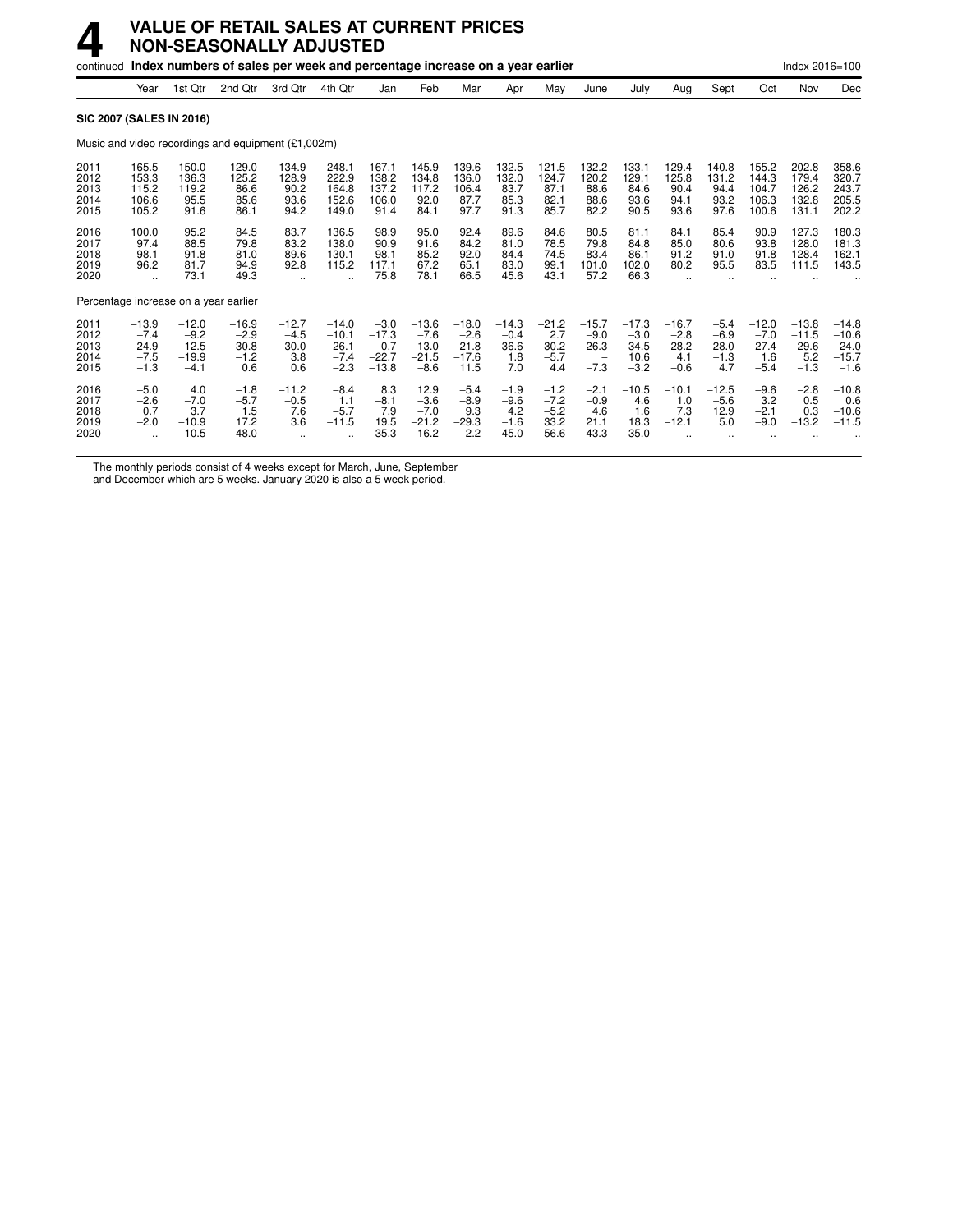|                                      |                                                          |                                                         |                                          | continued Index numbers of sales per week and percentage increase on a year earlier |                                                      |                                                |                                              |                                          |                                            |                                               |                                          |                                           |                                                       |                                                     |                                             | Index 2016=100                             |                                                                 |
|--------------------------------------|----------------------------------------------------------|---------------------------------------------------------|------------------------------------------|-------------------------------------------------------------------------------------|------------------------------------------------------|------------------------------------------------|----------------------------------------------|------------------------------------------|--------------------------------------------|-----------------------------------------------|------------------------------------------|-------------------------------------------|-------------------------------------------------------|-----------------------------------------------------|---------------------------------------------|--------------------------------------------|-----------------------------------------------------------------|
|                                      | Year                                                     | 1st Qtr                                                 | 2nd Qtr                                  | 3rd Qtr                                                                             | 4th Qtr                                              | Jan                                            | Feb                                          | Mar                                      | Apr                                        | May                                           | June                                     | July                                      | Aug                                                   | Sept                                                | Oct                                         | Nov                                        | Dec                                                             |
|                                      | SIC 2007 (SALES IN 2016)                                 |                                                         |                                          |                                                                                     |                                                      |                                                |                                              |                                          |                                            |                                               |                                          |                                           |                                                       |                                                     |                                             |                                            |                                                                 |
|                                      |                                                          |                                                         |                                          | Other Specialised Non-food Stores, All Businesses (£50,617m)                        |                                                      |                                                |                                              |                                          |                                            |                                               |                                          |                                           |                                                       |                                                     |                                             |                                            |                                                                 |
| 2011<br>2012<br>2013<br>2014<br>2015 | 86.4<br>86.8<br>89.3<br>95.5<br>94.2                     | 77.5<br>77.6<br>76.1<br>83.2<br>84.1                    | 82.8<br>82.1<br>85.3<br>90.9<br>91.4     | 81.6<br>83.9<br>86.7<br>91.7<br>89.9                                                | 103.6<br>103.8<br>108.9<br>117.4<br>111.5            | 73.9<br>73.5<br>69.3<br>77.3<br>78.8           | 77.6<br>75.0<br>77.8<br>83.1<br>84.8         | 80.4<br>82.8<br>80.2<br>89.2<br>87.8     | 82.3<br>79.2<br>83.4<br>87.9<br>91.4       | 83.2<br>81.3<br>84.6<br>90.8<br>92.4          | 82.8<br>85.2<br>87.4<br>93.3<br>90.6     | 83.9<br>85.4<br>87.6<br>96.5<br>93.1      | 80.8<br>84.4<br>83.8<br>88.9<br>88.5                  | 80.5<br>82.2<br>88.5<br>90.1<br>88.3                | 87.7<br>87.6<br>91.2<br>97.7<br>96.4        | 97.0<br>98.6<br>102.1<br>109.8<br>105.4    | 121.6<br>120.8<br>128.6<br>139.2<br>128.4                       |
| 2016<br>2017<br>2018<br>2019<br>2020 | 100.0<br>103.3<br>106.9<br>112.1<br>$\ddot{\phantom{a}}$ | 85.2<br>87.5<br>92.0<br>98.6<br>90.0                    | 96.0<br>99.5<br>101.8<br>109.0<br>66.1   | 96.0<br>99.1<br>104.1<br>108.3<br>$\ddot{\phantom{a}}$                              | 122.9<br>127.2<br>129.5<br>132.5                     | 80.3<br>82.6<br>88.1<br>89.4<br>93.4           | 84.4<br>90.0<br>92.7<br>100.0<br>101.1       | 89.7<br>89.4<br>94.7<br>104.9<br>77.7    | 96.7<br>100.1<br>102.9<br>107.5<br>43.2    | 95.6<br>98.7<br>103.5<br>108.8<br>57.0        | 95.7<br>99.6<br>99.7<br>110.5<br>91.7    | 100.8<br>102.6<br>106.3<br>113.5<br>116.9 | 94.2<br>103.0<br>106.1<br>109.0                       | 93.5<br>93.1<br>100.8<br>103.6                      | 105.4<br>106.2<br>108.8<br>112.1            | 114.3<br>120.5<br>126.7<br>123.7           | 143.7<br>149.2<br>148.3<br>155.9                                |
|                                      |                                                          | Percentage increase on a year earlier                   |                                          |                                                                                     |                                                      |                                                |                                              |                                          |                                            |                                               |                                          |                                           |                                                       |                                                     |                                             |                                            |                                                                 |
| 2011<br>2012<br>2013<br>2014<br>2015 | 0.7<br>0.5<br>2.8<br>7.0<br>$-1.4$                       | 6.3<br>$\overline{\phantom{0}}$<br>$-1.9$<br>9.3<br>1.1 | 1.3<br>$-0.8$<br>3.9<br>6.6<br>0.6       | $-3.4$<br>2.8<br>3.4<br>5.7<br>$-2.0$                                               | $-0.4$<br>0.2<br>5.0<br>7.8<br>$-5.0$                | 12.2<br>$-0.5$<br>$-5.7$<br>11.7<br>1.9        | $3.9 - 3.3$<br>3.7<br>6.8<br>2.1             | 4.1<br>3.0<br>$-3.1$<br>11.1<br>$-1.6$   | 2.9<br>$-3.7$<br>5.3<br>5.4<br>4.0         | 1.7<br>-2.3<br>4.1<br>7.4<br>1.7              | $-0.3$<br>2.8<br>2.6<br>6.8<br>$-2.9$    | -4.2<br>1.7<br>2.6<br>10.3<br>$-3.5$      | $-5.2$<br>4.6<br>$-0.8$<br>6.1<br>$-0.3$              | $-1.1$<br>2.2<br>7.6<br>1.8<br>$-2.0$               | 0.1<br>$-0.1$<br>4.1<br>7.2<br>$-1.4$       | -3.1<br>1.7<br>3.5<br>7.5<br>$-4.0$        | $1.2 - 0.7$<br>6.4<br>$\frac{8.3}{-7.8}$                        |
| 2016<br>2017<br>2018<br>2019<br>2020 | 6.1<br>3.3<br>3.5<br>4.9<br>$\ddot{\phantom{a}}$         | 1.3<br>2.8<br>$5.\overline{2}$<br>7.1<br>$-8.7$         | 5.0<br>3.6<br>2.4<br>7.1<br>–39.4        | 6.8<br>3.3<br>5.1<br>4.0<br>$\ddot{\phantom{1}}$                                    | 10.2<br>3.5<br>1.8<br>2.3<br>$\ddot{\phantom{a}}$    | 1.9<br>2.9<br>6.7<br>1.4<br>4.5                | $-0.4$<br>6.6<br>2.9<br>7.8<br>1.1           | 2.2<br>$-0.3$<br>5.8<br>10.9<br>$-26.0$  | $\frac{5.8}{3.5}$<br>2.8<br>4.4<br>$-59.8$ | $\frac{3.5}{3.2}$<br>4.9<br>5.2<br>$-47.6$    | 5.6<br>4.1<br>0.2<br>10.8<br>$-17.0$     | 8.2<br>1.9<br>3.6<br>6.8<br>2.9           | 6.4<br>9.3<br>3.0<br>2.7<br>$\ddot{\phantom{a}}$      | 6.0<br>$-0.4$<br>8.2<br>2.8<br>$\ddot{\phantom{a}}$ | 9.3<br>0.8<br>2.4<br>3.0<br>$\mathbf{r}$    | 8.4<br>5.4<br>5.1<br>$-2.4$<br>$\ddotsc$   | $\frac{11.9}{3.8}$<br>$-0.6$<br>5.1                             |
|                                      |                                                          |                                                         |                                          | Other Specialised Non-food Stores, Large Businesses (£27,030m)                      |                                                      |                                                |                                              |                                          |                                            |                                               |                                          |                                           |                                                       |                                                     |                                             |                                            |                                                                 |
| 2011<br>2012<br>2013<br>2014<br>2015 | 83.0<br>83.9<br>86.8<br>94.2<br>97.9                     | 72.2<br>72.2<br>73.2<br>78.0<br>83.6                    | 76.0<br>76.5<br>79.3<br>85.1<br>90.9     | 76.3<br>79.5<br>82.0<br>89.5<br>93.2                                                | 107.6<br>107.5<br>112.9<br>125.5<br>123.7            | 72.2<br>71.5<br>71.5<br>75.7<br>79.9           | 72.2<br>70.3<br>73.3<br>78.0<br>84.1         | 72.1<br>74.3<br>74.6<br>80.3<br>86.1     | 75.1<br>76.0<br>78.5<br>83.1<br>92.5       | 75.4<br>73.8<br>76.7<br>83.7<br>91.6          | 77.2<br>79.1<br>81.9<br>87.8<br>89.2     | 78.3<br>80.7<br>81.7<br>90.9<br>94.8      | 74.3<br>77.1<br>79.7<br>86.2<br>91.2                  | 76.3<br>80.4<br>84.2<br>90.9<br>93.6                | 82.4<br>82.5<br>85.6<br>98.2<br>97.5        | 97.5<br>95.4<br>101.1<br>115.6<br>116.0    | 135.9<br>137.2<br>144.1<br>155.1<br>150.9                       |
| 2016<br>2017<br>2018<br>2019<br>2020 | 100.0<br>104.8<br>106.4<br>112.1                         | 82.6<br>87.1<br>89.8<br>96.7<br>87.6                    | 91.7<br>95.3<br>98.3<br>103.2<br>55.9    | 94.7<br>100.4<br>102.6<br>107.1                                                     | 131.0<br>136.5<br>135.0<br>141.3                     | 81.2<br>85.9<br>89.4<br>89.7<br>92.8           | 82.4<br>84.4<br>88.0<br>97.4<br>96.7         | 84.0<br>90.3<br>91.7<br>101.6<br>75.1    | 90.4<br>97.7<br>96.2<br>100.8<br>35.8      | 90.9<br>94.5<br>100.4<br>100.6<br>48.5        | 93.3<br>94.0<br>98.3<br>107.2<br>78.0    | 96.2<br>104.7<br>106.1<br>110.2<br>98.6   | 93.6<br>101.0<br>100.9<br>106.4                       | 94.5<br>96.6<br>101.1<br>105.1                      | 104.8<br>105.0<br>110.0<br>114.5            | 119.4<br>128.0<br>125.4<br>128.1           | 161.2<br>168.5<br>162.5<br>173.3                                |
|                                      |                                                          | Percentage increase on a year earlier                   |                                          |                                                                                     |                                                      |                                                |                                              |                                          |                                            |                                               |                                          |                                           |                                                       |                                                     |                                             |                                            |                                                                 |
| 2011<br>2012<br>2013<br>2014<br>2015 | 3.6<br>1.1<br>3.5<br>8.5<br>3.9                          | 6.8<br>0.1<br>1.4<br>6.5<br>7.1                         | 3.6<br>0.6<br>3.7<br>7.4<br>6.8          | 1.1<br>4.2<br>3.2<br>9.1<br>4.2                                                     | 3.5<br>$-0.1$<br>5.0<br>11.2<br>$-1.4$               | 11.9<br>$-1.0$<br>$-0.1$<br>5.9<br>5.6         | 5.8<br>$-2.5$<br>4.2<br>6.5<br>7.7           | 3.8<br>3.1<br>0.3<br>7.7<br>7.2          | 5.7<br>1.2<br>3.3<br>5.9<br>11.2           | 4.8<br>$-2.2$<br>4.0<br>9.1<br>9.4            | 1.1<br>2.4<br>3.6<br>7.2<br>1.5          | 2.8<br>3.1<br>1.1<br>11.3<br>4.2          | $-2.0$<br>3.7<br>3.3<br>8.2<br>5.7                    | 2.2<br>5.4<br>4.6<br>8.1<br>2.9                     | 3.0<br>0.1<br>3.8<br>14.7<br>$-0.7$         | 3.1<br>$-2.1$<br>5.9<br>14.4<br>0.3        | 3.9<br>0.9<br>5.0<br>7.6<br>$-2.7$                              |
| 2016<br>2017<br>2018<br>2019<br>2020 | 2.2<br>4.8<br>1.5<br>ხ.პ                                 | $-1.1$<br>5.5<br>3.1<br>7.6<br>$-9.4$                   | 0.8<br>4.0<br>3.2<br>5.0<br>$-45.8$      | 1.6<br>6.0<br>2.1<br>4.4                                                            | 5.9<br>4.2<br>$-1.1$<br>4.7                          | 1.6<br>5.9<br>4.0<br>V.4<br>3.5                | $-2.0$<br>2.5<br>4.2<br>10.8<br>$-0.7$       | $-2.4$<br>7.5<br>1.6<br>10.8<br>$-26.1$  | $-2.3$<br>8.1<br>$-1.5$<br>4.8<br>$-64.5$  | $-0.7$<br>4.0<br>6.2<br><b>0.2</b><br>$-51.8$ | 4.6<br>0.7<br>4.6<br>9.0<br>$-27.2$      | 1.5<br>8.8<br>1.3<br>3.9<br>$-10.6$       | 2.7<br>7.9<br>$-0.1$<br>5.5                           | 0.9<br>2.3<br>4.6<br>4.U                            | 7.5<br>0.2<br>4.7<br>4. 1                   | 2.9<br>7.3<br>$-2.0$<br>2.1                | 6.8<br>$4.5 - 3.5$<br>6.6                                       |
|                                      |                                                          |                                                         |                                          | Other Specialised Non-food Stores, Small Businesses (£23,588m)                      |                                                      |                                                |                                              |                                          |                                            |                                               |                                          |                                           |                                                       |                                                     |                                             |                                            |                                                                 |
| 2011                                 | 90.2                                                     | 83.7                                                    | 90.5                                     | 87.7                                                                                | 99.0                                                 | 75.8                                           | 83.7                                         | 90.0                                     | 90.5                                       | 92.2                                          | 89.2                                     | 90.3                                      | 88.1                                                  | 85.2                                                | 93.7                                        | 96.5                                       | 105.2                                                           |
| 2012<br>2013<br>2014<br>2015         | 90.1<br>92.0<br>97.1<br>90.0                             | 83.6<br>79.4<br>89.2<br>84.7                            | 88.6<br>92.2<br>97.5<br>92.0             | 88.9<br>$\frac{92.2}{94.2}$<br>86.0                                                 | 99.5<br>104.4<br>108.1<br>97.5                       | 75.7<br>66.7<br>79.3<br>77.6                   | 80.4<br>82.9<br>88.8<br>85.6                 | 92.6<br>86.7<br>99.3<br>89.7             | 82.8<br>89.0<br>93.3<br>90.2               | 89.8<br>93.5<br>99.0<br>93.3                  | 92.2<br>93.6<br>99.6<br>92.3             | 90.6<br>94.3<br>103.0<br>91.3             | 92.9<br>88.5<br>91.9<br>85.5                          | 84.3<br>93.4<br>89.0<br>82.1                        | 93.4<br>97.5<br>97.2<br>95.2                | 102.3<br>103.2<br>103.1<br>93.3            | $\begin{array}{c} 102.1 \\ 110.7 \\ 120.9 \\ 102.6 \end{array}$ |
| 2016<br>2017<br>2018<br>2019<br>2020 | 100.0<br>101.6<br>107.4<br>112.2<br>$\ddotsc$            | 88.1<br>88.0<br>94.6<br>100.9<br>92.7                   | 100.9<br>104.2<br>105.9<br>115.7<br>77.8 | 97.4<br>97.6<br>105.9<br>109.7<br>$\ddotsc$                                         | 113.6<br>116.4<br>123.2<br>122.5<br>$\ddotsc$        | 79.3<br>78.9<br>86.7<br>89.1<br>94.2           | 86.8<br>96.5<br>98.1<br>102.8<br>106.1       | 96.2<br>88.5<br>98.0<br>108.8<br>80.6    | 104.0<br>102.9<br>110.6<br>115.1<br>51.8   | 101.0<br>103.4<br>107.0<br>118.2<br>66.8      | 98.4<br>106.0<br>101.3<br>114.2<br>107.3 | 106.0<br>100.3<br>106.6<br>117.3<br>137.8 | 94.9<br>105.3<br>112.0<br>111.9                       | 92.5<br>89.2<br>100.6<br>102.0                      | 106.0<br>107.6<br>107.3<br>109.3            | 108.5<br>111.8<br>128.1<br>118.7           | 123.7<br>127.2<br>132.0<br>136.0                                |
|                                      |                                                          | Percentage increase on a year earlier                   |                                          |                                                                                     |                                                      |                                                |                                              |                                          |                                            |                                               |                                          |                                           |                                                       |                                                     |                                             |                                            |                                                                 |
| 2011<br>2012<br>2013<br>2014<br>2015 | $-2.2$<br>$-0.1$<br>2.1<br>5.5<br>$-7.3$                 | 5.8<br>$-0.1$<br>$-5.1$<br>12.3<br>$-5.0$               | $-0.8$<br>$-2.1$<br>4.1<br>5.7<br>$-5.7$ | $-7.4$<br>1.4<br>3.7<br>2.2<br>$-8.7$                                               | $-4.8$<br>0.5<br>4.9<br>3.6<br>$-9.9$                | 12.5<br>$-11.9$<br>$18.\overline{8}$<br>$-2.1$ | 2.1<br>$-4.0$<br>$\frac{3.2}{7.1}$<br>$-3.6$ | 4.4<br>2.9<br>$-6.4$<br>14.6<br>$-9.7$   | 0.4<br>$-8.4$<br>7.4<br>4.8<br>$-3.4$      | $-1.0$<br>$-2.5$<br>4.1<br>5.8<br>$-5.7$      | $-1.7$<br>3.3<br>1.6<br>6.4<br>$-7.3$    | $-10.3$<br>0.4<br>4.1<br>9.2<br>$-11.4$   | $-8.1$<br>5.4<br>$-4.7$<br>3.8<br>$-6.9$              | $-4.3$<br>$-1.1$<br>10.8<br>$-4.7$<br>$-7.7$        | $-2.6$<br>$-0.3$<br>4.4<br>$-0.4$<br>$-2.1$ | $-9.5$<br>6.0<br>0.9<br>$-0.1$<br>$-9.5$   | $-2.6$<br>$-3.0$<br>$\frac{8.5}{9.2}$<br>$-15.1$                |
| 2016<br>2017<br>2018<br>2019<br>2020 | 11.1<br>1.6<br>$\frac{5.8}{4.5}$<br>$\ddot{\phantom{a}}$ | 4.0<br>$-0.2$<br>$7.5$<br>6.7<br>$-8.1$                 | 9.8<br>3.3<br>1.6<br>9.3<br>$-32.8$      | $^{13.2}_{0.2}$<br>8.6<br>3.6<br>÷.                                                 | 16.5<br>2.5<br>5.8<br>$-0.6$<br>$\ddot{\phantom{a}}$ | 2.2<br>$-0.6$<br>10.0<br>2.7<br>5.7            | 1.5<br>11.1<br>1.7<br>4.8<br>3.2             | 7.2<br>$-8.0$<br>10.8<br>11.0<br>$-25.9$ | 15.3<br>$-1.1$<br>7.5<br>4.1<br>$-55.0$    | 8.3<br>2.4<br>3.5<br>10.5<br>$-43.5$          | 6.6<br>7.7<br>$-4.4$<br>12.8<br>$-6.0$   | 16.1<br>$-5.4$<br>6.2<br>10.1<br>17.5     | 11.0<br>10.9<br>6.4<br>$-0.1$<br>$\ddot{\phantom{1}}$ | 12.6<br>$-3.5$<br>12.7<br>1.4<br>$\ddotsc$          | 11.5<br>1.5<br>$-0.2$<br>1.8<br>$\ddotsc$   | 16.2<br>3.1<br>14.6<br>$-7.4$<br>$\ddotsc$ | $\frac{20.5}{2.9}$<br>3.7<br>3.1                                |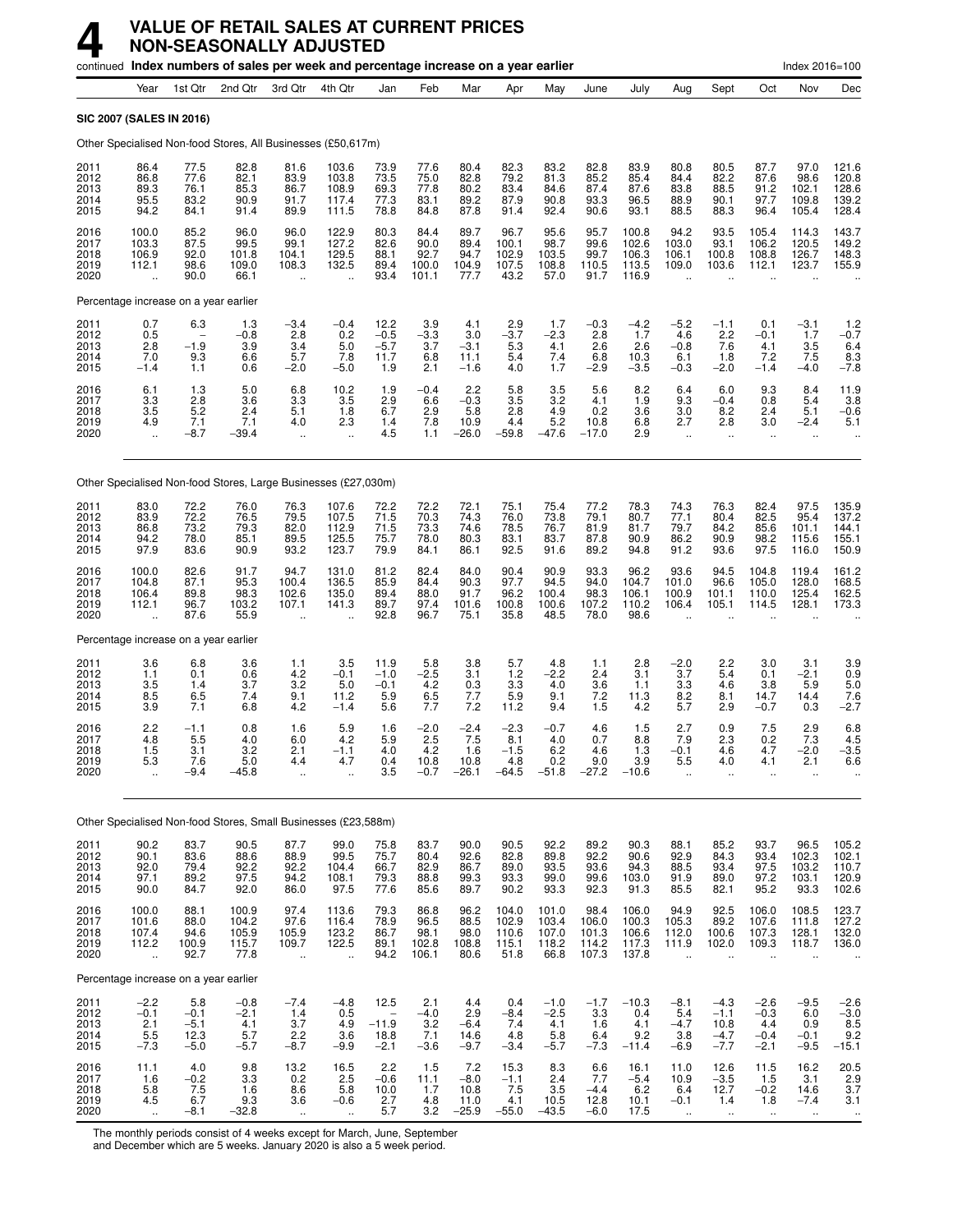|                                       |                                                                                  |                                             | continued Index numbers of sales per week and percentage increase on a year earlier |                                                         |                                                          |                                              |                                              |                                                          |                                               |                                                |                                                |                                              |                                                          |                                                         |                                                          | Index 2016=100                                           |                                              |
|---------------------------------------|----------------------------------------------------------------------------------|---------------------------------------------|-------------------------------------------------------------------------------------|---------------------------------------------------------|----------------------------------------------------------|----------------------------------------------|----------------------------------------------|----------------------------------------------------------|-----------------------------------------------|------------------------------------------------|------------------------------------------------|----------------------------------------------|----------------------------------------------------------|---------------------------------------------------------|----------------------------------------------------------|----------------------------------------------------------|----------------------------------------------|
|                                       | Year                                                                             | 1st Qtr                                     | 2nd Qtr                                                                             | 3rd Qtr                                                 | 4th Qtr                                                  | Jan                                          | Feb                                          | Mar                                                      | Apr                                           | May                                            | June                                           | July                                         | Aug                                                      | Sept                                                    | Oct                                                      | Nov                                                      | Dec                                          |
| <b>SIC 2007 (SALES IN 2016)</b>       |                                                                                  |                                             |                                                                                     |                                                         |                                                          |                                              |                                              |                                                          |                                               |                                                |                                                |                                              |                                                          |                                                         |                                                          |                                                          |                                              |
|                                       |                                                                                  |                                             | Pharmaceutical, Medical, Cosmetic and Toilet Goods (£5,602m)                        |                                                         |                                                          |                                              |                                              |                                                          |                                               |                                                |                                                |                                              |                                                          |                                                         |                                                          |                                                          |                                              |
| 2011<br>2012<br>2013<br>2014<br>2015  | 79.2<br>81.0<br>88.4<br>92.0<br>92.0                                             | 72.1<br>71.3<br>74.7<br>79.6<br>80.6        | 74.4<br>76.2<br>83.7<br>84.9<br>84.7                                                | 74.6<br>76.2<br>85.3<br>88.0<br>88.4                    | 95.8<br>100.5<br>109.7<br>116.3<br>114.2                 | 69.8<br>67.1<br>70.0<br>75.9<br>78.1         | 71.2<br>71.5<br>75.8<br>80.8<br>80.8         | 74.6<br>74.5<br>77.7<br>82.4<br>82.4                     | 73.5<br>71.6<br>79.7<br>83.2<br>83.5          | 73.9<br>76.8<br>82.7<br>82.7<br>84.5           | 75.5<br>79.5<br>87.7<br>88.1<br>85.8           | 76.9<br>78.5<br>86.9<br>89.4<br>90.5         | 73.7<br>78.2<br>84.7<br>86.6<br>87.6                     | 73.6<br>72.7<br>84.6<br>88.0<br>87.4                    | 75.6<br>80.0<br>89.4<br>91.5<br>90.9                     | 88.6<br>88.6<br>100.4<br>106.3<br>105.6                  | 117.6<br>126.3<br>133.5<br>144.2<br>139.7    |
| 2016<br>2017<br>2018<br>2019<br>2020  | 100.0<br>109.2<br>123.5<br>135.5<br>$\ddot{\phantom{a}}$                         | 85.2<br>95.4<br>103.2<br>122.2<br>116.8     | 90.7<br>99.6<br>112.7<br>130.2<br>101.4                                             | 99.0<br>105.0<br>122.5<br>134.1<br>$\ddot{\phantom{1}}$ | 125.1<br>136.6<br>155.7<br>155.4<br>$\ddot{\phantom{a}}$ | 82.7<br>90.1<br>98.0<br>117.2<br>104.0       | 86.6<br>95.1<br>104.9<br>126.4<br>119.1      | 86.1<br>100.0<br>106.1<br>122.9<br>127.7                 | 90.7<br>102.3<br>108.8<br>125.8<br>79.8       | 90.9<br>97.2<br>113.0<br>132.4<br>87.1         | 90.5<br>99.5<br>115.7<br>131.9<br>130.0        | 100.8<br>105.1<br>124.8<br>140.3<br>153.3    | 102.0<br>105.8<br>126.0<br>138.1<br>$\ddot{\phantom{a}}$ | 95.1<br>104.2<br>117.9<br>126.0<br>$\ddot{\phantom{a}}$ | 101.0<br>109.8<br>129.4<br>129.1                         | 113.5<br>127.3<br>148.6<br>147.6                         | 153.6<br>165.6<br>182.4<br>182.6             |
|                                       |                                                                                  | Percentage increase on a year earlier       |                                                                                     |                                                         |                                                          |                                              |                                              |                                                          |                                               |                                                |                                                |                                              |                                                          |                                                         |                                                          |                                                          |                                              |
| 2011<br>2012<br>2013<br>2014<br>2015  | $\frac{4.9}{2.3}$<br>9.0<br>4.1<br>$\overline{\phantom{m}}$                      | 11.5<br>$-1.1$<br>4.8<br>6.5<br>1.2         | $6.9$<br>$2.5$<br>9.8<br>1.5<br>$-0.3$                                              | $^{4.0}_{2.0}$<br>12.0<br>3.1<br>0.5                    | $-0.3$<br>4.9<br>9.2<br>6.0<br>$-1.8$                    | 17.2<br>$-3.8$<br>4.2<br>8.4<br>2.9          | 5.6<br>0.5<br>5.9<br>6.6<br>0.1              | 12.2<br>$-0.2$<br>4.3<br>6.0<br>$\overline{\phantom{a}}$ | 8.0<br>$-2.6$<br>11.3<br>4.4<br>0.3           | 7.0<br>3.9<br>7.8<br>2.2                       | $\frac{5.9}{5.3}$<br>10.3<br>0.5<br>$-2.6$     | $\frac{3.3}{2.2}$<br>10.6<br>2.9<br>1.2      | 1.0<br>6.0<br>8.4<br>2.2<br>1.2                          | $7.2 - 1.3$<br>16.4<br>4.1<br>$-0.7$                    | 0.7<br>5.8<br>11.7<br>2.3<br>$-0.6$                      | 2.0<br>0.1<br>13.2<br>5.9<br>$-0.7$                      | $-2.2$<br>7.4<br>5.7<br>8.0<br>$-3.1$        |
| 2016<br>2017<br>2018<br>2019<br>2020  | $\begin{array}{c} 8.7 \\ 9.2 \end{array}$<br>13.2<br>9.6<br>$\ddot{\phantom{a}}$ | 5.8<br>12.0<br>8.2<br>18.4<br>$-4.4$        | 7.1<br>9.9<br>13.1<br>15.5<br>$-22.1$                                               | 12.0<br>6.0<br>16.7<br>9.5<br>$\ddot{\phantom{a}}$      | $\frac{9.6}{9.2}$<br>14.0<br>$-0.2$                      | 5.9<br>9.0<br>8.7<br>19.6<br>$-11.2$         | 7.1<br>9.7<br>10.4<br>20.4<br>$-5.7$         | 4.6<br>16.1<br>6.1<br>15.8<br>4.0                        | 8.7<br>12.7<br>6.3<br>15.6<br>$-36.5$         | 7.6<br>6.9<br>16.2<br>17.2<br>$-34.2$          | 5.4<br>10.0<br>16.3<br>14.0<br>$-1.4$          | 11.5<br>4.2<br>18.8<br>12.4<br>9.2           | 16.4<br>3.8<br>19.1<br>9.6<br>ä,                         | 8.9<br>9.6<br>13.2<br>6.8<br>ä.                         | 11.1<br>8.6<br>17.9<br>$-0.2$<br>ä.                      | 7.5<br>12.1<br>16.8<br>$-0.6$                            | 10.0<br>7.8<br>10.2<br>0.1                   |
|                                       |                                                                                  |                                             | Books, Newspapers and Periodicals (£3,723m)                                         |                                                         |                                                          |                                              |                                              |                                                          |                                               |                                                |                                                |                                              |                                                          |                                                         |                                                          |                                                          |                                              |
| 2011<br>2012<br>2013<br>2014<br>2015  | 118.0<br>114.7<br>107.3<br>100.7<br>105.4                                        | 111.3<br>105.2<br>100.5<br>88.2<br>98.1     | 100.6<br>102.2<br>92.2<br>86.5<br>89.7                                              | 107.3<br>104.0<br>97.0<br>96.2<br>100.0                 | 152.7<br>147.4<br>139.4<br>132.8<br>133.6                | 108.7<br>103.0<br>96.0<br>83.4<br>94.8       | 113.5<br>104.3<br>102.4<br>90.4<br>99.0      | 111.6<br>107.7<br>102.6<br>91.3<br>100.1                 | 95.3<br>101.5<br>88.8<br>85.0<br>84.9         | 99.9<br>99.7<br>90.0<br>84.8<br>89.2           | 105.4<br>104.9<br>96.7<br>89.1<br>93.9         | 107.5<br>106.2<br>88.7<br>88.5<br>96.2       | 102.7<br>95.8<br>96.0<br>94.5<br>97.6                    | 110.7<br>108.7<br>104.5<br>103.6<br>105.0               | 109.9<br>113.7<br>105.0<br>99.6<br>105.9                 | 132.4<br>124.7<br>117.8<br>121.4<br>121.7                | 203.3<br>192.6<br>184.2<br>168.5<br>165.4    |
| 2016<br>2017<br>2018<br>2019<br>2020  | 100.0<br>98.7<br>102.3<br>99.4<br>$\ddot{\phantom{a}}$                           | 92.1<br>83.6<br>90.8<br>84.9<br>88.7        | 84.8<br>81.9<br>86.8<br>73.7<br>40.3                                                | 88.3<br>90.5<br>91.2<br>79.1                            | 134.8<br>138.9<br>140.5<br>160.0                         | 92.1<br>86.0<br>88.4<br>82.1<br>114.5        | 95.7<br>86.3<br>89.1<br>74.2<br>95.5         | 89.3<br>79.4<br>94.0<br>95.7<br>57.5                     | 86.0<br>80.4<br>91.7<br>75.0<br>31.0          | 85.1<br>76.9<br>85.1<br>69.9<br>32.8           | 83.7<br>87.2<br>84.3<br>75.6<br>53.7           | 85.6<br>87.9<br>86.9<br>73.4<br>87.8         | 83.4<br>87.6<br>88.6<br>76.9                             | 94.3<br>94.9<br>96.7<br>85.4                            | 99.5<br>108.6<br>100.9<br>96.2                           | 118.1<br>121.7<br>119.0<br>133.0                         | 176.4<br>177.0<br>189.4<br>232.7             |
|                                       |                                                                                  | Percentage increase on a year earlier       |                                                                                     |                                                         |                                                          |                                              |                                              |                                                          |                                               |                                                |                                                |                                              |                                                          |                                                         |                                                          |                                                          |                                              |
| 2011<br>2012<br>2013<br>2014<br>2015  | 2.0<br>$-2.8$<br>$-6.5$<br>$-6.1$<br>4.7                                         | 2.0<br>$-5.5$<br>$-4.5$<br>$-12.2$<br>11.2  | 2.9<br>1.6<br>$-9.8$<br>$-6.1$<br>3.7                                               | 0.3<br>$-3.1$<br>$-6.7$<br>$-0.9$<br>4.0                | 2.6<br>$-3.5$<br>$-5.4$<br>$-4.7$<br>0.6                 | 4.0<br>$-5.3$<br>$-6.8$<br>$-13.1$<br>13.6   | 0.8<br>$-8.2$<br>$-1.8$<br>$-11.7$<br>9.5    | 1.6<br>$-3.5$<br>$-4.7$<br>$-11.1$<br>9.7                | $-0.7$<br>6.4<br>$-12.5$<br>$-4.3$<br>$-0.1$  | 3.0<br>$-0.1$<br>$-9.8$<br>$-5.7$<br>5.2       | 5.6<br>$-0.5$<br>$-7.8$<br>$-7.8$<br>5.4       | 3.9<br>$-1.2$<br>$-16.5$<br>$-0.2$<br>8.7    | $-3.3$<br>$-6.7$<br>0.2<br>$-1.5$<br>3.2                 | 0.4<br>$-1.8$<br>$-3.9$<br>$-0.9$<br>1.4                | $-3.0$<br>3.4<br>$-7.6$<br>$-5.2$<br>6.4                 | 0.5<br>$-5.9$<br>$-5.5$<br>3.1<br>0.3                    | 6.5<br>$-5.2$<br>$-4.4$<br>$-8.5$<br>$-1.9$  |
| 2016<br>2017<br>2018<br>2019<br>2020  | $-5.1$<br>$-1.3$<br>3.6<br>-2.8                                                  | $-6.1$<br>$-9.3$<br>8.6<br>-6.5<br>4.5      | $-5.5$<br>$-3.4$<br>6.0<br>$-15.1$<br>$-45.4$                                       | $-11.8$<br>2.5<br>0.7<br>$-13.2$                        | 0.9<br>3.1<br>1.1<br>13.9                                | $-2.9$<br>$-6.6$<br>2.8<br>$-7.1$<br>39.4    | $-3.3$<br>$-9.8$<br>3.2<br>$-16.8$<br>28.8   | $-10.8$<br>$-11.1$<br>18.4<br>1.8<br>$-39.9$             | 1.2<br>$-6.4$<br>14.0<br>$-18.1$<br>$-58.7$   | $-4.6$<br>$-9.6$<br>10.6<br>$-17.9$<br>$-53.1$ | $-10.9$<br>4.2<br>$-3.2$<br>$-10.3$<br>$-29.0$ | $-11.1$<br>2.7<br>$-1.2$<br>$-15.5$<br>19.5  | $-14.5$<br>5.1<br>1.1<br>$-13.2$                         | $-10.2$<br>0.6<br>1.9<br>$-11.6$                        | $-6.1$<br>9.1<br>$-7.1$<br>$-4.6$                        | $-3.0$<br>3.1<br>$-2.2$<br>11.7                          | 6.7<br>0.3<br>7.0<br>22.9                    |
| Floor Coverings (£1,520m)             |                                                                                  |                                             |                                                                                     |                                                         |                                                          |                                              |                                              |                                                          |                                               |                                                |                                                |                                              |                                                          |                                                         |                                                          |                                                          |                                              |
| 2011<br>2012<br>2013<br>2014<br>2015  | 106.1<br>136.8<br>156.7<br>148.9<br>107.4                                        | 112.0<br>133.8<br>150.5<br>145.1<br>106.1   | 96.9<br>134.9<br>156.3<br>142.2<br>105.8                                            | 104.7<br>134.8<br>156.7<br>153.1<br>110.9               | 110.9<br>143.8<br>163.2<br>155.4<br>106.6                | 118.4<br>126.4<br>134.0<br>136.0<br>106.0    | 105.4<br>132.4<br>159.7<br>150.8<br>104.2    | 112.2<br>141.0<br>156.2<br>149.5<br>107.7                | 102.5<br>137.1<br>161.8<br>142.1<br>106.8     | 93.6<br>139.2<br>153.2<br>136.2<br>107.3       | 95.1<br>129.7<br>154.4<br>147.1<br>103.7       | 103.4<br>131.0<br>155.3<br>148.9<br>106.7    | 103.0<br>135.7<br>159.0<br>147.8<br>113.0                | 107.1<br>137.1<br>156.0<br>160.8<br>112.7               | 118.1<br>150.7<br>167.9<br>167.3<br>122.1                | 127.5<br>164.2<br>187.1<br>185.8<br>128.3                | 91.8<br>122.0<br>140.2<br>121.7<br>77.0      |
| 2016<br>2017<br>2018<br>2019<br>2020  | 100.0<br>117.8<br>119.0<br>100.1<br>$\ddotsc$                                    | 97.1<br>111.1<br>116.1<br>93.5<br>81.9      | 91.4<br>110.3<br>123.1<br>97.5<br>44.7                                              | 103.5<br>122.4<br>128.9<br>97.3<br>$\ddot{\phantom{a}}$ | 108.0<br>127.7<br>108.2<br>112.3<br>$\ddot{\phantom{a}}$ | 91.9<br>92.6<br>113.3<br>91.4<br>79.3        | 105.3<br>119.9<br>120.1<br>95.4<br>95.3      | 94.8<br>118.8<br>115.0<br>93.6<br>73.8                   | 107.8<br>102.0<br>114.6<br>98.7<br>24.2       | 88.8<br>121.1<br>126.1<br>98.3<br>19.0         | 80.3<br>108.2<br>127.3<br>96.0<br>81.7         | 103.5<br>125.2<br>122.3<br>99.5<br>149.2     | 104.0<br>134.2<br>132.2<br>96.4<br>$\mathbf{r}$ .        | 103.1<br>110.7<br>131.4<br>96.1<br>$\ddot{\phantom{a}}$ | 117.4<br>149.3<br>118.9<br>120.1<br>$\ddot{\phantom{a}}$ | 134.8<br>141.6<br>131.0<br>129.4<br>$\ddot{\phantom{0}}$ | 79.0<br>99.2<br>81.4<br>92.4                 |
| Percentage increase on a year earlier |                                                                                  |                                             |                                                                                     |                                                         |                                                          |                                              |                                              |                                                          |                                               |                                                |                                                |                                              |                                                          |                                                         |                                                          |                                                          |                                              |
| 2011<br>2012<br>2013<br>2014<br>2015  | $-22.1$<br>28.9<br>14.5<br>$-5.0$<br>$-27.9$                                     | $-22.4$<br>19.5<br>12.4<br>$-3.6$<br>-26.9  | $-29.2$<br>39.2<br>15.8<br>$-9.0$<br>$-25.6$                                        | $-21.6$<br>28.7<br>16.3<br>$-2.3$<br>$-27.5$            | $-15.0$<br>29.7<br>13.5<br>$-4.7$<br>$-31.4$             | $-12.3$<br>6.7<br>6.1<br>1.5<br>$-22.1$      | $-27.8$<br>25.6<br>20.6<br>$-5.6$<br>$-30.9$ | $-25.3$<br>25.6<br>10.8<br>$-4.3$<br>$-27.9$             | $-28.3$<br>33.8<br>18.0<br>$-12.2$<br>$-24.8$ | $-32.5$<br>48.7<br>10.0<br>$-11.1$<br>$-21.2$  | $-27.2$<br>36.4<br>19.0<br>$-4.7$<br>$-29.5$   | $-22.7$<br>26.6<br>18.6<br>$-4.1$<br>$-28.4$ | $-24.7$<br>31.7<br>17.2<br>$-7.1$<br>$-23.5$             | $-18.1$<br>28.0<br>13.8<br>3.0<br>$-29.9$               | $-13.0$<br>27.6<br>11.4<br>$-0.4$<br>$-27.0$             | $-23.2$<br>28.8<br>14.0<br>$-0.7$<br>$-31.0$             | $-6.1$<br>32.9<br>14.9<br>$-13.2$<br>$-36.7$ |
| 2016<br>2017<br>2018<br>2019<br>2020  | $-6.9$<br>17.8<br>1.0<br>$-15.9$<br>$\ddotsc$                                    | $-8.4$<br>14.3<br>4.5<br>$-19.4$<br>$-12.4$ | $-13.6$<br>20.7<br>11.6<br>$-20.7$<br>$-54.1$                                       | $-6.7$<br>18.2<br>$5.3 - 24.5$<br>$\ddotsc$             | 1.3<br>18.2<br>$-15.2$<br>3.8                            | $-13.3$<br>0.7<br>22.4<br>$-19.3$<br>$-13.3$ | 1.0<br>13.9<br>0.2<br>$-20.6$<br>$-0.2$      | $-12.0$<br>25.2<br>$-3.2$<br>$-18.6$<br>$-21.1$          | 0.9<br>$-5.4$<br>12.4<br>$-13.9$<br>$-75.5$   | $-17.3$<br>36.4<br>4.2<br>$-22.1$<br>$-80.6$   | $-22.6$<br>34.8<br>17.6<br>$-24.6$<br>$-14.8$  | $-2.9$<br>21.0<br>$-2.3$<br>$-18.6$<br>49.9  | $-8.0$<br>29.0<br>$-1.5$<br>$-27.1$<br>$\ldots$          | $-8.5$<br>7.3<br>18.7<br>$-26.9$<br>$\ldots$            | $-3.8$<br>27.2<br>$-20.3$<br>1.0<br>$\ldots$             | 5.1<br>5.1<br>$-7.5$<br>$-1.2$<br>$\ddotsc$              | 2.6<br>25.6<br>$-17.9$<br>13.5<br>$\ddotsc$  |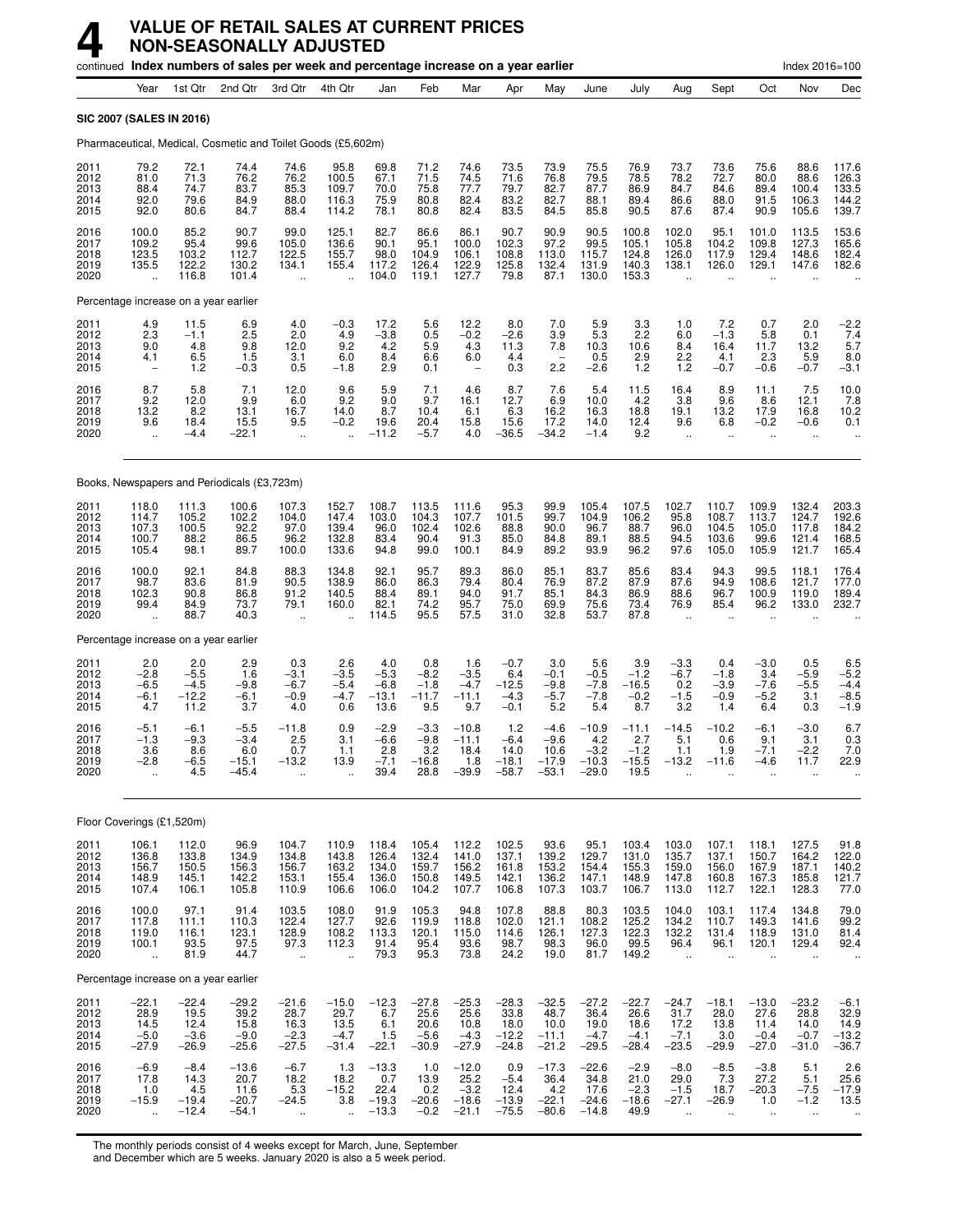|                                       |                                        |                                              | continued Index numbers of sales per week and percentage increase on a year earlier |                                                   |                                           |                                             |                                                   |                                                 |                                               |                                             |                                                |                                             |                                                    |                                                    |                                                   | Index 2016=100                           |                                              |
|---------------------------------------|----------------------------------------|----------------------------------------------|-------------------------------------------------------------------------------------|---------------------------------------------------|-------------------------------------------|---------------------------------------------|---------------------------------------------------|-------------------------------------------------|-----------------------------------------------|---------------------------------------------|------------------------------------------------|---------------------------------------------|----------------------------------------------------|----------------------------------------------------|---------------------------------------------------|------------------------------------------|----------------------------------------------|
|                                       | Year                                   | 1st Qtr                                      | 2nd Qtr                                                                             | 3rd Qtr                                           | 4th Qtr                                   | Jan                                         | Feb                                               | Mar                                             | Apr                                           | May                                         | June                                           | July                                        | Aug                                                | Sept                                               | Oct                                               | Nov                                      | Dec                                          |
| <b>SIC 2007 (SALES IN 2016)</b>       |                                        |                                              |                                                                                     |                                                   |                                           |                                             |                                                   |                                                 |                                               |                                             |                                                |                                             |                                                    |                                                    |                                                   |                                          |                                              |
|                                       |                                        |                                              | Computers and Telecommunications Equipment (£5,675m)                                |                                                   |                                           |                                             |                                                   |                                                 |                                               |                                             |                                                |                                             |                                                    |                                                    |                                                   |                                          |                                              |
| 2011<br>2012<br>2013<br>2014<br>2015  | 83.5<br>75.7<br>78.8<br>81.0<br>90.9   | 79.6<br>67.6<br>67.2<br>69.5<br>72.6         | 68.8<br>62.1<br>63.2<br>64.2<br>69.0                                                | 70.8<br>71.2<br>70.7<br>76.6<br>91.6              | 114.7<br>101.8<br>114.2<br>114.4<br>130.5 | 85.4<br>78.3<br>72.9<br>75.6<br>83.2        | 81.8<br>63.5<br>66.2<br>68.1<br>71.2              | 73.1<br>62.3<br>63.6<br>64.5<br>65.1            | 67.4<br>68.9<br>70.4<br>71.4<br>74.5          | 70.1<br>60.0<br>63.3<br>63.4<br>67.7        | 68.9<br>58.4<br>57.3<br>59.0<br>65.7           | 68.8<br>71.1<br>67.7<br>68.8<br>83.4        | 67.6<br>62.2<br>62.4<br>64.0<br>81.7               | 75.0<br>78.4<br>79.6<br>93.0<br>106.2              | 86.9<br>81.5<br>88.1<br>104.3<br>118.3            | 113.6<br>99.5<br>108.4<br>115.1<br>131.5 | 137.8<br>120.0<br>139.6<br>121.8<br>139.4    |
| 2016<br>2017<br>2018<br>2019<br>2020  | 100.0<br>89.9<br>84.0<br>82.2<br>ä,    | 82.4<br>72.5<br>75.6<br>67.5<br>60.7         | 84.9<br>74.0<br>66.5<br>72.0<br>26.6                                                | 91.6<br>83.4<br>74.1<br>80.2<br>ä,                | 141.1<br>129.8<br>119.7<br>108.9          | 86.8<br>77.0<br>85.4<br>76.2<br>68.9        | 82.5<br>70.3<br>72.4<br>69.4<br>67.3              | 78.8<br>70.7<br>70.3<br>59.0<br>47.3            | 97.1<br>84.9<br>71.4<br>89.7<br>25.9          | 80.2<br>68.5<br>65.4<br>68.3<br>23.4        | 78.8<br>69.7<br>63.4<br>60.8<br>29.6           | 86.1<br>85.4<br>68.4<br>79.6<br>54.4        | 83.2<br>80.2<br>75.8<br>71.9<br>$\bar{\mathbf{r}}$ | 102.7<br>84.3<br>77.2<br>87.5                      | 137.5<br>109.8<br>113.0<br>107.3                  | 132.7<br>133.4<br>115.5<br>94.2          | 150.7<br>143.0<br>128.5<br>122.0             |
| Percentage increase on a year earlier |                                        |                                              |                                                                                     |                                                   |                                           |                                             |                                                   |                                                 |                                               |                                             |                                                |                                             |                                                    |                                                    |                                                   |                                          |                                              |
| 2011<br>2012<br>2013<br>2014<br>2015  | $-0.1$<br>$-9.3$<br>4.1<br>2.7<br>12.3 | 16.0<br>$-15.1$<br>$-0.5$<br>3.4<br>4.4      | $-1.2$<br>$-9.7$<br>1.7<br>1.5<br>7.5                                               | $-12.3$<br>0.5<br>$-0.7$<br>8.5<br>19.6           | $-0.3$<br>$-11.2$<br>12.1<br>0.2<br>14.1  | 32.3<br>$-8.3$<br>$-6.9$<br>3.8<br>10.0     | 18.1<br>$-22.4$<br>4.2<br>2.9<br>$\overline{4.5}$ | 2.4<br>$-14.8$<br>2.1<br>1.4<br>1.0             | $-0.9$<br>2.3<br>2.2<br>1.3<br>4.4            | 1.7<br>$-14.4$<br>5.5<br>0.1<br>6.8         | $-3.6$<br>$-15.3$<br>$-1.8$<br>3.0<br>11.2     | $-12.0$<br>3.4<br>$-4.7$<br>1.6<br>21.1     | $-18.9$<br>$-7.9$<br>0.3<br>2.4<br>27.8            | $-7.2$<br>4.5<br>1.5<br>16.9<br>14.2               | $^{2.5}_{-6.2}$<br>8.2<br>18.4<br>13.4            | $2.2 - 12.5$<br>9.0<br>6.2<br>14.3       | $-3.3$<br>$-12.9$<br>16.3<br>$-12.8$<br>14.4 |
| 2016<br>2017<br>2018<br>2019<br>2020  | 10.0<br>$-10.1$<br>$-6.6$<br>$-2.1$    | 13.6<br>$-12.0$<br>4.3<br>$-10.7$<br>$-10.1$ | 23.0<br>$-12.8$<br>$-10.2$<br>8.3<br>$-63.1$                                        | $-0.1$<br>$-9.0$<br>$-11.2$<br>8.3<br>÷.          | 8.1<br>$-8.0$<br>$-7.8$<br>$-9.0$         | 4.3<br>$-11.3$<br>11.0<br>$-10.8$<br>$-9.7$ | 15.9<br>$-14.9$<br>3.0<br>$-4.2$<br>$-3.1$        | 20.9<br>$-10.2$<br>$-0.6$<br>$-16.0$<br>$-19.9$ | 30.4<br>$-12.6$<br>$-15.9$<br>25.6<br>$-71.1$ | 18.5<br>$-14.6$<br>$-4.6$<br>4.4<br>$-65.7$ | 20.0<br>$-11.6$<br>$-9.0$<br>$-4.1$<br>$-51.4$ | 3.3<br>$-0.8$<br>$-19.9$<br>16.3<br>$-31.7$ | 1.8<br>$-3.6$<br>$-5.5$<br>$-5.2$<br>ä.            | $-3.3$<br>$-17.9$<br>$-8.5$<br>13.4                | 16.2<br>$-20.2$<br>2.9<br>$-5.0$                  | 0.9<br>0.5<br>$-13.4$<br>$-18.4$         | $8.2 - 5.2$<br>$-10.1$<br>$-5.1$             |
|                                       |                                        |                                              | Other Retail Sale in Specialised Stores NEC (£34,098m)                              |                                                   |                                           |                                             |                                                   |                                                 |                                               |                                             |                                                |                                             |                                                    |                                                    |                                                   |                                          |                                              |
| 2011<br>2012<br>2013<br>2014<br>2015  | 83.7<br>84.4<br>86.2<br>95.6<br>93.3   | 72.9<br>74.7<br>71.8<br>82.8<br>84.1         | 83.9<br>81.9<br>85.3<br>94.5<br>95.8                                                | 80.7<br>82.8<br>85.4<br>91.6<br>87.8              | 97.4<br>98.1<br>102.2<br>114.7<br>105.7   | 66.9<br>68.2<br>62.7<br>74.6<br>75.3        | 72.7<br>71.8<br>73.7<br>82.1<br>85.3              | 77.8<br>82.3<br>77.6<br>91.5<br>90.2            | 83.8<br>77.1<br>82.1<br>89.3<br>95.5          | 84.6<br>80.9<br>84.8<br>95.4<br>97.5        | 83.3<br>86.4<br>88.3<br>98.0<br>94.7           | 84.2<br>84.5<br>87.8<br>100.9<br>94.3       | 80.7<br>85.6<br>82.5<br>90.1<br>87.8               | 78.0<br>79.1<br>85.8<br>85.3<br>82.5               | 86.0<br>84.2<br>87.0<br>94.4<br>91.5              | 90.4<br>94.4<br>95.8<br>104.8<br>98.3    | 112.0<br>112.2<br>119.3<br>138.9<br>123.0    |
| 2016<br>2017<br>2018<br>2019<br>2020  | 100.0<br>104.4<br>107.9<br>115.2       | 84.4<br>88.1<br>92.0<br>101.7<br>91.0        | 100.1<br>105.1<br>106.6<br>116.1<br>70.7                                            | 96.7<br>100.6<br>106.4<br>112.4                   | 118.8<br>123.9<br>126.6<br>130.6          | 77.0<br>81.5<br>85.8<br>87.7<br>94.1        | 82.3<br>91.6<br>93.2<br>103.7<br>104.6            | 91.9<br>90.6<br>96.0<br>111.2<br>76.9           | 98.3<br>104.3<br>107.9<br>111.3<br>42.3       | 100.4<br>105.3<br>109.2<br>116.4<br>62.0    | 101.3<br>105.5<br>103.6<br>119.7<br>100.3      | 104.7<br>105.7<br>111.0<br>119.8<br>123.0   | 95.5<br>106.6<br>108.6<br>114.4                    | 91.2<br>91.8<br>101.1<br>105.0                     | 100.8<br>102.9<br>105.1<br>111.5                  | 110.1<br>116.2<br>125.6<br>123.4         | 140.2<br>146.8<br>144.5<br>151.6             |
| Percentage increase on a year earlier |                                        |                                              |                                                                                     |                                                   |                                           |                                             |                                                   |                                                 |                                               |                                             |                                                |                                             |                                                    |                                                    |                                                   |                                          |                                              |
| 2011<br>2012<br>2013<br>2014<br>2015  | 1.7<br>0.8<br>2.2<br>11.0<br>$-2.4$    | 7.3<br>2.5<br>$-3.9$<br>15.2<br>1.6          | 2.9<br>$-2.4$<br>4.2<br>10.8<br>1.4                                                 | $-2.2$<br>2.6<br>3.2<br>7.2<br>$-4.2$             | 0.7<br>4.2<br>12.3<br>$-7.9$              | 11.7<br>1.9<br>$-7.9$<br>18.9<br>0.9        | 4.8<br>$-1.3$<br>2.7<br>11.4<br>3.9               | 6.3<br>5.8<br>$-5.7$<br>17.9<br>$-1.4$          | 5.7<br>$-8.0$<br>6.5<br>8.8<br>7.0            | 3.4<br>$-4.4$<br>4.7<br>12.5<br>2.2         | 0.4<br>3.7<br>2.2<br>10.9<br>$-3.4$            | $-3.9$<br>0.5<br>3.9<br>14.8<br>$-6.5$      | $-2.6$<br>6.1<br>$-3.7$<br>9.3<br>$-2.6$           | $-0.2$<br>1.4<br>8.5<br>$-0.7$<br>$-3.2$           | 1.0<br>$-2.1$<br>3.4<br>8.4<br>$-3.1$             | $-3.9$<br>4.4<br>1.5<br>9.4<br>$-6.2$    | 2.1<br>$\frac{0.2}{6.4}$<br>16.4<br>$-11.4$  |
| 2016<br>2017<br>2018<br>2019<br>2020  | 7.2<br>4.4<br>3.3<br>6.8               | 0.3<br>4.5<br>4.4<br>10.5<br>$-10.5$         | 4.5<br>5.0<br>1.5<br>8.9<br>$-39.1$                                                 | 10.2<br>4.1<br>5.7<br>5.7<br>$\ddot{\phantom{a}}$ | 12.4<br>4.2<br>2.2<br>3.2<br>$\ddotsc$    | 2.3<br>5.8<br>5.2<br>2.2<br>7.3             | $-3.5$<br>11.4<br>1.8<br>11.2<br>0.9              | 1.9<br>$-1.4$<br>5.9<br>15.8<br>$-30.8$         | 2.9<br>6.1<br>3.4<br>3.2<br>$-62.0$           | 3.0<br>4.9<br>3.7<br>6.6<br>$-46.8$         | 7.1<br>4.1<br>$-1.8$<br>15.5<br>$-16.2$        | 11.1<br>0.9<br>5.0<br>7.9<br>2.7            | 8.9<br>11.6<br>1.8<br>5.4<br>$\ddot{\phantom{a}}$  | 10.6<br>0.7<br>10.1<br>3.9<br>$\ddot{\phantom{a}}$ | 10.3<br>2.0<br>2.1<br>6.0<br>$\ddot{\phantom{a}}$ | 12.0<br>5.6<br>8.1<br>$-1.7$             | 14.0<br>4.7<br>$-1.6$<br>5.0                 |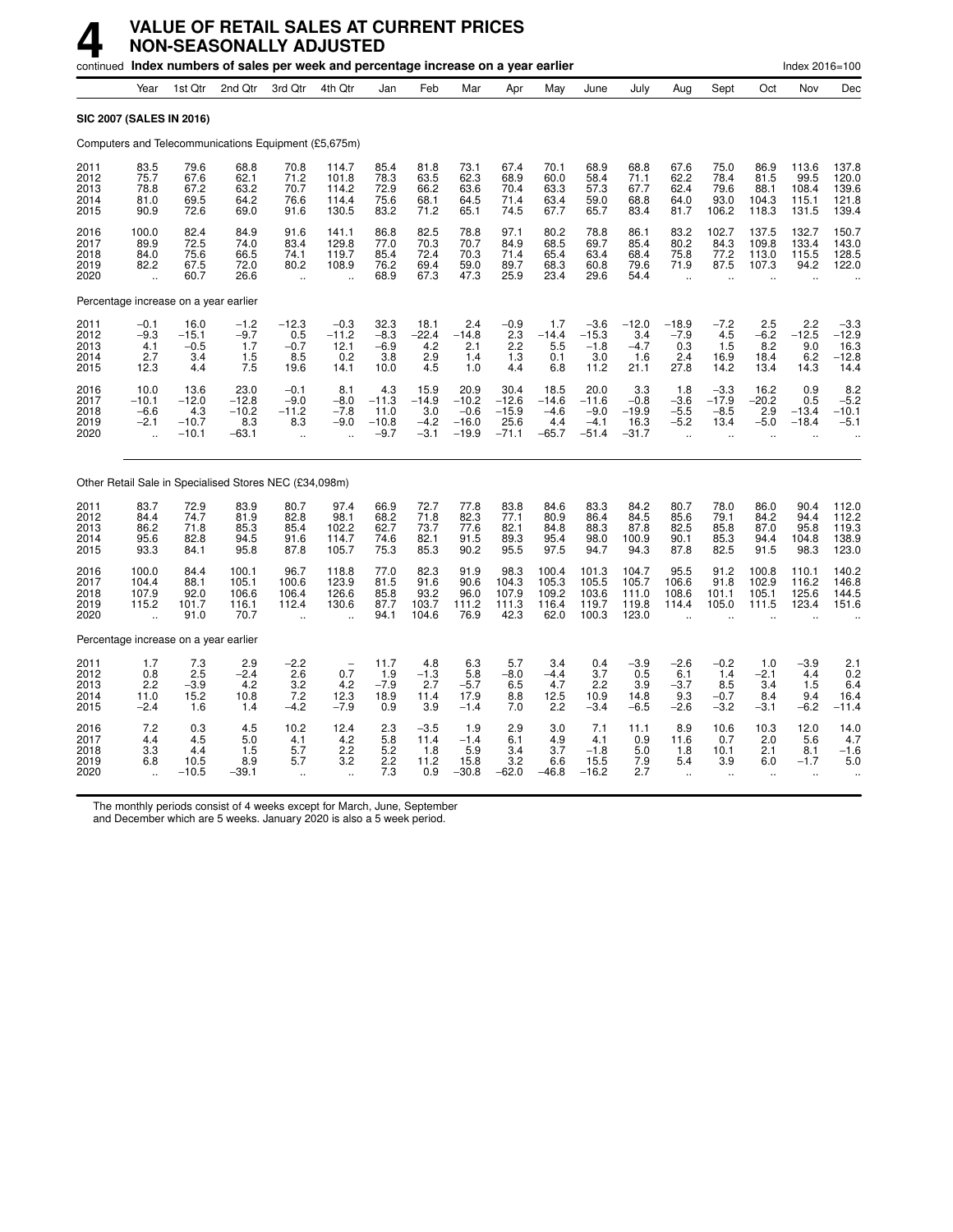|                                      |                                                          |                                          | continued Index numbers of sales per week and percentage increase on a year earlier |                                                         |                                                          |                                              |                                          |                                            |                                          |                                           |                                            |                                            |                                                      |                                                          |                                                          | Index 2016=100                                        |                                                        |
|--------------------------------------|----------------------------------------------------------|------------------------------------------|-------------------------------------------------------------------------------------|---------------------------------------------------------|----------------------------------------------------------|----------------------------------------------|------------------------------------------|--------------------------------------------|------------------------------------------|-------------------------------------------|--------------------------------------------|--------------------------------------------|------------------------------------------------------|----------------------------------------------------------|----------------------------------------------------------|-------------------------------------------------------|--------------------------------------------------------|
|                                      | Year                                                     | 1st Qtr                                  | 2nd Qtr                                                                             | 3rd Qtr                                                 | 4th Qtr                                                  | Jan                                          | Feb                                      | Mar                                        | Apr                                      | May                                       | June                                       | July                                       | Aug                                                  | Sept                                                     | Oct                                                      | Nov                                                   | Dec                                                    |
|                                      |                                                          | SIC 2007 (SALES IN 2016)                 |                                                                                     |                                                         |                                                          |                                              |                                          |                                            |                                          |                                           |                                            |                                            |                                                      |                                                          |                                                          |                                                       |                                                        |
|                                      |                                                          |                                          | Non-store Retail, All Businesses (£33,202m)                                         |                                                         |                                                          |                                              |                                          |                                            |                                          |                                           |                                            |                                            |                                                      |                                                          |                                                          |                                                       |                                                        |
| 2011<br>2012<br>2013<br>2014<br>2015 | 55.1<br>60.4<br>70.5<br>78.6<br>85.7                     | 49.4<br>54.5<br>63.2<br>70.2<br>78.2     | 49.9<br>54.9<br>64.6<br>74.8<br>80.2                                                | 51.4<br>55.1<br>66.0<br>71.3<br>79.5                    | 69.5<br>77.0<br>88.3<br>98.6<br>105.0                    | 48.3<br>52.7<br>59.7<br>64.2<br>77.2         | 50.4<br>54.3<br>63.7<br>74.7<br>77.1     | 49.6<br>56.0<br>65.5<br>72.5<br>80.0       | 48.4<br>54.5<br>62.6<br>73.7<br>80.2     | 50.0<br>56.1<br>64.6<br>75.6<br>77.4      | 50.9<br>54.2<br>66.1<br>75.1<br>82.5       | 50.6<br>56.9<br>66.2<br>72.0<br>82.3       | 50.8<br>51.9<br>66.2<br>68.0<br>74.2                 | 52.5<br>56.4<br>65.6<br>73.4<br>81.6                     | 58.4<br>63.8<br>73.0<br>80.8<br>89.4                     | 74.6<br>78.8<br>91.2<br>105.4<br>117.9                | 74.4<br>86.1<br>$\frac{98.3}{107.4}$<br>107.3          |
| 2016<br>2017<br>2018<br>2019<br>2020 | 100.0<br>117.6<br>131.1<br>150.5<br>$\ddot{\phantom{a}}$ | 83.1<br>100.9<br>112.6<br>131.8<br>143.2 | 89.9<br>106.7<br>120.6<br>138.8<br>198.2                                            | 92.3<br>111.0<br>124.6<br>145.5<br>$\ddot{\phantom{a}}$ | 134.8<br>151.7<br>166.8<br>185.9<br>$\ddot{\phantom{a}}$ | 83.6<br>99.0<br>108.4<br>123.2<br>140.6      | 82.1<br>99.9<br>113.3<br>130.2<br>138.7  | 83.4<br>103.2<br>115.2<br>139.9<br>149.3   | 88.6<br>106.8<br>116.9<br>138.7<br>171.7 | 91.2<br>104.8<br>123.7<br>139.3<br>206.3  | 90.0<br>108.3<br>121.1<br>138.6<br>212.9   | 89.4<br>105.6<br>124.4<br>152.3<br>204.6   | 88.1<br>105.8<br>121.2<br>139.6                      | 97.9<br>119.4<br>127.4<br>144.6                          | 111.4<br>126.9<br>139.0<br>156.1                         | 151.0<br>171.3<br>189.0<br>193.8                      | 140.5<br>155.9<br>171.3<br>203.3                       |
|                                      |                                                          | Percentage increase on a year earlier    |                                                                                     |                                                         |                                                          |                                              |                                          |                                            |                                          |                                           |                                            |                                            |                                                      |                                                          |                                                          |                                                       |                                                        |
| 2011<br>2012<br>2013<br>2014<br>2015 | $^{14.9}_{9.6}$<br>16.8<br>11.4<br>9.2                   | 14.5<br>10.2<br>15.9<br>11.1<br>11.4     | 16.4<br>10.0<br>17.7<br>15.9<br>7.2                                                 | $^{12.4}_{7.3}$<br>19.7<br>8.0<br>11.6                  | 15.9<br>10.7<br>14.7<br>11.6<br>6.5                      | 17.7<br>9.1<br>13.2<br>7.6<br>20.2           | 15.6<br>7.8<br>17.3<br>17.3<br>3.1       | 11.4<br>13.0<br>17.0<br>10.7<br>10.2       | $11.2$<br>12.5<br>14.8<br>17.7<br>8.9    | 15.9<br>12.1<br>15.1<br>17.1<br>2.4       | $^{21.1}_{6.4}$<br>22.0<br>13.6<br>9.8     | 12.5<br>12.5<br>16.4<br>8.7<br>14.3        | $^{11.5}_{2.1}$<br>27.7<br>2.7<br>9.2                | $^{13.0}_{7.4}$<br>16.4<br>11.8<br>11.2                  | $^{11.5}_{9.2}$<br>14.4<br>10.8<br>10.6                  | 18.9<br>5.6<br>15.8<br>15.5<br>11.8                   | 16.4<br>15.8<br>14.2<br>9.2                            |
| 2016<br>2017<br>2018<br>2019<br>2020 | 16.6<br>17.6<br>11.5<br>14.8<br>$\ddot{\phantom{a}}$     | $6.2$<br>21.5<br>11.5<br>17.1<br>8.6     | $12.1$<br>$18.7$<br>13.0<br>15.1<br>42.7                                            | 16.0<br>20.3<br>12.3<br>16.8<br>ä,                      | 28.3<br>12.6<br>9.9<br>11.5                              | 8.4<br>18.4<br>9.5<br>13.7<br>14.1           | $6.5$<br>21.7<br>13.5<br>$^{14.9}_{6.5}$ | $^{4.3}_{23.8}$<br>11.6<br>21.4<br>6.7     | $10.5$<br>20.4<br>9.5<br>18.7<br>23.8    | 17.8<br>14.9<br>18.1<br>12.6<br>48.1      | $\frac{9.1}{20.3}$<br>11.9<br>14.4<br>53.6 | 8.7<br>18.1<br>17.8<br>$22.5$<br>$34.3$    | 18.7<br>20.2<br>14.5<br>15.2<br>$\ddot{\phantom{a}}$ | 20.0<br>22.0<br>6.7<br>13.5<br>$\ddotsc$                 | 24.7<br>13.9<br>9.5<br>12.4                              | 28.1<br>13.5<br>10.3<br>2.6<br>÷.                     | 30.9<br>11.0<br>9.8<br>18.7                            |
|                                      |                                                          |                                          | Non-store Retail, Large Businesses (£21,652m)                                       |                                                         |                                                          |                                              |                                          |                                            |                                          |                                           |                                            |                                            |                                                      |                                                          |                                                          |                                                       |                                                        |
| 2011<br>2012<br>2013<br>2014<br>2015 | 50.7<br>57.9<br>67.2<br>73.6<br>86.0                     | 45.6<br>49.9<br>58.4<br>66.8<br>76.4     | 44.8<br>50.3<br>59.4<br>66.1<br>79.8                                                | 45.4<br>51.8<br>63.5<br>66.1<br>78.5                    | 66.8<br>79.5<br>87.3<br>96.0<br>109.3                    | 45.1<br>49.1<br>56.2<br>64.7<br>76.8         | 46.7<br>50.7<br>59.3<br>68.8<br>77.6     | 45.2<br>49.9<br>59.4<br>67.3<br>75.2       | 44.3<br>50.2<br>57.8<br>65.5<br>79.8     | 44.8<br>50.1<br>59.1<br>65.6<br>77.5      | 45.3<br>50.5<br>61.0<br>66.9<br>81.6       | 44.3<br>52.9<br>63.5<br>65.3<br>80.0       | $44.4$<br>$47.8$<br>62.6<br>63.2<br>74.0             | 47.2<br>54.1<br>64.3<br>69.1<br>81.0                     | 52.9<br>62.4<br>70.3<br>75.6<br>89.6                     | $70.4$<br>81.5<br>89.8<br>102.9<br>120.8              | 75.1<br>91.6<br>99.0<br>106.9<br>115.9                 |
| 2016<br>2017<br>2018<br>2019<br>2020 | 100.0<br>113.6<br>122.2<br>144.5<br>$\ddotsc$            | 86.1<br>97.7<br>104.1<br>124.9<br>139.4  | $91.8$<br>102.7<br>113.5<br>132.9<br>187.5                                          | 92.4<br>104.9<br>115.0<br>135.8                         | 129.8<br>149.2<br>156.2<br>184.4                         | 88.6<br>96.0<br>100.5<br>121.1<br>138.5      | 84.7<br>96.2<br>103.3<br>122.1<br>133.2  | $85.3$<br>100.3<br>107.7<br>130.2<br>145.3 | 91.0<br>100.8<br>109.6<br>132.9<br>165.8 | 93.3<br>100.8<br>116.3<br>133.6<br>192.4  | 91.2<br>105.8<br>114.5<br>132.4<br>200.9   | $93.3$<br>104.7<br>116.3<br>146.8<br>185.2 | 90.6<br>100.6<br>111.3<br>127.8                      | 93.0<br>108.4<br>117.0<br>133.5                          | 105.7<br>118.9<br>128.0<br>145.6                         | 141.2<br>169.1<br>177.8<br>193.2                      | 139.9<br>157.5<br>161.4<br>208.4                       |
|                                      |                                                          | Percentage increase on a year earlier    |                                                                                     |                                                         |                                                          |                                              |                                          |                                            |                                          |                                           |                                            |                                            |                                                      |                                                          |                                                          |                                                       |                                                        |
| 2011<br>2012<br>2013<br>2014<br>2015 | 14.0<br>14.2<br>16.1<br>9.6<br>16.8                      | 14.3<br>9.4<br>16.9<br>14.5<br>14.4      | 17.0<br>12.2<br>18.2<br>11.2<br>20.7                                                | 11.3<br>14.0<br>22.7<br>4.0<br>18.9                     | 13.8<br>19.0<br>9.8<br>10.0<br>13.8                      | 14.0<br>8.9<br>14.4<br>15.2<br>18.7          | 17.6<br>8.5<br>16.9<br>16.1<br>12.7      | 11.9<br>10.6<br>18.9<br>13.4<br>11.7       | 15.4<br>13.2<br>15.2<br>13.3<br>21.9     | 15.8<br>11.9<br>17.9<br>11.0<br>18.1      | 19.3<br>11.5<br>20.9<br>9.6<br>21.9        | 12.5<br>19.3<br>20.2<br>2.7<br>22.6        | 10.1<br>7.9<br>30.8<br>1.0<br>17.1                   | 11.4<br>14.5<br>18.9<br>7.4<br>17.3                      | 7.0<br>18.0<br>12.6<br>7.6<br>18.4                       | 13.3<br>15.8<br>10.1<br>14.6<br>17.5                  | 18.4<br>$^{22.0}_{8.1}$<br>7.9<br>8.4                  |
| 2016<br>2017<br>2018<br>2019<br>2020 | 16.3<br>13.6<br>7.5<br>18.3<br>.,                        | 12.7<br>13.4<br>6.5<br>20.0<br>11.6      | 15.0<br>12.0<br>10.5<br>17.1<br>41.1                                                | 17.6<br>13.5<br>9.7<br>18.1<br>                         | 18.7<br>15.0<br>4.7<br>18.1                              | 15.3<br>$\frac{8.3}{4.7}$<br>20.5<br>14.4    | 9.2<br>13.6<br>7.3<br>18.2<br>9.1        | 13.4<br>17.5<br>7.4<br>20.9<br>11.6        | 13.9<br>10.8<br>8.7<br>21.3<br>24.7      | 20.4<br>8.0<br>15.4<br>14.9<br>44.0       | 11.8<br>16.1<br>8.2<br>15.6<br>51.7        | 16.7<br>12.2<br>11.1<br>26.2<br>26.2       | 22.5<br>11.0<br>10.6<br>14.9                         | 14.8<br>16.6<br>7.9<br>14.1                              | 18.0<br>$^{12.5}_{7.7}$<br>13.7                          | 16.8<br>19.8<br>5.1<br>8.7                            | 20.7<br>$^{12.6}_{2.5}$<br>29.1                        |
|                                      |                                                          |                                          | Non-store Retail, Small Businesses (£11,550m)                                       |                                                         |                                                          |                                              |                                          |                                            |                                          |                                           |                                            |                                            |                                                      |                                                          |                                                          |                                                       |                                                        |
| 2011<br>2012<br>2013<br>2014<br>2015 | 63.3<br>65.0<br>76.8<br>87.8<br>85.2                     | 56.6<br>63.0<br>72.1<br>76.5<br>81.5     | 59.4<br>63.5<br>74.2<br>91.2<br>81.1                                                | 62.5<br>61.4<br>70.6<br>81.0<br>81.4                    | 74.6<br>72.2<br>90.2<br>103.3<br>97.0                    | 54.4<br>59.5<br>66.2<br>63.2<br>77.8         | 57.2<br>61.1<br>72.0<br>85.8<br>76.2     | 57.8<br>67.3<br>77.0<br>82.2<br>88.8       | 56.2<br>62.7<br>71.6<br>89.0<br>81.0     | 59.7<br>67.2<br>74.8<br>94.3<br>77.2      | 61.6<br>61.1<br>75.7<br>90.5<br>84.2       | 62.4<br>64.5<br>71.3<br>84.6<br>86.6       | 62.8<br>59.4<br>73.0<br>76.9<br>74.6                 | 62.3<br>60.7<br>68.0<br>81.4<br>82.7                     | 68.7<br>66.3<br>78.0<br>90.5<br>88.9                     | 82.5<br>73.7<br>94.0<br>110.1<br>112.3                | 73.0<br>75.8<br>97.0<br>108.2<br>91.2                  |
| 2016<br>2017<br>2018<br>2019<br>2020 | 100.0<br>125.0<br>147.9<br>161.7<br>÷.                   | 77.3<br>106.9<br>128.4<br>144.7<br>150.2 | 86.5<br>114.2<br>133.9<br>150.0<br>218.3                                            | 92.1<br>122.4<br>142.5<br>163.5<br>÷.                   | 144.2<br>156.5<br>186.6<br>188.6<br>÷.                   | 74.3<br>104.7<br>123.3<br>127.3<br>144.6     | 77.2<br>106.7<br>132.2<br>145.5<br>148.9 | 79.7<br>108.8<br>129.5<br>158.0<br>156.8   | 84.3<br>117.9<br>130.6<br>149.6<br>182.7 | 87.1<br>112.2<br>137.6<br>150.0<br>232.3  | 87.7<br>112.8<br>133.5<br>150.2<br>235.5   | 82.1<br>107.1<br>139.5<br>162.6<br>240.8   | 83.3<br>115.6<br>139.8<br>161.7<br>$\ddotsc$         | 107.1<br>140.1<br>147.0<br>165.6<br>$\ddot{\phantom{a}}$ | 122.2<br>141.9<br>159.5<br>175.9<br>$\ddot{\phantom{a}}$ | 169.4<br>175.4<br>209.9<br>194.9                      | 141.6<br>153.1<br>189.7<br>193.7                       |
|                                      |                                                          | Percentage increase on a year earlier    |                                                                                     |                                                         |                                                          |                                              |                                          |                                            |                                          |                                           |                                            |                                            |                                                      |                                                          |                                                          |                                                       |                                                        |
| 2011<br>2012<br>2013<br>2014<br>2015 | 16.1<br>2.8<br>18.0<br>14.4<br>$-2.9$                    | 14.9<br>11.4<br>14.5<br>6.0<br>6.6       | 15.6<br>6.9<br>16.8<br>23.0<br>$-11.1$                                              | 13.9<br>$-1.7$<br>14.9<br>14.8<br>0.5                   | 19.6<br>$-3.2$<br>24.9<br>14.6<br>$-6.1$                 | 23.9<br>9.4<br>11.3<br>$-4.6$<br>23.1        | 12.6<br>6.9<br>17.8<br>19.2<br>$-11.3$   | 10.6<br>16.4<br>14.3<br>6.8<br>8.0         | 5.6<br>11.5<br>$14.2$<br>24.3<br>$-9.0$  | 16.0<br>12.5<br>$11.3$<br>26.1<br>$-18.1$ | 23.8<br>$-0.8$<br>23.8<br>19.6<br>$-7.0$   | 12.5<br>3.4<br>10.5<br>18.6<br>2.3         | 13.6<br>$-5.5$<br>$^{23.0}_{5.4}$<br>$-3.0$          | 15.2<br>$-2.7$<br>12.2<br>19.7<br>1.5                    | 18.8<br>$-3.5$<br>17.6<br>16.0<br>$-1.7$                 | 29.0<br>$-10.6$<br>$27.5$<br>17.1<br>2.0              | $^{12.8}_{3.9}$<br>27.9<br>11.6<br>$-15.7$             |
| 2016<br>2017<br>2018<br>2019<br>2020 | 17.3<br>25.0<br>$^{18.3}_{9.4}$<br>$\ddot{\phantom{a}}$  | $-5.2$<br>38.3<br>20.1<br>12.7<br>3.8    | 6.7<br>32.0<br>17.2<br>12.0<br>45.6                                                 | 13.1<br>32.9<br>16.4<br>14.7<br>$\ddotsc$               | 48.6<br>8.6<br>19.2<br>1.1<br>$\ddotsc$                  | $-4.5$<br>40.9<br>$\frac{17.8}{3.3}$<br>13.6 | 1.3<br>38.3<br>23.9<br>10.1<br>2.3       | $-10.2$<br>36.4<br>19.0<br>22.0<br>$-0.8$  | 4.1<br>39.8<br>10.7<br>14.6<br>22.1      | 12.8<br>28.8<br>$^{22.6}_{9.0}$<br>54.9   | 4.2<br>28.6<br>18.4<br>12.5<br>56.8        | $-5.2$<br>30.5<br>30.2<br>16.6<br>48.1     | 11.6<br>38.7<br>21.0<br>15.6<br>$\ddotsc$            | 29.5<br>30.8<br>4.9<br>12.6<br>$\ddotsc$                 | 37.4<br>16.2<br>12.4<br>10.3<br>$\ddot{\phantom{1}}$     | 50.9<br>3.5<br>19.7<br>$-7.2$<br>$\ddot{\phantom{1}}$ | 55.2<br>8.1<br>$^{23.9}_{2.1}$<br>$\ddot{\phantom{1}}$ |

The monthly periods consist of 4 weeks except for March, June, September<br>and December which are 5 weeks. January 2020 is also a 5 week period.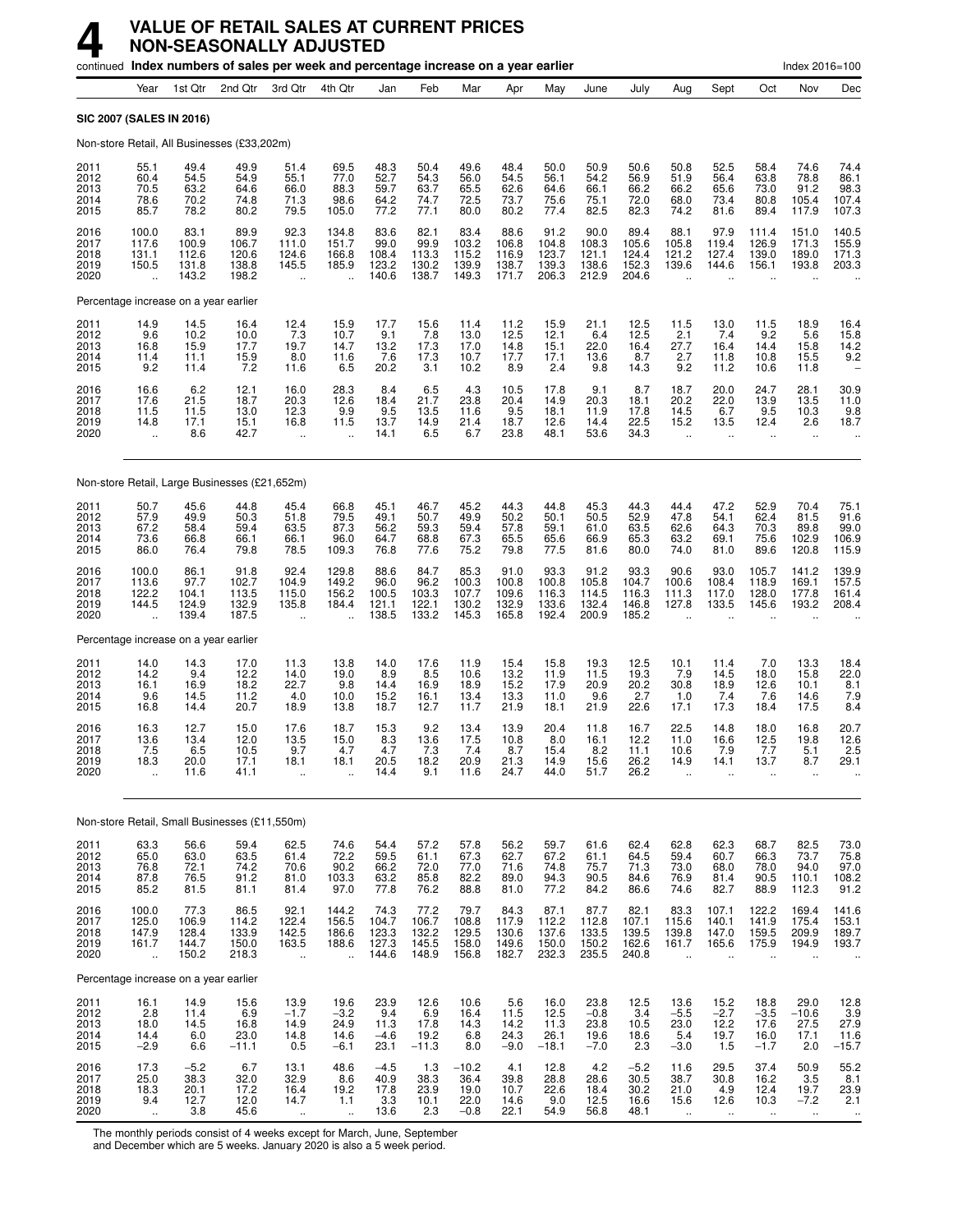|                                       |                                                      |                                            | continued Index numbers of sales per week and percentage increase on a year earlier |                                                       |                                                          |                                          |                                           |                                            |                                            |                                             |                                               |                                                 |                                                      |                                                |                                               | Index 2016=100                            |                                             |
|---------------------------------------|------------------------------------------------------|--------------------------------------------|-------------------------------------------------------------------------------------|-------------------------------------------------------|----------------------------------------------------------|------------------------------------------|-------------------------------------------|--------------------------------------------|--------------------------------------------|---------------------------------------------|-----------------------------------------------|-------------------------------------------------|------------------------------------------------------|------------------------------------------------|-----------------------------------------------|-------------------------------------------|---------------------------------------------|
|                                       | Year                                                 | 1st Qtr                                    | 2nd Qtr                                                                             | 3rd Qtr                                               | 4th Qtr                                                  | Jan                                      | Feb                                       | Mar                                        | Apr                                        | May                                         | June                                          | July                                            | Aug                                                  | Sept                                           | Oct                                           | Nov                                       | Dec                                         |
| <b>SIC 2007 (SALES IN 2016)</b>       |                                                      |                                            |                                                                                     |                                                       |                                                          |                                          |                                           |                                            |                                            |                                             |                                               |                                                 |                                                      |                                                |                                               |                                           |                                             |
| Mail Order (£30,738m)                 |                                                      |                                            |                                                                                     |                                                       |                                                          |                                          |                                           |                                            |                                            |                                             |                                               |                                                 |                                                      |                                                |                                               |                                           |                                             |
| 2011<br>2012<br>2013<br>2014<br>2015  | 49.8<br>56.2<br>66.0<br>76.2<br>85.1                 | 44.2<br>50.5<br>59.4<br>67.4<br>77.3       | 43.8<br>50.2<br>59.2<br>71.5<br>78.8                                                | 46.5<br>51.0<br>60.6<br>68.8<br>78.8                  | 64.9<br>73.1<br>84.7<br>97.6<br>105.5                    | 44.3<br>50.0<br>57.4<br>62.2<br>77.9     | 44.1<br>49.4<br>58.9<br>70.0<br>74.4      | 44.1<br>51.9<br>61.3<br>70.4<br>79.2       | 42.7<br>50.5<br>58.6<br>71.0<br>79.3       | 44.0<br>50.6<br>59.2<br>72.7<br>76.4        | 44.4<br>49.6<br>59.6<br>70.9<br>80.3          | 45.2<br>52.4<br>59.6<br>68.2<br>80.6            | 46.1<br>47.6<br>61.0<br>66.4<br>74.1                 | 48.0<br>52.6<br>61.1<br>71.3<br>81.2           | 52.4<br>58.3<br>68.9<br>78.5<br>88.3          | 70.2<br>74.4<br>87.1<br>104.5<br>118.7    | 70.7<br>84.0<br>95.4<br>107.4<br>108.6      |
| 2016<br>2017<br>2018<br>2019<br>2020  | 100.0<br>119.7<br>133.9<br>154.2<br>ü.               | 82.6<br>102.0<br>113.9<br>135.2<br>146.7   | 88.6<br>108.1<br>122.9<br>141.3<br>208.2                                            | 92.2<br>112.8<br>127.3<br>148.8<br>$\ddotsc$          | 136.6<br>155.8<br>171.5<br>191.6<br>$\ddot{\phantom{a}}$ | 84.6<br>100.8<br>110.8<br>128.7<br>145.1 | 80.1<br>101.1<br>114.4<br>132.1<br>138.7  | 83.0<br>103.8<br>115.8<br>142.9<br>154.7   | 87.5<br>108.0<br>119.1<br>140.2<br>180.8   | 90.3<br>106.1<br>126.4<br>142.1<br>216.3    | 88.1<br>109.8<br>123.2<br>141.6<br>223.6      | 88.3<br>106.8<br>126.6<br>155.5<br>212.8        | 88.5<br>107.2<br>124.1<br>143.5                      | 98.3<br>122.2<br>130.5<br>147.6                | 111.7<br>128.7<br>140.8<br>158.9              | 153.3<br>176.6<br>195.3<br>199.5          | 143.1<br>160.9<br>176.9<br>211.4            |
| Percentage increase on a year earlier |                                                      |                                            |                                                                                     |                                                       |                                                          |                                          |                                           |                                            |                                            |                                             |                                               |                                                 |                                                      |                                                |                                               |                                           |                                             |
| 2011<br>2012<br>2013<br>2014<br>2015  | 17.5<br>12.8<br>17.4<br>15.5<br>11.7                 | 15.6<br>14.4<br>17.5<br>13.5<br>14.7       | 18.6<br>14.6<br>17.9<br>20.8<br>10.2                                                | 16.9<br>9.5<br>18.9<br>13.6<br>14.5                   | 18.5<br>12.7<br>15.8<br>15.2<br>8.1                      | 19.9<br>12.8<br>15.0<br>8.3<br>25.1      | 14.5<br>12.1<br>19.2<br>18.8<br>6.3       | 13.1<br>17.6<br>18.1<br>15.0<br>12.4       | 12.9<br>18.3<br>16.0<br>21.1<br>11.7       | 19.0<br>14.8<br>17.1<br>22.8<br>5.1         | $23.1$<br>11.7<br>20.1<br>19.1<br>13.2        | 18.8<br>15.9<br>13.9<br>14.3<br>18.2            | 16.1<br>3.1<br>28.2<br>9.0<br>11.5                   | 16.1<br>9.6<br>16.2<br>16.7<br>14.0            | 11.7<br>11.2<br>18.3<br>13.9<br>12.5          | 23.6<br>6.0<br>17.1<br>20.0<br>13.6       | 19.0<br>18.8<br>13.5<br>12.5<br>12.5        |
| 2016<br>2017<br>2018<br>2019<br>2020  | 17.5<br>19.7<br>11.9<br>15.2<br>$\ddot{\phantom{a}}$ | 6.9<br>23.5<br>11.6<br>18.7<br>8.5         | 12.5<br>22.0<br>13.7<br>15.0<br>47.3                                                | 17.0<br>22.3<br>12.9<br>16.9<br>$\ddot{\phantom{a}}$  | 29.5<br>14.1<br>10.0<br>11.7<br>$\ddot{\phantom{a}}$     | 8.7<br>19.2<br>10.0<br>16.1<br>12.8      | 7.7<br>26.1<br>13.2<br>15.4<br>5.0        | 4.8<br>25.0<br>11.7<br>23.4<br>8.2         | 10.4<br>23.4<br>10.3<br>17.7<br>29.0       | 18.2<br>17.5<br>19.1<br>12.4<br>52.3        | 9.7<br>24.6<br>12.2<br>15.0<br>57.8           | 9.6<br>20.9<br>18.6<br>22.8<br>36.8             | 19.5<br>21.0<br>15.8<br>15.7<br>$\ddot{\phantom{a}}$ | 21.0<br>24.3<br>6.8<br>13.1<br>÷.              | 26.4<br>15.3<br>9.4<br>12.8<br>ä,             | 29.1<br>15.2<br>10.6<br>2.1<br>÷.         | 31.8<br>12.4<br>10.0<br>19.5                |
| Other Non-store Retail (£2,464m)      |                                                      |                                            |                                                                                     |                                                       |                                                          |                                          |                                           |                                            |                                            |                                             |                                               |                                                 |                                                      |                                                |                                               |                                           |                                             |
| 2011<br>2012<br>2013<br>2014<br>2015  | 120.1<br>112.3<br>127.2<br>108.4<br>93.8             | 115.2<br>103.5<br>110.2<br>105.0<br>89.5   | 126.3<br>113.6<br>132.0<br>116.5<br>98.2                                            | 111.7<br>107.3<br>133.1<br>101.7<br>88.2              | 127.1<br>125.0<br>133.5<br>110.5<br>99.3                 | 98.8<br>87.1<br>87.5<br>88.6<br>68.5     | 128.6<br>115.3<br>123.2<br>133.8<br>110.0 | 117.7<br>107.2<br>118.1<br>98.4<br>89.9    | 120.2<br>104.7<br>112.5<br>107.2<br>91.9   | 124.4<br>124.8<br>131.5<br>112.1<br>89.8    | 132.6<br>111.7<br>148.0<br>127.6<br>109.9     | 118.3<br>113.7<br>148.8<br>119.4<br>103.6       | 109.1<br>105.5<br>131.7<br>87.2<br>75.7              | 108.6<br>103.5<br>121.8<br>99.0<br>86.0        | 133.3<br>132.2<br>123.3<br>109.1<br>102.1     | 129.8<br>133.8<br>142.5<br>116.1<br>107.1 | 119.9<br>112.3<br>134.5<br>107.1<br>90.8    |
| 2016<br>2017<br>2018<br>2019<br>2020  | 100.0<br>91.3<br>96.6<br>103.9                       | 88.7<br>87.0<br>96.3<br>89.4<br>99.2       | 106.5<br>89.7<br>92.0<br>107.9<br>73.7                                              | 92.6<br>87.8<br>90.1<br>103.7<br>$\ddot{\phantom{a}}$ | 112.2<br>100.7<br>107.8<br>114.6                         | 71.6<br>77.0<br>78.2<br>55.7<br>84.9     | 106.5<br>84.7<br>100.0<br>107.5<br>138.7  | 88.2<br>96.7<br>107.9<br>101.9<br>81.9     | 102.9<br>91.8<br>89.8<br>120.2<br>57.7     | 101.6<br>88.2<br>90.2<br>104.8<br>81.4      | 113.2<br>89.2<br>95.1<br>100.5<br>80.3        | 103.0<br>90.4<br>96.6<br>112.1<br>101.7         | 82.3<br>89.1<br>85.3<br>90.8                         | 92.5<br>84.6<br>88.7<br>107.3                  | 108.3<br>103.9<br>115.3<br>121.7              | 122.4<br>104.9<br>109.3<br>122.8          | 107.3<br>94.7<br>100.7<br>102.4             |
| Percentage increase on a year earlier |                                                      |                                            |                                                                                     |                                                       |                                                          |                                          |                                           |                                            |                                            |                                             |                                               |                                                 |                                                      |                                                |                                               |                                           |                                             |
| 2011<br>2012<br>2013<br>2014<br>2015  | 2.9<br>$-6.4$<br>13.2<br>$-14.8$<br>$-13.4$          | 9.7<br>$-10.2$<br>6.5<br>$-4.7$<br>$-14.8$ | 7.8<br>$-10.1$<br>16.2<br>$-11.7$<br>$-15.7$                                        | $-6.4$<br>$-4.0$<br>24.1<br>$-23.6$<br>$-13.2$        | 1.5<br>$-1.6$<br>6.8<br>$-17.2$<br>$-10.1$               | 6.5<br>$-11.9$<br>0.5<br>1.2<br>$-22.7$  | 20.1<br>$-10.4$<br>6.9<br>8.6<br>$-17.8$  | 4.1<br>$-8.9$<br>10.1<br>$-16.6$<br>$-8.7$ | 4.2<br>$-12.9$<br>7.4<br>$-4.7$<br>$-14.2$ | 3.9<br>0.3<br>5.4<br>$-14.8$<br>$-19.9$     | 13.7<br>$-15.8$<br>32.5<br>$-13.8$<br>$-13.9$ | $-10.2$<br>$-3.8$<br>30.8<br>$-19.7$<br>$-13.2$ | $-7.5$<br>$-3.3$<br>24.8<br>$-33.8$<br>$-13.2$       | $-1.8$<br>$-4.7$<br>17.6<br>$-18.7$<br>$-13.1$ | 10.5<br>$-0.8$<br>$-6.7$<br>$-11.5$<br>$-6.5$ | $-5.4$<br>3.1<br>6.5<br>$-18.5$<br>$-7.7$ | 0.5<br>$-6.4$<br>19.8<br>$-20.4$<br>$-15.2$ |
| 2016<br>2017<br>2018<br>2019<br>2020  | 6.6<br>$-8.7$<br>5.8<br>7.6<br>÷.                    | $-0.9$<br>$-1.9$<br>10.7<br>$-7.2$<br>11.0 | 8.4<br>$-15.8$<br>2.5<br>17.3<br>$-31.7$                                            | 4.9<br>$-5.2$<br>2.6<br>15.1                          | 13.0<br>$-10.3$<br>7.1<br>6.3                            | 4.5<br>7.6<br>1.5<br>$-28.8$<br>52.5     | $-3.3$<br>$-20.4$<br>18.0<br>7.5<br>29.0  | $-1.8$<br>9.7<br>11.5<br>$-5.5$<br>$-19.6$ | 11.9<br>$-10.8$<br>-2.2<br>33.8<br>$-51.9$ | 13.1<br>$^{-13.2}_{2.3}$<br>16.1<br>$-22.4$ | 3.0<br>$-21.2$<br>6.7<br>5.7<br>$-20.1$       | $-0.6$<br>$-12.2$<br>6.9<br>16.0<br>$-9.3$      | 8.8<br>$8.2 - 4.3$<br>6.4                            | 7.6<br>$-8.5$<br>4.8<br>20.9                   | 6.1<br>$-4.0$<br>11.0<br>5.5                  | 14.3<br>$-14.3$<br>4.1<br>12.4            | 18.2<br>$-11.8$<br>6.3<br>1.7               |

The monthly periods consist of 4 weeks except for March, June, September

and December which are 5 weeks. January 2020 is also a 5 week period.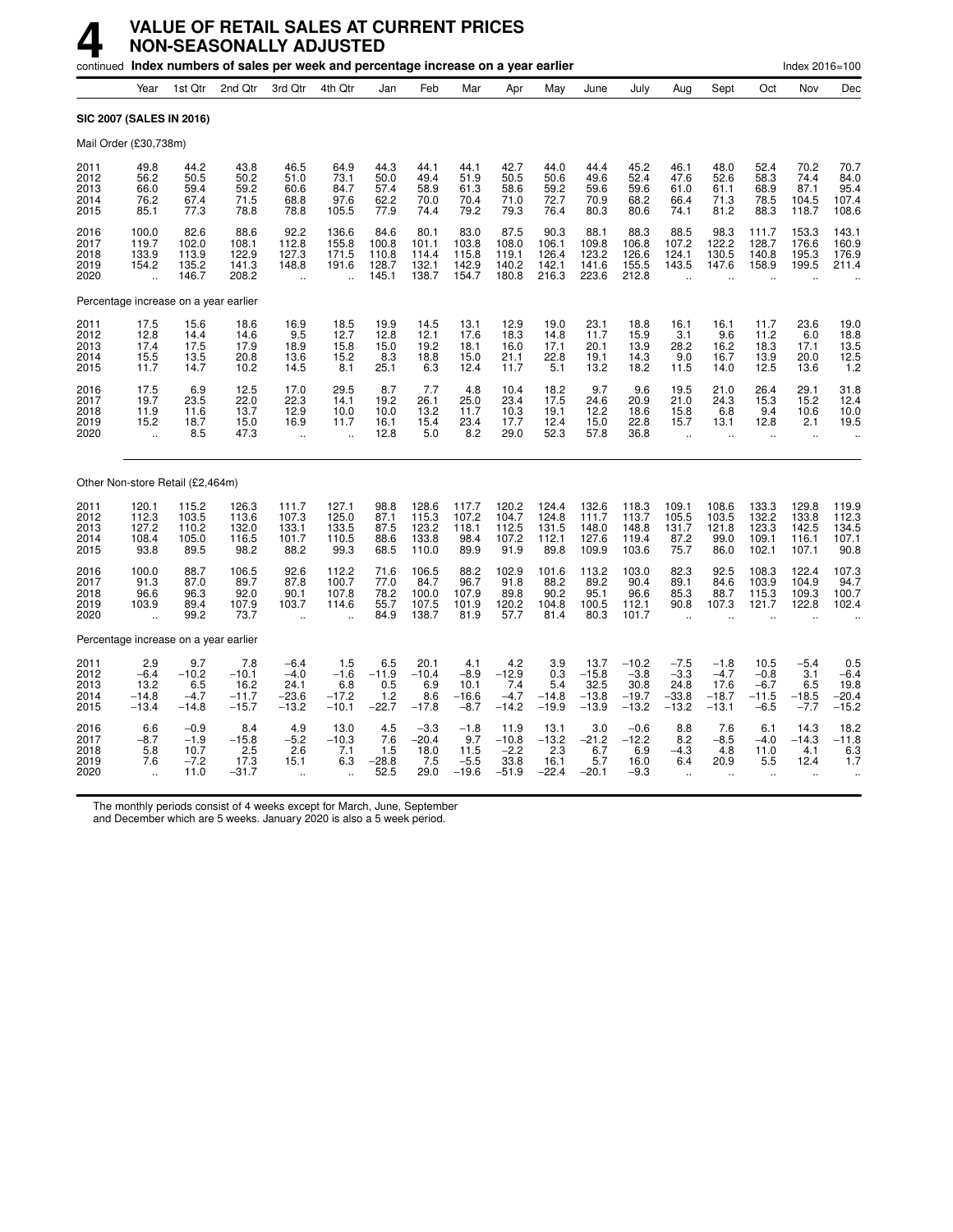|                                      | continued Index numbers of sales per week and percentage increase on a year earlier<br>Index 2016=100 |                                           |                                            |                                              |                                              |                                            |                                            |                                             |                                              |                                              |                                           |                                           |                                           |                                           |                                              |                                              |                                              |
|--------------------------------------|-------------------------------------------------------------------------------------------------------|-------------------------------------------|--------------------------------------------|----------------------------------------------|----------------------------------------------|--------------------------------------------|--------------------------------------------|---------------------------------------------|----------------------------------------------|----------------------------------------------|-------------------------------------------|-------------------------------------------|-------------------------------------------|-------------------------------------------|----------------------------------------------|----------------------------------------------|----------------------------------------------|
|                                      | Year                                                                                                  | 1st Qtr                                   | 2nd Qtr                                    | 3rd Otr                                      | 4th Qtr                                      | Jan                                        | Feb                                        | Mar                                         | Apr                                          | May                                          | June                                      | July                                      | Aug                                       | Sept                                      | Oct                                          | Nov                                          | Dec                                          |
|                                      |                                                                                                       | <b>SIC 2007 (SALES IN 2016)</b>           |                                            |                                              |                                              |                                            |                                            |                                             |                                              |                                              |                                           |                                           |                                           |                                           |                                              |                                              |                                              |
|                                      |                                                                                                       |                                           | Automotive Fuel, All Businesses (£36,849m) |                                              |                                              |                                            |                                            |                                             |                                              |                                              |                                           |                                           |                                           |                                           |                                              |                                              |                                              |
| 2011<br>2012<br>2013<br>2014<br>2015 | 109.6<br>109.3<br>106.0<br>102.1<br>96.0                                                              | 103.3<br>113.3<br>104.6<br>101.1<br>91.9  | 111.9<br>107.8<br>107.9<br>104.8<br>99.0   | 111.1<br>110.4<br>110.1<br>104.1<br>97.3     | 112.2<br>105.8<br>101.3<br>98.2<br>95.8      | 96.9<br>105.5<br>94.9<br>92.5<br>90.7      | 103.9<br>110.6<br>106.7<br>100.6<br>90.1   | 107.9<br>121.9<br>110.7<br>110.1<br>94.2    | 111.4<br>108.1<br>107.6<br>102.8<br>96.8     | 113.3<br>112.1<br>108.8<br>104.0<br>98.5     | 111.2<br>104.2<br>107.5<br>107.1<br>101.2 | 113.1<br>109.1<br>112.6<br>107.7<br>99.4  | 109.4<br>108.4<br>109.4<br>103.2<br>95.6  | 110.8<br>113.1<br>108.6<br>102.0<br>97.0  | 112.4<br>109.3<br>102.5<br>100.3<br>96.9     | 116.4<br>107.1<br>102.7<br>100.5<br>99.1     | 108.6<br>101.9<br>99.2<br>94.7<br>92.2       |
| 2016<br>2017<br>2018<br>2019<br>2020 | 100.0<br>107.7<br>116.7<br>124.5                                                                      | 91.5<br>103.8<br>107.5<br>118.2<br>107.8  | 100.3<br>108.6<br>118.5<br>128.1<br>60.9   | 103.2<br>107.0<br>120.1<br>126.8             | 105.0<br>111.5<br>120.8<br>124.7             | 90.9<br>99.1<br>104.3<br>110.2<br>112.2    | 89.8<br>106.2<br>112.3<br>120.2<br>118.9   | 93.3<br>105.5<br>106.2<br>123.0<br>94.6     | 98.5<br>107.0<br>112.9<br>125.4<br>43.1      | 102.2<br>112.9<br>121.1<br>129.7<br>61.1     | 100.2<br>106.6<br>120.9<br>128.9<br>75.0  | 104.9<br>106.1<br>120.7<br>129.5<br>97.7  | 102.0<br>106.1<br>119.3<br>127.6          | 102.6<br>108.3<br>120.2<br>124.0          | 106.7<br>111.1<br>121.5<br>127.1             | 107.9<br>114.5<br>126.3<br>126.6             | 101.4<br>109.5<br>115.9<br>121.3             |
|                                      |                                                                                                       | Percentage increase on a year earlier     |                                            |                                              |                                              |                                            |                                            |                                             |                                              |                                              |                                           |                                           |                                           |                                           |                                              |                                              |                                              |
| 2011<br>2012<br>2013<br>2014<br>2015 | 19.2<br>$-0.2$<br>$-3.1$<br>$-3.7$<br>$-5.9$                                                          | 20.9<br>9.7<br>$-7.7$<br>$-3.4$<br>$-9.1$ | 16.7<br>$-3.6$<br>0.1<br>$-2.9$<br>$-5.5$  | 18.9<br>$-0.6$<br>$-0.3$<br>$-5.4$<br>$-6.6$ | 20.5<br>$-5.7$<br>$-4.2$<br>$-3.0$<br>$-2.5$ | 23.8<br>8.9<br>$-10.0$<br>$-2.5$<br>$-1.9$ | 20.7<br>6.4<br>$-3.5$<br>$-5.7$<br>$-10.4$ | 18.9<br>12.9<br>$-9.2$<br>$-0.5$<br>$-14.4$ | 16.0<br>$-2.9$<br>$-0.5$<br>$-4.5$<br>$-5.8$ | 15.8<br>$-1.0$<br>$-3.0$<br>$-4.4$<br>$-5.3$ | 17.8<br>$-6.3$<br>3.2<br>$-0.4$<br>$-5.5$ | 17.0<br>$-3.6$<br>3.3<br>$-4.4$<br>$-7.7$ | 18.7<br>$-1.0$<br>0.9<br>$-5.6$<br>$-7.4$ | 20.7<br>2.1<br>$-3.9$<br>$-6.1$<br>$-4.9$ | 17.6<br>$-2.7$<br>$-6.2$<br>$-2.1$<br>$-3.4$ | 18.5<br>$-8.0$<br>$-4.1$<br>$-2.1$<br>$-1.4$ | 24.8<br>$-6.1$<br>$-2.7$<br>$-4.5$<br>$-2.6$ |
| 2016<br>2017<br>2018<br>2019<br>2020 | 4.2<br>7.7<br>8.3<br>6.6<br>$\ddotsc$                                                                 | $-0.4$<br>13.4<br>3.6<br>10.0<br>$-8.8$   | 1.3<br>8.3<br>9.0<br>8.1<br>$-52.5$        | 6.0<br>3.7<br>12.3<br>5.6                    | 9.7<br>6.2<br>8.3<br>3.2<br>$\ddotsc$        | 0.3<br>9.0<br>5.2<br>5.6<br>1.8            | $-0.3$<br>18.3<br>5.8<br>7.0<br>$-1.1$     | $-1.0$<br>13.1<br>0.7<br>15.8<br>$-23.1$    | 1.7<br>8.6<br>5.5<br>11.1<br>$-65.7$         | 3.8<br>10.4<br>7.2<br>7.2<br>$-52.9$         | $-1.0$<br>6.3<br>13.4<br>6.7<br>$-41.8$   | 5.6<br>1.1<br>13.8<br>7.3<br>$-24.5$      | 6.8<br>4.0<br>12.4<br>7.0                 | 5.8<br>5.5<br>10.9<br>3.2                 | 10.1<br>4.2<br>9.3<br>4.6                    | 8.9<br>6.1<br>10.3<br>0.2                    | 10.0<br>7.9<br>5.8<br>4.7                    |

The monthly periods consist of 4 weeks except for March, June, September

and December which are 5 weeks. January 2020 is also a 5 week period.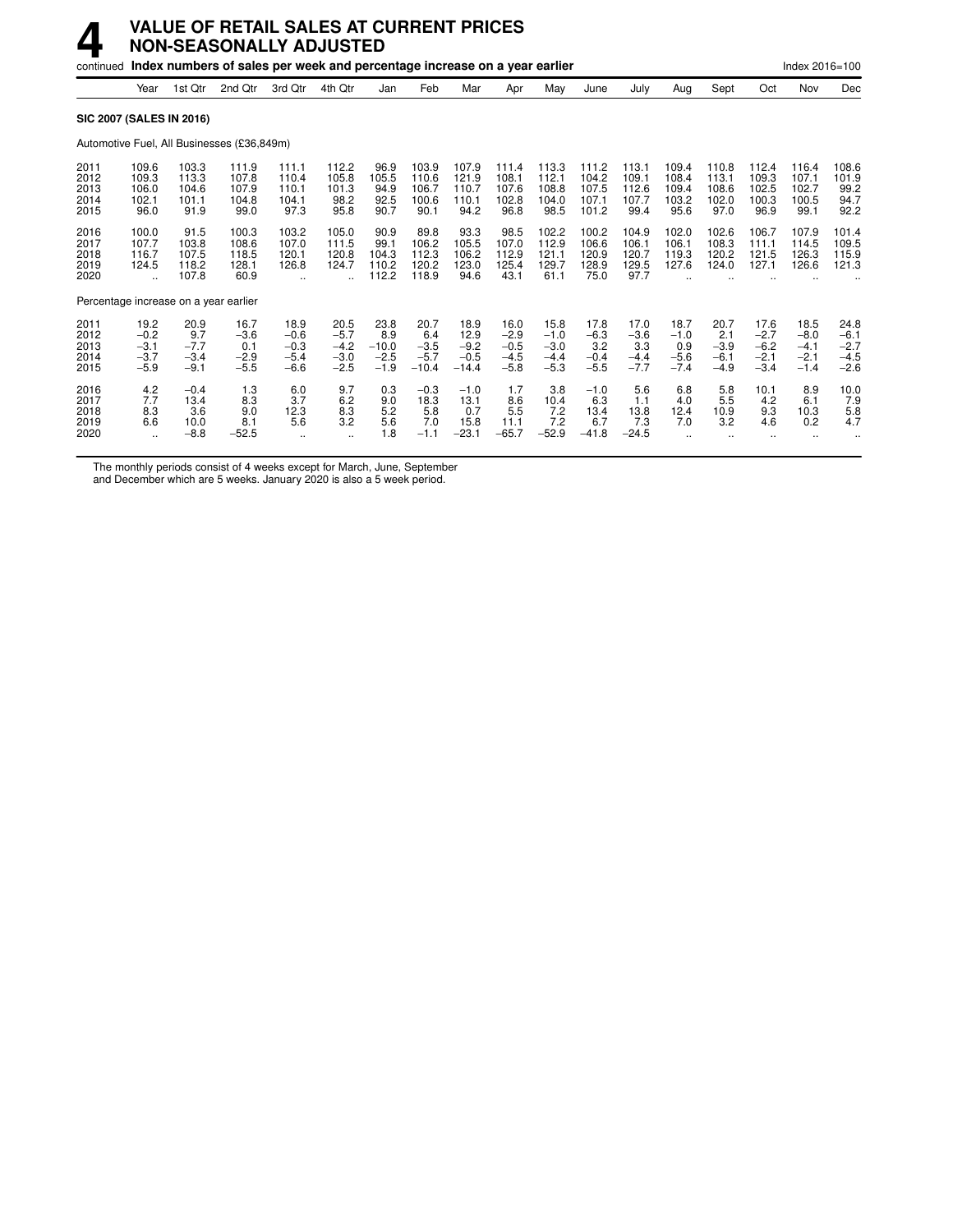#### **5 VALUE OF RETAIL SALES BY COMMODITY AT CURRENT PRICES NON-SEASONALLY ADJUSTED**

|                                             |                                                      |                                                      |                                                    |                                                      | Index $2016 = 100$                                        |
|---------------------------------------------|------------------------------------------------------|------------------------------------------------------|----------------------------------------------------|------------------------------------------------------|-----------------------------------------------------------|
|                                             | Total<br>excluding<br>fuel                           | Food,<br>drink and<br>tobacco <sup>1</sup>           | Clothing<br>and<br>footwear                        | Household<br>$q$ oods $1$                            | Other<br>non -<br>food <sup>1</sup>                       |
| Average weekly sales<br>in 2016 (£millions) | 6747                                                 | 2650                                                 | 1 1 8 2                                            | 1 301                                                | 1614                                                      |
| Index numbers of sales per week             |                                                      |                                                      |                                                    |                                                      |                                                           |
| 2012<br>2013<br>2014<br>2015<br>2016        | <b>J43S</b><br>88.6<br>91.5<br>95.0<br>96.8<br>100.0 | <b>EAWN</b><br>96.4<br>99.7<br>98.0<br>97.8<br>100.0 | EAWO<br>85.9<br>89.8<br>93.5<br>97.9<br>100.0      | <b>EAWP</b><br>82.6<br>84.6<br>92.0<br>96.1<br>100.0 | EAWQ<br>82.5<br>85.0<br>93.7<br>94.7<br>100.0             |
| 2017<br>2018<br>2019                        | 104.3<br>108.5<br>112.2                              | 102.9<br>107.8<br>112.6                              | 108.4<br>111.9<br>118.0                            | 104.4<br>102.8<br>98.2                               | 103.8<br>111.8<br>118.6                                   |
| 2017 Q3<br>Q4                               | 101.3<br>121.8                                       | 100.8<br>111.0                                       | 109.0<br>130.7                                     | 99.9<br>125.3                                        | $97.8$<br>130.3                                           |
| 2018 Q1<br>Q <sub>2</sub><br>Q3<br>Q4       | 97.5<br>104.8<br>106.2<br>125.6                      | 100.9<br>106.2<br>107.7<br>116.3                     | $91.2$<br>110.5<br>112.4<br>133.7                  | 103.4<br>99.6<br>93.2<br>115.0                       | $91.8$<br>102.4<br>109.5<br>143.4                         |
| 2019 Q1<br>$^{Q2}_{Q3}$<br>Q4               | 101.7<br>109.3<br>109.8<br>128.2                     | 106.1<br>112.9<br>111.7<br>119.7                     | 97.3<br>116.4<br>118.2<br>140.0                    | 91.0<br>90.0<br>93.7<br>118.2                        | 106.2<br>113.5<br>113.4<br>141.5                          |
| 2020 Q1<br>Q <sub>2</sub>                   | 102.3<br>100.7                                       | 114.0<br>124.1                                       | 88.2<br>67.8                                       | 93.8<br>93.2                                         | 100.3<br>92.5                                             |
| 2017 Aug<br>Sep<br>Oct<br>Nov<br>Dec        | 100.7<br>100.7<br>106.0<br>120.0<br>135.9            | 100.6<br>99.3<br>102.7<br>106.3<br>121.3             | 107.1<br>109.8<br>109.7<br>130.1<br>147.9          | 96.3<br>104.1<br>111.1<br>133.6<br>130.0             | 99.9<br>93.7<br>104.7<br>124.1<br>155.8                   |
| 2018 Jan<br>Feb<br>Mar<br>Apr<br>May<br>Jun | 94.4<br>96.6<br>100.8<br>101.7<br>106.8<br>105.6     | 94.5<br>100.9<br>106.1<br>102.0<br>109.2<br>107.2    | 87.6<br>87.5<br>96.9<br>103.4<br>113.0<br>114.0    | 108.2<br>102.0<br>100.6<br>102.0<br>97.8<br>99.2     | 87.9<br>91.8<br>94.9<br>99.7<br>105.7<br>102.0            |
| Jul<br>Aug<br>Sep<br>Oct<br>Nov<br>Dec      | 108.3<br>105.7<br>104.9<br>109.4<br>124.9<br>139.2   | 111.1<br>107.4<br>105.1<br>107.5<br>112.1<br>126.8   | 114.9<br>112.9<br>110.0<br>112.0<br>131.3<br>153.0 | 90.6<br>91.8<br>96.5<br>100.3<br>123.3<br>120.2      | 113.1<br>108.6<br>107.5<br>117.9<br>142.4<br>164.6        |
| 2019 Jan<br>Feb<br>Mar<br>Apr<br>May<br>Jun | 98.0<br>100.8<br>105.3<br>108.8<br>108.9<br>109.9    | 100.4<br>106.9<br>110.1<br>112.9<br>113.6<br>112.5   | 94.3<br>92.7<br>103.4<br>113.7<br>113.3<br>121.2   | 94.5<br>89.1<br>89.6<br>91.5<br>89.6<br>89.1         | $99.6$<br>106.1<br>$111.5$<br>$112.5$<br>$113.7$<br>114.1 |
| Jul<br>Aug<br>Sep<br>Oct<br>Nov<br>Dec      | 112.8<br>108.7<br>108.2<br>112.7<br>124.3<br>143.6   | 114.3<br>111.3<br>110.0<br>111.6<br>115.4<br>129.5   | 122.0<br>117.8<br>115.5<br>121.0<br>134.1<br>160.1 | 93.0<br>91.4<br>96.1<br>101.1<br>121.0<br>129.7      | 119.5<br>111.9<br>109.7<br>118.0<br>134.5<br>165.9        |
| 2020 Jan<br>Feb<br>Mar<br>Apr<br>May<br>Jun | 101.6<br>103.0<br>102.4<br>88.4<br>99.2<br>111.8     | 105.5<br>111.3<br>124.6<br>121.8<br>125.6<br>124.7   | 102.9<br>94.1<br>68.8<br>49.9<br>59.8<br>88.5      | 95.4<br>91.5<br>94.1<br>75.2<br>$92.5$<br>108.2      | 99.3<br>105.0<br>97.4<br>72.2<br>$90.3$<br>110.6          |
| Jul                                         | 115.8                                                | 120.5                                                | 96.1                                               | 113.6                                                | 124.4                                                     |

Estimates in this table have been produced by combining a breakdown of commodity sales from 54 large retailers with total sales from other retailers.

1 The Food, drink and tobacco category, Household goods category and Other non-food category include revisions to the commodity classifications provided by respondents.

The monthly periods consist of 4 weeks except for March, June, September and December which are 5 weeks. January 2020 is also a 5 week period.

The quarterly indices are the weighted averages of the monthly indices for the months within the quarter, the weights being the number of weeks in each monthly period.

In July 2018, we increased our sample for the commodity breakdown from 31 to 54 retailers to improve coverage and better represent the commodities sold. Growth rates may not be comparable as a result. This does not impact the main retail sales data.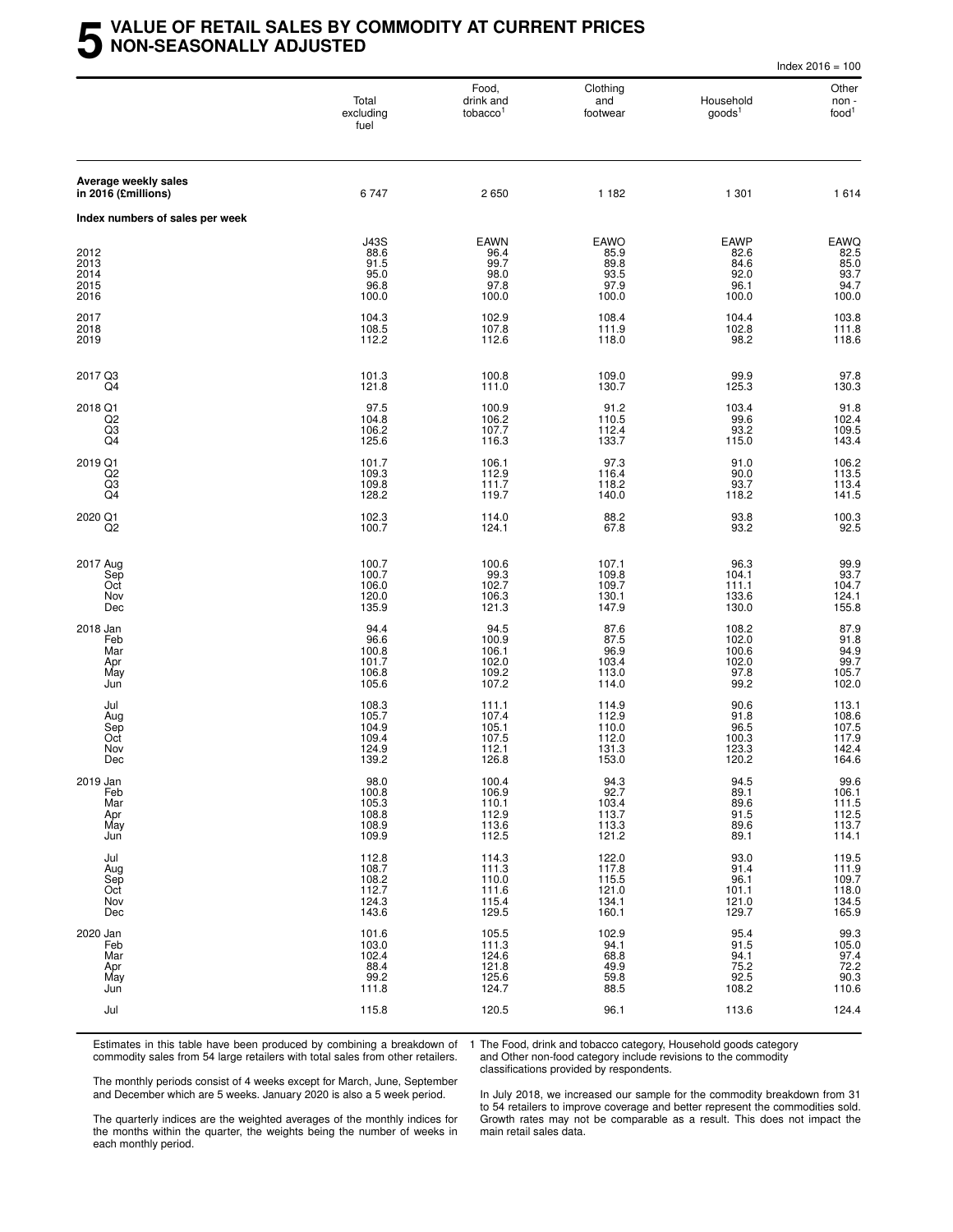#### **5** VALUE OF RETAIL SALES BY COMMODITY AT CURRENT PRICES<br>MON-SEASONALLY ADJUSTED<br>continued **NON-SEASONALLY ADJUSTED**

continued

|                                             | Total<br>excluding<br>fuel                                      | Food<br>drink and<br>tobacco                                             | Clothing<br>and<br>footwear                                                 | Household<br>goods                                                    | Other<br>non -<br>food                                                    |
|---------------------------------------------|-----------------------------------------------------------------|--------------------------------------------------------------------------|-----------------------------------------------------------------------------|-----------------------------------------------------------------------|---------------------------------------------------------------------------|
|                                             | Percentage change latest 3 months on same 3 months a year ago   |                                                                          |                                                                             |                                                                       |                                                                           |
| 2017 Sep<br>Oct<br>Nov<br>Dec               | <b>J45J</b><br>4.7<br>4.4<br>4.0<br>4.0                         | HN5T<br>2.1<br>2.1<br>2.5<br>3.7                                         | HN5U<br>10.4<br>8.9<br>7.0<br>5.1                                           | HN5V<br>6.4<br>6.1<br>5.5<br>3.0                                      | HN5W<br>$3.4$<br>$3.3$<br>$2.9$<br>$4.3$                                  |
| 2018 Jan<br>Feb<br>Mar<br>Apr<br>May<br>Jun | 4.3<br>4.2<br>4.6<br>$3.\overline{3}$<br>4.0<br>3.7             | 3.8<br>3.8<br>4.4<br>2.8<br>3.4<br>3.1                                   | 5.3<br>5.3<br>4.0<br>2.9<br>3.7<br>3.9                                      | 3.1<br>3.1<br>5.6<br>5.3<br>5.6<br>5.6                                | 5.3<br>5.0<br>4.6<br>2.8<br>4.1<br>3.3                                    |
| Jul<br>Aug<br>Sep<br>Oct<br>Nov<br>Dec      | 5.3<br>$\frac{4.9}{4.7}$<br>4.1<br>3.8<br>3.1                   | 6.1<br>6.6<br>6.8<br>5.8<br>5.4<br>4.9                                   | 5.1<br>4.6<br>3.1<br>2.4<br>1.0<br>2.3                                      | 1.8<br>$-1.6$<br>$-6.7$<br>$-7.3$<br>$-8.2$<br>$-8.\overline{2}$      | $\begin{array}{c} 6.9 \\ 7.3 \\ 12.0 \end{array}$<br>12.2<br>14.1<br>10.0 |
| 2019 Jan<br>Feb<br>Mar<br>Apr<br>May<br>Jun | $3.3$<br>$3.3$<br>$4.3$<br>$5.2$<br>$4.5$<br>4.3                | $\frac{5.3}{5.4}$<br>5.1<br>6.5<br>5.9<br>6.3                            | 3.5<br>5.1<br>6.7<br>7.6<br>$5.\overline{5}$<br>5.4                         | $-9.0$<br>$-10.4$<br>$-12.0$<br>$-11.3$<br>$-10.0$<br>$-9.7$          | $^{10.1}_{9.9}$<br>15.6<br>15.4<br>12.8<br>10.8                           |
| Jul<br>Aug<br>Sep<br>Oct<br>Nov<br>Dec      | 3.4<br>3.7<br>3.4<br>3.1<br>1.9<br>2.0                          | 4.0<br>3.9<br>3.8<br>4.1<br>3.9<br>2.9                                   | 4.4<br>5.6<br>5.1<br>5.7<br>$\frac{4.9}{4.7}$                               | $-5.9$<br>$-3.4$<br>0.5<br>$-0.6$<br>2.8                              | $8.5$<br>7.1<br>$\frac{3.5}{1.7}$<br>$-1.3$<br>$-1.3$                     |
| 2020 Jan<br>Feb<br>Mar<br>Apr<br>May<br>Jun | 0.8<br>2.0<br>0.6<br>$-6.4$<br>$-9.7$<br>$-7.8$                 | 2.4<br>2.8<br>7.4<br>8.8<br>10.7<br>9.9                                  | 3.1<br>3.8<br>$-9.3$<br>$-31.5$<br>$-45.1$<br>$-41.8$                       | 1.5<br>3.7<br>3.2<br>$-2.8$<br>$-2.7$<br>3.6                          | $-3.4$<br>$-1.5$<br>$-5.6$<br>$-16.5$<br>$-22.3$<br>$-18.5$               |
| Jul                                         | $-1.2$                                                          | 9.1                                                                      | $-31.1$                                                                     | 16.1                                                                  | $-6.1$                                                                    |
|                                             | Percentage change latest month on same month a year ago<br>J3L2 | HN5X                                                                     | HN5Y                                                                        | HN <sub>5</sub> Z                                                     |                                                                           |
| 2017 Sep<br>Oct<br>Nov<br>Dec               | 4.6<br>3.0<br>4.3<br>4.3                                        | 1.7<br>2.9<br>3.0<br>4.8                                                 | 12.5<br>3.1<br>4.9<br>6.3                                                   | 7.2<br>4.2<br>5.0<br>0.6                                              | HN62<br>1.2<br>2.1<br>5.2<br>4.9                                          |
| 2018 Jan<br>Feb<br>Mar<br>Apr<br>May<br>Jun | 4.2<br>$\frac{4.0}{5.4}$<br>0.1<br>$6.4$<br>$4.5$               | 2.9<br>$\begin{array}{c} 3.1 \\ 6.4 \end{array}$<br>$-2.0$<br>5.3<br>5.3 | 3.7<br>$4.8$<br>$3.6$<br>$7.0$<br>$3.9$                                     | 4.6<br>$\begin{array}{c} 5.7 \\ 6.4 \\ 3.7 \end{array}$<br>6.6<br>6.3 | 6.3<br>3.7<br>4.0<br>0.6<br>7.6<br>2.2                                    |
| Jul<br>Aug<br>Sep<br>Oct<br>Nov<br>Dec      | $5.4$<br>$4.9$<br>$4.1$<br>3.2<br>4.1<br>2.4                    | 8.0<br>6.8<br>5.4<br>5.4<br>5.4<br>4.6                                   | $\begin{array}{c} 4.6 \\ 5.5 \\ 0.1 \end{array}$<br>$2.1$<br>$0.9$<br>$3.5$ | $-7.9$<br>$-4.7$<br>$-7.3$<br>$-9.7$<br>$-7.8$<br>$-7.5$              | 12.1<br>8.7<br>14.7<br>12.6<br>14.8<br>5.6                                |
| 2019 Jan<br>Feb<br>Mar<br>Apr<br>May<br>Jun | $3.8$<br>$4.3$<br>$4.5$<br>$7.0$<br>2.0<br>4.1                  | $6.2$<br>$5.9$<br>$3.8$<br>10.7<br>4.0<br>4.9                            | $7.5$<br>$6.0$<br>$6.6$<br>9.9<br>0.2<br>6.3                                | $-12.7$<br>$-12.7$<br>$-10.9$<br>$-10.3$<br>$-8.4$<br>$-10.1$         | 13.3<br>15.5<br>17.5<br>12.8<br>7.6<br>11.9                               |
| Jul<br>Aug<br>Sep<br>Oct<br>Nov<br>Dec      | $4.2$<br>$2.9$<br>$3.2$<br>$3.1$<br>$-0.4$<br>$\overline{3.2}$  | 2.9<br>3.6<br>$\frac{4.6}{3.9}$<br>3.0<br>2.1                            | 6.1<br>$\frac{4.3}{5.0}$<br>8.0<br>2.1<br>4.6                               | 2.7<br>$-0.5$<br>$-0.4$<br>0.8<br>$-1.9$<br>7.9                       | $5.7$<br>3.0<br>2.1<br>0.1<br>-5.5<br>0.8                                 |
| 2020 Jan<br>Feb<br>Mar<br>Apr<br>May<br>Jun | 3.7<br>$2.2 - 2.7$<br>$-18.8$<br>$-8.9$<br>1.7                  | 5.1<br>$4.2$<br>13.2<br>$7.9$<br>10.6<br>10.8                            | 9.1<br>$-33.4$<br>$-56.1$<br>$-47.2$<br>$-27.0$                             | 1.0<br>2.7<br>$5.0\,$<br>$-17.8$<br>$\frac{3.2}{21.4}$                | $-0.3$<br>$-1.0$<br>$-12.7$<br>$-35.8$<br>$-20.6$<br>$-3.1$               |
| Jul                                         | 2.7                                                             | $5.5\,$                                                                  | $-21.2$                                                                     | 22.1                                                                  | 4.1                                                                       |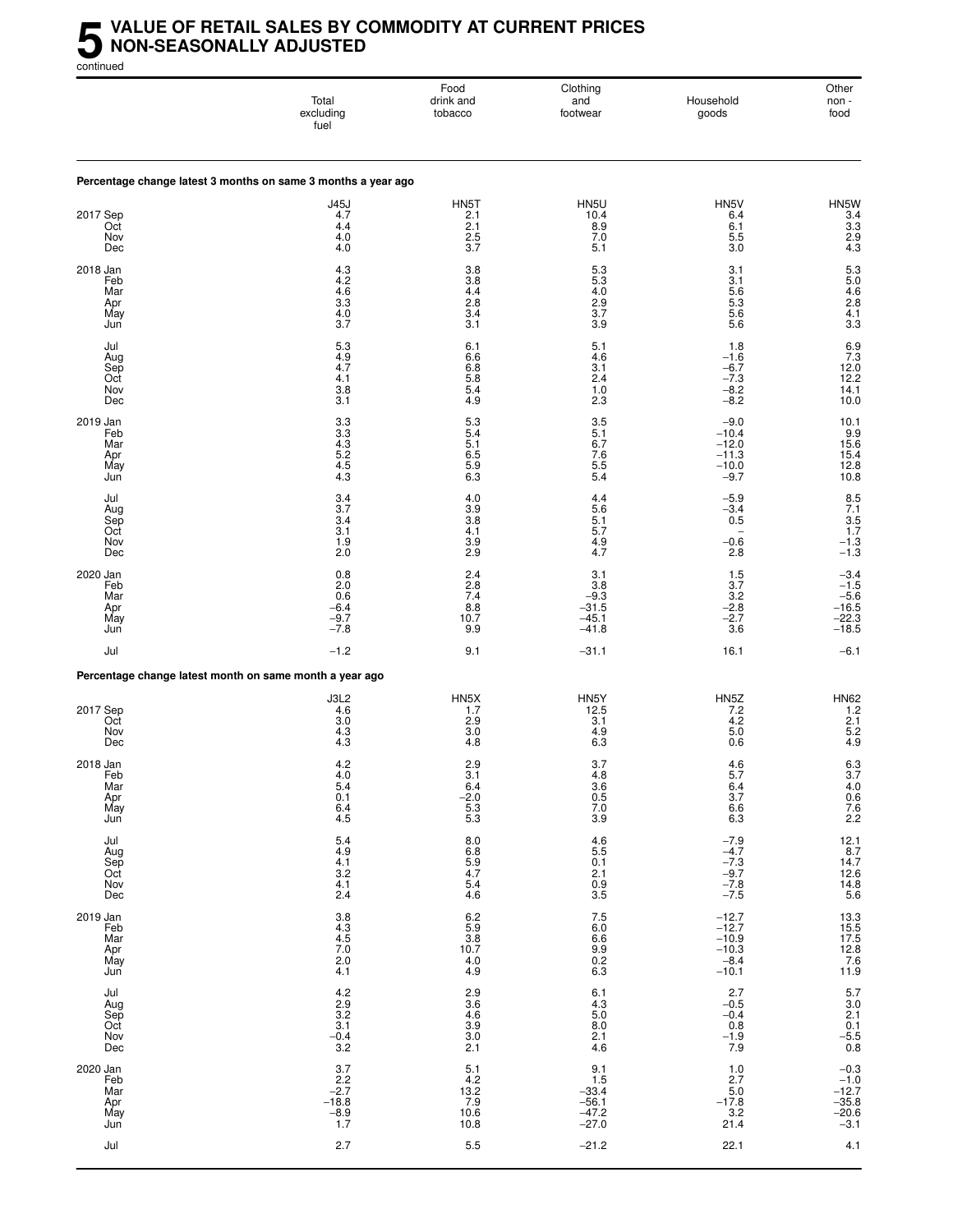## **6** YEAR TO DATE VALUE OF RETAIL SALES AT CURRENT PRICES<br> **6** NON-SEASONALLY ADJUSTED<br>
Index numbers of sales per week and percentage change on a vear earlier **NON-SEASONALLY ADJUSTED**

| Index numbers of sales per week and percentage change on a year earlier                                                                                                                                                                                                                                                                                             |                                               |                                                                |                                                                                                      |                                                                        |                                                                                | Index 2016=100                                                        |
|---------------------------------------------------------------------------------------------------------------------------------------------------------------------------------------------------------------------------------------------------------------------------------------------------------------------------------------------------------------------|-----------------------------------------------|----------------------------------------------------------------|------------------------------------------------------------------------------------------------------|------------------------------------------------------------------------|--------------------------------------------------------------------------------|-----------------------------------------------------------------------|
|                                                                                                                                                                                                                                                                                                                                                                     |                                               | <b>ALL BUSINESSES</b>                                          |                                                                                                      | SMALL BUSINESSES <sup>1</sup>                                          |                                                                                | LARGE BUSINESSES <sup>2</sup>                                         |
|                                                                                                                                                                                                                                                                                                                                                                     | <b>INDEX</b>                                  | % CHANGE                                                       | <b>INDEX</b>                                                                                         | % CHANGE                                                               | <b>INDEX</b>                                                                   | % CHANGE                                                              |
| CURRENT YEAR UP TO JUL 2020                                                                                                                                                                                                                                                                                                                                         |                                               |                                                                |                                                                                                      |                                                                        |                                                                                |                                                                       |
| ALL RETAILING INCLUDING AUTOMOTIVE FUEL <sup>4</sup>                                                                                                                                                                                                                                                                                                                | 101.8                                         | $-5.8$                                                         | 106.6                                                                                                | $-5.3$                                                                 | 100.5                                                                          | $-6.0$                                                                |
| ALL RETAILING EXCLUDING AUTOMOTIVE FUEL <sup>4</sup>                                                                                                                                                                                                                                                                                                                | 103.4                                         | $-2.9$                                                         | 108.4                                                                                                | $-3.3$                                                                 | 102.0                                                                          | $-2.7$                                                                |
| PREDOMINANTLY FOOD STORES                                                                                                                                                                                                                                                                                                                                           | 112.2                                         | 5.7                                                            | 97.8                                                                                                 | $-0.8$                                                                 | 114.6                                                                          | 6.7                                                                   |
| Non-specialised stores with food beverages and tobacco predominating<br>Specialist food stores<br>Retail sale of alcoholic drinks, other beverages and tobacco                                                                                                                                                                                                      | 113.8<br>93.5<br>92.3                         | 6.6<br>$-12.1$<br>13.7                                         | 103.5<br>$\ddotsc$                                                                                   | $-0.5$<br>$\mathbf{r}$ .<br>$\ddot{\phantom{a}}$                       | 114.8<br>$\ddotsc$                                                             | 7.3<br>$\ddotsc$<br>$\ldots$                                          |
| PREDOMINANTLY NON-FOOD STORES                                                                                                                                                                                                                                                                                                                                       | 80.6                                          | $-19.7$                                                        | 91.3                                                                                                 | $-16.2$                                                                | 77.0                                                                           | $-21.0$                                                               |
| <b>Non-specialised stores</b>                                                                                                                                                                                                                                                                                                                                       | 85.1                                          | $-7.4$                                                         | 104.8                                                                                                | 4.1                                                                    | 83.6                                                                           | $-8.3$                                                                |
| Textile, clothing & footwear stores<br>Retail sale of textiles<br>Retail sale of clothing<br>Retail sale of footwear & leather goods                                                                                                                                                                                                                                | 68.0<br>64.5<br>68.1<br>67.6                  | $-32.7$<br>$-27.7$<br>$-33.2$<br>$-28.8$                       | 77.6<br>$\ddotsc$<br>78.7<br>$\ddotsc$                                                               | $-37.8$<br>$-43.7$<br>$\ddotsc$                                        | 66.7<br>67.0<br>$\ldots$                                                       | $-31.9$<br>$-31.7$<br>$\ddotsc$                                       |
| Household goods stores<br>Retail sale of furniture, lighting & household articles<br>Retail sale of electrical household appliances<br>Retail sale of hardware, paints & glass<br>Retail sale of audio and video recording and equipment                                                                                                                            | 89.3<br>78.5<br>95.1<br>101.2<br>62.3         | $-11.5$<br>$-25.0$<br>$-0.3$<br>0.7<br>$-30.9$                 | 92.8<br>$\ddot{\phantom{a}}$<br>$\ddot{\phantom{a}}$<br>$\ddot{\phantom{a}}$<br>$\ddot{\phantom{a}}$ | $-8.9$<br>$\ddot{\phantom{a}}$                                         | 87.7<br>$\mathbf{a}$                                                           | $-12.7$<br>$\ddotsc$<br>$\ddotsc$<br>$\ldots$<br>$\ldots$             |
| Other non-food stores<br>Retail sale of pharmaceutical, medical, cosmetic & toilet goods <sup>3</sup><br>Retail sale of books, newspapers & stationery<br>Retail sale of floor coverings<br>Retail sale of computers and telecomms<br>Other retail sale in specialised stores not elsewhere classified<br>including: jewellery; sports goods; and second-hand goods | 83.4<br>115.1<br>68.3<br>75.0<br>45.6<br>86.6 | $-20.6$<br>$-10.2$<br>$-13.0$<br>$-21.9$<br>$-35.9$<br>$-21.5$ | 92.3<br>$\ddotsc$<br>$\ddot{\phantom{a}}$<br>$\ddot{\phantom{1}}$<br>$\ldots$                        | $-15.7$<br>$\ddotsc$<br>$\ddot{\phantom{1}}$<br>$\cdot$ .<br>$\ddotsc$ | 75.7<br>$\ddot{\phantom{a}}$<br>$\ddot{\phantom{a}}$<br>$\cdot$ .<br>$\ddotsc$ | $-25.2$<br>$\ldots$<br>$\ddotsc$<br>$\ldots$<br>$\ldots$<br>$\cdot$ . |
| <b>NON-STORE RETAIL</b><br>Retail sale via mail order houses<br>Non-store retail excluding mail order                                                                                                                                                                                                                                                               | 174.2<br>181.0<br>88.8                        | 26.6<br>28.8<br>$-11.6$                                        | 190.4<br>$\ddot{\phantom{a}}$                                                                        | 27.5<br>$\ddot{\phantom{a}}$                                           | 165.5                                                                          | 26.0<br>$\ldots$                                                      |
| PREDOMINANTLY AUTOMOTIVE FUEL <sup>4</sup>                                                                                                                                                                                                                                                                                                                          | 86.8                                          | $-30.0$                                                        | $\ddotsc$                                                                                            | $\ddotsc$                                                              | $\ddotsc$                                                                      | $\ldots$                                                              |

1 Small retailers are those with less than 100 employment

2 Large retailers are those with greater than 99 employment

3 National Health Service receipts are excluded

4 Predominantly automotive fuel also includes sale of fuel by supermarkets

5 Year to date (January to current month)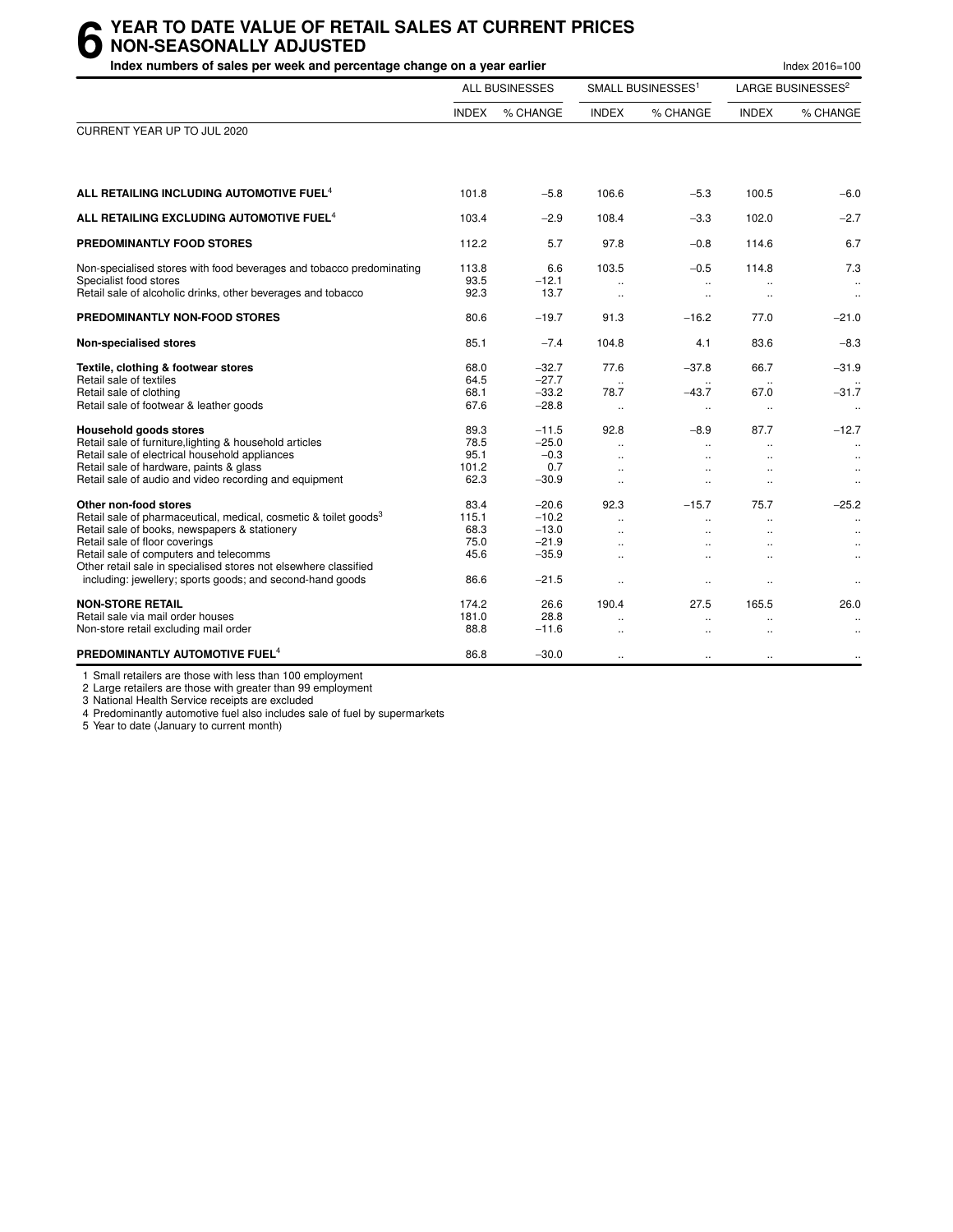## **CPSAVALUE OF RETAIL SALES AT CURRENT PRICES SEASONALLY ADJUSTED**

Index 2016=100

Predominantly non-food stores

|                                             | All<br>retailing<br>including<br>automotive<br>fuel <sup>1</sup><br>AGG <sub>21</sub>      | All<br>retailing<br>excluding<br>automotive<br>fuel <sup>1</sup><br>AGG 21X         | Predominantly<br>food stores<br>AGG 1                                            | Total<br>AGG 12                                                                  | Non-<br>specialised<br>stores<br>47.19                                                  | Textile,<br>clothing and<br>footwear<br>stores<br>AGG <sub>5</sub>                                                                              | Household<br>goods<br>stores<br>AGG 7              | Other<br>stores<br>AGG 13                                         | Non-store<br>retailing<br>AGG 14                                     | Predominantly<br>automotive<br>fuel <sup>1</sup><br>47.30                                                           |
|---------------------------------------------|--------------------------------------------------------------------------------------------|-------------------------------------------------------------------------------------|----------------------------------------------------------------------------------|----------------------------------------------------------------------------------|-----------------------------------------------------------------------------------------|-------------------------------------------------------------------------------------------------------------------------------------------------|----------------------------------------------------|-------------------------------------------------------------------|----------------------------------------------------------------------|---------------------------------------------------------------------------------------------------------------------|
|                                             | Index numbers of sales per week                                                            |                                                                                     |                                                                                  |                                                                                  |                                                                                         |                                                                                                                                                 |                                                    |                                                                   |                                                                      |                                                                                                                     |
| 2017 Sep<br>Oct<br>Nov<br>Dec               | <b>J5C4</b><br>105.9<br>106.4<br>107.2<br>107.1                                            | J468<br>105.6<br>106.1<br>106.8<br>106.4                                            | EAQW<br>102.7<br>103.6<br>103.9<br>104.3                                         | EAQY<br>103.9<br>104.8<br>105.7<br>105.1                                         | EAQX<br>102.9<br>102.0<br>102.8<br>103.7                                                | <b>EARA</b><br>108.8<br>106.9<br>107.7<br>106.4                                                                                                 | EARB<br>101.3<br>104.0<br>103.1<br>100.5           | EAQZ<br>101.7<br>105.4<br>107.6<br>107.9                          | J5BI<br>127.7<br>123.9<br>125.5<br>122.9                             | JO2G<br>108.1<br>108.8<br>111.1<br>113.4                                                                            |
| 2018 Jan<br>Feb<br>Mar<br>Apr<br>May<br>Jun | 107.3<br>108.0<br>106.3<br>107.8<br>110.2<br>109.7                                         | 106.6<br>107.2<br>106.1<br>107.4<br>109.7<br>108.8                                  | 103.6<br>104.9<br>104.3<br>105.1<br>106.8<br>106.7                               | 106.0<br>105.5<br>104.2<br>105.5<br>107.8<br>106.1                               | 104.5<br>103.7<br>103.3<br>102.7<br>105.5<br>105.1                                      | 105.9<br>105.9<br>104.2<br>105.2<br>109.5<br>106.9                                                                                              | 104.7<br>105.9<br>106.2<br>108.7<br>108.9<br>107.2 | 107.9<br>106.1<br>103.5<br>105.8<br>107.1<br>105.2                | 124.0<br>126.7<br>124.1<br>127.2<br>132.8<br>131.6                   | 113.3<br>115.3<br>108.2<br>111.8<br>115.2<br>118.9                                                                  |
| Jul<br>Aug<br>Sep<br>Oct<br>Nov<br>Dec      | 110.4<br>111.2<br>111.0<br>110.8<br>112.5<br>111.7                                         | 109.5<br>110.3<br>110.0<br>109.8<br>111.3<br>110.6                                  | 107.4<br>106.8<br>106.0<br>106.3<br>106.7<br>107.5                               | 106.3<br>108.4<br>108.4<br>107.6<br>109.9<br>108.0                               | 104.0<br>104.9<br>104.6<br>104.1<br>103.9<br>105.1                                      | 108.7<br>106.8<br>107.7<br>107.2<br>109.2<br>109.0                                                                                              | 105.0<br>110.5<br>110.6<br>109.4<br>111.6<br>108.7 | 106.5<br>110.8<br>110.3<br>109.1<br>113.5<br>108.6                | 135.6<br>136.1<br>136.0<br>136.5<br>139.7<br>137.5                   | 118.3<br>119.8<br>120.6<br>120.4<br>123.4<br>122.9                                                                  |
| 2019 Jan<br>Feb<br>Mar<br>Apr<br>May<br>Jun | 112.4<br>113.2<br>114.3<br>113.6<br>113.4<br>114.5                                         | 111.5<br>112.1<br>113.1<br>112.2<br>112.0<br>113.3                                  | 108.5<br>108.1<br>109.2<br>108.4<br>107.9<br>108.6                               | 108.0<br>108.7<br>109.3<br>108.1<br>108.2<br>110.2                               | 103.9<br>104.3<br>102.7<br>102.7<br>102.5<br>102.1                                      | 109.7<br>109.2<br>111.0<br>112.8<br>109.0<br>110.5                                                                                              | 105.6<br>105.0<br>106.9<br>102.8<br>105.9<br>107.7 | 110.6<br>113.6<br>113.9<br>111.0<br>112.9<br>116.8                | 142.2<br>146.6<br>149.4<br>150.4<br>149.5<br>150.0                   | 121.1<br>124.4<br>125.7<br>126.4<br>126.3<br>126.8                                                                  |
| Jul<br>Aug<br>Sep<br>Oct<br>Nov<br>Dec      | 115.0<br>114.8<br>114.3<br>114.4<br>113.4<br>113.0                                         | 113.8<br>113.5<br>113.4<br>113.3<br>112.5<br>111.4                                  | 109.0<br>109.6<br>109.8<br>109.7<br>109.4<br>107.8                               | 108.1<br>108.6<br>108.5<br>108.3<br>107.5<br>106.0                               | 103.2<br>101.9<br>101.4<br>104.0<br>101.9<br>100.4                                      | 110.4<br>110.0<br>110.2<br>109.8<br>108.4<br>106.1                                                                                              | 101.7<br>104.9<br>106.7<br>104.9<br>105.3<br>104.4 | 113.3<br>114.3<br>112.9<br>112.1<br>111.8<br>110.8                | 164.2<br>155.3<br>154.3<br>154.3<br>151.5<br>154.5                   | 126.8<br>126.9<br>123.1<br>$\frac{125.3}{122.5}$<br>127.8                                                           |
| 2020 Jan<br>Feb<br>Mar<br>Apr<br>May<br>Jun | 114.7<br>113.9<br>107.1<br>87.1<br>97.5<br>110.9                                           | 113.8<br>113.0<br>108.3<br>91.8<br>101.4<br>115.0                                   | 110.3<br>110.1<br>120.8<br>115.5<br>116.3<br>116.1                               | 108.4<br>107.8<br>86.3<br>50.1<br>62.4<br>91.1                                   | 101.8<br>101.1<br>103.2<br>77.5<br>88.2<br>95.7                                         | 110.9<br>110.5<br>70.4<br>34.9<br>41.8<br>71.8                                                                                                  | 103.5<br>104.7<br>94.7<br>50.7<br>73.2<br>106.2    | 113.7<br>111.9<br>83.9<br>44.9<br>56.5<br>95.7                    | 157.1<br>151.9<br>158.3<br>186.3<br>223.9<br>227.0                   | 122.8<br>122.1<br>95.5<br>42.6<br>$\frac{59.8}{72.3}$                                                               |
| Jul                                         | 115.8                                                                                      | 118.0                                                                               | 112.7                                                                            | 101.4                                                                            | 96.4                                                                                    | 82.5                                                                                                                                            | 111.5                                              | 115.3                                                             | 224.2                                                                | 95.6                                                                                                                |
| 2017 Sep<br>Oct<br>Nov<br>Dec               | <b>Revision to index numbers</b><br>0.1<br>0.1                                             | 0.1<br>$\overline{\phantom{m}}$<br>$-0.1$                                           | $\overline{\phantom{0}}$<br>$\overline{\phantom{0}}$<br>$\overline{\phantom{0}}$ | 0.2<br>$-0.1$<br>$-0.1$                                                          | 0.1                                                                                     | $\overline{\phantom{0}}$<br>-                                                                                                                   | 0.1<br>0.1                                         | 0.4<br>$-0.1$<br>$-0.1$<br>$-0.3$                                 | ${}^{0.1}_{0.2}$<br>0.1<br>0.1                                       |                                                                                                                     |
| 2018 Jan<br>Feb<br>Mar<br>Apr<br>May<br>Jun | $\overline{\phantom{0}}$<br>$\overline{\phantom{a}}$<br>$-0.1$<br>$\overline{\phantom{a}}$ | $-0.1$<br>$\overline{\phantom{0}}$<br>$-0.1$<br>0.1                                 | $\qquad \qquad -$<br>$\qquad \qquad -$<br>$\overline{\phantom{0}}$               | $-0.1$<br>$\overline{\phantom{0}}$<br>$\overline{\phantom{a}}$<br>0.1<br>0.3     | -0.1<br>$\overline{\phantom{a}}$<br>$-0.1$<br>$\overline{\phantom{0}}$                  | $\overline{\phantom{0}}$<br>$\qquad \qquad -$<br>$\overline{\phantom{0}}$<br>$\overline{\phantom{0}}$                                           | 0.1<br>0.2<br>0.2<br>0.1<br>0.1<br>0.1             | $-0.2$<br>$-0.4$<br>$\sim$ $-$<br>$-$<br>0.1<br>0.7               | $-0.2$<br>$-0.4$<br>$-1.3$<br>$-0.4$                                 | 0.1<br>$\overline{\phantom{a}}$<br>$\overline{\phantom{m}}$<br>$\overline{\phantom{a}}$<br>$\overline{\phantom{a}}$ |
| Jul<br>Aug<br>Sep<br>Oct<br>Nov<br>Dec      | 0.1<br>0.1<br>0.1<br>$\overline{\phantom{a}}$<br>$\overline{\phantom{a}}$                  | $\overline{\phantom{a}}$<br>0.1<br>0.1<br>0.1<br>$-0.1$<br>$\overline{\phantom{m}}$ | 0.1<br>0.1<br>$\bar{a}$<br>$\overline{\phantom{a}}$<br>$\equiv$                  | $-0.3$<br>0.1<br>0.1<br>$\sim$<br>$-0.1$<br>$-0.1$                               | 0.1<br>0.2<br>$\overline{\phantom{m}}$                                                  | -<br>$\overline{\phantom{0}}$<br>$\qquad \qquad -$<br>$\overline{\phantom{0}}$<br>$\overline{\phantom{0}}$<br>$\overline{\phantom{0}}$          | $-1.3$<br>0.1<br>$-0.1$<br>0.1<br>$\sim$<br>0.1    | $-0.3$<br>0.1<br>0.5<br>$-0.1$<br>$-0.2$<br>$-0.3$                | 1.2<br>0.2<br>0.2<br>0.2<br>$\overline{\phantom{0}}$<br>0.2          | $-0.1$<br>$\overline{\phantom{a}}$<br>$\qquad \qquad -$<br>$\overline{\phantom{a}}$<br>$\bar{a}$                    |
| 2019 Jan<br>Feb<br>Mar<br>Apr<br>May<br>Jun | $\overline{\phantom{a}}$<br>$-0.1$<br>$\bar{a}$<br>$-0.1$<br>$\overline{\phantom{a}}$      | $\overline{\phantom{a}}$<br>$\bar{\mathbb{I}}$<br>$-0.1$<br>$-0.1$<br>0.1           | $-0.1$<br>$-0.1$<br>$\sim$<br>0.1<br>$-0.1$<br>$-0.1$                            | $\overline{\phantom{a}}$<br>$-0.1$<br>$\sim$ $-$<br>$\overline{a}$<br>0.1<br>0.4 | $\hspace{0.1mm}-\hspace{0.1mm}$<br>$-0.1$<br>$\sim$ $-$<br>$\equiv$<br>$\sim$<br>$-0.1$ | 0.1<br>$\overline{\phantom{a}}$<br>$\overline{\phantom{m}}$<br>$\overline{\phantom{a}}$<br>$\overline{\phantom{0}}$<br>$\overline{\phantom{a}}$ | 0.2<br>0.2<br>0.2<br>0.1<br>0.2<br>0.1             | $-0.3$<br>$-0.5$<br>0.1<br>$\overline{\phantom{0}}$<br>0.2<br>1.1 | $\hspace{0.1cm} -$<br>$-0.2$<br>$-0.5$<br>$-0.5$<br>$-1.4$<br>$-1.0$ | $\bar{a}$<br>0.1<br>$\frac{1}{2}$                                                                                   |
| Jul<br>Aug<br>Sep<br>Oct<br>Nov<br>Dec      | $\bar{a}$<br>0.1<br>$\sim$<br>$-0.1$<br>$-0.1$                                             | 0.1<br>$\overline{\phantom{0}}$<br>0.1<br>$\overline{a}$<br>$-0.1$                  | $-0.2$<br>$-0.2$<br>0.1<br>$\sim$<br>0.1<br>$-0.1$                               | $-0.2$<br>$-0.1$<br>0.1<br>$-0.1$<br>$-0.1$<br>$-0.2$                            | $-0.2$<br>$-0.3$<br>$\sim$ $-$<br>$-0.2$<br>$\sim$ $-$<br>$-0.1$                        | $\bar{\Box}$<br>0.1<br>$\overline{\phantom{0}}$<br>$-0.1$<br>$\sim$                                                                             | $-1.4$<br>$\sim$<br>$-0.1$<br>0.2<br>$-$<br>0.1    | 0.3<br>0.1<br>0.4<br>$-0.2$<br>$-0.4$<br>$-0.5$                   | 2.8<br>0.4<br>0.3<br>0.3<br>$\overline{\phantom{a}}$<br>0.2          | $-0.2$<br>$\frac{1}{2}$<br>$\frac{1}{2}$<br>$\frac{1}{2}$<br>$\frac{1}{2}$                                          |
| 2020 Jan<br>Feb<br>Mar<br>Apr<br>May<br>Jun | $-0.1$<br>$\bar{a}$<br>$-0.1$<br>0.1                                                       | $-0.2$<br>$-0.1$<br>$\overline{\phantom{a}}$<br>$-0.1$<br>0.1                       | $-0.1$<br>$\bar{\mathbb{Z}}$<br>0.2<br>$\overline{\phantom{0}}$<br>0.4           | $-0.2$<br>$-0.1$<br>0.2<br>0.1<br>0.2<br>0.4                                     | $-0.1$<br>0.1<br>0.1<br>0.2<br>0.1<br>$\overline{\phantom{a}}$                          | $-0.1$<br>$-0.1$<br>$-0.3$<br>$-0.5$<br>$-0.3$<br>$-0.2$                                                                                        | 0.3<br>0.6<br>0.2<br>0.1<br>0.2<br>0.1             | $-0.8$<br>$-0.6$<br>0.6<br>0.6<br>0.7<br>1.4                      | $-0.2$<br>$-0.3$<br>$-0.8$<br>$-1.1$<br>$-2.6$<br>$-2.7$             | $-0.\overline{2}$<br>$-0.2$<br>0.1<br>$\bar{\mathbb{I}}$                                                            |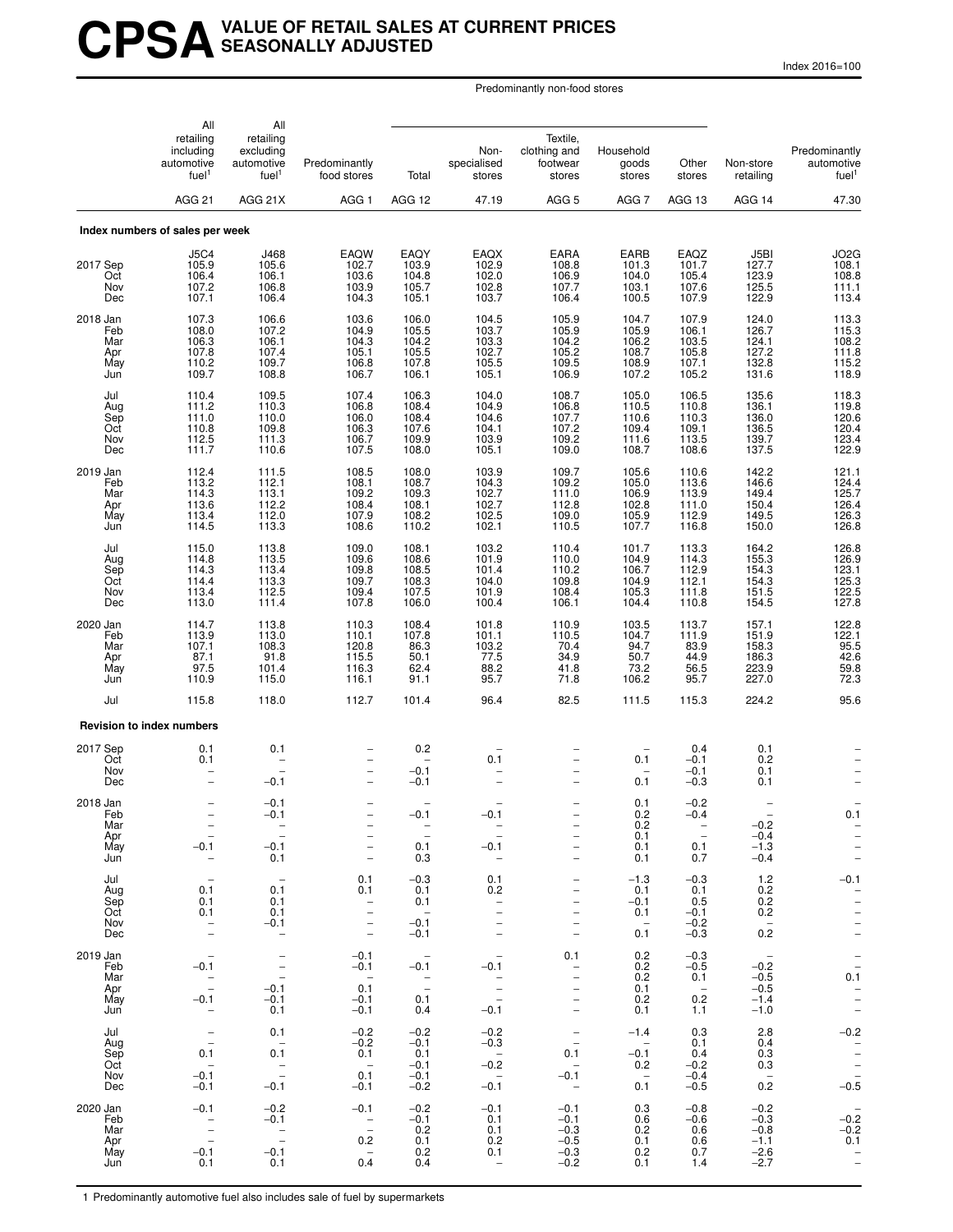# **CPSA1 RETAIL SALES INDEX: VALUE SEASONALLY ADJUSTED PERCENTAGE CHANGE ON SAME MONTH A YEAR EARLIER**

Predominantly non-food stores

|                                             | All<br>retailing<br>including<br>automotive<br>fuel <sup>1</sup>                                                                     | All<br>retailing<br>excluding<br>automotive<br>fuel <sup>1</sup>                                                                            | Predominantly<br>food stores                                                                                                                    | Total                                                                                                                      | Non-<br>specialised<br>stores                                                                        | Textile,<br>clothing and<br>footwear<br>stores                                                                                              | Household<br>goods<br>stores                                                                         | Other<br>stores                                                                                      | Non-store<br>retailing                                                                                | Predominantly<br>automotive<br>fuel <sup>1</sup>                                                                    |
|---------------------------------------------|--------------------------------------------------------------------------------------------------------------------------------------|---------------------------------------------------------------------------------------------------------------------------------------------|-------------------------------------------------------------------------------------------------------------------------------------------------|----------------------------------------------------------------------------------------------------------------------------|------------------------------------------------------------------------------------------------------|---------------------------------------------------------------------------------------------------------------------------------------------|------------------------------------------------------------------------------------------------------|------------------------------------------------------------------------------------------------------|-------------------------------------------------------------------------------------------------------|---------------------------------------------------------------------------------------------------------------------|
|                                             | <b>AGG 21</b>                                                                                                                        | AGG 21X                                                                                                                                     | AGG <sub>1</sub>                                                                                                                                | AGG 12                                                                                                                     | 47.19                                                                                                | AGG <sub>5</sub>                                                                                                                            | AGG 7                                                                                                | AGG 13                                                                                               | AGG 14                                                                                                | 47.30                                                                                                               |
|                                             | Percentage change on same month a year earlier                                                                                       |                                                                                                                                             |                                                                                                                                                 |                                                                                                                            |                                                                                                      |                                                                                                                                             |                                                                                                      |                                                                                                      |                                                                                                       |                                                                                                                     |
| 2017 Sep<br>Oct<br>Nov<br>Dec               | J5BS<br>4.7<br>3.2<br>4.3<br>4.7                                                                                                     | J3MK<br>4.6<br>$3.2\,$<br>4.1<br>4.4                                                                                                        | IDIF<br>1.6<br>2.3<br>2.7<br>3.8                                                                                                                | <b>IDIG</b><br>3.9<br>1.8<br>3.5<br>3.7                                                                                    | IDIE<br>1.0<br>1.2<br>$1.0$<br>3.3                                                                   | <b>IDIK</b><br>10.0<br>1.5<br>5.5<br>4.5                                                                                                    | IDIL<br>4.2<br>2.8<br>0.1<br>$-0.4$                                                                  | IDIH<br>0.2<br>1.8<br>$\frac{5.5}{5.7}$                                                              | <b>J5B2</b><br>21.3<br>13.9<br>12.8<br>10.5                                                           | JO3E<br>5.9<br>2.9<br>6.1<br>7.6                                                                                    |
| 2018 Jan<br>Feb<br>Mar<br>Apr<br>May<br>Jun | 4.9<br>4.4<br>3.2<br>2.9<br>6.4<br>5.6                                                                                               | 4.9<br>4.2<br>$3.3\,$<br>2.8<br>6.3<br>4.5                                                                                                  | 3.0<br>3.0<br>1.9<br>2.5<br>4.8<br>$5.\overline{5}$                                                                                             | 5.2<br>3.2<br>2.8<br>1.5<br>5.2<br>1.9                                                                                     | 5.1<br>3.9<br>2.0<br>1.5<br>5.3<br>3.0                                                               | 3.3<br>1.9<br>$-1.8$<br>$-0.2$<br>2.8<br>0.4                                                                                                | 4.7<br>4.6<br>$4.5\,$<br>2.5<br>9.4<br>5.7                                                           | 7.3<br>3.1<br>6.6<br>2.4<br>4.8<br>0.2                                                               | 11.6<br>13.8<br>11.3<br>10.0<br>17.4<br>11.8                                                          | $\frac{5.0}{5.7}$<br>$\frac{2.3}{3.3}$<br>7.1<br>16.3                                                               |
| Jul<br>Aug<br>Sep<br>Oct<br>Nov<br>Dec      | 5.9<br>5.5<br>4.8<br>4.2<br>4.9<br>4.3                                                                                               | 5.0<br>4.6<br>4.1<br>3.4<br>4.2<br>3.9                                                                                                      | 5.3<br>$4.5\,$<br>$3.\overline{2}$<br>2.6<br>2.7<br>3.0                                                                                         | 2.1<br>2.8<br>4.4<br>2.6<br>4.0<br>2.7                                                                                     | 1.5<br>1.2<br>1.6<br>2.1<br>1.1<br>1.3                                                               | 1.3<br>$-1.0$<br>$-1.0$<br>0.3<br>1.4<br>2.5                                                                                                | 1.6<br>10.8<br>9.2<br>5.3<br>8.2<br>8.1                                                              | 3.5<br>2.3<br>$\frac{8.4}{3.5}$<br>5.5<br>0.6                                                        | 16.3<br>12.8<br>$6.5$<br>10.2<br>11.3<br>11.8                                                         | 14.7<br>$\begin{array}{c} 13.8 \\ 11.6 \\ 10.7 \end{array}$<br>11.1<br>8.4                                          |
| 2019 Jan<br>Feb<br>Mar<br>Apr<br>May<br>Jun | 4.8<br>4.8<br>7.5<br>5.4<br>2.8<br>4.4                                                                                               | 4.5<br>$^{4.5}_{6.5}$<br>4.5<br>2.1<br>4.1                                                                                                  | 4.8<br>3.1<br>4.7<br>3.1<br>1.1<br>1.8                                                                                                          | 1.8<br>3.0<br>4.9<br>2.5<br>0.4<br>3.9                                                                                     | $-0.6$<br>0.5<br>$-0.6$<br>$-2.9$<br>$-2.8$                                                          | 3.6<br>3.1<br>6.5<br>7.2<br>$-0.4$<br>3.4                                                                                                   | 0.9<br>$-0.9$<br>0.7<br>$-5.4$<br>$-2.7$<br>0.5                                                      | 2.5<br>7.0<br>10.0<br>4.9<br>5.4<br>11.0                                                             | 14.7<br>15.8<br>20.4<br>18.3<br>12.5<br>14.0                                                          | $\begin{array}{c} 6.9 \\ 7.9 \\ 16.1 \end{array}$<br>13.1<br>$\begin{array}{c} 9.6 \\ 6.7 \end{array}$              |
| Jul<br>Aug<br>Sep<br>Oct<br>Nov<br>Dec      | 4.2<br>3.2<br>3.0<br>3.3<br>0.8<br>1.1                                                                                               | $\frac{3.9}{2.9}$<br>3.1<br>3.2<br>1.0<br>0.8                                                                                               | 1.5<br>2.7<br>3.5<br>3.3<br>2.5<br>0.3                                                                                                          | 1.7<br>0.2<br>0.1<br>0.7<br>$-2.2$<br>$-1.8$                                                                               | $-0.8$<br>$-2.8$<br>$-3.0$<br>$-0.1$<br>$-2.0$<br>$-4.4$                                             | 1.5<br>3.0<br>2.3<br>2.4<br>$-0.7$<br>$-2.7$                                                                                                | $-3.1$<br>$-5.1$<br>$-3.5$<br>$-4.2$<br>$-5.6$<br>$-3.9$                                             | 6.5<br>3.1<br>2.4<br>2.7<br>$-1.5$<br>2.0                                                            | 21.1<br>14.1<br>13.4<br>13.0<br>8.5<br>12.4                                                           | $7.2$<br>$5.9$<br>$2.0$<br>$4.0 - 0.7$<br>4.0                                                                       |
| 2020 Jan<br>Feb<br>Mar<br>Apr<br>May<br>Jun | 2.1<br>0.6<br>$-6.3$<br>$-23.3$<br>$-14.0$<br>$-3.2$                                                                                 | 2.1<br>0.8<br>$-4.2$<br>$-18.2$<br>$-9.5$<br>1.5                                                                                            | 1.6<br>1.8<br>10.7<br>6.6<br>7.8<br>6.9                                                                                                         | 0.4<br>$-0.8$<br>$-21.1$<br>$-53.7$<br>$-42.4$<br>$-17.3$                                                                  | $-2.0$<br>$-3.1$<br>0.4<br>$-24.5$<br>$-13.9$<br>$-6.3$                                              | 1.1<br>1.1<br>$-36.6$<br>$-69.0$<br>$-61.6$<br>$-35.1$                                                                                      | $-2.1$<br>$-0.3$<br>$-11.4$<br>$-50.7$<br>$-30.9$<br>$-1.4$                                          | 2.8<br>$-1.5$<br>$-26.3$<br>$-59.5$<br>$-49.9$<br>$-18.0$                                            | 10.5<br>3.6<br>5.9<br>23.9<br>49.8<br>51.3                                                            | 1.4<br>$-1.9$<br>$-24.0$<br>$-66.3$<br>$-52.7$<br>$-42.9$                                                           |
| Jul                                         | 0.7                                                                                                                                  | 3.7                                                                                                                                         | 3.3                                                                                                                                             | $-6.2$                                                                                                                     | $-6.6$                                                                                               | $-25.3$                                                                                                                                     | 9.6                                                                                                  | 1.7                                                                                                  | 36.6                                                                                                  | $-24.6$                                                                                                             |
| 2017 Sep                                    |                                                                                                                                      |                                                                                                                                             | Revision to percentage change on same month a year earlier                                                                                      |                                                                                                                            |                                                                                                      |                                                                                                                                             |                                                                                                      |                                                                                                      |                                                                                                       |                                                                                                                     |
| Oct<br>Nov<br>Dec                           |                                                                                                                                      |                                                                                                                                             | $\overline{\phantom{0}}$                                                                                                                        | $\overline{\phantom{0}}$                                                                                                   |                                                                                                      |                                                                                                                                             | $\overline{\phantom{0}}$                                                                             | $-0.1$                                                                                               | 0.1<br>$-0.1$<br>0.1                                                                                  |                                                                                                                     |
| 2018 Jan<br>Feb<br>Mar<br>Apr<br>May<br>Jun | $\overline{\phantom{a}}$<br>0.1<br>$\qquad \qquad -$                                                                                 | $\qquad \qquad -$<br>$\overline{\phantom{a}}$<br>$\overline{a}$                                                                             | $\qquad \qquad -$<br>$\qquad \qquad -$<br>$\overline{a}$                                                                                        | 0.1<br>$\overline{\phantom{a}}$<br>$\overline{\phantom{a}}$<br>$\qquad \qquad -$<br>0.1                                    |                                                                                                      | $\overline{\phantom{a}}$<br>$\overline{\phantom{m}}$<br>0.1                                                                                 | 0.1<br>$\overline{\phantom{a}}$<br>$\overline{\phantom{a}}$<br>0.1<br>$\sim$                         | $-0.2$<br>$\overline{\phantom{a}}$<br>$\overline{\phantom{a}}$<br>$\overline{\phantom{a}}$<br>0.2    | -0.1<br>$-0.2$<br>0.2<br>$-0.3$<br>$-0.3$                                                             | 0.1<br>$\bar{\mathbb{I}}$<br>$\overline{\phantom{a}}$                                                               |
| Jul<br>Aug<br>Sep<br>Oct<br>Nov<br>Dec      | $\overline{\phantom{m}}$<br>0.1<br>$\qquad \qquad -$<br>0.1<br>$\overline{\phantom{a}}$<br>$\overline{\phantom{a}}$                  | 0.1<br>$\overline{\phantom{a}}$<br>$\qquad \qquad -$<br>$\overline{\phantom{a}}$<br>$\qquad \qquad -$<br>$\overline{\phantom{a}}$           | $\qquad \qquad -$<br>$\qquad \qquad -$<br>$\qquad \qquad -$<br>$\qquad \qquad -$<br>$\overline{\phantom{a}}$<br>$\overline{\phantom{0}}$        | $-0.1$<br>0.1<br>$\overline{\phantom{a}}$<br>$\qquad \qquad -$<br>$\qquad \qquad -$<br>$\qquad \qquad -$                   |                                                                                                      | $-0.1$<br>$\overline{\phantom{a}}$<br>0.1<br>$\overline{\phantom{a}}$<br>$\qquad \qquad -$<br>$\overline{\phantom{a}}$                      | $-0.3$<br>$-0.1$<br>$\sim$<br>0.1<br>$\sim$ $-$<br>$-$                                               | $-0.1$<br>0.1<br>$\overline{\phantom{0}}$<br>$\sim$ $-$<br>$\hspace{0.1mm}-\hspace{0.1mm}$<br>$-0.1$ | 0.6<br>0.1<br>0.1<br>0.1<br>$\overline{\phantom{a}}$                                                  | $-0.1$<br>$\frac{1}{2}$<br>$0.\overline{1}$                                                                         |
| 2019 Jan<br>Feb<br>Mar<br>Apr<br>May<br>Jun | $\overline{\phantom{a}}$<br>$-0.1$<br>$\overline{\phantom{0}}$<br>0.1<br>$\hspace{0.1mm}-\hspace{0.1mm}$<br>$\overline{\phantom{a}}$ | $\overline{\phantom{a}}$<br>$\overline{\phantom{a}}$<br>$-0.1$<br>$\overline{\phantom{a}}$<br>$\qquad \qquad -$<br>$\overline{\phantom{a}}$ | $\overline{\phantom{m}}$<br>$\qquad \qquad -$<br>$\qquad \qquad -$<br>$\qquad \qquad -$<br>$\overline{\phantom{a}}$<br>$\overline{\phantom{a}}$ | $\overline{\phantom{a}}$<br>$\overline{\phantom{a}}$<br>$\overline{\phantom{a}}$<br>0.1<br>$\overline{\phantom{0}}$<br>0.2 | $-0.1$<br>$-0.1$<br>$\overline{\phantom{a}}$<br>$\overline{\phantom{a}}$<br>$\overline{\phantom{a}}$ | $\overline{\phantom{a}}$<br>$\qquad \qquad -$<br>$\qquad \qquad -$<br>$\qquad \qquad -$<br>$\qquad \qquad -$<br>$\qquad \qquad -$           | 0.1<br>$\hspace{0.1mm}$<br>$\overline{\phantom{a}}$<br>$\overline{\phantom{a}}$<br>0.1<br>$\sim$ $-$ | $-0.1$<br>$-0.2$<br>$\sim$ $-$<br>$\overline{\phantom{0}}$<br>0.1<br>0.3                             | $\hspace{0.1mm}-\hspace{0.1mm}$<br>$-0.1$<br>$-0.2$<br>0.1<br>$-0.1$<br>$-0.4$                        | $\overline{\phantom{a}}$<br>$\hspace{1.5cm} - \hspace{1.5cm}$<br>$\overline{\phantom{a}}$<br>$\frac{1}{\pi}$<br>0.1 |
| Jul<br>Aug<br>Sep<br>Oct<br>Nov<br>Dec      | $\hspace{0.1mm}-\hspace{0.1mm}$<br>$-0.1$<br>$\overline{\phantom{a}}$<br>$-0.1$<br>$-0.1$                                            | 0.1<br>$-0.1$<br>$\bar{\mathbb{I}}$<br>$\overline{\phantom{0}}$<br>$\overline{\phantom{a}}$                                                 | $-0.3$<br>$-0.2$<br>$\sim$<br>0.1<br>0.1<br>$-0.1$                                                                                              | 0.1<br>$-0.1$<br>$\overline{\phantom{a}}$<br>$\overline{\phantom{a}}$<br>$-0.1$                                            | $-0.3$<br>$-0.4$<br>$\sim$<br>$-0.2$<br>$\sim$<br>$\sim$                                             | $-0.1$<br>$\overline{\phantom{a}}$<br>$\qquad \qquad -$<br>$\overline{\phantom{a}}$<br>$\overline{\phantom{a}}$<br>$\overline{\phantom{a}}$ | $-0.1$<br>$-0.1$<br>$\bar{\mathbb{Z}}$<br>0.1<br>$\sim$                                              | 0.7<br>$\overline{\phantom{0}}$<br>$-0.1$<br>$-0.1$<br>$-0.2$<br>$-0.2$                              | 1.0<br>0.1<br>$\overline{\phantom{a}}$<br>$\overline{\phantom{a}}$<br>$\hspace{0.1mm}-\hspace{0.1mm}$ | $-0.1$<br>$\overline{\phantom{a}}$<br>$\overline{\phantom{0}}$<br>$-0.\overline{4}$                                 |
| 2020 Jan<br>Feb<br>Mar<br>Apr<br>May<br>Jun | $-0.1$<br>$\qquad \qquad -$<br>$\overline{\phantom{0}}$<br>$\overline{\phantom{0}}$                                                  | $-0.1$<br>$\overline{\phantom{a}}$<br>$\overline{\phantom{a}}$<br>$-0.1$<br>$\overline{a}$                                                  | $-0.1$<br>$\bar{\mathbb{Z}}$<br>0.1<br>0.2<br>0.4                                                                                               | $-0.2$<br>0.1<br>0.1<br>$\sim$<br>0.1<br>0.1                                                                               | $\sim$<br>0.1<br>$\sim$<br>0.2<br>0.1<br>0.1                                                         | $-0.2$<br>$-0.2$<br>$-0.3$<br>$-0.4$<br>$-0.3$<br>$-0.3$                                                                                    | $\overline{\phantom{0}}$<br>0.3<br>0.1<br>$\overline{\phantom{a}}$<br>$\overline{\phantom{a}}$       | $-0.4$<br>$-0.1$<br>0.6<br>0.6<br>0.6<br>0.4                                                         | $-0.1$<br>$\sim$ $-$<br>$-0.2$<br>$-0.3$<br>$-0.3$<br>$-0.8$                                          | $-0.\overline{3}$<br>$-0.2$<br>0.1<br>$-0.1$<br>0.1                                                                 |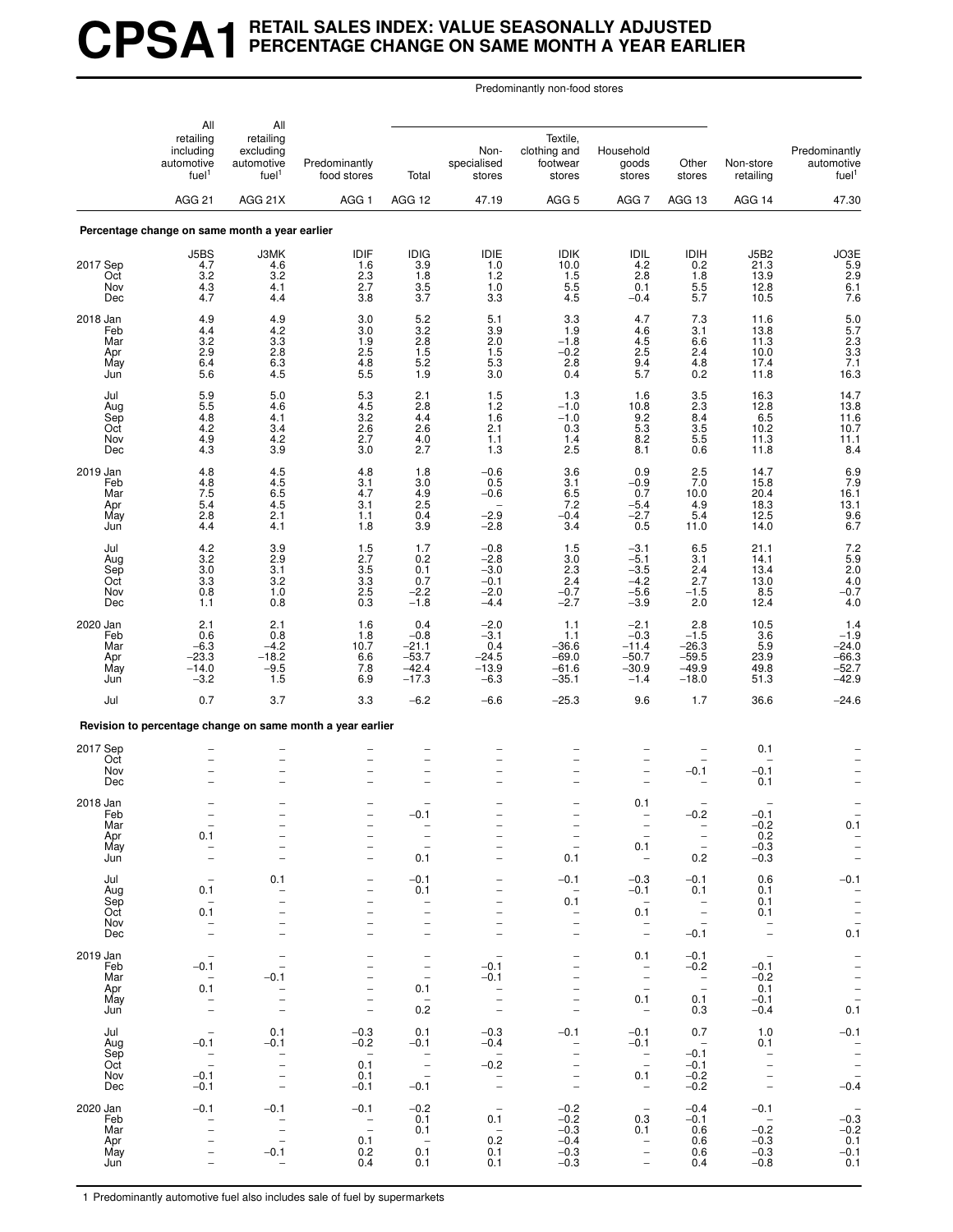## **CPSA2 RETAIL SALES INDEX: VALUE SEASONALLY ADJUSTED PERCENTAGE CHANGE 3 MONTHS ON SAME PERIOD A YEAR EARLIER**

Predominantly non-food stores

|                               | All                                                       | All                                                       |                                                                      |                                                             |                                                      |                                                                           |                                                                |                                                                |                                              |                                                                          |
|-------------------------------|-----------------------------------------------------------|-----------------------------------------------------------|----------------------------------------------------------------------|-------------------------------------------------------------|------------------------------------------------------|---------------------------------------------------------------------------|----------------------------------------------------------------|----------------------------------------------------------------|----------------------------------------------|--------------------------------------------------------------------------|
|                               | retailing<br>including<br>automotive<br>fuel <sup>1</sup> | retailing<br>excluding<br>automotive<br>fuel <sup>1</sup> | Predominantly<br>food stores                                         | Total                                                       | Non-<br>specialised<br>stores                        | Textile,<br>clothing and<br>footwear<br>stores                            | Household<br>goods<br>stores                                   | Other<br>stores                                                | Non-store<br>retailing                       | Predominantly<br>automotive<br>fuel <sup>1</sup>                         |
|                               | <b>AGG 21</b>                                             | AGG 21X                                                   | AGG <sub>1</sub>                                                     | AGG 12                                                      | 47.19                                                | AGG <sub>5</sub>                                                          | AGG <sub>7</sub>                                               | AGG 13                                                         | AGG 14                                       | 47.30                                                                    |
|                               |                                                           |                                                           | Percentage change 3 months on same period a year earlier             |                                                             |                                                      |                                                                           |                                                                |                                                                |                                              |                                                                          |
| 2017 Sep                      | J5BY<br>4.5                                               | <b>J45L</b><br>4.6                                        | <b>IEAU</b><br>1.8                                                   | <b>IEAX</b><br>4.1                                          | IEAR<br>2.1                                          | IEBJ<br>7.4                                                               | IEBM<br>2.9                                                    | <b>IEBA</b><br>3.3                                             | J5BA<br>19.2                                 | JO6B<br>4.1                                                              |
| Oct<br>Nov<br>Dec             | 4.4<br>4.1<br>4.1                                         | 4.4<br>4.0<br>4.0                                         | 1.8<br>2.2<br>3.0                                                    | 3.9<br>3.1<br>3.0                                           | 1.7<br>$1.0$<br>1.9                                  | 6.7<br>$\frac{5.9}{3.9}$                                                  | 3.2<br>$^{2.5}_{0.7}$                                          | 3.3<br>2.4<br>4.4                                              | 18.1<br>16.3<br>12.3                         | $\overline{4.4}$<br>$\frac{5.0}{5.7}$                                    |
| 2018 Jan<br>Feb               | 4.7<br>4.7                                                | $\frac{4.5}{4.5}$                                         | $\frac{3.2}{3.3}$                                                    | $\frac{4.1}{4.0}$                                           | $\frac{3.1}{4.0}$                                    | $\frac{4.5}{3.3}$                                                         | $\frac{1.3}{2.7}$                                              | $6.1$<br>$5.4$                                                 | 11.6<br>11.9                                 | $6.3$<br>$6.2$<br>$4.2$<br>$3.7$                                         |
| Mar<br>Apr<br>May<br>Jun      | 4.1<br>3.4<br>4.1<br>5.0                                  | 4.0<br>3.4<br>4.1<br>4.5                                  | 2.6<br>2.4<br>3.0<br>4.3                                             | 3.6<br>2.5<br>3.1<br>2.8                                    | $3.5\,$<br>$^{2.4}_{2.9}$<br>3.2                     | 0.9<br>$-0.2$<br>0.1<br>0.9                                               | 4.6<br>$\frac{3.9}{5.3}$<br>5.8                                | 5.7<br>$4.2$<br>$4.7$<br>2.3                                   | 12.2<br>11.7<br>12.8<br>12.9                 | 4.1<br>9.3                                                               |
| Jul<br>Aug                    | 5.9<br>5.6                                                | 5.2<br>4.7                                                | 5.2<br>5.1                                                           | 3.0<br>2.2                                                  | 3.2<br>$2.0\,$                                       | 1.4<br>0.3                                                                | 5.5<br>6.0                                                     | 2.6<br>1.8                                                     | 14.8<br>$13.5$<br>$11.3$                     | 12.9<br>15.0                                                             |
| Sep<br>Oct<br>Nov<br>Dec      | 5.4<br>4.8<br>4.6<br>4.4                                  | 4.5<br>4.1<br>3.9<br>3.8                                  | 4.3<br>3.4<br>2.8<br>2.8                                             | $\begin{array}{c} 3.2 \\ 3.3 \end{array}$<br>$3.7\,$<br>3.1 | $\frac{1.5}{1.6}$<br>1.6<br>1.5                      | $-0.3$<br>$-0.6$<br>0.1<br>1.5                                            | $7.3$<br>8.5<br>7.7<br>7.3                                     | 4.9<br>4.9<br>6.0<br>3.0                                       | 9.5<br>9.1<br>11.2                           | $\begin{array}{c} 13.2 \\ 12.0 \\ 11.2 \\ 9.9 \end{array}$               |
| 2019 Jan<br>Feb               | 4.6<br>4.6                                                | 4.2<br>$\begin{array}{c} 4.3 \\ 5.3 \end{array}$          | 3.5<br>$3.6\,$                                                       | 2.8<br>$2.5\,$                                              | 0.7<br>0.5                                           | 2.5<br>$\frac{3.0}{4.5}$                                                  | 5.9<br>3.0                                                     | 2.7<br>$\begin{array}{c} 3.2 \\ 6.7 \end{array}$               | 12.5<br>13.9<br>17.2                         | 8.7<br>$7.8$<br>10.7                                                     |
| Mar<br>Apr<br>May<br>Jun      | 5.8<br>6.0<br>5.4<br>4.2                                  | 5.3<br>$\frac{4.5}{3.6}$                                  | 4.2<br>3.7<br>3.1<br>2.0                                             | 3.4<br>3.6<br>2.7<br>2.4                                    | $-0.2$<br>$-1.1$<br>$-2.0$                           | 5.7<br>4.5<br>3.4                                                         | 0.3<br>$-1.7$<br>$-2.3$<br>$-2.3$                              | $7.5$<br>$7.0$<br>$7.4$                                        | 18.3<br>17.2<br>14.8                         | 12.6<br>$^{13.1}_{9.5}$                                                  |
| Jul<br>Aug<br>Sep             | $\begin{array}{c} 3.9 \\ 4.0 \end{array}$<br>3.4          | $\frac{3.4}{3.7}$<br>3.3                                  | 1.5<br>2.0<br>2.7                                                    | 2.1<br>2.1<br>0.6                                           | $^{-2.2}_{-2.2}$<br>$-2.3$                           | 1.6<br>2.7<br>2.3                                                         | $-1.6$<br>$-2.3$<br>$-3.9$                                     | $7.9$<br>$7.1$<br>3.8                                          | 15.8<br>16.2<br>16.0                         |                                                                          |
| Oct<br>Nov<br>Dec             | 3.2<br>2.4<br>1.7                                         | 3.1<br>2.5<br>1.6                                         | 3.2<br>3.1<br>1.9                                                    | 0.3<br>$-0.5$<br>$-1.2$                                     | $-2.0$<br>$-1.8$<br>$-2.3$                           | 2.5<br>1.4<br>$-0.5$                                                      | $-4.2$<br>$-4.4$<br>$-4.5$                                     | 2.7<br>1.3<br>1.1                                              | 13.5<br>11.8<br>11.4                         | 7.7<br>6.6<br>4.8<br>3.8<br>1.8<br>2.5                                   |
| 2020 Jan<br>Feb<br>Mar        | 1.4<br>1.3<br>$-1.4$                                      | 1.4<br>1.3<br>$-0.6$                                      | 1.5<br>1.3                                                           | $-1.2$<br>$-0.8$<br>$-7.7$                                  | $-2.9$<br>$-3.2$<br>$-1.4$                           | $-0.7$<br>$-0.2$<br>$-12.5$                                               | $-4.0$<br>$-2.3$<br>$-5.0$                                     | 1.2<br>1.3<br>$-9.1$                                           | 10.7<br>9.1<br>6.6                           | $\frac{1.6}{1.3}$                                                        |
| Apr<br>May<br>Jun             | $-9.4$<br>$-13.9$<br>$-12.7$                              | $-7.0$<br>$-10.1$<br>$-7.9$                               | $^{4.9}_{6.7}$<br>8.5<br>7.1                                         | $-24.8$<br>$-37.6$<br>$-36.1$                               | $-8.3$<br>$-11.7$<br>$-14.3$                         | $-35.3$<br>$-54.3$<br>$-53.7$                                             | $-19.8$<br>$-29.3$<br>$-25.3$                                  | $-28.7$<br>$-43.7$<br>$-40.2$                                  | 10.8<br>24.9<br>42.4                         | $-8.9$<br>$-30.4$<br>$-45.9$<br>$-53.1$                                  |
| Jul                           | $-5.3$                                                    | $-1.2$                                                    | 6.1                                                                  | $-21.6$                                                     | $-8.7$                                               | $-40.1$                                                                   | $-7.3$                                                         | $-21.7$                                                        | 46.0                                         | $-40.3$                                                                  |
|                               |                                                           |                                                           | Revision to percentage change 3 months on same period a year earlier |                                                             |                                                      |                                                                           |                                                                |                                                                |                                              |                                                                          |
| 2017 Sep<br>Oct<br>Nov<br>Dec |                                                           | $\overline{\phantom{0}}$<br>$\overline{\phantom{0}}$      |                                                                      | $\overline{\phantom{0}}$<br>$\overline{\phantom{0}}$        | 0.1<br>0.1                                           |                                                                           | $-0.1$<br>$\overline{\phantom{0}}$<br>$\overline{\phantom{0}}$ | 0.1<br>0.1<br>$-0.1$                                           | 0.1<br>0.1<br>0.1                            | $\qquad \qquad -$                                                        |
| 2018 Jan<br>Feb               |                                                           |                                                           |                                                                      |                                                             |                                                      |                                                                           | $\overline{\phantom{0}}$                                       | $-0.1$<br>$-0.1$                                               | 0.1                                          |                                                                          |
| Mar<br>Apr<br>May             | $\overline{\phantom{0}}$<br>$\overline{\phantom{0}}$      | $-0.1$<br><b>-</b>                                        | $\overline{\phantom{0}}$<br>$\overline{a}$                           | $-0.1$<br>$\bar{a}$                                         |                                                      | <sup>-</sup><br>$\overline{\phantom{0}}$                                  | $\overline{\phantom{0}}$<br>$\overline{a}$                     | $-0.1$<br>$\bar{a}$                                            | $-0.1$<br>$\overline{a}$<br>$-0.1$           | $\overline{\phantom{a}}$<br>$0.1\,$                                      |
| Jun                           | $\overline{\phantom{0}}$                                  | $\overline{\phantom{0}}$                                  | $\overline{a}$                                                       | 0.1                                                         | $\overline{\phantom{0}}$                             | $\overline{\phantom{0}}$                                                  | 0.1                                                            | 0.1                                                            | $-0.2$                                       | $\bar{a}$                                                                |
| Jul<br>Aug<br>Sep             | -<br>$\overline{\phantom{0}}$<br>0.1                      | -<br><sup>-</sup><br>$\overline{a}$                       | $\qquad \qquad -$<br>$\qquad \qquad -$<br>0.1                        | -<br>-<br>$\overline{\phantom{0}}$                          | $\qquad \qquad -$<br>$\overline{\phantom{0}}$<br>0.1 | -<br>-<br>$\overline{\phantom{0}}$                                        | $-0.1$<br>$-0.1$<br>$-0.1$                                     | 0.1<br>$\overline{\phantom{a}}$<br>$-0.1$                      | $-0.1$<br>0.1<br>0.3                         |                                                                          |
| Oct<br>Nov                    | $\overline{\phantom{0}}$<br>$\overline{\phantom{0}}$      | 0.1<br>$\overline{\phantom{0}}$                           | $\qquad \qquad -$<br>$\overline{\phantom{0}}$                        | -<br>$\overline{\phantom{0}}$                               | $\qquad \qquad -$<br>$\overline{\phantom{0}}$        | $\overline{\phantom{0}}$<br>$\overline{\phantom{0}}$                      | $\bar{\mathbb{I}}$                                             | $\overline{\phantom{a}}$<br>$\overline{\phantom{0}}$           | 0.1<br>$\overline{a}$                        |                                                                          |
| Dec<br>2019 Jan               | $\overline{\phantom{0}}$                                  | $\overline{a}$                                            | $\overline{\phantom{0}}$                                             | $\overline{\phantom{0}}$<br>$\overline{\phantom{0}}$        |                                                      | $\overline{\phantom{0}}$                                                  | 0.1                                                            | $\qquad \qquad -$                                              | 0.1                                          |                                                                          |
| Feb<br>Mar                    |                                                           | $\overline{\phantom{0}}$<br>$\overline{\phantom{0}}$<br>- | $\qquad \qquad -$<br>-<br>$\overline{a}$                             | $-0.1$<br>$\overline{\phantom{0}}$                          |                                                      | $\qquad \qquad -$<br>$\overline{\phantom{0}}$<br>$\overline{\phantom{0}}$ | 0.1<br>$\overline{\phantom{0}}$<br>0.1                         | $\overline{\phantom{a}}$<br>$\overline{\phantom{0}}$<br>$-0.1$ | $\overline{\phantom{m}}$<br>$-0.1$<br>$-0.1$ | $      -$                                                                |
| Apr<br>May                    | $\overline{\phantom{0}}$<br>$\overline{\phantom{m}}$      | $\overline{a}$<br>$\overline{a}$                          | $\overline{\phantom{0}}$<br>-                                        | $\qquad \qquad -$<br>$\overline{\phantom{a}}$               | $\overline{\phantom{0}}$                             | $\overline{\phantom{0}}$<br>$\overline{a}$                                | $\bar{a}$                                                      | $\bar{a}$                                                      | $-0.1$<br>$-0.1$                             |                                                                          |
| Jun                           | -                                                         | $\overline{\phantom{0}}$                                  | $\qquad \qquad -$                                                    | 0.1                                                         |                                                      | 0.1                                                                       | 0.1                                                            | 0.2                                                            | $-0.2$                                       |                                                                          |
| Jul<br>Aug                    | 0.1                                                       |                                                           | $-0.1$<br>$-0.1$                                                     | 0.1<br>0.1                                                  | $-0.1$<br>$-0.2$                                     |                                                                           | $\qquad \qquad -$<br>$\bar{a}$                                 | 0.4<br>0.3                                                     | 0.2<br>0.1                                   | $\frac{-}{-}$<br>$\frac{-}{-}$<br>$\frac{-}{-}$<br>$\frac{-}{-}$<br>-0.2 |
| Sep<br>Oct<br>Nov             | $-0.1$<br>$\overline{\phantom{0}}$                        | $\overline{\phantom{0}}$<br>$\overline{\phantom{0}}$<br>- | $-0.1$<br>$\bar{a}$                                                  | $\hspace{0.1mm}$<br>$-0.1$<br>$-0.1$                        | $-0.3$<br>$-0.2$<br>$-0.1$                           | $\overline{\phantom{0}}$<br>-<br>$\qquad \qquad -$                        | $-0.1$<br>$\bar{a}$                                            | 0.1<br>$-0.1$<br>$-0.1$                                        | 0.4<br>$\overline{a}$                        |                                                                          |
| Dec                           |                                                           | $\overline{\phantom{0}}$                                  | $\qquad \qquad -$                                                    | $-0.1$                                                      | $\overline{\phantom{a}}$                             | $\overline{a}$                                                            | 0.1                                                            | $-0.2$                                                         |                                              |                                                                          |
| 2020 Jan<br>Feb               | $-0.1$<br>$-0.1$                                          | $\overline{\phantom{a}}$                                  | $\frac{1}{1}$                                                        | $-0.1$<br>$-0.1$                                            | $\overline{\phantom{a}}$<br>0.1                      | $\qquad \qquad -$<br>$-0.1$<br>$-0.2$                                     | $\overline{\phantom{a}}$<br>0.1                                | $-0.3$<br>$-0.2$                                               | $-0.1$<br>$-0.1$                             | $^{-0.2}_{-0.2}$<br>$-0.1$                                               |
| Mar<br>Apr<br>May             | $\overline{\phantom{0}}$                                  | -0.1<br>-                                                 | 0.1<br>0.1                                                           | $\sim$<br>0.1<br>0.1                                        | 0.1<br>0.1<br>0.1                                    | $-0.3$<br>$-0.3$                                                          | 0.1<br>0.2<br>$\bar{a}$                                        | $\overline{\phantom{a}}$<br>0.3<br>0.5                         | $-0.1$<br>$-0.2$<br>$-0.4$                   | $-0.1$<br>$-0.1$                                                         |
| Jun                           |                                                           |                                                           | 0.3                                                                  | 0.1                                                         | 0.1                                                  | $-0.3$                                                                    |                                                                | 0.6                                                            | $-0.5$                                       |                                                                          |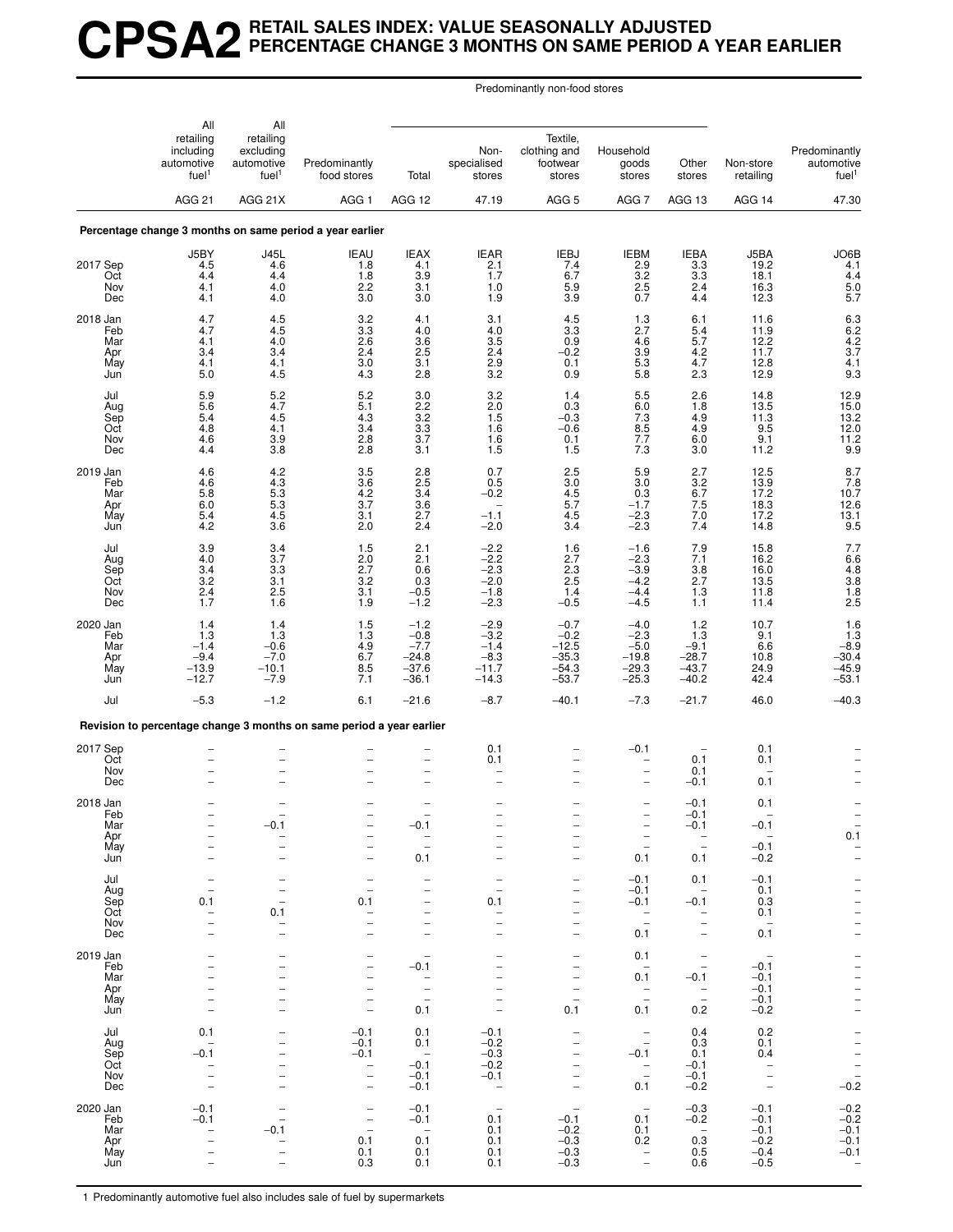## **CPSA3 RETAIL SALES INDEX: VALUE SEASONALLY ADJUSTED PERCENTAGE CHANGE ON PREVIOUS MONTH**

Predominantly non-food stores

|                                             | All                                                                                           | All                                                       |                                                                                               |                                                           |                                                                                                                                   |                                                                                                                                                    |                                                                      |                                                       |                                                        |                                                               |
|---------------------------------------------|-----------------------------------------------------------------------------------------------|-----------------------------------------------------------|-----------------------------------------------------------------------------------------------|-----------------------------------------------------------|-----------------------------------------------------------------------------------------------------------------------------------|----------------------------------------------------------------------------------------------------------------------------------------------------|----------------------------------------------------------------------|-------------------------------------------------------|--------------------------------------------------------|---------------------------------------------------------------|
|                                             | retailing<br>including<br>automotive<br>fuel <sup>1</sup><br>AGG <sub>21</sub>                | retailing<br>excluding<br>automotive<br>fuel <sup>1</sup> | Predominantly<br>food stores                                                                  | Total                                                     | Non-<br>specialised<br>stores                                                                                                     | Textile,<br>clothing and<br>footwear<br>stores                                                                                                     | Household<br>goods<br>stores                                         | Other<br>stores                                       | Non-store<br>retailing                                 | Predominantly<br>automotive<br>fuel <sup>1</sup>              |
|                                             |                                                                                               | AGG 21X                                                   | AGG <sub>1</sub>                                                                              | AGG 12                                                    | 47.19                                                                                                                             | AGG <sub>5</sub>                                                                                                                                   | AGG <sub>7</sub>                                                     | AGG 13                                                | AGG 14                                                 | 47.30                                                         |
|                                             | Percentage change on previous month                                                           |                                                           |                                                                                               |                                                           |                                                                                                                                   |                                                                                                                                                    |                                                                      |                                                       |                                                        |                                                               |
| 2017 Sep<br>Oct<br>Nov<br>Dec               | J5BT<br>0.4<br>0.5<br>0.8<br>$-0.1$                                                           | J45X<br>0.2<br>0.4<br>0.7<br>$-0.3$                       | <b>IEAS</b><br>0.6<br>0.9<br>0.3<br>0.3                                                       | <b>IEAV</b><br>$-1.5$<br>0.9<br>0.8<br>$-0.6$             | <b>IEAP</b><br>$-0.6$<br>$-0.9$<br>0.8<br>0.9                                                                                     | <b>IEBH</b><br>0.9<br>$-1.8$<br>0.8<br>$-1.3$                                                                                                      | <b>IEBK</b><br>1.6<br>2.6<br>$-0.8$<br>$-2.5$                        | <b>IEAY</b><br>$-6.1$<br>3.6<br>2.0<br>0.3            | J5B3<br>5.9<br>$-3.0$<br>1.3<br>$-2.0$                 | JO69<br>2.7<br>0.6<br>$\frac{2.1}{2.1}$                       |
| 2018 Jan<br>Feb<br>Mar<br>Apr<br>May<br>Jun | 0.1<br>0.7<br>$-1.6$<br>1.4<br>2.3<br>$-0.5$                                                  | 0.2<br>0.6<br>$-1.0$<br>1.2<br>2.2<br>$-0.9$              | $-0.7$<br>1.3<br>$-0.6$<br>0.8<br>1.6<br>$-0.1$                                               | 0.8<br>$-0.4$<br>$-1.3$<br>1.3<br>2.1<br>$-1.6$           | 0.8<br>$-0.8$<br>$-0.4$<br>$-0.6$<br>2.8<br>$-0.4$                                                                                | $-0.5$<br>0.1<br>$-1.6$<br>0.9<br>4.0<br>$-2.3$                                                                                                    | $^{4.2}_{1.2}$<br>0.2<br>$^{2.3}_{0.2}$<br>$-1.6$                    | $-1.7$<br>$-2.5$<br>2.2<br>1.3<br>$-1.8$              | 0.9<br>2.2<br>$-2.0$<br>2.5<br>4.5<br>$-0.9$           | $-0.1$<br>1.8<br>$-6.1$<br>$\frac{3.3}{3.1}$<br>3.2           |
| Jul<br>Aug<br>Sep<br>Oct<br>Nov<br>Dec      | 0.6<br>0.7<br>$-0.2$<br>$-0.2$<br>1.5<br>$-0.7$                                               | 0.7<br>0.7<br>$-0.3$<br>$-0.2$<br>1.4<br>$-0.7$           | 0.7<br>$-0.6$<br>$-0.7$<br>0.3<br>0.4<br>0.7                                                  | 0.2<br>2.0<br>$-0.8$<br>2.1<br>$-1.7$                     | $-1.1$<br>0.8<br>$-0.3$<br>$-0.4$<br>$-0.2$<br>1.1                                                                                | 1.6<br>$-1.7$<br>0.8<br>$-0.4$<br>1.9<br>$-0.2$                                                                                                    | $-2.0$<br>5.2<br>0.2<br>$-1.1$<br>2.0<br>$-2.6$                      | 1.2<br>4.1<br>$-0.5$<br>$-1.0$<br>4.0<br>$-4.3$       | 3.0<br>0.4<br>$-0.1$<br>0.3<br>2.4<br>$-1.6$           | $-0.5$<br>$\frac{1.3}{0.7}$<br>$-0.2$<br>2.4<br>$-0.3$        |
| 2019 Jan<br>Feb<br>Mar<br>Apr<br>May<br>Jun | 0.6<br>0.8<br>0.9<br>$-0.6$<br>$-0.2$<br>1.0                                                  | 0.8<br>0.5<br>0.9<br>$-0.7$<br>$-0.2$<br>1.1              | 1.0<br>$-0.4$<br>0.9<br>$-0.7$<br>$-0.4$<br>0.6                                               | 0.7<br>0.6<br>$-1.1$<br>0.1<br>1.8                        | $-1.1$<br>0.4<br>$-1.5$<br>$-0.2$<br>$-0.3$                                                                                       | 0.6<br>$-0.4$<br>1.6<br>1.6<br>$-3.4$<br>1.4                                                                                                       | $-2.8$<br>$-0.6$<br>1.7<br>$-3.8$<br>3.0<br>1.7                      | 1.9<br>2.7<br>0.3<br>$-2.6$<br>1.7<br>3.5             | 3.5<br>3.1<br>1.9<br>0.6<br>$-0.6$<br>0.4              | $-1.5$<br>2.7<br>1.0<br>0.6<br>$-0.1$<br>0.4                  |
| Jul<br>Aug<br>Sep<br>Oct<br>Nov<br>Dec      | 0.4<br>$-0.2$<br>$-0.4$<br>0.1<br>$-0.9$<br>$-0.4$                                            | 0.5<br>$-0.3$<br>$-0.1$<br>$-0.1$<br>$-0.7$<br>$-1.0$     | 0.4<br>0.5<br>0.1<br>$\overline{\phantom{a}}$<br>$-0.3$<br>$-1.4$                             | $-1.9$<br>0.5<br>$-0.1$<br>$-0.2$<br>$-0.8$<br>$-1.3$     | 1.0<br>$-1.2$<br>$-0.6$<br>2.6<br>$-2.1$<br>$-1.4$                                                                                | $-0.2$<br>$-0.4$<br>0.2<br>$-0.3$<br>$-1.2$<br>$-2.1$                                                                                              | $-5.6$<br>3.1<br>1.8<br>$-1.7$<br>0.4<br>$-0.8$                      | $-3.0$<br>0.8<br>$-1.2$<br>$-0.7$<br>$-0.3$<br>$-0.9$ | 9.4<br>$-5.4$<br>$-0.6$<br>$-1.8$<br>2.0               | $0.\overline{1}$<br>$-3.0$<br>$\frac{1.8}{-2.2}$<br>4.3       |
| 2020 Jan<br>Feb<br>Mar<br>Apr<br>May<br>Jun | 1.5<br>$-0.7$<br>$-6.0$<br>$-18.7$<br>11.9<br>13.8                                            | 2.2<br>$-0.7$<br>$-4.2$<br>$-15.3$<br>10.5<br>13.4        | 2.3<br>$-0.1$<br>9.7<br>$-4.4$<br>0.7<br>$-0.2$                                               | 2.2<br>$-0.5$<br>$-20.0$<br>$-41.9$<br>24.5<br>46.1       | 1.4<br>$-0.7$<br>2.0<br>$-24.8$<br>13.8<br>8.5                                                                                    | 4.5<br>$-0.4$<br>$-36.3$<br>-50.3<br>19.7<br>71.7                                                                                                  | $-0.9$<br>1.2<br>$-9.6$<br>-46.5<br>44.4<br>45.1                     | 2.7<br>$-1.6$<br>$-25.1$<br>$-46.4$<br>25.7<br>69.4   | 1.7<br>$-3.4$<br>$4.2$<br>17.7<br>20.2<br>1.4          | $-3.9$<br>$-0.6$<br>$-21.8$<br>$-55.4$<br>40.4<br>20.9        |
| Jul                                         | 4.4                                                                                           | 2.6                                                       | $-3.0$                                                                                        | 11.2                                                      | 0.7                                                                                                                               | 14.9                                                                                                                                               | 5.0                                                                  | 20.4                                                  | $-1.2$                                                 | 32.2                                                          |
|                                             | Revision to percentage change on previous month                                               |                                                           |                                                                                               |                                                           |                                                                                                                                   |                                                                                                                                                    |                                                                      |                                                       |                                                        |                                                               |
| 2017 Sep<br>Oct<br>Nov<br>Dec               |                                                                                               | 0.1<br>$-0.1$                                             | $\overline{a}$<br>$\overline{\phantom{0}}$                                                    | 0.1<br>$-0.2$<br>$-0.1$<br>۰                              |                                                                                                                                   |                                                                                                                                                    | $-0.2$<br>0.1<br>$-0.1$<br>0.1                                       | 0.4<br>$-0.6$<br>$-0.1$<br>$-0.1$                     | 0.1<br>$-0.1$<br>0.1                                   |                                                               |
| 2018 Jan<br>Feb<br>Mar<br>Apr<br>May<br>Jun | $-0.1$<br>$\overline{\phantom{a}}$<br>$\overline{\phantom{a}}$<br>$\equiv$<br>0.1             | 0.1<br>$\sim$<br>$-0.1$<br>0.1                            | 0.1<br>$-0.1$<br>$\hspace{0.1mm}-\hspace{0.1mm}$                                              | 0.1<br>$\overline{\phantom{a}}$<br>0.2                    | -0.1<br>0.1<br>$\bar{a}$<br>$\overline{\phantom{a}}$                                                                              | 0.1<br>$\overline{\phantom{0}}$<br>$\overline{\phantom{0}}$<br>$\overline{\phantom{0}}$                                                            | 0.1<br>0.1<br>$\sim$ $-$<br>$-0.2$<br>0.1<br>$-0.1$                  | $-0.2$<br>0.3<br>$-0.1$<br>0.2<br>0.6                 | $-0.1$<br>0.1<br>$-0.1$<br>$-0.2$<br>$-0.5$<br>0.7     | 0.1<br>$\hspace{0.1mm}-\hspace{0.1mm}$<br>$-0.1$<br>$\bar{z}$ |
| Jul<br>Aug<br>Sep<br>Oct<br>Nov<br>Dec      | $-0.1$<br>$\bar{\phantom{a}}$<br>$-0.1$<br>$-0.1$<br>$\qquad \qquad -$                        | $-0.1$<br>0.1<br>$\sim$<br>$-0.1$<br>$-0.1$<br>$\sim$     | 0.2<br>$\overline{\phantom{0}}$<br>$\bar{a}$<br>$\overline{\phantom{0}}$<br>$\qquad \qquad -$ | $-0.6$<br>0.4<br>$\sim$<br>$-0.2$<br>$-0.1$<br>$\sim$ $-$ | $\overline{\phantom{a}}$<br>$-0.1$<br>0.1<br>$-0.1$<br>$\overline{\phantom{a}}$                                                   | $-0.1$<br>0.1<br>$\bar{a}$<br>$\overline{\phantom{0}}$<br>$\overline{\phantom{a}}$                                                                 | $-1.2$<br>1.3<br>$-0.1$<br>0.1<br>$-0.1$<br>0.1                      | $-1.0$<br>0.4<br>0.3<br>$-0.5$<br>$-0.1$<br>$-0.1$    | 1.2<br>$-0.7$<br>$\sim$<br>$-0.1$<br>$-0.1$<br>0.1     | $-0.1$<br>0.1<br>$\frac{1}{2}$<br>0.1                         |
| 2019 Jan<br>Feb<br>Mar<br>Apr<br>May<br>Jun | $\overline{\phantom{a}}$<br>$\overline{\phantom{a}}$<br>$\equiv$<br>$\equiv$<br>$-0.1$<br>0.1 | $\sim$ $-$<br>$-0.1$<br>0.1<br>$\sim$<br>$-0.1$<br>0.2    | $\hspace{0.1mm}-\hspace{0.1mm}$<br>$-0.1$<br>$\sim$<br>0.1<br>$-0.1$<br>$\sim$ $-$            | 0.1<br>$-0.1$<br>0.2<br>$\sim$<br>0.1<br>0.3              | $\sim$ $-$<br>$\overline{\phantom{a}}$<br>0.1<br>$\overline{\phantom{0}}$<br>$\overline{\phantom{a}}$<br>$\overline{\phantom{a}}$ | $\overline{\phantom{a}}$<br>$\overline{\phantom{a}}$<br>$-0.1$<br>$\qquad \qquad -$<br>$\overline{\phantom{0}}$<br>$\overline{\phantom{a}}$        | 0.1<br>$\overline{\phantom{0}}$<br>$-0.2$<br>$-0.1$<br>0.1<br>$-0.1$ | $\sim$<br>$-0.2$<br>0.6<br>$-0.1$<br>0.1<br>0.9       | $-0.1$<br>$-0.1$<br>$-0.2$<br>$-0.1$<br>$-0.6$<br>0.4  | $-0.1$<br>0.1<br>$\overline{\mathbb{Z}}$<br>$\frac{1}{2}$     |
| Jul<br>Aug<br>Sep<br>Oct<br>Nov<br>Dec      | $-0.1$<br>$\sim$ $-$<br>0.1<br>$-0.1$<br>$-0.1$<br>$-0.1$                                     | $\sim$ $-$<br>$-0.1$<br>0.1<br>$-0.1$<br>$\sim$<br>$-0.1$ | $-0.1$<br>$\sim$<br>0.2<br>$\bar{z}$<br>$-0.1$                                                | $-0.6$<br>0.2<br>0.1<br>$-0.2$<br>$-0.1$<br>$\sim$ $-$    | $-0.2$<br>$-0.1$<br>0.2<br>$-0.1$<br>0.1<br>$\sim$                                                                                | $-0.2$<br>$\overline{\phantom{a}}$<br>$\overline{\phantom{0}}$<br>$\overline{\phantom{a}}$<br>$\overline{\phantom{a}}$<br>$\overline{\phantom{a}}$ | $-1.4$<br>1.4<br>$\sim$<br>0.2<br>$-0.1$<br>0.1                      | $-0.7$<br>$-0.2$<br>0.3<br>$-0.5$<br>$-0.2$<br>$-0.1$ | 2.5<br>$-1.4$<br>$\sim$ $-$<br>$\sim$<br>$-0.2$<br>0.1 | $-0.2$<br>0.2<br>$-$<br>0.1<br>$-0.5$                         |
| 2020 Jan<br>Feb<br>Mar<br>Apr<br>May<br>Jun | $\overline{a}$<br>0.1<br>$\overline{\phantom{a}}$<br>$-0.1$<br>0.2                            | $\sim$<br>0.1<br>$\frac{1}{2}$<br>$-0.1$<br>0.3           | $\overline{\phantom{a}}$<br>0.1<br>$\overline{\phantom{0}}$<br>0.1<br>$-0.1$<br>0.3           | $-0.1$<br>0.2<br>0.2<br>$\sim$ $-$<br>0.2<br>0.3          | $\sim$ $-$<br>0.2<br>$-0.1$<br>0.2<br>$-0.1$<br>$-0.1$                                                                            | $-0.1$<br>$\sim$<br>$-0.2$<br>$-0.5$<br>0.8<br>0.8                                                                                                 | 0.1<br>0.4<br>$-0.4$<br>$-0.1$<br>0.2<br>$-0.2$                      | $-0.1$<br>0.1<br>0.9<br>0.4<br>$-0.3$<br>0.5          | $-0.2$<br>$-0.1$<br>$-0.4$<br>$-0.1$<br>$-0.6$         | 0.4<br>$-0.2$<br>$0.\overline{2}$<br>$-0.4$<br>0.1            |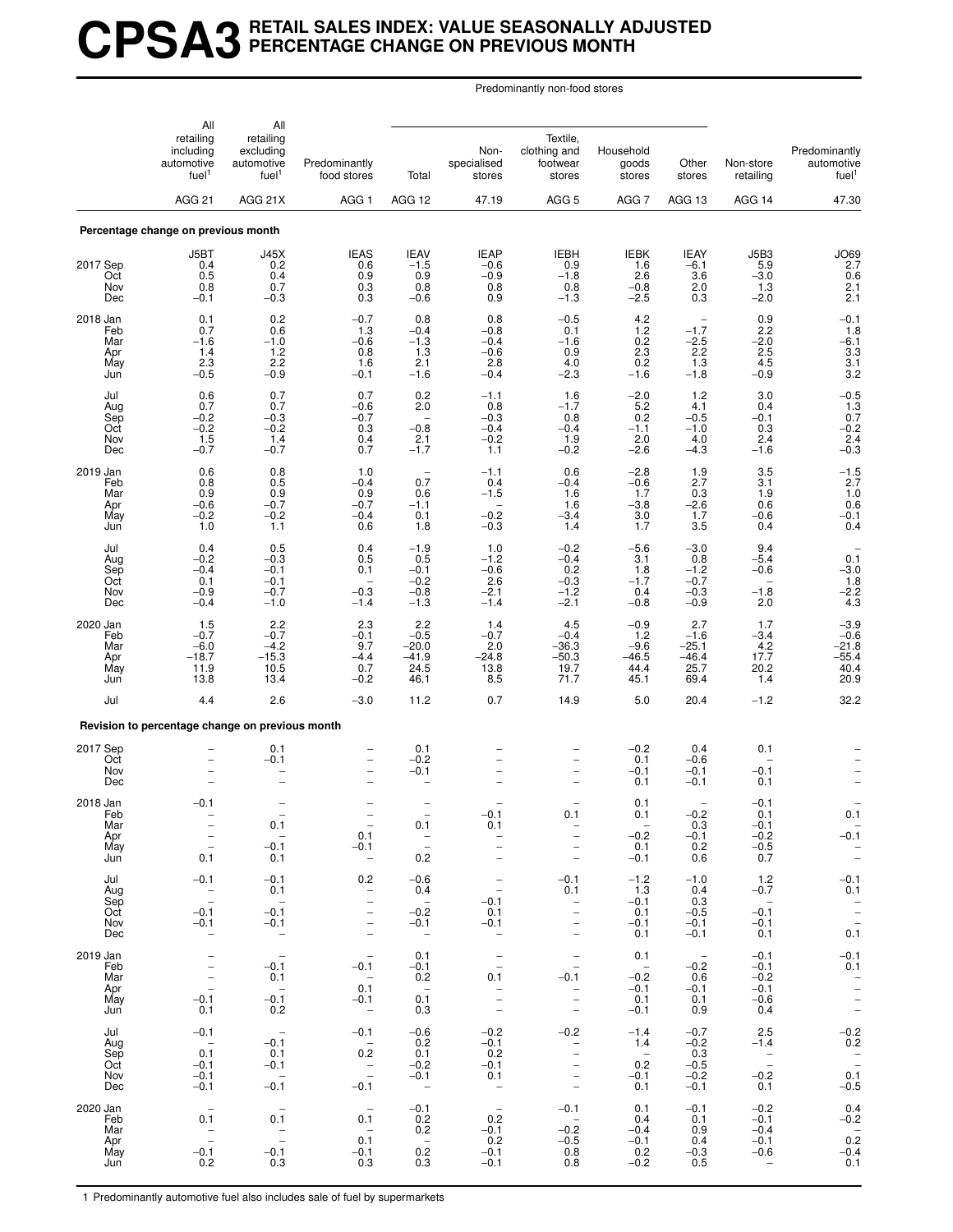## **CPSA4 RETAIL SALES INDEX: VALUE SEASONALLY ADJUSTED PERCENTAGE CHANGE 3 MONTHS ON PREVIOUS 3 MONTHS**

Predominantly non-food stores

|                                             | All                                                                              | All                                                                                                                           |                                                                                                         |                                                                           |                                                                                            |                                                                                                                                                               |                                                                          |                                                                      |                                                               |                                                                                      |
|---------------------------------------------|----------------------------------------------------------------------------------|-------------------------------------------------------------------------------------------------------------------------------|---------------------------------------------------------------------------------------------------------|---------------------------------------------------------------------------|--------------------------------------------------------------------------------------------|---------------------------------------------------------------------------------------------------------------------------------------------------------------|--------------------------------------------------------------------------|----------------------------------------------------------------------|---------------------------------------------------------------|--------------------------------------------------------------------------------------|
|                                             | retailing<br>including<br>automotive<br>fuel <sup>1</sup>                        | retailing<br>excluding<br>automotive<br>fuel <sup>1</sup>                                                                     | Predominantly<br>food stores                                                                            | Total                                                                     | Non-<br>specialised<br>stores                                                              | Textile,<br>clothing and<br>footwear<br>stores                                                                                                                | Household<br>goods<br>stores                                             | Other<br>stores                                                      | Non-store<br>retailing                                        | Predominantly<br>automotive<br>fuel <sup>1</sup>                                     |
|                                             | AGG <sub>21</sub>                                                                | AGG 21X                                                                                                                       | AGG <sub>1</sub>                                                                                        | AGG 12                                                                    | 47.19                                                                                      | AGG <sub>5</sub>                                                                                                                                              | AGG 7                                                                    | AGG 13                                                               | AGG 14                                                        | 47.30                                                                                |
|                                             | Percentage change 3 months on previous 3 months                                  |                                                                                                                               |                                                                                                         |                                                                           |                                                                                            |                                                                                                                                                               |                                                                          |                                                                      |                                                               |                                                                                      |
| 2017 Sep<br>Oct<br>Nov<br>Dec               | J5BX<br>1.1<br>1.9<br>1.9<br>1.6                                                 | J45K<br>1.2<br>1.7<br>1.5<br>1.2                                                                                              | <b>IEAT</b><br>0.5<br>1.2<br>1.6<br>1.6                                                                 | <b>IEAW</b><br>0.8<br>1.0<br>0.2<br>0.7                                   | <b>IEAQ</b><br>1.7<br>1.2<br>$-0.1$<br>$-0.1$                                              | <b>IEBI</b><br>1.7<br>1.1<br>0.7<br>$-1.0$                                                                                                                    | <b>IEBL</b><br>$-0.8$<br>0.2<br>1.2<br>0.9                               | <b>IEAZ</b><br>0.5<br>1.4<br>$-0.7$<br>2.8                           | <b>J5B9</b><br>5.6<br>7.2<br>6.4<br>1.5                       | JO6A<br>3.1<br>$\frac{5.6}{5.3}$                                                     |
| 2018 Jan<br>Feb<br>Mar<br>Apr<br>May<br>Jun | 1.2<br>0.9<br>0.2<br>0.1<br>0.5<br>2.0                                           | 0.8<br>0.6<br>0.2<br>0.2<br>0.8<br>1.9                                                                                        | 1.1<br>0.8<br>0.3<br>0.7<br>1.0<br>1.9                                                                  | 0.9<br>0.8<br>$-0.5$<br>0.2<br>1.2                                        | 0.8<br>1.4<br>0.9<br>$-0.4$<br>$-0.2$<br>0.6                                               | $-1.2$<br>$-1.7$<br>$-1.6$<br>$-1.5$<br>0.1<br>1.8                                                                                                            | 1.0<br>0.8<br>3.2<br>4.2<br>4.2<br>2.4                                   | 2.8<br>2.6<br>$-1.3$<br>$-2.6$<br>$-1.9$<br>0.3                      | $-0.3$<br>$-1.2$<br>0.7<br>1.4<br>2.7<br>4.6                  | $\begin{array}{c} 4.9 \\ 4.3 \\ 0.6 \end{array}$<br>$-1.0$<br>$-2.2$<br>3.2          |
| Jul<br>Aug<br>Sep<br>Oct<br>Nov<br>Dec      | 2.6<br>2.2<br>1.4<br>0.8<br>0.9<br>0.7                                           | 2.3<br>1.7<br>1.2<br>0.6<br>0.8<br>0.6                                                                                        | 2.1<br>1.6<br>0.4<br>$-0.6$<br>-0.6<br>0.2                                                              | 1.6<br>1.1<br>1.2<br>1.4<br>1.7<br>0.7                                    | 1.6<br>0.9<br>$-0.4$<br>$-0.4$<br>$-0.1$                                                   | 3.0<br>1.2<br>0.5<br>$-0.9$<br>0.5<br>0.7                                                                                                                     | 0.2<br>$-0.2$<br>0.6<br>2.9<br>2.8<br>0.9                                | 1.1<br>1.9<br>3.1<br>3.7<br>3.3<br>0.9                               | 5.9<br>5.1<br>4.0<br>2.2<br>2.3<br>1.4                        | $\frac{5.5}{6.7}$<br>$3.5$<br>2.3<br>2.0<br>2.2                                      |
| 2019 Jan<br>Feb<br>Mar<br>Apr<br>May<br>Jun | 1.1<br>0.9<br>1.5<br>1.4<br>1.2<br>0.5                                           | 1.0<br>$0.9$<br>$1.5$<br>1.3<br>1.1<br>0.3                                                                                    | 1.2<br>1.6<br>1.7<br>1.0<br>0.5<br>$-0.3$                                                               | 0.4<br>$-0.4$<br>0.2<br>0.2<br>0.4<br>0.2                                 | $-0.1$<br>0.2<br>$-0.8$<br>$-1.1$<br>$-1.8$<br>$-1.1$                                      | 1.9<br>1.2<br>1.4<br>1.6<br>1.5<br>0.6                                                                                                                        | $-1.4$<br>$-3.6$<br>$-3.5$<br>$-3.3$<br>$-1.2$<br>$-0.2$                 | 0.6<br>$-0.1$<br>2.3<br>1.9<br>1.7<br>0.9                            | 2.5<br>$3.2\,$<br>6.2<br>6.6<br>5.6<br>2.5                    | $1.8$<br>$1.2$<br>$1.3$<br>$2.4$<br>$\frac{2.6}{2.1}$                                |
| Jul<br>Aug<br>Sep<br>Oct<br>Nov<br>Dec      | 0.5<br>0.9<br>0.7<br>0.1<br>$-0.6$<br>$-1.0$                                     | 0.5<br>0.9<br>0.9<br>0.3<br>$-0.4$<br>$-1.1$                                                                                  | $-0.1$<br>0.5<br>1.1<br>1.1<br>0.5<br>$-0.6$                                                            | 0.1<br>0.4<br>$-0.5$<br>$-0.4$<br>$-0.8$<br>$-1.1$                        | $-0.6$<br>$-0.2$<br>$-0.3$<br>$-0.2$<br>$-0.1$                                             | $-0.9$<br>$-0.6$<br>$-0.5$<br>$\overline{\phantom{0}}$<br>$-0.7$<br>$-2.0$                                                                                    | 0.2<br>$-0.3$<br>$-1.0$<br>0.2<br>0.7<br>0.2                             | 1.5<br>2.0<br>$-0.3$<br>$-1.3$<br>$-2.3$<br>$-1.7$                   | 3.6<br>4.2<br>5.1<br>0.2<br>$-1.6$<br>$-2.6$                  | 0.9 0.6<br>$-0.9$<br>$-1.4$<br>$-2.6$                                                |
| 2020 Jan<br>Feb<br>Mar<br>Apr<br>May<br>Jun | $-0.7$<br>$-0.2$<br>$-1.6$<br>$-9.4$<br>$-13.9$<br>$-11.0$                       | $-0.7$<br>$-0.3$<br>$-0.6$<br>$-7.0$<br>$-10.3$<br>$-7.1$                                                                     | $-0.5$<br>$-0.3$<br>4.7<br>6.2<br>7.7<br>1.7                                                            | $-1.1$<br>$-0.7$<br>$-6.4$<br>$-23.8$<br>$-36.9$<br>$-30.6$               | $-1.0$<br>$-1.2$<br>0.1<br>$-6.6$<br>$-10.3$<br>$-14.0$                                    | $-1.4$<br>$-0.4$<br>$-10.8$<br>$-33.8$<br>$-53.5$<br>$-46.8$                                                                                                  | $-1.2$<br>$-1.5$<br>$-4.0$<br>$-19.3$<br>$-28.5$<br>$-21.6$              | $-0.8$<br>$-0.1$<br>$-8.0$<br>$-28.2$<br>$-43.4$<br>$-33.7$          | $\overline{\phantom{a}}$<br>0.8<br>1.6<br>6.7<br>20.9<br>36.8 | $-0.3$<br>0.7<br>$-10.0$<br>$-29.8$<br>$-45.1$<br>$-47.4$                            |
| Jul                                         | 5.1                                                                              | 6.8                                                                                                                           | $-0.7$                                                                                                  | 4.5                                                                       | $-1.1$                                                                                     | $-8.3$                                                                                                                                                        | 15.9                                                                     | 11.4                                                                 | 36.5                                                          | $-13.4$                                                                              |
|                                             |                                                                                  |                                                                                                                               | Revision to percentage change 3 months on previous 3 months                                             |                                                                           |                                                                                            |                                                                                                                                                               |                                                                          |                                                                      |                                                               |                                                                                      |
| 2017 Sep<br>Oct<br>Nov<br>Dec               | 0.1<br>0.1                                                                       | 0.1<br>$\overline{\phantom{0}}$                                                                                               | 0.1<br>$-0.1$<br>$-0.1$                                                                                 | $-0.1$<br>$-0.1$                                                          | $-0.1$                                                                                     |                                                                                                                                                               | $-0.3$<br>0.3<br>0.3<br>0.3                                              | $-0.1$<br>$-0.3$                                                     | 0.6<br>0.2<br>$-0.1$                                          | $-0.1$<br>0.1                                                                        |
| 2018 Jan<br>Feb<br>Mar<br>Apr<br>May<br>Jun | $-0.1$<br>$-0.1$<br>$\overline{\phantom{0}}$<br>$\overline{a}$<br>$\overline{a}$ | $-0.1$<br>$\bar{a}$<br>$\overline{\phantom{a}}$                                                                               | -0.1<br>$\overline{\phantom{0}}$<br>$\overline{\phantom{0}}$<br>$\overline{\phantom{0}}$                | $-0.1$<br>0.1<br>0.1<br>0.1<br>0.1                                        | $-0.1$<br>$\overline{a}$<br>$-0.1$                                                         | -<br>$\overline{\phantom{0}}$<br>$\overline{\phantom{0}}$                                                                                                     | 0.1<br>0.1<br>0.1<br>$\overline{\phantom{a}}$<br>$-0.1$                  | $-0.3$<br>$-0.3$<br>$\sim$ $-$<br>0.1<br>0.3<br>0.5                  | $-0.1$<br>$-0.1$<br>$-0.1$<br>$-0.3$<br>$-0.5$<br>$-0.5$      | 0.1<br>0.1<br>$-0.\overline{1}$                                                      |
| Jul<br>Aug<br>Sep<br>Oct<br>Nov<br>Dec      | $\overline{\phantom{a}}$<br>0.1<br>$\overline{a}$<br>0.1<br>$\sim$<br>$-0.1$     | $\overline{\phantom{a}}$<br>0.1<br>0.1<br>$\hspace{0.1mm}-\hspace{0.1mm}$<br>$\frac{1}{\sqrt{2}}$<br>$\overline{\phantom{a}}$ | $\hspace{0.1mm}-\hspace{0.1mm}$<br>0.1<br>0.1<br>$\overline{a}$<br>$-0.1$<br>$\overline{\phantom{a}}$   | 0.1<br>$\overline{a}$<br>$-0.2$<br>0.1<br>0.1<br>$\overline{\phantom{0}}$ | 0.1<br>0.1<br>$\mathbb{Z}^{\pm}$<br>$-0.1$                                                 | $\overline{\phantom{m}}$<br>$\overline{\phantom{0}}$<br>$\overline{\phantom{0}}$<br>$\overline{\phantom{0}}$<br>$\overline{\phantom{0}}$<br>$\qquad \qquad -$ | $-0.4$<br>$-0.4$<br>$-0.5$<br>0.3<br>0.3<br>0.4                          | 0.3<br>0.2<br>$-0.2$<br>$\overline{\phantom{0}}$<br>$-0.2$<br>$-0.3$ | 0.1<br>0.8<br>0.9<br>0.2<br>$-0.1$<br>$-0.3$                  | $\hspace{0.1mm}-\hspace{0.1mm}$<br>$-0.1$<br>$-0.1$<br>$\frac{1}{2}$                 |
| 2019 Jan<br>Feb<br>Mar<br>Apr<br>May<br>Jun | $\sim$ $-$<br>$-0.1$<br>$-0.1$<br>$\overline{\phantom{a}}$<br>0.1                | $-0.1$<br>$-0.1$<br>$-0.1$<br>$\overline{\phantom{a}}$<br>0.1                                                                 | $\overline{\phantom{a}}$<br>$\overline{\phantom{0}}$<br>$\qquad \qquad -$<br>$\frac{1}{2}$<br>$\bar{a}$ | $-0.1$<br>$-0.1$<br>$\sim$<br>0.1<br>0.1<br>0.2                           | $-0.1$<br>$\overline{\phantom{a}}$<br>$\overline{\phantom{a}}$<br>$\overline{\phantom{a}}$ | $\overline{\phantom{m}}$<br>$\overline{\phantom{0}}$<br>$\overline{a}$<br>$\overline{\phantom{a}}$<br>$\overline{\phantom{a}}$<br>$-0.1$                      | 0.1<br>0.1<br>0.2<br>$\overline{\mathbb{Z}}$<br>$\overline{\phantom{a}}$ | $-0.4$<br>$-0.4$<br>$\sim$ $-$<br>0.1<br>0.4<br>0.6                  | $-0.1$<br>$-0.2$<br>$-0.3$<br>$-0.4$<br>$-0.6$<br>$-0.5$      | $\hspace{0.1mm}-\hspace{0.1mm}$<br>0.1<br>$\bar{\mathbb{Z}}$<br>$-0.1$<br>$\sim$ $-$ |
| Jul<br>Aug<br>Sep<br>Oct<br>Nov<br>Dec      | $\overline{\phantom{a}}$<br>0.1<br>0.1<br>$\overline{\phantom{a}}$<br>$-0.1$     | 0.1<br>0.1<br>0.1<br>$\frac{1}{2}$<br>$-0.1$                                                                                  | $-0.1$<br>$-0.1$<br>$\sim$<br>0.1<br>0.1<br>$\sim$                                                      | 0.1<br>$\sim$<br>$-0.2$<br>$-0.1$<br>$\overline{\phantom{a}}$             | $\sim$ $-$<br>$-0.1$<br>$-0.2$<br>$-0.1$<br>0.1<br>0.1                                     | $\overline{\phantom{a}}$<br>$\qquad \qquad -$<br>$\qquad \qquad -$<br>$\overline{\phantom{a}}$<br>$\overline{\phantom{a}}$<br>$\overline{\phantom{0}}$        | $-0.5$<br>$-0.5$<br>$-0.6$<br>0.3<br>0.4<br>0.5                          | 0.7<br>0.4<br>$-0.2$<br>$-0.4$<br>$-0.5$<br>$-0.5$                   | 0.3<br>1.0<br>1.4<br>0.1<br>$-0.2$<br>$-0.6$                  | $-0.1$<br>$-0.1$<br>$-0.1$<br>$-0.\overline{1}$                                      |
| 2020 Jan<br>Feb<br>Mar<br>Apr<br>May<br>Jun | $-0.1$<br>$-0.1$<br>$\sim$<br>0.1<br>0.1<br>0.1                                  | $-0.1$<br>$-0.1$<br>$\sim$ $-$<br>0.1<br>0.1<br>0.1                                                                           | $\sim$<br>$-0.2$<br>$\sim$<br>0.1<br>0.1<br>0.2                                                         | $-0.2$<br>$-0.1$<br>$\sim$<br>0.2<br>0.2<br>0.2                           | 0.1<br>0.1<br>0.1<br>0.2<br>0.1<br>0.1                                                     | $-0.1$<br>$-0.1$<br>$-0.2$<br>$-0.2$<br>$-0.3$<br>$-0.2$                                                                                                      | 0.1<br>0.2<br>0.2<br>0.1<br>$-0.1$<br>$-0.2$                             | $-0.5$<br>$-0.5$<br>0.1<br>0.6<br>0.9<br>1.0                         | $-0.2$<br>$-0.2$<br>$-0.4$<br>$-0.5$<br>$-0.9$<br>$-1.1$      | $-0.1$<br>$-0.2$<br>$\frac{1}{0.1}$<br>0.1                                           |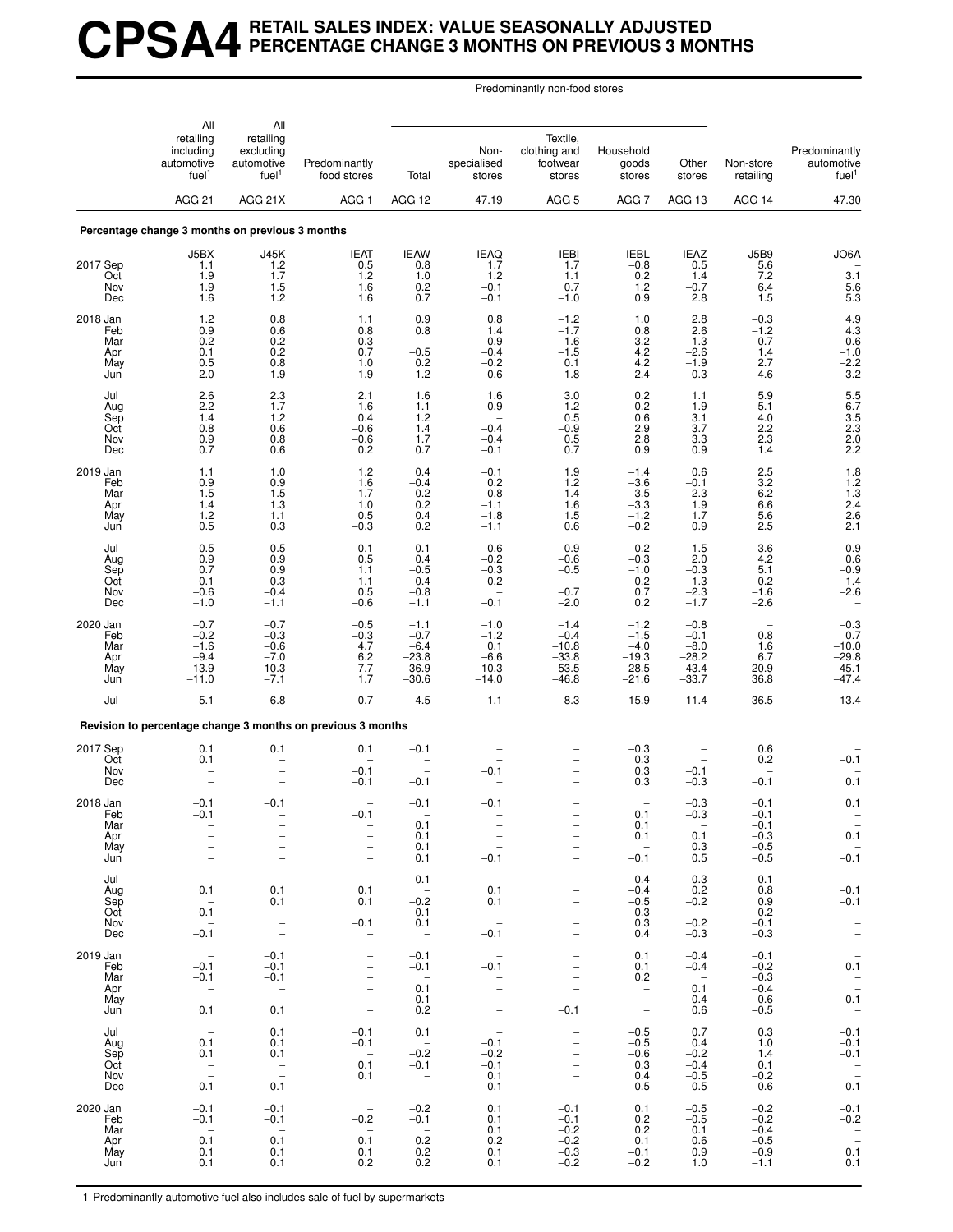# **KPSACHAINED VOLUME OF RETAIL SALES SEASONALLY ADJUSTED**

Index 2016=100

Predominantly non-food stores

|                                             | All                                                                                                                                      | All                                                                                                                        |                                                                                                           |                                                                                                                                |                                                                                                                        |                                                                                                                                          |                                                               |                                                            |                                                          |                                                                                                                       |
|---------------------------------------------|------------------------------------------------------------------------------------------------------------------------------------------|----------------------------------------------------------------------------------------------------------------------------|-----------------------------------------------------------------------------------------------------------|--------------------------------------------------------------------------------------------------------------------------------|------------------------------------------------------------------------------------------------------------------------|------------------------------------------------------------------------------------------------------------------------------------------|---------------------------------------------------------------|------------------------------------------------------------|----------------------------------------------------------|-----------------------------------------------------------------------------------------------------------------------|
|                                             | retailing<br>including<br>automotive<br>fuel <sup>1</sup>                                                                                | retailing<br>excluding<br>automotive<br>fuel <sup>1</sup>                                                                  | Predominantly<br>food stores                                                                              | Total                                                                                                                          | Non-<br>specialised<br>stores                                                                                          | Textile,<br>clothing and<br>footwear<br>stores                                                                                           | Household<br>goods<br>stores                                  | Other<br>stores                                            | Non-store<br>retailing                                   | Predominantly<br>automotive<br>fuel <sup>1</sup>                                                                      |
|                                             | <b>AGG 21</b>                                                                                                                            | AGG 21X                                                                                                                    | AGG <sub>1</sub>                                                                                          | AGG 12                                                                                                                         | 47.19                                                                                                                  | AGG <sub>5</sub>                                                                                                                         | AGG <sub>7</sub>                                              | AGG 13                                                     | AGG 14                                                   | 47.30                                                                                                                 |
|                                             | Index numbers of sales per week                                                                                                          |                                                                                                                            |                                                                                                           |                                                                                                                                |                                                                                                                        |                                                                                                                                          |                                                               |                                                            |                                                          |                                                                                                                       |
| 2017 Sep<br>Oct<br>Nov<br>Dec               | J5EK<br>102.5<br>102.9<br>103.5<br>102.7                                                                                                 | J467<br>102.7<br>103.0<br>103.6<br>102.9                                                                                   | <b>EAPT</b><br>99.7<br>100.1<br>100.3<br>100.4                                                            | EAPV<br>101.1<br>102.1<br>102.9<br>102.0                                                                                       | EAPU<br>100.9<br>100.0<br>100.6<br>101.5                                                                               | <b>EAPX</b><br>105.2<br>103.6<br>104.3<br>102.8                                                                                          | EAPY<br>98.4<br>101.1<br>100.5<br>98.8                        | EAPW<br>99.2<br>102.8<br>104.6<br>103.6                    | J5DZ<br>124.2<br>120.9<br>122.8<br>119.2                 | JO5A<br>$\begin{array}{c} 100.8 \\ 101.5 \\ 102.2 \\ 100.9 \end{array}$                                               |
| 2018 Jan<br>Feb<br>Mar<br>Apr<br>May<br>Jun | 102.6<br>103.2<br>101.7<br>103.1<br>105.4<br>104.7                                                                                       | 102.8<br>103.3<br>102.2<br>103.4<br>105.7<br>104.9                                                                         | 99.4<br>100.6<br>99.7<br>100.7<br>102.2<br>102.4                                                          | 102.7<br>102.1<br>101.2<br>102.2<br>104.5<br>102.9                                                                             | 102.1<br>101.4<br>101.1<br>100.0<br>103.0<br>102.7                                                                     | 102.1<br>101.9<br>100.5<br>101.5<br>105.6<br>104.0                                                                                       | 101.7<br>102.6<br>102.7<br>105.0<br>105.3<br>103.4            | 104.5<br>102.5<br>101.0<br>102.6<br>103.9<br>101.6         | 118.7<br>121.9<br>118.9<br>121.5<br>128.0<br>126.6       | 100.6<br>102.1<br>102.1<br>96.5<br>100.3<br>102.2<br>102.9                                                            |
| Jul<br>Aug<br>Sep<br>Oct<br>Nov<br>Dec      | 105.4<br>106.0<br>105.5<br>105.3<br>107.0<br>106.3                                                                                       | 105.8<br>106.4<br>105.9<br>105.8<br>107.3<br>106.3                                                                         | 102.7<br>102.1<br>101.2<br>101.5<br>102.0<br>102.3                                                        | 103.6<br>105.2<br>105.2<br>104.6<br>106.7<br>104.8                                                                             | 101.8<br>102.3<br>102.0<br>101.6<br>101.3<br>102.4                                                                     | 105.6<br>103.3<br>104.2<br>104.5<br>106.1<br>106.1                                                                                       | 102.2<br>106.4<br>107.4<br>105.7<br>107.7<br>104.9            | 104.0<br>108.3<br>106.7<br>106.0<br>110.2<br>105.1         | 131.2<br>131.9<br>131.4<br>131.4<br>135.0<br>132.3       | 101.8<br>102.1<br>$102.0$<br>$100.6$<br>$104.3$<br>106.6                                                              |
| 2019 Jan<br>Feb<br>Mar<br>Apr<br>May<br>Jun | 107.2<br>107.7<br>108.7<br>108.2<br>107.8<br>108.7                                                                                       | 107.3<br>107.6<br>108.7<br>108.2<br>107.8<br>108.6                                                                         | 103.3<br>102.5<br>103.2<br>102.8<br>102.4<br>102.6                                                        | 104.9<br>105.5<br>106.5<br>105.6<br>105.5<br>106.9                                                                             | 101.5<br>101.8<br>100.4<br>100.3<br>100.1<br>99.6                                                                      | 106.8<br>106.5<br>108.1<br>110.3<br>106.2<br>107.4                                                                                       | 101.9<br>101.1<br>103.5<br>100.1<br>102.3<br>103.7            | 107.4<br>110.1<br>111.1<br>108.6<br>110.5<br>113.4         | 137.5<br>141.5<br>144.9<br>145.6<br>144.9<br>145.4       | 106.4<br>108.9<br>108.7<br>108.7<br>107.7<br>108.6                                                                    |
| Jul<br>Aug<br>Sep<br>Oct<br>Nov<br>Dec      | 109.3<br>108.7<br>108.4<br>108.5<br>107.6<br>106.8                                                                                       | 109.3<br>108.7<br>108.6<br>108.6<br>107.7<br>106.6                                                                         | 102.7<br>103.1<br>103.3<br>103.4<br>102.8<br>101.2                                                        | 105.3<br>105.3<br>105.4<br>105.3<br>104.6<br>103.2                                                                             | 100.4<br>99.4<br>98.8<br>101.6<br>99.4<br>98.3                                                                         | 106.7<br>106.8<br>107.3<br>106.5<br>105.6<br>103.6                                                                                       | 98.4<br>101.0<br>102.9<br>101.4<br>102.0<br>101.1             | 111.8<br>110.8<br>109.7<br>109.3<br>108.7<br>107.7         | 159.7<br>151.3<br>149.1<br>148.9<br>146.0<br>148.9       | 108.8<br>108.6<br>106.6<br>108.0<br>106.7<br>108.5                                                                    |
| 2020 Jan<br>Feb<br>Mar<br>Apr<br>May<br>Jun | 108.1<br>107.6<br>102.1<br>83.6<br>93.9<br>107.0                                                                                         | 108.6<br>108.0<br>103.9<br>88.1<br>97.4<br>110.5                                                                           | 103.3<br>103.0<br>113.1<br>108.4<br>108.8<br>108.8                                                        | 104.7<br>104.7<br>84.6<br>49.5<br>61.4<br>89.0                                                                                 | 99.1<br>98.5<br>101.1<br>75.9<br>86.4<br>93.4                                                                          | 107.6<br>107.4<br>69.1<br>34.9<br>41.7<br>71.3                                                                                           | 99.9<br>101.5<br>92.6<br>50.1<br>71.5<br>103.5                | 108.9<br>108.4<br>82.2<br>44.3<br>55.7<br>92.7             | 152.2<br>147.3<br>156.0<br>184.0<br>222.2<br>224.4       | 103.4<br>104.3<br>84.9<br>40.8<br>60.0<br>73.0                                                                        |
| Jul                                         | 110.8                                                                                                                                    | 112.7                                                                                                                      | 105.5                                                                                                     | 97.8                                                                                                                           | 93.5                                                                                                                   | 79.8                                                                                                                                     | 107.6                                                         | 110.8                                                      | 219.7                                                    | 92.1                                                                                                                  |
|                                             | <b>Revision to index numbers</b>                                                                                                         |                                                                                                                            |                                                                                                           |                                                                                                                                |                                                                                                                        |                                                                                                                                          |                                                               |                                                            |                                                          |                                                                                                                       |
| 2017 Sep<br>Oct<br>Nov<br>Dec               | $\overline{\phantom{0}}$                                                                                                                 |                                                                                                                            | $\overline{\phantom{0}}$<br>$\overline{a}$                                                                | $\overline{a}$<br>▃<br>$\overline{\phantom{0}}$                                                                                |                                                                                                                        | $-0.1$                                                                                                                                   | $-0.1$<br>0.1                                                 | 0.1<br>$-0.1$<br>$-0.2$                                    | 0.1<br>0.2                                               | $-0.1$                                                                                                                |
| 2018 Jan<br>Feb<br>Mar<br>Apr<br>May<br>Jun | 0.1<br>$\hspace{0.1cm} -$<br>$\overline{\phantom{a}}$<br>$-0.1$                                                                          | $\overline{\phantom{a}}$<br>$\overline{\phantom{a}}$<br>$-0.1$<br>$-0.1$                                                   | $\overline{\phantom{m}}$<br>$\overline{\phantom{m}}$<br>$-0.1$                                            | $\overline{\phantom{a}}$<br>$-0.1$<br>0.1<br>$\overline{\phantom{a}}$                                                          |                                                                                                                        | $\overline{\phantom{m}}$<br>0.1                                                                                                          | 0.2<br>0.4<br>0.3<br>0.2<br>0.2<br>$-0.4$                     | $-0.1$<br>$-0.2$<br>$-$<br>$-0.2$<br>0.1<br>0.3            | $-0.1$<br>$-0.2$<br>0.3<br>$-0.4$<br>$-0.9$<br>$-0.7$    | $\qquad \qquad -$<br>$\qquad \qquad -$<br>$0.\overline{1}$                                                            |
| Jul<br>Aug<br>Sep<br>Oct<br>Nov<br>Dec      | $\overline{\phantom{a}}$<br>0.1<br>$\overline{\phantom{m}}$<br>$\overline{\phantom{m}}$<br>$\qquad \qquad -$<br>$\overline{\phantom{0}}$ | 0.1<br>0.1<br>$\overline{\phantom{0}}$<br>$\overline{\phantom{a}}$<br>$\overline{\phantom{m}}$<br>$\overline{\phantom{a}}$ | 0.1<br>0.1<br>$\qquad \qquad -$<br>$\overline{\phantom{0}}$<br>$\overline{a}$<br>$\overline{\phantom{0}}$ | $-0.1$<br>$\overline{\phantom{a}}$<br>$\overline{a}$<br>$\overline{\phantom{0}}$<br>$\overline{a}$<br>$\overline{\phantom{a}}$ | 0.1                                                                                                                    | $\qquad \qquad -$<br>$\overline{\phantom{0}}$<br>-<br>$\qquad \qquad -$<br>$\overline{\phantom{0}}$<br>$\bar{\phantom{a}}$               | $-0.5$<br>$-0.3$<br>$-0.1$<br>$\overline{\phantom{a}}$<br>0.1 | $-0.1$<br>0.1<br>$\sim$<br>0.1<br>$\overline{a}$<br>$-0.2$ | 1.2<br>0.1<br>0.1<br>$\sim$<br>0.1<br>0.3                | $\bar{a}$<br>$\overline{\phantom{a}}$<br>$-0.1$<br>$\hspace{0.1cm}$ –<br>$\equiv$                                     |
| 2019 Jan<br>Feb<br>Mar<br>Apr<br>May<br>Jun | $\overline{\phantom{a}}$<br>$\overline{\phantom{a}}$<br>0.1<br>$-0.1$<br>$-0.1$<br>$-0.1$                                                | $\overline{\phantom{a}}$<br>$\overline{\phantom{m}}$<br>0.1<br>$\sim$ $-$<br>$-0.1$<br>$-0.2$                              | $\overline{\phantom{a}}$<br>$\overline{\phantom{a}}$<br>$-0.1$<br>$\bar{\mathbb{Z}}$<br>$-0.2$            | $\overline{\phantom{a}}$<br>$\overline{\phantom{a}}$<br>0.1<br>$\overline{\phantom{a}}$<br>0.2<br>$\sim$                       | $\qquad \qquad -$<br>$-0.1$<br>$\hspace{0.1mm}-\hspace{0.1mm}$<br>$\overline{\phantom{a}}$<br>$\overline{a}$<br>$-0.1$ | $\qquad \qquad -$<br>$\overline{\phantom{a}}$<br>$\overline{\phantom{a}}$<br>$\overline{\phantom{0}}$<br>$\overline{\phantom{a}}$<br>0.1 | 0.2<br>0.5<br>0.4<br>0.2<br>0.4<br>$-0.6$                     | $-0.1$<br>$-0.2$<br>0.1<br>$-0.1$<br>0.2<br>0.5            | $-0.1$<br>$-0.3$<br>0.3<br>$-0.5$<br>$-1.2$<br>$-1.1$    | 0.1<br>$\hspace{0.1mm}$<br>$-0.1$<br>$\overline{\phantom{a}}$<br>$\overline{\phantom{a}}$<br>$\overline{\phantom{m}}$ |
| Jul<br>Aug<br>Sep<br>Oct<br>Nov<br>Dec      | 0.2<br>$-0.1$<br>$\sim$<br>$-0.1$<br>$\sim$<br>$-0.1$                                                                                    | 0.1<br>$-0.1$<br>$\overline{a}$<br>$\frac{1}{2}$<br>$-0.1$                                                                 | $-0.2$<br>$-0.1$<br>$\hspace{0.1mm}-\hspace{0.1mm}$<br>$\bar{z}$<br>$-0.1$                                | $\hspace{0.1mm}-\hspace{0.1mm}$<br>$-0.1$<br>$\sim$<br>$-0.1$<br>$-0.1$<br>$-0.1$                                              | $-0.2$<br>$-0.3$<br>$-0.1$<br>$-0.1$<br>$-0.1$<br>$\sim$                                                               | $-0.1$<br>$-0.1$<br>$\overline{\phantom{a}}$<br>$\overline{\phantom{a}}$<br>$\overline{\phantom{a}}$<br>$\overline{\phantom{a}}$         | $-0.7$<br>$-0.4$<br>$-0.2$<br>0.1<br>$\sim$<br>0.2            | 0.6<br>0.2<br>$\sim$<br>$-0.1$<br>$-0.3$<br>$-0.4$         | 2.4<br>0.2<br>0.1<br>$\sim$ $-$<br>0.1<br>0.4            | $\overline{\phantom{a}}$<br>0.1<br>$-0.\overline{1}$<br>$-0.\overline{5}$                                             |
| 2020 Jan<br>Feb<br>Mar<br>Apr<br>May<br>Jun | $-0.1$<br>0.1<br>$\bar{z}$<br>$\overline{\phantom{a}}$                                                                                   | $-0.1$<br>$\sim$ $-$<br>0.1<br>$-0.1$<br>$-0.1$<br>$-0.1$                                                                  | $-0.1$<br>$\hspace{0.1cm}$ –<br>$\overline{a}$<br>0.1<br>0.2<br>0.3                                       | $-0.1$<br>$\sim$<br>0.2<br>0.1<br>0.2<br>$\hspace{0.1mm}-\hspace{0.1mm}$                                                       | $\sim$<br>0.1<br>0.1<br>0.2<br>0.1<br>0.1                                                                              | $-0.1$<br>$-0.1$<br>$-0.4$<br>$-0.5$<br>$-0.3$<br>$-0.1$                                                                                 | 0.3<br>0.7<br>0.5<br>0.1<br>0.4<br>$-0.9$                     | $-0.5$<br>$-0.4$<br>0.6<br>0.5<br>0.6<br>0.8               | $-0.1$<br>$-0.4$<br>$\sim$<br>$-0.9$<br>$-2.3$<br>$-2.5$ | $-0.2$<br>$-0.3$<br>$-0.2$<br>0.1<br>0.1                                                                              |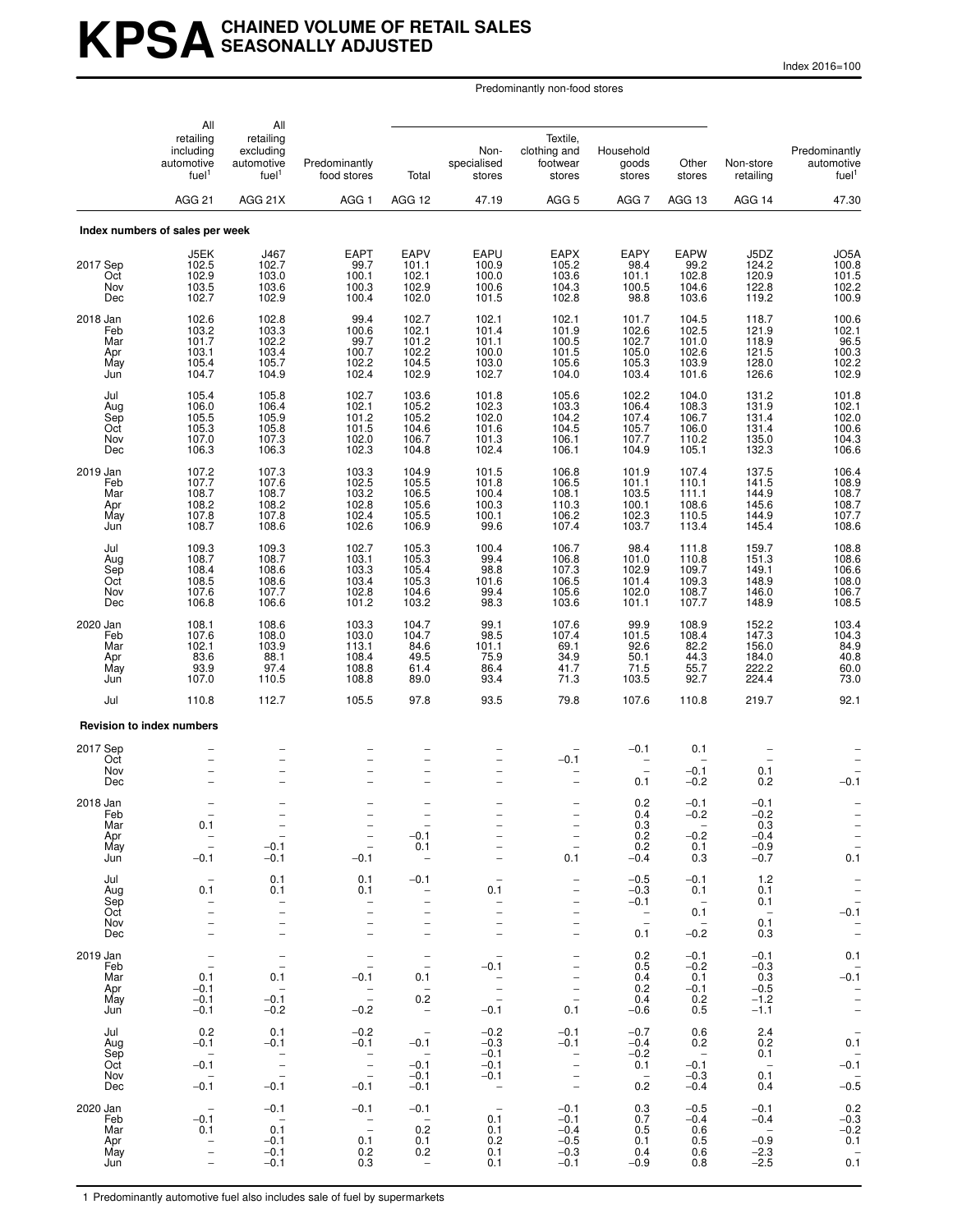# **KPSA1 RETAIL SALES INDEX: VOLUME SEASONALLY ADJUSTED PERCENTAGE CHANGE ON SAME MONTH A YEAR EARLIER**

Predominantly non-food stores

|                                             | All                                                                                   | All                                                                                                                    |                                                                                                                     |                                                                                                              |                                                          |                                                                                                                                     |                                                                                                                      |                                                                                 |                                                                                                       |                                                                                                      |
|---------------------------------------------|---------------------------------------------------------------------------------------|------------------------------------------------------------------------------------------------------------------------|---------------------------------------------------------------------------------------------------------------------|--------------------------------------------------------------------------------------------------------------|----------------------------------------------------------|-------------------------------------------------------------------------------------------------------------------------------------|----------------------------------------------------------------------------------------------------------------------|---------------------------------------------------------------------------------|-------------------------------------------------------------------------------------------------------|------------------------------------------------------------------------------------------------------|
|                                             | retailing<br>including<br>automotive<br>fuel <sup>1</sup>                             | retailing<br>excluding<br>automotive<br>fuel <sup>1</sup>                                                              | Predominantly<br>food stores                                                                                        | Total                                                                                                        | Non-<br>specialised<br>stores                            | Textile,<br>clothing and<br>footwear<br>stores                                                                                      | Household<br>goods<br>stores                                                                                         | Other<br>stores                                                                 | Non-store<br>retailing                                                                                | Predominantly<br>automotive<br>fuel <sup>1</sup>                                                     |
|                                             | AGG <sub>21</sub>                                                                     | AGG 21X                                                                                                                | AGG <sub>1</sub>                                                                                                    | AGG 12                                                                                                       | 47.19                                                    | AGG <sub>5</sub>                                                                                                                    | AGG <sub>7</sub>                                                                                                     | AGG 13                                                                          | AGG 14                                                                                                | 47.30                                                                                                |
|                                             | Percentage change on same month a year earlier                                        |                                                                                                                        |                                                                                                                     |                                                                                                              |                                                          |                                                                                                                                     |                                                                                                                      |                                                                                 |                                                                                                       |                                                                                                      |
| 2017 Sep<br>Oct<br>Nov<br>Dec               | J5EB<br>1.5<br>0.2<br>1.3<br>1.9                                                      | <b>J45U</b><br>1.6<br>0.2<br>1.1<br>1.8                                                                                | <b>IDOB</b><br>$-1.3$<br>$-1.2$<br>$-0.9$<br>0.6                                                                    | <b>IDOC</b><br>1.0<br>$-0.8$<br>1.0<br>1.5                                                                   | <b>IDOA</b><br>$-1.2$<br>$-0.7$<br>$-0.9$<br>1.9         | <b>IDOG</b><br>6.6<br>$-1.8$<br>2.5<br>1.7                                                                                          | <b>IDOH</b><br>0.7<br>0.1<br>$-2.5$<br>$-1.1$                                                                        | <b>IDOD</b><br>$-2.1$<br>$-0.5$<br>3.4<br>2.8                                   | J5DK<br>17.6<br>10.8<br>9.7<br>7.9                                                                    | JO4C<br>$-0.1$<br>$-0.1$<br>$2.7$<br>$2.7$                                                           |
| 2018 Jan<br>Feb<br>Mar<br>Apr<br>May<br>Jun | 1.9<br>1.8<br>1.2<br>0.7<br>4.0<br>3.1                                                | 2.0<br>1.6<br>1.1<br>0.8<br>4.5<br>3.0                                                                                 | $-0.4$<br>0.1<br>$-0.8$<br>0.2<br>2.5<br>3.4                                                                        | 2.8<br>0.8<br>1.1<br>$-0.1$<br>3.9<br>1.0                                                                    | $\frac{3.5}{2.2}$<br>1.0<br>0.5<br>4.4<br>2.5            | $0.2 - 1.7$<br>$-4.0$<br>$-2.0$<br>1.3<br>$-0.3$                                                                                    | 2.4<br>2.3<br>2.6<br>0.5<br>8.0<br>4.3                                                                               | 5.0<br>1.4<br>5.2<br>0.9<br>3.6<br>$-0.8$                                       | 8.1<br>11.4<br>9.1<br>7.2<br>15.2<br>10.3                                                             | $1.6$<br>$3.9$<br>$1.8$<br>$0.2$<br>$-0.6$<br>3.9                                                    |
| Jul<br>Aug<br>Sep<br>Oct<br>Nov<br>Dec      | 3.8<br>3.3<br>3.0<br>2.3<br>3.4<br>3.5                                                | 4.0<br>3.4<br>$\frac{3.2}{2.7}$<br>3.6<br>3.3                                                                          | 3.3<br>2.4<br>1.5<br>1.4<br>1.7<br>1.9                                                                              | 1.9<br>2.2<br>4.1<br>2.4<br>3.7<br>2.7                                                                       | 1.3<br>0.8<br>1.1<br>1.6<br>0.7<br>0.9                   | 1.8<br>$-1.4$<br>$-0.9$<br>0.8<br>1.7<br>3.2                                                                                        | 1.3<br>10.6<br>9.1<br>4.5<br>7.1<br>6.2                                                                              | 2.7<br>1.5<br>7.6<br>3.0<br>$\frac{5.3}{1.5}$                                   | 16.3<br>12.4<br>5.8<br>8.6<br>9.9<br>11.0                                                             | 1.8<br>$2.0$<br>$1.2$<br>$-0.9$<br>$\frac{2.1}{5.6}$                                                 |
| 2019 Jan<br>Feb<br>Mar<br>Apr<br>May<br>Jun | 4.5<br>4.4<br>6.9<br>5.0<br>2.3<br>3.8                                                | 4.4<br>4.1<br>6.3<br>4.6<br>2.0<br>$3.\overline{6}$                                                                    | 3.9<br>1.8<br>$3.\overline{5}$<br>2.1<br>0.2<br>0.3                                                                 | 2.1<br>3.4<br>5.2<br>$\begin{array}{c} 3.3 \\ 0.9 \end{array}$<br>3.9                                        | $-0.5$<br>0.4<br>$-0.7$<br>0.3<br>$-2.8$<br>$-3.0$       | 4.6<br>4.5<br>7.6<br>8.6<br>0.6<br>3.3                                                                                              | $0.2 - 1.5$<br>0.8<br>$-4.6$<br>$-2.9$<br>0.3                                                                        | $\frac{2.8}{7.4}$<br>9.9<br>$\frac{5.8}{6.3}$<br>11.6                           | 15.9<br>16.1<br>21.8<br>19.8<br>13.2<br>14.9                                                          | $5.8$<br>$6.7$<br>$12.7$<br>$8.4$<br>5.4<br>5.6                                                      |
| Jul<br>Aug<br>Sep<br>Oct<br>Nov<br>Dec      | 3.6<br>2.6<br>2.7<br>3.1<br>0.6<br>0.5                                                | $\frac{3.3}{2.2}$<br>2.6<br>2.7<br>0.4<br>0.3                                                                          | $\overline{\phantom{m}}$<br>1.0<br>2.1<br>1.8<br>0.8<br>$-1.1$                                                      | 1.6<br>0.1<br>$0.2 \\ 0.7$<br>$-2.0$<br>$-1.5$                                                               | $-1.4$<br>$-2.8$<br>$-3.1$<br>$-0.1$<br>$-1.8$<br>$-4.1$ | 1.1<br>3.5<br>3.0<br>1.9<br>$-0.5$<br>$-2.3$                                                                                        | $-3.7$<br>$-5.0$<br>$-4.2$<br>$-4.1$<br>$-5.2$<br>$-3.7$                                                             | 7.5<br>$2.\overline{3}$<br>2.8<br>3.2<br>$-1.3$<br>2.4                          | 21.7<br>14.7<br>13.5<br>13.4<br>8.2<br>12.5                                                           | 6.9<br>6.3<br>4.4<br>7.4<br>2.3<br>1.8                                                               |
| 2020 Jan<br>Feb<br>Mar<br>Apr<br>May<br>Jun | 0.8<br>$-0.1$<br>$-6.1$<br>$-22.7$<br>$-12.9$<br>$-1.6$                               | 1.2<br>0.4<br>$-4.4$<br>$-18.5$<br>$-9.6$<br>1.7                                                                       | $\overline{\phantom{0}}$<br>0.5<br>9.6<br>5.4<br>6.2<br>6.0                                                         | $-0.2$<br>$-0.8$<br>$-20.6$<br>$-53.2$<br>$-41.8$<br>$-16.8$                                                 | $-2.4$<br>$-3.2$<br>0.7<br>$-24.3$<br>$-13.6$<br>$-6.3$  | 0.7<br>0.8<br>$-36.1$<br>-68.3<br>$-60.8$<br>$-33.6$                                                                                | $-2.0$<br>0.5<br>$-10.6$<br>$-50.0$<br>$-30.1$<br>$-0.2$                                                             | 1.4<br>$-1.5$<br>$-26.0$<br>$-59.2$<br>$-49.6$<br>$-18.3$                       | 10.6<br>4.1<br>7.7<br>26.4<br>53.3<br>54.4                                                            | $-2.9$<br>$-4.2$<br>$-21.9$<br>$-62.5$<br>$-44.3$<br>$-32.8$                                         |
| Jul                                         | 1.4                                                                                   | 3.1                                                                                                                    | 2.7                                                                                                                 | $-7.1$                                                                                                       | $-6.9$                                                   | $-25.3$                                                                                                                             | 9.4                                                                                                                  | $-0.8$                                                                          | 37.6                                                                                                  | $-15.4$                                                                                              |
|                                             |                                                                                       |                                                                                                                        | Revision to percentage change on same month a year earlier                                                          |                                                                                                              |                                                          |                                                                                                                                     |                                                                                                                      |                                                                                 |                                                                                                       |                                                                                                      |
| 2017 Sep<br>Oct<br>Nov<br>Dec               |                                                                                       |                                                                                                                        | $-0.1$                                                                                                              | $-0.1$<br>$-0.1$                                                                                             |                                                          |                                                                                                                                     | $\overline{\phantom{a}}$<br>۰                                                                                        | 0.1<br>$-0.1$                                                                   | 0.1<br>0.1                                                                                            |                                                                                                      |
| 2018 Jan<br>Feb<br>Mar<br>Apr<br>May<br>Jun | $\overline{a}$<br>$\overline{\phantom{0}}$<br>$-0.1$                                  | $\overline{\phantom{0}}$<br>$-0.1$                                                                                     |                                                                                                                     | $\overline{\phantom{0}}$<br>$\overline{\phantom{0}}$<br>$\overline{\phantom{0}}$                             |                                                          | $\overline{a}$<br>$\qquad \qquad -$                                                                                                 | 0.1<br>0.1<br>$\overline{\phantom{a}}$<br>0.1<br>$-0.2$                                                              | $-0.1$<br>$\overline{\phantom{a}}$<br>$\overline{\phantom{a}}$<br>0.1<br>0.1    | $-0.1$<br>$-0.1$<br>$-0.2$<br>$-0.3$                                                                  | 0.1<br>$\bar{a}$                                                                                     |
| Jul<br>Aug<br>Sep<br>Oct<br>Nov<br>Dec      | -<br>$\overline{\phantom{0}}$<br>$\overline{\phantom{0}}$<br>$\overline{\phantom{0}}$ | $\qquad \qquad -$<br>$\qquad \qquad -$<br>$\overline{\phantom{0}}$<br>$\frac{1}{2}$<br>0.1<br>$\overline{\phantom{m}}$ | -<br>$\overline{\phantom{0}}$<br>$\overline{\phantom{0}}$<br>$\overline{\phantom{0}}$                               | -<br>-<br>$\overline{\phantom{0}}$<br>$\overline{\phantom{0}}$                                               | 0.1<br>$\overline{\phantom{a}}$                          | $\qquad \qquad -$<br>-<br>$\overline{a}$<br>$\overline{\phantom{0}}$<br>$\overline{\phantom{0}}$                                    | $-0.2$<br>$-0.1$<br>$\hspace{0.1cm}$ $\hspace{0.1cm}$<br>$\overline{\phantom{a}}$<br>$\overline{\phantom{a}}$<br>0.1 | $-0.1$<br>$\overline{\phantom{a}}$<br>$-0.1$<br>$\sim$<br>0.1                   | 0.5<br>0.1<br>0.1<br>$\overline{\phantom{a}}$<br>$\overline{\phantom{a}}$<br>$\overline{\phantom{a}}$ | $\overline{\phantom{a}}$<br>0.1<br>$\overline{\phantom{0}}$<br>$\overline{\phantom{0}}$<br>$\bar{a}$ |
| 2019 Jan<br>Feb<br>Mar<br>Apr<br>May<br>Jun | -<br>$\overline{\phantom{0}}$<br>$\overline{\phantom{0}}$<br>$\overline{\phantom{0}}$ | $-0.1$<br>$\qquad \qquad -$<br>$\qquad \qquad -$<br>$\overline{\phantom{0}}$<br>$\bar{\phantom{a}}$                    | $\overbrace{\phantom{1232211}}$<br>$-0.1$<br>$\overline{\phantom{a}}$<br>$\bar{a}$<br>$\overline{\phantom{a}}$      | $\overline{\phantom{0}}$<br>$\overline{\phantom{0}}$<br>$\overline{\phantom{0}}$<br>$\overline{\phantom{0}}$ |                                                          | -<br>$\overline{\phantom{0}}$<br>$\overline{a}$<br>$\overline{\phantom{0}}$<br>$\overline{\phantom{0}}$<br>$\overline{\phantom{0}}$ | 0.1<br>0.1<br>0.1<br>0.1<br>0.1<br>$-0.2$                                                                            | $\sim$<br>$-0.1$<br>$\sim$ $-$<br>$\hspace{0.1mm}-\hspace{0.1mm}$<br>0.1<br>0.2 | 0.1<br>$\sim$<br>$-0.1$<br>$-0.1$<br>$-0.2$<br>$-0.2$                                                 | 0.1<br>$\overline{\phantom{a}}$<br>$\bar{a}$<br>$\frac{1}{1}$                                        |
| Jul<br>Aug<br>Sep<br>Oct<br>Nov<br>Dec      | $-0.1$<br>-<br>$\equiv$<br>$\frac{1}{2}$<br>$-0.1$                                    | $\qquad \qquad -$<br>$-0.1$<br>0.1<br>$\overline{a}$<br>$-0.1$                                                         | $-0.3$<br>$-0.2$<br>0.1<br>$\sim$<br>$\overline{\phantom{a}}$<br>$-0.1$                                             | 0.1<br>$-0.1$<br>$\sim$<br>$-0.1$<br>$-0.1$<br>$-0.1$                                                        | $-0.3$<br>$-0.4$<br>$-0.3$<br>$\sim$                     | $\overline{\phantom{0}}$<br>$\overline{a}$<br>$\overline{\phantom{0}}$<br>$\overline{\phantom{m}}$                                  | $-0.1$<br>$\overline{\phantom{m}}$<br>-<br>$\overline{\phantom{a}}$<br>$\overline{\phantom{a}}$                      | 0.7<br>$\overline{\phantom{a}}$<br>$-0.1$<br>$-0.2$<br>$-0.2$                   | 0.7<br>0.1<br>0.1<br>$\sim$ $-$                                                                       | $\frac{1}{2}$<br>$\frac{1}{2}$<br>$\frac{1}{2}$<br>$\frac{1}{2}$<br>$\frac{1}{2}$                    |
| 2020 Jan<br>Feb<br>Mar<br>Apr<br>May<br>Jun | $-0.1$<br>-<br>$\overline{a}$                                                         | $-0.1$<br>0.1<br>0.1<br>$\bar{a}$                                                                                      | $\qquad \qquad -$<br>$\overline{\phantom{a}}$<br>$\overline{\phantom{0}}$<br>$\overline{\phantom{a}}$<br>0.2<br>0.4 | $-0.1$<br>$\sim$<br>0.1<br>$\overline{\phantom{a}}$<br>0.1<br>$-0.1$                                         | $-$<br>0.2<br>0.1<br>0.2<br>0.2<br>0.1                   | $-0.1$<br>$-0.2$<br>$-0.3$<br>$-0.4$<br>$-0.3$<br>$-0.1$                                                                            | $\hspace{0.1mm}-\hspace{0.1mm}$<br>0.4<br>0.1<br>$-0.1$<br>0.1<br>$-0.3$                                             | $-0.3$<br>$-0.1$<br>0.5<br>0.5<br>0.4<br>0.3                                    | $-0.1$<br>$-0.1$<br>$-0.2$<br>$-0.1$<br>$-0.3$<br>$-0.4$                                              | $-0.\overline{2}$<br>$-0.2$<br>0.1<br>0.1                                                            |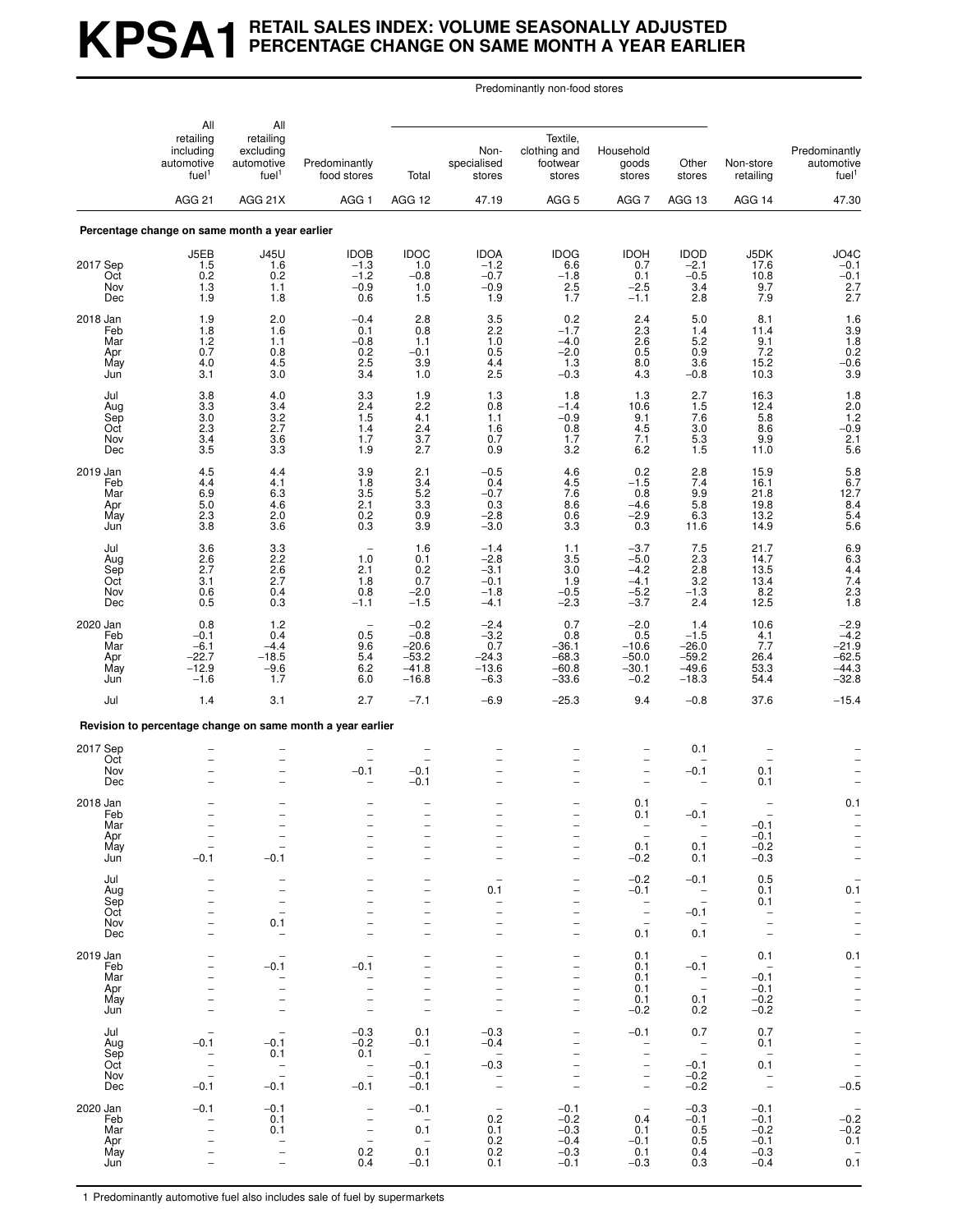## **KPSA2 RETAIL SALES INDEX: VOLUME SEASONALLY ADJUSTED PERCENTAGE CHANGE 3 MONTHS ON SAME PERIOD A YEAR EARLIER**

Predominantly non-food stores

|                        | All                                                       | All                                                       |                                                                      |                                                             |                                    |                                                      |                                                             |                                                                    |                                                             |                                                    |
|------------------------|-----------------------------------------------------------|-----------------------------------------------------------|----------------------------------------------------------------------|-------------------------------------------------------------|------------------------------------|------------------------------------------------------|-------------------------------------------------------------|--------------------------------------------------------------------|-------------------------------------------------------------|----------------------------------------------------|
|                        | retailing<br>including<br>automotive<br>fuel <sup>1</sup> | retailing<br>excluding<br>automotive<br>fuel <sup>1</sup> | Predominantly<br>food stores                                         | Total                                                       | Non-<br>specialised<br>stores      | Textile,<br>clothing and<br>footwear<br>stores       | Household<br>goods<br>stores                                | Other<br>stores                                                    | Non-store<br>retailing                                      | Predominantly<br>automotive<br>fuel <sup>1</sup>   |
|                        | <b>AGG 21</b>                                             | AGG 21X                                                   | AGG <sub>1</sub>                                                     | AGG 12                                                      | 47.19                              | AGG <sub>5</sub>                                     | AGG <sub>7</sub>                                            | AGG 13                                                             | AGG 14                                                      | 47.30                                              |
|                        |                                                           |                                                           | Percentage change 3 months on same period a year earlier             |                                                             |                                    |                                                      |                                                             |                                                                    |                                                             |                                                    |
| 2017 Sep               | J5EH<br>1.5                                               | J45S<br>1.7                                               | <b>IEFB</b><br>$-1.0$                                                | IEFE<br>1.3                                                 | IEEY<br>$-0.2$                     | IEFQ<br>3.9                                          | <b>IEFT</b><br>$-0.3$                                       | <b>IEFH</b><br>1.0                                                 | J5DS<br>16.1                                                | JO6E<br>$-0.4$                                     |
| Oct<br>Nov<br>Dec      | 1.3<br>$1.0$<br>1.2                                       | 1.4<br>1.0<br>1.1                                         | $-1.1$<br>$-1.1$<br>$-0.4$                                           | 1.0<br>0.5<br>0.7                                           | $-0.6$<br>$-1.0$<br>0.2            | 3.0<br>2.7<br>0.9                                    | $-0.5$<br>$-1.2$                                            | 1.0<br>0.1<br>2.0                                                  | 14.8<br>13.0<br>9.3                                         | $-0.4$<br>0.7<br>1.8                               |
| 2018 Jan<br>Feb        | 1.7<br>1.9                                                | 1.6<br>1.8                                                | $-0.2$<br>0.1                                                        | $1.8$<br>1.7                                                | $\frac{1.5}{2.5}$                  | 1.5<br>0.2                                           | $-0.5$<br>1.0                                               | 3.7<br>3.0                                                         | $\substack{8.5 \\ 9.0}$                                     | $^{2.3}_{2.7}$                                     |
| Mar<br>Apr<br>May      | 1.6<br>1.2                                                | $1.5$<br>$\frac{1.2}{2.0}$                                | $-0.4$<br>$-0.2$                                                     | 1.5<br>0.6                                                  | 2.1<br>$\frac{1.2}{1.9}$           | $-2.0$<br>$-2.7$                                     | 2.5<br>$\frac{1.9}{3.6}$                                    | 3.9<br>2.6                                                         | 9.5<br>9.2                                                  | 2.4                                                |
| Jun                    | 1.9<br>2.6                                                | 2.8                                                       | 0.5<br>2.1                                                           | 1.6<br>1.6                                                  | 2.5                                | $-1.8$<br>$-0.3$                                     | 4.2                                                         | 3.3<br>1.0                                                         | 10.4<br>10.8                                                | $\frac{1.9}{0.5}$<br>1.3                           |
| Jul<br>Aug             | 3.6<br>3.4                                                | 3.8<br>3.4                                                | 3.1<br>3.1                                                           | 2.2<br>1.7                                                  | 2.7<br>1.6                         | 0.8                                                  | 4.5<br>5.2                                                  | 1.6<br>1.0                                                         | 13.6<br>12.7                                                | $\frac{1.8}{2.6}$                                  |
| Sep<br>Oct<br>Nov      | 3.3<br>2.9<br>2.9                                         | 3.5<br>3.1<br>3.1                                         | $^{2.3}_{1.7}$<br>1.5                                                | 2.8<br>3.0<br>3.4                                           | 1.0<br>1.2<br>1.1                  | $-0.2$<br>$-0.5$<br>0.4                              | 7.1<br>8.1<br>7.1                                           | $\frac{4.2}{4.3}$<br>$5.5\,$                                       | 10.8<br>8.6<br>7.9                                          | $\frac{1.6}{0.8}$<br>0.8                           |
| Dec                    | 3.1                                                       | 3.2                                                       | 1.7                                                                  | 2.9                                                         | 1.1                                | 2.0                                                  | 6.0                                                         | 3.1                                                                | 9.9                                                         | 2.5                                                |
| 2019 Jan<br>Feb<br>Mar | 3.8<br>4.1<br>5.4                                         | 3.7<br>$3.9$ $5.0$                                        | $2.5\,$<br>$2.5\,$<br>3.1                                            | 2.8<br>$\frac{2.7}{3.7}$                                    | 0.4<br>$_{-0.3}^{0.3}$             | 3.2<br>4.0<br>5.7                                    | 4.6<br>1.9<br>$-0.1$                                        | 3.1<br>3.7<br>6.9                                                  | 12.1<br>14.1<br>18.2                                        | 4.5<br>$6.0$<br>$8.6$<br>$9.4$                     |
| Apr<br>May             | 5.5<br>$\frac{4.9}{3.7}$                                  | 5.1<br>4.5                                                | 2.6<br>2.1                                                           | 4.0<br>$3.\overline{3}$                                     | $-0.1$<br>$-1.1$                   | 7.0<br>5.7                                           | $-1.6$<br>$-2.0$                                            | 7.9<br>$7.5$<br>8.2                                                | 19.4<br>18.4                                                | 9.0                                                |
| Jun<br>Jul             |                                                           | 3.4<br>3.0                                                | 0.8<br>0.2                                                           | 2.8                                                         | $-2.0$                             | 4.1<br>1.8                                           | $-2.2$<br>$-1.9$                                            | 8.7                                                                | 15.8<br>16.5                                                | 6.4                                                |
| Aug<br>Sep             | $\frac{3.3}{3.4}$<br>3.0                                  | 3.1<br>2.7                                                | 0.4<br>1.1                                                           | $^{2.3}_{2.0}$<br>0.6                                       | $-2.4 -2.4$<br>$-2.5$              | 2.7<br>2.5                                           | $-2.6$<br>$-4.3$                                            | 7.3<br>4.0                                                         | 16.9<br>16.4                                                | 5.9<br>6.2<br>5.8<br>5.9<br>4.7                    |
| Oct<br>Nov<br>Dec      | 2.8<br>2.2<br>1.3                                         | 2.5<br>1.9<br>1.1                                         | 1.7<br>1.6<br>0.4                                                    | 0.3<br>$-0.3$<br>$-1.0$                                     | $-2.1$<br>$-1.8$<br>$-2.1$         | 2.8<br>1.6<br>$-0.5$                                 | $-4.4$<br>$-4.5$<br>$-4.3$                                  | 2.7<br>1.6<br>1.5                                                  | 13.8<br>11.8<br>11.4                                        | 3.6                                                |
| 2020 Jan               | 0.7                                                       | 0.7                                                       | $-0.1$                                                               | $-1.2$                                                      | $-2.8$                             | $-0.7$                                               | $-3.7$                                                      | 1.0                                                                | 10.8                                                        | $0.3 - 1.7$                                        |
| Feb<br>Mar<br>Apr      | 0.4<br>$-2.0$<br>$-9.4$                                   | 0.7<br>$-1.1$<br>$-7.3$                                   | $-0.2$<br>3.6<br>5.5                                                 | $-0.9$<br>$-7.8$<br>$-24.5$                                 | $-3.2$<br>$-1.5$<br>$-8.2$         | $-0.3$<br>$-12.5$<br>$-35.0$                         | $-2.0$<br>$-4.4$<br>$-19.1$                                 | 0.9<br>$-9.5$<br>$-28.5$                                           | 9.4<br>7.5<br>12.4                                          | $-10.2$<br>$-28.9$                                 |
| May<br>Jun             | $-13.3$<br>$-11.6$                                        | $-10.4$<br>$-8.0$                                         | 7.3<br>5.9                                                           | $-37.1$<br>$-35.6$                                          | $-11.4$<br>$-14.1$                 | $-53.6$<br>$-52.8$                                   | $-28.5$<br>$-24.4$                                          | $-43.3$<br>$-40.2$                                                 | 27.5<br>45.4                                                | $-41.3$<br>$-45.5$                                 |
| Jul                    | $-4.1$                                                    | $-1.3$                                                    | 5.0                                                                  | $-21.5$                                                     | $-8.7$                             | $-39.4$                                              | $-6.6$                                                      | $-22.4$                                                            | 48.5                                                        | $-31.0$                                            |
|                        |                                                           |                                                           | Revision to percentage change 3 months on same period a year earlier |                                                             |                                    |                                                      |                                                             |                                                                    |                                                             |                                                    |
| 2017 Sep<br>Oct        |                                                           | -                                                         | 0.1                                                                  | $\overline{\phantom{0}}$                                    | 0.1                                |                                                      | $-0.1$<br>$-0.1$                                            | $\overline{a}$                                                     | ${}^{0.2}_{0.1}$                                            | $-0.1$                                             |
| Nov<br>Dec             |                                                           | $\overline{\phantom{0}}$<br>$\overline{\phantom{0}}$      |                                                                      | $\overline{\phantom{0}}$                                    |                                    |                                                      |                                                             | $\overline{\phantom{0}}$                                           |                                                             | $-0.1$                                             |
| 2018 Jan<br>Feb        |                                                           |                                                           | $-0.1$                                                               |                                                             |                                    |                                                      |                                                             | $-0.1$                                                             |                                                             |                                                    |
| Mar<br>Apr<br>May      |                                                           |                                                           | $\overline{\phantom{0}}$<br>$\overline{\phantom{0}}$                 | $-0.1$                                                      |                                    | $\overline{\phantom{0}}$                             | 0.1<br>0.1<br>0.1                                           | $-0.1$<br>$-0.1$<br>$\qquad \qquad -$                              | $-0.1$                                                      | $\frac{-}{1}$                                      |
| Jun                    | $-0.1$                                                    | $\overline{a}$                                            | $\overline{\phantom{0}}$                                             | $\overline{\phantom{0}}$                                    | $\equiv$                           | $\overline{a}$                                       | $\overline{\phantom{a}}$                                    | $\overline{\phantom{0}}$                                           | $-0.2$                                                      |                                                    |
| Jul<br>Aug<br>Sep      |                                                           | -                                                         | $\qquad \qquad -$                                                    | -<br>$\overline{\phantom{0}}$<br>$\overline{\phantom{0}}$   |                                    | -<br>-<br>$\overline{\phantom{0}}$                   | $-0.1$<br>$-0.2$<br>$-0.1$                                  | $\qquad \qquad -$<br>$\qquad \qquad -$<br>$\overline{\phantom{0}}$ | $\overline{\phantom{a}}$<br>$\overline{\phantom{0}}$<br>0.1 |                                                    |
| Oct<br>Nov             | $\overline{\phantom{0}}$                                  | $\overline{\phantom{a}}$                                  |                                                                      | $\overline{\phantom{0}}$<br>$\overline{a}$                  | 0.1<br>$\overline{\phantom{a}}$    | $\overline{\phantom{0}}$<br>$\overline{\phantom{0}}$ | $\hspace{0.1mm}-\hspace{0.1mm}$<br>$\overline{a}$           | -<br>$\overline{a}$                                                | $\overline{\phantom{a}}$                                    | $      -$                                          |
| Dec<br>2019 Jan        | $\overline{\phantom{0}}$                                  | $\overline{\phantom{0}}$                                  |                                                                      | $\overline{\phantom{0}}$<br>-                               |                                    | $\overline{\phantom{0}}$<br>$\qquad \qquad -$        | 0.1                                                         | $\overline{\phantom{0}}$<br>$\overbrace{\phantom{1232211}}$        | $\overline{\phantom{0}}$                                    |                                                    |
| Feb<br>Mar             |                                                           | $-0.1$                                                    |                                                                      | $\overline{\phantom{0}}$                                    | $\overline{a}$                     | $\overline{\phantom{0}}$                             | $\overline{\phantom{a}}$<br>$\overline{\phantom{a}}$<br>0.1 | $\overline{\phantom{0}}$<br>$-0.1$                                 |                                                             |                                                    |
| Apr<br>May             | $\overline{\phantom{0}}$<br>$\overline{\phantom{0}}$      | $\overline{\phantom{0}}$                                  | $\overline{\phantom{0}}$                                             | $\overline{a}$<br>-                                         | $-0.1$<br>$\overline{\phantom{a}}$ | $\overline{\phantom{0}}$<br>$\overline{a}$           | 0.1<br>0.1                                                  | $\bar{a}$                                                          | $-0.1$<br>$-0.1$                                            | $     -$                                           |
| Jun<br>Jul             | -                                                         | $\overline{\phantom{0}}$                                  | $\qquad \qquad -$                                                    | $\qquad \qquad -$<br>0.1                                    | $\overline{\phantom{a}}$           | 0.1                                                  | $\overline{\phantom{0}}$<br>$-0.1$                          | 0.1<br>0.3                                                         | $-0.2$<br>0.1                                               |                                                    |
| Aug<br>Sep             | $\overline{\phantom{0}}$                                  | $\overline{\phantom{0}}$<br>$\overline{\phantom{0}}$      | $-0.2$<br>$-0.1$                                                     | $\hspace{0.1mm}-\hspace{0.1mm}$<br>$\overline{\phantom{a}}$ | $-0.2$<br>$-0.2$<br>$-0.2$         | $\overline{\phantom{0}}$                             | $-0.1$<br>$-0.1$                                            | 0.2<br>0.1                                                         | 0.1<br>0.3                                                  |                                                    |
| Oct<br>Nov<br>Dec      | $\overline{\phantom{0}}$<br>$-0.1$                        | $\overline{\phantom{0}}$<br>-<br>$\overline{\phantom{0}}$ | $\bar{a}$<br>$\qquad \qquad -$                                       | $-0.1$<br>$\overline{\phantom{0}}$<br>$-0.1$                | $-0.1$<br>$\overline{\phantom{a}}$ | -<br>$\qquad \qquad -$<br>$\overline{\phantom{0}}$   | $\bar{a}$<br>$\qquad \qquad -$                              | $-0.1$<br>$-0.1$<br>$-0.1$                                         | $\overline{\phantom{a}}$<br>$\frac{1}{2}$                   | $\frac{-}{-}$<br>$\frac{-}{-}$<br>$\frac{-}{-0.2}$ |
| 2020 Jan               |                                                           |                                                           |                                                                      | $-0.1$                                                      | $\overline{\phantom{a}}$           | $-0.1$                                               | 0.1                                                         | $-0.2$                                                             | $\overline{\phantom{a}}$                                    | $-0.2$<br>$-0.3$                                   |
| Feb<br>Mar             | $-0.1$<br>$-0.1$                                          | $\overline{\phantom{0}}$<br>$\overline{\phantom{0}}$      | $\qquad \qquad -$<br>$\frac{1}{2}$                                   | $-0.1$<br>$\overline{\phantom{0}}$<br>0.1                   | 0.1<br>0.1<br>0.1                  | $-0.1$<br>$-0.2$<br>$-0.3$                           | 0.1<br>0.2<br>0.2                                           | $-0.2$<br>$\overline{\phantom{0}}$<br>0.4                          | $-0.1$<br>$-0.2$                                            | $-0.1$<br>$-0.1$                                   |
| Apr<br>May<br>Jun      |                                                           |                                                           | 0.1<br>0.3                                                           | 0.1<br>$\overline{\phantom{a}}$                             | 0.1<br>0.1                         | $-0.3$<br>$-0.3$                                     | 0.1<br>$-0.2$                                               | 0.5<br>0.4                                                         | $-0.3$<br>$-0.4$                                            | $-0.1$                                             |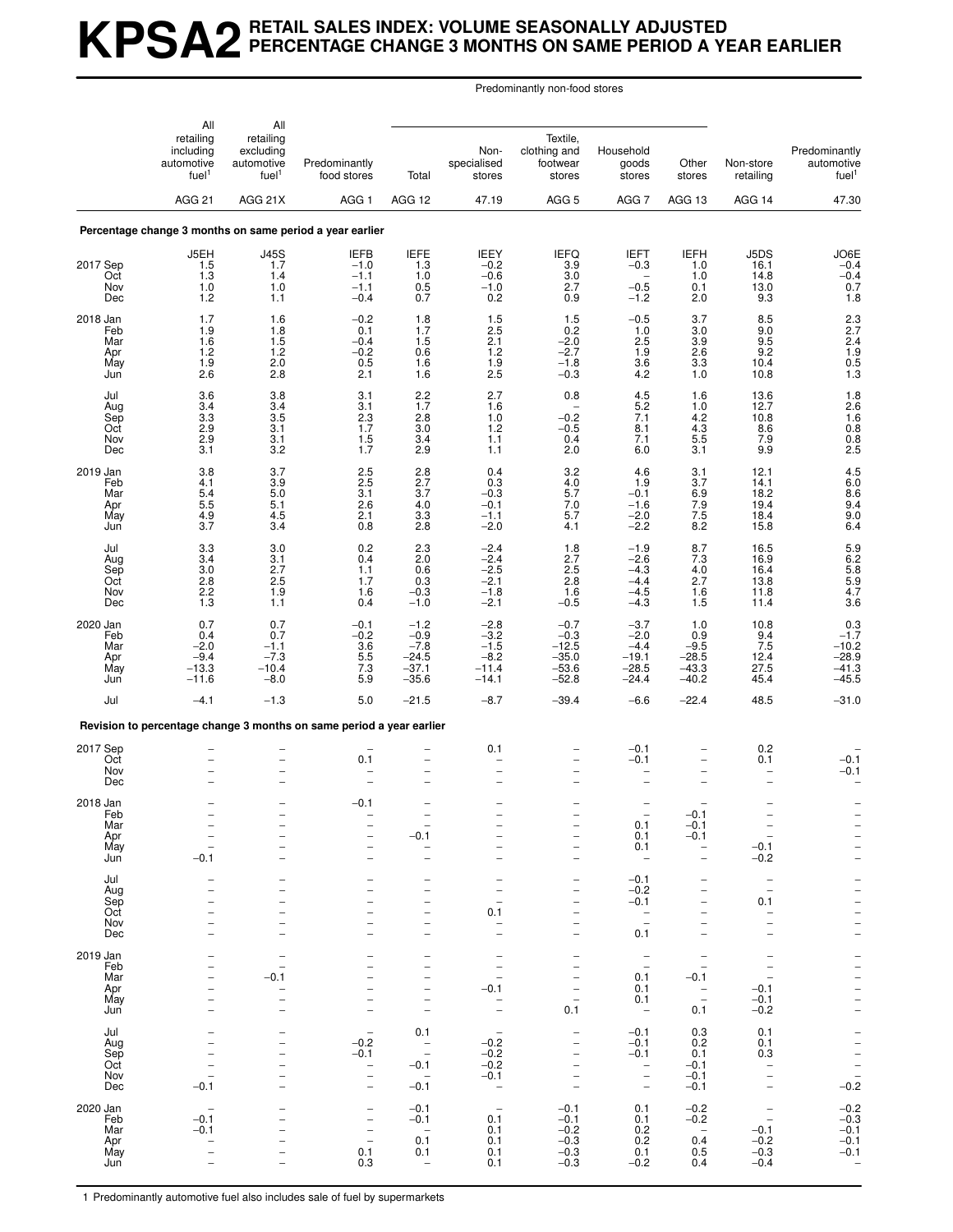## **KPSA3 RETAIL SALES INDEX: VOLUME SEASONALLY ADJUSTED PERCENTAGE CHANGE ON PREVIOUS MONTH**

Predominantly non-food stores

|                                             | All                                                                         | All                                                                                                          |                                                                                                                     |                                                                                                          |                                                                                   |                                                                                                                        |                                                                           |                                                                   |                                                                                            |                                                                                                             |
|---------------------------------------------|-----------------------------------------------------------------------------|--------------------------------------------------------------------------------------------------------------|---------------------------------------------------------------------------------------------------------------------|----------------------------------------------------------------------------------------------------------|-----------------------------------------------------------------------------------|------------------------------------------------------------------------------------------------------------------------|---------------------------------------------------------------------------|-------------------------------------------------------------------|--------------------------------------------------------------------------------------------|-------------------------------------------------------------------------------------------------------------|
|                                             | retailing<br>including<br>automotive<br>fuel <sup>1</sup><br><b>AGG 21</b>  | retailing<br>excluding<br>automotive<br>fuel <sup>1</sup>                                                    | Predominantly<br>food stores                                                                                        | Total                                                                                                    | Non-<br>specialised<br>stores                                                     | Textile,<br>clothing and<br>footwear<br>stores                                                                         | Household<br>goods<br>stores                                              | Other<br>stores                                                   | Non-store<br>retailing                                                                     | Predominantly<br>automotive<br>fuel <sup>1</sup>                                                            |
|                                             |                                                                             | AGG 21X                                                                                                      | AGG <sub>1</sub>                                                                                                    | AGG 12                                                                                                   | 47.19                                                                             | AGG <sub>5</sub>                                                                                                       | AGG <sub>7</sub>                                                          | AGG 13                                                            | AGG 14                                                                                     | 47.30                                                                                                       |
|                                             | Percentage change on previous month                                         |                                                                                                              |                                                                                                                     |                                                                                                          |                                                                                   |                                                                                                                        |                                                                           |                                                                   |                                                                                            |                                                                                                             |
| 2017 Sep<br>Oct<br>Nov<br>Dec               | J5EC<br>$-0.1$<br>0.4<br>0.6<br>$-0.7$                                      | <b>J45W</b><br>$-0.2$<br>0.4<br>0.6<br>$-0.6$                                                                | <b>IEEZ</b><br>0.1<br>0.4<br>0.1<br>0.2                                                                             | <b>IEFC</b><br>$-1.8$<br>1.0<br>0.7<br>$-0.8$                                                            | <b>IEEW</b><br>$-0.6$<br>$-0.9$<br>0.6<br>0.9                                     | <b>IEFO</b><br>0.4<br>$-1.4$<br>0.6<br>$-1.5$                                                                          | <b>IEFR</b><br>2.3<br>2.7<br>$-0.5$<br>$-1.7$                             | <b>IEFF</b><br>$-7.0$<br>3.7<br>1.7<br>$-0.9$                     | J5DL<br>5.8<br>$-2.6$<br>1.5<br>$-2.9$                                                     | JO6C<br>0.7<br>0.6<br>0.7<br>$-1.2$                                                                         |
| 2018 Jan<br>Feb<br>Mar<br>Apr<br>May<br>Jun | $-0.2$<br>0.6<br>$-1.5$<br>1.4<br>2.2<br>$-0.7$                             | $-0.1$<br>0.5<br>$-1.1$<br>1.1<br>2.3<br>$-0.8$                                                              | $-1.0$<br>$1.2$<br>$-0.9$<br>1.0<br>1.5<br>0.1                                                                      | 0.7<br>$-0.6$<br>$-0.9$<br>1.0<br>2.2<br>$-1.5$                                                          | 0.5<br>$-0.6$<br>$-0.3$<br>$-1.1$<br>3.0<br>$-0.3$                                | $-0.7$<br>$-0.2$<br>$-1.4$<br>1.0<br>4.1<br>$-1.6$                                                                     | 2.9<br>0.9<br>0.1<br>2.2<br>0.3<br>$-1.8$                                 | 0.8<br>$-1.8$<br>$-1.4$<br>1.6<br>1.3<br>$-2.2$                   | $-0.4$<br>2.7<br>$-2.4$<br>2.2<br>5.3<br>$-1.1$                                            | $-0.3$<br>$1.4$<br>$-5.5$<br>$4.0$<br>$1.9$<br>$0.6$                                                        |
| Jul<br>Aug<br>Sep<br>Oct<br>Nov<br>Dec      | 0.7<br>0.5<br>$-0.4$<br>$-0.2$<br>1.6<br>$-0.6$                             | 0.9<br>0.5<br>$-0.4$<br>$-0.1$<br>1.4<br>$-0.9$                                                              | 0.4<br>$-0.6$<br>$-0.9$<br>0.3<br>0.4<br>0.3                                                                        | 0.7<br>1.6<br>$-0.1$<br>$-0.6$<br>2.0<br>$-1.8$                                                          | $-0.9$<br>0.5<br>$-0.3$<br>$-0.4$<br>$-0.3$<br>1.1                                | 1.6<br>$-2.2$<br>0.9<br>0.3<br>1.6<br>$-0.1$                                                                           | $-1.2$<br>4.1<br>0.9<br>$-1.6$<br>1.9<br>$-2.6$                           | 2.3<br>4.1<br>$-1.4$<br>$-0.7$<br>4.0<br>$-4.5$                   | 3.7<br>0.5<br>$-0.4$<br>$\overline{\phantom{0}}$<br>2.7<br>$-2.0$                          | $-1.0$<br>0.3<br>$-0.1$<br>$-1.4$<br>3.7<br>2.2                                                             |
| 2019 Jan<br>Feb<br>Mar<br>Apr<br>May<br>Jun | 0.8<br>0.5<br>0.9<br>$-0.4$<br>$-0.4$<br>0.8                                | 0.9<br>$0.3\,$<br>1.0<br>$-0.5$<br>$-0.3$<br>0.7                                                             | 1.0<br>$-0.8$<br>0.7<br>$-0.4$<br>$-0.4$<br>0.2                                                                     | 0.1<br>0.6<br>0.9<br>$-0.8$<br>$-0.1$<br>1.3                                                             | $-0.9$<br>0.3<br>$-1.4$<br>$-0.1$<br>$-0.2$<br>$-0.4$                             | 0.7<br>$-0.2$<br>1.5<br>2.0<br>$-3.6$<br>1.1                                                                           | $-2.9$<br>$-0.9$<br>2.5<br>$-3.3$<br>2.1<br>1.4                           | 2.1<br>2.5<br>0.9<br>$-2.2$<br>$\overline{1.7}$<br>2.6            | 4.0<br>2.9<br>2.4<br>0.5<br>$-0.5$<br>0.3                                                  | $-0.1$<br>$2.3 - 0.2$<br>$-0.9$<br>0.8                                                                      |
| Jul<br>Aug<br>Sep<br>Oct<br>Nov<br>Dec      | 0.6<br>$-0.5$<br>$-0.2$<br>0.1<br>$-0.9$<br>$-0.7$                          | 0.6<br>$-0.6$<br>$-0.1$<br>$\overline{\phantom{0}}$<br>$-0.8$<br>$-1.0$                                      | 0.1<br>0.4<br>0.2<br>0.1<br>$-0.6$<br>$-1.5$                                                                        | $-1.5$<br>$\overline{\phantom{0}}$<br>0.1<br>$-0.1$<br>$-0.7$<br>$-1.3$                                  | 0.8<br>$-1.0$<br>$-0.6$<br>2.8<br>$-2.1$<br>$-1.2$                                | $-0.6$<br>0.1<br>0.4<br>$-0.7$<br>$-0.8$<br>$-1.9$                                                                     | $-5.1$<br>2.7<br>1.9<br>$-1.5$<br>0.6<br>$-0.9$                           | $-1.4$<br>$-0.9$<br>$-0.9$<br>$-0.4$<br>$-0.6$<br>$-1.0$          | 9.9<br>$-5.3$<br>$-1.4$<br>$-0.1$<br>$-1.9$<br>1.9                                         | $0.2$<br>-0.2<br>-1.8<br>-1.3<br>-1.2<br>-1.7                                                               |
| 2020 Jan<br>Feb<br>Mar<br>Apr<br>May<br>Jun | 1.2<br>$-0.4$<br>$-5.2$<br>$-18.1$<br>12.2<br>13.9                          | 1.8<br>$-0.5$<br>$-3.8$<br>$-15.1$<br>10.5<br>13.4                                                           | 2.1<br>$-0.3$<br>9.8<br>$-4.1$<br>0.3<br>0.1                                                                        | 1.4<br>$-19.2$<br>$-41.5$<br>24.1<br>45.0                                                                | 0.9<br>$-0.6$<br>2.6<br>$-24.9$<br>13.8<br>8.1                                    | 3.8<br>$-0.2$<br>$-35.6$<br>$-49.5$<br>19.3<br>71.1                                                                    | $-1.2$<br>1.7<br>$-8.8$<br>$-45.9$<br>42.7<br>44.7                        | 1.2<br>$-0.5$<br>$-24.2$<br>$-46.0$<br>25.6<br>66.3               | 2.2<br>$-3.2$<br>5.9<br>17.9<br>20.7<br>1.0                                                | $-4.7$<br>0.9<br>$-18.6$<br>$-52.0$<br>47.1<br>21.6                                                         |
| Jul                                         | 3.6                                                                         | 2.0                                                                                                          | $-3.1$                                                                                                              | 10.0                                                                                                     | 0.1                                                                               | 11.9                                                                                                                   | 4.0                                                                       | 19.6                                                              | $-2.1$                                                                                     | 26.2                                                                                                        |
|                                             | Revision to percentage change on previous month                             |                                                                                                              |                                                                                                                     |                                                                                                          |                                                                                   |                                                                                                                        |                                                                           |                                                                   |                                                                                            |                                                                                                             |
| 2017 Sep<br>Oct<br>Nov<br>Dec               |                                                                             | 0.1                                                                                                          | $\overline{\phantom{0}}$                                                                                            | $-0.1$                                                                                                   | $-0.1$                                                                            | $\overline{\phantom{0}}$                                                                                               | 0.1<br>0.1<br>0.1<br>0.1                                                  | $-0.1$<br>$-0.1$                                                  | 0.2                                                                                        | $-0.1$<br>0.1                                                                                               |
| 2018 Jan<br>Feb<br>Mar<br>Apr<br>May<br>Jun | $-0.1$<br>$-0.1$                                                            | $-0.1$<br>$\overline{\phantom{a}}$<br>$-0.1$                                                                 | $\hspace{0.1mm}$<br>0.1<br>$-0.1$<br>$-0.1$                                                                         | $-0.1$<br>0.1<br>$\hspace{0.1mm}-\hspace{0.1mm}$                                                         | $\overline{a}$                                                                    | $-0.1$<br>0.1<br>$\overline{\phantom{0}}$<br>$\bar{a}$                                                                 | 0.1<br>0.2<br>$-0.1$<br>$-0.2$<br>0.1<br>$-0.6$                           | 0.1<br>0.2<br>$-0.2$<br>0.3<br>0.2                                | $-0.3$<br>0.4<br>$-0.6$<br>$-0.4$<br>0.1                                                   | 0.1<br>$-0.1$<br>$-0.1$<br>$\bar{\mathbb{I}}$<br>$\overline{\phantom{a}}$                                   |
| Jul<br>Aug<br>Sep<br>Oct<br>Nov<br>Dec      | 0.1<br>$\overline{\phantom{0}}$<br>$\overline{\phantom{0}}$                 | 0.2<br>$\overline{\phantom{0}}$<br>$\overline{\phantom{0}}$<br>$\overline{\phantom{0}}$<br>$\qquad \qquad -$ | 0.2<br>$\overline{\phantom{a}}$<br>$-0.1$<br>$\overline{\phantom{0}}$<br>$\overline{a}$<br>$\overline{\phantom{0}}$ | $-0.2$<br>0.2<br>$\overline{\phantom{a}}$<br>$\qquad \qquad -$<br>$\qquad \qquad -$<br>$\qquad \qquad -$ | 0.1<br>0.1<br>$-0.1$<br>$\overline{\phantom{0}}$<br>$\equiv$<br>$\qquad \qquad -$ | $\overline{\phantom{a}}$<br>$\qquad \qquad -$<br>$\bar{a}$<br>0.1<br>$\overline{\phantom{a}}$                          | $-0.1$<br>0.2<br>0.1<br>0.1<br>$\overline{\phantom{a}}$<br>$\overline{a}$ | $-0.4$<br>0.2<br>$\overline{\phantom{a}}$<br>$-0.1$<br>$-0.1$     | 1.5<br>$-0.9$<br>$\bar{a}$<br>0.1<br>0.1                                                   | $\frac{-}{-}$<br>0.1<br>$\overline{\phantom{a}}$                                                            |
| 2019 Jan<br>Feb<br>Mar<br>Apr<br>May<br>Jun | $\qquad \qquad -$<br>$\overline{\phantom{a}}$<br>0.1<br>$-0.1$<br>$\bar{a}$ | $\overline{\phantom{a}}$<br>$\overline{\phantom{a}}$<br>0.1<br>$-0.1$<br>$\sim$<br>$-0.1$                    | $\qquad \qquad -$<br>$\overline{\phantom{m}}$<br>$\bar{a}$<br>$\bar{a}$<br>$-0.2$                                   | $\overline{\phantom{a}}$<br>$\overline{\phantom{a}}$<br>0.1<br>$-0.1$<br>0.2<br>$-0.2$                   | $\overline{a}$<br>$\qquad \qquad -$<br>$\overline{\phantom{0}}$                   | $\hspace{0.1mm}-\hspace{0.1mm}$<br>0.1<br>$\overline{\phantom{a}}$<br>0.1<br>0.1<br>$\overline{\phantom{a}}$           | 0.1<br>0.1<br>$\overline{\phantom{0}}$<br>$-0.2$<br>0.1<br>$-0.9$         | $\overline{\phantom{0}}$<br>$-0.1$<br>0.3<br>$-0.1$<br>0.3<br>0.2 | $-0.3$<br>$-0.1$<br>0.4<br>$-0.6$<br>$-0.5$<br>$\sim$ $-$                                  | 0.2<br>$-0.1$<br>$-0.1$<br>$\overline{\phantom{0}}$<br>$\overline{\phantom{0}}$<br>$\overline{\phantom{a}}$ |
| Jul<br>Aug<br>Sep<br>Oct<br>Nov<br>Dec      | 0.3<br>$-0.2$<br>0.1<br>$\bar{\mathbb{Z}}$<br>$-0.1$                        | 0.3<br>$-0.2$<br>0.1<br>$\frac{1}{2}$<br>$-0.1$                                                              | $\overline{\phantom{a}}$<br>0.1<br>0.2<br>$\bar{z}$<br>$-0.1$                                                       | $-0.1$<br>$-0.1$<br>0.1<br>$\frac{1}{2}$<br>$\overline{\phantom{m}}$<br>$\overline{\phantom{a}}$         | $-0.2$<br>$-0.1$<br>0.2<br>$-0.1$<br>0.1<br>$\sim$                                | $-0.1$<br>0.1<br>$\overline{\phantom{a}}$<br>$\qquad \qquad -$<br>$\overline{\phantom{a}}$<br>$\overline{\phantom{a}}$ | $-0.1$<br>0.4<br>0.2<br>0.2<br>$-0.1$<br>0.2                              | 0.2<br>$-0.4$<br>$-0.1$<br>$-0.1$<br>$-0.2$<br>$-0.2$             | 2.5<br>$-1.3$<br>$\hspace{0.1mm}-\hspace{0.1mm}$<br>$\overline{\phantom{a}}$<br>0.1<br>0.1 | $\frac{1}{2}$<br>-0.1<br>0.1<br>$-0.5$                                                                      |
| 2020 Jan<br>Feb<br>Mar<br>Apr<br>May<br>Jun | 0.1<br>$\hspace{0.1cm} -$<br>$\equiv$<br>$-0.1$<br>$-0.1$                   | $\overline{a}$<br>0.1<br>0.1<br>$\sim$<br>$-0.1$<br>$-0.1$                                                   | 0.1<br>0.1<br>$-0.1$<br>0.2<br>$\overline{\phantom{a}}$<br>0.2                                                      | $\hspace{0.1mm}-\hspace{0.1mm}$<br>0.1<br>0.2<br>$-0.1$<br>0.3<br>$-0.5$                                 | $\sim$<br>0.1<br>$-0.1$<br>0.1<br>$-0.2$<br>$\qquad \qquad -$                     | $-0.1$<br>$-0.1$<br>$-0.2$<br>$-0.5$<br>0.8<br>0.9                                                                     | 0.1<br>0.5<br>$-0.2$<br>$-0.2$<br>0.5<br>$-2.1$                           | $\sim$ $-$<br>0.1<br>0.8<br>0.3<br>$-0.1$<br>$-0.5$               | $-0.4$<br>$-0.1$<br>0.3<br>$-0.6$<br>$-0.7$<br>$-0.1$                                      | 0.6<br>$-0.4$<br>$0.\overline{2}$<br>$-0.\bar{3}$<br>0.1                                                    |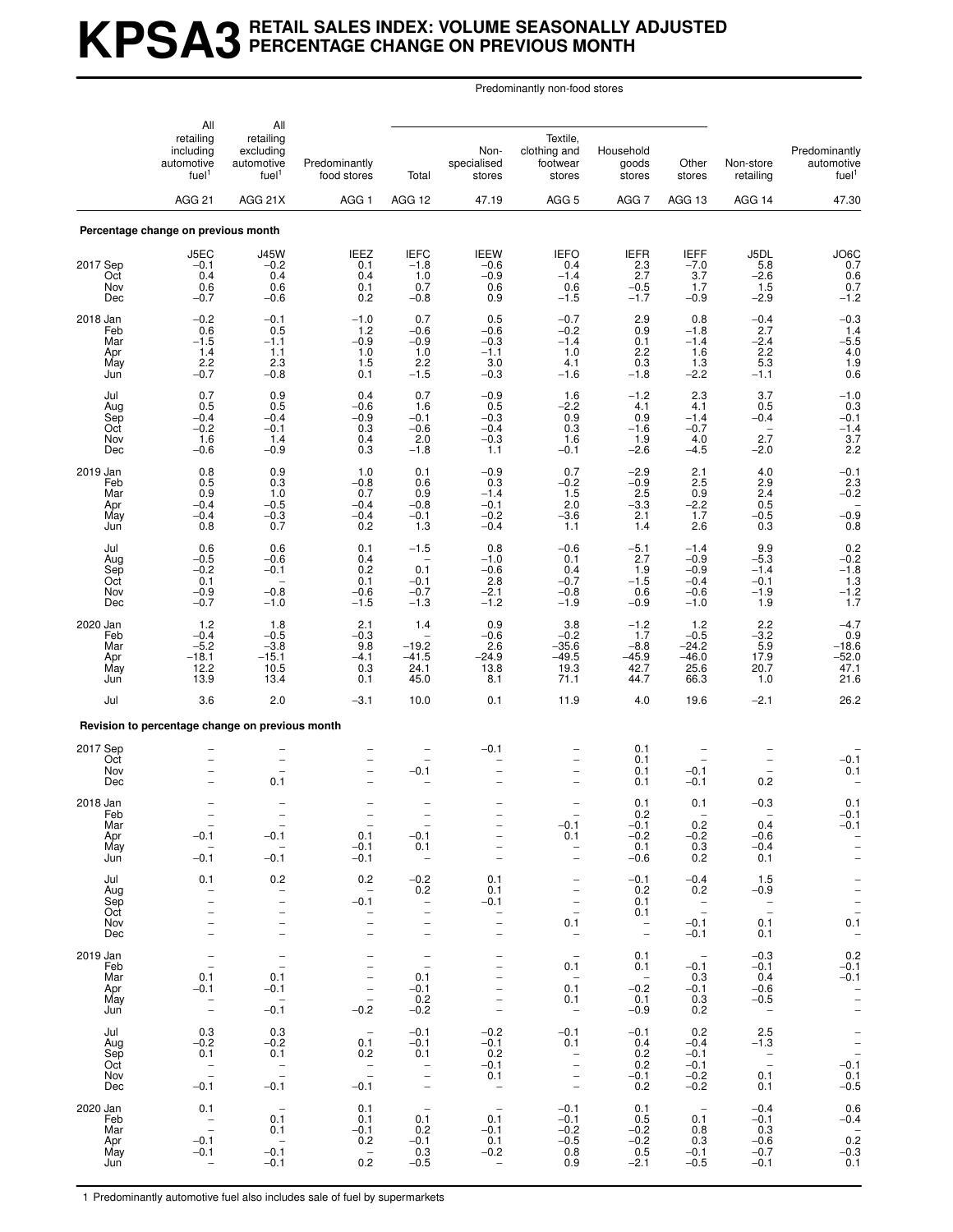## **KPSA4 RETAIL SALES INDEX: VOLUME SEASONALLY ADJUSTED PERCENTAGE CHANGE 3 MONTHS ON PREVIOUS 3 MONTHS**

Predominantly non-food stores

|                                             | All                                                                                       | All                                                                                     |                                                                                                                   |                                                                                       |                                                                                    |                                                                                                                                                 |                                                                                |                                                                      |                                                              |                                                                                 |
|---------------------------------------------|-------------------------------------------------------------------------------------------|-----------------------------------------------------------------------------------------|-------------------------------------------------------------------------------------------------------------------|---------------------------------------------------------------------------------------|------------------------------------------------------------------------------------|-------------------------------------------------------------------------------------------------------------------------------------------------|--------------------------------------------------------------------------------|----------------------------------------------------------------------|--------------------------------------------------------------|---------------------------------------------------------------------------------|
|                                             | retailing<br>including<br>automotive<br>fuel <sup>1</sup>                                 | retailing<br>excluding<br>automotive<br>fuel <sup>1</sup>                               | Predominantly<br>food stores                                                                                      | Total                                                                                 | Non-<br>specialised<br>stores                                                      | Textile,<br>clothing and<br>footwear<br>stores                                                                                                  | Household<br>goods<br>stores                                                   | Other<br>stores                                                      | Non-store<br>retailing                                       | Predominantly<br>automotive<br>fuel <sup>1</sup>                                |
|                                             | <b>AGG 21</b>                                                                             | AGG 21X                                                                                 | AGG 1                                                                                                             | AGG 12                                                                                | 47.19                                                                              | AGG <sub>5</sub>                                                                                                                                | AGG 7                                                                          | AGG 13                                                               | AGG 14                                                       | 47.30                                                                           |
|                                             | Percentage change 3 months on previous 3 months                                           |                                                                                         |                                                                                                                   |                                                                                       |                                                                                    |                                                                                                                                                 |                                                                                |                                                                      |                                                              |                                                                                 |
| 2017 Sep<br>Oct<br>Nov<br>Dec               | J5EG<br>0.5<br>1.1<br>1.0<br>0.7                                                          | <b>J45R</b><br>0.6<br>1.2<br>0.9<br>0.7                                                 | <b>IEFA</b><br>$-0.1$<br>0.5<br>0.7<br>0.7                                                                        | <b>IEFD</b><br>0.3<br>0.6<br>$-0.2$<br>0.5                                            | <b>IEEX</b><br>1.5<br>1.0<br>$-0.2$<br>$-0.2$                                      | <b>IEFP</b><br>0.5<br>0.5<br>0.2<br>$-1.0$                                                                                                      | <b>IEFS</b><br>$-1.8$<br>$-0.6$<br>1.1<br>1.6                                  | <b>IEFG</b><br>0.5<br>1.1<br>$-1.4$<br>1.6                           | J5DR<br>4.8<br>7.1<br>6.8<br>1.9                             | $J$ O6D<br>-0.2<br>0.3<br>$1.8$<br>1.1                                          |
| 2018 Jan<br>Feb<br>Mar<br>Apr<br>May<br>Jun | 0.3<br>$-0.1$<br>$-0.6$<br>$-0.3$<br>0.4<br>1.9                                           | 0.2<br>$-0.1$<br>$-0.4$<br>$-0.2$<br>0.6<br>1.9                                         | 0.2<br>0.1<br>$-0.4$<br>0.2<br>0.6<br>1.9                                                                         | 0.5<br>0.3<br>$-0.3$<br>$-0.7$<br>0.3<br>1.2                                          | 0.6<br>1.1<br>0.7<br>$-0.5$<br>$-0.3$<br>0.5                                       | $-1.4$<br>$-2.0$<br>$-2.0$<br>$-1.8$<br>0.1<br>2.2                                                                                              | 1.7<br>1.0<br>2.3<br>3.1<br>3.3<br>2.1                                         | 1.5<br>1.5<br>$-1.1$<br>$-2.1$<br>$-1.1$<br>0.1                      | $-0.8$<br>$-2.3$<br>$-0.9$<br>0.4<br>2.2<br>4.8              | $^{0.4}_{-0.2}$<br>$-2.0$<br>$-1.8$<br>$-1.7$<br>2.4                            |
| Jul<br>Aug<br>Sep<br>Oct<br>Nov<br>Dec      | 2.5<br>2.0<br>1.2<br>0.4<br>0.6<br>0.5                                                    | 2.4<br>1.9<br>1.3<br>0.5<br>0.6<br>0.4                                                  | 2.1<br>1.6<br>0.1<br>$-0.8$<br>$-0.8$<br>$\overline{\phantom{0}}$                                                 | 1.7<br>1.2<br>1.5<br>1.4<br>1.6<br>0.6                                                | 1.6<br>0.9<br>0.1<br>$-0.5$<br>$-0.6$<br>$-0.2$                                    | 3.7<br>1.8<br>0.6<br>$-0.9$<br>0.6<br>1.2                                                                                                       | 0.2<br>$-0.3$<br>0.9<br>2.8<br>2.9<br>0.5                                      | 1.1<br>1.9<br>3.6<br>3.8<br>3.0<br>0.5                               | 6.5<br>5.8<br>4.8<br>2.4<br>2.2<br>1.0                       | 3.0<br>2.9<br>$0.1 - 0.7$<br>2.0                                                |
| 2019 Jan<br>Feb<br>Mar<br>Apr<br>May<br>Jun | 1.1<br>1.1<br>1.6<br>1.4<br>1.2<br>0.3                                                    | 0.8<br>0.7<br>1.4<br>1.2<br>$^{1.2}_{0.3}$                                              | 0.9<br>1.1<br>1.0<br>0.3<br>0.2<br>$-0.4$                                                                         | 0.4<br>$-0.4$<br>0.4<br>0.5<br>0.8<br>0.3                                             | $-0.2$<br>0.3<br>$-0.6$<br>$-1.0$<br>$-1.7$<br>$-1.2$                              | 2.2<br>1.5<br>1.6<br>1.9<br>1.7<br>0.6                                                                                                          | $-1.6$<br>$-3.9$<br>$-3.5$<br>$-3.0$<br>$-0.7$<br>$-0.1$                       | 0.4<br>$-0.2$<br>$2.\overline{5}$<br>2.4<br>$^{2.6}_{1.3}$           | 2.4<br>3.2<br>6.6<br>6.9<br>6.1<br>2.6                       | 4.1<br>$4.9$<br>$3.9$<br>$2.8$<br>$\frac{1.1}{0.3}$                             |
| Jul<br>Aug<br>Sep<br>Oct<br>Nov<br>Dec      | 0.3<br>0.5<br>0.5<br>$-0.6$<br>$-1.1$                                                     | 0.4<br>0.6<br>0.6<br>$-0.5$<br>$-1.2$                                                   | $-0.3$<br>$\overline{\phantom{0}}$<br>0.4<br>0.7<br>0.4<br>$-0.7$                                                 | $\qquad \qquad -$<br>$\overline{\phantom{0}}$<br>$-0.7$<br>$-0.6$<br>$-0.8$<br>$-1.0$ | $-0.8$<br>$-0.5$<br>$-0.5$<br>$-0.2$<br>0.2                                        | $-1.4$<br>$-1.1$<br>$-0.9$<br>0.1<br>$-0.4$<br>$-1.7$                                                                                           | $-0.1$<br>$-0.8$<br>$-1.2$<br>$\begin{array}{c} 0.2 \\ 0.9 \end{array}$<br>0.5 | 1.8<br>1.8<br>$-0.3$<br>$-1.9$<br>$-2.5$<br>$-2.0$                   | 3.9<br>4.5<br>5.3<br>0.1<br>$-2.3$<br>$-3.3$                 | $^{-0.4}_{0.2}$<br>$-0.5$<br>$-0.7$<br>$-1.5$<br>$-0.1$                         |
| 2020 Jan<br>Feb<br>Mar<br>Apr<br>May<br>Jun | $-1.0$<br>$-0.7$<br>$-1.7$<br>$-8.7$<br>$-12.7$<br>$-9.5$                                 | $-0.9$<br>$-0.6$<br>$-0.8$<br>$-6.8$<br>$-9.9$<br>$-6.7$                                | $-0.8$<br>$-0.7$<br>4.2<br>6.0<br>7.7<br>1.8                                                                      | $-1.2$<br>$-0.9$<br>$-6.5$<br>$-23.2$<br>$-36.0$<br>$-29.9$                           | $-0.9$<br>$-1.2$<br>$-6.4$<br>$-9.9$<br>$-13.8$                                    | $-1.3$<br>$-0.4$<br>$-10.8$<br>$-33.4$<br>$-52.7$<br>$-45.7$                                                                                    | $-0.9$<br>$-1.4$<br>$-3.7$<br>$-18.5$<br>$-27.5$<br>$-21.0$                    | $-1.4$<br>$-0.9$<br>$-8.5$<br>$-27.5$<br>$-42.4$<br>$-33.1$          | $-0.3$<br>1.0<br>2.8<br>$8.\overline{5}$<br>23.6<br>38.9     | $-1.4$<br>$-1.5$<br>$-10.0$<br>$-27.2$<br>$-39.6$<br>$-39.1$                    |
| Jul                                         | 6.1                                                                                       | 6.9                                                                                     | $-0.7$                                                                                                            | 4.1                                                                                   | $-1.4$                                                                             | $-8.0$                                                                                                                                          | 15.4                                                                           | 10.5                                                                 | 37.2                                                         | $-3.2$                                                                          |
|                                             |                                                                                           |                                                                                         | Revision to percentage change 3 months on previous 3 months                                                       |                                                                                       |                                                                                    |                                                                                                                                                 |                                                                                |                                                                      |                                                              |                                                                                 |
| 2017 Sep<br>Oct<br>Nov<br>Dec               | $-0.1$                                                                                    | 0.1                                                                                     | 0.1<br>0.1<br>$\overline{a}$                                                                                      | 0.1                                                                                   | 0.1                                                                                | $\overline{\phantom{0}}$                                                                                                                        | $-0.2$<br>0.1<br>0.2<br>0.3                                                    | $-0.1$<br>$-0.1$<br>$-0.1$                                           | 0.6<br>0.1                                                   | $-0.1$                                                                          |
| 2018 Jan<br>Feb<br>Mar<br>Apr<br>May<br>Jun | $\overline{\phantom{a}}$<br>$\frac{1}{2}$<br>$\overline{\phantom{a}}$<br>$-0.1$           | $-0.1$<br>$\bar{ }$<br>$\overline{\phantom{m}}$<br>$-0.1$                               | $\qquad \qquad -$<br>$\qquad \qquad -$                                                                            | 0.1<br>$\overline{\phantom{a}}$<br>0.1<br>$\overline{\phantom{0}}$                    | $-0.1$<br>$\overline{\phantom{a}}$                                                 | 0.1<br>$\overline{a}$<br>$\overline{\phantom{0}}$<br>$\qquad \qquad -$                                                                          | 0.2<br>0.3<br>0.3<br>0.2<br>$\overline{\phantom{a}}$<br>$-0.3$                 | $-0.2$<br>$-0.2$<br>$\sim$<br>0.1<br>0.2<br>0.2                      | $-0.1$<br>$-0.1$<br>$-0.2$<br>$-0.5$                         | 0.1<br>$\frac{-}{-}$                                                            |
| Jul<br>Aug<br>Sep<br>Oct<br>Nov<br>Dec      | $\bar{\bar{\phantom{a}}}$<br>0.1<br>$\hspace{0.1mm}-\hspace{0.1mm}$<br>$\equiv$<br>$-0.1$ | $-0.1$<br>$\overline{\phantom{0}}$<br>0.1<br>$\sim$<br>$\frac{1}{1}$                    | $\overline{\phantom{a}}$<br>$\overline{\phantom{a}}$<br>0.1<br>0.1<br>$\hspace{0.1mm}$ $\hspace{0.1mm}$<br>$-0.1$ | $-0.1$<br>$-0.1$<br>$-0.1$<br>$\sim$<br>0.1<br>0.1                                    | $\overline{\phantom{m}}$<br>$\overline{\phantom{a}}$<br>0.1<br>0.1<br>$\bar{z}$    | $\qquad \qquad -$<br>$\qquad \qquad -$<br>$\overline{\phantom{0}}$<br>$\overline{\phantom{0}}$<br>$\qquad \qquad -$<br>$\overline{\phantom{a}}$ | $-0.6$<br>$-0.7$<br>$-0.3$<br>0.1<br>0.4<br>0.4                                | 0.2<br>0.1<br>$-0.1$<br>$\sim$<br>$-0.1$<br>$-0.2$                   | $-0.1$<br>0.3<br>0.9<br>0.2<br>$\sim$ $-$<br>$-0.2$          | 0.1<br>$\bar{a}$<br>$\qquad \qquad -$<br>$\bar{z}$                              |
| 2019 Jan<br>Feb<br>Mar<br>Apr<br>May<br>Jun | $-0.1$<br>$\overline{\phantom{a}}$<br>$\frac{1}{2}$<br>$-0.1$                             | $-0.1$<br>$\overline{\phantom{a}}$<br>$\qquad \qquad -$<br>$\bar{\mathbb{I}}$<br>$-0.1$ | $-0.1$<br>$\overline{\phantom{0}}$<br>$-0.1$<br>$-0.1$<br>$\bar{\mathbb{Z}}$                                      | $\overline{\phantom{a}}$<br>0.1<br>$\sim$ $-$<br>0.1<br>$\sim$ $-$                    | $-0.1$<br>$\sim$ $-$<br>$\overline{\phantom{a}}$<br>$-0.1$<br>$-0.1$<br>$\sim$ $-$ | $\overline{\phantom{a}}$<br>$\frac{1}{2}$<br>0.1<br>$\frac{-}{-}$<br>$\overline{\phantom{a}}$                                                   | 0.3<br>0.3<br>0.3<br>0.2<br>0.1<br>$-0.4$                                      | $-0.2$<br>$-0.2$<br>$\overline{\phantom{a}}$<br>0.2<br>0.3           | $\frac{1}{2}$<br>$-0.1$<br>$-0.2$<br>$-0.3$<br>$-0.7$        | $\overline{\phantom{a}}$<br>0.1<br>0.1<br>$\bar{a}$<br>$\overline{\phantom{a}}$ |
| Jul<br>Aug<br>Sep<br>Oct<br>Nov<br>Dec      | $\hspace{0.1mm}-\hspace{0.1mm}$<br>$-0.1$<br>0.1<br>0.1<br>$\sim$<br>$-0.1$               | $\bar{\mathbb{I}}$<br>0.2<br>$\frac{1}{2}$<br>$-0.1$                                    | $-0.1$<br>$-0.1$<br>$-0.1$<br>0.1<br>0.2<br>$\overline{a}$                                                        | $\overline{\phantom{a}}$<br>$-0.1$<br>$-0.1$<br>$-0.1$<br>$-0.1$<br>$\sim$            | $-0.1$<br>$-0.2$<br>$-0.2$<br>$-0.1$<br>$\sim$<br>0.2                              | $\overline{\phantom{a}}$<br>$\overline{\phantom{a}}$<br>$-0.1$<br>$\sim$ $-$<br>$\sim$<br>0.1                                                   | $-0.7$<br>$-0.8$<br>$-0.3$<br>0.1<br>0.5<br>0.4                                | 0.5<br>0.3<br>$\overline{\phantom{0}}$<br>$-0.4$<br>$-0.4$<br>$-0.5$ | 0.1<br>0.6<br>1.2<br>0.2<br>$-0.2$<br>$-0.4$                 | $-0.\overline{1}$<br>$-0.\overline{1}$<br>$-0.3$                                |
| 2020 Jan<br>Feb<br>Mar<br>Apr<br>May<br>Jun | $-0.1$<br>$-0.1$<br>$\overline{\phantom{0}}$<br>0.1<br>$\bar{\mathbb{I}}$                 | $-0.1$<br>$\sim$<br>0.1<br>$\sim$ $-$<br>$-0.1$                                         | $\overline{\phantom{a}}$<br>$-0.1$<br>$\sim$<br>0.1<br>0.1<br>0.2                                                 | $-0.1$<br>$\sim$<br>0.1<br>0.2<br>0.2<br>0.1                                          | 0.2<br>0.1<br>0.1<br>0.1<br>0.1<br>0.1                                             | $-0.1$<br>$\sim$<br>$-0.2$<br>$-0.3$<br>$-0.3$<br>$-0.3$                                                                                        | 0.3<br>0.4<br>0.4<br>0.3<br>0.1<br>$-0.6$                                      | $-0.4$<br>$-0.3$<br>0.2<br>0.5<br>0.8<br>0.6                         | $\sim$ $-$<br>$-0.1$<br>$-0.3$<br>$-0.4$<br>$-0.7$<br>$-1.1$ | $^{-0.2}_{-0.2}$<br>0.1<br>$-0.1$<br>0.1<br>0.2                                 |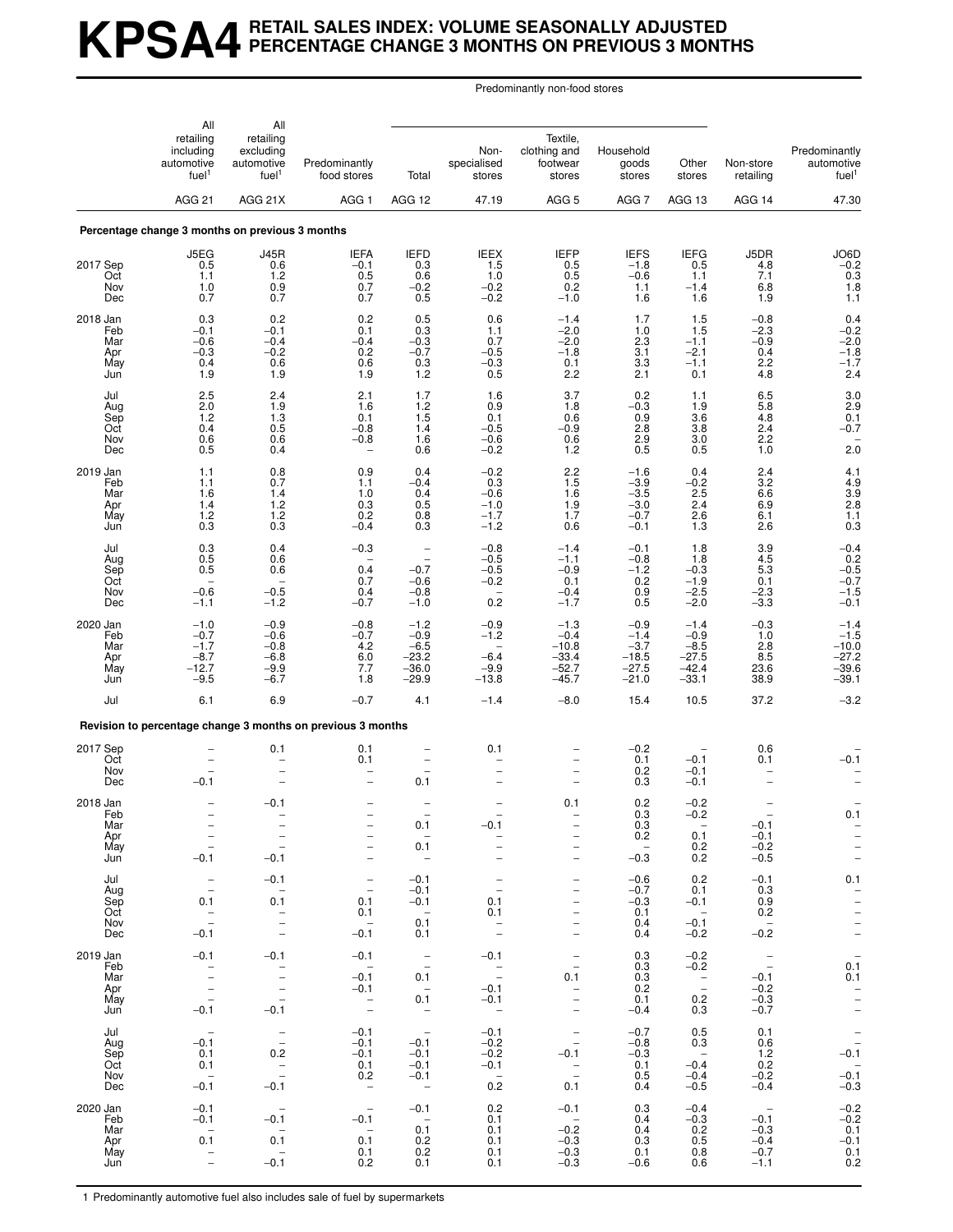## **ISCPNSAVALUE OF INTERNET SALES AT CURRENT PRICES NON-SEASONALLY ADJUSTED**

Index 2016=100

|                                             | All<br>retailing<br>excluding<br>automotive        | Predominantly                                        |                                                                                                                   | Non-<br>specialised                                                                                     | Textile,<br>clothing and<br>footwear                                                           | Household                                                   | Other<br>goods                                                                                |                                                                                                                                     |
|---------------------------------------------|----------------------------------------------------|------------------------------------------------------|-------------------------------------------------------------------------------------------------------------------|---------------------------------------------------------------------------------------------------------|------------------------------------------------------------------------------------------------|-------------------------------------------------------------|-----------------------------------------------------------------------------------------------|-------------------------------------------------------------------------------------------------------------------------------------|
|                                             | fuel                                               | food stores                                          | Total                                                                                                             | stores                                                                                                  | stores                                                                                         | stores                                                      | stores                                                                                        | Non-store<br>retailing                                                                                                              |
|                                             | AGG 21X                                            | AGG <sub>1</sub>                                     | AGG 12                                                                                                            | 47.19                                                                                                   | AGG <sub>5</sub>                                                                               | AGG <sub>7</sub>                                            | AGG 13                                                                                        | AGG 14                                                                                                                              |
|                                             | Index numbers of sales per week                    |                                                      |                                                                                                                   |                                                                                                         |                                                                                                |                                                             |                                                                                               |                                                                                                                                     |
| 2017 Sep<br>Oct<br>Nov<br>Dec               | KP5W<br>109.9<br>118.8<br>162.0<br>165.3           | KP5S<br>109.0<br>115.0<br>129.1<br>140.5             | KP5T<br>105.8<br>118.4<br>172.1<br>187.0                                                                          | KP5R<br>95.3<br>101.1<br>169.4<br>204.5                                                                 | KP5X<br>110.4<br>127.7<br>163.7<br>188.7                                                       | KP5Y<br>111.9<br>117.7<br>172.9<br>145.3                    | KP5U<br>105.4<br>123.3<br>186.9<br>198.7                                                      | KP5V<br>112.9<br>120.2<br>164.3<br>157.4                                                                                            |
| 2018 Jan<br>Feb<br>Mar<br>Apr<br>May<br>Jun | 113.5<br>110.2<br>118.4<br>118.7<br>127.3<br>125.7 | 114.3<br>122.1<br>121.2<br>121.3<br>126.5<br>125.8   | 122.0<br>104.0<br>118.2<br>116.7<br>123.5<br>125.1                                                                | 128.2<br>103.2<br>117.0<br>113.8<br>122.1<br>126.1                                                      | 125.7<br>98.8<br>116.5<br>117.3<br>129.0<br>127.6                                              | 132.4<br>123.6<br>131.3<br>117.5<br>118.4<br>117.5          | 102.2<br>97.5<br>112.0<br>118.0<br>120.7<br>126.3                                             | 107.4<br>111.0<br>$\frac{117.8}{119.3}$<br>130.2<br>126.1                                                                           |
| Jul<br>Aug<br>Sep<br>Oct<br>Nov<br>Dec      | 125.5<br>120.1<br>122.8<br>134.2<br>183.0<br>186.8 | 120.6<br>112.5<br>112.0<br>119.1<br>132.9<br>146.4   | 127.5<br>120.7<br>125.5<br>141.2<br>197.6<br>210.6                                                                | 129.1<br>118.8<br>107.2<br>113.7<br>196.7<br>234.3                                                      | 127.5<br>119.0<br>131.1<br>145.4<br>195.0<br>214.0                                             | 122.6<br>134.1<br>140.8<br>156.1<br>206.2<br>181.2          | 129.5<br>114.8<br>124.6<br>152.2<br>195.7<br>203.6                                            | 125.6<br>$\frac{121.9}{123.9}$<br>123.9<br>187.0<br>181.8                                                                           |
| 2019 Jan<br>Feb<br>Mar<br>Apr<br>May<br>Jun | 128.8<br>125.2<br>135.5<br>135.8<br>138.8<br>136.4 | 117.9<br>122.7<br>119.6<br>122.1<br>120.4<br>117.9   | 137.1<br>121.1<br>129.8<br>136.3<br>133.9<br>141.6                                                                | 144.4<br>114.0<br>121.9<br>127.7<br>127.0<br>136.6                                                      | 139.5<br>110.6<br>130.8<br>136.0<br>137.4<br>150.6                                             | 146.2<br>137.4<br>129.0<br>133.2<br>135.4<br>136.4          | 118.7<br>131.6<br>137.3<br>148.3<br>134.6<br>137.6                                            | 126.2<br>128.8<br>143.9<br>139.3<br>147.4<br>137.9                                                                                  |
| Jul<br>Aug<br>Sep<br>Oct<br>Nov<br>Dec      | 143.4<br>134.1<br>133.1<br>146.0<br>181.7<br>208.9 | 120.8<br>121.8<br>119.9<br>121.7<br>131.2<br>136.5   | 141.6<br>128.0<br>128.9<br>147.1<br>186.5<br>227.7                                                                | 128.5<br>116.0<br>101.1<br>117.3<br>$161.\bar{8}$<br>230.7                                              | 144.3<br>128.8<br>138.4<br>152.2<br>193.0<br>211.2                                             | 134.2<br>136.8<br>155.6<br>176.6<br>186.2<br>218.6          | 157.1<br>132.6<br>123.1<br>147.8<br>203.1<br>256.0                                            | 151.0<br>141.7<br>139.8<br>152.2<br>192.6<br>216.5                                                                                  |
| 2020 Jan<br>Feb<br>Mar<br>Apr<br>May<br>Jun | 138.6<br>133.0<br>152.3<br>180.8<br>221.0<br>236.6 | 119.9<br>124.4<br>144.3<br>225.9<br>273.2<br>270.3   | 136.1<br>126.9<br>152.8<br>183.7<br>212.4<br>252.4                                                                | 124.7<br>104.8<br>164.5<br>196.3<br>191.6<br>262.8                                                      | 138.4<br>128.5<br>125.2<br>107.9<br>137.1<br>202.3                                             | 147.8<br>141.8<br>196.5<br>275.4<br>296.8<br>290.1          | 135.4<br>136.0<br>147.3<br>211.8<br>280.3<br>286.6                                            | 145.6<br>139.6<br>154.3<br>166.0<br>212.3<br>216.3                                                                                  |
| Jul                                         | 220.9                                              | 252.7                                                | 226.0                                                                                                             | 207.0                                                                                                   | 177.4                                                                                          | 245.2                                                       | 303.0                                                                                         | 208.5                                                                                                                               |
| <b>Revision to index numbers</b>            |                                                    |                                                      |                                                                                                                   |                                                                                                         |                                                                                                |                                                             |                                                                                               |                                                                                                                                     |
| 2017 Sep<br>Oct<br>Nov<br>Dec               | $\overline{\phantom{0}}$                           |                                                      | $\overline{a}$<br>$\qquad \qquad -$<br>$\overline{\phantom{0}}$                                                   | $\overline{a}$<br>-<br>$\overline{\phantom{0}}$                                                         | $\overline{a}$<br>$\qquad \qquad -$<br>$\overline{\phantom{0}}$                                | $\overline{\phantom{0}}$<br>-                               | -                                                                                             |                                                                                                                                     |
| 2018 Jan<br>Feb<br>Mar<br>Apr<br>May<br>Jun | $\overline{\phantom{0}}$                           | $\overline{\phantom{0}}$<br>$\overline{\phantom{0}}$ | $\overline{a}$<br>-<br>$\overline{\phantom{0}}$                                                                   | $\overline{\phantom{0}}$<br>-<br>$\overline{\phantom{0}}$                                               | $\overline{\phantom{0}}$<br>-<br>$\qquad \qquad -$<br>$\overline{\phantom{0}}$                 | $\overline{\phantom{0}}$<br>$\overline{\phantom{0}}$        | $\overline{\phantom{0}}$<br>$\overline{\phantom{0}}$<br>-<br>$\overline{\phantom{0}}$         | $\qquad \qquad -$<br>$\qquad \qquad -$<br>$\overline{\phantom{0}}$<br>-<br>$\overline{\phantom{0}}$                                 |
| Jul<br>Aug<br>Sep<br>Oct<br>Nov<br>Dec      |                                                    |                                                      | $\overline{\phantom{0}}$<br>$\overline{\phantom{0}}$<br>$\overline{\phantom{0}}$<br>-<br>$\overline{\phantom{0}}$ | $\overline{\phantom{0}}$<br>-<br>$\overline{\phantom{0}}$                                               | $\overline{\phantom{0}}$<br>$\qquad \qquad -$<br>$\overline{\phantom{0}}$<br>-                 | $\overline{\phantom{0}}$<br>-                               | $\overline{\phantom{0}}$<br>$\overline{a}$<br>-<br>$\overline{\phantom{0}}$<br>$\overline{a}$ | -<br>$\overline{\phantom{0}}$<br>$\overline{a}$<br>$\overline{\phantom{0}}$<br>$\overline{\phantom{0}}$<br>$\overline{\phantom{0}}$ |
| 2019 Jan<br>Feb<br>Mar<br>Apr<br>May<br>Jun |                                                    |                                                      | $\overline{\phantom{0}}$<br>$\overline{\phantom{0}}$<br>-                                                         | $\overline{\phantom{0}}$<br>$\overline{\phantom{0}}$                                                    | $\qquad \qquad -$<br>$\overline{\phantom{0}}$<br>$\qquad \qquad -$<br>$\overline{\phantom{0}}$ | -<br>$\overline{\phantom{0}}$                               | -<br>$\overline{a}$                                                                           | -<br>$\overline{\phantom{0}}$<br>$\overline{a}$<br>$\overline{a}$<br>$\overline{\phantom{0}}$<br>$\overline{\phantom{0}}$           |
| Jul<br>Aug<br>Sep<br>Oct<br>Nov<br>Dec      | 0.4<br>$\overline{a}$<br>$\overline{\phantom{0}}$  | $\overline{\phantom{0}}$<br>$\overline{\phantom{0}}$ | $-0.1$<br>-0.1<br>$\qquad \qquad -$<br>$\overline{a}$<br>0.1                                                      | $-0.3$<br>$-0.6$<br>$-0.4$<br>$\qquad \qquad -$<br>$\overline{\phantom{0}}$<br>$\overline{\phantom{0}}$ | $\qquad \qquad -$<br>$\overline{\phantom{0}}$<br>$\qquad \qquad -$<br>$\qquad \qquad -$        | 0.1<br>0.1<br>0.1<br>$\overline{\phantom{a}}$<br>0.1<br>0.2 | 0.1<br>0.1<br>0.1<br>0.1<br>0.2                                                               | 0.9<br>$\bar{a}$<br>$\overline{\phantom{0}}$<br>-<br>$\overline{a}$                                                                 |
| 2020 Jan<br>Feb<br>Mar<br>Apr<br>May<br>Jun | $-0.3$<br>$-0.1$<br>$-0.3$<br>$0.2 \\ 0.3$<br>0.1  | 0.3<br>0.4<br>0.8<br>$\overline{\phantom{a}}$<br>0.2 | 0.3<br>$-0.1$<br>$-0.1$<br>0.3<br>$-0.1$                                                                          | $\overline{\phantom{0}}$<br>0.1<br>0.1<br>0.1<br>$\overline{\phantom{0}}$                               | 0.1<br>$-0.3$<br>$\qquad \qquad -$<br>0.7<br>$-0.2$                                            | $-0.5$<br>0.5<br>$-0.7$<br>$-0.4$<br>0.1<br>$-0.5$          | 0.1<br>0.7<br>0.1<br>$-0.3$<br>$-0.3$<br>0.2                                                  | $-0.5$<br>$-0.4$<br>$-0.6$<br>$0.2$<br>$0.5$<br>0.4                                                                                 |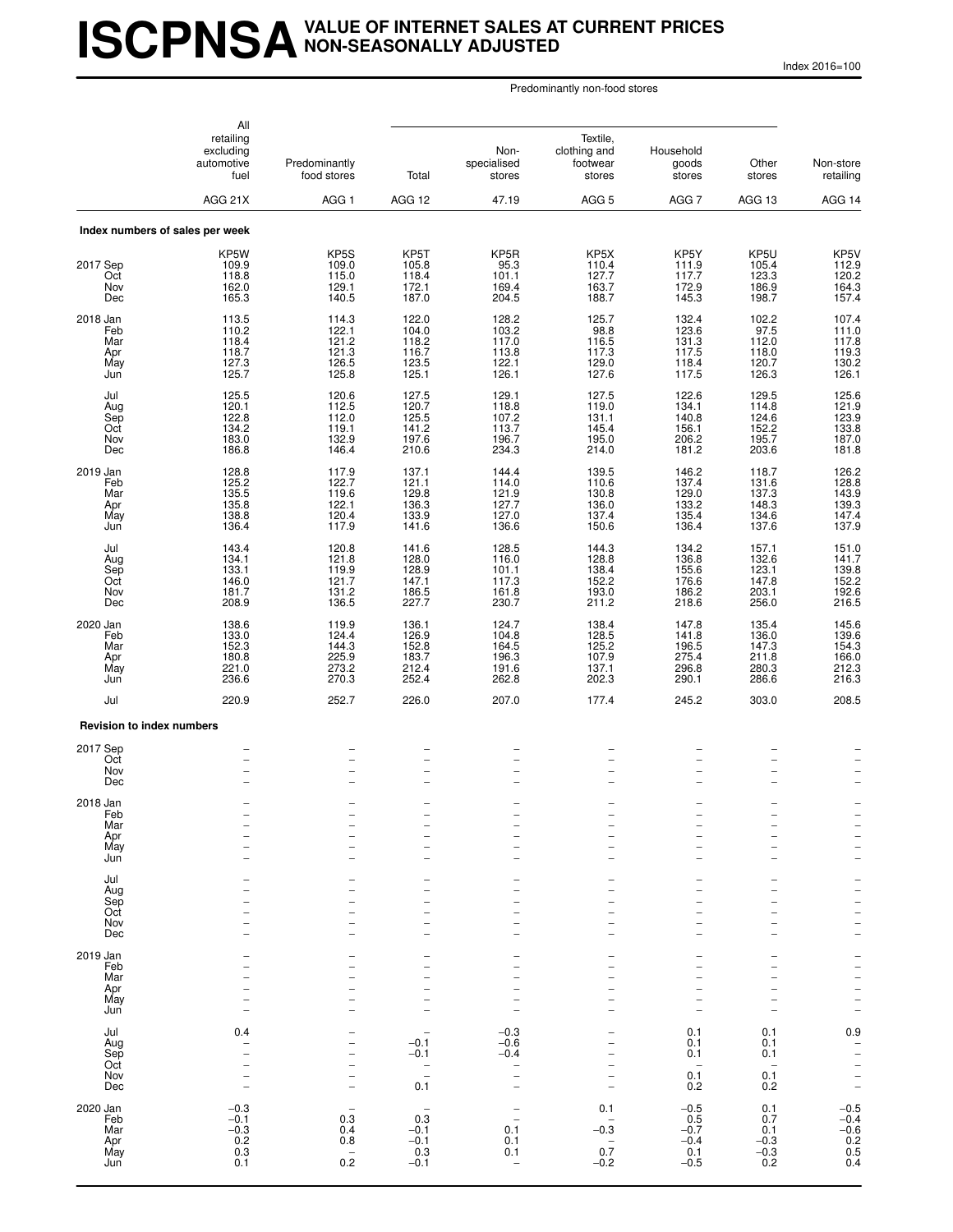# **ISCPNSA1INTERNET SALES: VALUE NON-SEASONALLY ADJUSTED PERCENTAGE CHANGE ON SAME MONTH A YEAR EARLIER**

|                                             | All<br>retailing<br>excluding<br>automotive<br>fuel                              | Predominantly<br>food stores                                  | Total                                                               | Non-<br>specialised<br>stores                                                                  | Textile,<br>clothing and<br>footwear<br>stores            | Household<br>goods<br>stores                                                                                         | Other<br>stores                                                               | Non-store<br>retailing                                                               |
|---------------------------------------------|----------------------------------------------------------------------------------|---------------------------------------------------------------|---------------------------------------------------------------------|------------------------------------------------------------------------------------------------|-----------------------------------------------------------|----------------------------------------------------------------------------------------------------------------------|-------------------------------------------------------------------------------|--------------------------------------------------------------------------------------|
|                                             | AGG 21X                                                                          | AGG <sub>1</sub>                                              | AGG 12                                                              | 47.19                                                                                          | AGG <sub>5</sub>                                          | AGG 7                                                                                                                | AGG 13                                                                        | AGG 14                                                                               |
|                                             | Percentage change on same month a year earlier                                   |                                                               |                                                                     |                                                                                                |                                                           |                                                                                                                      |                                                                               |                                                                                      |
| 2017 Sep<br>Oct<br>Nov<br>Dec               | KP3T<br>13.6<br>9.6<br>10.1<br>9.0                                               | KP3P<br>10.7<br>8.4<br>7.6<br>14.3                            | KP3Q<br>15.0<br>10.4<br>13.7<br>16.6                                | KP3O<br>12.5<br>3.2<br>0.8<br>10.4                                                             | KP3U<br>24.9<br>19.1<br>15.6<br>20.5                      | KP3V<br>12.6<br>7.4<br>18.5<br>16.0                                                                                  | KP3R<br>6.1<br>7.1<br>22.3<br>18.6                                            | KP3S<br>13.4<br>$\begin{array}{c} 9.3 \\ 8.2 \\ 2.4 \end{array}$                     |
| 2018 Jan<br>Feb<br>Mar<br>Apr<br>May<br>Jun | 13.6<br>15.3<br>16.5<br>13.0<br>21.2<br>15.7                                     | 6.9<br>16.6<br>11.0<br>11.2<br>17.2<br>14.7                   | 18.2<br>16.3<br>21.2<br>18.7<br>26.7<br>22.0                        | 19.0<br>23.1<br>34.5<br>25.7<br>36.9<br>23.4                                                   | 18.0<br>10.9<br>13.2<br>24.5<br>24.0<br>18.9              | 21.1<br>21.0<br>25.1<br>10.4<br>16.5<br>16.4                                                                         | 14.8<br>13.2<br>18.2<br>11.5<br>29.4<br>30.0                                  | $12.2$<br>$14.2$<br>$\begin{array}{c} 15.1 \\ 9.9 \\ 18.9 \end{array}$<br>12.0       |
| Jul<br>Aug<br>Sep<br>Oct<br>Nov<br>Dec      | 16.0<br>14.0<br>11.8<br>13.0<br>13.0<br>13.0                                     | 10.7<br>$6.5$<br>$2.8$<br>$3.5$<br>2.9<br>4.2                 | 18.0<br>17.5<br>18.6<br>19.2<br>14.8<br>12.6                        | 35.9<br>24.9<br>12.5<br>12.4<br>16.1<br>14.6                                                   | 16.0<br>11.8<br>18.7<br>13.8<br>19.2<br>13.4              | 14.9<br>30.9<br>25.9<br>32.6<br>19.3<br>24.7                                                                         | 8.0<br>9.0<br>18.2<br>23.5<br>4.7<br>2.5                                      | 16.1<br>$\begin{array}{c} 13.7 \\ 9.8 \\ 11.3 \\ \hline \end{array}$<br>13.9<br>15.5 |
| 2019 Jan<br>Feb<br>Mar<br>Apr<br>May<br>Jun | 13.5<br>13.7<br>14.4<br>14.4<br>9.0<br>8.5                                       | 3.1<br>0.4<br>$-1.3$<br>0.7<br>$-4.8$<br>$-6.\overline{3}$    | 12.3<br>16.4<br>9.8<br>16.9<br>8.4<br>13.2                          | 12.7<br>10.5<br>4.2<br>12.2<br>3.9<br>8.3                                                      | 11.0<br>11.9<br>12.3<br>16.0<br>6.5<br>18.0               | 10.4<br>11.2<br>$-1.8$<br>13.3<br>14.3<br>16.1                                                                       | 16.2<br>35.0<br>22.5<br>25.6<br>11.5<br>9.0                                   | 17.5<br>16.0<br>22.2<br>16.7<br>13.2<br>9.4                                          |
| Jul<br>Aug<br>Sep<br>Oct<br>Nov<br>Dec      | 14.3<br>11.6<br>8.4<br>$8.8 - 0.7$<br>11.9                                       | $\substack{0.2 \\ 8.3}$<br>7.1<br>$2.2 - 1.3 - 1.3$<br>$-6.7$ | 11.1<br>6.1<br>2.7<br>4.2<br>$-5.6$<br>8.1                          | $-0.4$<br>$-2.3$<br>$-5.6$<br>$-17.7$<br>$-1.5$                                                | 13.1<br>8.3<br>5.6<br>4.7<br>$-1.1$<br>$-1.3$             | 9.4<br>2.0<br>10.5<br>13.2<br>$-9.7$<br>20.6                                                                         | $21.3$<br>15.5<br>$-1.2$<br>$-2.9$<br>$3.\overline{8}$<br>25.8                | 20.3<br>16.2<br>12.7<br>13.8<br>3.0<br>19.1                                          |
| 2020 Jan<br>Feb<br>Mar<br>Apr<br>May<br>Jun | 7.6<br>6.2<br>12.4<br>33.1<br>59.2<br>73.5                                       | 1.7<br>1.4<br>20.6<br>85.0<br>126.8<br>129.3                  | $-0.7$<br>4.8<br>17.7<br>34.7<br>58.7<br>78.2                       | $-13.6$<br>$-8.1$<br>34.9<br>53.7<br>50.9<br>92.4                                              | $-0.8$<br>16.2<br>$-4.2$<br>$-20.7$<br>$-0.2$<br>34.3     | 1.1<br>3.3<br>52.4<br>106.9<br>119.2<br>112.7                                                                        | 14.1<br>3.4<br>7.3<br>42.8<br>108.2<br>108.2                                  | 15.4<br>$\begin{array}{r} 8.4 \\ 7.2 \\ 19.2 \end{array}$<br>44.0<br>56.8            |
| Jul                                         | 54.1                                                                             | 109.2                                                         | 59.6                                                                | 61.1                                                                                           | 23.0                                                      | 82.8                                                                                                                 | 92.9                                                                          | 38.1                                                                                 |
|                                             | Revision to percentage change on same month a year earlier                       |                                                               |                                                                     |                                                                                                |                                                           |                                                                                                                      |                                                                               |                                                                                      |
| 2017 Sep<br>Oct<br>Nov<br>Dec               |                                                                                  |                                                               | -<br>$\overline{\phantom{0}}$                                       | $\overline{\phantom{0}}$<br>$\overline{\phantom{0}}$                                           |                                                           | $\qquad \qquad -$<br>÷<br>۰                                                                                          |                                                                               |                                                                                      |
| 2018 Jan<br>Feb<br>Mar<br>Apr<br>May<br>Jun |                                                                                  |                                                               | $\overline{\phantom{0}}$<br>-                                       | -<br>$\overline{\phantom{0}}$<br>-                                                             | $\overline{\phantom{0}}$<br>-                             | ÷<br>$\overline{\phantom{0}}$<br>$\overline{\phantom{0}}$                                                            | $\overline{\phantom{0}}$<br>$\overline{\phantom{0}}$                          | $\frac{1}{2}$                                                                        |
| Jul<br>Aug<br>Sep<br>Oct<br>Nov<br>Dec      |                                                                                  |                                                               | $\overline{\phantom{0}}$<br>-<br>L                                  | -                                                                                              | -<br>-                                                    | $\overline{\phantom{0}}$<br>$\overline{a}$<br>$\overline{a}$<br>$\overline{\phantom{0}}$<br>$\overline{\phantom{0}}$ | $\overline{\phantom{0}}$                                                      | $\frac{1}{1}$<br>$\frac{1}{1}$                                                       |
| 2019 Jan<br>Feb<br>Mar<br>Apr<br>May<br>Jun | $\overline{\phantom{a}}$                                                         |                                                               | $\overline{\phantom{0}}$<br>-<br>۳                                  | $\overline{\phantom{0}}$                                                                       | $\overline{\phantom{0}}$<br>-<br>$\overline{\phantom{0}}$ | $\overline{a}$<br>$\overline{\phantom{0}}$<br>۰                                                                      | $\overline{\phantom{0}}$                                                      | -<br>$\frac{-}{-}$                                                                   |
| Jul<br>Aug<br>Sep<br>Oct<br>Nov<br>Dec      | 0.4<br>$\qquad \qquad -$<br>$\qquad \qquad -$<br>$\overline{\phantom{0}}$<br>0.1 | $\overline{\phantom{0}}$                                      | $-0.1$<br>-<br>$\overline{\phantom{0}}$<br>$\overline{\phantom{0}}$ | $-0.2$<br>$-0.4$<br>$-0.3$<br><b>-</b><br>$\overline{\phantom{0}}$<br>$\overline{\phantom{0}}$ | -<br>$\overline{\phantom{0}}$<br>$\overline{\phantom{0}}$ | 0.1<br>0.1<br>0.1<br>0.1<br>0.1                                                                                      | 0.1<br>$\qquad \qquad -$<br>$\overline{a}$<br>$\qquad \qquad -$<br>0.1<br>0.1 | 0.7<br>$\bar{a}$<br>$\frac{1}{1}$                                                    |
| 2020 Jan<br>Feb<br>Mar<br>Apr<br>May<br>Jun | $-0.2$<br>$-0.1$<br>$-0.2$<br>0.1<br>0.2<br>0.1                                  | 0.3<br>0.3<br>0.6<br>$-0.1$<br>0.1                            | 0.3<br>$-0.1$<br>$-0.1$<br>0.2<br>$-0.1$                            | -<br>$\overline{\phantom{0}}$<br>0.1<br>0.1<br>$\overline{\phantom{a}}$                        | $-0.1$<br>0.5<br>$-0.2$                                   | $-0.3$<br>0.5<br>$-0.5$<br>$-0.2$<br>0.1<br>$-0.3$                                                                   | 0.2<br>0.6<br>0.1<br>$-0.2$<br>$-0.2$<br>0.1                                  | $-0.4$<br>$-0.3$<br>$-0.4$<br>0.1<br>0.4<br>0.3                                      |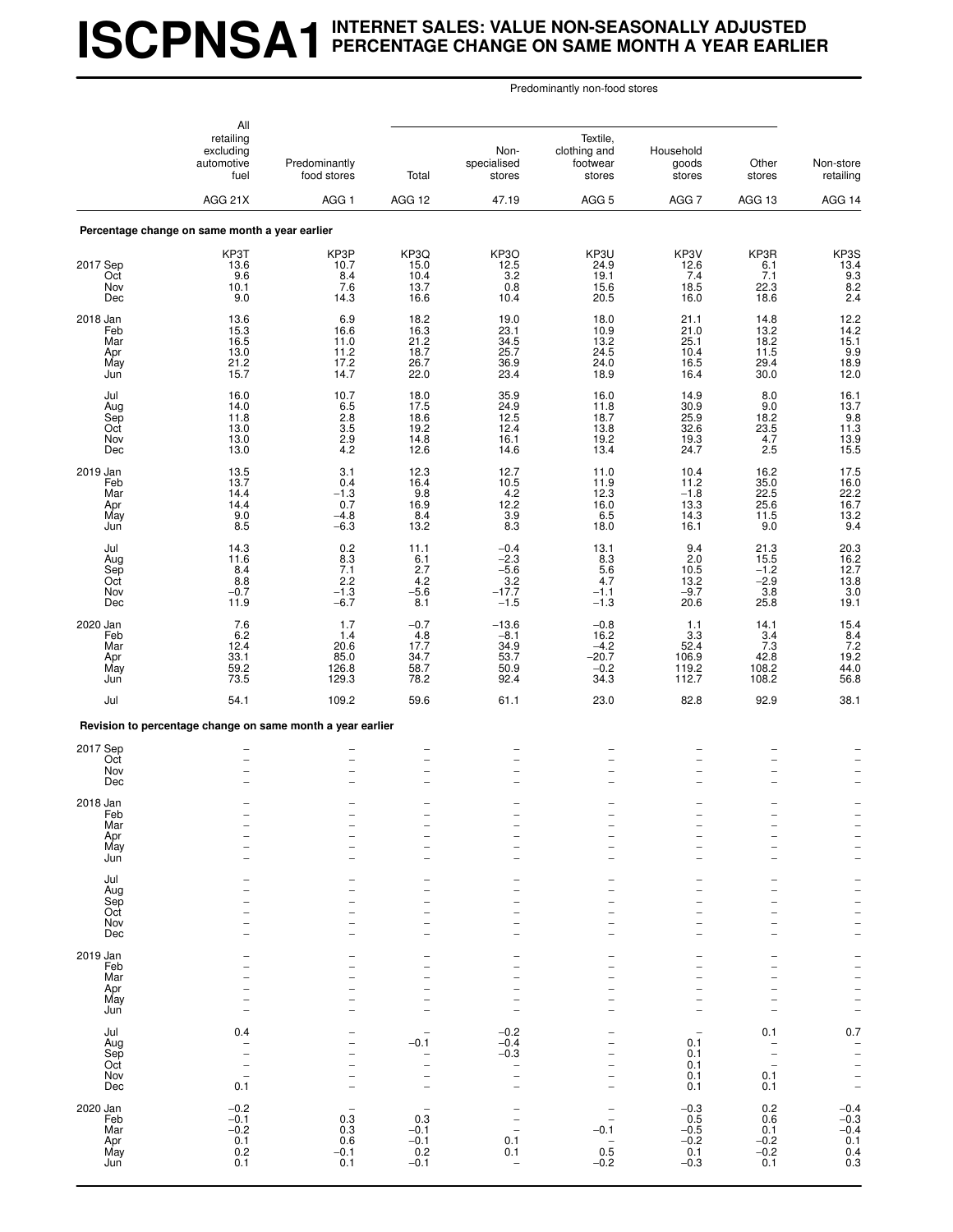## **ISCPNSA2INTERNET SALES: VALUE NON-SEASONALLY ADJUSTED AVERAGE WEEKLY INTERNET SALES IN POUNDS MILLION**

|                                             | All<br>retailing<br>excluding<br>automotive<br>fuel<br>AGG 21X           | Predominantly<br>food stores<br>AGG <sub>1</sub>     | Total<br>AGG 12                                                                | Non-<br>specialised<br>stores<br>47.19                                           | Textile,<br>clothing and<br>footwear<br>stores<br>AGG <sub>5</sub> | Household<br>goods<br>stores<br>AGG 7                                            | Other<br>stores<br>AGG 13                                           | Non-store<br>retailing<br>AGG 14                                          |
|---------------------------------------------|--------------------------------------------------------------------------|------------------------------------------------------|--------------------------------------------------------------------------------|----------------------------------------------------------------------------------|--------------------------------------------------------------------|----------------------------------------------------------------------------------|---------------------------------------------------------------------|---------------------------------------------------------------------------|
|                                             | Average weekly Internet sales in pounds million                          |                                                      |                                                                                |                                                                                  |                                                                    |                                                                                  |                                                                     |                                                                           |
| 2017 Sep<br>Oct<br>Nov<br>Dec               | JE2J<br>1 090.7<br>1 179.7<br>1 608.4<br>1641.6                          | KQ7F<br>154.6<br>163.2<br>183.2<br>199.4             | KQ7G<br>367.3<br>410.9<br>597.4<br>649.0                                       | KQ7E<br>80.4<br>85.4<br>143.1<br>172.6                                           | KQ7J<br>132.0<br>152.7<br>195.7<br>225.6                           | KQ7K<br>70.0<br>73.7<br>108.2<br>90.9                                            | KQ7H<br>84.8<br>99.2<br>150.4<br>159.9                              | KQ71<br>568.8<br>605.6<br>827.8<br>793.2                                  |
| 2018 Jan<br>Feb<br>Mar<br>Apr<br>May<br>Jun | 1126.9<br>1 0 9 3.9<br>1 1 7 5 . 7<br>1 1 7 8.2<br>1 2 6 4 .2<br>1 248.2 | 162.1<br>173.3<br>171.9<br>172.1<br>179.5<br>178.4   | 423.6<br>361.1<br>410.4<br>404.9<br>428.6<br>434.3                             | 108.2<br>87.2<br>98.8<br>96.1<br>103.1<br>106.5                                  | 150.3<br>118.1<br>139.3<br>140.3<br>154.2<br>152.6                 | 82.9<br>77.4<br>82.2<br>$73.5$<br>74.1<br>73.6                                   | 82.2<br>78.5<br>90.2<br>95.0<br>97.1<br>101.7                       | 541.1<br>559.5<br>593.4<br>601.2<br>656.2<br>635.5                        |
| Jul<br>Aug<br>Sep<br>Oct<br>Nov<br>Dec      | 1 246.2<br>1 192.9<br>1 219.0<br>1 3 3 2.9<br>1816.9<br>1854.6           | 171.1<br>159.6<br>158.9<br>168.9<br>188.5<br>207.7   | 442.5<br>418.9<br>435.6<br>490.0<br>685.9<br>730.9                             | 109.0<br>100.3<br>90.5<br>96.0<br>166.1<br>197.8                                 | 152.5<br>142.2<br>156.7<br>173.8<br>233.2<br>255.8                 | 76.8<br>84.0<br>88.2<br>97.7<br>129.1<br>113.4                                   | 104.2<br>92.4<br>100.3<br>122.5<br>157.5<br>163.8                   | 632.7<br>614.3<br>624.5<br>674.0<br>942.5<br>916.1                        |
| 2019 Jan<br>Feb<br>Mar<br>Apr<br>May<br>Jun | 1 278.7<br>1 243.2<br>1 345.2<br>1 348.1<br>1 378.3<br>1 3 5 3.8         | 167.2<br>174.0<br>169.7<br>173.2<br>170.8<br>167.2   | 475.7<br>420.4<br>450.5<br>473.2<br>464.6<br>491.5                             | 121.9<br>96.3<br>102.9<br>107.8<br>107.2<br>115.3                                | 166.8<br>132.2<br>156.4<br>162.6<br>164.3<br>180.0                 | 91.5<br>86.0<br>80.7<br>83.4<br>84.8<br>85.4                                     | 95.6<br>105.9<br>110.5<br>119.3<br>108.3<br>110.8                   | 635.7<br>648.8<br>701.7<br>742.9<br>695.0                                 |
| Jul<br>Aug<br>Sep<br>Oct<br>Nov<br>Dec      | 1423.8<br>1 3 3 1 . 2<br>1 3 2 1 .6<br>1450.0<br>1804.2<br>2074.6        | 171.4<br>172.8<br>170.1<br>172.6<br>186.2<br>193.7   | 491.4<br>444.3<br>447.4<br>510.6<br>647.4<br>790.2                             | 108.5<br>98.0<br>85.4<br>99.0<br>136.6<br>194.8                                  | 172.5<br>154.0<br>165.5<br>182.0<br>230.7<br>252.5                 | 84.0<br>85.6<br>97.4<br>110.6<br>116.6<br>136.8                                  | 126.4<br>106.7<br>99.1<br>119.0<br>163.5<br>206.0                   | 761.0<br>714.1<br>704.2<br>766.8<br>970.6<br>1 090.6                      |
| 2020 Jan<br>Feb<br>Mar<br>Apr<br>May<br>Jun | 1 376.1<br>1 3 2 0.6<br>1512.4<br>1794.6<br>2 1 9 4 .4<br>2 3 4 9.4      | 170.1<br>176.5<br>204.7<br>320.6<br>387.5<br>383.4   | 472.3<br>440.4<br>530.2<br>637.6<br>737.2<br>876.1                             | 105.3<br>88.5<br>138.9<br>165.7<br>161.8<br>221.9                                | 165.4<br>153.6<br>149.7<br>129.0<br>164.0<br>241.9                 | 92.5<br>88.8<br>123.0<br>172.4<br>185.8<br>181.6                                 | 109.0<br>109.5<br>118.5<br>170.4<br>225.6<br>230.7                  | 733.7<br>703.6<br>777.5<br>1 069.7<br>1 089.9                             |
| Jul                                         | 2 193.6                                                                  | 358.6                                                | 784.3                                                                          | 174.8                                                                            | 212.1                                                              | 153.5                                                                            | 243.9                                                               | 1 050.7                                                                   |
|                                             | Revision to average weekly Internet sales in pounds million              |                                                      |                                                                                |                                                                                  |                                                                    |                                                                                  |                                                                     |                                                                           |
| 2017 Sep<br>Oct<br>Nov<br>Dec               | $\overline{\phantom{0}}$<br>$\overline{a}$                               | $\overline{\phantom{0}}$<br>$\overline{\phantom{0}}$ | -<br>$\qquad \qquad -$<br>$\overline{\phantom{0}}$<br>$\overline{\phantom{0}}$ | $\overline{\phantom{0}}$<br>$\overline{\phantom{0}}$<br>$\overline{\phantom{0}}$ | $\overline{\phantom{0}}$<br>$\overline{\phantom{0}}$               | $\qquad \qquad -$<br>$\overline{a}$                                              | $\overline{\phantom{0}}$<br>$\overline{\phantom{0}}$                |                                                                           |
| 2018 Jan<br>Feb<br>Mar<br>Apr<br>May<br>Jun |                                                                          |                                                      | ۰<br>-<br>-                                                                    |                                                                                  | $\overline{\phantom{0}}$                                           | $\overline{\phantom{0}}$<br>$\overline{\phantom{0}}$<br>۰                        |                                                                     | $\overline{\phantom{0}}$<br>$\qquad \qquad -$<br>$\overline{\phantom{0}}$ |
| Jul<br>Aug<br>Sep<br>Oct<br>Nov<br>Dec      |                                                                          |                                                      | -<br>-<br>▃                                                                    |                                                                                  | $\overline{\phantom{0}}$<br>$\overline{\phantom{0}}$               | $\overline{\phantom{0}}$<br>$\overline{\phantom{0}}$<br>$\overline{\phantom{0}}$ |                                                                     | $\overline{\phantom{0}}$<br>$\frac{1}{2}$<br>$\frac{1}{2}$                |
| 2019 Jan<br>Feb<br>Mar<br>Apr<br>May<br>Jun |                                                                          |                                                      | -                                                                              |                                                                                  | $\overline{\phantom{0}}$                                           | $\overline{a}$<br>$\overline{\phantom{0}}$<br>$\overline{\phantom{0}}$<br>-      |                                                                     | $      -$                                                                 |
| Jul<br>Aug<br>Sep<br>Oct<br>Nov<br>Dec      | 4.4<br>$-0.4$<br>$-0.2$<br>0.1<br>0.2<br>0.3                             |                                                      | $-0.2$<br>$-0.4$<br>$-0.2$<br>0.1<br>0.2<br>0.3                                | $-0.3$<br>$-0.5$<br>$-0.3$<br>$\qquad \qquad -$<br>$\qquad \qquad -$             | $\overline{\phantom{0}}$<br>$\overline{\phantom{0}}$<br>-          | -<br>$\overline{\phantom{0}}$<br>0.1<br>0.1<br>0.1<br>0.1                        | 0.1<br>0.1<br>0.1<br>0.1<br>0.1                                     | 4.6<br>$\overline{\phantom{0}}$<br>$\frac{1}{2}$<br>$\overline{a}$        |
| 2020 Jan<br>Feb<br>Mar<br>Apr<br>May<br>Jun | $-2.5$<br>$-0.4$<br>$-3.0$<br>1.6<br>$3.6$<br>$1.7$                      | 0.5<br>0.5<br>1.2<br>$-0.1$<br>0.1                   | $-0.1$<br>0.9<br>$-0.6$<br>$-0.4$<br>0.9<br>$-0.4$                             | $\overline{\phantom{a}}$<br>0.1<br>$\overline{\phantom{a}}$<br>0.1               | $-0.1$<br>$-0.3$<br>1.0<br>$-0.3$                                  | $-0.3$<br>0.4<br>$-0.5$<br>$-0.2$<br>0.1<br>$-0.3$                               | 0.1<br>0.6<br>$\overline{\phantom{0}}$<br>$-0.3$<br>$^{-0.2}_{0.2}$ | $-2.5$<br>$-2.0$<br>$-2.9$<br>0.9<br>2.7<br>1.9                           |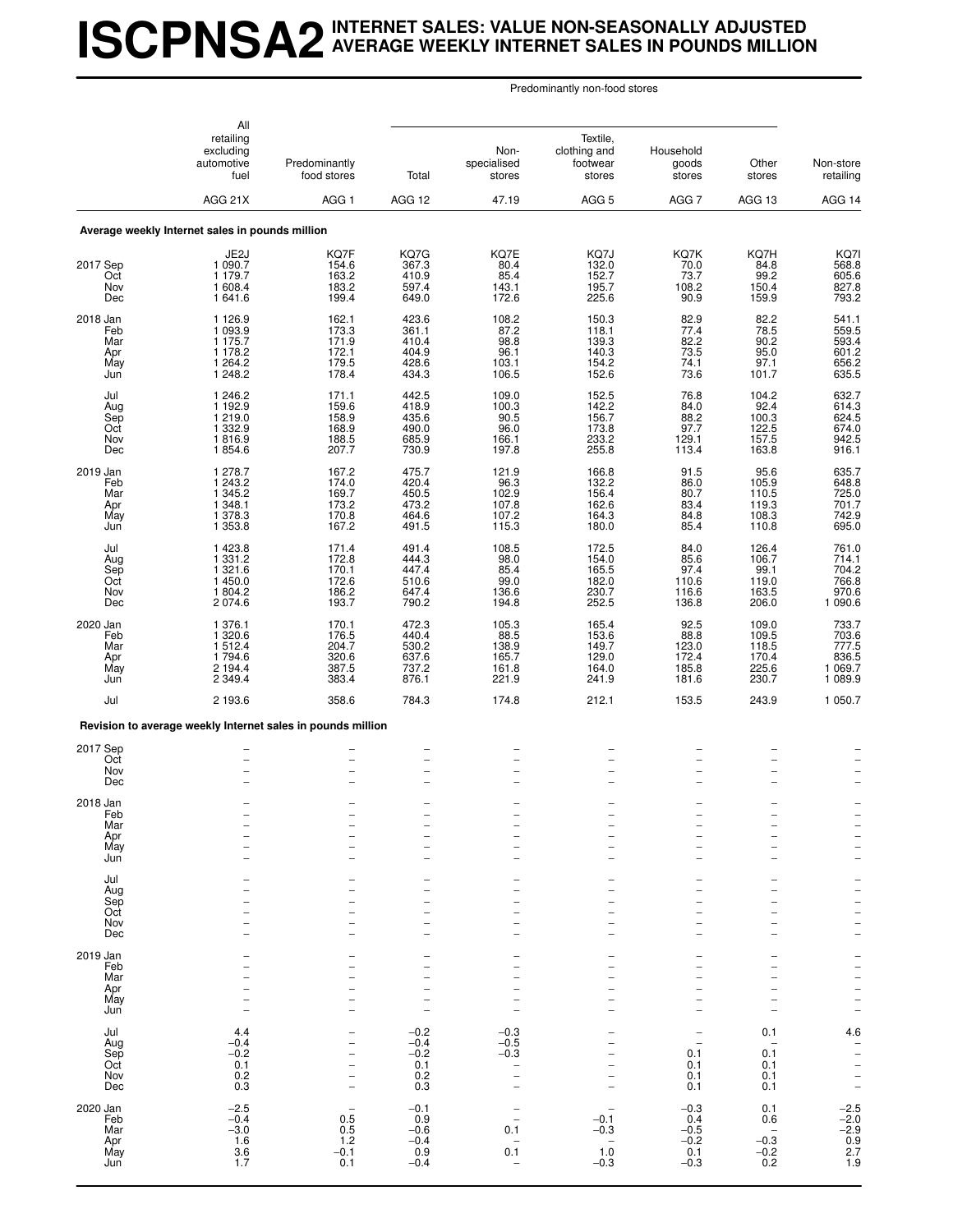## **ISCPNSA3INTERNET SALES: VALUE NON-SEASONALLY ADJUSTED INTERNET SALES AS A PROPORTION OF ALL RETAILING**

|                                                    | All<br>retailing<br>excluding<br>automotive<br>fuel<br>AGG 21X | Predominantly<br>food stores<br>AGG <sub>1</sub>                             | Total<br>AGG 12                                      | Non-<br>specialised<br>stores<br>47.19                    | Textile,<br>clothing and<br>footwear<br>stores<br>AGG <sub>5</sub> | Household<br>goods<br>stores<br>AGG <sub>7</sub>                                                                    | Other<br>stores<br>AGG 13                                                    | Non-store<br>retailing<br>AGG 14                                                                                                              |
|----------------------------------------------------|----------------------------------------------------------------|------------------------------------------------------------------------------|------------------------------------------------------|-----------------------------------------------------------|--------------------------------------------------------------------|---------------------------------------------------------------------------------------------------------------------|------------------------------------------------------------------------------|-----------------------------------------------------------------------------------------------------------------------------------------------|
|                                                    | Internet sales as a proportion of all retailing                |                                                                              |                                                      |                                                           |                                                                    |                                                                                                                     |                                                                              |                                                                                                                                               |
| 2017 Sep<br>Oct<br>Nov                             | J4MC<br>16.0<br>16.5<br>19.9                                   | KQ77<br>5.2<br>5.4<br>$\frac{5.8}{5.5}$                                      | <b>KQ78</b><br>11.9<br>12.4<br>15.5                  | <b>KQ76</b><br>13.0<br>13.2<br>17.0                       | KQ7B<br>14.2<br>16.3<br>18.1                                       | KQ7C<br>11.1<br>10.7<br>14.5                                                                                        | <b>KQ79</b><br>9.4<br>9.6<br>12.8                                            | KQ7A<br>74.6<br>74.7<br>75.7<br>79.7                                                                                                          |
| Dec<br>2018 Jan<br>Feb<br>Mar<br>Apr<br>May<br>Jun | 17.9<br>17.7<br>16.8<br>17.3<br>$17.2$<br>$17.5$<br>17.5       | $\begin{array}{c} 5.8 \\ 5.8 \end{array}$<br>$\frac{5.5}{5.7}$<br>5.6<br>5.6 | 14.2<br>14.7<br>12.8<br>13.9<br>13.0<br>13.3<br>13.6 | 15.7<br>17.9<br>15.6<br>16.6<br>16.3<br>16.4<br>16.5      | 16.9<br>19.4<br>16.0<br>17.4<br>16.5<br>16.9<br>16.3               | 13.3<br>13.0<br>12.2<br>13.0<br>10.9<br>11.1<br>11.5                                                                | 11.0<br>$\frac{9.6}{8.7}$<br>9.8<br>9.5<br>9.6<br>10.5                       | 78.2<br>77.3<br>80.6<br>80.6<br>83.1<br>82.2                                                                                                  |
| Jul<br>Aug<br>Sep<br>Oct<br>Nov<br>Dec             | 17.1<br>16.7<br>17.2<br>18.1<br>21.6<br>19.7                   | 5.3<br>5.1<br>$\frac{5.2}{5.4}$<br>5.8<br>5.7                                | 13.4<br>12.9<br>13.5<br>14.5<br>17.2<br>15.8         | 17.0<br>15.8<br>14.4<br>14.5<br>19.6<br>18.0              | 15.6<br>15.4<br>17.0<br>18.5<br>21.2<br>18.6                       | 11.8<br>12.7<br>12.8<br>13.5<br>15.9<br>15.7                                                                        | 10.1<br>8.9<br>10.2<br>11.6<br>12.8<br>11.4                                  | 79.7<br>79.4<br>76.8<br>76.0<br>78.1<br>83.8                                                                                                  |
| 2019 Jan<br>Feb<br>Mar<br>Apr<br>May<br>Jun        | 19.3<br>18.3<br>18.9<br>18.4<br>18.8<br>18.3                   | 5.7<br>5.7<br>5.4<br>5.4<br>$\frac{5.3}{5.2}$                                | 16.4<br>14.4<br>14.7<br>14.7<br>14.4<br>14.8         | 20.3<br>$17.2$<br>17.7<br>17.9<br>17.5<br>18.3            | 20.8<br>17.4<br>18.5<br>17.5<br>18.0<br>18.6                       | 14.4<br>13.7<br>13.0<br>12.9<br>13.2<br>13.4                                                                        | 11.0<br>10.9<br>10.8<br>11.4<br>10.2<br>10.3                                 | 80.8<br>78.0<br>81.2<br>79.2<br>83.5<br>78.5                                                                                                  |
| Jul<br>Aug<br>Sep<br>Oct<br>Nov<br>Dec             | 18.7<br>18.1<br>18.1<br>19.1<br>21.5<br>21.4                   | $\frac{5.2}{5.4}$<br>5.4<br>5.4<br>$\frac{5.6}{5.2}$                         | 14.6<br>13.6<br>13.9<br>15.0<br>16.8<br>16.9         | 17.0<br>15.8<br>14.0<br>15.0<br>16.6<br>18.2              | 17.3<br>16.2<br>17.5<br>18.9<br>21.2<br>18.8                       | 13.4<br>13.6<br>14.6<br>16.0<br>15.8<br>18.5                                                                        | 11.4<br>10.1<br>9.8<br>10.9<br>13.6<br>13.6                                  | 78.3<br>80.1<br>76.2<br>76.9<br>78.5<br>84.0                                                                                                  |
| 2020 Jan<br>Feb<br>Mar<br>Apr<br>May<br>Jun        | 20.1<br>19.0<br>21.9<br>30.1<br>32.8<br>31.1                   | 5.6<br>5.6<br>5.8<br>9.4<br>11.1<br>11.1                                     | 16.0<br>15.1<br>21.7<br>43.5<br>39.0<br>32.0         | 17.8<br>16.1<br>23.6<br>36.7<br>30.6<br>37.8              | 20.2<br>20.0<br>27.7<br>45.4<br>46.6<br>38.7                       | 14.8<br>14.4<br>22.0<br>55.5<br>40.8<br>28.7                                                                        | 12.0<br>11.1<br>15.7<br>40.5<br>40.7<br>25.9                                 | 81.7<br>79.5<br>81.6<br>76.3<br>81.2<br>80.2                                                                                                  |
| Jul                                                | 28.1                                                           | 10.8                                                                         | 24.7                                                 | 29.3                                                      | 28.4                                                               | 22.0                                                                                                                | 21.4                                                                         | 80.4                                                                                                                                          |
|                                                    | Revision to Internet sales as a proportion of all retailing    |                                                                              |                                                      |                                                           |                                                                    |                                                                                                                     |                                                                              |                                                                                                                                               |
| 2017 Sep<br>Oct<br>Nov<br>Dec                      | $\overline{\phantom{0}}$<br>$\overline{\phantom{0}}$           | $\overline{\phantom{0}}$<br>$\overline{a}$                                   | $\overline{a}$<br>$\overline{a}$                     | $\overline{\phantom{0}}$<br>-<br>$\overline{\phantom{0}}$ | $\overline{a}$                                                     | $\qquad \qquad -$<br>$\overline{\phantom{0}}$<br>$\overline{\phantom{0}}$                                           | $\overline{\phantom{0}}$<br>$\overline{\phantom{0}}$                         |                                                                                                                                               |
| 2018 Jan<br>Feb<br>Mar<br>Apr<br>May<br>Jun        |                                                                |                                                                              | $\overline{\phantom{0}}$<br>$\overline{\phantom{0}}$ |                                                           |                                                                    | ۰<br>$\overline{\phantom{0}}$<br>$\overline{\phantom{0}}$<br>۰                                                      |                                                                              | $\overline{\phantom{0}}$<br>$\overline{\phantom{0}}$<br>$\overline{\phantom{0}}$                                                              |
| Jul<br>Aug<br>Sep<br>Oct<br>Nov<br>Dec             |                                                                |                                                                              | -<br>L                                               |                                                           |                                                                    | -<br>$\overline{a}$<br>$\overline{\phantom{0}}$<br>۰<br>۰                                                           |                                                                              | -<br>$\overline{\phantom{0}}$<br>$\overline{\phantom{0}}$<br>$\overline{\phantom{0}}$<br>$\overline{\phantom{0}}$<br>$\overline{\phantom{0}}$ |
| 2019 Jan<br>Feb<br>Mar<br>Apr<br>May<br>Jun        |                                                                |                                                                              | -                                                    |                                                           |                                                                    | $\overline{\phantom{0}}$<br>$\overline{\phantom{0}}$<br>۰<br>$\overline{\phantom{0}}$<br>$\qquad \qquad -$          |                                                                              | ÷<br>$\overline{\phantom{a}}$<br>$\overline{\phantom{0}}$<br>$\overline{\phantom{0}}$<br>$\overline{a}$                                       |
| Jul<br>Aug<br>Sep<br>Oct<br>Nov<br>Dec             | 0.1                                                            |                                                                              | -<br>-                                               | -0.1                                                      |                                                                    | $\overline{\phantom{0}}$<br>$\overline{\phantom{0}}$<br>$\overline{\phantom{0}}$<br>0.1<br>$\overline{\phantom{0}}$ | $-0.1$<br>0.1<br>$\qquad \qquad -$<br>$\overline{\phantom{0}}$<br>0.1<br>0.1 | 0.3<br>$\overline{\phantom{0}}$<br>$\overline{\phantom{0}}$<br>$\overline{a}$<br>$\overline{a}$<br>$\overline{\phantom{0}}$                   |
| 2020 Jan<br>Feb<br>Mar<br>Apr<br>May<br>Jun        | $-0.1$                                                         | $-0.1$                                                                       | $-0.1$                                               | -0.1                                                      | 0.1<br>0.6<br>0.6<br>0.1                                           | $-0.1$<br>$-0.1$<br>$\overline{a}$                                                                                  | 0.1<br>$-0.1$<br>$-0.4$<br>$-0.3$<br>$-0.1$                                  | $^{-0.2}_{-0.1}$<br>$-0.1$<br>0.1<br>$0.3$<br>$0.3$                                                                                           |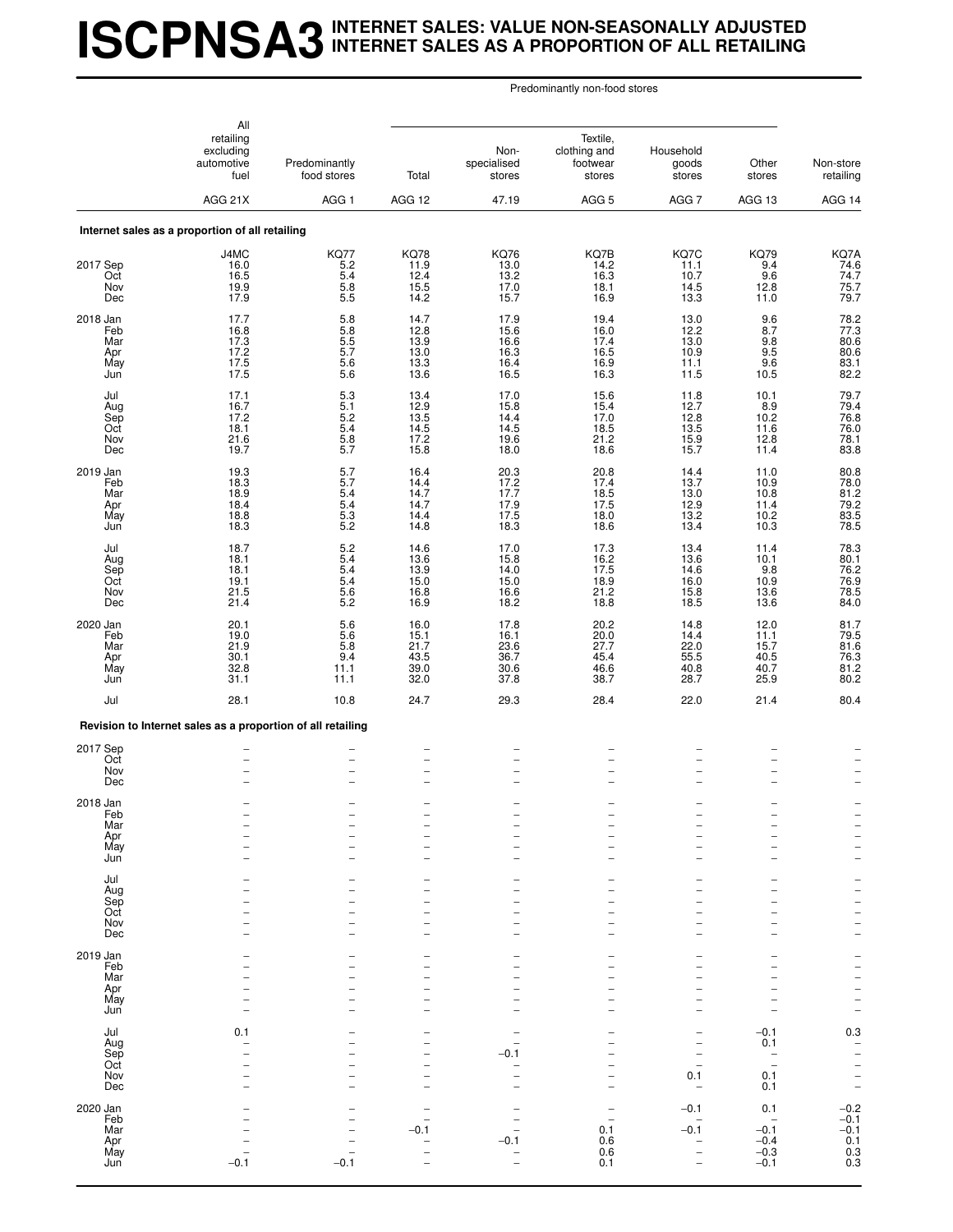## **ISCPSAVALUE OF INTERNET SALES AT CURRENT PRICES SEASONALLY ADJUSTED**

Index 2016=100

|                                             | All<br>retailing                                                  |                                                                           |                                                      |                                                                      |                                                                                                                |                                                                         |                                                                      |                                                                            |
|---------------------------------------------|-------------------------------------------------------------------|---------------------------------------------------------------------------|------------------------------------------------------|----------------------------------------------------------------------|----------------------------------------------------------------------------------------------------------------|-------------------------------------------------------------------------|----------------------------------------------------------------------|----------------------------------------------------------------------------|
|                                             | excluding<br>automotive<br>fuel                                   | Predominantly<br>food stores                                              | Total                                                | Non-<br>specialised<br>stores                                        | clothing and<br>footwear<br>stores                                                                             | Household<br>goods<br>stores                                            | Other<br>stores                                                      | Non-store<br>retailing                                                     |
|                                             | AGG 21X                                                           | AGG 1                                                                     | AGG 12                                               | 47.19                                                                | AGG <sub>5</sub>                                                                                               | AGG 7                                                                   | AGG 13                                                               | AGG 14                                                                     |
|                                             | Index numbers of sales per week                                   |                                                                           |                                                      |                                                                      |                                                                                                                |                                                                         |                                                                      |                                                                            |
| 2017 Sep<br>Oct<br>Nov<br>Dec               | KPC4<br>119.8<br>119.4<br>123.0<br>125.1                          | KPB8<br>115.8<br>117.4<br>119.3<br>121.2                                  | KPB9<br>119.1<br>118.4<br>126.6<br>127.1             | KPB7<br>119.6<br>112.8<br>118.0<br>119.1                             | KPC5<br>121.3<br>125.2<br>124.5<br>128.7                                                                       | KPC6<br>116.4<br>113.9<br>131.7<br>128.1                                | KPC2<br>117.6<br>117.7<br>134.8<br>132.3                             | KPC3<br>121.5<br>120.7<br>121.6<br>124.8                                   |
| 2018 Jan<br>Feb<br>Mar<br>Apr<br>May<br>Jun | 123.3<br>126.6<br>129.4<br>127.9<br>134.6<br>133.4                | 117.2<br>122.8<br>123.3<br>123.7<br>127.4<br>128.0                        | 127.5<br>128.1<br>134.4<br>130.7<br>138.4<br>135.9   | 129.3<br>130.9<br>138.8<br>131.0<br>138.6<br>133.5                   | 130.5<br>128.6<br>131.4<br>132.8<br>142.6<br>136.5                                                             | 125.8<br>130.1<br>140.7<br>126.4<br>129.5<br>132.0                      | 122.4<br>122.9<br>129.3<br>130.7<br>138.7<br>140.6                   | 122.2<br>126.5<br>127.7<br>127.2<br>134.0<br>133.1                         |
| Jul<br>Aug<br>Sep<br>Oct<br>Nov<br>Dec      | 133.9<br>134.6<br>134.4<br>135.2<br>139.7<br>138.5                | 124.5<br>122.1<br>119.1<br>121.1<br>123.0<br>124.1                        | 136.2<br>138.8<br>140.5<br>140.3<br>145.5<br>143.1   | 142.7<br>140.6<br>135.5<br>127.5<br>137.6<br>135.1                   | 136.8<br>138.2<br>143.4<br>141.7<br>146.8<br>145.6                                                             | 132.3<br>150.4<br>144.3<br>148.8<br>160.6<br>157.1                      | 131.7<br>128.8<br>138.4<br>145.1<br>139.9<br>137.0                   | 134.9<br>135.3<br>134.6<br>135.6<br>140.4<br>139.4                         |
| 2019 Jan<br>Feb<br>Mar<br>Apr<br>May<br>Jun | 142.1<br>144.7<br>148.1<br>146.2<br>145.7<br>144.0                | 121.4<br>123.0<br>121.9<br>123.9<br>121.1<br>120.1                        | 143.8<br>148.9<br>147.2<br>151.7<br>148.4<br>151.3   | 144.7<br>142.4<br>142.4<br>145.1<br>142.0<br>142.6                   | 144.1<br>143.8<br>147.3<br>152.9<br>150.9<br>158.0                                                             | 142.3<br>142.7<br>137.2<br>142.4<br>145.5<br>150.3                      | 143.8<br>168.4<br>159.8<br>163.9<br>153.7<br>151.0                   | 146.7<br>148.0<br>156.0<br>148.7<br>150.7<br>145.7                         |
| Jul<br>Aug<br>Sep<br>Oct<br>Nov<br>Dec      | 151.3<br>149.2<br>145.5<br>146.9<br>142.7<br>147.1                | 123.9<br>130.9<br>127.6<br>123.5<br>121.2<br>115.8                        | 148.8<br>146.2<br>143.5<br>145.8<br>140.1<br>151.4   | 139.1<br>135.1<br>128.6<br>131.6<br>113.2<br>131.3                   | 152.7<br>148.6<br>149.7<br>147.3<br>143.1<br>143.4                                                             | 141.5<br>150.8<br>157.1<br>163.8<br>156.3<br>191.1                      | 158.9<br>150.7<br>139.3<br>144.3<br>151.3<br>153.3                   | 160.8<br>156.5<br>151.9<br>154.3<br>150.5<br>153.0                         |
| 2020 Jan<br>Feb<br>Mar<br>Apr<br>May<br>Jun | 149.4<br>153.9<br>165.8<br>192.7<br>230.3<br>248.9                | 122.9<br>124.2<br>146.9<br>228.6<br>274.1<br>275.0                        | 142.8<br>156.1<br>172.2<br>200.9<br>232.5<br>267.3   | 124.6<br>129.7<br>190.7<br>221.7<br>213.4<br>273.1                   | 142.3<br>167.1<br>141.0<br>120.7<br>150.9<br>211.1                                                             | 143.7<br>153.5<br>207.1<br>285.7<br>305.5<br>306.6                      | 161.8<br>169.4<br>172.1<br>232.4<br>317.2<br>314.3                   | 161.4<br>160.7<br>166.8<br>177.0<br>216.4<br>228.8                         |
| Jul                                         | 231.5                                                             | 258.4                                                                     | 236.0                                                | 222.7                                                                | 187.4                                                                                                          | 253.7                                                                   | 308.5                                                                | 220.7                                                                      |
| <b>Revision to index numbers</b>            |                                                                   |                                                                           | $-0.1$                                               | 0.1                                                                  | $-0.1$                                                                                                         | $-0.3$                                                                  |                                                                      | 0.1                                                                        |
| 2017 Sep<br>Oct<br>Nov<br>Dec               | $-0.1$<br>0.1                                                     | $\overline{\phantom{0}}$<br>0.1                                           | $-0.1$<br>0.1                                        | 0.1                                                                  | $\overline{\phantom{0}}$                                                                                       | $-0.3$<br>$-0.1$<br>0.1                                                 | $\overline{\phantom{0}}$<br>0.1<br>0.2                               |                                                                            |
| 2018 Jan<br>Feb<br>Mar<br>Apr<br>May<br>Jun | 0.1<br>0.2<br>0.2<br>0.1<br>0.1                                   | 0.2<br>-0.1<br>$\overline{\phantom{0}}$<br>$-0.1$<br>0.1                  | 0.3<br>0.4<br>0.5<br>0.2<br>0.1<br>$-0.3$            | 0.1<br>0.1<br>$\overline{\phantom{a}}$<br>$-0.1$<br>$-0.1$<br>$-0.1$ | 0.1<br>0.1<br>0.1<br>0.1<br>$\overline{\phantom{a}}$<br>$-0.1$                                                 | 0.5<br>0.7<br>1.0<br>0.8<br>0.3<br>$-0.3$                               | 0.7<br>1.2<br>1.0<br>0.3<br>$\overline{a}$<br>$-0.7$                 | $\qquad \qquad -$<br>0.1<br>0.1<br>0.1<br>0.1                              |
| Jul<br>Aug<br>Sep<br>Oct<br>Nov<br>Dec      | $-0.6$<br>$-0.1$<br>$\overline{\phantom{0}}$<br>$\qquad \qquad -$ | $-0.2$<br>$\bar{z}$<br>$-0.1$<br>$\hspace{0.1mm}$ $\hspace{0.1mm}$<br>0.1 | $-0.9$<br>$-0.2$<br>$-0.1$<br>$-0.2$<br>0.1<br>0.1   | $-0.1$<br>$\bar{a}$<br>$-0.1$<br>0.1<br>0.1                          | $-0.2$<br>$-0.1$<br>$-0.1$<br>$\frac{1}{2}$                                                                    | $-1.0$<br>$-1.0$<br>$-0.6$<br>$-0.4$<br>$-0.1$<br>0.3                   | $-2.6$<br>$-0.1$<br>$\overline{\phantom{0}}$<br>$-0.2$<br>0.2<br>0.3 | $-0.5$<br>0.1<br>0.1<br>0.1<br>$-0.1$<br>$-0.1$                            |
| 2019 Jan<br>Feb<br>Mar<br>Apr<br>May<br>Jun | 0.2<br>0.2<br>0.4<br>0.3<br>0.1<br>$\overline{\phantom{0}}$       | 0.4<br>$-0.1$<br>$\bar{a}$<br>$-0.1$<br>$\qquad \qquad -$                 | 0.4<br>0.7<br>0.9<br>0.6<br>$\overline{a}$<br>$-0.4$ | 0.2<br>0.2<br>0.1<br>$-0.1$<br>$-0.1$<br>$-0.2$                      | 0.1<br>0.2<br>0.2<br>0.3<br>0.1<br>$-0.1$                                                                      | 0.9<br>1.1<br>1.4<br>1.3<br>0.3<br>$-0.5$                               | 1.1<br>2.0<br>2.3<br>0.9<br>$-0.2$<br>$-1.3$                         | 0.1<br>$0.2 \\ 0.2$<br>0.2<br>0.3                                          |
| Jul<br>Aug<br>Sep<br>Oct<br>Nov<br>Dec      | $-0.7$<br>$-0.2$                                                  | $-0.3$<br>$-0.1$<br>$\frac{-}{-}$<br>0.1                                  | $-1.7$<br>$-0.5$<br>$-0.3$<br>$-0.1$<br>0.1<br>0.3   | $-0.6$<br>$-0.5$<br>$-0.4$<br>$-0.1$<br>0.1<br>0.1                   | $-0.4$<br>$-0.2$<br>$-0.2$<br>$\overline{\phantom{m}}$<br>$\overline{\phantom{0}}$<br>$\overline{\phantom{0}}$ | $-1.7$<br>$-1.3$<br>$-0.8$<br>$-0.5$<br>$\overline{\phantom{0}}$<br>0.4 | $-4.8$<br>$-0.4$<br>$-0.1$<br>0.3<br>0.8                             | $-0.1$<br>0.1<br>0.1<br>0.1<br>$\hspace{1.0cm} - \hspace{1.0cm}$<br>$-0.2$ |
| 2020 Jan<br>Feb<br>Mar<br>Apr<br>May<br>Jun | 0.4<br>0.1<br>0.6<br>0.6<br>0.3                                   | 0.2<br>0.6<br>0.4<br>0.8<br>$-0.5$<br>0.3                                 | 0.6<br>1.2<br>0.9<br>0.7<br>0.4<br>$-1.1$            | 0.2<br>$0.\overline{3}$<br>0.2<br>0.1<br>$-0.1$<br>$-0.5$            | 0.1<br>0.2<br>$\hspace{0.1mm}-\hspace{0.1mm}$<br>0.2<br>1.1<br>$-0.5$                                          | 0.6<br>2.0<br>1.5<br>2.0<br>0.6<br>$-1.1$                               | 1.7<br>3.2<br>2.5<br>0.9<br>0.1<br>$-2.6$                            | $-0.5$<br>$-0.4$<br>$-0.4$<br>0.5<br>0.9<br>1.3                            |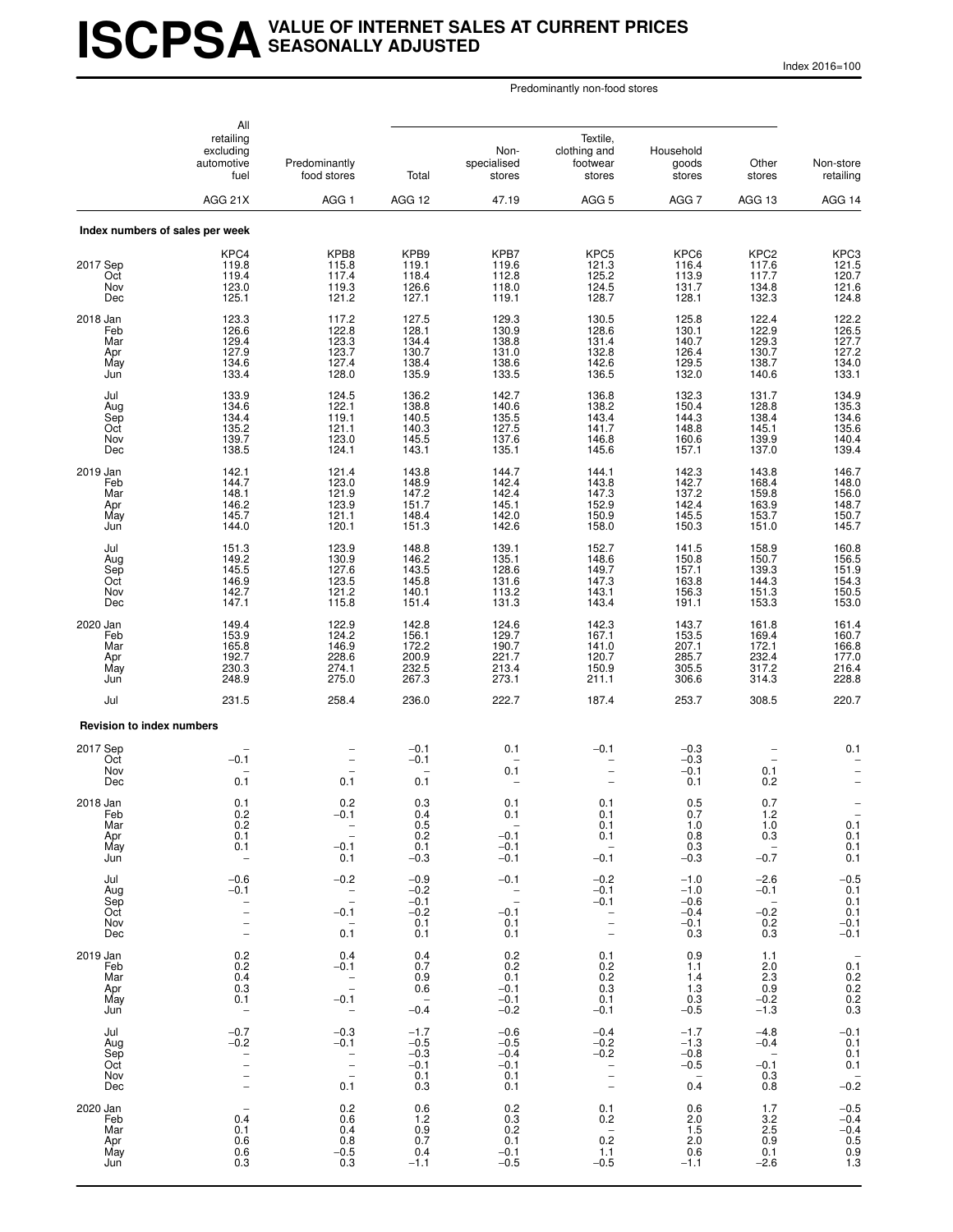## **ISCPSA1INTERNET SALES: VALUE SEASONALLY ADJUSTED PERCENTAGE CHANGE ON SAME MONTH A YEAR EARLIER**

|          |                                        | All<br>retailing<br>excluding<br>automotive<br>fuel<br>AGG 21X                                                                    | Predominantly<br>food stores<br>AGG <sub>1</sub>                                    | Total<br>AGG 12                                                                           | Non-<br>specialised<br>stores<br>47.19                                                                                     | Textile,<br>clothing and<br>footwear<br>stores<br>AGG <sub>5</sub>                                                        | Household<br>goods<br>stores<br>AGG <sub>7</sub>                        | Other<br>stores<br>AGG 13                                                                 | Non-store<br>retailing<br>AGG 14                                            |
|----------|----------------------------------------|-----------------------------------------------------------------------------------------------------------------------------------|-------------------------------------------------------------------------------------|-------------------------------------------------------------------------------------------|----------------------------------------------------------------------------------------------------------------------------|---------------------------------------------------------------------------------------------------------------------------|-------------------------------------------------------------------------|-------------------------------------------------------------------------------------------|-----------------------------------------------------------------------------|
|          |                                        | Percentage change on same month a year earlier                                                                                    |                                                                                     |                                                                                           |                                                                                                                            |                                                                                                                           |                                                                         |                                                                                           |                                                                             |
| 2017 Sep | Oct<br>Nov<br>Dec                      | KP8H<br>12.5<br>8.7<br>9.4<br>12.8                                                                                                | KP8D<br>11.7<br>9.4<br>7.4<br>8.6                                                   | KP8E<br>15.3<br>10.3<br>13.5<br>17.5                                                      | KP8C<br>13.6<br>4.4<br>1.1<br>9.9                                                                                          | KP8I<br>24.8<br>18.9<br>14.3<br>20.8                                                                                      | KP8J<br>12.5<br>6.7<br>20.5<br>9.6                                      | KP8F<br>6.5<br>7.0<br>20.7<br>27.6                                                        | KP8G<br>$\frac{10.9}{7.4}$<br>7.1<br>10.8                                   |
| 2018 Jan | Feb<br>Mar<br>Apr<br>May<br>Jun        | 14.2<br>15.4<br>16.7<br>13.1<br>21.1<br>15.5                                                                                      | 7.2<br>16.8<br>11.9<br>11.2<br>17.7<br>15.5                                         | 18.3<br>16.1<br>21.4<br>18.8<br>26.1<br>20.5                                              | 17.8<br>21.4<br>32.8<br>24.9<br>35.4<br>21.6                                                                               | 18.8<br>12.0<br>14.1<br>24.6<br>24.6<br>17.9                                                                              | 22.7<br>21.0<br>26.4<br>12.2<br>16.3<br>16.4                            | 14.6<br>13.3<br>17.4<br>10.1<br>27.0<br>26.7                                              | 13.4<br>14.6<br>14.8<br>19.9<br>18.6<br>12.2                                |
|          | Jul<br>Aug<br>Sep<br>Oct<br>Nov<br>Dec | 15.3<br>13.7<br>12.2<br>13.2<br>13.6<br>10.8                                                                                      | 10.0<br>5.4<br>2.9<br>$3.\overline{2}$<br>3.1<br>2.4                                | 16.6<br>16.5<br>17.9<br>18.5<br>14.9<br>12.6                                              | 33.3<br>22.9<br>13.4<br>13.1<br>16.6<br>13.4                                                                               | 15.4<br>12.2<br>18.2<br>13.2<br>18.0<br>13.2                                                                              | 14.8<br>30.4<br>23.9<br>30.6<br>21.9<br>22.6                            | 4.8<br>6.4<br>17.7<br>23.3<br>3.8<br>3.5                                                  | 15.8<br>14.1<br>$\begin{array}{c} 10.8 \\ 12.3 \\ 15.5 \\ 11.7 \end{array}$ |
| 2019 Jan | Feb<br>Mar<br>Apr<br>May<br>Jun        | 15.2<br>14.4<br>14.4<br>14.3<br>8.2<br>8.0                                                                                        | 3.5<br>0.1<br>$-1.1$<br>0.2<br>$-5.0$<br>$-6.1$                                     | 12.9<br>16.2<br>9.5<br>16.0<br>7.2<br>11.3                                                | 11.9<br>8.8<br>2.6<br>10.8<br>2.4<br>6.9                                                                                   | 10.4<br>11.7<br>12.1<br>15.1<br>5.8<br>15.7                                                                               | 13.1<br>9.7<br>$-2.5$<br>12.7<br>12.4<br>13.9                           | 17.5<br>37.0<br>23.6<br>25.4<br>10.8<br>7.4                                               | 20.1<br>$\frac{17.0}{22.2}$<br>16.9<br>$\frac{12.5}{9.4}$                   |
|          | Jul<br>Aug<br>Sep<br>Oct<br>Nov<br>Dec | 13.0<br>10.9<br>8.2<br>8.7<br>2.2<br>6.2                                                                                          | $-0.5$<br>7.3<br>7.1<br>1.9<br>$-1.5$<br>$-6.7$                                     | $\frac{9.2}{5.3}$<br>2.1<br>3.9<br>$-3.7$<br>5.8                                          | $-2.5$<br>$-4.0$<br>$-5.1$<br>$-17.7$<br>$-2.8$                                                                            | 11.6<br>7.5<br>4.4<br>4.0<br>$-2.5$<br>$-1.5$                                                                             | 7.0<br>0.2<br>8.9<br>10.1<br>$-2.7$<br>21.7                             | 20.7<br>17.0<br>0.6<br>$-0.6$<br>8.1<br>11.9                                              | 19.2<br>15.7<br>12.9<br>13.8<br>7.2<br>9.8                                  |
| 2020 Jan | Feb<br>Mar<br>Apr<br>May<br>Jun        | 5.2<br>6.3<br>12.0<br>31.8<br>58.1<br>72.9                                                                                        | 1.3<br>0.9<br>20.5<br>84.5<br>126.3<br>128.9                                        | $-0.7$<br>4.8<br>17.0<br>32.5<br>56.7<br>76.8                                             | $-13.9$<br>$-8.9$<br>33.9<br>52.7<br>50.3<br>91.5                                                                          | $-1.2$<br>16.3<br>$-4.3$<br>$-21.1$<br>33.6                                                                               | 1.0<br>7.6<br>51.0<br>100.6<br>110.0<br>103.9                           | 12.5<br>0.6<br>7.6<br>41.8<br>106.4<br>108.2                                              | 10.0<br>$8.6$<br>$6.9$<br>$19.0$<br>$43.6$<br>57.0                          |
|          | Jul                                    | 52.9                                                                                                                              | 108.7                                                                               | 58.6                                                                                      | 60.0                                                                                                                       | 22.7                                                                                                                      | 79.3                                                                    | 94.1                                                                                      | 37.2                                                                        |
|          |                                        |                                                                                                                                   | Revision to percentage change on same month a year earlier                          |                                                                                           |                                                                                                                            |                                                                                                                           |                                                                         |                                                                                           |                                                                             |
| 2017 Sep | Oct<br>Nov<br>Dec                      |                                                                                                                                   |                                                                                     | $\overline{\phantom{0}}$<br>$\overline{\phantom{0}}$                                      | 0.1                                                                                                                        | $\overline{\phantom{0}}$<br>0.1                                                                                           | $-0.1$<br>$-0.1$                                                        | 0.1<br>0.1                                                                                | $-0.1$                                                                      |
| 2018 Jan | rep<br>Mar<br>Apr<br>May<br>Jun        | 0.1<br>0.1<br>0.1<br>$\overline{\phantom{a}}$                                                                                     | 0.1<br>$\qquad \qquad -$<br>$\overline{\phantom{0}}$                                | 0.1<br>U.I<br>0.2<br>0.1<br>$\hspace{0.1mm}-\hspace{0.1mm}$<br>$-0.1$                     | $\overline{\phantom{0}}$<br>$\qquad \qquad -$<br>$\overline{\phantom{a}}$<br>$-0.1$                                        | 0.1<br>$\qquad \qquad -$<br>$\overline{\phantom{0}}$                                                                      | 0.2<br>0.3<br>0.5<br>0.3<br>$\hspace{0.1mm}-\hspace{0.1mm}$<br>$-0.1$   | 0.2<br><b>U.3</b><br>0.4<br>$\overline{\phantom{a}}$<br>$-0.1$<br>$-0.3$                  | $\hspace{0.1mm}-\hspace{0.1mm}$<br>$\frac{-}{-}$<br>0.1                     |
|          | Jul<br>Aug<br>Sep<br>Oct<br>Nov<br>Dec | $-0.2$<br>$\overline{\phantom{0}}$<br>$\qquad \qquad -$                                                                           | $\overline{\phantom{0}}$                                                            | $-0.3$<br>$-0.1$<br>$-0.1$<br>$-0.1$<br>$\overline{\phantom{a}}$<br>$\qquad \qquad -$     | $\overline{\phantom{a}}$<br>0.1<br>0.1<br>$\qquad \qquad -$<br>$\overline{a}$<br>$\overline{\phantom{0}}$                  | $-0.1$<br>$\overline{a}$<br>$\overline{\phantom{0}}$<br>$\overline{\phantom{0}}$<br>$\overline{\phantom{0}}$              | $-0.5$<br>$-0.4$<br>$-0.3$<br>$-0.1$<br>$\overline{\phantom{a}}$<br>0.1 | $-0.5$<br>$-0.1$<br>$\overline{\phantom{0}}$<br>$-0.1$<br>0.1<br>$\overline{\phantom{a}}$ | $-0.3$<br>$\frac{1}{2}$<br>$\bar{a}$<br>$-0.1$                              |
| 2019 Jan | Feb<br>Mar<br>Apr<br>May<br>Jun        | 0.1<br>0.1<br>0.1<br>$\overline{\phantom{a}}$<br>0.1                                                                              | 0.1<br>$-0.1$<br>$\overline{\phantom{a}}$<br>$\qquad \qquad -$<br>$\qquad \qquad -$ | 0.2<br>0.1<br>0.3<br>0.2<br>$-0.1$<br>$-0.1$                                              | $\overline{\phantom{m}}$<br>0.1<br>0.1<br>$\overline{\phantom{a}}$<br>$\overline{\phantom{0}}$<br>$\overline{\phantom{a}}$ | $\overline{\phantom{a}}$<br>0.1<br>0.1<br>0.1<br>$\overline{\phantom{a}}$                                                 | 0.3<br>0.3<br>0.3<br>0.4<br>$\overline{\phantom{0}}$<br>$-0.1$          | 0.2<br>0.3<br>0.8<br>0.4<br>$-0.1$<br>$-0.3$                                              | $\frac{1}{2}$<br>0.1<br>0.1<br>0.1                                          |
|          | Jul<br>Aug<br>Sep<br>Oct<br>Nov<br>Dec | $\overline{\phantom{0}}$<br>$\qquad \qquad -$<br>$\overline{\phantom{a}}$<br>$\overline{\phantom{a}}$<br>0.1<br>$\qquad \qquad -$ | $-0.1$<br>$\overline{\phantom{a}}$<br>$\bar{a}$                                     | $-0.6$<br>$-0.2$<br>$-0.1$<br>$\overline{\phantom{a}}$<br>$\overline{\phantom{a}}$<br>0.1 | $-0.3$<br>$-0.5$<br>$-0.3$<br>$\hspace{0.1mm}-\hspace{0.1mm}$<br>0.1<br>$\overline{\phantom{a}}$                           | $-0.2$<br>$-0.1$<br>$\overline{\phantom{m}}$<br>$\overline{\phantom{0}}$<br>$\qquad \qquad -$<br>$\overline{\phantom{a}}$ | $-0.5$<br>$-0.3$<br>$-0.1$<br>$\bar{a}$<br>0.1                          | $-1.2$<br>$-0.2$<br>$-0.1$<br>0.1<br>$\overline{\phantom{a}}$<br>0.3                      | 0.4<br>$\bar{z}$<br>$\frac{1}{1}$                                           |
| 2020 Jan | Feb<br>Mar<br>Apr<br>May<br>Jun        | $-0.1$<br>$\overline{\phantom{m}}$<br>$-0.2$<br>0.1<br>0.3<br>0.2                                                                 | $-0.1$<br>0.4<br>0.3<br>0.6<br>$-0.3$<br>0.1                                        | 0.1<br>0.3<br>$-0.1$<br>$\overline{\phantom{a}}$<br>0.3<br>$-0.1$                         | $\overline{\phantom{m}}$<br>0.1<br>0.1<br>0.1<br>$-0.1$                                                                    | 0.1<br>$\hspace{0.1mm}-\hspace{0.1mm}$<br>$-0.2$<br>$\overline{\phantom{a}}$<br>0.6<br>$-0.2$                             | $-0.2$<br>0.6<br>$-0.4$<br>$-0.5$<br>$-0.1$                             | 0.3<br>0.7<br>$-0.1$<br>$-0.2$<br>0.3<br>0.1                                              | $-0.4$<br>$-0.3$<br>$-0.4$<br>0.1<br>$0.5$<br>$0.5$                         |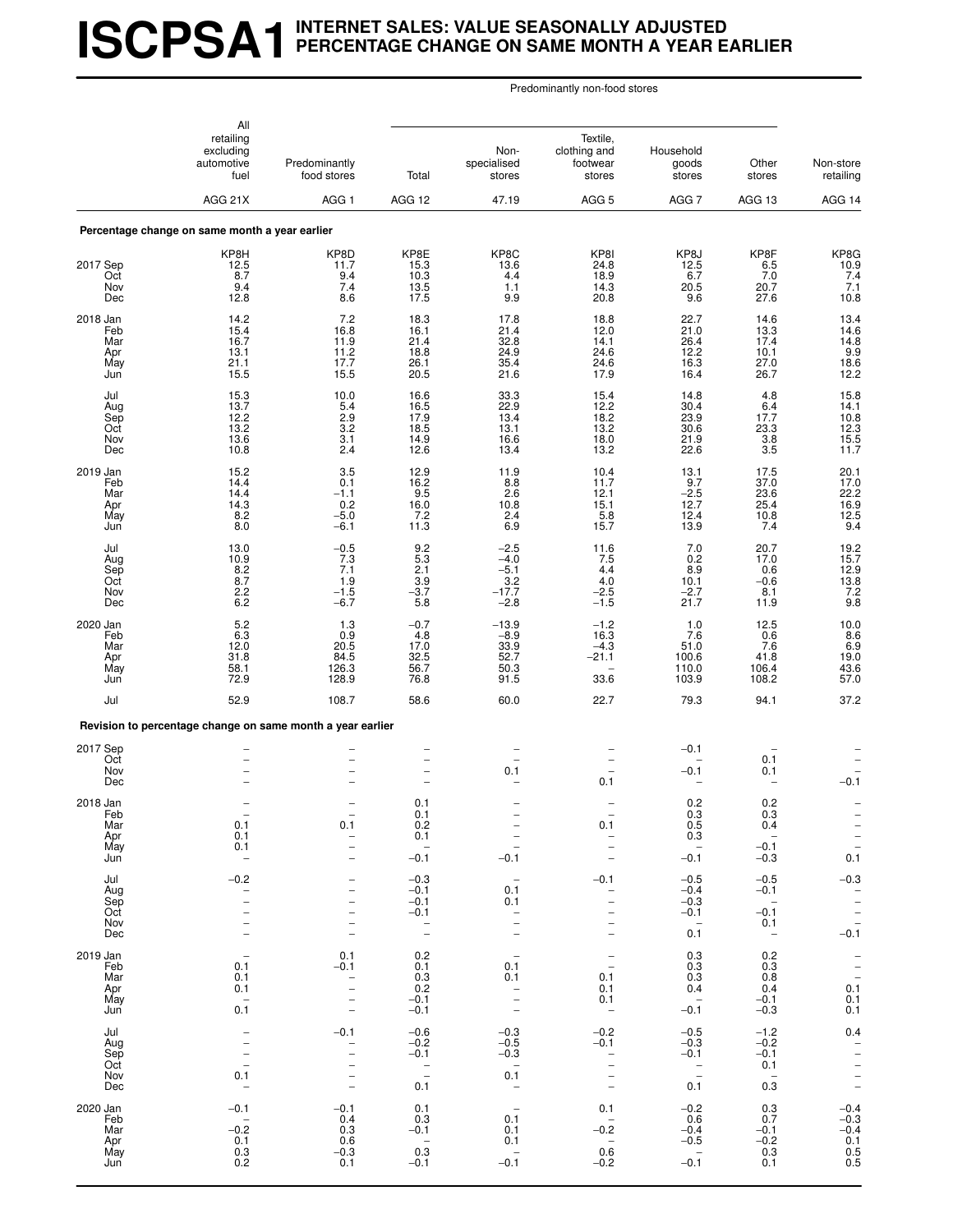## **ISCPSA2INTERNET SALES INDEX: VALUE SEASONALLY ADJUSTED PERCENTAGE CHANGE ON PREVIOUS MONTH**

|                                             | All                                                       |                                                     |                                                     |                                                                              | Predominantly non-food stores                        |                                                                            |                                                                        |                                                                                |
|---------------------------------------------|-----------------------------------------------------------|-----------------------------------------------------|-----------------------------------------------------|------------------------------------------------------------------------------|------------------------------------------------------|----------------------------------------------------------------------------|------------------------------------------------------------------------|--------------------------------------------------------------------------------|
|                                             | retailing<br>excluding<br>automotive<br>fuel <sup>1</sup> | Predominantly<br>food stores                        | Total                                               | Non-<br>specialised<br>stores                                                | Textile,<br>clothing<br>and<br>footwear<br>stores    | Household<br>goods<br>stores                                               | Other<br>stores                                                        | Non store<br>retailing                                                         |
|                                             | AGG 21X                                                   | AGG <sub>1</sub>                                    | AGG 12                                              | 47.19                                                                        | AGG <sub>5</sub>                                     | AGG <sub>7</sub>                                                           | AGG 13                                                                 | AGG 14                                                                         |
| 2014 Aug<br>Sep<br>Oct<br>Nov<br>Dec        | KP8P<br>1.3<br>$-2.2$<br>2.1<br>1.2<br>3.1                | KP8L<br>$-0.5$<br>3.4<br>$-0.3$<br>$-0.3$<br>$-5.3$ | KP8M<br>$3.0 - 3.5$<br>0.5<br>$-0.2$<br>5.9         | KP8K<br>4.5<br>$-6.\overline{3}$<br>2.6<br>7.8<br>$-4.0$                     | KP8Q<br>$7.3 - 3.3$<br>$-6.0$<br>2.2<br>3.9          | KP8R<br>$3.3 - 5.8$<br>9.9<br>$-26.7$<br>43.8                              | $KPSN - 5.2$<br>0.2<br>4.3<br>$\frac{4.5}{2.6}$                        | $KP8O$<br>0.7<br>-2.9<br>4.0<br>2.8<br>3.7                                     |
| 2015 Jan<br>Feb<br>Mar<br>Apr<br>May<br>Jun | 0.1<br>0.3<br>1.0<br>3.2<br>$-2.\overline{3}$<br>3.7      | 9.6<br>$-0.2$<br>3.1<br>$-3.7$<br>2.8<br>2.8        | $-2.1$<br>$\overline{1.5}$<br>1.2<br>0.1<br>3.3     | $-2.5$<br>1.8<br>3.7<br>$-0.3$<br>2.7<br>3.7                                 | $-2.1$<br>$-1.5$<br>0.9<br>6.4<br>$-4.2$<br>13.4     | $-4.0$<br>4.0<br>$-2.4$<br>$\substack{0.8 \\ 3.6}$<br>1.1                  | $-0.7$<br>4.3<br>$-3.3$<br>$-4.5$<br>2.5<br>$-10.8$                    | $-0.8$<br>$-0.5$<br>$1.2$<br>$6.8$<br>$-5.4$<br>$4.2$                          |
| Jul<br>Aug<br>Sep<br>Oct<br>Nov<br>Dec      | 0.4<br>$-2.5$<br>3.3<br>3.9<br>1.4                        | 3.6<br>$-0.6$<br>$-3.7$<br>1.4<br>10.4              | $-3.1$<br>4.1<br>$\frac{1.5}{1.2}$<br>5.5<br>$-0.6$ | $-1.1$<br>7.6<br>3.4<br>9.8<br>$-2.2$                                        | $-8.8$<br>12.6<br>$-5.1$<br>2.5<br>$-1.9$            | 4.2<br>$-3.4$<br>5.8<br>1.1<br>6.6<br>20.4                                 | $-0.6$<br>0.5<br>4.9<br>0.9<br>5.0<br>$-11.0$                          | $3.1 -8.7$<br>5.9<br>5.9<br>0.2<br>3.4<br>0.2                                  |
| 2016 Jan<br>Feb<br>Mar<br>Apr<br>May<br>Jun | 3.1<br>$-1.4$<br>0.3<br>4.0<br>$3.0$<br>$1.4$             | $-3.8$<br>$^{-2.3}_{0.5}$<br>2.1<br>8.1<br>$-0.9$   | $-1.3$<br>1.6<br>$-1.5$<br>5.5<br>0.2<br>3.1        | $-4.4$<br>0.3<br>0.2<br>2.1<br>4.9<br>$-3.9$                                 | $-1.7$<br>1.3<br>$-7.4$<br>6.6<br>$3.9 - 1.1$        | $-7.5$<br>1.2<br>$3.\overline{3}$<br>4.2<br>$^{1.3}_{2.7}$                 | 9.6<br>4.0<br>2.7<br>8.7<br>$-11.1$<br>18.8                            | $8.6$<br>$-3.3$<br>$1.5$<br>$3.4$<br>$3.7$<br>0.8                              |
| Jul<br>Aug<br>Sep<br>Oct<br>Nov<br>Dec      | 1.0<br>2.4<br>5.4<br>3.2<br>$2.\overline{3}$<br>$-1.4$    | 0.6<br>3.8<br>3.6<br>$\overline{3.5}$<br>0.4        | $-0.4$<br>3.0<br>1.2<br>$\frac{3.8}{3.9}$<br>$-3.0$ | 2.5<br>$-4.7$<br>12.4<br>$\begin{array}{c} 2.7 \\ 8.0 \end{array}$<br>$-7.2$ | 0.9<br>0.2<br>$-3.4$<br>$\frac{8.3}{3.4}$<br>$-2.2$  | 0.7<br>8.6<br>$-4.0$<br>$\frac{3.2}{2.3}$<br>7.0                           | $-6.0$<br>11.0<br>1.6<br>$-0.5$<br>1.6<br>$-7.2$                       | $2.3$<br>$2.4$<br>$8.7$<br>$\begin{array}{c} 2.6 \\ 0.9 \\ -0.8 \end{array}$   |
| 2017 Jan<br>Feb<br>Mar<br>Apr<br>May<br>Jun | $-2.6$<br>1.6<br>1.1<br>2.0<br>$-1.7$<br>3.9              | $-2.0$<br>$-3.8$<br>4.8<br>1.0<br>-2.7<br>2.4       | $-0.4$<br>2.4<br>0.3<br>$-0.6$<br>$-0.3$<br>2.7     | $1.2$<br>$-1.7$<br>$-3.1$<br>0.3<br>$-2.4$<br>7.2                            | 3.0<br>4.6<br>0.3<br>$-7.5$<br>7.4<br>1.1            | $-12.3$<br>$5.0\,$<br>$3.5$<br>$1.2$<br>$-1.2$<br>1.8                      | 3.0<br>1.5<br>1.5<br>7.9<br>$-8.0$<br>1.5                              | $-4.3$<br>2.5<br>0.7<br>4.1<br>$-2.4$<br>$5.0$                                 |
| Jul<br>Aug<br>Sep<br>Oct<br>Nov<br>Dec      | 0.6<br>1.9<br>1.2<br>$-0.3$<br>$3.0$<br>$1.7$             | 2.2<br>2.3<br>1.4<br>1.6<br>1.5                     | 3.6<br>2.0<br>$-0.6$<br>6.9<br>0.4                  | $-2.4$<br>6.9<br>4.4<br>$-5.7$<br>4.6<br>1.0                                 | 2.3<br>4.0<br>$-1.5$<br>3.2<br>$-0.6$<br>3.4         | 1.7<br>$\begin{array}{c} 0.1 \\ 0.9 \end{array}$<br>$-2.2$<br>$15.6 - 2.7$ | 13.3<br>$-3.7$<br>$-2.8$<br>$\overline{\phantom{a}}$<br>14.6<br>$-1.8$ | $-1.8$<br>1.8<br>2.4<br>-0.6<br>0.7<br>0.7<br>2.6                              |
| 2018 Jan<br>Feb<br>Mar<br>Apr<br>May<br>Jun | $-1.4$<br>2.6<br>2.3<br>$-1.1$<br>$5.2\,$<br>$-0.9$       | $-3.3$<br>4.8<br>0.3<br>0.3<br>3.0<br>0.4           | 0.3<br>0.5<br>4.9<br>$-2.7$<br>5.8<br>$-1.8$        | 8.5<br>1.3<br>6.1<br>$^{-5.6}_{-5.8}$<br>$-3.7$                              | 1.4<br>$-1.4$<br>2.1<br>1.1<br>7.4<br>$-4.3$         | $-1.8$<br>3.4<br>8.1<br>$-10.2$<br>2.4<br>1.9                              | $-7.5$<br>0.5<br>5.2<br>1.1<br>6.2<br>1.3                              | $\frac{-2.1}{3.6}$<br>0.9<br>$-0.4$<br>5.3<br>$-0.6$                           |
| Jul<br>Aug<br>Sep<br>Oct<br>Nov<br>Dec      | 0.4<br>0.5<br>$-0.1$<br>0.6<br>3.4<br>$-0.8$              | $-2.7$<br>$-2.0$<br>$-2.4$<br>1.7<br>1.6<br>0.9     | 0.2<br>1.9<br>1.2<br>$-0.1$<br>3.7<br>$-1.6$        | 6.9<br>$-1.5$<br>$-3.6$<br>$-5.9$<br>7.9<br>$-1.8$                           | 0.2<br>1.0<br>3.8<br>$-1.2$<br>3.6<br>$-0.8$         | 0.2<br>13.7<br>$-4.1$<br>3.1<br>7.9<br>$-2.2$                              | $-6.3$<br>$-2.2$<br>7.5<br>4.8<br>$-3.\overline{5}$<br>$-2.1$          | $1.4$<br>0.2<br>-0.5<br>0.7<br>$\frac{3.6}{-0.7}$                              |
| 2019 Jan<br>Feb<br>Mar<br>Apr<br>May<br>Jun | 2.6<br>1.9<br>2.3<br>$-1.3$<br>$-0.4$<br>$-1.2$           | $-2.2$<br>1.4<br>$-0.9$<br>1.7<br>$-2.2$<br>$-0.8$  | 0.5<br>3.6<br>$-1.2$<br>3.1<br>$-2.2$<br>1.9        | 7.1<br>$-1.6$<br>0.1<br>1.9<br>$-2.2$<br>0.5                                 | $-1.1$<br>$-0.2$<br>2.4<br>3.8<br>$-1.4$<br>4.7      | $-9.4$<br>0.3<br>$-3.9$<br>3.8<br>$\frac{2.1}{3.3}$                        | 5.0<br>17.1<br>$-5.1$<br>2.5<br>$-6.2$<br>$-1.8$                       | $5.2$<br>0.9<br>5.5<br>-4.7<br>$1.4 - 3.3$                                     |
| Jul<br>Aug<br>Sep<br>Oct<br>Nov<br>Dec      | 5.1<br>$-1.4$<br>$-2.5$<br>1.0<br>$-2.9$<br>3.1           | 3.1<br>5.7<br>$-2.5$<br>$-3.2$<br>$-1.8$<br>$-4.4$  | $-1.6$<br>$-1.8$<br>$-1.9$<br>1.6<br>$-3.9$<br>8.0  | $-2.5$<br>$-2.9$<br>$-4.8$<br>2.4<br>$-14.0$<br>16.0                         | $-3.4$<br>$-2.7$<br>0.7<br>$-1.6$<br>$-2.8$<br>0.2   | $-5.9$<br>6.5<br>4.2<br>4.3<br>$-4.6$<br>22.3                              | 5.2<br>$-5.1$<br>$-7.6$<br>3.6<br>4.9<br>1.3                           | $10.4 - 2.7$<br>$-2.9$<br>$1.6 - 2.4$<br>1.7                                   |
| 2020 Jan<br>Feb<br>Mar<br>Apr<br>May<br>Jun | 1.5<br>3.0<br>7.8<br>16.2<br>19.5<br>8.1                  | 6.1<br>1.0<br>18.3<br>55.6<br>19.9<br>0.4           | $-5.7$<br>9.3<br>10.3<br>16.7<br>15.7<br>15.0       | $-5.1$<br>4.0<br>47.1<br>16.2<br>$-3.7$<br>28.0                              | $-0.8$<br>17.4<br>$-15.6$<br>$-14.4$<br>24.9<br>39.9 | $-24.8$<br>6.8<br>34.9<br>38.0<br>6.9<br>0.4                               | 5.6<br>4.7<br>1.6<br>35.0<br>36.5<br>$-0.9$                            | $\frac{5.5}{-0.4}$<br>$\begin{array}{c} 3.8 \\ 6.1 \end{array}$<br>22.2<br>5.7 |
| Jul                                         | $-7.0$                                                    | $-6.0$                                              | $-11.7$                                             | $-18.5$                                                                      | $-11.2$                                              | $-17.3$                                                                    | $-1.9$                                                                 | $-3.5$                                                                         |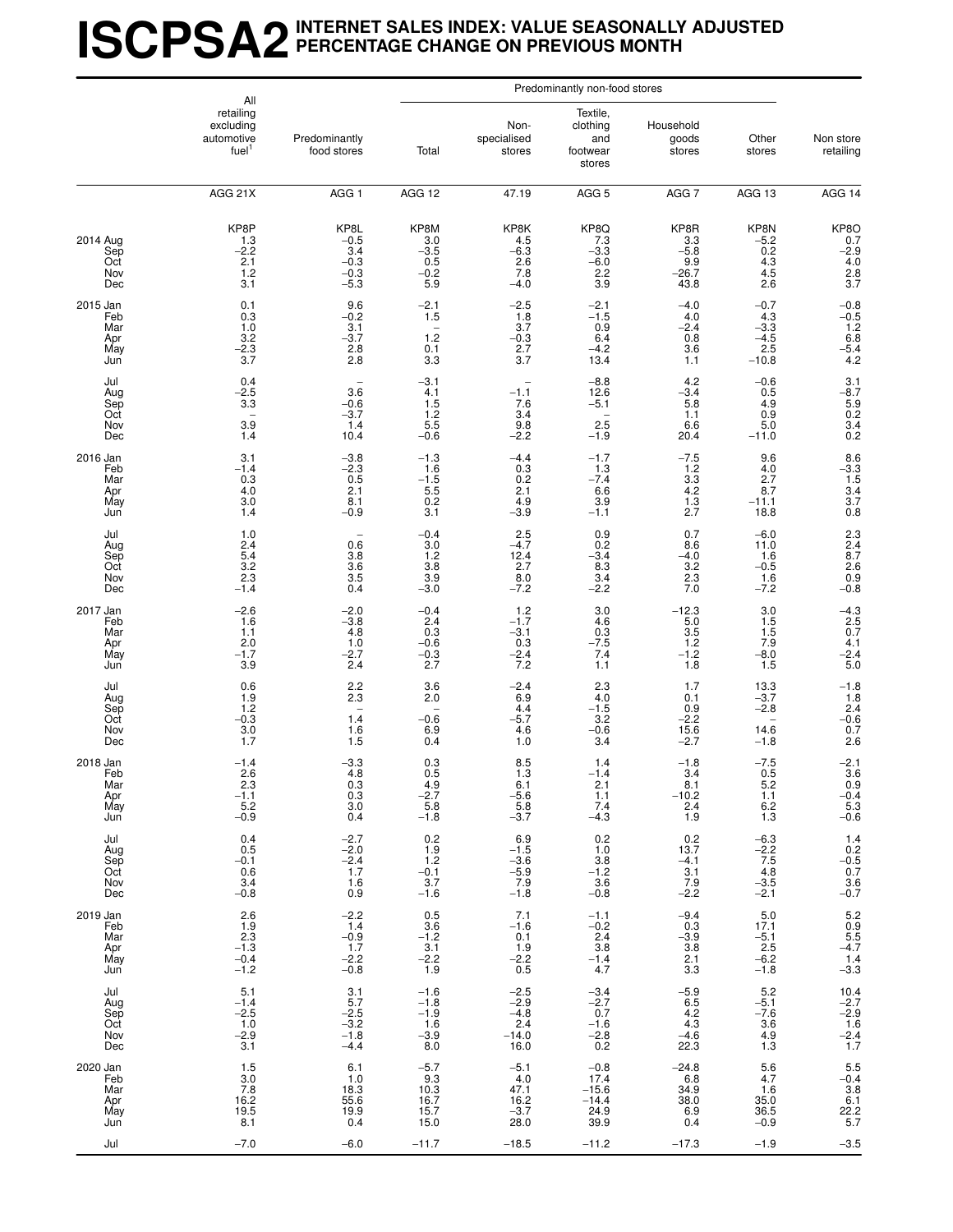## **ISCPSA3INTERNET SALES: VALUE SEASONALLY ADJUSTED INTERNET SALES AS A PROPORTION OF ALL RETAILING**

|                                             | All<br>retailing<br>excluding<br>automotive<br>fuel<br>AGG 21X  | Predominantly<br>food stores<br>AGG <sub>1</sub>     | Total<br>AGG 12                                                                                              | Non-<br>specialised<br>stores<br>47.19                                 | Textile,<br>clothing and<br>footwear<br>stores<br>AGG <sub>5</sub>               | Household<br>goods<br>stores<br>AGG <sub>7</sub>                                                                 | Other<br>stores<br>AGG 13                                                               | Non-store<br>retailing<br>AGG 14                          |
|---------------------------------------------|-----------------------------------------------------------------|------------------------------------------------------|--------------------------------------------------------------------------------------------------------------|------------------------------------------------------------------------|----------------------------------------------------------------------------------|------------------------------------------------------------------------------------------------------------------|-----------------------------------------------------------------------------------------|-----------------------------------------------------------|
|                                             | Internet sales as a proportion of all retailing                 |                                                      |                                                                                                              |                                                                        |                                                                                  |                                                                                                                  |                                                                                         |                                                           |
| 2017 Sep<br>Oct<br>Nov<br>Dec               | MS6Y<br>16.7<br>16.6<br>16.9<br>17.3                            | <b>MS72</b><br>5.4<br>5.4<br>$\frac{5.5}{5.5}$       | <b>MS73</b><br>12.7<br>12.5<br>13.2<br>13.4                                                                  | MS6Z<br>14.9<br>14.2<br>14.7<br>14.8                                   | <b>MS76</b><br>15.2<br>15.9<br>15.7<br>16.4                                      | <b>MS77</b><br>11.5<br>10.9<br>12.7<br>12.7                                                                      | <b>MS74</b><br>9.6<br>9.2<br>10.4<br>10.1                                               | MS75<br>75.0<br>76.9<br>76.5<br>80.1                      |
| 2018 Jan<br>Feb<br>Mar<br>Apr<br>May<br>Jun | 17.0<br>17.4<br>17.9<br>17.5<br>18.0<br>18.0                    | 5.4<br>5.6<br>5.6<br>$\frac{5.6}{5.7}$<br>5.7        | 13.3<br>13.4<br>14.3<br>13.7<br>14.2<br>14.2                                                                 | 15.9<br>16.2<br>17.3<br>16.4<br>16.9<br>16.3                           | 16.8<br>16.5<br>17.1<br>$17.2$<br>$17.7$<br>17.4                                 | 12.0<br>12.2<br>13.2<br>11.6<br>11.8<br>12.3                                                                     | 9.4<br>9.6<br>10.3<br>10.2<br>10.7<br>11.0                                              | 77.8<br>78.8<br>81.2<br>79.0<br>79.6<br>79.8              |
| Jul<br>Aug<br>Sep<br>Oct<br>Nov<br>Dec      | 18.0<br>18.0<br>18.0<br>18.1<br>18.5<br>18.4                    | 5.5<br>5.5<br>5.4<br>5.4<br>5.5<br>5.5               | 14.2<br>14.2<br>14.3<br>14.4<br>14.6<br>14.7                                                                 | 17.6<br>17.2<br>16.7<br>15.7<br>17.0<br>16.5                           | 17.1<br>17.6<br>18.1<br>18.0<br>18.3<br>18.2                                     | 12.5<br>13.6<br>13.0<br>13.5<br>14.3<br>14.4                                                                     | 10.2<br>9.6<br>10.4<br>11.0<br>10.2<br>10.4                                             | 78.6<br>78.4<br>78.1<br>78.4<br>79.3<br>80.0              |
| 2019 Jan<br>Feb<br>Mar<br>Apr<br>May<br>Jun | 18.8<br>19.0<br>19.3<br>19.2<br>19.1<br>18.7                    | 5.3<br>$\frac{5.3}{5.3}$<br>5.5<br>$\frac{5.4}{5.3}$ | 14.7<br>15.2<br>14.9<br>15.5<br>15.2<br>15.2                                                                 | 17.9<br>17.5<br>17.8<br>18.2<br>17.8<br>17.9                           | 17.9<br>17.9<br>18.0<br>18.4<br>18.8<br>19.4                                     | 13.4<br>13.5<br>12.8<br>13.8<br>13.7<br>13.9                                                                     | 10.7<br>12.3<br>11.6<br>12.2<br>11.3<br>10.7                                            | 81.4<br>$79.6$<br>82.4<br>78.0<br>79.5<br>76.6            |
| Jul<br>Aug<br>Sep<br>Oct<br>Nov<br>Dec      | 19.6<br>19.4<br>18.9<br>19.1<br>18.7<br>19.4                    | $\frac{5.4}{5.7}$<br>5.6<br>5.4<br>5.3<br>5.1        | 15.2<br>14.9<br>14.6<br>14.9<br>14.4<br>15.8                                                                 | 17.3<br>17.0<br>16.3<br>16.2<br>14.3<br>16.8                           | 18.8<br>18.4<br>18.5<br>18.2<br>17.9<br>18.4                                     | 13.9<br>14.3<br>14.7<br>15.6<br>14.8<br>18.2                                                                     | 11.6<br>10.9<br>10.2<br>10.6<br>11.2<br>11.4                                            | 77.3<br>79.5<br>77.7<br>78.9<br>78.4<br>78.2              |
| 2020 Jan<br>Feb<br>Mar<br>Apr<br>May<br>Jun | 19.3<br>20.0<br>22.5<br>30.9<br>33.4<br>31.9                    | 5.3<br>5.4<br>5.8<br>9.5<br>11.3<br>11.3             | 14.6<br>16.0<br>22.1<br>44.3<br>41.2<br>32.4                                                                 | 15.7<br>16.5<br>23.7<br>36.7<br>31.1<br>36.7                           | 17.4<br>20.6<br>27.2<br>47.0<br>49.0<br>40.0                                     | 13.8<br>14.6<br>21.8<br>56.2<br>41.6<br>28.8                                                                     | 11.8<br>12.5<br>17.0<br>42.7<br>46.4<br>27.1                                            | 81.0<br>83.5<br>83.2<br>75.0<br>76.2<br>79.5              |
| Jul                                         | 28.9                                                            | 11.0                                                 | 25.7                                                                                                         | 29.7                                                                   | 30.9                                                                             | 22.7                                                                                                             | 22.1                                                                                    | 77.7                                                      |
|                                             | Revision to Internet sales as a proportion of all retailing     |                                                      |                                                                                                              |                                                                        |                                                                                  |                                                                                                                  |                                                                                         |                                                           |
| 2017 Sep<br>Oct<br>Nov<br>Dec               |                                                                 |                                                      | $\qquad \qquad -$<br>$\overline{\phantom{0}}$                                                                | $\qquad \qquad -$<br>$\overline{\phantom{0}}$<br>0.1                   |                                                                                  | $-0.1$<br>$\overline{a}$                                                                                         | 0.1                                                                                     | $-0.1$<br>$-0.1$<br>$-0.1$                                |
| 2018 Jan<br>Fep<br>Mar<br>Apr<br>May<br>Jun | 0.1<br>$-0.1$                                                   |                                                      | -<br>0.1<br>$\qquad \qquad -$<br>$\overline{\phantom{0}}$<br>$\overline{\phantom{0}}$                        | $\overline{a}$<br>$\overline{\phantom{0}}$<br>$\overline{\phantom{0}}$ | 0.1<br>$\qquad \qquad -$<br>0.1<br>$\overline{\phantom{0}}$                      | 0.1<br>0.1<br>0.1<br>$\overline{a}$<br>$\overline{\phantom{0}}$                                                  | 0.1<br>v.z<br>$\qquad \qquad -$<br>$-0.2$                                               | 0.1<br>$0.2$<br>0.4<br>0.8<br>0.3                         |
| Jul<br>Aug<br>Sep<br>Oct<br>Nov<br>Dec      | $-0.1$<br>$\overline{\phantom{0}}$                              | $-0.1$<br>$\overline{\phantom{0}}$                   | $\overline{\phantom{0}}$<br>$\qquad \qquad -$<br>$-0.1$<br>$\overline{\phantom{a}}$<br>$\overline{a}$<br>0.1 | 0.1<br>$-0.1$                                                          | $\overline{\phantom{0}}$                                                         | $\overbrace{\phantom{1232211}}$<br>$-0.1$<br>$\overline{\phantom{0}}$<br>$-0.1$<br>-<br>$\overline{\phantom{0}}$ | $-0.2$<br>$\overline{\phantom{0}}$<br>$\overline{\phantom{m}}$                          | $-0.9$<br>$-0.1$<br>$-0.1$<br>$-0.1$<br>$-0.1$<br>$-0.2$  |
| 2019 Jan<br>Feb<br>Mar<br>Apr<br>May<br>Jun | 0.1<br>$\overline{\phantom{a}}$<br>0.1<br>0.1<br>$\overline{a}$ | $\overline{\phantom{0}}$                             | $\qquad \qquad -$<br>0.1<br>0.1<br>$\overline{\phantom{a}}$<br>$\overline{\phantom{0}}$<br>$-0.1$            | $\overline{a}$<br>$\overline{\phantom{0}}$<br>$-0.1$                   | $\overline{\phantom{0}}$<br>$-0.1$                                               | $\overline{\phantom{0}}$<br>$\overline{\phantom{a}}$<br>0.1<br>0.1<br>$-0.1$                                     | 0.1<br>0.2<br>0.2<br>0.1<br>$\overline{\phantom{0}}$<br>$-0.2$                          | $0.\overline{1}$<br>$0.4$<br>$0.4$<br>$0.8$<br>$0.6$      |
| Jul<br>Aug<br>Sep<br>Oct<br>Nov<br>Dec      | $-0.1$<br>$\overline{\phantom{0}}$                              |                                                      | $-0.2$<br>$\overline{\phantom{a}}$<br>$-0.1$<br>$\overline{\phantom{a}}$<br>$\overline{\phantom{a}}$<br>0.1  | $-0.1$<br>$\overline{a}$<br>$\overline{\phantom{0}}$<br>$\overline{a}$ | $\overline{\phantom{0}}$<br>$\overline{\phantom{0}}$<br>$\overline{\phantom{0}}$ | 0.1<br>$-0.1$<br>-<br>-<br>$\qquad \qquad -$<br>$\overline{\phantom{0}}$                                         | $-0.4$<br>$\overline{\phantom{a}}$<br>$\overline{a}$<br>$\qquad \qquad -$<br>0.1<br>0.1 | $-1.4$<br>$-0.2$<br>$-0.1$<br>$-0.1$<br>$-0.\overline{1}$ |
| 2020 Jan<br>Feb<br>Mar<br>Apr<br>May<br>Jun | 0.1<br>0.1<br>0.1                                               | 0.1<br>$\overline{\phantom{0}}$                      | 0.1<br>0.1<br>0.1<br>$\overline{\phantom{a}}$<br>$-0.1$<br>$-0.3$                                            | $-0.1$                                                                 | 0.1<br>0.1<br>0.8<br>0.6<br>0.1                                                  | $\overline{\phantom{a}}$<br>0.1<br>0.1<br>0.4<br>$\overline{\phantom{a}}$<br>$-0.1$                              | $\substack{0.2 \\ 0.3}$<br>0.2<br>$-0.5$<br>$-0.6$<br>$-0.7$                            | $-0.3$<br>0.3<br>0.7<br>$\frac{1.1}{1.3}$                 |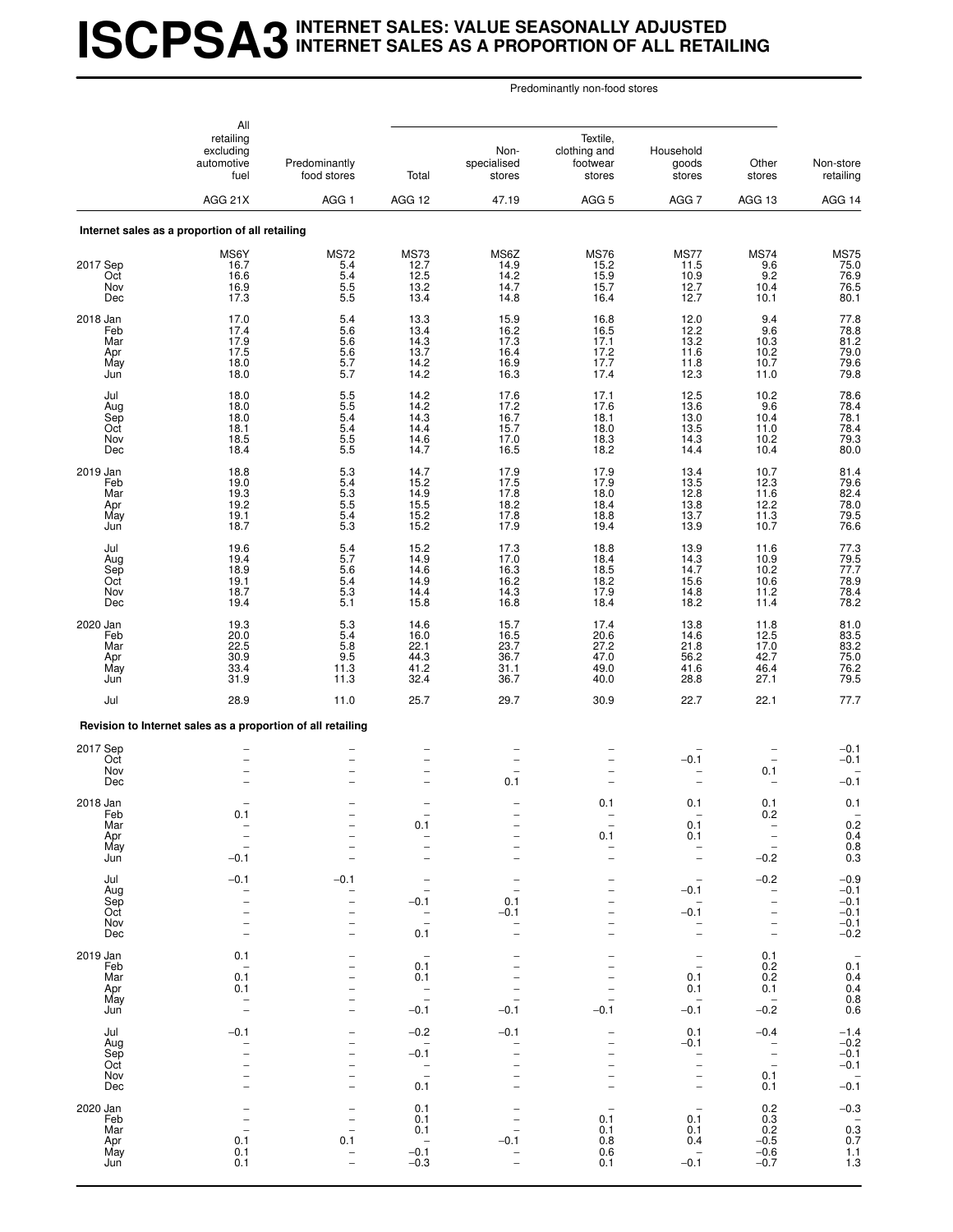# **INTERNETINTERNET RETAIL SALES (Non-seasonally adjusted)**

|          |             | Average           | Internet   |
|----------|-------------|-------------------|------------|
|          | Average     | weekly            | sales as a |
|          | weekly      | value for         | percentage |
|          |             |                   |            |
|          | value for   | Internet          | of total   |
|          | all         | retail            | retail     |
|          | retailing   | sales             | sales      |
|          | (£ million) | (£ million)       | (% )       |
|          |             |                   |            |
|          |             |                   |            |
|          |             |                   |            |
|          | JE4W        | JE <sub>2</sub> J | J4MC       |
| 2015 Jul | 6 4 4 2.4   | 758.9             | 11.8       |
| Aug      | 6 189.0     | 711.9             | 11.5       |
|          |             |                   |            |
| Sep      | 6 3 2 3.2   | 763.7             | 12.1       |
| Oct      | 6 538.7     | 828.4             | 12.7       |
| Nov      | 7 3 3 1 . 9 | 1 137.7           | 15.5       |
| Dec      | 8 2 2 3 . 3 | 1 157.2           | 14.1       |
|          |             |                   |            |
|          |             |                   |            |
| 2016 Jan | 6 003.6     | 854.4             | 14.2       |
| Feb      | 6 0 1 7 . 3 | 776.5             | 12.9       |
| Mar      | 6 2 3 1 . 0 | 811.7             | 13.0       |
|          |             |                   |            |
| Apr      | 6 3 3 6 . 9 | 854.0             | 13.5       |
| May      | 6 548.6     | 890.5             | 13.6       |
| Jun      | 6 479.7     | 898.5             | 13.9       |
|          |             |                   |            |
|          |             |                   |            |
| Jul      | 6 6 6 5.8   | 894.2             | 13.4       |
| Aug      | 6 4 4 2.3   | 879.6             | 13.7       |
|          |             |                   |            |
| Sep      | 6 4 9 6.9   | 960.5             | 14.8       |
| Oct      | 6 943.1     | 1 076.8           | 15.5       |
| Nov      | 7758.7      | 1 460.5           | 18.8       |
|          |             |                   |            |
| Dec      | 8788.7      | 1 505.6           | 17.1       |
|          |             |                   |            |
| 2017 Jan | 6 111.3     | 992.4             | 16.2       |
|          | 6 263.9     | 949.0             | 15.2       |
| Feb      |             |                   |            |
| Mar      | 6 450.0     | 1 009.1           | 15.6       |
| Apr      | 6 8 5 1 . 5 | 1 042.7           | 15.2       |
| May      | 6775.5      | 1 043.1           | 15.4       |
|          |             |                   |            |
| Jun      | 6819.3      | 1 0 78.9          | 15.8       |
|          |             |                   |            |
| Jul      | 6932.4      | 1 0 7 4 .4        | 15.5       |
| Aug      | 6796.1      | 1 046.7           | 15.4       |
|          |             |                   |            |
| Sep      | 6795.9      | 1 090.7           | 16.0       |
| Oct      | 7 1 5 1 . 8 | 1 179.7           | 16.5       |
| Nov      | 8 0 9 6.2   | 1 608.4           | 19.9       |
|          |             |                   |            |
| Dec      | 9 1 6 9.2   | 1 641.6           | 17.9       |
|          |             |                   |            |
| 2018 Jan | 6 3 6 6.1   | 1 1 2 6 .9        | 17.7       |
| Feb      | 6517.4      | 1 093.9           | 16.8       |
|          |             |                   |            |
| Mar      | 6797.7      | 1 175.7           | 17.3       |
| Apr      | 6 8 6 0.4   | 1 178.2           | 17.2       |
|          | 7 207.4     | 1 264.2           | 17.5       |
| May      |             |                   |            |
| Jun      | 7 1 2 5.6   | 1 248.2           | 17.5       |
|          |             |                   |            |
| Jul      | 7 304.7     | 1 246.2           | 17.1       |
|          |             |                   |            |
| Aug      | 7 1 28.3    | 1 192.9           | 16.7       |
| Sep      | 7 0 7 5.9   | 1 219.0           | 17.2       |
| Oct      | 7 379.4     | 1 3 3 2.9         | 18.1       |
| Nov      | 8 4 2 4 . 6 | 1816.9            | 21.6       |
|          |             |                   |            |
| Dec      | 9 3 9 0.8   | 1854.6            | 19.7       |
|          |             |                   |            |
| 2019 Jan | 6610.8      | 1 278.7           | 19.3       |
| Feb      | 6799.6      | 1 243.2           | 18.3       |
|          |             |                   |            |
| Mar      | 7 105.0     | 1 345.2           | 18.9       |
| Apr      | 7 3 3 9.9   | 1 348.1           | 18.4       |
| May      | 7 3 5 0.1   | 1 378.3           | 18.8       |
| Jun      | 7414.5      | 1 353.8           | 18.3       |
|          |             |                   |            |
| Jul      | 7608.2      | 1 4 2 3.8         | 18.7       |
| Aug      | 7 3 3 6 . 3 | 1 3 3 1 . 2       | 18.1       |
| Sep      | 7 301.0     | 1 3 2 1 .6        | 18.1       |
|          |             |                   |            |
| Oct      | 7607.2      | 1 450.0           | 19.1       |
| Nov      | 8 3 8 7 . 7 | 1 804.2           | 21.5       |
| Dec      | 9688.1      | 2 0 7 4.6         | 21.4       |
|          |             |                   |            |
|          |             |                   |            |
| 2020 Jan | 6 8 5 6.2   | 1 376.1           | 20.1       |
| Feb      | 6948.0      | 1 320.6           | 19.0       |
| Mar      | 6910.6      | 1512.4            | 21.9       |
| Apr      | 5961.5      | 1794.6            | 30.1       |
| May      | 6 6 9 4.3   | 2 194.4           | 32.8       |
|          |             |                   |            |
| Jun      | 7 542.4     | 2 3 4 9 . 4       | 31.1       |
|          |             |                   |            |
| Jul      | 7815.2      | 2 193.6           | 28.1       |
|          |             |                   |            |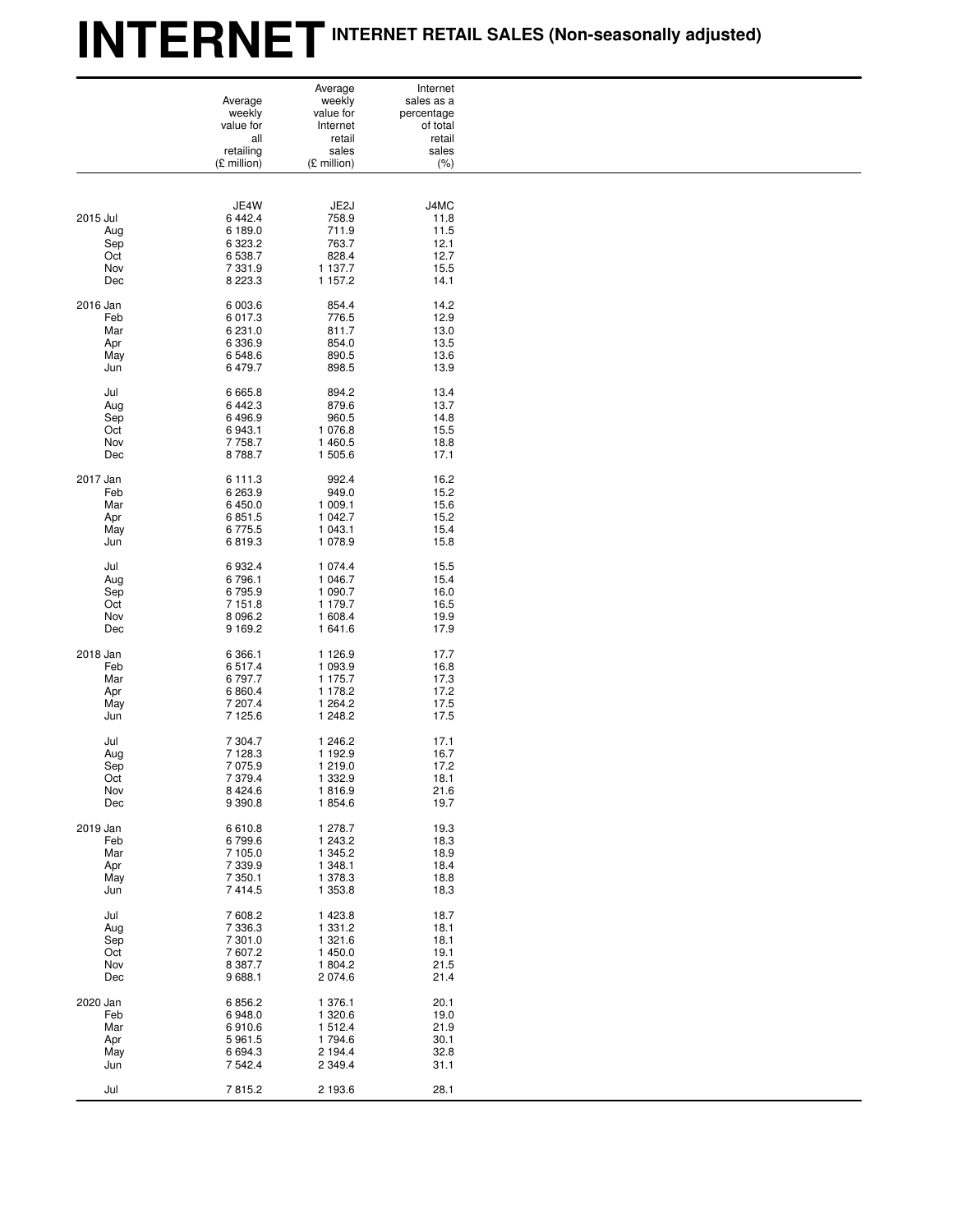## **ID1** WPLIED PRICE DEFLATOR<br>
Year on year percentage ch Year on year percentage change

|                                             | All                                                                 | All                                                       |                                                          |                                                                     |                                                                          | Predominantly non-food stores                                              |                                                                          |                                                                          |                                                                                |                                                                                      |
|---------------------------------------------|---------------------------------------------------------------------|-----------------------------------------------------------|----------------------------------------------------------|---------------------------------------------------------------------|--------------------------------------------------------------------------|----------------------------------------------------------------------------|--------------------------------------------------------------------------|--------------------------------------------------------------------------|--------------------------------------------------------------------------------|--------------------------------------------------------------------------------------|
|                                             | retailing<br>including<br>automotive<br>fuel <sup>1</sup>           | retailing<br>excluding<br>automotive<br>fuel <sup>1</sup> | Predominantly<br>food stores                             | Total                                                               | Non-<br>specialised<br>stores                                            | Textile,<br>clothing<br>and<br>footwear<br>stores                          | Household<br>goods<br>stores                                             | Other<br>stores                                                          | Non store<br>retailing                                                         | Predominantly<br>automotive<br>fuel <sup>1</sup>                                     |
|                                             | <b>AGG 21</b>                                                       | AGG 21X                                                   | AGG <sub>1</sub>                                         | AGG 12                                                              | 47.19                                                                    | AGG <sub>5</sub>                                                           | AGG <sub>7</sub>                                                         | AGG 13                                                                   | AGG 14                                                                         | 47.30                                                                                |
| 2014 Aug<br>Sep<br>Oct<br>Nov<br>Dec        | J5HW<br>$-0.8$<br>$-1.1$<br>$-1.0$<br>$-1.4$<br>$-1.9$              | J3VA<br>$-0.3$<br>$-0.6$<br>$-0.7$<br>$-1.1$<br>$-1.1$    | A4VJ<br>0.1<br>$-0.2$<br>$-0.2$<br>$-0.8$<br>$-0.8$      | A4VK<br>$-0.3$<br>$-0.7$<br>$-1.1$<br>$-1.2$<br>$-1.3$              | A4VL<br>$-0.5$<br>$-0.8$<br>$-1.1$<br>$-1.7$<br>$-1.6$                   | A4VM<br>0.2<br>$-0.4$<br>$-0.5$<br>$-0.6$                                  | A4VN<br>$-0.7$<br>$-0.8$<br>$-1.8$<br>$-1.9$<br>$-2.1$                   | A4VO<br>$-0.3$<br>$-1.2$<br>$-1.1$<br>$-0.9$<br>$-1.3$                   | J5HU<br>$0.1 - 0.5$<br>$-0.9$<br>$-1.3$<br>$-1.4$                              | $30X - 5.0 - 5.4$<br>$-4.3$<br>$-5.3$<br>$-9.7$                                      |
| 2015 Jan<br>Feb<br>Mar<br>Apr<br>May<br>Jun | $-2.8$<br>$-3.2$<br>$-3.0$<br>$-2.9$<br>$-2.\overline{6}$<br>$-2.7$ | $-1.4$<br>$-1.8$<br>$-2.0$<br>$-2.0$<br>$-1.7$<br>$-1.9$  | $-1.5$<br>$-1.9$<br>$-2.0$<br>$-2.0$<br>$-1.5$<br>$-1.7$ | $-1.0$<br>$-1.4$<br>$-1.7$<br>$-1.7$<br>$-1.7$<br>$-1.9$            | $-1.3$<br>$-2.0$<br>$-2.0$<br>$-1.9$<br>$-1.9$<br>$-2.0$                 | 0.7<br>0.8<br>$-0.7$<br>$-0.8$<br>$-0.2$<br>$-1.1$                         | $^{-2.0}_{-2.9}$<br>$-2.5$<br>$-2.2$<br>$-2.7$<br>$-2.3$                 | $-1.4$<br>$-1.8$<br>$-2.0$<br>$-2.0$<br>$-2.2$<br>$-2.3$                 | $-1.3$<br>$-2.1$<br>$-2.3$<br>$-2.3$<br>$-2.4$<br>$-2.6$                       | $-15.1$<br>$-15.5$<br>$-12.8$<br>$-11.5$<br>$-10.2$<br>$-9.7$                        |
| Jul<br>Aug<br>Sep<br>Oct<br>Nov<br>Dec      | $-2.6$<br>$-2.9$<br>$-3.2$<br>$-2.9$<br>$-2.8$<br>$-3.0$            | $-1.7$<br>$-1.8$<br>$-2.0$<br>$-1.8$<br>$-1.8$<br>$-2.2$  | $-1.9$<br>$-1.9$<br>$-1.9$<br>$-2.4$<br>$-2.1$<br>$-2.6$ | $-1.3$<br>$-1.5$<br>$-1.7$<br>$-1.1$<br>$-1.4$<br>$-1.7$            | $-1.7$<br>$-1.7$<br>$-1.9$<br>$-1.3$<br>$-1.5$<br>$-2.0$                 | 0.9<br>$-0.9$<br>0.1<br>$-0.4$<br>$-0.7$                                   | $-2.8$<br>$-2.1$<br>$-2.0$<br>$-2.0$<br>$-1.6$<br>$-2.1$                 | $-2.0$<br>$-2.4$<br>$-2.1$<br>$-1.6$<br>$-2.1$<br>$-2.0$                 | $-2.0$<br>$-2.4$<br>$-2.5$<br>$-2.0$<br>$-1.9$<br>$-2.1$                       | $-10.7$<br>$-12.0$<br>$-13.9$<br>$-13.1$<br>$-12.1$<br>$-10.7$                       |
| 2016 Jan<br>Feb<br>Mar<br>Apr<br>May<br>Jun | $-2.1$<br>$-2.1$<br>$-2.3$<br>$-2.2$<br>$-2.3$<br>$-2.2$            | $-1.7$<br>$-1.7$<br>$-1.7$<br>$-1.7$<br>$-2.0$<br>$-2.0$  | $-2.2$<br>$-2.1$<br>$-2.3$<br>$-2.1$<br>$-2.3$<br>$-2.4$ | $-1.1$<br>$-1.2$<br>$-1.0$<br>$-1.3$<br>$-1.5$<br>-1.5              | $-1.5$<br>$-1.7$<br>$-1.7$<br>$-1.7$<br>$-1.9$<br>$-1.8$                 | $-0.1$<br>$-0.2$<br>0.6<br>$-0.3$<br>$-0.9$<br>$-1.1$                      | $-1.5$<br>$-1.6$<br>$-1.\overline{2}$<br>$-1.5$<br>$-1.7$<br>$-2.3$      | $-1.6$<br>$-1.5$<br>$-1.9$<br>$-1.6$<br>$-1.7$<br>$-1.2$                 | $-1.4$<br>$-1.5$<br>$-1.\overline{6}$<br>$-1.9$<br>$-2.0$<br>$-1.\overline{6}$ | $-6.9$<br>$-6.9$<br>$-8.7$<br>$-7.1$<br>$-6.4$<br>$-5.1$                             |
| Jul<br>Aug<br>Sep<br>Oct<br>Nov<br>Dec      | $-1.8$<br>$-1.6$<br>$-0.8$<br>$-0.5$<br>$0.\overline{2}$<br>0.9     | $-1.6$<br>$-1.7$<br>$-1.2$<br>$-1.0$<br>$-0.4$<br>0.2     | $-2.0$<br>$-1.8$<br>$-1.6$<br>$-1.3$<br>$-0.9$<br>$-0.1$ | $-1.3$<br>$-1.5$<br>$-0.7$<br>$-0.7$<br>0.1<br>0.5                  | $-1.6$<br>$-1.9$<br>$-1.3$<br>$-1.0$<br>$-0.4$<br>0.1                    | $-1.1$<br>$-1.5$<br>0.4<br>$-0.8$<br>0.5<br>0.8                            | $-1.2$<br>$-1.7$<br>$-1.6$<br>$-0.4$<br>$-0.4$<br>0.6                    | $-1.3$<br>$-1.1$<br>$-0.6$<br>$-0.8$<br>0.4<br>0.6                       | $-1.4$<br>$-1.7$<br>$-1.0$<br>$-1.1$<br>$-0.3$<br>0.4                          | $-4.0$<br>$-2.4$<br>$1.4$<br>$4.4$<br>$7.0$<br>9.5                                   |
| 2017 Jan<br>Feb<br>Mar<br>Apr<br>May<br>Jun | 1.8<br>2.7<br>3.1<br>2.9<br>3.1<br>2.6                              | 0.4<br>1.0<br>1.8<br>2.0<br>$^{2.6}_{2.5}$                | 0.4<br>1.1<br>2.0<br>2.1<br>2.6<br>2.6                   | 0.4<br>1.0<br>1.5<br>1.9<br>2.6<br>2.4                              | 0.3<br>0.9<br>1.3<br>1.4<br>2.2<br>2.0                                   | $\qquad \qquad -$<br>0.1<br>1.1<br>2.3<br>3.0<br>2.7                       | 0.4<br>1.0<br>1.0<br>1.4<br>2.5<br>2.7                                   | 0.8<br>1.7<br>$^{2.4}_{2.1}$<br>2.7<br>2.1                               | 0.3<br>1.3<br>1.8<br>$2.\overline{2}$<br>2.9<br>2.4                            | $15.8$<br>$18.3$<br>16.1<br>11.0<br>$7.3$<br>4.0                                     |
| Jul<br>Aug<br>Sep<br>Oct<br>Nov<br>Dec      | 2.7<br>3.1<br>3.3<br>3.0<br>3.0<br>3.1                              | 2.7<br>2.9<br>2.9<br>3.0<br>3.0<br>2.9                    | 2.9<br>2.6<br>2.9<br>3.5<br>3.6<br>3.6                   | $\frac{2.5}{3.0}$<br>2.9<br>$2.5$<br>$2.5$<br>$2.4$                 | 2.2<br>2.6<br>$2.\overline{2}$<br>1.9<br>2.0<br>1.9                      | 3.0<br>$\frac{4.2}{3.2}$<br>3.2<br>3.0<br>3.0                              | 2.6<br>3.4<br>3.4<br>2.8<br>$^{2.8}_{2.3}$                               | $2.2$<br>$2.2$<br>$2.5$<br>2.2<br>2.1<br>2.3                             | 2.7<br>$3.2$<br>$3.2$<br>2.8<br>2.9<br>$2.\overline{6}$                        | 2.2<br>5.0<br>6.0<br>3.4<br>3.6<br>4.7                                               |
| 2018 Jan<br>Feb<br>Mar<br>Apr<br>May<br>Jun | 2.8<br>2.5<br>1.9<br>2.2<br>$2.4\,$<br>2.4                          | $^{2.9}_{2.7}$<br>2.1<br>$\overline{2.1}$<br>1.8<br>1.4   | 3.4<br>2.9<br>2.6<br>$^{2.4}_{2.3}$<br>2.0               | $^{2.4}_{2.4}$<br>1.6<br>1.7<br>1.3<br>0.8                          | 1.7<br>1.7<br>0.9<br>1.1<br>0.8<br>0.4                                   | 3.3<br>3.6<br>2.3<br>1.7<br>1.4<br>0.4                                     | $^{2.2}_{2.5}$<br>1.7<br>$^{2.2}_{1.3}$<br>1.5                           | 2.1<br>1.9<br>1.3<br>1.7<br>1.5<br>0.9                                   | 2.9<br>2.8<br>2.3<br>2.2<br>$\overline{2.2}$<br>1.4                            | $^{2.3}_{1.0}$<br>$0.6$<br>$3.2$<br>$7.8$<br>$11.1$                                  |
| Jul<br>Aug<br>Sep<br>Oct<br>Nov<br>Dec      | 2.1<br>2.3<br>1.8<br>1.6<br>1.3<br>0.6                              | 1.1<br>1.3<br>0.9<br>0.6<br>0.6<br>0.4                    | 1.9<br>2.1<br>1.6<br>1.1<br>1.0<br>0.9                   | 0.4<br>0.7<br>0.3<br>0.1<br>0.2<br>$\overline{\phantom{m}}$         | 0.3<br>0.5<br>0.5<br>0.4<br>0.5<br>0.3                                   | $-0.1$<br>0.5<br>$-0.1$<br>$-0.6$<br>$-0.4$<br>$-0.5$                      | 0.5<br>0.4<br>0.2<br>0.8<br>0.9<br>0.6                                   | 0.9<br>1.0<br>0.6<br>$0.\overline{2}$<br>0.3<br>$\overline{\phantom{a}}$ | 0.9<br>1.0<br>0.6<br>0.8<br>0.5<br>0.2                                         | $\begin{array}{c} 11.9 \\ 11.2 \\ 10.3 \\ 11.3 \\ 8.5 \\ 3.3 \end{array}$            |
| 2019 Jan<br>Feb<br>Mar<br>Apr<br>May<br>Jun | 0.4<br>0.5<br>0.7<br>0.3<br>0.5<br>0.6                              | 0.3<br>0.5<br>0.4<br>$-0.2$<br>0.1<br>0.6                 | 0.9<br>1.3<br>1.2<br>0.9<br>0.9<br>1.5                   | $-0.2$<br>$-0.2$<br>$-0.\overline{2}$<br>$-1.0$<br>$-0.5$<br>$-0.1$ | 0.1<br>0.1<br>0.3<br>$-0.5$<br>$-0.1$<br>0.2                             | $-0.9$<br>$-1.4$<br>$-1.0$<br>$-1.3$<br>$-1.0$<br>$\overline{\phantom{a}}$ | 0.6<br>0.7<br>0.1<br>$-0.9$<br>$\begin{array}{c} 0.3 \\ 0.3 \end{array}$ | $-0.3$<br>$-0.1$<br>0.2<br>$-1.0$<br>$-0.6$<br>$-0.4$                    | $-0.3$<br>$-0.2$<br>$-0.4$<br>$-1.1$<br>$-1.0$<br>$-0.4$                       | $0.9$<br>$0.7$<br>$2.9$<br>$4.2$<br>$3.3$<br>$0.9$                                   |
| Jul<br>Aug<br>Sep<br>Oct<br>Nov<br>Dec      | 0.8<br>0.6<br>0.3<br>0.2<br>$0.\overline{3}$<br>0.3                 | 0.8<br>0.6<br>0.6<br>$0.5$<br>$0.6$<br>$0.3$              | 1.5<br>1.7<br>1.4<br>1.4<br>1.7<br>1.4                   | 0.4<br>$-0.2$<br>$-0.1$<br>$\frac{1}{2}$<br>$-0.4$                  | 0.6<br>0.1<br>0.1<br>$\hspace{0.1mm}-\hspace{0.1mm}$<br>$-0.1$<br>$-0.1$ | 0.7<br>$-0.5$<br>$-0.6$<br>0.4<br>0.1<br>$-0.5$                            | 0.7<br>0.2<br>0.6<br>$\bar{\mathbb{I}}$<br>$-1.0$                        | $-0.2$<br>$-0.3$<br>$-0.2$<br>$-0.5$<br>$-0.1$<br>$-0.1$                 | $-0.3$<br>$-0.1$<br>$-0.6$<br>$-0.4$<br>$-0.7$                                 | $\!\!\!\begin{array}{c} 0.3 \\ 0.1 \end{array}$<br>$-1.8$<br>$-2.9$<br>$-2.6$<br>1.0 |
| 2020 Jan<br>Feb<br>Mar<br>Apr<br>May<br>Jun | 1.1<br>0.5<br>$-0.1$<br>$-0.8$<br>$-1.5$<br>$-1.5$                  | 0.8<br>0.3<br>0.3<br>0.4<br>0.1<br>0.1                    | 1.5<br>1.0<br>1.0<br>1.1<br>1.3<br>1.0                   | 0.3<br>$-0.3$<br>$-0.6$<br>$-1.0$<br>$-1.2$<br>$-0.4$               | 0.4<br>$-0.1$<br>$-0.4$<br>$-0.2$<br>$-0.5$<br>0.1                       | 0.4<br>0.3<br>$-0.9$<br>$-2.3$<br>$-2.5$<br>$-1.9$                         | $-0.3$<br>$-0.8$<br>$-0.9$<br>$-1.3$<br>$-1.3$<br>$-1.0$                 | 0.5<br>$-0.4$<br>$-0.6$<br>$-0.6$<br>$-0.9$<br>0.4                       | $-0.2$<br>$-0.8$<br>$-1.2$<br>$-1.8$<br>$-2.3$<br>$-1.4$                       | 4.6<br>$2.7 - 2.2 - 11.5 - 15.7$<br>$-15.4$                                          |
| Jul                                         | $-0.7$                                                              | 0.5                                                       | 0.9                                                      | 0.5                                                                 | 0.5                                                                      |                                                                            | 0.3                                                                      | 0.6                                                                      | $-0.6$                                                                         | $-11.2$                                                                              |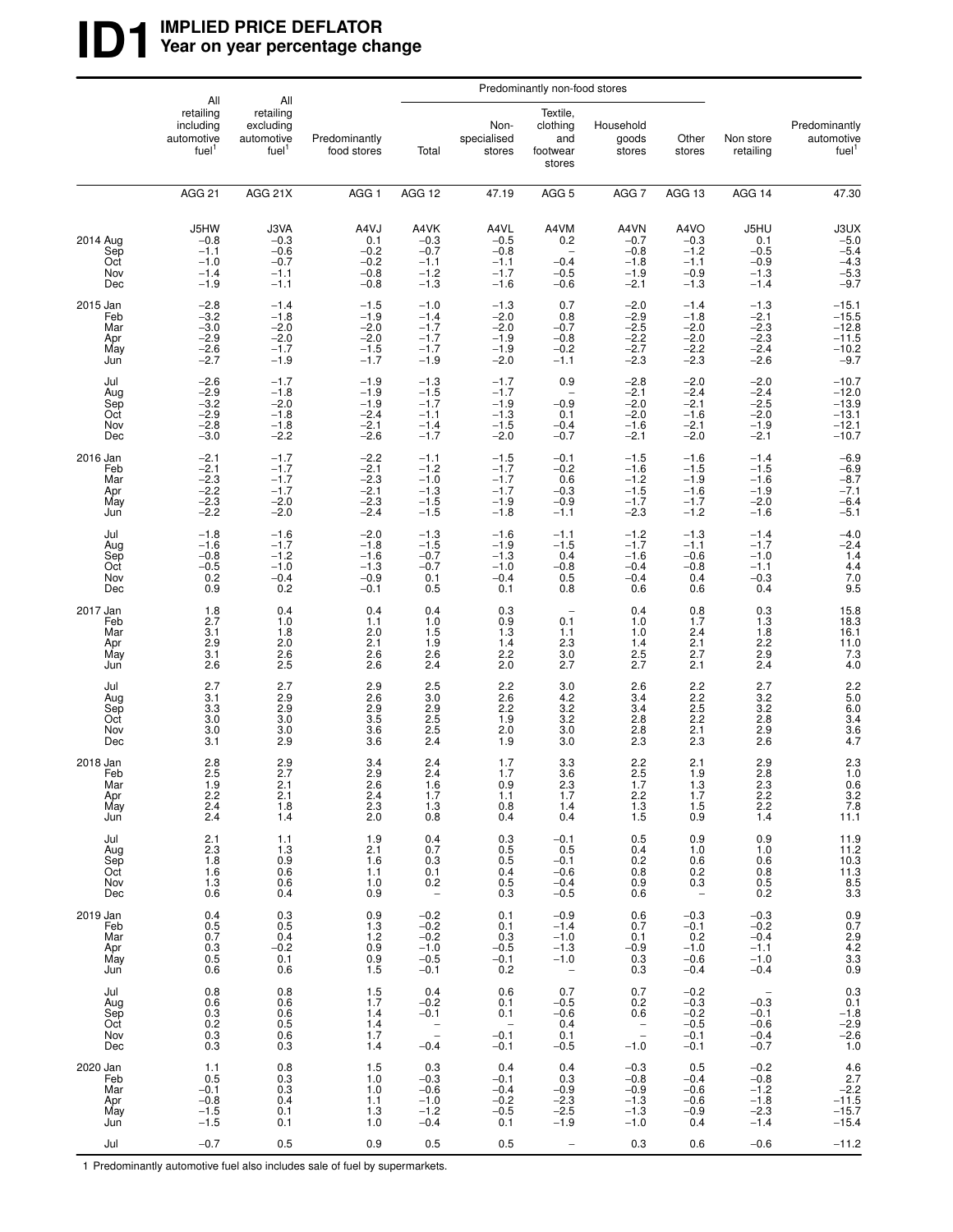## **ID2IMPLIED PRICE DEFLATOR Month on month percentage change**

|                                             |                                                                                        |                                                                  |                                                                             |                                                    |                                                                | Predominantly non-food stores                                     |                                                  |                                                         |                                                                      |                                                          |
|---------------------------------------------|----------------------------------------------------------------------------------------|------------------------------------------------------------------|-----------------------------------------------------------------------------|----------------------------------------------------|----------------------------------------------------------------|-------------------------------------------------------------------|--------------------------------------------------|---------------------------------------------------------|----------------------------------------------------------------------|----------------------------------------------------------|
|                                             | All<br>retailing<br>including<br>automotive<br>fuel <sup>1</sup>                       | All<br>retailing<br>excluding<br>automotive<br>fuel <sup>1</sup> | Predominantly<br>food stores                                                | Total                                              | Non-<br>specialised<br>stores                                  | Textile,<br>clothing<br>and<br>footwear<br>stores                 | Household<br>goods<br>stores                     | Other<br>stores                                         | Non store<br>retailing                                               | Predominantly<br>automotive<br>fuel <sup>1</sup>         |
|                                             | AGG <sub>21</sub>                                                                      | AGG 21X                                                          | AGG <sub>1</sub>                                                            | AGG 12                                             | 47.19                                                          | AGG <sub>5</sub>                                                  | AGG 7                                            | AGG 13                                                  | AGG 14                                                               | 47.30                                                    |
| 2014 Aug<br>Sep<br>Oct<br>Nov<br>Dec        | J5HV<br>0.5<br>0.5<br>$-0.1$<br>$-0.4$<br>$-0.3$                                       | <b>J3TU</b><br>0.7<br>0.6<br>$-0.3$<br>$-0.1$                    | A4RT<br>0.2<br>0.1<br>0.1<br>$-0.6$                                         | A4RU<br>1.1<br>1.1<br>$-0.1$<br>$-0.1$             | A4RV<br>0.8<br>0.7<br>$-0.3$<br>$-0.3$<br>$\qquad \qquad -$    | A4RW<br>2.2<br>3.2<br>0.3<br>0.6<br>$-0.8$                        | A4RX<br>0.6<br>0.3<br>$-1.4$<br>$-0.3$<br>1.1    | A4RY<br>0.7<br>$-0.1$<br>0.4<br>$-0.2$<br>$-0.5$        | J5HT<br>1.0<br>0.8<br>0.2<br>$-0.4$<br>$-0.2$                        | $37J\n-1.3\n-0.5\n-1.7\n-2.2\n-4.2$                      |
| 2015 Jan<br>Feb<br>Mar<br>Apr<br>May<br>Jun | $-2.2$<br>0.3<br>0.5<br>$-0.2$<br>0.3<br>$-0.1$                                        | $-1.5$<br>0.4<br>0.1<br>$-0.3$<br>0.1<br>$-0.1$                  | $-0.4$<br>$-0.2$<br>$-0.3$<br>0.1<br>$-0.2$                                 | $-2.3$<br>0.8<br>0.4<br>$-0.4$<br>0.2<br>$-0.1$    | $-1.5$<br>0.5<br>0.5<br>$-0.5$<br>$\qquad \qquad -$<br>$-0.2$  | $-3.3$<br>1.3<br>$\overline{\phantom{0}}$<br>0.4<br>0.5<br>$-0.4$ | $-2.8$<br>1.5<br>0.6<br>$-1.0$<br>$0.2$<br>$0.7$ | $-1.3$<br>$0.2$<br>$0.5$<br>$-0.6$<br>$-0.3$            | $-2.4$<br>0.5<br>0.4<br>$-0.3$<br>$-0.3$                             | $-6.4 - 1.0$<br>$3.1$<br>$1.5$<br>$1.7$<br>0.7           |
| Jul<br>Aug<br>Sep<br>Oct<br>Nov<br>Dec      | $-1.2$<br>0.2<br>0.2<br>0.2<br>$-0.3$<br>$-0.6$                                        | $-1.3$<br>$0.6 \\ 0.5$<br>0.1<br>$-0.2$<br>$-0.4$                | $-0.8$<br>0.2<br>0.1<br>$-0.3$<br>$-0.3$<br>$-0.4$                          | $-1.8$<br>0.9<br>0.9<br>0.4<br>$-0.3$<br>$-0.4$    | $-1.3$<br>0.7<br>0.5<br>0.3<br>$-0.4$<br>$-0.5$                | $-2.9$<br>1.3<br>2.3<br>1.4<br>$\overline{\phantom{a}}$<br>$-1.1$ | $-2.2$<br>1.4<br>0.3<br>$-1.4$<br>0.2<br>0.5     | $-0.8$<br>0.3<br>0.2<br>0.8<br>$-0.7$<br>$-0.4$         | $-1.3$<br>0.6<br>0.7<br>0.7<br>$-0.3$<br>$-0.5$                      | $-0.6$<br>$-2.8$<br>$-2.7$<br>$-0.8$<br>$-1.0$<br>$-2.7$ |
| 2016 Jan<br>Feb<br>Mar<br>Apr<br>May<br>Jun | $-1.3$<br>0.3<br>0.2<br>-<br>0.1<br>0.1                                                | $-1.0$<br>0.4<br>0.1<br>$-0.4$<br>$-0.1$<br>$-0.1$               | $-0.1$<br>0.1<br>$-0.3$<br>$-0.1$<br>$-0.2$<br>$-0.2$                       | $-1.7$<br>0.8<br>0.6<br>$-0.6$<br>$-0.1$<br>$-0.1$ | $-1.0$<br>0.3<br>0.5<br>$-0.6$<br>$-0.2$<br>$-0.2$             | $-2.8$<br>1.2<br>0.8<br>$-0.4$<br>$-0.2$<br>$-0.5$                | $-2.2$<br>1.4<br>1.0<br>$-1.3$<br>$-0.1$<br>0.1  | $-0.8$<br>0.3<br>0.1<br>$-0.3$<br>0.3                   | $-1.7$<br>0.5<br>0.3<br>$-0.7$<br>0.1                                | $-2.4$<br>$-1.0$<br>$1.1$<br>$3.2$<br>$2.5$<br>$2.1$     |
| Jul<br>Aug<br>Sep<br>Oct<br>Nov<br>Dec      | $-0.8$<br>0.3<br>1.0<br>0.4<br>0.5<br>-                                                | $-1.0$<br>0.5<br>1.0<br>0.2<br>0.4<br>0.1                        | $-0.4$<br>0.4<br>0.3<br>0.2<br>0.3                                          | $-1.6$<br>0.7<br>1.7<br>0.4<br>0.6                 | $-1.1$<br>0.5<br>1.1<br>0.6<br>0.2<br>$\overline{\phantom{a}}$ | $-2.9$<br>0.9<br>4.1<br>0.2<br>$1.3 - 0.7$                        | $-1.1$<br>1.0<br>0.4<br>$-0.1$<br>0.1<br>1.5     | -0.9<br>0.5<br>0.7<br>0.6<br>0.5<br>$-0.3$              | $-1.1$<br>0.2<br>1.5<br>0.6<br>$0.5$<br>$0.2$                        | $0.6 - 1.2$<br>1.1<br>2.2<br>1.4<br>$-0.4$               |
| 2017 Jan<br>Feb<br>Mar<br>Apr<br>May<br>Jun | $-0.4$<br>1.1<br>0.6<br>$-0.3$<br>0.4<br>$-0.4$                                        | $-0.9$<br>1.1<br>0.8<br>$-0.1$<br>0.5<br>$-0.3$                  | 0.5<br>0.7<br>0.5<br>0.1<br>0.3<br>$-0.2$                                   | $-1.8$<br>1.3<br>1.1<br>$-0.3$<br>0.7<br>$-0.4$    | $-0.8$<br>0.9<br>0.9<br>$-0.5$<br>0.6<br>$-0.3$                | $-3.6$<br>1.3<br>1.8<br>0.8<br>0.5<br>$-0.8$                      | $^{-2.3}_{2.0}$<br>1.0<br>$-0.9$<br>1.1<br>0.2   | $-0.6$<br>1.1<br>0.8<br>$-0.6$<br>0.6<br>$-0.3$         | $-1.7$<br>1.4<br>0.8<br>$-0.2$<br>0.6<br>$-0.3$                      | $3.2$<br>$1.1$<br>$-0.7$<br>$-1.4$<br>$-0.9$<br>$-1.0$   |
| Jul<br>Aug<br>Sep<br>Oct<br>Nov<br>Dec      | $-0.8$<br>0.8<br>1.2<br>0.2<br>0.5<br>0.1                                              | $-0.8$<br>0.7<br>1.1<br>0.3<br>0.4<br>0.1                        | $\overline{\phantom{a}}$<br>0.1<br>0.5<br>0.5<br>0.3<br>0.3                 | $-1.4$<br>1.2<br>1.5<br>0.5<br>$-0.1$              | $-1.0$<br>0.9<br>0.7<br>0.3<br>0.3<br>$-0.1$                   | $-2.5$<br>2.1<br>3.2<br>0.1<br>1.1<br>$-0.7$                      | $-1.2$<br>1.7<br>0.4<br>$-0.7$<br>0.1<br>1.0     | $-0.8$<br>0.4<br>1.0<br>0.3<br>0.4<br>$\qquad \qquad -$ | $-0.8$<br>0.7<br>1.5<br>0.2<br>0.6<br>$-0.1$                         | $-1.2$<br>1.5<br>2.0<br>-0.3<br>1.5<br>0.7               |
| 2018 Jan<br>Feb<br>Mar<br>Apr<br>May<br>Jun | $-0.6$<br>0.9<br>$\overline{\phantom{a}}$<br>$\overline{\phantom{a}}$<br>0.6<br>$-0.4$ | $-0.9$<br>0.9<br>0.2<br>$-0.1$<br>0.2<br>$-0.7$                  | 0.2<br>0.3<br>- 0.2<br>$-0.1$<br>0.1<br>$-0.5$                              | $-1.9$<br>1.4<br>- 0.3<br>$-0.1$<br>0.2<br>$-0.8$  | $-1.0$<br>0.9<br>0.2<br>$-0.3$<br>0.3<br>$-0.7$                | $-3.3$<br>1.6<br>0.5<br>0.2<br>0.2<br>$-1.8$                      | $-2.4$<br>2.2<br>0.2<br>$-0.4$<br>0.2<br>0.4     | $-0.8$<br>0.9<br>0.2<br>$-0.2$<br>0.3<br>$-0.8$         | $-1.4$<br>1.3<br>- 0.3<br>$-0.3$<br>0.6<br>$-1.1$                    | 0.8<br>$-0.1$<br>$-1.2$<br>$1.2$<br>$3.5$<br>2.0         |
| Jul<br>Aug<br>Sep<br>Oct<br>Nov<br>Dec      | $-1.0$<br>0.9<br>0.7<br>$\sim$ $-$<br>0.2<br>$-0.6$                                    | $-1.1$<br>0.9<br>0.7<br>$\sim$ $-$<br>0.4<br>$-0.1$              | $-0.1$<br>0.3<br>0.1<br>$\hspace{0.1cm} -$<br>0.2<br>0.3                    | $-1.8$<br>1.5<br>1.1<br>$-0.1$<br>0.6<br>$-0.3$    | $-1.1$<br>1.1<br>0.7<br>0.3<br>0.4<br>$-0.3$                   | $-3.1$<br>2.7<br>2.6<br>$-0.3$<br>1.3<br>$-0.7$                   | $-2.2$<br>1.6<br>0.2<br>$-0.1$<br>0.2<br>0.7     | $-0.8$<br>0.5<br>0.7<br>$-0.1$<br>0.4<br>$-0.4$         | $-1.4$<br>0.9<br>1.0<br>0.4<br>0.3<br>$-0.5$                         | $-0.5$<br>$0.9$<br>$1.2$<br>$0.6$<br>$-1.0$<br>$-4.1$    |
| 2019 Jan<br>Feb<br>Mar<br>Apr<br>May<br>Jun | $-0.9$<br>1.0<br>0.2<br>$-0.4$<br>0.8<br>$-0.3$                                        | $-1.0$<br>1.1<br>$0.2 - 0.7$<br>$0.5 - 0.2$                      | 0.2<br>0.7<br>0.1<br>$-0.4$<br>0.2<br>0.1                                   | $-2.1$<br>1.4<br>0.3<br>$-1.0$<br>0.8<br>$-0.4$    | $-1.2$<br>0.9<br>0.3<br>$-1.1$<br>0.7<br>$-0.5$                | $-3.8$<br>1.1<br>0.9<br>$-0.1$<br>0.5<br>$-0.8$                   | $-2.3$<br>2.3<br>$-0.4$<br>$-1.4$<br>1.4<br>0.4  | $-1.0$<br>1.1<br>0.4<br>$-1.4$<br>0.7<br>$-0.6$         | $-1.9$<br>1.4<br>$\overline{\phantom{0}}$<br>$-0.9$<br>0.7<br>$-0.5$ | $-1.6$<br>$-0.2$<br>1.0<br>2.4<br>2.6<br>$-0.4$          |
| Jul<br>Aug<br>Sep<br>Oct<br>Nov<br>Dec      | $-0.9$<br>0.7<br>0.5<br>$-0.1$<br>0.3<br>$-0.6$                                        | $-0.8$<br>0.7<br>0.6<br>$-0.1$<br>0.5<br>$-0.4$                  | $-0.1$<br>0.4<br>$-0.2$<br>$-0.1$<br>0.5<br>$\hspace{0.1mm}-\hspace{0.1mm}$ | $-1.4$<br>0.9<br>1.3<br>$-0.1$<br>0.6<br>$-0.6$    | $-0.7$<br>0.6<br>0.8<br>0.1<br>0.3<br>$-0.3$                   | $-2.4$<br>1.5<br>2.5<br>0.6<br>1.0<br>$-1.3$                      | $-1.8$<br>1.1<br>0.6<br>$-0.7$<br>0.2<br>$-0.3$  | $-0.6$<br>0.4<br>0.8<br>$-0.3$<br>0.8<br>$-0.3$         | $-1.0$<br>0.6<br>1.2<br>$0.\bar{5}$<br>$-0.7$                        | $-1.0$<br>0.7<br>$-0.7$<br>$-0.5$<br>$-0.7$<br>$-0.6$    |
| 2020 Jan<br>Feb<br>Mar<br>Apr<br>May<br>Jun | $-0.1$<br>0.4<br>$-0.3$<br>$-1.1$<br>$\overline{\phantom{0}}$<br>$-0.2$                | $-0.5$<br>0.6<br>0.2<br>$-0.6$<br>0.2<br>$-0.2$                  | 0.3<br>0.2<br>0.1<br>$-0.3$<br>0.4<br>$-0.3$                                | $-1.4$<br>0.8<br>$\sim$<br>$-1.4$<br>0.6<br>0.3    | $-0.7$<br>0.4<br>0.1<br>$-0.9$<br>0.4<br>0.2                   | $-2.9$<br>0.9<br>$-0.3$<br>$-1.6$<br>0.3<br>$-0.2$                | $-1.6$<br>1.8<br>$-0.4$<br>$-1.9$<br>1.4<br>0.7  | $-0.4$<br>0.2<br>0.2<br>$-1.4$<br>0.3<br>0.7            | $-1.4$<br>0.8<br>$-0.4$<br>$-1.5$<br>0.2<br>0.4                      | 1.8<br>$-2.0$<br>$-3.8$<br>$-7.4$<br>$-2.3$              |
| Jul                                         | $-0.1$                                                                                 | $-0.4$                                                           | $-0.2$                                                                      | $-0.5$                                             | $-0.4$                                                         | $-0.6$                                                            | $-0.5$                                           | $-0.4$                                                  | $-0.2$                                                               | 3.9                                                      |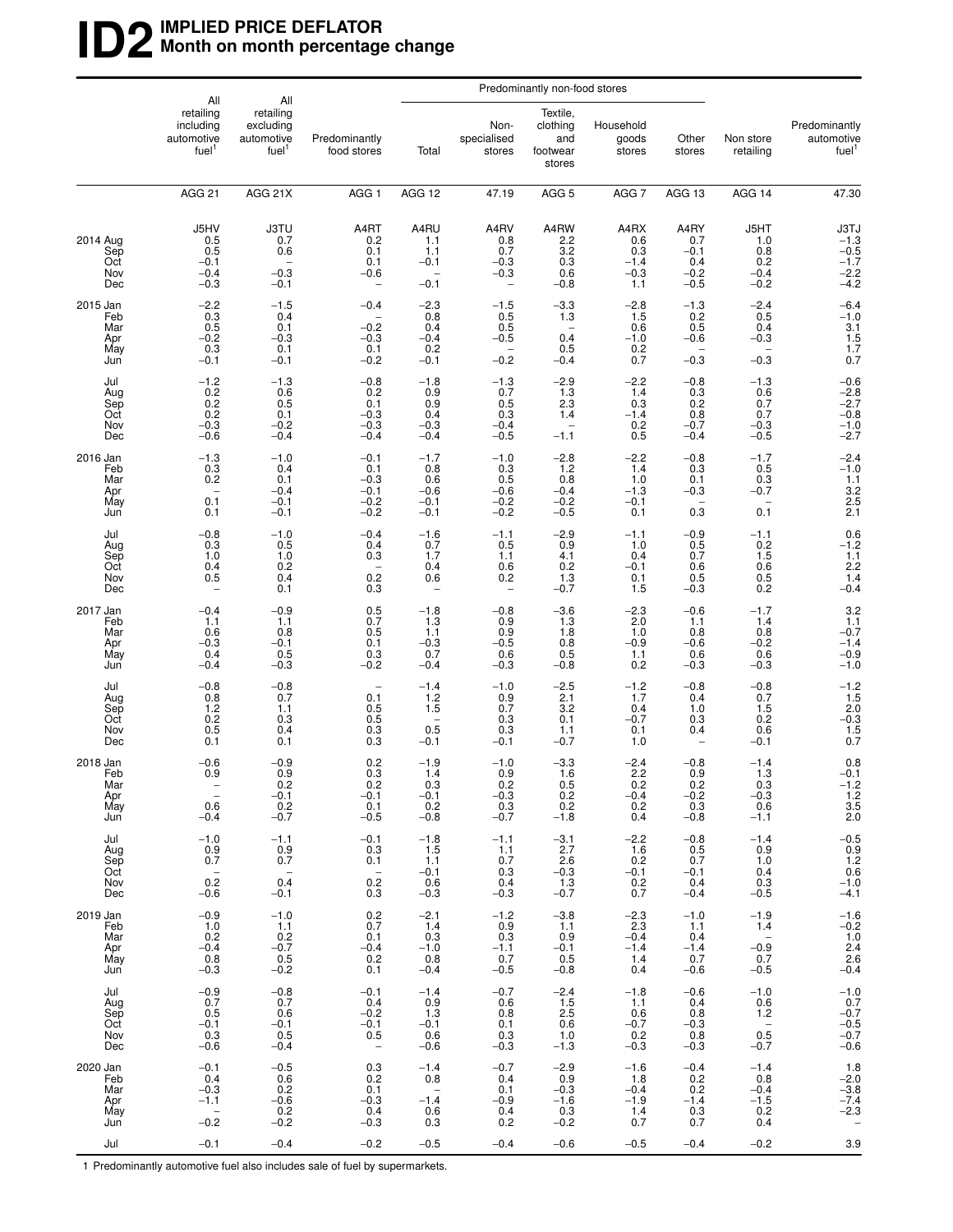#### **IDEF** IMPLIED PRICE DEFLATOR **Non-seasonally adjusted index**

|                                             | All                                                       |                                                                  | Predominantly non-food stores                      |                                                      |                                                        |                                                         |                                                       |                                                    |                                                                                            |                                                           |
|---------------------------------------------|-----------------------------------------------------------|------------------------------------------------------------------|----------------------------------------------------|------------------------------------------------------|--------------------------------------------------------|---------------------------------------------------------|-------------------------------------------------------|----------------------------------------------------|--------------------------------------------------------------------------------------------|-----------------------------------------------------------|
|                                             | retailing<br>including<br>automotive<br>fuel <sup>1</sup> | All<br>retailing<br>excluding<br>automotive<br>fuel <sup>1</sup> | Predominantly<br>food stores                       | Total                                                | Non-<br>specialised<br>stores                          | Textile,<br>clothing<br>and<br>footwear<br>stores       | Household<br>goods<br>stores                          | Other<br>stores                                    | Non store<br>retailing                                                                     | Predominantly<br>automotive<br>fuel <sup>1</sup>          |
|                                             | <b>AGG 21</b>                                             | AGG 21X                                                          | AGG <sub>1</sub>                                   | AGG 12                                               | 47.19                                                  | AGG <sub>5</sub>                                        | AGG 7                                                 | AGG 13                                             | AGG 14                                                                                     | 47.30                                                     |
| 2014 Aug<br>Sep<br>Oct<br>Nov<br>Dec        | N3DK<br>103.9<br>104.4<br>104.3<br>103.9<br>103.5         | N3DL<br>102.7<br>103.3<br>103.3<br>103.0<br>103.0                | N3DM<br>103.5<br>103.6<br>103.7<br>103.1<br>103.1  | N3DN<br>101.7<br>102.9<br>102.6<br>102.7<br>102.5    | N3DO<br>102.5<br>103.3<br>102.9<br>102.8<br>102.7      | N3DP<br>98.6<br>101.7<br>102.1<br>102.7<br>101.9        | N3DQ<br>103.5<br>103.8<br>102.3<br>102.1<br>103.3     | N3DR<br>103.0<br>102.9<br>103.2<br>103.0<br>102.4  | N3DS<br>102.9<br>103.7<br>103.9<br>103.4<br>103.3                                          | N3DT<br>117.4<br>117.0<br>114.9<br>112.4<br>107.6         |
| 2015 Jan<br>Feb<br>Mar<br>Apr<br>May<br>Jun | 101.2<br>101.5<br>102.0<br>101.8<br>102.0<br>102.0        | 101.4<br>101.7<br>102.0<br>101.5<br>101.7<br>101.6               | 102.7<br>102.7<br>102.5<br>102.3<br>102.3<br>102.2 | 100.2<br>101.0<br>101.5<br>101.0<br>101.2<br>101.2   | $101.1$<br>$101.8$<br>102.1<br>101.6<br>101.7<br>101.4 | 98.5<br>99.8<br>99.7<br>100.2<br>100.6<br>100.3         | 100.3<br>101.8<br>102.5<br>101.4<br>101.6<br>102.2    | 101.0<br>101.3<br>101.9<br>101.2<br>101.2<br>100.9 | 100.8<br>101.3<br>101.8<br>101.4<br>101.4<br>101.1                                         | 100.9<br>99.8<br>103.0<br>104.4<br>106.3<br>107.0         |
| Jul<br>Aug<br>Sep<br>Oct<br>Nov<br>Dec      | 100.8<br>101.0<br>101.1<br>101.3<br>101.0<br>100.4        | 100.3<br>100.8<br>101.3<br>101.5<br>101.2<br>100.7               | 101.4<br>101.5<br>101.7<br>101.3<br>100.9<br>100.5 | 99.3<br>100.2<br>101.1<br>101.4<br>101.3<br>100.8    | 100.0<br>100.9<br>101.3<br>101.6<br>101.2<br>100.7     | 97.4<br>98.6<br>100.9<br>102.2<br>102.3<br>101.1        | 99.9<br>101.3<br>101.7<br>100.3<br>100.5<br>101.0     | 100.1<br>100.5<br>100.7<br>101.5<br>100.8<br>100.3 | $99.8$<br>100.3<br>101.1<br>101.8<br>101.6<br>100.9                                        | 106.4<br>103.5<br>100.6<br>99.8<br>98.8<br>96.1           |
| 2016 Jan<br>Feb<br>Mar<br>Apr<br>May<br>Jun | 99.1<br>$\frac{99.3}{99.6}$<br>99.6<br>99.6<br>99.8       | 99.7<br>100.1<br>100.3<br>99.9<br>99.8<br>99.6                   | 100.4<br>100.5<br>100.1<br>100.1<br>99.9<br>99.6   | 99.0<br>$\frac{99.8}{100.3}$<br>99.8<br>99.6<br>99.6 | 99.5<br>100.0<br>100.5<br>99.9<br>99.8<br>99.6         | 98.4<br>99.5<br>100.4<br>99.9<br>99.8<br>99.2           | 98.8<br>$\frac{100.2}{101.2}$<br>99.8<br>99.8<br>99.8 | 99.5<br>99.8<br>99.9<br>99.5<br>99.5<br>99.8       | 99.3<br>$\frac{99.8}{100.1}$<br>99.3<br>99.5<br>99.6                                       | 93.8<br>92.9<br>94.0<br>97.0<br>99.4<br>101.4             |
| Jul<br>Aug<br>Sep<br>Oct<br>Nov<br>Dec      | 99.0<br>99.3<br>100.3<br>100.8<br>101.2<br>101.3          | 98.6<br>99.2<br>100.1<br>100.4<br>100.8<br>101.0                 | 99.3<br>99.7<br>100.0<br>100.0<br>100.1<br>100.4   | 98.0<br>98.7<br>100.4<br>100.8<br>101.3<br>101.3     | 98.4<br>99.0<br>100.0<br>100.6<br>100.9<br>100.8       | 96.3<br>97.2<br>101.2<br>101.4<br>102.7<br>102.0        | 98.6<br>99.7<br>100.0<br>$99.9$<br>100.0<br>101.6     | 98.9<br>99.4<br>100.0<br>100.8<br>101.2<br>100.9   | 98.5<br>98.7<br>100.1<br>100.6<br>101.2<br>101.4                                           | 102.1<br>100.9<br>102.0<br>104.3<br>105.6<br>105.2        |
| 2017 Jan<br>Feb<br>Mar<br>Apr<br>May<br>Jun | 100.9<br>102.1<br>102.7<br>102.5<br>102.8<br>102.4        | 100.1<br>101.1<br>102.0<br>101.8<br>102.3<br>102.1               | 100.9<br>101.6<br>102.1<br>102.2<br>102.5<br>102.3 | 99.4<br>100.7<br>101.9<br>101.6<br>102.2<br>101.8    | 100.0<br>100.9<br>101.8<br>101.3<br>101.9<br>101.5     | 98.4<br>99.6<br>101.4<br>102.2<br>102.6<br>101.8        | 99.2<br>101.2<br>102.2<br>101.2<br>102.3<br>102.5     | 100.2<br>101.4<br>102.2<br>101.6<br>102.2<br>101.9 | 99.6<br>101.0<br>101.8<br>101.7<br>102.3<br>102.0                                          | 108.7<br>109.8<br>$109.1$<br>$107.6$<br>$106.7$<br>105.6  |
| Jul<br>Aug<br>Sep<br>Oct<br>Nov<br>Dec      | 101.7<br>102.3<br>103.6<br>103.8<br>104.4<br>104.4        | 101.3<br>101.9<br>103.1<br>103.3<br>103.8<br>103.9               | 102.2<br>102.4<br>102.9<br>103.3<br>103.7<br>104.0 | 100.5<br>101.7<br>103.3<br>103.3<br>103.8<br>103.7   | 100.5<br>101.5<br>102.2<br>102.5<br>102.8<br>102.7     | 99.3<br>101.2<br>104.4<br>104.6<br>105.8<br>105.1       | 101.2<br>102.9<br>103.4<br>102.7<br>102.9<br>103.9    | 101.1<br>101.5<br>102.5<br>102.8<br>103.3<br>103.3 | 101.1<br>101.8<br>103.3<br>103.5<br>104.1<br>104.0                                         | 104.4<br>105.9<br>108.1<br>107.8<br>109.5<br>110.3        |
| 2018 Jan<br>Feb<br>Mar<br>Apr<br>May<br>Jun | 103.8<br>104.7<br>104.8<br>104.7<br>105.4<br>104.9        | 103.1<br>103.9<br>104.2<br>104.0<br>104.2<br>103.5               | 104.2<br>104.6<br>104.8<br>104.7<br>104.8<br>104.3 | 101.8<br>103.2<br>103.5<br>103.3<br>103.6<br>102.7   | 101.7<br>102.5<br>102.7<br>102.4<br>102.7<br>102.0     | 101.6<br>103.2<br>103.8<br>104.0<br>104.2<br>102.3      | 101.4<br>103.6<br>103.9<br>103.5<br>103.6<br>104.1    | 102.3<br>103.3<br>103.6<br>103.3<br>103.7<br>102.8 | 102.6<br>103.8<br>104.2<br>103.9<br>104.6<br>103.3                                         | 111.2<br>111.0<br>109.7<br>$111.1$<br>$115.0$<br>$117.3$  |
| Jul<br>Aug<br>Sep<br>Oct<br>Nov<br>Dec      | 103.7<br>104.6<br>105.5<br>105.4<br>105.7<br>105.1        | 102.5<br>103.3<br>104.1<br>104.0<br>104.4<br>104.3               | 104.2<br>104.5<br>104.5<br>104.6<br>104.7<br>105.0 | 100.9<br>102.4<br>103.4<br>103.5<br>104.0<br>103.7   | 100.8<br>102.0<br>102.7<br>103.0<br>103.4<br>103.0     | 99.1<br>101.7<br>$104.4$<br>$104.0$<br>$105.4$<br>104.6 | 101.9<br>103.3<br>103.6<br>103.5<br>103.8<br>104.5    | 102.0<br>102.6<br>103.2<br>103.1<br>103.6<br>103.2 | 102.0<br>102.9<br>$\begin{array}{c} 102.8 \\ 103.9 \\ 104.4 \\ 104.7 \end{array}$<br>104.3 | 116.7<br>117.9<br>119.2<br>119.9<br>118.7<br>114.0        |
| 2019 Jan<br>Feb<br>Mar<br>Apr<br>May<br>Jun | 104.1<br>105.1<br>105.4<br>105.0<br>105.7<br>105.5        | 103.3<br>104.5<br>104.6<br>103.8<br>104.3<br>104.1               | 105.1<br>106.0<br>106.0<br>105.6<br>105.7<br>105.9 | 101.6<br>103.0<br>103.4<br>102.3<br>103.1<br>102.6   | 101.8<br>102.8<br>103.0<br>101.9<br>102.6<br>102.2     | 100.7<br>$\frac{100}{101.7}$<br>102.5<br>103.1<br>102.2 | 102.0<br>104.4<br>104.0<br>102.5<br>104.0<br>104.4    | 102.2<br>103.3<br>103.7<br>102.3<br>103.0<br>102.4 | 102.2<br>103.7<br>103.8<br>102.7<br>103.5<br>103.0                                         | 112.1<br>111.8<br>112.9<br>115.7<br>$\frac{118.8}{118.3}$ |
| Jul<br>Aug<br>Sep<br>Oct<br>Nov<br>Dec      | 104.6<br>105.2<br>105.8<br>105.6<br>106.0<br>105.4        | 103.2<br>103.9<br>104.5<br>104.4<br>105.0<br>104.6               | 105.8<br>106.2<br>106.0<br>106.0<br>106.4<br>106.5 | 101.3<br>102.1<br>103.4<br>103.4<br>104.1<br>103.4   | 101.5<br>102.1<br>102.8<br>103.0<br>103.2<br>102.8     | 99.7<br>101.2<br>103.7<br>104.5<br>105.5<br>104.1       | 102.5<br>103.6<br>104.3<br>103.5<br>103.8<br>103.4    | 101.8<br>102.3<br>103.0<br>102.7<br>103.5<br>103.1 | 101.9<br>102.5<br>103.7<br>103.7<br>104.2<br>103.5                                         | 117.1<br>117.9<br>117.1<br>$\frac{116.6}{115.7}$<br>115.7 |
| 2020 Jan<br>Feb<br>Mar<br>Apr<br>May<br>Jun | 105.2<br>105.7<br>105.4<br>104.1<br>104.1<br>103.9        | 104.0<br>104.7<br>104.8<br>104.4<br>104.4<br>104.2               | 106.8<br>107.1<br>107.1<br>106.7<br>107.2<br>106.9 | 102.0<br>102.8<br>102.8<br>101.3<br>102.0<br>102.2   | 102.2<br>102.5<br>102.6<br>101.6<br>102.0<br>102.3     | 101.1<br>102.1<br>101.8<br>100.3<br>100.5<br>100.3      | 101.7<br>103.6<br>103.0<br>101.2<br>102.7<br>103.4    | 102.6<br>103.0<br>103.2<br>101.6<br>102.0<br>102.8 | 102.0<br>102.9<br>102.5<br>100.9<br>101.1<br>101.5                                         | 117.2<br>114.9<br>110.5<br>102.6<br>100.2<br>100.1        |
| Jul                                         | 103.7                                                     | 103.8                                                            | 106.7                                              | 101.8                                                | 101.9                                                  | 99.6                                                    | 102.9                                                 | 102.5                                              | 101.3                                                                                      | 104.0                                                     |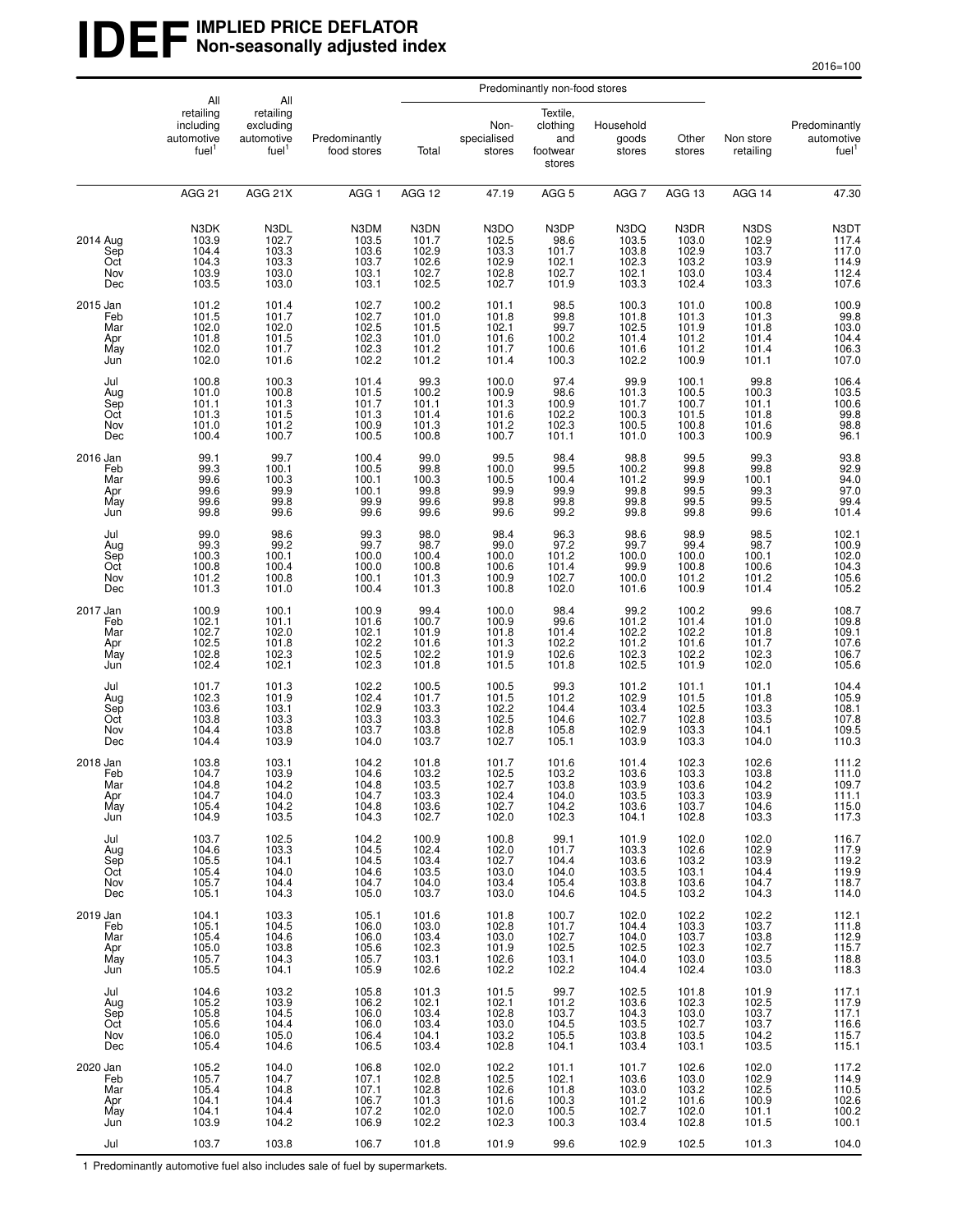## **R1** CHAINED VOLUME OF RETAIL SALES **SEASONALLY ADJUSTED**

| Index 2016=100 |
|----------------|
|----------------|

|                           | All                                                            | All                                                       |                                                                | Predominantly non-food stores                           |                                                      |                                                                                  |                                                             |                                                      |                                                      |                                                             |
|---------------------------|----------------------------------------------------------------|-----------------------------------------------------------|----------------------------------------------------------------|---------------------------------------------------------|------------------------------------------------------|----------------------------------------------------------------------------------|-------------------------------------------------------------|------------------------------------------------------|------------------------------------------------------|-------------------------------------------------------------|
|                           | retailing<br>including<br>automotive<br>fuel <sup>1</sup>      | retailing<br>excluding<br>automotive<br>fuel <sup>1</sup> | Predominantly<br>food stores                                   | Total                                                   | Non-<br>specialised<br>stores                        | Textile,<br>clothing and<br>footwear<br>stores                                   | Household<br>goods<br>stores                                | Other<br>stores                                      | Non-store<br>retailing                               | Predominantly<br>automotive<br>fuel <sup>1</sup>            |
|                           | <b>AGG 21</b>                                                  | AGG 21X                                                   | AGG 1                                                          | AGG 12                                                  | 47.19                                                | AGG <sub>5</sub>                                                                 | AGG 7                                                       | AGG 13                                               | AGG 14                                               | 47.30                                                       |
|                           | <b>Revisions to index numbers</b>                              |                                                           |                                                                |                                                         |                                                      |                                                                                  |                                                             |                                                      |                                                      |                                                             |
| 2012                      |                                                                |                                                           |                                                                | $-0.1$                                                  |                                                      |                                                                                  |                                                             |                                                      |                                                      |                                                             |
| 2013<br>2014<br>2015      | $\overline{a}$                                                 |                                                           | $\overline{\phantom{0}}$                                       | -<br>-                                                  |                                                      |                                                                                  | 0.1                                                         |                                                      |                                                      |                                                             |
| 2016                      |                                                                | $\overline{\phantom{0}}$                                  | $\overline{\phantom{0}}$                                       | $\overline{a}$                                          |                                                      | $\overline{\phantom{0}}$                                                         |                                                             | $\overline{\phantom{a}}$                             |                                                      |                                                             |
| 2017<br>2018              | $\overline{\phantom{0}}$                                       |                                                           | $\overline{\phantom{0}}$                                       |                                                         |                                                      | $\overline{\phantom{0}}$<br>$\overline{\phantom{0}}$                             | $\overline{\phantom{0}}$<br>$\overline{\phantom{0}}$        | $\overline{\phantom{0}}$<br>$\overline{\phantom{0}}$ | $\overline{\phantom{0}}$                             |                                                             |
| 2019                      | $-0.1$                                                         | $-0.1$                                                    |                                                                | $-0.1$                                                  |                                                      |                                                                                  | $\overline{a}$                                              | 0.1                                                  |                                                      | $-0.1$                                                      |
| 2017 Q3<br>Q4             | $\overline{\phantom{0}}$<br>$\overline{a}$                     | $\overline{a}$                                            | $\overline{a}$<br>$\overline{\phantom{0}}$                     | $-0.1$<br>$\overline{\phantom{0}}$                      | 0.1                                                  | $\overline{\phantom{0}}$<br>$\overline{\phantom{0}}$                             | $-0.2$<br>0.1                                               | $-0.1$                                               | 0.2<br>0.1                                           |                                                             |
| 2018 Q1<br>Q <sub>2</sub> | $-0.1$                                                         | $\overline{\phantom{0}}$                                  | $\overline{\phantom{0}}$<br>$\overline{\phantom{0}}$           | 0.1<br>0.1                                              |                                                      | $\overline{\phantom{0}}$<br>$\overline{\phantom{0}}$                             | 0.3<br>$\qquad \qquad -$                                    | $-0.1$<br>0.1                                        | 0.1<br>$-0.6$                                        |                                                             |
| Q3<br>Q4                  | -                                                              | $\overline{\phantom{0}}$                                  | $\qquad \qquad -$                                              | $-0.1$<br>-                                             |                                                      | $-0.1$<br>-                                                                      | $-0.3$<br>0.1                                               | 0.1<br>$-0.1$                                        | 0.4<br>0.1                                           | $-0.1$                                                      |
| 2019 Q1                   | $-0.1$                                                         | $-0.2$                                                    | $-0.1$                                                         | $\overline{\phantom{0}}$<br>0.1                         | $\overline{\phantom{a}}$<br>$\overline{\phantom{a}}$ | $\overline{\phantom{0}}$                                                         | 0.4<br>$\overline{\phantom{0}}$                             | $-0.1$<br>0.2                                        | $\overline{\phantom{a}}$<br>$-1.0$                   | 0.1                                                         |
| Q2<br>Q3<br>Q4            | 0.1<br>$\overline{\phantom{0}}$                                | $\overline{\phantom{0}}$                                  | $\overline{\phantom{a}}$                                       | $-0.1$<br>$-0.1$                                        | $-0.2$<br>$-0.1$                                     | $\overline{\phantom{0}}$<br>$\overline{\phantom{0}}$                             | $-0.4$<br>0.1                                               | 0.3<br>$-0.3$                                        | 0.8<br>0.2                                           | $-0.2$                                                      |
| 2020 Q1                   |                                                                |                                                           |                                                                | $\qquad \qquad -$                                       |                                                      | $-0.2$                                                                           | 0.5                                                         | $-0.1$                                               | $-0.1$                                               | $-0.1$                                                      |
| Q <sub>2</sub>            | $\equiv$                                                       | $-0.1$                                                    | 0.2                                                            | 0.1                                                     | 0.1                                                  | $-0.3$                                                                           | $-0.2$                                                      | 0.6                                                  | $-1.9$                                               | 0.1                                                         |
| 2017 Jul                  | 0.1                                                            | $\overline{\phantom{a}}$                                  | $\overline{\phantom{a}}$                                       | $-0.1$                                                  |                                                      |                                                                                  | $-0.3$                                                      | $\qquad \qquad -$                                    | 0.6                                                  |                                                             |
| Aug<br>Sep<br>Oct         | $\qquad \qquad -$<br>$\overline{\phantom{0}}$                  | 0.1<br>$\overline{\phantom{0}}$<br>$\qquad \qquad -$      | 0.1<br>-<br>$\overline{\phantom{0}}$                           | $-0.1$<br>$\overline{\phantom{0}}$<br>$\qquad \qquad -$ | 0.1                                                  | $\overline{\phantom{0}}$<br>$\overline{\phantom{0}}$<br>$-0.1$                   | $-0.2$<br>$-0.1$<br>$\overline{\phantom{0}}$                | 0.1<br>0.1<br>$\overline{\phantom{0}}$               | $\overline{\phantom{a}}$<br>$\overline{\phantom{0}}$ | $\overline{\phantom{0}}$                                    |
| Nov<br>Dec                | $\overline{\phantom{0}}$<br>$\equiv$                           | $\overline{\phantom{0}}$<br>$\overline{\phantom{0}}$      | $\overline{\phantom{0}}$<br>$\overline{\phantom{0}}$           | $\overline{\phantom{0}}$<br>$\overline{\phantom{0}}$    |                                                      | -<br>$\overline{\phantom{0}}$                                                    | $\overline{\phantom{0}}$<br>0.1                             | $-0.1$<br>$-0.2$                                     | 0.1<br>0.2                                           | $\overline{\phantom{a}}$<br>$-0.1$                          |
| 2018 Jan                  |                                                                |                                                           |                                                                | $\overline{\phantom{0}}$                                |                                                      | $\overline{\phantom{0}}$                                                         | 0.2                                                         | $-0.1$                                               | $-0.1$                                               | $\overline{\phantom{0}}$                                    |
| Feb<br>Mar                | 0.1                                                            |                                                           | $\overline{\phantom{0}}$                                       | $\qquad \qquad -$<br>$\qquad \qquad -$                  |                                                      | $\overline{\phantom{0}}$<br>-                                                    | 0.4<br>0.3                                                  | $-0.2$<br>$\overline{\phantom{0}}$                   | $-0.2$<br>0.3                                        | $\qquad \qquad -$                                           |
| Apr<br>May<br>Jun         | $\overline{\phantom{0}}$<br>$\overline{\phantom{0}}$<br>$-0.1$ | $-0.1$<br>$-0.1$                                          | $\overline{\phantom{0}}$<br>$\overline{\phantom{0}}$<br>$-0.1$ | $-0.1$<br>0.1<br>$\overline{\phantom{0}}$               |                                                      | $\overline{\phantom{0}}$<br>$\overline{a}$<br>0.1                                | 0.2<br>0.2<br>$-0.4$                                        | $-0.2$<br>0.1<br>0.3                                 | $-0.4$<br>$-0.9$<br>$-0.7$                           | $\overline{\phantom{a}}$<br>$\overline{\phantom{0}}$<br>0.1 |
| Jul                       |                                                                | 0.1                                                       | 0.1                                                            | $-0.1$                                                  |                                                      | -                                                                                | $-0.5$                                                      | $-0.1$                                               | 1.2                                                  |                                                             |
| Aug<br>Sep                | 0.1                                                            | 0.1                                                       | 0.1<br>-                                                       | -<br>$\overline{\phantom{0}}$                           | 0.1                                                  | -<br>$\overline{\phantom{0}}$                                                    | $-0.3$<br>$-0.1$                                            | 0.1<br>$\overline{\phantom{a}}$                      | 0.1<br>0.1                                           |                                                             |
| Oct<br>Nov<br>Dec         |                                                                |                                                           | $\overline{\phantom{0}}$                                       | $\overline{\phantom{0}}$<br>$\overline{\phantom{0}}$    |                                                      | $\overline{\phantom{0}}$<br>$\overline{\phantom{0}}$<br>$\overline{\phantom{0}}$ | $\overline{\phantom{0}}$<br>$\overline{\phantom{0}}$<br>0.1 | 0.1<br>$-0.2$                                        | 0.1<br>0.3                                           | $-0.1$<br>۰                                                 |
| 2019 Jan                  |                                                                |                                                           |                                                                |                                                         |                                                      |                                                                                  | 0.2                                                         | $-0.1$                                               | $-0.1$                                               | 0.1                                                         |
| Feb<br>Mar                | 0.1                                                            | 0.1                                                       | $-0.1$                                                         | 0.1                                                     | $-0.1$                                               |                                                                                  | 0.5<br>0.4                                                  | $-0.2$<br>0.1                                        | $-0.3$<br>0.3                                        | -<br>$-0.1$                                                 |
| Apr<br>May                | $-0.1$<br>$-0.1$                                               | $\overline{\phantom{0}}$<br>$-0.1$                        | $\mathbb{Z}$                                                   | $\hspace{0.1cm} -$<br>0.2                               | $\frac{1}{2}$                                        | $\frac{1}{\pi}$                                                                  | 0.2<br>$0.4 - 0.6$                                          | $-0.1$<br>0.2                                        | $-0.5$<br>$-1.2$                                     | $\overline{\phantom{a}}$<br>$\bar{z}$                       |
| Jun<br>Jul                | $-0.1$<br>0.2                                                  | $-0.2$<br>0.1                                             | $-0.2$<br>$-0.2$                                               | $\sim$ $-$<br>$\hspace{0.1mm}-\hspace{0.1mm}$           | $-0.1$<br>$-0.2$                                     | 0.1<br>$-0.1$                                                                    | $-0.7$                                                      | 0.5<br>0.6                                           | $-1.1$<br>2.4                                        | $\hspace{0.1mm}-\hspace{0.1mm}$                             |
| Aug<br>Sep                | $-0.1$<br>$\overline{\phantom{a}}$                             | $-0.1$                                                    | $-0.1$                                                         | $-0.1$<br>$\sim$                                        | $-0.3$<br>$-0.1$                                     | $-0.1$<br>$\overline{\phantom{a}}$                                               | $-0.4$<br>$-0.2$                                            | 0.2<br>$\overline{\phantom{0}}$                      | 0.2<br>0.1                                           | $0.1\,$                                                     |
| Oct<br>Nov                | $-0.1$<br>$\sim$                                               | $\frac{1}{\pi}$                                           | $\frac{1}{2}$                                                  | $-0.1$<br>$-0.1$                                        | $-0.1$<br>$-0.1$                                     | $\frac{1}{2}$                                                                    | 0.1<br>$\overline{\phantom{a}}$                             | $-0.1$<br>$-0.3$                                     | $\overline{\phantom{0}}$<br>0.1                      | $-0.\overline{1}$<br>$-0.\overline{5}$                      |
| Dec                       | $-0.1$                                                         | $-0.1$                                                    | $-0.1$                                                         | $-0.1$                                                  | $\sim$                                               |                                                                                  | 0.2                                                         | $-0.4$                                               | 0.4                                                  |                                                             |
| 2020 Jan<br>Feb<br>Mar    | $\hspace{0.1cm} -$<br>$-0.1$<br>0.1                            | $-0.1$<br>$\sim$<br>0.1                                   | $-0.1$<br>$\bar{\mathbb{Z}}$                                   | $-0.1$<br>$\overline{\phantom{0}}$<br>0.2               | $\overline{\phantom{0}}$<br>0.1<br>0.1               | $-0.1$<br>$-0.1$<br>$-0.4$                                                       | 0.3<br>0.7<br>0.5                                           | $-0.5$<br>$-0.4$<br>0.6                              | $-0.1$<br>$-0.4$<br>$\sim$ $-$                       | $-0.2$<br>$-0.3$<br>$-0.2$                                  |
| Apr<br>May                | $\bar{a}$                                                      | $-0.1$<br>$-0.1$                                          | 0.1<br>0.2                                                     | 0.1<br>0.2                                              | 0.2<br>0.1                                           | $-0.5$<br>$-0.3$                                                                 | 0.1<br>0.4                                                  | 0.5<br>0.6                                           | $-0.9$<br>$-2.3$                                     | 0.1                                                         |
| Jun                       | $\overline{\phantom{0}}$                                       | $-0.1$                                                    | 0.3                                                            | $\hspace{0.1mm}-\hspace{0.1mm}$                         | 0.1                                                  | $-0.1$                                                                           | $-0.9$                                                      | 0.8                                                  | $-2.5$                                               | $0.\overline{1}$                                            |